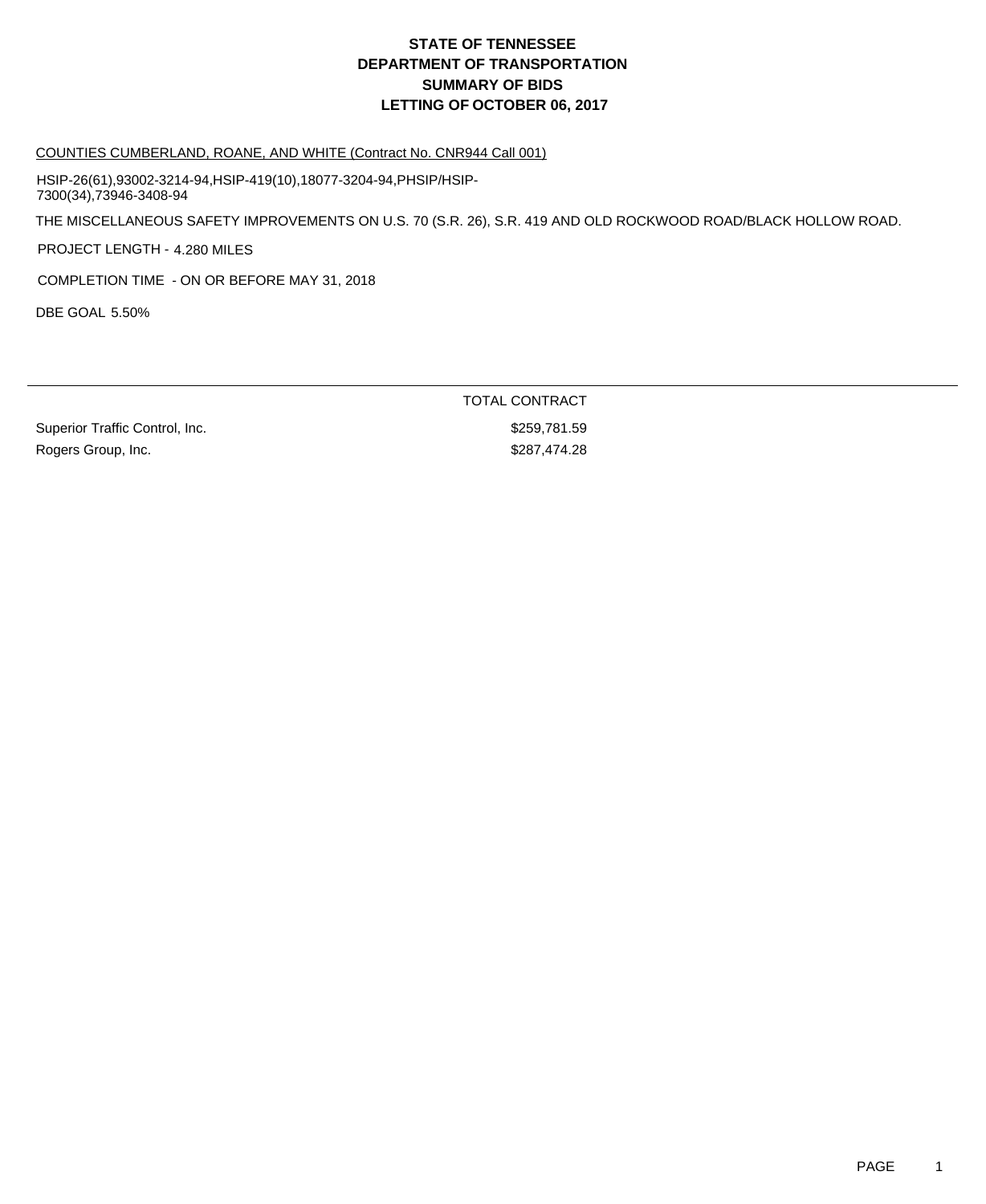|        |                                                                 |                   | <b>CONTRACT CNR944</b>   |                            |
|--------|-----------------------------------------------------------------|-------------------|--------------------------|----------------------------|
|        | <b>ROADWAY CATEGORY</b>                                         |                   | <b>UNIT PRICE</b>        | <b>EXTENSION</b>           |
|        |                                                                 |                   |                          |                            |
| 203-01 | <b>ROAD &amp; DRAINAGE EXCAVATION (UNCLASSIFIED)</b>            |                   |                          |                            |
|        |                                                                 | 15.000 C.Y.       |                          |                            |
|        | Superior Traffic Control, Inc.<br>Rogers Group, Inc.            |                   | \$200.0000<br>\$99.2500  | \$3,000.00<br>\$1,488.75   |
| 303-01 | MINERAL AGGREGATE, TYPE A BASE, GRADING D                       |                   |                          |                            |
|        |                                                                 | 36.300 TON        |                          |                            |
|        | Superior Traffic Control, Inc.<br>Rogers Group, Inc.            |                   | \$100.0000<br>\$73.0000  | \$3,630.00<br>\$2,649.90   |
|        | 307-01.08 ASPHALT CONCRETE MIX (PG64-22) (BPMB-HM) GRADING B-M2 |                   |                          |                            |
|        |                                                                 | 7.300 TON         |                          |                            |
|        | Superior Traffic Control, Inc.<br>Rogers Group, Inc.            |                   | \$850.0000<br>\$600.0000 | \$6,205.00<br>\$4,380.00   |
| 402-01 | BITUMINOUS MATERIAL FOR PRIME COAT (PC)                         |                   |                          |                            |
|        |                                                                 | 3.900 TON         |                          |                            |
|        | Superior Traffic Control, Inc.                                  |                   | \$400.0000<br>\$350.0000 | \$1,560.00<br>\$1,365.00   |
|        | Rogers Group, Inc.                                              |                   |                          |                            |
| 402-02 | <b>AGGREGATE FOR COVER MATERIAL (PC)</b>                        |                   |                          |                            |
|        |                                                                 | 15.500 TON        |                          |                            |
|        | Superior Traffic Control, Inc.<br>Rogers Group, Inc.            |                   | \$70.0000<br>\$40.0000   | \$1,085.00<br>\$620.00     |
| 403-01 | BITUMINOUS MATERIAL FOR TACK COAT (TC)                          |                   |                          |                            |
|        |                                                                 | 0.020 TON         |                          |                            |
|        | Superior Traffic Control, Inc.                                  |                   | \$1,000.0000             | \$20.00                    |
|        | Rogers Group, Inc.                                              |                   | \$1,000.0000             | \$20.00                    |
|        | 411-01.10 ACS MIX(PG64-22) GRADING D                            |                   |                          |                            |
|        |                                                                 | 195,800 TON       |                          |                            |
|        | Superior Traffic Control, Inc.<br>Rogers Group, Inc.            |                   | \$325.0000<br>\$283.0000 | \$63,635.00<br>\$55,411.40 |
|        | 415-01.02 COLD PLANING BITUMINOUS PAVEMENT                      |                   |                          |                            |
|        |                                                                 | 520.000 S.Y.      |                          |                            |
|        | Superior Traffic Control, Inc.                                  |                   | \$15.0000                | \$7,800.00                 |
|        | Rogers Group, Inc.                                              |                   | \$12.4000                | \$6,448.00                 |
|        | 705-02.03 SINGLE GUARDRAIL (TYPE 2) LONG POST                   |                   |                          |                            |
|        |                                                                 | 415.000 L.F.      | \$27.0000                |                            |
|        | Superior Traffic Control, Inc.<br>Rogers Group, Inc.            |                   | \$24.8500                | \$11,205.00<br>\$10,312.75 |
|        | 705-04.10 EARTH PAD FOR GUARD RAIL END TREATMENT                |                   |                          |                            |
|        |                                                                 | <b>4.000 EACH</b> |                          |                            |
|        | Superior Traffic Control, Inc.                                  |                   | \$1,900.0000             | \$7,600.00                 |
|        | Rogers Group, Inc.                                              |                   | \$1,190.0000             | \$4,760.00                 |

PAGE 2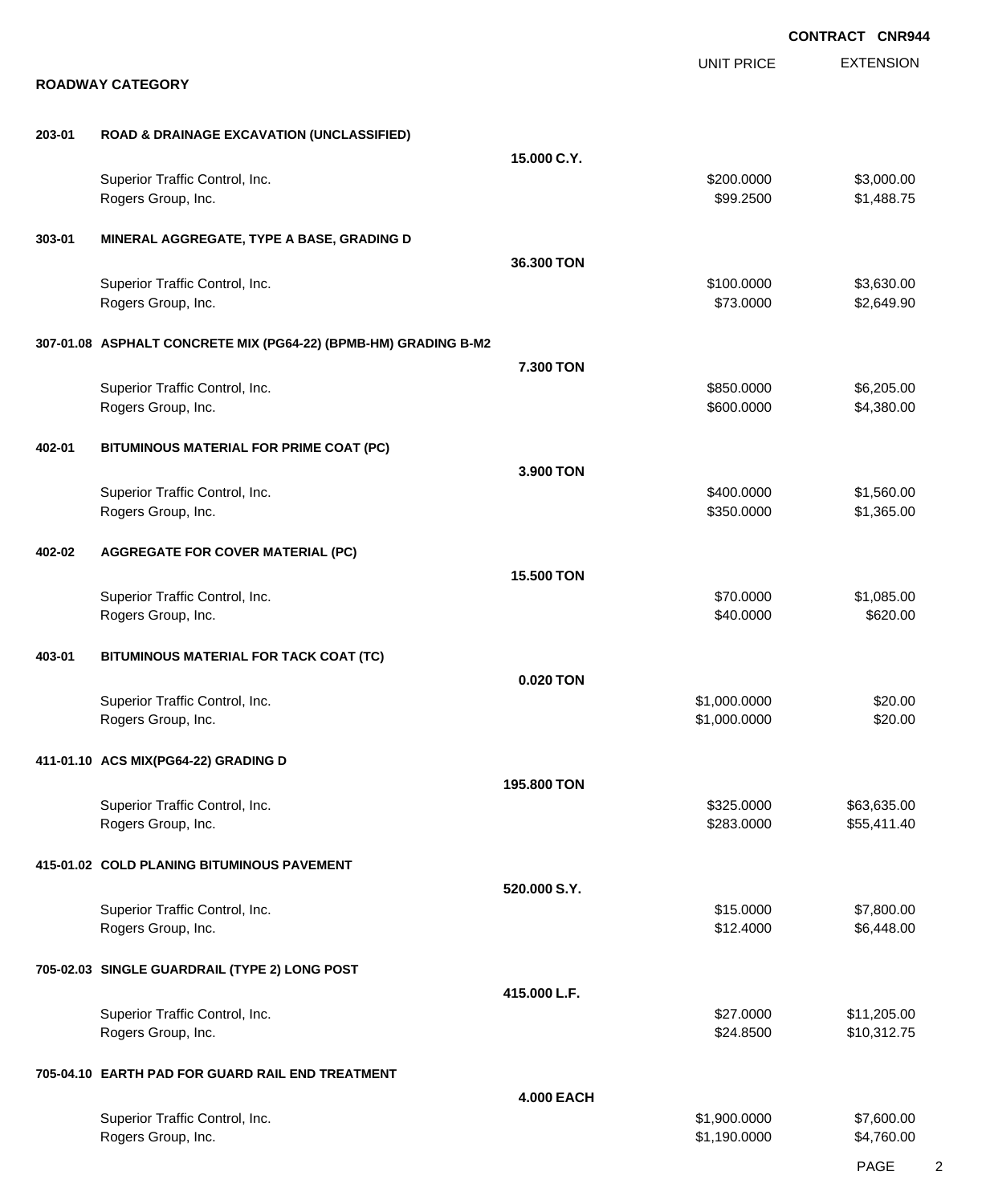|        |                                                |                   |                   | <b>CONTRACT CNR944</b> |
|--------|------------------------------------------------|-------------------|-------------------|------------------------|
|        |                                                |                   | <b>UNIT PRICE</b> | <b>EXTENSION</b>       |
|        | 705-04.21 GUARDRAIL DELINEATION ENHANCEMENT    |                   |                   |                        |
|        |                                                | 3,547.000 L.F.    |                   |                        |
|        | Superior Traffic Control, Inc.                 |                   | \$5.2500          | \$18,621.75            |
|        | Rogers Group, Inc.                             |                   | \$3.3500          | \$11,882.45            |
|        | 705-06.01 W BEAM GR (TYPE 2) MASH TL3          |                   |                   |                        |
|        |                                                | 125.000 L.F.      |                   |                        |
|        | Superior Traffic Control, Inc.                 |                   | \$20.0000         | \$2,500.00             |
|        | Rogers Group, Inc.                             |                   | \$20.3500         | \$2,543.75             |
|        | 705-06.30 GR TERMINAL (TYPE 21) MASH TL2       |                   |                   |                        |
|        |                                                | <b>4.000 EACH</b> |                   |                        |
|        | Superior Traffic Control, Inc.                 |                   | \$2,600.0000      | \$10,400.00            |
|        | Rogers Group, Inc.                             |                   | \$2,170.0000      | \$8,680.00             |
| 706-01 | <b>GUARDRAIL REMOVED</b>                       |                   |                   |                        |
|        |                                                | 225.000 L.F.      |                   |                        |
|        | Superior Traffic Control, Inc.                 |                   | \$2.5000          | \$562.50               |
|        | Rogers Group, Inc.                             |                   | \$1.3000          | \$292.50               |
| 712-01 | <b>TRAFFIC CONTROL</b>                         |                   |                   |                        |
|        |                                                | 1.000 LS          |                   |                        |
|        | Superior Traffic Control, Inc.                 |                   | \$15,000.0000     | \$15,000.00            |
|        | Rogers Group, Inc.                             |                   | \$33,000.0000     | \$33,000.00            |
|        | 713-02.14 FLEXIBLE DELINEATOR (WHITE)          |                   |                   |                        |
|        |                                                | <b>6.000 EACH</b> |                   |                        |
|        | Superior Traffic Control, Inc.                 |                   | \$40.0000         | \$240.00               |
|        | Rogers Group, Inc.                             |                   | \$79.3500         | \$476.10               |
|        | 713-02.20 ROADSIDE OBSTACLE DELINEATION        |                   |                   |                        |
|        |                                                | 18.000 S.F.       |                   |                        |
|        | Superior Traffic Control, Inc.                 |                   | \$28,0000         | \$504.00               |
|        | Rogers Group, Inc.                             |                   | \$26.4500         | \$476.10               |
|        | 713-02.21 SIGN POST DELINEATION ENHANCEMENT    |                   |                   |                        |
|        |                                                | 432.000 L.F.      |                   |                        |
|        | Superior Traffic Control, Inc.                 |                   | \$9.0000          | \$3,888.00             |
|        | Rogers Group, Inc.                             |                   | \$6.9000          | \$2,980.80             |
|        | 713-02.22 BARRIER WALL DELINEATION ENHANCEMENT |                   |                   |                        |
|        |                                                | 444.000 L.F.      |                   |                        |
|        | Superior Traffic Control, Inc.                 |                   | \$16.0000         | \$7,104.00             |
|        | Rogers Group, Inc.                             |                   | \$8.7500          | \$3,885.00             |
|        | 713-11.01 "U" SECTION STEEL POSTS              |                   |                   |                        |
|        |                                                | 234.000 LB.       |                   |                        |
|        | Superior Traffic Control, Inc.                 |                   | \$4.7500          | \$1,111.50             |
|        | Rogers Group, Inc.                             |                   | \$3.7000          | \$865.80               |
|        |                                                |                   |                   |                        |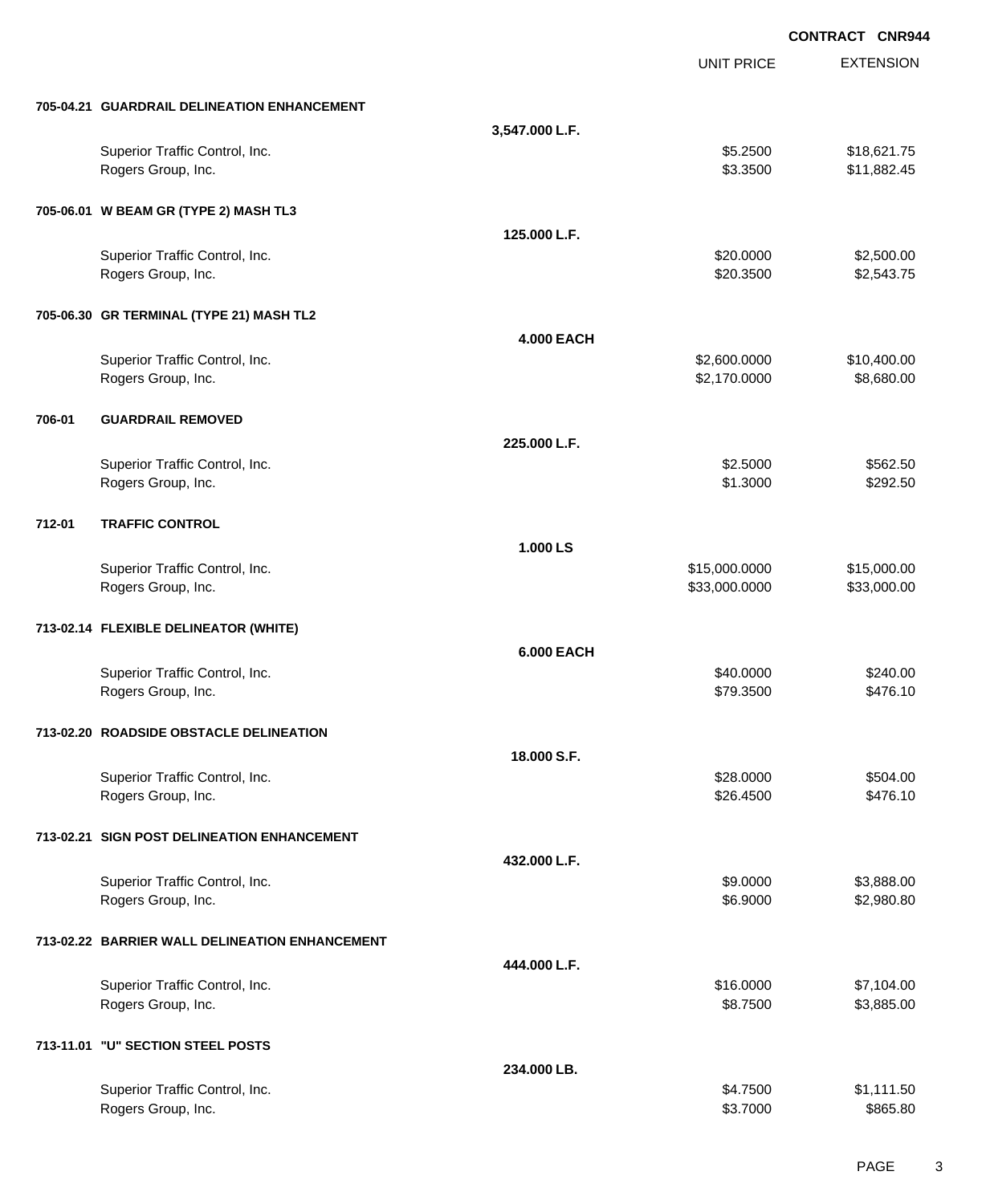|                                          |                                                             |                    |                   | <b>CONTRACT CNR944</b> |
|------------------------------------------|-------------------------------------------------------------|--------------------|-------------------|------------------------|
|                                          |                                                             |                    | <b>UNIT PRICE</b> | <b>EXTENSION</b>       |
|                                          | 713-11.02 PERFORATED/KNOCKOUT SQUARE TUBE POST              |                    |                   |                        |
|                                          |                                                             | 3,252.000 LB.      |                   |                        |
| Superior Traffic Control, Inc.           |                                                             |                    | \$6.0000          | \$19,512.00            |
| Rogers Group, Inc.                       |                                                             |                    | \$4.0000          | \$13,008.00            |
| 713-11.21 P POST SLIP BASE               |                                                             |                    |                   |                        |
|                                          |                                                             | 10.000 EACH        |                   |                        |
| Superior Traffic Control, Inc.           |                                                             |                    | \$500.0000        | \$5,000.00             |
| Rogers Group, Inc.                       |                                                             |                    | \$397.0000        | \$3,970.00             |
|                                          | 713-13.02 FLAT SHEET ALUMINUM SIGNS (0.080" THICK)          |                    |                   |                        |
|                                          |                                                             | 128.200 S.F.       |                   |                        |
| Superior Traffic Control, Inc.           |                                                             |                    | \$14.5000         | \$1,858.90             |
| Rogers Group, Inc.                       |                                                             |                    | \$14.2500         | \$1,826.85             |
|                                          | 713-13.03 FLAT SHEET ALUMINUM SIGNS (0.100" THICK)          |                    |                   |                        |
|                                          |                                                             | 502,500 S.F.       |                   |                        |
| Superior Traffic Control, Inc.           |                                                             |                    | \$17.5000         | \$8,793.75             |
| Rogers Group, Inc.                       |                                                             |                    | \$15.3500         | \$7,713.38             |
| 713-15.36 REMOVE SIGN, SUPPORT & FOOTING |                                                             |                    |                   |                        |
|                                          |                                                             | <b>12.000 EACH</b> |                   |                        |
| Superior Traffic Control, Inc.           |                                                             |                    | \$100.0000        | \$1,200.00             |
| Rogers Group, Inc.                       |                                                             |                    | \$89.9500         | \$1,079.40             |
|                                          | 713-16.50 REMOVE AND REPLACE SIGN (RECREATIONAL GUIDE SIGN) |                    |                   |                        |
|                                          |                                                             | <b>1.000 EACH</b>  |                   |                        |
| Superior Traffic Control, Inc.           |                                                             |                    | \$1,200.0000      | \$1,200.00             |
| Rogers Group, Inc.                       |                                                             |                    | \$900.0000        | \$900.00               |
|                                          | 716-02.04 PLASTIC PAVEMENT MARKING(CHANNELIZATION STRIPING) |                    |                   |                        |
|                                          |                                                             | 10.000 S.Y.        |                   |                        |
| Superior Traffic Control, Inc.           |                                                             |                    | \$20.0000         | \$200.00               |
| Rogers Group, Inc.                       |                                                             |                    | \$20.7500         | \$207.50               |
|                                          | 716-02.05 PLASTIC PAVEMENT MARKING (STOP LINE)              |                    |                   |                        |
|                                          |                                                             | 206.000 L.F.       |                   |                        |
| Superior Traffic Control, Inc.           |                                                             |                    | \$10.0000         | \$2,060.00             |
| Rogers Group, Inc.                       |                                                             |                    | \$10.3500         | \$2,132.10             |
|                                          | 716-02.07 PLASTIC PAVEMENT MARKING (24" BARRIER LINE)       |                    |                   |                        |
|                                          |                                                             | 250.000 L.F.       |                   |                        |
| Superior Traffic Control, Inc.           |                                                             |                    | \$7.5000          | \$1,875.00             |
| Rogers Group, Inc.                       |                                                             |                    | \$7.7500          | \$1,937.50             |
|                                          | 716-02.08 PLASTIC PAVEMENT MARKING (8" DOTTED LINE)         |                    |                   |                        |
|                                          |                                                             | 175.000 L.F.       |                   |                        |
| Superior Traffic Control, Inc.           |                                                             |                    | \$2.0000          | \$350.00               |
| Rogers Group, Inc.                       |                                                             |                    | \$2.1000          | \$367.50               |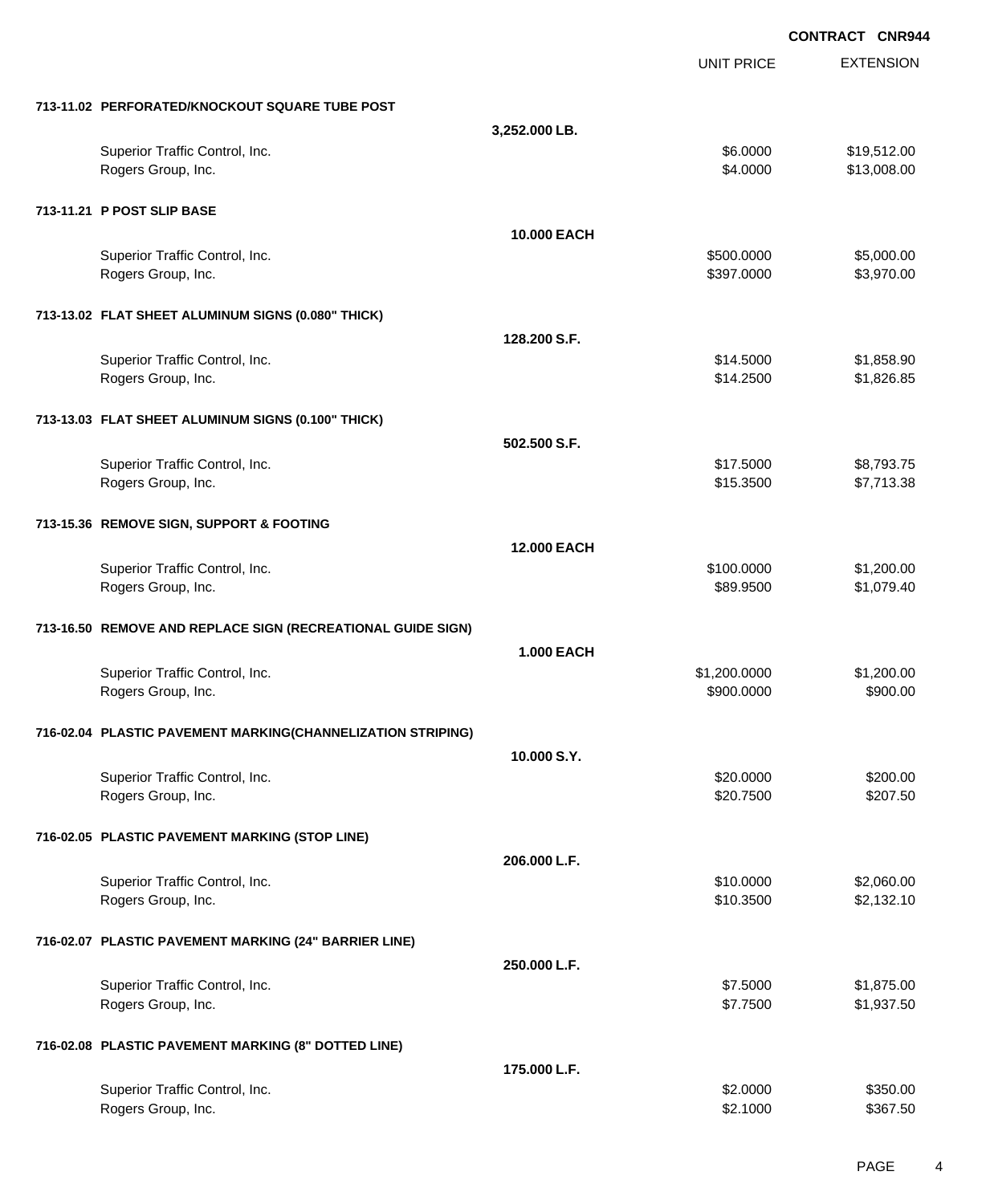UNIT PRICE

EXTENSION

| 716-04.12 PLASTIC PAVEMENT MARKING (YIELD LINE) |  |
|-------------------------------------------------|--|

|        | 710-04.12 PLASTIC PAVEMENT MARKING (TIELD LINE)              |                   |               |             |
|--------|--------------------------------------------------------------|-------------------|---------------|-------------|
|        |                                                              | 16,000 S.F.       |               |             |
|        | Superior Traffic Control, Inc.                               |                   | \$6.0000      | \$96.00     |
|        | Rogers Group, Inc.                                           |                   | \$6.2500      | \$100.00    |
|        | 716-12.01 ENHANCED FLATLINE THERMO PVMT MRKNG (4IN LINE)     |                   |               |             |
|        |                                                              | 4.000 L.M.        |               |             |
|        | Superior Traffic Control, Inc.                               |                   | \$2,800.0000  | \$11,200.00 |
|        | Rogers Group, Inc.                                           |                   | \$2,900.0000  | \$11,600.00 |
|        | 716-13.01 SPRAY THERMO PVMT MRKNG (60 mil) (4IN LINE)        |                   |               |             |
|        |                                                              | 13.500 L.M.       |               |             |
|        | Superior Traffic Control, Inc.                               |                   | \$1,950.0000  | \$26,325.00 |
|        | Rogers Group, Inc.                                           |                   | \$2,020.0000  | \$27,270.00 |
|        | 716-13.04 SPRAY THERMO PVMT MRKNG (60 mil) (4IN DOTTED LINE) |                   |               |             |
|        |                                                              | 175.000 L.F.      |               |             |
|        |                                                              |                   |               |             |
|        | Superior Traffic Control, Inc.                               |                   | \$1,0000      | \$175.00    |
|        | Rogers Group, Inc.                                           |                   | \$1.0500      | \$183.75    |
| 717-01 | <b>MOBILIZATION</b>                                          |                   |               |             |
|        |                                                              | 1.000 LS          |               |             |
|        | Superior Traffic Control, Inc.                               |                   | \$12,744.1900 | \$12,744.19 |
|        | Rogers Group, Inc.                                           |                   | \$61,000.0000 | \$61,000.00 |
|        | 730-02.41 SIGNAL HEAD MODIFICATION (LED LENS)                |                   |               |             |
|        |                                                              | <b>4.000 EACH</b> |               |             |
|        | Superior Traffic Control, Inc.                               |                   | \$380.0000    | \$1,520.00  |
|        | Rogers Group, Inc.                                           |                   | \$410.0000    | \$1,640.00  |
|        |                                                              |                   |               |             |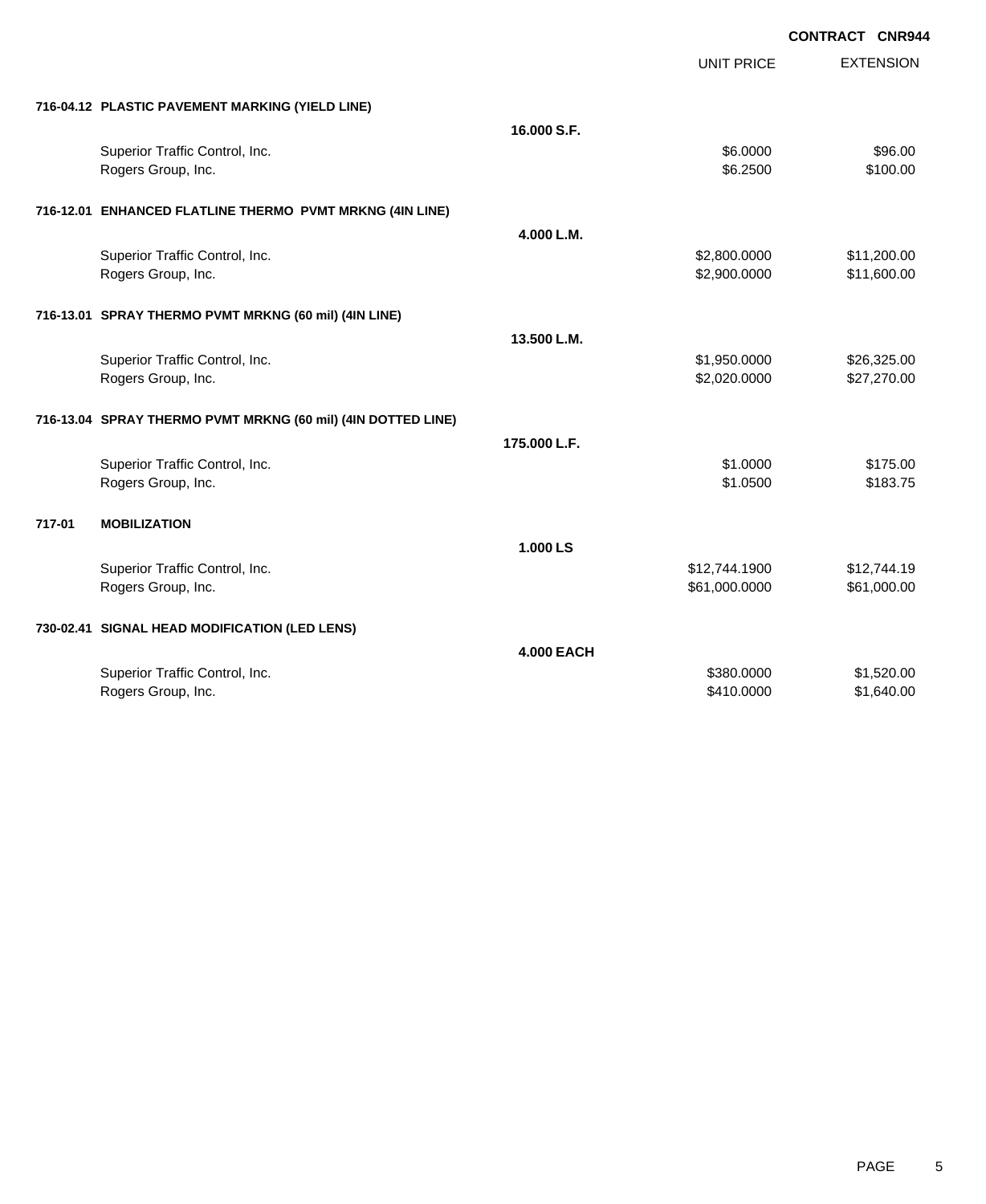## **SUB-TOTAL ROADWAY**

Superior Traffic Control, Inc. 6. The Superior Traffic Control, Inc. 6. The Superior Traffic Control, Inc. Rogers Group, Inc. \$287,474.28

#### **TOTAL CONTRACT**

Superior Traffic Control, Inc. 6. The Superior Traffic Control, Inc. 6. The Superior Traffic Control, Inc. Rogers Group, Inc. \$287,474.28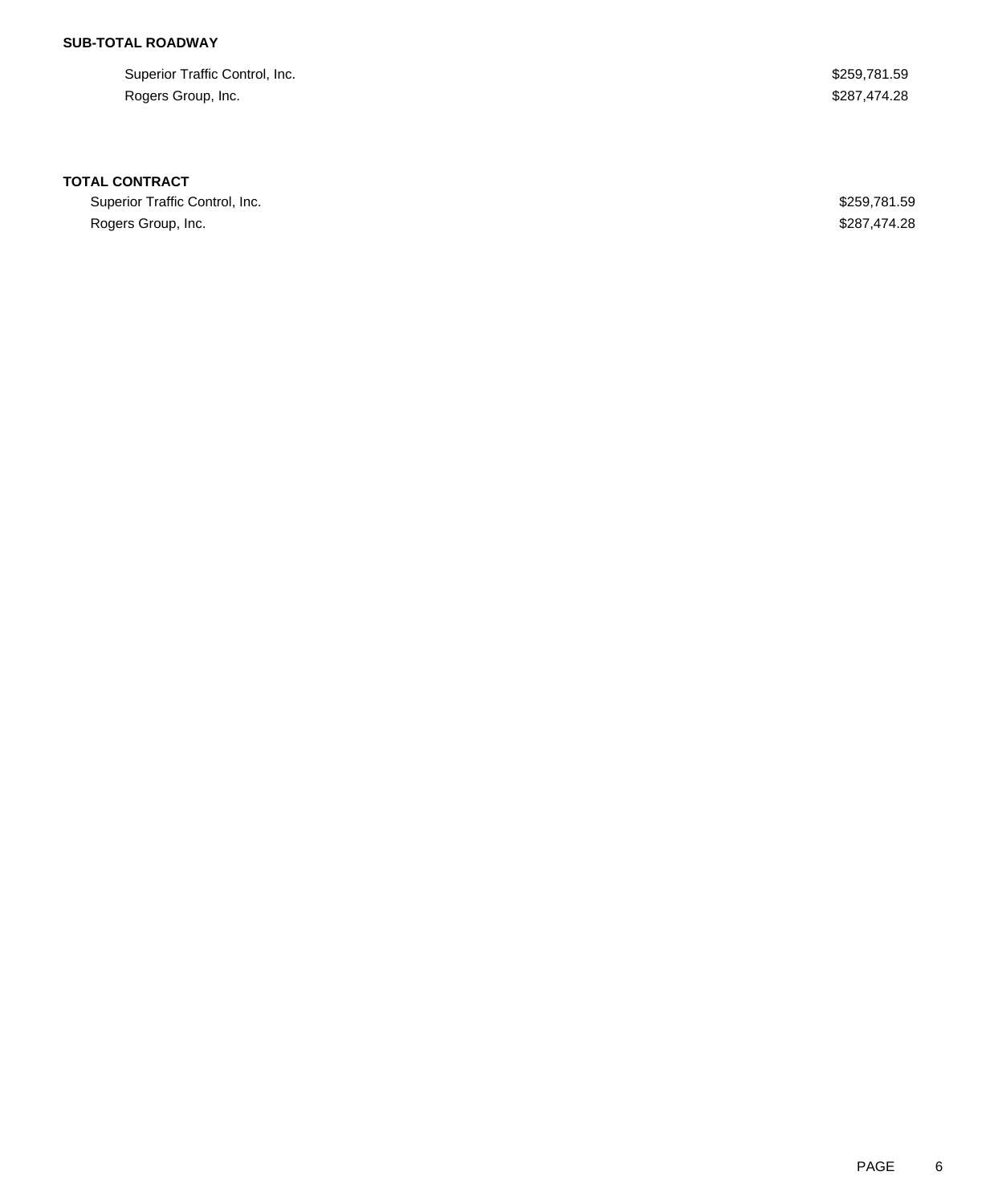#### ROANE COUNTY (Contract No. CNR943 Call 002)

73017-4225-04

THE CONSTRUCTION OF A SMALL DRAINAGE STRUCTURE ON S.R. 95 OVER BEAR CREEK (L.M. 4.19), INCLUDING GRADING, DRAINAGE AND PAVING.

PROJECT LENGTH - 0.0 MILES

COMPLETION TIME - ON OR BEFORE JUNE 30, 2018

|                           | TOTAL CONTRACT |
|---------------------------|----------------|
| Adams Contracting, LLC    | \$584,291.00   |
| Whaley & Sons, Inc.       | \$650,000,00   |
| Twin K Construction, Inc. | \$677,534.77   |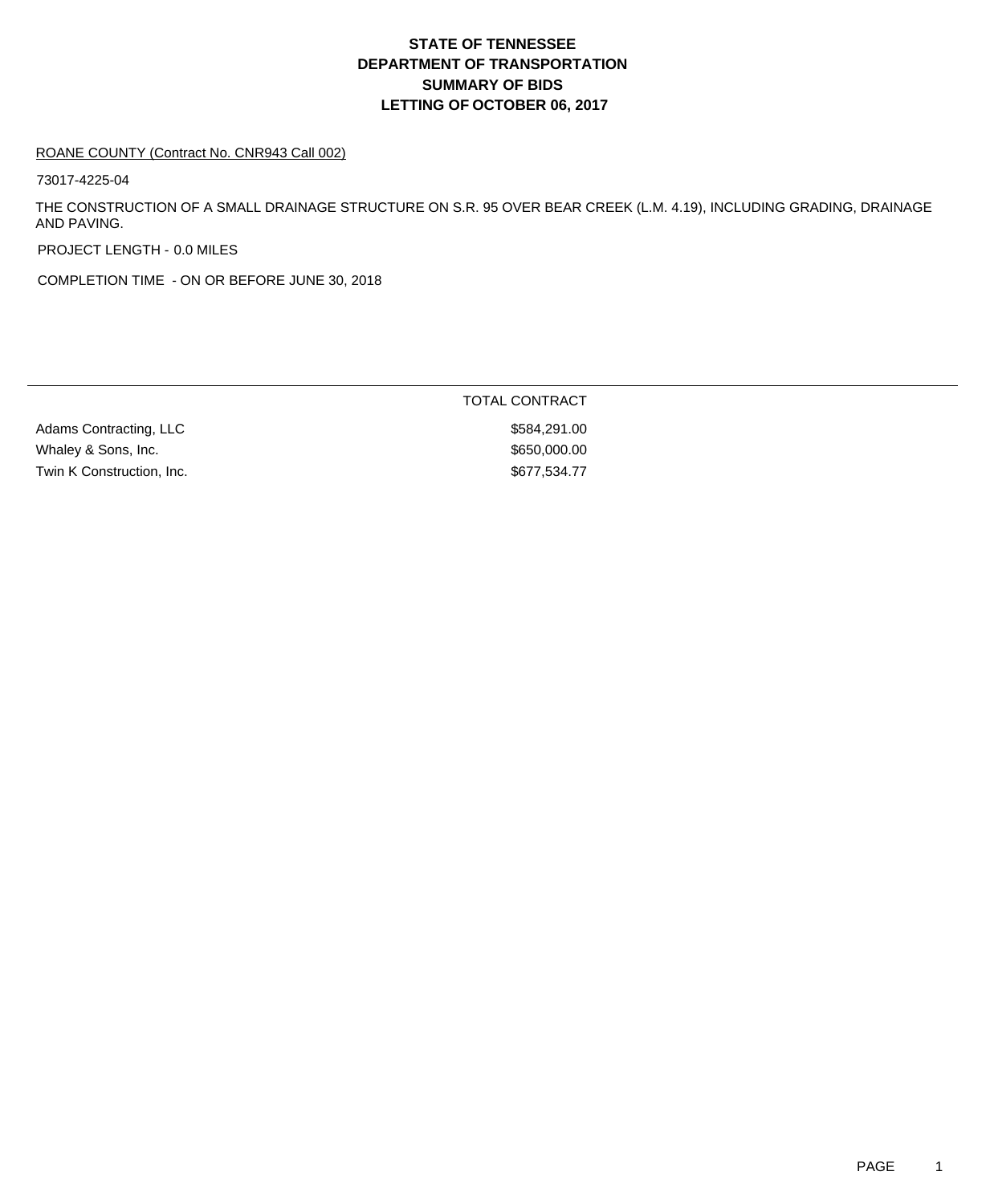|        |                                                 |                |                   | <b>CONTRACT CNR943</b> |
|--------|-------------------------------------------------|----------------|-------------------|------------------------|
|        |                                                 |                | <b>UNIT PRICE</b> | <b>EXTENSION</b>       |
|        | <b>ROADWAY CATEGORY</b>                         |                |                   |                        |
| 105-01 | <b>CONSTRUCTION STAKES, LINES AND GRADES</b>    |                |                   |                        |
|        |                                                 | 1.000 LS       |                   |                        |
|        | Adams Contracting, LLC                          |                | \$7,500.0000      | \$7,500.00             |
|        | Whaley & Sons, Inc.                             |                | \$12,500.0000     | \$12,500.00            |
|        | Twin K Construction, Inc.                       |                | \$15,266.5100     | \$15,266.51            |
|        | Southern Constructors, Inc.                     |                |                   |                        |
|        | 203-02.01 BORROW EXCAVATION (GRADED SOLID ROCK) |                |                   |                        |
|        |                                                 | 1,085.000 TON  |                   |                        |
|        | Adams Contracting, LLC                          |                | \$30.0000         | \$32,550.00            |
|        | Whaley & Sons, Inc.                             |                | \$35.0000         | \$37,975.00            |
|        | Twin K Construction, Inc.                       |                | \$35.7900         | \$38,832.15            |
|        | Southern Constructors, Inc.                     |                |                   |                        |
| 203-07 | <b>FURNISHING &amp; SPREADING TOPSOIL</b>       |                |                   |                        |
|        |                                                 | 178.000 C.Y.   |                   |                        |
|        | Adams Contracting, LLC                          |                | \$45.0000         | \$8,010.00             |
|        | Whaley & Sons, Inc.                             |                | \$50.0000         | \$8,900.00             |
|        | Twin K Construction, Inc.                       |                | \$30.0000         | \$5,340.00             |
|        | Southern Constructors, Inc.                     |                |                   |                        |
|        | 203-30.01 ROADWAY APPROACHES                    |                |                   |                        |
|        |                                                 | 1.000 LS       |                   |                        |
|        | Adams Contracting, LLC                          |                | \$95,000.0000     | \$95,000.00            |
|        | Whaley & Sons, Inc.                             |                | \$65,000.0000     | \$65,000.00            |
|        | Twin K Construction, Inc.                       |                | \$128,506.5100    | \$128,506.51           |
|        | Southern Constructors, Inc.                     |                |                   |                        |
| 204-08 | <b>FOUNDATION FILL MATERIAL</b>                 |                |                   |                        |
|        |                                                 | 52.000 C.Y.    |                   |                        |
|        | Adams Contracting, LLC                          |                | \$60.0000         | \$3,120.00             |
|        | Whaley & Sons, Inc.                             |                | \$60.0000         | \$3,120.00             |
|        | Twin K Construction, Inc.                       |                | \$134.2300        | \$6,979.96             |
|        | Southern Constructors, Inc.                     |                |                   |                        |
| 209-05 | <b>SEDIMENT REMOVAL</b>                         |                |                   |                        |
|        |                                                 | 21.000 C.Y.    |                   |                        |
|        | Adams Contracting, LLC                          |                | \$50.0000         | \$1,050.00             |
|        | Whaley & Sons, Inc.                             |                | \$50.0000         | \$1,050.00             |
|        | Twin K Construction, Inc.                       |                | \$21.4200         | \$449.82               |
|        | Southern Constructors, Inc.                     |                |                   |                        |
|        | 209-08.02 TEMPORARY SILT FENCE (WITH BACKING)   |                |                   |                        |
|        |                                                 | 1,080.000 L.F. |                   |                        |
|        | Adams Contracting, LLC                          |                | \$4.4000          | \$4,752.00             |
|        | Whaley & Sons, Inc.                             |                | \$5.0000          | \$5,400.00             |
|        | Twin K Construction, Inc.                       |                | \$4.5900          | \$4,957.20             |
|        | Southern Constructors, Inc.                     |                |                   |                        |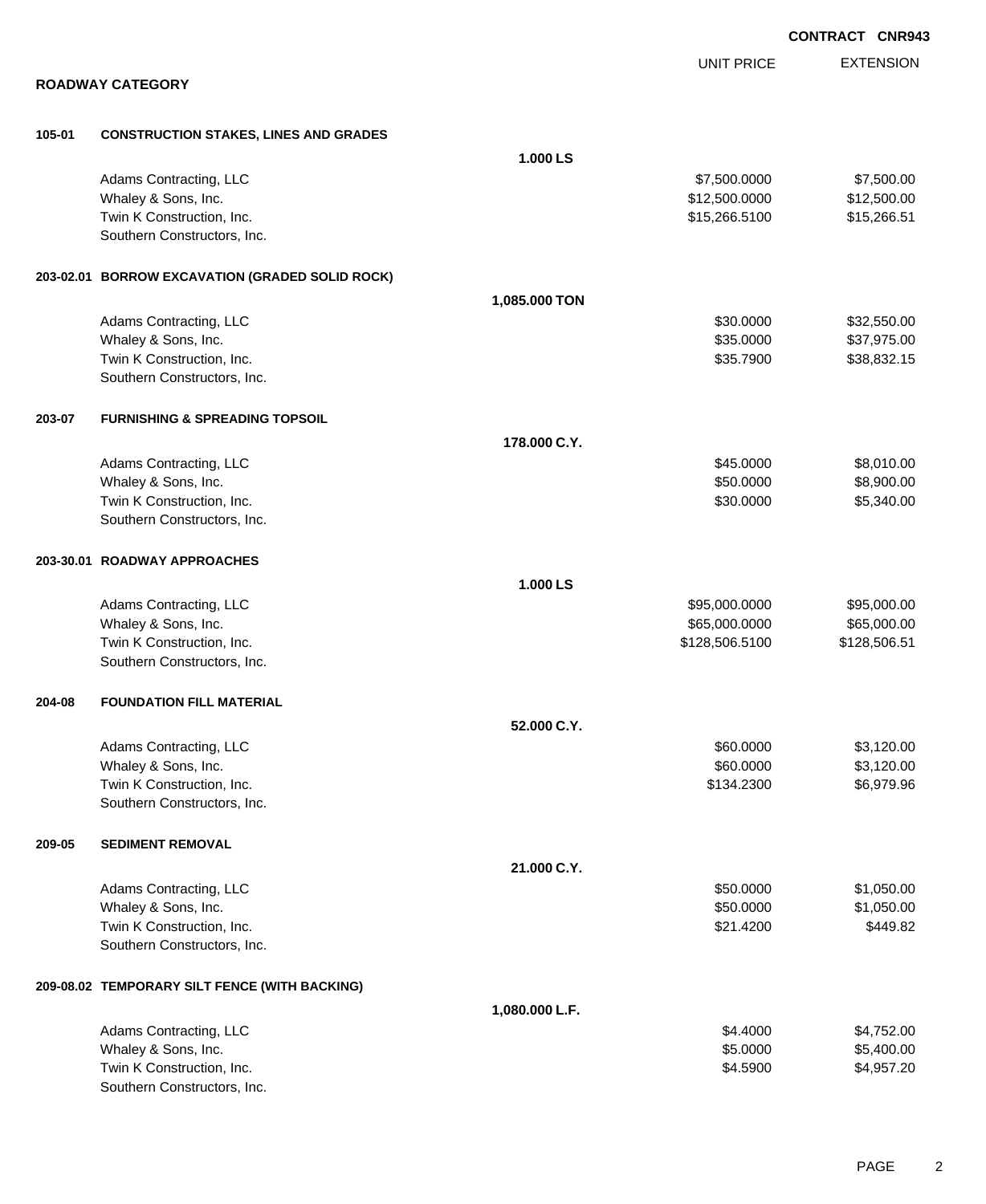EXTENSION **CONTRACT CNR943**

UNIT PRICE

|        | 209-08.08 ENHANCED ROCK CHECK DAM                 |                   |              |             |
|--------|---------------------------------------------------|-------------------|--------------|-------------|
|        |                                                   | <b>4.000 EACH</b> |              |             |
|        | Adams Contracting, LLC                            |                   | \$600.0000   | \$2,400.00  |
|        | Whaley & Sons, Inc.                               |                   | \$500.0000   | \$2,000.00  |
|        | Twin K Construction, Inc.                         |                   | \$655.9200   | \$2,623.68  |
|        | Southern Constructors, Inc.                       |                   |              |             |
|        |                                                   |                   |              |             |
|        | 209-09.03 SEDIMENT FILTER BAG (15' X 15')         |                   |              |             |
|        |                                                   | 8.000 EACH        |              |             |
|        | Adams Contracting, LLC                            |                   | \$250.0000   | \$2,000.00  |
|        | Whaley & Sons, Inc.                               |                   | \$1,962.0000 | \$15,696.00 |
|        | Twin K Construction, Inc.                         |                   | \$327.9600   | \$2,623.68  |
|        | Southern Constructors, Inc.                       |                   |              |             |
|        |                                                   |                   |              |             |
|        | 209-65.04 TEMPORARY IN STREAM DIVERSION           |                   |              |             |
|        |                                                   | 240.000 L.F.      |              |             |
|        | Adams Contracting, LLC                            |                   | \$40.0000    | \$9,600.00  |
|        | Whaley & Sons, Inc.                               |                   | \$119.0000   | \$28,560.00 |
|        | Twin K Construction, Inc.                         |                   | \$55.3700    | \$13,288.80 |
|        | Southern Constructors, Inc.                       |                   |              |             |
|        |                                                   |                   |              |             |
| 303-01 | MINERAL AGGREGATE, TYPE A BASE, GRADING D         |                   |              |             |
|        |                                                   | 218,000 TON       |              |             |
|        | Adams Contracting, LLC                            |                   | \$35.0000    | \$7,630.00  |
|        | Whaley & Sons, Inc.                               |                   | \$38.5000    | \$8,393.00  |
|        | Twin K Construction, Inc.                         |                   | \$39.9100    | \$8,700.38  |
|        | Southern Constructors, Inc.                       |                   |              |             |
|        |                                                   |                   |              |             |
|        | 303-01.01 GRANULAR BACKFILL (ROADWAY)             |                   |              |             |
|        |                                                   | 592.000 TON       |              |             |
|        | Adams Contracting, LLC                            |                   | \$33.0000    | \$19,536.00 |
|        | Whaley & Sons, Inc.                               |                   | \$28.0000    | \$16,576.00 |
|        | Twin K Construction, Inc.                         |                   | \$42.9000    | \$25,396.80 |
|        | Southern Constructors, Inc.                       |                   |              |             |
|        |                                                   |                   |              |             |
|        | 303-10.01 MINERAL AGGREGATE (SIZE 57)             |                   |              |             |
|        |                                                   | <b>12.000 TON</b> |              |             |
|        | Adams Contracting, LLC                            |                   | \$60.0000    | \$720.00    |
|        | Whaley & Sons, Inc.                               |                   | \$28.0000    | \$336.00    |
|        | Twin K Construction, Inc.                         |                   | \$52.3400    | \$628.08    |
|        | Southern Constructors, Inc.                       |                   |              |             |
|        |                                                   |                   |              |             |
|        | 307-01.15 ASC MIX (PG64-22) (BPMLC-HM) GRADING CS |                   |              |             |
|        |                                                   | <b>1.600 TON</b>  |              |             |
|        | Adams Contracting, LLC                            |                   | \$800.0000   | \$1,280.00  |
|        | Whaley & Sons, Inc.                               |                   | \$880.0000   | \$1,408.00  |
|        | Twin K Construction, Inc.                         |                   | \$912.1300   | \$1,459.41  |
|        | Southern Constructors, Inc.                       |                   |              |             |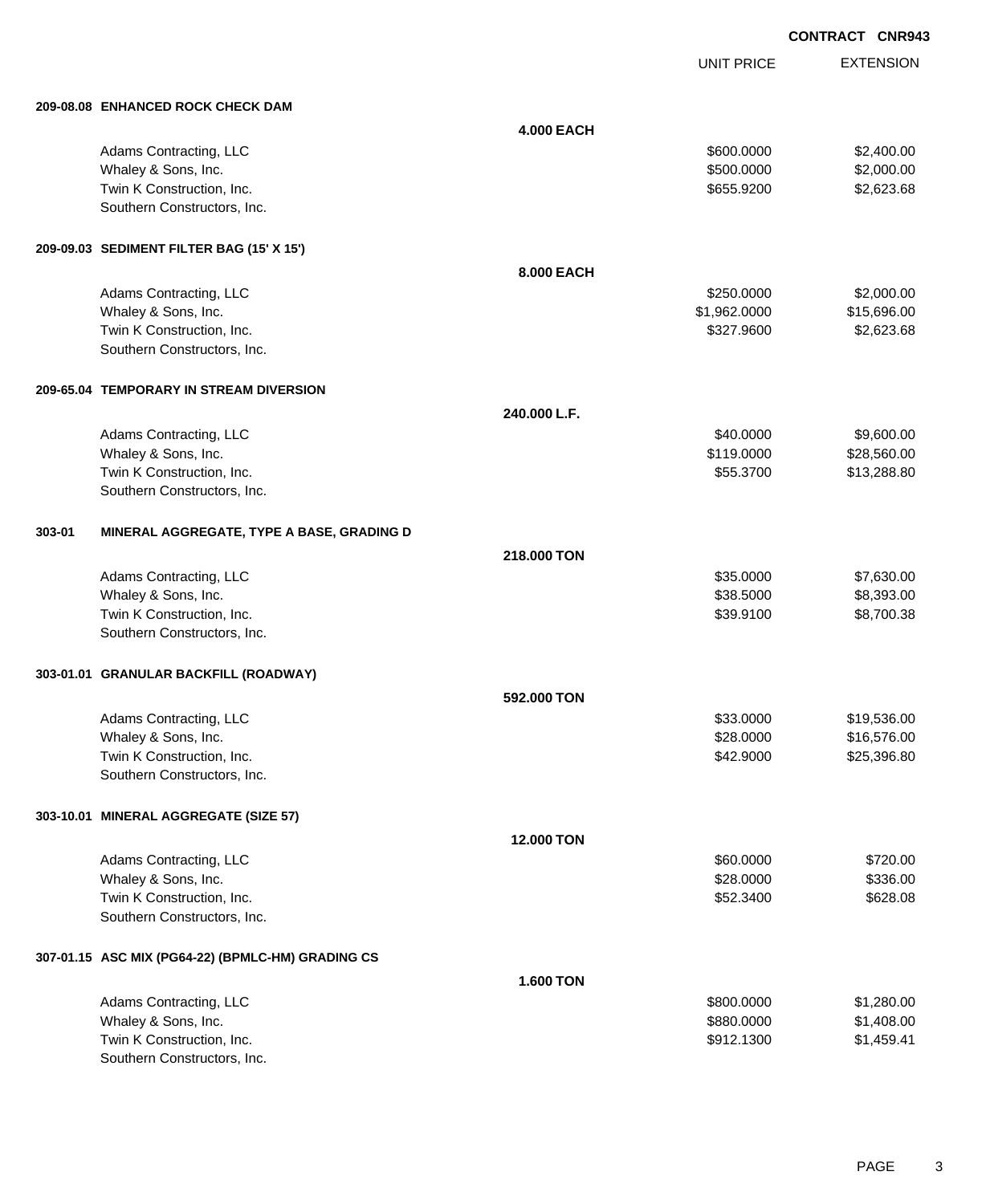UNIT PRICE

EXTENSION

**403-01 BITUMINOUS MATERIAL FOR TACK COAT (TC)**

| 403-01 | BITUMINOUS MATERIAL FOR TACK COAT (TC)                    |                  |               |              |
|--------|-----------------------------------------------------------|------------------|---------------|--------------|
|        |                                                           | <b>1.000 TON</b> |               |              |
|        | Adams Contracting, LLC                                    |                  | \$895.0000    | \$895.00     |
|        | Whaley & Sons, Inc.                                       |                  | \$985.0000    | \$985.00     |
|        | Twin K Construction, Inc.                                 |                  | \$1,020.4500  | \$1,020.45   |
|        | Southern Constructors, Inc.                               |                  |               |              |
|        | 411-01.10 ACS MIX(PG64-22) GRADING D                      |                  |               |              |
|        |                                                           | 175.000 TON      |               |              |
|        | Adams Contracting, LLC                                    |                  | \$130.0000    | \$22,750.00  |
|        | Whaley & Sons, Inc.                                       |                  | \$143.0000    | \$25,025.00  |
|        | Twin K Construction, Inc.                                 |                  | \$148.2200    | \$25,938.50  |
|        | Southern Constructors, Inc.                               |                  |               |              |
|        | 411-12.02 SCORING SHOULDERS (NON-CONTINUOUS) (16IN WIDTH) |                  |               |              |
|        |                                                           | 0.200 L.M.       |               |              |
|        | Adams Contracting, LLC                                    |                  | \$35,000.0000 | \$7,000.00   |
|        | Whaley & Sons, Inc.                                       |                  | \$32,395.0000 | \$6,479.00   |
|        | Twin K Construction, Inc.                                 |                  | \$34,204.9500 | \$6,840.99   |
|        | Southern Constructors, Inc.                               |                  |               |              |
|        | 415-01.02 COLD PLANING BITUMINOUS PAVEMENT                |                  |               |              |
|        |                                                           | 1,440.000 S.Y.   |               |              |
|        | Adams Contracting, LLC                                    |                  | \$6.5000      | \$9,360.00   |
|        | Whaley & Sons, Inc.                                       |                  | \$6.8800      | \$9,907.20   |
|        | Twin K Construction, Inc.                                 |                  | \$9.1200      | \$13,132.80  |
|        | Southern Constructors, Inc.                               |                  |               |              |
|        | 604-01.01 CLASS A CONCRETE (ROADWAY)                      |                  |               |              |
|        |                                                           | 144.000 C.Y.     |               |              |
|        | Adams Contracting, LLC                                    |                  | \$1,000.0000  | \$144,000.00 |
|        | Whaley & Sons, Inc.                                       |                  | \$1,142.0000  | \$164,448.00 |
|        | Twin K Construction, Inc.                                 |                  | \$1,118.0200  | \$160,994.88 |
|        | Southern Constructors, Inc.                               |                  |               |              |
|        | 604-01.02 STEEL BAR REINFORCEMENT (ROADWAY)               |                  |               |              |
|        |                                                           | 23,675.000 LB.   |               |              |
|        | Adams Contracting, LLC                                    |                  | \$1.0000      | \$23,675.00  |
|        | Whaley & Sons, Inc.                                       |                  | \$1.5000      | \$35,512.50  |
|        | Twin K Construction, Inc.                                 |                  | \$1.1000      | \$26,042.50  |
|        | Southern Constructors, Inc.                               |                  |               |              |
|        | 705-01.04 METAL BEAM GUARD FENCE                          |                  |               |              |
|        |                                                           | 46.000 L.F.      |               |              |
|        | Adams Contracting, LLC                                    |                  | \$66.0000     | \$3,036.00   |
|        | Whaley & Sons, Inc.                                       |                  | \$75.1300     | \$3,455.98   |
|        | Twin K Construction, Inc.                                 |                  | \$77.8700     | \$3,582.02   |
|        | Southern Constructors, Inc.                               |                  |               |              |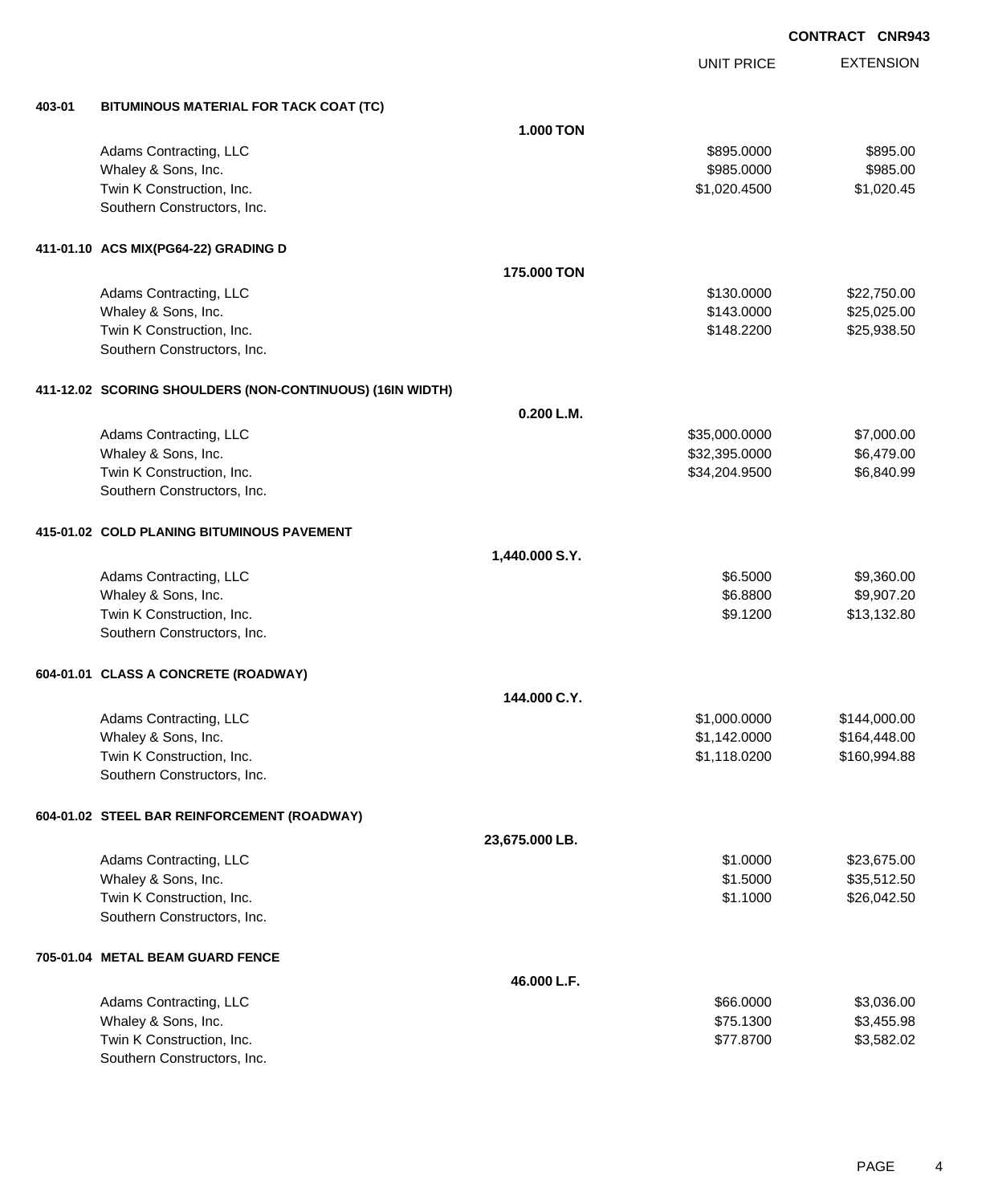|  |  | <b>CONTRACT CNR943</b> |
|--|--|------------------------|
|--|--|------------------------|

|                                                    |                   | UNIT PRICE    | <b>EXTENSION</b> |
|----------------------------------------------------|-------------------|---------------|------------------|
| 705-06.01 W BEAM GR (TYPE 2) MASH TL3              |                   |               |                  |
|                                                    | 622.000 L.F.      |               |                  |
| Adams Contracting, LLC                             |                   | \$20.0000     | \$12,440.00      |
| Whaley & Sons, Inc.                                |                   | \$20.0000     | \$12,440.00      |
| Twin K Construction, Inc.                          |                   | \$18.2400     | \$11,345.28      |
| Southern Constructors, Inc.                        |                   |               |                  |
| 705-06.20 TANGENT ENERGY ABSORBING TERM MASH TL-3  |                   |               |                  |
|                                                    | <b>4.000 EACH</b> |               |                  |
| Adams Contracting, LLC                             |                   | \$2,600.0000  | \$10,400.00      |
| Whaley & Sons, Inc.                                |                   | \$2,600.0000  | \$10,400.00      |
| Twin K Construction, Inc.                          |                   | \$2,707.8900  | \$10,831.56      |
| Southern Constructors, Inc.                        |                   |               |                  |
| 705-08.51 PORTABLE IMPACT ATTENUATOR NCHRP350 TL-3 |                   |               |                  |
|                                                    | <b>2.000 EACH</b> |               |                  |
| Adams Contracting, LLC                             |                   | \$4,750.0000  | \$9,500.00       |
| Whaley & Sons, Inc.                                |                   | \$4,950.0000  | \$9,900.00       |
| Twin K Construction, Inc.                          |                   | \$5,000.0000  | \$10,000.00      |
| Southern Constructors, Inc.                        |                   |               |                  |
| 709-05.05 MACHINED RIP-RAP (CLASS A-3)             |                   |               |                  |
|                                                    | 100,000 TON       |               |                  |
| Adams Contracting, LLC                             |                   | \$40.0000     | \$4,000.00       |
| Whaley & Sons, Inc.                                |                   | \$35.0000     | \$3,500.00       |
| Twin K Construction, Inc.                          |                   | \$46.1600     | \$4,616.00       |
| Southern Constructors, Inc.                        |                   |               |                  |
| 709-05.09 MACHINED RIP-RAP (CLASS C)               |                   |               |                  |
|                                                    | 86,000 TON        |               |                  |
| Adams Contracting, LLC                             |                   | \$40.0000     | \$3,440.00       |
| Whaley & Sons, Inc.                                |                   | \$50.0000     | \$4,300.00       |
| Twin K Construction, Inc.                          |                   | \$45.7100     | \$3,931.06       |
| Southern Constructors, Inc.                        |                   |               |                  |
| 712-01<br><b>TRAFFIC CONTROL</b>                   |                   |               |                  |
|                                                    | 1.000 LS          |               |                  |
| Adams Contracting, LLC                             |                   | \$65,000.0000 | \$65,000.00      |
| Whaley & Sons, Inc.                                |                   | \$37,640.8400 | \$37,640.84      |
| Twin K Construction, Inc.                          |                   | \$28,159.7600 | \$28,159.76      |
| Southern Constructors, Inc.                        |                   |               |                  |
| 712-02.02 INTERCONNECTED PORTABLE BARRIER RAIL     |                   |               |                  |
|                                                    | 400.000 L.F.      |               |                  |
| Adams Contracting, LLC                             |                   | \$45.0000     | \$18,000.00      |
| Whaley & Sons, Inc.                                |                   | \$39.0000     | \$15,600.00      |
| Twin K Construction, Inc.                          |                   | \$44.4600     | \$17,784.00      |
| Southern Constructors, Inc.                        |                   |               |                  |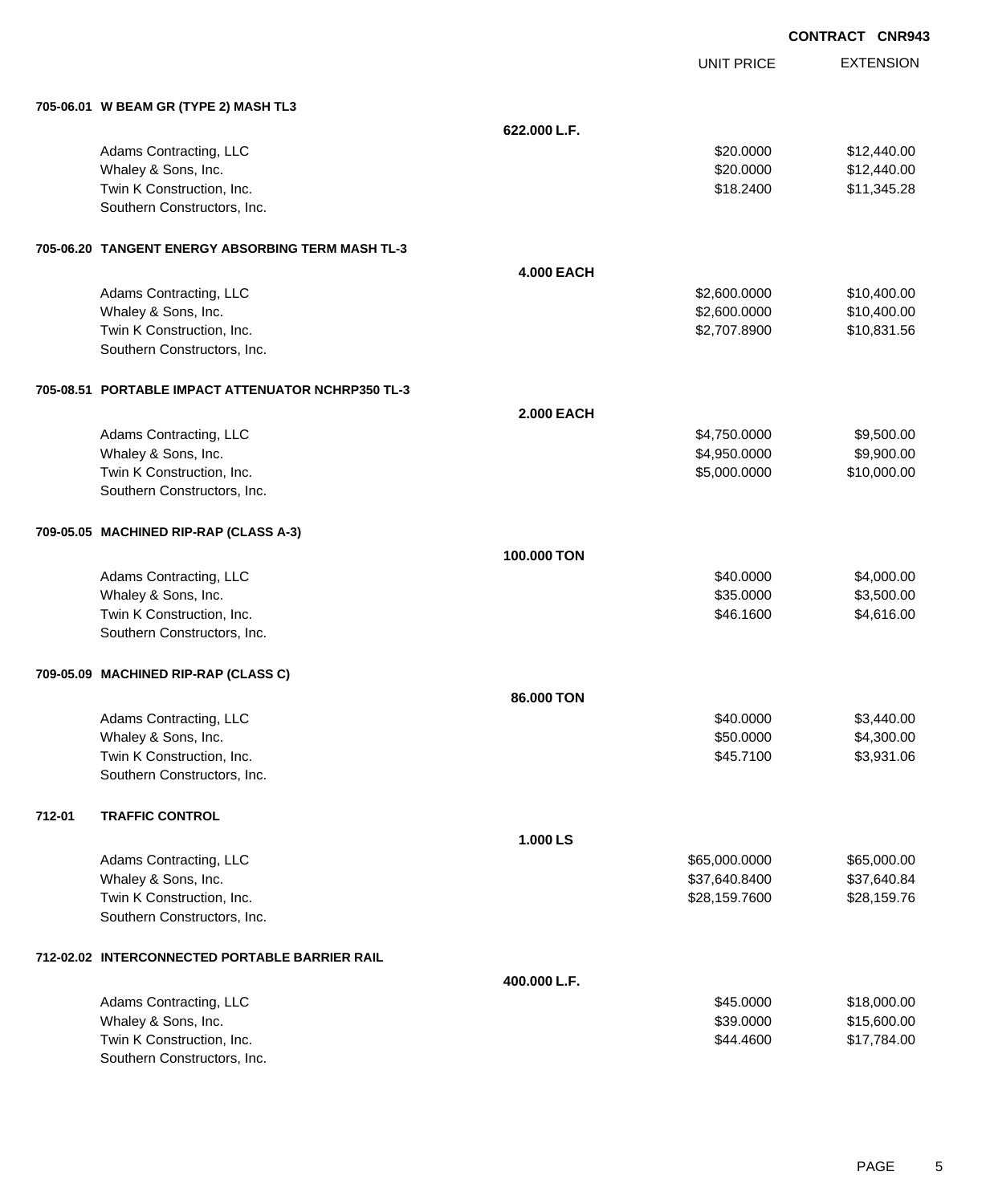EXTENSION **CONTRACT CNR943**

UNIT PRICE

| 712-04.01 FLEXIBLE DRUMS (CHANNELIZING) |  |
|-----------------------------------------|--|
|                                         |  |

|        | 712-04.01 FLEXIBLE DRUMS (CHANNELIZING)                  |                |              |            |
|--------|----------------------------------------------------------|----------------|--------------|------------|
|        |                                                          | 100.000 EACH   |              |            |
|        | Adams Contracting, LLC                                   |                | \$25.0000    | \$2,500.00 |
|        | Whaley & Sons, Inc.                                      |                | \$28.0000    | \$2,800.00 |
|        | Twin K Construction, Inc.                                |                | \$28.5000    | \$2,850.00 |
|        | Southern Constructors, Inc.                              |                |              |            |
|        | 712-05.01 WARNING LIGHTS (TYPE A)                        |                |              |            |
|        |                                                          | 50.000 EACH    |              |            |
|        | Adams Contracting, LLC                                   |                | \$28.0000    | \$1,400.00 |
|        | Whaley & Sons, Inc.                                      |                | \$31.0000    | \$1,550.00 |
|        | Twin K Construction, Inc.                                |                | \$31.9200    | \$1,596.00 |
|        | Southern Constructors, Inc.                              |                |              |            |
| 712-06 | <b>SIGNS (CONSTRUCTION)</b>                              |                |              |            |
|        |                                                          | 384.000 S.F.   |              |            |
|        | Adams Contracting, LLC                                   |                | \$7.1500     | \$2,745.60 |
|        | Whaley & Sons, Inc.                                      |                | \$8.0000     | \$3,072.00 |
|        | Twin K Construction, Inc.                                |                | \$8.1500     | \$3,129.60 |
|        | Southern Constructors, Inc.                              |                |              |            |
|        | 712-09.30 REMOVABLE BLACK-OUT TAPE (6")                  |                |              |            |
|        |                                                          | 1,620.000 L.F. |              |            |
|        | Adams Contracting, LLC                                   |                | \$2.9700     | \$4,811.40 |
|        | Whaley & Sons, Inc.                                      |                | \$3.2700     | \$5,297.40 |
|        | Twin K Construction, Inc.                                |                | \$3.3900     | \$5,491.80 |
|        | Southern Constructors, Inc.                              |                |              |            |
|        | 713-02.15 FLEXIBLE DELINEATOR (YELLOW)                   |                |              |            |
|        |                                                          | 20.000 EACH    |              |            |
|        | Adams Contracting, LLC                                   |                | \$35.0000    | \$700.00   |
|        | Whaley & Sons, Inc.                                      |                | \$39.0000    | \$780.00   |
|        | Twin K Construction, Inc.                                |                | \$39.9100    | \$798.20   |
|        | Southern Constructors, Inc.                              |                |              |            |
|        | 716-01.21 Snwplwble Pvmt Mrkrs (Bi-Dir)(1 Color)         |                |              |            |
|        |                                                          | 8.000 EACH     |              |            |
|        | Adams Contracting, LLC                                   |                | \$110.0000   | \$880.00   |
|        | Whaley & Sons, Inc.                                      |                | \$121.0000   | \$968.00   |
|        | Twin K Construction, Inc.                                |                | \$125.4200   | \$1,003.36 |
|        | Southern Constructors, Inc.                              |                |              |            |
|        | 716-12.02 ENHANCED FLATLINE THERMO PVMT MRKNG (6IN LINE) |                |              |            |
|        |                                                          | 1.000 L.M.     |              |            |
|        | Adams Contracting, LLC                                   |                | \$5,125.0000 | \$5,125.00 |
|        | Whaley & Sons, Inc.                                      |                | \$5,638.0000 | \$5,638.00 |
|        | Twin K Construction, Inc.                                |                | \$5,843.3400 | \$5,843.34 |
|        | Southern Constructors, Inc.                              |                |              |            |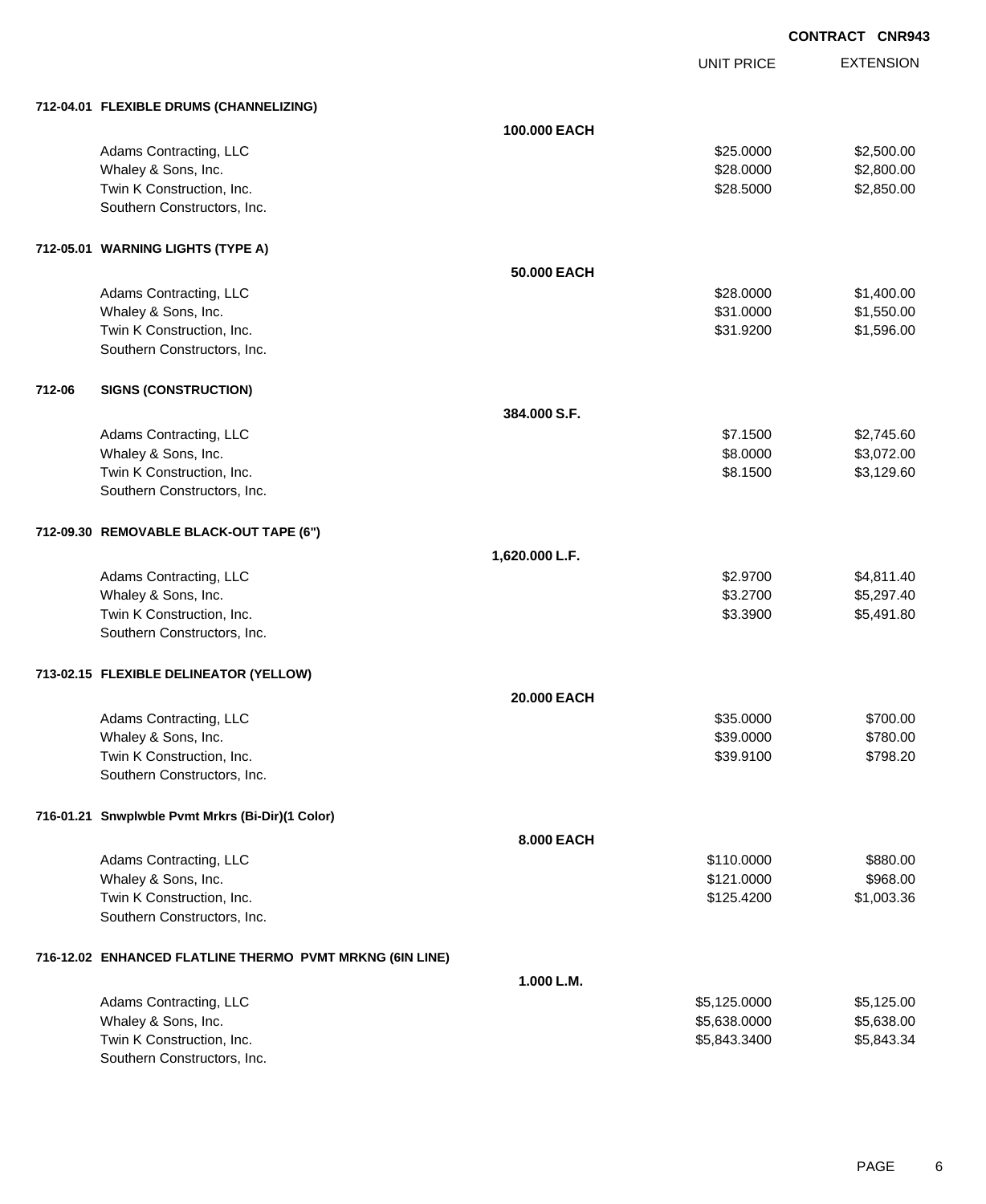|        |                                                       |                | <b>UNIT PRICE</b> | <b>EXTENSION</b> |
|--------|-------------------------------------------------------|----------------|-------------------|------------------|
|        | 716-13.01 SPRAY THERMO PVMT MRKNG (60 mil) (4IN LINE) |                |                   |                  |
|        |                                                       | 1.000 L.M.     |                   |                  |
|        | Adams Contracting, LLC                                |                | \$2,500.0000      | \$2,500.00       |
|        | Whaley & Sons, Inc.                                   |                | \$2,750.0000      | \$2,750.00       |
|        | Twin K Construction, Inc.                             |                | \$2,850.4100      | \$2,850.41       |
|        | Southern Constructors, Inc.                           |                |                   |                  |
| 717-01 | <b>MOBILIZATION</b>                                   |                |                   |                  |
|        |                                                       | 1.000 LS       |                   |                  |
|        | Adams Contracting, LLC                                |                | \$27,000.0000     | \$27,000.00      |
|        | Whaley & Sons, Inc.                                   |                | \$68,715.0800     | \$68,715.08      |
|        | Twin K Construction, Inc.                             |                | \$64,948.0800     | \$64,948.08      |
|        | Southern Constructors, Inc.                           |                |                   |                  |
|        | 740-10.03 GEOTEXTILE (TYPE III) (EROSION CONTROL)     |                |                   |                  |
|        |                                                       | 234.000 S.Y.   |                   |                  |
|        | Adams Contracting, LLC                                |                | \$2.5000          | \$585.00         |
|        | Whaley & Sons, Inc.                                   |                | \$5.0000          | \$1,170.00       |
|        | Twin K Construction, Inc.                             |                | \$3.6000          | \$842.40         |
|        | Southern Constructors, Inc.                           |                |                   |                  |
|        | 740-10.04 GEOTEXTILE (TYPE IV)(STABILIZATION)         |                |                   |                  |
|        |                                                       | 1,200.000 S.Y. |                   |                  |
|        | Adams Contracting, LLC                                |                | \$1.5000          | \$1,800.00       |
|        | Whaley & Sons, Inc.                                   |                | \$4.0000          | \$4,800.00       |
|        | Twin K Construction, Inc.                             |                | \$2.4000          | \$2,880.00       |
|        | Southern Constructors, Inc.                           |                |                   |                  |
|        | 740-11.03 TEMPORARY SEDIMENT TUBE 18IN                |                |                   |                  |
|        |                                                       | 160.000 L.F.   |                   |                  |
|        | Adams Contracting, LLC                                |                | \$5.0000          | \$800.00         |
|        | Whaley & Sons, Inc.                                   |                | \$6.0000          | \$960.00         |
|        | Twin K Construction, Inc.                             |                | \$6.0000          | \$960.00         |
|        | Southern Constructors, Inc.                           |                |                   |                  |
|        | 805-12.02 EROSION CONTROL BLANKET (TYPE II)           |                |                   |                  |
|        |                                                       | 3,840.000 S.Y. |                   |                  |
|        | Adams Contracting, LLC                                |                | \$1.2500          | \$4,800.00       |
|        | Whaley & Sons, Inc.                                   |                | \$1.3000          | \$4,992.00       |
|        | Twin K Construction, Inc.                             |                | \$1.3200          | \$5,068.80       |
|        | Southern Constructors, Inc.                           |                |                   |                  |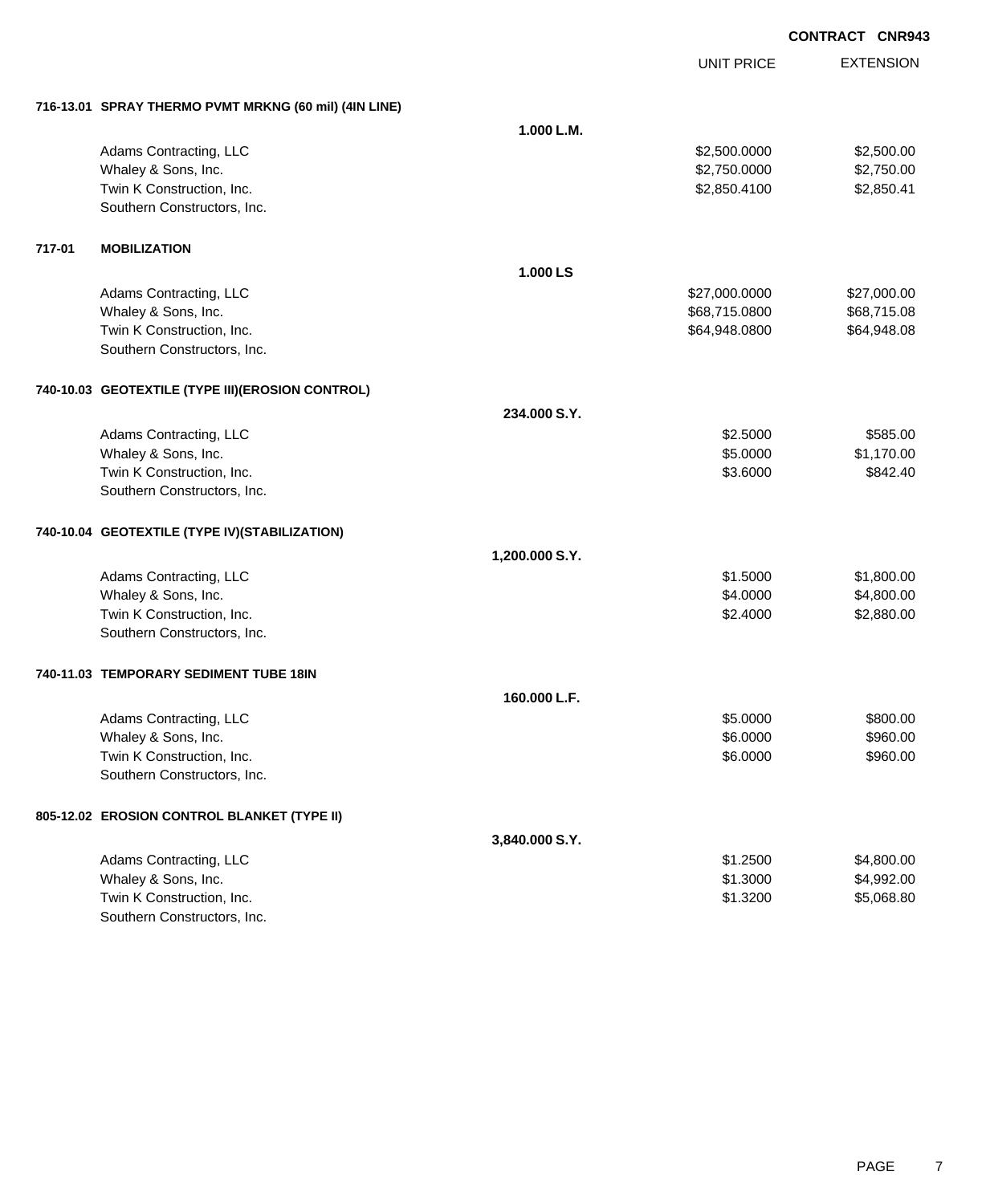## **SUB-TOTAL ROADWAY**

| Adams Contracting, LLC    | \$584,291.00 |
|---------------------------|--------------|
| Whaley & Sons, Inc.       | \$650,000.00 |
| Twin K Construction, Inc. | \$677.534.77 |

# **TOTAL CONTRACT**

| Adams Contracting, LLC    | \$584,291.00 |
|---------------------------|--------------|
| Whaley & Sons, Inc.       | \$650,000.00 |
| Twin K Construction, Inc. | \$677.534.77 |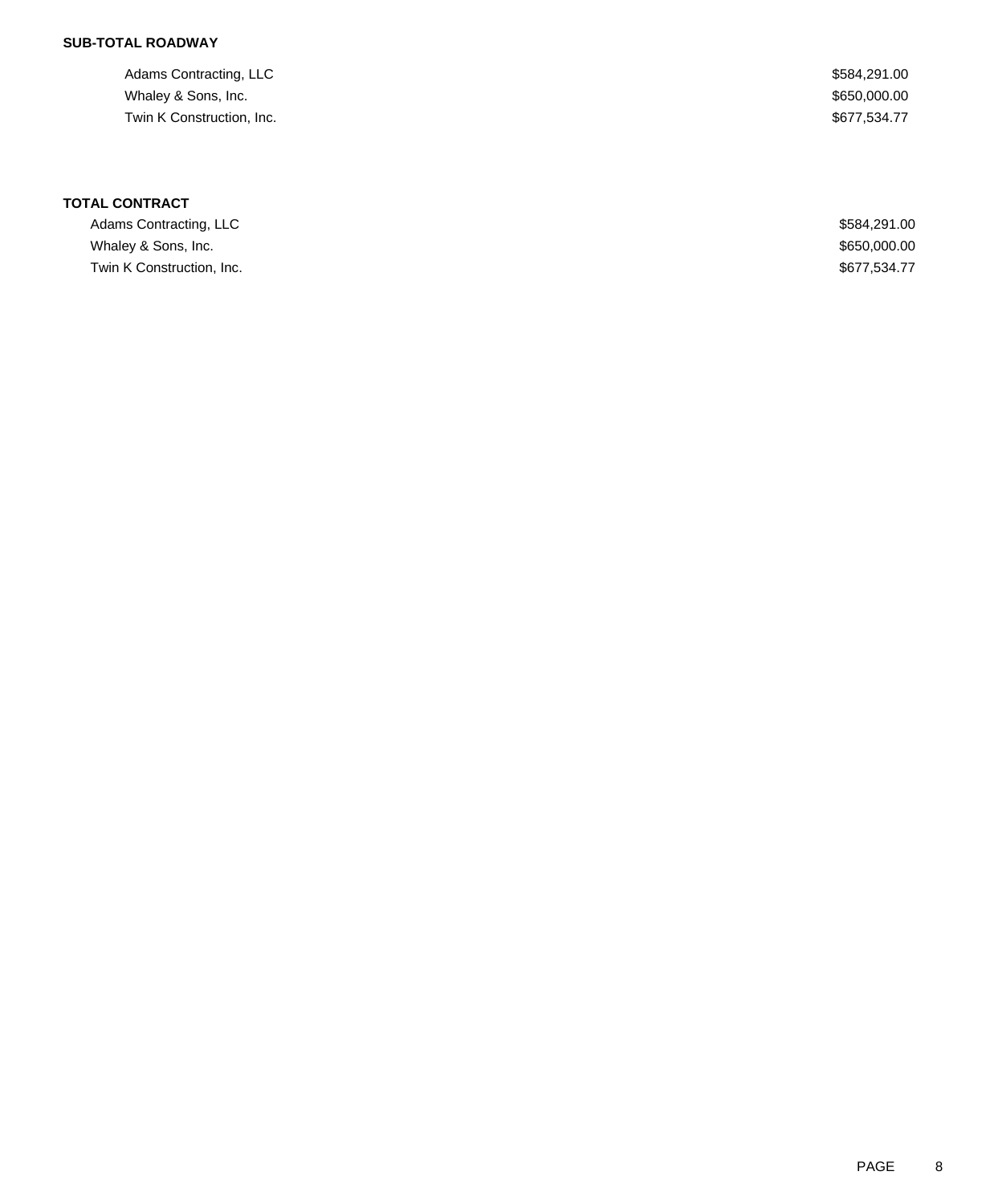COUNTIES ANDERSON, BLOUNT, CAMPBELL, COCKE, GREENE, JEFFERSON, KNOX, LOUDON, MONROE, ROANE, SEVIER, SULLIVAN, AND WASHINGTON (Contract No. CNR281 Call 003)

NH-098-1(19),47954-3666-14

THE ANNUAL PREVENTATIVE AND UNSCHEDULED MAINTENANCE ON THE KNOXVILLE I.T.S. SYSTEM EQUIPMENT, INCLUDING THE TRANSPORTATION MANAGEMENT CENTER.

PROJECT LENGTH - 0.0 MILES

COMPLETION TIME - ON OR BEFORE DECEMBER 1, 2020

Stansell Electric Company, Inc.  $$7,698,000.00$ 

TOTAL CONTRACT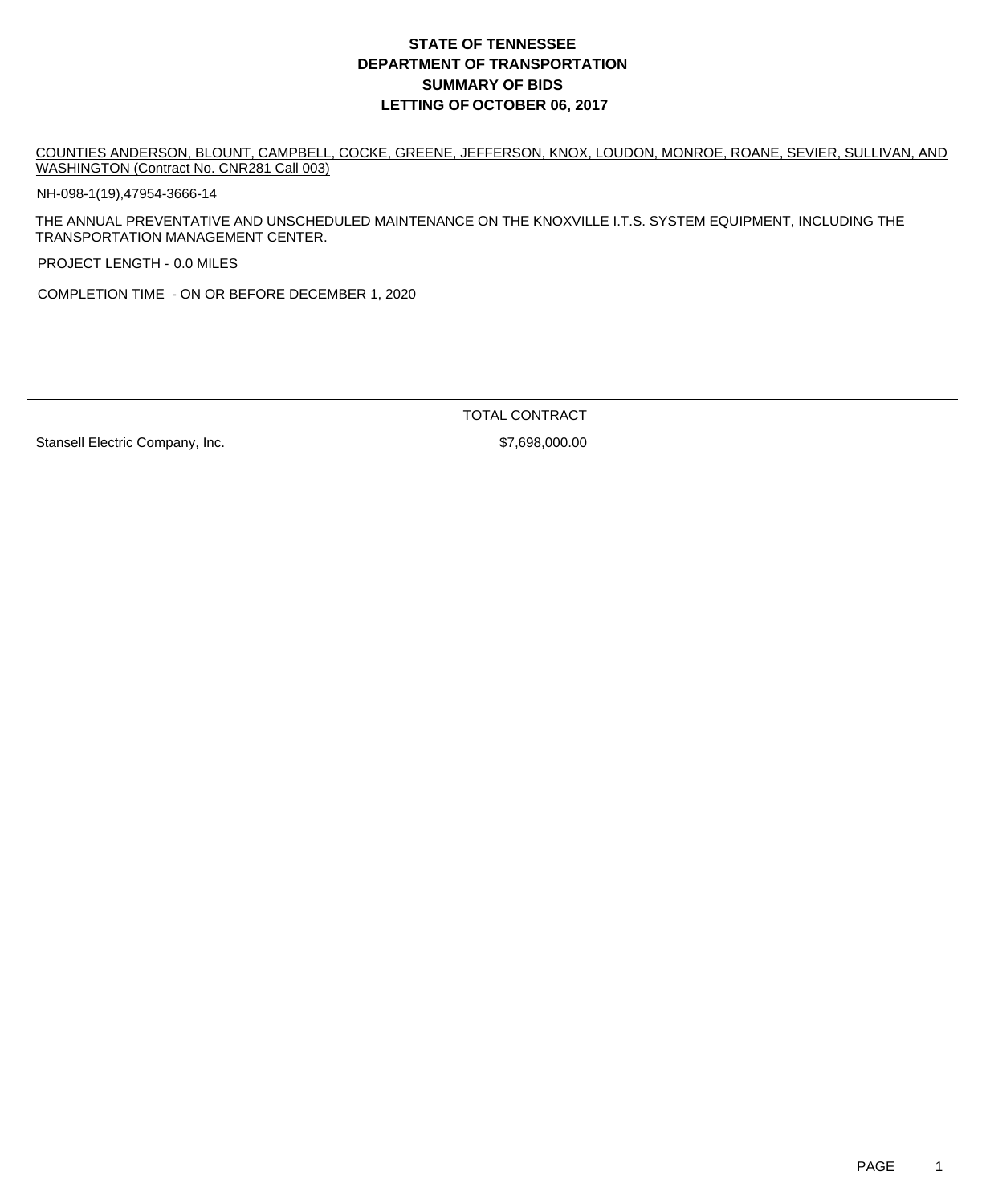| <b>MAINTENANCE CATEGORY</b>                              |                        | <b>UNIT PRICE</b> | <b>CONTRACT CNR281</b><br><b>EXTENSION</b> |
|----------------------------------------------------------|------------------------|-------------------|--------------------------------------------|
| 725-10.75 TDOT SMARTWAY ITS SYSTEM MAINTENANCE (3 YEARS) |                        |                   |                                            |
| Stansell Electric Company, Inc.                          | 1.000 LS               | \$1,680,000.0000  | \$1,680,000.00                             |
| 725-10.76 REPAIR MAINTENANCE LABOR                       |                        |                   |                                            |
| Stansell Electric Company, Inc.                          | 6,000.000 HOUR         | \$80.0000         | \$480,000.00                               |
| 725-10.77 SPARE PARTS AND EQUIPMENT REPLACEMENT          |                        |                   |                                            |
| Stansell Electric Company, Inc.                          | 1,000,000. DOLL<br>000 | \$1,0000          | \$1,000,000.00                             |
| 725-10.78 ONE CALL SERVICE                               |                        |                   |                                            |
| Stansell Electric Company, Inc.                          | 6,000.000 HOUR         | \$48.0000         | \$288,000.00                               |
| 725-10.79 SOFTWARE AND NETWORK MAINTENANCE AND SUPPORT   |                        |                   |                                            |
| Stansell Electric Company, Inc.                          | 250,000.000 DOLL       | \$1.0000          | \$250,000.00                               |
| 725-10.80 SPECIAL MAINTENANCE REPAIR                     |                        |                   |                                            |
|                                                          | 4,000,000. DOLL<br>000 |                   |                                            |
| Stansell Electric Company, Inc.                          |                        | \$1.0000          | \$4,000,000.00                             |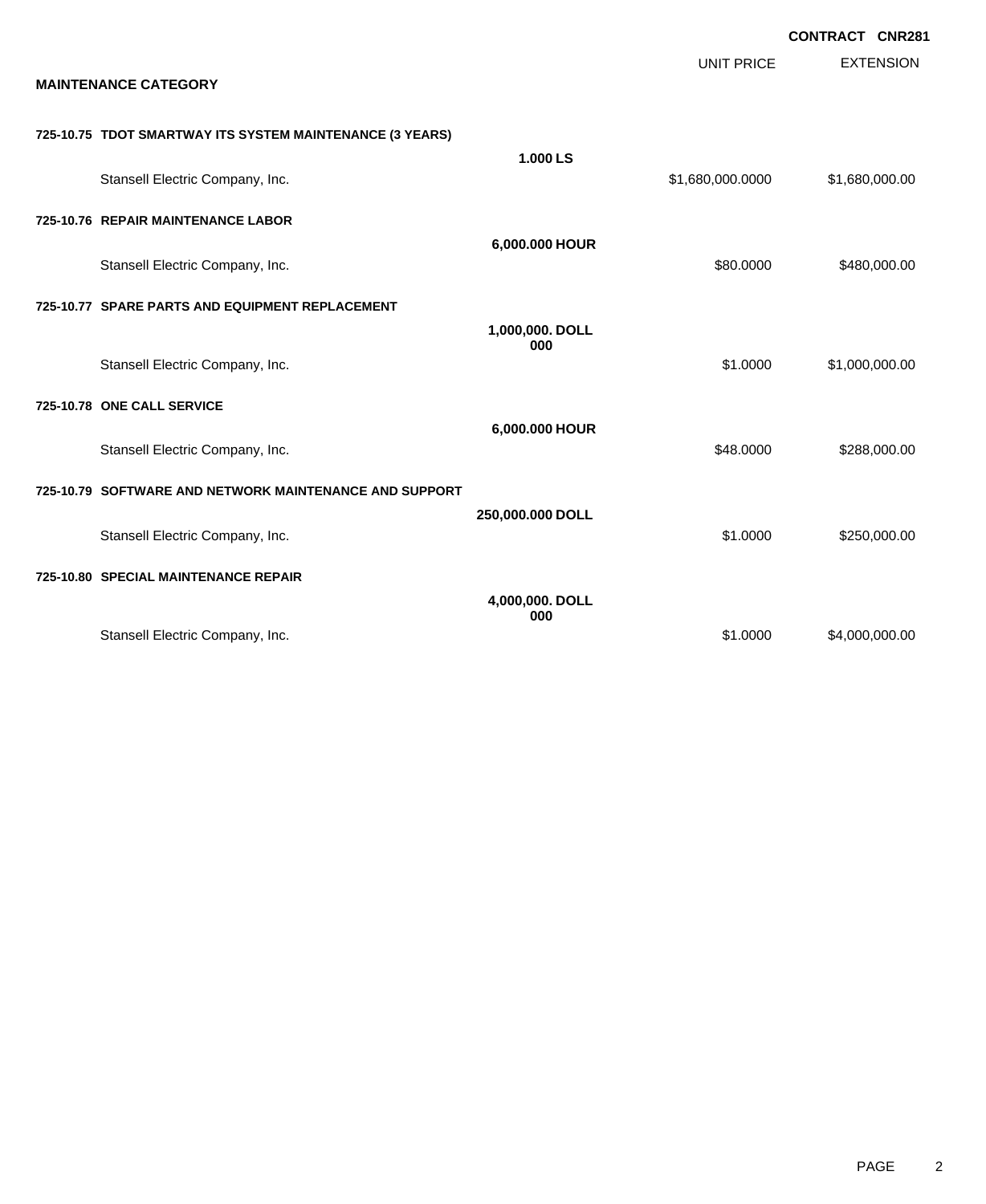Stansell Electric Company, Inc. 6. The Stansell Electric Company, Inc. 6. The Stansell Electric Company, Inc.

### **TOTAL CONTRACT**

Stansell Electric Company, Inc. 6. The Standard Company, Inc. 6. The Standard Company, Inc. 6. The Standard Company, Inc.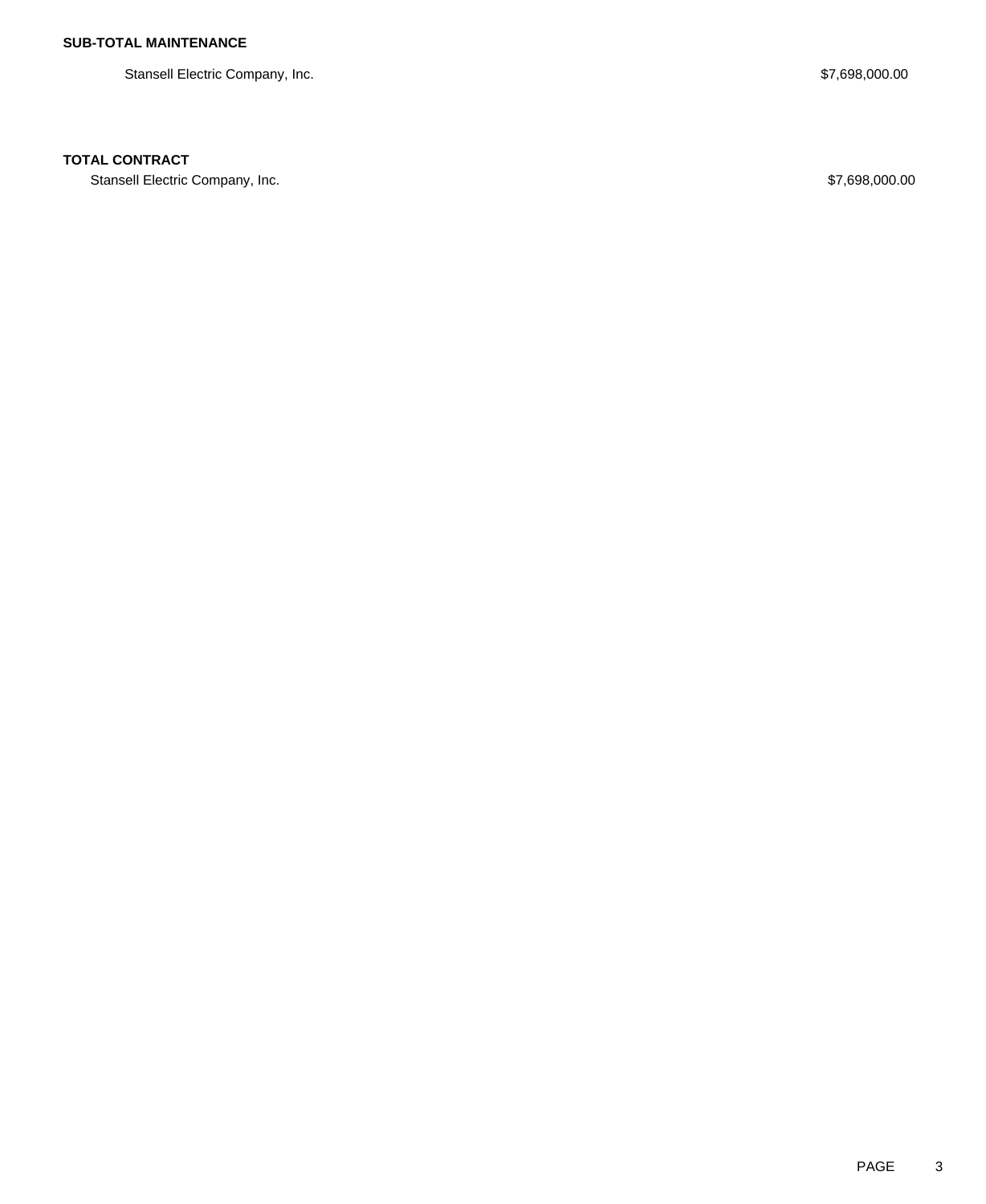COUNTIES ANDERSON, BLOUNT, CAMPBELL, COCKE, GRAINGER, JEFFERSON, KNOX, LOUDON, MONROE, ROANE, AND SEVIER (Contract No. CNR291 Call 004)

98019-4182-04,98019-4183-04

THE SWEEPING AND DRAIN CLEANING ON VARIOUS INTERSTATE AND STATE ROUTES.

PROJECT LENGTH - 0.0 MILES

COMPLETION TIME - ON OR BEFORE FEBRUARY 28, 2019

TOTAL CONTRACT

Sweeping Corporation of America, Inc. 67 (1995) 8597,531.99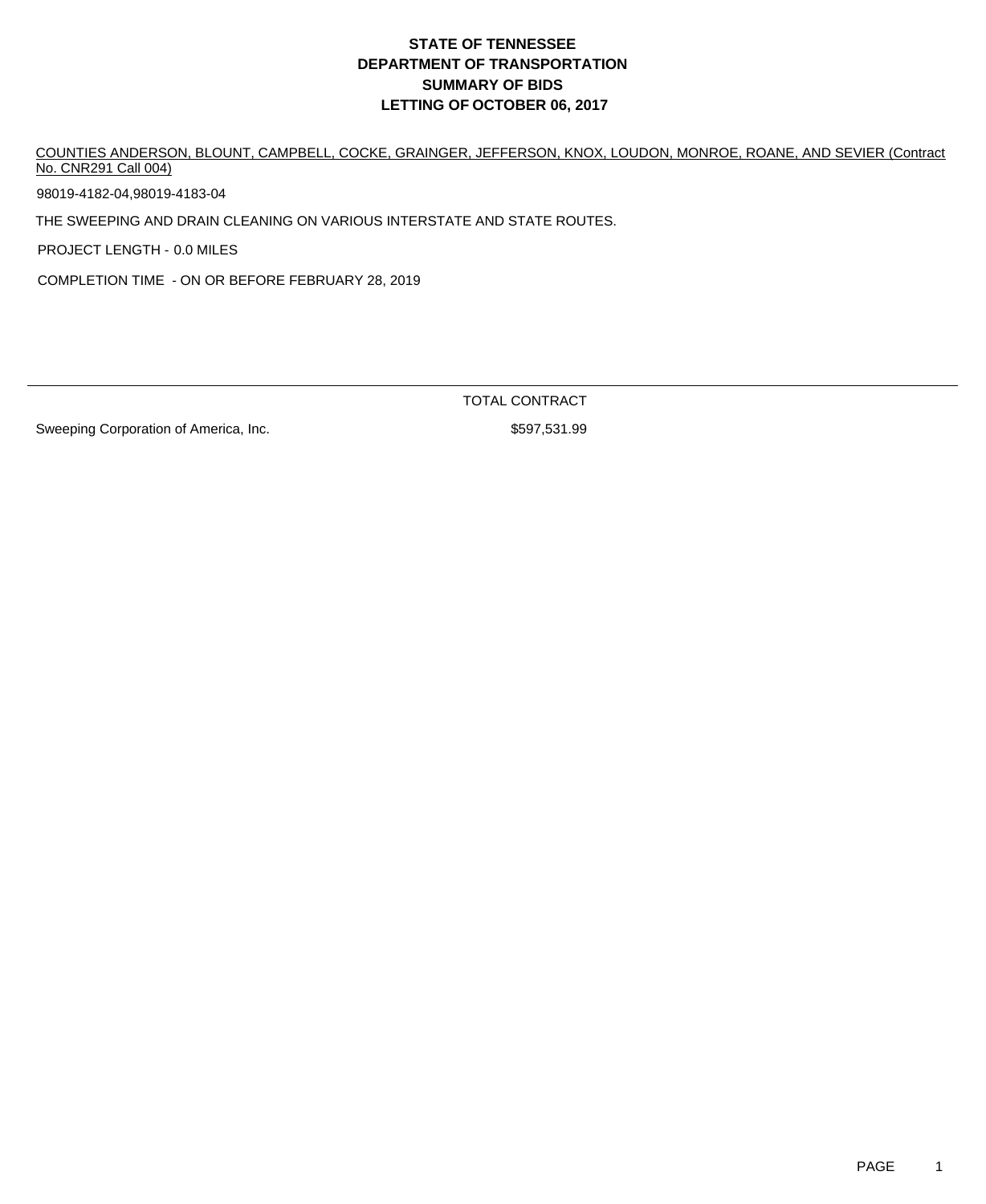|        |                                         |                 |                   | <b>CONTRACT CNR291</b> |
|--------|-----------------------------------------|-----------------|-------------------|------------------------|
|        | <b>MAINTENANCE CATEGORY</b>             |                 | <b>UNIT PRICE</b> | <b>EXTENSION</b>       |
|        | 611-07.11 CLEAN DRAIN(WITH GRATE)       |                 |                   |                        |
|        | Sweeping Corporation of America, Inc.   | 1,066.000 EACH  | \$33.7500         | \$35,977.50            |
|        | 611-07.12 CLEAN DRAIN(WALL DRAIN)       |                 |                   |                        |
|        | Sweeping Corporation of America, Inc.   | 141.000 EACH    | \$23.9500         | \$3,376.95             |
|        | 611-07.13 PIPE CLEANING (<18IN DIA.)    |                 |                   |                        |
|        | Sweeping Corporation of America, Inc.   | 3,000.000 L.F.  | \$1.5000          | \$4,500.00             |
|        | 611-07.14 PIPE CLEANING (>OR=18IN DIA.) |                 |                   |                        |
|        | Sweeping Corporation of America, Inc.   | 800.000 L.F.    | \$1.5000          | \$1,200.00             |
|        | 712-01.02 LANE CLOSURE                  |                 |                   |                        |
|        | Sweeping Corporation of America, Inc.   | 60.000 EACH     | \$311.0000        | \$18,660.00            |
| 719-01 | <b>SWEEPING</b>                         |                 |                   |                        |
|        | Sweeping Corporation of America, Inc.   | 16,074.000 L.M. | \$33,2100         | \$533,817.54           |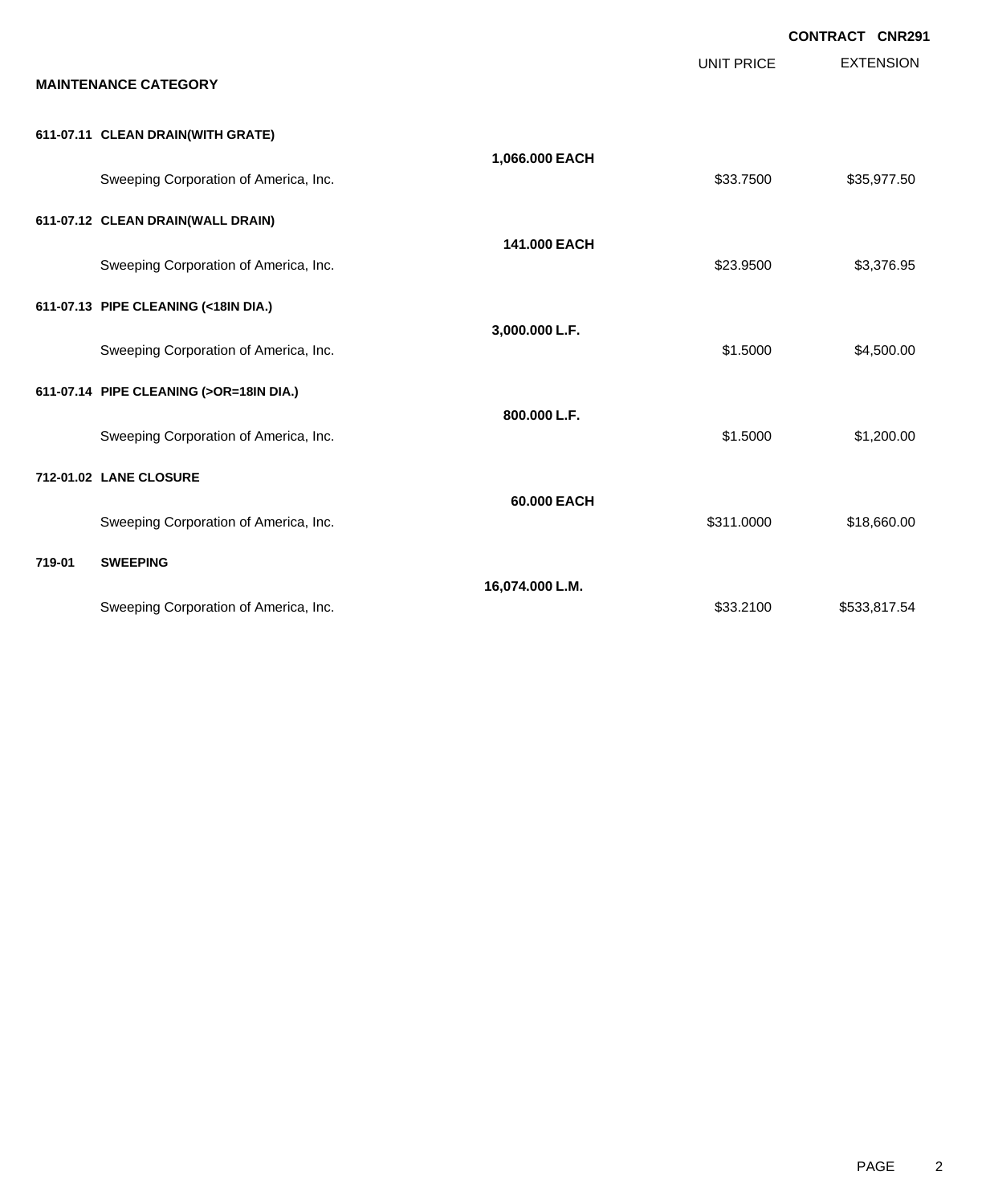Sweeping Corporation of America, Inc. **\$597,531.99** Sweeping Corporation of America, Inc.

### **TOTAL CONTRACT**

Sweeping Corporation of America, Inc. 6. The State of America, Inc. \$597,531.99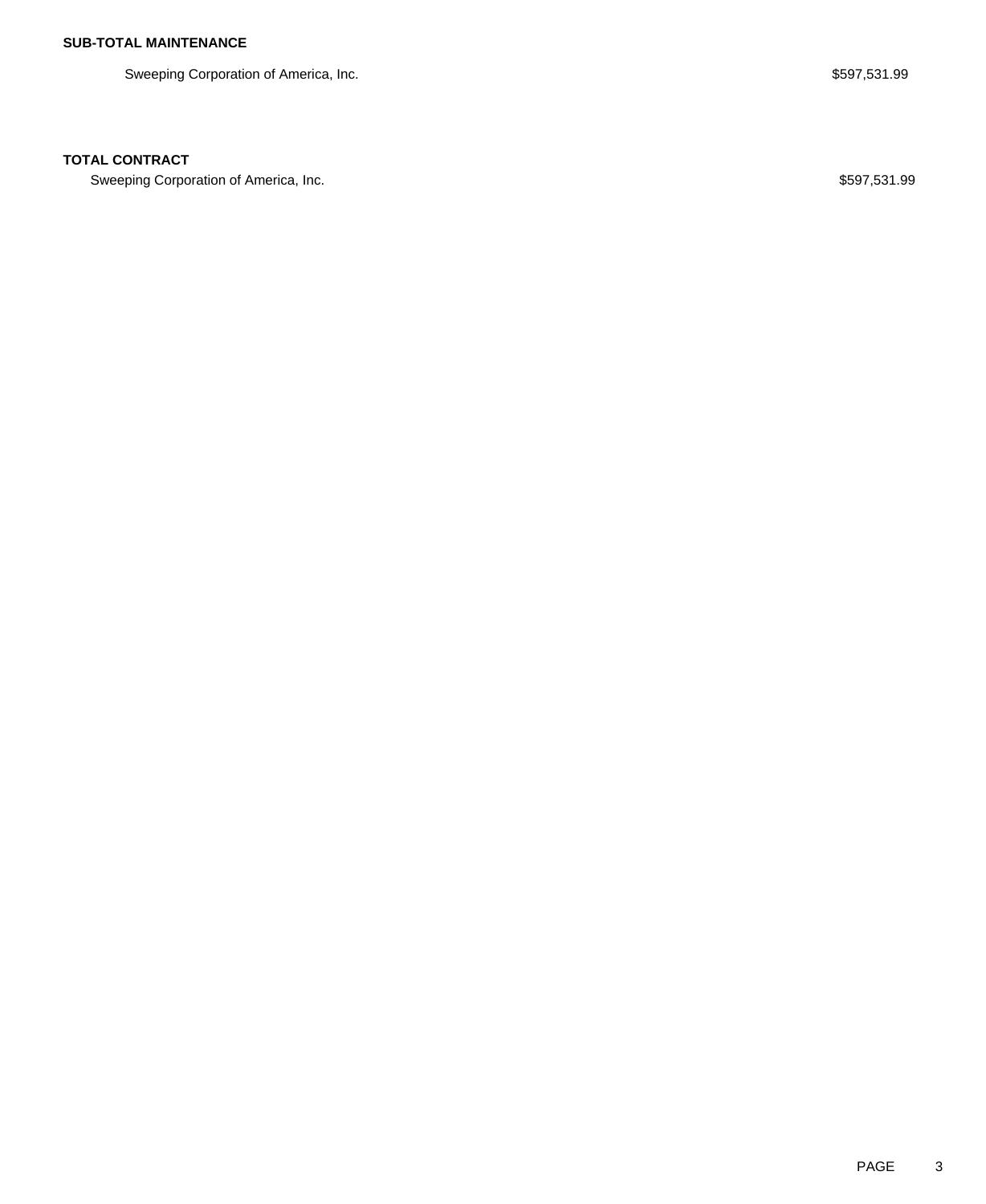#### BEDFORD COUNTY (Contract No. CNR243 Call 005)

NH-16(54),02005-3256-14

THE GRADING, DRAINAGE, CONSTRUCTION OF A CONCRETE I-BEAM BRIDGE AND PAVING ON U.S. 41A (S.R. 16) FROM WEST OF JENKINS ROAD (L.M. 23.75) TO S.R. 276 (L.M. 26.62).

PROJECT LENGTH - 3.500 MILES

COMPLETION TIME - ON OR BEFORE MAY 31, 2020

DBE GOAL 10.00%

|                                            | TOTAL CONTRACT  |
|--------------------------------------------|-----------------|
| Jones Bros., Inc.                          | \$31,828,833.08 |
| Dement Construction Company, LLC           | \$31,973,351.36 |
| Wright Brothers Construction Company, Inc. | \$34,054,465.93 |
| Civil Constructors, LLC                    | \$36,366,846.61 |
| Eutaw Construction Company, Inc.           | \$37,850,005.13 |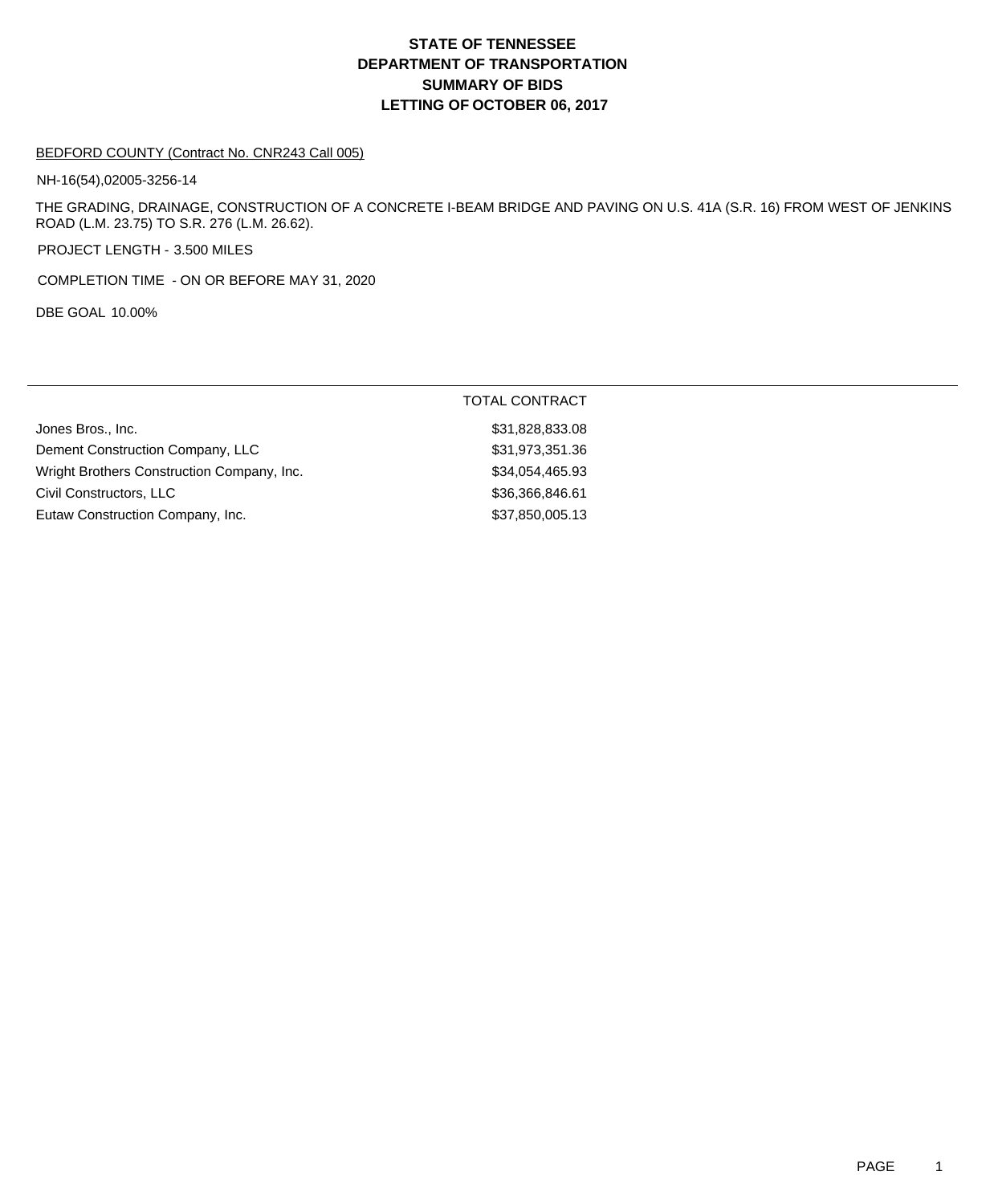|        | ו טטטוואט ואזישאטו                               |                   |                  |                |
|--------|--------------------------------------------------|-------------------|------------------|----------------|
| 105-01 | <b>CONSTRUCTION STAKES, LINES AND GRADES</b>     |                   |                  |                |
|        |                                                  | 1.000 LS          |                  |                |
|        | Jones Bros., Inc.                                |                   | \$200,000.0000   | \$200,000.00   |
|        | Dement Construction Company, LLC                 |                   | \$250,000.0000   | \$250,000.00   |
|        | Wright Brothers Construction Company, Inc.       |                   | \$258,800.0000   | \$258,800.00   |
|        | Civil Constructors, LLC                          |                   | \$325,150.0000   | \$325,150.00   |
|        | Eutaw Construction Company, Inc.                 |                   | \$264,000.0000   | \$264,000.00   |
|        | 109-10.01 TRAINEE                                |                   |                  |                |
|        |                                                  | 4,700.000 HOUR    |                  |                |
|        | Jones Bros., Inc.                                |                   | \$0.8000         | \$3,760.00     |
|        | Dement Construction Company, LLC                 |                   | \$0.8000         | \$3,760.00     |
|        | Wright Brothers Construction Company, Inc.       |                   | \$0.8000         | \$3,760.00     |
|        | Civil Constructors, LLC                          |                   | \$0.8000         | \$3,760.00     |
|        | Eutaw Construction Company, Inc.                 |                   | \$0.8000         | \$3,760.00     |
| 201-01 | <b>CLEARING AND GRUBBING</b>                     |                   |                  |                |
|        |                                                  | 1.000 LS          |                  |                |
|        | Jones Bros., Inc.                                |                   | \$1,650,000.0000 | \$1,650,000.00 |
|        | Dement Construction Company, LLC                 |                   | \$517,046.0000   | \$517,046.00   |
|        | Wright Brothers Construction Company, Inc.       |                   | \$250,000.0000   | \$250,000.00   |
|        | Civil Constructors, LLC                          |                   | \$606,320.0000   | \$606,320.00   |
|        | Eutaw Construction Company, Inc.                 |                   | \$363,000.0000   | \$363,000.00   |
| 202-01 | <b>REMOVAL OF STRUCTURES AND OBSTRUCTIONS</b>    |                   |                  |                |
|        |                                                  | 1.000 LS          |                  |                |
|        | Jones Bros., Inc.                                |                   | \$10,000.0000    | \$10,000.00    |
|        | Dement Construction Company, LLC                 |                   | \$20,000.0000    | \$20,000.00    |
|        | Wright Brothers Construction Company, Inc.       |                   | \$92,000.0000    | \$92,000.00    |
|        | Civil Constructors, LLC                          |                   | \$144,870.0000   | \$144,870.00   |
|        | Eutaw Construction Company, Inc.                 |                   | \$46,360.0000    | \$46,360.00    |
|        | 202-01.50 REMOVAL OF STRUCTURES AND OBSTRUCTIONS |                   |                  |                |
|        |                                                  | <b>4.000 EACH</b> |                  |                |
|        | Jones Bros., Inc.                                |                   | \$700.0000       | \$2,800.00     |
|        | Dement Construction Company, LLC                 |                   | \$1,000.0000     | \$4,000.00     |
|        | Wright Brothers Construction Company, Inc.       |                   | \$595.0000       | \$2,380.00     |
|        | Civil Constructors, LLC                          |                   | \$361.0000       | \$1,444.00     |
|        | Eutaw Construction Company, Inc.                 |                   | \$300.0000       | \$1,200.00     |
|        | 202-03.01 REMOVAL OF ASPHALT PAVEMENT            |                   |                  |                |
|        |                                                  | 9,327.778 S.Y.    |                  |                |
|        | Jones Bros., Inc.                                |                   | \$3.8000         | \$35,445.56    |
|        | Dement Construction Company, LLC                 |                   | \$5.0000         | \$46,638.89    |
|        | Wright Brothers Construction Company, Inc.       |                   | \$6.5000         | \$60,630.56    |
|        | Civil Constructors, LLC                          |                   | \$2.2000         | \$20,521.11    |

Eutaw Construction Company, Inc. 67 and the construction Company, Inc. 67

**CONTRACT CNR243**

EXTENSION UNIT PRICE

## **ROADWAY CATEGORY**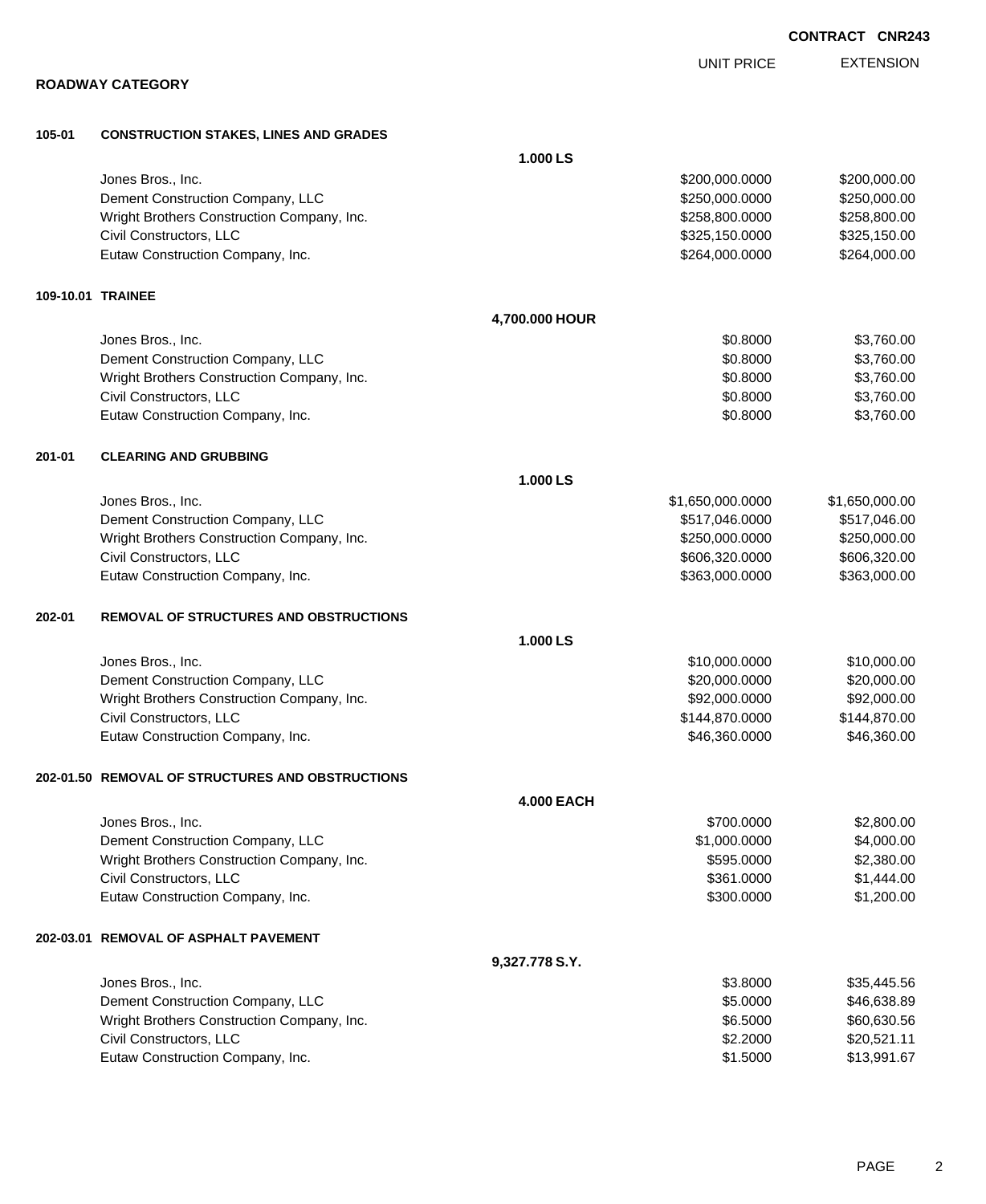UNIT PRICE EXTENSION

**202-06.02 REMOVAL OF BUILDINGS (TRACT NO.60)**

|        | 202-06.02 REMOVAL OF BUILDINGS (TRACT NO.60) |                   |               |             |
|--------|----------------------------------------------|-------------------|---------------|-------------|
|        |                                              | 1.000 LS          |               |             |
|        | Jones Bros., Inc.                            |                   | \$1.0000      | \$1.00      |
|        | Dement Construction Company, LLC             |                   | \$4,000.0000  | \$4,000.00  |
|        | Wright Brothers Construction Company, Inc.   |                   | \$8,100.0000  | \$8,100.00  |
|        | Civil Constructors, LLC                      |                   | \$21,360.0000 | \$21,360.00 |
|        | Eutaw Construction Company, Inc.             |                   | \$50,000.0000 | \$50,000.00 |
|        |                                              |                   |               |             |
|        | 202-06.03 REMOVAL OF BUILDINGS (TRACT NO.61) |                   |               |             |
|        |                                              | 1.000 LS          |               |             |
|        | Jones Bros., Inc.                            |                   | \$1.0000      | \$1.00      |
|        | Dement Construction Company, LLC             |                   | \$2,020.0000  | \$2,020.00  |
|        | Wright Brothers Construction Company, Inc.   |                   | \$8,100.0000  | \$8,100.00  |
|        | Civil Constructors, LLC                      |                   | \$2,320.0000  | \$2,320.00  |
|        | Eutaw Construction Company, Inc.             |                   | \$100.0000    | \$100.00    |
|        | 202-06.04 REMOVAL OF BUILDINGS (TRACT NO.64) |                   |               |             |
|        |                                              | 1.000 LS          |               |             |
|        | Jones Bros., Inc.                            |                   | \$1.0000      | \$1.00      |
|        | Dement Construction Company, LLC             |                   | \$2,020.0000  | \$2,020.00  |
|        | Wright Brothers Construction Company, Inc.   |                   | \$8,100.0000  | \$8,100.00  |
|        | Civil Constructors, LLC                      |                   | \$2,320.0000  | \$2,320.00  |
|        | Eutaw Construction Company, Inc.             |                   | \$100.0000    | \$100.00    |
|        | 202-06.05 REMOVAL OF BUILDINGS (TRACT NO.72) |                   |               |             |
|        |                                              | 1.000 LS          |               |             |
|        | Jones Bros., Inc.                            |                   | \$1.0000      | \$1.00      |
|        | Dement Construction Company, LLC             |                   | \$2,020.0000  | \$2,020.00  |
|        | Wright Brothers Construction Company, Inc.   |                   | \$8,100.0000  | \$8,100.00  |
|        | Civil Constructors, LLC                      |                   | \$9,270.0000  | \$9,270.00  |
|        | Eutaw Construction Company, Inc.             |                   | \$30,000.0000 | \$30,000.00 |
|        | 202-06.06 REMOVAL OF BUILDINGS (TRACT NO.86) |                   |               |             |
|        |                                              | 1.000 LS          |               |             |
|        | Jones Bros., Inc.                            |                   | \$1.0000      | \$1.00      |
|        | Dement Construction Company, LLC             |                   | \$2,020.0000  | \$2,020.00  |
|        | Wright Brothers Construction Company, Inc.   |                   | \$8,100.0000  | \$8,100.00  |
|        | Civil Constructors, LLC                      |                   | \$9,270.0000  | \$9,270.00  |
|        | Eutaw Construction Company, Inc.             |                   | \$15,430.0000 | \$15,430.00 |
| 202-13 | <b>WATER WELL ABANDONMENT</b>                |                   |               |             |
|        |                                              | <b>1.000 EACH</b> |               |             |
|        | Jones Bros., Inc.                            |                   | \$3,550.0000  | \$3,550.00  |
|        | Dement Construction Company, LLC             |                   | \$2,500.0000  | \$2,500.00  |
|        | Wright Brothers Construction Company, Inc.   |                   | \$8,000.0000  | \$8,000.00  |
|        | Civil Constructors, LLC                      |                   | \$1,920.0000  | \$1,920.00  |
|        | Eutaw Construction Company, Inc.             |                   | \$4,940.0000  | \$4,940.00  |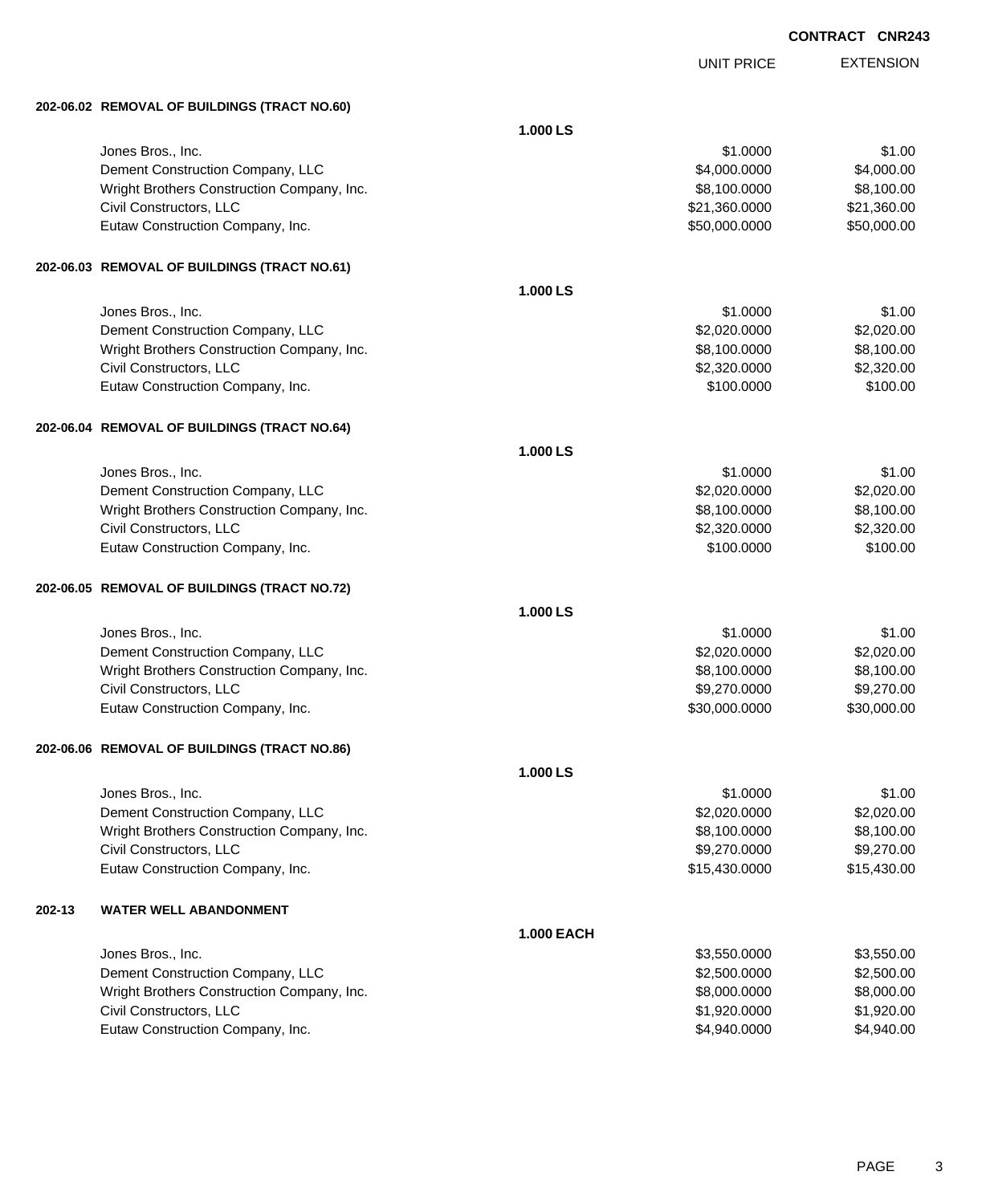|        |                                                      |                 | UNII FNIUL    | יוטוטי         |
|--------|------------------------------------------------------|-----------------|---------------|----------------|
| 203-01 | <b>ROAD &amp; DRAINAGE EXCAVATION (UNCLASSIFIED)</b> |                 |               |                |
|        |                                                      | 1,099,283. C.Y. |               |                |
|        |                                                      | 000             |               |                |
|        | Jones Bros., Inc.                                    |                 | \$5.1400      | \$5,650,314.62 |
|        | Dement Construction Company, LLC                     |                 | \$5.4900      | \$6,035,063.67 |
|        | Wright Brothers Construction Company, Inc.           |                 | \$5.2900      | \$5,815,207.07 |
|        | Civil Constructors, LLC                              |                 | \$8.3000      | \$9,124,048.90 |
|        | Eutaw Construction Company, Inc.                     |                 | \$6.6000      | \$7,255,267.80 |
|        | 203-02.01 BORROW EXCAVATION (GRADED SOLID ROCK)      |                 |               |                |
|        |                                                      | 15,194.000 TON  |               |                |
|        | Jones Bros., Inc.                                    |                 | \$25.0000     | \$379,850.00   |
|        | Dement Construction Company, LLC                     |                 | \$25.0000     | \$379,850.00   |
|        | Wright Brothers Construction Company, Inc.           |                 | \$12.3500     | \$187,645.90   |
|        | Civil Constructors, LLC                              |                 | \$16.7500     | \$254,499.50   |
|        | Eutaw Construction Company, Inc.                     |                 | \$31.0000     | \$471,014.00   |
| 203-04 | PLACING AND SPREADING TOPSOIL                        |                 |               |                |
|        |                                                      | 50,228.000 C.Y. |               |                |
|        | Jones Bros., Inc.                                    |                 | \$2.6900      | \$135,113.32   |
|        | Dement Construction Company, LLC                     |                 | \$5.0000      | \$251,140.00   |
|        | Wright Brothers Construction Company, Inc.           |                 | \$4.4400      | \$223,012.32   |
|        | Civil Constructors, LLC                              |                 | \$4.0000      | \$200,912.00   |
|        | Eutaw Construction Company, Inc.                     |                 | \$3.0000      | \$150,684.00   |
|        | 203-04.01 PLACING SPREADING SOIL FOR LANDSCAPING     |                 |               |                |
|        |                                                      | 684.000 C.Y.    |               |                |
|        | Jones Bros., Inc.                                    |                 | \$40.0000     | \$27,360.00    |
|        | Dement Construction Company, LLC                     |                 | \$40.0000     | \$27,360.00    |
|        | Wright Brothers Construction Company, Inc.           |                 | \$22.1000     | \$15,116.40    |
|        | Civil Constructors, LLC                              |                 | \$26.0000     | \$17,784.00    |
|        | Eutaw Construction Company, Inc.                     |                 | \$22.0000     | \$15,048.00    |
| 203-06 | <b>WATER</b>                                         |                 |               |                |
|        |                                                      | 1,743.442 M.G.  |               |                |
|        | Jones Bros., Inc.                                    |                 | \$5.0000      | \$8,717.21     |
|        | Dement Construction Company, LLC                     |                 | \$5.0000      | \$8,717.21     |
|        | Wright Brothers Construction Company, Inc.           |                 | \$6.3000      | \$10,983.68    |
|        | Civil Constructors, LLC                              |                 | \$8.2500      | \$14,383.40    |
|        | Eutaw Construction Company, Inc.                     |                 | \$15.2500     | \$26,587.49    |
| 203-50 | <b>CONSTRUCTION OF HAUL ROAD</b>                     |                 |               |                |
|        |                                                      | 1.000 LS        |               |                |
|        | Jones Bros., Inc.                                    |                 | \$10,000.0000 | \$10,000.00    |
|        | Dement Construction Company, LLC                     |                 | \$50,000.0000 | \$50,000.00    |
|        | Wright Brothers Construction Company, Inc.           |                 | \$19,400.0000 | \$19,400.00    |
|        | Civil Constructors, LLC                              |                 | \$38,250.0000 | \$38,250.00    |

Eutaw Construction Company, Inc. 6. The Construction Company, Inc. 6. The Construction Company, Inc.

EXTENSION UNIT PRICE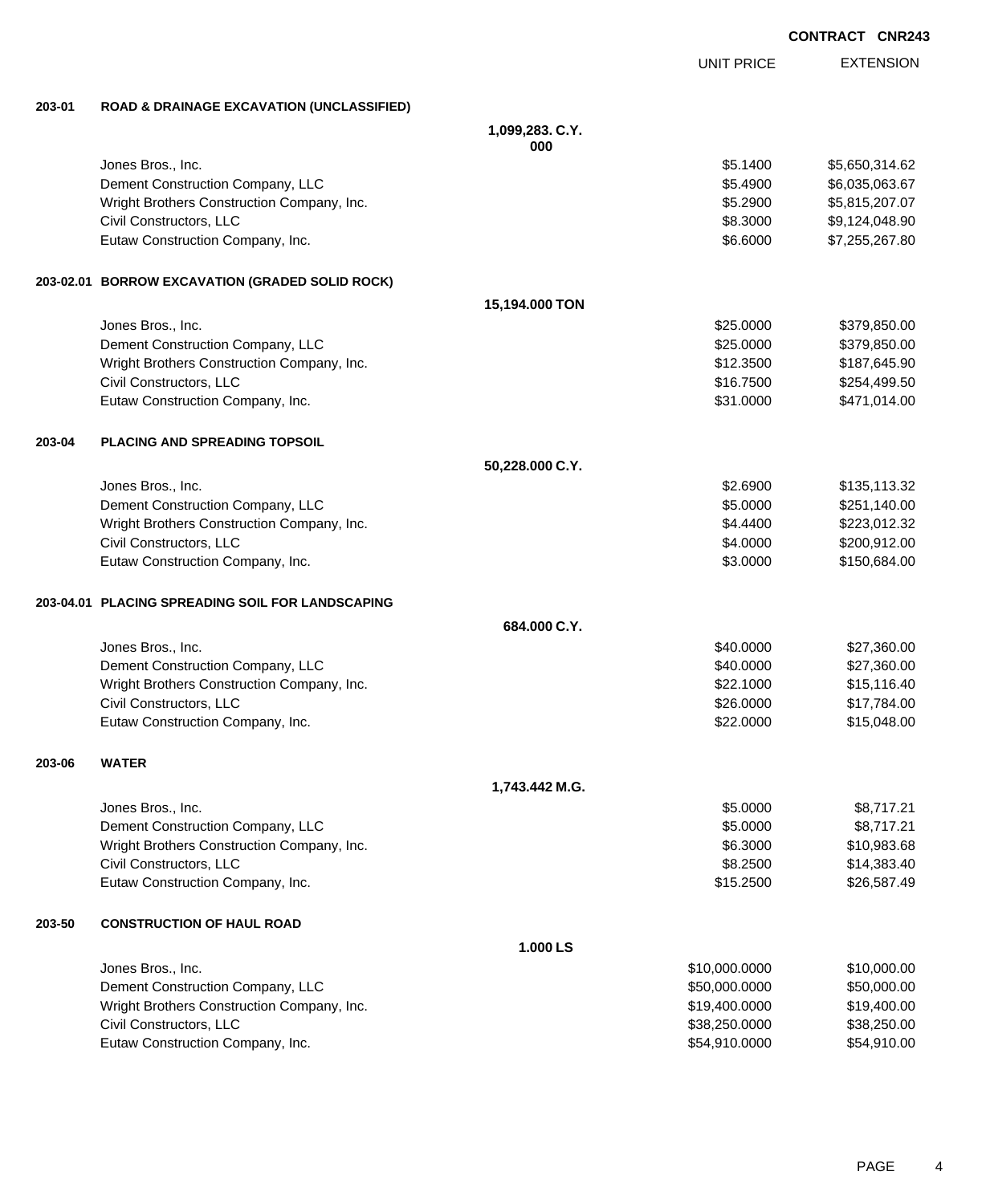|  |  |  | CONTRACT CNR243 |
|--|--|--|-----------------|
|--|--|--|-----------------|

|        |                                                       |                |                   | UUNIKAUI UNKZ43  |
|--------|-------------------------------------------------------|----------------|-------------------|------------------|
|        |                                                       |                | <b>UNIT PRICE</b> | <b>EXTENSION</b> |
| 204-08 | <b>FOUNDATION FILL MATERIAL</b>                       |                |                   |                  |
|        |                                                       | 169,000 C.Y.   |                   |                  |
|        | Jones Bros., Inc.                                     |                | \$70.0000         | \$11,830.00      |
|        | Dement Construction Company, LLC                      |                | \$50.0000         | \$8,450.00       |
|        | Wright Brothers Construction Company, Inc.            |                | \$53.7500         | \$9,083.75       |
|        | Civil Constructors, LLC                               |                | \$76.8500         | \$12,987.65      |
|        | Eutaw Construction Company, Inc.                      |                | \$73.0000         | \$12,337.00      |
|        | 204-08.01 BACKFILL MATERIAL (FLOWABLE FILL)           |                |                   |                  |
|        |                                                       | 388.334 C.Y.   |                   |                  |
|        | Jones Bros., Inc.                                     |                | \$200.0000        | \$77,666.80      |
|        | Dement Construction Company, LLC                      |                | \$150.0000        | \$58,250.10      |
|        | Wright Brothers Construction Company, Inc.            |                | \$345.0000        | \$133,975.23     |
|        | Civil Constructors, LLC                               |                | \$120.0000        | \$46,600.08      |
|        | Eutaw Construction Company, Inc.                      |                | \$220.0000        | \$85,433.48      |
|        | 209-02.07 18" TEMPORARY SLOPE DRAIN                   |                |                   |                  |
|        |                                                       | 1,625.000 L.F. |                   |                  |
|        | Jones Bros., Inc.                                     |                | \$16.0000         | \$26,000.00      |
|        | Dement Construction Company, LLC                      |                | \$26.0000         | \$42,250.00      |
|        | Wright Brothers Construction Company, Inc.            |                | \$20.8000         | \$33,800.00      |
|        | Civil Constructors, LLC                               |                | \$21.0000         | \$34,125.00      |
|        | Eutaw Construction Company, Inc.                      |                | \$26.0000         | \$42,250.00      |
|        | 209-03.45 STREAM MITIGATION - LIVE FASCINES (SPECIES) |                |                   |                  |
|        |                                                       | 3,180.000 L.F. |                   |                  |
|        | Jones Bros., Inc.                                     |                | \$3.0000          | \$9,540.00       |
|        | Dement Construction Company, LLC                      |                | \$15.0000         | \$47,700.00      |
|        | Wright Brothers Construction Company, Inc.            |                | \$37.4000         | \$118,932.00     |
|        | Civil Constructors, LLC                               |                | \$38.6500         | \$122,907.00     |
|        | Eutaw Construction Company, Inc.                      |                | \$43.0000         | \$136,740.00     |
| 209-05 | <b>SEDIMENT REMOVAL</b>                               |                |                   |                  |
|        |                                                       | 3,179.000 C.Y. |                   |                  |
|        | Jones Bros., Inc.                                     |                | \$8.0000          | \$25,432.00      |
|        | Dement Construction Company, LLC                      |                | \$5.0000          | \$15,895.00      |
|        | Wright Brothers Construction Company, Inc.            |                | \$15.7500         | \$50,069.25      |
|        | Civil Constructors, LLC                               |                | \$18.0000         | \$57,222.00      |
|        | Eutaw Construction Company, Inc.                      |                | \$21.0000         | \$66,759.00      |
|        | 209-06.02 12" DIA COIR LOG (FOR LOW CHANNEL FLOW)     |                |                   |                  |
|        |                                                       | 400.000 L.F.   |                   |                  |
|        | Jones Bros., Inc.                                     |                | \$15.0000         | \$6,000.00       |
|        | Dement Construction Company, LLC                      |                | \$13.7200         | \$5,488.00       |
|        | Wright Brothers Construction Company, Inc.            |                | \$10.8500         | \$4,340.00       |
|        | Civil Constructors, LLC                               |                | \$14.2500         | \$5,700.00       |
|        | Eutaw Construction Company, Inc.                      |                | \$15.2500         | \$6,100.00       |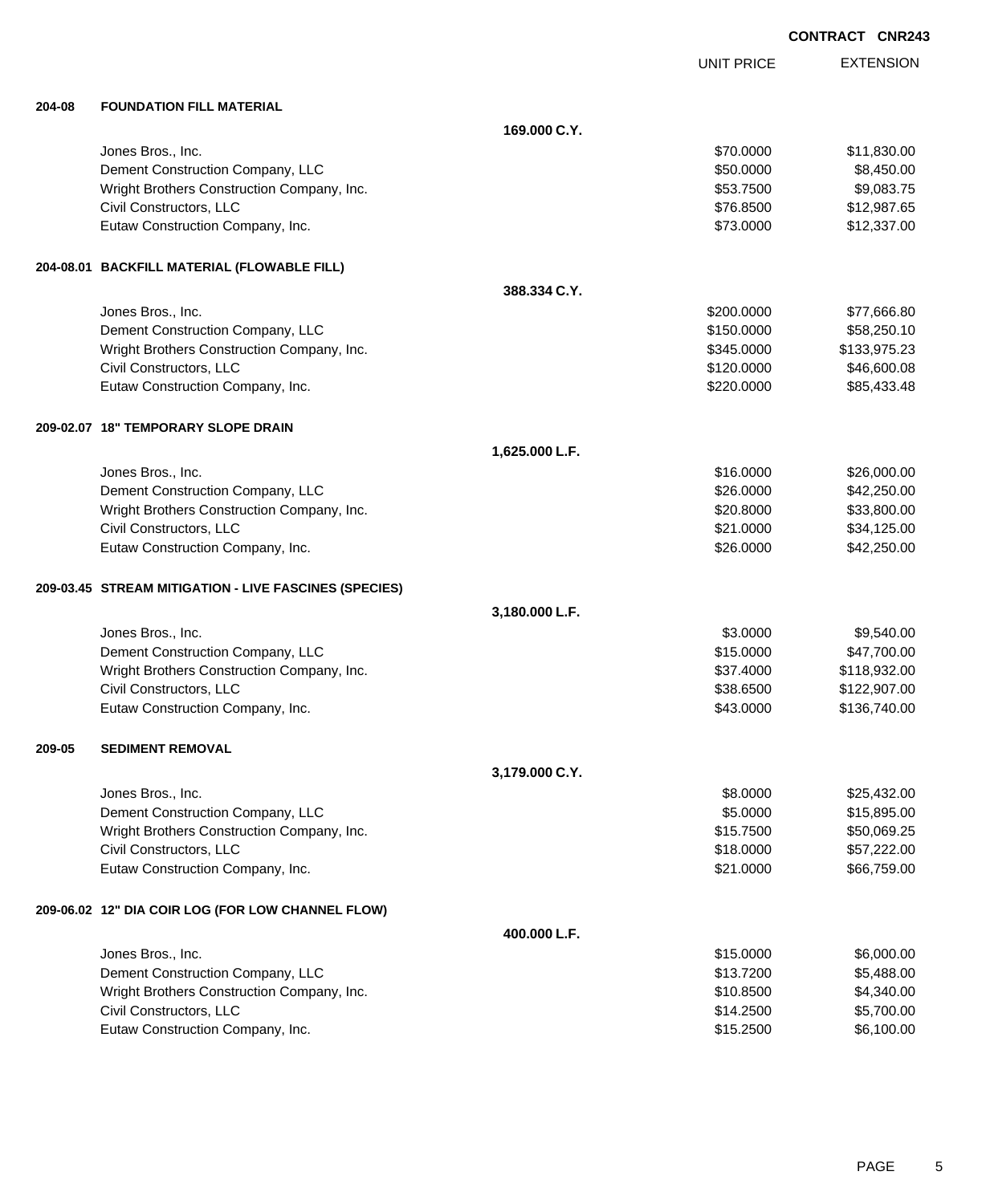|                                                  |                    |                   | <b>CONTRACT CNR243</b> |                  |
|--------------------------------------------------|--------------------|-------------------|------------------------|------------------|
|                                                  |                    | <b>UNIT PRICE</b> |                        | <b>EXTENSION</b> |
| 209-08.02 TEMPORARY SILT FENCE (WITH BACKING)    |                    |                   |                        |                  |
|                                                  | 67,620.000 L.F.    |                   |                        |                  |
| Jones Bros., Inc.                                |                    | \$3.3300          |                        | \$225,174.60     |
| Dement Construction Company, LLC                 |                    | \$3.3300          |                        | \$225,174.60     |
| Wright Brothers Construction Company, Inc.       |                    | \$3.8000          |                        | \$256,956.00     |
| Civil Constructors, LLC                          |                    | \$3.4500          |                        | \$233,289.00     |
| Eutaw Construction Company, Inc.                 |                    | \$3.7000          |                        | \$250,194.00     |
| 209-08.03 TEMPORARY SILT FENCE (WITHOUT BACKING) |                    |                   |                        |                  |
|                                                  | 35,090.000 L.F.    |                   |                        |                  |
| Jones Bros., Inc.                                |                    | \$1.3900          |                        | \$48,775.10      |
| Dement Construction Company, LLC                 |                    | \$1.3900          |                        | \$48,775.10      |
| Wright Brothers Construction Company, Inc.       |                    | \$1.6300          |                        | \$57,196.70      |
| Civil Constructors, LLC                          |                    | \$1.4500          |                        | \$50,880.50      |
| Eutaw Construction Company, Inc.                 |                    | \$1.5000          |                        | \$52,635.00      |
| 209-08.07 ROCK CHECK DAM PER                     |                    |                   |                        |                  |
|                                                  | 380.000 EACH       |                   |                        |                  |
| Jones Bros., Inc.                                |                    | \$275.0000        |                        | \$104,500.00     |
| Dement Construction Company, LLC                 |                    | \$168.5400        |                        | \$64,045.20      |
| Wright Brothers Construction Company, Inc.       |                    | \$380.0000        |                        | \$144,400.00     |
| Civil Constructors, LLC                          |                    | \$175.0000        |                        | \$66,500.00      |
| Eutaw Construction Company, Inc.                 |                    | \$300.0000        |                        | \$114,000.00     |
| 209-08.08 ENHANCED ROCK CHECK DAM                |                    |                   |                        |                  |
|                                                  | 193.000 EACH       |                   |                        |                  |
| Jones Bros., Inc.                                |                    | \$350.0000        |                        | \$67,550.00      |
| Dement Construction Company, LLC                 |                    | \$226.0400        |                        | \$43,625.72      |
| Wright Brothers Construction Company, Inc.       |                    | \$542.0000        |                        | \$104,606.00     |
| Civil Constructors, LLC                          |                    | \$235.0000        |                        | \$45,355.00      |
| Eutaw Construction Company, Inc.                 |                    | \$620.0000        |                        | \$119,660.00     |
| 209-09.01 SANDBAGS                               |                    |                   |                        |                  |
|                                                  | 7,705.000 BAG      |                   |                        |                  |
| Jones Bros., Inc.                                |                    | \$3.0000          |                        | \$23,115.00      |
| Dement Construction Company, LLC                 |                    | \$2.8100          |                        | \$21,651.05      |
| Wright Brothers Construction Company, Inc.       |                    | \$5.7000          |                        | \$43,918.50      |
| Civil Constructors, LLC                          |                    | \$2.9000          |                        | \$22,344.50      |
| Eutaw Construction Company, Inc.                 |                    | \$6.8000          |                        | \$52,394.00      |
| 209-09.03 SEDIMENT FILTER BAG (15' X 15')        |                    |                   |                        |                  |
|                                                  | <b>16.000 EACH</b> |                   |                        |                  |
| Jones Bros., Inc.                                |                    | \$500.0000        |                        | \$8,000.00       |
| Dement Construction Company, LLC                 |                    | \$623.2500        |                        | \$9,972.00       |
| Wright Brothers Construction Company, Inc.       |                    | \$540.0000        |                        | \$8,640.00       |
| Civil Constructors, LLC                          |                    | \$510.0000        |                        | \$8,160.00       |
| Eutaw Construction Company, Inc.                 |                    | \$690.0000        |                        | \$11,040.00      |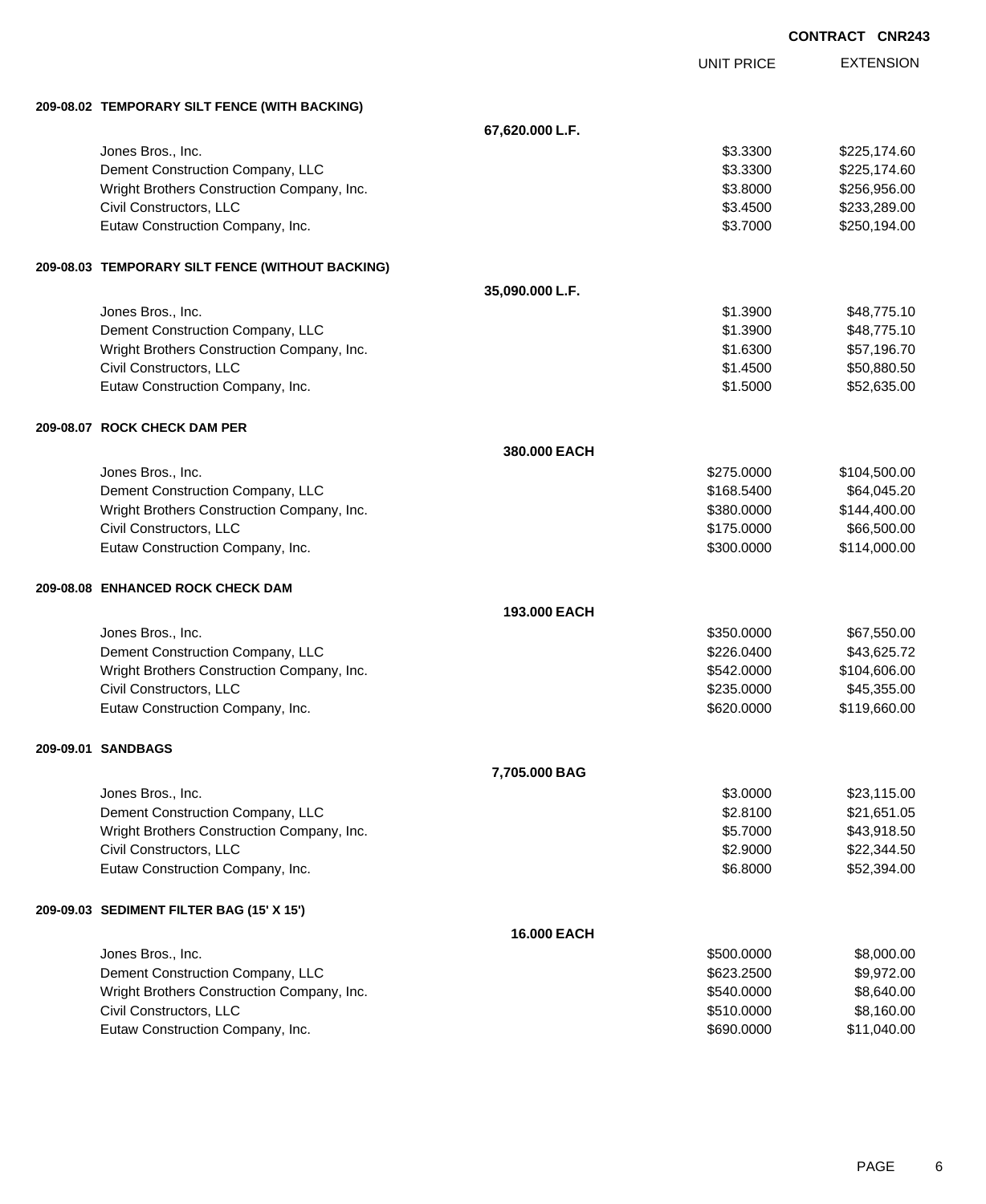| <b>CONTRACT CNR243</b> |  |
|------------------------|--|
|------------------------|--|

UNIT PRICE

EXTENSION

**209-10.02 8IN SKIMMER W/6IN HEAD**

| 209-10.02  8IN SKIMMER W/6IN HEAD                |                    |               |             |
|--------------------------------------------------|--------------------|---------------|-------------|
|                                                  | <b>1.000 EACH</b>  |               |             |
| Jones Bros., Inc.                                |                    | \$5,500.0000  | \$5,500.00  |
| Dement Construction Company, LLC                 |                    | \$10,000.0000 | \$10,000.00 |
| Wright Brothers Construction Company, Inc.       |                    | \$5,000.0000  | \$5,000.00  |
| Civil Constructors, LLC                          |                    | \$6,890.0000  | \$6,890.00  |
| Eutaw Construction Company, Inc.                 |                    | \$5,470.0000  | \$5,470.00  |
|                                                  |                    |               |             |
| 209-20.03 POLYETHYLENE SHEETING (6 MIL. MINIMUM) |                    |               |             |
|                                                  | 13,124.000 S.Y.    |               |             |
| Jones Bros., Inc.                                |                    | \$2.0000      | \$26,248.00 |
| Dement Construction Company, LLC                 |                    | \$1.0300      | \$13,517.72 |
| Wright Brothers Construction Company, Inc.       |                    | \$2.0000      | \$26,248.00 |
| Civil Constructors, LLC                          |                    | \$1.3000      | \$17,061.20 |
| Eutaw Construction Company, Inc.                 |                    | \$1.0000      | \$13,124.00 |
| 209-40.30 CATCH BASIN PROTECTION (TYPE A)        |                    |               |             |
|                                                  | <b>5.000 EACH</b>  |               |             |
| Jones Bros., Inc.                                |                    | \$688.3200    | \$3,441.60  |
| Dement Construction Company, LLC                 |                    | \$688.3200    | \$3,441.60  |
| Wright Brothers Construction Company, Inc.       |                    | \$650.0000    | \$3,250.00  |
| Civil Constructors, LLC                          |                    | \$715.0000    | \$3,575.00  |
| Eutaw Construction Company, Inc.                 |                    | \$760.0000    | \$3,800.00  |
| 209-40.33 CATCH BASIN PROTECTION (TYPE D)        |                    |               |             |
|                                                  | <b>15,000 EACH</b> |               |             |
| Jones Bros., Inc.                                |                    | \$270.0800    | \$4,051.20  |
| Dement Construction Company, LLC                 |                    | \$270.0800    | \$4,051.20  |
| Wright Brothers Construction Company, Inc.       |                    | \$175.0000    | \$2,625.00  |
| Civil Constructors, LLC                          |                    | \$280.0000    | \$4,200.00  |
| Eutaw Construction Company, Inc.                 |                    | \$300.0000    | \$4,500.00  |
| 209-40.41 CATCH BASIN FILTER ASSEMBLY(TYPE 1)    |                    |               |             |
|                                                  | 19.000 EACH        |               |             |
| Jones Bros., Inc.                                |                    | \$404.3300    | \$7,682.27  |
| Dement Construction Company, LLC                 |                    | \$404.3300    | \$7,682.27  |
| Wright Brothers Construction Company, Inc.       |                    | \$488.0000    | \$9,272.00  |
| Civil Constructors, LLC                          |                    | \$420.0000    | \$7,980.00  |
| Eutaw Construction Company, Inc.                 |                    | \$450.0000    | \$8,550.00  |
| 209-40.42 CATCH BASIN FILTER ASSEMBLY(TYPE 2)    |                    |               |             |
|                                                  | 14.000 EACH        |               |             |
| Jones Bros., Inc.                                |                    | \$540.3900    | \$7,565.46  |
| Dement Construction Company, LLC                 |                    | \$540.3900    | \$7,565.46  |
| Wright Brothers Construction Company, Inc.       |                    | \$870.0000    | \$12,180.00 |
| Civil Constructors, LLC                          |                    | \$565.0000    | \$7,910.00  |
| Eutaw Construction Company, Inc.                 |                    | \$600.0000    | \$8,400.00  |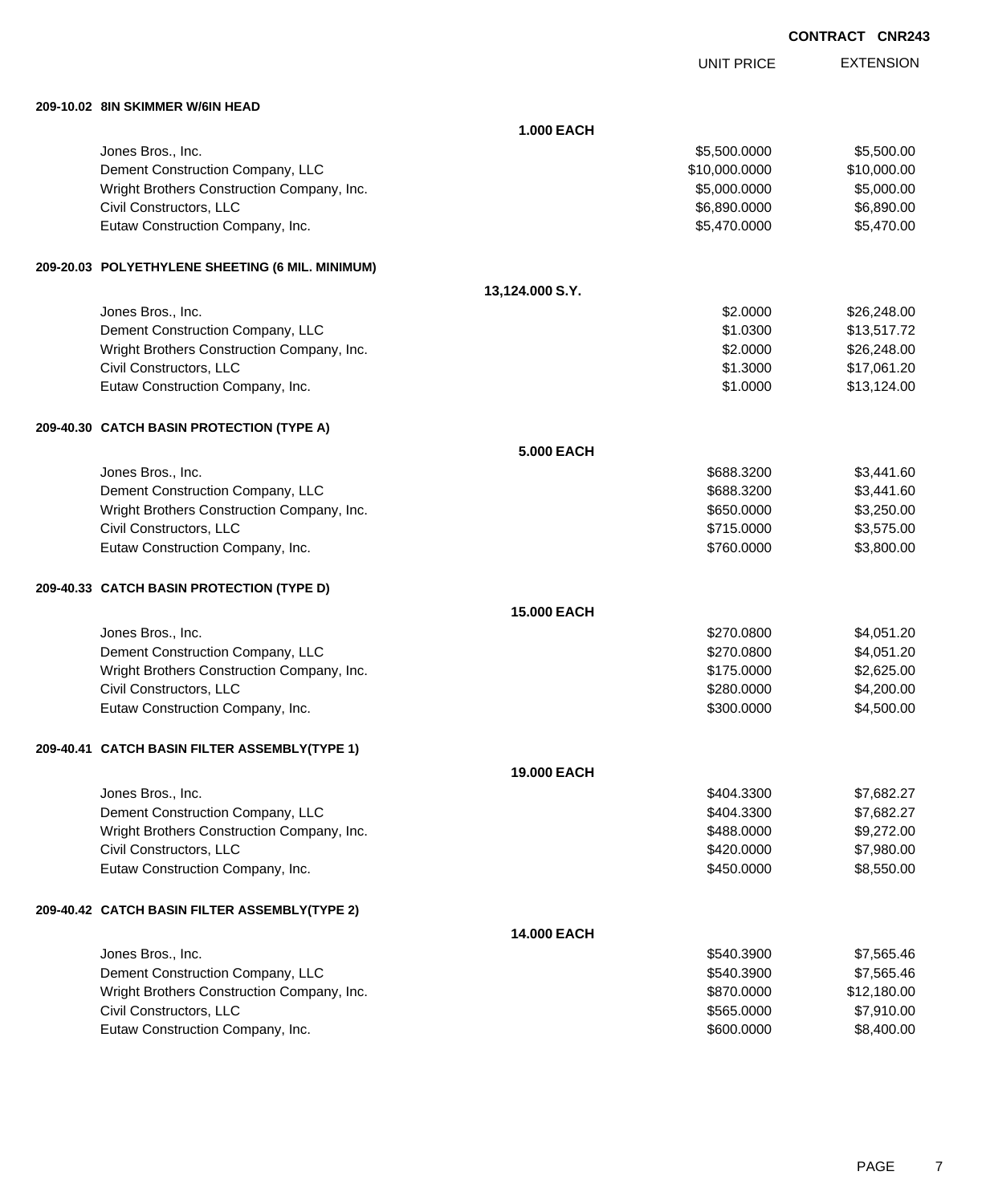|        |                                            |                |                   | <b>CONTRACT CNR243</b> |                  |
|--------|--------------------------------------------|----------------|-------------------|------------------------|------------------|
|        |                                            |                | <b>UNIT PRICE</b> |                        | <b>EXTENSION</b> |
|        | 209-65.03 TEMPORARY DIVERSION CHANNEL      |                |                   |                        |                  |
|        |                                            | 6,373.000 L.F. |                   |                        |                  |
|        | Jones Bros., Inc.                          |                | \$20.0000         |                        | \$127,460.00     |
|        | Dement Construction Company, LLC           |                | \$25.0000         |                        | \$159,325.00     |
|        | Wright Brothers Construction Company, Inc. |                | \$10.4000         |                        | \$66,279.20      |
|        | Civil Constructors, LLC                    |                | \$18.0000         |                        | \$114,714.00     |
|        | Eutaw Construction Company, Inc.           |                | \$5.5000          |                        | \$35,051.50      |
|        | 209-65.04 TEMPORARY IN STREAM DIVERSION    |                |                   |                        |                  |
|        |                                            | 866.000 L.F.   |                   |                        |                  |
|        | Jones Bros., Inc.                          |                | \$40.0000         |                        | \$34,640.00      |
|        | Dement Construction Company, LLC           |                | \$45.0000         |                        | \$38,970.00      |
|        | Wright Brothers Construction Company, Inc. |                | \$37.6000         |                        | \$32,561.60      |
|        | Civil Constructors, LLC                    |                | \$71.2500         |                        | \$61,702.50      |
|        | Eutaw Construction Company, Inc.           |                | \$93.0000         |                        | \$80,538.00      |
| 303-01 | MINERAL AGGREGATE, TYPE A BASE, GRADING D  |                |                   |                        |                  |
|        |                                            | 21,023.837 TON |                   |                        |                  |
|        | Jones Bros., Inc.                          |                | \$24.3300         |                        | \$511,509.95     |
|        | Dement Construction Company, LLC           |                | \$27.3200         |                        | \$574,371.23     |
|        | Wright Brothers Construction Company, Inc. |                | \$29.5000         |                        | \$620,203.19     |
|        | Civil Constructors, LLC                    |                | \$28.4000         |                        | \$597,076.97     |
|        | Eutaw Construction Company, Inc.           |                | \$30.0000         |                        | \$630,715.11     |
|        | 303-01.01 GRANULAR BACKFILL (ROADWAY)      |                |                   |                        |                  |
|        |                                            | 4,638.000 TON  |                   |                        |                  |
|        | Jones Bros., Inc.                          |                | \$23.0000         |                        | \$106,674.00     |
|        | Dement Construction Company, LLC           |                | \$30.0000         |                        | \$139,140.00     |
|        | Wright Brothers Construction Company, Inc. |                | \$26.5000         |                        | \$122,907.00     |
|        | Civil Constructors, LLC                    |                | \$38.6500         |                        | \$179,258.70     |
|        | Eutaw Construction Company, Inc.           |                | \$37.0000         |                        | \$171,606.00     |
|        | 303-01.02 GRANULAR BACKFILL (BRIDGES)      |                |                   |                        |                  |
|        |                                            | 6,243.000 TON  |                   |                        |                  |
|        | Jones Bros., Inc.                          |                | \$23.0000         |                        | \$143,589.00     |
|        | Dement Construction Company, LLC           |                | \$30.0000         |                        | \$187,290.00     |
|        | Wright Brothers Construction Company, Inc. |                | \$24.4000         |                        | \$152,329.20     |
|        | Civil Constructors, LLC                    |                | \$31.7500         |                        | \$198,215.25     |
|        | Eutaw Construction Company, Inc.           |                | \$37.0000         |                        | \$230,991.00     |
|        | 303-10.01 MINERAL AGGREGATE (SIZE 57)      |                |                   |                        |                  |
|        |                                            | 363.000 TON    |                   |                        |                  |
|        | Jones Bros., Inc.                          |                | \$45.0000         |                        | \$16,335.00      |
|        | Dement Construction Company, LLC           |                | \$30.0000         |                        | \$10,890.00      |
|        | Wright Brothers Construction Company, Inc. |                | \$34.4000         |                        | \$12,487.20      |
|        | Civil Constructors, LLC                    |                | \$35.0000         |                        | \$12,705.00      |
|        | Eutaw Construction Company, Inc.           |                | \$38.0000         |                        | \$13,794.00      |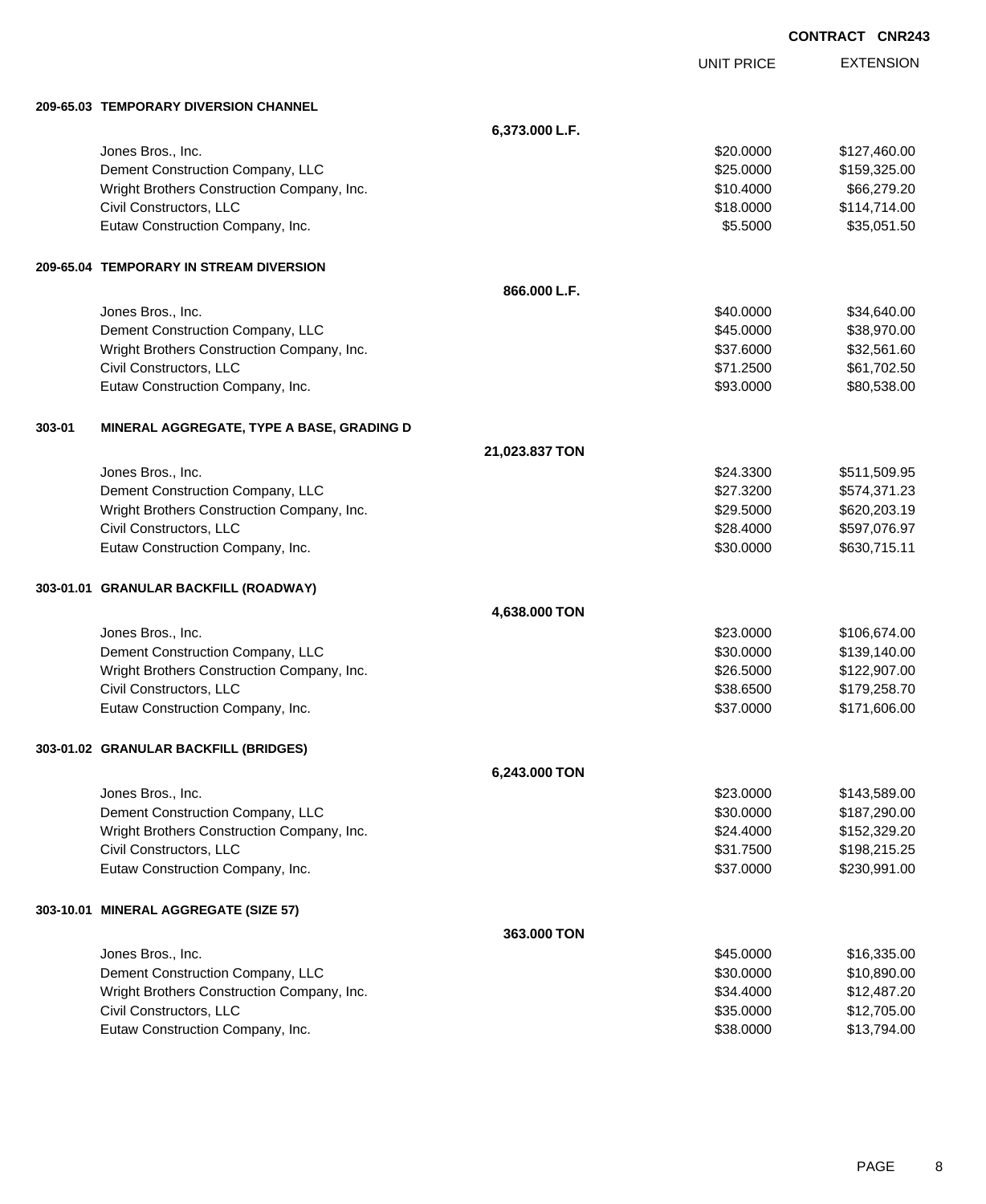| CONTRACT CNR243 |  |
|-----------------|--|
|-----------------|--|

EXTENSION UNIT PRICE

#### **307-01.01 ASPHALT CONCRETE MIX (PG64-22) (BPMB-HM) GRADING A**

|        |                                                                 | 936.906 TON       |                          |                          |
|--------|-----------------------------------------------------------------|-------------------|--------------------------|--------------------------|
|        | Jones Bros., Inc.                                               |                   | \$83.9000                | \$78,606.41              |
|        | Dement Construction Company, LLC                                |                   | \$83.9000                | \$78,606.41              |
|        | Wright Brothers Construction Company, Inc.                      |                   | \$90.5000                | \$84,789.99              |
|        | Civil Constructors, LLC                                         |                   | \$87.3000                | \$81,791.89              |
|        | Eutaw Construction Company, Inc.                                |                   | \$93.0000                | \$87,132.26              |
|        | 307-01.08 ASPHALT CONCRETE MIX (PG64-22) (BPMB-HM) GRADING B-M2 |                   |                          |                          |
|        |                                                                 | 1,857.597 TON     |                          |                          |
|        | Jones Bros., Inc.                                               |                   | \$78.4200                | \$145,672.76             |
|        | Dement Construction Company, LLC                                |                   | \$78.4200                | \$145,672.76             |
|        | Wright Brothers Construction Company, Inc.                      |                   | \$84.7500                | \$157,431.35             |
|        | Civil Constructors, LLC                                         |                   | \$81.6000                | \$151,579.92             |
|        | Eutaw Construction Company, Inc.                                |                   | \$87.0000                | \$161,610.94             |
| 402-01 | BITUMINOUS MATERIAL FOR PRIME COAT (PC)                         |                   |                          |                          |
|        |                                                                 | 45.126 TON        |                          |                          |
|        | Jones Bros., Inc.                                               |                   | \$1,055.2200             | \$47,617.86              |
|        | Dement Construction Company, LLC                                |                   | \$1,055.2200             | \$47,617.86              |
|        | Wright Brothers Construction Company, Inc.                      |                   | \$1,139.0000             | \$51,398.51              |
|        | Civil Constructors, LLC                                         |                   | \$1,097.0000             | \$49,503.22              |
|        | Eutaw Construction Company, Inc.                                |                   | \$1,170.0000             | \$52,797.42              |
| 402-02 | <b>AGGREGATE FOR COVER MATERIAL (PC)</b>                        |                   |                          |                          |
|        |                                                                 | 178,697 TON       |                          |                          |
|        | Jones Bros., Inc.                                               |                   | \$255.4500               | \$45,648.15              |
|        | Dement Construction Company, LLC                                |                   | \$255.4500               | \$45,648.15              |
|        | Wright Brothers Construction Company, Inc.                      |                   | \$276.0000               | \$49,320.37              |
|        | Civil Constructors, LLC                                         |                   | \$265.0000               | \$47,354.71              |
|        | Eutaw Construction Company, Inc.                                |                   | \$280.0000               | \$50,035.16              |
| 403-01 | BITUMINOUS MATERIAL FOR TACK COAT (TC)                          |                   |                          |                          |
|        |                                                                 | <b>10.411 TON</b> |                          |                          |
|        | Jones Bros., Inc.                                               |                   | \$703.2200               | \$7,321.22               |
|        | Dement Construction Company, LLC                                |                   | \$703.2200               | \$7,321.22               |
|        | Wright Brothers Construction Company, Inc.                      |                   | \$759.0000               | \$7,901.95               |
|        | Civil Constructors, LLC<br>Eutaw Construction Company, Inc.     |                   | \$730.0000<br>\$780.0000 | \$7,600.03<br>\$8,120.58 |
|        |                                                                 |                   |                          |                          |
|        | 405-01.01 BITUMINOUS MATERIAL (BSC)                             | 17.000 TON        |                          |                          |
|        | Jones Bros., Inc.                                               |                   | \$970.1800               | \$16,493.06              |
|        | Dement Construction Company, LLC                                |                   | \$970.1800               | \$16,493.06              |
|        | Wright Brothers Construction Company, Inc.                      |                   | \$1,047.0000             | \$17,799.00              |
|        | Civil Constructors, LLC                                         |                   | \$1,010.0000             | \$17,170.00              |
|        | Eutaw Construction Company, Inc.                                |                   | \$1,080.0000             | \$18,360.00              |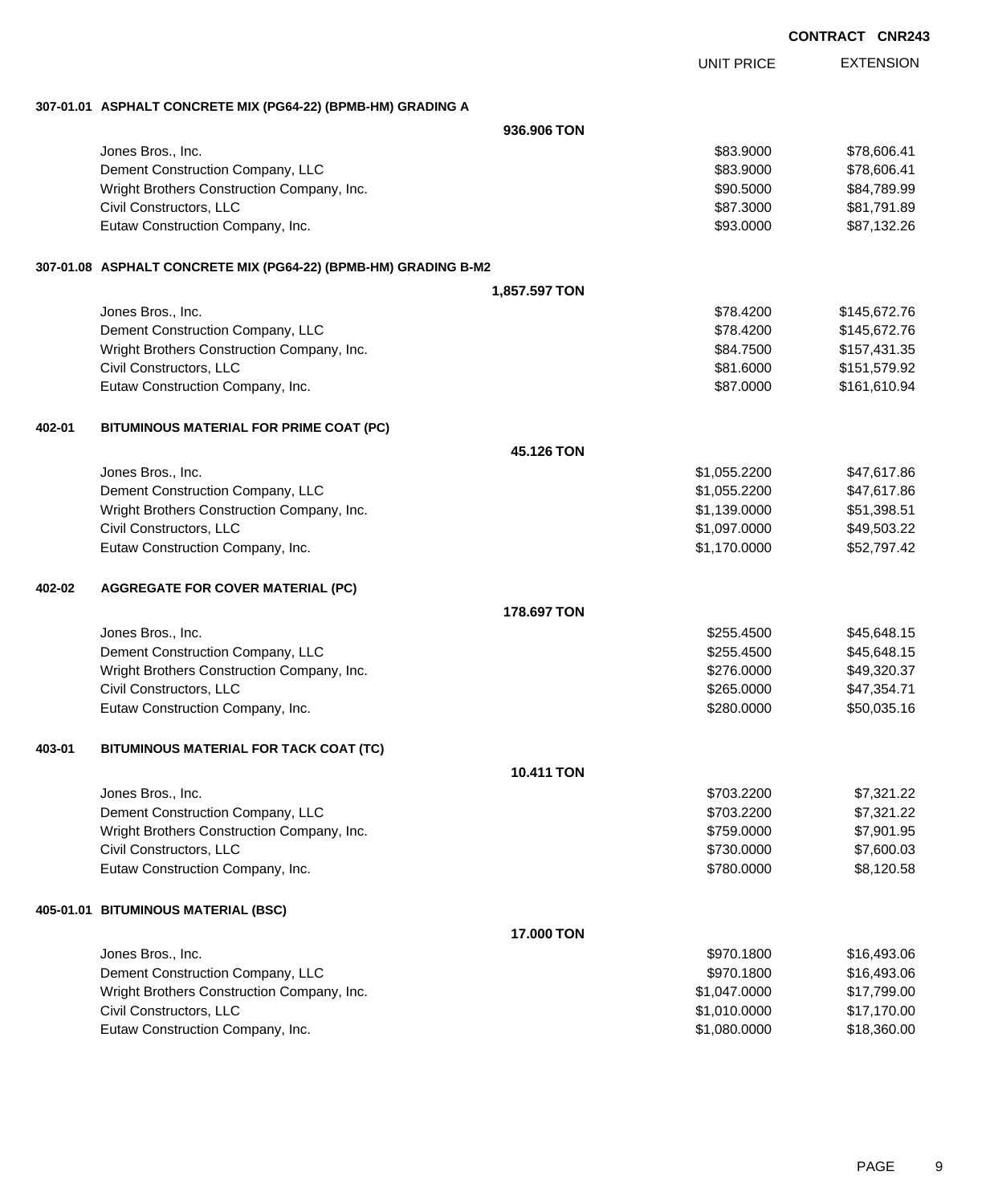EXTENSION **CONTRACT CNR243**

UNIT PRICE

| 405-01.02 MINERAL AGGREGATE (BSC)                         |               |            |              |
|-----------------------------------------------------------|---------------|------------|--------------|
|                                                           | 143.000 TON   |            |              |
| Jones Bros., Inc.                                         |               | \$105.8000 | \$15,129.40  |
| Dement Construction Company, LLC                          |               | \$105.8000 | \$15,129.40  |
| Wright Brothers Construction Company, Inc.                |               | \$114.0000 | \$16,302.00  |
| Civil Constructors, LLC                                   |               | \$110.0000 | \$15,730.00  |
| Eutaw Construction Company, Inc.                          |               | \$120.0000 | \$17,160.00  |
| 407-20.05 SAW CUTTING ASPHALT PAVEMENT                    |               |            |              |
|                                                           | 329.000 L.F.  |            |              |
| Jones Bros., Inc.                                         |               | \$6.0000   | \$1,974.00   |
| Dement Construction Company, LLC                          |               | \$15.0000  | \$4,935.00   |
| Wright Brothers Construction Company, Inc.                |               | \$16.0500  | \$5,280.45   |
| Civil Constructors, LLC                                   |               | \$3.3000   | \$1,085.70   |
| Eutaw Construction Company, Inc.                          |               | \$1.7000   | \$559.30     |
| 411-01.07 ACS MIX (PG64-22) GRADING E SHOULDER            |               |            |              |
|                                                           | 368.259 TON   |            |              |
| Jones Bros., Inc.                                         |               | \$105.1900 | \$38,737.16  |
| Dement Construction Company, LLC                          |               | \$105.1900 | \$38,737.16  |
| Wright Brothers Construction Company, Inc.                |               | \$113.5000 | \$41,797.40  |
| Civil Constructors, LLC                                   |               | \$109.4000 | \$40,287.53  |
| Eutaw Construction Company, Inc.                          |               | \$120.0000 | \$44,191.08  |
| 411-01.10 ACS MIX(PG64-22) GRADING D                      |               |            |              |
|                                                           | 1,766.812 TON |            |              |
| Jones Bros., Inc.                                         |               | \$98.5500  | \$174,119.32 |
| Dement Construction Company, LLC                          |               | \$98.5500  | \$174,119.32 |
| Wright Brothers Construction Company, Inc.                |               | \$106.5000 | \$188,165.48 |
| Civil Constructors, LLC                                   |               | \$102.5000 | \$181,098.23 |
| Eutaw Construction Company, Inc.                          |               | \$110.0000 | \$194,349.32 |
| 411-12.01 SCORING SHOULDERS (CONTINUOUS) (16IN WIDTH)     |               |            |              |
|                                                           | 5.000 L.M.    |            |              |
| Jones Bros., Inc.                                         |               | \$600.0000 | \$3,000.00   |
| Dement Construction Company, LLC                          |               | \$300.0000 | \$1,500.00   |
| Wright Brothers Construction Company, Inc.                |               | \$400.0000 | \$2,000.00   |
| Civil Constructors, LLC                                   |               | \$315.0000 | \$1,575.00   |
| Eutaw Construction Company, Inc.                          |               | \$660.0000 | \$3,300.00   |
| 411-12.02 SCORING SHOULDERS (NON-CONTINUOUS) (16IN WIDTH) |               |            |              |
|                                                           | 10.000 L.M.   |            |              |
| Jones Bros., Inc.                                         |               | \$600.0000 | \$6,000.00   |
| Dement Construction Company, LLC                          |               | \$300.0000 | \$3,000.00   |
| Wright Brothers Construction Company, Inc.                |               | \$400.0000 | \$4,000.00   |
| Civil Constructors, LLC                                   |               | \$315.0000 | \$3,150.00   |
| Eutaw Construction Company, Inc.                          |               | \$660.0000 | \$6,600.00   |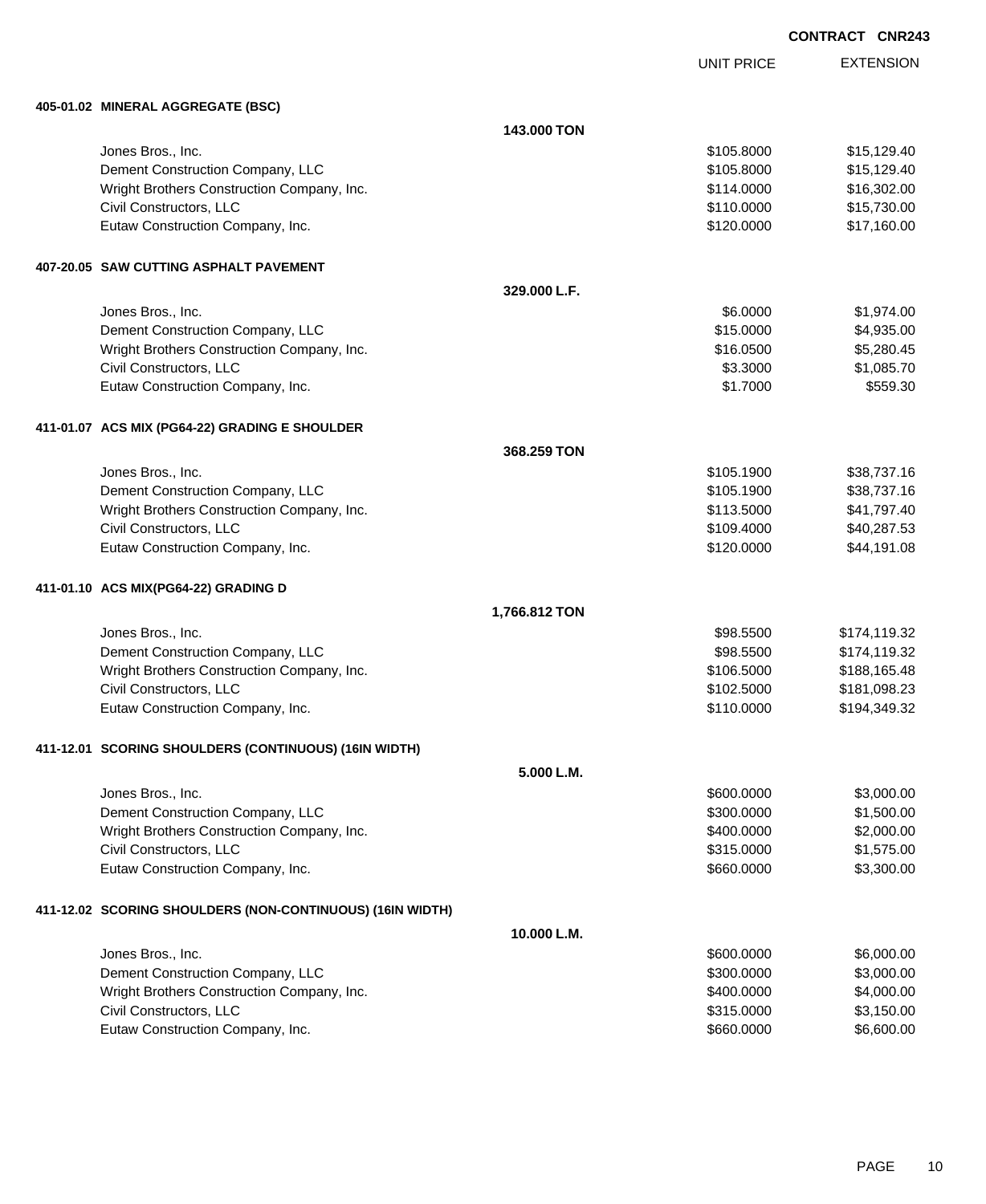|                                                             |                   |                              | <b>CONTRACT CNR243</b> |                              |
|-------------------------------------------------------------|-------------------|------------------------------|------------------------|------------------------------|
|                                                             |                   | <b>UNIT PRICE</b>            |                        | <b>EXTENSION</b>             |
| 415-01.02 COLD PLANING BITUMINOUS PAVEMENT                  |                   |                              |                        |                              |
|                                                             | 7,200.000 S.Y.    |                              |                        |                              |
| Jones Bros., Inc.                                           |                   | \$3.5700                     |                        | \$25,704.00                  |
| Dement Construction Company, LLC                            |                   | \$3.5700                     |                        | \$25,704.00                  |
| Wright Brothers Construction Company, Inc.                  |                   | \$3.8500                     |                        | \$27,720.00                  |
| Civil Constructors, LLC                                     |                   | \$3.7000                     |                        | \$26,640.00                  |
| Eutaw Construction Company, Inc.                            |                   | \$4.0000                     |                        | \$28,800.00                  |
| 604-01.01 CLASS A CONCRETE (ROADWAY)                        |                   |                              |                        |                              |
|                                                             | 727.870 C.Y.      |                              |                        |                              |
| Jones Bros., Inc.                                           |                   | \$680.0000                   |                        | \$494,951.60                 |
| Dement Construction Company, LLC                            |                   | \$450.0000                   |                        | \$327,541.50                 |
| Wright Brothers Construction Company, Inc.                  |                   | \$1,100.0000                 |                        | \$800,657.00                 |
| Civil Constructors, LLC                                     |                   | \$1,000.0000                 |                        | \$727,870.00                 |
| Eutaw Construction Company, Inc.                            |                   | \$980.0000                   |                        | \$713,312.60                 |
| 604-01.02 STEEL BAR REINFORCEMENT (ROADWAY)                 |                   |                              |                        |                              |
|                                                             | 154,734.000 LB.   |                              |                        |                              |
| Jones Bros., Inc.                                           |                   | \$0.8000                     |                        | \$123,787.20                 |
| Dement Construction Company, LLC                            |                   | \$0.8500                     |                        | \$131,523.90                 |
| Wright Brothers Construction Company, Inc.                  |                   | \$0.9100                     |                        | \$140,807.94                 |
| Civil Constructors, LLC                                     |                   | \$0.9500                     |                        | \$146,997.30                 |
| Eutaw Construction Company, Inc.                            |                   | \$1.1000                     |                        | \$170,207.40                 |
| 604-02.01 CLASS A CONCRETE (BOX BRIDGES)                    |                   |                              |                        |                              |
|                                                             | 1,203.490 C.Y.    |                              |                        |                              |
| Jones Bros., Inc.                                           |                   | \$504.0000                   |                        | \$606,558.96                 |
| Dement Construction Company, LLC                            |                   | \$340.0000                   |                        | \$409,186.60                 |
| Wright Brothers Construction Company, Inc.                  |                   | \$825.0000                   |                        | \$992,879.25                 |
| Civil Constructors, LLC                                     |                   | \$710.0000                   |                        | \$854,477.90                 |
| Eutaw Construction Company, Inc.                            |                   | \$830.0000                   |                        | \$998,896.70                 |
| 604-02.02 STEEL BAR REINFORCEMENT (BOX BRIDGES)             |                   |                              |                        |                              |
|                                                             | 174,145.000 LB.   |                              |                        |                              |
| Jones Bros., Inc.                                           |                   | \$0.8000                     |                        | \$139,316.00                 |
| Dement Construction Company, LLC                            |                   | \$0.8500                     |                        | \$148,023.25                 |
| Wright Brothers Construction Company, Inc.                  |                   | \$0.7900                     |                        | \$137,574.55                 |
| Civil Constructors, LLC<br>Eutaw Construction Company, Inc. |                   | \$0.9500<br>\$1.1000         |                        | \$165,437.75<br>\$191,559.50 |
|                                                             |                   |                              |                        |                              |
| 604-02.41 ENERGY DISSIPATER (TYPE USBR VI, 18" PIPE)        |                   |                              |                        |                              |
|                                                             | <b>1.000 EACH</b> |                              |                        | \$3,100.00                   |
| Jones Bros., Inc.<br>Dement Construction Company, LLC       |                   | \$3,100.0000<br>\$5,000.0000 |                        | \$5,000.00                   |
| Wright Brothers Construction Company, Inc.                  |                   | \$8,600.0000                 |                        | \$8,600.00                   |
| Civil Constructors, LLC                                     |                   | \$11,470.0000                |                        | \$11,470.00                  |
| Eutaw Construction Company, Inc.                            |                   | \$10,480.0000                |                        | \$10,480.00                  |
|                                                             |                   |                              |                        |                              |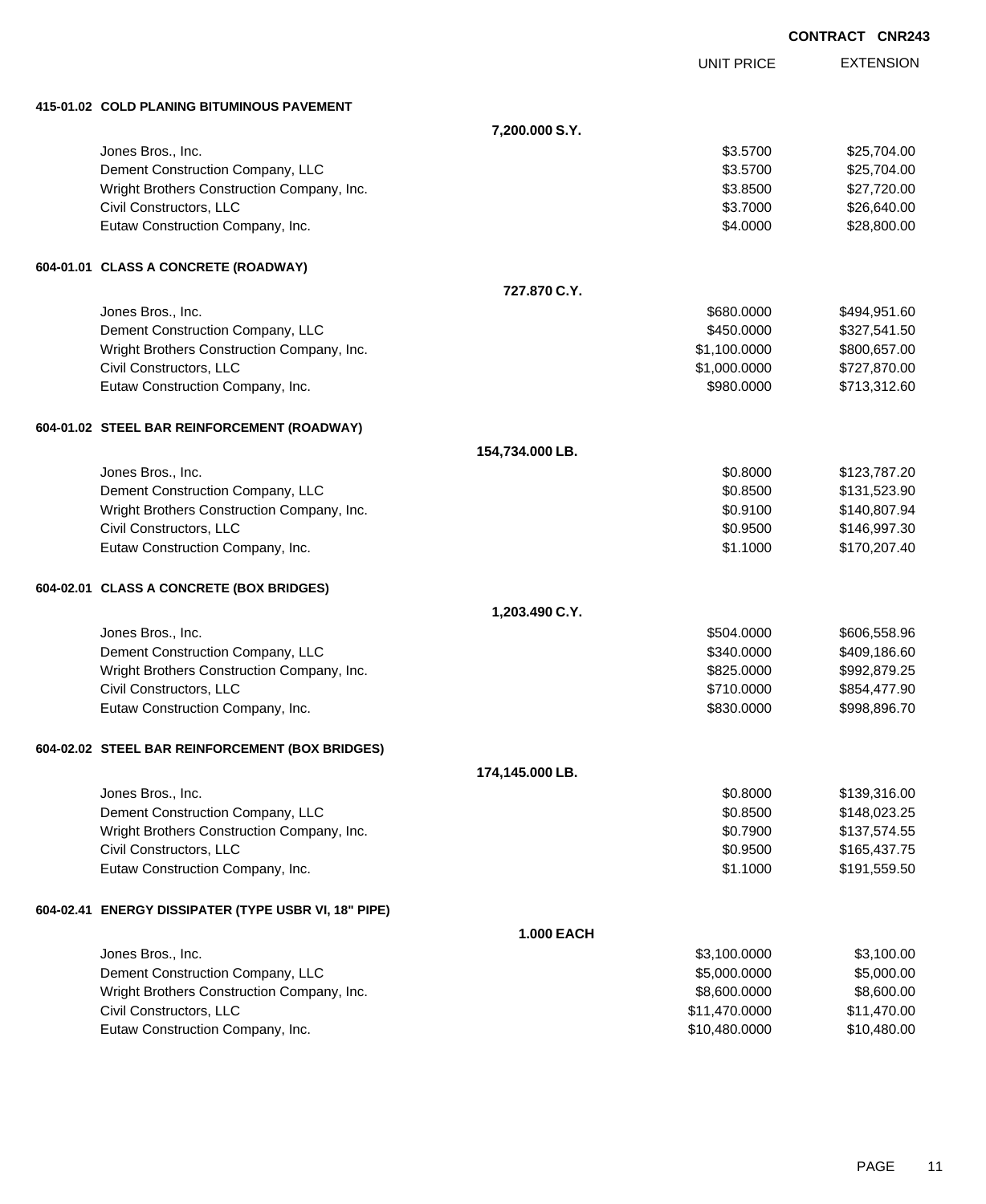|                                                      |                   | UNIT PRICE    | <b>EXTENSION</b> |
|------------------------------------------------------|-------------------|---------------|------------------|
| 604-02.42 ENERGY DISSIPATER (TYPE USBR VI, 24" PIPE) |                   |               |                  |
|                                                      | <b>1.000 EACH</b> |               |                  |
| Jones Bros., Inc.                                    |                   | \$3,400.0000  | \$3,400.00       |
| Dement Construction Company, LLC                     |                   | \$7,000.0000  | \$7,000.00       |
| Wright Brothers Construction Company, Inc.           |                   | \$8,600.0000  | \$8,600.00       |
| Civil Constructors, LLC                              |                   | \$12,210.0000 | \$12,210.00      |
| Eutaw Construction Company, Inc.                     |                   | \$10,470.0000 | \$10,470.00      |
| 604-02.43 ENERGY DISSIPATER (TYPE USBR VI, 30" RCP)  |                   |               |                  |
|                                                      | 3.000 EACH        |               |                  |
| Jones Bros., Inc.                                    |                   | \$5,300.0000  | \$15,900.00      |
| Dement Construction Company, LLC                     |                   | \$9,000.0000  | \$27,000.00      |
| Wright Brothers Construction Company, Inc.           |                   | \$12,065.0000 | \$36,195.00      |
| Civil Constructors, LLC                              |                   | \$14,330.0000 | \$42,990.00      |
| Eutaw Construction Company, Inc.                     |                   | \$11,310.0000 | \$33,930.00      |
| 604-02.44 ENERGY DISSIPATER (TYPE USBR VI, 36" PIPE) |                   |               |                  |
|                                                      | 3.000 EACH        |               |                  |
| Jones Bros., Inc.                                    |                   | \$6,600.0000  | \$19,800.00      |
| Dement Construction Company, LLC                     |                   | \$11,000.0000 | \$33,000.00      |
| Wright Brothers Construction Company, Inc.           |                   | \$15,225.0000 | \$45,675.00      |
| Civil Constructors, LLC                              |                   | \$15,850.0000 | \$47,550.00      |
| Eutaw Construction Company, Inc.                     |                   | \$12,120.0000 | \$36,360.00      |
| 604-02.45 ENERGY DISSIPATER (TYPE USBR VI, 42" PIPE) |                   |               |                  |
|                                                      | <b>1.000 EACH</b> |               |                  |
| Jones Bros., Inc.                                    |                   | \$9,900.0000  | \$9,900.00       |
| Dement Construction Company, LLC                     |                   | \$13,000.0000 | \$13,000.00      |
| Wright Brothers Construction Company, Inc.           |                   | \$18,100.0000 | \$18,100.00      |
| Civil Constructors, LLC                              |                   | \$29,440.0000 | \$29,440.00      |
| Eutaw Construction Company, Inc.                     |                   | \$18,230.0000 | \$18,230.00      |
| 604-02.46 ENERGY DISSIPATER (TYPE USBR VI, 48" PIPE) |                   |               |                  |
|                                                      | <b>1.000 EACH</b> |               |                  |
| Jones Bros., Inc.                                    |                   | \$10,800.0000 | \$10,800.00      |
| Dement Construction Company, LLC                     |                   | \$15,000.0000 | \$15,000.00      |
| Wright Brothers Construction Company, Inc.           |                   | \$18,100.0000 | \$18,100.00      |
| Civil Constructors, LLC                              |                   | \$30,180.0000 | \$30,180.00      |
| Eutaw Construction Company, Inc.                     |                   | \$18,620.0000 | \$18,620.00      |
| 604-02.48 ENERGY DISSIPATER (TYPE USBR VI, 60" PIPE) |                   |               |                  |
|                                                      | <b>1.000 EACH</b> |               |                  |
| Jones Bros., Inc.                                    |                   | \$15,300.0000 | \$15,300.00      |
| Dement Construction Company, LLC                     |                   | \$20,000.0000 | \$20,000.00      |
| Wright Brothers Construction Company, Inc.           |                   | \$22,125.0000 | \$22,125.00      |
| Civil Constructors, LLC                              |                   | \$48,160.0000 | \$48,160.00      |
| Eutaw Construction Company, Inc.                     |                   | \$26,110.0000 | \$26,110.00      |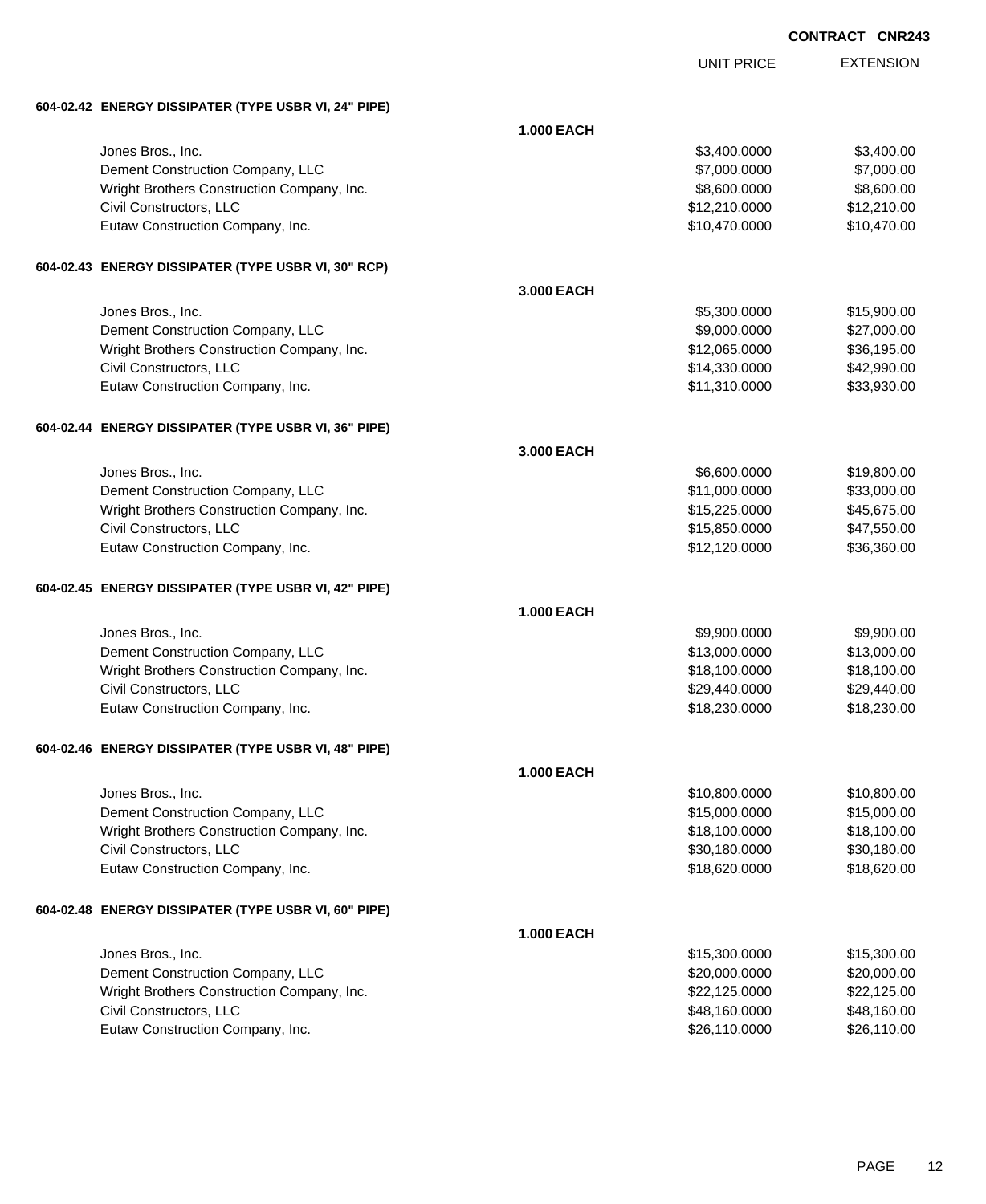UNIT PRICE EXTENSION

**604-15.01 PORTLAND CEMENT GROUT**

| 604-15.01 PORTLAND CEMENT GROUT                              |                |              |             |
|--------------------------------------------------------------|----------------|--------------|-------------|
|                                                              | 2.000 C.Y.     |              |             |
| Jones Bros., Inc.                                            |                | \$400.0000   | \$800.00    |
| Dement Construction Company, LLC                             |                | \$600.0000   | \$1,200.00  |
| Wright Brothers Construction Company, Inc.                   |                | \$1,070.0000 | \$2,140.00  |
| Civil Constructors, LLC                                      |                | \$792.0000   | \$1,584.00  |
| Eutaw Construction Company, Inc.                             |                | \$270.0000   | \$540.00    |
| 607-03.02 18" CONCRETE PIPE CULVERT (CLASS III)              |                |              |             |
|                                                              | 1,095.000 L.F. |              |             |
| Jones Bros., Inc.                                            |                | \$38.0000    | \$41,610.00 |
| Dement Construction Company, LLC                             |                | \$45.0000    | \$49,275.00 |
| Wright Brothers Construction Company, Inc.                   |                | \$47.4000    | \$51,903.00 |
| Civil Constructors, LLC                                      |                | \$58.0000    | \$63,510.00 |
| Eutaw Construction Company, Inc.                             |                | \$74.0000    | \$81,030.00 |
| 607-03.05 18" CONCRETE PIPE CULVERT(CLASS IV)JACKED-IN-PLACE |                |              |             |
|                                                              | 111.000 L.F.   |              |             |
| Jones Bros., Inc.                                            |                | \$700.0000   | \$77,700.00 |
| Dement Construction Company, LLC                             |                | \$470.0000   | \$52,170.00 |
| Wright Brothers Construction Company, Inc.                   |                | \$702.0000   | \$77,922.00 |
| Civil Constructors, LLC                                      |                | \$793.0000   | \$88,023.00 |
| Eutaw Construction Company, Inc.                             |                | \$530.0000   | \$58,830.00 |
| 607-03.30 18" PIPE CULVERT                                   |                |              |             |
|                                                              | 586.000 L.F.   |              |             |
| Jones Bros., Inc.                                            |                | \$41.0000    | \$24,026.00 |
| Dement Construction Company, LLC                             |                | \$45.0000    | \$26,370.00 |
| Wright Brothers Construction Company, Inc.                   |                | \$47.7000    | \$27,952.20 |
| Civil Constructors, LLC                                      |                | \$57.0000    | \$33,402.00 |
| Eutaw Construction Company, Inc.                             |                | \$75.0000    | \$43,950.00 |
| 607-05.02 24" CONCRETE PIPE CULVERT (CLASS III)              |                |              |             |
|                                                              | 426.000 L.F.   |              |             |
| Jones Bros., Inc.                                            |                | \$51.0000    | \$21,726.00 |
| Dement Construction Company, LLC                             |                | \$65.0000    | \$27,690.00 |
| Wright Brothers Construction Company, Inc.                   |                | \$60.0000    | \$25,560.00 |
| Civil Constructors, LLC                                      |                | \$69.0000    | \$29,394.00 |
| Eutaw Construction Company, Inc.                             |                | \$91.0000    | \$38,766.00 |
| 607-05.30 24" PIPE CULVERT                                   |                |              |             |
|                                                              | 455.000 L.F.   |              |             |
| Jones Bros., Inc.                                            |                | \$43.0000    | \$19,565.00 |
| Dement Construction Company, LLC                             |                | \$65.0000    | \$29,575.00 |
| Wright Brothers Construction Company, Inc.                   |                | \$57.0000    | \$25,935.00 |
| Civil Constructors, LLC                                      |                | \$67.0000    | \$30,485.00 |
| Eutaw Construction Company, Inc.                             |                | \$66.0000    | \$30,030.00 |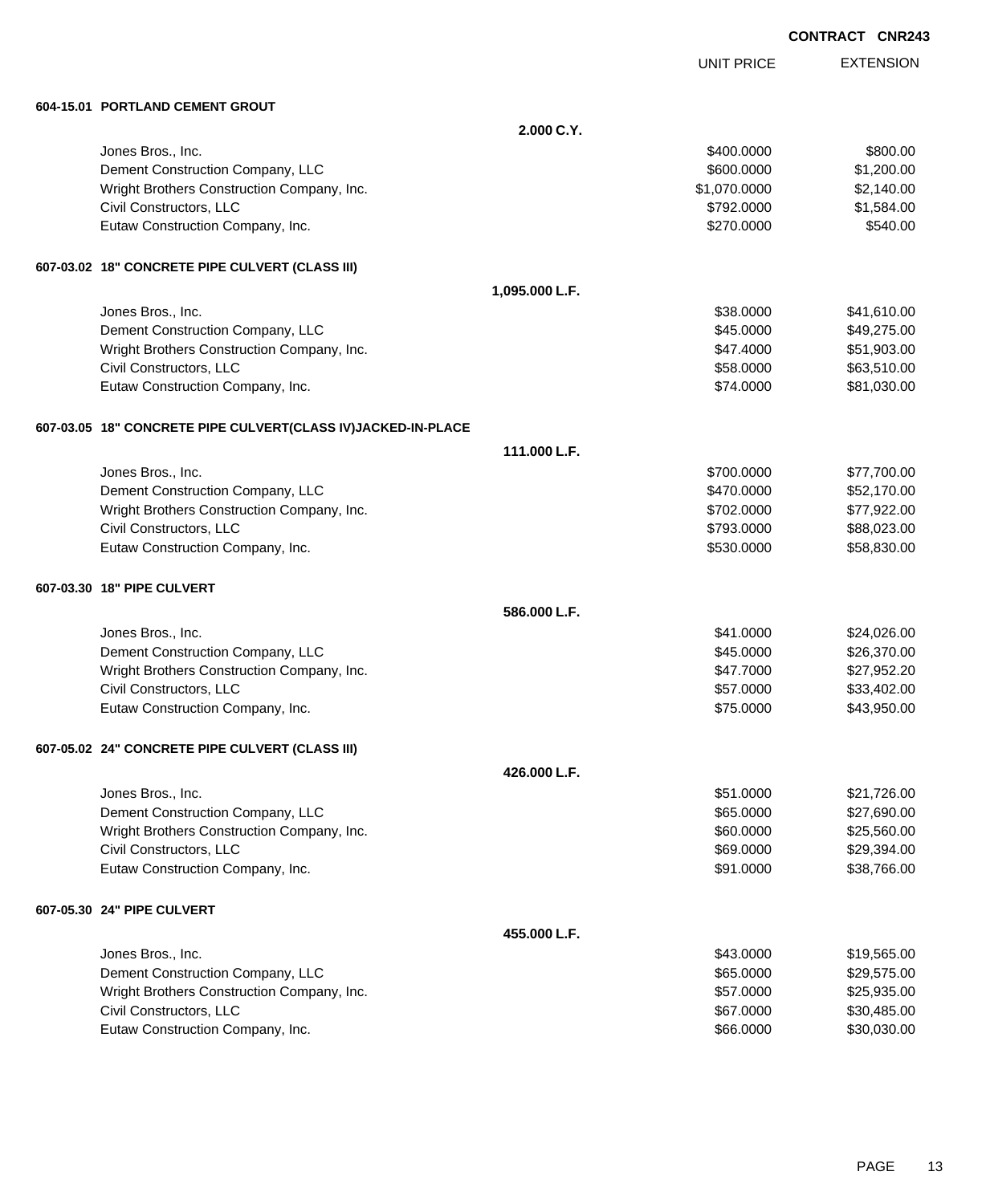|  | <b>CONTRACT</b> | <b>CNR243</b> |
|--|-----------------|---------------|
|  |                 |               |

EXTENSION **CONTRACT CNR243** UNIT PRICE **607-06.02 30" CONCRETE PIPE CULVERT (CLASS III) 406.000 L.F.** Jones Bros., Inc. \$66.0000 \$26,796.00 Dement Construction Company, LLC 60000 \$32,480.00 Wright Brothers Construction Company, Inc.  $$76.2500$  \$30,957.50 Civil Constructors, LLC 60000 \$36,540.00 Eutaw Construction Company, Inc. 6. The Construction Company, Inc. 6. The Construction Company, Inc. 6. The Construction Company, Inc. 6. The Construction Company, Inc. 6. The Construction Company, Inc. 6. The Construction **607-06.05 30" CONCRETE PIPE CULVERT(CLASS IV)JACKED-IN-PLACE 144.000 L.F.** Jones Bros., Inc. \$935.0000 \$134,640.00 Dement Construction Company, LLC 6. The matrix of the state of the state of the state  $$855.0000$  \$123,120.00 Wright Brothers Construction Company, Inc. 6. The Construction Company, Inc. 6984.0000 \$141,696.00 Civil Constructors, LLC 6. 2012 12:00 \$137,088.00 Eutaw Construction Company, Inc. 6. The Construction Company, Inc. 6. The Construction Company, Inc. 6. The Construction Company, Inc. 6. The Construction Company, Inc. 6. The Construction Company, Inc. 6. The Construction **607-07.02 36" CONCRETE PIPE CULVERT (CLASS III) 312.000 L.F.** Jones Bros., Inc. \$80.0000 \$24,960.00 Dement Construction Company, LLC 6 and the state of the state of the state  $$105.0000$  \$32,760.00 Wright Brothers Construction Company, Inc. 6. The State of the State of State State State State State State State State State State State State State State State State State State State State State State State State State Civil Constructors, LLC 633,696.00 Eutaw Construction Company, Inc. 6. The Construction Company, Inc. 6. The Construction Company, Inc. 6. The Construction Company, Inc. 6. The Construction Company, Inc. 6. The Construction Company, Inc. 6. The Construction **607-07.05 36" CONCRETE PIPE CULVERT(CLASS IV)JACKED-IN-PLACE 80.000 L.F.** Jones Bros., Inc. \$1,025.0000 \$82,000.00 Dement Construction Company, LLC **but a set of the set of the set of the set of the set of the set of the set of the set of the set of the set of the set of the set of the set of the set of the set of the set of the set of** Wright Brothers Construction Company, Inc.  $$1,068.0000$  \$85,440.00 Civil Constructors, LLC 684,800.000 \$84,800.000 \$84,800.000 \$84,800.000 \$84,800.00 Eutaw Construction Company, Inc. 6. The Construction Company, Inc. 6. The Construction Company, Inc. 6. The Construction Company, Inc. 6. The Construction Company, Inc. 6. The Construction Company, Inc. 6. The Construction **607-08.02 42" CONCRETE PIPE CULVERT (CLASS III) 130.000 L.F.** Jones Bros., Inc. \$95.0000 \$12,350.00 Dement Construction Company, LLC **but a struction Company, LLC**  $$125.0000$  \$16,250.00 Wright Brothers Construction Company, Inc.  $$116.0000$  \$15,080.00 Civil Constructors, LLC 616,640.00 Eutaw Construction Company, Inc. 6. 2000 \$15,600.00 \$15,600.00 **607-08.05 42" CONCRETE PIPE CULVERT(CLASS IV)JACKED-IN-PLACE 70.000 L.F.** Jones Bros., Inc. \$1,285.0000 \$89,950.00 Dement Construction Company, LLC **but a structure of the structure of the structure of the structure of the structure of the structure of the structure of the structure of the structure of the structure of the structure of** Wright Brothers Construction Company, Inc.  $$1,210.0000$   $$84,700.00$ Civil Constructors, LLC 694,500.00 \$94,500.00 \$94,500.00

Eutaw Construction Company, Inc. 6. 2008. The state of the state of the state of the state of the state of the state of the state of the state of the state of the state of the state of the state of the state of the state o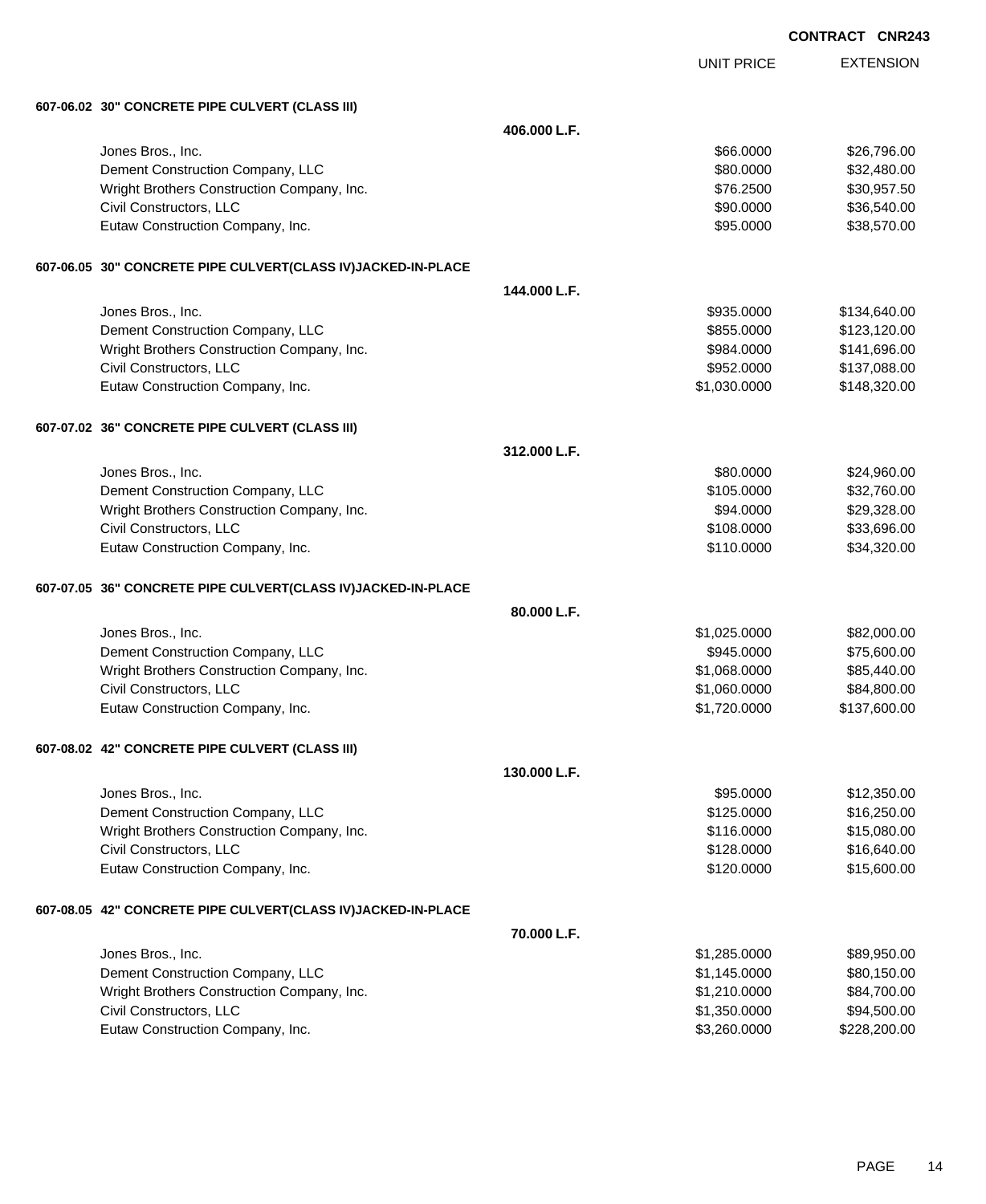EXTENSION **CONTRACT CNR243**

UNIT PRICE

| 607-09.02 48" CONCRETE PIPE CULVERT (CLASS III) |  |
|-------------------------------------------------|--|
|                                                 |  |

|  | 607-09.02 48" CONCRETE PIPE CULVERT (CLASS III)          |                   |               |              |
|--|----------------------------------------------------------|-------------------|---------------|--------------|
|  |                                                          | 126.000 L.F.      |               |              |
|  | Jones Bros., Inc.                                        |                   | \$123.0000    | \$15,498.00  |
|  | Dement Construction Company, LLC                         |                   | \$175.0000    | \$22,050.00  |
|  | Wright Brothers Construction Company, Inc.               |                   | \$144.0000    | \$18,144.00  |
|  | Civil Constructors, LLC                                  |                   | \$177.0000    | \$22,302.00  |
|  | Eutaw Construction Company, Inc.                         |                   | \$150.0000    | \$18,900.00  |
|  | 607-11.05 60" CONCRETE PIPE CULVERT (CLASS V)            |                   |               |              |
|  |                                                          | 372.000 L.F.      |               |              |
|  | Jones Bros., Inc.                                        |                   | \$196.0000    | \$72,912.00  |
|  | Dement Construction Company, LLC                         |                   | \$350.0000    | \$130,200.00 |
|  | Wright Brothers Construction Company, Inc.               |                   | \$212.0000    | \$78,864.00  |
|  | Civil Constructors, LLC                                  |                   | \$295.0000    | \$109,740.00 |
|  | Eutaw Construction Company, Inc.                         |                   | \$250.0000    | \$93,000.00  |
|  | 607-16.01 23"X 14" HORIZONTAL OVAL CONCRETE PIPE CULVERT |                   |               |              |
|  |                                                          | 186.000 L.F.      |               |              |
|  | Jones Bros., Inc.                                        |                   | \$67.0000     | \$12,462.00  |
|  | Dement Construction Company, LLC                         |                   | \$100.0000    | \$18,600.00  |
|  | Wright Brothers Construction Company, Inc.               |                   | \$68.5000     | \$12,741.00  |
|  | Civil Constructors, LLC                                  |                   | \$59.0000     | \$10,974.00  |
|  | Eutaw Construction Company, Inc.                         |                   | \$59.0000     | \$10,974.00  |
|  | 607-39.02 18" PIPE CULVERT (SIDE DRAIN)                  |                   |               |              |
|  |                                                          | 985.000 L.F.      |               |              |
|  | Jones Bros., Inc.                                        |                   | \$45.0000     | \$44,325.00  |
|  | Dement Construction Company, LLC                         |                   | \$25.0000     | \$24,625.00  |
|  | Wright Brothers Construction Company, Inc.               |                   | \$47.6000     | \$46,886.00  |
|  | Civil Constructors, LLC                                  |                   | \$45.0000     | \$44,325.00  |
|  | Eutaw Construction Company, Inc.                         |                   | \$42.0000     | \$41,370.00  |
|  | 607-39.04 30" PIPE CULVERT (SIDE DRAIN)                  |                   |               |              |
|  |                                                          | 27.000 L.F.       |               |              |
|  | Jones Bros., Inc.                                        |                   | \$75.0000     | \$2,025.00   |
|  | Dement Construction Company, LLC                         |                   | \$35.0000     | \$945.00     |
|  | Wright Brothers Construction Company, Inc.               |                   | \$87.7500     | \$2,369.25   |
|  | Civil Constructors, LLC                                  |                   | \$151.0000    | \$4,077.00   |
|  | Eutaw Construction Company, Inc.                         |                   | \$68.0000     | \$1,836.00   |
|  | 611-02.12 JUNCTION BOX, TYPE 3                           |                   |               |              |
|  |                                                          | <b>1.000 EACH</b> |               |              |
|  | Jones Bros., Inc.                                        |                   | \$5,100.0000  | \$5,100.00   |
|  | Dement Construction Company, LLC                         |                   | \$4,100.0000  | \$4,100.00   |
|  | Wright Brothers Construction Company, Inc.               |                   | \$6,857.0000  | \$6,857.00   |
|  | Civil Constructors, LLC                                  |                   | \$10,000.0000 | \$10,000.00  |
|  | Eutaw Construction Company, Inc.                         |                   | \$10,890.0000 | \$10,890.00  |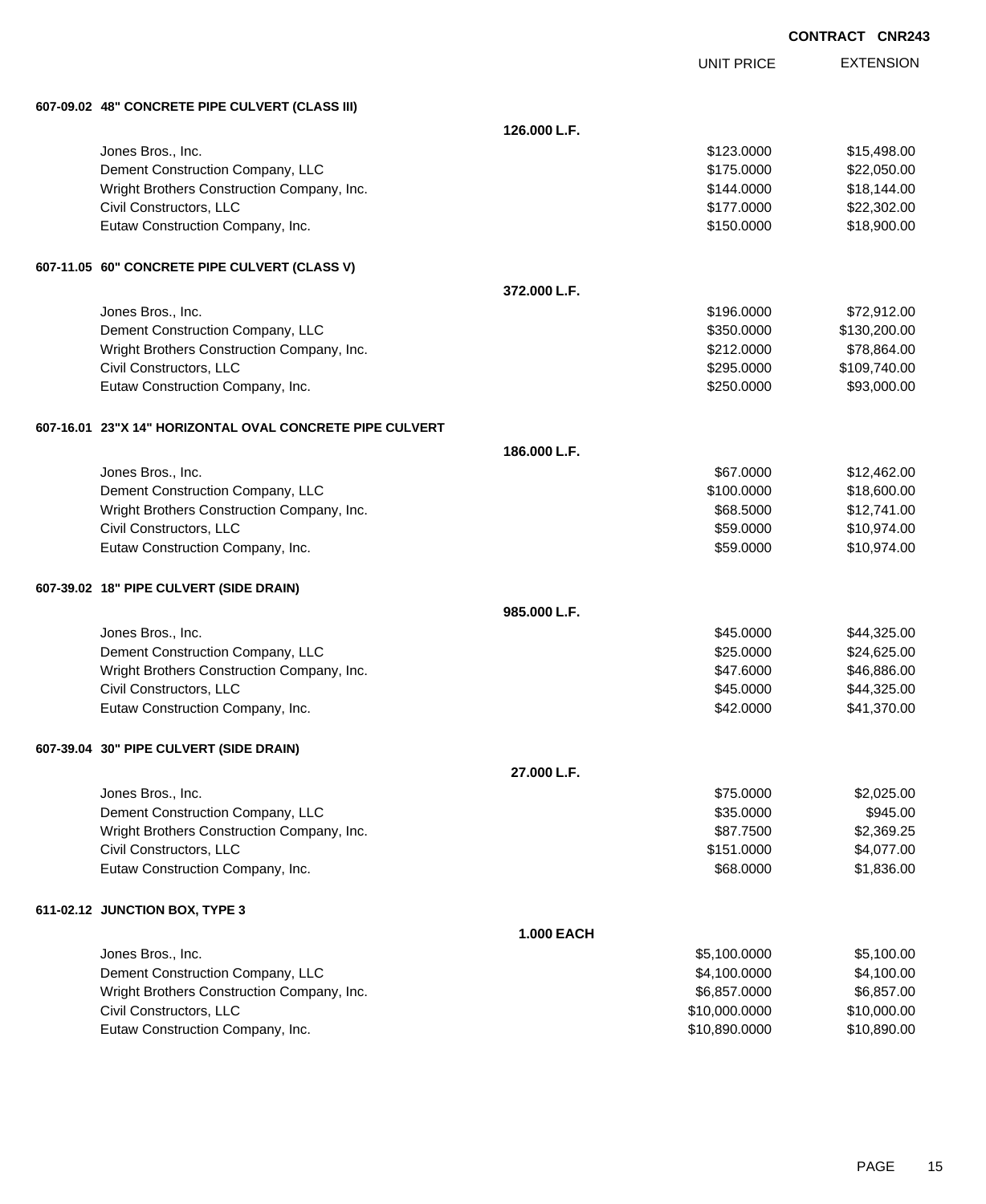|                                                   |                    |                   | <b>CONTRACT CNR243</b> |
|---------------------------------------------------|--------------------|-------------------|------------------------|
|                                                   |                    | <b>UNIT PRICE</b> | <b>EXTENSION</b>       |
| 611-07.01 CLASS A CONCRETE (PIPE ENDWALLS)        |                    |                   |                        |
|                                                   | 13.000 C.Y.        |                   |                        |
| Jones Bros., Inc.                                 |                    | \$1,340.0000      | \$17,420.00            |
| Dement Construction Company, LLC                  |                    | \$750.0000        | \$9,750.00             |
| Wright Brothers Construction Company, Inc.        |                    | \$908,0000        | \$11,804.00            |
| Civil Constructors, LLC                           |                    | \$1,180.0000      | \$15,340.00            |
| Eutaw Construction Company, Inc.                  |                    | \$1,450.0000      | \$18,850.00            |
| 611-07.02 STEEL BAR REINFORCEMENT (PIPE ENDWALLS) |                    |                   |                        |
|                                                   | 284.000 LB.        |                   |                        |
| Jones Bros., Inc.                                 |                    | \$2.0000          | \$568.00               |
| Dement Construction Company, LLC                  |                    | \$1.0000          | \$284.00               |
| Wright Brothers Construction Company, Inc.        |                    | \$3.2100          | \$911.64               |
| Civil Constructors, LLC                           |                    | \$3.4000          | \$965.60               |
| Eutaw Construction Company, Inc.                  |                    | \$2.7000          | \$766.80               |
| 611-07.31   18IN ENDWALL (SIDE DRAIN)             |                    |                   |                        |
|                                                   | 42.000 EACH        |                   |                        |
| Jones Bros., Inc.                                 |                    | \$2,600.0000      | \$109,200.00           |
| Dement Construction Company, LLC                  |                    | \$3,000.0000      | \$126,000.00           |
| Wright Brothers Construction Company, Inc.        |                    | \$2,775.0000      | \$116,550.00           |
| Civil Constructors, LLC                           |                    | \$2,110.0000      | \$88,620.00            |
| Eutaw Construction Company, Inc.                  |                    | \$2,280.0000      | \$95,760.00            |
| 611-07.32 24IN ENDWALL (SIDE DRAIN)               |                    |                   |                        |
|                                                   | <b>11.000 EACH</b> |                   |                        |
| Jones Bros., Inc.                                 |                    | \$4,000.0000      | \$44,000.00            |
| Dement Construction Company, LLC                  |                    | \$3,000.0000      | \$33,000.00            |
| Wright Brothers Construction Company, Inc.        |                    | \$3,864.0000      | \$42,504.00            |
| Civil Constructors, LLC                           |                    | \$3,010.0000      | \$33,110.00            |
| Eutaw Construction Company, Inc.                  |                    | \$3,190.0000      | \$35,090.00            |
| 611-07.54 18IN ENDWALL (CROSS DRAIN) 3:1          |                    |                   |                        |
|                                                   | <b>4.000 EACH</b>  |                   |                        |
| Jones Bros., Inc.                                 |                    | \$1,500.0000      | \$6,000.00             |
| Dement Construction Company, LLC                  |                    | \$1,500.0000      | \$6,000.00             |
| Wright Brothers Construction Company, Inc.        |                    | \$1,740.0000      | \$6,960.00             |
| Civil Constructors, LLC                           |                    | \$1,800.0000      | \$7,200.00             |
| Eutaw Construction Company, Inc.                  |                    | \$1,690.0000      | \$6,760.00             |
| 611-07.55 18IN ENDWALL (CROSS DRAIN) 4:1          |                    |                   |                        |
|                                                   | <b>4.000 EACH</b>  |                   |                        |
| Jones Bros., Inc.                                 |                    | \$1,800.0000      | \$7,200.00             |
| Dement Construction Company, LLC                  |                    | \$1,600.0000      | \$6,400.00             |
| Wright Brothers Construction Company, Inc.        |                    | \$1,839.0000      | \$7,356.00             |
| Civil Constructors, LLC                           |                    | \$1,920.0000      | \$7,680.00             |
| Eutaw Construction Company, Inc.                  |                    | \$1,790.0000      | \$7,160.00             |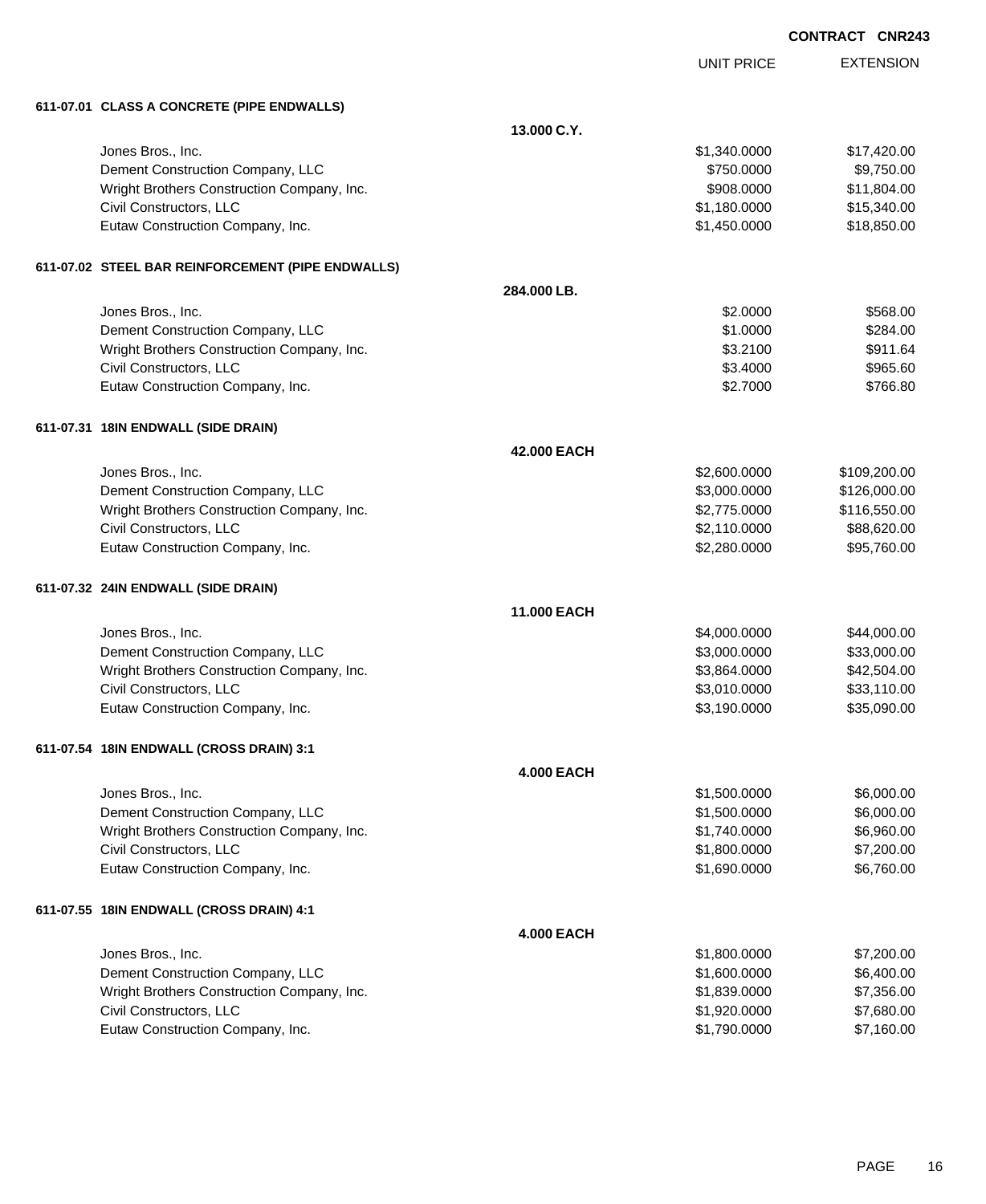UNIT PRICE

| 611-07.56 18IN ENDWALL (CROSS DRAIN) 6:1   |                   |              |             |
|--------------------------------------------|-------------------|--------------|-------------|
|                                            | <b>4.000 EACH</b> |              |             |
| Jones Bros., Inc.                          |                   | \$2,600.0000 | \$10,400.00 |
| Dement Construction Company, LLC           |                   | \$2,000.0000 | \$8,000.00  |
| Wright Brothers Construction Company, Inc. |                   | \$2,435.0000 | \$9,740.00  |
| Civil Constructors, LLC                    |                   | \$2,400.0000 | \$9,600.00  |
| Eutaw Construction Company, Inc.           |                   | \$2,600.0000 | \$10,400.00 |
| 611-07.57 24IN ENDWALL (CROSS DRAIN) 3:1   |                   |              |             |
|                                            | <b>4.000 EACH</b> |              |             |
| Jones Bros., Inc.                          |                   | \$2,200.0000 | \$8,800.00  |
| Dement Construction Company, LLC           |                   | \$2,200.0000 | \$8,800.00  |
| Wright Brothers Construction Company, Inc. |                   | \$2,696.0000 | \$10,784.00 |
| Civil Constructors, LLC                    |                   | \$2,620.0000 | \$10,480.00 |
| Eutaw Construction Company, Inc.           |                   | \$2,560.0000 | \$10,240.00 |
| 611-07.58 24IN ENDWALL (CROSS DRAIN) 4:1   |                   |              |             |
|                                            | 3.000 EACH        |              |             |
| Jones Bros., Inc.                          |                   | \$2,800.0000 | \$8,400.00  |
| Dement Construction Company, LLC           |                   | \$2,500.0000 | \$7,500.00  |
| Wright Brothers Construction Company, Inc. |                   | \$2,826.0000 | \$8,478.00  |
| Civil Constructors, LLC                    |                   | \$2,760.0000 | \$8,280.00  |
| Eutaw Construction Company, Inc.           |                   | \$2,680.0000 | \$8,040.00  |
| 611-07.59 24IN ENDWALL (CROSS DRAIN) 6:1   |                   |              |             |
|                                            | <b>1.000 EACH</b> |              |             |
| Jones Bros., Inc.                          |                   | \$4,000.0000 | \$4,000.00  |
| Dement Construction Company, LLC           |                   | \$3,000.0000 | \$3,000.00  |
| Wright Brothers Construction Company, Inc. |                   | \$3,447.0000 | \$3,447.00  |
| Civil Constructors, LLC                    |                   | \$3,290.0000 | \$3,290.00  |
| Eutaw Construction Company, Inc.           |                   | \$3,190.0000 | \$3,190.00  |
| 611-07.60 30IN ENDWALL (CROSS DRAIN) 3:1   |                   |              |             |
|                                            | <b>1.000 EACH</b> |              |             |
| Jones Bros., Inc.                          |                   | \$3,700.0000 | \$3,700.00  |

| Dement Construction Company, LLC           |                   | \$4,000.0000 | \$4,000.00  |
|--------------------------------------------|-------------------|--------------|-------------|
| Wright Brothers Construction Company, Inc. |                   | \$3,818.0000 | \$3,818.00  |
| Civil Constructors, LLC                    |                   | \$4,700.0000 | \$4,700.00  |
| Eutaw Construction Company, Inc.           |                   | \$3,590.0000 | \$3,590.00  |
| 611-07.62 30IN ENDWALL (CROSS DRAIN) 6:1   |                   |              |             |
|                                            | <b>5.000 EACH</b> |              |             |
| Jones Bros., Inc.                          |                   | \$6,700,0000 | \$33,500.00 |
| Dement Construction Company, LLC           |                   | \$5,000.0000 | \$25,000.00 |
| Wright Brothers Construction Company, Inc. |                   | \$6,197.0000 | \$30,985.00 |
| Civil Constructors, LLC                    |                   | \$6,980,0000 | \$34,900.00 |
| Eutaw Construction Company, Inc.           |                   | \$6,400,0000 | \$32,000.00 |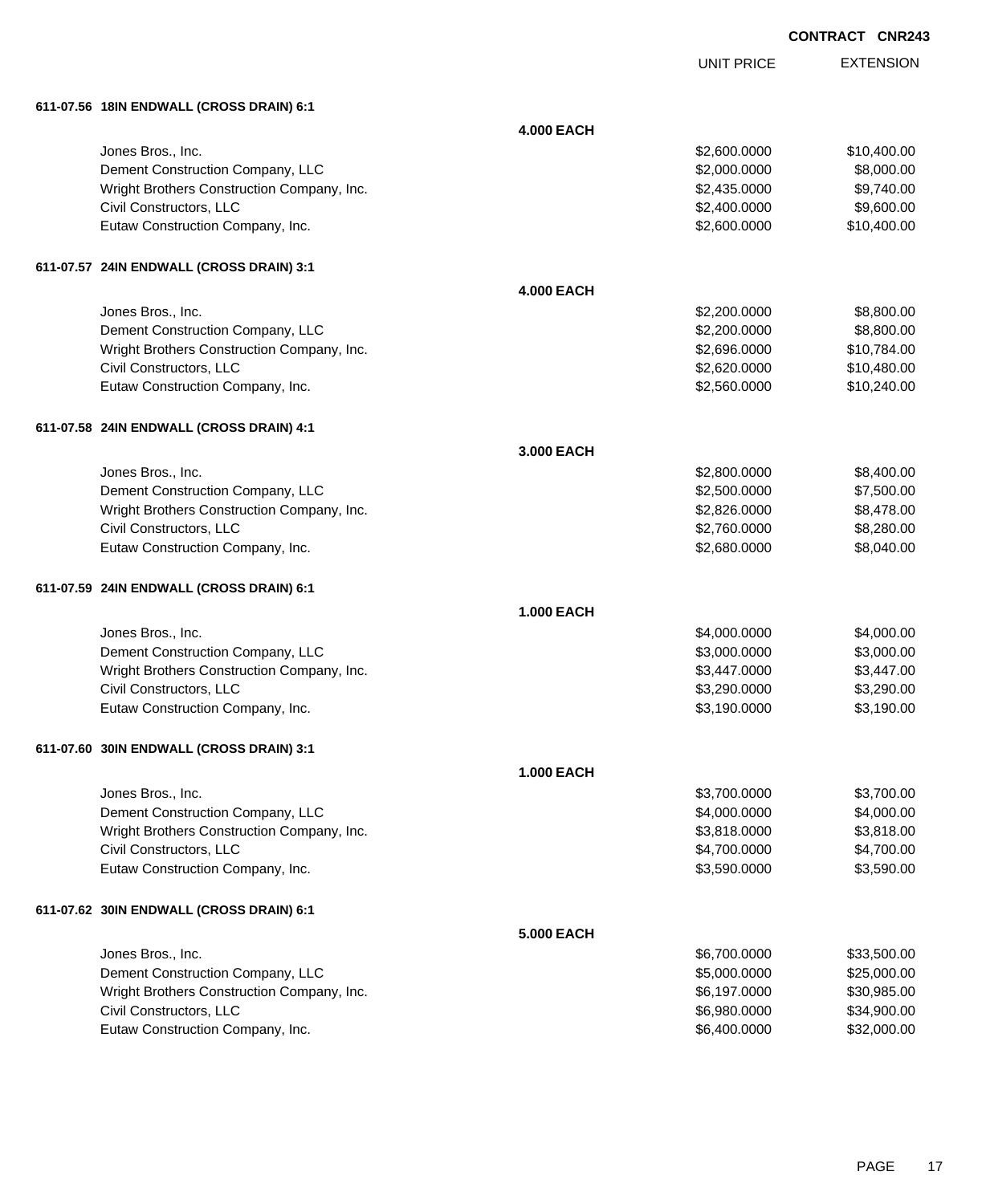# EXTENSION **CONTRACT CNR243**

UNIT PRICE

| 611-07.63   36IN ENDWALL (CROSS DRAIN) 3:1 |  |
|--------------------------------------------|--|

| 011-07.03 JOIN ENDWALL (CROSS DRAIN) 3.1         |                   |               |             |
|--------------------------------------------------|-------------------|---------------|-------------|
|                                                  | <b>2.000 EACH</b> |               |             |
| Jones Bros., Inc.                                |                   | \$4,800.0000  | \$9,600.00  |
| Dement Construction Company, LLC                 |                   | \$4,000.0000  | \$8,000.00  |
| Wright Brothers Construction Company, Inc.       |                   | \$4,987.0000  | \$9,974.00  |
| Civil Constructors, LLC                          |                   | \$5,850.0000  | \$11,700.00 |
| Eutaw Construction Company, Inc.                 |                   | \$5,390.0000  | \$10,780.00 |
| 611-07.68 42IN ENDWALL (CROSS DRAIN) 6:1         |                   |               |             |
|                                                  | <b>1.000 EACH</b> |               |             |
| Jones Bros., Inc.                                |                   | \$10,800.0000 | \$10,800.00 |
| Dement Construction Company, LLC                 |                   | \$8,000.0000  | \$8,000.00  |
| Wright Brothers Construction Company, Inc.       |                   | \$7,989.0000  | \$7,989.00  |
| Civil Constructors, LLC                          |                   | \$10,770.0000 | \$10,770.00 |
| Eutaw Construction Company, Inc.                 |                   | \$11,040.0000 | \$11,040.00 |
| 611-07.71 48IN ENDWALL (CROSS DRAIN) 6:1         |                   |               |             |
|                                                  | <b>1.000 EACH</b> |               |             |
| Jones Bros., Inc.                                |                   | \$13,400.0000 | \$13,400.00 |
| Dement Construction Company, LLC                 |                   | \$10,000.0000 | \$10,000.00 |
| Wright Brothers Construction Company, Inc.       |                   | \$11,390.0000 | \$11,390.00 |
| Civil Constructors, LLC                          |                   | \$11,230.0000 | \$11,230.00 |
| Eutaw Construction Company, Inc.                 |                   | \$12,590.0000 | \$12,590.00 |
| 611-07.73 18IN ENDWALL (MEDIAN DRAIN)            |                   |               |             |
|                                                  | <b>4.000 EACH</b> |               |             |
| Jones Bros., Inc.                                |                   | \$2,600.0000  | \$10,400.00 |
| Dement Construction Company, LLC                 |                   | \$6,000.0000  | \$24,000.00 |
| Wright Brothers Construction Company, Inc.       |                   | \$4,196.0000  | \$16,784.00 |
| Civil Constructors, LLC                          |                   | \$2,840.0000  | \$11,360.00 |
| Eutaw Construction Company, Inc.                 |                   | \$5,330.0000  | \$21,320.00 |
| 611-38.01 CATCH BASINS, TYPE 38, 0' - 4' DEPTH   |                   |               |             |
|                                                  | <b>9.000 EACH</b> |               |             |
| Jones Bros., Inc.                                |                   | \$3,400.0000  | \$30,600.00 |
| Dement Construction Company, LLC                 |                   | \$3,000.0000  | \$27,000.00 |
| Wright Brothers Construction Company, Inc.       |                   | \$4,321.0000  | \$38,889.00 |
| Civil Constructors, LLC                          |                   | \$3,170.0000  | \$28,530.00 |
| Eutaw Construction Company, Inc.                 |                   | \$3,300.0000  | \$29,700.00 |
| 611-38.02 CATCH BASINS, TYPE 38, > 4' - 8' DEPTH |                   |               |             |
|                                                  | 3.000 EACH        |               |             |
| Jones Bros., Inc.                                |                   | \$4,500.0000  | \$13,500.00 |
| Dement Construction Company, LLC                 |                   | \$5,000.0000  | \$15,000.00 |
| Wright Brothers Construction Company, Inc.       |                   | \$5,779.0000  | \$17,337.00 |
| Civil Constructors, LLC                          |                   | \$4,420.0000  | \$13,260.00 |
| Eutaw Construction Company, Inc.                 |                   | \$4,410.0000  | \$13,230.00 |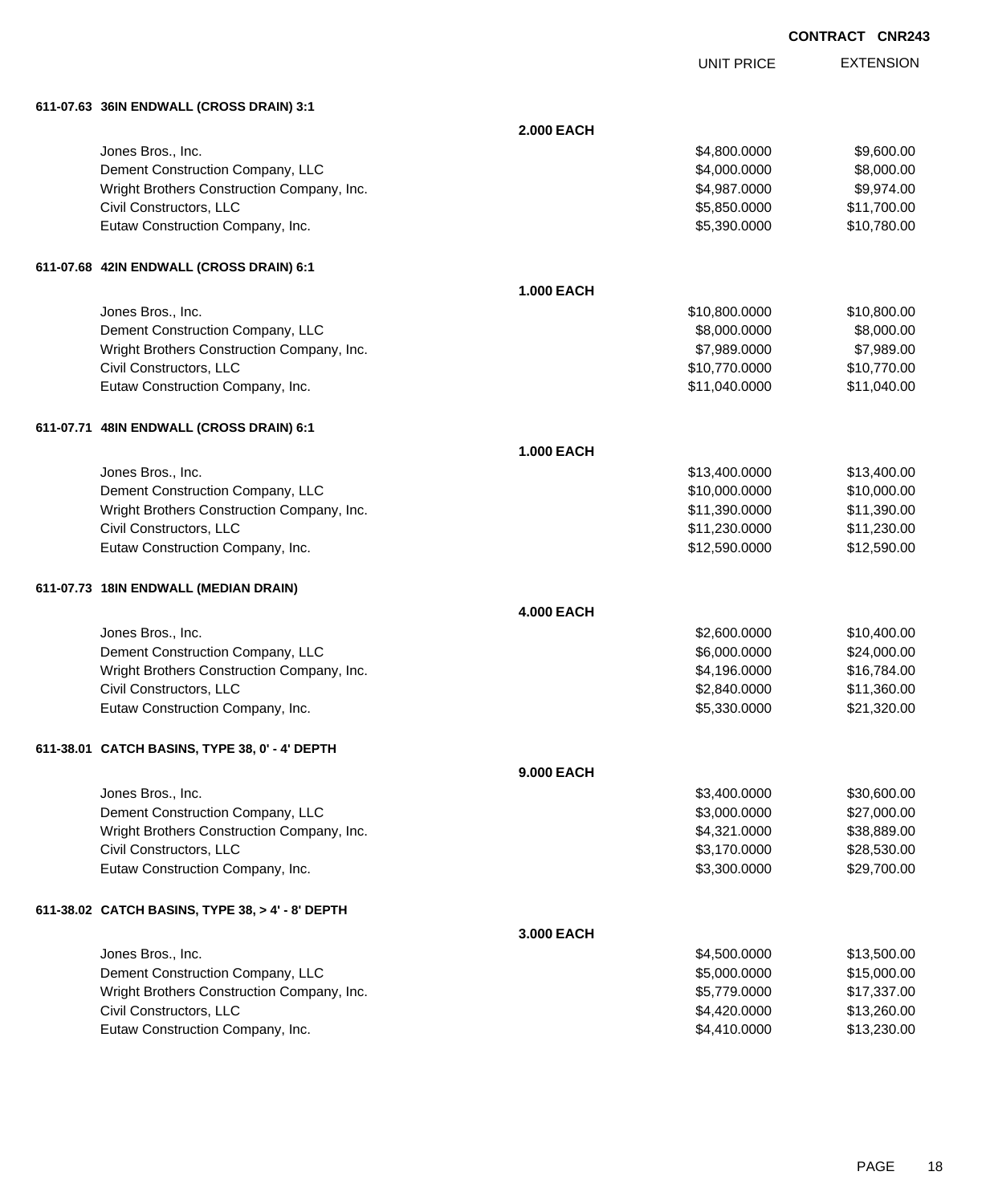UNIT PRICE

| 611-39.01 CATCH BASINS, TYPE 39, 0' - 4' DEPTH    |                   |              |              |
|---------------------------------------------------|-------------------|--------------|--------------|
|                                                   | <b>6.000 EACH</b> |              |              |
| Jones Bros., Inc.                                 |                   | \$4,700.0000 | \$28,200.00  |
| Dement Construction Company, LLC                  |                   | \$3,500.0000 | \$21,000.00  |
| Wright Brothers Construction Company, Inc.        |                   | \$5,717.0000 | \$34,302.00  |
| Civil Constructors, LLC                           |                   | \$5,060.0000 | \$30,360.00  |
| Eutaw Construction Company, Inc.                  |                   | \$4,720.0000 | \$28,320.00  |
| 611-39.03 CATCH BASINS, TYPE 39, > 8' - 12' DEPTH |                   |              |              |
|                                                   | <b>1.000 EACH</b> |              |              |
| Jones Bros., Inc.                                 |                   | \$6,100.0000 | \$6,100.00   |
| Dement Construction Company, LLC                  |                   | \$6,000.0000 | \$6,000.00   |
| Wright Brothers Construction Company, Inc.        |                   | \$7,675.0000 | \$7,675.00   |
| Civil Constructors, LLC                           |                   | \$8,680.0000 | \$8,680.00   |
| Eutaw Construction Company, Inc.                  |                   | \$7,350.0000 | \$7,350.00   |
| 611-42.01 CATCH BASINS, TYPE 42, 0' - 4' DEPTH    |                   |              |              |
|                                                   | <b>2.000 EACH</b> |              |              |
| Jones Bros., Inc.                                 |                   | \$3,300.0000 | \$6,600.00   |
| Dement Construction Company, LLC                  |                   | \$3,000.0000 | \$6,000.00   |
| Wright Brothers Construction Company, Inc.        |                   | \$3,264.0000 | \$6,528.00   |
| Civil Constructors, LLC                           |                   | \$3,170.0000 | \$6,340.00   |
| Eutaw Construction Company, Inc.                  |                   | \$3,240.0000 | \$6,480.00   |
| 621-03.02 18" TEMPORARY DRAINAGE PIPE             |                   |              |              |
|                                                   | 2,403.000 L.F.    |              |              |
| Jones Bros., Inc.                                 |                   | \$24.0000    | \$57,672.00  |
| Dement Construction Company, LLC                  |                   | \$25.0000    | \$60,075.00  |
| Wright Brothers Construction Company, Inc.        |                   | \$51.2500    | \$123,153.75 |
| Civil Constructors, LLC                           |                   | \$25.0000    | \$60,075.00  |
| Eutaw Construction Company, Inc.                  |                   | \$40.0000    | \$96,120.00  |
| 621-03.03 24" TEMPORARY DRAINAGE PIPE             |                   |              |              |
|                                                   | 68.000 L.F.       |              |              |

| Jones Bros., Inc.                          | \$36,0000 | \$2,448,00 |
|--------------------------------------------|-----------|------------|
| Dement Construction Company, LLC           | \$30,0000 | \$2,040.00 |
| Wright Brothers Construction Company, Inc. | \$54,7500 | \$3,723.00 |
| Civil Constructors, LLC                    | \$31,0000 | \$2,108.00 |
| Eutaw Construction Company, Inc.           | \$52,0000 | \$3,536.00 |
| 621-03.04 30" TEMPORARY DRAINAGE PIPE      |           |            |
| 46.000 L.F.                                |           |            |
| Jones Bros., Inc.                          | \$45,0000 | \$2,070.00 |
| Dement Construction Company, LLC           | \$35,0000 | \$1,610.00 |
| Wright Brothers Construction Company, Inc. | \$62,2500 | \$2,863.50 |
| Civil Constructors, LLC                    | \$38,0000 | \$1,748.00 |
| Eutaw Construction Company, Inc.           | \$63,0000 | \$2,898,00 |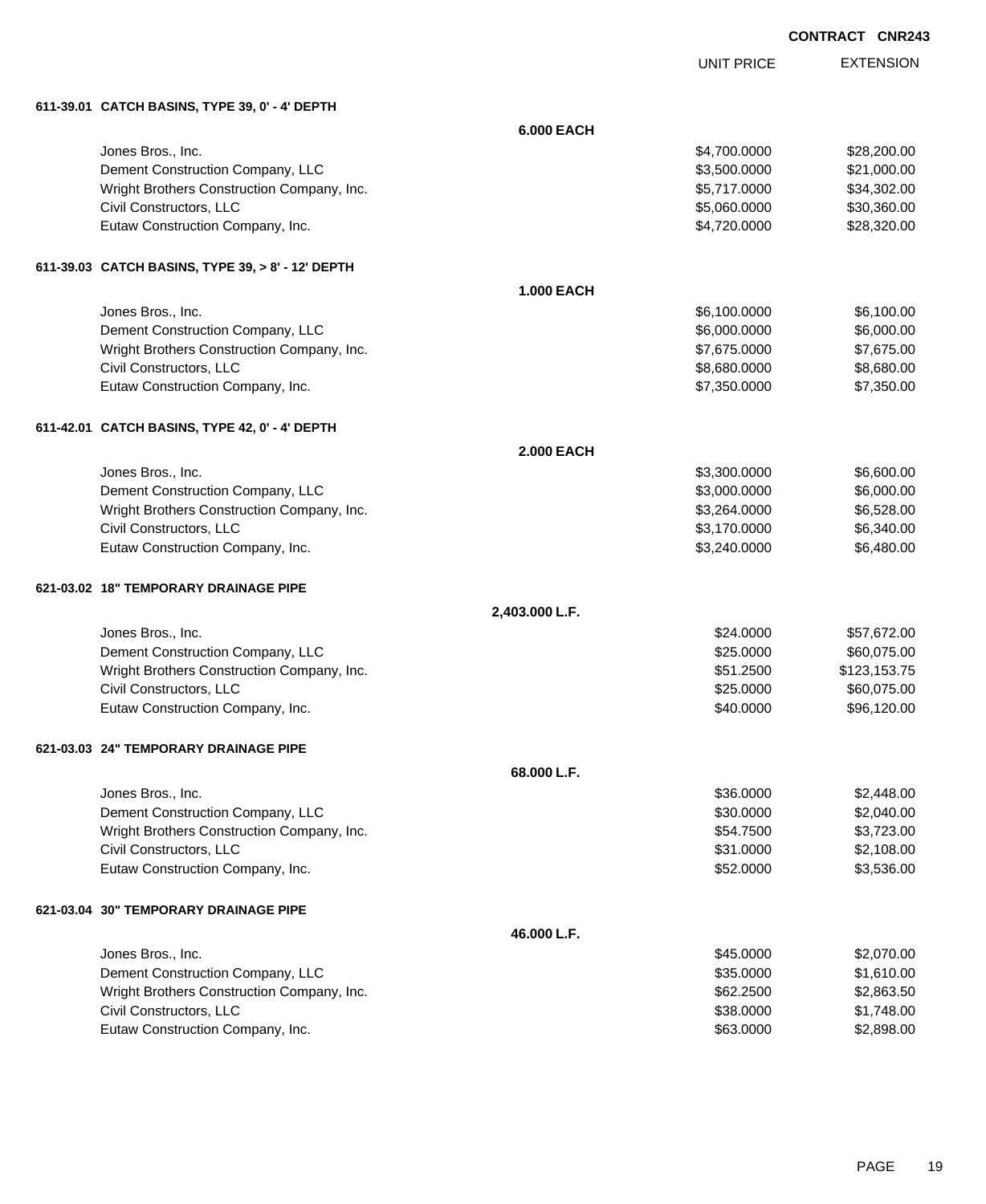|  | <b>CONTRACT CNR243</b> |
|--|------------------------|
|  |                        |

UNIT PRICE

|        | 621-03.05  36" TEMPORARY DRAINAGE PIPE     |                 |            |              |
|--------|--------------------------------------------|-----------------|------------|--------------|
|        |                                            | 140.000 L.F.    |            |              |
|        | Jones Bros., Inc.                          |                 | \$50.0000  | \$7,000.00   |
|        | Dement Construction Company, LLC           |                 | \$35.0000  | \$4,900.00   |
|        | Wright Brothers Construction Company, Inc. |                 | \$66.7500  | \$9,345.00   |
|        | Civil Constructors, LLC                    |                 | \$52.0000  | \$7,280.00   |
|        | Eutaw Construction Company, Inc.           |                 | \$63.0000  | \$8,820.00   |
|        | 621-03.07 48" TEMPORARY DRAINAGE PIPE      |                 |            |              |
|        |                                            | 220.000 L.F.    |            |              |
|        | Jones Bros., Inc.                          |                 | \$66.0000  | \$14,520.00  |
|        | Dement Construction Company, LLC           |                 | \$55.0000  | \$12,100.00  |
|        | Wright Brothers Construction Company, Inc. |                 | \$79.0000  | \$17,380.00  |
|        | Civil Constructors, LLC                    |                 | \$65.0000  | \$14,300.00  |
|        | Eutaw Construction Company, Inc.           |                 | \$75.0000  | \$16,500.00  |
|        | 621-03.09 60" TEMPORARY DRAINAGE PIPE      |                 |            |              |
|        |                                            | 212.000 L.F.    |            |              |
|        | Jones Bros., Inc.                          |                 | \$80.0000  | \$16,960.00  |
|        | Dement Construction Company, LLC           |                 | \$55.0000  | \$11,660.00  |
|        | Wright Brothers Construction Company, Inc. |                 | \$117.0000 | \$24,804.00  |
|        | Civil Constructors, LLC                    |                 | \$80.0000  | \$16,960.00  |
|        | Eutaw Construction Company, Inc.           |                 | \$99.0000  | \$20,988.00  |
| 701-02 | <b>CONCRETE DRIVEWAY</b>                   |                 |            |              |
|        |                                            | 31,530.000 S.F. |            |              |
|        | Jones Bros., Inc.                          |                 | \$5.8000   | \$182,874.00 |
|        | Dement Construction Company, LLC           |                 | \$6.4500   | \$203,368.50 |
|        | Wright Brothers Construction Company, Inc. |                 | \$6.9500   | \$219,133.50 |
|        | Civil Constructors, LLC                    |                 | \$6.7500   | \$212,827.50 |
|        | Eutaw Construction Company, Inc.           |                 | \$6.4000   | \$201,792.00 |
|        | 705-01.01 GUARDRAIL AT BRIDGE ENDS         |                 |            |              |
|        |                                            | 54.000 L.F.     |            |              |
|        | Jones Bros., Inc.                          |                 | \$75.0000  | \$4,050.00   |
|        | Dement Construction Company, LLC           |                 | \$75.0000  | \$4,050.00   |
|        | Wright Brothers Construction Company, Inc. |                 | \$88.5000  | \$4,779.00   |
|        | Civil Constructors, LLC                    |                 | \$84.7500  | \$4,576.50   |
|        | Eutaw Construction Company, Inc.           |                 | \$91.0000  | \$4,914.00   |
|        | 705-01.04 METAL BEAM GUARD FENCE           |                 |            |              |
|        |                                            | 18.750 L.F.     |            |              |
|        | Jones Bros., Inc.                          |                 | \$85.0000  | \$1,593.75   |
|        | Dement Construction Company, LLC           |                 | \$85.0000  | \$1,593.75   |
|        | Wright Brothers Construction Company, Inc. |                 | \$81.2500  | \$1,523.44   |
|        | Civil Constructors, LLC                    |                 | \$78.0000  | \$1,462.50   |
|        | Eutaw Construction Company, Inc.           |                 | \$84.0000  | \$1,575.00   |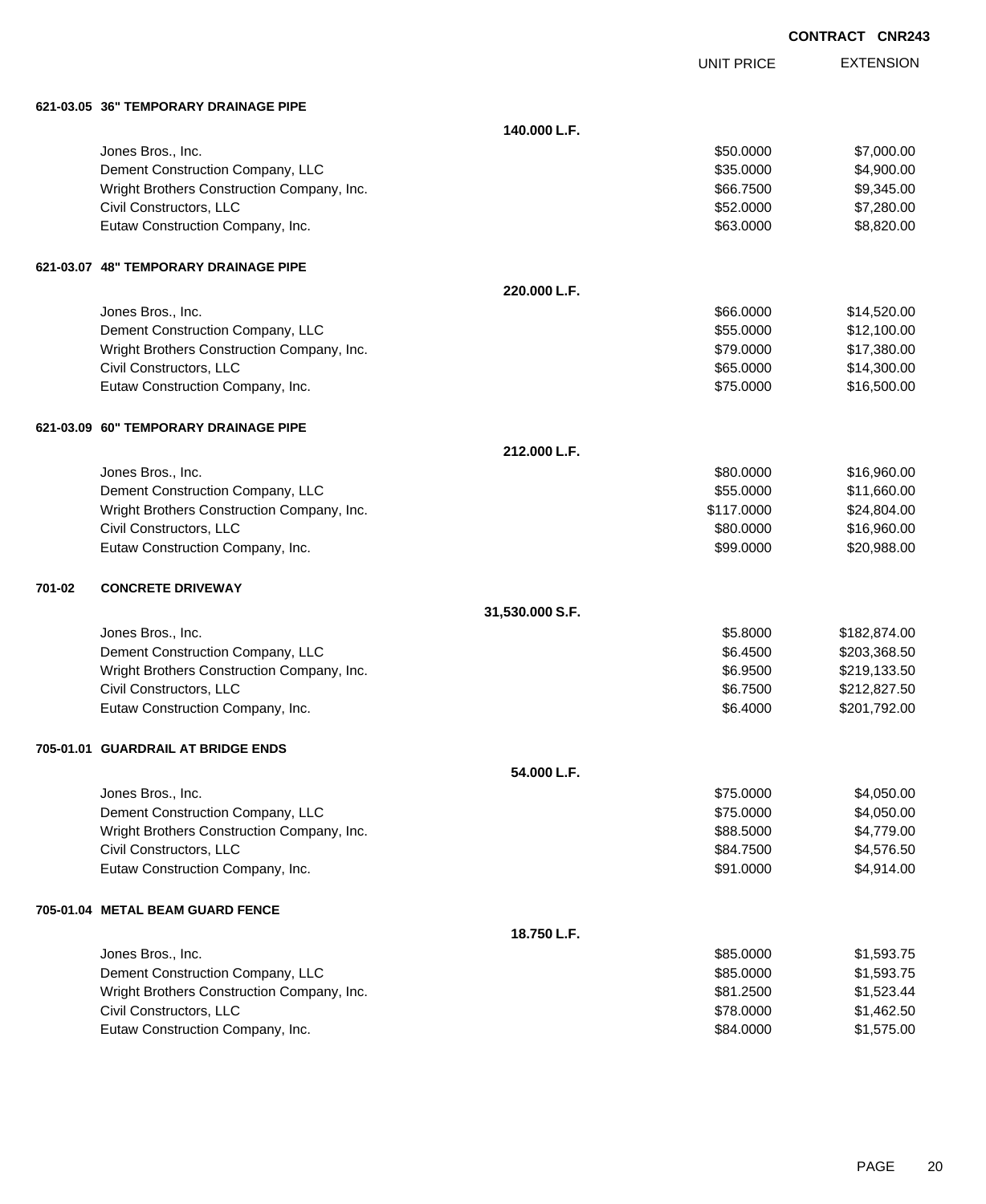UNIT PRICE

EXTENSION

**705-04.50 PORTABLE BARRIER RAIL DELINEATOR**

| 00-04.30 PORTABLE BARRIER RAIL DELINEATOR            |                    |              |              |
|------------------------------------------------------|--------------------|--------------|--------------|
|                                                      | 52.000 EACH        |              |              |
| Jones Bros., Inc.                                    |                    | \$10.0000    | \$520.00     |
| Dement Construction Company, LLC                     |                    | \$10.0000    | \$520.00     |
| Wright Brothers Construction Company, Inc.           |                    | \$11.8500    | \$616.20     |
| Civil Constructors, LLC                              |                    | \$11.4500    | \$595.40     |
| Eutaw Construction Company, Inc.                     |                    | \$12.2500    | \$637.00     |
| 705-06.01 W BEAM GR (TYPE 2) MASH TL3                |                    |              |              |
|                                                      | 10,794.000 L.F.    |              |              |
| Jones Bros., Inc.                                    |                    | \$18.0000    | \$194,292.00 |
| Dement Construction Company, LLC                     |                    | \$18.0000    | \$194,292.00 |
| Wright Brothers Construction Company, Inc.           |                    | \$21.7000    | \$234,229.80 |
| Civil Constructors, LLC                              |                    | \$20.8000    | \$224,515.20 |
| Eutaw Construction Company, Inc.                     |                    | \$22.0000    | \$237,468.00 |
| 705-06.10 GR TERMINALTRAILING END (TYPE 13) MASH TL3 |                    |              |              |
|                                                      | 23.000 EACH        |              |              |
| Jones Bros., Inc.                                    |                    | \$1,000.0000 | \$23,000.00  |
| Dement Construction Company, LLC                     |                    | \$1,000.0000 | \$23,000.00  |
| Wright Brothers Construction Company, Inc.           |                    | \$1,080.0000 | \$24,840.00  |
| Civil Constructors, LLC                              |                    | \$1,035.0000 | \$23,805.00  |
| Eutaw Construction Company, Inc.                     |                    | \$1,110.0000 | \$25,530.00  |
| 705-06.11 GR TERMINAL (IN-INLINE) MASH TL3           |                    |              |              |
|                                                      | 12.000 EACH        |              |              |
| Jones Bros., Inc.                                    |                    | \$750.0000   | \$9,000.00   |
| Dement Construction Company, LLC                     |                    | \$750.0000   | \$9,000.00   |
| Wright Brothers Construction Company, Inc.           |                    | \$597.0000   | \$7,164.00   |
| Civil Constructors, LLC                              |                    | \$575.0000   | \$6,900.00   |
| Eutaw Construction Company, Inc.                     |                    | \$610.0000   | \$7,320.00   |
| 705-06.20 TANGENT ENERGY ABSORBING TERM MASH TL-3    |                    |              |              |
|                                                      | <b>15,000 EACH</b> |              |              |
| Jones Bros., Inc.                                    |                    | \$2,550.0000 | \$38,250.00  |
| Dement Construction Company, LLC                     |                    | \$2,550.0000 | \$38,250.00  |
| Wright Brothers Construction Company, Inc.           |                    | \$2,929.0000 | \$43,935.00  |
| Civil Constructors, LLC                              |                    | \$2,810.0000 | \$42,150.00  |
| Eutaw Construction Company, Inc.                     |                    | \$3,010.0000 | \$45,150.00  |
| 705-06.30 GR TERMINAL (TYPE 21) MASH TL2             |                    |              |              |
|                                                      | 10.000 EACH        |              |              |
| Jones Bros., Inc.                                    |                    | \$2,100.0000 | \$21,000.00  |
| Dement Construction Company, LLC                     |                    | \$2,100.0000 | \$21,000.00  |
| Wright Brothers Construction Company, Inc.           |                    | \$2,929.0000 | \$29,290.00  |
| Civil Constructors, LLC                              |                    | \$2,810.0000 | \$28,100.00  |
| Eutaw Construction Company, Inc.                     |                    | \$3,010.0000 | \$30,100.00  |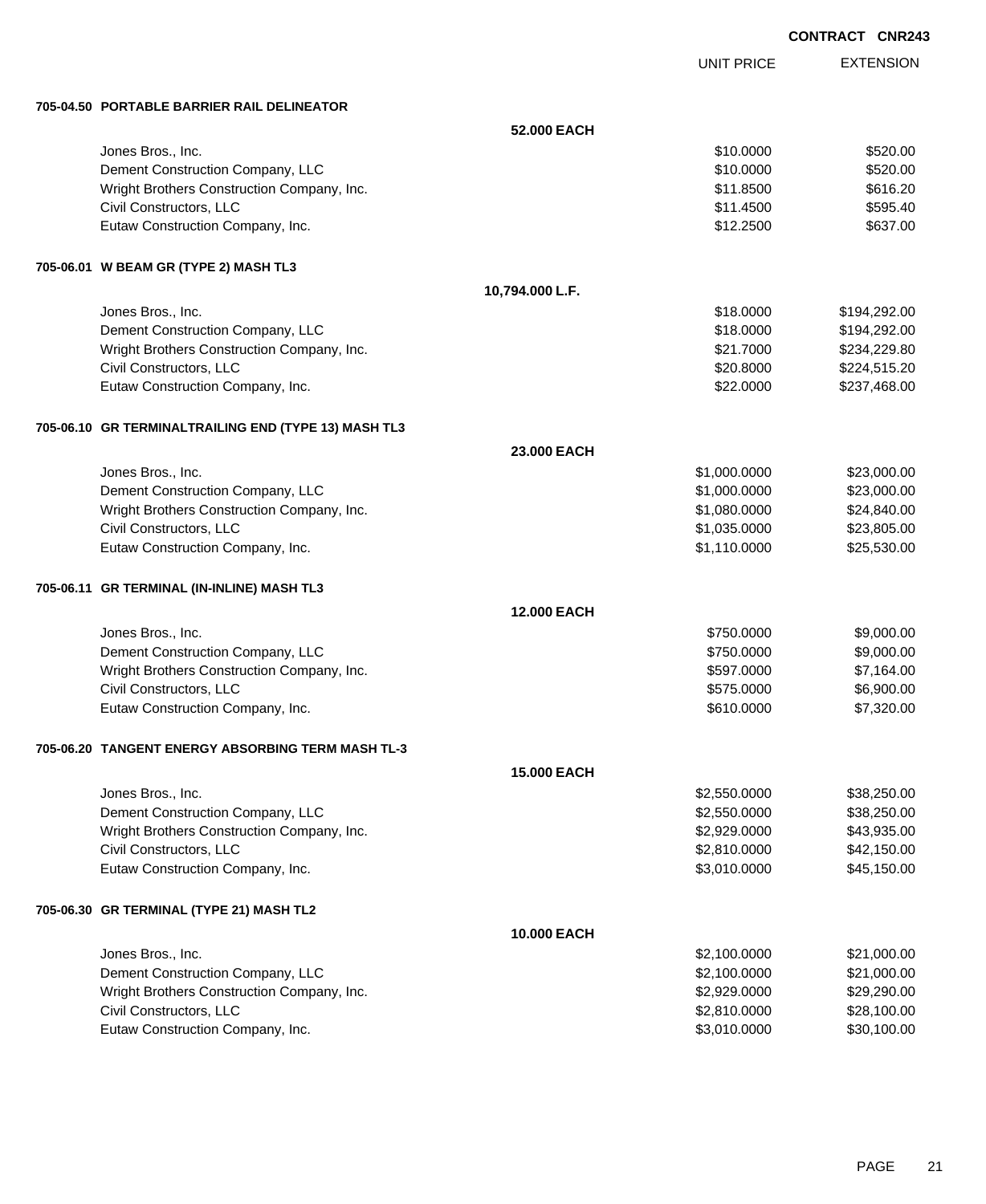| <b>CONTRACT CNR243</b> |  |
|------------------------|--|
|------------------------|--|

|                                                                       |                    |                   | UUNIKAUI UNKZ4J  |
|-----------------------------------------------------------------------|--------------------|-------------------|------------------|
|                                                                       |                    | <b>UNIT PRICE</b> | <b>EXTENSION</b> |
| 705-11.01 GUARDRAIL AT BRIDGE ENDS (POWDER COATED)                    |                    |                   |                  |
|                                                                       | 54.000 L.F.        |                   |                  |
| Jones Bros., Inc.                                                     |                    | \$120.0000        | \$6,480.00       |
| Dement Construction Company, LLC                                      |                    | \$120.0000        | \$6,480.00       |
| Wright Brothers Construction Company, Inc.                            |                    | \$108.5000        | \$5,859.00       |
| Civil Constructors, LLC                                               |                    | \$104.0000        | \$5,616.00       |
| Eutaw Construction Company, Inc.                                      |                    | \$110.0000        | \$5,940.00       |
| 705-11.03 SINGLE GUARDRAIL (TYPE 2) (POWDER COATED)                   |                    |                   |                  |
|                                                                       | 613.000 L.F.       |                   |                  |
| Jones Bros., Inc.                                                     |                    | \$28.0000         | \$17,164.00      |
| Dement Construction Company, LLC                                      |                    | \$28.0000         | \$17,164.00      |
| Wright Brothers Construction Company, Inc.                            |                    | \$32.6000         | \$19,983.80      |
| Civil Constructors, LLC                                               |                    | \$31.2000         | \$19,125.60      |
| Eutaw Construction Company, Inc.                                      |                    | \$33.0000         | \$20,229.00      |
| 705-11.08 GUARDRAIL TERMINAL (TYPE 13) (POWDER COATED)                |                    |                   |                  |
|                                                                       | <b>1.000 EACH</b>  |                   |                  |
| Jones Bros., Inc.                                                     |                    | \$2,400.0000      | \$2,400.00       |
| Dement Construction Company, LLC                                      |                    | \$2,400.0000      | \$2,400.00       |
| Wright Brothers Construction Company, Inc.                            |                    | \$1,627.0000      | \$1,627.00       |
| Civil Constructors, LLC                                               |                    | \$1,560.0000      | \$1,560.00       |
| Eutaw Construction Company, Inc.                                      |                    | \$1,670.0000      | \$1,670.00       |
| 705-11.11 TAN ENERGY ABSORB TERMINAL (NCHRP 350, TL 3)(POWDER COATED) |                    |                   |                  |
|                                                                       | 1.000 EACH         |                   |                  |
| Jones Bros., Inc.                                                     |                    | \$3,700.0000      | \$3,700.00       |
| Dement Construction Company, LLC                                      |                    | \$3,700.0000      | \$3,700.00       |
| Wright Brothers Construction Company, Inc.                            |                    | \$3,797.0000      | \$3,797.00       |
| Civil Constructors, LLC                                               |                    | \$3,640.0000      | \$3,640.00       |
| Eutaw Construction Company, Inc.                                      |                    | \$3,900.0000      | \$3,900.00       |
| 705-20.22 REUSABLE CRSH CUSHION NARW (MASH TL-3)                      |                    |                   |                  |
|                                                                       | <b>1.000 EACH</b>  |                   |                  |
| Jones Bros., Inc.                                                     |                    | \$24,800.0000     | \$24,800.00      |
| Dement Construction Company, LLC                                      |                    | \$24,800.0000     | \$24,800.00      |
| Wright Brothers Construction Company, Inc.                            |                    | \$22,056.0000     | \$22,056.00      |
| Civil Constructors, LLC                                               |                    | \$21,320.0000     | \$21,320.00      |
| Eutaw Construction Company, Inc.                                      |                    | \$22,670.0000     | \$22,670.00      |
| 705-20.25 TEMPORARY CRASH CUSHION (MASH TL-3)                         |                    |                   |                  |
|                                                                       | <b>11.000 EACH</b> |                   |                  |
| Jones Bros., Inc.                                                     |                    | \$8,500.0000      | \$93,500.00      |
| Dement Construction Company, LLC                                      |                    | \$10,288.0000     | \$113,168.00     |
| Wright Brothers Construction Company, Inc.                            |                    | \$6,240.0000      | \$68,640.00      |
| Civil Constructors, LLC                                               |                    | \$6,032.0000      | \$66,352.00      |
| Eutaw Construction Company, Inc.                                      |                    | \$6,410.0000      | \$70,510.00      |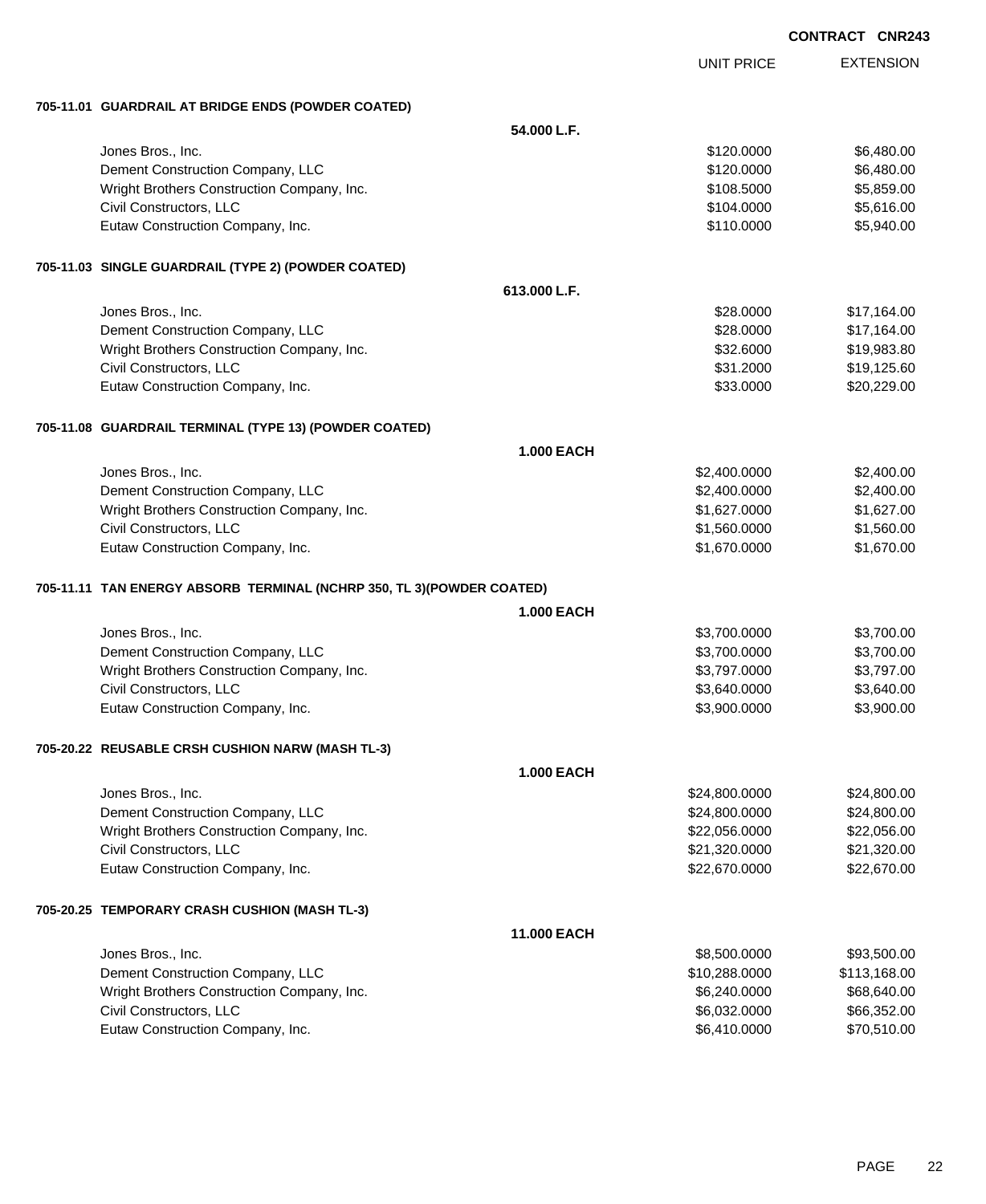|        |                                                                   |                   |                   | <b>CONTRACT CNR243</b> |
|--------|-------------------------------------------------------------------|-------------------|-------------------|------------------------|
|        |                                                                   |                   | <b>UNIT PRICE</b> | <b>EXTENSION</b>       |
| 706-01 | <b>GUARDRAIL REMOVED</b>                                          |                   |                   |                        |
|        |                                                                   | 775.000 L.F.      |                   |                        |
|        | Jones Bros., Inc.                                                 |                   | \$1.0000          | \$775.00               |
|        | Dement Construction Company, LLC                                  |                   | \$1.0000          | \$775.00               |
|        | Wright Brothers Construction Company, Inc.                        |                   | \$5.7000          | \$4,417.50             |
|        | Civil Constructors, LLC                                           |                   | \$5.5000          | \$4,262.50             |
|        | Eutaw Construction Company, Inc.                                  |                   | \$5.9000          | \$4,572.50             |
|        | 707-06.01 REMOVAL OF FENCE (CHAIN LINK)                           |                   |                   |                        |
|        |                                                                   | 1,472.000 L.F.    |                   |                        |
|        | Jones Bros., Inc.                                                 |                   | \$3.0000          | \$4,416.00             |
|        | Dement Construction Company, LLC                                  |                   | \$3.0000          | \$4,416.00             |
|        | Wright Brothers Construction Company, Inc.                        |                   | \$3.3100          | \$4,872.32             |
|        | Civil Constructors, LLC                                           |                   | \$3.1500          | \$4,636.80             |
|        | Eutaw Construction Company, Inc.                                  |                   | \$3.3000          | \$4,857.60             |
|        | 707-06.04   REMOVAL AND RESET GATE (METAL STOCK, DRIVE ENT. GATE) |                   |                   |                        |
|        |                                                                   | <b>4.000 EACH</b> |                   |                        |
|        | Jones Bros., Inc.                                                 |                   | \$750.0000        | \$3,000.00             |
|        | Dement Construction Company, LLC                                  |                   | \$750.0000        | \$3,000.00             |
|        | Wright Brothers Construction Company, Inc.                        |                   | \$826.0000        | \$3,304.00             |
|        | Civil Constructors, LLC                                           |                   | \$780.0000        | \$3,120.00             |
|        | Eutaw Construction Company, Inc.                                  |                   | \$820.0000        | \$3,280.00             |
|        | 707-08.11   HIGH-VISIBILITY CONSTRUCTION FENCE                    |                   |                   |                        |
|        |                                                                   | 1,000.000 L.F.    |                   |                        |
|        | Jones Bros., Inc.                                                 |                   | \$2.6900          | \$2,690.00             |
|        | Dement Construction Company, LLC                                  |                   | \$2.0000          | \$2,000.00             |
|        | Wright Brothers Construction Company, Inc.                        |                   | \$1.4600          | \$1,460.00             |
|        | Civil Constructors, LLC                                           |                   | \$2.8000          | \$2,800.00             |
|        | Eutaw Construction Company, Inc.                                  |                   | \$3.0000          | \$3,000.00             |
|        | 708-02.01 MARKERS (CONCRETE R.O.W. POSTS)                         |                   |                   |                        |
|        |                                                                   | 176.000 EACH      |                   |                        |
|        | Jones Bros., Inc.                                                 |                   | \$200.0000        | \$35,200.00            |
|        | Dement Construction Company, LLC                                  |                   | \$250.0000        | \$44,000.00            |
|        | Wright Brothers Construction Company, Inc.                        |                   | \$284.0000        | \$49,984.00            |
|        | Civil Constructors, LLC                                           |                   | \$220.0000        | \$38,720.00            |
|        | Eutaw Construction Company, Inc.                                  |                   | \$270.0000        | \$47,520.00            |
|        | 709-05.05 MACHINED RIP-RAP (CLASS A-3)                            |                   |                   |                        |
|        |                                                                   | 1,021.000 TON     |                   |                        |
|        | Jones Bros., Inc.                                                 |                   | \$40.0000         | \$40,840.00            |
|        | Dement Construction Company, LLC                                  |                   | \$35.0000         | \$35,735.00            |
|        | Wright Brothers Construction Company, Inc.                        |                   | \$33.8000         | \$34,509.80            |
|        | Civil Constructors, LLC                                           |                   | \$26.2000         | \$26,750.20            |

Eutaw Construction Company, Inc. 6. The Construction Company, Inc. 6. The Construction Company, Inc. 6. The Construction Company, Inc. 6. The Construction Company, Inc. 6. The Construction Company, Inc. 6. The Construction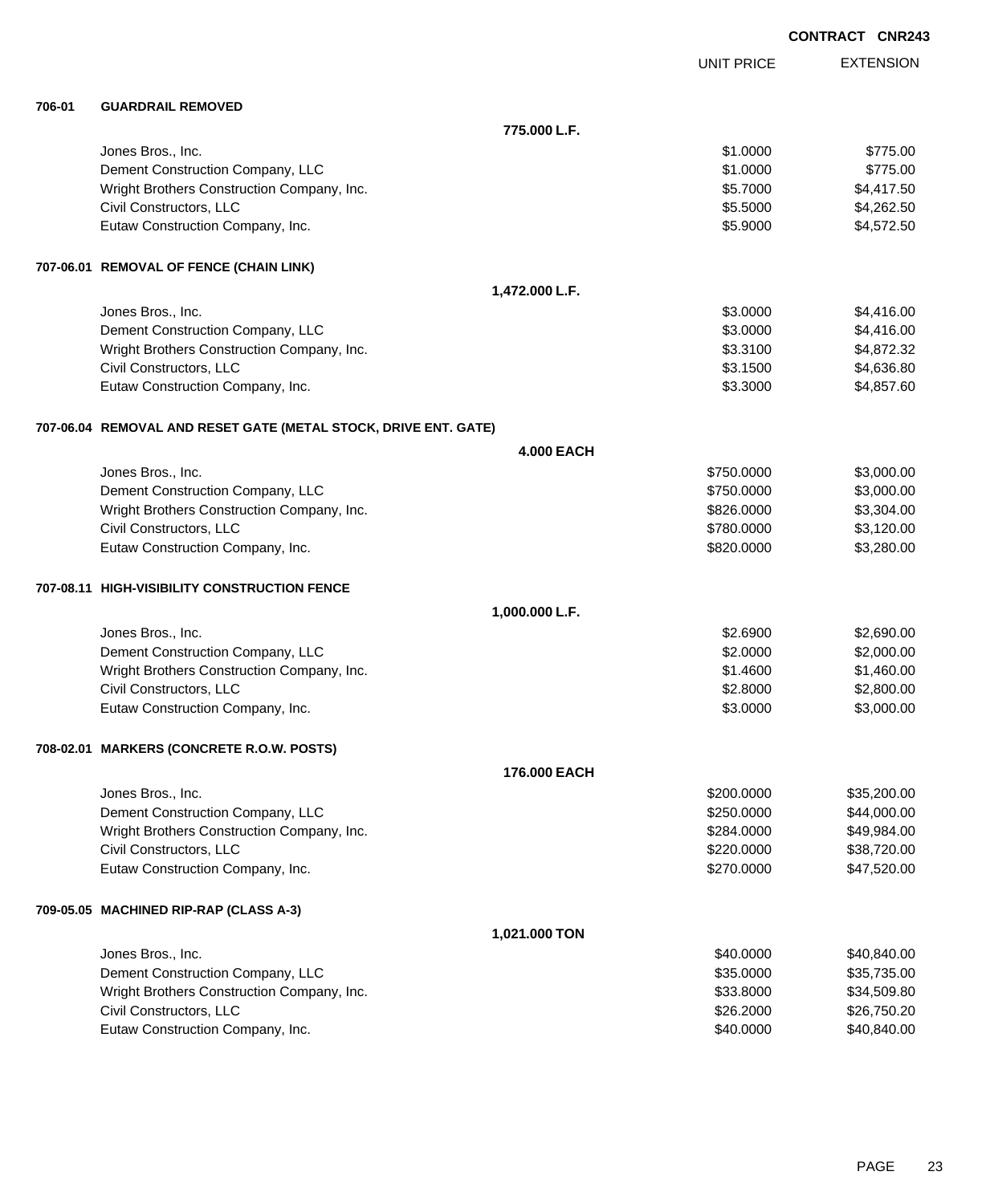UNIT PRICE EXTENSION

**709-05.06 MACHINED RIP-RAP (CLASS A-1)**

|        | 709-05.06   MACHINED KIP-KAP (CLASS A-1)   |                   |            |              |
|--------|--------------------------------------------|-------------------|------------|--------------|
|        |                                            | 9,620.000 TON     |            |              |
|        | Jones Bros., Inc.                          |                   | \$40.0000  | \$384,800.00 |
|        | Dement Construction Company, LLC           |                   | \$35.0000  | \$336,700.00 |
|        | Wright Brothers Construction Company, Inc. |                   | \$33.6000  | \$323,232.00 |
|        | Civil Constructors, LLC                    |                   | \$23.6000  | \$227,032.00 |
|        | Eutaw Construction Company, Inc.           |                   | \$43.0000  | \$413,660.00 |
|        | 709-05.08 MACHINED RIP-RAP (CLASS B)       |                   |            |              |
|        |                                            | 2,599.676 TON     |            |              |
|        | Jones Bros., Inc.                          |                   | \$35.0000  | \$90,988.66  |
|        | Dement Construction Company, LLC           |                   | \$35.0000  | \$90,988.66  |
|        | Wright Brothers Construction Company, Inc. |                   | \$31.9000  | \$82,929.66  |
|        | Civil Constructors, LLC                    |                   | \$27.2500  | \$70,841.17  |
|        | Eutaw Construction Company, Inc.           |                   | \$38.0000  | \$98,787.69  |
|        | 709-05.09 MACHINED RIP-RAP (CLASS C)       |                   |            |              |
|        |                                            | 380.000 TON       |            |              |
|        | Jones Bros., Inc.                          |                   | \$35.0000  | \$13,300.00  |
|        | Dement Construction Company, LLC           |                   | \$35.0000  | \$13,300.00  |
|        | Wright Brothers Construction Company, Inc. |                   | \$34.7000  | \$13,186.00  |
|        | Civil Constructors, LLC                    |                   | \$42.0000  | \$15,960.00  |
|        | Eutaw Construction Company, Inc.           |                   | \$43.0000  | \$16,340.00  |
| 710-02 | <b>AGGREGATE UNDERDRAINS (WITH PIPE)</b>   |                   |            |              |
|        |                                            | 38,554.000 L.F.   |            |              |
|        | Jones Bros., Inc.                          |                   | \$5.0000   | \$192,770.00 |
|        | Dement Construction Company, LLC           |                   | \$5.0000   | \$192,770.00 |
|        | Wright Brothers Construction Company, Inc. |                   | \$5.3500   | \$206,263.90 |
|        | Civil Constructors, LLC                    |                   | \$5.2000   | \$200,480.80 |
|        | Eutaw Construction Company, Inc.           |                   | \$5.6000   | \$215,902.40 |
| 710-05 | <b>LATERAL UNDERDRAIN</b>                  |                   |            |              |
|        |                                            | 6,168.640 L.F.    |            |              |
|        | Jones Bros., Inc.                          |                   | \$3.5000   | \$21,590.24  |
|        | Dement Construction Company, LLC           |                   | \$3.5000   | \$21,590.24  |
|        | Wright Brothers Construction Company, Inc. |                   | \$3.7400   | \$23,070.71  |
|        | Civil Constructors, LLC                    |                   | \$3.6500   | \$22,515.54  |
|        | Eutaw Construction Company, Inc.           |                   | \$3.9000   | \$24,057.70  |
|        | 710-06.11 LATERAL UNDERDRAIN ENDWALL (2:1) |                   |            |              |
|        |                                            | <b>4.000 EACH</b> |            |              |
|        | Jones Bros., Inc.                          |                   | \$550.0000 | \$2,200.00   |
|        | Dement Construction Company, LLC           |                   | \$550.0000 | \$2,200.00   |
|        | Wright Brothers Construction Company, Inc. |                   | \$588.0000 | \$2,352.00   |
|        | Civil Constructors, LLC                    |                   | \$575.0000 | \$2,300.00   |
|        | Eutaw Construction Company, Inc.           |                   | \$610.0000 | \$2,440.00   |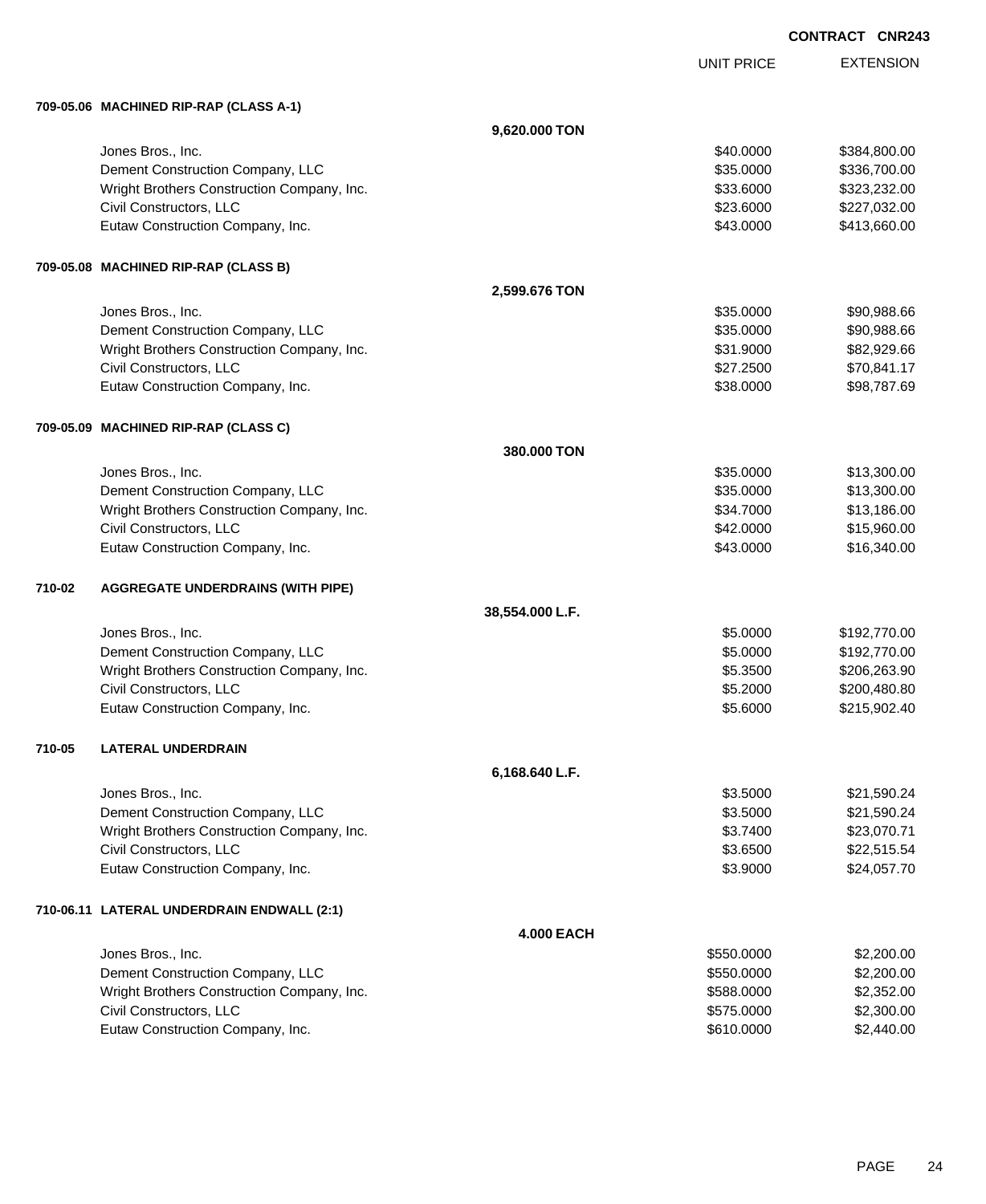UNIT PRICE EXTENSION

**710-06.12 LATERAL UNDERDRAIN ENDWALL (3:1)**

|        | 710-06.12 LATERAL UNDERDRAIN ENDWALL (3.1)     |                   |                |              |
|--------|------------------------------------------------|-------------------|----------------|--------------|
|        |                                                | 21.000 EACH       |                |              |
|        | Jones Bros., Inc.                              |                   | \$550.0000     | \$11,550.00  |
|        | Dement Construction Company, LLC               |                   | \$550.0000     | \$11,550.00  |
|        | Wright Brothers Construction Company, Inc.     |                   | \$588.0000     | \$12,348.00  |
|        | Civil Constructors, LLC                        |                   | \$575.0000     | \$12,075.00  |
|        | Eutaw Construction Company, Inc.               |                   | \$610.0000     | \$12,810.00  |
|        | 710-06.13 LATERAL UNDERDRAIN ENDWALL (4:1)     |                   |                |              |
|        |                                                | 30,000 EACH       |                |              |
|        | Jones Bros., Inc.                              |                   | \$550.0000     | \$16,500.00  |
|        | Dement Construction Company, LLC               |                   | \$550.0000     | \$16,500.00  |
|        | Wright Brothers Construction Company, Inc.     |                   | \$588.0000     | \$17,640.00  |
|        | Civil Constructors, LLC                        |                   | \$575.0000     | \$17,250.00  |
|        | Eutaw Construction Company, Inc.               |                   | \$610.0000     | \$18,300.00  |
|        | 710-06.14 LATERAL UNDERDRAIN ENDWALL (5:1)     |                   |                |              |
|        |                                                | <b>1.000 EACH</b> |                |              |
|        | Jones Bros., Inc.                              |                   | \$550.0000     | \$550.00     |
|        | Dement Construction Company, LLC               |                   | \$550.0000     | \$550.00     |
|        | Wright Brothers Construction Company, Inc.     |                   | \$588.0000     | \$588.00     |
|        | Civil Constructors, LLC                        |                   | \$575.0000     | \$575.00     |
|        | Eutaw Construction Company, Inc.               |                   | \$610.0000     | \$610.00     |
|        | 710-06.15 LATERAL UNDERDRAIN ENDWALL (6:1)     |                   |                |              |
|        |                                                | 124.000 EACH      |                |              |
|        | Jones Bros., Inc.                              |                   | \$550.0000     | \$68,200.00  |
|        | Dement Construction Company, LLC               |                   | \$550.0000     | \$68,200.00  |
|        | Wright Brothers Construction Company, Inc.     |                   | \$588.0000     | \$72,912.00  |
|        | Civil Constructors, LLC                        |                   | \$575.0000     | \$71,300.00  |
|        | Eutaw Construction Company, Inc.               |                   | \$610.0000     | \$75,640.00  |
| 712-01 | <b>TRAFFIC CONTROL</b>                         |                   |                |              |
|        |                                                | 1.000 LS          |                |              |
|        | Jones Bros., Inc.                              |                   | \$40,000.0000  | \$40,000.00  |
|        | Dement Construction Company, LLC               |                   | \$102,500.0000 | \$102,500.00 |
|        | Wright Brothers Construction Company, Inc.     |                   | \$74,095.0000  | \$74,095.00  |
|        | Civil Constructors, LLC                        |                   | \$296,610.0000 | \$296,610.00 |
|        | Eutaw Construction Company, Inc.               |                   | \$295,000.0000 | \$295,000.00 |
|        | 712-02.02 INTERCONNECTED PORTABLE BARRIER RAIL |                   |                |              |
|        |                                                | 2,496.390 L.F.    |                |              |
|        | Jones Bros., Inc.                              |                   | \$36.0000      | \$89,870.04  |
|        | Dement Construction Company, LLC               |                   | \$40.0000      | \$99,855.60  |
|        | Wright Brothers Construction Company, Inc.     |                   | \$30.0000      | \$74,891.70  |
|        | Civil Constructors, LLC                        |                   | \$44.0000      | \$109,841.16 |
|        | Eutaw Construction Company, Inc.               |                   | \$31.0000      | \$77,388.09  |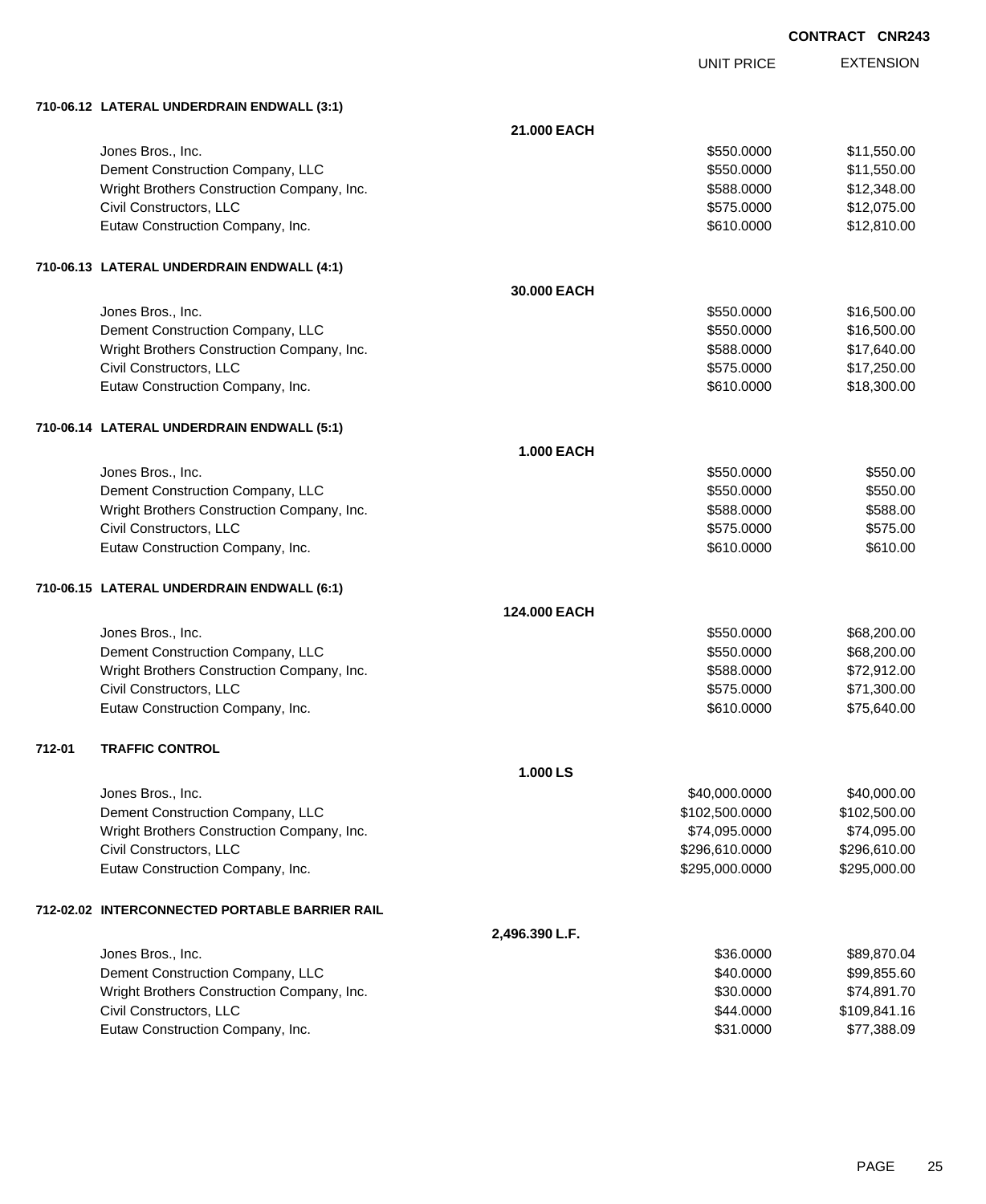| CONTRACT CNR243 |  |
|-----------------|--|
|                 |  |

EXTENSION UNIT PRICE **712-04.01 FLEXIBLE DRUMS (CHANNELIZING) 313.000 EACH** Jones Bros., Inc. \$30.0000 \$9,390.00 Dement Construction Company, LLC 6. The state of the state of the state of the state of the state of the state of the state of the state of the state of the state of the state of the state of the state of the state of the Wright Brothers Construction Company, Inc.  $$32.1000$  \$10,047.30 Civil Constructors, LLC 6. 2000 \$9,765.60 Eutaw Construction Company, Inc. 6. The Construction Company, Inc. 6. The Construction Company, Inc. 6. The Construction Company, Inc. 6. The Construction Company, Inc. 6. The Construction Company, Inc. 6. The Construction **712-05.01 WARNING LIGHTS (TYPE A) 79.000 EACH** Jones Bros., Inc. \$25.0000 \$1,975.00 Dement Construction Company, LLC 66 and the construction Company, LLC 66 and the construction Company, LLC Wright Brothers Construction Company, Inc. 6 (1996) 826.7000 \$26.7000 \$2,109.30 Civil Constructors, LLC 63,452.30 Eutaw Construction Company, Inc. 6. The Construction Company, Inc. 6. The Construction Company, Inc. 6. The Construction Company, Inc. 6. The Construction Company, Inc. 6. The Construction Company, Inc. 6. The Construction **712-05.03 WARNING LIGHTS (TYPE C) 79.000 EACH** Jones Bros., Inc. \$25.0000 \$1,975.00 Dement Construction Company, LLC 6 and the state of the state of the state of the state of the state of the state of the state of the state of the state of the state of the state of the state of the state of the state of t Wright Brothers Construction Company, Inc. 6 (1996) 826.7000 \$26.7000 \$2,109.30 Civil Constructors, LLC 63,452.30 Eutaw Construction Company, Inc. 6. The Construction Company, Inc. 6. The Construction Company, Inc. 6. The Construction Company, Inc. 6. The Construction Company, Inc. 6. The Construction Company, Inc. 6. The Construction **712-06 SIGNS (CONSTRUCTION) 1,522.000 S.F.** Jones Bros., Inc. \$7.0000 \$10,654.00 Dement Construction Company, LLC **but a struction Company, LLC** \$7.2500 \$11,034.50 Wright Brothers Construction Company, Inc. 6. 2010 1.1.415.00 \$11,415.00 Civil Constructors, LLC 611,491.10 Eutaw Construction Company, Inc. 6. 2000 \$12,176.00 **712-06.01 VERTICAL PANELS 174.000 S.F.** Jones Bros., Inc. \$12.0000 \$2,088.00 Dement Construction Company, LLC 6. The construction Company, LLC 6. The construction Company, LLC Wright Brothers Construction Company, Inc. \$12.8000 \$2,227.20 Civil Constructors, LLC 6. 2011.20 \$13.8000 \$2,401.20 Eutaw Construction Company, Inc. 6. 2012 12:30:30 \$14.7500 \$2,566.50 **712-07.03 TEMPORARY BARRICADES (TYPE III) 96.000 L.F.** Jones Bros., Inc. \$14.0000 \$1,344.00 Dement Construction Company, LLC 6. The state of the state of the state of the state of the state of the state of the state of the state of the state of the state of the state of the state of the state of the state of the Wright Brothers Construction Company, Inc. 6. 2012 1.435.20 \$14.9500 \$1,435.20 Civil Constructors, LLC 61,483.20 Eutaw Construction Company, Inc. 6. 2012 12:30 12:30 12:30 12:30 12:30 12:30 12:30 12:30 12:30 12:30 12:30 12:30 12:30 12:30 12:30 12:30 12:30 12:30 12:30 12:30 12:30 12:30 12:30 12:30 12:30 12:30 12:30 12:30 12:30 12:30 1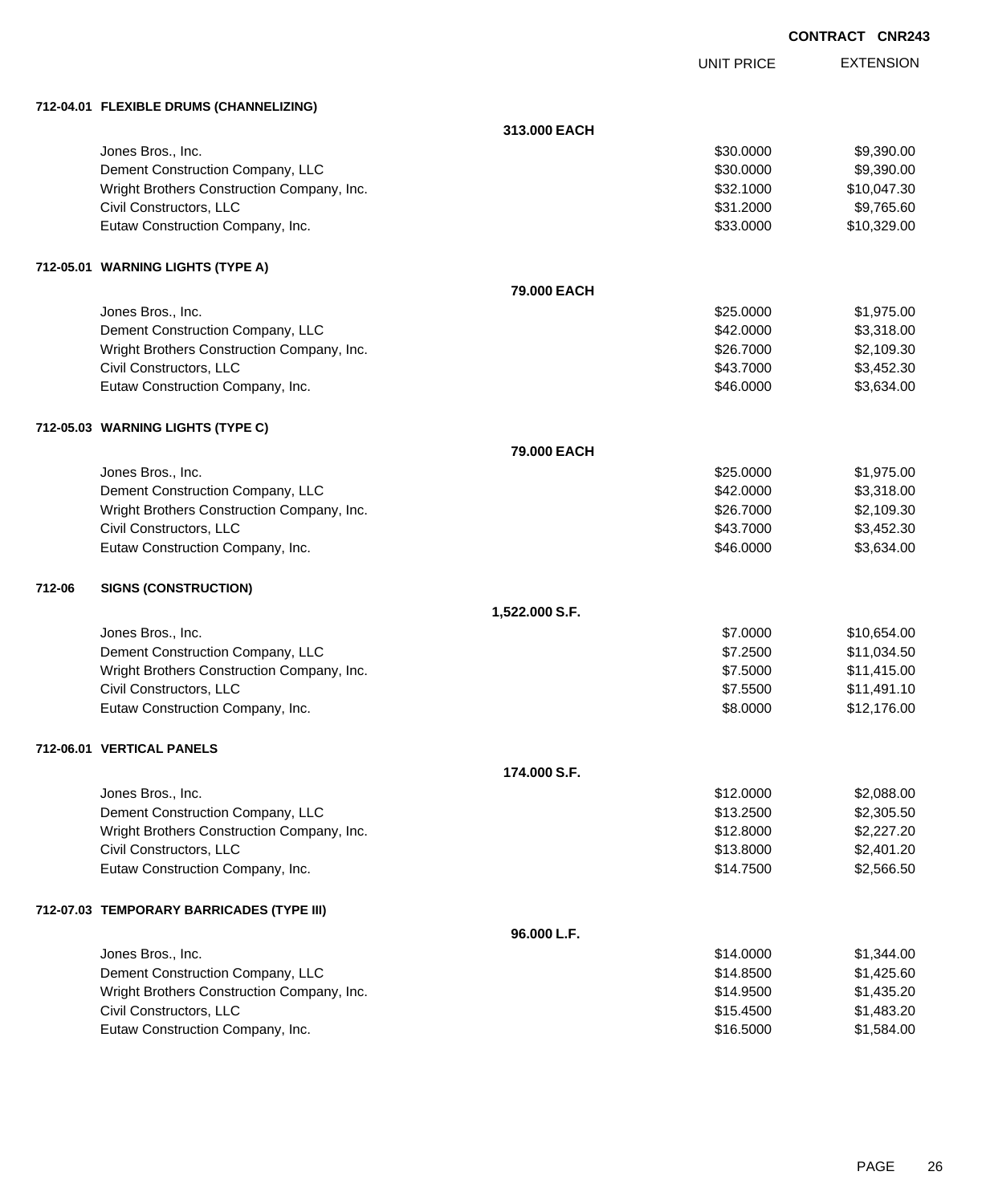| CONTRACT CNR243 |  |
|-----------------|--|
|-----------------|--|

UNIT PRICE

EXTENSION

| 712-08.03 ARROW BOARD (TYPE C)                     |                   |              |             |
|----------------------------------------------------|-------------------|--------------|-------------|
|                                                    | <b>4.000 EACH</b> |              |             |
| Jones Bros., Inc.                                  |                   | \$1,500.0000 | \$6,000.00  |
| Dement Construction Company, LLC                   |                   | \$1,050.0000 | \$4,200.00  |
| Wright Brothers Construction Company, Inc.         |                   | \$1,603.0000 | \$6,412.00  |
| Civil Constructors, LLC                            |                   | \$1,095.0000 | \$4,380.00  |
| Eutaw Construction Company, Inc.                   |                   | \$1,160.0000 | \$4,640.00  |
| 713-02.21 SIGN POST DELINEATION ENHANCEMENT        |                   |              |             |
|                                                    | 960.000 L.F.      |              |             |
| Jones Bros., Inc.                                  |                   | \$6.0000     | \$5,760.00  |
| Dement Construction Company, LLC                   |                   | \$6.0000     | \$5,760.00  |
| Wright Brothers Construction Company, Inc.         |                   | \$6.5000     | \$6,240.00  |
| Civil Constructors, LLC                            |                   | \$6.2500     | \$6,000.00  |
| Eutaw Construction Company, Inc.                   |                   | \$6.6000     | \$6,336.00  |
| 713-11.01 "U" SECTION STEEL POSTS                  |                   |              |             |
|                                                    | 2,249.000 LB.     |              |             |
| Jones Bros., Inc.                                  |                   | \$3.5000     | \$7,871.50  |
| Dement Construction Company, LLC                   |                   | \$3.5000     | \$7,871.50  |
| Wright Brothers Construction Company, Inc.         |                   | \$4.5000     | \$10,120.50 |
| Civil Constructors, LLC                            |                   | \$3.6500     | \$8,208.85  |
| Eutaw Construction Company, Inc.                   |                   | \$4.6000     | \$10,345.40 |
| 713-11.02 PERFORATED/KNOCKOUT SQUARE TUBE POST     |                   |              |             |
|                                                    | 3,645.258 LB.     |              |             |
| Jones Bros., Inc.                                  |                   | \$3.2500     | \$11,847.09 |
| Dement Construction Company, LLC                   |                   | \$3.2500     | \$11,847.09 |
| Wright Brothers Construction Company, Inc.         |                   | \$3.5300     | \$12,867.76 |
| Civil Constructors, LLC                            |                   | \$3.4000     | \$12,393.88 |
| Eutaw Construction Company, Inc.                   |                   | \$3.6000     | \$13,122.93 |
| 713-13.02 FLAT SHEET ALUMINUM SIGNS (0.080" THICK) |                   |              |             |
|                                                    | 185.375 S.F.      |              |             |
| Jones Bros., Inc.                                  |                   | \$13.0000    | \$2,409.88  |
| Dement Construction Company, LLC                   |                   | \$13.0000    | \$2,409.88  |
| Wright Brothers Construction Company, Inc.         |                   | \$13.0000    | \$2,409.88  |
| Civil Constructors, LLC                            |                   | \$13.5500    | \$2,511.83  |
| Eutaw Construction Company, Inc.                   |                   | \$13.2500    | \$2,456.22  |
| 713-13.03 FLAT SHEET ALUMINUM SIGNS (0.100" THICK) |                   |              |             |
|                                                    | 1,458.000 S.F.    |              |             |
| Jones Bros., Inc.                                  |                   | \$13.6500    | \$19,901.70 |
| Dement Construction Company, LLC                   |                   | \$13.6500    | \$19,901.70 |
| Wright Brothers Construction Company, Inc.         |                   | \$15.2000    | \$22,161.60 |

Civil Constructors, LLC 620,703.60 Eutaw Construction Company, Inc. 6. The Construction Company, Inc. 6. The Construction Company, Inc. 6. The Construction Company, Inc. 6. The Construction Company, Inc. 6. The Construction Company, Inc. 6. The Construction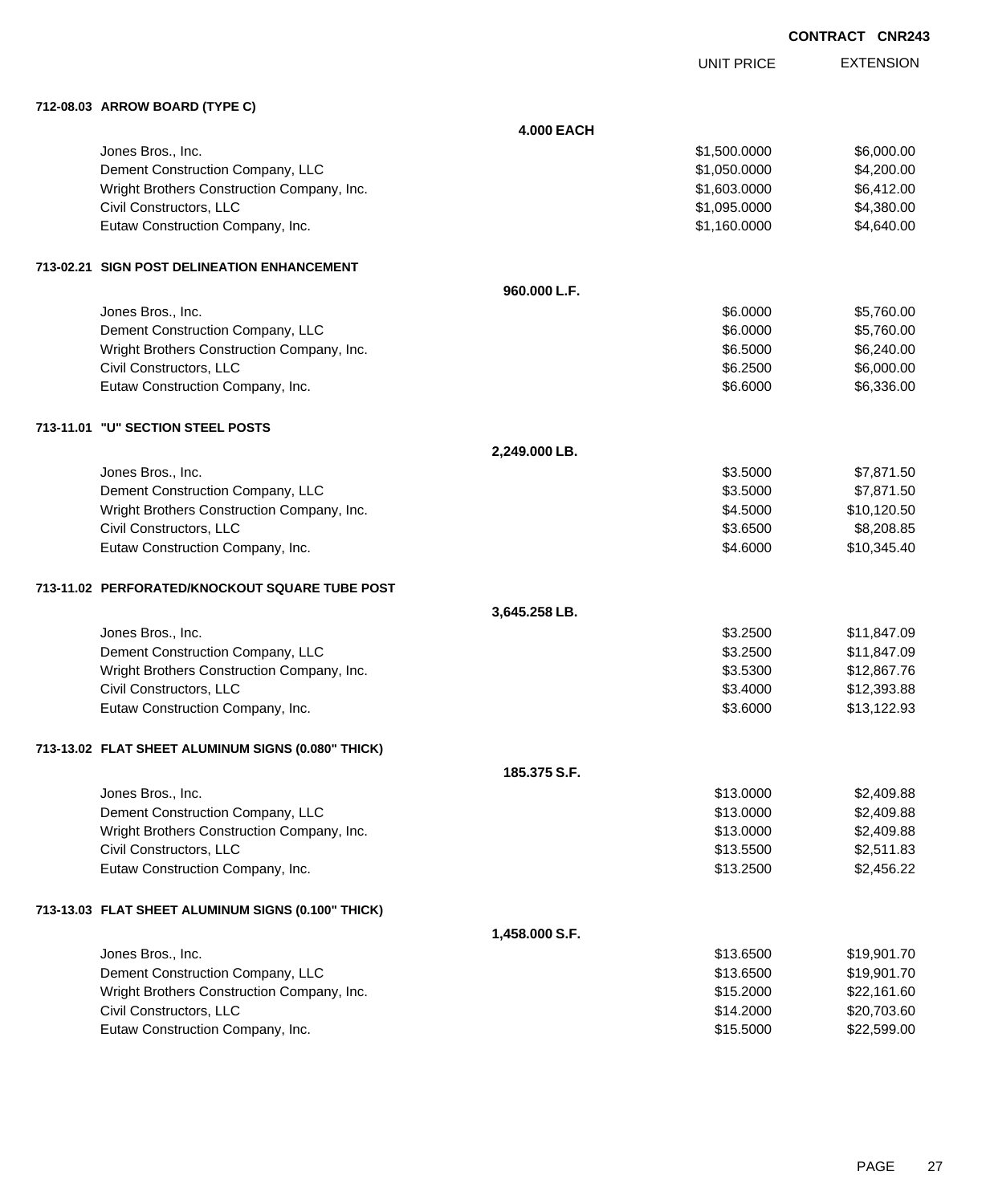|        |                                                    |                   | <b>UNIT PRICE</b> | <b>EXTENSION</b> |
|--------|----------------------------------------------------|-------------------|-------------------|------------------|
| 713-15 | <b>REMOVAL OF SIGNS, POSTS AND FOOTINGS</b>        |                   |                   |                  |
|        |                                                    | 1.000 LS          |                   |                  |
|        | Jones Bros., Inc.                                  |                   | \$750.0000        | \$750.00         |
|        | Dement Construction Company, LLC                   |                   | \$750.0000        | \$750.00         |
|        | Wright Brothers Construction Company, Inc.         |                   | \$542.0000        | \$542.00         |
|        | Civil Constructors, LLC                            |                   | \$780.0000        | \$780.00         |
|        | Eutaw Construction Company, Inc.                   |                   | \$550.0000        | \$550.00         |
|        | 713-16.01 CHANGEABLE MESSAGE SIGN UNIT             |                   |                   |                  |
|        |                                                    | <b>4.000 EACH</b> |                   |                  |
|        | Jones Bros., Inc.                                  |                   | \$5,800.0000      | \$23,200.00      |
|        | Dement Construction Company, LLC                   |                   | \$8,100.0000      | \$32,400.00      |
|        | Wright Brothers Construction Company, Inc.         |                   | \$6,198.0000      | \$24,792.00      |
|        | Civil Constructors, LLC                            |                   | \$8,425.0000      | \$33,700.00      |
|        | Eutaw Construction Company, Inc.                   |                   | \$8,960.0000      | \$35,840.00      |
|        | 713-16.06 DEAD END SIGN AND SUPPORT                |                   |                   |                  |
|        |                                                    | <b>1.000 EACH</b> |                   |                  |
|        | Jones Bros., Inc.                                  |                   | \$215.0000        | \$215.00         |
|        | Dement Construction Company, LLC                   |                   | \$215.0000        | \$215.00         |
|        | Wright Brothers Construction Company, Inc.         |                   | \$380.0000        | \$380.00         |
|        | Civil Constructors, LLC                            |                   | \$225.0000        | \$225.00         |
|        | Eutaw Construction Company, Inc.                   |                   | \$380.0000        | \$380.00         |
|        | 716-01.07 TEMPORARY RAISED PAVEMENT MARKER, YELLOW |                   |                   |                  |
|        |                                                    | 180,000 EACH      |                   |                  |
|        | Jones Bros., Inc.                                  |                   | \$7.0000          | \$1,260.00       |
|        | Dement Construction Company, LLC                   |                   | \$7.0000          | \$1,260.00       |
|        | Wright Brothers Construction Company, Inc.         |                   | \$11.0500         | \$1,989.00       |
|        | Civil Constructors, LLC                            |                   | \$7.3000          | \$1,314.00       |
|        | Eutaw Construction Company, Inc.                   |                   | \$7.7000          | \$1,386.00       |
|        | 716-01.22 Snwplwble Pvmt Mrkrs (Mono-Dir)(1 Color) |                   |                   |                  |
|        |                                                    | 37.500 EACH       |                   |                  |
|        | Jones Bros., Inc.                                  |                   | \$30.0000         | \$1,125.00       |
|        | Dement Construction Company, LLC                   |                   | \$30.0000         | \$1,125.00       |
|        | Wright Brothers Construction Company, Inc.         |                   | \$37.2000         | \$1,395.00       |
|        | Civil Constructors, LLC                            |                   | \$31.2000         | \$1,170.00       |
|        | Eutaw Construction Company, Inc.                   |                   | \$33.0000         | \$1,237.50       |
|        | 716-01.23 Snwplwble Pvmt Mrkrs (Bi-Dir)(2 Color)   |                   |                   |                  |
|        |                                                    | 488.180 EACH      |                   |                  |
|        | Jones Bros., Inc.                                  |                   | \$30.0000         | \$14,645.40      |
|        | Dement Construction Company, LLC                   |                   | \$30.0000         | \$14,645.40      |
|        | Wright Brothers Construction Company, Inc.         |                   | \$37.2000         | \$18,160.30      |
|        | Civil Constructors, LLC                            |                   | \$31.2000         | \$15,231.22      |
|        | Eutaw Construction Company, Inc.                   |                   | \$33.0000         | \$16,109.94      |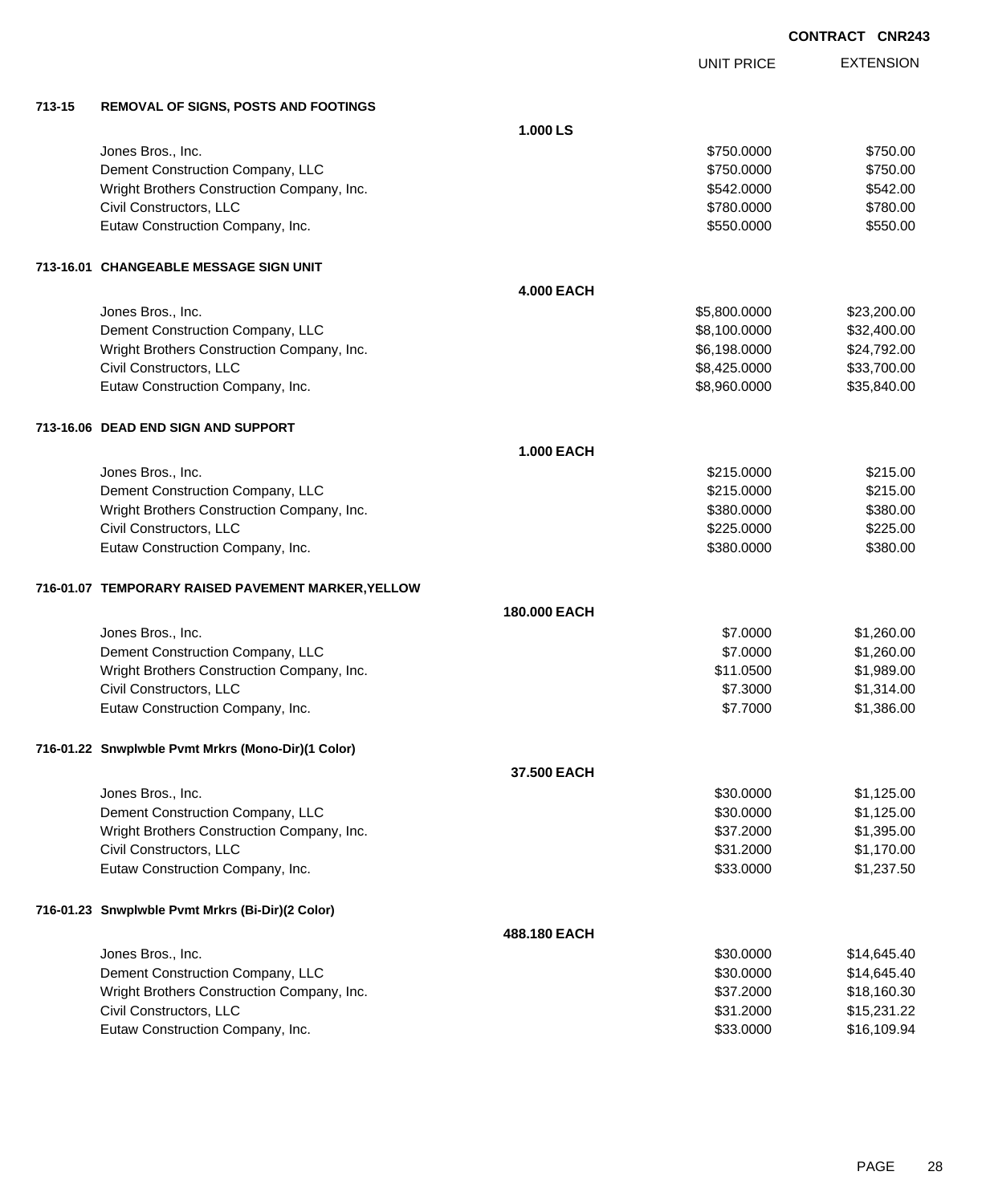| <b>CONTRACT</b> | <b>CNR243</b> |
|-----------------|---------------|
|                 |               |

EXTENSION UNIT PRICE **716-02.04 PLASTIC PAVEMENT MARKING(CHANNELIZATION STRIPING) 38.111 S.Y.** Jones Bros., Inc. \$20.0000 \$762.22 Dement Construction Company, LLC 6. The construction Company, LLC 6. The construction Company, LLC Wright Brothers Construction Company, Inc.  $$22.9000$  \$872.74 Civil Constructors, LLC 6792.71 Eutaw Construction Company, Inc. 6838.44 **716-02.05 PLASTIC PAVEMENT MARKING (STOP LINE) 125.000 L.F.** Jones Bros., Inc. \$10.0000 \$1,250.00 Dement Construction Company, LLC 6. The construction Company, LLC 6. The construction Company, LLC Wright Brothers Construction Company, Inc.  $$12.7000$   $$1,587.50$ Civil Constructors, LLC 61,300.00 \$1,300.00 \$1,300.00 \$1,300.00 \$1,300.00 \$1,300.00 \$1,300.00 \$1,300.00 \$1,300 Eutaw Construction Company, Inc. 6. The Construction Company, Inc. 6. The Construction Company, Inc. 6. The Construction Company, Inc. 6. The Construction Company, Inc. 6. The Construction Company, Inc. 6. The Construction **716-02.06 PLASTIC PAVEMENT MARKING (TURN LANE ARROW) 7.000 EACH** Jones Bros., Inc. \$150.0000 \$1,050.00 Dement Construction Company, LLC 6 and the state of the state of the state  $$150.0000$  \$1,050.000 \$1,050.00 Wright Brothers Construction Company, Inc. 6. 2012 12:00 \$167.5000 \$1,172.50 Civil Constructors, LLC 6. 2002.00 \$1,092.00 Eutaw Construction Company, Inc. 6. The Construction Company, Inc. 6. The Construction Company, Inc. 6. The Construction Company, Inc. 6. The Construction Company, Inc. 6. The Construction Company, Inc. 6. The Construction **716-04.14 PLASTIC PAVEMENT MARKING (LANE REDUCTION ARROW) 2.000 EACH** Jones Bros., Inc. \$600.0000 \$1,200.00 Dement Construction Company, LLC 600000 \$1,200.00 Wright Brothers Construction Company, Inc. 6702.00 \$702.00 Civil Constructors, LLC 6. 250.000 \$1,250.00 Eutaw Construction Company, Inc. 6. The Construction Company, Inc. 6. The Construction Company, Inc. 6. The Construction Company, Inc. 6. The Construction Company, Inc. 6. The Construction Company, Inc. 6. The Construction **716-05.01 PAINTED PAVEMENT MARKING (4" LINE) 3.000 L.M.** Jones Bros., Inc. \$1,400.0000 \$4,200.00 Dement Construction Company, LLC 6. The construction Company, LLC 6. The construction Company, LLC Wright Brothers Construction Company, Inc.  $$1,889.0000$  \$5,667.00 Civil Constructors, LLC 64,380.00 Eutaw Construction Company, Inc. 6. The Construction Company, Inc. 6. The Construction Company, Inc. 6. The Construction Company, Inc. 6. The Construction Company, Inc. 6. The Construction Company, Inc. 6. The Construction **716-05.02 PAINTED PAVEMENT MARKING (8" BARRIER LINE) 8,400.000 L.F.** Jones Bros., Inc. \$0.7500 \$6,300.00 Dement Construction Company, LLC 6.300.00 \$6,300.00 \$6,300.00 Wright Brothers Construction Company, Inc. 6. 2012 12:30:300 \$4,704.00 Civil Constructors, LLC 6.720.00 Eutaw Construction Company, Inc. 6. 2000 \$6,720.00 \$6,720.00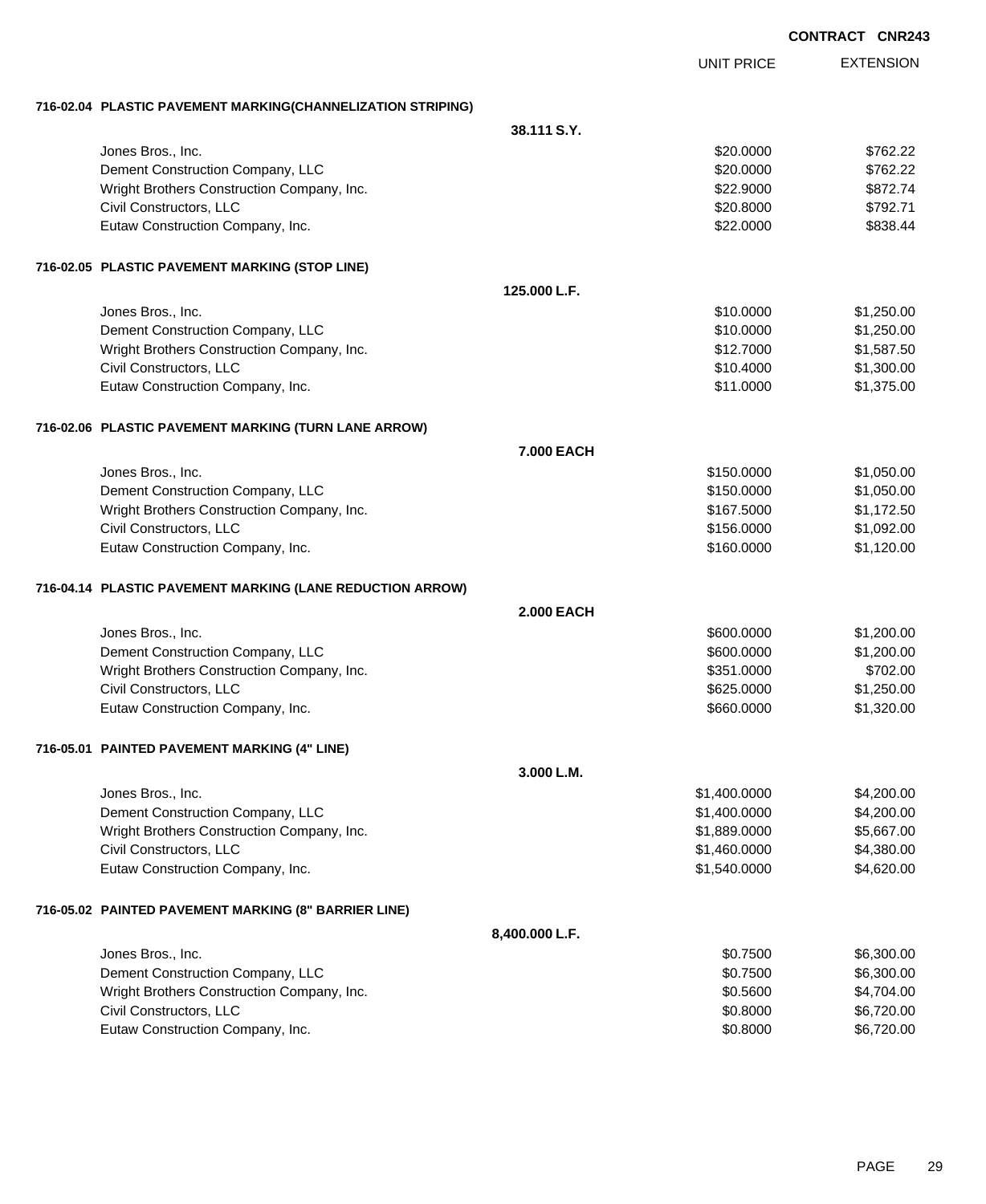|        |                                                          |                 |                   | <b>CONTRACT CNR243</b> |
|--------|----------------------------------------------------------|-----------------|-------------------|------------------------|
|        |                                                          |                 | <b>UNIT PRICE</b> | <b>EXTENSION</b>       |
|        | 716-05.05 PAINTED PAVEMENT MARKING (STOP LINE)           |                 |                   |                        |
|        |                                                          | 126.000 L.F.    |                   |                        |
|        | Jones Bros., Inc.                                        |                 | \$6.0000          | \$756.00               |
|        | Dement Construction Company, LLC                         |                 | \$6.0000          | \$756.00               |
|        | Wright Brothers Construction Company, Inc.               |                 | \$6.4000          | \$806.40               |
|        | Civil Constructors, LLC                                  |                 | \$6.2500          | \$787.50               |
|        | Eutaw Construction Company, Inc.                         |                 | \$6.6000          | \$831.60               |
|        | 716-05.20 PAINTED PAVEMENT MARKING (6" LINE)             |                 |                   |                        |
|        |                                                          | 21.000 L.M.     |                   |                        |
|        | Jones Bros., Inc.                                        |                 | \$1,400.0000      | \$29,400.00            |
|        | Dement Construction Company, LLC                         |                 | \$1,400.0000      | \$29,400.00            |
|        | Wright Brothers Construction Company, Inc.               |                 | \$945.0000        | \$19,845.00            |
|        | Civil Constructors, LLC                                  |                 | \$1,455.0000      | \$30,555.00            |
|        | Eutaw Construction Company, Inc.                         |                 | \$1,540.0000      | \$32,340.00            |
|        | 716-08.01 REMOVAL OF PAVEMENT MARKING (LINE)             |                 |                   |                        |
|        |                                                          | 10,471.000 L.F. |                   |                        |
|        | Jones Bros., Inc.                                        |                 | \$0.8000          | \$8,376.80             |
|        | Dement Construction Company, LLC                         |                 | \$0.8000          | \$8,376.80             |
|        | Wright Brothers Construction Company, Inc.               |                 | \$0.5900          | \$6,177.89             |
|        | Civil Constructors, LLC                                  |                 | \$0.8500          | \$8,900.35             |
|        | Eutaw Construction Company, Inc.                         |                 | \$0.9000          | \$9,423.90             |
|        | 716-12.02 ENHANCED FLATLINE THERMO PVMT MRKNG (6IN LINE) |                 |                   |                        |
|        |                                                          | 18.996 L.M.     |                   |                        |
|        | Jones Bros., Inc.                                        |                 | \$4,800.0000      | \$91,180.80            |
|        | Dement Construction Company, LLC                         |                 | \$4,800.0000      | \$91,180.80            |
|        | Wright Brothers Construction Company, Inc.               |                 | \$5,315.0000      | \$100,963.74           |
|        | Civil Constructors, LLC                                  |                 | \$4,995.0000      | \$94,885.02            |
|        | Eutaw Construction Company, Inc.                         |                 | \$5,270.0000      | \$100,108.92           |
| 717-01 | <b>MOBILIZATION</b>                                      |                 |                   |                        |
|        |                                                          | 1.000 LS        |                   |                        |
|        | Jones Bros., Inc.                                        |                 | \$1,500,000.0000  | \$1,500,000.00         |
|        | Dement Construction Company, LLC                         |                 | \$1,500,000.0000  | \$1,500,000.00         |
|        | Wright Brothers Construction Company, Inc.               |                 | \$1,540,000.0000  | \$1,540,000.00         |
|        | Civil Constructors, LLC                                  |                 | \$1,162,725.0000  | \$1,162,725.00         |
|        | Eutaw Construction Company, Inc.                         |                 | \$1,822,478.4800  | \$1,822,478.48         |
|        | 721-01.03 IRRIGATION SYSTEM                              |                 |                   |                        |
|        |                                                          | 1.000 LS        |                   |                        |
|        | Jones Bros., Inc.                                        |                 | \$10,000.0000     | \$10,000.00            |
|        | Dement Construction Company, LLC                         |                 | \$10,000.0000     | \$10,000.00            |
|        | Wright Brothers Construction Company, Inc.               |                 | \$42,000.0000     | \$42,000.00            |
|        | Civil Constructors, LLC                                  |                 | \$46,800.0000     | \$46,800.00            |

Eutaw Construction Company, Inc. \$44,920.0000 \$44,920.00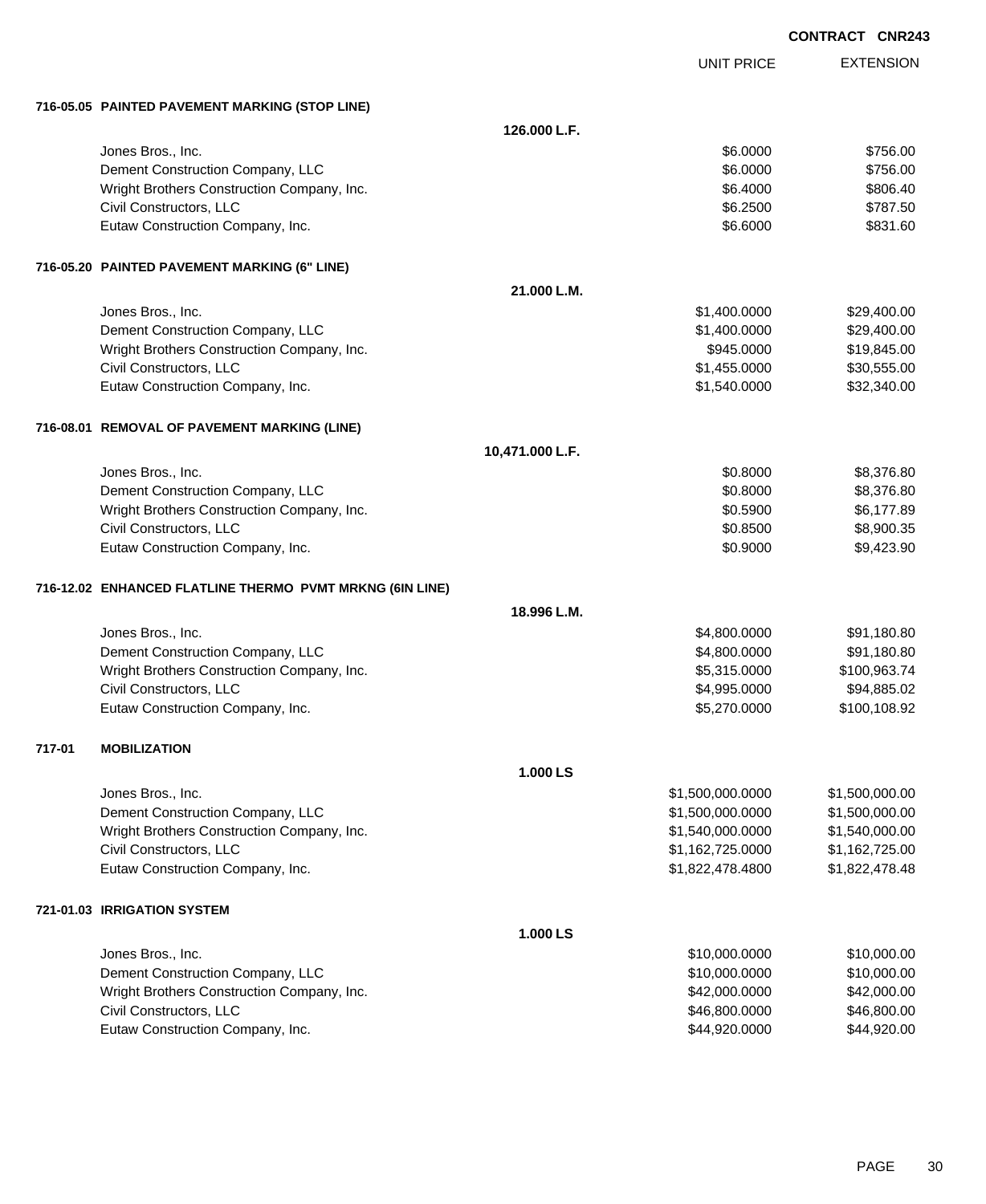|        |                                                             |                 |                   | <b>CONTRACT CNR243</b> |
|--------|-------------------------------------------------------------|-----------------|-------------------|------------------------|
|        |                                                             |                 | <b>UNIT PRICE</b> | <b>EXTENSION</b>       |
|        | 740-10.03 GEOTEXTILE (TYPE III) (EROSION CONTROL)           |                 |                   |                        |
|        |                                                             | 13,993.000 S.Y. |                   |                        |
|        | Jones Bros., Inc.                                           |                 | \$1.5000          | \$20,989.50            |
|        | Dement Construction Company, LLC                            |                 | \$2.5000          | \$34,982.50            |
|        | Wright Brothers Construction Company, Inc.                  |                 | \$2.8300          | \$39,600.19            |
|        | Civil Constructors, LLC                                     |                 | \$2.0100          | \$28,125.93            |
|        | Eutaw Construction Company, Inc.                            |                 | \$1.8000          | \$25,187.40            |
|        | 740-10.04 GEOTEXTILE (TYPE IV)(STABILIZATION)               |                 |                   |                        |
|        |                                                             | 8,127.000 S.Y.  |                   |                        |
|        | Jones Bros., Inc.                                           |                 | \$1.2500          | \$10,158.75            |
|        | Dement Construction Company, LLC                            |                 | \$2.0000          | \$16,254.00            |
|        | Wright Brothers Construction Company, Inc.                  |                 | \$2.3200          | \$18,854.64            |
|        | Civil Constructors, LLC                                     |                 | \$1.8800          | \$15,278.76            |
|        | Eutaw Construction Company, Inc.                            |                 | \$1.3000          | \$10,565.10            |
|        | 740-11.03 TEMPORARY SEDIMENT TUBE 18IN                      |                 |                   |                        |
|        |                                                             | 14,122.000 L.F. |                   |                        |
|        | Jones Bros., Inc.                                           |                 | \$3.0500          | \$43,072.10            |
|        | Dement Construction Company, LLC                            |                 | \$3.0500          | \$43,072.10            |
|        | Wright Brothers Construction Company, Inc.                  |                 | \$3.0400          | \$42,930.88            |
|        | Civil Constructors, LLC                                     |                 | \$3.2000          | \$45,190.40            |
|        | Eutaw Construction Company, Inc.                            |                 | \$3.4000          | \$48,014.80            |
| 801-01 | <b>SEEDING (WITH MULCH)</b>                                 |                 |                   |                        |
|        |                                                             | 3,653.000 UNIT  |                   |                        |
|        | Jones Bros., Inc.                                           |                 | \$30.0000         | \$109,590.00           |
|        | Dement Construction Company, LLC                            |                 | \$30.0000         | \$109,590.00           |
|        | Wright Brothers Construction Company, Inc.                  |                 | \$32.1000         | \$117,261.30           |
|        | Civil Constructors, LLC                                     |                 | \$31.2000         | \$113,973.60           |
|        | Eutaw Construction Company, Inc.                            |                 | \$33.0000         | \$120,549.00           |
|        | 801-01.07 TEMPORARY SEEDING (WITH MULCH)                    |                 |                   |                        |
|        |                                                             | 8,789.000 UNIT  |                   |                        |
|        | Jones Bros., Inc.                                           |                 | \$27.0000         | \$237,303.00           |
|        | Dement Construction Company, LLC                            |                 | \$27.0000         | \$237,303.00           |
|        | Wright Brothers Construction Company, Inc.                  |                 | \$28.9000         | \$254,002.10           |
|        | Civil Constructors, LLC                                     |                 | \$28.1000         | \$246,970.90           |
|        | Eutaw Construction Company, Inc.                            |                 | \$30.0000         | \$263,670.00           |
|        | 801-01.16 BONDED FIBER MATRIX HYDROMULCH (W/PERMANENT SEED) |                 |                   |                        |
|        |                                                             | 510.000 UNIT    |                   |                        |
|        | Jones Bros., Inc.                                           |                 | \$77.5000         | \$39,525.00            |
|        | Dement Construction Company, LLC                            |                 | \$77.5000         | \$39,525.00            |
|        | Wright Brothers Construction Company, Inc.                  |                 | \$82.7500         | \$42,202.50            |
|        | Civil Constructors, LLC                                     |                 | \$80.6000         | \$41,106.00            |
|        | Eutaw Construction Company, Inc.                            |                 | \$85.0000         | \$43,350.00            |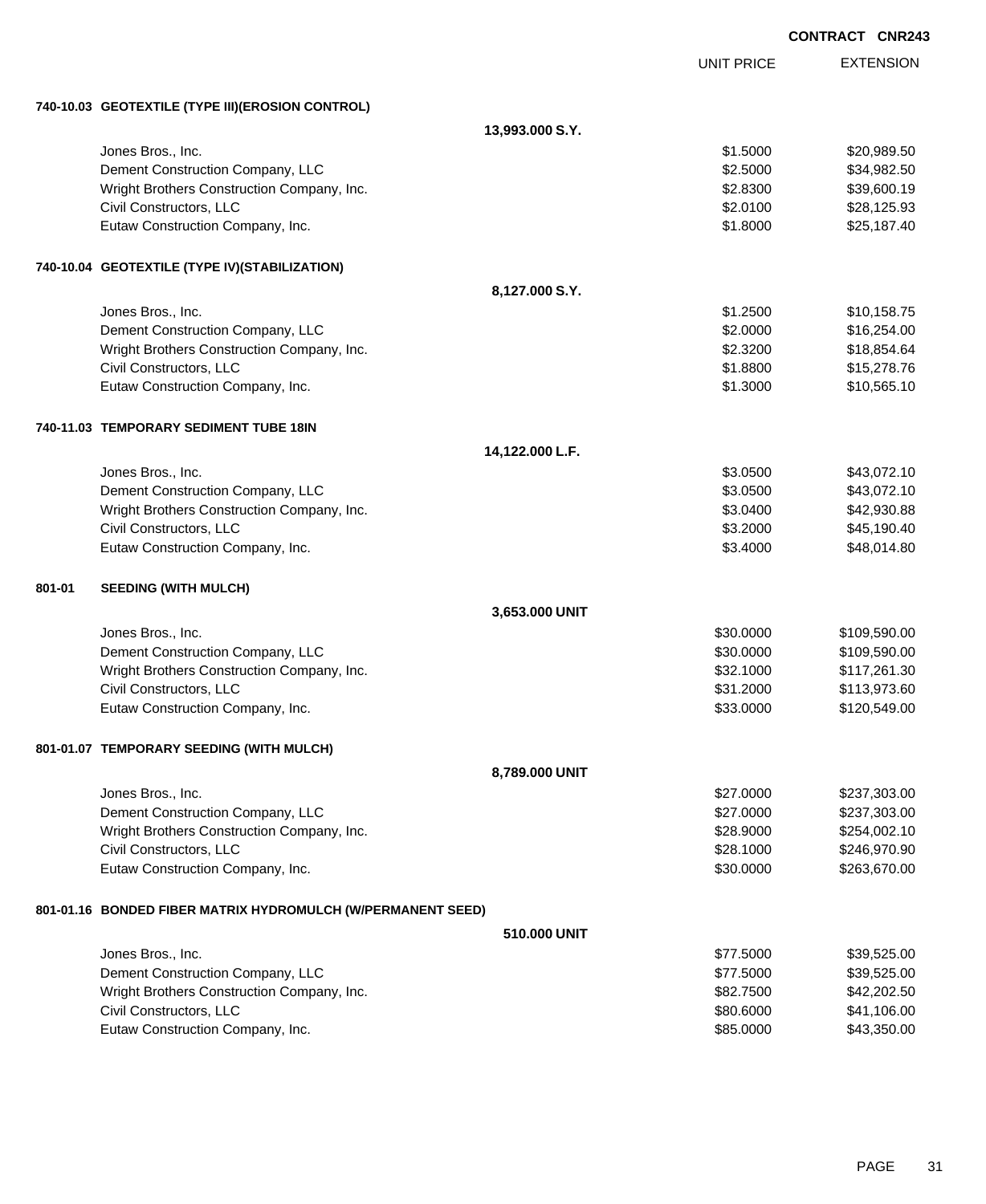UNIT PRICE

EXTENSION

**801-01.34 GRASS SEED MIX (RIPZN/FLPL)**

|        |                                               | <b>2.000 UNIT</b> |            |             |
|--------|-----------------------------------------------|-------------------|------------|-------------|
|        | Jones Bros., Inc.                             |                   | \$200.0000 | \$400.00    |
|        | Dement Construction Company, LLC              |                   | \$200.0000 | \$400.00    |
|        | Wright Brothers Construction Company, Inc.    |                   | \$214.0000 | \$428.00    |
|        | Civil Constructors, LLC                       |                   | \$210.0000 | \$420.00    |
|        | Eutaw Construction Company, Inc.              |                   | \$220.0000 | \$440.00    |
|        |                                               |                   |            |             |
| 801-02 | <b>SEEDING (WITHOUT MULCH)</b>                |                   |            |             |
|        |                                               | 100.000 UNIT      |            |             |
|        | Jones Bros., Inc.                             |                   | \$30.0000  | \$3,000.00  |
|        | Dement Construction Company, LLC              |                   | \$30.0000  | \$3,000.00  |
|        | Wright Brothers Construction Company, Inc.    |                   | \$32.1000  | \$3,210.00  |
|        | Civil Constructors, LLC                       |                   | \$31.2000  | \$3,120.00  |
|        | Eutaw Construction Company, Inc.              |                   | \$33.0000  | \$3,300.00  |
|        | 801-02.01 CROWN VETCH MIXTURE (WITHOUT MULCH) |                   |            |             |
|        |                                               | 660.000 UNIT      |            |             |
|        | Jones Bros., Inc.                             |                   | \$35.0000  | \$23,100.00 |
|        | Dement Construction Company, LLC              |                   | \$35.0000  | \$23,100.00 |
|        | Wright Brothers Construction Company, Inc.    |                   | \$37.4000  | \$24,684.00 |
|        | Civil Constructors, LLC                       |                   | \$36.4000  | \$24,024.00 |
|        | Eutaw Construction Company, Inc.              |                   | \$38.0000  | \$25,080.00 |
|        | 801-02.15 FERTILIZER                          |                   |            |             |
|        |                                               | 88.000 TON        |            |             |
|        | Jones Bros., Inc.                             |                   | \$650.0000 | \$57,200.00 |
|        | Dement Construction Company, LLC              |                   | \$650.0000 | \$57,200.00 |
|        | Wright Brothers Construction Company, Inc.    |                   | \$695.0000 | \$61,160.00 |
|        | Civil Constructors, LLC                       |                   | \$675.0000 | \$59,400.00 |
|        | Eutaw Construction Company, Inc.              |                   | \$710.0000 | \$62,480.00 |
| 801-03 | <b>WATER (SEEDING &amp; SODDING)</b>          |                   |            |             |
|        |                                               | 2,697.000 M.G.    |            |             |
|        | Jones Bros., Inc.                             |                   | \$20.0000  | \$53,940.00 |
|        | Dement Construction Company, LLC              |                   | \$20.0000  | \$53,940.00 |
|        | Wright Brothers Construction Company, Inc.    |                   | \$21.4000  | \$57,715.80 |
|        | Civil Constructors, LLC                       |                   | \$20.8000  | \$56,097.60 |
|        | Eutaw Construction Company, Inc.              |                   | \$22.0000  | \$59,334.00 |
| 801-07 | <b>SEED (SUPPLEMENTAL APPLICATION)</b>        |                   |            |             |
|        |                                               | 821.881 LB.       |            |             |
|        | Jones Bros., Inc.                             |                   | \$15.0000  | \$12,328.22 |
|        | Dement Construction Company, LLC              |                   | \$15.0000  | \$12,328.22 |
|        | Wright Brothers Construction Company, Inc.    |                   | \$16.0500  | \$13,191.19 |
|        | Civil Constructors, LLC                       |                   | \$15.6000  | \$12,821.34 |
|        | Eutaw Construction Company, Inc.              |                   | \$16.5000  | \$13,561.04 |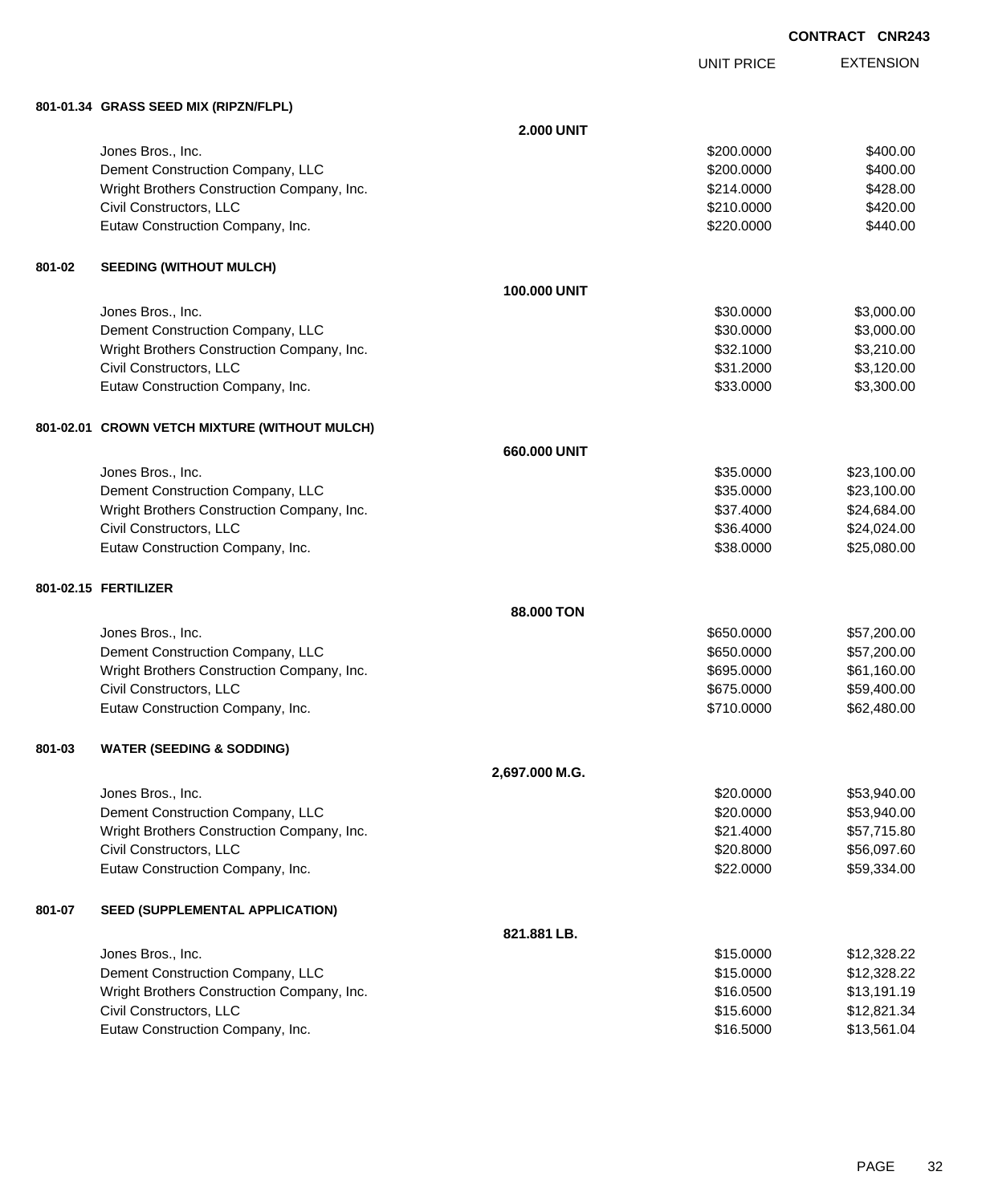UNIT PRICE

| 801-08 | FERTILIZER (SUPPLEMENTAL APPLICATION)          |                    |            |             |
|--------|------------------------------------------------|--------------------|------------|-------------|
|        |                                                | <b>6.301 TON</b>   |            |             |
|        | Jones Bros., Inc.                              |                    | \$650.0000 | \$4,095.65  |
|        | Dement Construction Company, LLC               |                    | \$650.0000 | \$4,095.65  |
|        | Wright Brothers Construction Company, Inc.     |                    | \$695.0000 | \$4,379.20  |
|        | Civil Constructors, LLC                        |                    | \$676.0000 | \$4,259.48  |
|        | Eutaw Construction Company, Inc.               |                    | \$710.0000 | \$4,473.71  |
|        | 802-01.10 TREES (SEE PLANS)                    |                    |            |             |
|        |                                                | <b>9.000 EACH</b>  |            |             |
|        | Jones Bros., Inc.                              |                    | \$450.0000 | \$4,050.00  |
|        | Dement Construction Company, LLC               |                    | \$450.0000 | \$4,050.00  |
|        | Wright Brothers Construction Company, Inc.     |                    | \$481.0000 | \$4,329.00  |
|        | Civil Constructors, LLC                        |                    | \$468.0000 | \$4,212.00  |
|        | Eutaw Construction Company, Inc.               |                    | \$490.0000 | \$4,410.00  |
|        | 802-01.11 TREES (SEE PLANS)                    |                    |            |             |
|        |                                                | <b>25.000 EACH</b> |            |             |
|        | Jones Bros., Inc.                              |                    | \$375.0000 | \$9,375.00  |
|        | Dement Construction Company, LLC               |                    | \$375.0000 | \$9,375.00  |
|        | Wright Brothers Construction Company, Inc.     |                    | \$401.0000 | \$10,025.00 |
|        | Civil Constructors, LLC                        |                    | \$390.0000 | \$9,750.00  |
|        | Eutaw Construction Company, Inc.               |                    | \$410.0000 | \$10,250.00 |
|        | 802-01.12 TREES (SEE PLANS)                    |                    |            |             |
|        |                                                | 35.000 EACH        |            |             |
|        | Jones Bros., Inc.                              |                    | \$300.0000 | \$10,500.00 |
|        | Dement Construction Company, LLC               |                    | \$300.0000 | \$10,500.00 |
|        | Wright Brothers Construction Company, Inc.     |                    | \$321.0000 | \$11,235.00 |
|        | Civil Constructors, LLC                        |                    | \$312.0000 | \$10,920.00 |
|        | Eutaw Construction Company, Inc.               |                    | \$330.0000 | \$11,550.00 |
|        | 802-03.01 SHRUBS (SEE PLANS)                   |                    |            |             |
|        |                                                | 335.000 EACH       |            |             |
|        | Jones Bros., Inc.                              |                    | \$60.0000  | \$20,100.00 |
|        | Dement Construction Company, LLC               |                    | \$60.0000  | \$20,100.00 |
|        | Wright Brothers Construction Company, Inc.     |                    | \$64.0000  | \$21,440.00 |
|        | Civil Constructors, LLC                        |                    | \$62.4000  | \$20,904.00 |
|        | Eutaw Construction Company, Inc.               |                    | \$66.0000  | \$22,110.00 |
|        | 802-06.03 MULCH (3IN SHREDDED PINE BARK MULCH) |                    |            |             |
|        |                                                | 171.000 C.Y.       |            |             |
|        | Jones Bros., Inc.                              |                    | \$80.0000  | \$13,680.00 |
|        | Dement Construction Company, LLC               |                    | \$80.0000  | \$13,680.00 |
|        | Wright Brothers Construction Company, Inc.     |                    | \$85.5000  | \$14,620.50 |
|        | Civil Constructors, LLC                        |                    | \$83.2000  | \$14,227.20 |
|        | Eutaw Construction Company, Inc.               |                    | \$88.0000  | \$15,048.00 |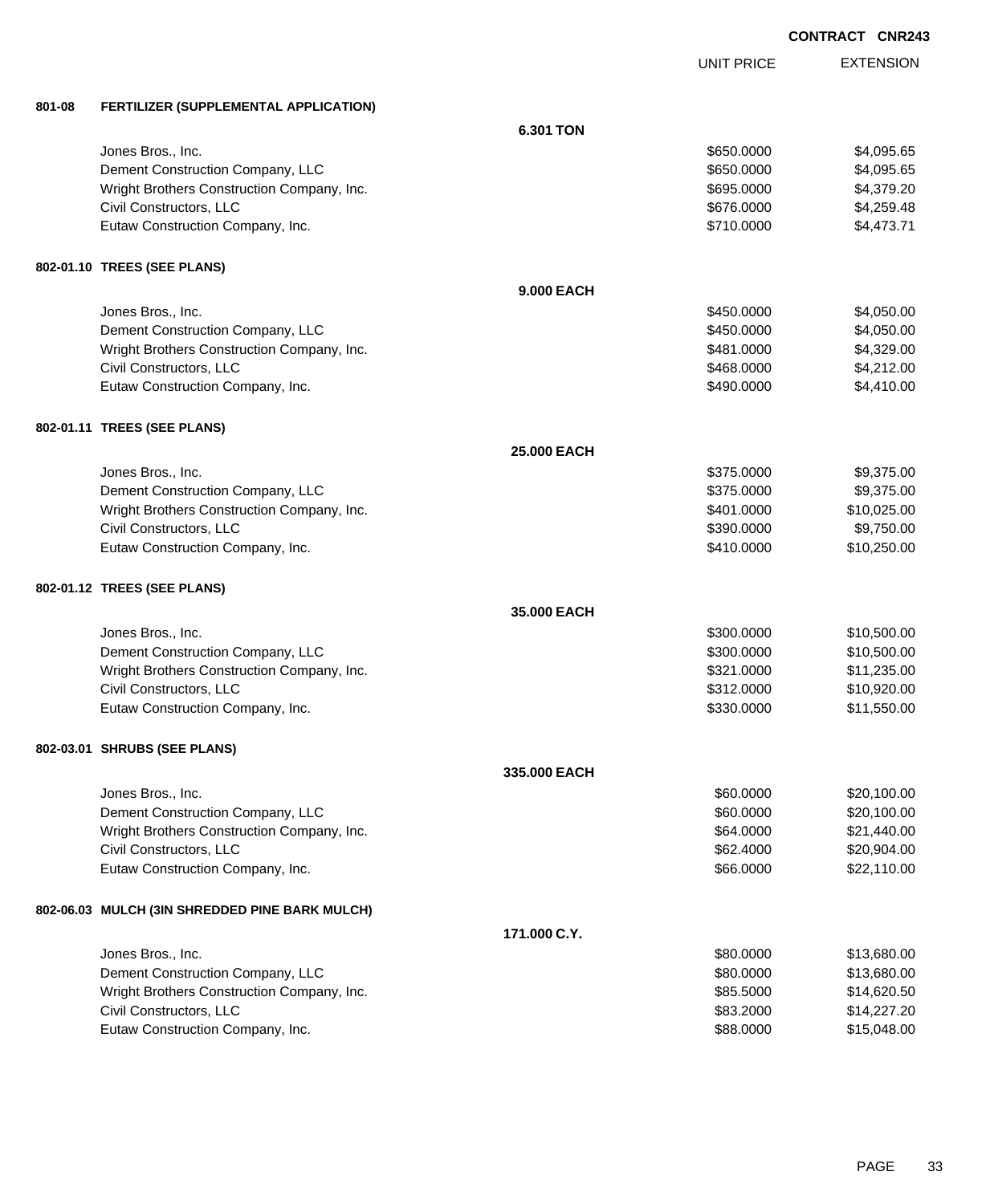|  |                                                               |                | <b>CONTRACT CNR243</b> |                  |
|--|---------------------------------------------------------------|----------------|------------------------|------------------|
|  |                                                               |                | <b>UNIT PRICE</b>      | <b>EXTENSION</b> |
|  | 802-07.01 FLOWER (SEE PLANS)                                  |                |                        |                  |
|  |                                                               | 1,210.000 EACH |                        |                  |
|  | Jones Bros., Inc.                                             |                | \$20.0000              | \$24,200.00      |
|  | Dement Construction Company, LLC                              |                | \$20.0000              | \$24,200.00      |
|  | Wright Brothers Construction Company, Inc.                    |                | \$21.4000              | \$25,894.00      |
|  | Civil Constructors, LLC                                       |                | \$20.8000              | \$25,168.00      |
|  | Eutaw Construction Company, Inc.                              |                | \$22.0000              | \$26,620.00      |
|  | 802-11.04 ACER SACCHARUM (SUGAR MAPLE 2-5FT CNTNR GRWN)       |                |                        |                  |
|  |                                                               | 43,000 EACH    |                        |                  |
|  | Jones Bros., Inc.                                             |                | \$35.0000              | \$1,505.00       |
|  | Dement Construction Company, LLC                              |                | \$35.0000              | \$1,505.00       |
|  | Wright Brothers Construction Company, Inc.                    |                | \$37.4000              | \$1,608.20       |
|  | Civil Constructors, LLC                                       |                | \$36.4000              | \$1,565.20       |
|  | Eutaw Construction Company, Inc.                              |                | \$38.0000              | \$1,634.00       |
|  | 802-11.09   CARYA OVATA (SHAGBARK HICKORY 2-5FT CNTNR GRWN)   |                |                        |                  |
|  |                                                               | 38.000 EACH    |                        |                  |
|  | Jones Bros., Inc.                                             |                | \$35.0000              | \$1,330.00       |
|  | Dement Construction Company, LLC                              |                | \$35.0000              | \$1,330.00       |
|  | Wright Brothers Construction Company, Inc.                    |                | \$37.4000              | \$1,421.20       |
|  | Civil Constructors, LLC                                       |                | \$36.4000              | \$1,383.20       |
|  | Eutaw Construction Company, Inc.                              |                | \$38.0000              | \$1,444.00       |
|  | 802-11.18 LIQUIDAMBER STYRACIFLUA (SWEETGUM 2-5FT CNTNR GRWN) |                |                        |                  |
|  |                                                               | 43.000 EACH    |                        |                  |
|  | Jones Bros., Inc.                                             |                | \$35,0000              | \$1,505.00       |
|  | Dement Construction Company, LLC                              |                | \$35.0000              | \$1,505.00       |
|  | Wright Brothers Construction Company, Inc.                    |                | \$37.4000              | \$1,608.20       |
|  | Civil Constructors, LLC                                       |                | \$36.4000              | \$1,565.20       |
|  | Eutaw Construction Company, Inc.                              |                | \$38.0000              | \$1,634.00       |
|  | 802-11.26 PLATANUS OCCIDENTALIS (SYCAMORE 2-5FT CNTNR GRWN)   |                |                        |                  |
|  |                                                               | 41.000 EACH    |                        |                  |
|  | Jones Bros., Inc.                                             |                | \$35.0000              | \$1,435.00       |
|  | Dement Construction Company, LLC                              |                | \$35.0000              | \$1,435.00       |
|  | Wright Brothers Construction Company, Inc.                    |                | \$37.4000              | \$1,533.40       |
|  | Civil Constructors, LLC                                       |                | \$36.4000              | \$1,492.40       |
|  | Eutaw Construction Company, Inc.                              |                | \$38.0000              | \$1,558.00       |
|  | 802-11.31 QUERCUS FALCATA (SOUTHERN RED OAK 2-5FT CNTNR GRWN) |                |                        |                  |
|  |                                                               | 39.000 EACH    |                        |                  |
|  | Jones Bros., Inc.                                             |                | \$35.0000              | \$1,365.00       |
|  | Dement Construction Company, LLC                              |                | \$35.0000              | \$1,365.00       |
|  | Wright Brothers Construction Company, Inc.                    |                | \$37.4000              | \$1,458.60       |
|  | Civil Constructors, LLC                                       |                | \$36.4000              | \$1,419.60       |
|  | Eutaw Construction Company, Inc.                              |                | \$38.0000              | \$1,482.00       |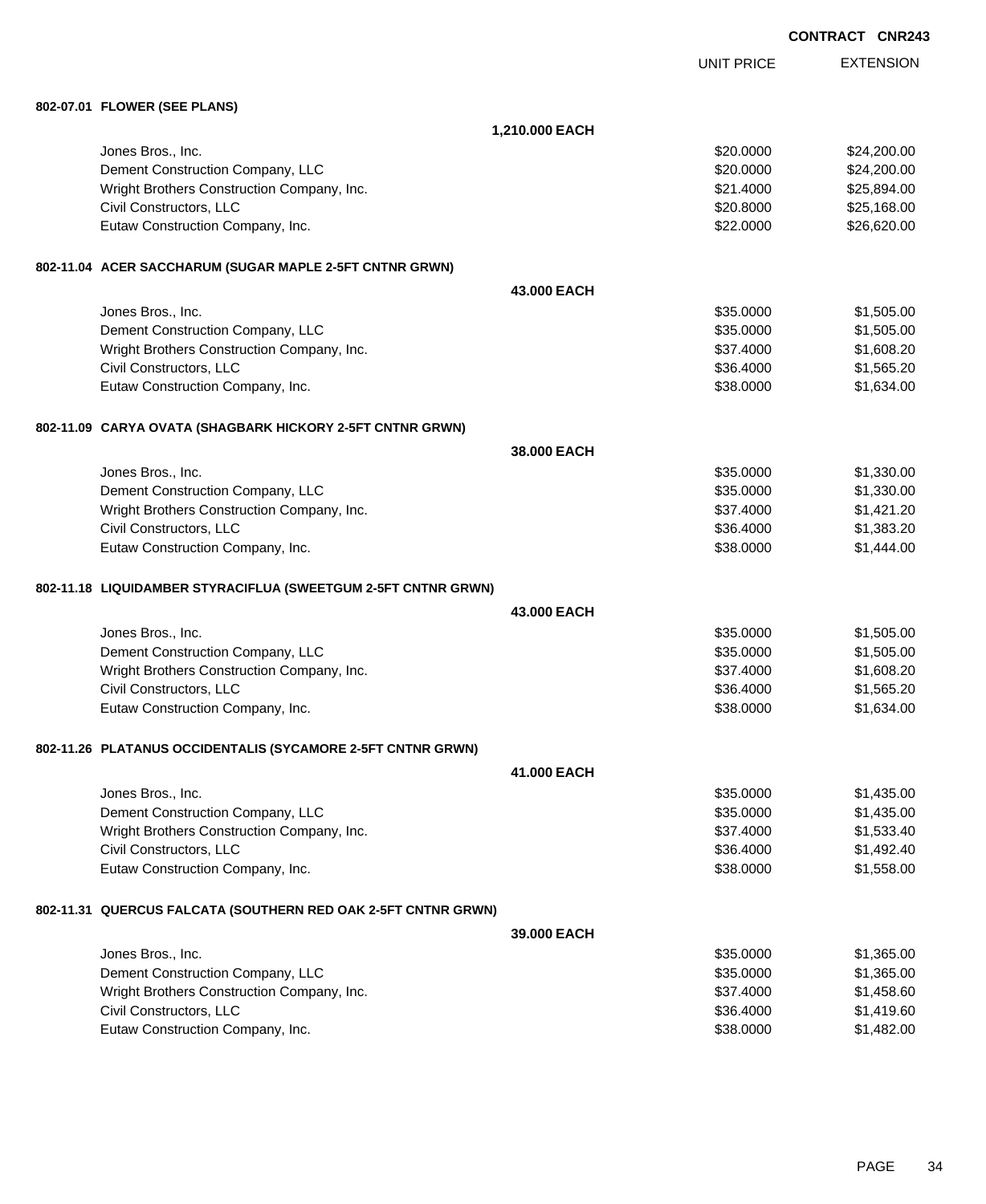| CONTRACT CNR243 |  |
|-----------------|--|
|-----------------|--|

|        |                                                           |                 | <b>UNIT PRICE</b> | <b>EXTENSION</b> |
|--------|-----------------------------------------------------------|-----------------|-------------------|------------------|
|        | 802-12.01 ACER NEGUNDO (BOX ELDER SEEDLNG B.R.)           |                 |                   |                  |
|        |                                                           | 67.000 EACH     |                   |                  |
|        | Jones Bros., Inc.                                         |                 | \$12.5000         | \$837.50         |
|        | Dement Construction Company, LLC                          |                 | \$12.5000         | \$837.50         |
|        | Wright Brothers Construction Company, Inc.                |                 | \$13.3500         | \$894.45         |
|        | Civil Constructors, LLC                                   |                 | \$13.0000         | \$871.00         |
|        | Eutaw Construction Company, Inc.                          |                 | \$13.7500         | \$921.25         |
|        | 802-12.18 LIQUIDAMBER STYRACIFLUA (SWEETGUM SEEDLNG B.R.) |                 |                   |                  |
|        |                                                           | 71.000 EACH     |                   |                  |
|        | Jones Bros., Inc.                                         |                 | \$12.5000         | \$887.50         |
|        | Dement Construction Company, LLC                          |                 | \$12.5000         | \$887.50         |
|        | Wright Brothers Construction Company, Inc.                |                 | \$13,3500         | \$947.85         |
|        | Civil Constructors, LLC                                   |                 | \$13.0000         | \$923.00         |
|        | Eutaw Construction Company, Inc.                          |                 | \$13.7500         | \$976.25         |
|        | 802-12.40 SALIX NIGRA (BLACK WILLOW SEEDLNG B.R.)         |                 |                   |                  |
|        |                                                           | 62.000 EACH     |                   |                  |
|        | Jones Bros., Inc.                                         |                 | \$12.5000         | \$775.00         |
|        | Dement Construction Company, LLC                          |                 | \$12.5000         | \$775.00         |
|        | Wright Brothers Construction Company, Inc.                |                 | \$13.3500         | \$827.70         |
|        | Civil Constructors, LLC                                   |                 | \$13.0000         | \$806.00         |
|        | Eutaw Construction Company, Inc.                          |                 | \$13.7500         | \$852.50         |
| 803-01 | <b>SODDING (NEW SOD)</b>                                  |                 |                   |                  |
|        |                                                           | 21,234.667 S.Y. |                   |                  |
|        | Jones Bros., Inc.                                         |                 | \$3.2000          | \$67,950.93      |
|        | Dement Construction Company, LLC                          |                 | \$3.2000          | \$67,950.93      |
|        | Wright Brothers Construction Company, Inc.                |                 | \$3.4200          | \$72,622.56      |
|        | Civil Constructors, LLC                                   |                 | \$3.3500          | \$71,136.13      |
|        | Eutaw Construction Company, Inc.                          |                 | \$3.5000          | \$74,321.33      |
|        | 805-01.02 TURF REINFORCEMENT MAT (CLASS II)               |                 |                   |                  |
|        |                                                           | 32,759.000 S.Y. |                   |                  |
|        | Jones Bros., Inc.                                         |                 | \$3.2500          | \$106,466.75     |
|        | Dement Construction Company, LLC                          |                 | \$3.2500          | \$106,466.75     |
|        | Wright Brothers Construction Company, Inc.                |                 | \$3.4700          | \$113,673.73     |
|        | Civil Constructors, LLC                                   |                 | \$3.4000          | \$111,380.60     |
|        | Eutaw Construction Company, Inc.                          |                 | \$3.6000          | \$117,932.40     |
|        | 805-01.03 TURF REINFORCEMENT MAT (CLASS III)              |                 |                   |                  |
|        |                                                           | 2,527.036 S.Y.  |                   |                  |
|        | Jones Bros., Inc.                                         |                 | \$4.0000          | \$10,108.14      |
|        | Dement Construction Company, LLC                          |                 | \$4.0000          | \$10,108.14      |
|        | Wright Brothers Construction Company, Inc.                |                 | \$4.2700          | \$10,790.44      |
|        | Civil Constructors, LLC                                   |                 | \$4.1500          | \$10,487.20      |
|        | Eutaw Construction Company, Inc.                          |                 | \$4.4000          | \$11,118.96      |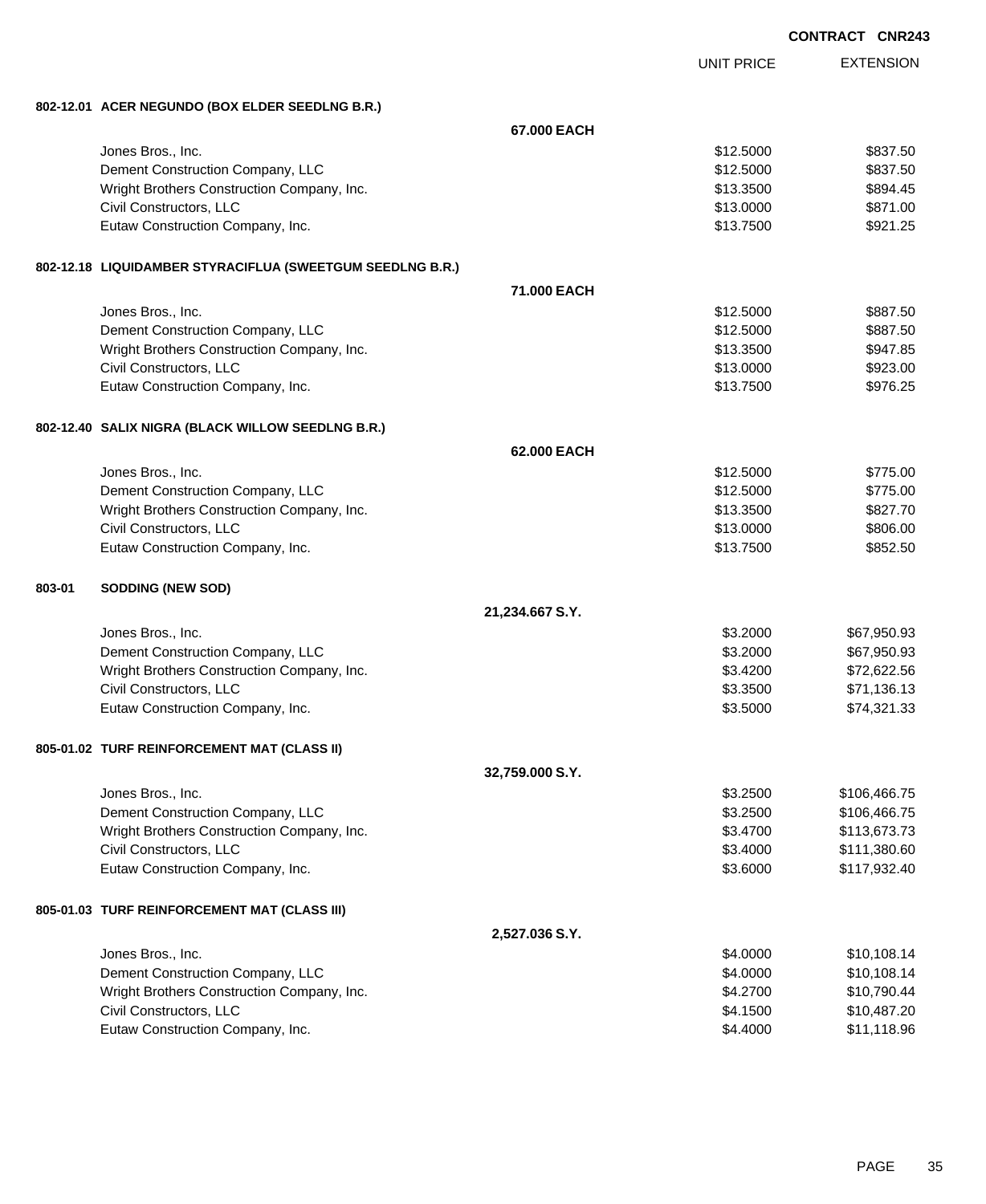|                                             |                 |                   | <b>CONTRACT CNR243</b> |
|---------------------------------------------|-----------------|-------------------|------------------------|
|                                             |                 | <b>UNIT PRICE</b> | <b>EXTENSION</b>       |
| 805-12.01 EROSION CONTROL BLANKET (TYPE I)  |                 |                   |                        |
|                                             |                 |                   |                        |
|                                             | 53,015.000 S.Y. |                   |                        |
| Jones Bros., Inc.                           |                 | \$0.8300          | \$44,002.45            |
| Dement Construction Company, LLC            |                 | \$0.8300          | \$44,002.45            |
| Wright Brothers Construction Company, Inc.  |                 | \$0.8900          | \$47,183.35            |
| Civil Constructors, LLC                     |                 | \$0.8500          | \$45,062.75            |
| Eutaw Construction Company, Inc.            |                 | \$0.9000          | \$47,713.50            |
| 805-12.02 EROSION CONTROL BLANKET (TYPE II) |                 |                   |                        |
|                                             | 33,934.000 S.Y. |                   |                        |
| Jones Bros., Inc.                           |                 | \$0.8500          | \$28,843.90            |
| Dement Construction Company, LLC            |                 | \$0.8300          | \$28,165.22            |
| Wright Brothers Construction Company, Inc.  |                 | \$0.9100          | \$30,879.94            |
| Civil Constructors, LLC                     |                 | \$0.9000          | \$30,540.60            |
| Eutaw Construction Company, Inc.            |                 | \$0.9500          | \$32,237.30            |
| 806-02.03 PROJECT MOWING                    |                 |                   |                        |
|                                             | 6.000 CYCL      |                   |                        |
| Jones Bros., Inc.                           |                 | \$2,000.0000      | \$12,000.00            |
| Dement Construction Company, LLC            |                 | \$2,000.0000      | \$12,000.00            |
| Wright Brothers Construction Company, Inc.  |                 | \$2,137.0000      | \$12,822.00            |
| Civil Constructors, LLC                     |                 | \$2,080.0000      | \$12,480.00            |
| Eutaw Construction Company, Inc.            |                 | \$2,200.0000      | \$13,200.00            |
| 920-10.05 (SEE PLANS)                       |                 |                   |                        |
|                                             | 1.000 LS        |                   |                        |
| Jones Bros., Inc.                           |                 | \$25,000.0000     | \$25,000.00            |
| Dement Construction Company, LLC            |                 | \$10,000.0000     | \$10,000.00            |
| Wright Brothers Construction Company, Inc.  |                 | \$67,000.0000     | \$67,000.00            |
| Civil Constructors, LLC                     |                 | \$15,340.0000     | \$15,340.00            |
| Eutaw Construction Company, Inc.            |                 | \$54,910.0000     | \$54,910.00            |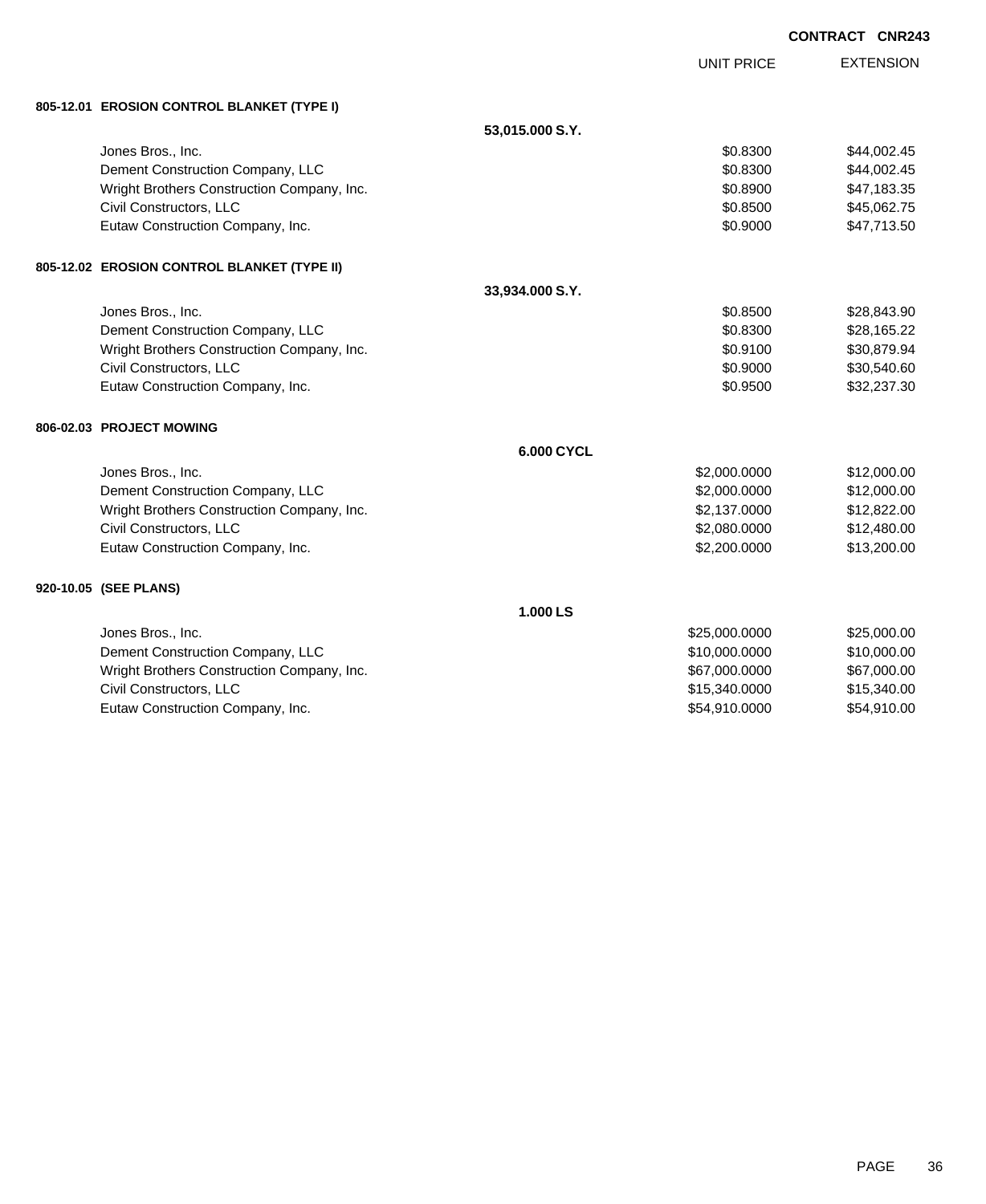|        | 202-01.02 REMOVAL OF ASBESTOS                              |              |                |              |
|--------|------------------------------------------------------------|--------------|----------------|--------------|
|        |                                                            | 1.000 LS     |                |              |
|        | Jones Bros., Inc.                                          |              | \$20,000.0000  | \$20,000.00  |
|        | Dement Construction Company, LLC                           |              | \$5,000.0000   | \$5,000.00   |
|        | Wright Brothers Construction Company, Inc.                 |              | \$22,035.0000  | \$22,035.00  |
|        | Civil Constructors, LLC                                    |              | \$24,935.0000  | \$24,935.00  |
|        | Eutaw Construction Company, Inc.                           |              | \$21,970.0000  | \$21,970.00  |
|        | 202-04.01 REMOVAL OF STRUCTURES (BRIDGE NO. 02-SR16-26.19) |              |                |              |
|        |                                                            | 1.000 LS     |                |              |
|        | Jones Bros., Inc.                                          |              | \$220,000.0000 | \$220,000.00 |
|        | Dement Construction Company, LLC                           |              | \$50,000.0000  | \$50,000.00  |
|        | Wright Brothers Construction Company, Inc.                 |              | \$89,000.0000  | \$89,000.00  |
|        | Civil Constructors, LLC                                    |              | \$95,660.0000  | \$95,660.00  |
|        | Eutaw Construction Company, Inc.                           |              | \$43,310.0000  | \$43,310.00  |
|        | 204-02.01 DRY EXCAVATION (BRIDGES)                         |              |                |              |
|        |                                                            | 434.000 C.Y. |                |              |
|        | Jones Bros., Inc.                                          |              | \$22.0000      | \$9,548.00   |
|        | Dement Construction Company, LLC                           |              | \$12.0000      | \$5,208.00   |
|        | Wright Brothers Construction Company, Inc.                 |              | \$16.6000      | \$7,204.40   |
|        | Civil Constructors, LLC                                    |              | \$15.3000      | \$6,640.20   |
|        | Eutaw Construction Company, Inc.                           |              | \$25.0000      | \$10,850.00  |
|        | 204-03.01 WET EXCAVATION (BRIDGES)                         |              |                |              |
|        |                                                            | 304.000 C.Y. |                |              |
|        | Jones Bros., Inc.                                          |              | \$29.0000      | \$8,816.00   |
|        | Dement Construction Company, LLC                           |              | \$15.0000      | \$4,560.00   |
|        | Wright Brothers Construction Company, Inc.                 |              | \$34.6000      | \$10,518.40  |
|        | Civil Constructors, LLC                                    |              | \$40.7000      | \$12,372.80  |
|        | Eutaw Construction Company, Inc.                           |              | \$39.0000      | \$11,856.00  |
|        | 204-04.01 ROCK EXCAVATION (BRIDGES)                        |              |                |              |
|        |                                                            | 20.000 C.Y.  |                |              |
|        | Jones Bros., Inc.                                          |              | \$100.0000     | \$2,000.00   |
|        | Dement Construction Company, LLC                           |              | \$100.0000     | \$2,000.00   |
|        | Wright Brothers Construction Company, Inc.                 |              | \$636.0000     | \$12,720.00  |
|        | Civil Constructors, LLC                                    |              | \$325.0000     | \$6,500.00   |
|        | Eutaw Construction Company, Inc.                           |              | \$410.0000     | \$8,200.00   |
| 204-05 | <b>ROCK DRILLING (BRIDGES)</b>                             |              |                |              |
|        |                                                            | 36.000 L.F.  |                |              |
|        | Jones Bros., Inc.                                          |              | \$60.0000      | \$2,160.00   |
|        | Dement Construction Company, LLC                           |              | \$50.0000      | \$1,800.00   |
|        | Wright Brothers Construction Company, Inc.                 |              | \$83.2500      | \$2,997.00   |
|        | Civil Constructors, LLC                                    |              | \$13.2500      | \$477.00     |

Eutaw Construction Company, Inc. 63,348.00

PAGE 37

**CONTRACT CNR243**

UNIT PRICE

EXTENSION

## **BRIDGE CATEGORY**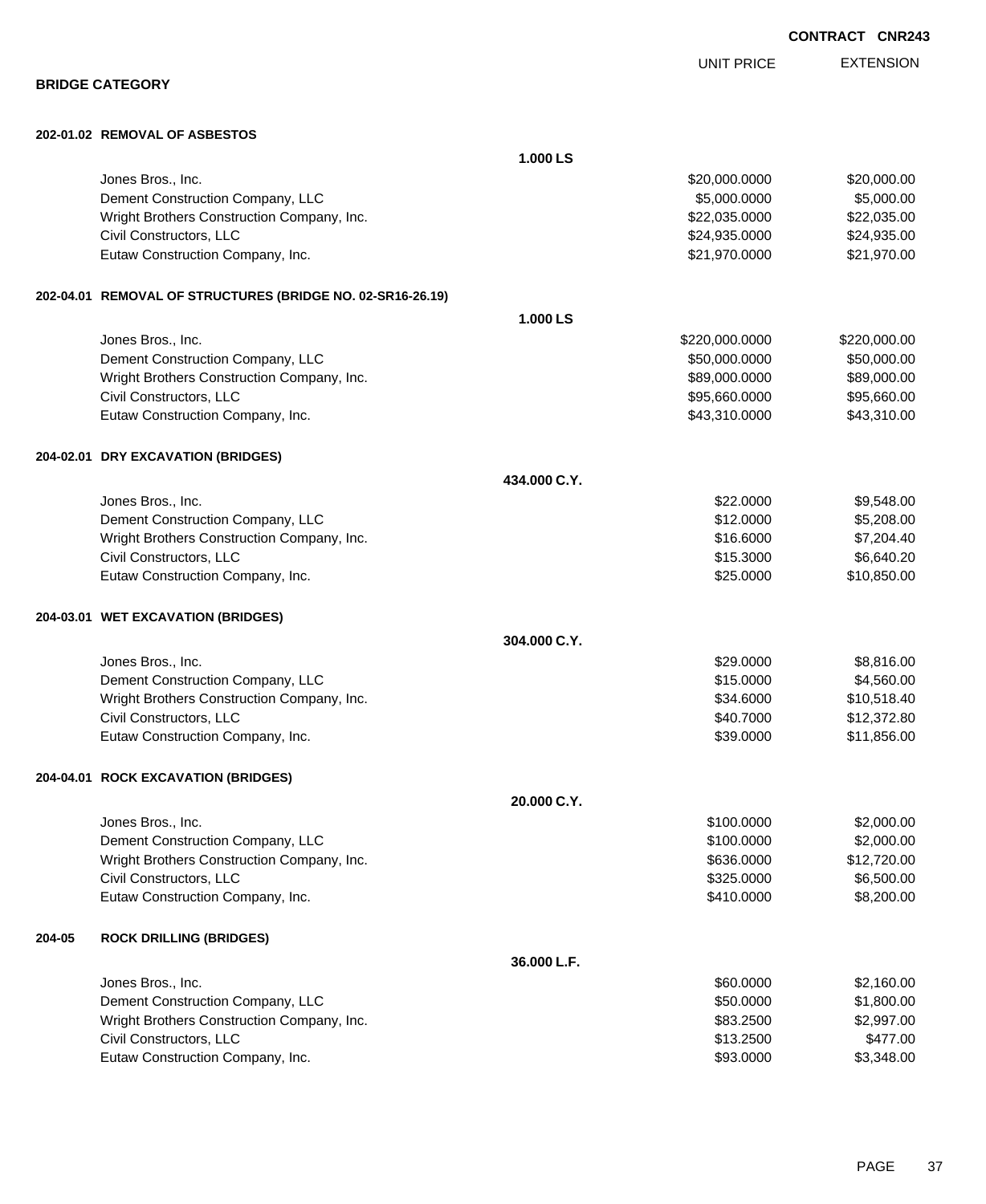|        |                                                                     |                 |                   | <b>CONTRACT CNR243</b> |
|--------|---------------------------------------------------------------------|-----------------|-------------------|------------------------|
|        |                                                                     |                 | <b>UNIT PRICE</b> | <b>EXTENSION</b>       |
|        | 204-10.01 FOUNDATION PREPARATION(PIER NO. 1 - STATION 34+19.00 LL)  |                 |                   |                        |
|        |                                                                     | 1.000 LS        |                   |                        |
|        | Jones Bros., Inc.                                                   |                 | \$10,000.0000     | \$10,000.00            |
|        | Dement Construction Company, LLC                                    |                 | \$25,000.0000     | \$25,000.00            |
|        | Wright Brothers Construction Company, Inc.                          |                 | \$44,000.0000     | \$44,000.00            |
|        | Civil Constructors, LLC                                             |                 | \$75,305.0000     | \$75,305.00            |
|        | Eutaw Construction Company, Inc.                                    |                 | \$30,060.0000     | \$30,060.00            |
|        | 204-10.02 FOUNDATION PREPARATION(PIER NO. 1 - STATION 552+71.81 RL) |                 |                   |                        |
|        |                                                                     | 1.000 LS        |                   |                        |
|        | Jones Bros., Inc.                                                   |                 | \$10,000.0000     | \$10,000.00            |
|        | Dement Construction Company, LLC                                    |                 | \$25,000.0000     | \$25,000.00            |
|        | Wright Brothers Construction Company, Inc.                          |                 | \$44,000.0000     | \$44,000.00            |
|        | Civil Constructors, LLC                                             |                 | \$75,305.0000     | \$75,305.00            |
|        | Eutaw Construction Company, Inc.                                    |                 | \$30,060.0000     | \$30,060.00            |
| 204-14 | <b>CORE DRILLING FOR PILES(ROCK)</b>                                |                 |                   |                        |
|        |                                                                     | 72.000 L.F.     |                   |                        |
|        | Jones Bros., Inc.                                                   |                 | \$210.0000        | \$15,120.00            |
|        | Dement Construction Company, LLC                                    |                 | \$344.4400        | \$24,799.68            |
|        | Wright Brothers Construction Company, Inc.                          |                 | \$278.0000        | \$20,016.00            |
|        | Civil Constructors, LLC                                             |                 | \$265.0000        | \$19,080.00            |
|        | Eutaw Construction Company, Inc.                                    |                 | \$410.0000        | \$29,520.00            |
| 204-15 | <b>CORE DRILLING FOR PILES(SOIL)</b>                                |                 |                   |                        |
|        |                                                                     | 88.000 L.F.     |                   |                        |
|        | Jones Bros., Inc.                                                   |                 | \$210.0000        | \$18,480.00            |
|        | Dement Construction Company, LLC                                    |                 | \$37.5700         | \$3,306.16             |
|        | Wright Brothers Construction Company, Inc.                          |                 | \$94.2500         | \$8,294.00             |
|        | Civil Constructors, LLC                                             |                 | \$265.0000        | \$23,320.00            |
|        | Eutaw Construction Company, Inc.                                    |                 | \$66.0000         | \$5,808.00             |
|        | 303-01.02 GRANULAR BACKFILL (BRIDGES)                               |                 |                   |                        |
|        |                                                                     | 60.000 TON      |                   |                        |
|        | Jones Bros., Inc.                                                   |                 | \$55.0000         | \$3,300.00             |
|        | Dement Construction Company, LLC                                    |                 | \$80.0000         | \$4,800.00             |
|        | Wright Brothers Construction Company, Inc.                          |                 | \$56.7500         | \$3,405.00             |
|        | Civil Constructors, LLC                                             |                 | \$32.5500         | \$1,953.00             |
|        | Eutaw Construction Company, Inc.                                    |                 | \$82.0000         | \$4,920.00             |
|        | 604-02.03 EPOXY COATED REINFORCING STEEL                            |                 |                   |                        |
|        |                                                                     | 137,644.000 LB. |                   |                        |
|        | Jones Bros., Inc.                                                   |                 | \$0.8500          | \$116,997.40           |
|        | Dement Construction Company, LLC                                    |                 | \$0.9400          | \$129,385.36           |
|        | Wright Brothers Construction Company, Inc.                          |                 | \$0.8500          | \$116,997.40           |
|        | Civil Constructors, LLC                                             |                 | \$1.0700          | \$147,279.08           |
|        | Eutaw Construction Company, Inc.                                    |                 | \$2.7000          | \$371,638.80           |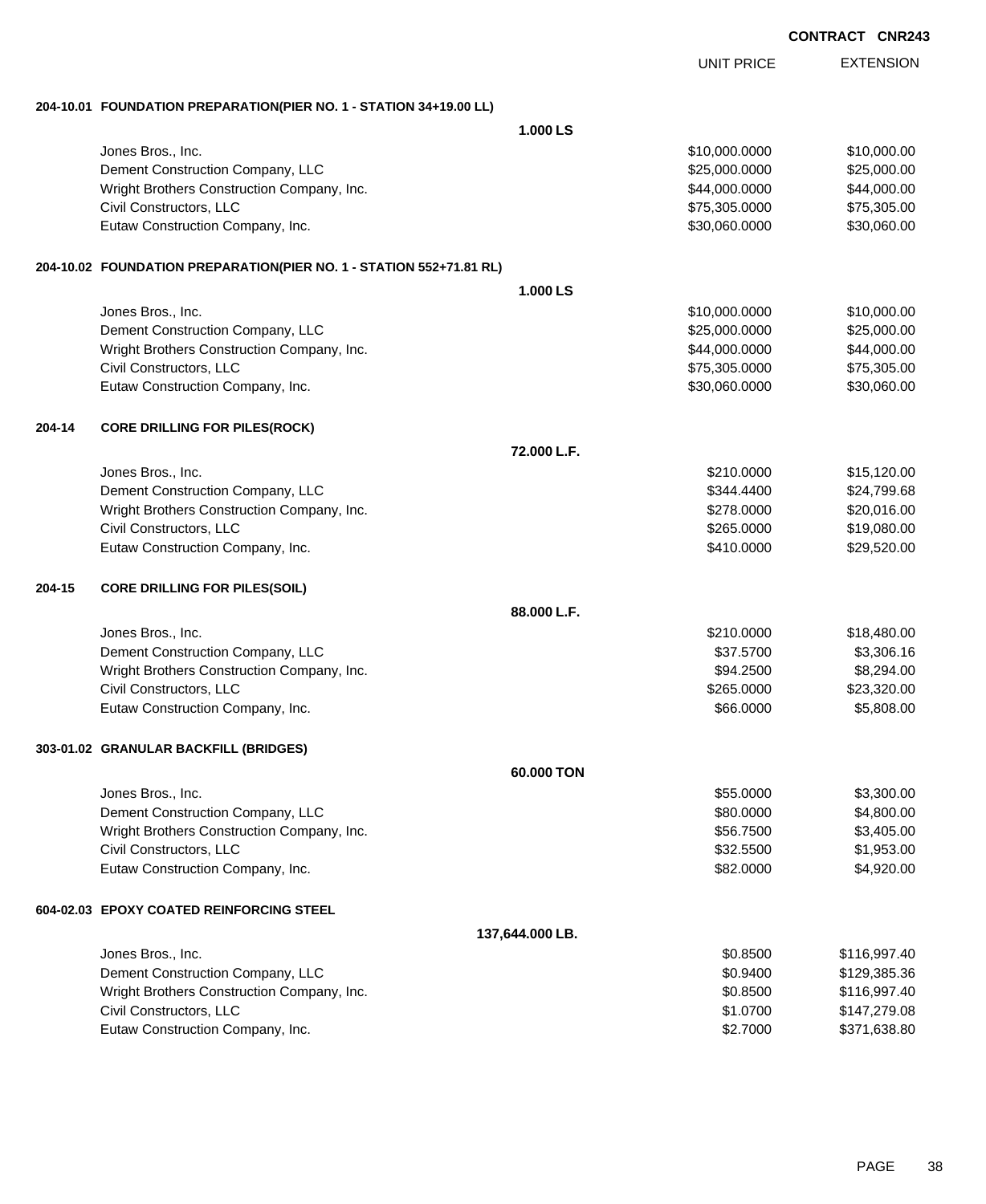|                                                   |                | <b>UNIT PRICE</b> | <b>EXTENSION</b> |
|---------------------------------------------------|----------------|-------------------|------------------|
| 604-03.01 CLASS A CONCRETE (BRIDGES)              |                |                   |                  |
|                                                   | 360,000 C.Y.   |                   |                  |
| Jones Bros., Inc.                                 |                | \$750.0000        | \$270,000.00     |
| Dement Construction Company, LLC                  |                | \$700.0000        | \$252,000.00     |
| Wright Brothers Construction Company, Inc.        |                | \$963.0000        | \$346,680.00     |
| Civil Constructors, LLC                           |                | \$768.0000        | \$276,480.00     |
| Eutaw Construction Company, Inc.                  |                | \$1,020.0000      | \$367,200.00     |
| 604-03.02 STEEL BAR REINFORCEMENT (BRIDGES)       |                |                   |                  |
|                                                   | 50,258.000 LB. |                   |                  |
| Jones Bros., Inc.                                 |                | \$0.8000          | \$40,206.40      |
| Dement Construction Company, LLC                  |                | \$0.8600          | \$43,221.88      |
| Wright Brothers Construction Company, Inc.        |                | \$0.7700          | \$38,698.66      |
| Civil Constructors, LLC                           |                | \$0.9200          | \$46,237.36      |
| Eutaw Construction Company, Inc.                  |                | \$2.2000          | \$110,567.60     |
| 604-03.04 PAVEMENT @ BRIDGE ENDS                  |                |                   |                  |
|                                                   | 448,000 S.Y.   |                   |                  |
| Jones Bros., Inc.                                 |                | \$205,0000        | \$91,840.00      |
| Dement Construction Company, LLC                  |                | \$235.0000        | \$105,280.00     |
| Wright Brothers Construction Company, Inc.        |                | \$267.0000        | \$119,616.00     |
| Civil Constructors, LLC                           |                | \$234.0000        | \$104,832.00     |
| Eutaw Construction Company, Inc.                  |                | \$300.0000        | \$134,400.00     |
| 604-03.09 CLASS D CONCRETE (BRIDGE DECK)          |                |                   |                  |
|                                                   | 364,000 C.Y.   |                   |                  |
| Jones Bros., Inc.                                 |                | \$700.0000        | \$254,800.00     |
| Dement Construction Company, LLC                  |                | \$700.0000        | \$254,800.00     |
| Wright Brothers Construction Company, Inc.        |                | \$692.0000        | \$251,888.00     |
| Civil Constructors, LLC                           |                | \$765.0000        | \$278,460.00     |
| Eutaw Construction Company, Inc.                  |                | \$990.0000        | \$360,360.00     |
| 604-04.01 APPLIED TEXTURE FINISH (NEW STRUCTURES) |                |                   |                  |
|                                                   | 1,236.000 S.Y. |                   |                  |
| Jones Bros., Inc.                                 |                | \$6,5000          | \$8,034.00       |
| Dement Construction Company, LLC                  |                | \$8.0000          | \$9,888.00       |
| Wright Brothers Construction Company, Inc.        |                | \$8.7000          | \$10,753.20      |
| Civil Constructors, LLC                           |                | \$9.2000          | \$11,371.20      |
| Eutaw Construction Company, Inc.                  |                | \$7.1000          | \$8,775.60       |
| 604-05.31 BRIDGE DECK GROOVING (MECHANICAL)       |                |                   |                  |
|                                                   | 1,760.000 S.Y. |                   |                  |
| Jones Bros., Inc.                                 |                | \$3.0000          | \$5,280.00       |
| Dement Construction Company, LLC                  |                | \$4.0000          | \$7,040.00       |

Wright Brothers Construction Company, Inc. 6 and the state of the state of the state of the state of the state of the state of the state of the state of the state of the state of the state of the state of the state of the Civil Constructors, LLC 612,584.00 Eutaw Construction Company, Inc. 67,744.00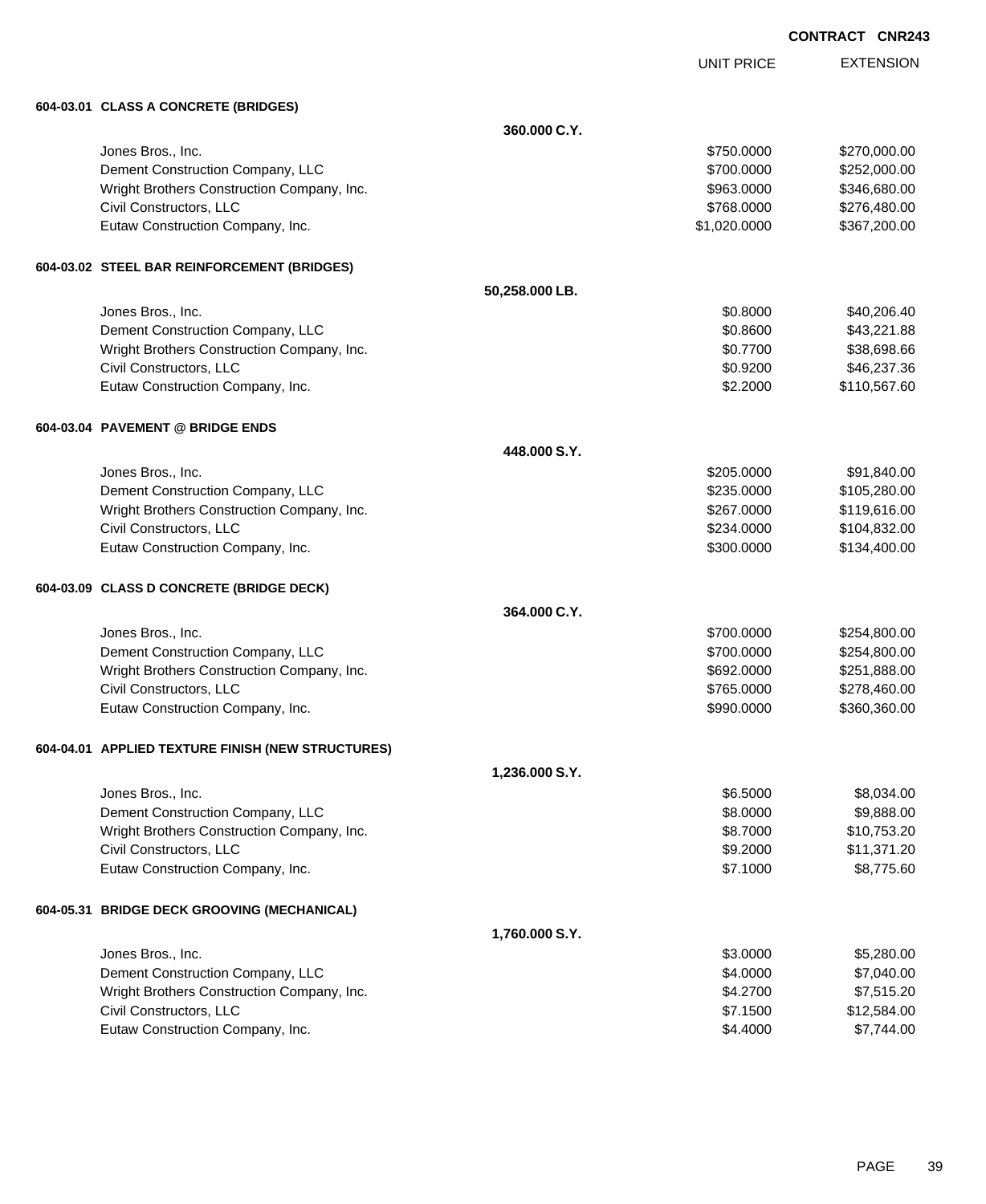|                                                           |                |                   | <b>CONTRACT CNR243</b> |                  |
|-----------------------------------------------------------|----------------|-------------------|------------------------|------------------|
|                                                           |                | <b>UNIT PRICE</b> |                        | <b>EXTENSION</b> |
| 604-12.04 STONE VENEER FINISH                             |                |                   |                        |                  |
|                                                           | 2,954.000 S.F. |                   |                        |                  |
| Jones Bros., Inc.                                         |                | \$25.0000         |                        | \$73,850.00      |
| Dement Construction Company, LLC                          |                | \$45.0000         |                        | \$132,930.00     |
| Wright Brothers Construction Company, Inc.                |                | \$24.6000         |                        | \$72,668.40      |
| Civil Constructors, LLC                                   |                | \$32.6000         |                        | \$96,300.40      |
| Eutaw Construction Company, Inc.                          |                | \$30.0000         |                        | \$88,620.00      |
| 606-02.03 STEEL PILES (10 INCH)                           |                |                   |                        |                  |
|                                                           | 431.000 L.F.   |                   |                        |                  |
| Jones Bros., Inc.                                         |                | \$58.0000         |                        | \$24,998.00      |
| Dement Construction Company, LLC                          |                | \$45.0000         |                        | \$19,395.00      |
| Wright Brothers Construction Company, Inc.                |                | \$48.5000         |                        | \$20,903.50      |
| Civil Constructors, LLC                                   |                | \$70.2500         |                        | \$30,277.75      |
| Eutaw Construction Company, Inc.                          |                | \$120.0000        |                        | \$51,720.00      |
| 606-02.06 PILE TIPS (STEEL PILES, 10 INCH)                |                |                   |                        |                  |
|                                                           | 32.000 EACH    |                   |                        |                  |
| Jones Bros., Inc.                                         |                | \$120.0000        |                        | \$3,840.00       |
| Dement Construction Company, LLC                          |                | \$100.0000        |                        | \$3,200.00       |
| Wright Brothers Construction Company, Inc.                |                | \$235.0000        |                        | \$7,520.00       |
| Civil Constructors, LLC                                   |                | \$101.7500        |                        | \$3,256.00       |
| Eutaw Construction Company, Inc.                          |                | \$130.0000        |                        | \$4,160.00       |
| 615-01.03 PRESTRESSED CONCRETE I-BEAM (TYPE III)          |                |                   |                        |                  |
|                                                           | 1,444.000 L.F. |                   |                        |                  |
| Jones Bros., Inc.                                         |                | \$203.0000        |                        | \$293,132.00     |
| Dement Construction Company, LLC                          |                | \$175.0000        |                        | \$252,700.00     |
| Wright Brothers Construction Company, Inc.                |                | \$192.5000        |                        | \$277,970.00     |
| Civil Constructors, LLC                                   |                | \$198.5000        |                        | \$286,634.00     |
| Eutaw Construction Company, Inc.                          |                | \$250.0000        |                        | \$361,000.00     |
| 620-05.01 CONC PARAPET SINGLE SLOPE (STD-1-1SS)           |                |                   |                        |                  |
|                                                           | 704.000 L.F.   |                   |                        |                  |
| Jones Bros., Inc.                                         |                | \$80.0000         |                        | \$56,320.00      |
| Dement Construction Company, LLC                          |                | \$90.0000         |                        | \$63,360.00      |
| Wright Brothers Construction Company, Inc.                |                | \$92.2500         |                        | \$64,944.00      |
| Civil Constructors, LLC                                   |                | \$96.7000         |                        | \$68,076.80      |
| Eutaw Construction Company, Inc.                          |                | \$120.0000        |                        | \$84,480.00      |
| 710-09.01   6" PERFORATED PIPE WITH VERTICAL DRAIN SYSTEM |                |                   |                        |                  |
|                                                           | 262.000 L.F.   |                   |                        |                  |
| Jones Bros., Inc.                                         |                | \$20.0000         |                        | \$5,240.00       |
| Dement Construction Company, LLC                          |                | \$45.0000         |                        | \$11,790.00      |
| Wright Brothers Construction Company, Inc.                |                | \$27.6000         |                        | \$7,231.20       |

Civil Constructors, LLC 64,008.60 Eutaw Construction Company, Inc. 6. The Construction Company, Inc. 6. The Construction Company, Inc.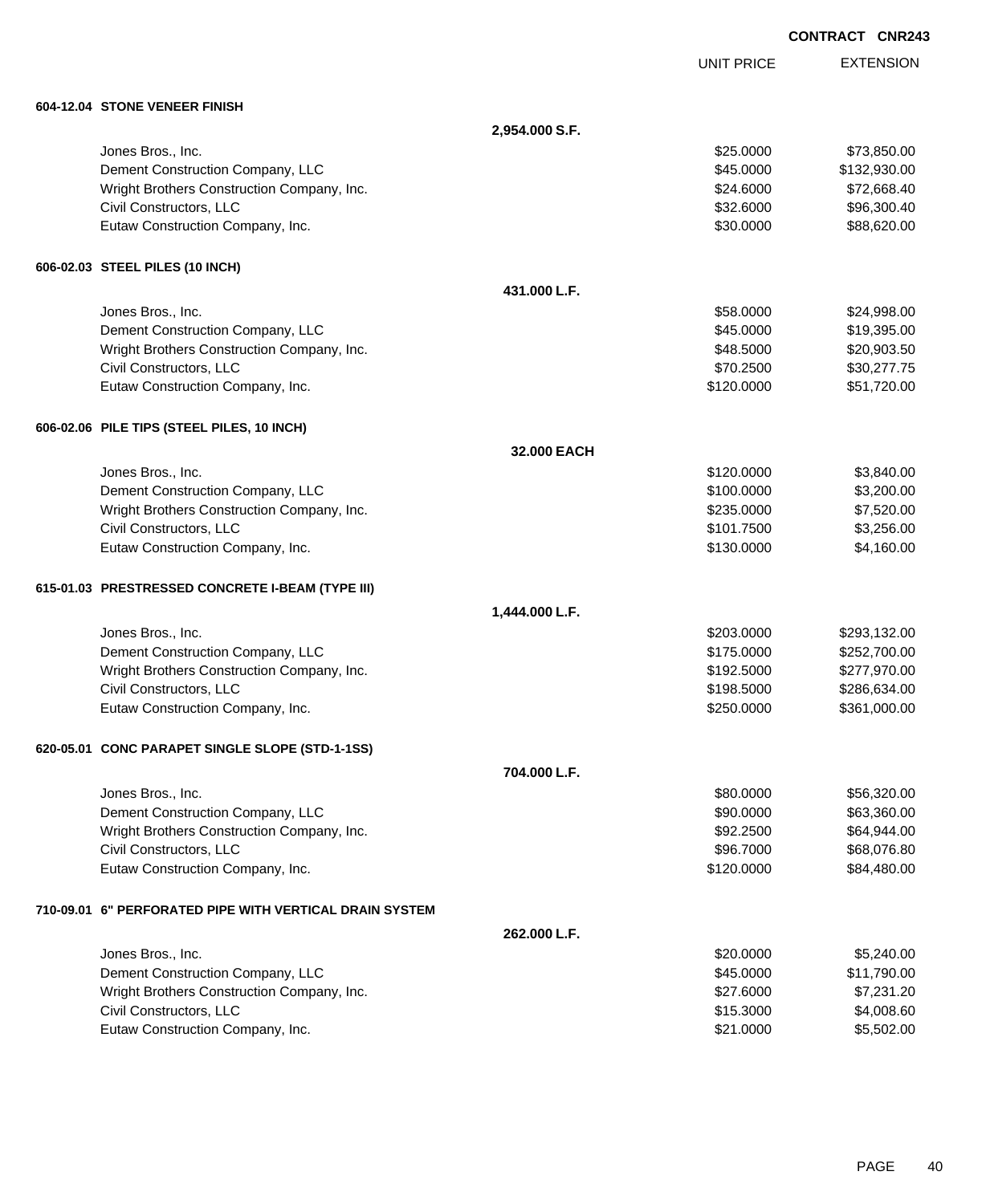EXTENSION UNIT PRICE

### **710-09.02 6" PIPE UNDERDRAIN**

|                                            | 88.000 L.F. |            |
|--------------------------------------------|-------------|------------|
| Jones Bros., Inc.                          | \$11,0000   | \$968.00   |
| Dement Construction Company, LLC           | \$12,0000   | \$1,056.00 |
| Wright Brothers Construction Company, Inc. | \$18,1000   | \$1,592.80 |
| Civil Constructors, LLC                    | \$7.1500    | \$629.20   |
| Eutaw Construction Company, Inc.           | \$13,7500   | \$1,210.00 |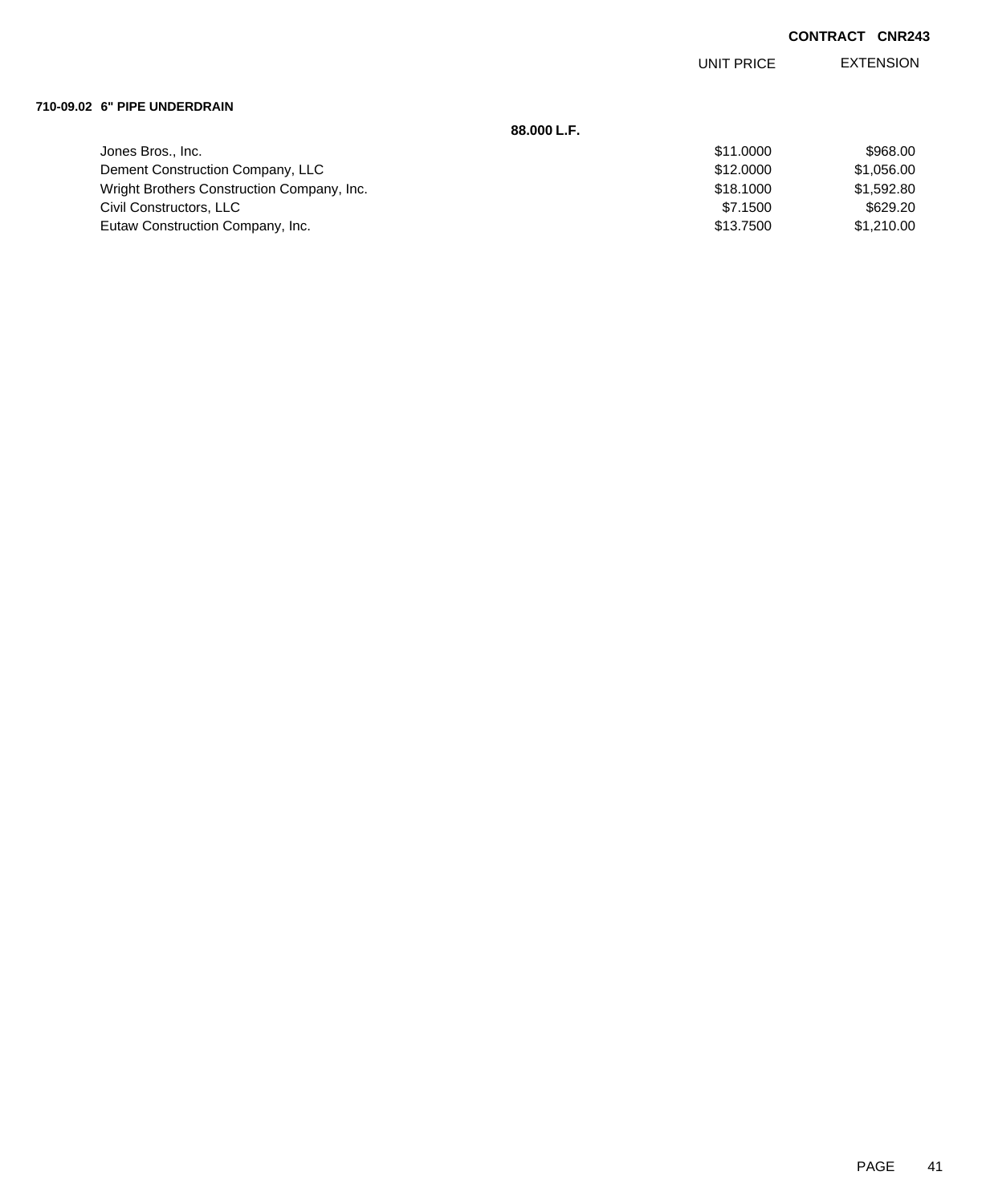|                                            |                   |                   | <b>CONTRACT CNR243</b> |
|--------------------------------------------|-------------------|-------------------|------------------------|
|                                            |                   | <b>UNIT PRICE</b> | <b>EXTENSION</b>       |
| <b>UTILITY CATEGORY</b>                    |                   |                   |                        |
| 790-02.04 POLE 35FT CLASS 5 WOOD           |                   |                   |                        |
|                                            | <b>2.000 EACH</b> |                   |                        |
| Jones Bros., Inc.                          |                   | \$1,100.0000      | \$2,200.00             |
| Dement Construction Company, LLC           |                   | \$1,100.0000      | \$2,200.00             |
| Wright Brothers Construction Company, Inc. |                   | \$1,181.0000      | \$2,362.00             |
| Civil Constructors, LLC                    |                   | \$1,145.0000      | \$2,290.00             |
| Eutaw Construction Company, Inc.           |                   | \$1,210.0000      | \$2,420.00             |
| 790-03.02 POLE 40FT CLASS 3 WOOD           |                   |                   |                        |
|                                            | <b>1.000 EACH</b> |                   |                        |
| Jones Bros., Inc.                          |                   | \$1,365.0000      | \$1,365.00             |
| Dement Construction Company, LLC           |                   | \$1,365.0000      | \$1,365.00             |
| Wright Brothers Construction Company, Inc. |                   | \$1,465.0000      | \$1,465.00             |
| Civil Constructors, LLC                    |                   | \$1,420.0000      | \$1,420.00             |
| Eutaw Construction Company, Inc.           |                   | \$1,510.0000      | \$1,510.00             |
| 790-03.03 POLE 40FT CLASS 4 WOOD           |                   |                   |                        |
|                                            | <b>2.000 EACH</b> |                   |                        |
| Jones Bros., Inc.                          |                   | \$1,315.0000      | \$2,630.00             |
| Dement Construction Company, LLC           |                   | \$1,315.0000      | \$2,630.00             |
| Wright Brothers Construction Company, Inc. |                   | \$1,411.0000      | \$2,822.00             |
| Civil Constructors, LLC                    |                   | \$1,370.0000      | \$2,740.00             |
| Eutaw Construction Company, Inc.           |                   | \$1,450.0000      | \$2,900.00             |
| 790-04.02 POLE 45FT CLASS 2 WOOD           |                   |                   |                        |
|                                            | <b>5.000 EACH</b> |                   |                        |
| Jones Bros., Inc.                          |                   | \$1,640.0000      | \$8,200.00             |
| Dement Construction Company, LLC           |                   | \$1,640.0000      | \$8,200.00             |
| Wright Brothers Construction Company, Inc. |                   | \$1,760.0000      | \$8,800.00             |
| Civil Constructors, LLC                    |                   | \$1,705.0000      | \$8,525.00             |
| Eutaw Construction Company, Inc.           |                   | \$1,810.0000      | \$9,050.00             |
| 790-04.03 POLE 45FT CLASS 3 WOOD           |                   |                   |                        |
|                                            | 19.000 EACH       |                   |                        |
| Jones Bros., Inc.                          |                   | \$155.0000        | \$2,945.00             |
| Dement Construction Company, LLC           |                   | \$1,555.0000      | \$29,545.00            |
| Wright Brothers Construction Company, Inc. |                   | \$1,669.0000      | \$31,711.00            |
| Civil Constructors, LLC                    |                   | \$1,620.0000      | \$30,780.00            |
| Eutaw Construction Company, Inc.           |                   | \$1,720.0000      | \$32,680.00            |
| 790-04.04 POLE 45FT CLASS 4 WOOD           |                   |                   |                        |
|                                            | <b>5.000 EACH</b> |                   |                        |
| Jones Bros., Inc.                          |                   | \$1,490.0000      | \$7,450.00             |
| Dement Construction Company, LLC           |                   | \$1,490.0000      | \$7,450.00             |
| Wright Brothers Construction Company, Inc. |                   | \$1,599.0000      | \$7,995.00             |
| Civil Constructors, LLC                    |                   | \$1,550.0000      | \$7,750.00             |
| Eutaw Construction Company, Inc.           |                   | \$1,640.0000      | \$8,200.00             |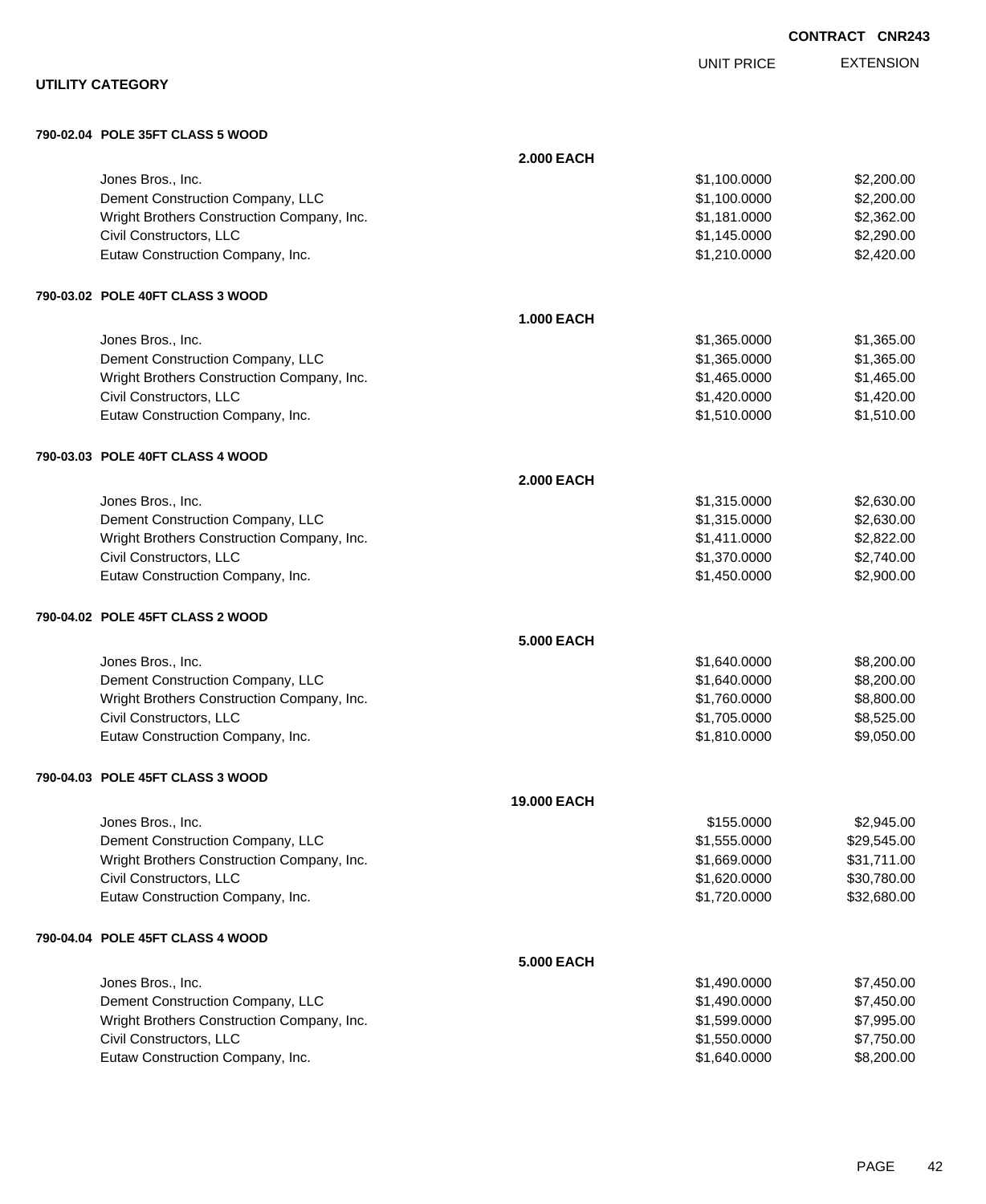UNIT PRICE

|  | 790-05.02 POLE 50FT CLASS 2 WOOD |  |
|--|----------------------------------|--|

| 790-05.02 POLE 50FT CLASS 2 WOOD           |                    |              |              |
|--------------------------------------------|--------------------|--------------|--------------|
|                                            | 70.000 EACH        |              |              |
| Jones Bros., Inc.                          |                    | \$1,970.0000 | \$137,900.00 |
| Dement Construction Company, LLC           |                    | \$1,970.0000 | \$137,900.00 |
| Wright Brothers Construction Company, Inc. |                    | \$2,114.0000 | \$147,980.00 |
| Civil Constructors, LLC                    |                    | \$2,050.0000 | \$143,500.00 |
| Eutaw Construction Company, Inc.           |                    | \$2,170.0000 | \$151,900.00 |
| 790-06.02 POLE 55FT CLASS 2 WOOD           |                    |              |              |
|                                            | <b>15.000 EACH</b> |              |              |
| Jones Bros., Inc.                          |                    | \$2,245.0000 | \$33,675.00  |
| Dement Construction Company, LLC           |                    | \$2,245.0000 | \$33,675.00  |
| Wright Brothers Construction Company, Inc. |                    | \$2,409.0000 | \$36,135.00  |
| Civil Constructors, LLC                    |                    | \$2,335.0000 | \$35,025.00  |
| Eutaw Construction Company, Inc.           |                    | \$2,480.0000 | \$37,200.00  |
| 790-07.02 POLE 60FT CLASS 2 WOOD           |                    |              |              |
|                                            | <b>1.000 EACH</b>  |              |              |
| Jones Bros., Inc.                          |                    | \$2,700.0000 | \$2,700.00   |
| Dement Construction Company, LLC           |                    | \$2,700.0000 | \$2,700.00   |
| Wright Brothers Construction Company, Inc. |                    | \$2,898.0000 | \$2,898.00   |
| Civil Constructors, LLC                    |                    | \$2,808.0000 | \$2,808.00   |
| Eutaw Construction Company, Inc.           |                    | \$2,980.0000 | \$2,980.00   |
| 790-08.01 POLE 65FT CLASS 2 WOOD           |                    |              |              |
|                                            | <b>1.000 EACH</b>  |              |              |
| Jones Bros., Inc.                          |                    | \$3,100.0000 | \$3,100.00   |
| Dement Construction Company, LLC           |                    | \$3,100.0000 | \$3,100.00   |
| Wright Brothers Construction Company, Inc. |                    | \$3,327.0000 | \$3,327.00   |
| Civil Constructors, LLC                    |                    | \$3,225.0000 | \$3,225.00   |
| Eutaw Construction Company, Inc.           |                    | \$3,420.0000 | \$3,420.00   |
| 790-22.01   1PH SGL PRIMARY SUPPORT 25KV   |                    |              |              |
|                                            | <b>2.000 EACH</b>  |              |              |
| Jones Bros., Inc.                          |                    | \$210.0000   | \$420.00     |
| Dement Construction Company, LLC           |                    | \$210.0000   | \$420.00     |
| Wright Brothers Construction Company, Inc. |                    | \$225.0000   | \$450.00     |
| Civil Constructors, LLC                    |                    | \$220.0000   | \$440.00     |
| Eutaw Construction Company, Inc.           |                    | \$230.0000   | \$460.00     |
| 790-22.07 1PH DBL PTS ANGLE 25KV           |                    |              |              |
|                                            | <b>2.000 EACH</b>  |              |              |
| Jones Bros., Inc.                          |                    | \$275.0000   | \$550.00     |
| Dement Construction Company, LLC           |                    | \$275.0000   | \$550.00     |
| Wright Brothers Construction Company, Inc. |                    | \$295.0000   | \$590.00     |
| Civil Constructors, LLC                    |                    | \$285.0000   | \$570.00     |
| Eutaw Construction Company, Inc.           |                    | \$300.0000   | \$600.00     |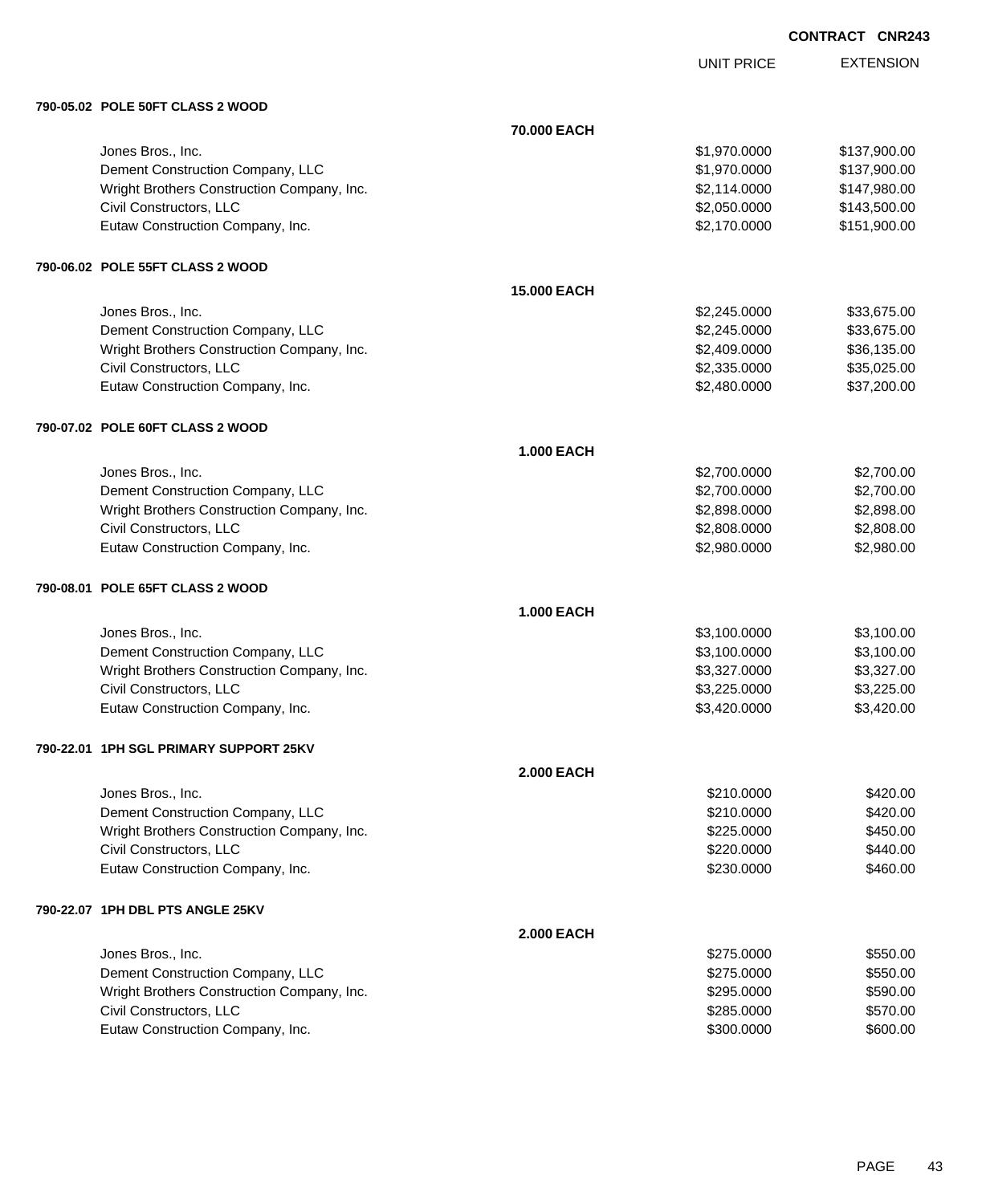UNIT PRICE

EXTENSION

**790-22.11 1PH DDE ANGLE 25KV**

| 790-22.11   1PH DDE ANGLE 25KV                 |                    |            |            |
|------------------------------------------------|--------------------|------------|------------|
|                                                | <b>2.000 EACH</b>  |            |            |
| Jones Bros., Inc.                              |                    | \$495.0000 | \$990.00   |
| Dement Construction Company, LLC               |                    | \$495.0000 | \$990.00   |
| Wright Brothers Construction Company, Inc.     |                    | \$531.0000 | \$1,062.00 |
| Civil Constructors, LLC                        |                    | \$515.0000 | \$1,030.00 |
| Eutaw Construction Company, Inc.               |                    | \$550.0000 | \$1,100.00 |
| 790-22.13 1PH DEAD END 25KV                    |                    |            |            |
|                                                | 8.000 EACH         |            |            |
| Jones Bros., Inc.                              |                    | \$280.0000 | \$2,240.00 |
| Dement Construction Company, LLC               |                    | \$280.0000 | \$2,240.00 |
| Wright Brothers Construction Company, Inc.     |                    | \$301.0000 | \$2,408.00 |
| Civil Constructors, LLC                        |                    | \$295.0000 | \$2,360.00 |
| Eutaw Construction Company, Inc.               |                    | \$310.0000 | \$2,480.00 |
| 790-22.14   1PH DEAD END TAP 25KV              |                    |            |            |
|                                                | <b>2.000 EACH</b>  |            |            |
| Jones Bros., Inc.                              |                    | \$340.0000 | \$680.00   |
| Dement Construction Company, LLC               |                    | \$340.0000 | \$680.00   |
| Wright Brothers Construction Company, Inc.     |                    | \$365.0000 | \$730.00   |
| Civil Constructors, LLC                        |                    | \$355.0000 | \$710.00   |
| Eutaw Construction Company, Inc.               |                    | \$380.0000 | \$760.00   |
| 790-22.15   1PH DEAD END TAP W/ EXTENSION 25KV |                    |            |            |
|                                                | <b>18,000 EACH</b> |            |            |
| Jones Bros., Inc.                              |                    | \$380.0000 | \$6,840.00 |
| Dement Construction Company, LLC               |                    | \$380.0000 | \$6,840.00 |
| Wright Brothers Construction Company, Inc.     |                    | \$408.0000 | \$7,344.00 |
| Civil Constructors, LLC                        |                    | \$395.0000 | \$7,110.00 |
| Eutaw Construction Company, Inc.               |                    | \$420.0000 | \$7,560.00 |
| 790-22.16 1PH DDE TANGENT 25KV                 |                    |            |            |
|                                                | <b>6.000 EACH</b>  |            |            |
| Jones Bros., Inc.                              |                    | \$455.0000 | \$2,730.00 |
| Dement Construction Company, LLC               |                    | \$455.0000 | \$2,730.00 |
| Wright Brothers Construction Company, Inc.     |                    | \$488.0000 | \$2,928.00 |
| Civil Constructors, LLC                        |                    | \$475.0000 | \$2,850.00 |
| Eutaw Construction Company, Inc.               |                    | \$500.0000 | \$3,000.00 |
| 790-22.18 1PH SGL DEAD END XARM 25KV           |                    |            |            |
|                                                | <b>2.000 EACH</b>  |            |            |
| Jones Bros., Inc.                              |                    | \$615.0000 | \$1,230.00 |
| Dement Construction Company, LLC               |                    | \$615.0000 | \$1,230.00 |
| Wright Brothers Construction Company, Inc.     |                    | \$660.0000 | \$1,320.00 |
| Civil Constructors, LLC                        |                    | \$640.0000 | \$1,280.00 |
| Eutaw Construction Company, Inc.               |                    | \$680.0000 | \$1,360.00 |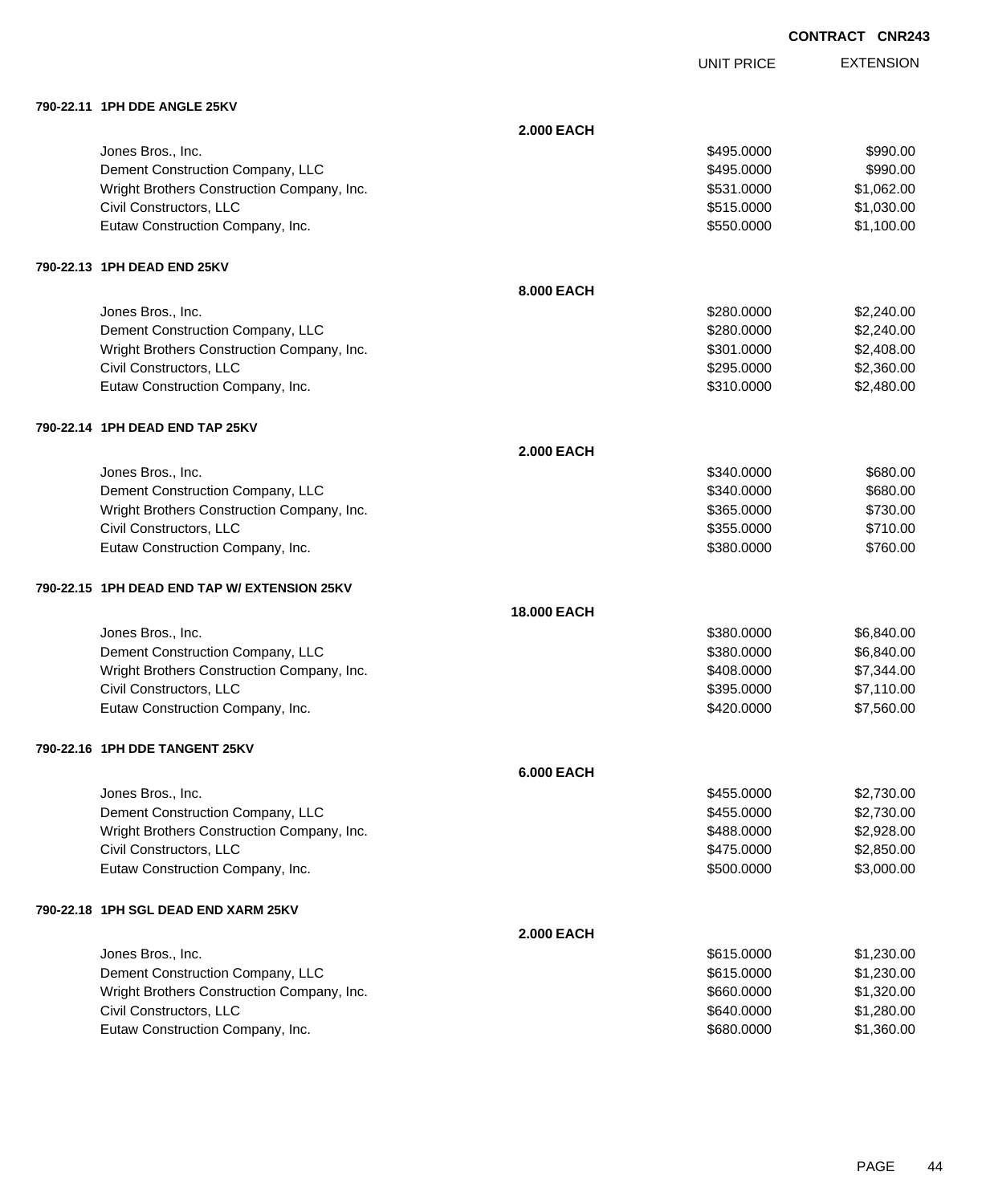UNIT PRICE EXTENSION

**790-24.08 2PH DEAD END CROSSARM 25KV**

| 790-24.08   2PH DEAD END CROSSARM 25KV             |                   |              |             |
|----------------------------------------------------|-------------------|--------------|-------------|
|                                                    | <b>2.000 EACH</b> |              |             |
| Jones Bros., Inc.                                  |                   | \$690.0000   | \$1,380.00  |
| Dement Construction Company, LLC                   |                   | \$690.0000   | \$1,380.00  |
| Wright Brothers Construction Company, Inc.         |                   | \$741.0000   | \$1,482.00  |
| Civil Constructors, LLC                            |                   | \$720.0000   | \$1,440.00  |
| Eutaw Construction Company, Inc.                   |                   | \$760.0000   | \$1,520.00  |
| 790-24.10 2PH DDE XARM 25KV                        |                   |              |             |
|                                                    | <b>1.000 EACH</b> |              |             |
| Jones Bros., Inc.                                  |                   | \$1,155.0000 | \$1,155.00  |
| Dement Construction Company, LLC                   |                   | \$1,155.0000 | \$1,155.00  |
| Wright Brothers Construction Company, Inc.         |                   | \$1,240.0000 | \$1,240.00  |
| Civil Constructors, LLC                            |                   | \$1,200.0000 | \$1,200.00  |
| Eutaw Construction Company, Inc.                   |                   | \$1,270.0000 | \$1,270.00  |
| 790-26.02 3PH CROSSARM DBL LRG COND 25KV           |                   |              |             |
|                                                    | 16.000 EACH       |              |             |
| Jones Bros., Inc.                                  |                   | \$1,285.0000 | \$20,560.00 |
| Dement Construction Company, LLC                   |                   | \$1,285.0000 | \$20,560.00 |
| Wright Brothers Construction Company, Inc.         |                   | \$1,379.0000 | \$22,064.00 |
| Civil Constructors, LLC                            |                   | \$1,335.0000 | \$21,360.00 |
| Eutaw Construction Company, Inc.                   |                   | \$1,420.0000 | \$22,720.00 |
| 790-26.03 3PH CROSSARM SGL LRG COND 25KV           |                   |              |             |
|                                                    | 54.000 EACH       |              |             |
| Jones Bros., Inc.                                  |                   | \$745.0000   | \$40,230.00 |
| Dement Construction Company, LLC                   |                   | \$745.0000   | \$40,230.00 |
| Wright Brothers Construction Company, Inc.         |                   | \$800.0000   | \$43,200.00 |
| Civil Constructors, LLC                            |                   | \$775.0000   | \$41,850.00 |
| Eutaw Construction Company, Inc.                   |                   | \$820.0000   | \$44,280.00 |
| 790-26.15 3PH XARM DBL 10FT LRG COND SM ANGLE 25KV |                   |              |             |
|                                                    | 8.000 EACH        |              |             |
| Jones Bros., Inc.                                  |                   | \$1,680.0000 | \$13,440.00 |
| Dement Construction Company, LLC                   |                   | \$1,680.0000 | \$13,440.00 |
| Wright Brothers Construction Company, Inc.         |                   | \$1,803.0000 | \$14,424.00 |
| Civil Constructors, LLC                            |                   | \$1,750.0000 | \$14,000.00 |
| Eutaw Construction Company, Inc.                   |                   | \$1,850.0000 | \$14,800.00 |
| 790-26.20 3PH VERTICAL ANGLE LRG COND 25KV         |                   |              |             |
|                                                    | 7.000 EACH        |              |             |
| Jones Bros., Inc.                                  |                   | \$1,225.0000 | \$8,575.00  |
| Dement Construction Company, LLC                   |                   | \$1,225.0000 | \$8,575.00  |
| Wright Brothers Construction Company, Inc.         |                   | \$1,315.0000 | \$9,205.00  |
| Civil Constructors, LLC                            |                   | \$1,275.0000 | \$8,925.00  |
| Eutaw Construction Company, Inc.                   |                   | \$1,350.0000 | \$9,450.00  |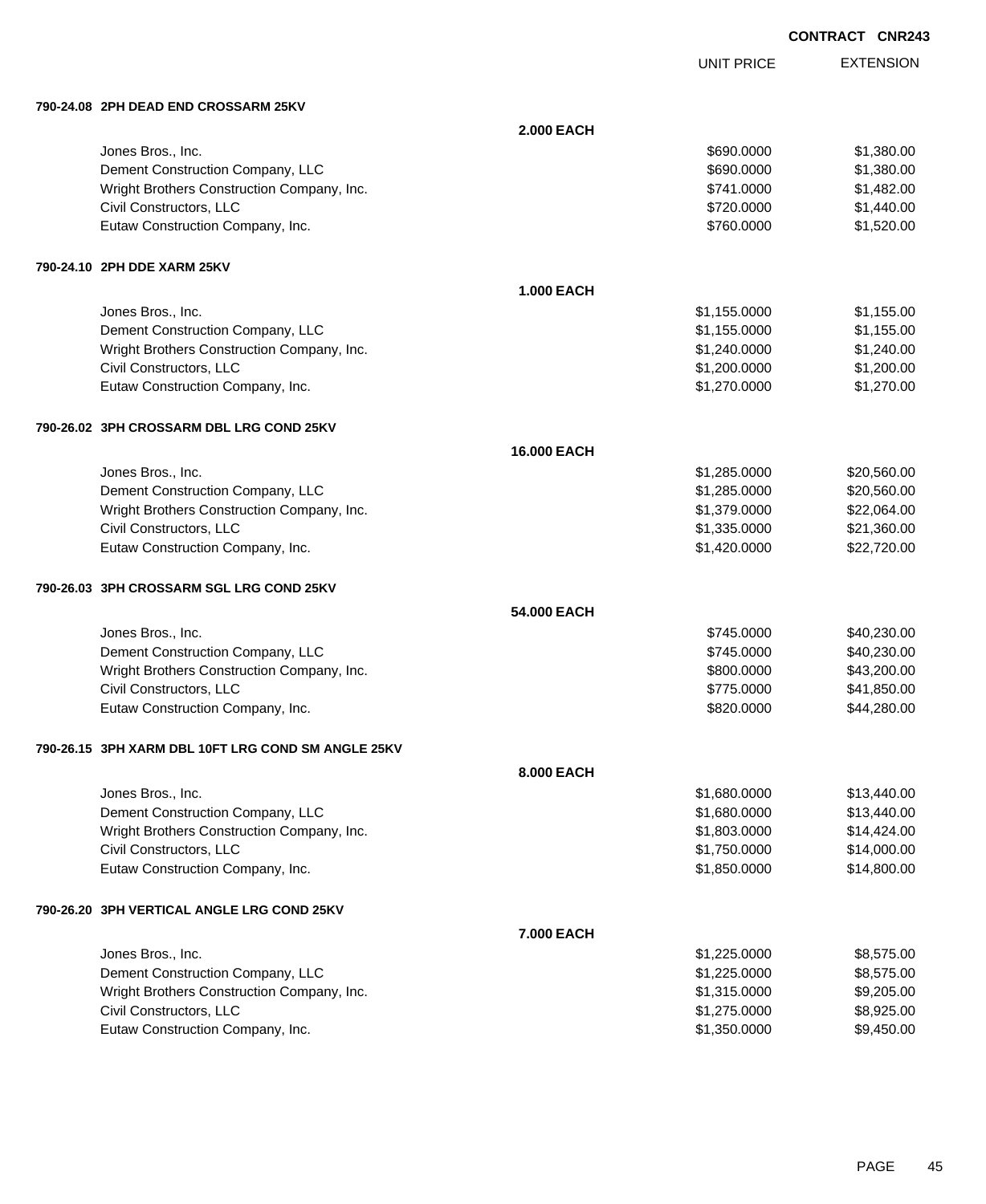# EXTENSION **CONTRACT CNR243**

UNIT PRICE

| 790-26.21 3PH VERTICAL DDE ANGLE 25KV |  |
|---------------------------------------|--|
|                                       |  |

| 790-26.21   3PH VERTICAL DDE ANGLE 25KV                               |                   |                              |                          |
|-----------------------------------------------------------------------|-------------------|------------------------------|--------------------------|
|                                                                       | <b>1.000 EACH</b> |                              |                          |
| Jones Bros., Inc.                                                     |                   | \$2,620.0000                 | \$2,620.00               |
| Dement Construction Company, LLC                                      |                   | \$2,620.0000                 | \$2,620.00               |
| Wright Brothers Construction Company, Inc.                            |                   | \$2,812.0000                 | \$2,812.00               |
| Civil Constructors, LLC                                               |                   | \$2,725.0000                 | \$2,725.00               |
| Eutaw Construction Company, Inc.                                      |                   | \$2,890.0000                 | \$2,890.00               |
|                                                                       |                   |                              |                          |
| 790-26.26 3PH CROSSARM DEAD END 25KV                                  |                   |                              |                          |
|                                                                       | 3.000 EACH        |                              |                          |
| Jones Bros., Inc.                                                     |                   | \$2,465.0000                 | \$7,395.00               |
| Dement Construction Company, LLC                                      |                   | \$2,465.0000                 | \$7,395.00               |
| Wright Brothers Construction Company, Inc.                            |                   | \$2,645.0000                 | \$7,935.00               |
| Civil Constructors, LLC                                               |                   | \$2,565.0000                 | \$7,695.00               |
| Eutaw Construction Company, Inc.                                      |                   | \$2,720.0000                 | \$8,160.00               |
|                                                                       |                   |                              |                          |
| 790-26.27 3PH CROSSARM DBL DDE 25KV                                   | <b>1.000 EACH</b> |                              |                          |
|                                                                       |                   |                              |                          |
| Jones Bros., Inc.                                                     |                   | \$2,760.0000<br>\$2,760.0000 | \$2,760.00               |
| Dement Construction Company, LLC                                      |                   |                              | \$2,760.00               |
| Wright Brothers Construction Company, Inc.<br>Civil Constructors, LLC |                   | \$2,962.0000<br>\$2,870.0000 | \$2,962.00<br>\$2,870.00 |
| Eutaw Construction Company, Inc.                                      |                   | \$3,040.0000                 | \$3,040.00               |
|                                                                       |                   |                              |                          |
| 790-26.29 3PH DDE UNBALANCED LOAD 25KV                                |                   |                              |                          |
|                                                                       | <b>1.000 EACH</b> |                              |                          |
| Jones Bros., Inc.                                                     |                   | \$2,945.0000                 | \$2,945.00               |
| Dement Construction Company, LLC                                      |                   | \$2,945.0000                 | \$2,945.00               |
| Wright Brothers Construction Company, Inc.                            |                   | \$3,161.0000                 | \$3,161.00               |
| Civil Constructors, LLC                                               |                   | \$3,065.0000                 | \$3,065.00               |
| Eutaw Construction Company, Inc.                                      |                   | \$3,250.0000                 | \$3,250.00               |
| 790-26.30 3PH CROSSARM DBL-DDE-INV ARM 25KV                           |                   |                              |                          |
|                                                                       | 3.000 EACH        |                              |                          |
| Jones Bros., Inc.                                                     |                   | \$3,195.0000                 | \$9,585.00               |
| Dement Construction Company, LLC                                      |                   | \$3,195.0000                 | \$9,585.00               |
| Wright Brothers Construction Company, Inc.                            |                   | \$3,429.0000                 | \$10,287.00              |
| Civil Constructors, LLC                                               |                   | \$3,325.0000                 | \$9,975.00               |
| Eutaw Construction Company, Inc.                                      |                   | \$3,520.0000                 | \$10,560.00              |
| 790-30.03 SECONDARY ASSEMBLIES DEADEND                                |                   |                              |                          |
|                                                                       | 17.000 EACH       |                              |                          |
| Jones Bros., Inc.                                                     |                   | \$100.0000                   | \$1,700.00               |
| Dement Construction Company, LLC                                      |                   | \$100.0000                   | \$1,700.00               |
| Wright Brothers Construction Company, Inc.                            |                   | \$107.5000                   | \$1,827.50               |
| Civil Constructors, LLC                                               |                   | \$104.0000                   | \$1,768.00               |
| Eutaw Construction Company, Inc.                                      |                   | \$110.0000                   | \$1,870.00               |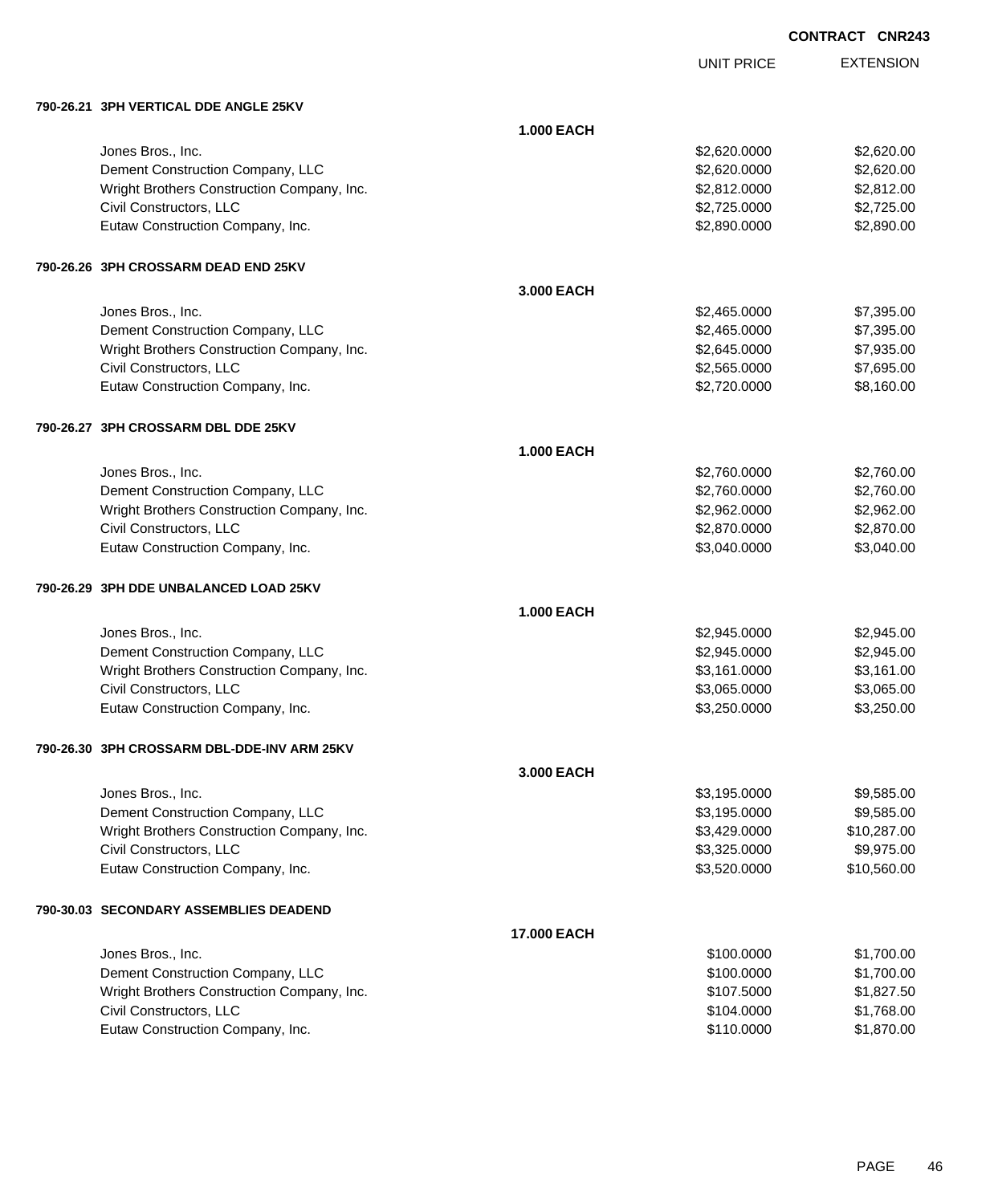|            | CONTRACT CNR243 |                  |
|------------|-----------------|------------------|
| UNIT PRICE |                 | <b>EXTENSION</b> |

### **790-31.11 SERVICE CONDUCTOR 2 AL TRIPLEX**

| 790-31.11 SERVICE CONDUCTOR 2 AL TRIPLEX          |              |            |             |
|---------------------------------------------------|--------------|------------|-------------|
|                                                   | 404.000 L.F. |            |             |
| Jones Bros., Inc.                                 |              | \$5.0000   | \$2,020.00  |
| Dement Construction Company, LLC                  |              | \$5.0000   | \$2,020.00  |
| Wright Brothers Construction Company, Inc.        |              | \$5.3500   | \$2,161.40  |
| Civil Constructors, LLC                           |              | \$5.2000   | \$2,100.80  |
| Eutaw Construction Company, Inc.                  |              | \$5.5000   | \$2,222.00  |
| 790-31.12 SERVICE CONDUCTOR 1/0 AL TRIPLEX        |              |            |             |
|                                                   | 315.000 L.F. |            |             |
| Jones Bros., Inc.                                 |              | \$5.0000   | \$1,575.00  |
| Dement Construction Company, LLC                  |              | \$5.0000   | \$1,575.00  |
| Wright Brothers Construction Company, Inc.        |              | \$5.3500   | \$1,685.25  |
| Civil Constructors, LLC                           |              | \$5.2000   | \$1,638.00  |
| Eutaw Construction Company, Inc.                  |              | \$5.5000   | \$1,732.50  |
| 790-32.02 DOWN GUY - THROUGH BOLT TYPE HEAVY DUTY |              |            |             |
|                                                   | 119.000 EACH |            |             |
| Jones Bros., Inc.                                 |              | \$270.0000 | \$32,130.00 |
| Dement Construction Company, LLC                  |              | \$270.0000 | \$32,130.00 |
| Wright Brothers Construction Company, Inc.        |              | \$290.0000 | \$34,510.00 |
| Civil Constructors, LLC                           |              | \$280.0000 | \$33,320.00 |
| Eutaw Construction Company, Inc.                  |              | \$300.0000 | \$35,700.00 |
| 790-32.07 OH GUY - THROUGH BOLT TYPE              |              |            |             |
|                                                   | 11.000 EACH  |            |             |
| Jones Bros., Inc.                                 |              | \$460.0000 | \$5,060.00  |
| Dement Construction Company, LLC                  |              | \$460.0000 | \$5,060.00  |
| Wright Brothers Construction Company, Inc.        |              | \$494.0000 | \$5,434.00  |
| Civil Constructors, LLC                           |              | \$478.5000 | \$5,263.50  |
| Eutaw Construction Company, Inc.                  |              | \$510.0000 | \$5,610.00  |
| 790-32.23 GUY GUARD                               |              |            |             |
|                                                   | 84.000 EACH  |            |             |
| Jones Bros., Inc.                                 |              | \$32.6500  | \$2,742.60  |
| Dement Construction Company, LLC                  |              | \$32.6500  | \$2,742.60  |
| Wright Brothers Construction Company, Inc.        |              | \$35.0000  | \$2,940.00  |
| Civil Constructors, LLC                           |              | \$34.0000  | \$2,856.00  |
| Eutaw Construction Company, Inc.                  |              | \$36.0000  | \$3,024.00  |
| 790-33.14 3/4IN TWIN EYE                          |              |            |             |
|                                                   | 84.000 EACH  |            |             |
| Jones Bros., Inc.                                 |              | \$535.0000 | \$44,940.00 |
| Dement Construction Company, LLC                  |              | \$535.0000 | \$44,940.00 |
| Wright Brothers Construction Company, Inc.        |              | \$574.0000 | \$48,216.00 |
| Civil Constructors, LLC                           |              | \$556.0000 | \$46,704.00 |
| Eutaw Construction Company, Inc.                  |              | \$590.0000 | \$49,560.00 |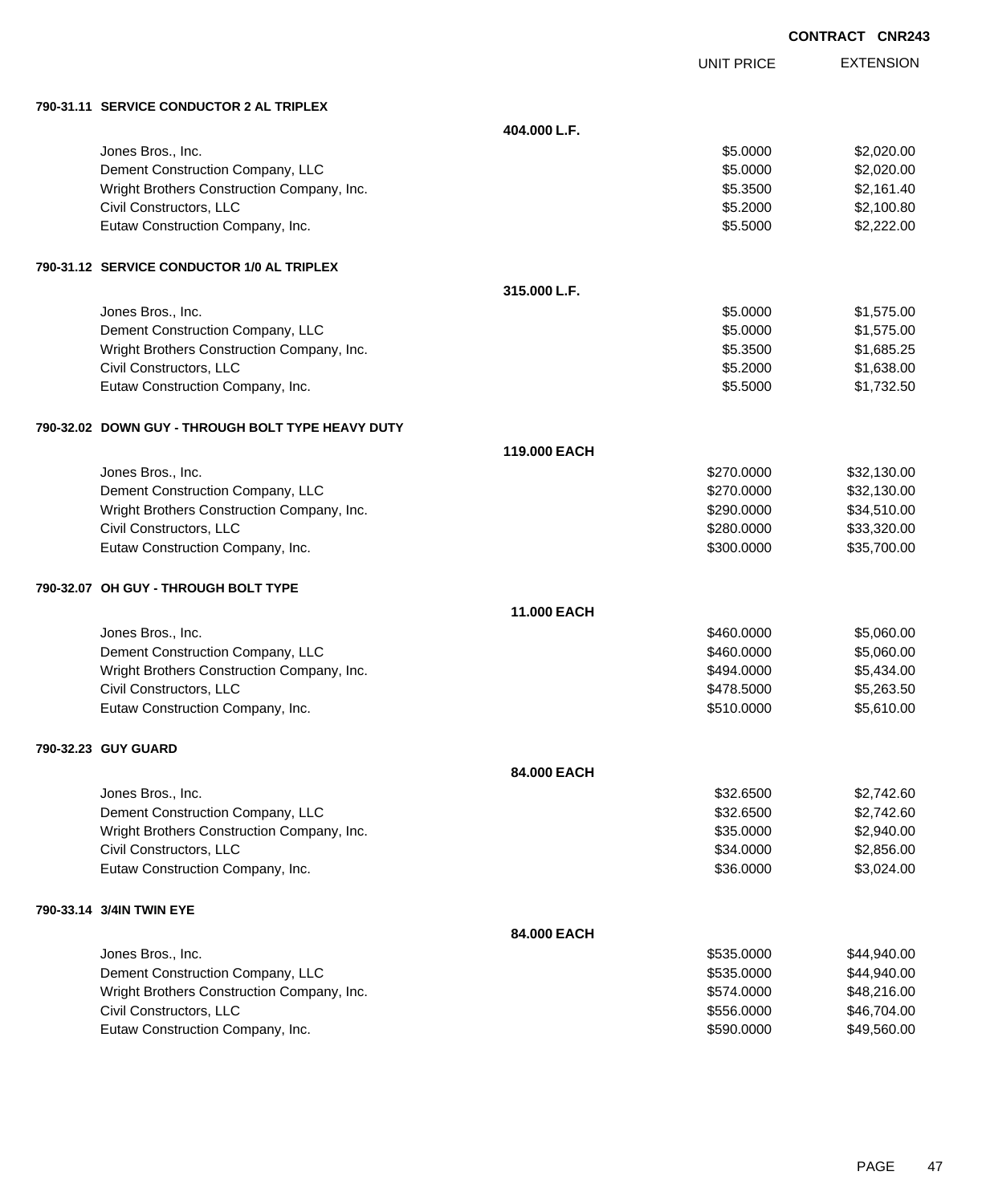|                                               |                 | <b>CONTRACT CNR243</b> |                  |
|-----------------------------------------------|-----------------|------------------------|------------------|
|                                               |                 | <b>UNIT PRICE</b>      | <b>EXTENSION</b> |
| 790-40.01 OH COND 4 7/1 ACSR SWANATE          |                 |                        |                  |
|                                               | 11,820.000 L.F. |                        |                  |
| Jones Bros., Inc.                             |                 | \$1.9200               | \$22,694.40      |
| Dement Construction Company, LLC              |                 | \$1.9200               | \$22,694.40      |
| Wright Brothers Construction Company, Inc.    |                 | \$2.0600               | \$24,349.20      |
| Civil Constructors, LLC                       |                 | \$2.0000               | \$23,640.00      |
| Eutaw Construction Company, Inc.              |                 | \$2.1000               | \$24,822.00      |
| 790-40.03   OH COND 1/0 6/1 ACSR RAVEN        |                 |                        |                  |
|                                               | 178.000 L.F.    |                        |                  |
| Jones Bros., Inc.                             |                 | \$2.5100               | \$446.78         |
| Dement Construction Company, LLC              |                 | \$2.5100               | \$446.78         |
| Wright Brothers Construction Company, Inc.    |                 | \$2.6900               | \$478.82         |
| Civil Constructors, LLC                       |                 | \$2.6000               | \$462.80         |
| Eutaw Construction Company, Inc.              |                 | \$2.8000               | \$498.40         |
| 790-40.05 OH COND 3/0 6/1 ACSR PIGEON         |                 |                        |                  |
|                                               | 20,806.000 L.F. |                        |                  |
| Jones Bros., Inc.                             |                 | \$2.7800               | \$57,840.68      |
| Dement Construction Company, LLC              |                 | \$2.7800               | \$57,840.68      |
| Wright Brothers Construction Company, Inc.    |                 | \$2.9800               | \$62,001.88      |
| Civil Constructors, LLC                       |                 | \$2.9000               | \$60,337.40      |
| Eutaw Construction Company, Inc.              |                 | \$3.1000               | \$64,498.60      |
| 790-40.09   OH COND 336.4 18/1 ACSR MERLIN    |                 |                        |                  |
|                                               | 60,876.000 L.F. |                        |                  |
| Jones Bros., Inc.                             |                 | \$3.4700               | \$211,239.72     |
| Dement Construction Company, LLC              |                 | \$3.4700               | \$211,239.72     |
| Wright Brothers Construction Company, Inc.    |                 | \$3.7200               | \$226,458.72     |
| Civil Constructors, LLC                       |                 | \$3.6000               | \$219,153.60     |
| Eutaw Construction Company, Inc.              |                 | \$3.8000               | \$231,328.80     |
| 790-41.49 UG SEC COND 4/0 AL TPLX             |                 |                        |                  |
|                                               | 488.000 L.F.    |                        |                  |
| Jones Bros., Inc.                             |                 | \$10.0000              | \$4,880.00       |
| Dement Construction Company, LLC              |                 | \$10.0000              | \$4,880.00       |
| Wright Brothers Construction Company, Inc.    |                 | \$10.7500              | \$5,246.00       |
| Civil Constructors, LLC                       |                 | \$10.4000              | \$5,075.20       |
| Eutaw Construction Company, Inc.              |                 | \$11.0000              | \$5,368.00       |
| 790-42.13 CONDUIT - POLE MTD - 3IN SCH 80 PVC |                 |                        |                  |
|                                               | 245.000 L.F.    |                        |                  |
| Jones Bros., Inc.                             |                 | \$35.7300              | \$8,753.85       |
| Dement Construction Company, LLC              |                 | \$35.7300              | \$8,753.85       |
| Wright Brothers Construction Company, Inc.    |                 | \$38.4000              | \$9,408.00       |
| Civil Constructors, LLC                       |                 | \$37.2000              | \$9,114.00       |
| Eutaw Construction Company, Inc.              |                 | \$39.0000              | \$9,555.00       |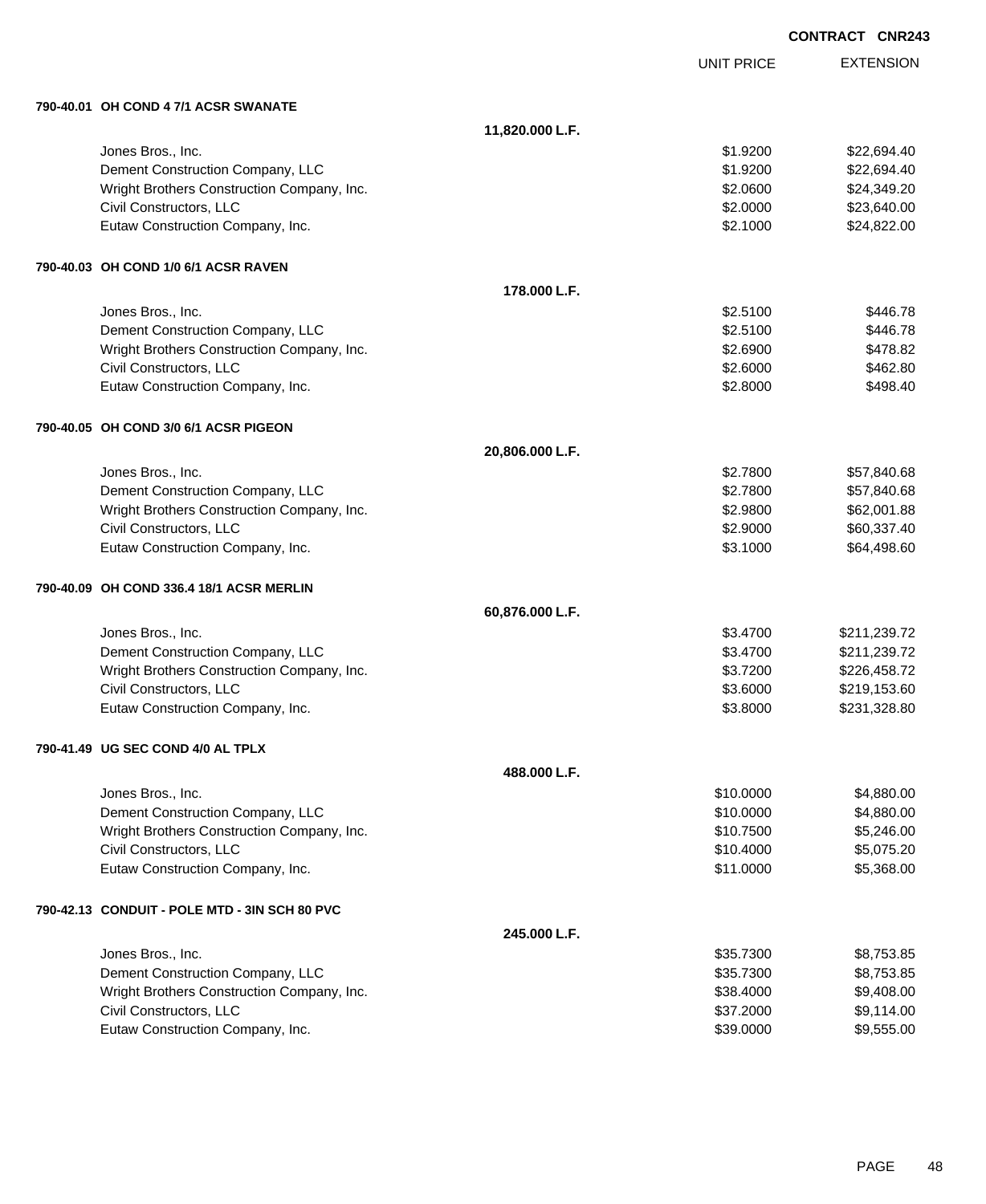| <b>CONTRACT CNR243</b> |  |
|------------------------|--|
|------------------------|--|

UNIT PRICE

EXTENSION

| 790-42.16 1 DUCT @ 36IN-48IN DEPTH                  |                   |              |             |
|-----------------------------------------------------|-------------------|--------------|-------------|
|                                                     | 45.000 L.F.       |              |             |
| Jones Bros., Inc.                                   |                   | \$220.0000   | \$9,900.00  |
| Dement Construction Company, LLC                    |                   | \$220.0000   | \$9,900.00  |
| Wright Brothers Construction Company, Inc.          |                   | \$236.0000   | \$10,620.00 |
| Civil Constructors, LLC                             |                   | \$228.0000   | \$10,260.00 |
| Eutaw Construction Company, Inc.                    |                   | \$240.0000   | \$10,800.00 |
| 790-43.48 SEC PULLBOX SMALL (REPLACE ONLY)          |                   |              |             |
|                                                     | <b>4.000 EACH</b> |              |             |
| Jones Bros., Inc.                                   |                   | \$1,090.0000 | \$4,360.00  |
| Dement Construction Company, LLC                    |                   | \$1,090.0000 | \$4,360.00  |
| Wright Brothers Construction Company, Inc.          |                   | \$1,170.0000 | \$4,680.00  |
| Civil Constructors, LLC                             |                   | \$1,135.0000 | \$4,540.00  |
| Eutaw Construction Company, Inc.                    |                   | \$1,200.0000 | \$4,800.00  |
| 790-46.02 1PH TRANSFORMER CONV W/POLE MTD FUSE & LA |                   |              |             |
|                                                     | 8.000 EACH        |              |             |
| Jones Bros., Inc.                                   |                   | \$865.0000   | \$6,920.00  |
| Dement Construction Company, LLC                    |                   | \$865.0000   | \$6,920.00  |
| Wright Brothers Construction Company, Inc.          |                   | \$928.0000   | \$7,424.00  |
| Civil Constructors, LLC                             |                   | \$900.0000   | \$7,200.00  |
| Eutaw Construction Company, Inc.                    |                   | \$950.0000   | \$7,600.00  |
| 790-46.03 1PH TRANSFORMER CONV W/XARM MTD FUSE & LA |                   |              |             |
|                                                     | 7.000 EACH        |              |             |
| Jones Bros., Inc.                                   |                   | \$810.0000   | \$5,670.00  |
| Dement Construction Company, LLC                    |                   | \$810.0000   | \$5,670.00  |
| Wright Brothers Construction Company, Inc.          |                   | \$869.0000   | \$6,083.00  |
| Civil Constructors, LLC                             |                   | \$845.0000   | \$5,915.00  |
| Eutaw Construction Company, Inc.                    |                   | \$890.0000   | \$6,230.00  |
| 790-54.04 15KVA 1PH OH XFORMER 14.4KV 120/240       |                   |              |             |
|                                                     | 8.000 EACH        |              |             |
| Jones Bros., Inc.                                   |                   | \$1,625.0000 | \$13,000.00 |
| Dement Construction Company, LLC                    |                   | \$1,625.0000 | \$13,000.00 |
| Wright Brothers Construction Company, Inc.          |                   | \$1,744.0000 | \$13,952.00 |
| Civil Constructors, LLC                             |                   | \$1,690.0000 | \$13,520.00 |
| Eutaw Construction Company, Inc.                    |                   | \$1,790.0000 | \$14,320.00 |
|                                                     |                   |              |             |

### **790-54.06 25KVA 1PH OH XFORMER 14.4KV 120/240**

| 6.000 EACH                                 |              |             |
|--------------------------------------------|--------------|-------------|
| Jones Bros., Inc.                          | \$1,865.0000 | \$11,190.00 |
| Dement Construction Company, LLC           | \$1,865.0000 | \$11,190.00 |
| Wright Brothers Construction Company, Inc. | \$2,002.0000 | \$12,012.00 |
| Civil Constructors, LLC                    | \$1,940.0000 | \$11,640.00 |
| Eutaw Construction Company, Inc.           | \$2,060.0000 | \$12,360.00 |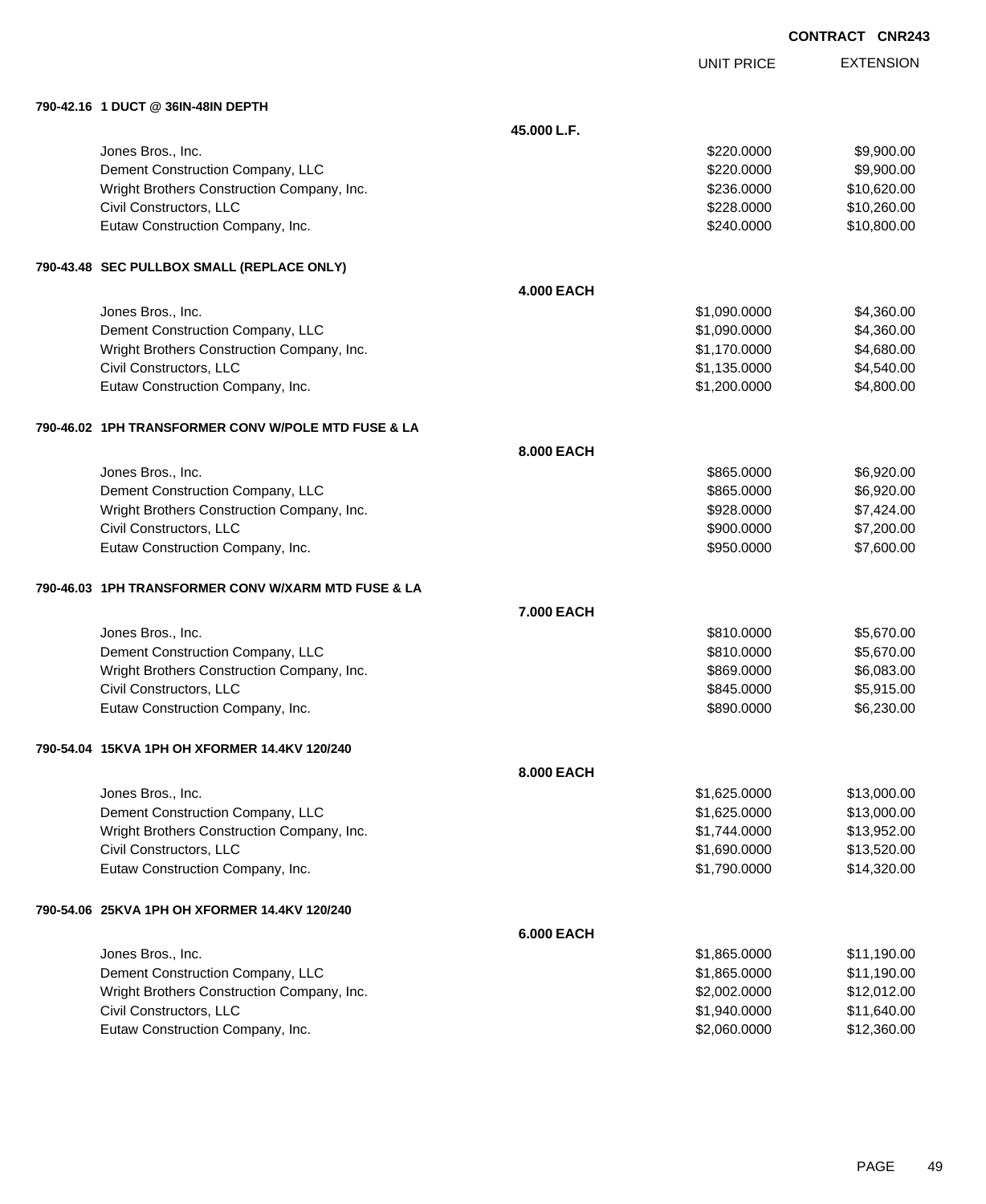|                                                     | <b>UNIT PRICE</b> | <b>EXTENSION</b> |
|-----------------------------------------------------|-------------------|------------------|
| 790-54.09 37.5KVA 1PH OH XFORMER 14.4KV 120/240     |                   |                  |
|                                                     | <b>1.000 EACH</b> |                  |
| Jones Bros., Inc.                                   | \$2,140.0000      | \$2,140.00       |
| Dement Construction Company, LLC                    | \$2,140.0000      | \$2,140.00       |
| Wright Brothers Construction Company, Inc.          | \$2,297.0000      | \$2,297.00       |
| Civil Constructors, LLC                             | \$2,225.0000      | \$2,225.00       |
| Eutaw Construction Company, Inc.                    | \$2,360.0000      | \$2,360.00       |
| 790-59.02 HOOK STICK SWITCH VERTICAL - SINGLE 25KV  |                   |                  |
|                                                     | 8.000 EACH        |                  |
| Jones Bros., Inc.                                   | \$5,790.0000      | \$46,320.00      |
| Dement Construction Company, LLC                    | \$5,790.0000      | \$46,320.00      |
| Wright Brothers Construction Company, Inc.          | \$6,214.0000      | \$49,712.00      |
| Civil Constructors, LLC                             | \$6,022.0000      | \$48,176.00      |
| Eutaw Construction Company, Inc.                    | \$6,390.0000      | \$51,120.00      |
| 790-61.01 1PH FUSE CUTOUT XARM MOUNT 25KV           |                   |                  |
|                                                     | 19.000 EACH       |                  |
| Jones Bros., Inc.                                   | \$325.0000        | \$6,175.00       |
| Dement Construction Company, LLC                    | \$325.0000        | \$6,175.00       |
| Wright Brothers Construction Company, Inc.          | \$349.0000        | \$6,631.00       |
| Civil Constructors, LLC                             | \$338.0000        | \$6,422.00       |
| Eutaw Construction Company, Inc.                    | \$360.0000        | \$6,840.00       |
| 790-61.02 1PH FUSE CUTOUT BRKT MOUNT 25KV           |                   |                  |
|                                                     | <b>1.000 EACH</b> |                  |
| Jones Bros., Inc.                                   | \$500.0000        | \$500.00         |
| Dement Construction Company, LLC                    | \$500.0000        | \$500.00         |
| Wright Brothers Construction Company, Inc.          | \$537.0000        | \$537.00         |
| Civil Constructors, LLC                             | \$520.0000        | \$520.00         |
| Eutaw Construction Company, Inc.                    | \$550.0000        | \$550.00         |
| 790-63.15 3PH ELECTR RECL 800A CONT 16000A INT 25KV |                   |                  |
|                                                     | <b>1.000 EACH</b> |                  |
| Jones Bros., Inc.                                   | \$31,250.0000     | \$31,250.00      |
| Dement Construction Company, LLC                    | \$31,250.0000     | \$31,250.00      |
| Wright Brothers Construction Company, Inc.          | \$33,537.0000     | \$33,537.00      |
| Civil Constructors, LLC                             | \$32,500.0000     | \$32,500.00      |
| Eutaw Construction Company, Inc.                    | \$34,470.0000     | \$34,470.00      |
| 790-65.05 LIGHTNING ARRESTER ARM MTD 18 KV          |                   |                  |
|                                                     | 45.000 EACH       |                  |
| Jones Bros., Inc.                                   | \$165.0000        | \$7,425.00       |
| Dement Construction Company, LLC                    | \$165.0000        | \$7,425.00       |
| Wright Brothers Construction Company, Inc.          | \$177.0000        | \$7,965.00       |
| Civil Constructors, LLC                             | \$172.0000        | \$7,740.00       |
| Eutaw Construction Company, Inc.                    | \$180.0000        | \$8,100.00       |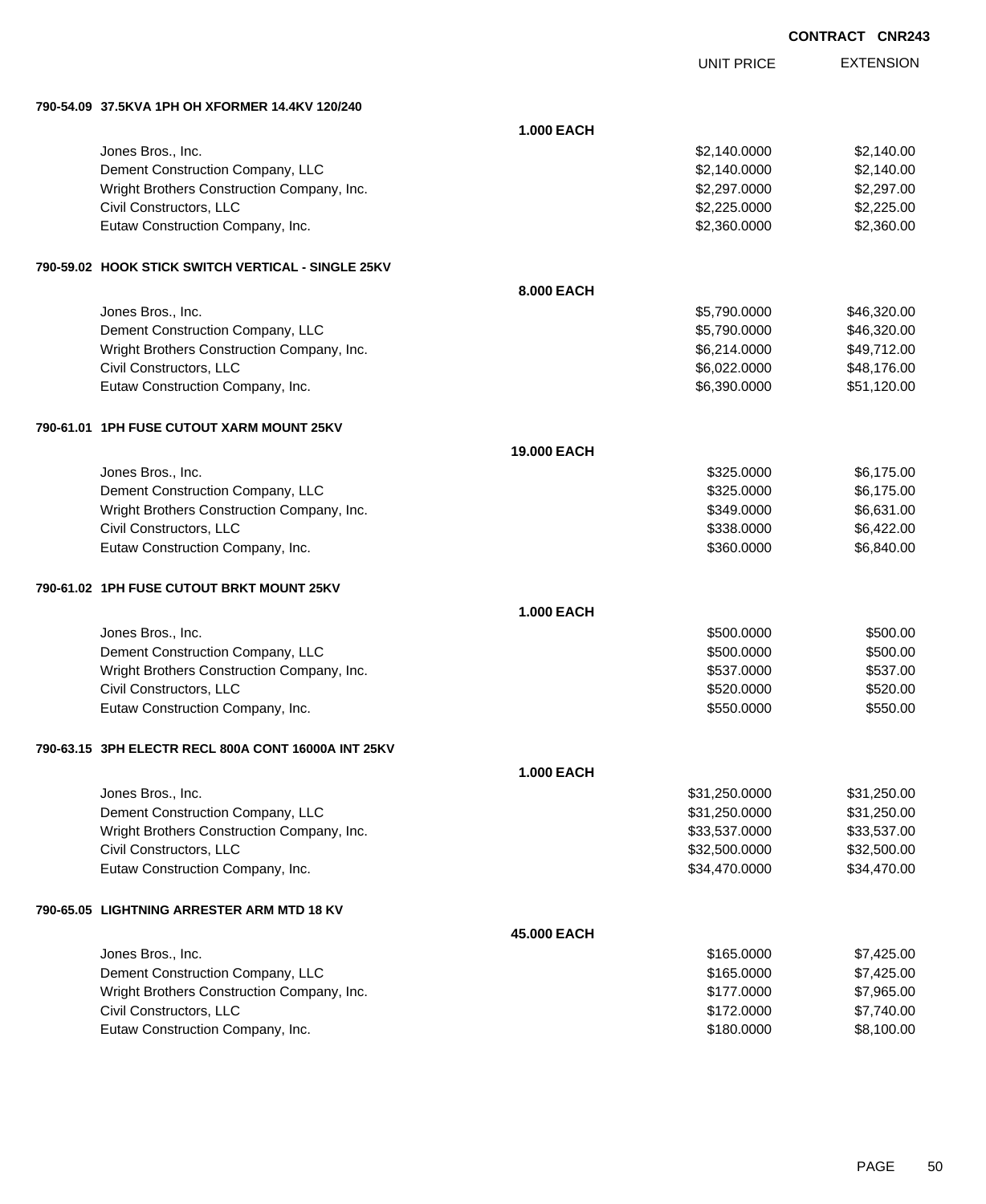| <b>CONTRACT CNR243</b> |  |
|------------------------|--|
|------------------------|--|

UNIT PRICE

|                   | 790-69.08 GROUND-GROUND ROD                |                   |              |              |
|-------------------|--------------------------------------------|-------------------|--------------|--------------|
|                   |                                            | 112.000 EACH      |              |              |
|                   | Jones Bros., Inc.                          |                   | \$316.4100   | \$35,437.92  |
|                   | Dement Construction Company, LLC           |                   | \$316.4100   | \$35,437.92  |
|                   | Wright Brothers Construction Company, Inc. |                   | \$340.0000   | \$38,080.00  |
|                   | Civil Constructors, LLC                    |                   | \$330.0000   | \$36,960.00  |
|                   | Eutaw Construction Company, Inc.           |                   | \$350.0000   | \$39,200.00  |
|                   | 790-69.21 1-SGL PHASE RECLOSER             |                   |              |              |
|                   |                                            | 3.000 EACH        |              |              |
|                   | Jones Bros., Inc.                          |                   | \$5,335.0000 | \$16,005.00  |
|                   | Dement Construction Company, LLC           |                   | \$5,335.0000 | \$16,005.00  |
|                   | Wright Brothers Construction Company, Inc. |                   | \$5,726.0000 | \$17,178.00  |
|                   | Civil Constructors, LLC                    |                   | \$5,550.0000 | \$16,650.00  |
|                   | Eutaw Construction Company, Inc.           |                   | \$5,880.0000 | \$17,640.00  |
|                   | 790-69.22 POLE TOP PIN                     |                   |              |              |
|                   |                                            | <b>7.000 EACH</b> |              |              |
|                   | Jones Bros., Inc.                          |                   | \$125.0000   | \$875.00     |
|                   | Dement Construction Company, LLC           |                   | \$125.0000   | \$875.00     |
|                   | Wright Brothers Construction Company, Inc. |                   | \$134.0000   | \$938.00     |
|                   | Civil Constructors, LLC                    |                   | \$130.0000   | \$910.00     |
|                   | Eutaw Construction Company, Inc.           |                   | \$140.0000   | \$980.00     |
| 790-69.32 ARM PIN |                                            |                   |              |              |
|                   |                                            | 8.000 EACH        |              |              |
|                   | Jones Bros., Inc.                          |                   | \$90.0000    | \$720.00     |
|                   | Dement Construction Company, LLC           |                   | \$90.0000    | \$720.00     |
|                   | Wright Brothers Construction Company, Inc. |                   | \$96.5000    | \$772.00     |
|                   | Civil Constructors, LLC                    |                   | \$93.6000    | \$748.80     |
|                   | Eutaw Construction Company, Inc.           |                   | \$99.0000    | \$792.00     |
|                   | 790-70.01 STREET LIGHT ON WOOD POLE        |                   |              |              |
|                   |                                            | <b>4.000 EACH</b> |              |              |
|                   | Jones Bros., Inc.                          |                   | \$530.0000   | \$2,120.00   |
|                   | Dement Construction Company, LLC           |                   | \$530.0000   | \$2,120.00   |
|                   | Wright Brothers Construction Company, Inc. |                   | \$569.0000   | \$2,276.00   |
|                   | Civil Constructors, LLC                    |                   | \$551.0000   | \$2,204.00   |
|                   | Eutaw Construction Company, Inc.           |                   | \$580.0000   | \$2,320.00   |
|                   | 790-98.01 REMOVE WIRE                      |                   |              |              |
|                   |                                            | 90,514.000 L.F.   |              |              |
|                   | Jones Bros., Inc.                          |                   | \$1.3500     | \$122,193.90 |
|                   | Dement Construction Company, LLC           |                   | \$1.3500     | \$122,193.90 |
|                   | Wright Brothers Construction Company, Inc. |                   | \$1.4500     | \$131,245.30 |
|                   | Civil Constructors, LLC                    |                   | \$1.4000     | \$126,719.60 |
|                   | Eutaw Construction Company, Inc.           |                   | \$1.5000     | \$135,771.00 |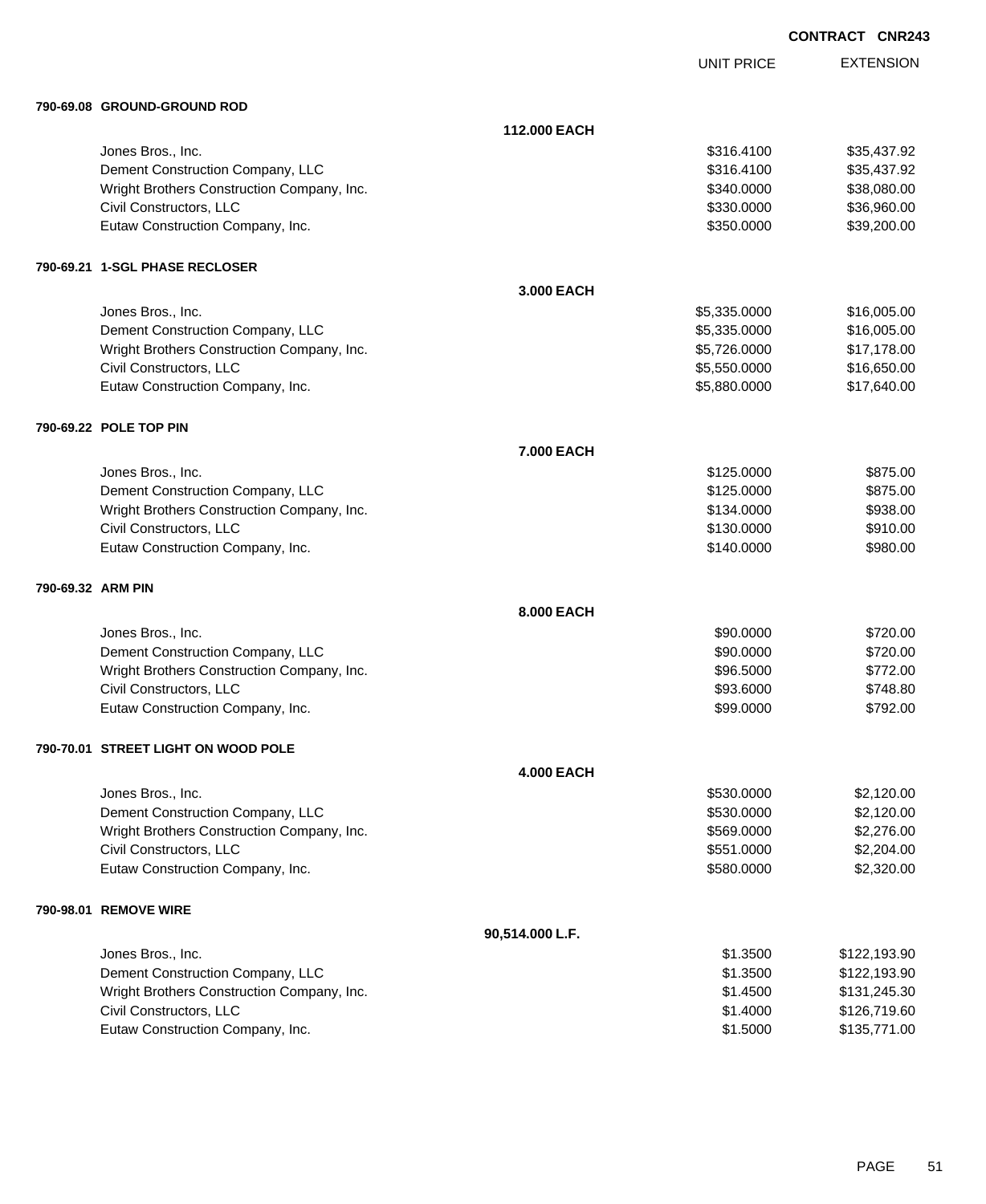UNIT PRICE

| <b>790-98.02 REMOVE POLES</b> |  |
|-------------------------------|--|
|                               |  |

| <b>JU-JO.UZ REIVIUVE FULEJ</b>                  |                   |              |             |
|-------------------------------------------------|-------------------|--------------|-------------|
|                                                 | 67.000 EACH       |              |             |
| Jones Bros., Inc.                               |                   | \$322.8100   | \$21,628.27 |
| Dement Construction Company, LLC                |                   | \$322.8100   | \$21,628.27 |
| Wright Brothers Construction Company, Inc.      |                   | \$346.0000   | \$23,182.00 |
| Civil Constructors, LLC                         |                   | \$335.0000   | \$22,445.00 |
| Eutaw Construction Company, Inc.                |                   | \$360.0000   | \$24,120.00 |
| 790-98.03   REMOVE FRAMING/ASSOCIATED APPARATUS |                   |              |             |
|                                                 | 308.000 EACH      |              |             |
| Jones Bros., Inc.                               |                   | \$269.0100   | \$82,855.08 |
| Dement Construction Company, LLC                |                   | \$269.0100   | \$82,855.08 |
| Wright Brothers Construction Company, Inc.      |                   | \$289.0000   | \$89,012.00 |
| Civil Constructors, LLC                         |                   | \$280.0000   | \$86,240.00 |
| Eutaw Construction Company, Inc.                |                   | \$300.0000   | \$92,400.00 |
| 790-98.20 TREE AND BRUSH REMOVAL OFF ROW        |                   |              |             |
|                                                 | 1.000 LS          |              |             |
| Jones Bros., Inc.                               |                   | \$5,380.0000 | \$5,380.00  |
| Dement Construction Company, LLC                |                   | \$5,380.0000 | \$5,380.00  |
| Wright Brothers Construction Company, Inc.      |                   | \$5,774.0000 | \$5,774.00  |
| Civil Constructors, LLC                         |                   | \$5,595.0000 | \$5,595.00  |
| Eutaw Construction Company, Inc.                |                   | \$5,930.0000 | \$5,930.00  |
| 793-01.08 POLE 35FT CLASS 5 WOOD                |                   |              |             |
|                                                 | <b>4.000 EACH</b> |              |             |
| Jones Bros., Inc.                               |                   | \$745.0000   | \$2,980.00  |
| Dement Construction Company, LLC                |                   | \$1,205.0000 | \$4,820.00  |
| Wright Brothers Construction Company, Inc.      |                   | \$804.0000   | \$3,216.00  |
| Civil Constructors, LLC                         |                   | \$775.0000   | \$3,100.00  |
| Eutaw Construction Company, Inc.                |                   | \$2,300.0000 | \$9,200.00  |
| 793-01.41 ANCHOR 1IN                            |                   |              |             |
|                                                 | 50.000 EACH       |              |             |
| Jones Bros., Inc.                               |                   | \$368.3000   | \$18,415.00 |
| Dement Construction Company, LLC                |                   | \$747.9800   | \$37,399.00 |
| Wright Brothers Construction Company, Inc.      |                   | \$398.0000   | \$19,900.00 |
| Civil Constructors, LLC                         |                   | \$385.0000   | \$19,250.00 |
| Eutaw Construction Company, Inc.                |                   | \$680.0000   | \$34,000.00 |
| 793-14.19 4IN SCH 80 ORANGE FLEXPIPE            |                   |              |             |
|                                                 | 119.000 L.F.      |              |             |
| Jones Bros., Inc.                               |                   | \$3.3000     | \$392.70    |
| Dement Construction Company, LLC                |                   | \$5.0000     | \$595.00    |
| Wright Brothers Construction Company, Inc.      |                   | \$3.5600     | \$423.64    |
| Civil Constructors, LLC                         |                   | \$3.4500     | \$410.55    |
| Eutaw Construction Company, Inc.                |                   | \$10.5000    | \$1,249.50  |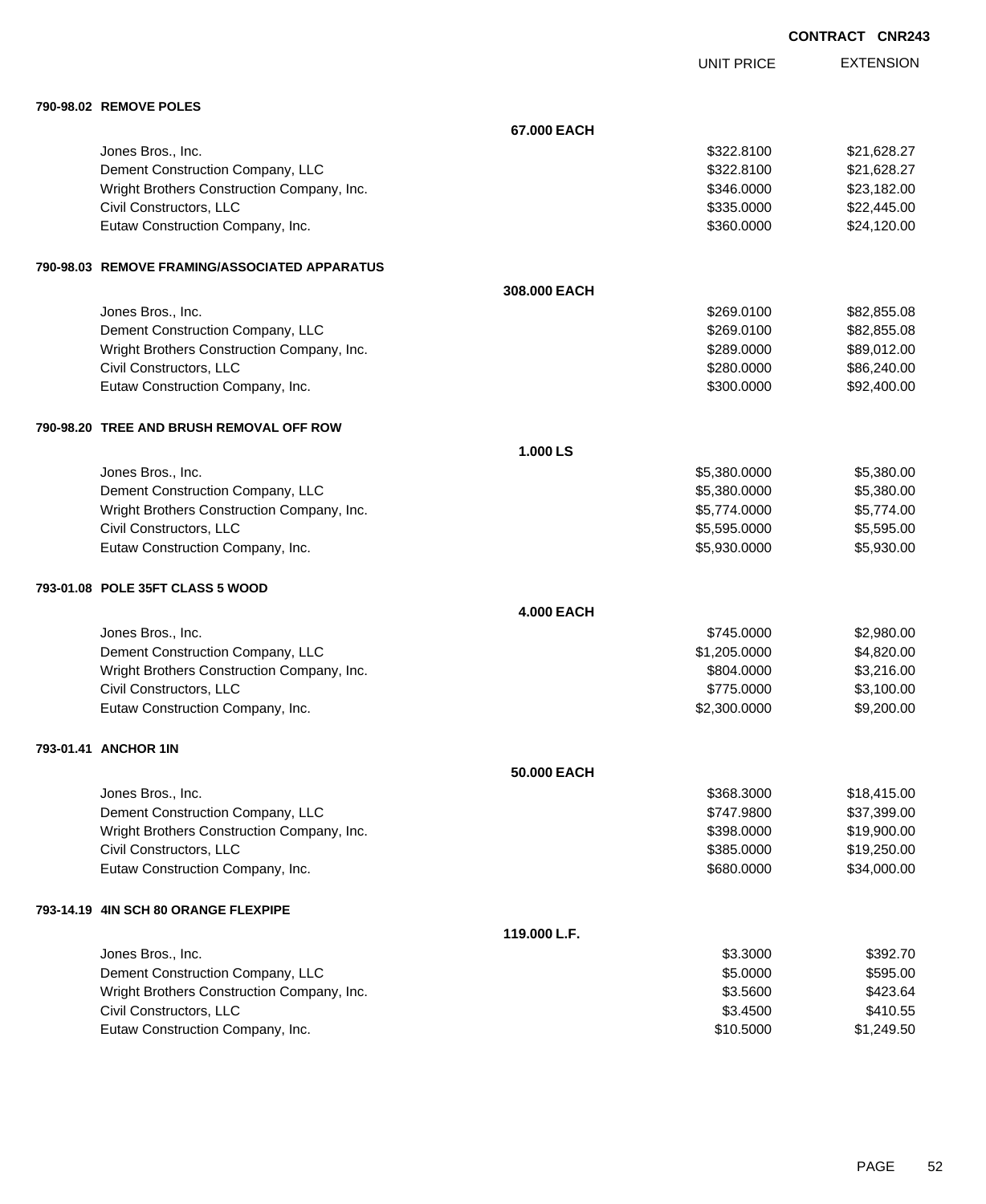|            | CONTRACT CNR243 |                  |
|------------|-----------------|------------------|
| UNIT PRICE |                 | <b>EXTENSION</b> |

| 793-16.04 DIRECTIONAL BORE 4IN/FLEX SLEEVE    |                 |            |                |
|-----------------------------------------------|-----------------|------------|----------------|
|                                               | 119.000 L.F.    |            |                |
| Jones Bros., Inc.                             |                 | \$25.0000  | \$2,975.00     |
| Dement Construction Company, LLC              |                 | \$30.0000  | \$3,570.00     |
| Wright Brothers Construction Company, Inc.    |                 | \$27.0000  | \$3,213.00     |
| Civil Constructors, LLC                       |                 | \$26.0000  | \$3,094.00     |
| Eutaw Construction Company, Inc.              |                 | \$47.0000  | \$5,593.00     |
| 793-98.04 REMOVE POLES ALL SIZES              |                 |            |                |
|                                               | 25.000 EACH     |            |                |
| Jones Bros., Inc.                             |                 | \$200.0000 | \$5,000.00     |
| Dement Construction Company, LLC              |                 | \$150.0000 | \$3,750.00     |
| Wright Brothers Construction Company, Inc.    |                 | \$216.0000 | \$5,400.00     |
| Civil Constructors, LLC                       |                 | \$208.0000 | \$5,200.00     |
| Eutaw Construction Company, Inc.              |                 | \$370.0000 | \$9,250.00     |
| 795-01.03 6IN DIP RESTRAINED JOINT WATER LINE |                 |            |                |
|                                               | 850.000 L.F.    |            |                |
| Jones Bros., Inc.                             |                 | \$61.6000  | \$52,360.00    |
| Dement Construction Company, LLC              |                 | \$61.6000  | \$52,360.00    |
| Wright Brothers Construction Company, Inc.    |                 | \$65.7500  | \$55,887.50    |
| Civil Constructors, LLC                       |                 | \$58.5000  | \$49,725.00    |
| Eutaw Construction Company, Inc.              |                 | \$68.0000  | \$57,800.00    |
| 795-03.05 6IN PVC WATER LINE                  |                 |            |                |
|                                               | 33,045.000 L.F. |            |                |
| Jones Bros., Inc.                             |                 | \$37.0000  | \$1,222,665.00 |
| Dement Construction Company, LLC              |                 | \$37.0000  | \$1,222,665.00 |
| Wright Brothers Construction Company, Inc.    |                 | \$39.5000  | \$1,305,277.50 |
| Civil Constructors, LLC                       |                 | \$34.5500  | \$1,141,704.75 |
| Eutaw Construction Company, Inc.              |                 | \$41.0000  | \$1,354,845.00 |
| 795-03.06 8IN PVC WATER LINE                  |                 |            |                |
|                                               | 200.000 L.F.    |            |                |
| Jones Bros., Inc.                             |                 | \$53.0000  | \$10,600.00    |
| Dement Construction Company, LLC              |                 | \$53.0000  | \$10,600.00    |
| Wright Brothers Construction Company, Inc.    |                 | \$56.7500  | \$11,350.00    |
| Civil Constructors, LLC                       |                 | \$36.0000  | \$7,200.00     |
| Eutaw Construction Company, Inc.              |                 | \$58.0000  | \$11,600.00    |
| 795-05.18 HDD 8IN HDPE CASING PIPE-ROCK       |                 |            |                |
|                                               | 550.000 L.F.    |            |                |
| Jones Bros., Inc.                             |                 | \$233.2500 | \$128,287.50   |
| Dement Construction Company, LLC              |                 | \$233.2500 | \$128,287.50   |
| Wright Brothers Construction Company, Inc.    |                 | \$252.0000 | \$138,600.00   |
| Civil Constructors, LLC                       |                 | \$188.0000 | \$103,400.00   |
| Eutaw Construction Company, Inc.              |                 | \$260.0000 | \$143,000.00   |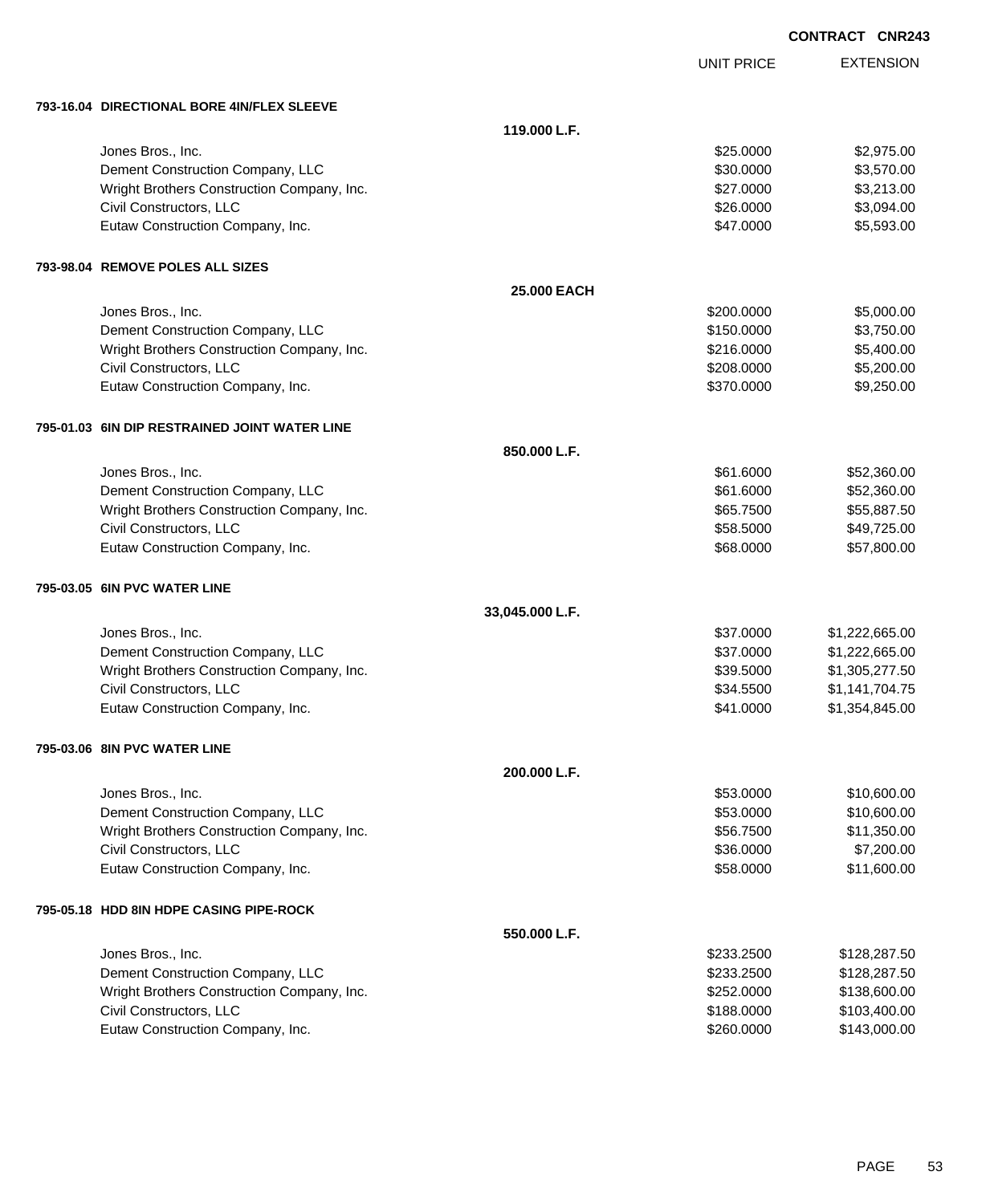| CONTRACT CNR243 |  |
|-----------------|--|
|                 |  |

|                                                  |                   | <b>UNIT PRICE</b> | <b>EXTENSION</b> |
|--------------------------------------------------|-------------------|-------------------|------------------|
| 795-05.77 BORE/JACK 12IN STEEL CASING PIPE-ROCK. |                   |                   |                  |
|                                                  | 1,300.000 L.F.    |                   |                  |
| Jones Bros., Inc.                                |                   | \$516.0000        | \$670,800.00     |
| Dement Construction Company, LLC                 |                   | \$502.0000        | \$652,600.00     |
| Wright Brothers Construction Company, Inc.       |                   | \$572.0000        | \$743,600.00     |
| Civil Constructors, LLC                          |                   | \$441.0000        | \$573,300.00     |
| Eutaw Construction Company, Inc.                 |                   | \$550.0000        | \$715,000.00     |
| 795-05.79 BORE/JACK 16IN STEEL CASING PIPE-ROCK. |                   |                   |                  |
|                                                  | 650.000 L.F.      |                   |                  |
| Jones Bros., Inc.                                |                   | \$611.0000        | \$397,150.00     |
| Dement Construction Company, LLC                 |                   | \$597.0000        | \$388,050.00     |
| Wright Brothers Construction Company, Inc.       |                   | \$676.0000        | \$439,400.00     |
| Civil Constructors, LLC                          |                   | \$434.0000        | \$282,100.00     |
| Eutaw Construction Company, Inc.                 |                   | \$660.0000        | \$429,000.00     |
| 795-07.03 6IN X 6IN TAPPING SLEEVE AND VALVE     |                   |                   |                  |
|                                                  | <b>2.000 EACH</b> |                   |                  |
| Jones Bros., Inc.                                |                   | \$2,225.0000      | \$4,450.00       |
| Dement Construction Company, LLC                 |                   | \$2,225.0000      | \$4,450.00       |
| Wright Brothers Construction Company, Inc.       |                   | \$2,378.0000      | \$4,756.00       |
| Civil Constructors, LLC                          |                   | \$6,390.0000      | \$12,780.00      |
| Eutaw Construction Company, Inc.                 |                   | \$2,440.0000      | \$4,880.00       |
| 795-08.04  6IN GATE VALVE ASSEMBLY               |                   |                   |                  |
|                                                  | 106.000 EACH      |                   |                  |
| Jones Bros., Inc.                                |                   | \$1,070.0000      | \$113,420.00     |
| Dement Construction Company, LLC                 |                   | \$1,070.0000      | \$113,420.00     |
| Wright Brothers Construction Company, Inc.       |                   | \$1,143.0000      | \$121,158.00     |
| Civil Constructors, LLC                          |                   | \$1,160.0000      | \$122,960.00     |
| Eutaw Construction Company, Inc.                 |                   | \$1,180.0000      | \$125,080.00     |
| 795-09.01 3/4IN WATER SERVICE METER ASSEMBLY     |                   |                   |                  |
|                                                  | 80,000 EACH       |                   |                  |
| Jones Bros., Inc.                                |                   | \$855.0000        | \$68,400.00      |
| Dement Construction Company, LLC                 |                   | \$855.0000        | \$68,400.00      |
| Wright Brothers Construction Company, Inc.       |                   | \$914.0000        | \$73,120.00      |
| Civil Constructors, LLC                          |                   | \$732.0000        | \$58,560.00      |
| Eutaw Construction Company, Inc.                 |                   | \$940.0000        | \$75,200.00      |
| 795-09.04 2IN WATER SERVICE METER ASSEMBLY       |                   |                   |                  |
|                                                  | 3.000 EACH        |                   |                  |
| Jones Bros., Inc.                                |                   | \$2,840.0000      | \$8,520.00       |
| Dement Construction Company, LLC                 |                   | \$2,840.0000      | \$8,520.00       |
| Wright Brothers Construction Company, Inc.       |                   | \$3,035.0000      | \$9,105.00       |
| Civil Constructors, LLC                          |                   | \$2,470.0000      | \$7,410.00       |
| Eutaw Construction Company, Inc.                 |                   | \$3,120.0000      | \$9,360.00       |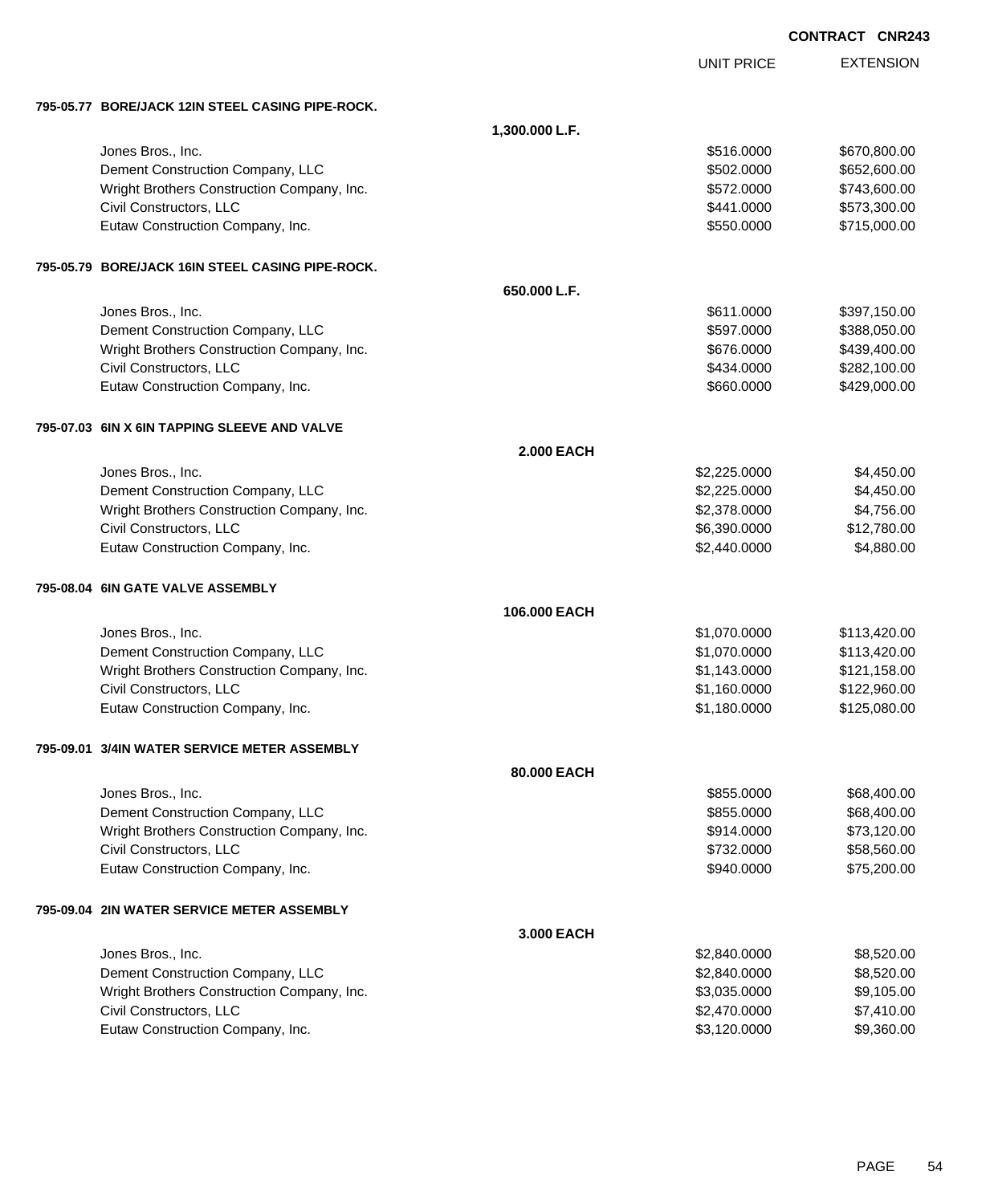|  | <b>CONTRACT CNR243</b> |
|--|------------------------|
|  |                        |

UNIT PRICE

EXTENSION

| 795-09.14 3/4IN HDPE SERVICE PIPE                    |                |              |              |
|------------------------------------------------------|----------------|--------------|--------------|
|                                                      | 3,000.000 L.F. |              |              |
| Jones Bros., Inc.                                    |                | \$14.7500    | \$44,250.00  |
| Dement Construction Company, LLC                     |                | \$14.7500    | \$44,250.00  |
| Wright Brothers Construction Company, Inc.           |                | \$15.7500    | \$47,250.00  |
| Civil Constructors, LLC                              |                | \$21.0000    | \$63,000.00  |
| Eutaw Construction Company, Inc.                     |                | \$16.2500    | \$48,750.00  |
| 795-09.17 2IN HDPE SERVICE PIPE                      |                |              |              |
|                                                      | 100.000 L.F.   |              |              |
| Jones Bros., Inc.                                    |                | \$46.0000    | \$4,600.00   |
| Dement Construction Company, LLC                     |                | \$46.0000    | \$4,600.00   |
| Wright Brothers Construction Company, Inc.           |                | \$49.2000    | \$4,920.00   |
| Civil Constructors, LLC                              |                | \$38.0000    | \$3,800.00   |
| Eutaw Construction Company, Inc.                     |                | \$51.0000    | \$5,100.00   |
| 795-09.27 TI OF 2IN PVC CASING FOR SERVICE PIPE-ROCK |                |              |              |
|                                                      | 2,250.000 L.F. |              |              |
| Jones Bros., Inc.                                    |                | \$117.0000   | \$263,250.00 |
| Dement Construction Company, LLC                     |                | \$117.0000   | \$263,250.00 |
| Wright Brothers Construction Company, Inc.           |                | \$125.0000   | \$281,250.00 |
| Civil Constructors, LLC                              |                | \$84.0000    | \$189,000.00 |
| Eutaw Construction Company, Inc.                     |                | \$130.0000   | \$292,500.00 |
| 795-11.02 FIRE HYDRANT ASSEMBLY                      |                |              |              |
|                                                      | 24,000 EACH    |              |              |
| Jones Bros., Inc.                                    |                | \$2,600.0000 | \$62,400.00  |
| Dement Construction Company, LLC                     |                | \$2,600.0000 | \$62,400.00  |
| Wright Brothers Construction Company, Inc.           |                | \$2,779.0000 | \$66,696.00  |
| Civil Constructors, LLC                              |                | \$4,340.0000 | \$104,160.00 |
| Eutaw Construction Company, Inc.                     |                | \$2,860.0000 | \$68,640.00  |
| 795-13.01 DI FITTINGS                                |                |              |              |
|                                                      | 12,000.000 LB. |              |              |
| Jones Bros., Inc.                                    |                | \$5.2500     | \$63,000.00  |
| Dement Construction Company, LLC                     |                | \$5.2500     | \$63,000.00  |
| Wright Brothers Construction Company, Inc.           |                | \$5.6000     | \$67,200.00  |
| Civil Constructors, LLC                              |                | \$4.4000     | \$52,800.00  |
| Eutaw Construction Company, Inc.                     |                | \$5.8000     | \$69,600.00  |
| 795-14.05 CONCRETE ENCASEMENT                        |                |              |              |
|                                                      | 1,000.000 L.F. |              |              |
| Jones Bros., Inc.                                    |                | \$30.0000    | \$30,000.00  |
| Dement Construction Company, LLC                     |                | \$30.0000    | \$30,000.00  |
| Wright Brothers Construction Company, Inc.           |                | \$32.1000    | \$32,100.00  |
| Civil Constructors, LLC                              |                | \$46.0000    | \$46,000.00  |
| Eutaw Construction Company, Inc.                     |                | \$33.0000    | \$33,000.00  |
|                                                      |                |              |              |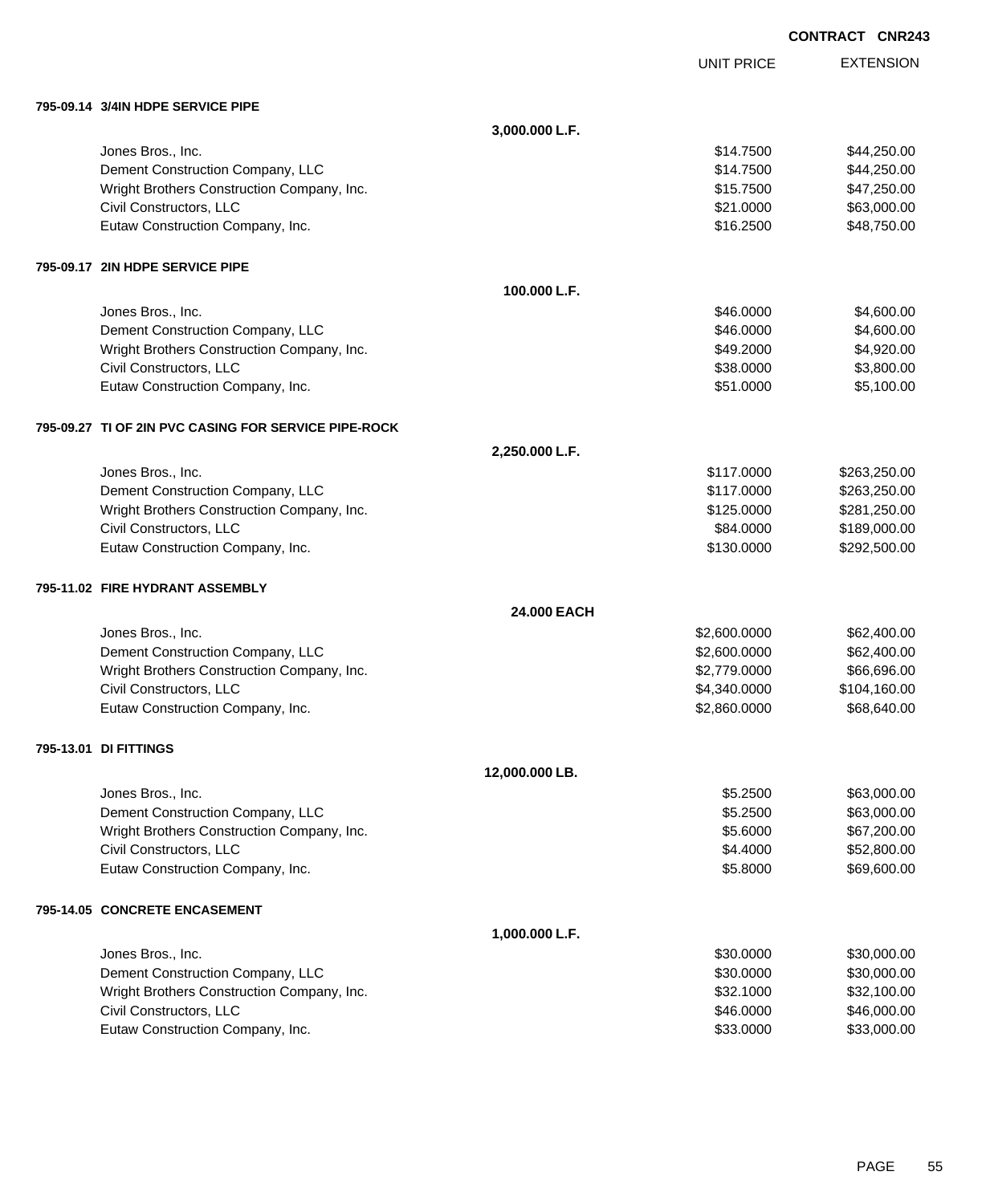|                           |                                               |              | UNIT PRICE | <b>EXTENSION</b> |
|---------------------------|-----------------------------------------------|--------------|------------|------------------|
| 795-14.08 RESTORE ASPHALT |                                               |              |            |                  |
|                           |                                               | 100.000 S.Y. |            |                  |
|                           | Jones Bros., Inc.                             |              | \$67.5000  | \$6,750.00       |
|                           | Dement Construction Company, LLC              |              | \$67.5000  | \$6,750.00       |
|                           | Wright Brothers Construction Company, Inc.    |              | \$72.2500  | \$7,225.00       |
|                           | Civil Constructors, LLC                       |              | \$88.0000  | \$8,800.00       |
|                           | Eutaw Construction Company, Inc.              |              | \$74.0000  | \$7,400.00       |
| 795-15.02                 | <b>12IN STEEL CASING PIPE OPEN CUT METHOD</b> |              |            |                  |
|                           |                                               | 220.000 L.F. |            |                  |
|                           | Jones Bros., Inc.                             |              | \$243.0000 | \$53,460.00      |
|                           | Dement Construction Company, LLC              |              | \$100.0000 | \$22,000.00      |
|                           | Wright Brothers Construction Company, Inc.    |              | \$107,0000 | \$23,540.00      |

Civil Constructors, LLC 627,280.00 Eutaw Construction Company, Inc. 6. The Construction Company, Inc. 6. The Construction Company, Inc.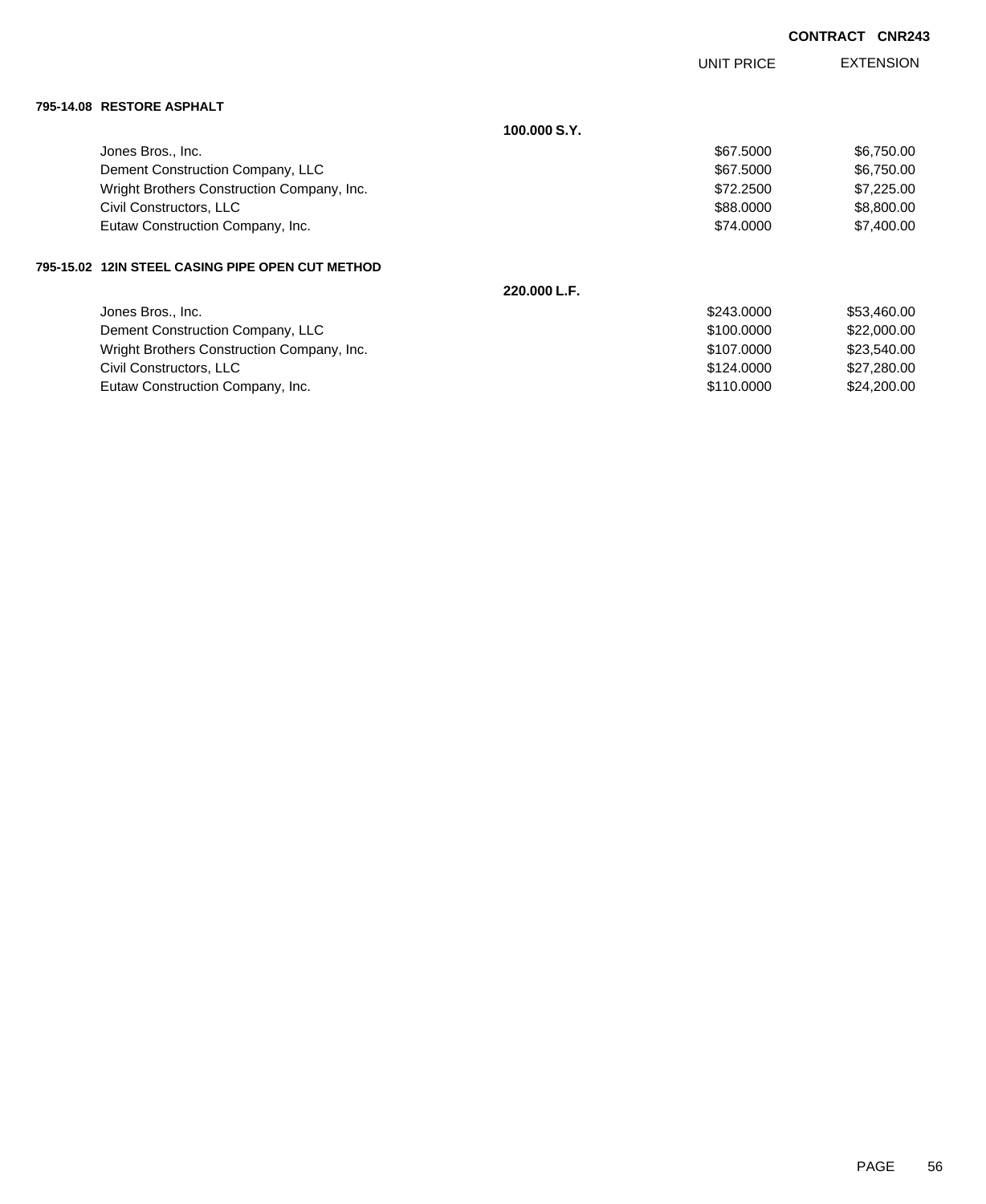**15,694.698 TON 20,054.336 TON 13,128.704 TON 262.496 TON** Wright Brothers Construction Company, Inc. 6. The Same State of the State of State State State State State State State State State State State State State State State State State State State State State State State State S Civil Constructors, LLC \$767.0000 \$201,334.43 Eutaw Construction Company, Inc. 6. The Construction Company, Inc. 6. The Construction Company, Inc.

**4,913.398 M.G.**

**ROADWAY ALTERNATE AA1 CATEGORY**

**203-06 WATER**

|        | Jones Bros., Inc.                                               |                 | \$5,0000   | \$24,566.99    |
|--------|-----------------------------------------------------------------|-----------------|------------|----------------|
|        | Dement Construction Company, LLC                                |                 | \$10.0000  | \$49,133.98    |
|        | Wright Brothers Construction Company, Inc.                      |                 | \$6.3000   | \$30,954.41    |
|        | Civil Constructors, LLC                                         |                 | \$11.0000  | \$54,047.38    |
|        | Eutaw Construction Company, Inc.                                |                 | \$15.2500  | \$74,929.32    |
| 303-01 | MINERAL AGGREGATE, TYPE A BASE, GRADING D                       |                 |            |                |
|        |                                                                 | 219,096.869 TON |            |                |
|        | Jones Bros., Inc.                                               |                 | \$17.9000  | \$3,921,833.96 |
|        | Dement Construction Company, LLC                                |                 | \$21.8400  | \$4,785,075.62 |
|        | Wright Brothers Construction Company, Inc.                      |                 | \$22.2000  | \$4,863,950.49 |
|        | Civil Constructors, LLC                                         |                 | \$21.4000  | \$4,688,673.00 |
|        | Eutaw Construction Company, Inc.                                |                 | \$23.0000  | \$5,039,227.99 |
|        | 307-01.21 ASP. CONC. MIX(PG70-22) (BPMB-HM) GR. A-S             |                 |            |                |
|        |                                                                 | 15,694.698 TON  |            |                |
|        | Jones Bros., Inc.                                               |                 | \$63.6700  | \$999,281.42   |
|        | Dement Construction Company, LLC                                |                 | \$63.6700  | \$999,281.42   |
|        | Wright Brothers Construction Company, Inc.                      |                 | \$68.7500  | \$1,079,010.49 |
|        | Civil Constructors, LLC                                         |                 | \$66.2500  | \$1,039,773.74 |
|        | Eutaw Construction Company, Inc.                                |                 | \$71.0000  | \$1,114,323.56 |
|        | 307-02.01 ASPHALT CONCRETE MIX (PG70-22) (BPMB-HM) GRADING A    |                 |            |                |
|        |                                                                 | 20,054.336 TON  |            |                |
|        | Jones Bros., Inc.                                               |                 | \$64.0000  | \$1,283,477.50 |
|        | Dement Construction Company, LLC                                |                 | \$64.0000  | \$1,283,477.50 |
|        | Wright Brothers Construction Company, Inc.                      |                 | \$69.0000  | \$1,383,749.18 |
|        | Civil Constructors, LLC                                         |                 | \$66.5500  | \$1,334,616.06 |
|        | Eutaw Construction Company, Inc.                                |                 | \$71.0000  | \$1,423,857.86 |
|        | 307-02.08 ASPHALT CONCRETE MIX (PG70-22) (BPMB-HM) GRADING B-M2 |                 |            |                |
|        |                                                                 | 13,128.704 TON  |            |                |
|        | Jones Bros., Inc.                                               |                 | \$71.2500  | \$935,420.16   |
|        | Dement Construction Company, LLC                                |                 | \$71.2500  | \$935,420.16   |
|        | Wright Brothers Construction Company, Inc.                      |                 | \$77.0000  | \$1,010,910.21 |
|        | Civil Constructors, LLC                                         |                 | \$74.1000  | \$972,836.97   |
|        | Eutaw Construction Company, Inc.                                |                 | \$79.0000  | \$1,037,167.62 |
| 402-01 | BITUMINOUS MATERIAL FOR PRIME COAT (PC)                         |                 |            |                |
|        |                                                                 | 262.496 TON     |            |                |
|        | Jones Bros., Inc.                                               |                 | \$737.8000 | \$193,669.55   |
|        | Dement Construction Company, LLC                                |                 | \$737.8000 | \$193,669.55   |
|        |                                                                 |                 |            |                |

**CONTRACT CNR243**

EXTENSION UNIT PRICE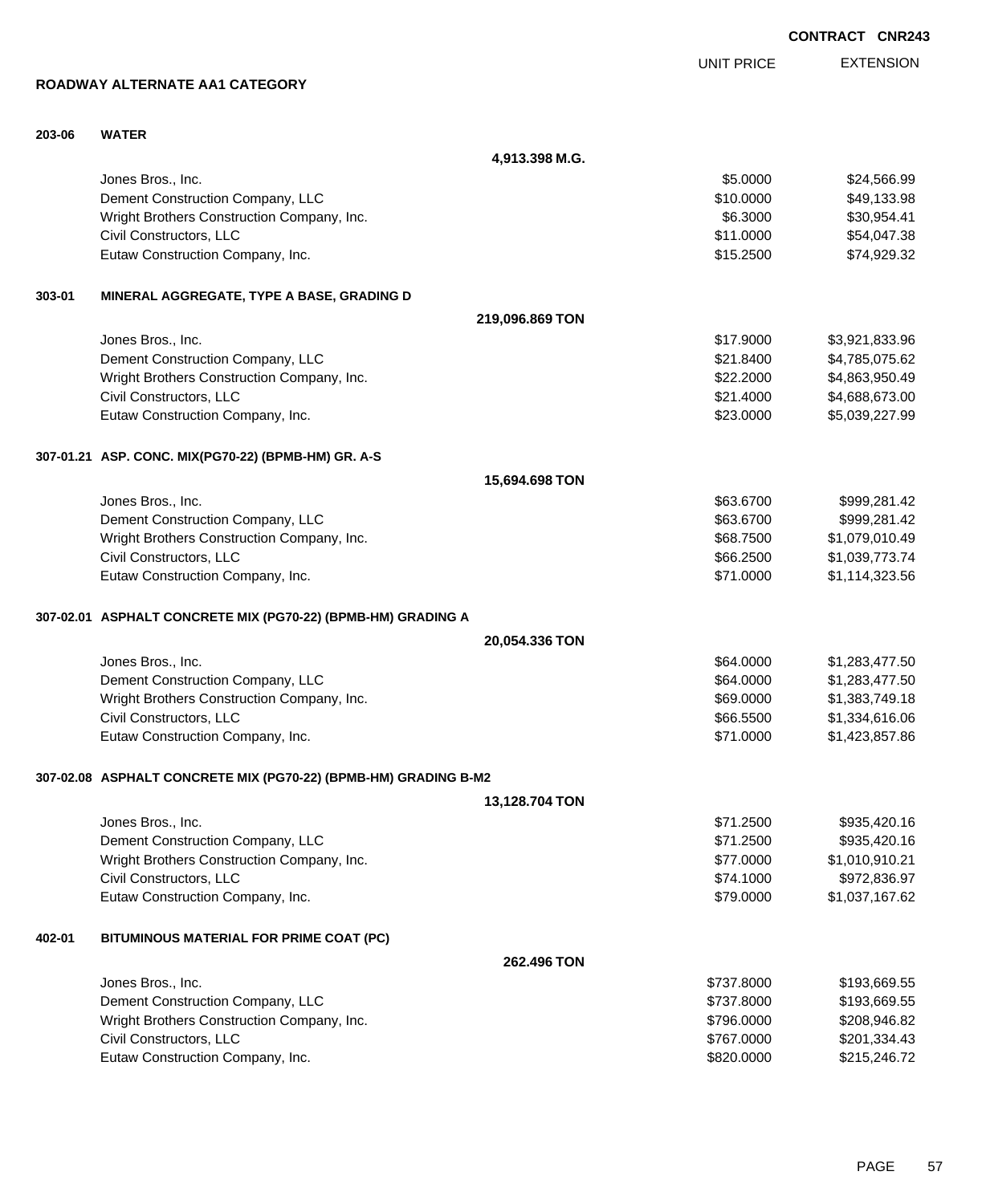|        |                                                |               |                   | <b>CONTRACT CNR243</b> |                  |
|--------|------------------------------------------------|---------------|-------------------|------------------------|------------------|
|        |                                                |               | <b>UNIT PRICE</b> |                        | <b>EXTENSION</b> |
| 402-02 | <b>AGGREGATE FOR COVER MATERIAL (PC)</b>       |               |                   |                        |                  |
|        |                                                | 1,039.483 TON |                   |                        |                  |
|        | Jones Bros., Inc.                              |               | \$45.5700         |                        | \$47,369.24      |
|        | Dement Construction Company, LLC               |               | \$45.5700         |                        | \$47,369.24      |
|        | Wright Brothers Construction Company, Inc.     |               | \$49.2000         |                        | \$51,142.56      |
|        | Civil Constructors, LLC                        |               | \$47.4000         |                        | \$49,271.49      |
|        | Eutaw Construction Company, Inc.               |               | \$51.0000         |                        | \$53,013.63      |
| 403-01 | BITUMINOUS MATERIAL FOR TACK COAT (TC)         |               |                   |                        |                  |
|        |                                                | 100.339 TON   |                   |                        |                  |
|        | Jones Bros., Inc.                              |               | \$703.2200        |                        | \$70,560.39      |
|        | Dement Construction Company, LLC               |               | \$703.2200        |                        | \$70,560.39      |
|        | Wright Brothers Construction Company, Inc.     |               | \$759.0000        |                        | \$76,157.30      |
|        | Civil Constructors, LLC                        |               | \$731.0000        |                        | \$73,347.81      |
|        | Eutaw Construction Company, Inc.               |               | \$780.0000        |                        | \$78,264.42      |
|        | 411-01.07 ACS MIX (PG64-22) GRADING E SHOULDER |               |                   |                        |                  |
|        |                                                | 4,442.390 TON |                   |                        |                  |
|        | Jones Bros., Inc.                              |               | \$75.1300         |                        | \$333,756.76     |
|        | Dement Construction Company, LLC               |               | \$75.1300         |                        | \$333,756.76     |
|        | Wright Brothers Construction Company, Inc.     |               | \$81.0000         |                        | \$359,833.59     |
|        | Civil Constructors, LLC                        |               | \$78.1500         |                        | \$347,172.78     |
|        | Eutaw Construction Company, Inc.               |               | \$83.0000         |                        | \$368,718.37     |
|        | 411-02.10 ACS MIX(PG70-22) GRADING D           |               |                   |                        |                  |
|        |                                                | 7,667.804 TON |                   |                        |                  |
|        | Jones Bros., Inc.                              |               | \$85.8600         |                        | \$658,357.65     |
|        | Dement Construction Company, LLC               |               | \$85.8600         |                        | \$658,357.65     |
|        | Wright Brothers Construction Company, Inc.     |               | \$92.7500         |                        | \$711,188.82     |
|        | Civil Constructors, LLC                        |               | \$89.3000         |                        | \$684,734.90     |
|        | Eutaw Construction Company, Inc.               |               | \$95,0000         |                        | \$728,441.38     |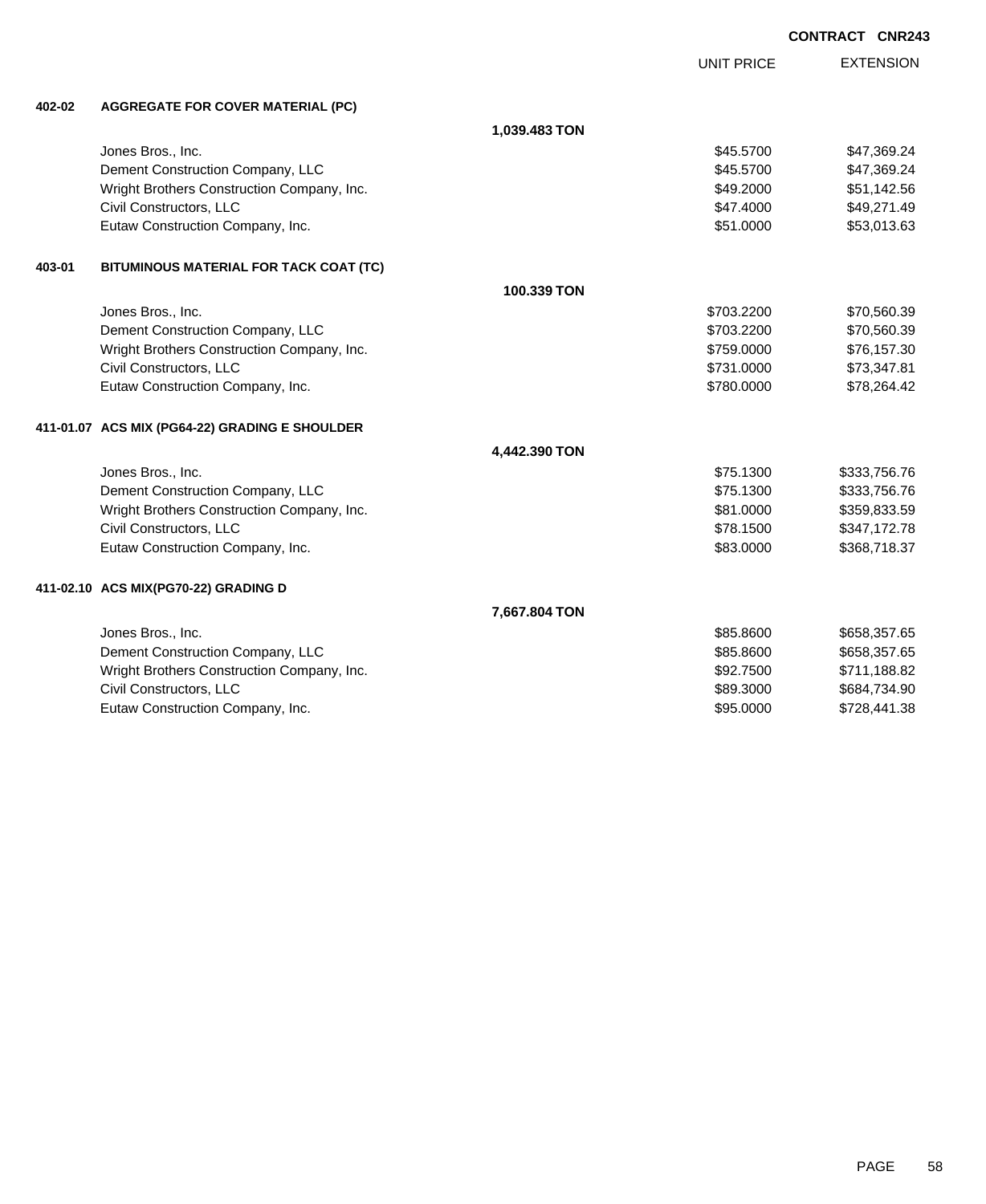EXTENSION UNIT PRICE

### **ROADWAY ALTERNATE AA2 CATEGORY**

### **203-06 WATER**

**4,373.791 M.G.**

**170,611.940 TON**

Jones Bros., Inc. Dement Construction Company, LLC Wright Brothers Construction Company, Inc. Civil Constructors, LLC Eutaw Construction Company, Inc.

#### **303-01 MINERAL AGGREGATE, TYPE A BASE, GRADING D**

Jones Bros., Inc. Dement Construction Company, LLC Wright Brothers Construction Company, Inc. Civil Constructors, LLC Eutaw Construction Company, Inc.

#### **307-01.21 ASP. CONC. MIX(PG70-22) (BPMB-HM) GR. A-S**

Jones Bros., Inc. Dement Construction Company, LLC Wright Brothers Construction Company, Inc. Civil Constructors, LLC Eutaw Construction Company, Inc.

#### **307-02.01 ASPHALT CONCRETE MIX (PG70-22) (BPMB-HM) GRADING A**

**20,054.336 TON**

**15,694.698 TON**

Jones Bros., Inc. Dement Construction Company, LLC Wright Brothers Construction Company, Inc. Civil Constructors, LLC Eutaw Construction Company, Inc.

#### **307-02.08 ASPHALT CONCRETE MIX (PG70-22) (BPMB-HM) GRADING B-M2**

**13,128.704 TON**

Jones Bros., Inc. Dement Construction Company, LLC Wright Brothers Construction Company, Inc. Civil Constructors, LLC Eutaw Construction Company, Inc.

#### **309-01.01 MINERAL AGGREGATE (A-CBC)**

#### **31,455.114 TON**

Jones Bros., Inc. Dement Construction Company, LLC Wright Brothers Construction Company, Inc. Civil Constructors, LLC Eutaw Construction Company, Inc.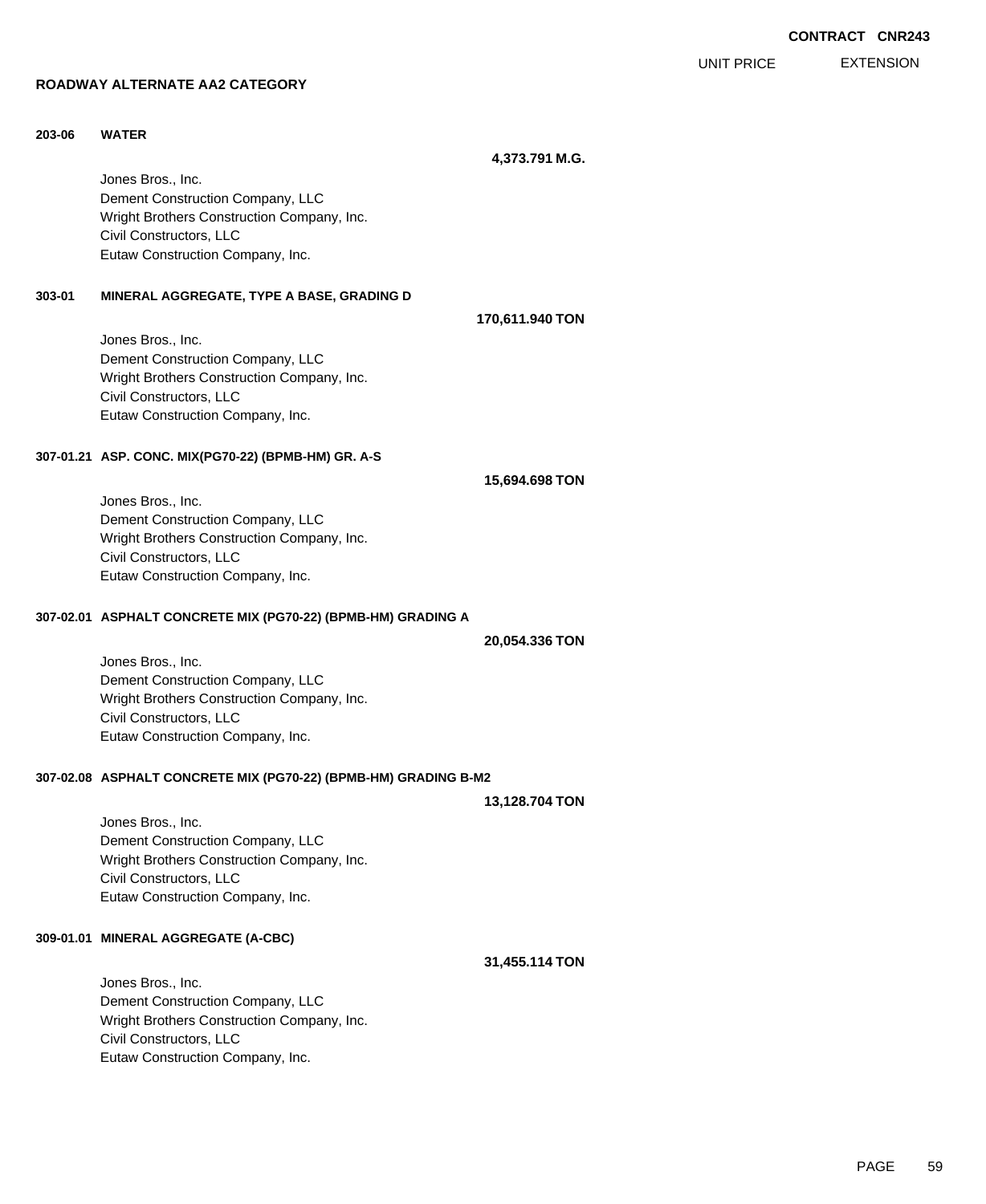**EXTENSION** UNIT PRICE

#### **309-01.02 PORTLAND CEMENT (A-CBC)**

Jones Bros., Inc. Dement Construction Company, LLC Wright Brothers Construction Company, Inc. Civil Constructors, LLC Eutaw Construction Company, Inc.

## **309-02 BITUMINOUS MATERIAL (A-CBC)**

Jones Bros., Inc. Dement Construction Company, LLC Wright Brothers Construction Company, Inc. Civil Constructors, LLC Eutaw Construction Company, Inc.

## **402-01 BITUMINOUS MATERIAL FOR PRIME COAT (PC)**

**262.496 TON**

**1,039.483 TON**

**100.528 TON**

**1,214.165 TON**

Jones Bros., Inc. Dement Construction Company, LLC Wright Brothers Construction Company, Inc. Civil Constructors, LLC Eutaw Construction Company, Inc.

### **402-02 AGGREGATE FOR COVER MATERIAL (PC)**

Jones Bros., Inc. Dement Construction Company, LLC Wright Brothers Construction Company, Inc. Civil Constructors, LLC Eutaw Construction Company, Inc.

## **403-01 BITUMINOUS MATERIAL FOR TACK COAT (TC)**

Jones Bros., Inc. Dement Construction Company, LLC Wright Brothers Construction Company, Inc. Civil Constructors, LLC Eutaw Construction Company, Inc.

## **411-01.07 ACS MIX (PG64-22) GRADING E SHOULDER**

Jones Bros., Inc. Dement Construction Company, LLC Wright Brothers Construction Company, Inc. Civil Constructors, LLC Eutaw Construction Company, Inc.

#### **4,442.390 TON**

**100.339 TON**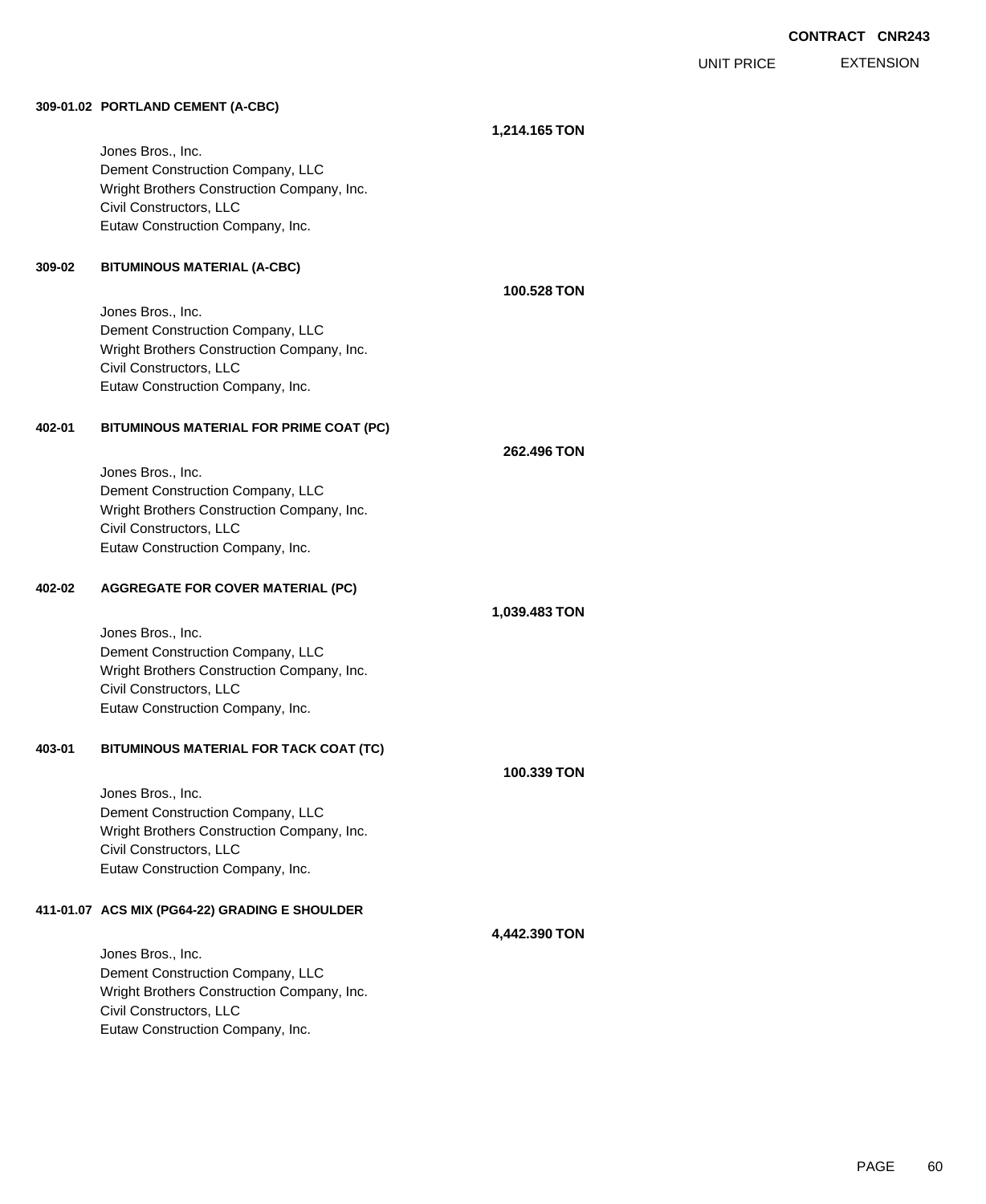EXTENSION UNIT PRICE

#### **411-02.10 ACS MIX(PG70-22) GRADING D**

### **7,667.804 TON**

Jones Bros., Inc. Dement Construction Company, LLC Wright Brothers Construction Company, Inc. Civil Constructors, LLC Eutaw Construction Company, Inc.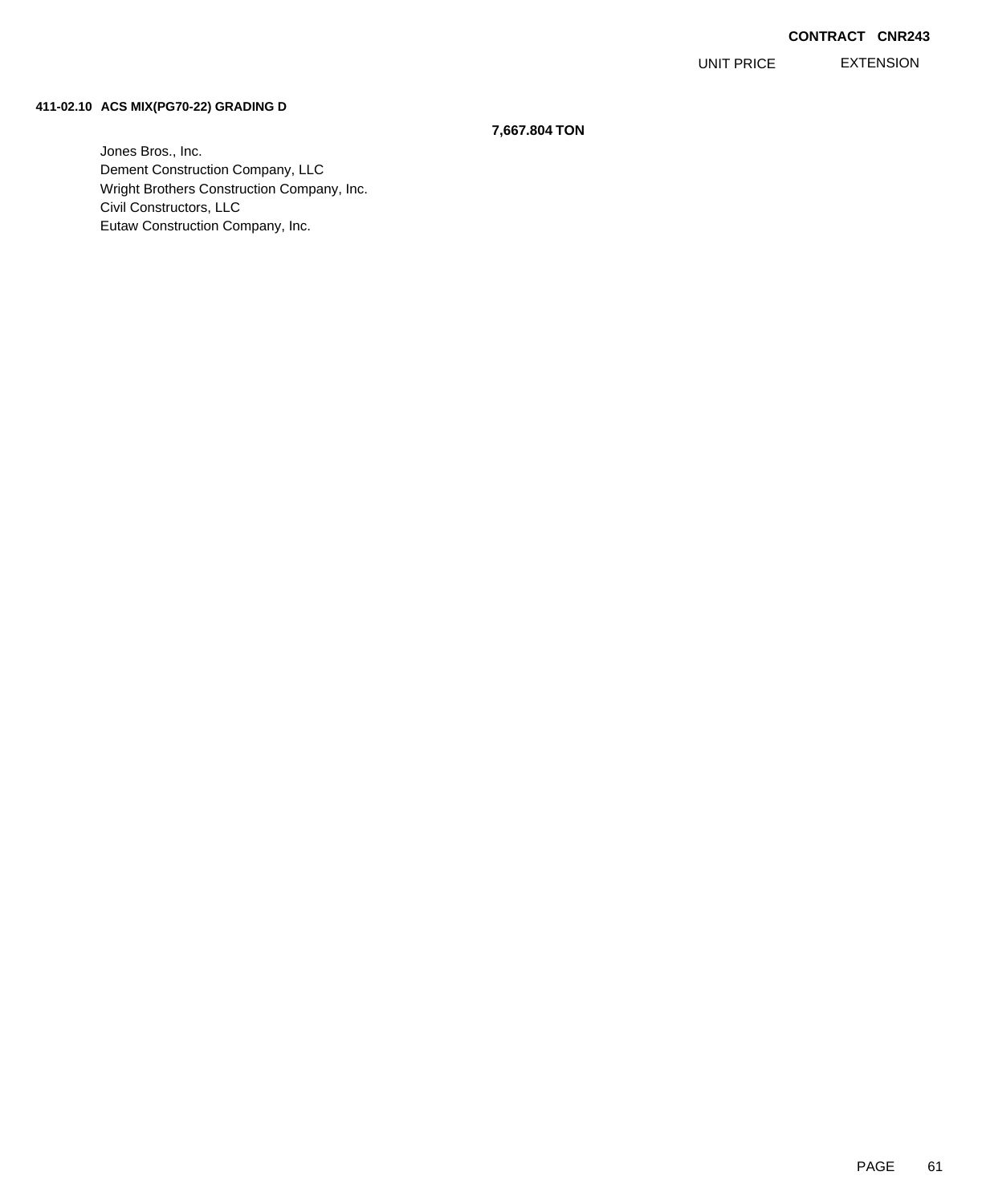## **SUB-TOTAL ROADWAY**

| Jones Bros., Inc.                          | \$17,404,906.26 |
|--------------------------------------------|-----------------|
| Dement Construction Company, LLC           | \$16,800,814.31 |
| Wright Brothers Construction Company, Inc. | \$17,935,143.19 |
| Civil Constructors, LLC                    | \$21,097,947.66 |
| Eutaw Construction Company, Inc.           | \$20,719,274.46 |

#### **SUB-TOTAL BRIDGE**

| Jones Bros., Inc.                          | \$1,564,929.80 |
|--------------------------------------------|----------------|
| Dement Construction Company, LLC           | \$1,437,520.08 |
| Wright Brothers Construction Company, Inc. | \$1,609,168.16 |
| Civil Constructors, LLC                    | \$1,707,974.39 |
| Eutaw Construction Company, Inc.           | \$2,157,280.00 |

### **SUB-TOTAL UTILITY**

| \$4,390,703.40 |
|----------------|
| \$4,378,914.70 |
| \$4,734,310.71 |
| \$4,115,116.00 |
| \$4,840,259.80 |
|                |

# **SUB-TOTAL ROADWAY ALTERNATE AA1**

| Jones Bros., Inc.                          | \$8,468,293.62  |
|--------------------------------------------|-----------------|
| Dement Construction Company, LLC           | \$9,356,102.27  |
| Wright Brothers Construction Company, Inc. | \$9,775,843.87  |
| Civil Constructors, LLC                    | \$9,445,808.56  |
| Eutaw Construction Company, Inc.           | \$10,133,190.87 |

# **SUB-TOTAL ROADWAY ALTERNATE AA2**

# **TOTAL CONTRACT**

| Jones Bros., Inc.                          | \$31,828,833.08 |
|--------------------------------------------|-----------------|
| Dement Construction Company, LLC           | \$31,973,351.36 |
| Wright Brothers Construction Company, Inc. | \$34,054,465.93 |
| Civil Constructors, LLC                    | \$36.366.846.61 |
| Eutaw Construction Company, Inc.           | \$37.850.005.13 |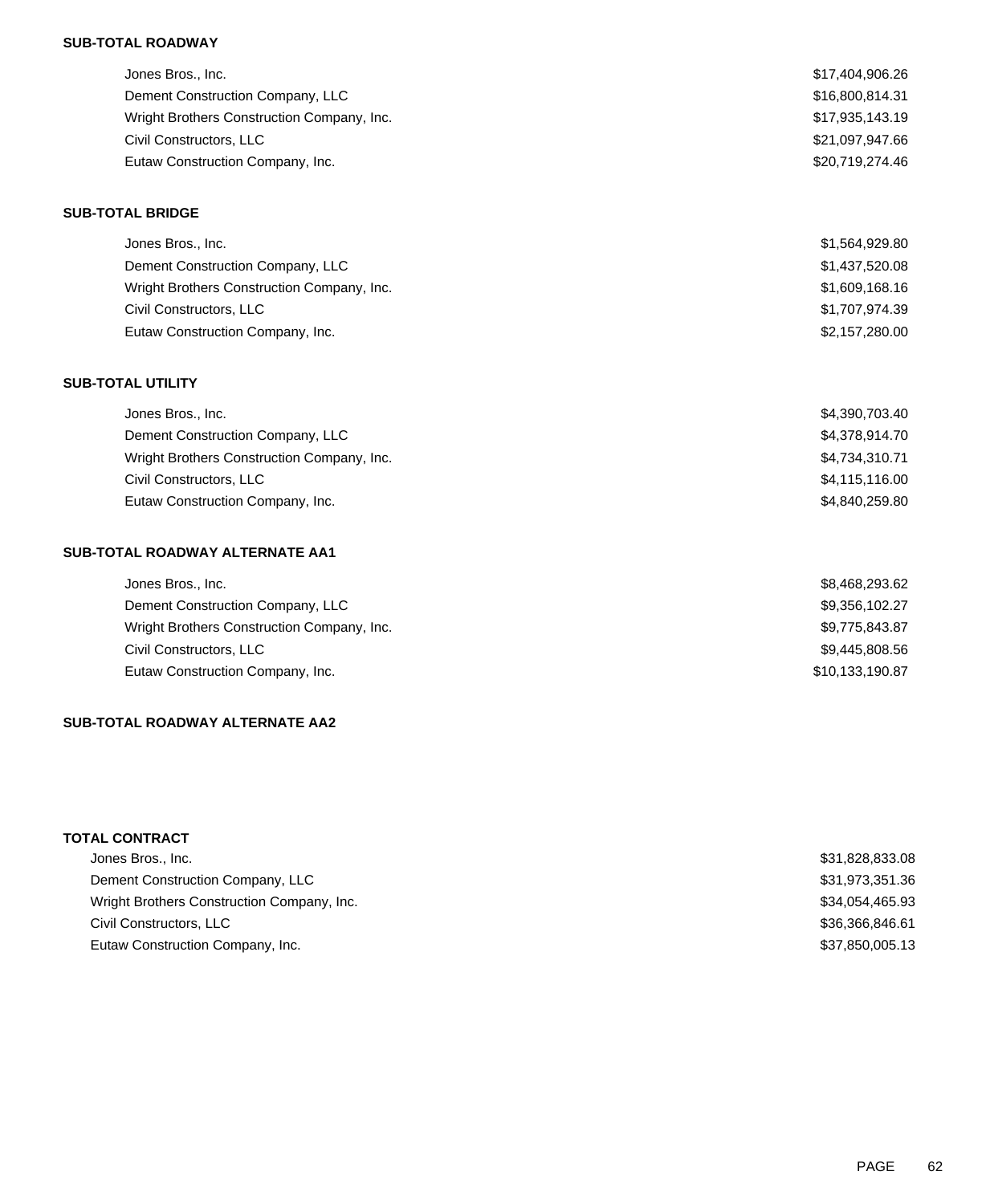# **DEPARTMENT OF TRANSPORTATION SUMMARY OF BIDS LETTING OF OCTOBER 06, 2017 STATE OF TENNESSEE**

COUNTIES BENTON, CARROLL, CHESTER, CROCKETT, DECATUR, DYER, FAYETTE, GIBSON, HARDIN, HAYWOOD, HENDERSON, HENRY, MADISON, MCNAIRY, OBION, AND WEAKLEY (Contract No. CNR294 Call 006)

98049-4156-04,98049-4157-04

THE SWEEPING AND DRAIN CLEANING ON VARIOUS INTERSTATE AND STATE ROUTES.

PROJECT LENGTH - 0.0 MILES

COMPLETION TIME - ON OR BEFORE FEBRUARY 28, 2019

TOTAL CONTRACT

Sweeping Corporation of America, Inc. 6723,367.96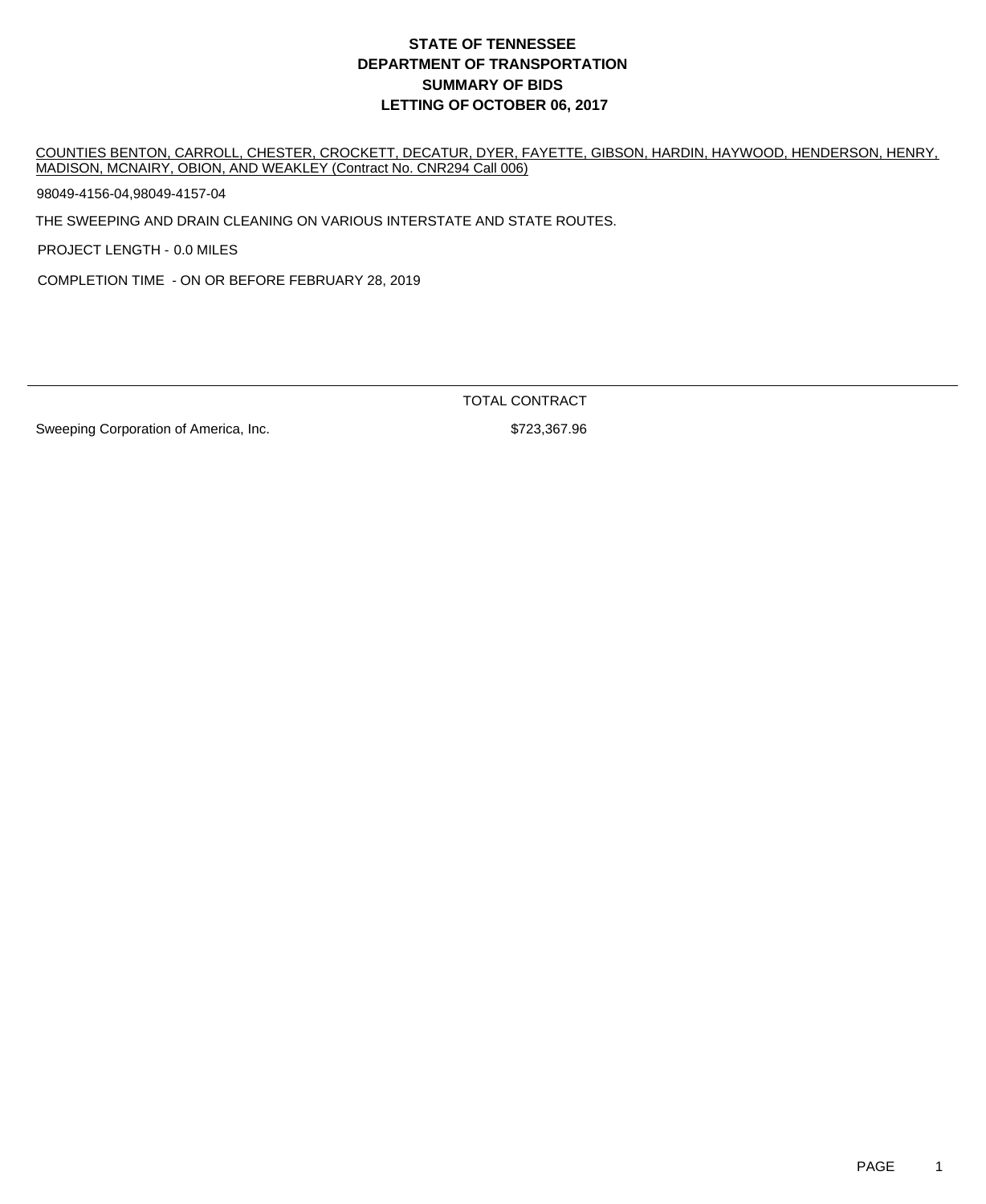**EXTENSION CONTRACT CNR294** UNIT PRICE **MAINTENANCE CATEGORY 611-07.11 CLEAN DRAIN(WITH GRATE) 2,302.000 EACH** Sweeping Corporation of America, Inc. \$36.7600 \$84,621.52 **611-07.12 CLEAN DRAIN(WALL DRAIN) 1,057.000 EACH** Sweeping Corporation of America, Inc. \$25,103.75 **611-07.13 PIPE CLEANING (<18IN DIA.) 1,200.000 L.F.** Sweeping Corporation of America, Inc.  $$1.9500$  \$2,340.00 **611-07.14 PIPE CLEANING (>OR=18IN DIA.) 400.000 L.F.** Sweeping Corporation of America, Inc. 6. The Supervisor of America, Inc. 6. The Supervisor of America, Inc. 6. St. 100.00 **712-01.02 LANE CLOSURE 40.000 EACH** Sweeping Corporation of America, Inc. 6. The State of America, Inc. \$239.0000 \$9,560.00 **719-01.02 ROADWAY SWEEPING 1,849.000 L.M.** Sweeping Corporation of America, Inc. **\$83.7300** \$154,816.77 **719-01.11 SWEEPING 10,436.000 L.M.** Sweeping Corporation of America, Inc. \$42.7200 \$445,825.92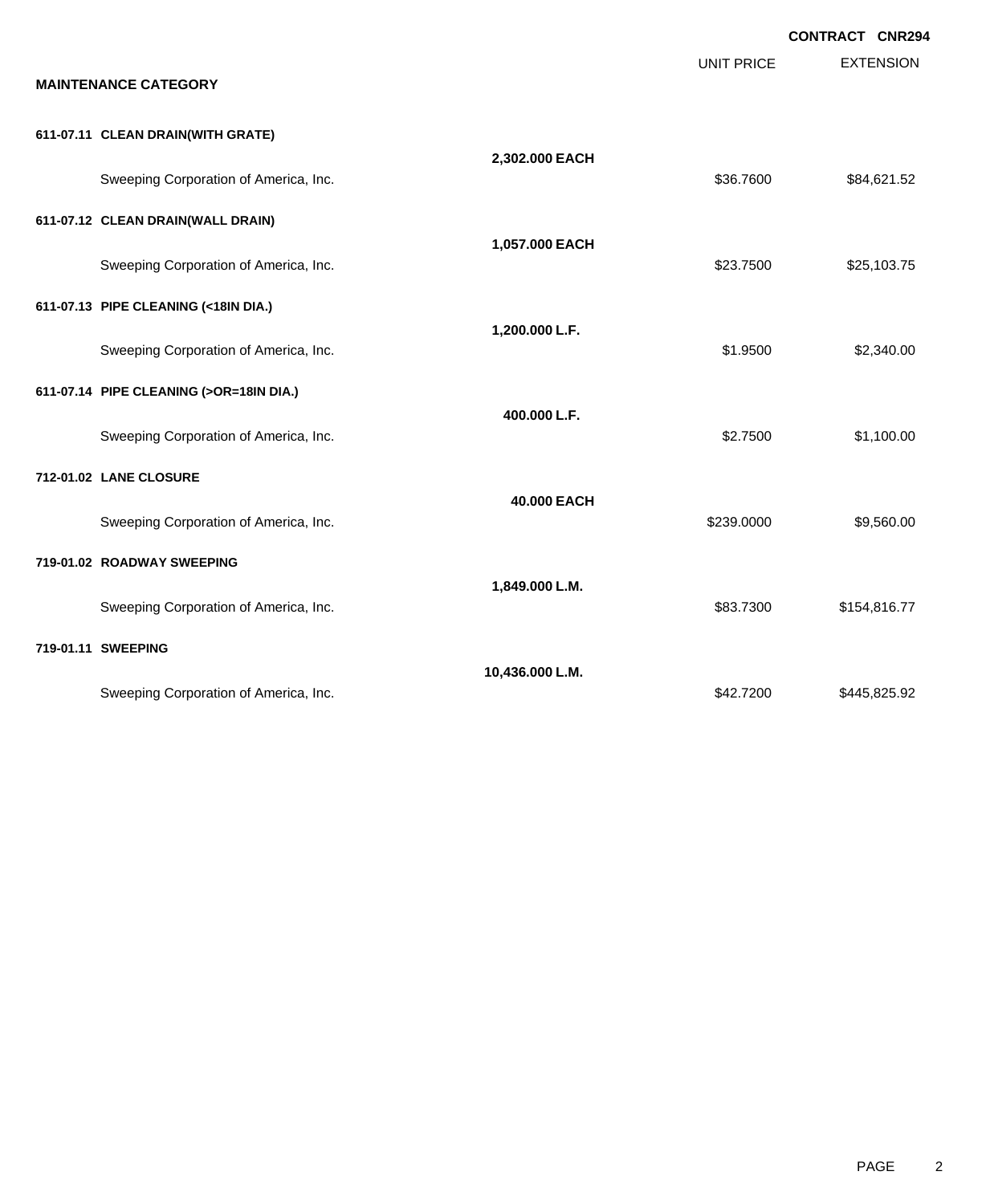Sweeping Corporation of America, Inc. **\$723,367.96** Sweeping Corporation of America, Inc.

## **TOTAL CONTRACT**

Sweeping Corporation of America, Inc. 6723,367.96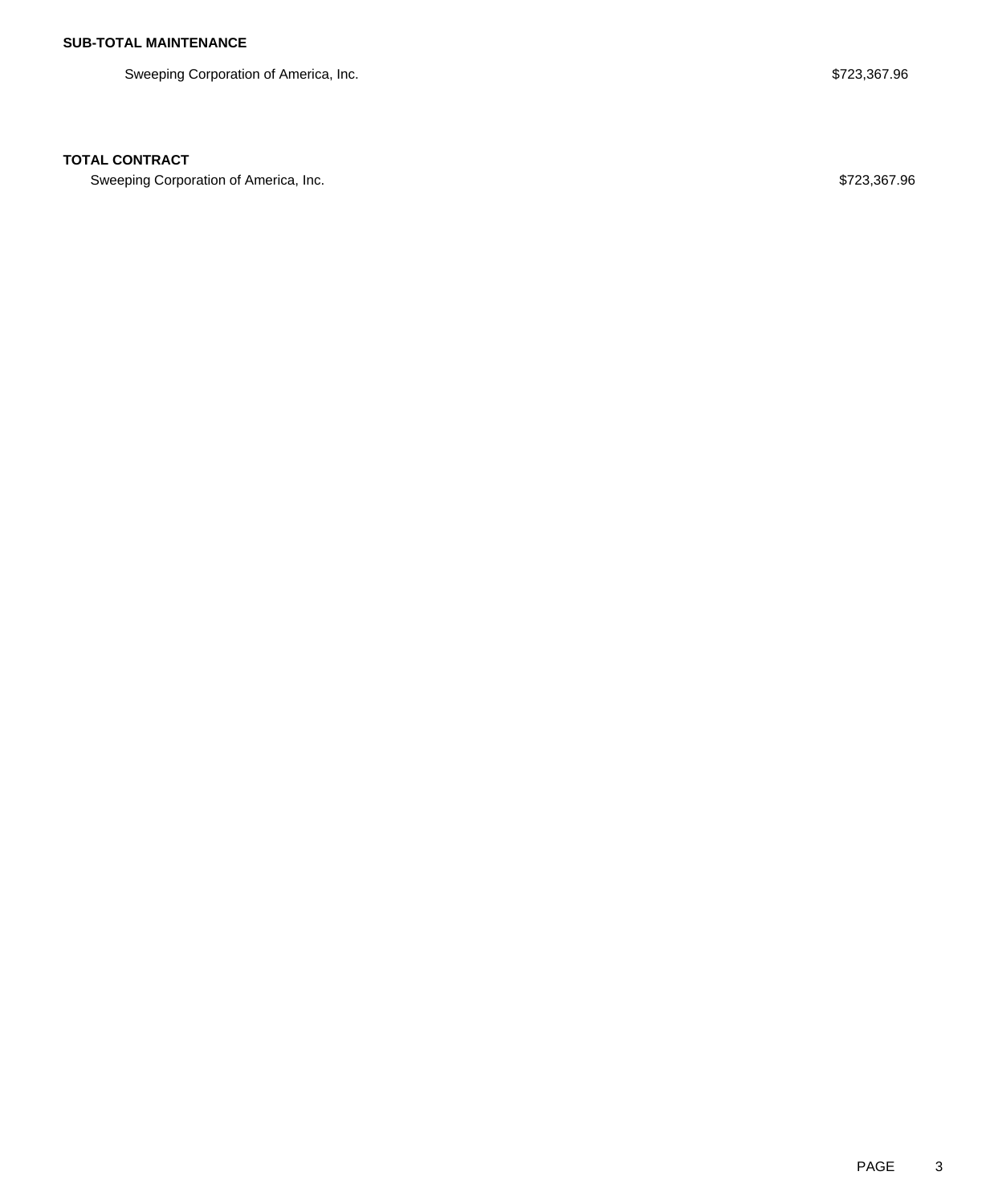# **DEPARTMENT OF TRANSPORTATION SUMMARY OF BIDS LETTING OF OCTOBER 06, 2017 STATE OF TENNESSEE**

COUNTIES BRADLEY, GRUNDY, HAMILTON, MARION, PUTNAM, SEQUATCHIE, AND WHITE (Contract No. CNR292 Call 007)

98029-4163-04,98029-4164-04

THE SWEEPING AND DRAIN CLEANING ON VARIOUS INTERSTATE AND STATE ROUTES.

PROJECT LENGTH - 0.0 MILES

COMPLETION TIME - ON OR BEFORE FEBRUARY 28, 2019

Blevins Enterprises, Inc. 6. The Second Second Second States of States Second States Second States Second States Second States Second States Second States Second States Second States Second States Second States Second Stat Sweeping Corporation of America, Inc. 600,038.00

TOTAL CONTRACT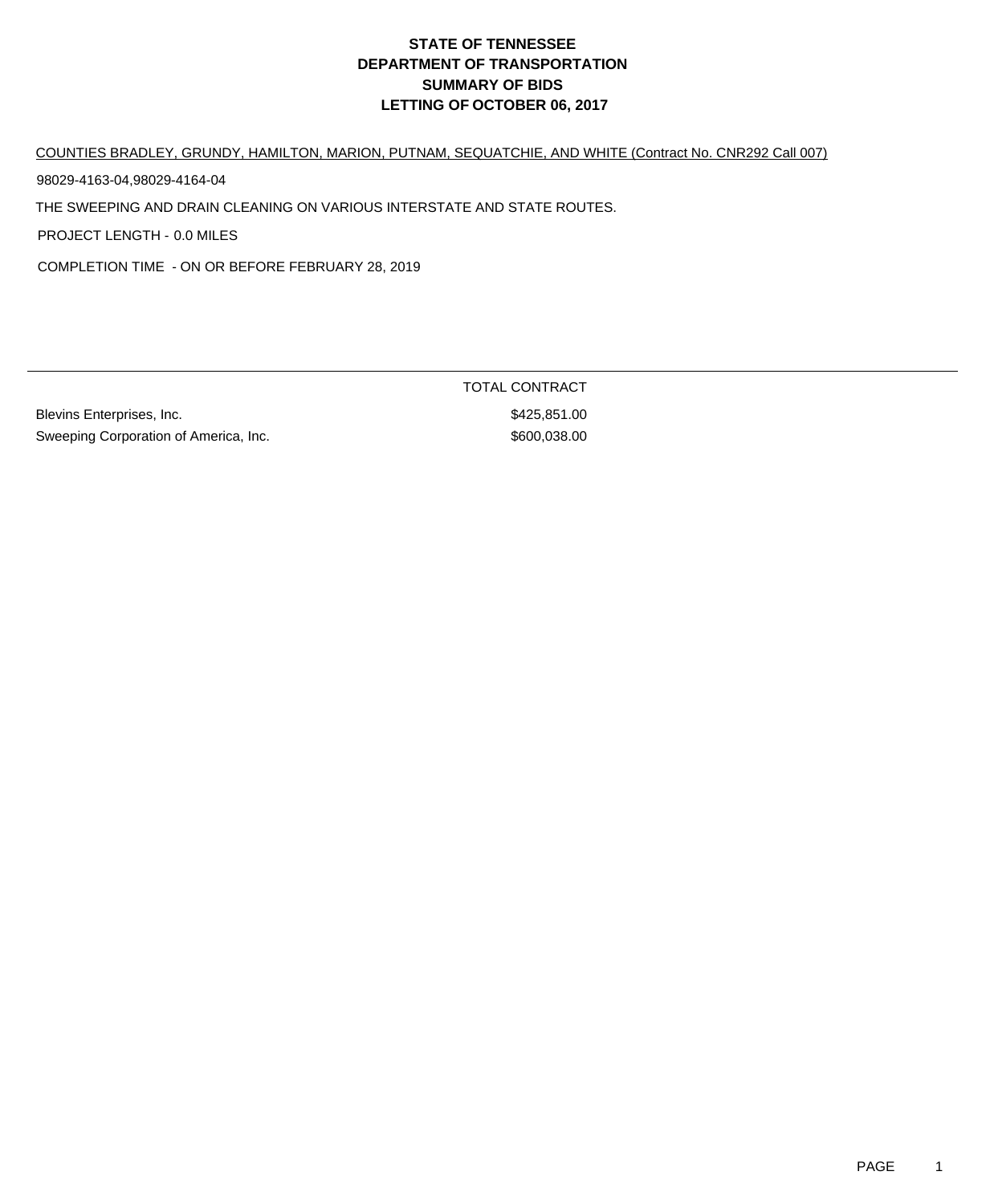|        |                                                                    |                 |                          | <b>CONTRACT CNR292</b>       |
|--------|--------------------------------------------------------------------|-----------------|--------------------------|------------------------------|
|        | <b>MAINTENANCE CATEGORY</b>                                        |                 | <b>UNIT PRICE</b>        | <b>EXTENSION</b>             |
|        |                                                                    |                 |                          |                              |
|        | 611-07.10 CLEAN DRAIN (TRENCH DRAIN)                               | 15,000.000 L.F. |                          |                              |
|        | Blevins Enterprises, Inc.<br>Sweeping Corporation of America, Inc. |                 | \$2.5000<br>\$4.7500     | \$37,500.00<br>\$71,250.00   |
|        | 611-07.11 CLEAN DRAIN(WITH GRATE)                                  |                 |                          |                              |
|        |                                                                    | 1,000.000 EACH  |                          |                              |
|        | Blevins Enterprises, Inc.<br>Sweeping Corporation of America, Inc. |                 | \$25.0000<br>\$39.7500   | \$25,000.00<br>\$39,750.00   |
|        | 611-07.12 CLEAN DRAIN(WALL DRAIN)                                  |                 |                          |                              |
|        |                                                                    | 250.000 EACH    |                          |                              |
|        | Blevins Enterprises, Inc.<br>Sweeping Corporation of America, Inc. |                 | \$17.0000<br>\$29.0000   | \$4,250.00<br>\$7,250.00     |
|        | 611-07.13 PIPE CLEANING (<18IN DIA.)                               |                 |                          |                              |
|        |                                                                    | 12,000.000 L.F. |                          |                              |
|        | Blevins Enterprises, Inc.<br>Sweeping Corporation of America, Inc. |                 | \$1.2500<br>\$2.7500     | \$15,000.00<br>\$33,000.00   |
|        | 611-07.14 PIPE CLEANING (>OR=18IN DIA.)                            |                 |                          |                              |
|        |                                                                    | 1,500.000 L.F.  |                          |                              |
|        | Blevins Enterprises, Inc.<br>Sweeping Corporation of America, Inc. |                 | \$1.2500<br>\$2.9500     | \$1,875.00<br>\$4,425.00     |
|        | 712-01.02 LANE CLOSURE                                             |                 |                          |                              |
|        |                                                                    | 125.000 EACH    |                          |                              |
|        | Blevins Enterprises, Inc.<br>Sweeping Corporation of America, Inc. |                 | \$200.0000<br>\$375.0000 | \$25,000.00<br>\$46,875.00   |
| 719-01 | <b>SWEEPING</b>                                                    |                 |                          |                              |
|        |                                                                    | 7,644.000 L.M.  |                          |                              |
|        | Blevins Enterprises, Inc.<br>Sweeping Corporation of America, Inc. |                 | \$41.5000<br>\$52.0000   | \$317,226.00<br>\$397,488.00 |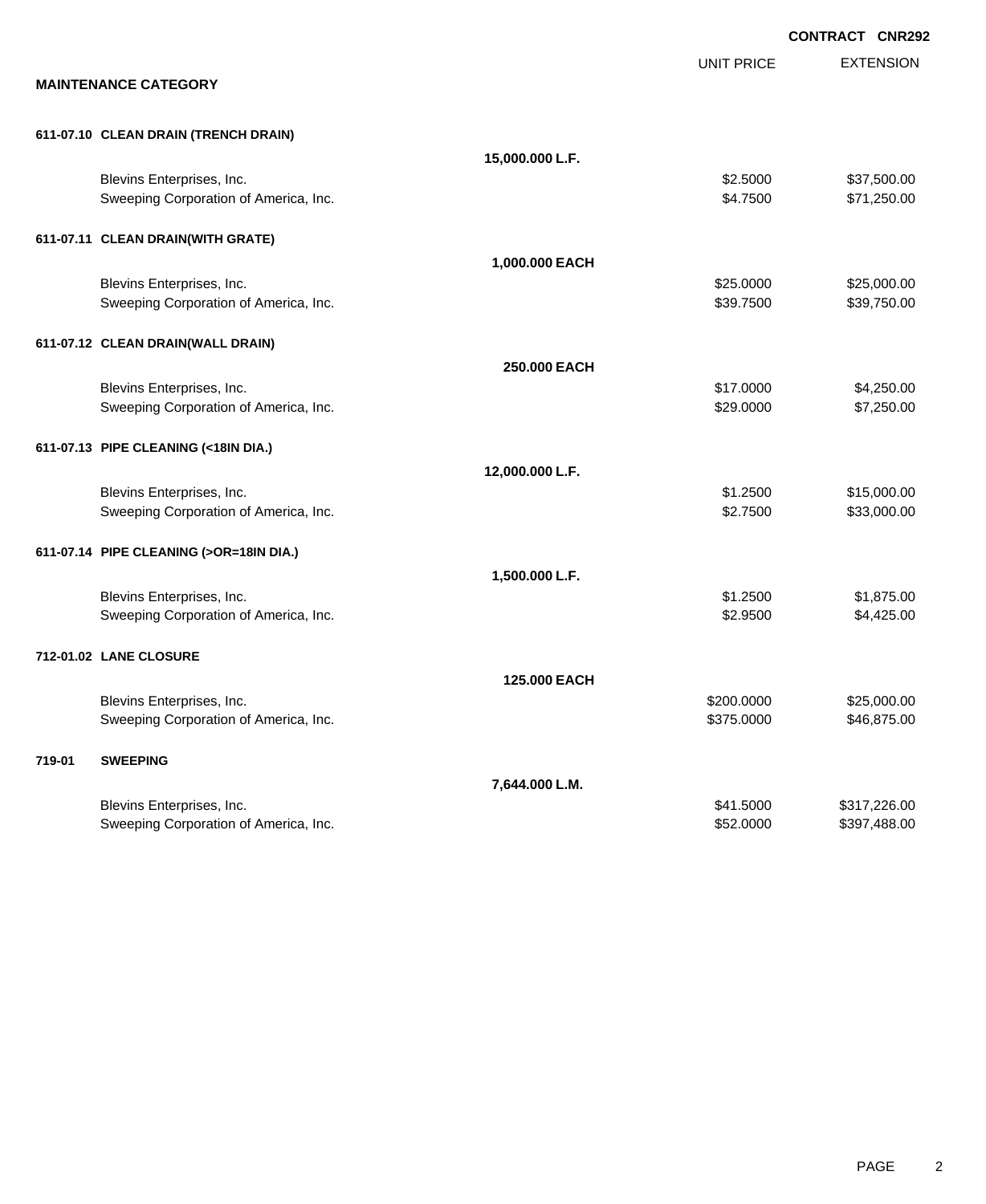## **SUB-TOTAL MAINTENANCE**

Blevins Enterprises, Inc. 6. The Second Second Second Second Second Second Second Seconds Seconds Seconds Seconds Seconds Seconds Seconds Seconds Seconds Seconds Seconds Seconds Seconds Seconds Seconds Seconds Seconds Seco Sweeping Corporation of America, Inc. 600,038.00

### **TOTAL CONTRACT**

Blevins Enterprises, Inc. 66 and the state of the state of the state of the state of the state of the state of the state of the state of the state of the state of the state of the state of the state of the state of the sta Sweeping Corporation of America, Inc. 600,038.00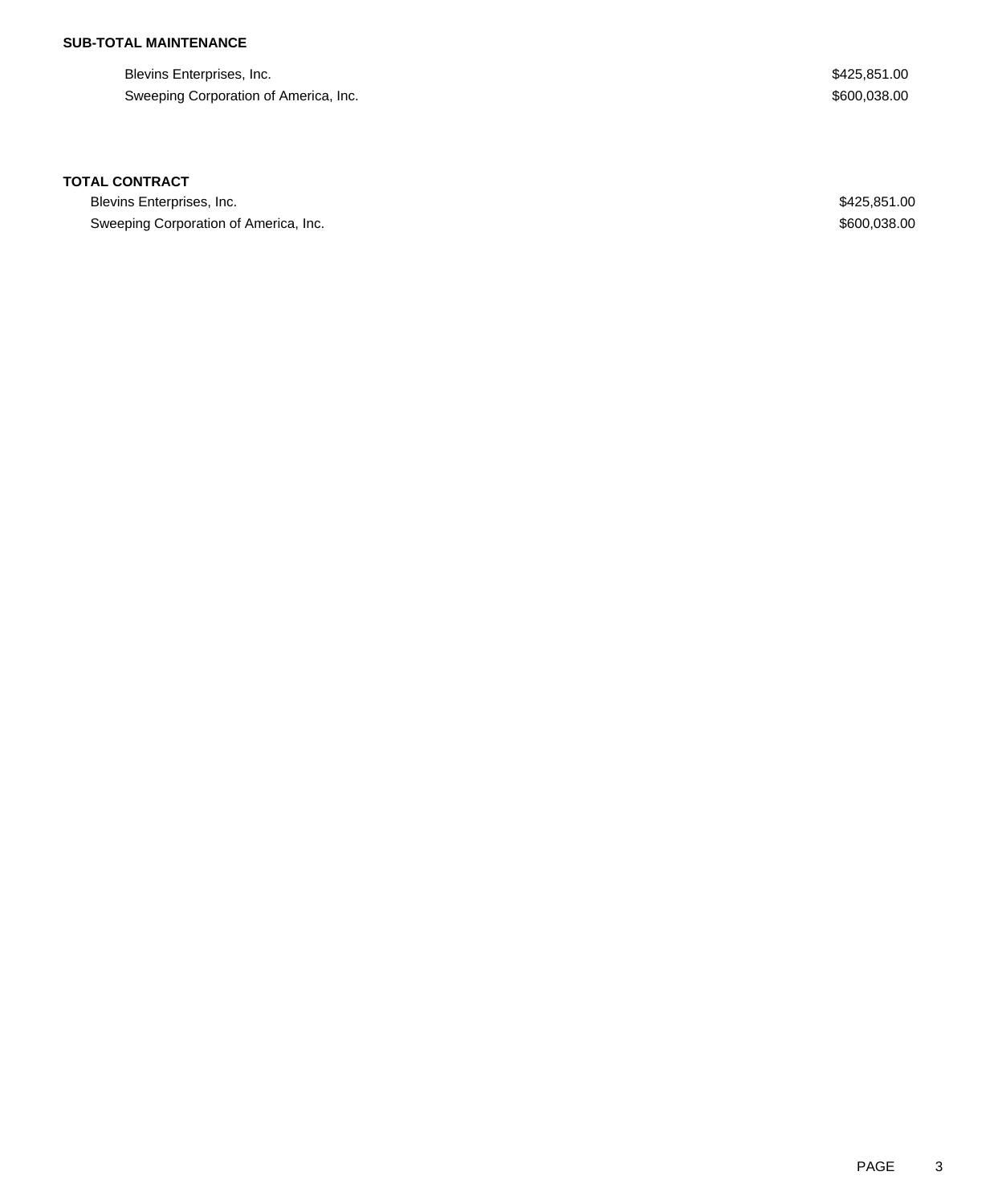# **DEPARTMENT OF TRANSPORTATION SUMMARY OF BIDS LETTING OF OCTOBER 06, 2017 STATE OF TENNESSEE**

#### CARROLL COUNTY (Contract No. CNR285 Call 008)

BR-STP-104(33),09014-3209-94

THE CONSTRUCTION OF BRIDGES ON S.R. 104 OVER GRASSY HOLLOW CREEK (L.M. 7.67) AND OVER BRANCH OF MILL CREEK (L.M. 8.94), INCLUDING GRADING, DRAINAGE AND PAVING.

PROJECT LENGTH - 0.204 MILES

COMPLETION TIME - ON OR BEFORE OCTOBER 31, 2018

DBE GOAL 10.00%

|                                      | TOTAL CONTRACT |
|--------------------------------------|----------------|
| <b>Ford Construction Company</b>     | \$1,270,414.26 |
| Dement Construction Company, LLC     | \$1,422,284.21 |
| Jones Bros., Inc.                    | \$1,446,087.41 |
| Harold Coffey Construction Co., Inc. | \$1,494,370.01 |
| Volunteer Bridge Construction, Inc.  | \$1,525,268.07 |
| Century Construction & Realty, Inc.  | \$1,774,031.38 |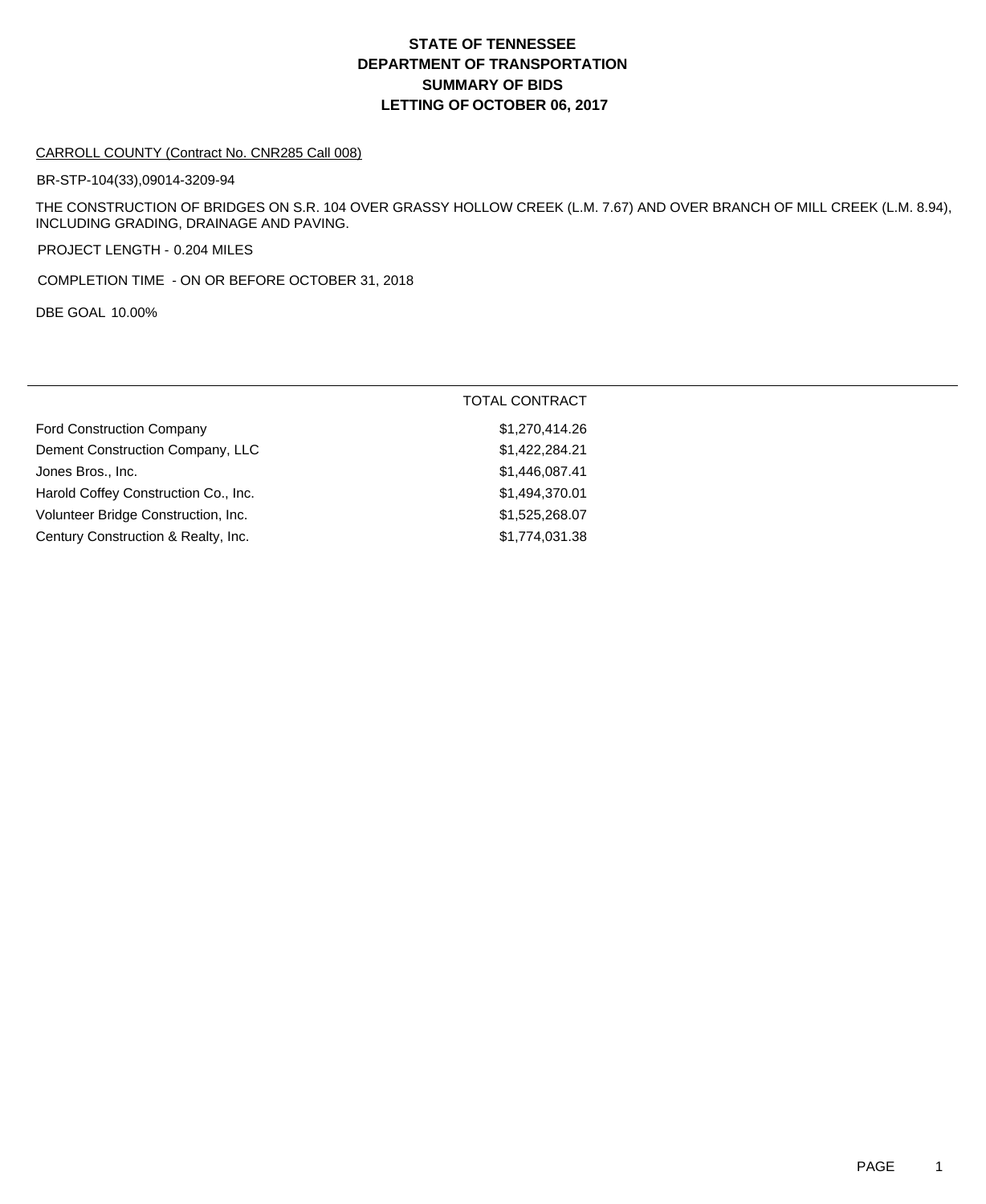|        |                                                      |                | <b>UNIT PRICE</b> | <b>EXTENSION</b> |
|--------|------------------------------------------------------|----------------|-------------------|------------------|
|        | <b>ROADWAY CATEGORY</b>                              |                |                   |                  |
| 105-01 | <b>CONSTRUCTION STAKES, LINES AND GRADES</b>         |                |                   |                  |
|        |                                                      | 1.000 LS       |                   |                  |
|        | Ford Construction Company                            |                | \$26,452.0000     | \$26,452.00      |
|        | Dement Construction Company, LLC                     |                | \$12,000.0000     | \$12,000.00      |
|        | Jones Bros., Inc.                                    |                | \$21,300.0000     | \$21,300.00      |
|        | Harold Coffey Construction Co., Inc.                 |                | \$30,250.0000     | \$30,250.00      |
|        | Volunteer Bridge Construction, Inc.                  |                | \$15,000.0000     | \$15,000.00      |
|        | Century Construction & Realty, Inc.                  |                | \$43,000.0000     | \$43,000.00      |
| 201-01 | <b>CLEARING AND GRUBBING</b>                         |                |                   |                  |
|        |                                                      | 1.000 LS       |                   |                  |
|        | Ford Construction Company                            |                | \$28,040.0000     | \$28,040.00      |
|        | Dement Construction Company, LLC                     |                | \$19,250.0000     | \$19,250.00      |
|        | Jones Bros., Inc.                                    |                | \$110,500.0000    | \$110,500.00     |
|        | Harold Coffey Construction Co., Inc.                 |                | \$95,000.0000     | \$95,000.00      |
|        | Volunteer Bridge Construction, Inc.                  |                | \$30,000.0000     | \$30,000.00      |
|        | Century Construction & Realty, Inc.                  |                | \$43,000.0000     | \$43,000.00      |
| 203-01 | <b>ROAD &amp; DRAINAGE EXCAVATION (UNCLASSIFIED)</b> |                |                   |                  |
|        |                                                      | 1,294.000 C.Y. |                   |                  |
|        | <b>Ford Construction Company</b>                     |                | \$6.0000          | \$7,764.00       |
|        | Dement Construction Company, LLC                     |                | \$10.5000         | \$13,587.00      |
|        | Jones Bros., Inc.                                    |                | \$12.0000         | \$15,528.00      |
|        | Harold Coffey Construction Co., Inc.                 |                | \$14.5000         | \$18,763.00      |
|        | Volunteer Bridge Construction, Inc.                  |                | \$8.0000          | \$10,352.00      |
|        | Century Construction & Realty, Inc.                  |                | \$10.0000         | \$12,940.00      |
| 203-03 | <b>BORROW EXCAVATION (UNCLASSIFIED)</b>              |                |                   |                  |
|        |                                                      | 159.000 C.Y.   |                   |                  |
|        | Ford Construction Company                            |                | \$13.0000         | \$2,067.00       |
|        | Dement Construction Company, LLC                     |                | \$40.0000         | \$6,360.00       |
|        | Jones Bros., Inc.                                    |                | \$42.2500         | \$6,717.75       |
|        | Harold Coffey Construction Co., Inc.                 |                | \$28.0000         | \$4,452.00       |
|        | Volunteer Bridge Construction, Inc.                  |                | \$25.0000         | \$3,975.00       |
|        | Century Construction & Realty, Inc.                  |                | \$27.0000         | \$4,293.00       |
|        | 203-03.01 BORROW EXCAVATION (SELECT MATERIAL)        |                |                   |                  |
|        |                                                      | 371.000 C.Y.   |                   |                  |
|        | Ford Construction Company                            |                | \$25.0000         | \$9,275.00       |
|        | Dement Construction Company, LLC                     |                | \$25.0000         | \$9,275.00       |
|        | Jones Bros., Inc.                                    |                | \$23.6400         | \$8,770.44       |
|        | Harold Coffey Construction Co., Inc.                 |                | \$45.0000         | \$16,695.00      |
|        | Volunteer Bridge Construction, Inc.                  |                | \$25.0000         | \$9,275.00       |

Century Construction & Realty, Inc. 6. The Century Construction & Realty, Inc. 6. The Century Construction & Realty, Inc.

EXTENSION

**CONTRACT CNR285**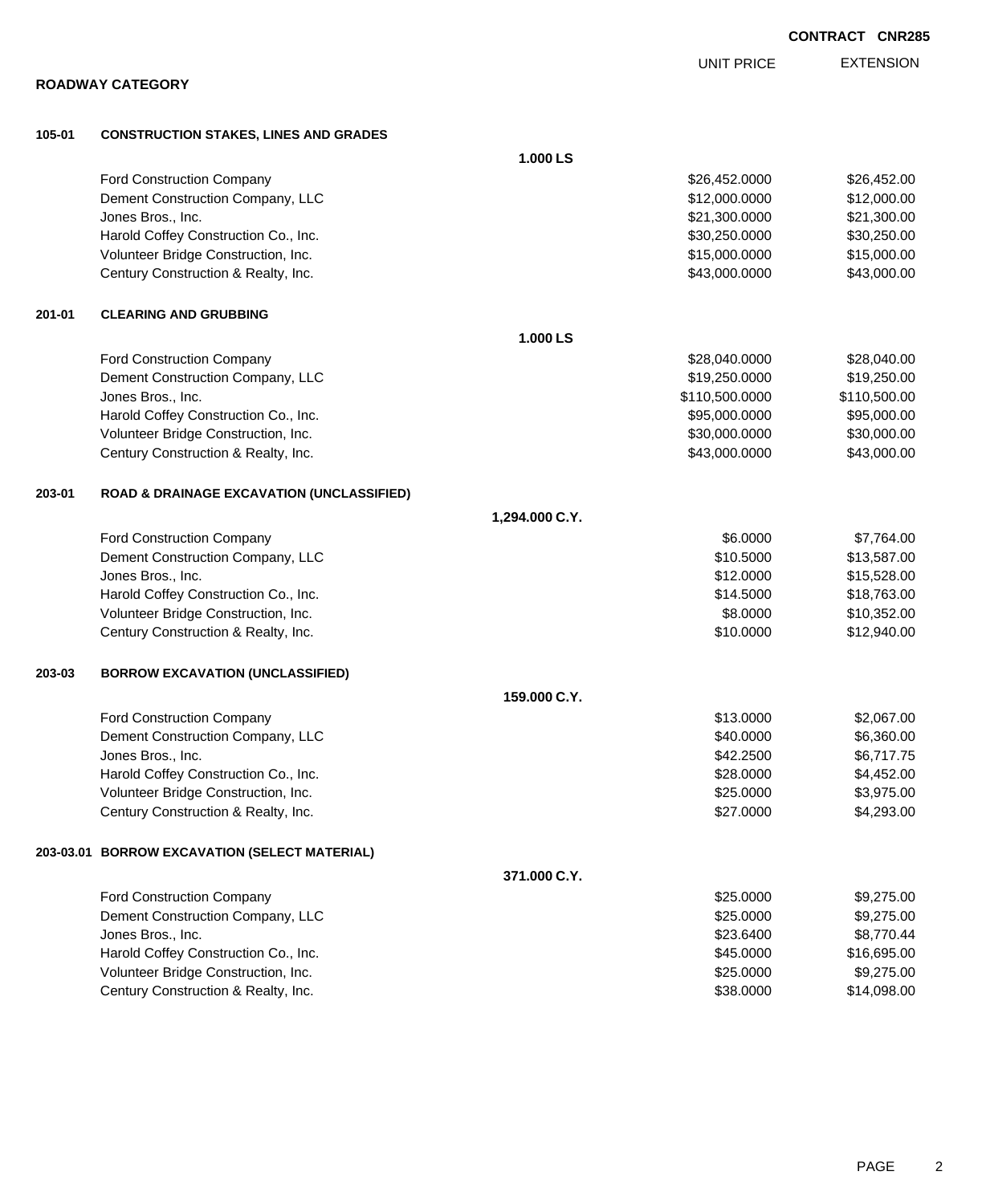|        |                                                                             |                   | <b>UNIT PRICE</b>          | <b>EXTENSION</b>           |
|--------|-----------------------------------------------------------------------------|-------------------|----------------------------|----------------------------|
| 203-05 | <b>UNDERCUTTING</b>                                                         |                   |                            |                            |
|        |                                                                             | 371.000 C.Y.      |                            |                            |
|        | Ford Construction Company                                                   |                   | \$5.0000                   | \$1,855.00                 |
|        | Dement Construction Company, LLC                                            |                   | \$12.5000                  | \$4,637.50                 |
|        | Jones Bros., Inc.                                                           |                   | \$25.0000                  | \$9,275.00                 |
|        | Harold Coffey Construction Co., Inc.                                        |                   | \$14.0000                  | \$5,194.00                 |
|        | Volunteer Bridge Construction, Inc.                                         |                   | \$37.5000                  | \$13,912.50                |
|        | Century Construction & Realty, Inc.                                         |                   | \$9.1000                   | \$3,376.10                 |
| 203-07 | <b>FURNISHING &amp; SPREADING TOPSOIL</b>                                   |                   |                            |                            |
|        |                                                                             | 175.000 C.Y.      |                            |                            |
|        | Ford Construction Company                                                   |                   | \$15.0000                  | \$2,625.00                 |
|        | Dement Construction Company, LLC                                            |                   | \$25.0000                  | \$4,375.00                 |
|        | Jones Bros., Inc.                                                           |                   | \$10.0000                  | \$1,750.00                 |
|        | Harold Coffey Construction Co., Inc.                                        |                   | \$12.0000                  | \$2,100.00                 |
|        | Volunteer Bridge Construction, Inc.<br>Century Construction & Realty, Inc.  |                   | \$28.0000<br>\$33.6900     | \$4,900.00<br>\$5,895.75   |
|        |                                                                             |                   |                            |                            |
| 209-05 | <b>SEDIMENT REMOVAL</b>                                                     |                   |                            |                            |
|        |                                                                             | 58.000 C.Y.       |                            |                            |
|        | Ford Construction Company                                                   |                   | \$3.4500                   | \$200.10                   |
|        | Dement Construction Company, LLC                                            |                   | \$10.0000                  | \$580.00                   |
|        | Jones Bros., Inc.<br>Harold Coffey Construction Co., Inc.                   |                   | \$21.0700<br>\$15.0000     | \$1,222.06<br>\$870.00     |
|        | Volunteer Bridge Construction, Inc.                                         |                   | \$3.0000                   | \$174.00                   |
|        | Century Construction & Realty, Inc.                                         |                   | \$23.6200                  | \$1,369.96                 |
|        | 209-08.04 TEMPORARY ENHANCED SILT FENCE                                     |                   |                            |                            |
|        |                                                                             | 1,078.000 L.F.    |                            |                            |
|        | Ford Construction Company                                                   |                   | \$10.0000                  | \$10,780.00                |
|        | Dement Construction Company, LLC                                            |                   | \$12.0000                  | \$12,936.00                |
|        | Jones Bros., Inc.                                                           |                   | \$15.5000                  | \$16,709.00                |
|        | Harold Coffey Construction Co., Inc.                                        |                   | \$9.5000                   | \$10,241.00                |
|        | Volunteer Bridge Construction, Inc.                                         |                   | \$16.5000                  | \$17,787.00                |
|        | Century Construction & Realty, Inc.                                         |                   | \$17.6100                  | \$18,983.58                |
|        | 209-08.07 ROCK CHECK DAM PER                                                |                   |                            |                            |
|        |                                                                             | <b>4.000 EACH</b> |                            |                            |
|        | Ford Construction Company                                                   |                   | \$500.0000                 | \$2,000.00                 |
|        | Dement Construction Company, LLC                                            |                   | \$510.0000                 | \$2,040.00                 |
|        | Jones Bros., Inc.                                                           |                   | \$650.0000                 | \$2,600.00                 |
|        | Harold Coffey Construction Co., Inc.                                        |                   | \$350.0000                 | \$1,400.00                 |
|        | Volunteer Bridge Construction, Inc.                                         |                   | \$1,500.0000               | \$6,000.00                 |
|        | Century Construction & Realty, Inc.                                         |                   | \$1,293.0000               | \$5,172.00                 |
|        | 209-08.08 ENHANCED ROCK CHECK DAM                                           |                   |                            |                            |
|        |                                                                             | 16.000 EACH       |                            |                            |
|        | Ford Construction Company                                                   |                   | \$575.0000                 | \$9,200.00                 |
|        | Dement Construction Company, LLC                                            |                   | \$1,100.0000               | \$17,600.00                |
|        | Jones Bros., Inc.                                                           |                   | \$1,000.0000               | \$16,000.00                |
|        | Harold Coffey Construction Co., Inc.<br>Volunteer Bridge Construction, Inc. |                   | \$650.0000<br>\$2,000.0000 | \$10,400.00<br>\$32,000.00 |
|        |                                                                             |                   |                            |                            |

Century Construction & Realty, Inc. 6. The Construction & Realty, Inc. 6. The Construction & Realty, Inc.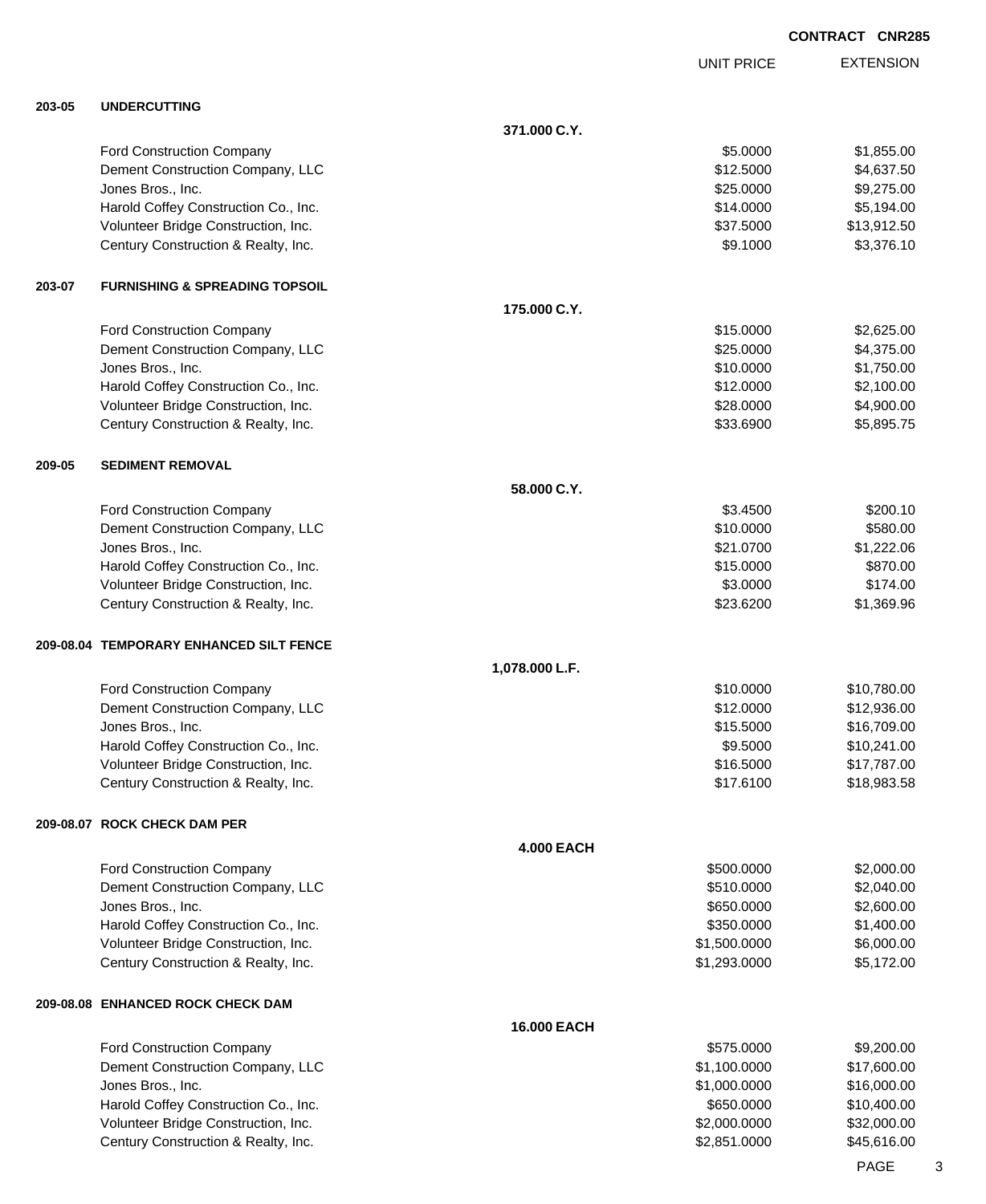UNIT PRICE

EXTENSION

**209-09.03 SEDIMENT FILTER BAG (15' X 15')**

|        |                                                                            | <b>4.000 EACH</b> |                        |                        |
|--------|----------------------------------------------------------------------------|-------------------|------------------------|------------------------|
|        | Ford Construction Company                                                  |                   | \$100.0000             | \$400.00               |
|        | Dement Construction Company, LLC                                           |                   | \$440.0000             | \$1,760.00             |
|        | Jones Bros., Inc.                                                          |                   | \$550.0000             | \$2,200.00             |
|        | Harold Coffey Construction Co., Inc.                                       |                   | \$300.0000             | \$1,200.00             |
|        | Volunteer Bridge Construction, Inc.                                        |                   | \$350.0000             | \$1,400.00             |
|        | Century Construction & Realty, Inc.                                        |                   | \$484.0000             | \$1,936.00             |
|        | 209-65.04 TEMPORARY IN STREAM DIVERSION                                    |                   |                        |                        |
|        |                                                                            | 507.000 L.F.      |                        |                        |
|        | Ford Construction Company                                                  |                   | \$10.0000              | \$5,070.00             |
|        | Dement Construction Company, LLC                                           |                   | \$30.0000              | \$15,210.00            |
|        | Jones Bros., Inc.                                                          |                   | \$33.0000              | \$16,731.00            |
|        | Harold Coffey Construction Co., Inc.                                       |                   | \$23.0000              | \$11,661.00            |
|        | Volunteer Bridge Construction, Inc.                                        |                   | \$22.0000              | \$11,154.00            |
|        | Century Construction & Realty, Inc.                                        |                   | \$49.9100              | \$25,304.37            |
| 303-01 | MINERAL AGGREGATE, TYPE A BASE, GRADING D                                  |                   |                        |                        |
|        |                                                                            | 5,714.000 TON     |                        |                        |
|        | Ford Construction Company                                                  |                   | \$23.0000              | \$131,422.00           |
|        | Dement Construction Company, LLC                                           |                   | \$32.0000              | \$182,848.00           |
|        | Jones Bros., Inc.                                                          |                   | \$23.0000              | \$131,422.00           |
|        | Harold Coffey Construction Co., Inc.                                       |                   | \$25.8000              | \$147,421.20           |
|        | Volunteer Bridge Construction, Inc.                                        |                   | \$26.0000              | \$148,564.00           |
|        | Century Construction & Realty, Inc.                                        |                   | \$33.4700              | \$191,247.58           |
|        | 303-10.01 MINERAL AGGREGATE (SIZE 57)                                      |                   |                        |                        |
|        |                                                                            | 22.000 TON        |                        |                        |
|        | Ford Construction Company                                                  |                   | \$33.0000              | \$726.00               |
|        | Dement Construction Company, LLC                                           |                   | \$45.0000              | \$990.00               |
|        | Jones Bros., Inc.                                                          |                   | \$50.0000              | \$1,100.00             |
|        | Harold Coffey Construction Co., Inc.                                       |                   | \$30.0000              | \$660.00               |
|        | Volunteer Bridge Construction, Inc.<br>Century Construction & Realty, Inc. |                   | \$40.0000<br>\$61.9100 | \$880.00<br>\$1,362.02 |
|        |                                                                            |                   |                        |                        |
|        | 307-01.08 ASPHALT CONCRETE MIX (PG64-22) (BPMB-HM) GRADING B-M2            | 522.000 TON       |                        |                        |
|        | Ford Construction Company                                                  |                   | \$125.0000             | \$65,250.00            |
|        | Dement Construction Company, LLC                                           |                   | \$125.0000             | \$65,250.00            |
|        | Jones Bros., Inc.                                                          |                   | \$125.0000             | \$65,250.00            |
|        | Harold Coffey Construction Co., Inc.                                       |                   | \$125.0000             | \$65,250.00            |
|        | Volunteer Bridge Construction, Inc.                                        |                   | \$130.0000             | \$67,860.00            |
|        | Century Construction & Realty, Inc.                                        |                   | \$142.2500             | \$74,254.50            |
| 402-01 | BITUMINOUS MATERIAL FOR PRIME COAT (PC)                                    |                   |                        |                        |
|        |                                                                            | <b>1.000 TON</b>  |                        |                        |
|        | Ford Construction Company                                                  |                   | \$900.0000             | \$900.00               |
|        | Dement Construction Company, LLC                                           |                   | \$900.0000             | \$900.00               |
|        | Jones Bros., Inc.                                                          |                   | \$900.0000             | \$900.00               |
|        | Harold Coffey Construction Co., Inc.                                       |                   | \$900.0000             | \$900.00               |
|        | Volunteer Bridge Construction, Inc.                                        |                   | \$1,000.0000           | \$1,000.00             |
|        | Century Construction & Realty, Inc.                                        |                   | \$1,023.0000           | \$1,023.00             |
|        |                                                                            |                   |                        |                        |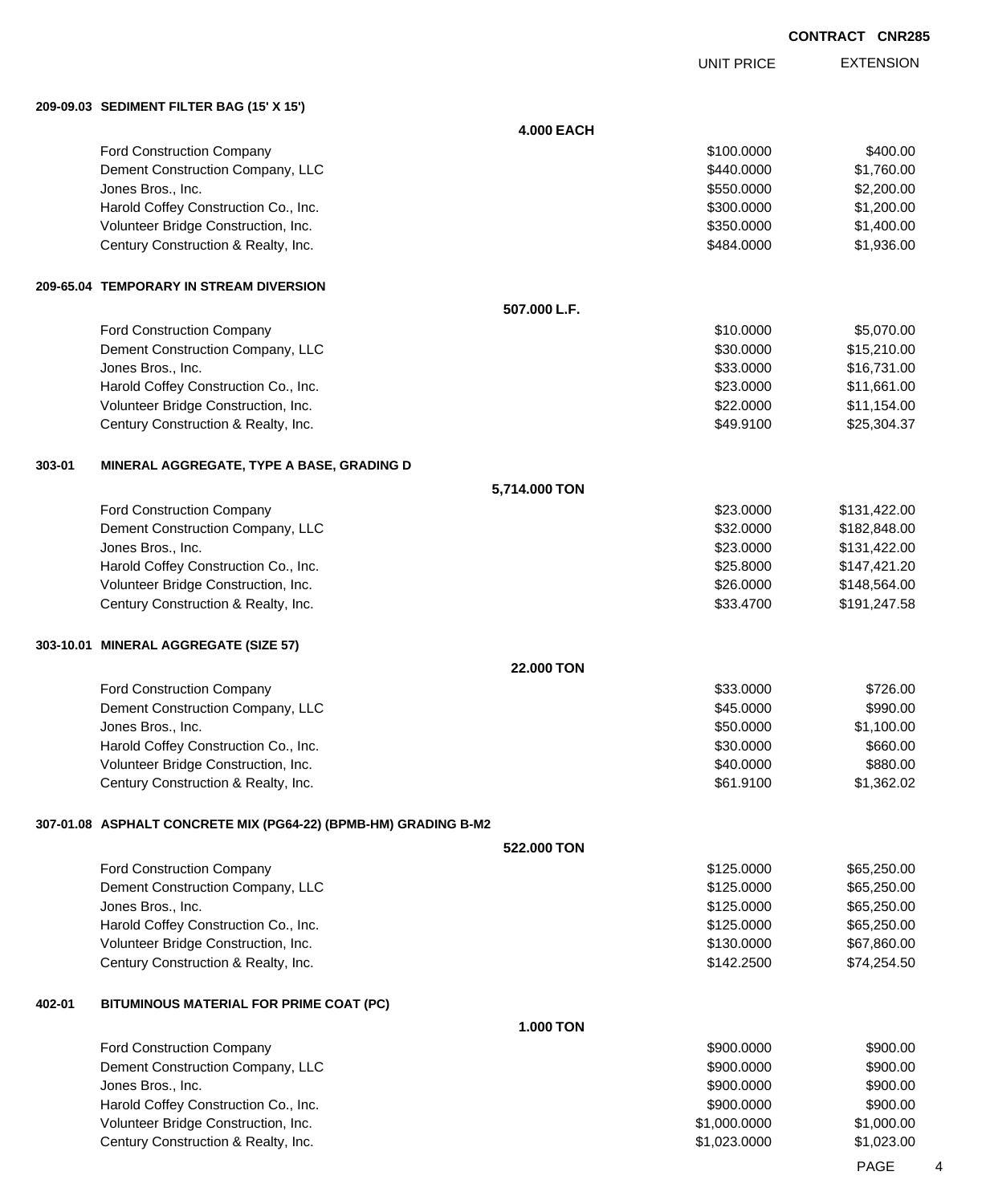EXTENSION UNIT PRICE

#### **402-02 AGGREGATE FOR COVER MATERIAL (PC)**

|        |                                                                            | 9.000 TON        |                          |                            |
|--------|----------------------------------------------------------------------------|------------------|--------------------------|----------------------------|
|        | Ford Construction Company                                                  |                  | \$40.0000                | \$360.00                   |
|        | Dement Construction Company, LLC                                           |                  | \$40.0000                | \$360.00                   |
|        | Jones Bros., Inc.                                                          |                  | \$40.0000                | \$360.00                   |
|        | Harold Coffey Construction Co., Inc.                                       |                  | \$40.0000                | \$360.00                   |
|        | Volunteer Bridge Construction, Inc.                                        |                  | \$45.0000                | \$405.00                   |
|        | Century Construction & Realty, Inc.                                        |                  | \$220.2500               | \$1,982.25                 |
| 403-01 | BITUMINOUS MATERIAL FOR TACK COAT (TC)                                     |                  |                          |                            |
|        |                                                                            | <b>1.000 TON</b> |                          |                            |
|        | Ford Construction Company                                                  |                  | \$900.0000               | \$900.00                   |
|        | Dement Construction Company, LLC                                           |                  | \$900.0000               | \$900.00                   |
|        | Jones Bros., Inc.                                                          |                  | \$900.0000               | \$900.00                   |
|        | Harold Coffey Construction Co., Inc.                                       |                  | \$900.0000               | \$900.00                   |
|        | Volunteer Bridge Construction, Inc.                                        |                  | \$1,000.0000             | \$1,000.00                 |
|        | Century Construction & Realty, Inc.                                        |                  | \$1,023.0000             | \$1,023.00                 |
|        | 411-01.10 ACS MIX(PG64-22) GRADING D                                       |                  |                          |                            |
|        |                                                                            | 302.000 TON      |                          |                            |
|        | Ford Construction Company                                                  |                  | \$130,0000               | \$39,260.00                |
|        | Dement Construction Company, LLC                                           |                  | \$130.0000               | \$39,260.00                |
|        | Jones Bros., Inc.                                                          |                  | \$130.0000               | \$39,260.00                |
|        | Harold Coffey Construction Co., Inc.                                       |                  | \$130.0000               | \$39,260.00                |
|        | Volunteer Bridge Construction, Inc.<br>Century Construction & Realty, Inc. |                  | \$135.0000<br>\$147.7500 | \$40,770.00<br>\$44,620.50 |
|        |                                                                            |                  |                          |                            |
|        | 411-12.03 SCORING FOR RUMBLE STRIPE (NON-CONTINUOUS) (8IN WIDTH)           | 0.410 L.M.       |                          |                            |
|        | Ford Construction Company                                                  |                  | \$16,556.0000            | \$6,787.96                 |
|        | Dement Construction Company, LLC                                           |                  | \$3,700.0000             | \$1,517.00                 |
|        | Jones Bros., Inc.                                                          |                  | \$3,700.0000             | \$1,517.00                 |
|        | Harold Coffey Construction Co., Inc.                                       |                  | \$3,700.0000             | \$1,517.00                 |
|        | Volunteer Bridge Construction, Inc.                                        |                  | \$12,000.0000            | \$4,920.00                 |
|        | Century Construction & Realty, Inc.                                        |                  | \$6,818.0000             | \$2,795.38                 |
|        | 607-39.02 18" PIPE CULVERT (SIDE DRAIN)                                    |                  |                          |                            |
|        |                                                                            | 24.000 L.F.      |                          |                            |
|        | Ford Construction Company                                                  |                  | \$41.0000                | \$984.00                   |
|        | Dement Construction Company, LLC                                           |                  | \$75.0000                | \$1,800.00                 |
|        | Jones Bros., Inc.                                                          |                  | \$100.0000               | \$2,400.00                 |
|        | Harold Coffey Construction Co., Inc.                                       |                  | \$25.0000                | \$600.00                   |
|        | Volunteer Bridge Construction, Inc.                                        |                  | \$45.0000                | \$1,080.00                 |
|        | Century Construction & Realty, Inc.                                        |                  | \$65.9200                | \$1,582.08                 |
|        | 607-39.03 24" PIPE CULVERT (SIDE DRAIN)                                    |                  |                          |                            |
|        |                                                                            | 66.000 L.F.      |                          |                            |
|        | Ford Construction Company                                                  |                  | \$56.0000                | \$3,696.00                 |
|        | Dement Construction Company, LLC                                           |                  | \$80.0000                | \$5,280.00                 |
|        | Jones Bros., Inc.                                                          |                  | \$100.0000               | \$6,600.00                 |
|        | Harold Coffey Construction Co., Inc.                                       |                  | \$35.0000                | \$2,310.00                 |
|        | Volunteer Bridge Construction, Inc.                                        |                  | \$60.0000                | \$3,960.00                 |
|        | Century Construction & Realty, Inc.                                        |                  | \$59.9000                | \$3,953.40                 |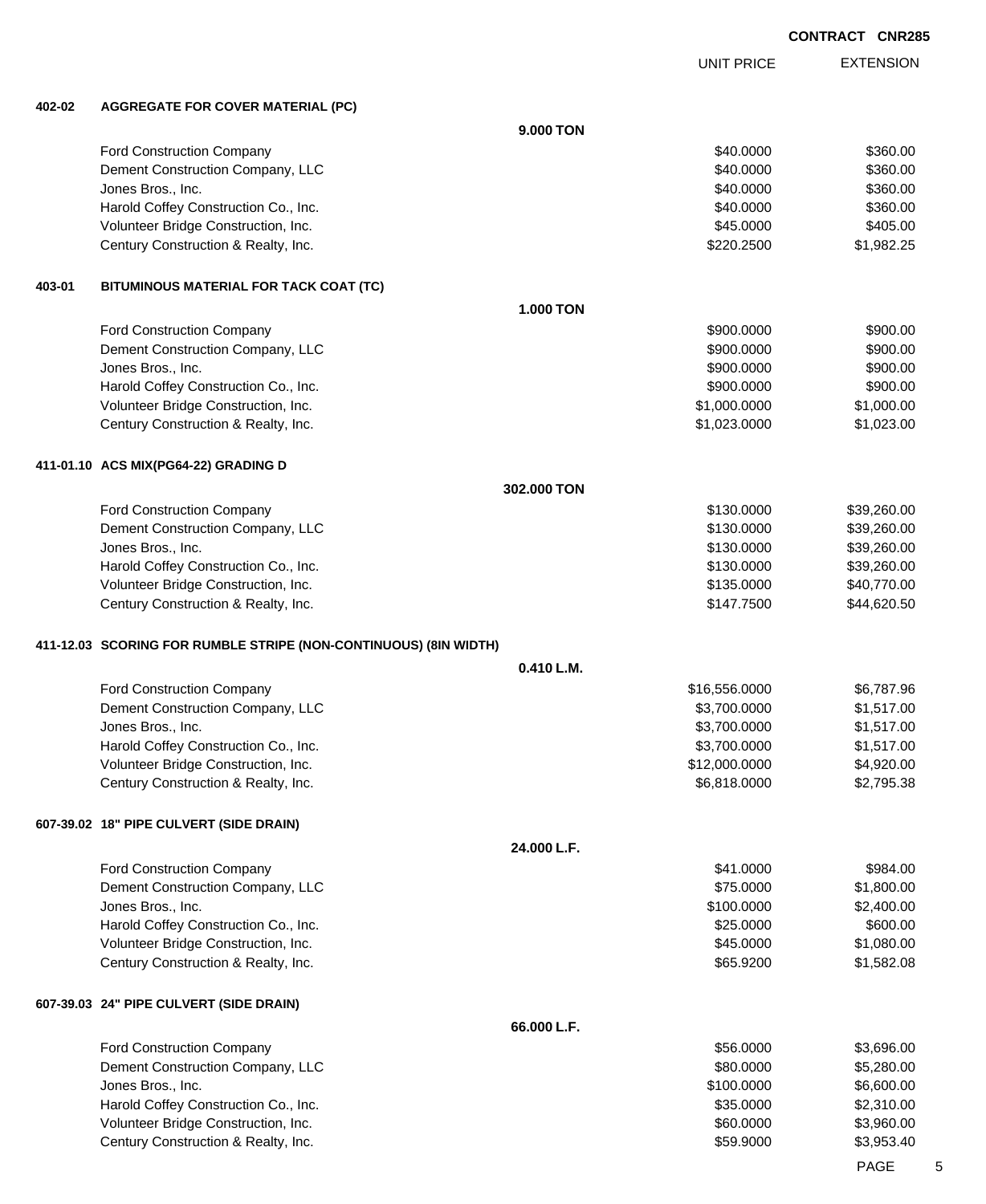|                                                                            |                   |                              | <b>CONTRACT CNR285</b>     |
|----------------------------------------------------------------------------|-------------------|------------------------------|----------------------------|
|                                                                            |                   | <b>UNIT PRICE</b>            | <b>EXTENSION</b>           |
| 705-01.01 GUARDRAIL AT BRIDGE ENDS                                         |                   |                              |                            |
|                                                                            | 216.000 L.F.      |                              |                            |
| Ford Construction Company                                                  |                   | \$67.0000                    | \$14,472.00                |
| Dement Construction Company, LLC                                           |                   | \$67.0000                    | \$14,472.00                |
| Jones Bros., Inc.                                                          |                   | \$67.0000                    | \$14,472.00                |
| Harold Coffey Construction Co., Inc.                                       |                   | \$67.0000                    | \$14,472.00                |
| Volunteer Bridge Construction, Inc.<br>Century Construction & Realty, Inc. |                   | \$75.0000<br>\$76.0000       | \$16,200.00<br>\$16,416.00 |
|                                                                            |                   |                              |                            |
| 705-04.09 EARTH PAD FOR TYPE 38 GR END TREATMENT                           | <b>5.000 EACH</b> |                              |                            |
| Ford Construction Company                                                  |                   | \$1,075.0000                 | \$5,375.00                 |
| Dement Construction Company, LLC                                           |                   | \$1,075.0000                 | \$5,375.00                 |
| Jones Bros., Inc.                                                          |                   | \$1,075.0000                 | \$5,375.00                 |
| Harold Coffey Construction Co., Inc.                                       |                   | \$1,075.0000                 | \$5,375.00                 |
| Volunteer Bridge Construction, Inc.                                        |                   | \$1,500.0000                 | \$7,500.00                 |
| Century Construction & Realty, Inc.                                        |                   | \$1,225.0000                 | \$6,125.00                 |
| 705-06.01 W BEAM GR (TYPE 2) MASH TL3                                      |                   |                              |                            |
|                                                                            | 107.000 L.F.      |                              |                            |
| Ford Construction Company                                                  |                   | \$20.0000                    | \$2,140.00                 |
| Dement Construction Company, LLC                                           |                   | \$20.0000                    | \$2,140.00                 |
| Jones Bros., Inc.                                                          |                   | \$20.0000                    | \$2,140.00                 |
| Harold Coffey Construction Co., Inc.                                       |                   | \$20.0000                    | \$2,140.00                 |
| Volunteer Bridge Construction, Inc.<br>Century Construction & Realty, Inc. |                   | \$25.0000<br>\$23.0000       | \$2,675.00<br>\$2,461.00   |
|                                                                            |                   |                              |                            |
| 705-06.10 GR TERMINALTRAILING END (TYPE 13) MASH TL3                       | <b>1.000 EACH</b> |                              |                            |
| Ford Construction Company                                                  |                   | \$985.0000                   | \$985.00                   |
| Dement Construction Company, LLC                                           |                   | \$985.0000                   | \$985.00                   |
| Jones Bros., Inc.                                                          |                   | \$985.0000                   | \$985.00                   |
| Harold Coffey Construction Co., Inc.                                       |                   | \$985.0000                   | \$985.00                   |
| Volunteer Bridge Construction, Inc.                                        |                   | \$1,000.0000                 | \$1,000.00                 |
| Century Construction & Realty, Inc.                                        |                   | \$1,120.0000                 | \$1,120.00                 |
| 705-06.11 GR TERMINAL (IN-INLINE) MASH TL3                                 |                   |                              |                            |
|                                                                            | 3.000 EACH        |                              |                            |
| Ford Construction Company                                                  |                   | \$525.0000                   | \$1,575.00                 |
| Dement Construction Company, LLC                                           |                   | \$525.0000                   | \$1,575.00                 |
| Jones Bros., Inc.                                                          |                   | \$525.0000                   | \$1,575.00                 |
| Harold Coffey Construction Co., Inc.                                       |                   | \$525.0000                   | \$1,575.00                 |
| Volunteer Bridge Construction, Inc.                                        |                   | \$600.0000                   | \$1,800.00                 |
| Century Construction & Realty, Inc.                                        |                   | \$600.0000                   | \$1,800.00                 |
| 705-06.20 TANGENT ENERGY ABSORBING TERM MASH TL-3                          |                   |                              |                            |
|                                                                            | <b>5.000 EACH</b> |                              |                            |
| Ford Construction Company                                                  |                   | \$2,675.0000                 | \$13,375.00                |
| Dement Construction Company, LLC                                           |                   | \$2,675.0000                 | \$13,375.00                |
| Jones Bros., Inc.<br>Harold Coffey Construction Co., Inc.                  |                   | \$2,675.0000<br>\$2,675.0000 | \$13,375.00<br>\$13,375.00 |
| Volunteer Bridge Construction, Inc.                                        |                   | \$2,800.0000                 | \$14,000.00                |
|                                                                            |                   |                              |                            |

Century Construction & Realty, Inc. 6. The Century Construction & Realty, Inc. 6. The Century Construction & Realty, Inc.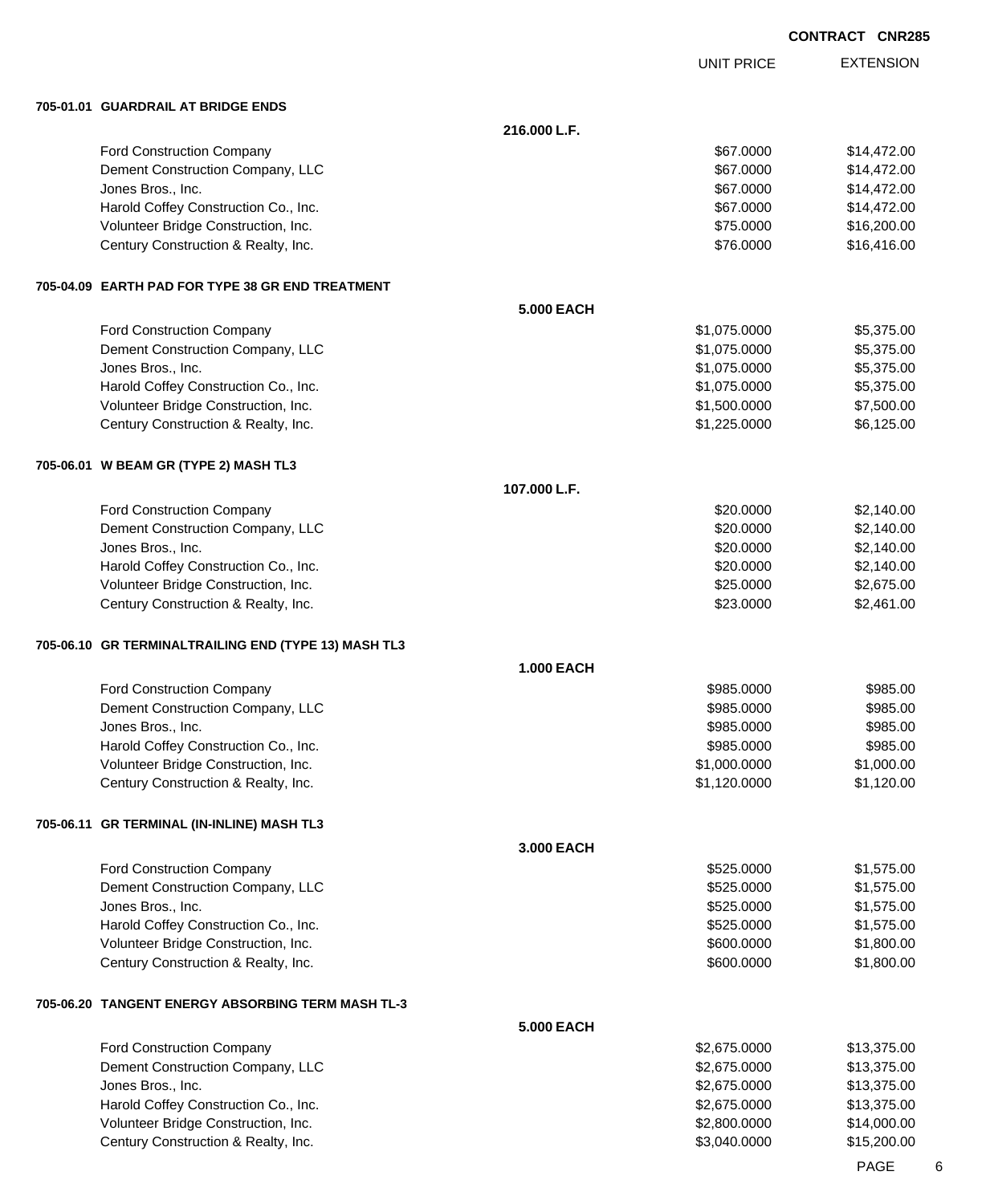|        |                                                                            |                |                          | <b>CONTRACT CNR285</b>     |
|--------|----------------------------------------------------------------------------|----------------|--------------------------|----------------------------|
|        |                                                                            |                | <b>UNIT PRICE</b>        | <b>EXTENSION</b>           |
| 706-01 | <b>GUARDRAIL REMOVED</b>                                                   |                |                          |                            |
|        |                                                                            | 662.000 L.F.   |                          |                            |
|        | Ford Construction Company                                                  |                | \$4.0000                 | \$2,648.00                 |
|        | Dement Construction Company, LLC                                           |                | \$5.1000                 | \$3,376.20                 |
|        | Jones Bros., Inc.                                                          |                | \$5.1000                 | \$3,376.20                 |
|        | Harold Coffey Construction Co., Inc.                                       |                | \$5.1000                 | \$3,376.20                 |
|        | Volunteer Bridge Construction, Inc.                                        |                | \$6.0000                 | \$3,972.00                 |
|        | Century Construction & Realty, Inc.                                        |                | \$1.3700                 | \$906.94                   |
|        | 707-06.05 REMOVAL OF FENCE (BARBED WIRE FENCE)                             |                |                          |                            |
|        |                                                                            | 1.000 LS       |                          |                            |
|        | Ford Construction Company                                                  |                | \$1,100.0000             | \$1,100.00                 |
|        | Dement Construction Company, LLC                                           |                | \$9,000.0000             | \$9,000.00                 |
|        | Jones Bros., Inc.                                                          |                | \$1,500.0000             | \$1,500.00                 |
|        | Harold Coffey Construction Co., Inc.                                       |                | \$1,000.0000             | \$1,000.00                 |
|        | Volunteer Bridge Construction, Inc.                                        |                | \$3,500.0000             | \$3,500.00                 |
|        | Century Construction & Realty, Inc.                                        |                | \$3,526.0000             | \$3,526.00                 |
|        | 707-08.11 HIGH-VISIBILITY CONSTRUCTION FENCE                               |                |                          |                            |
|        |                                                                            | 1,150.000 L.F. |                          |                            |
|        | Ford Construction Company                                                  |                | \$2.0500                 | \$2,357.50                 |
|        | Dement Construction Company, LLC                                           |                | \$2.2000                 | \$2,530.00                 |
|        | Jones Bros., Inc.                                                          |                | \$2.5000                 | \$2,875.00                 |
|        | Harold Coffey Construction Co., Inc.                                       |                | \$2.2000                 | \$2,530.00                 |
|        | Volunteer Bridge Construction, Inc.                                        |                | \$6.0000                 | \$6,900.00                 |
|        | Century Construction & Realty, Inc.                                        |                | \$2.4000                 | \$2,760.00                 |
|        | 708-02.01 MARKERS (CONCRETE R.O.W. POSTS)                                  |                |                          |                            |
|        |                                                                            | 17.000 EACH    |                          |                            |
|        | <b>Ford Construction Company</b>                                           |                | \$190.0000               | \$3,230.00                 |
|        | Dement Construction Company, LLC                                           |                | \$210.0000               | \$3,570.00                 |
|        | Jones Bros., Inc.                                                          |                | \$177.0500               | \$3,009.85                 |
|        | Harold Coffey Construction Co., Inc.                                       |                | \$150.0000               | \$2,550.00                 |
|        | Volunteer Bridge Construction, Inc.                                        |                | \$250.0000<br>\$330.0000 | \$4,250.00<br>\$5,610.00   |
|        | Century Construction & Realty, Inc.                                        |                |                          |                            |
|        | 709-05.05 MACHINED RIP-RAP (CLASS A-3)                                     |                |                          |                            |
|        |                                                                            | 100.000 TON    |                          |                            |
|        | <b>Ford Construction Company</b>                                           |                | \$34.0000                | \$3,400.00                 |
|        | Dement Construction Company, LLC                                           |                | \$42.0000                | \$4,200.00                 |
|        | Jones Bros., Inc.                                                          |                | \$35.0000                | \$3,500.00                 |
|        | Harold Coffey Construction Co., Inc.                                       |                | \$43.0000                | \$4,300.00                 |
|        | Volunteer Bridge Construction, Inc.                                        |                | \$45.0000<br>\$43.0000   | \$4,500.00<br>\$4,300.00   |
|        | Century Construction & Realty, Inc.                                        |                |                          |                            |
|        | 709-05.06 MACHINED RIP-RAP (CLASS A-1)                                     |                |                          |                            |
|        |                                                                            | 1,133.000 TON  |                          |                            |
|        | Ford Construction Company                                                  |                | \$35.0000                | \$39,655.00                |
|        | Dement Construction Company, LLC                                           |                | \$42.0000                | \$47,586.00                |
|        | Jones Bros., Inc.                                                          |                | \$33.0000                | \$37,389.00                |
|        | Harold Coffey Construction Co., Inc.                                       |                | \$43.0000                | \$48,719.00                |
|        | Volunteer Bridge Construction, Inc.<br>Century Construction & Realty, Inc. |                | \$38.5000<br>\$43.6000   | \$43,620.50<br>\$49,398.80 |
|        |                                                                            |                |                          |                            |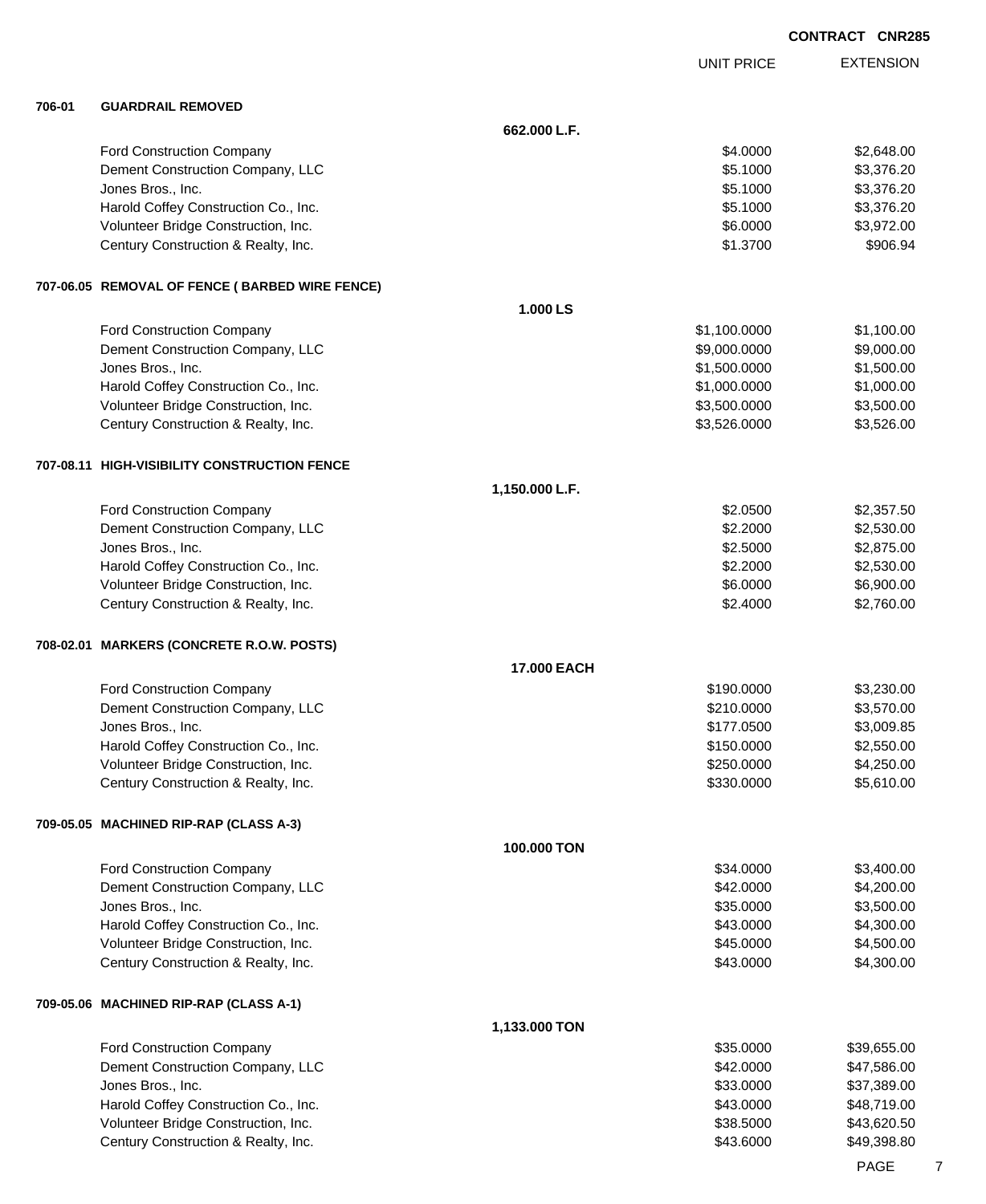UNIT PRICE

EXTENSION

**709-05.08 MACHINED RIP-RAP (CLASS B)**

|        |                                           | 3,431.000 TON |               |                               |
|--------|-------------------------------------------|---------------|---------------|-------------------------------|
|        | Ford Construction Company                 |               | \$36.0000     | \$123,516.00                  |
|        | Dement Construction Company, LLC          |               | \$40.0000     | \$137,240.00                  |
|        | Jones Bros., Inc.                         |               | \$33.0000     | \$113,223.00                  |
|        | Harold Coffey Construction Co., Inc.      |               | \$43.0000     | \$147,533.00                  |
|        | Volunteer Bridge Construction, Inc.       |               | \$40.0000     | \$137,240.00                  |
|        | Century Construction & Realty, Inc.       |               | \$42.0000     | \$144,102.00                  |
| 712-01 | <b>TRAFFIC CONTROL</b>                    |               |               |                               |
|        |                                           | 1.000 LS      |               |                               |
|        | Ford Construction Company                 |               | \$5,000.0000  | \$5,000.00                    |
|        | Dement Construction Company, LLC          |               | \$2,100.0000  | \$2,100.00                    |
|        | Jones Bros., Inc.                         |               | \$800.0000    | \$800.00                      |
|        | Harold Coffey Construction Co., Inc.      |               | \$5,000.0000  | \$5,000.00                    |
|        | Volunteer Bridge Construction, Inc.       |               | \$15,000.0000 | \$15,000.00                   |
|        | Century Construction & Realty, Inc.       |               | \$909.2500    | \$909.25                      |
|        | 712-04.01 FLEXIBLE DRUMS (CHANNELIZING)   |               |               |                               |
|        |                                           | 24.000 EACH   |               |                               |
|        | Ford Construction Company                 |               | \$27.0000     | \$648.00                      |
|        | Dement Construction Company, LLC          |               | \$27.0000     | \$648.00                      |
|        | Jones Bros., Inc.                         |               | \$27.0000     | \$648.00                      |
|        | Harold Coffey Construction Co., Inc.      |               | \$35.0000     | \$840.00                      |
|        | Volunteer Bridge Construction, Inc.       |               | \$35.0000     | \$840.00                      |
|        | Century Construction & Realty, Inc.       |               | \$30.6800     | \$736.32                      |
|        | 712-05.01 WARNING LIGHTS (TYPE A)         |               |               |                               |
|        |                                           | 41.000 EACH   |               |                               |
|        | Ford Construction Company                 |               | \$31.0000     | \$1,271.00                    |
|        | Dement Construction Company, LLC          |               | \$31.0000     | \$1,271.00                    |
|        | Jones Bros., Inc.                         |               | \$31.0000     | \$1,271.00                    |
|        | Harold Coffey Construction Co., Inc.      |               | \$25.0000     | \$1,025.00                    |
|        | Volunteer Bridge Construction, Inc.       |               | \$35.0000     | \$1,435.00                    |
|        | Century Construction & Realty, Inc.       |               | \$35.2200     | \$1,444.02                    |
| 712-06 | <b>SIGNS (CONSTRUCTION)</b>               |               |               |                               |
|        |                                           | 716.000 S.F.  |               |                               |
|        | Ford Construction Company                 |               | \$7.1000      | \$5,083.60                    |
|        | Dement Construction Company, LLC          |               | \$7.1000      | \$5,083.60                    |
|        | Jones Bros., Inc.                         |               | \$7.1000      | \$5,083.60                    |
|        | Harold Coffey Construction Co., Inc.      |               | \$7.0000      | \$5,012.00                    |
|        | Volunteer Bridge Construction, Inc.       |               | \$8.0000      | \$5,728.00                    |
|        | Century Construction & Realty, Inc.       |               | \$8.0600      | \$5,770.96                    |
|        | 712-07.03 TEMPORARY BARRICADES (TYPE III) |               |               |                               |
|        |                                           | 136.000 L.F.  |               |                               |
|        | Ford Construction Company                 |               | \$11.0000     | \$1,496.00                    |
|        | Dement Construction Company, LLC          |               | \$11.0000     | \$1,496.00                    |
|        | Jones Bros., Inc.                         |               | \$11.0000     | \$1,496.00                    |
|        | Harold Coffey Construction Co., Inc.      |               | \$14.0000     | \$1,904.00                    |
|        | Volunteer Bridge Construction, Inc.       |               | \$16.0000     | \$2,176.00                    |
|        | Century Construction & Realty, Inc.       |               | \$12.5000     | \$1,700.00                    |
|        |                                           |               |               | $\mathbf{R} \cdot \mathbf{R}$ |

PAGE 8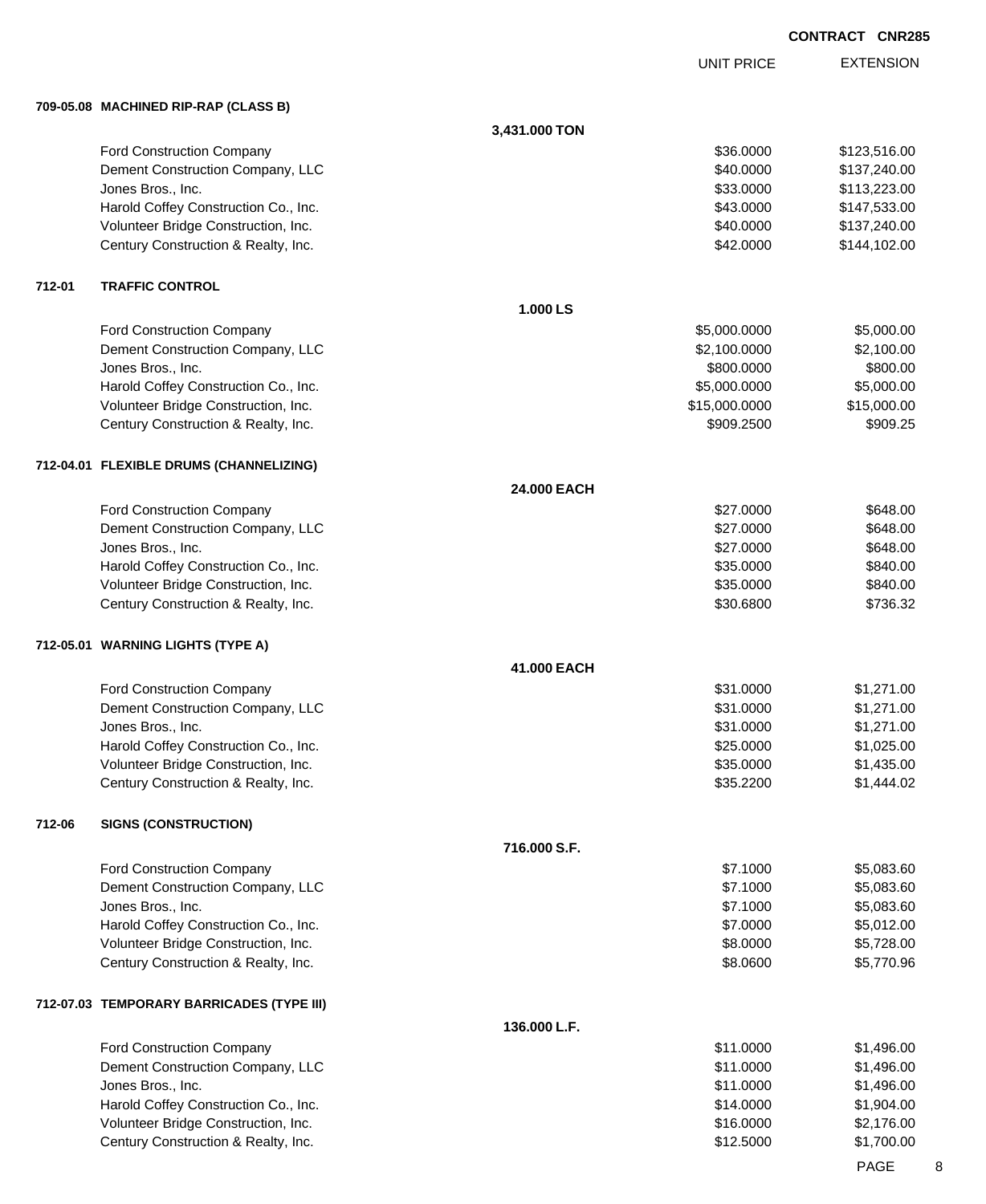UNIT PRICE EXTENSION

**713-02.14 FLEXIBLE DELINEATOR (WHITE)**

|        |                                                           | 17.000 EACH       |                          |                          |
|--------|-----------------------------------------------------------|-------------------|--------------------------|--------------------------|
|        | <b>Ford Construction Company</b>                          |                   | \$38.0000                | \$646.00                 |
|        | Dement Construction Company, LLC                          |                   | \$38.0000                | \$646.00                 |
|        | Jones Bros., Inc.                                         |                   | \$38.0000                | \$646.00                 |
|        | Harold Coffey Construction Co., Inc.                      |                   | \$32.0000                | \$544.00                 |
|        | Volunteer Bridge Construction, Inc.                       |                   | \$45.0000                | \$765.00                 |
|        | Century Construction & Realty, Inc.                       |                   | \$43.1800                | \$734.06                 |
| 713-15 | <b>REMOVAL OF SIGNS, POSTS AND FOOTINGS</b>               |                   |                          |                          |
|        |                                                           | 1.000 LS          |                          |                          |
|        | <b>Ford Construction Company</b>                          |                   | \$860.0000               | \$860.00                 |
|        | Dement Construction Company, LLC                          |                   | \$1,500.0000             | \$1,500.00               |
|        | Jones Bros., Inc.                                         |                   | \$597.4600               | \$597.46                 |
|        | Harold Coffey Construction Co., Inc.                      |                   | \$100.0000               | \$100.00                 |
|        | Volunteer Bridge Construction, Inc.                       |                   | \$1,000.0000             | \$1,000.00               |
|        | Century Construction & Realty, Inc.                       |                   | \$852.2500               | \$852.25                 |
|        | 713-16.01 CHANGEABLE MESSAGE SIGN UNIT                    |                   |                          |                          |
|        |                                                           | <b>2.000 EACH</b> |                          |                          |
|        | Ford Construction Company                                 |                   | \$5,200.0000             | \$10,400.00              |
|        | Dement Construction Company, LLC                          |                   | \$5,900.0000             | \$11,800.00              |
|        | Jones Bros., Inc.                                         |                   | \$4,626.6100             | \$9,253.22               |
|        | Harold Coffey Construction Co., Inc.                      |                   | \$7,500.0000             | \$15,000.00              |
|        | Volunteer Bridge Construction, Inc.                       |                   | \$6,500.0000             | \$13,000.00              |
|        | Century Construction & Realty, Inc.                       |                   | \$6,705.0000             | \$13,410.00              |
|        | 716-01.21 Snwplwble Pvmt Mrkrs (Bi-Dir)(1 Color)          |                   |                          |                          |
|        |                                                           | 24.000 EACH       |                          |                          |
|        | Ford Construction Company                                 |                   | \$100.0000               | \$2,400.00               |
|        | Dement Construction Company, LLC                          |                   | \$100.0000               | \$2,400.00               |
|        | Jones Bros., Inc.<br>Harold Coffey Construction Co., Inc. |                   | \$100.0000<br>\$100.0000 | \$2,400.00<br>\$2,400.00 |
|        | Volunteer Bridge Construction, Inc.                       |                   | \$125.0000               | \$3,000.00               |
|        | Century Construction & Realty, Inc.                       |                   | \$114.0000               | \$2,736.00               |
|        | 716-13.01 SPRAY THERMO PVMT MRKNG (60 mil) (4IN LINE)     |                   |                          |                          |
|        |                                                           | 0.820 L.M.        |                          |                          |
|        | Ford Construction Company                                 |                   | \$6,000.0000             | \$4,920.00               |
|        | Dement Construction Company, LLC                          |                   | \$6,000.0000             | \$4,920.00               |
|        | Jones Bros., Inc.                                         |                   | \$6,000.0000             | \$4,920.00               |
|        | Harold Coffey Construction Co., Inc.                      |                   | \$6,000.0000             | \$4,920.00               |
|        | Volunteer Bridge Construction, Inc.                       |                   | \$6,500.0000             | \$5,330.00               |
|        | Century Construction & Realty, Inc.                       |                   | \$6,818.0000             | \$5,590.76               |
| 717-01 | <b>MOBILIZATION</b>                                       |                   |                          |                          |
|        |                                                           | 1.000 LS          |                          |                          |
|        | <b>Ford Construction Company</b>                          |                   | \$102,422.0000           | \$102,422.00             |
|        | Dement Construction Company, LLC                          |                   | \$71,000.0000            | \$71,000.00              |
|        | Jones Bros., Inc.                                         |                   | \$72,000.0000            | \$72,000.00              |
|        | Harold Coffey Construction Co., Inc.                      |                   | \$74,718.5000            | \$74,718.50              |
|        | Volunteer Bridge Construction, Inc.                       |                   | \$75,000.0000            | \$75,000.00              |
|        | Century Construction & Realty, Inc.                       |                   | \$87,500.0000            | \$87,500.00              |
|        |                                                           |                   |                          |                          |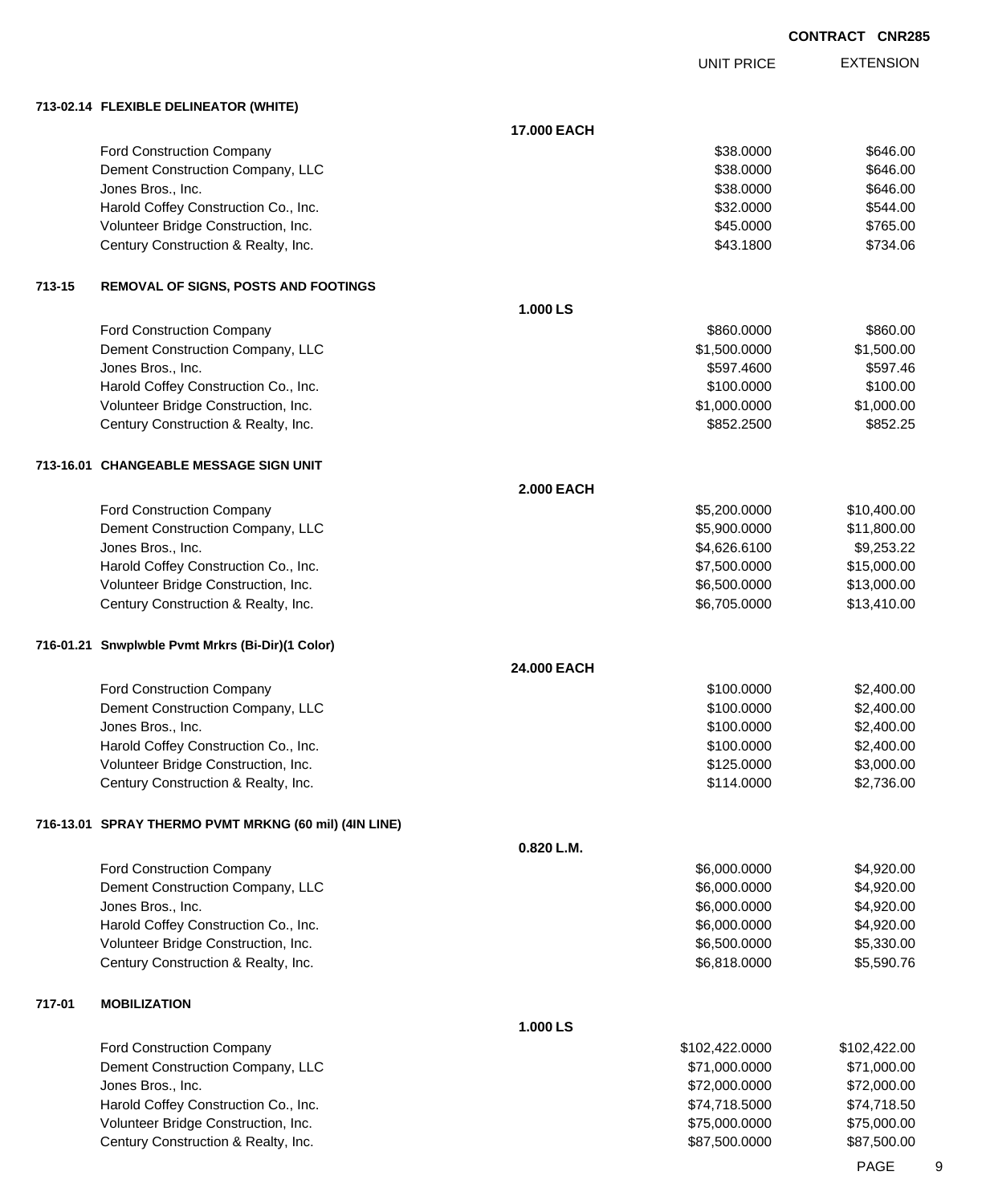|        |                                                                            |                   |                        | <b>CONTRACT CNR28</b>    |
|--------|----------------------------------------------------------------------------|-------------------|------------------------|--------------------------|
|        |                                                                            |                   | <b>UNIT PRICE</b>      | <b>EXTENSION</b>         |
|        | 740-10.03 GEOTEXTILE (TYPE III) (EROSION CONTROL)                          |                   |                        |                          |
|        |                                                                            | 1,082.000 S.Y.    |                        |                          |
|        | <b>Ford Construction Company</b>                                           |                   | \$2.6000               | \$2,813.20               |
|        | Dement Construction Company, LLC                                           |                   | \$3.5000               | \$3,787.00               |
|        | Jones Bros., Inc.                                                          |                   | \$4.0000               | \$4,328.00               |
|        | Harold Coffey Construction Co., Inc.                                       |                   | \$3.0000               | \$3,246.00               |
|        | Volunteer Bridge Construction, Inc.                                        |                   | \$8.0000               | \$8,656.00               |
|        | Century Construction & Realty, Inc.                                        |                   | \$2.0500               | \$2,218.10               |
|        | 740-10.04 GEOTEXTILE (TYPE IV)(STABILIZATION)                              |                   |                        |                          |
|        |                                                                            | 581.000 S.Y.      |                        |                          |
|        | <b>Ford Construction Company</b>                                           |                   | \$2.4000               | \$1,394.40               |
|        | Dement Construction Company, LLC                                           |                   | \$3.3500               | \$1,946.35               |
|        | Jones Bros., Inc.                                                          |                   | \$4.0000               | \$2,324.00               |
|        | Harold Coffey Construction Co., Inc.                                       |                   | \$3.0000               | \$1,743.00               |
|        | Volunteer Bridge Construction, Inc.                                        |                   | \$8.0000               | \$4,648.00               |
|        | Century Construction & Realty, Inc.                                        |                   | \$2.7800               | \$1,615.18               |
|        | 740-11.02 TEMPORARY SEDIMENT TUBE 12IN                                     |                   |                        |                          |
|        |                                                                            | 300.000 L.F.      |                        |                          |
|        | Ford Construction Company                                                  |                   | \$5.0000               | \$1,500.00               |
|        | Dement Construction Company, LLC                                           |                   | \$3.5000               | \$1,050.00               |
|        | Jones Bros., Inc.                                                          |                   | \$5.0000               | \$1,500.00               |
|        | Harold Coffey Construction Co., Inc.                                       |                   | \$12.0000              | \$3,600.00               |
|        | Volunteer Bridge Construction, Inc.<br>Century Construction & Realty, Inc. |                   | \$30.0000<br>\$21.1600 | \$9,000.00<br>\$6,348.00 |
| 801-02 | <b>SEEDING (WITHOUT MULCH)</b>                                             |                   |                        |                          |
|        |                                                                            | <b>5.000 UNIT</b> |                        |                          |
|        | <b>Ford Construction Company</b>                                           |                   | \$100.0000             | \$500.00                 |
|        | Dement Construction Company, LLC                                           |                   | \$150.0000             | \$750.00                 |
|        | Jones Bros., Inc.                                                          |                   | \$150.0000             | \$750.00                 |
|        | Harold Coffey Construction Co., Inc.                                       |                   | \$250.0000             | \$1,250.00               |
|        | Volunteer Bridge Construction, Inc.                                        |                   | \$200.0000             | \$1,000.00               |
|        | Century Construction & Realty, Inc.                                        |                   | \$170.5000             | \$852.50                 |
|        | 801-02.08 TEMPORARY SEEDING (WITHOUT MULCH)                                |                   |                        |                          |
|        |                                                                            | 3.000 UNIT        |                        |                          |
|        | <b>Ford Construction Company</b>                                           |                   | \$50.0000              | \$150.00                 |
|        | Dement Construction Company, LLC                                           |                   | \$150.0000             | \$450.00                 |
|        | Jones Bros., Inc.                                                          |                   | \$150.0000             | \$450.00                 |
|        | Harold Coffey Construction Co., Inc.                                       |                   | \$250.0000             | \$750.00                 |
|        | Volunteer Bridge Construction, Inc.                                        |                   | \$200.0000             | \$600.00                 |
|        | Century Construction & Realty, Inc.                                        |                   | \$170.5000             | \$511.50                 |
| 801-03 | <b>WATER (SEEDING &amp; SODDING)</b>                                       |                   |                        |                          |
|        |                                                                            | 4.000 M.G.        |                        |                          |
|        | Ford Construction Company                                                  |                   | \$10.0000              | \$40.00                  |
|        | Dement Construction Company, LLC                                           |                   | \$10.0000              | \$40.00                  |
|        | Jones Bros., Inc.                                                          |                   | \$50.0000              | \$200.00                 |
|        | Harold Coffey Construction Co., Inc.                                       |                   | \$10.0000              | \$40.00                  |
|        | Volunteer Bridge Construction, Inc.                                        |                   | \$50.0000              | \$200.00                 |

Century Construction & Realty, Inc. 6. The Second Second State of Second State Second State Second State Second State Second State Second State Second State Second State Second State Second State Second State Second State

PAGE 10

**CONTRACT CNR285**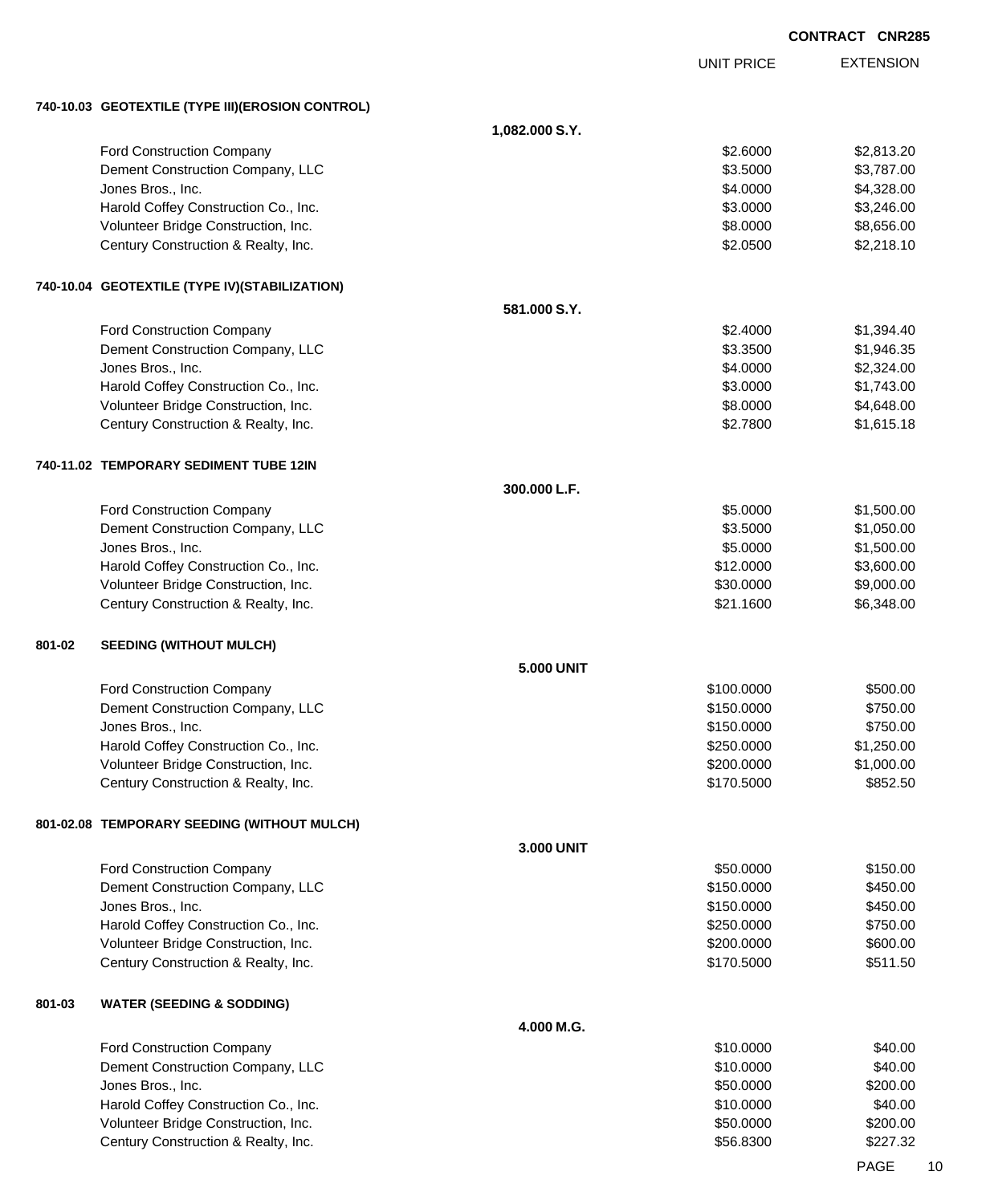|        |                                             |                | <b>UNIT PRICE</b> | <b>EXTENSION</b> |
|--------|---------------------------------------------|----------------|-------------------|------------------|
| 803-01 | <b>SODDING (NEW SOD)</b>                    |                |                   |                  |
|        |                                             | 1,048.000 S.Y. |                   |                  |
|        | <b>Ford Construction Company</b>            |                | \$4.0000          | \$4,192.00       |
|        | Dement Construction Company, LLC            |                | \$3.5000          | \$3,668.00       |
|        | Jones Bros., Inc.                           |                | \$4.0000          | \$4,192.00       |
|        | Harold Coffey Construction Co., Inc.        |                | \$5.0000          | \$5,240.00       |
|        | Volunteer Bridge Construction, Inc.         |                | \$5.5000          | \$5,764.00       |
|        | Century Construction & Realty, Inc.         |                | \$4.5500          | \$4,768.40       |
|        | 805-12.02 EROSION CONTROL BLANKET (TYPE II) |                |                   |                  |
|        |                                             | 526,000 S.Y.   |                   |                  |
|        | <b>Ford Construction Company</b>            |                | \$1.5000          | \$789.00         |
|        | Dement Construction Company, LLC            |                | \$2.5000          | \$1,315.00       |
|        | Jones Bros., Inc.                           |                | \$4.0000          | \$2,104.00       |
|        | Harold Coffey Construction Co., Inc.        |                | \$5.0000          | \$2,630.00       |
|        | Volunteer Bridge Construction, Inc.         |                | \$6.0000          | \$3,156.00       |

Century Construction & Realty, Inc. \$4.5500 \$2,393.30

**CONTRACT CNR285**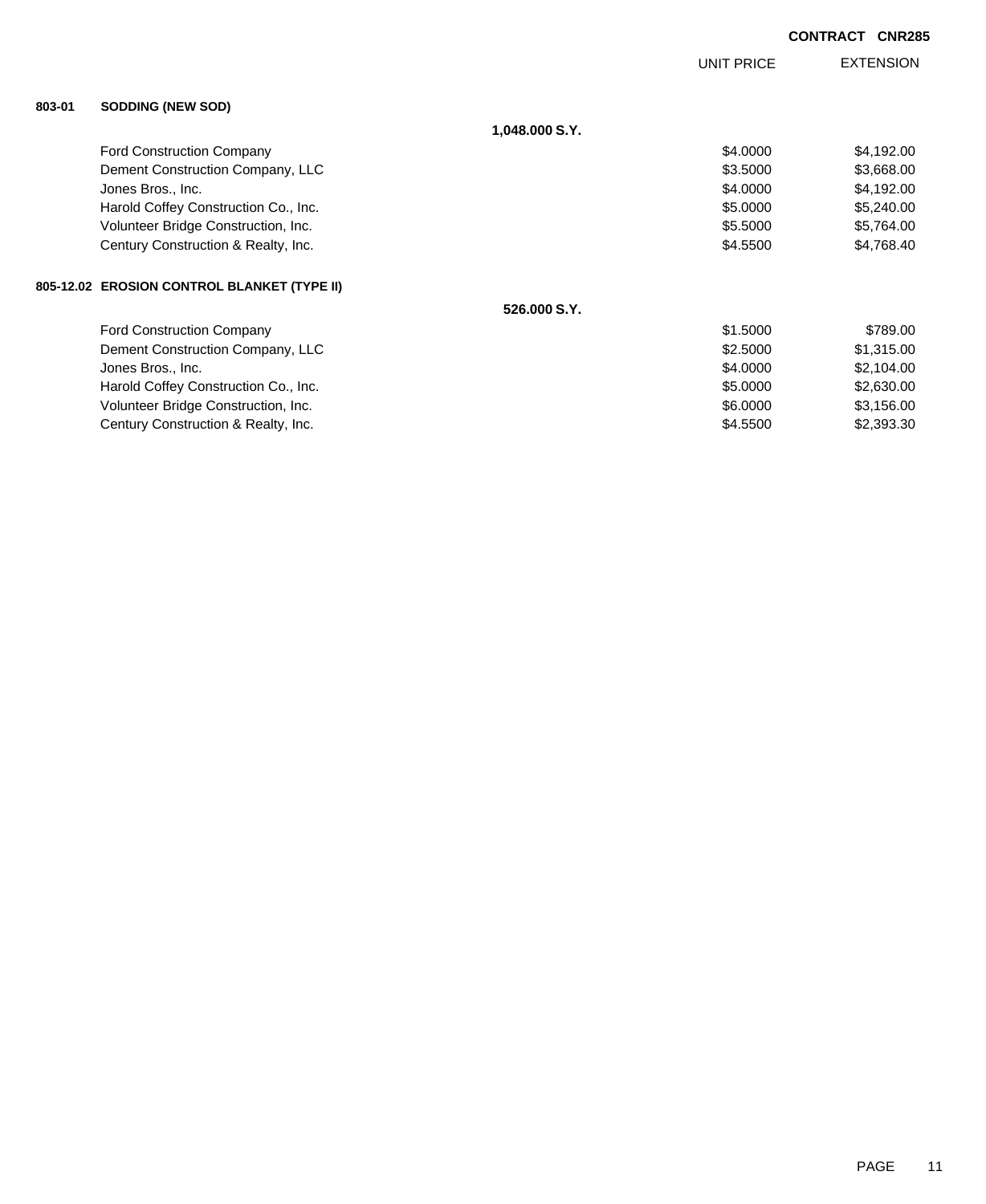| 202-04.01 REMOVAL OF STRUCTURES (EXIST. BR. NO. 09-SR104-7.67) |                |               |             |
|----------------------------------------------------------------|----------------|---------------|-------------|
|                                                                | 1.000 LS       |               |             |
| <b>Ford Construction Company</b>                               |                | \$6,300.0000  | \$6,300.00  |
| Dement Construction Company, LLC                               |                | \$10,000.0000 | \$10,000.00 |
| Jones Bros., Inc.                                              |                | \$28,000.0000 | \$28,000.00 |
| Harold Coffey Construction Co., Inc.                           |                | \$15,000.0000 | \$15,000.00 |
| Volunteer Bridge Construction, Inc.                            |                | \$30,000.0000 | \$30,000.00 |
| Century Construction & Realty, Inc.                            |                | \$44,000.0000 | \$44,000.00 |
| 202-04.02 REMOVAL OF STRUCTURES (EXIST. BR. NO. 09-SR104-8.94) |                |               |             |
|                                                                | 1.000 LS       |               |             |
| <b>Ford Construction Company</b>                               |                | \$6,600.0000  | \$6,600.00  |
| Dement Construction Company, LLC                               |                | \$15,000.0000 | \$15,000.00 |
| Jones Bros., Inc.                                              |                | \$10,000.0000 | \$10,000.00 |
| Harold Coffey Construction Co., Inc.                           |                | \$15,000.0000 | \$15,000.00 |
| Volunteer Bridge Construction, Inc.                            |                | \$30,000.0000 | \$30,000.00 |
| Century Construction & Realty, Inc.                            |                | \$39,000.0000 | \$39,000.00 |
| 204-02.01 DRY EXCAVATION (BRIDGES)                             |                |               |             |
|                                                                | 308.000 C.Y.   |               |             |
| Ford Construction Company                                      |                | \$12.6000     | \$3,880.80  |
| Dement Construction Company, LLC                               |                | \$15.0000     | \$4,620.00  |
| Jones Bros., Inc.                                              |                | \$11.0000     | \$3,388.00  |
| Harold Coffey Construction Co., Inc.                           |                | \$20.0000     | \$6,160.00  |
| Volunteer Bridge Construction, Inc.                            |                | \$12.0000     | \$3,696.00  |
| Century Construction & Realty, Inc.                            |                | \$16.1700     | \$4,980.36  |
| 303-01.02 GRANULAR BACKFILL (BRIDGES)                          |                |               |             |
|                                                                | 50.000 TON     |               |             |
| Ford Construction Company                                      |                | \$29,0000     | \$1,450.00  |
| Dement Construction Company, LLC                               |                | \$155.0000    | \$7,750.00  |
| Jones Bros., Inc.                                              |                | \$37.0000     | \$1,850.00  |
| Harold Coffey Construction Co., Inc.                           |                | \$110.0000    | \$5,500.00  |
| Volunteer Bridge Construction, Inc.                            |                | \$35.0000     | \$1,750.00  |
| Century Construction & Realty, Inc.                            |                | \$58.4500     | \$2,922.50  |
| 604-02.03 EPOXY COATED REINFORCING STEEL                       |                |               |             |
|                                                                | 30,017.000 LB. |               |             |
| Ford Construction Company                                      |                | \$0.9500      | \$28,516.15 |
| Dement Construction Company, LLC                               |                | \$1.0000      | \$30,017.00 |
| Jones Bros., Inc.                                              |                | \$1.0000      | \$30,017.00 |
| Harold Coffey Construction Co., Inc.                           |                | \$0.9900      | \$29,716.83 |

Volunteer Bridge Construction, Inc. 631,517.85 Century Construction & Realty, Inc. 6. The Century Construction & Realty, Inc. 6. The Century Construction & Realty, Inc.

**CONTRACT CNR285**

EXTENSION UNIT PRICE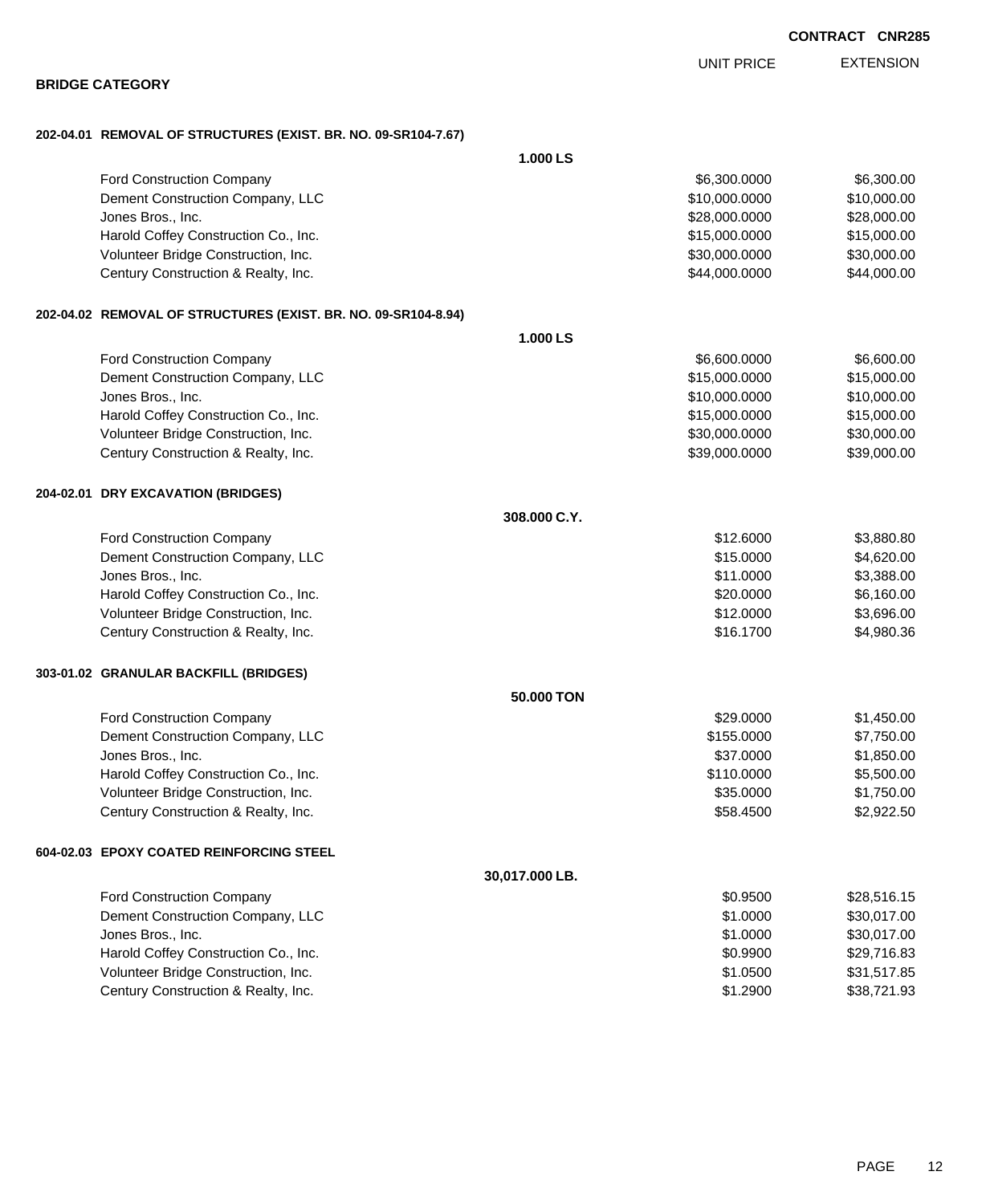UNIT PRICE EXTENSION

**604-03.01 CLASS A CONCRETE (BRIDGES)**

| 604-03.01   CLASS A CONCRETE (BRIDGES)                                      |                   |                       |                           |
|-----------------------------------------------------------------------------|-------------------|-----------------------|---------------------------|
|                                                                             | 141.000 C.Y.      |                       |                           |
| <b>Ford Construction Company</b>                                            |                   | \$400.0000            | \$56,400.00               |
| Dement Construction Company, LLC                                            |                   | \$445.0000            | \$62,745.00               |
| Jones Bros., Inc.                                                           |                   | \$760.0000            | \$107,160.00              |
| Harold Coffey Construction Co., Inc.                                        |                   | \$510.0000            | \$71,910.00               |
| Volunteer Bridge Construction, Inc.                                         |                   | \$600.0000            | \$84,600.00               |
| Century Construction & Realty, Inc.                                         |                   | \$810.7500            | \$114,315.75              |
| 604-03.02 STEEL BAR REINFORCEMENT (BRIDGES)                                 |                   |                       |                           |
|                                                                             | 18,728.000 LB.    |                       |                           |
| <b>Ford Construction Company</b>                                            |                   | \$0.8500              | \$15,918.80               |
| Dement Construction Company, LLC                                            |                   | \$1.0000              | \$18,728.00               |
| Jones Bros., Inc.                                                           |                   | \$0.8500              | \$15,918.80               |
| Harold Coffey Construction Co., Inc.                                        |                   | \$0.9500              | \$17,791.60               |
| Volunteer Bridge Construction, Inc.                                         |                   | \$1.0500              | \$19,664.40               |
| Century Construction & Realty, Inc.                                         |                   | \$1.0600              | \$19,851.68               |
| 604-03.09 CLASS D CONCRETE (BRIDGE DECK)                                    |                   |                       |                           |
|                                                                             | 152.000 C.Y.      |                       |                           |
| <b>Ford Construction Company</b>                                            |                   | \$580.0000            | \$88,160.00               |
| Dement Construction Company, LLC                                            |                   | \$615.0000            | \$93,480.00               |
| Jones Bros., Inc.                                                           |                   | \$600.0000            | \$91,200.00               |
| Harold Coffey Construction Co., Inc.                                        |                   | \$655.0000            | \$99,560.00               |
| Volunteer Bridge Construction, Inc.                                         |                   | \$725.0000            | \$110,200.00              |
| Century Construction & Realty, Inc.                                         |                   | \$891.7500            | \$135,546.00              |
| 604-04.01 APPLIED TEXTURE FINISH (NEW STRUCTURES)                           |                   |                       |                           |
|                                                                             | 683.000 S.Y.      |                       |                           |
| <b>Ford Construction Company</b>                                            |                   | \$8.0000              | \$5,464.00                |
| Dement Construction Company, LLC                                            |                   | \$8.1600              | \$5,573.28                |
| Jones Bros., Inc.                                                           |                   | \$8.2500              | \$5,634.75                |
| Harold Coffey Construction Co., Inc.<br>Volunteer Bridge Construction, Inc. |                   | \$8.0000<br>\$15.0000 | \$5,464.00<br>\$10,245.00 |
| Century Construction & Realty, Inc.                                         |                   | \$10.1700             | \$6,946.11                |
| 604-04.03 BRIDGE END DRAINS(2'X8')                                          |                   |                       |                           |
|                                                                             | <b>4.000 EACH</b> |                       |                           |
| <b>Ford Construction Company</b>                                            |                   | \$3,500.0000          | \$14,000.00               |
| Dement Construction Company, LLC                                            |                   | \$7,000.0000          | \$28,000.00               |
| Jones Bros., Inc.                                                           |                   | \$3,000.0000          | \$12,000.00               |
| Harold Coffey Construction Co., Inc.                                        |                   | \$4,400.0000          | \$17,600.00               |
| Volunteer Bridge Construction, Inc.                                         |                   | \$4,500.0000          | \$18,000.00               |
| Century Construction & Realty, Inc.                                         |                   | \$1,812.0000          | \$7,248.00                |
| 604-04.41 THREE STAR STATE EMBLEM                                           |                   |                       |                           |
|                                                                             | 8.000 EACH        |                       |                           |
| <b>Ford Construction Company</b>                                            |                   | \$1,200.0000          | \$9,600.00                |
| Dement Construction Company, LLC                                            |                   | \$1,550.0000          | \$12,400.00               |
| Jones Bros., Inc.                                                           |                   | \$1,000.0000          | \$8,000.00                |
| Harold Coffey Construction Co., Inc.                                        |                   | \$1,100.0000          | \$8,800.00                |
| Volunteer Bridge Construction, Inc.                                         |                   | \$1,600.0000          | \$12,800.00               |
| Century Construction & Realty, Inc.                                         |                   | \$289.5000            | \$2,316.00                |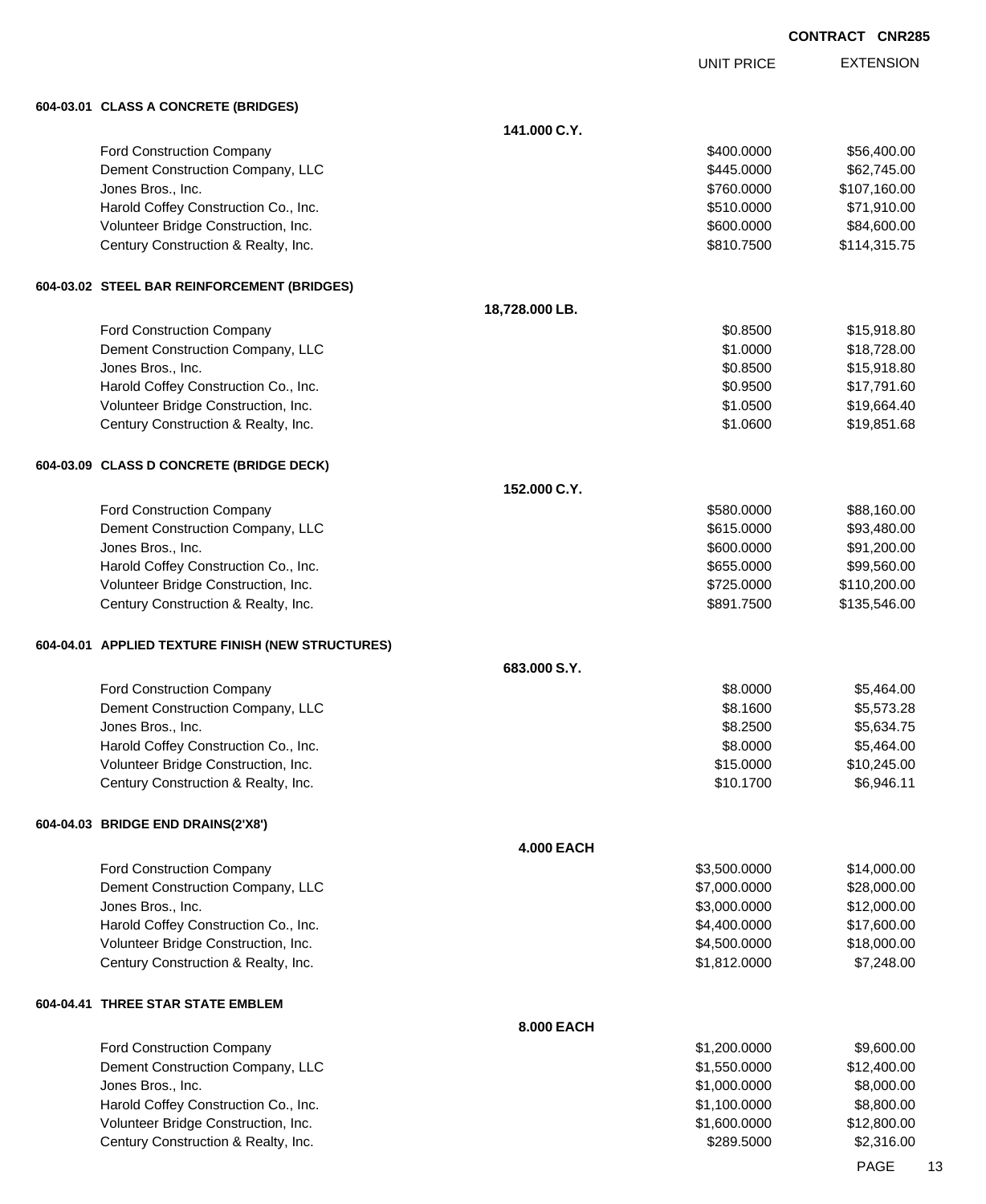|  |                                                                             |                   |                        | <b>CONTRACT CNR285</b> |                            |
|--|-----------------------------------------------------------------------------|-------------------|------------------------|------------------------|----------------------------|
|  |                                                                             |                   | <b>UNIT PRICE</b>      |                        | <b>EXTENSION</b>           |
|  | 606-09.01 TEST PILES (PRECAST CONCRETE, SIZE 1)                             |                   |                        |                        |                            |
|  |                                                                             | 140.000 L.F.      |                        |                        |                            |
|  | Ford Construction Company                                                   |                   | \$46.0000              |                        | \$6,440.00                 |
|  | Dement Construction Company, LLC                                            |                   | \$55.0000              |                        | \$7,700.00                 |
|  | Jones Bros., Inc.                                                           |                   | \$75.0000              |                        | \$10,500.00                |
|  | Harold Coffey Construction Co., Inc.                                        |                   | \$130.0000             |                        | \$18,200.00                |
|  | Volunteer Bridge Construction, Inc.                                         |                   | \$70.0000              |                        | \$9,800.00                 |
|  | Century Construction & Realty, Inc.                                         |                   | \$250.0000             |                        | \$35,000.00                |
|  | 606-09.02 LOADING TEST (PRECAST CONCRETE, SIZE 1)                           |                   |                        |                        |                            |
|  |                                                                             | <b>2.000 EACH</b> |                        |                        |                            |
|  | Ford Construction Company                                                   |                   | \$5,500.0000           |                        | \$11,000.00                |
|  | Dement Construction Company, LLC                                            |                   | \$4,000.0000           |                        | \$8,000.00                 |
|  | Jones Bros., Inc.                                                           |                   | \$5,000.0000           |                        | \$10,000.00                |
|  | Harold Coffey Construction Co., Inc.                                        |                   | \$7,500.0000           |                        | \$15,000.00                |
|  | Volunteer Bridge Construction, Inc.                                         |                   | \$5,500.0000           |                        | \$11,000.00                |
|  | Century Construction & Realty, Inc.                                         |                   | \$12,000.0000          |                        | \$24,000.00                |
|  | 606-09.03 PRECAST CONCRETE PILES (SIZE 1)                                   |                   |                        |                        |                            |
|  |                                                                             | 700.000 L.F.      |                        |                        |                            |
|  | Ford Construction Company                                                   |                   | \$43.0000              |                        | \$30,100.00                |
|  | Dement Construction Company, LLC                                            |                   | \$42.0000              |                        | \$29,400.00                |
|  | Jones Bros., Inc.                                                           |                   | \$41.0000<br>\$36.0000 |                        | \$28,700.00                |
|  | Harold Coffey Construction Co., Inc.<br>Volunteer Bridge Construction, Inc. |                   | \$42.0000              |                        | \$25,200.00<br>\$29,400.00 |
|  | Century Construction & Realty, Inc.                                         |                   | \$57.7300              |                        | \$40,411.00                |
|  | 606-12.01 PILE ANCHORAGE SYSTEM (SEISMIC)                                   |                   |                        |                        |                            |
|  |                                                                             | 24.000 EACH       |                        |                        |                            |
|  | Ford Construction Company                                                   |                   | \$100.0000             |                        | \$2,400.00                 |
|  | Dement Construction Company, LLC                                            |                   | \$150.0000             |                        | \$3,600.00                 |
|  | Jones Bros., Inc.                                                           |                   | \$125.0000             |                        | \$3,000.00                 |
|  | Harold Coffey Construction Co., Inc.                                        |                   | \$155.0000             |                        | \$3,720.00                 |
|  | Volunteer Bridge Construction, Inc.                                         |                   | \$125.0000             |                        | \$3,000.00                 |
|  | Century Construction & Realty, Inc.                                         |                   | \$508.7500             |                        | \$12,210.00                |
|  | 615-01.03 PRESTRESSED CONCRETE I-BEAM (TYPE III)                            |                   |                        |                        |                            |
|  |                                                                             | 308.000 L.F.      |                        |                        |                            |
|  | Ford Construction Company                                                   |                   | \$165.0000             |                        | \$50,820.00                |
|  | Dement Construction Company, LLC                                            |                   | \$175.0000             |                        | \$53,900.00                |
|  | Jones Bros., Inc.                                                           |                   | \$160.0000             |                        | \$49,280.00                |
|  | Harold Coffey Construction Co., Inc.                                        |                   | \$180.0000             |                        | \$55,440.00                |
|  | Volunteer Bridge Construction, Inc.                                         |                   | \$190.5300             |                        | \$58,683.24                |
|  | Century Construction & Realty, Inc.                                         |                   | \$191.5000             |                        | \$58,982.00                |
|  | 615-02.04 PRESTRESSED CONCRETE BOX BEAM (27" X 36")                         |                   |                        |                        |                            |
|  |                                                                             | 274.000 L.F.      |                        |                        |                            |
|  | Ford Construction Company                                                   |                   | \$215.0000             |                        | \$58,910.00                |
|  | Dement Construction Company, LLC                                            |                   | \$250.0000             |                        | \$68,500.00                |
|  | Jones Bros., Inc.                                                           |                   | \$200.0000             |                        | \$54,800.00                |
|  | Harold Coffey Construction Co., Inc.                                        |                   | \$225.0000             |                        | \$61,650.00                |
|  | Volunteer Bridge Construction, Inc.                                         |                   | \$232.3500             |                        | \$63,663.90                |
|  | Century Construction & Realty, Inc.                                         |                   | \$241.5000             |                        | \$66,171.00                |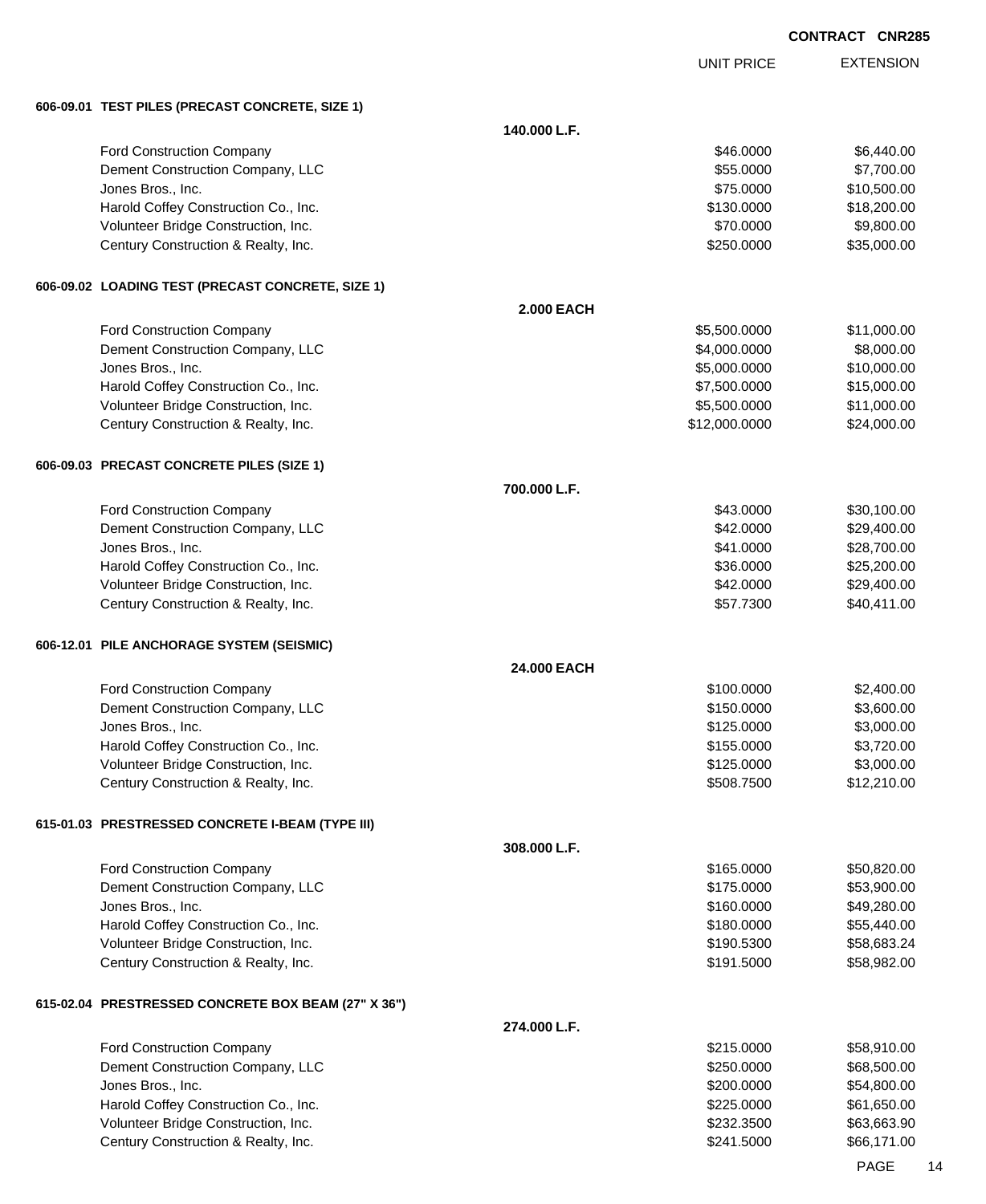UNIT PRICE

EXTENSION

**620-05.01 CONC PARAPET SINGLE SLOPE (STD-1-1SS)**

| 620-05.01 CONC PARAPET SINGLE SLOPE (STD-1-1SS)         |              |            |             |
|---------------------------------------------------------|--------------|------------|-------------|
|                                                         | 422.000 L.F. |            |             |
| <b>Ford Construction Company</b>                        |              | \$95.0000  | \$40,090.00 |
| Dement Construction Company, LLC                        |              | \$85,0000  | \$35,870.00 |
| Jones Bros., Inc.                                       |              | \$89.0000  | \$37,558.00 |
| Harold Coffey Construction Co., Inc.                    |              | \$105,0000 | \$44,310.00 |
| Volunteer Bridge Construction, Inc.                     |              | \$100,0000 | \$42,200.00 |
| Century Construction & Realty, Inc.                     |              | \$90.0000  | \$37,980.00 |
| 710-09.01 6" PERFORATED PIPE WITH VERTICAL DRAIN SYSTEM |              |            |             |
|                                                         | 222.000 L.F. |            |             |
| Ford Construction Company                               |              | \$12.0000  | \$2,664.00  |
| Dement Construction Company, LLC                        |              | \$42,0000  | \$9,324.00  |
| Jones Bros., Inc.                                       |              | \$22.0000  | \$4,884.00  |
| Harold Coffey Construction Co., Inc.                    |              | \$20.0000  | \$4,440.00  |
| Volunteer Bridge Construction, Inc.                     |              | \$15,0000  | \$3,330.00  |
| Century Construction & Realty, Inc.                     |              | \$43.8400  | \$9,732.48  |
| 710-09.02 6" PIPE UNDERDRAIN                            |              |            |             |
|                                                         | 60.000 L.F.  |            |             |
| <b>Ford Construction Company</b>                        |              | \$11.0000  | \$660.00    |
| Dement Construction Company, LLC                        |              | \$16,0000  | \$960.00    |
| Jones Bros., Inc.                                       |              | \$12.0000  | \$720.00    |
| Harold Coffey Construction Co., Inc.                    |              | \$20.0000  | \$1,200.00  |
| Volunteer Bridge Construction, Inc.                     |              | \$25,0000  | \$1,500.00  |
| Century Construction & Realty, Inc.                     |              | \$40.0400  | \$2,402.40  |

PAGE 15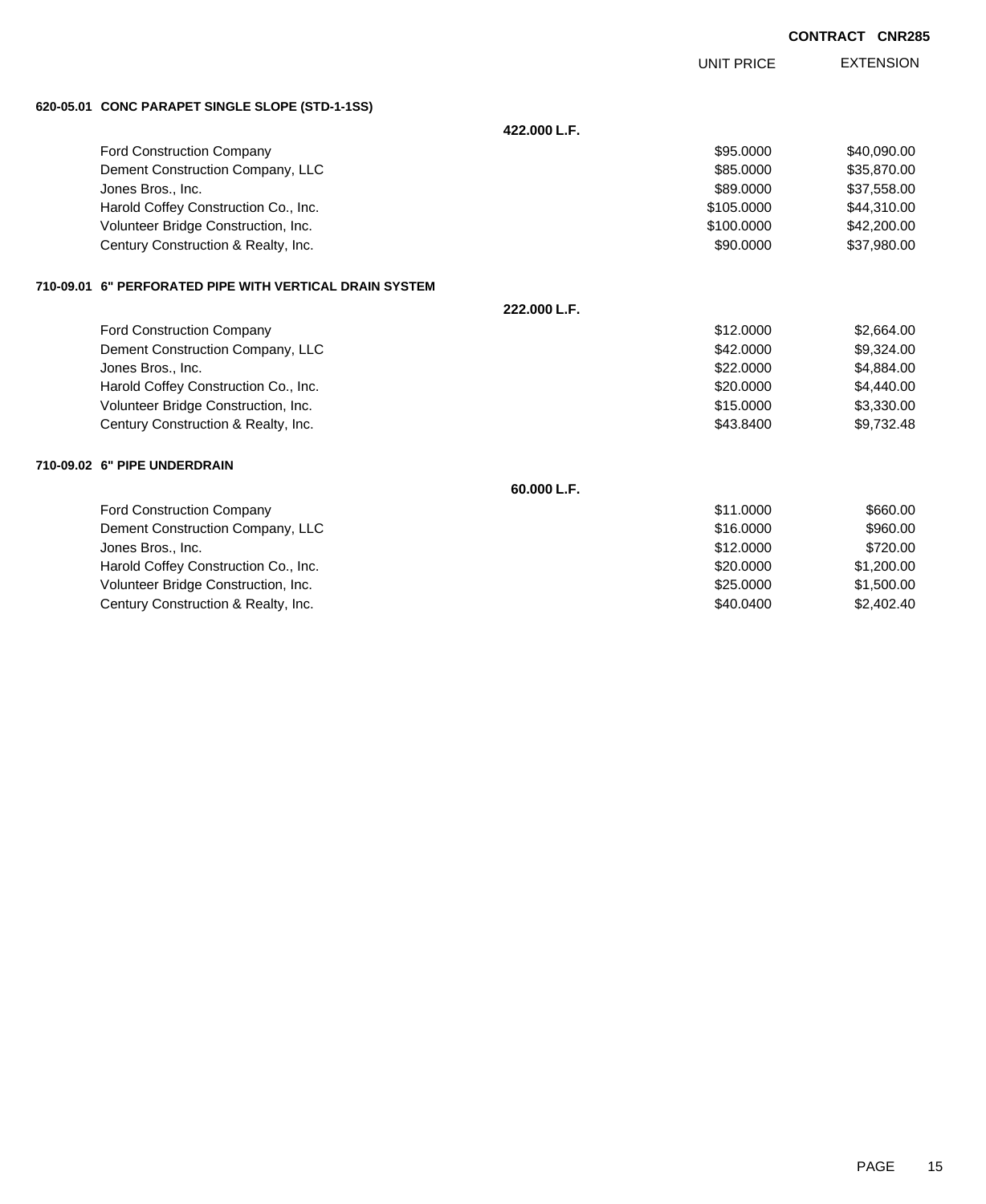|                                        |                   | <b>UNIT PRICE</b> | <b>EXTENSION</b> |
|----------------------------------------|-------------------|-------------------|------------------|
| <b>UTILITY CATEGORY</b>                |                   |                   |                  |
| 790-02.03 POLE 35FT CLASS 4 WOOD       |                   |                   |                  |
|                                        | <b>1.000 EACH</b> |                   |                  |
| Ford Construction Company              |                   | \$1,704.0000      | \$1,704.00       |
| Dement Construction Company, LLC       |                   | \$1,850.0000      | \$1,850.00       |
| Jones Bros., Inc.                      |                   | \$1,850.0000      | \$1,850.00       |
| Harold Coffey Construction Co., Inc.   |                   | \$1,704.0000      | \$1,704.00       |
| Volunteer Bridge Construction, Inc.    |                   | \$1,704.0000      | \$1,704.00       |
| Century Construction & Realty, Inc.    |                   | \$1,937.0000      | \$1,937.00       |
| 790-03.02 POLE 40FT CLASS 3 WOOD       |                   |                   |                  |
|                                        | <b>1.000 EACH</b> |                   |                  |
| Ford Construction Company              |                   | \$1,807.0000      | \$1,807.00       |
| Dement Construction Company, LLC       |                   | \$2,020.0000      | \$2,020.00       |
| Jones Bros., Inc.                      |                   | \$2,020.0000      | \$2,020.00       |
| Harold Coffey Construction Co., Inc.   |                   | \$1,807.0000      | \$1,807.00       |
| Volunteer Bridge Construction, Inc.    |                   | \$1,807.0000      | \$1,807.00       |
| Century Construction & Realty, Inc.    |                   | \$2,054.0000      | \$2,054.00       |
| 790-04.02 POLE 45FT CLASS 2 WOOD       |                   |                   |                  |
|                                        | <b>5.000 EACH</b> |                   |                  |
| Ford Construction Company              |                   | \$2,075.0000      | \$10,375.00      |
| Dement Construction Company, LLC       |                   | \$2,425.0000      | \$12,125.00      |
| Jones Bros., Inc.                      |                   | \$2,425.0000      | \$12,125.00      |
| Harold Coffey Construction Co., Inc.   |                   | \$2,075.0000      | \$10,375.00      |
| Volunteer Bridge Construction, Inc.    |                   | \$2,075.0000      | \$10,375.00      |
| Century Construction & Realty, Inc.    |                   | \$2,358.0000      | \$11,790.00      |
| 790-05.02 POLE 50FT CLASS 2 WOOD       |                   |                   |                  |
|                                        | <b>1.000 EACH</b> |                   |                  |
| Ford Construction Company              |                   | \$2,430.0000      | \$2,430.00       |
| Dement Construction Company, LLC       |                   | \$2,950.0000      | \$2,950.00       |
| Jones Bros., Inc.                      |                   | \$2,950.0000      | \$2,950.00       |
| Harold Coffey Construction Co., Inc.   |                   | \$2,430.0000      | \$2,430.00       |
| Volunteer Bridge Construction, Inc.    |                   | \$2,430.0000      | \$2,430.00       |
| Century Construction & Realty, Inc.    |                   | \$2,762.0000      | \$2,762.00       |
| 790-21.05 1PH DBL PRIMARY SUPPORT 15KV |                   |                   |                  |
|                                        | <b>1.000 EACH</b> |                   |                  |
| <b>Ford Construction Company</b>       |                   | \$462.0000        | \$462.00         |
| Dement Construction Company, LLC       |                   | \$440.0000        | \$440.00         |
| Jones Bros., Inc.                      |                   | \$440.0000        | \$440.00         |
| Harold Coffey Construction Co., Inc.   |                   | \$462.0000        | \$462.00         |
| Volunteer Bridge Construction, Inc.    |                   | \$462.0000        | \$462.00         |
| Century Construction & Realty, Inc.    |                   | \$525.0000        | \$525.00         |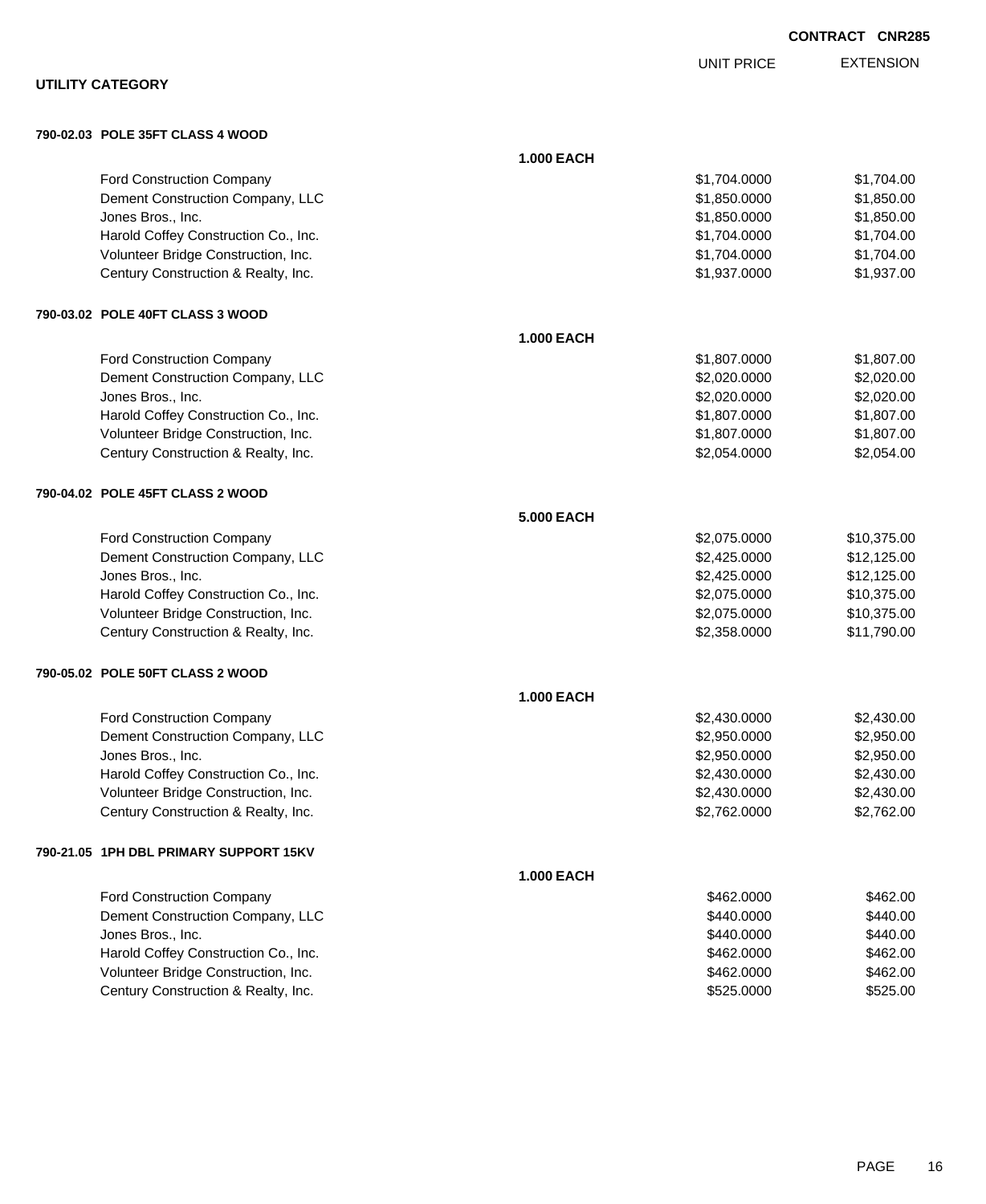UNIT PRICE

EXTENSION

**790-21.06 1PH PRIMARY MED ANGLE 15KV**

|                                                    | <b>1.000 EACH</b> |              |             |
|----------------------------------------------------|-------------------|--------------|-------------|
| Ford Construction Company                          |                   | \$335.0000   | \$335.00    |
| Dement Construction Company, LLC                   |                   | \$430.0000   | \$430.00    |
| Jones Bros., Inc.                                  |                   | \$430.0000   | \$430.00    |
| Harold Coffey Construction Co., Inc.               |                   | \$335.0000   | \$335.00    |
| Volunteer Bridge Construction, Inc.                |                   | \$335.0000   | \$335.00    |
| Century Construction & Realty, Inc.                |                   | \$380.7500   | \$380.75    |
| 790-21.09 1PH PRIMARY TAP 15KV                     |                   |              |             |
|                                                    | 7.000 EACH        |              |             |
| Ford Construction Company                          |                   | \$455.5700   | \$3,188.99  |
| Dement Construction Company, LLC                   |                   | \$420.0000   | \$2,940.00  |
| Jones Bros., Inc.                                  |                   | \$420.0000   | \$2,940.00  |
| Harold Coffey Construction Co., Inc.               |                   | \$417.0000   | \$2,919.00  |
| Volunteer Bridge Construction, Inc.                |                   | \$367.0000   | \$2,569.00  |
| Century Construction & Realty, Inc.                |                   | \$474.0000   | \$3,318.00  |
| 790-26.15 3PH XARM DBL 10FT LRG COND SM ANGLE 25KV |                   |              |             |
|                                                    | <b>5.000 EACH</b> |              |             |
| Ford Construction Company                          |                   | \$2,916.0000 | \$14,580.00 |
| Dement Construction Company, LLC                   |                   | \$2,340.0000 | \$11,700.00 |
| Jones Bros., Inc.                                  |                   | \$2,340.0000 | \$11,700.00 |
| Harold Coffey Construction Co., Inc.               |                   | \$2,916.0000 | \$14,580.00 |
| Volunteer Bridge Construction, Inc.                |                   | \$2,916.0000 | \$14,580.00 |
| Century Construction & Realty, Inc.                |                   | \$3,314.0000 | \$16,570.00 |
| 790-26.27   3PH CROSSARM DBL DDE 25KV              |                   |              |             |
|                                                    | <b>1.000 EACH</b> |              |             |
| Ford Construction Company                          |                   | \$3,095.0000 | \$3,095.00  |
| Dement Construction Company, LLC                   |                   | \$3,860.0000 | \$3,860.00  |
| Jones Bros., Inc.                                  |                   | \$3,860.0000 | \$3,860.00  |
| Harold Coffey Construction Co., Inc.               |                   | \$3,095.0000 | \$3,095.00  |
| Volunteer Bridge Construction, Inc.                |                   | \$3,095.0000 | \$3,095.00  |
| Century Construction & Realty, Inc.                |                   | \$3,517.0000 | \$3,517.00  |
| 790-32.01 DOWN GUY - THROUGH BOLT TYPE             |                   |              |             |
|                                                    | 9.000 EACH        |              |             |
| Ford Construction Company                          |                   | \$462.1200   | \$4,159.08  |
| Dement Construction Company, LLC                   |                   | \$355.0000   | \$3,195.00  |
| Jones Bros., Inc.                                  |                   | \$355.0000   | \$3,195.00  |
| Harold Coffey Construction Co., Inc.               |                   | \$463.0000   | \$4,167.00  |
| Volunteer Bridge Construction, Inc.                |                   | \$500.0000   | \$4,500.00  |
| Century Construction & Realty, Inc.                |                   | \$526.2500   | \$4,736.25  |
| 790-32.07 OH GUY - THROUGH BOLT TYPE               |                   |              |             |
|                                                    | <b>1.000 EACH</b> |              |             |
| Ford Construction Company                          |                   | \$903.0000   | \$903.00    |
| Dement Construction Company, LLC                   |                   | \$465.0000   | \$465.00    |
| Jones Bros., Inc.                                  |                   | \$465.0000   | \$465.00    |
| Harold Coffey Construction Co., Inc.               |                   | \$903.0000   | \$903.00    |
| Volunteer Bridge Construction, Inc.                |                   | \$903.0000   | \$903.00    |
| Century Construction & Realty, Inc.                |                   | \$1,027.0000 | \$1,027.00  |
|                                                    |                   |              |             |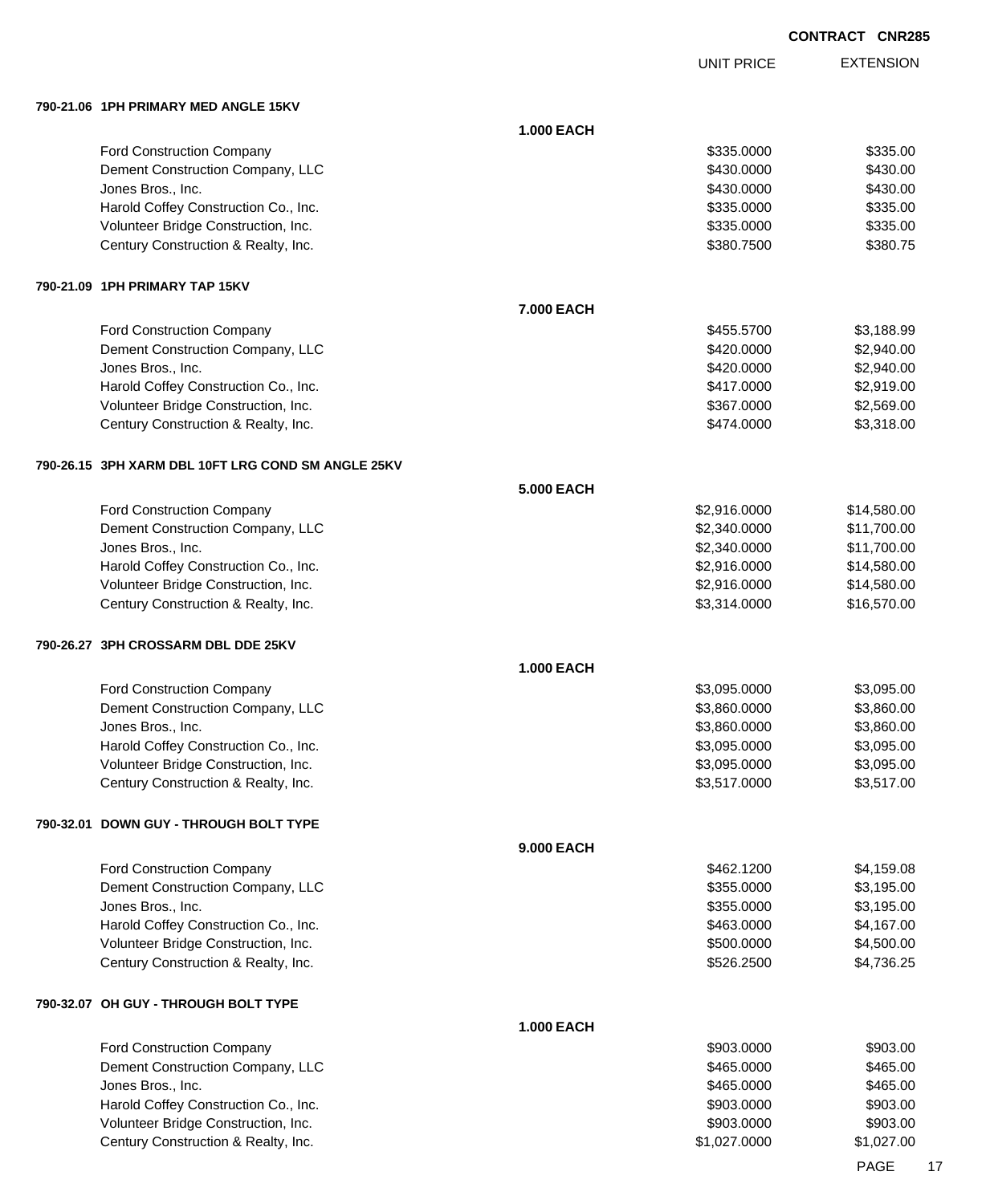UNIT PRICE

EXTENSION

| 790-32.23 GUY GUARD                           |                   |            |             |
|-----------------------------------------------|-------------------|------------|-------------|
|                                               | 7.000 EACH        |            |             |
| Ford Construction Company                     |                   | \$52,0000  | \$364.00    |
| Dement Construction Company, LLC              |                   | \$50.0000  | \$350.00    |
| Jones Bros., Inc.                             |                   | \$50.0000  | \$350.00    |
| Harold Coffey Construction Co., Inc.          |                   | \$52.0000  | \$364.00    |
| Volunteer Bridge Construction, Inc.           |                   | \$52.0000  | \$364.00    |
| Century Construction & Realty, Inc.           |                   | \$59.0800  | \$413.56    |
| 790-33.03 SCREW TYPE ANCHOR 6,000LB-8,000LB   |                   |            |             |
|                                               | <b>5.000 EACH</b> |            |             |
| Ford Construction Company                     |                   | \$458.0000 | \$2,290.00  |
| Dement Construction Company, LLC              |                   | \$670.0000 | \$3,350.00  |
| Jones Bros., Inc.                             |                   | \$670.0000 | \$3,350.00  |
| Harold Coffey Construction Co., Inc.          |                   | \$458.0000 | \$2,290.00  |
| Volunteer Bridge Construction, Inc.           |                   | \$458.0000 | \$2,290.00  |
| Century Construction & Realty, Inc.           |                   | \$520.5000 | \$2,602.50  |
| 790-33.04 SCREW TYPE ANCHOR 10,000LB-12,000LB |                   |            |             |
|                                               | 3.000 EACH        |            |             |
| Ford Construction Company                     |                   | \$576.0000 | \$1,728.00  |
| Dement Construction Company, LLC              |                   | \$810.0000 | \$2,430.00  |
| Jones Bros., Inc.                             |                   | \$810.0000 | \$2,430.00  |
| Harold Coffey Construction Co., Inc.          |                   | \$576.0000 | \$1,728.00  |
| Volunteer Bridge Construction, Inc.           |                   | \$576.0000 | \$1,728.00  |
| Century Construction & Realty, Inc.           |                   | \$654.7500 | \$1,964.25  |
| 790-40.01 OH COND 4 7/1 ACSR SWANATE          |                   |            |             |
|                                               | 1,480.000 L.F.    |            |             |
| Ford Construction Company                     |                   | \$2.3700   | \$3,507.60  |
| Dement Construction Company, LLC              |                   | \$3.0700   | \$4,543.60  |
| Jones Bros., Inc.                             |                   | \$3.0700   | \$4,543.60  |
| Harold Coffey Construction Co., Inc.          |                   | \$2.3700   | \$3,507.60  |
| Volunteer Bridge Construction, Inc.           |                   | \$2.3700   | \$3,507.60  |
| Century Construction & Realty, Inc.           |                   | \$2.6900   | \$3,981.20  |
| 790-40.03 OH COND 1/0 6/1 ACSR RAVEN          |                   |            |             |
|                                               | 1,284.000 L.F.    |            |             |
| Ford Construction Company                     |                   | \$5.0500   | \$6,484.20  |
| Dement Construction Company, LLC              |                   | \$3.7600   | \$4,827.84  |
| Jones Bros., Inc.                             |                   | \$3.7600   | \$4,827.84  |
| Harold Coffey Construction Co., Inc.          |                   | \$5.0500   | \$6,484.20  |
| Volunteer Bridge Construction, Inc.           |                   | \$5.0500   | \$6,484.20  |
| Century Construction & Realty, Inc.           |                   | \$5.7300   | \$7,357.32  |
| 790-40.05 OH COND 3/0 6/1 ACSR PIGEON         |                   |            |             |
|                                               | 3,852.000 L.F.    |            |             |
| Ford Construction Company                     |                   | \$2.9400   | \$11,324.88 |
| Dement Construction Company, LLC              |                   | \$4.4600   | \$17,179.92 |
| Jones Bros., Inc.                             |                   | \$4.4600   | \$17,179.92 |
| Harold Coffey Construction Co., Inc.          |                   | \$2.9400   | \$11,324.88 |
| Volunteer Bridge Construction, Inc.           |                   | \$2.9400   | \$11,324.88 |
| Century Construction & Realty, Inc.           |                   | \$3.3400   | \$12,865.68 |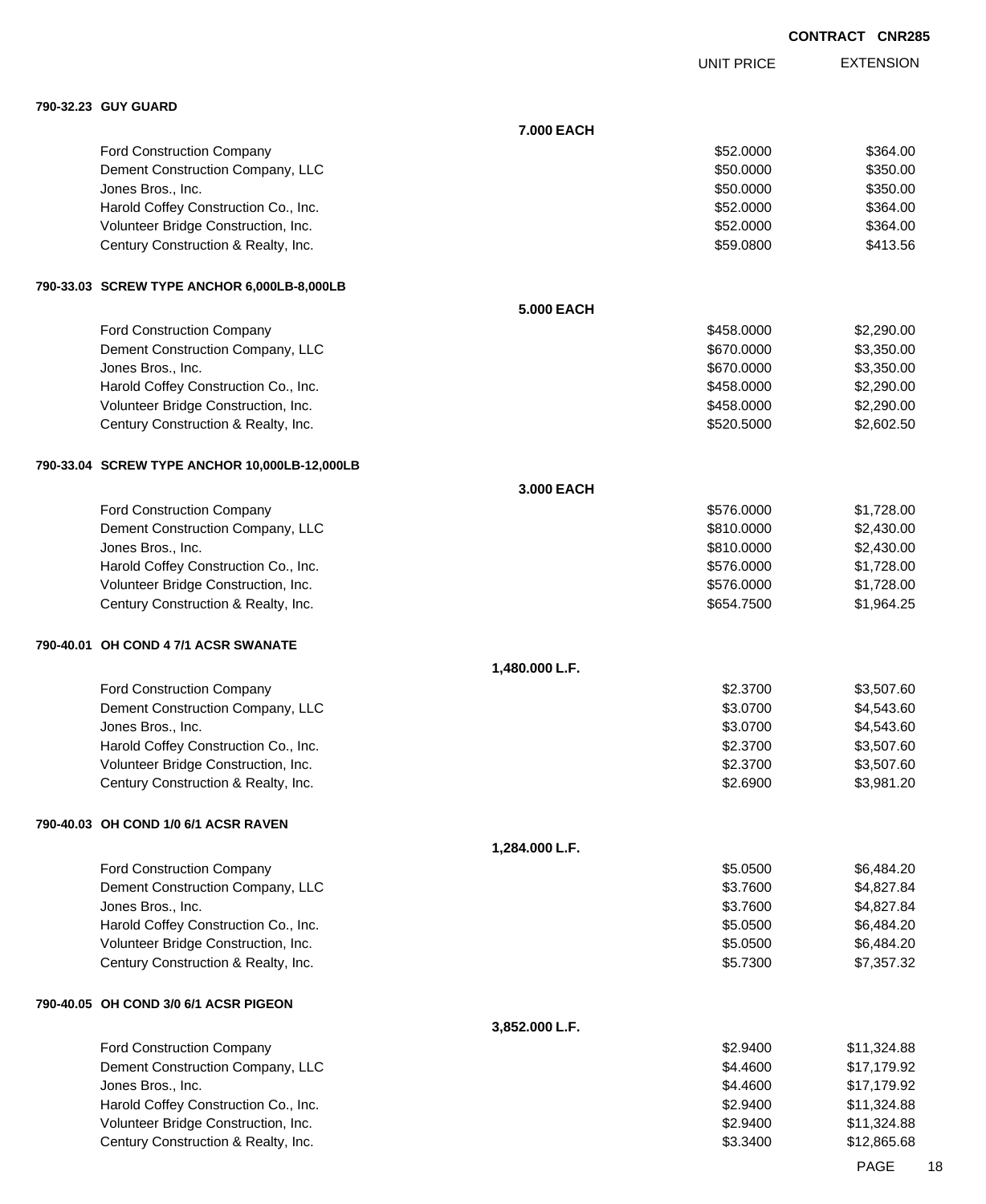UNIT PRICE

EXTENSION

|           | 790-58.06 GOAB SWITCH 15KV                 |                   |               |             |
|-----------|--------------------------------------------|-------------------|---------------|-------------|
|           |                                            | <b>1.000 EACH</b> |               |             |
|           | Ford Construction Company                  |                   | \$9,250.0000  | \$9,250.00  |
|           | Dement Construction Company, LLC           |                   | \$7,510.0000  | \$7,510.00  |
|           | Jones Bros., Inc.                          |                   | \$7,510.0000  | \$7,510.00  |
|           | Harold Coffey Construction Co., Inc.       |                   | \$9,250.0000  | \$9,250.00  |
|           | Volunteer Bridge Construction, Inc.        |                   | \$9,250.0000  | \$9,250.00  |
|           | Century Construction & Realty, Inc.        |                   | \$10,512.0000 | \$10,512.00 |
|           | 790-65.03 LIGHTNING ARRESTER ARM MTD 9 KV  |                   |               |             |
|           |                                            | <b>1.000 EACH</b> |               |             |
|           | Ford Construction Company                  |                   | \$222.0000    | \$222.00    |
|           | Dement Construction Company, LLC           |                   | \$315.0000    | \$315.00    |
|           | Jones Bros., Inc.                          |                   | \$315.0000    | \$315.00    |
|           | Harold Coffey Construction Co., Inc.       |                   | \$222.0000    | \$222.00    |
|           | Volunteer Bridge Construction, Inc.        |                   | \$222.0000    | \$222.00    |
|           | Century Construction & Realty, Inc.        |                   | \$252.5000    | \$252.50    |
|           | 790-68.01 POLE GROUND ROD TYPE             |                   |               |             |
|           |                                            | <b>6.000 EACH</b> |               |             |
|           | Ford Construction Company                  |                   | \$527.0000    | \$3,162.00  |
|           | Dement Construction Company, LLC           |                   | \$470.0000    | \$2,820.00  |
|           | Jones Bros., Inc.                          |                   | \$470.0000    | \$2,820.00  |
|           | Harold Coffey Construction Co., Inc.       |                   | \$527.0000    | \$3,162.00  |
|           | Volunteer Bridge Construction, Inc.        |                   | \$527.0000    | \$3,162.00  |
|           | Century Construction & Realty, Inc.        |                   | \$599.0000    | \$3,594.00  |
|           | 790-68.07 POLE GROUND FOR AIR BREAK SWITCH |                   |               |             |
|           |                                            | <b>1.000 EACH</b> |               |             |
|           | Ford Construction Company                  |                   | \$2,409.0000  | \$2,409.00  |
|           | Dement Construction Company, LLC           |                   | \$1,380.0000  | \$1,380.00  |
|           | Jones Bros., Inc.                          |                   | \$1,380.0000  | \$1,380.00  |
|           | Harold Coffey Construction Co., Inc.       |                   | \$2,409.0000  | \$2,409.00  |
|           | Volunteer Bridge Construction, Inc.        |                   | \$2,409.0000  | \$2,409.00  |
|           | Century Construction & Realty, Inc.        |                   | \$2,738.0000  | \$2,738.00  |
|           | <b>790-68.10 MISCELLANEOUS ASSEMBLIES</b>  |                   |               |             |
|           |                                            | <b>1.000 EACH</b> |               |             |
|           | Ford Construction Company                  |                   | \$250.0000    | \$250.00    |
|           | Dement Construction Company, LLC           |                   | \$520.0000    | \$520.00    |
|           | Jones Bros., Inc.                          |                   | \$520.0000    | \$520.00    |
|           | Harold Coffey Construction Co., Inc.       |                   | \$250.0000    | \$250.00    |
|           | Volunteer Bridge Construction, Inc.        |                   | \$250.0000    | \$250.00    |
|           | Century Construction & Realty, Inc.        |                   | \$284.2500    | \$284.25    |
| 790-98.01 | <b>REMOVE WIRE</b>                         |                   |               |             |
|           |                                            | 6,748.000 L.F.    |               |             |
|           | Ford Construction Company                  |                   | \$0.7500      | \$5,061.00  |
|           | Dement Construction Company, LLC           |                   | \$2.5400      | \$17,139.92 |
|           | Jones Bros., Inc.                          |                   | \$2.5400      | \$17,139.92 |
|           | Harold Coffey Construction Co., Inc.       |                   | \$0.7500      | \$5,061.00  |
|           | Volunteer Bridge Construction, Inc.        |                   | \$0.7500      | \$5,061.00  |
|           | Century Construction & Realty, Inc.        |                   | \$0.8600      | \$5,803.28  |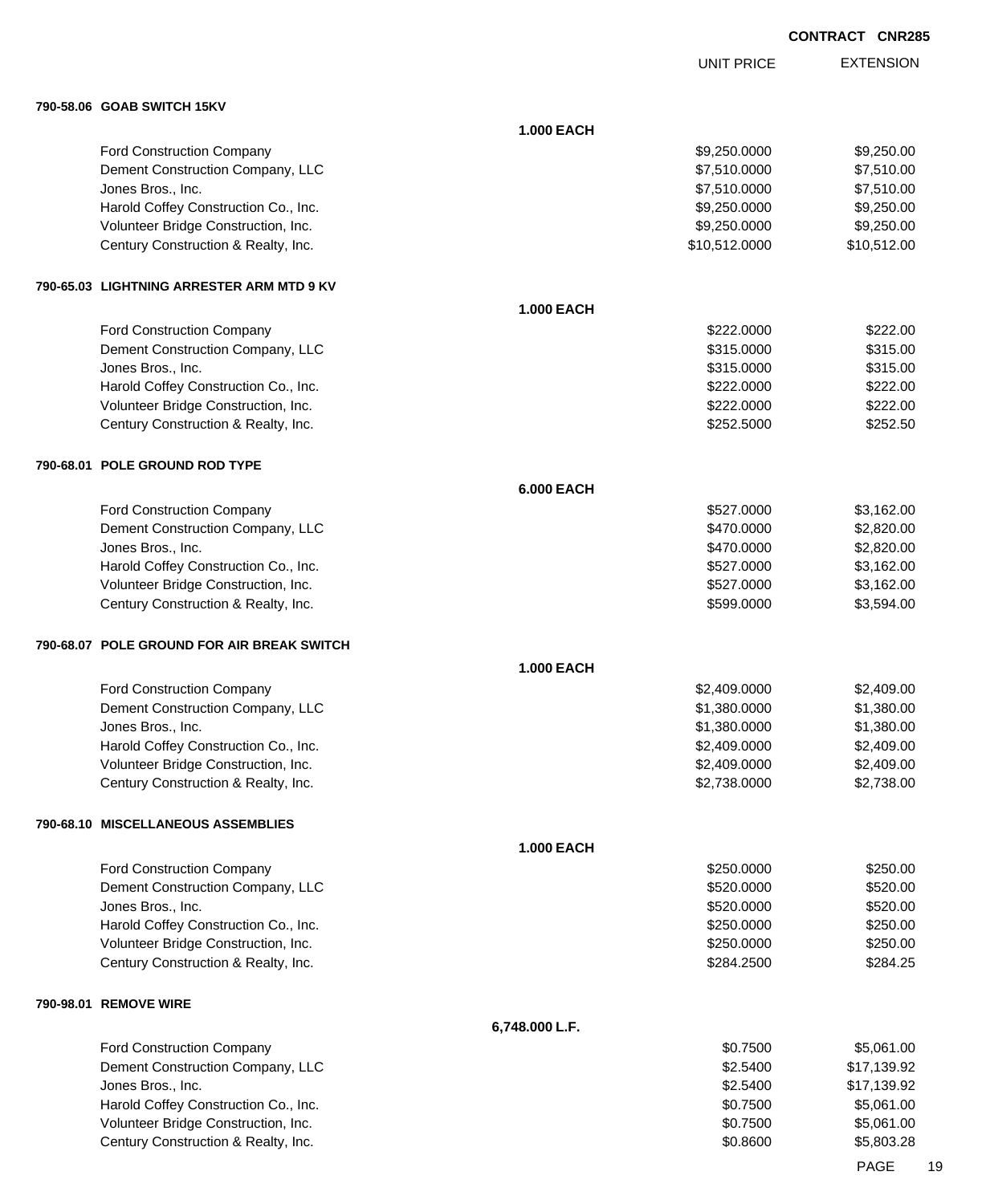UNIT PRICE

EXTENSION

**790-98.02 REMOVE POLES**

|  | <b>SU-SOIDE INLINIOVE I OLLO</b>              |                   |               |             |
|--|-----------------------------------------------|-------------------|---------------|-------------|
|  |                                               | <b>6.000 EACH</b> |               |             |
|  | <b>Ford Construction Company</b>              |                   | \$528,0000    | \$3,168.00  |
|  | Dement Construction Company, LLC              |                   | \$545,0000    | \$3,270.00  |
|  | Jones Bros., Inc.                             |                   | \$545.0000    | \$3,270.00  |
|  | Harold Coffey Construction Co., Inc.          |                   | \$528,0000    | \$3,168.00  |
|  | Volunteer Bridge Construction, Inc.           |                   | \$528.0000    | \$3,168.00  |
|  | Century Construction & Realty, Inc.           |                   | \$600.0000    | \$3,600.00  |
|  | 790-98.03 REMOVE FRAMING/ASSOCIATED APPARATUS |                   |               |             |
|  |                                               | 39,000 EACH       |               |             |
|  | Ford Construction Company                     |                   | \$267,0000    | \$10,413.00 |
|  | Dement Construction Company, LLC              |                   | \$455,0000    | \$17,745.00 |
|  | Jones Bros., Inc.                             |                   | \$455.0000    | \$17,745.00 |
|  | Harold Coffey Construction Co., Inc.          |                   | \$267.0000    | \$10,413.00 |
|  | Volunteer Bridge Construction, Inc.           |                   | \$267,0000    | \$10,413.00 |
|  | Century Construction & Realty, Inc.           |                   | \$303,5000    | \$11,836.50 |
|  | 790-98.20   TREE AND BRUSH REMOVAL OFF ROW    |                   |               |             |
|  |                                               | 1.000 LS          |               |             |
|  | <b>Ford Construction Company</b>              |                   | \$12,000.0000 | \$12,000.00 |
|  | Dement Construction Company, LLC              |                   | \$11,350.0000 | \$11,350.00 |
|  | Jones Bros., Inc.                             |                   | \$11,350.0000 | \$11,350.00 |
|  | Harold Coffey Construction Co., Inc.          |                   | \$25,000.0000 | \$25,000.00 |
|  | Volunteer Bridge Construction, Inc.           |                   | \$18,000.0000 | \$18,000.00 |
|  | Century Construction & Realty, Inc.           |                   | \$12,000.0000 | \$12,000.00 |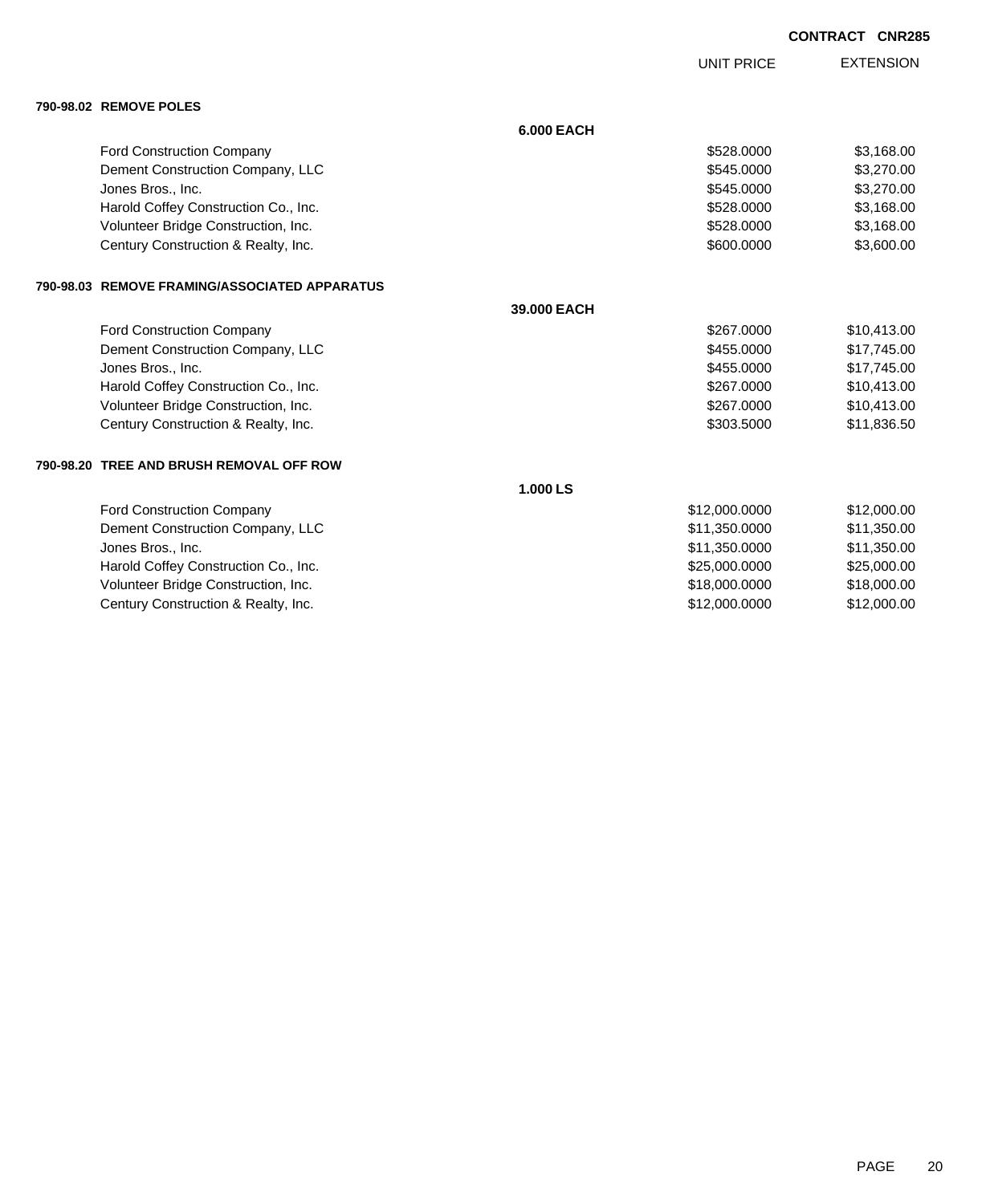## **SUB-TOTAL ROADWAY**

| <b>Ford Construction Company</b>     | \$716,367.76 |
|--------------------------------------|--------------|
| Dement Construction Company, LLC     | \$780,010.65 |
| Jones Bros., Inc.                    | \$796,770.58 |
| Harold Coffey Construction Co., Inc. | \$845,296.90 |
| Volunteer Bridge Construction, Inc.  | \$829,824.00 |
| Century Construction & Realty, Inc.  | \$942,872.13 |
|                                      |              |

## **SUB-TOTAL BRIDGE**

| <b>Ford Construction Company</b>     | \$439,373.75 |
|--------------------------------------|--------------|
| Dement Construction Company, LLC     | \$505,567.28 |
| Jones Bros., Inc.                    | \$512,610.55 |
| Harold Coffey Construction Co., Inc. | \$521,662.43 |
| Volunteer Bridge Construction, Inc.  | \$575,050.39 |
| Century Construction & Realty, Inc.  | \$702,737.21 |

## **SUB-TOTAL UTILITY**

| <b>Ford Construction Company</b>     | \$114,672.75 |
|--------------------------------------|--------------|
| Dement Construction Company, LLC     | \$136,706.28 |
| Jones Bros., Inc.                    | \$136,706.28 |
| Harold Coffey Construction Co., Inc. | \$127,410.68 |
| Volunteer Bridge Construction, Inc.  | \$120,393.68 |
| Century Construction & Realty, Inc.  | \$128,422.04 |
|                                      |              |

| <b>Ford Construction Company</b>     | \$1,270,414.26 |
|--------------------------------------|----------------|
| Dement Construction Company, LLC     | \$1,422,284.21 |
| Jones Bros., Inc.                    | \$1,446,087.41 |
| Harold Coffey Construction Co., Inc. | \$1,494,370.01 |
| Volunteer Bridge Construction, Inc.  | \$1,525,268.07 |
| Century Construction & Realty, Inc.  | \$1,774,031.38 |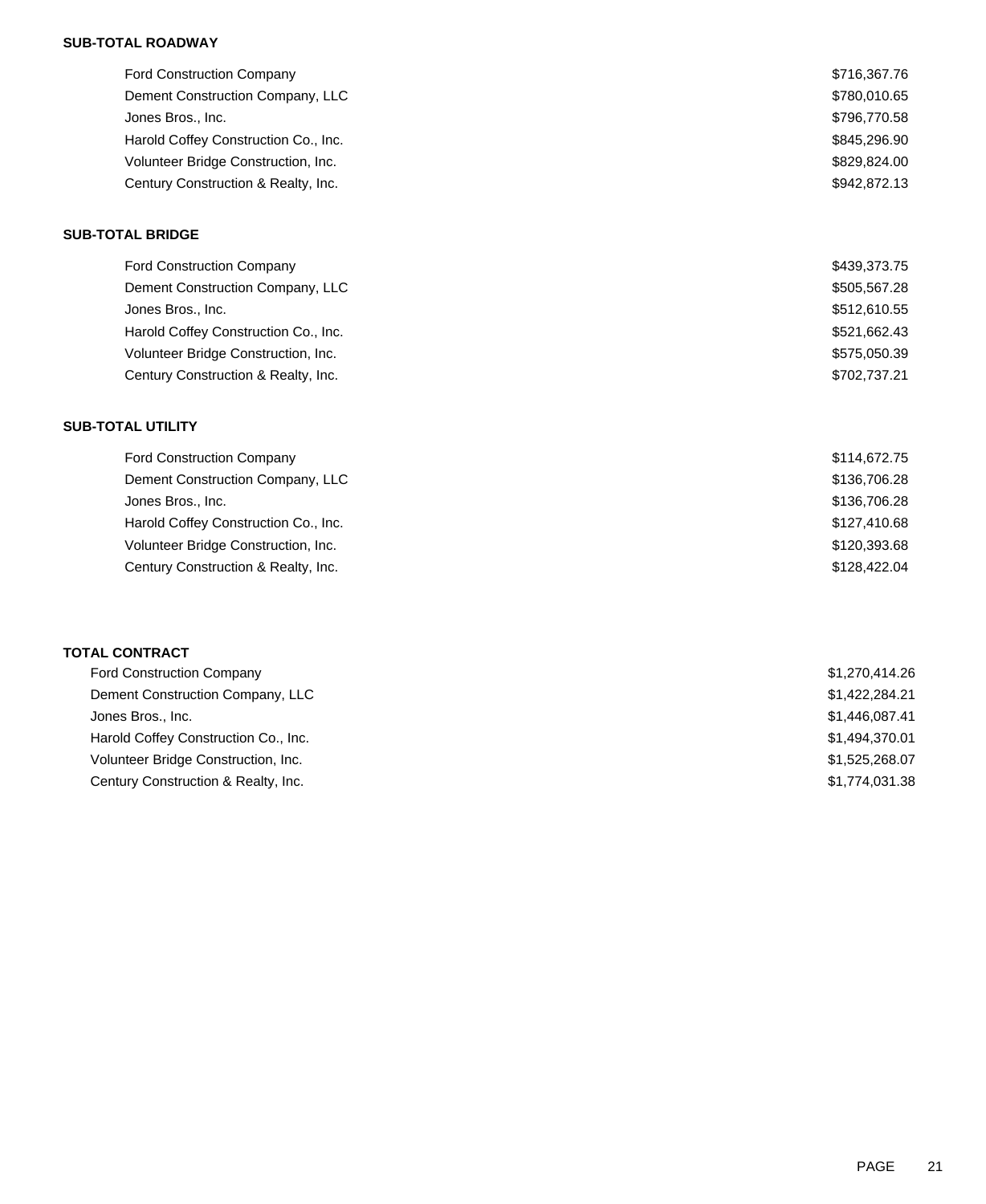COUNTIES CARTER, SULLIVAN, UNICOI, AND WASHINGTON (Contract No. CNR290 Call 009)

98019-4181-04

THE SWEEPING ON VARIOUS INTERSTATE AND STATE ROUTES.

PROJECT LENGTH - 0.0 MILES

COMPLETION TIME - ON OR BEFORE FEBRUARY 28, 2019

Blevins Enterprises, Inc. 6. The Second Studies of the Second Studies of Studies and Studies Studies Studies S Sweeping Corporation of America, Inc. 63110,620.31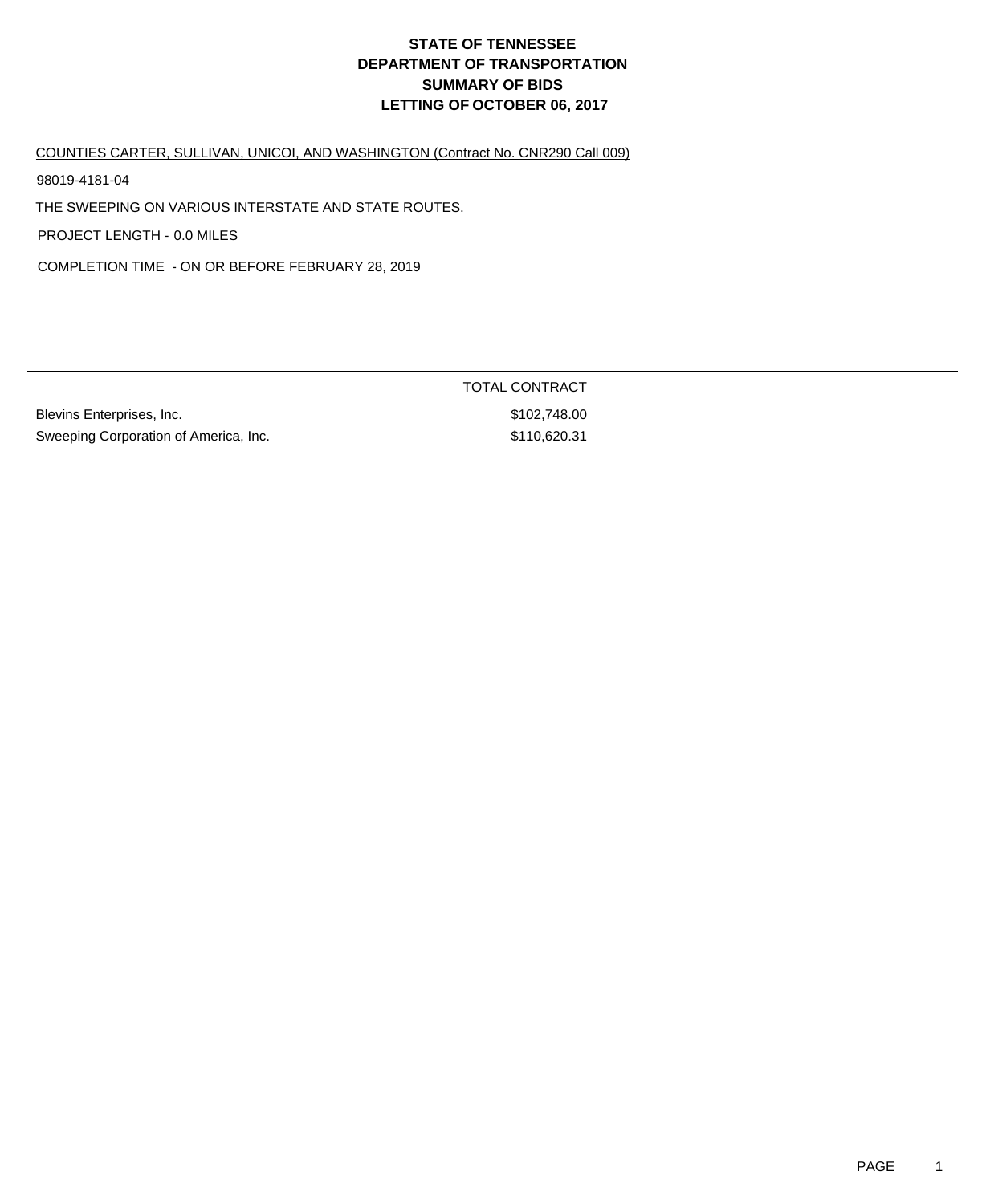|        |                                       |                |            | <b>CONTRACT</b> | <b>CNR290</b>    |
|--------|---------------------------------------|----------------|------------|-----------------|------------------|
|        |                                       |                | UNIT PRICE |                 | <b>EXTENSION</b> |
|        | <b>MAINTENANCE CATEGORY</b>           |                |            |                 |                  |
| 719-01 | <b>SWEEPING</b>                       |                |            |                 |                  |
|        |                                       | 1,511.000 L.M. |            |                 |                  |
|        | Blevins Enterprises, Inc.             |                | \$68.0000  |                 | \$102,748.00     |
|        | Sweeping Corporation of America, Inc. |                | \$73.2100  |                 | \$110,620.31     |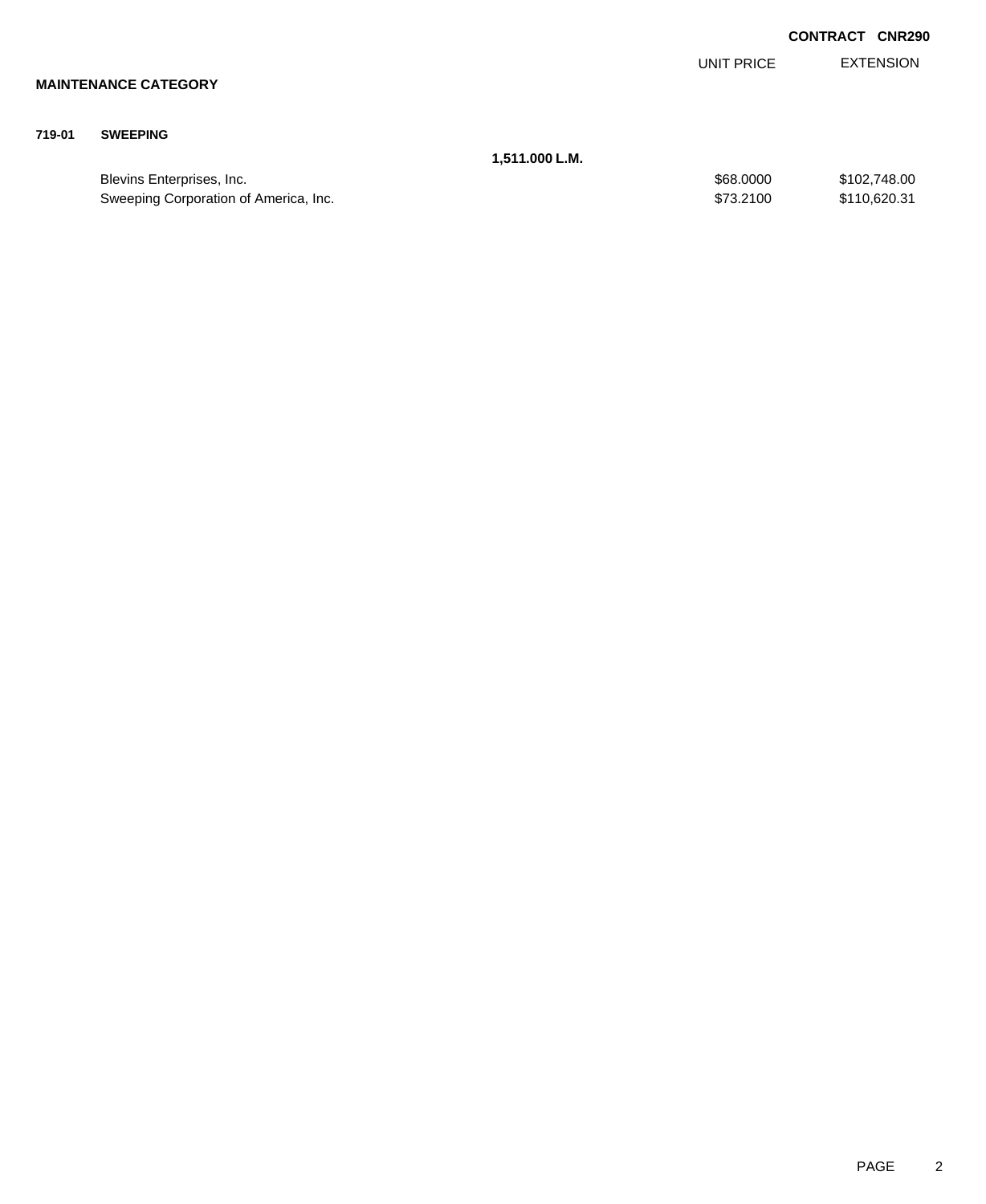## **SUB-TOTAL MAINTENANCE**

| Blevins Enterprises, Inc.             |  |
|---------------------------------------|--|
| Sweeping Corporation of America, Inc. |  |

 $$102,748.00$  $$110,620.31$ 

#### **TOTAL CONTRACT**

Blevins Enterprises, Inc. \$102,748.00 Sweeping Corporation of America, Inc. 63. The State of America, Inc. \$110,620.31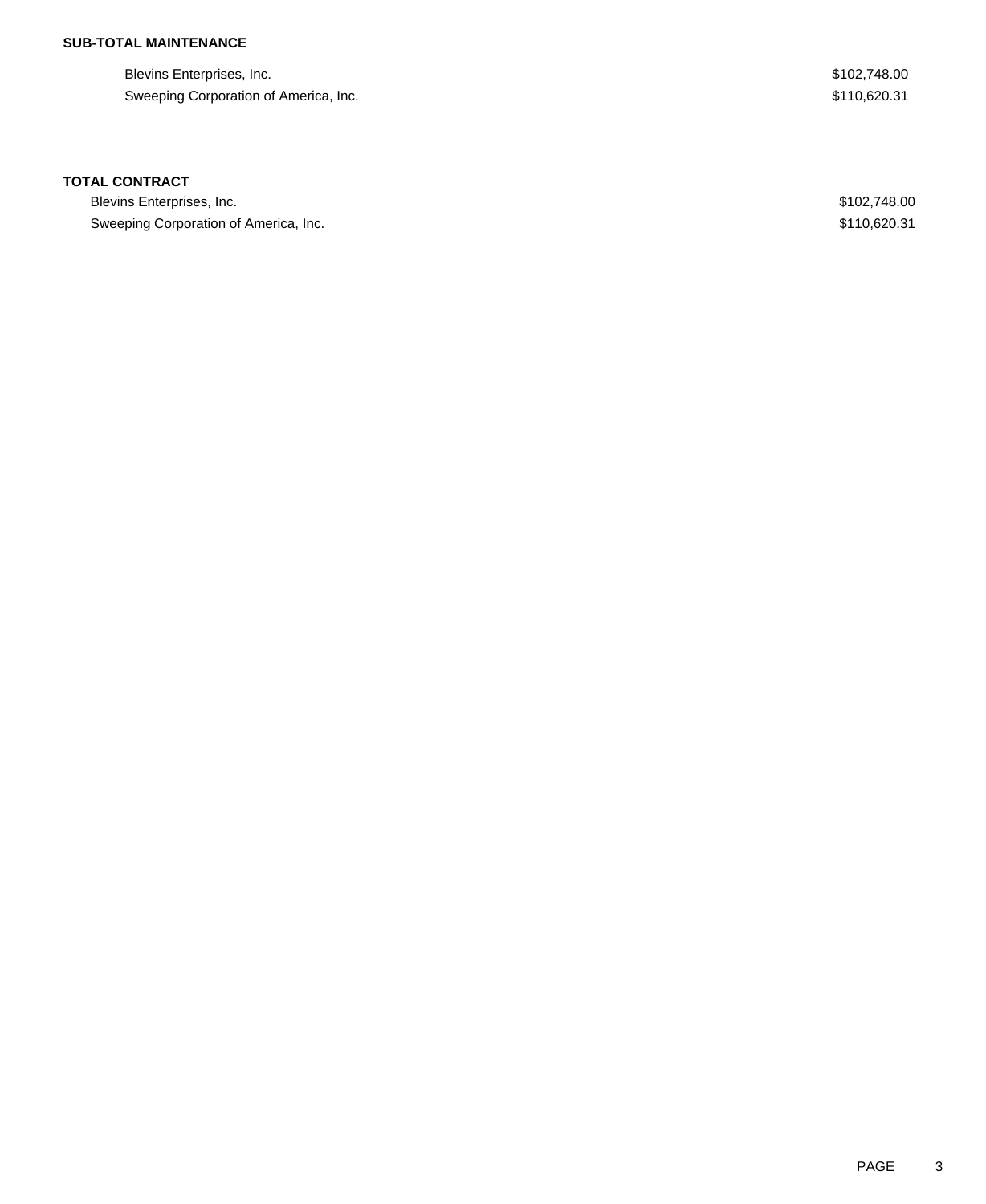#### CLAY COUNTY (Contract No. CNR284 Call 011)

14006-4231-04

THE REPAIR OF THE BRIDGE ON S.R. 53 OVER THE OBEY RIVER (L.M. 8.89).

PROJECT LENGTH - 0.0 MILES

COMPLETION TIME - ON OR BEFORE AUGUST 31, 2018

|                                      | TOTAL CONTRACT |
|--------------------------------------|----------------|
| Mid-State Construction Company, Inc. | \$1,004,443.38 |
| Jamison Construction, LLC            | \$1,171,160.80 |
| Twin K Construction, Inc.            | \$1,191,100.02 |
| Jones Bros., Inc.                    | \$1,494,591.90 |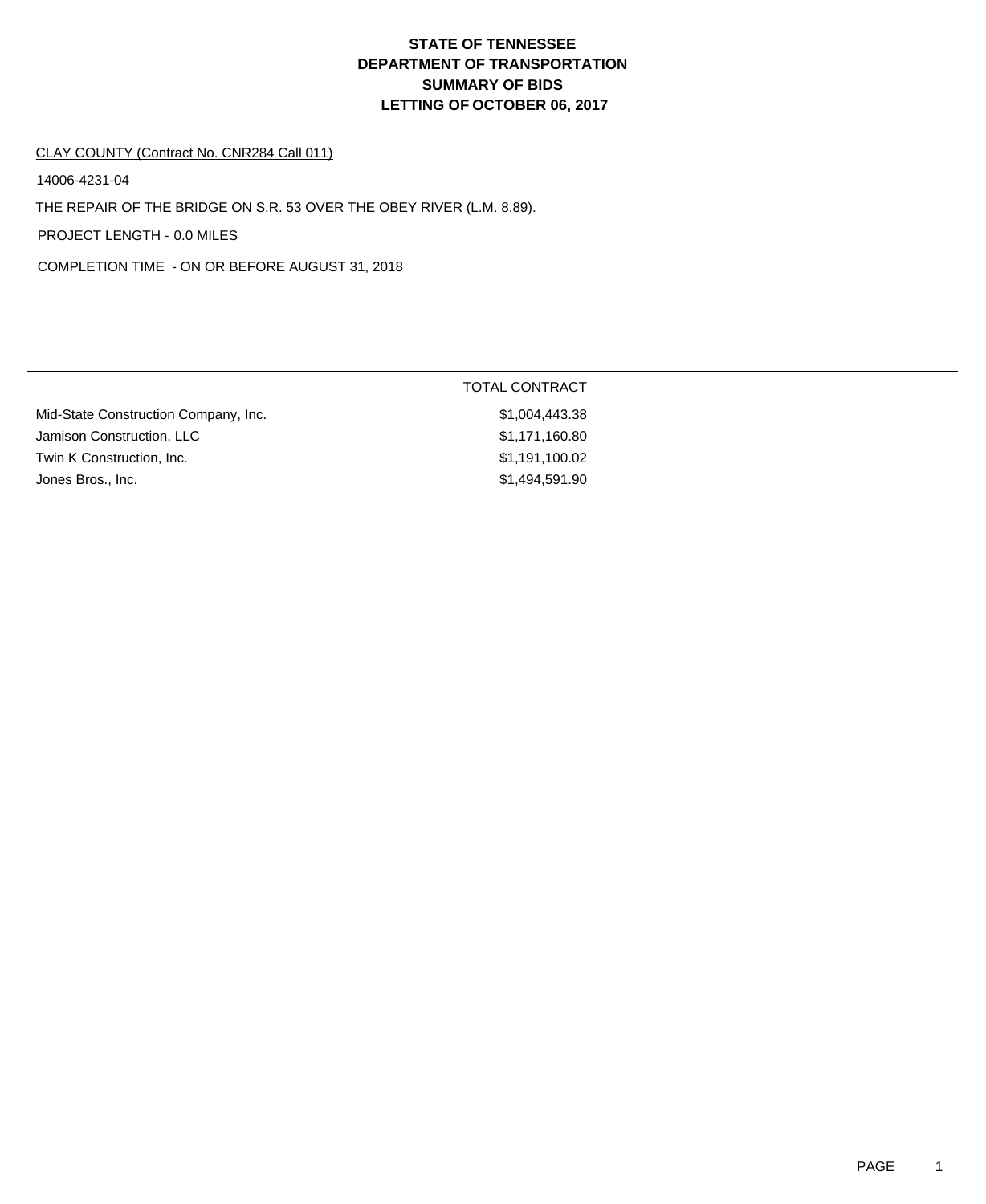|                                                                 |                |                   | <b>CONTRACT CNR284</b> |                  |
|-----------------------------------------------------------------|----------------|-------------------|------------------------|------------------|
|                                                                 |                | <b>UNIT PRICE</b> |                        | <b>EXTENSION</b> |
| <b>BRIDGE CATEGORY</b>                                          |                |                   |                        |                  |
| 201-07.01 REMOVAL AND DISPOSAL OF BRUSH & TREES                 |                |                   |                        |                  |
|                                                                 | 1.000 LS       |                   |                        |                  |
| Mid-State Construction Company, Inc.                            |                | \$14,941.2200     |                        | \$14,941.22      |
| Jamison Construction, LLC                                       |                | \$6,000.0000      |                        | \$6,000.00       |
| Twin K Construction, Inc.                                       |                | \$21,419.4600     |                        | \$21,419.46      |
| Jones Bros., Inc.                                               |                | \$25,000.0000     |                        | \$25,000.00      |
| 202-01.02 REMOVAL OF ASBESTOS                                   |                |                   |                        |                  |
|                                                                 | 1.000 LS       |                   |                        |                  |
| Mid-State Construction Company, Inc.                            |                | \$28,232.5000     |                        | \$28,232.50      |
| Jamison Construction, LLC                                       |                | \$105,500.0000    |                        | \$105,500.00     |
| Twin K Construction, Inc.                                       |                | \$128,364.0000    |                        | \$128,364.00     |
| Jones Bros., Inc.                                               |                | \$200,000.0000    |                        | \$200,000.00     |
| 209-08.02 TEMPORARY SILT FENCE (WITH BACKING)                   |                |                   |                        |                  |
|                                                                 | 200.000 L.F.   |                   |                        |                  |
| Mid-State Construction Company, Inc.                            |                | \$6.2500          |                        | \$1,250.00       |
| Jamison Construction, LLC                                       |                | \$6.0000          |                        | \$1,200.00       |
| Twin K Construction, Inc.                                       |                | \$3.6200          |                        | \$724.00         |
| Jones Bros., Inc.                                               |                | \$3.0000          |                        | \$600.00         |
| 307-01.08 ASPHALT CONCRETE MIX (PG64-22) (BPMB-HM) GRADING B-M2 |                |                   |                        |                  |
|                                                                 | 240,000 TON    |                   |                        |                  |
| Mid-State Construction Company, Inc.                            |                | \$177.3000        |                        | \$42,552.00      |
| Jamison Construction, LLC                                       |                | \$180.0000        |                        | \$43,200.00      |
| Twin K Construction, Inc.                                       |                | \$167.9400        |                        | \$40,305.60      |
| Jones Bros., Inc.                                               |                | \$157.0000        |                        | \$37,680.00      |
| 411-01.10 ACS MIX(PG64-22) GRADING D                            |                |                   |                        |                  |
|                                                                 | 233.000 TON    |                   |                        |                  |
| Mid-State Construction Company, Inc.                            |                | \$208.9200        |                        | \$48,678.36      |
| Jamison Construction, LLC                                       |                | \$210.0000        |                        | \$48,930.00      |
| Twin K Construction, Inc.                                       |                | \$197.8900        |                        | \$46,108.37      |
| Jones Bros., Inc.                                               |                | \$185.0000        |                        | \$43,105.00      |
| 415-01.02 COLD PLANING BITUMINOUS PAVEMENT                      |                |                   |                        |                  |
|                                                                 | 1,662.000 S.Y. |                   |                        |                  |
| Mid-State Construction Company, Inc.                            |                | \$10.7300         |                        | \$17,833.26      |
| Jamison Construction, LLC                                       |                | \$11.9000         |                        | \$19,777.80      |
| Twin K Construction, Inc.                                       |                | \$10.1600         |                        | \$16,885.92      |
| Jones Bros., Inc.                                               |                | \$9.5000          |                        | \$15,789.00      |
| 602-10.19 JACKING STEEL SPANS                                   |                |                   |                        |                  |
|                                                                 | 1.000 LS       |                   |                        |                  |
| Mid-State Construction Company, Inc.                            |                | \$20,614.4700     |                        | \$20,614.47      |
| Jamison Construction, LLC                                       |                | \$40,000.0000     |                        | \$40,000.00      |
| Twin K Construction, Inc.                                       |                | \$35,292.4400     |                        | \$35,292.44      |
| Jones Bros., Inc.                                               |                | \$56,000.0000     |                        | \$56,000.00      |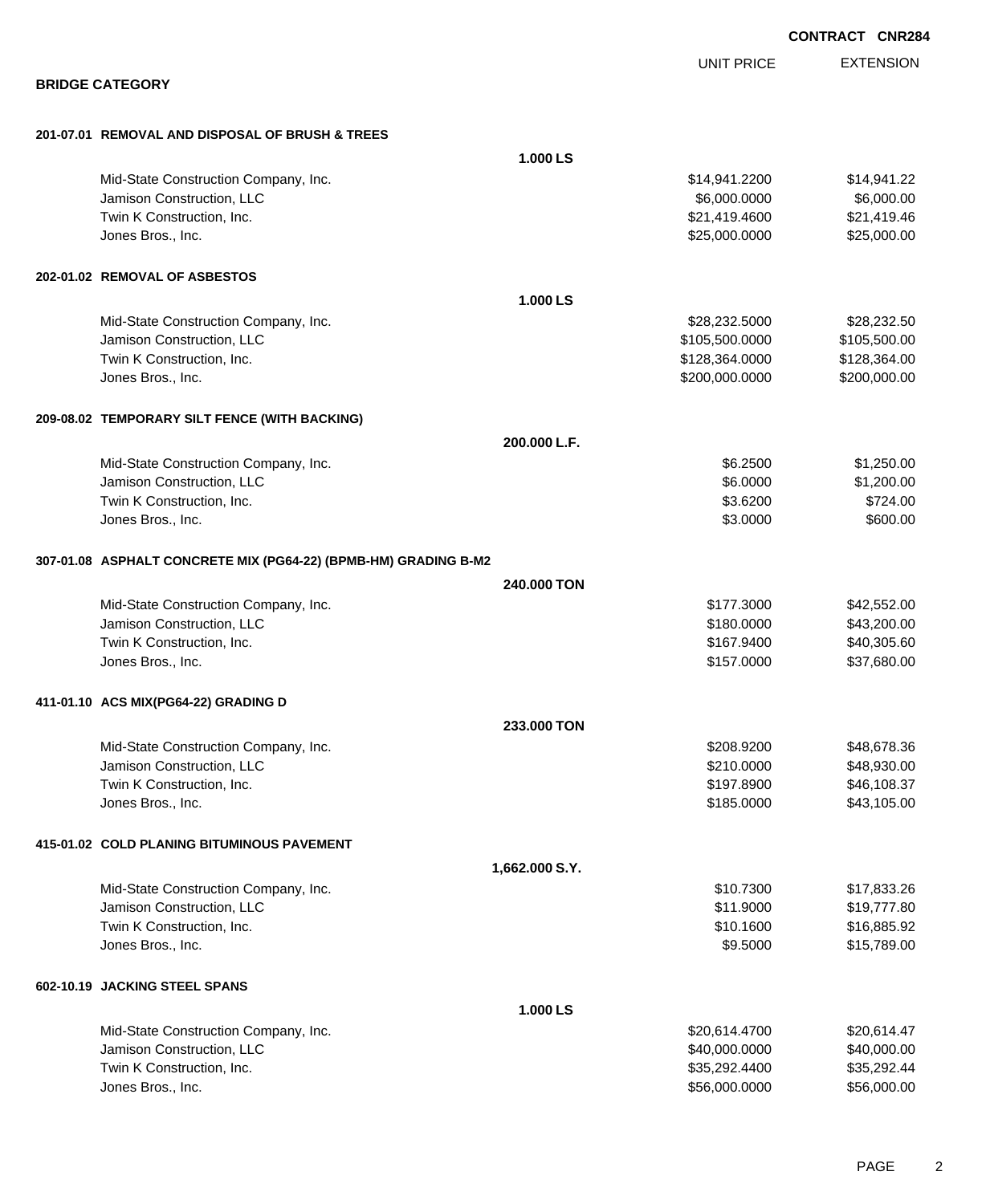|                                                                         |                   |                   | <b>CONTRACT CNR284</b> |
|-------------------------------------------------------------------------|-------------------|-------------------|------------------------|
|                                                                         |                   | <b>UNIT PRICE</b> | <b>EXTENSION</b>       |
| 602-10.50 STRUCTURAL STEEL REPAIR                                       |                   |                   |                        |
|                                                                         | <b>6.000 EACH</b> |                   |                        |
| Mid-State Construction Company, Inc.                                    |                   | \$1,435.4800      | \$8,612.88             |
| Jamison Construction, LLC                                               |                   | \$1,530.0000      | \$9,180.00             |
| Twin K Construction, Inc.                                               |                   | \$1,238.0400      | \$7,428.24             |
| Jones Bros., Inc.                                                       |                   | \$6,000.0000      | \$36,000.00            |
| 603-02.01 REPAINTING EXISTING STEEL STRUCTURES (BR. NO. 14-SR053-08.89) |                   |                   |                        |
|                                                                         | 1.000 LS          |                   |                        |
| Mid-State Construction Company, Inc.                                    |                   | \$236,023.7000    | \$236,023.70           |
| Jamison Construction, LLC                                               |                   | \$261,000.0000    | \$261,000.00           |
| Twin K Construction, Inc.                                               |                   | \$277,052.3000    | \$277,052.30           |
| Jones Bros., Inc.                                                       |                   | \$310,000.0000    | \$310,000.00           |
| 603-05.20 CONTAINMENT & DISPOSAL OF WASTE(BR. NO. 14-SR053-08.89)       |                   |                   |                        |
|                                                                         | 1.000 LS          |                   |                        |
| Mid-State Construction Company, Inc.                                    |                   | \$90,344.0000     | \$90,344.00            |
| Jamison Construction, LLC                                               |                   | \$105,000.0000    | \$105,000.00           |
| Twin K Construction, Inc.                                               |                   | \$85,576.0000     | \$85,576.00            |
| Jones Bros., Inc.                                                       |                   | \$140,000.0000    | \$140,000.00           |
| 604-04.02 APPLIED TEXTURE FINISH (EXISTING STRUCTURES)                  |                   |                   |                        |
|                                                                         | 1,705.000 S.Y.    |                   |                        |
| Mid-State Construction Company, Inc.                                    |                   | \$16.9400         | \$28,882.70            |
| Jamison Construction, LLC                                               |                   | \$18.0000         | \$30,690.00            |
| Twin K Construction, Inc.                                               |                   | \$15.6800         | \$26,734.40            |
| Jones Bros., Inc.                                                       |                   | \$7.2500          | \$12,361.25            |
| 604-10.05 CONCRETE                                                      |                   |                   |                        |
|                                                                         | 15,000 S.F.       |                   |                        |
| Mid-State Construction Company, Inc.                                    |                   | \$196.8400        | \$2,952.60             |
| Jamison Construction, LLC                                               |                   | \$200.0000        | \$3,000.00             |
| Twin K Construction, Inc.                                               |                   | \$821.7200        | \$12,325.80            |
| Jones Bros., Inc.                                                       |                   | \$325.0000        | \$4,875.00             |
| 604-10.14 REMOVE EXISTING WEARING SURFACE                               |                   |                   |                        |
|                                                                         | 1.000 LS          |                   |                        |
| Mid-State Construction Company, Inc.                                    |                   | \$15,810.2000     | \$15,810.20            |
| Jamison Construction, LLC                                               |                   | \$19,500.0000     | \$19,500.00            |
| Twin K Construction, Inc.                                               |                   | \$17,115.2000     | \$17,115.20            |
| Jones Bros., Inc.                                                       |                   | \$16,000.0000     | \$16,000.00            |
| 604-10.32 EXPANSION JOINT REPAIRS (TYPE A)                              |                   |                   |                        |
|                                                                         | 102.000 L.F.      |                   |                        |
| Mid-State Construction Company, Inc.                                    |                   | \$637.9600        | \$65,071.92            |
| Jamison Construction, LLC                                               |                   | \$610.0000        | \$62,220.00            |
| Twin K Construction, Inc.                                               |                   | \$940.0200        | \$95,882.04            |

dones Bros., Inc. \$153,000.00 \$153,000.00 \$153,000.00 \$153,000.00 \$153,000.00 \$153,000.00 \$153,000.00 \$153,000

PAGE 3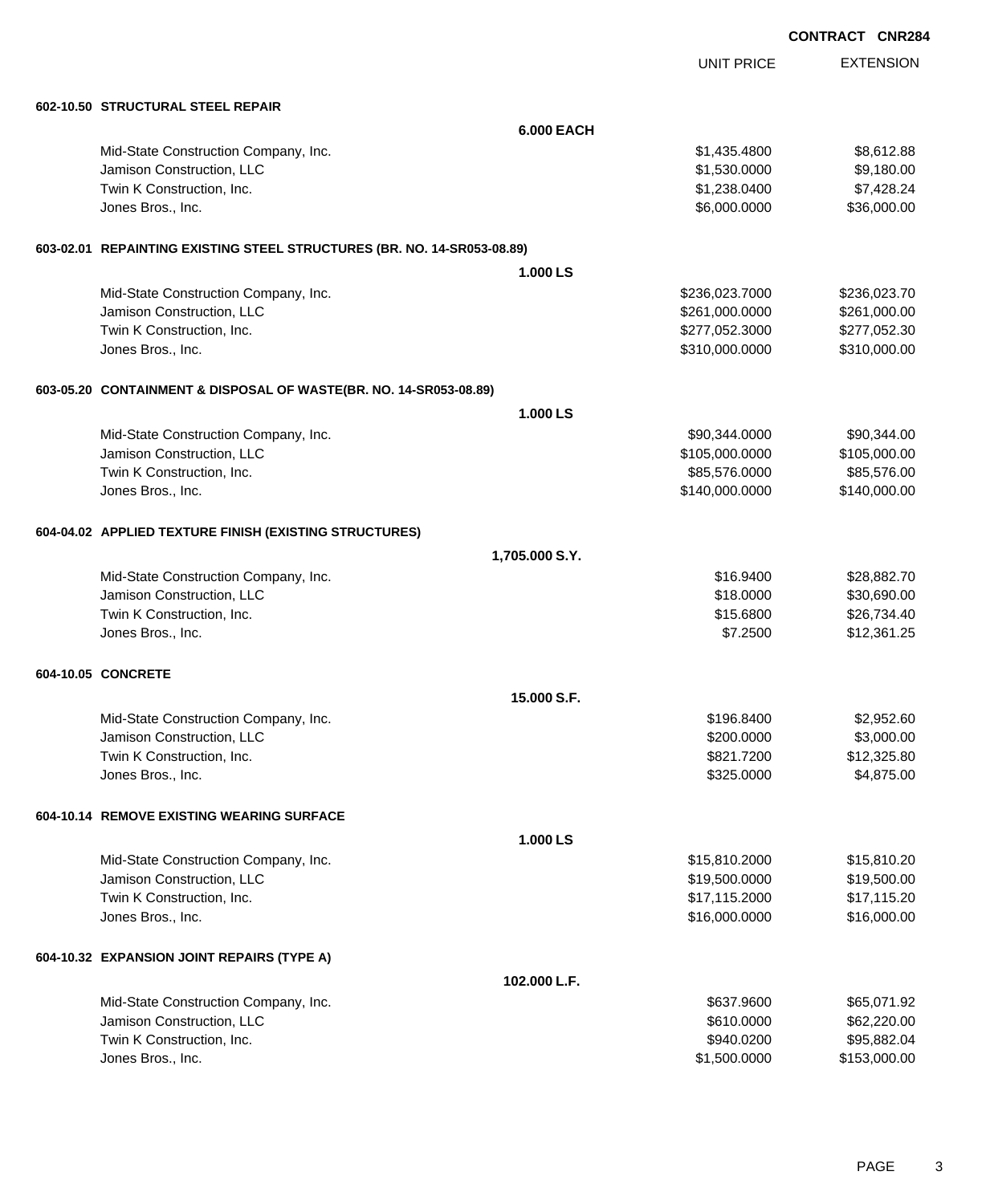|        |                                                          |                   | <b>UNIT PRICE</b> | <b>EXTENSION</b> |
|--------|----------------------------------------------------------|-------------------|-------------------|------------------|
|        | 604-10.50 BRIDGE DECK REPAIRS (PARTIAL DEPTH OF SLAB)    |                   |                   |                  |
|        |                                                          | 90.000 S.Y.       |                   |                  |
|        | Mid-State Construction Company, Inc.                     |                   | \$195.2700        | \$17,574.30      |
|        | Jamison Construction, LLC                                |                   | \$220.0000        | \$19,800.00      |
|        | Twin K Construction, Inc.                                |                   | \$677.6700        | \$60,990.30      |
|        | Jones Bros., Inc.                                        |                   | \$235.0000        | \$21,150.00      |
|        | <b>604-10.54 CONCRETE REPAIRS</b>                        |                   |                   |                  |
|        |                                                          | 15.000 S.F.       |                   |                  |
|        | Mid-State Construction Company, Inc.                     |                   | \$196.8400        | \$2,952.60       |
|        | Jamison Construction, LLC                                |                   | \$200.0000        | \$3,000.00       |
|        | Twin K Construction, Inc.                                |                   | \$558.9200        | \$8,383.80       |
|        | Jones Bros., Inc.                                        |                   | \$325.0000        | \$4,875.00       |
|        | 604-10.63 CONCRETE REPAIRS (CRACKS)                      |                   |                   |                  |
|        |                                                          | 16.000 L.F.       |                   |                  |
|        | Mid-State Construction Company, Inc.                     |                   | \$169.4000        | \$2,710.40       |
|        | Jamison Construction, LLC                                |                   | \$160.0000        | \$2,560.00       |
|        | Twin K Construction, Inc.                                |                   | \$424.5900        | \$6,793.44       |
|        | Jones Bros., Inc.                                        |                   | \$200.0000        | \$3,200.00       |
| 617-01 | <b>BRIDGE DECK SEALANT</b>                               |                   |                   |                  |
|        |                                                          | 1,850.000 S.Y.    |                   |                  |
|        | Mid-State Construction Company, Inc.                     |                   | \$18.9200         | \$35,002.00      |
|        | Jamison Construction, LLC                                |                   | \$16.5000         | \$30,525.00      |
|        | Twin K Construction, Inc.                                |                   | \$17.9200         | \$33,152.00      |
|        | Jones Bros., Inc.                                        |                   | \$20.0000         | \$37,000.00      |
| 620-09 | <b>REMOVAL &amp; REPLACEMENT OF EXISTING BRIDGE RAIL</b> |                   |                   |                  |
|        |                                                          | 728.000 L.F.      |                   |                  |
|        | Mid-State Construction Company, Inc.                     |                   | \$82.7300         | \$60,227.44      |
|        | Jamison Construction, LLC                                |                   | \$100.0000        | \$72,800.00      |
|        | Twin K Construction, Inc.                                |                   | \$65.3800         | \$47,596.64      |
|        | Jones Bros., Inc.                                        |                   | \$175.0000        | \$127,400.00     |
|        | 705-08.51 PORTABLE IMPACT ATTENUATOR NCHRP350 TL-3       |                   |                   |                  |
|        |                                                          | <b>2.000 EACH</b> |                   |                  |
|        | Mid-State Construction Company, Inc.                     |                   | \$1,750.4200      | \$3,500.84       |
|        | Jamison Construction, LLC                                |                   | \$4,400.0000      | \$8,800.00       |
|        | Twin K Construction, Inc.                                |                   | \$5,188.0400      | \$10,376.08      |
|        | Jones Bros., Inc.                                        |                   | \$5,000.0000      | \$10,000.00      |
|        | 705-10.30 GUARDRAIL ATTACHMENT TO SLOPE FACE ENDPOST     |                   |                   |                  |
|        |                                                          | 103.000 L.F.      |                   |                  |
|        | Mid-State Construction Company, Inc.                     |                   | \$107.2800        | \$11,049.84      |
|        | Jamison Construction, LLC                                |                   | \$118.0000        | \$12,154.00      |
|        | Twin K Construction, Inc.                                |                   | \$104.0300        | \$10,715.09      |
|        | Jones Bros., Inc.                                        |                   | \$96.5500         | \$9,944.65       |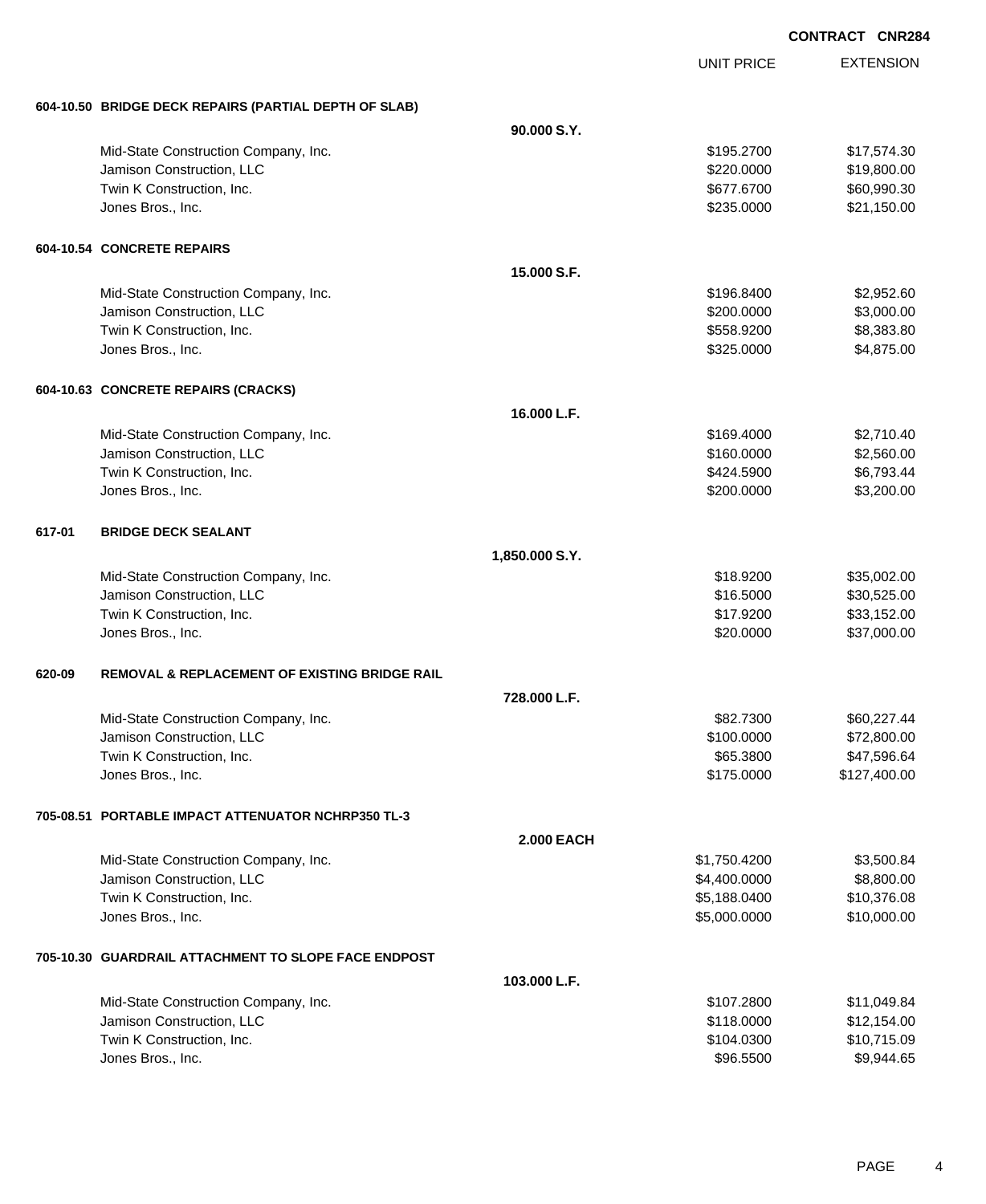|        |                                                  |              |                   | <b>CONTRACT CNR284</b> |
|--------|--------------------------------------------------|--------------|-------------------|------------------------|
|        |                                                  |              | <b>UNIT PRICE</b> | <b>EXTENSION</b>       |
| 706-01 | <b>GUARDRAIL REMOVED</b>                         |              |                   |                        |
|        |                                                  | 103.000 L.F. |                   |                        |
|        | Mid-State Construction Company, Inc.             |              | \$2.2600          | \$232.78               |
|        | Jamison Construction, LLC                        |              | \$2.5000          | \$257.50               |
|        | Twin K Construction, Inc.                        |              | \$4.0100          | \$413.03               |
|        | Jones Bros., Inc.                                |              | \$0.9000          | \$92.70                |
| 712-01 | <b>TRAFFIC CONTROL</b>                           |              |                   |                        |
|        |                                                  | 1.000 LS     |                   |                        |
|        | Mid-State Construction Company, Inc.             |              | \$22,076.2300     | \$22,076.23            |
|        | Jamison Construction, LLC                        |              | \$32,000.0000     | \$32,000.00            |
|        | Twin K Construction, Inc.                        |              | \$20,125.7800     | \$20,125.78            |
|        | Jones Bros., Inc.                                |              | \$35,000.0000     | \$35,000.00            |
|        | 712-02.02 INTERCONNECTED PORTABLE BARRIER RAIL   |              |                   |                        |
|        |                                                  | 778.000 L.F. |                   |                        |
|        | Mid-State Construction Company, Inc.             |              | \$29.2200         | \$22,733.16            |
|        | Jamison Construction, LLC                        |              | \$40.0000         | \$31,120.00            |
|        | Twin K Construction, Inc.                        |              | \$33.6200         | \$26,156.36            |
|        | Jones Bros., Inc.                                |              | \$26.0000         | \$20,228.00            |
|        | 712-04.01 FLEXIBLE DRUMS (CHANNELIZING)          |              |                   |                        |
|        |                                                  | 83.000 EACH  |                   |                        |
|        | Mid-State Construction Company, Inc.             |              | \$28.2300         | \$2,343.09             |
|        | Jamison Construction, LLC                        |              | \$40.0000         | \$3,320.00             |
|        | Twin K Construction, Inc.                        |              | \$21.3900         | \$1,775.37             |
|        | Jones Bros., Inc.                                |              | \$20.0000         | \$1,660.00             |
|        | 712-04.50 PORTABLE BARRIER RAIL DELINEATOR       |              |                   |                        |
|        |                                                  | 21.000 EACH  |                   |                        |
|        | Mid-State Construction Company, Inc.             |              | \$6.7800          | \$142.38               |
|        | Jamison Construction, LLC                        |              | \$18.0000         | \$378.00               |
|        | Twin K Construction, Inc.                        |              | \$10.7000         | \$224.70               |
|        | Jones Bros., Inc.                                |              | \$10.0000         | \$210.00               |
| 712-06 | <b>SIGNS (CONSTRUCTION)</b>                      |              |                   |                        |
|        |                                                  | 247.000 S.F. |                   |                        |
|        | Mid-State Construction Company, Inc.             |              | \$7.0600          | \$1,743.82             |
|        | Jamison Construction, LLC                        |              | \$10.0000         | \$2,470.00             |
|        | Twin K Construction, Inc.                        |              | \$7.0000          | \$1,729.00             |
|        | Jones Bros., Inc.                                |              | \$6.0000          | \$1,482.00             |
|        | 712-09.04 REMOVABLE PAVEMENT MARKING (STOP LINE) |              |                   |                        |
|        |                                                  | 24.000 L.F.  |                   |                        |
|        | Mid-State Construction Company, Inc.             |              | \$37.2100         | \$893.04               |
|        | Jamison Construction, LLC                        |              | \$19.0000         | \$456.00               |
|        | Twin K Construction, Inc.                        |              | \$35.2500         | \$846.00               |
|        | Jones Bros., Inc.                                |              | \$32.9500         | \$790.80               |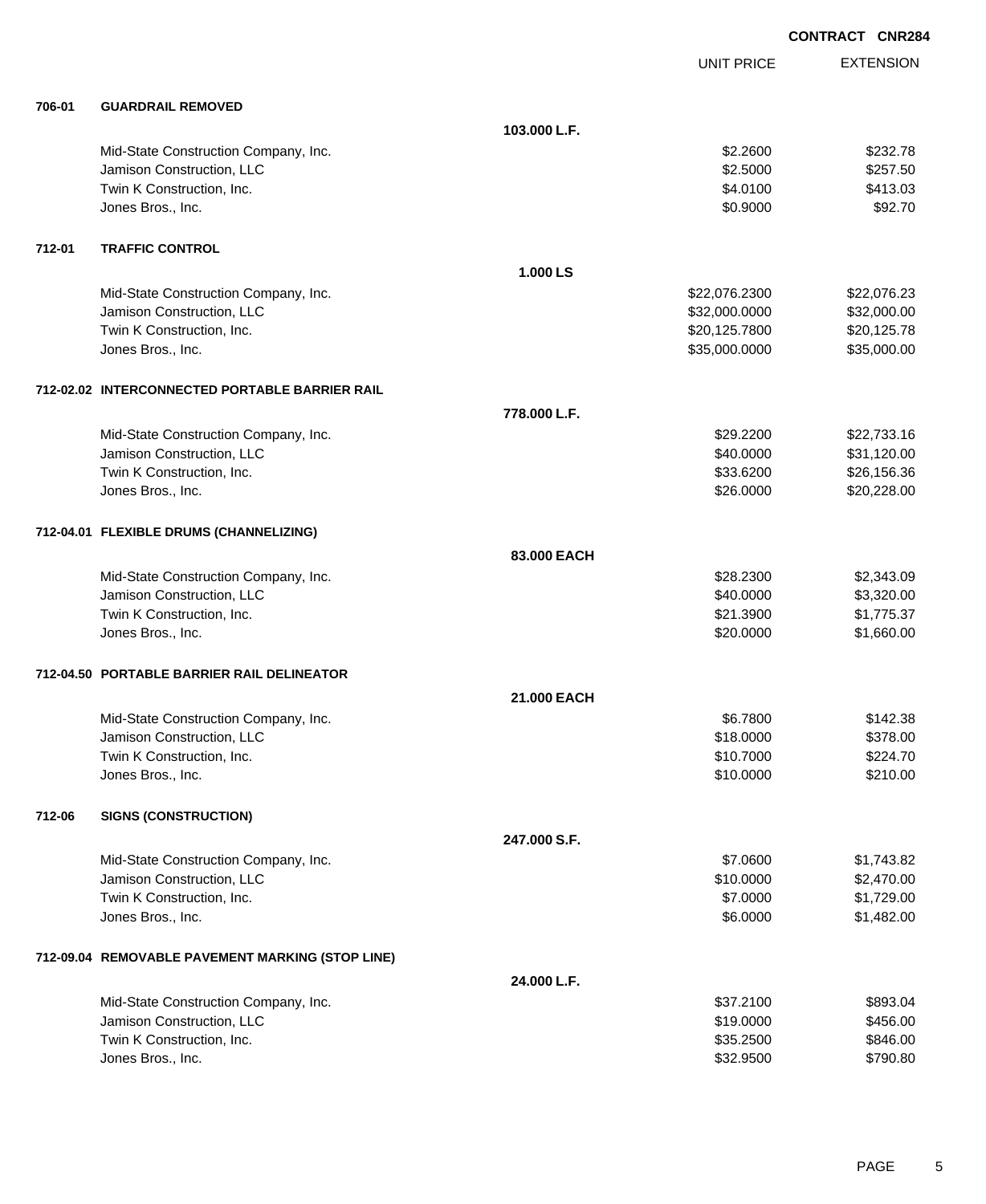**EXTENSION CONTRACT CNR284** UNIT PRICE **713-02.26 CONCRETE BARRIER/PARAPET DELINEATOR 64.000 EACH** Mid-State Construction Company, Inc. 69 and the construction Company, Inc. 6495.36 Jamison Construction, LLC 60000 \$1,280.000 \$1,280.000 \$1,280.000 \$1,280.000 \$1,280.00 Twin K Construction, Inc. 6479.36 Jones Bros., Inc. \$10.0000 \$640.00 **714-16.01 NAVIGATIONAL LIGHTING 1.000 LS** Mid-State Construction Company, Inc.  $$71,145.900$   $$71,145.900$   $$71,145.90$ Jamison Construction, LLC \$76,000.0000 \$76,000.00 Twin K Construction, Inc. 670,946.7000 \$70,946.7000 \$70,946.7000 \$70,946.7000 \$70,946.7000 \$70,946.70 Jones Bros., Inc. \$75,000.0000 \$75,000.00 **716-01.21 Snwplwble Pvmt Mrkrs (Bi-Dir)(1 Color) 10.000 EACH** Mid-State Construction Company, Inc. 60 and the state of the state of the state of the state of the state of the state  $$1,411.60$ Jamison Construction, LLC \$137.0000 \$1,370.00 Twin K Construction, Inc. 68 (1,337.10) \$133.7100 \$133.7100 \$1,337.10 Jones Bros., Inc. \$125.0000 \$1,250.00 **716-01.30 REMOVAL OF SNOWPLOWABLE REFLECTIVE MARKER 10.000 EACH** Mid-State Construction Company, Inc. 69 and 2012 19:00 \$19.7600 \$19.7600 \$19.7600 \$197.60 Jamison Construction, LLC 6250.000 \$250.00 Twin K Construction, Inc. 6. The Second State of the State of the State of State of State of State of State of State of State of State of State of State of State of State of State of State of State of State of State of Sta Jones Bros., Inc. \$17.5000 \$175.00 **716-05.02 PAINTED PAVEMENT MARKING (8" BARRIER LINE) 9,050.000 L.F.** Mid-State Construction Company, Inc. 6. The Construction Company, Inc. 6. The Construction Company, Inc. 6. The Construction Company, Inc. 6. The Construction Company, Inc. 6. The Construction Company, Inc. 6. The Construc Jamison Construction, LLC 6,335.00 Twin K Construction, Inc. 6. The state of the state of the state of the state of the state of the state of the state of the state of the state of the state of the state of the state of the state of the state of the state o Jones Bros., Inc. \$0.5200 \$4,706.00 **716-05.04 PAINTED PAVEMENT MARKING (CHANNELIZATION STRIPING) 200.000 S.Y.** Mid-State Construction Company, Inc. 6. 2012 12:00 \$2,428.00 \$2,428.00 Jamison Construction, LLC 60000 \$2,600.00 Twin K Construction, Inc. 6. The Construction of the Construction, Inc. 6. The Construction, Inc. 6. The Construction of the Construction of the Construction of the Construction of the Construction of the Construction of t Jones Bros., Inc. \$10.7500 \$2,150.00

#### **716-08.02 REMOVAL OF PAVEMENT MARKING (8" BARRIER LINE)**

| J.UJU.UUU LIF.                       |          |            |
|--------------------------------------|----------|------------|
| Mid-State Construction Company, Inc. | \$0.6200 | \$5.611.00 |
| Jamison Construction, LLC            | \$0.7500 | \$6.787.50 |
| Twin K Construction, Inc.            | \$0.5900 | \$5.339.50 |
| Jones Bros., Inc.                    | \$0.5500 | \$4.977.50 |

**9,050.000 L.F.**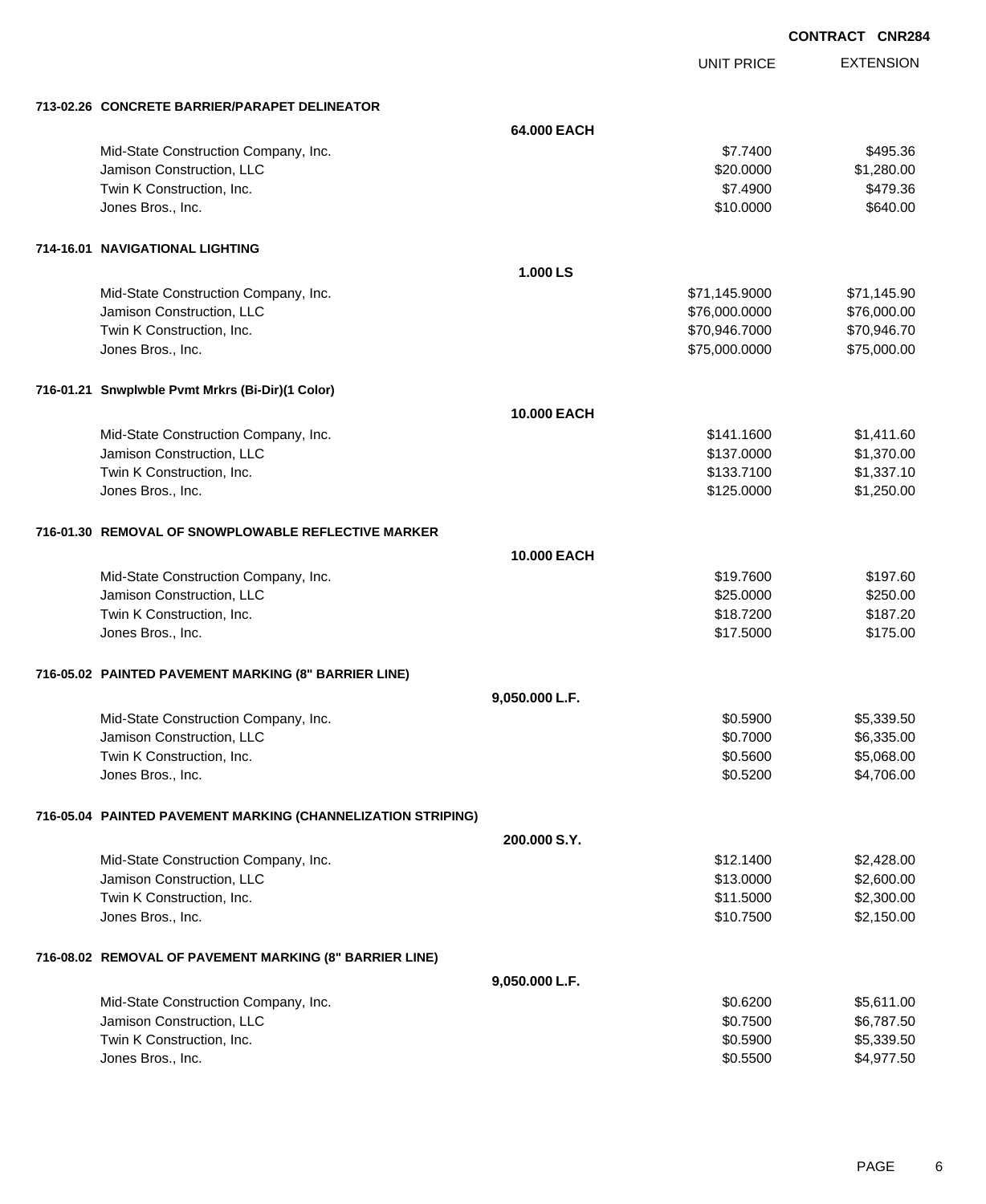|        |                                                                                                                     |                                                                   | <b>CONTRACT CNR284</b>                                    |
|--------|---------------------------------------------------------------------------------------------------------------------|-------------------------------------------------------------------|-----------------------------------------------------------|
|        |                                                                                                                     | UNIT PRICE                                                        | <b>EXTENSION</b>                                          |
|        | 716-08.04 REMOVAL OF PAVEMENT MARKING (CHANNELIZATION STRIPING)                                                     |                                                                   |                                                           |
|        |                                                                                                                     | 200,000 S.Y.                                                      |                                                           |
|        | Mid-State Construction Company, Inc.<br>Jamison Construction, LLC<br>Twin K Construction, Inc.<br>Jones Bros., Inc. | \$9,8800<br>\$11,0000<br>\$9.3600<br>\$8.7500                     | \$1,976.00<br>\$2,200.00<br>\$1,872.00<br>\$1,750.00      |
|        | 716-12.02 ENHANCED FLATLINE THERMO PVMT MRKNG (6IN LINE)                                                            |                                                                   |                                                           |
|        |                                                                                                                     | 1.000 L.M.                                                        |                                                           |
|        | Mid-State Construction Company, Inc.<br>Jamison Construction, LLC<br>Twin K Construction, Inc.<br>Jones Bros., Inc. | \$6,211.1500<br>\$6,500.0000<br>\$7,487.9000<br>\$5,500.0000      | \$6,211.15<br>\$6,500.00<br>\$7,487.90<br>\$5,500.00      |
| 717-01 | <b>MOBILIZATION</b>                                                                                                 |                                                                   |                                                           |
|        |                                                                                                                     | 1.000 LS                                                          |                                                           |
|        | Mid-State Construction Company, Inc.<br>Jamison Construction, LLC<br>Twin K Construction, Inc.<br>Jones Bros., Inc. | \$104,645.5400<br>\$93,000.0000<br>\$55,590.9000<br>\$75,000.0000 | \$104,645.54<br>\$93,000.00<br>\$55,590.90<br>\$75,000.00 |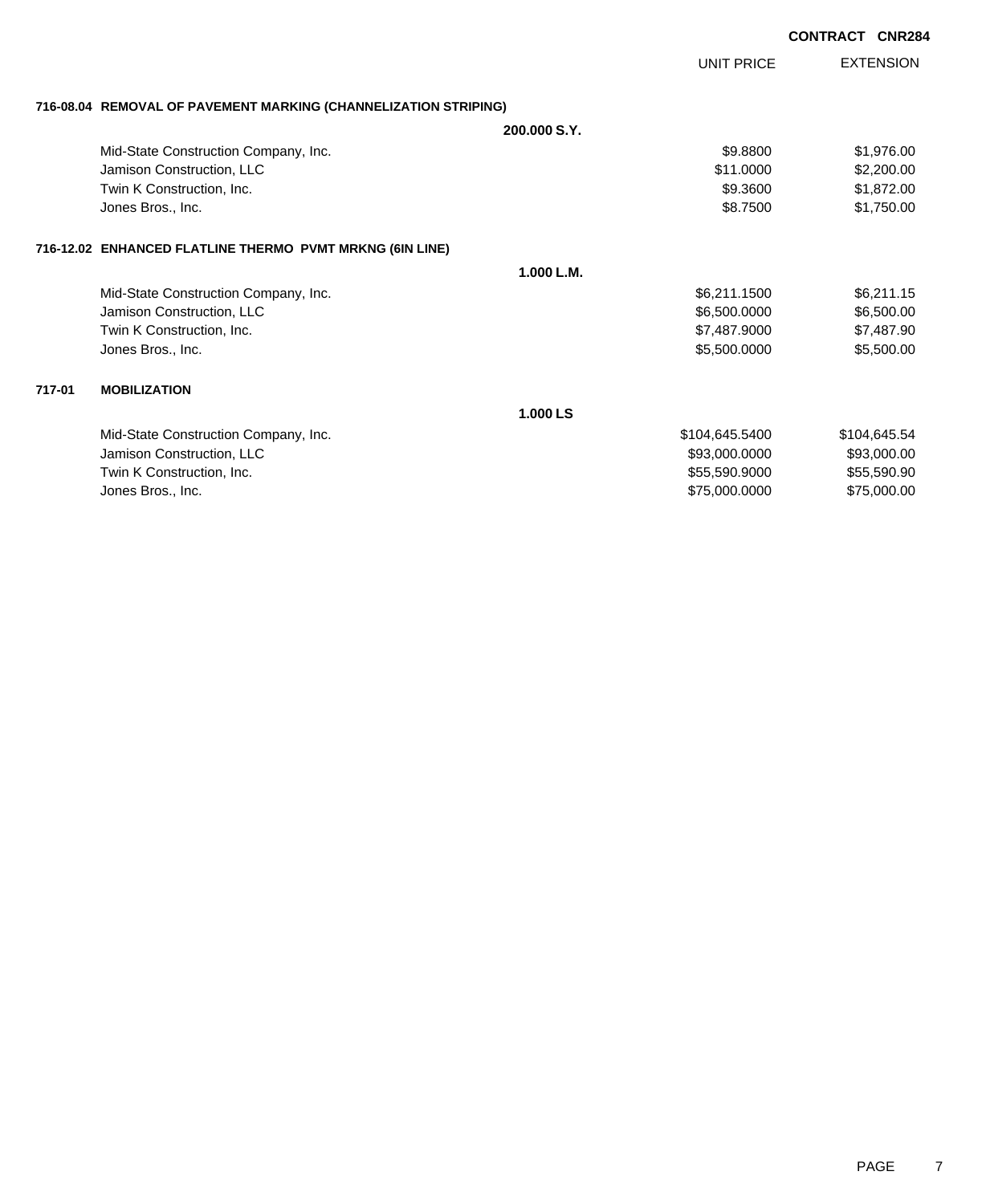### **SUB-TOTAL BRIDGE**

| Mid-State Construction Company, Inc. | \$1,004,443.38 |
|--------------------------------------|----------------|
| Jamison Construction, LLC            | \$1,171,160.80 |
| Twin K Construction, Inc.            | \$1,191,100.02 |
| Jones Bros., Inc.                    | \$1,494,591.90 |
|                                      |                |

| Mid-State Construction Company, Inc. | \$1,004,443.38 |
|--------------------------------------|----------------|
| Jamison Construction, LLC            | \$1,171,160.80 |
| Twin K Construction. Inc.            | \$1,191,100.02 |
| Jones Bros., Inc.                    | \$1,494,591.90 |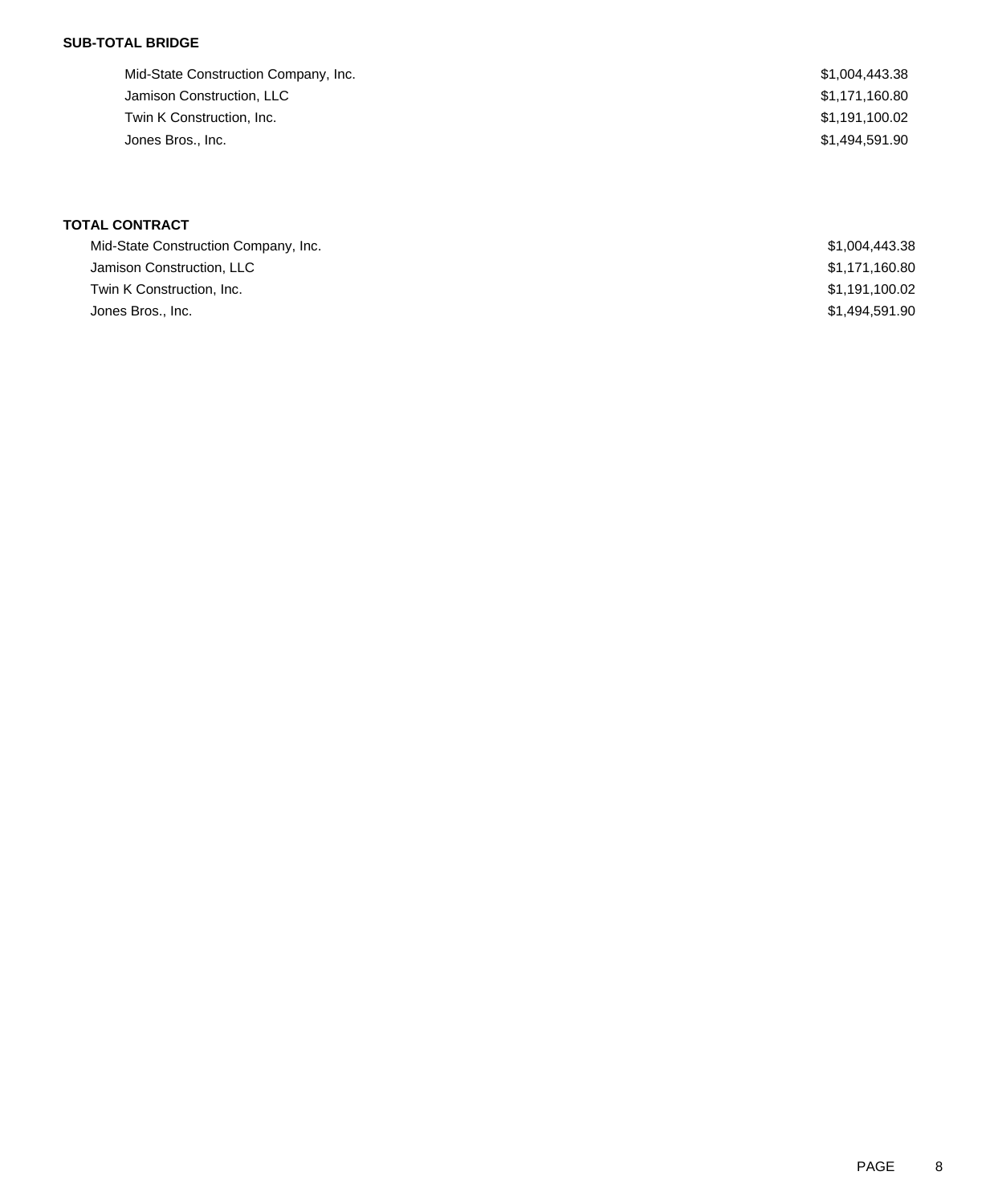#### DAVIDSON COUNTY (Contract No. CNR307 Call 012)

19948-4206-04

THE REPAIR OF NOISE WALLS ON I-65 AND S.R. 155 (BRILEY PARKWAY) AT VARIOUS LOCATIONS.

PROJECT LENGTH - 0.0 MILES

COMPLETION TIME - ON OR BEFORE JUNE 15, 2018

Mid-State Construction Company, Inc. 67 (1996) 8397,612.54 Jones Bros. Contractors, LLC \$416,234.75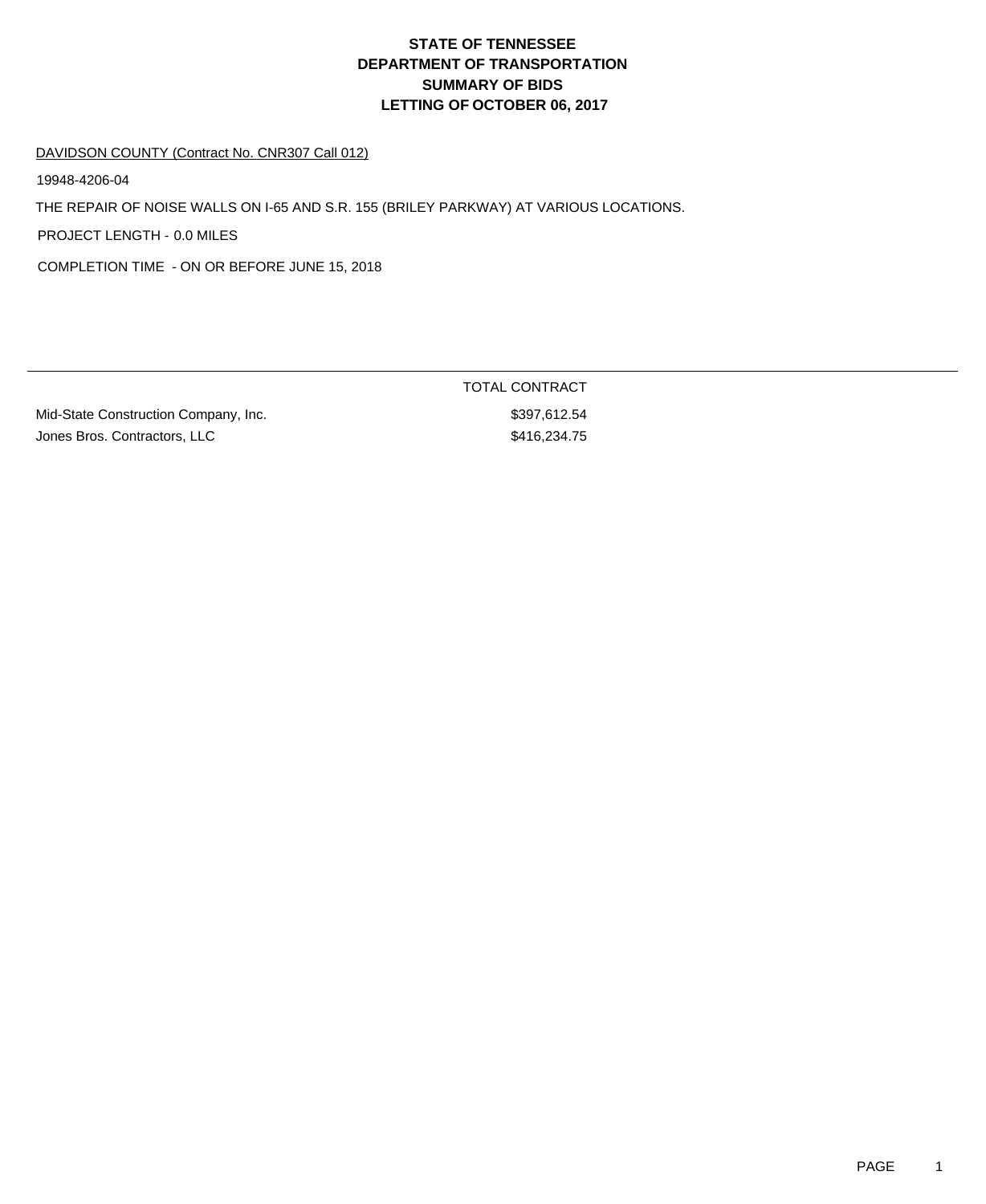|        |                                                                      |                   |                                | <b>CONTRACT CNR307</b>     |
|--------|----------------------------------------------------------------------|-------------------|--------------------------------|----------------------------|
|        | <b>ROADWAY CATEGORY</b>                                              |                   | <b>UNIT PRICE</b>              | <b>EXTENSION</b>           |
|        |                                                                      |                   |                                |                            |
|        | 604-04.01 APPLIED TEXTURE FINISH (NEW STRUCTURES)                    |                   |                                |                            |
|        |                                                                      | 281.000 S.Y.      |                                |                            |
|        | Mid-State Construction Company, Inc.<br>Jones Bros. Contractors, LLC |                   | \$12.7300<br>\$10.4500         | \$3,577.13<br>\$2,936.45   |
|        | 604-04.10 GRAFFITI PROTECTION SYSTEM(PANELS)                         |                   |                                |                            |
|        |                                                                      | 254.000 S.Y.      |                                |                            |
|        | Mid-State Construction Company, Inc.<br>Jones Bros. Contractors, LLC |                   | \$14.0100<br>\$11.4500         | \$3,558.54<br>\$2,908.30   |
| 712-01 | <b>TRAFFIC CONTROL</b>                                               |                   |                                |                            |
|        |                                                                      | 1.000 LS          |                                |                            |
|        | Mid-State Construction Company, Inc.<br>Jones Bros. Contractors, LLC |                   | \$35,054.1700<br>\$40,000.0000 | \$35,054.17<br>\$40,000.00 |
|        | 712-04.01 FLEXIBLE DRUMS (CHANNELIZING)                              |                   |                                |                            |
|        |                                                                      | 50,000 EACH       |                                |                            |
|        | Mid-State Construction Company, Inc.                                 |                   | \$38.3700                      | \$1,918.50                 |
|        | Jones Bros. Contractors, LLC                                         |                   | \$30.0000                      | \$1,500.00                 |
|        | 712-08.10 MOBILE MESSAGE SIGN UNIT W/ATTENUATOR                      |                   |                                |                            |
|        |                                                                      | 200.000 HOUR      |                                |                            |
|        | Mid-State Construction Company, Inc.<br>Jones Bros. Contractors, LLC |                   | \$125.9800<br>\$98.5000        | \$25,196.00<br>\$19,700.00 |
|        |                                                                      |                   |                                |                            |
|        | 713-16.01 CHANGEABLE MESSAGE SIGN UNIT                               |                   |                                |                            |
|        | Mid-State Construction Company, Inc.                                 | <b>2.000 EACH</b> | \$6,650.8000                   | \$13,301.60                |
|        | Jones Bros. Contractors, LLC                                         |                   | \$5,200.0000                   | \$10,400.00                |
| 717-01 | <b>MOBILIZATION</b>                                                  |                   |                                |                            |
|        |                                                                      | 1.000 LS          |                                |                            |
|        | Mid-State Construction Company, Inc.<br>Jones Bros. Contractors, LLC |                   | \$46,083.7900<br>\$76,000.0000 | \$46,083.79<br>\$76,000.00 |
|        |                                                                      |                   |                                |                            |
|        | 718-01.01 NOISE BARRIER (REPLACEMENT, NON-ABSORPTIVE)                |                   |                                |                            |
|        | Mid-State Construction Company, Inc.                                 | 1,549.000 S.F.    | \$145.0900                     | \$224,744.41               |
|        | Jones Bros. Contractors, LLC                                         |                   | \$110.0000                     | \$170,390.00               |
|        | 718-01.02 NOISE BARRIER REPLACEMENT, ABSORPTIVE)                     |                   |                                |                            |
|        |                                                                      | 400.000 S.F.      |                                |                            |
|        | Mid-State Construction Company, Inc.                                 |                   | \$56.3500                      | \$22,540.00                |
|        | Jones Bros. Contractors, LLC                                         |                   | \$70.0000                      | \$28,000.00                |
|        | 718-01.03 NOISE BARRIER (INSTALLATION, ABSORPTIVE)                   |                   |                                |                            |
|        |                                                                      | 920.000 S.F.      |                                |                            |
|        | Mid-State Construction Company, Inc.<br>Jones Bros. Contractors, LLC |                   | \$23.5200<br>\$70.0000         | \$21,638.40<br>\$64,400.00 |
|        |                                                                      |                   |                                |                            |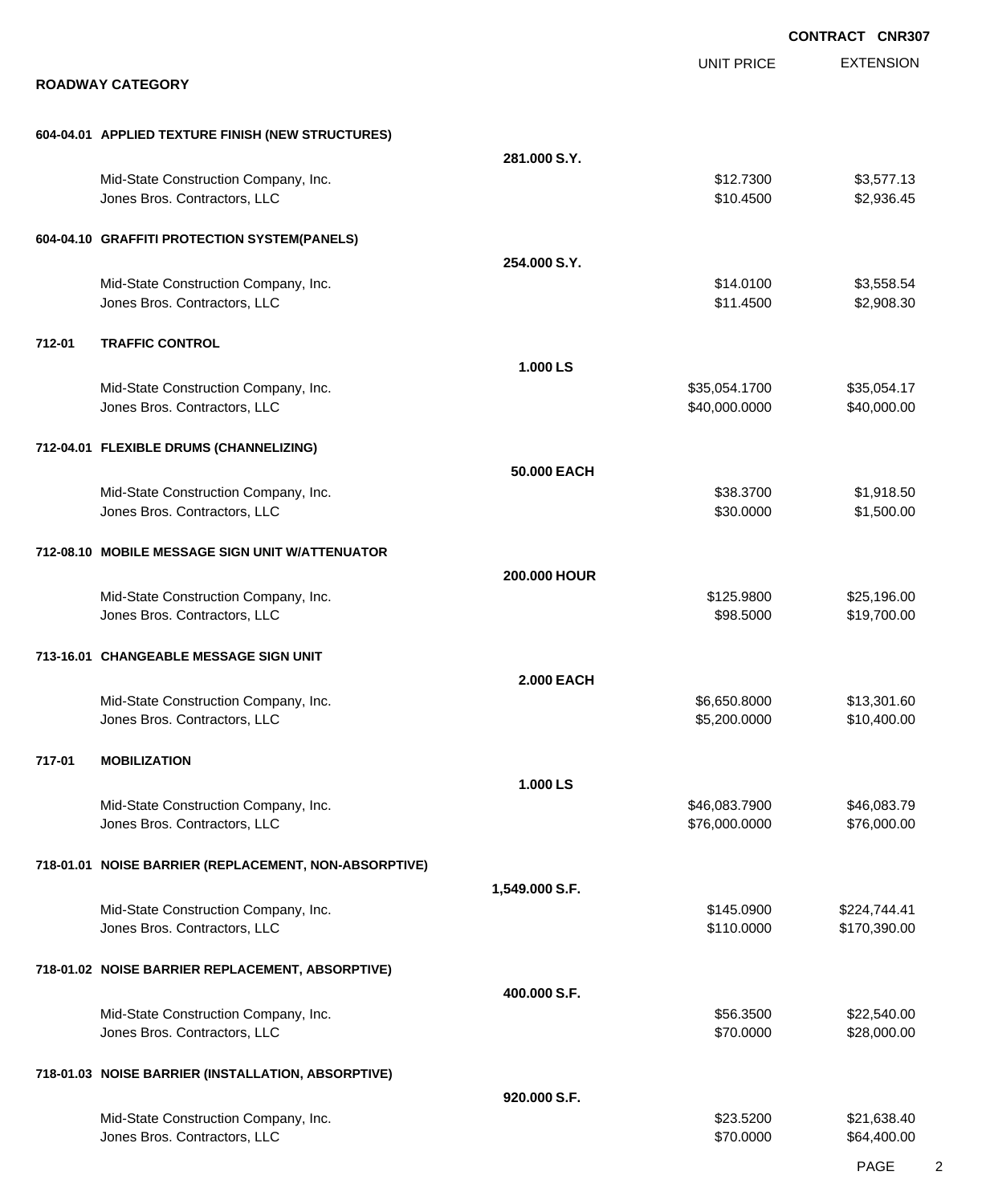## **SUB-TOTAL ROADWAY**

Mid-State Construction Company, Inc. 6. The State Construction Company, Inc. 6. The State Construction Company, Inc. Jones Bros. Contractors, LLC \$416,234.75

| Mid-State Construction Company, Inc. | \$397,612.54 |
|--------------------------------------|--------------|
| Jones Bros. Contractors, LLC         | \$416,234.75 |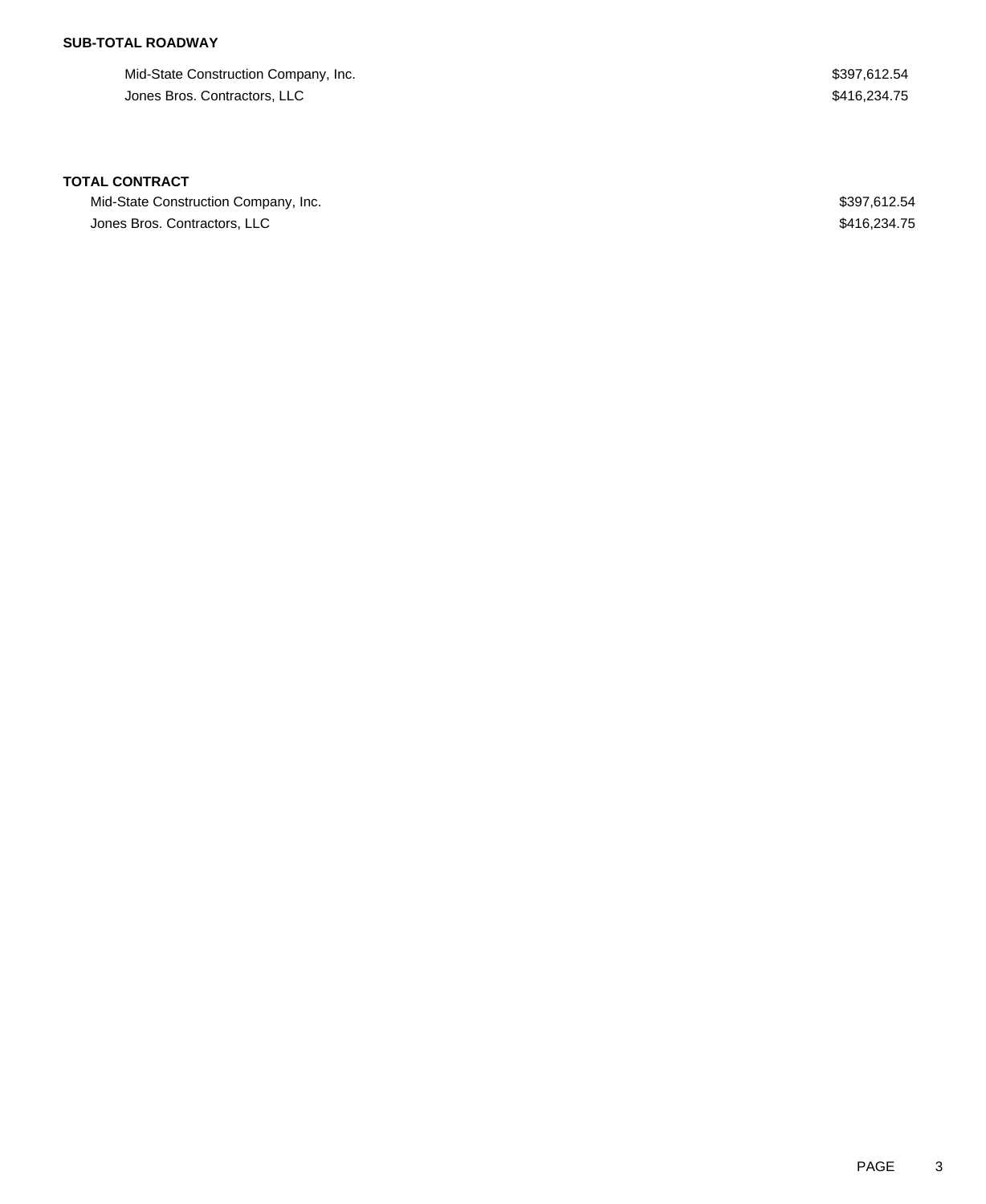COUNTIES DAVIDSON, MONTGOMERY, ROBERTSON, SUMNER, WILLIAMSON, AND WILSON (Contract No. CNR293 Call 013)

98302-4152-04,98302-4153-04

THE SWEEPING AND DRAIN CLEANING ON VARIOUS INTERSTATE AND STATE ROUTES.

PROJECT LENGTH - 0.0 MILES

COMPLETION TIME - ON OR BEFORE FEBRUARY 28, 2019

Sweeping Corporation of America, Inc. 6918,651.98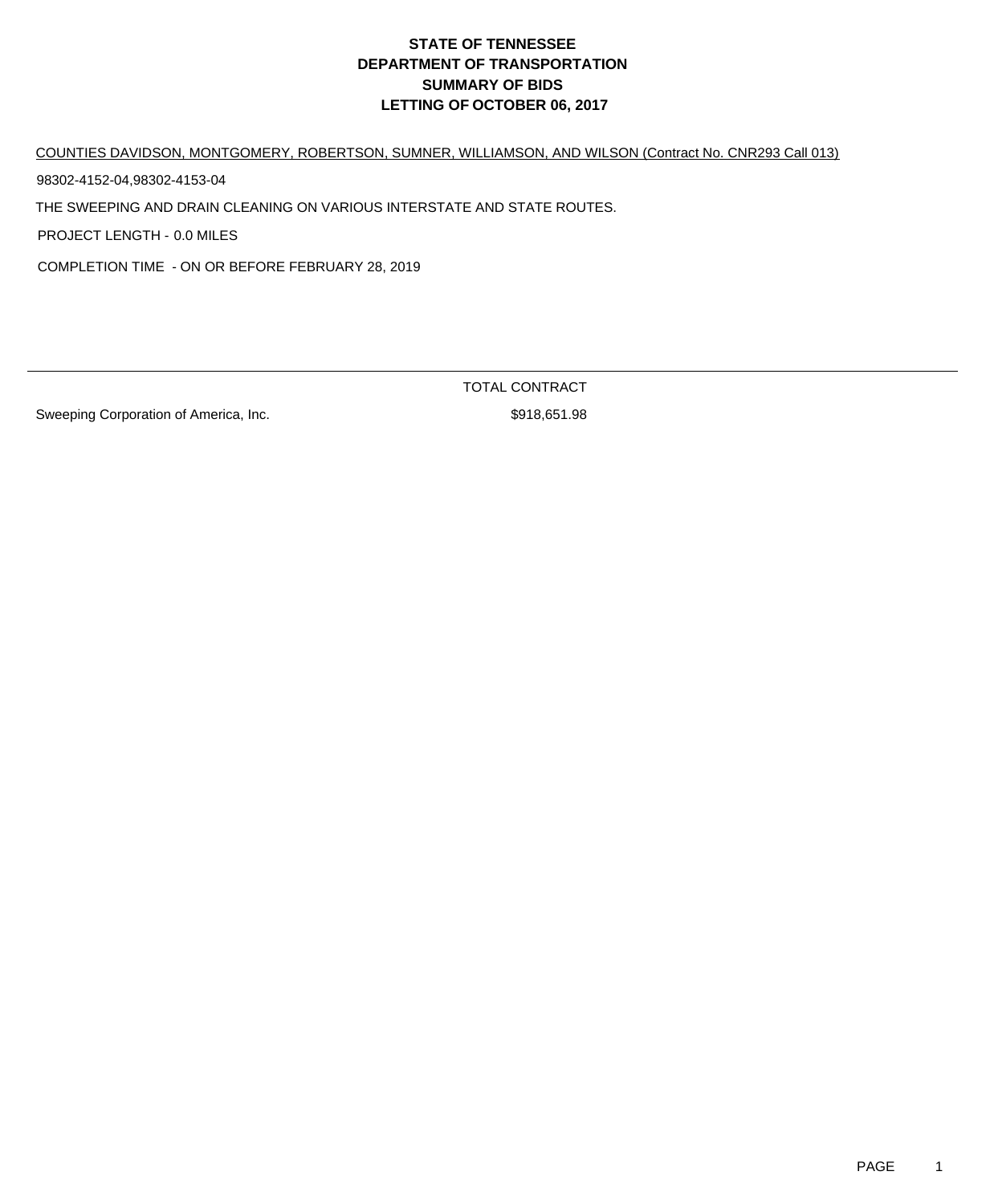|        |                                                                        |                 |                   | <b>CONTRACT CNR293</b> |
|--------|------------------------------------------------------------------------|-----------------|-------------------|------------------------|
|        | <b>MAINTENANCE CATEGORY</b>                                            |                 | <b>UNIT PRICE</b> | <b>EXTENSION</b>       |
|        | 603-05.40 CONTAINMENT & DISPOSAL OF WASTE(DAVIDSON CO BRIDGE CLEANING) | 14,000.000 GAL. |                   |                        |
|        | Sweeping Corporation of America, Inc.                                  |                 | \$0.2500          | \$3,500.00             |
|        | 611-07.10 CLEAN DRAIN (TRENCH DRAIN)                                   |                 |                   |                        |
|        | Sweeping Corporation of America, Inc.                                  | 5,000.000 L.F.  | \$1.9500          | \$9,750.00             |
|        | 611-07.11 CLEAN DRAIN(WITH GRATE)                                      |                 |                   |                        |
|        | Sweeping Corporation of America, Inc.                                  | 9,193.000 EACH  | \$29.6300         | \$272,388.59           |
|        | 611-07.12 CLEAN DRAIN(WALL DRAIN)                                      |                 |                   |                        |
|        | Sweeping Corporation of America, Inc.                                  | 1,195.000 EACH  | \$18.7500         | \$22,406.25            |
|        | 611-07.13 PIPE CLEANING (<18IN DIA.)                                   |                 |                   |                        |
|        | Sweeping Corporation of America, Inc.                                  | 3,400.000 L.F.  | \$2.2500          | \$7,650.00             |
|        | 611-07.14 PIPE CLEANING (>OR=18IN DIA.)                                |                 |                   |                        |
|        | Sweeping Corporation of America, Inc.                                  | 2,600.000 L.F.  | \$3.5000          | \$9,100.00             |
|        | 712-01.02 LANE CLOSURE                                                 |                 |                   |                        |
|        | Sweeping Corporation of America, Inc.                                  | 70,000 EACH     | \$311.0000        | \$21,770.00            |
|        | 712-01.56 MAINTENANCE OF TRAFFIC (BRIDGE CLEANING)                     |                 |                   |                        |
|        | Sweeping Corporation of America, Inc.                                  | 7.000 EACH      | \$175.0000        | \$1,225.00             |
| 719-01 | <b>SWEEPING</b>                                                        |                 |                   |                        |
|        | Sweeping Corporation of America, Inc.                                  | 18,606.000 L.M. | \$29.6900         | \$552,412.14           |
|        | 719-01.21 STRUCTURE AND SITE CLEANING(I-40@CHARLOTTE AVE)              |                 |                   |                        |
|        | Sweeping Corporation of America, Inc.                                  | 1.000 LS        | \$1,150.0000      | \$1,150.00             |
|        | 719-01.23 STRUCTURE AND SITE CLEANING(I-40@40TH STREET)                |                 |                   |                        |
|        | Sweeping Corporation of America, Inc.                                  | 1.000LS         | \$1,150.0000      | \$1,150.00             |
|        | 719-01.24 STRUCTURE AND SITE CLEANING(I-40@BATAVIA STREET)             |                 |                   |                        |
|        | Sweeping Corporation of America, Inc.                                  | 1.000 LS        | \$1,150.0000      | \$1,150.00             |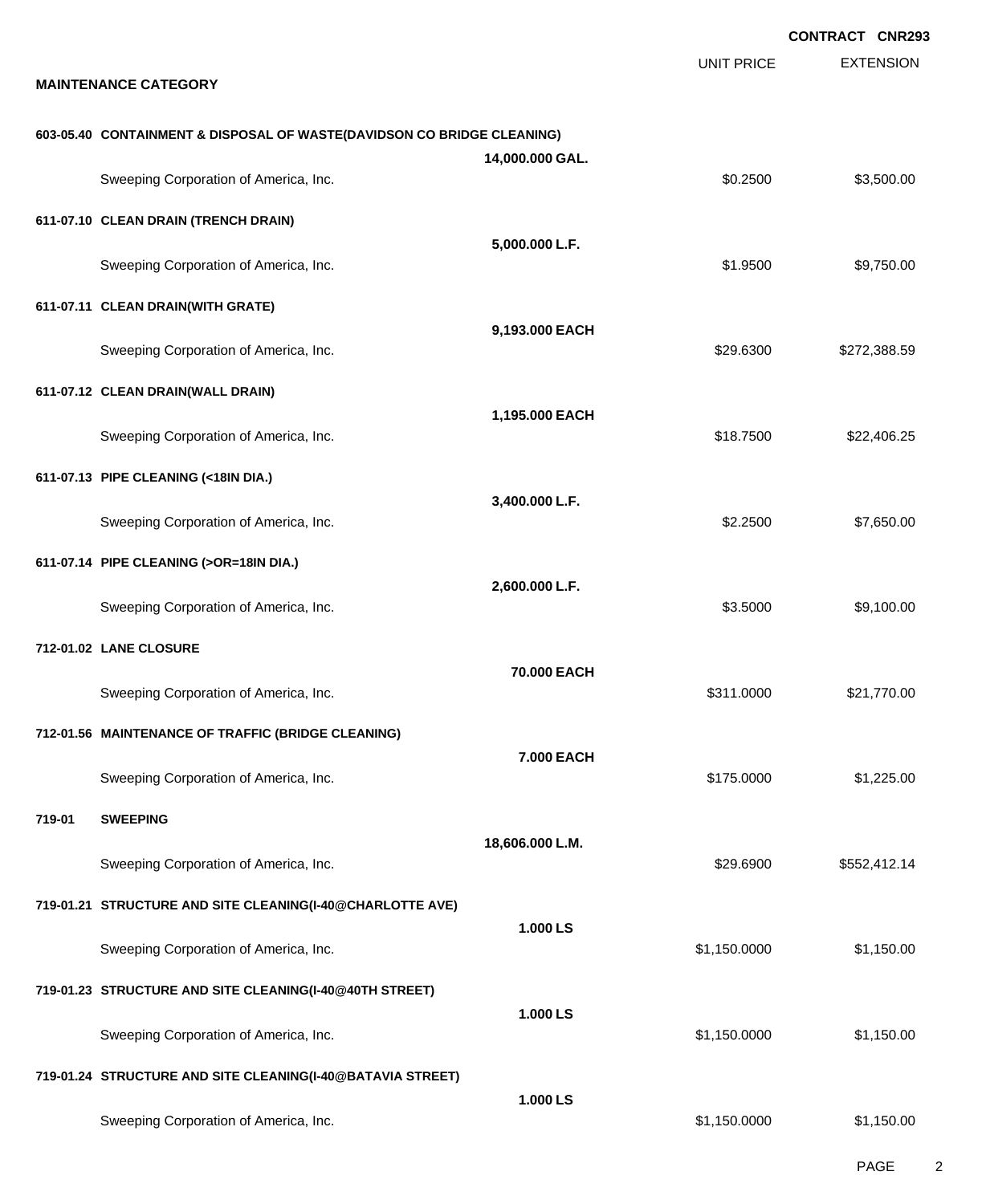|                                                               |          |               | <b>CONTRACT CNR293</b> |                  |
|---------------------------------------------------------------|----------|---------------|------------------------|------------------|
|                                                               |          | UNIT PRICE    |                        | <b>EXTENSION</b> |
| 719-01.25 STRUCTURE AND SITE CLEANING(I-40@CLIFTON STREET)    |          |               |                        |                  |
| Sweeping Corporation of America, Inc.                         | 1.000 LS | \$1,150.0000  |                        | \$1,150.00       |
| 719-01.26 STRUCTURE AND SITE CLEANING(I-40@CLIFTON STREET #2) |          |               |                        |                  |
| Sweeping Corporation of America, Inc.                         | 1.000 LS | \$1,150.0000  |                        | \$1,150.00       |
| 719-01.27 STRUCTURE AND SITE CLEANING(I-40@28TH AVENUE)       |          |               |                        |                  |
| Sweeping Corporation of America, Inc.                         | 1.000 LS | \$11,550.0000 |                        | \$11,550.00      |
| 719-01.28 STRUCTURE AND SITE CLEANING(I-40@21ST AVENUE)       |          |               |                        |                  |
| Sweeping Corporation of America, Inc.                         | 1.000 LS | \$1,150.0000  |                        | \$1,150.00       |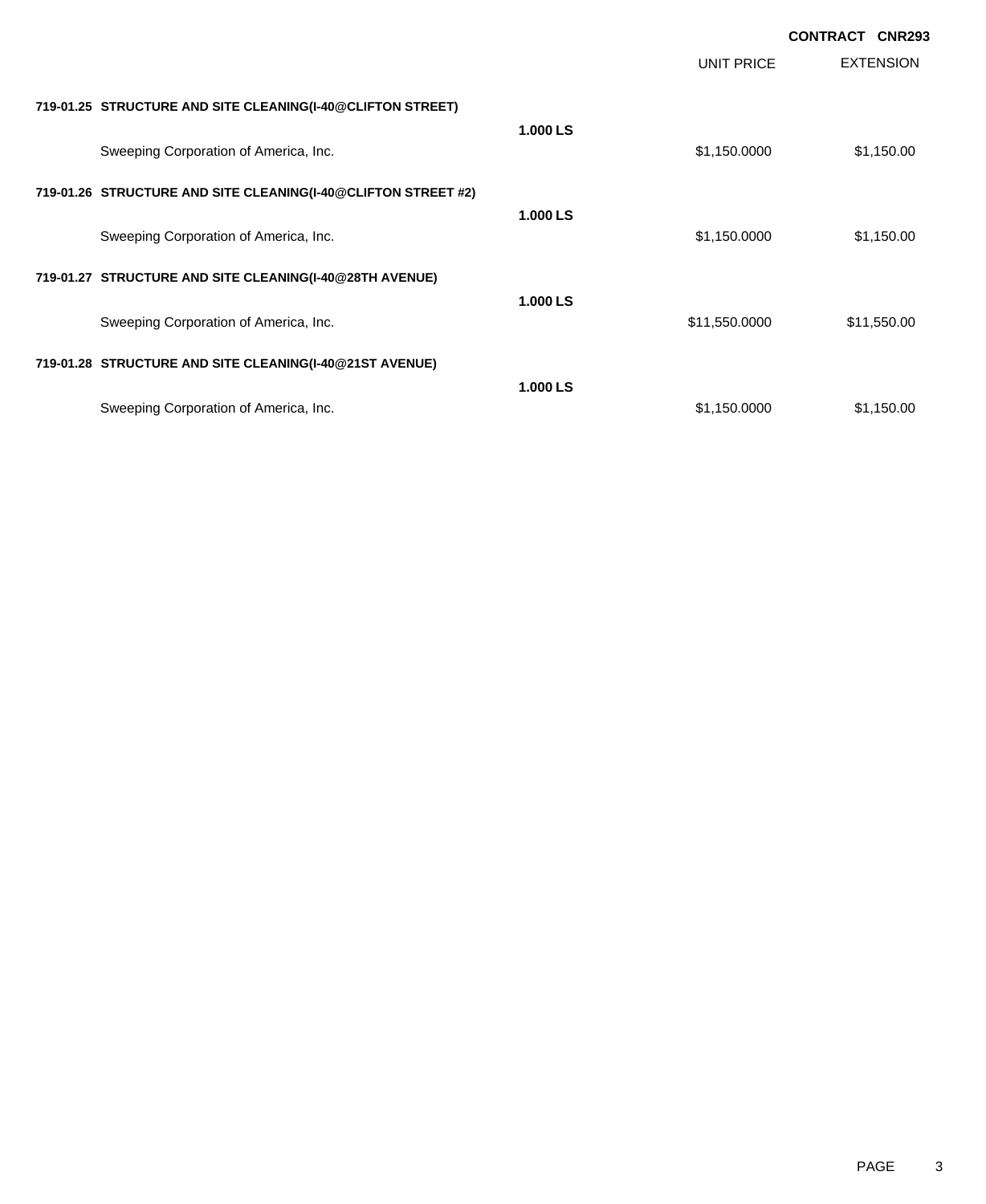Sweeping Corporation of America, Inc. **\$918,651.98** Sweeping Corporation of America, Inc.

## **TOTAL CONTRACT**

Sweeping Corporation of America, Inc. 67 and the state of the state of the state of the state of the state of the state of the state of the state of the state of the state of the state of the state of the state of the stat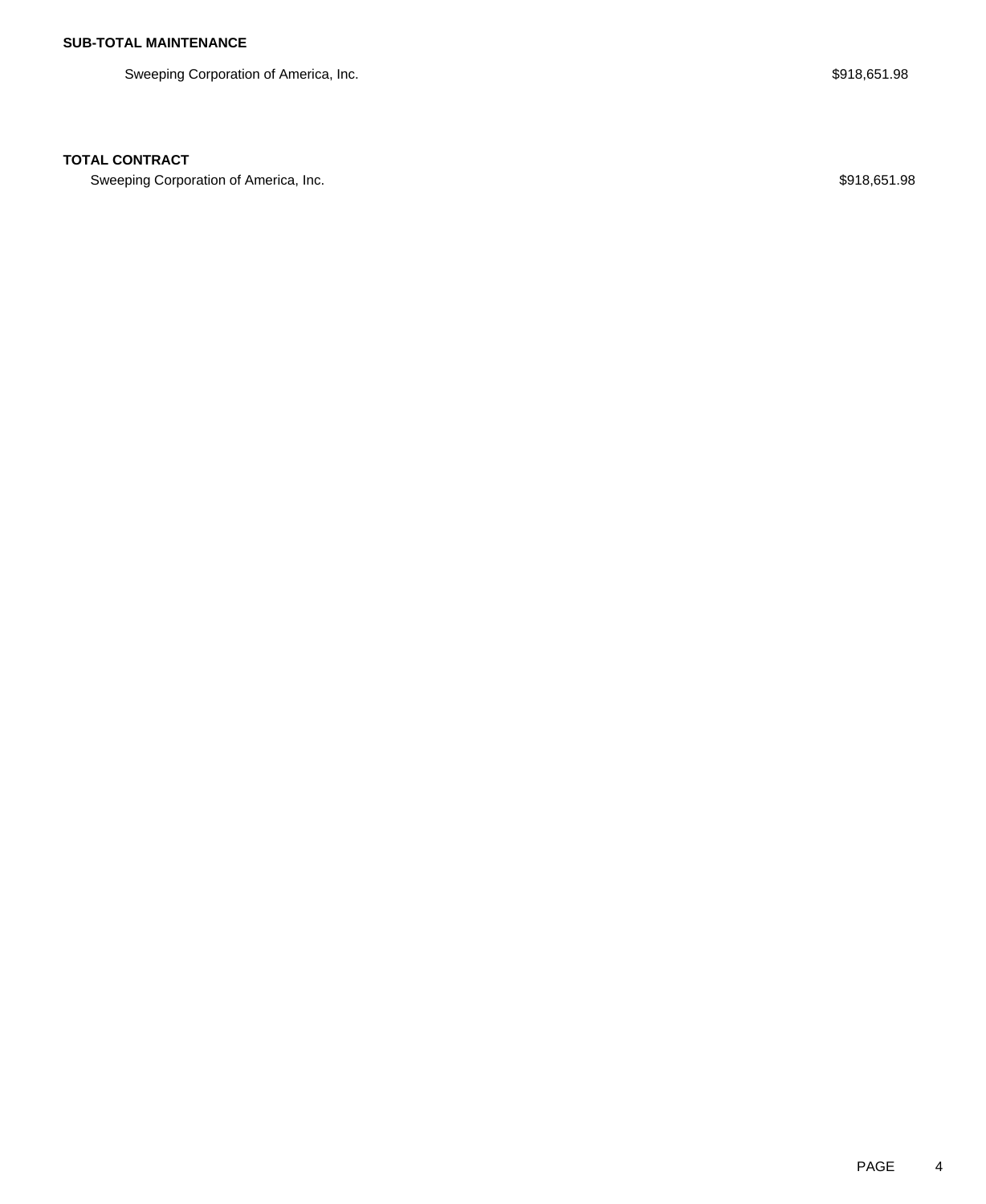TOTAL CONTRACT

\$589,553.30 \$598,742.20 \$799,759.99

#### FAYETTE AND SHELBY COUNTIES (Contract No. CNR297 Call 015)

79469-3110-04

THE INSTALLATION OF SIGNS ON I-269 (REDESIGNATED S.R. 385).

PROJECT LENGTH - 21.545 MILES

COMPLETION TIME - ON OR BEFORE APRIL 30, 2018

| Superior Traffic Control, Inc.       |  |
|--------------------------------------|--|
| Tri-State Guardrail & Sign Co., Inc. |  |
| LU, Inc.                             |  |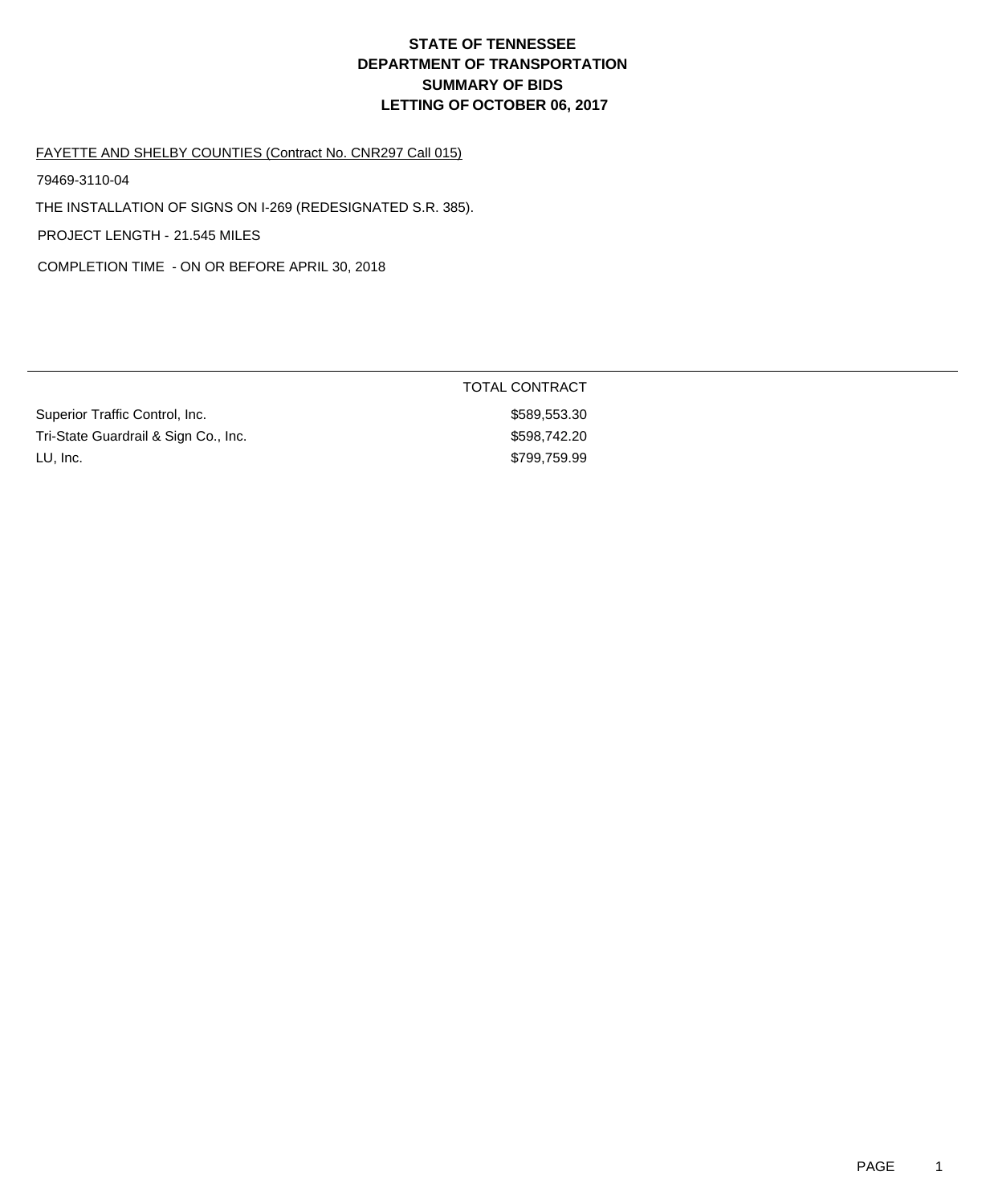EXTENSION UNIT PRICE

#### **ROADWAY CATEGORY**

#### **303-01.09 MINERAL AGGREGATE, TYPE A BASE,GRADING D LIMESTONE**

|        |                                                      | 390.000 TON  |                |              |
|--------|------------------------------------------------------|--------------|----------------|--------------|
|        | Superior Traffic Control, Inc.                       |              | \$32.0000      | \$12,480.00  |
|        | Tri-State Guardrail & Sign Co., Inc.                 |              | \$46.7500      | \$18,232.50  |
|        | LU, Inc.                                             |              | \$35.5000      | \$13,845.00  |
|        |                                                      |              |                |              |
|        | 705-06.01 W BEAM GR (TYPE 2) MASH TL3                |              |                |              |
|        |                                                      | 900.000 L.F. |                |              |
|        | Superior Traffic Control, Inc.                       |              | \$17.2000      | \$15,480.00  |
|        | Tri-State Guardrail & Sign Co., Inc.                 |              | \$18.0000      | \$16,200.00  |
|        | LU, Inc.                                             |              | \$22.5000      | \$20,250.00  |
|        | 705-06.10 GR TERMINALTRAILING END (TYPE 13) MASH TL3 |              |                |              |
|        |                                                      | 5.000 EACH   |                |              |
|        | Superior Traffic Control, Inc.                       |              | \$970.0000     | \$4,850.00   |
|        | Tri-State Guardrail & Sign Co., Inc.                 |              | \$900.0000     | \$4,500.00   |
|        | LU, Inc.                                             |              | \$986.0000     | \$4,930.00   |
|        | 705-06.20 TANGENT ENERGY ABSORBING TERM MASH TL-3    |              |                |              |
|        |                                                      | 13.000 EACH  |                |              |
|        | Superior Traffic Control, Inc.                       |              | \$2,645.0000   | \$34,385.00  |
|        | Tri-State Guardrail & Sign Co., Inc.                 |              | \$2,585.0000   | \$33,605.00  |
|        | LU, Inc.                                             |              | \$2,792.0000   | \$36,296.00  |
|        |                                                      |              |                |              |
|        | 706-02.01 GUARDRAIL REMOVED AND RESET                |              |                |              |
|        |                                                      | 100.000 L.F. |                |              |
|        | Superior Traffic Control, Inc.                       |              | \$10.9500      | \$1,095.00   |
|        | Tri-State Guardrail & Sign Co., Inc.                 |              | \$10.0000      | \$1,000.00   |
|        | LU, Inc.                                             |              | \$10.6500      | \$1,065.00   |
| 712-01 | <b>TRAFFIC CONTROL</b>                               |              |                |              |
|        |                                                      | 1.000 LS     |                |              |
|        | Superior Traffic Control, Inc.                       |              | \$5,000.0000   | \$5,000.00   |
|        | Tri-State Guardrail & Sign Co., Inc.                 |              | \$2,450.0000   | \$2,450.00   |
|        | LU, Inc.                                             |              | \$125,000.0000 | \$125,000.00 |
|        | 712-04.01 FLEXIBLE DRUMS (CHANNELIZING)              |              |                |              |
|        |                                                      | 100.000 EACH |                |              |
|        | Superior Traffic Control, Inc.                       |              | \$15.0000      | \$1,500.00   |
|        | Tri-State Guardrail & Sign Co., Inc.                 |              | \$30.0000      | \$3,000.00   |
|        | LU, Inc.                                             |              | \$15.5000      | \$1,550.00   |
|        | 712-05.01 WARNING LIGHTS (TYPE A)                    |              |                |              |
|        |                                                      | 25.000 EACH  |                |              |
|        | Superior Traffic Control, Inc.                       |              | \$2.0000       | \$50.00      |
|        | Tri-State Guardrail & Sign Co., Inc.                 |              | \$13.0000      | \$325.00     |
|        | LU, Inc.                                             |              | \$2.5000       | \$62.50      |
|        |                                                      |              |                |              |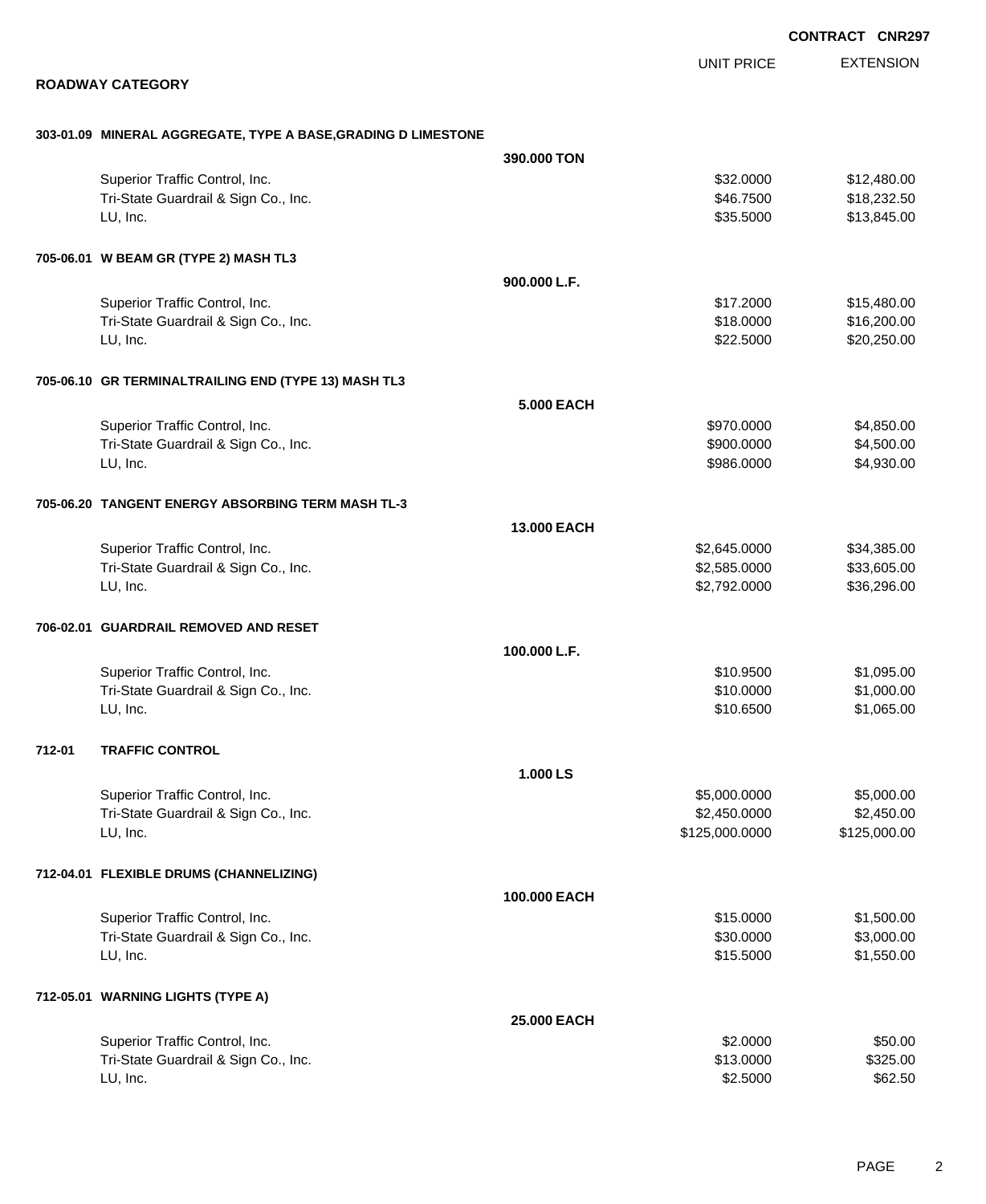EXTENSION **CONTRACT CNR297** UNIT PRICE **712-06 SIGNS (CONSTRUCTION) 600.000 S.F.** Superior Traffic Control, Inc. 6. The Superior Traffic Control, Inc. 6. The Superior Traffic Control, Inc. 6. Superior S3,000.00 Tri-State Guardrail & Sign Co., Inc. **\$8.3500** \$5,010.00 LU, Inc. \$5.2500 \$3,150.00 **712-08.03 ARROW BOARD (TYPE C) 4.000 EACH** Superior Traffic Control, Inc. 66 and the state of the state of the state of the state of the state of the state of the state of the state of the state of the state of the state of the state of the state of the state of th Tri-State Guardrail & Sign Co., Inc. **\$300.000 \$1,200.00** \$1,200.00 LU, Inc. \$900.0000 \$3,600.00 **713-01.01 CLASS A CONCRETE (FOUNDATION FOR SIGN SUPPORTS) 7.000 C.Y.** Superior Traffic Control, Inc. 6650.000 \$4,550.00 \$4,550.000 \$4,550.000 \$4,550.00 Tri-State Guardrail & Sign Co., Inc. **\$975.0000** \$6,825.00 LU, Inc. \$522.0000 \$3,654.00 **713-01.02 STEEL BAR REINFORCEMENT(FOUNDATION FOR SIGN SUPPORTS) 1,973.000 LB.** Superior Traffic Control, Inc. 65,228.45 Tri-State Guardrail & Sign Co., Inc. **\$2.7500** \$5,425.75 LU, Inc. \$1.5500 \$3,058.15 **713-02.04 DELINEATOR (MILE MARKER) & STEEL POST 34.000 EACH** Superior Traffic Control, Inc. 66 and the control of the control of the state of the state of the state of the state of the state of the state of the state of the state of the state of the state of the state of the state o Tri-State Guardrail & Sign Co., Inc. **\$185.0000** \$6,290.00 LU, Inc. \$282.0000 \$9,588.00 **713-02.14 FLEXIBLE DELINEATOR (WHITE) 1,200.000 EACH** Superior Traffic Control, Inc. 634,200.00 \$34,200.00 \$34,200.00 \$34,200.00 Tri-State Guardrail & Sign Co., Inc. \$37,800.00 \$37,800.00 \$37,800.00 LU, Inc. \$33.0000 \$39,600.00 **713-02.15 FLEXIBLE DELINEATOR (YELLOW) 400.000 EACH** Superior Traffic Control, Inc. 6. The Superior Traffic Control, Inc. 6. Separate Superior States of States and States Separate States States Separate States States States States States States States States States States St Tri-State Guardrail & Sign Co., Inc. \$31.5000 \$12,600.00 LU, Inc. \$33.0000 \$13,200.00 **713-04.02 STEEL I-BEAMS & W-F BEAMS FOR SIGN SUPPORTS 500.000 LB.** Superior Traffic Control, Inc. 6. The Superior Traffic Control, Inc. 6. The Superior Traffic Control, Inc. 6. Superior St. 6. Superior Traffic Control, Inc. 6. Superior St. 6. Superior St. 6. Superior St. 6. Superior St. 6

Tri-State Guardrail & Sign Co., Inc. 6. The State Guardrail & Sign Co., Inc. 6. 2000 \$3,000.00 LU, Inc. \$15.0000 \$7,500.00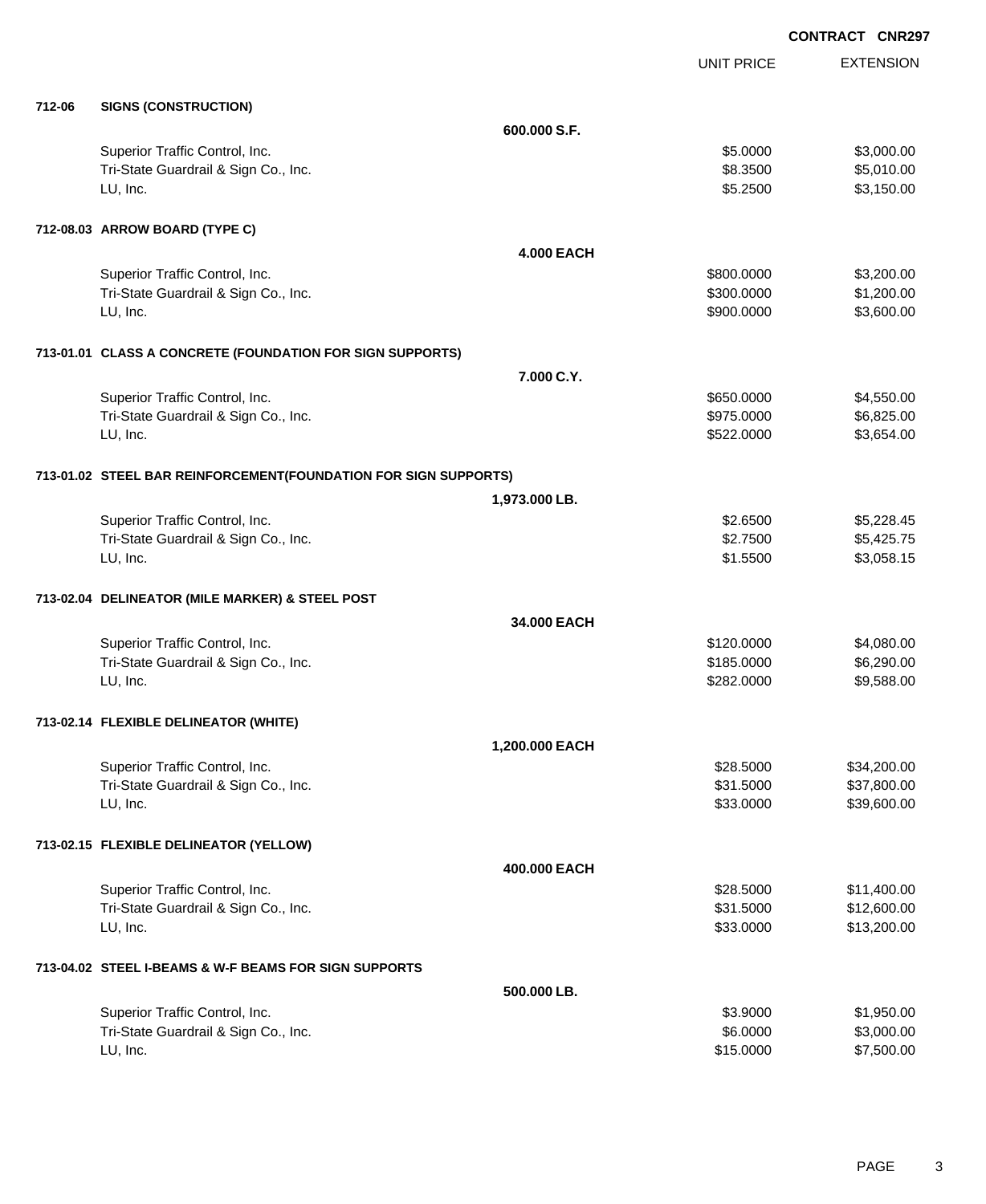|        |                                                        |                   |                   | <b>CONTRACT CNR297</b> |
|--------|--------------------------------------------------------|-------------------|-------------------|------------------------|
|        |                                                        |                   | <b>UNIT PRICE</b> | <b>EXTENSION</b>       |
| 713-06 | STEEL I-BEAMS & WF-BEAMS(BREAKAWAY) SIGN SUPPORT       |                   |                   |                        |
|        |                                                        | 6,986.500 LB.     |                   |                        |
|        | Superior Traffic Control, Inc.                         |                   | \$3.9000          | \$27,247.35            |
|        | Tri-State Guardrail & Sign Co., Inc.                   |                   | \$4.5000          | \$31,439.25            |
|        | LU, Inc.                                               |                   | \$3.1100          | \$21,728.02            |
|        | 713-09.01 STEEL OVERHEAD SIGN STRUCTURE (SPAN 84' +/-) |                   |                   |                        |
|        |                                                        | <b>1.000 EACH</b> |                   |                        |
|        | Superior Traffic Control, Inc.                         |                   | \$42,995.0000     | \$42,995.00            |
|        | Tri-State Guardrail & Sign Co., Inc.                   |                   | \$51,250.0000     | \$51,250.00            |
|        | LU, Inc.                                               |                   | \$47,027.5500     | \$47,027.55            |
|        | 713-09.02 STEEL OVERHEAD SIGN STRUCTURE (SPAN 79' +/-) |                   |                   |                        |
|        |                                                        | <b>1.000 EACH</b> |                   |                        |
|        | Superior Traffic Control, Inc.                         |                   | \$41,895.0000     | \$41,895.00            |
|        | Tri-State Guardrail & Sign Co., Inc.                   |                   | \$48,225.0000     | \$48,225.00            |
|        | LU, Inc.                                               |                   | \$46,268.6300     | \$46,268.63            |
|        | 713-09.03 STEEL OVERHEAD SIGN STRUCTURE (SPAN 81' +/-) |                   |                   |                        |
|        |                                                        | <b>1.000 EACH</b> |                   |                        |
|        | Superior Traffic Control, Inc.                         |                   | \$41,895.0000     | \$41,895.00            |
|        | Tri-State Guardrail & Sign Co., Inc.                   |                   | \$48,275.0000     | \$48,275.00            |
|        | LU, Inc.                                               |                   | \$46,319.7400     | \$46,319.74            |
|        | 713-09.04 STEEL OVERHEAD SIGN STRUCTURE (SPAN 86' +/-) |                   |                   |                        |
|        |                                                        | <b>1.000 EACH</b> |                   |                        |
|        | Superior Traffic Control, Inc.                         |                   | \$41,650.0000     | \$41,650.00            |
|        | Tri-State Guardrail & Sign Co., Inc.                   |                   | \$48,200.0000     | \$48,200.00            |
|        | LU, Inc.                                               |                   | \$46,118.4900     | \$46,118.49            |
|        | 713-11.02 PERFORATED/KNOCKOUT SQUARE TUBE POST         |                   |                   |                        |
|        |                                                        | 3,900.000 LB.     |                   |                        |
|        | Superior Traffic Control, Inc.                         |                   | \$3.0000          | \$11,700.00            |
|        | Tri-State Guardrail & Sign Co., Inc.                   |                   | \$3.5000          | \$13,650.00            |
|        | LU, Inc.                                               |                   | \$4.0900          | \$15,951.00            |
|        | 713-13.03 FLAT SHEET ALUMINUM SIGNS (0.100" THICK)     |                   |                   |                        |
|        |                                                        | 1,176.000 S.F.    |                   |                        |
|        | Superior Traffic Control, Inc.                         |                   | \$13.0000         | \$15,288.00            |
|        | Tri-State Guardrail & Sign Co., Inc.                   |                   | \$16.9500         | \$19,933.20            |
|        | LU, Inc.                                               |                   | \$9.5300          | \$11,207.28            |
| 713-14 | <b>EXTRUDED ALUMINUM PANEL SIGNS</b>                   |                   |                   |                        |
|        |                                                        | 5,626.000 S.F.    |                   |                        |
|        | Superior Traffic Control, Inc.                         |                   | \$19.7500         | \$111,113.50           |
|        | Tri-State Guardrail & Sign Co., Inc.                   |                   | \$18.7500         | \$105,487.50           |
|        | LU, Inc.                                               |                   | \$20.2800         | \$114,095.28           |

PAGE 4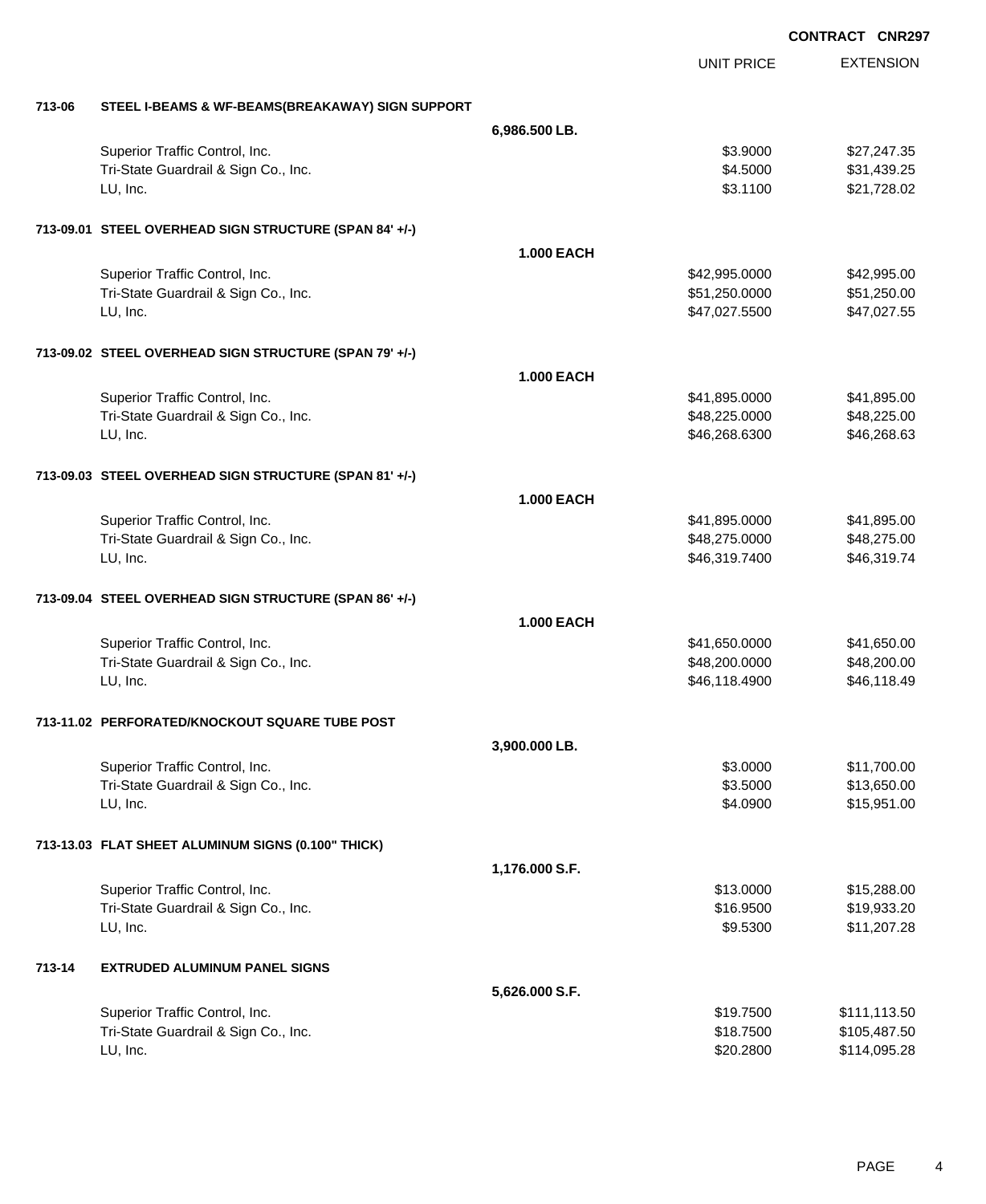|        |                                                               |                   | <b>UNIT PRICE</b> | <b>EXTENSION</b> |
|--------|---------------------------------------------------------------|-------------------|-------------------|------------------|
| 713-15 | <b>REMOVAL OF SIGNS, POSTS AND FOOTINGS</b>                   |                   |                   |                  |
|        |                                                               | 1.000 LS          |                   |                  |
|        | Superior Traffic Control, Inc.                                |                   | \$1,000.0000      | \$1,000.00       |
|        | Tri-State Guardrail & Sign Co., Inc.                          |                   | \$7,750.0000      | \$7,750.00       |
|        | LU, Inc.                                                      |                   | \$20,500.0000     | \$20,500.00      |
|        | 713-15.11 SIGN SUPPORT ASSEMBLY ON BRIDGES (SIGN NO. 4-G)     |                   |                   |                  |
|        |                                                               | 1.000 LS          |                   |                  |
|        | Superior Traffic Control, Inc.                                |                   | \$9,975.0000      | \$9,975.00       |
|        | Tri-State Guardrail & Sign Co., Inc.                          |                   | \$6,150.0000      | \$6,150.00       |
|        | LU, Inc.                                                      |                   | \$9,811.4000      | \$9,811.40       |
|        | 713-15.12 SIGN SUPPORT ASSEMBLY ON BRIDGES (SIGN NO. 4-N)     |                   |                   |                  |
|        |                                                               | 1.000 LS          |                   |                  |
|        | Superior Traffic Control, Inc.                                |                   | \$9,975.0000      | \$9,975.00       |
|        | Tri-State Guardrail & Sign Co., Inc.                          |                   | \$6,150.0000      | \$6,150.00       |
|        | LU, Inc.                                                      |                   | \$9,811.4000      | \$9,811.40       |
|        | 713-15.37 INSTALLATION OF SIGN MESSAGE(LETTER,#,ARROW,SHIELD) |                   |                   |                  |
|        |                                                               | 1,327.000 S.F.    |                   |                  |
|        | Superior Traffic Control, Inc.                                |                   | \$43.0000         | \$57,061.00      |
|        | Tri-State Guardrail & Sign Co., Inc.                          |                   | \$12.0000         | \$15,924.00      |
|        | LU, Inc.                                                      |                   | \$30.6500         | \$40,672.55      |
|        | 713-16.01 CHANGEABLE MESSAGE SIGN UNIT                        |                   |                   |                  |
|        |                                                               | <b>4.000 EACH</b> |                   |                  |
|        | Superior Traffic Control, Inc.                                |                   | \$2,500.0000      | \$10,000.00      |
|        | Tri-State Guardrail & Sign Co., Inc.                          |                   | \$1,000.0000      | \$4,000.00       |
|        | LU, Inc.                                                      |                   | \$3,000.0000      | \$12,000.00      |
|        | 713-17.02 INSTALL AUXILIARY SUPPORT FOR EXIT NUMBER PANEL     |                   |                   |                  |
|        |                                                               | 45,000 EACH       |                   |                  |
|        | Superior Traffic Control, Inc.                                |                   | \$60.0000         | \$2,700.00       |
|        | Tri-State Guardrail & Sign Co., Inc.                          |                   | \$125.0000        | \$5,625.00       |
|        | LU, Inc.                                                      |                   | \$150.0000        | \$6,750.00       |
|        | 713-17.03 INSTALL AUXILIARY SUPPORT ON EXISTING SIGN          |                   |                   |                  |
|        |                                                               | <b>2.000 EACH</b> |                   |                  |
|        | Superior Traffic Control, Inc.                                |                   | \$120.0000        | \$240.00         |
|        | Tri-State Guardrail & Sign Co., Inc.                          |                   | \$225.0000        | \$450.00         |
|        | LU, Inc.                                                      |                   | \$250.0000        | \$500.00         |
|        | 713-30.09 BARRIER MOUNTED SIGN SUPPORT                        |                   |                   |                  |
|        |                                                               | 22.000 EACH       |                   |                  |
|        | Superior Traffic Control, Inc.                                |                   | \$85.0000         | \$1,870.00       |
|        | Tri-State Guardrail & Sign Co., Inc.                          |                   | \$135.0000        | \$2,970.00       |
|        | LU, Inc.                                                      |                   | \$325.0000        | \$7,150.00       |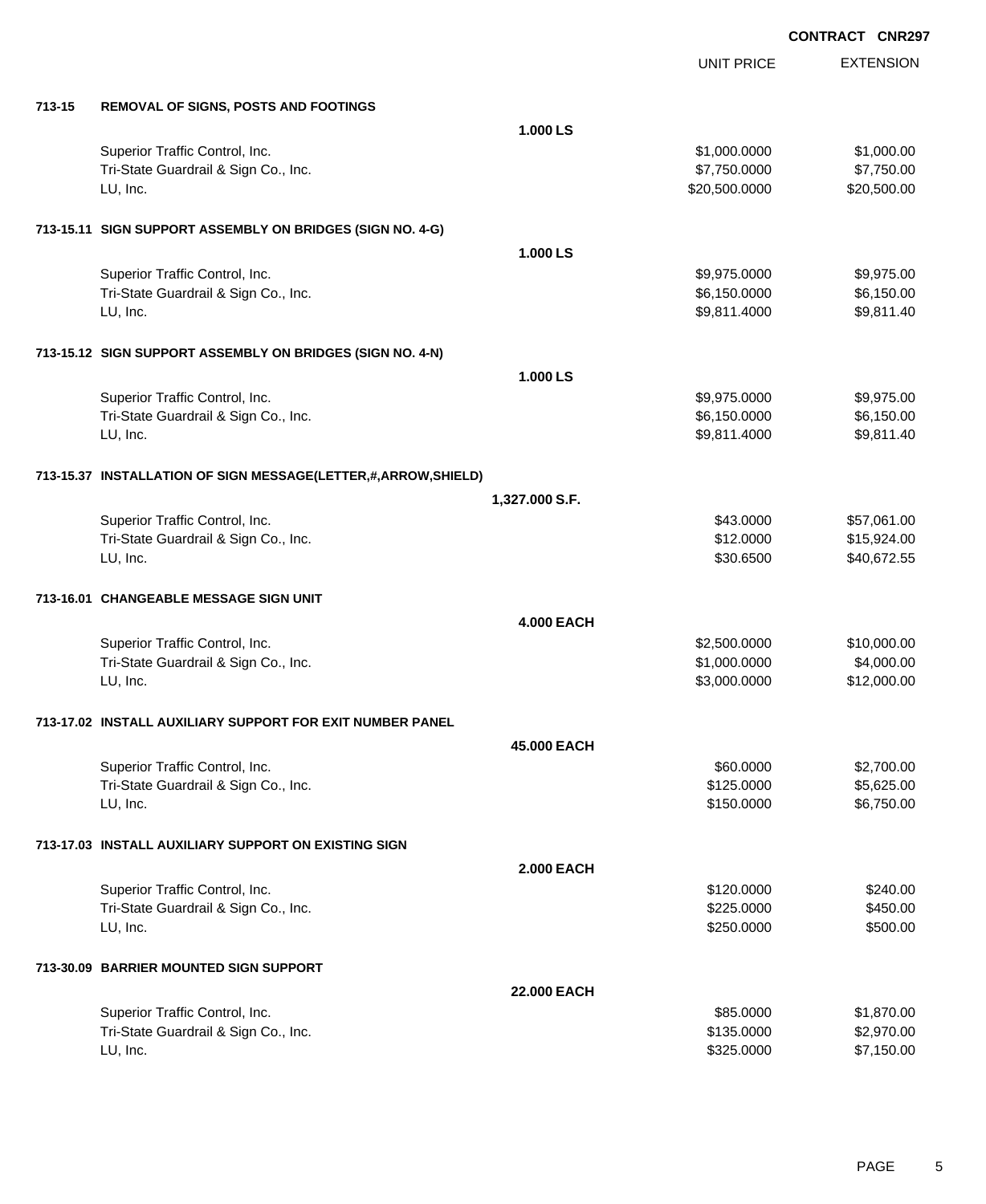|        |                                                    |             | UNIT PRICE    | <b>EXTENSION</b> |
|--------|----------------------------------------------------|-------------|---------------|------------------|
|        | 716-01.21 Snwplwble Pvmt Mrkrs (Bi-Dir)(1 Color)   |             |               |                  |
|        |                                                    | 20,000 EACH |               |                  |
|        | Superior Traffic Control, Inc.                     |             | \$100.0000    | \$2,000.00       |
|        | Tri-State Guardrail & Sign Co., Inc.               |             | \$180,0000    | \$3,600.00       |
|        | LU, Inc.                                           |             | \$125.0000    | \$2,500.00       |
|        | 716-01.22 Snwplwble Pvmt Mrkrs (Mono-Dir)(1 Color) |             |               |                  |
|        |                                                    | 20,000 EACH |               |                  |
|        | Superior Traffic Control, Inc.                     |             | \$100.0000    | \$2,000.00       |
|        | Tri-State Guardrail & Sign Co., Inc.               |             | \$180.0000    | \$3,600.00       |
|        | LU, Inc.                                           |             | \$125.0000    | \$2,500.00       |
|        | 716-01.23 Snwplwble Pvmt Mrkrs (Bi-Dir)(2 Color)   |             |               |                  |
|        |                                                    | 20,000 EACH |               |                  |
|        | Superior Traffic Control, Inc.                     |             | \$100.0000    | \$2,000.00       |
|        | Tri-State Guardrail & Sign Co., Inc.               |             | \$180,0000    | \$3,600.00       |
|        | LU, Inc.                                           |             | \$125.0000    | \$2,500.00       |
|        |                                                    |             |               |                  |
| 717-01 | <b>MOBILIZATION</b>                                |             |               |                  |
|        |                                                    | 1.000 LS    |               |                  |
|        | Superior Traffic Control, Inc.                     |             | \$14,500.0000 | \$14,500.00      |
|        | Tri-State Guardrail & Sign Co., Inc.               |             | \$15,000.0000 | \$15,000.00      |
|        | LU, Inc.                                           |             | \$50,000.0000 | \$50,000.00      |
|        |                                                    |             |               |                  |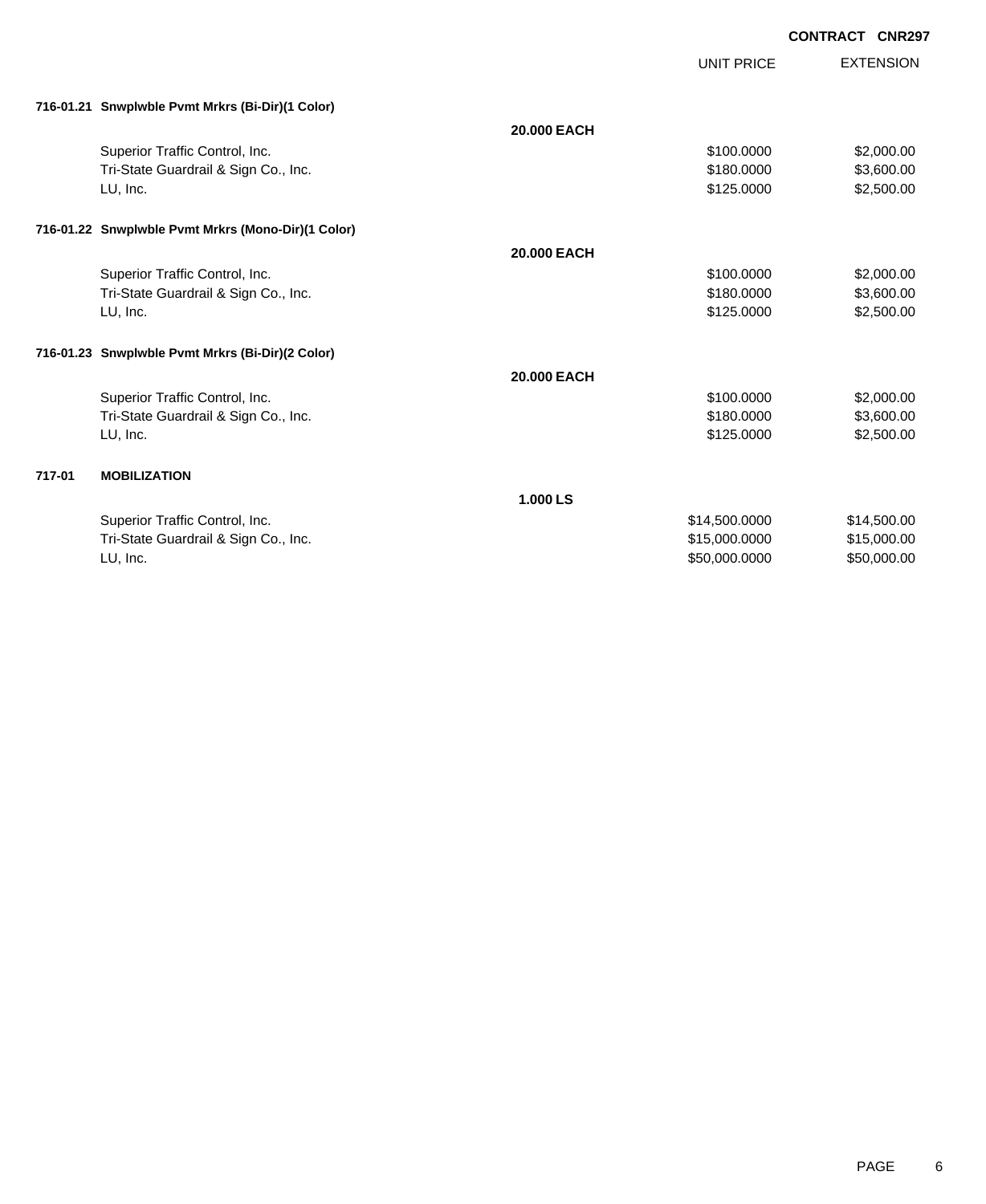## **SUB-TOTAL ROADWAY**

| Superior Traffic Control, Inc.       | \$589,553.30 |
|--------------------------------------|--------------|
| Tri-State Guardrail & Sign Co., Inc. | \$598.742.20 |
| LU. Inc.                             | \$799,759.99 |

| Superior Traffic Control, Inc.       | \$589,553.30 |
|--------------------------------------|--------------|
| Tri-State Guardrail & Sign Co., Inc. | \$598,742,20 |
| LU. Inc.                             | \$799,759.99 |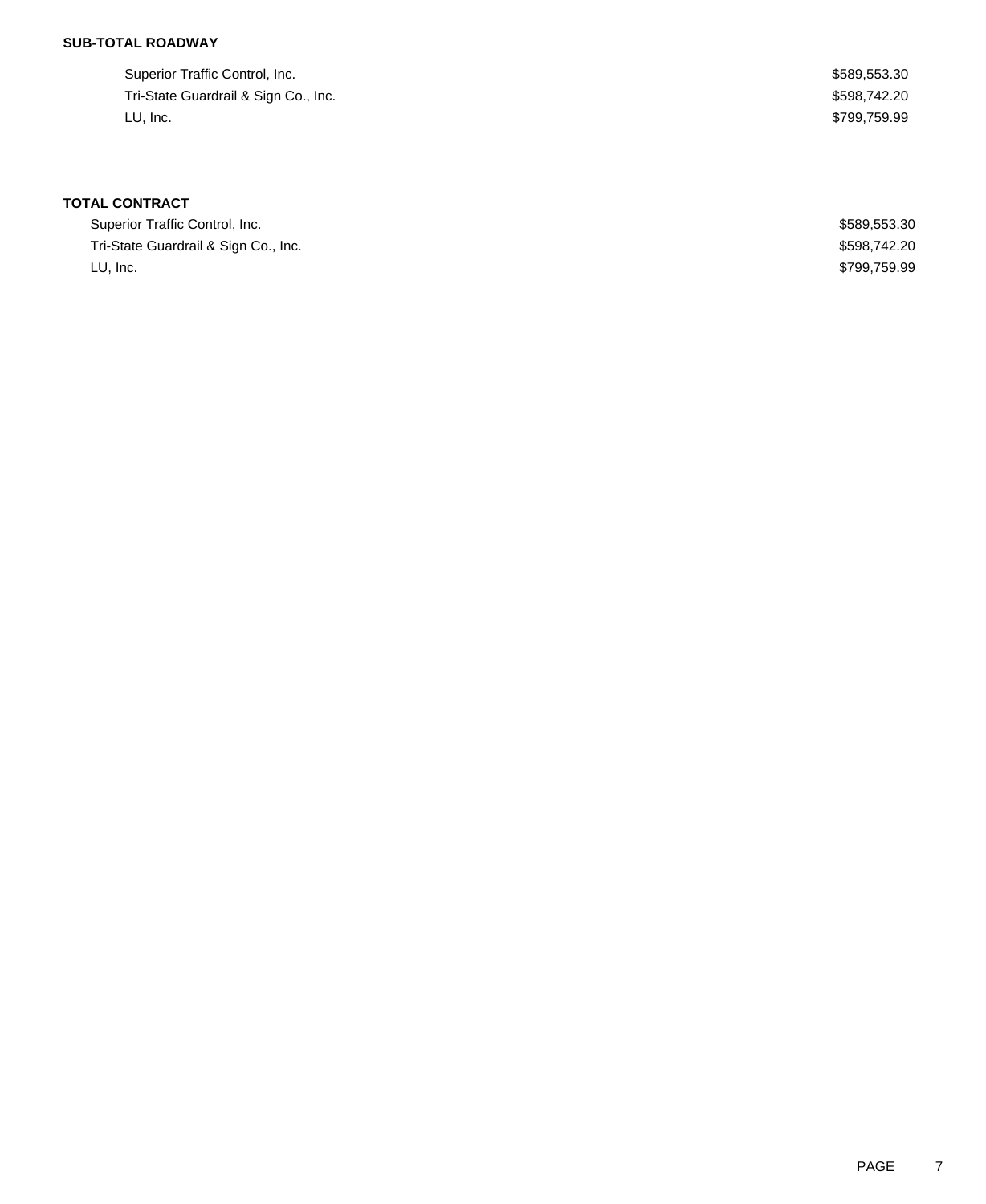#### LOUDON COUNTY (Contract No. CNR295 Call 016)

NH/CM-73(58),53012-3234-14,NH-73(35),53012-3233-14

THE GRADING, DRAINAGE AND PAVING ON U.S. 321 (S.R. 73) FROM SIMPSON ROAD EAST (L.M. 5.90) TO NORTH OF U.S. 11 (S.R. 2) (L.M. 7.33) IN LENOIR CITY.

PROJECT LENGTH - 1.794 MILES

COMPLETION TIME - ON OR BEFORE JUNE 30, 2019

DBE GOAL 9.00%

|                              | TOTAL CONTRACT  |
|------------------------------|-----------------|
| J & M Grading Division LLC   | \$12.751.276.05 |
| Charles Blalock & Sons, Inc. | \$14.487.961.70 |
| Southern Constructors, Inc.  | \$16,659,961.64 |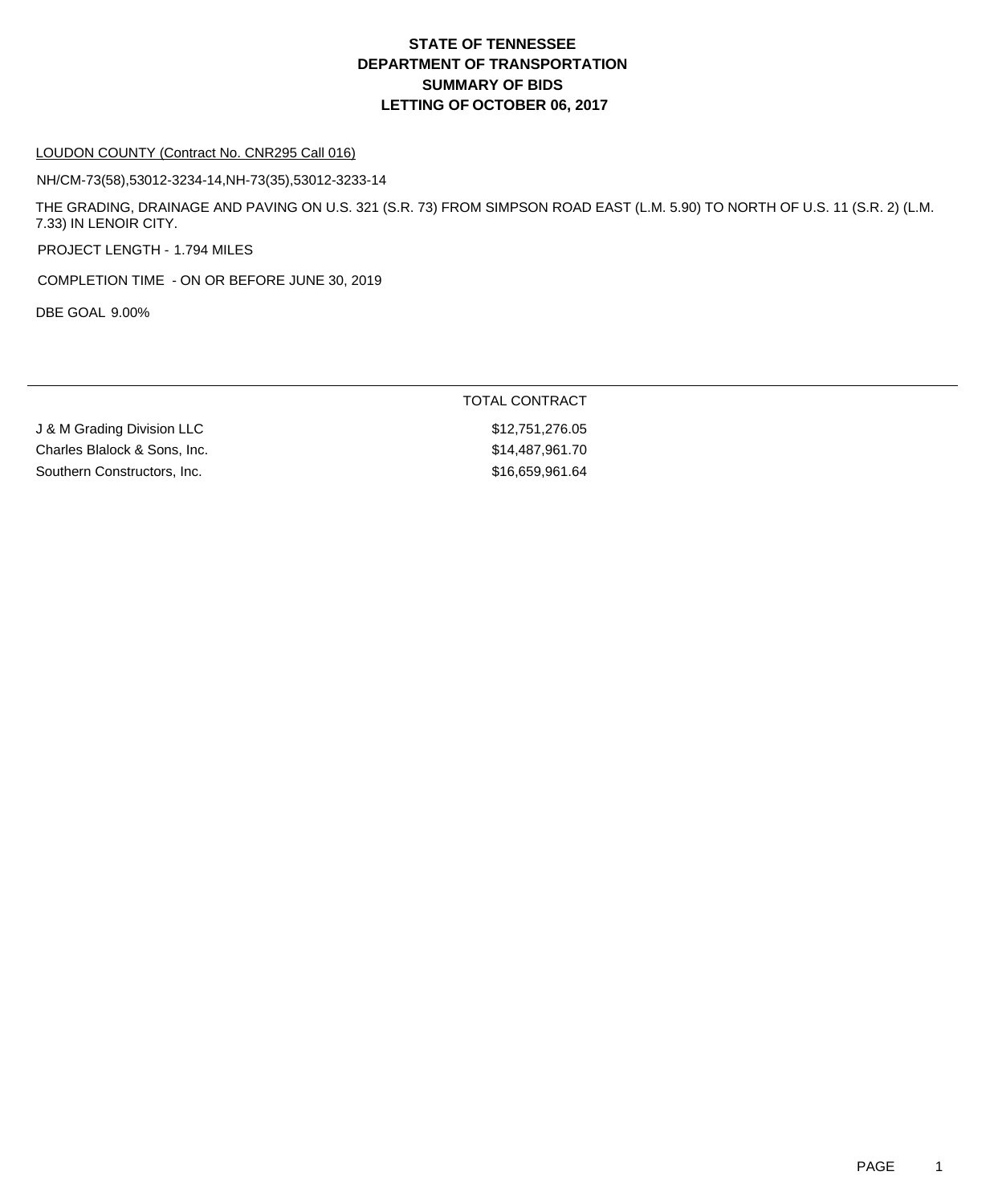|        |                                                    |                |                   | <b>CONTRACT CNR29</b> |
|--------|----------------------------------------------------|----------------|-------------------|-----------------------|
|        |                                                    |                | <b>UNIT PRICE</b> | <b>EXTENSION</b>      |
|        | <b>ROADWAY CATEGORY</b>                            |                |                   |                       |
| 105-01 | <b>CONSTRUCTION STAKES, LINES AND GRADES</b>       |                |                   |                       |
|        |                                                    | 1.000 LS       |                   |                       |
|        | J & M Grading Division LLC                         |                | \$105,000.0000    | \$105,000.00          |
|        | Charles Blalock & Sons, Inc.                       |                | \$185,000.0000    | \$185,000.00          |
|        | Southern Constructors, Inc.                        |                | \$350,000.0000    | \$350,000.00          |
|        | 109-10.01 TRAINEE                                  |                |                   |                       |
|        |                                                    | 2,300.000 HOUR |                   |                       |
|        | J & M Grading Division LLC                         |                | \$0.8000          | \$1,840.00            |
|        | Charles Blalock & Sons, Inc.                       |                | \$0.8000          | \$1,840.00            |
|        | Southern Constructors, Inc.                        |                | \$0.8000          | \$1,840.00            |
| 201-01 | <b>CLEARING AND GRUBBING</b>                       |                |                   |                       |
|        |                                                    | 1.000 LS       |                   |                       |
|        | J & M Grading Division LLC                         |                | \$120,000.0000    | \$120,000.00          |
|        | Charles Blalock & Sons, Inc.                       |                | \$300,000.0000    | \$300,000.00          |
|        | Southern Constructors, Inc.                        |                | \$125,000.0000    | \$125,000.00          |
| 202-01 | <b>REMOVAL OF STRUCTURES AND OBSTRUCTIONS</b>      |                |                   |                       |
|        |                                                    | 1.000 LS       |                   |                       |
|        | J & M Grading Division LLC                         |                | \$35,000.0000     | \$35,000.00           |
|        | Charles Blalock & Sons, Inc.                       |                | \$29,441.6800     | \$29,441.68           |
|        | Southern Constructors, Inc.                        |                | \$100,000.0000    | \$100,000.00          |
|        | 202-02.01 REMOVAL OF PIPE (15", VARIOUS LOCATIONS) |                |                   |                       |
|        |                                                    | 1,318.000 L.F. |                   |                       |
|        | J & M Grading Division LLC                         |                | \$35.0000         | \$46,130.00           |
|        | Charles Blalock & Sons, Inc.                       |                | \$21.5900         | \$28,455.62           |
|        | Southern Constructors, Inc.                        |                | \$30.0000         | \$39,540.00           |
|        | 202-02.02 REMOVAL OF PIPE (18", VARIOUS LOCATIONS) |                |                   |                       |
|        |                                                    | 692.000 L.F.   |                   |                       |
|        | J & M Grading Division LLC                         |                | \$35.0000         | \$24,220.00           |
|        | Charles Blalock & Sons, Inc.                       |                | \$21.5900         | \$14,940.28           |
|        | Southern Constructors, Inc.                        |                | \$40.0000         | \$27,680.00           |
|        | 202-02.03 REMOVAL OF PIPE (24", VARIOUS LOCATIONS) |                |                   |                       |
|        |                                                    | 9.000 L.F.     |                   |                       |
|        | J & M Grading Division LLC                         |                | \$40.0000         | \$360.00              |
|        | Charles Blalock & Sons, Inc.                       |                | \$323.9000        | \$2,915.10            |
|        | Southern Constructors, Inc.                        |                | \$60.0000         | \$540.00              |
| 202-03 | REMOVAL OF RIGID PAVEMENT, SIDEWALK, ETC.          |                |                   |                       |
|        |                                                    | 3,134.000 S.Y. |                   |                       |
|        | J & M Grading Division LLC                         |                | \$4.0000          | \$12,536.00           |
|        | Charles Blalock & Sons, Inc.                       |                | \$20.9800         | \$65,751.32           |
|        | Southern Constructors, Inc.                        |                | \$10.0000         | \$31,340.00           |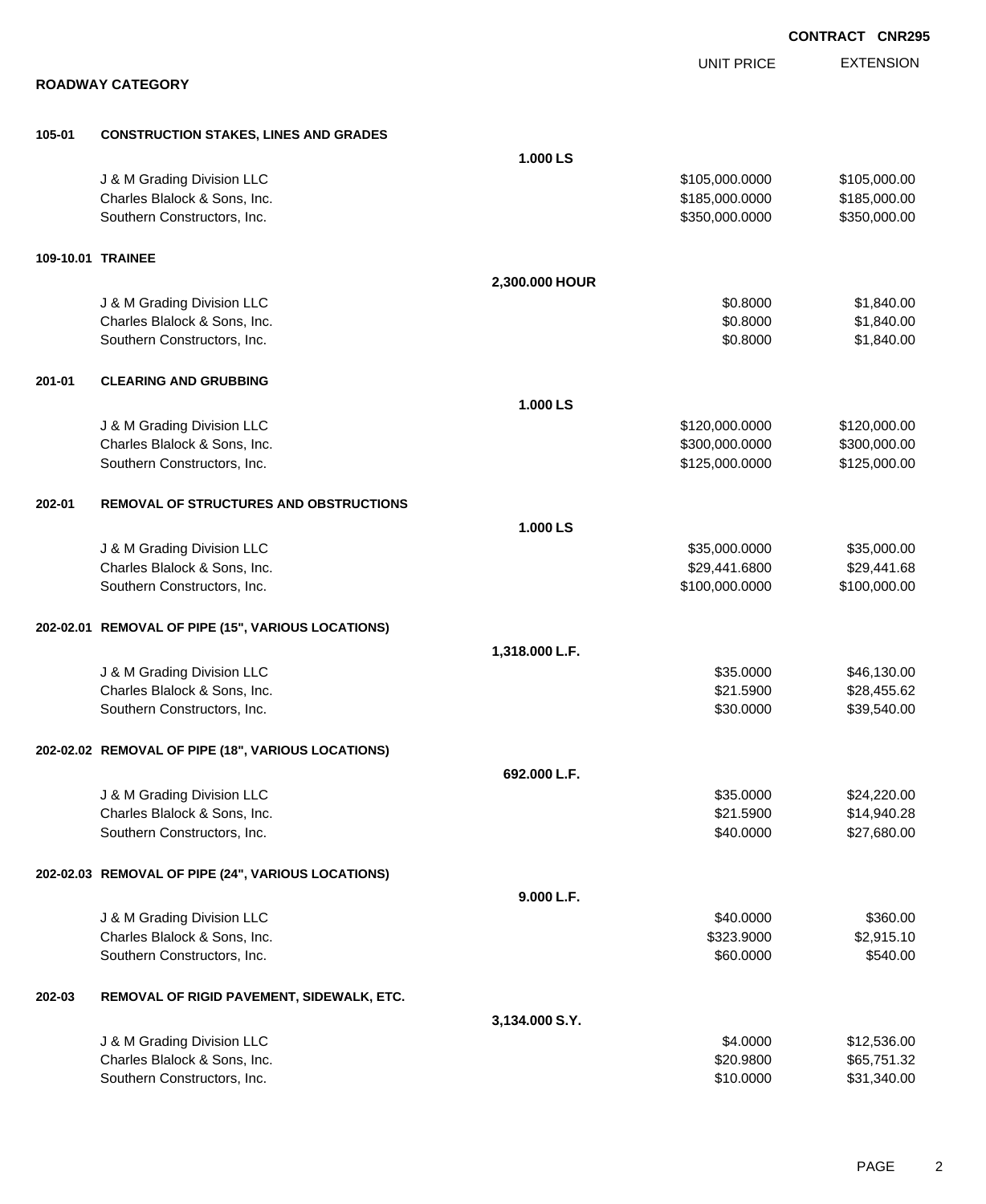|                                                           |              | <b>UNIT PRICE</b> | <b>EXTENSION</b> |
|-----------------------------------------------------------|--------------|-------------------|------------------|
| 202-03.01 REMOVAL OF ASPHALT PAVEMENT                     |              |                   |                  |
|                                                           | 290,000 S.Y. |                   |                  |
| J & M Grading Division LLC                                |              | \$4.5000          | \$1,305.00       |
| Charles Blalock & Sons, Inc.                              |              | \$12.3100         | \$3,569.90       |
| Southern Constructors, Inc.                               |              | \$20.0000         | \$5,800.00       |
| 202-06.01 REMOVAL OF BUILDINGS (TRACT NO 1)               |              |                   |                  |
|                                                           | 1.000 LS     |                   |                  |
| J & M Grading Division LLC                                |              | \$500.0000        | \$500.00         |
| Charles Blalock & Sons, Inc.                              |              | \$1.0000          | \$1.00           |
| Southern Constructors, Inc.                               |              | \$1,500.0000      | \$1,500.00       |
| 202-06.02 REMOVAL OF BUILDINGS (TRACT NO. 5)              |              |                   |                  |
|                                                           | 1.000 LS     |                   |                  |
| J & M Grading Division LLC                                |              | \$7,500.0000      | \$7,500.00       |
| Charles Blalock & Sons, Inc.                              |              | \$1.0000          | \$1.00           |
| Southern Constructors, Inc.                               |              | \$15,000.0000     | \$15,000.00      |
| 202-06.03 REMOVAL OF BUILDINGS (TRACT NO 6)               |              |                   |                  |
|                                                           | 1.000 LS     |                   |                  |
| J & M Grading Division LLC                                |              | \$30,000.0000     | \$30,000.00      |
| Charles Blalock & Sons, Inc.                              |              | \$1.0000          | \$1.00           |
| Southern Constructors, Inc.                               |              | \$15,000.0000     | \$15,000.00      |
| 202-06.04 REMOVAL OF BUILDINGS (TRACT NOS. 8D, 8E, 9, 10) |              |                   |                  |
|                                                           | 1.000 LS     |                   |                  |
| J & M Grading Division LLC                                |              | \$2,000.0000      | \$2,000.00       |
| Charles Blalock & Sons, Inc.                              |              | \$1.0000          | \$1.00           |
| Southern Constructors, Inc.                               |              | \$2,500.0000      | \$2,500.00       |
| 202-06.05 REMOVAL OF BUILDINGS (TRACT NO. 8E)             |              |                   |                  |
|                                                           | 1.000 LS     |                   |                  |
| J & M Grading Division LLC                                |              | \$500.0000        | \$500.00         |
| Charles Blalock & Sons, Inc.                              |              | \$1.0000          | \$1.00           |
| Southern Constructors, Inc.                               |              | \$1,500.0000      | \$1,500.00       |
| 202-06.06 REMOVAL OF BUILDINGS (TRACT NO. 11)             |              |                   |                  |
|                                                           | 1.000 LS     |                   |                  |
| J & M Grading Division LLC                                |              | \$500.0000        | \$500.00         |
| Charles Blalock & Sons, Inc.                              |              | \$1.0000          | \$1.00           |
| Southern Constructors, Inc.                               |              | \$1,500.0000      | \$1,500.00       |
| 202-06.07 REMOVAL OF BUILDINGS (TRACT NO. 12)             |              |                   |                  |
|                                                           | 1.000 LS     |                   |                  |
| J & M Grading Division LLC                                |              | \$3,000.0000      | \$3,000.00       |
| Charles Blalock & Sons, Inc.                              |              | \$1.0000          | \$1.00           |
| Southern Constructors, Inc.                               |              | \$1,500.0000      | \$1,500.00       |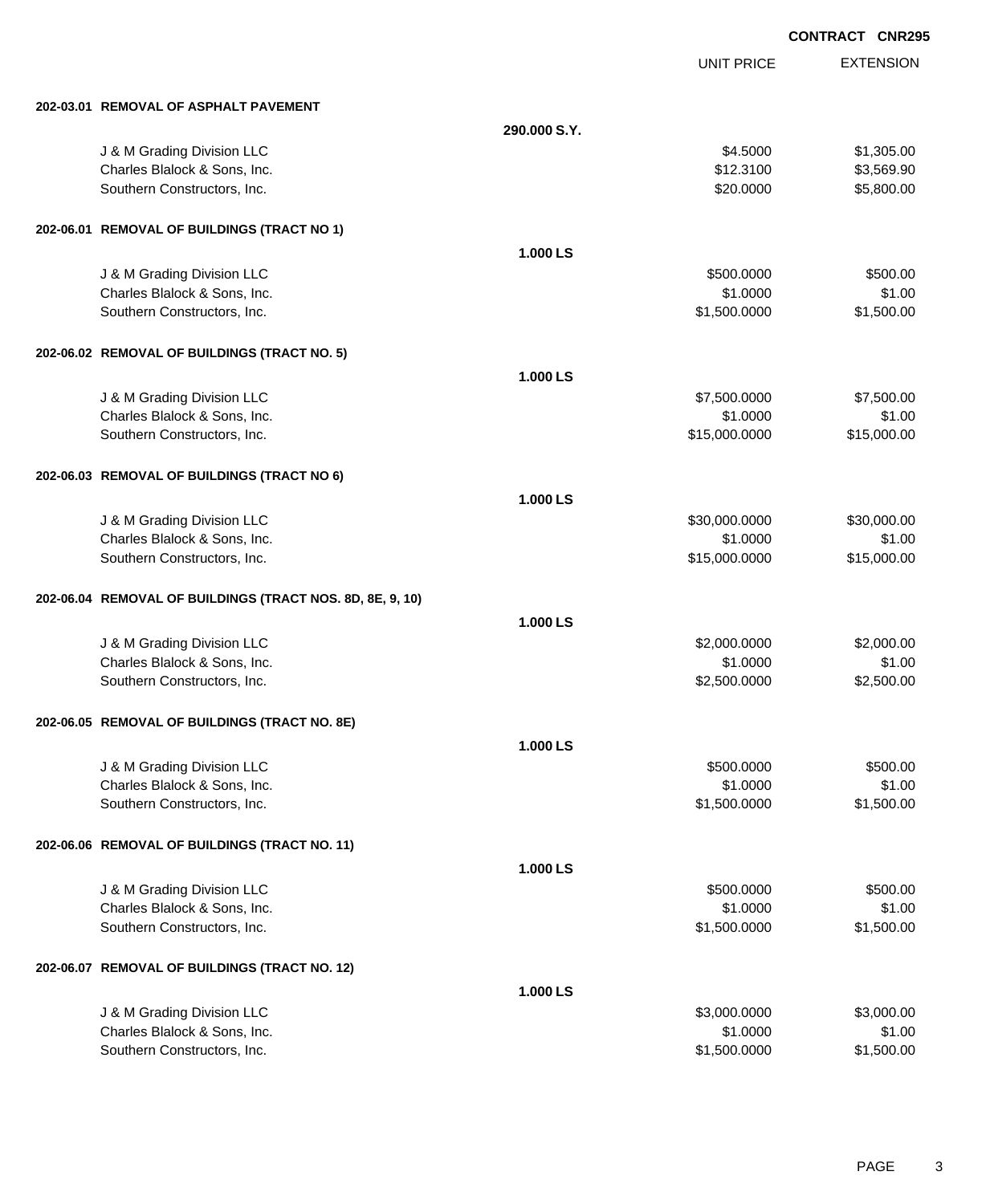|        |                                                      |                 | <b>UNIT PRICE</b> | <b>EXTENSION</b> |
|--------|------------------------------------------------------|-----------------|-------------------|------------------|
|        | 202-06.08 REMOVAL OF BUILDINGS (TRACT NO. 14)        |                 |                   |                  |
|        |                                                      | 1.000 LS        |                   |                  |
|        | J & M Grading Division LLC                           |                 | \$1,000.0000      | \$1,000.00       |
|        | Charles Blalock & Sons, Inc.                         |                 | \$1.0000          | \$1.00           |
|        | Southern Constructors, Inc.                          |                 | \$1,500.0000      | \$1,500.00       |
|        | 202-06.09 REMOVAL OF BUILDINGS (TRACT NO. 18)        |                 |                   |                  |
|        |                                                      | 1.000 LS        |                   |                  |
|        | J & M Grading Division LLC                           |                 | \$750.0000        | \$750.00         |
|        | Charles Blalock & Sons, Inc.                         |                 | \$1.0000          | \$1.00           |
|        | Southern Constructors, Inc.                          |                 | \$1,500.0000      | \$1,500.00       |
|        | 202-08.10 REMOVAL OF CURB (DETACHED)                 |                 |                   |                  |
|        |                                                      | 4,078.000 L.F.  |                   |                  |
|        | J & M Grading Division LLC                           |                 | \$4.0000          | \$16,312.00      |
|        | Charles Blalock & Sons, Inc.                         |                 | \$6.7400          | \$27,485.72      |
|        | Southern Constructors, Inc.                          |                 | \$10.0000         | \$40,780.00      |
|        | 202-08.15 REMOVAL OF CURB AND GUTTER (TYPE 6-30)     |                 |                   |                  |
|        |                                                      | 1,097.000 L.F.  |                   |                  |
|        | J & M Grading Division LLC                           |                 | \$4.5000          | \$4,936.50       |
|        | Charles Blalock & Sons, Inc.                         |                 | \$17.9100         | \$19,647.27      |
|        | Southern Constructors, Inc.                          |                 | \$12.0000         | \$13,164.00      |
| 203-01 | <b>ROAD &amp; DRAINAGE EXCAVATION (UNCLASSIFIED)</b> |                 |                   |                  |
|        |                                                      | 30,117.000 C.Y. |                   |                  |
|        | J & M Grading Division LLC                           |                 | \$13.2500         | \$399,050.25     |
|        | Charles Blalock & Sons, Inc.                         |                 | \$20.1600         | \$607,158.72     |
|        | Southern Constructors, Inc.                          |                 | \$27.0000         | \$813,159.00     |
| 203-03 | <b>BORROW EXCAVATION (UNCLASSIFIED)</b>              |                 |                   |                  |
|        |                                                      | 1,448.000 C.Y.  |                   |                  |
|        | J & M Grading Division LLC                           |                 | \$20.0000         | \$28,960.00      |
|        | Charles Blalock & Sons, Inc.                         |                 | \$4.0000          | \$5,792.00       |
|        | Southern Constructors, Inc.                          |                 | \$27.0000         | \$39,096.00      |
| 203-06 | <b>WATER</b>                                         |                 |                   |                  |
|        |                                                      | 2,421.000 M.G.  |                   |                  |
|        | J & M Grading Division LLC                           |                 | \$15.0000         | \$36,315.00      |
|        | Charles Blalock & Sons, Inc.                         |                 | \$7.9700          | \$19,295.37      |
|        | Southern Constructors, Inc.                          |                 | \$12.0000         | \$29,052.00      |
| 203-07 | <b>FURNISHING &amp; SPREADING TOPSOIL</b>            |                 |                   |                  |
|        |                                                      | 432.000 C.Y.    |                   |                  |
|        | J & M Grading Division LLC                           |                 | \$35.0000         | \$15,120.00      |
|        | Charles Blalock & Sons, Inc.                         |                 | \$33.3400         | \$14,402.88      |
|        | Southern Constructors, Inc.                          |                 | \$70.0000         | \$30,240.00      |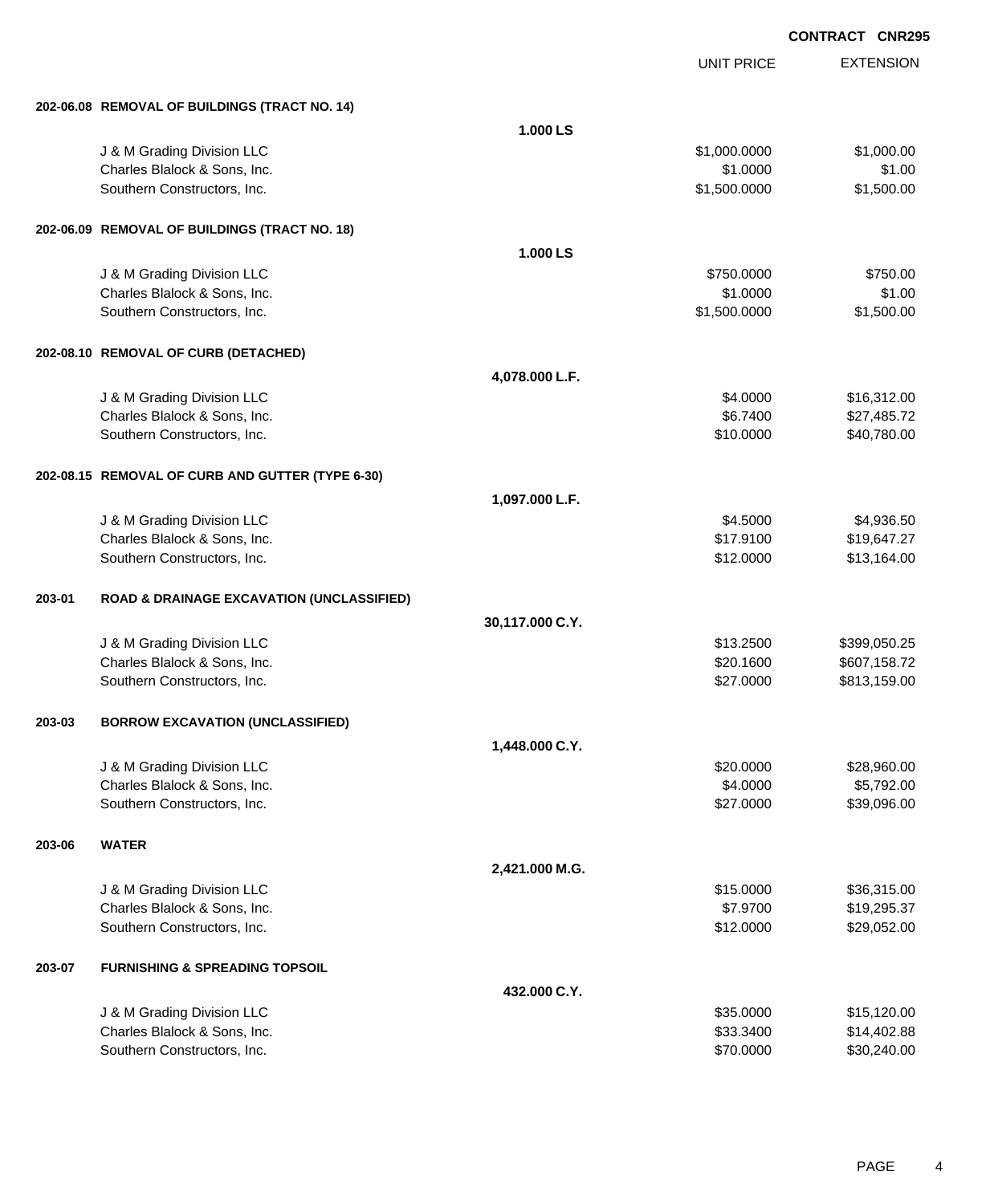UNIT PRICE EXTENSION

|        | 204-06.01 FLOWABLE FILL (GENERAL)                |                 |            |             |
|--------|--------------------------------------------------|-----------------|------------|-------------|
|        |                                                  | 330.000 C.Y.    |            |             |
|        | J & M Grading Division LLC                       |                 | \$250.0000 | \$82,500.00 |
|        | Charles Blalock & Sons, Inc.                     |                 | \$233.6500 | \$77,104.50 |
|        | Southern Constructors, Inc.                      |                 | \$200.0000 | \$66,000.00 |
|        | 209-02.04 10" TEMPORARY SLOPE DRAIN              |                 |            |             |
|        |                                                  | 65.000 L.F.     |            |             |
|        | J & M Grading Division LLC                       |                 | \$20.0000  | \$1,300.00  |
|        | Charles Blalock & Sons, Inc.                     |                 | \$24.4300  | \$1,587.95  |
|        | Southern Constructors, Inc.                      |                 | \$12.0000  | \$780.00    |
|        | 209-02.05 12" TEMPORARY SLOPE DRAIN              |                 |            |             |
|        |                                                  | 246.000 L.F.    |            |             |
|        | J & M Grading Division LLC                       |                 | \$20.0000  | \$4,920.00  |
|        | Charles Blalock & Sons, Inc.                     |                 | \$27.2100  | \$6,693.66  |
|        | Southern Constructors, Inc.                      |                 | \$13.0000  | \$3,198.00  |
|        | 209-02.07 18" TEMPORARY SLOPE DRAIN              |                 |            |             |
|        |                                                  | 176.000 L.F.    |            |             |
|        | J & M Grading Division LLC                       |                 | \$25.0000  | \$4,400.00  |
|        | Charles Blalock & Sons, Inc.                     |                 | \$37.8000  | \$6,652.80  |
|        | Southern Constructors, Inc.                      |                 | \$20.0000  | \$3,520.00  |
|        | 209-03.22 FILTER SOCK (18 INCH)                  |                 |            |             |
|        |                                                  | 1,325.000 L.F.  |            |             |
|        | J & M Grading Division LLC                       |                 | \$3.2000   | \$4,240.00  |
|        | Charles Blalock & Sons, Inc.                     |                 | \$7.1500   | \$9,473.75  |
|        | Southern Constructors, Inc.                      |                 | \$10.0000  | \$13,250.00 |
| 209-05 | <b>SEDIMENT REMOVAL</b>                          |                 |            |             |
|        |                                                  | 205.000 C.Y.    |            |             |
|        | J & M Grading Division LLC                       |                 | \$6.0000   | \$1,230.00  |
|        | Charles Blalock & Sons, Inc.                     |                 | \$27.2500  | \$5,586.25  |
|        | Southern Constructors, Inc.                      |                 | \$20.0000  | \$4,100.00  |
|        | 209-08.03 TEMPORARY SILT FENCE (WITHOUT BACKING) |                 |            |             |
|        |                                                  | 22,805.000 L.F. |            |             |
|        | J & M Grading Division LLC                       |                 | \$1.3000   | \$29,646.50 |
|        | Charles Blalock & Sons, Inc.                     |                 | \$1.6500   | \$37,628.25 |
|        | Southern Constructors, Inc.                      |                 | \$2.0000   | \$45,610.00 |
|        | 209-08.07 ROCK CHECK DAM PER                     |                 |            |             |
|        |                                                  | 123.000 EACH    |            |             |
|        | J & M Grading Division LLC                       |                 | \$300.0000 | \$36,900.00 |
|        | Charles Blalock & Sons, Inc.                     |                 | \$330.0000 | \$40,590.00 |
|        | Southern Constructors, Inc.                      |                 | \$250.0000 | \$30,750.00 |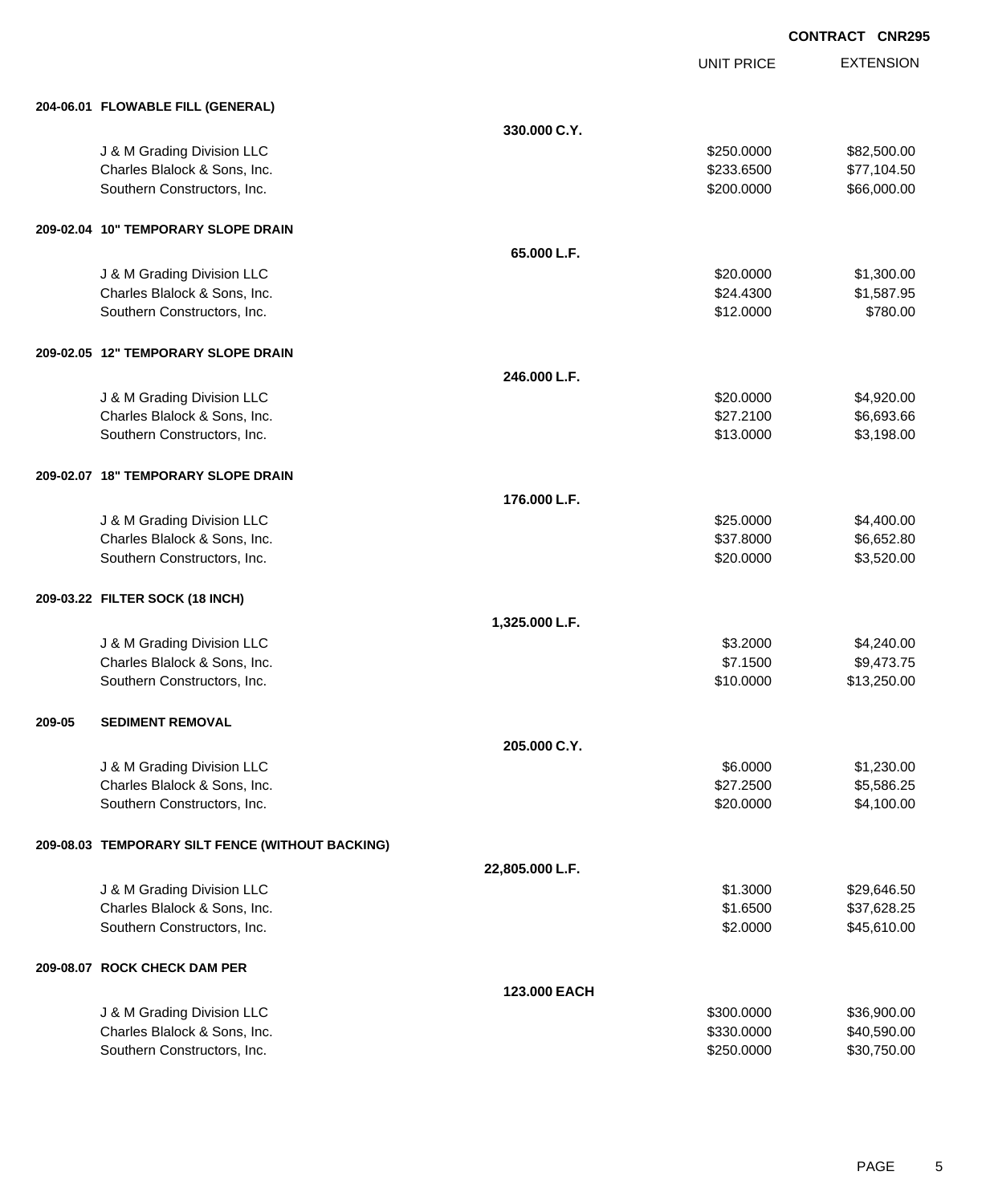UNIT PRICE EXTENSION

| 209-08.08 ENHANCED ROCK CHECK DAM             |                   |              |             |
|-----------------------------------------------|-------------------|--------------|-------------|
|                                               | 39,000 EACH       |              |             |
| J & M Grading Division LLC                    |                   | \$350,0000   | \$13,650.00 |
| Charles Blalock & Sons, Inc.                  |                   | \$550.0000   | \$21,450.00 |
| Southern Constructors, Inc.                   |                   | \$300.0000   | \$11,700.00 |
|                                               |                   |              |             |
| 209-09.41 CURB INLET PROTECTION (TYPE 2)      |                   |              |             |
|                                               | 28,000 EACH       |              |             |
| J & M Grading Division LLC                    |                   | \$180.0000   | \$5,040.00  |
| Charles Blalock & Sons, Inc.                  |                   | \$220.0000   | \$6,160.00  |
| Southern Constructors, Inc.                   |                   | \$150.0000   | \$4,200.00  |
| 209-09.43 CURB INLET PROTECTION (TYPE 4)      |                   |              |             |
|                                               | 117,000 EACH      |              |             |
| J & M Grading Division LLC                    |                   | \$180,0000   | \$21,060.00 |
| Charles Blalock & Sons, Inc.                  |                   | \$220.0000   | \$25,740.00 |
| Southern Constructors, Inc.                   |                   | \$225.0000   | \$26,325.00 |
|                                               |                   |              |             |
| 209-40.30 CATCH BASIN PROTECTION (TYPE A)     |                   |              |             |
|                                               | <b>2.000 EACH</b> |              |             |
| J & M Grading Division LLC                    |                   | \$300.0000   | \$600.00    |
| Charles Blalock & Sons, Inc.                  |                   | \$660.0000   | \$1,320.00  |
| Southern Constructors, Inc.                   |                   | \$1,100.0000 | \$2,200.00  |
|                                               |                   |              |             |
| 209-40.33 CATCH BASIN PROTECTION (TYPE D)     |                   |              |             |
|                                               | 58.000 EACH       |              |             |
| J & M Grading Division LLC                    |                   | \$275.0000   | \$15,950.00 |
| Charles Blalock & Sons, Inc.                  |                   | \$165.0000   | \$9,570.00  |
| Southern Constructors, Inc.                   |                   | \$300.0000   | \$17,400.00 |
| 209-40.41 CATCH BASIN FILTER ASSEMBLY(TYPE 1) |                   |              |             |
|                                               | 7.000 EACH        |              |             |
| J & M Grading Division LLC                    |                   | \$380.0000   | \$2,660.00  |
| Charles Blalock & Sons, Inc.                  |                   | \$440.0000   | \$3,080.00  |
| Southern Constructors, Inc.                   |                   | \$550.0000   | \$3,850.00  |
| 209-40.42 CATCH BASIN FILTER ASSEMBLY(TYPE 2) |                   |              |             |
|                                               | 5.000 EACH        |              |             |
| J & M Grading Division LLC                    |                   | \$380.0000   | \$1,900.00  |
| Charles Blalock & Sons, Inc.                  |                   | \$880.0000   | \$4,400.00  |
| Southern Constructors, Inc.                   |                   | \$850.0000   | \$4,250.00  |
| 209-40.43 CATCH BASIN FILTER ASSEMBLY(TYPE 3) |                   |              |             |
|                                               | <b>1.000 EACH</b> |              |             |
| J & M Grading Division LLC                    |                   | \$380.0000   | \$380.00    |
| Charles Blalock & Sons, Inc.                  |                   | \$440.0000   | \$440.00    |
| Southern Constructors, Inc.                   |                   | \$850.0000   | \$850.00    |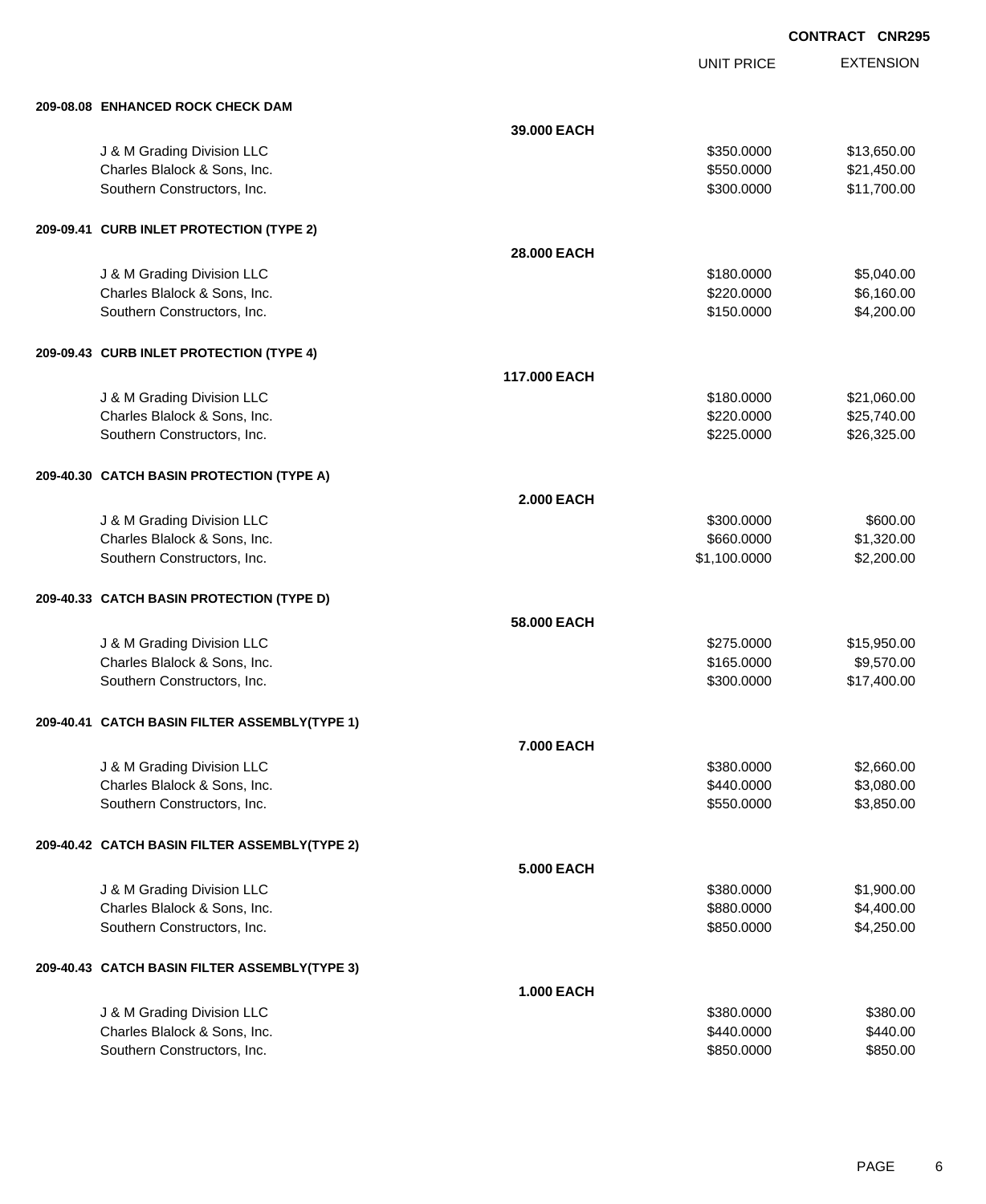UNIT PRICE

EXTENSION

|        | 209-40.44 CATCH BASIN FILTER ASSEMBLY(TYPE 4)                   |                    |                        |                              |
|--------|-----------------------------------------------------------------|--------------------|------------------------|------------------------------|
|        |                                                                 | <b>6.000 EACH</b>  |                        |                              |
|        | J & M Grading Division LLC                                      |                    | \$380.0000             | \$2,280.00                   |
|        | Charles Blalock & Sons, Inc.                                    |                    | \$440.0000             | \$2,640.00                   |
|        | Southern Constructors, Inc.                                     |                    | \$1,100.0000           | \$6,600.00                   |
|        | 209-40.46 CATCH BASIN FILTER ASSEMBLY(TYPE 6)                   |                    |                        |                              |
|        |                                                                 | 60,000 EACH        |                        |                              |
|        | J & M Grading Division LLC                                      |                    | \$380.0000             | \$22,800.00                  |
|        | Charles Blalock & Sons, Inc.                                    |                    | \$440.0000             | \$26,400.00                  |
|        | Southern Constructors, Inc.                                     |                    | \$550.0000             | \$33,000.00                  |
|        | 209-40.47 CATCH BASIN FILTER ASSEMBLY(TYPE 7)                   |                    |                        |                              |
|        |                                                                 | <b>18.000 EACH</b> |                        |                              |
|        | J & M Grading Division LLC                                      |                    | \$380.0000             | \$6,840.00                   |
|        | Charles Blalock & Sons, Inc.                                    |                    | \$440.0000             | \$7,920.00                   |
|        | Southern Constructors, Inc.                                     |                    | \$900.0000             | \$16,200.00                  |
| 303-01 | MINERAL AGGREGATE, TYPE A BASE, GRADING D                       |                    |                        |                              |
|        |                                                                 | 41,480.000 TON     |                        |                              |
|        | J & M Grading Division LLC                                      |                    | \$21.0000              | \$871,080.00                 |
|        | Charles Blalock & Sons, Inc.                                    |                    | \$33.1400              | \$1,374,647.20               |
|        | Southern Constructors, Inc.                                     |                    | \$30.0000              | \$1,244,400.00               |
|        | 303-10.01 MINERAL AGGREGATE (SIZE 57)                           |                    |                        |                              |
|        |                                                                 | 1,773.000 TON      |                        |                              |
|        | J & M Grading Division LLC                                      |                    | \$25.5000              | \$45,211.50                  |
|        | Charles Blalock & Sons, Inc.                                    |                    | \$40.9700              | \$72,639.81                  |
|        | Southern Constructors, Inc.                                     |                    | \$35.0000              | \$62,055.00                  |
|        | 307-01.01 ASPHALT CONCRETE MIX (PG64-22) (BPMB-HM) GRADING A    |                    |                        |                              |
|        |                                                                 | 570.000 TON        |                        |                              |
|        | J & M Grading Division LLC                                      |                    | \$87.6500              | \$49,960.50                  |
|        | Charles Blalock & Sons, Inc.                                    |                    | \$91.4700              | \$52,137.90                  |
|        | Southern Constructors, Inc.                                     |                    | \$100,0000             | \$57,000.00                  |
|        | 307-01.08 ASPHALT CONCRETE MIX (PG64-22) (BPMB-HM) GRADING B-M2 |                    |                        |                              |
|        |                                                                 | 512.000 TON        |                        |                              |
|        | J & M Grading Division LLC                                      |                    | \$92.5000              | \$47,360.00                  |
|        | Charles Blalock & Sons, Inc.                                    |                    | \$96.5300              | \$49,423.36                  |
|        | Southern Constructors, Inc.                                     |                    | \$110.0000             | \$56,320.00                  |
|        |                                                                 |                    |                        |                              |
|        | 307-01.21 ASP. CONC. MIX(PG70-22) (BPMB-HM) GR. A-S             |                    |                        |                              |
|        |                                                                 | 4,968.000 TON      |                        |                              |
|        | J & M Grading Division LLC                                      |                    | \$73.0000              | \$362,664.00                 |
|        | Charles Blalock & Sons, Inc.<br>Southern Constructors, Inc.     |                    | \$76.1800<br>\$80.0000 | \$378,462.24<br>\$397,440.00 |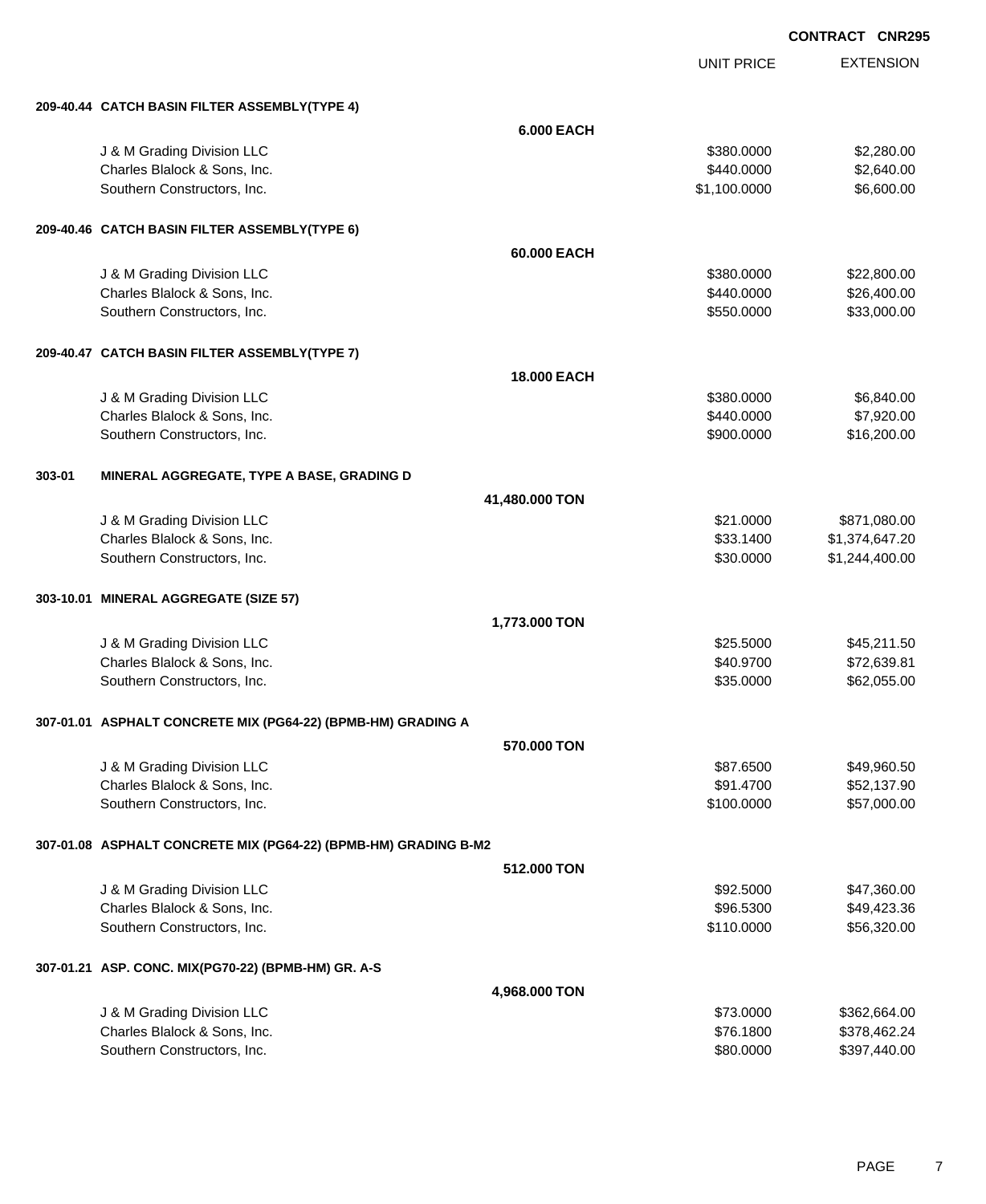|        |                                                                 |                |                   | <b>CONTRACT CNR295</b> |
|--------|-----------------------------------------------------------------|----------------|-------------------|------------------------|
|        |                                                                 |                | <b>UNIT PRICE</b> | <b>EXTENSION</b>       |
|        | 307-02.01 ASPHALT CONCRETE MIX (PG70-22) (BPMB-HM) GRADING A    |                |                   |                        |
|        |                                                                 | 11,092.000 TON |                   |                        |
|        | J & M Grading Division LLC                                      |                | \$70.6000         | \$783,095.20           |
|        | Charles Blalock & Sons, Inc.                                    |                | \$73.6500         | \$816,925.80           |
|        | Southern Constructors, Inc.                                     |                | \$80.0000         | \$887,360.00           |
|        | 307-02.08 ASPHALT CONCRETE MIX (PG70-22) (BPMB-HM) GRADING B-M2 |                |                   |                        |
|        |                                                                 | 9,608.000 TON  |                   |                        |
|        | J & M Grading Division LLC                                      |                | \$75.6000         | \$726,364.80           |
|        | Charles Blalock & Sons, Inc.                                    |                | \$78.8700         | \$757,782.96           |
|        | Southern Constructors, Inc.                                     |                | \$80.0000         | \$768,640.00           |
| 313-03 | <b>TREATED PERMEABLE BASE</b>                                   |                |                   |                        |
|        |                                                                 | 2,346.000 S.Y. |                   |                        |
|        | J & M Grading Division LLC                                      |                | \$19.5000         | \$45,747.00            |
|        | Charles Blalock & Sons, Inc.                                    |                | \$20.3000         | \$47,623.80            |
|        | Southern Constructors, Inc.                                     |                | \$21.0000         | \$49,266.00            |
| 402-01 | BITUMINOUS MATERIAL FOR PRIME COAT (PC)                         |                |                   |                        |
|        |                                                                 | 66.000 TON     |                   |                        |
|        | J & M Grading Division LLC                                      |                | \$479.7000        | \$31,660.20            |
|        | Charles Blalock & Sons, Inc.                                    |                | \$500.5000        | \$33,033.00            |
|        | Southern Constructors, Inc.                                     |                | \$475.0000        | \$31,350.00            |
| 402-02 | <b>AGGREGATE FOR COVER MATERIAL (PC)</b>                        |                |                   |                        |
|        |                                                                 | 247,000 TON    |                   |                        |
|        | J & M Grading Division LLC                                      |                | \$26.8000         | \$6,619.60             |
|        | Charles Blalock & Sons, Inc.                                    |                | \$27.9400         | \$6,901.18             |
|        | Southern Constructors, Inc.                                     |                | \$30.0000         | \$7,410.00             |
| 403-01 | BITUMINOUS MATERIAL FOR TACK COAT (TC)                          |                |                   |                        |
|        |                                                                 | 68.000 TON     |                   |                        |
|        | J & M Grading Division LLC                                      |                | \$706.2500        | \$48,025.00            |
|        | Charles Blalock & Sons, Inc.                                    |                | \$737.0000        | \$50,116.00            |
|        | Southern Constructors, Inc.                                     |                | \$750.0000        | \$51,000.00            |
|        | 411-01.07 ACS MIX (PG64-22) GRADING E SHOULDER                  |                |                   |                        |
|        |                                                                 | 332.000 TON    |                   |                        |
|        | J & M Grading Division LLC                                      |                | \$98.3000         | \$32,635.60            |
|        | Charles Blalock & Sons, Inc.                                    |                | \$102.5800        | \$34,056.56            |
|        | Southern Constructors, Inc.                                     |                | \$120.0000        | \$39,840.00            |
|        | 411-01.10 ACS MIX(PG64-22) GRADING D                            |                |                   |                        |
|        |                                                                 | 635.000 TON    |                   |                        |
|        | J & M Grading Division LLC                                      |                | \$94.9000         | \$60,261.50            |
|        | Charles Blalock & Sons, Inc.                                    |                | \$99.0000         | \$62,865.00            |
|        | Southern Constructors, Inc.                                     |                | \$95.0000         | \$60,325.00            |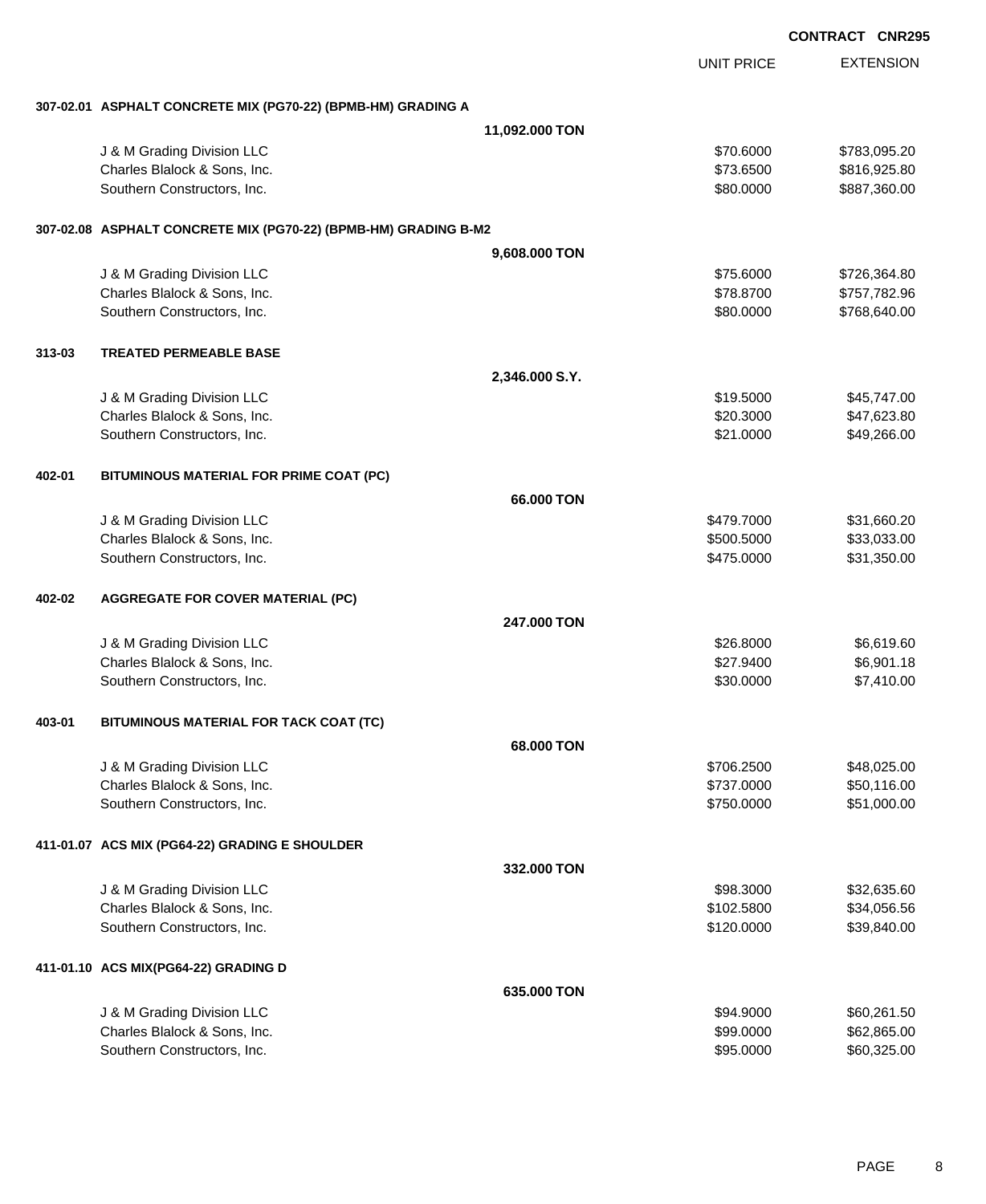UNIT PRICE EXTENSION

| 411-02.10 ACS MIX(PG70-22) GRADING D                    |                |            |              |
|---------------------------------------------------------|----------------|------------|--------------|
|                                                         | 5,838.000 TON  |            |              |
| J & M Grading Division LLC                              |                | \$94.3500  | \$550,815.30 |
| Charles Blalock & Sons, Inc.                            |                | \$98.4500  | \$574,751.10 |
| Southern Constructors, Inc.                             |                | \$95.0000  | \$554,610.00 |
|                                                         |                |            |              |
| 411-33.34 STAMPED ASPHALT PATTERN                       |                |            |              |
|                                                         | 3,746.000 S.F. |            |              |
| J & M Grading Division LLC                              |                | \$20.0000  | \$74,920.00  |
| Charles Blalock & Sons, Inc.                            |                | \$20.0000  | \$74,920.00  |
| Southern Constructors, Inc.                             |                | \$25.0000  | \$93,650.00  |
| 415-01.02 COLD PLANING BITUMINOUS PAVEMENT              |                |            |              |
|                                                         | 2,834.000 S.Y. |            |              |
| J & M Grading Division LLC                              |                | \$6.1000   | \$17,287.40  |
| Charles Blalock & Sons, Inc.                            |                | \$7.0000   | \$19,838.00  |
| Southern Constructors, Inc.                             |                | \$7.0000   | \$19,838.00  |
| 415-01.03 COLD PLANING BITUMINOUS PAVEMENT              |                |            |              |
|                                                         | 276.000 C.Y.   |            |              |
| J & M Grading Division LLC                              |                | \$58.8000  | \$16,228.80  |
| Charles Blalock & Sons, Inc.                            |                | \$35.0000  | \$9,660.00   |
| Southern Constructors, Inc.                             |                | \$70.0000  | \$19,320.00  |
| 501-01.03 PORTLAND CEMENT CONCRETE PAVEMENT (PLAIN) 10" |                |            |              |
|                                                         | 2,243.000 S.Y. |            |              |
| J & M Grading Division LLC                              |                | \$91.2500  | \$204,673.75 |
| Charles Blalock & Sons, Inc.                            |                | \$102.8900 | \$230,782.27 |
| Southern Constructors, Inc.                             |                | \$110.0000 | \$246,730.00 |
| 502-03.13 CONCRETE PAVEMENT REMOVAL                     |                |            |              |
|                                                         | 2,037.000 S.Y. |            |              |
| J & M Grading Division LLC                              |                | \$5.0000   | \$10,185.00  |
| Charles Blalock & Sons, Inc.                            |                | \$17.9000  | \$36,462.30  |
| Southern Constructors, Inc.                             |                | \$35.0000  | \$71,295.00  |
| 604-07.01 RETAINING WALL (STA. 28+60.56 TO 29+82.53)    |                |            |              |
|                                                         | 178.000 S.F.   |            |              |
| J & M Grading Division LLC                              |                | \$95.9000  | \$17,070.20  |
| Charles Blalock & Sons, Inc.                            |                | \$135.0000 | \$24,030.00  |
| Southern Constructors, Inc.                             |                | \$100.0000 | \$17,800.00  |
| 604-07.02 RETAINING WALL (STA. 30+41.39 TO 31+62.57)    |                |            |              |
|                                                         | 141.000 S.F.   |            |              |
| J & M Grading Division LLC                              |                | \$104.3000 | \$14,706.30  |
| Charles Blalock & Sons, Inc.                            |                | \$170.0000 | \$23,970.00  |
| Southern Constructors, Inc.                             |                | \$100.0000 | \$14,100.00  |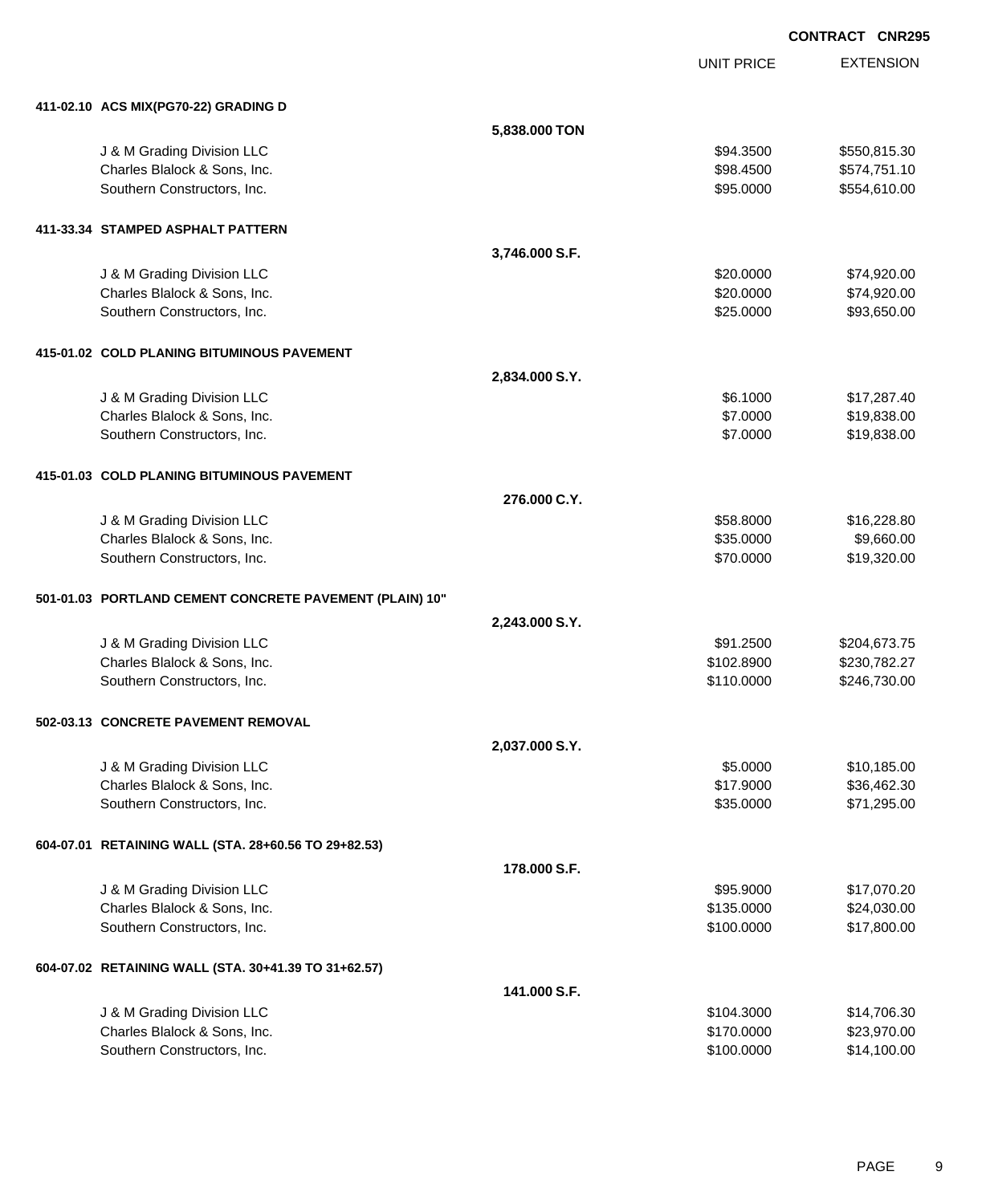|                                                      |                | <b>UNIT PRICE</b> | <b>EXTENSION</b> |
|------------------------------------------------------|----------------|-------------------|------------------|
| 604-07.03 RETAINING WALL (STA. 38+30.26 TO 38+40.46) |                |                   |                  |
|                                                      | 21.000 S.F.    |                   |                  |
| J & M Grading Division LLC                           |                | \$190.7000        | \$4,004.70       |
| Charles Blalock & Sons, Inc.                         |                | \$500.0000        | \$10,500.00      |
| Southern Constructors, Inc.                          |                | \$100.0000        | \$2,100.00       |
| 607-03.02 18" CONCRETE PIPE CULVERT (CLASS III)      |                |                   |                  |
|                                                      | 5,055.000 L.F. |                   |                  |
| J & M Grading Division LLC                           |                | \$53.0000         | \$267,915.00     |
| Charles Blalock & Sons, Inc.                         |                | \$82.5300         | \$417,189.15     |
| Southern Constructors, Inc.                          |                | \$110.0000        | \$556,050.00     |
| 607-05.02 24" CONCRETE PIPE CULVERT (CLASS III)      |                |                   |                  |
|                                                      | 573,000 L.F.   |                   |                  |
| J & M Grading Division LLC                           |                | \$67.0000         | \$38,391.00      |
| Charles Blalock & Sons, Inc.                         |                | \$96.8600         | \$55,500.78      |
| Southern Constructors, Inc.                          |                | \$115.0000        | \$65,895.00      |
| 607-06.02 30" CONCRETE PIPE CULVERT (CLASS III)      |                |                   |                  |
|                                                      | 198.000 L.F.   |                   |                  |
| J & M Grading Division LLC                           |                | \$103.0000        | \$20,394.00      |
| Charles Blalock & Sons, Inc.                         |                | \$119.4300        | \$23,647.14      |
| Southern Constructors, Inc.                          |                | \$140.0000        | \$27,720.00      |
| 607-07.02 36" CONCRETE PIPE CULVERT (CLASS III)      |                |                   |                  |
|                                                      | 758.000 L.F.   |                   |                  |
| J & M Grading Division LLC                           |                | \$115.0000        | \$87,170.00      |
| Charles Blalock & Sons, Inc.                         |                | \$146.7300        | \$111,221.34     |
| Southern Constructors, Inc.                          |                | \$150.0000        | \$113,700.00     |
| 607-08.02 42" CONCRETE PIPE CULVERT (CLASS III)      |                |                   |                  |
|                                                      | 158.000 L.F.   |                   |                  |
| J & M Grading Division LLC                           |                | \$200.0000        | \$31,600.00      |
| Charles Blalock & Sons, Inc.                         |                | \$205.2700        | \$32,432.66      |
| Southern Constructors, Inc.                          |                | \$260.0000        | \$41,080.00      |
| 607-09.02 48" CONCRETE PIPE CULVERT (CLASS III)      |                |                   |                  |
|                                                      | 534.000 L.F.   |                   |                  |
| J & M Grading Division LLC                           |                | \$220.0000        | \$117,480.00     |
| Charles Blalock & Sons, Inc.                         |                | \$345.4800        | \$184,486.32     |
| Southern Constructors, Inc.                          |                | \$280.0000        | \$149,520.00     |
| 607-39.01 15" PIPE CULVERT (SIDE DRAIN)              |                |                   |                  |
|                                                      | 50.000 L.F.    |                   |                  |
| J & M Grading Division LLC                           |                | \$48.0000         | \$2,400.00       |
| Charles Blalock & Sons, Inc.                         |                | \$64.5100         | \$3,225.50       |
| Southern Constructors, Inc.                          |                | \$50.0000         | \$2,500.00       |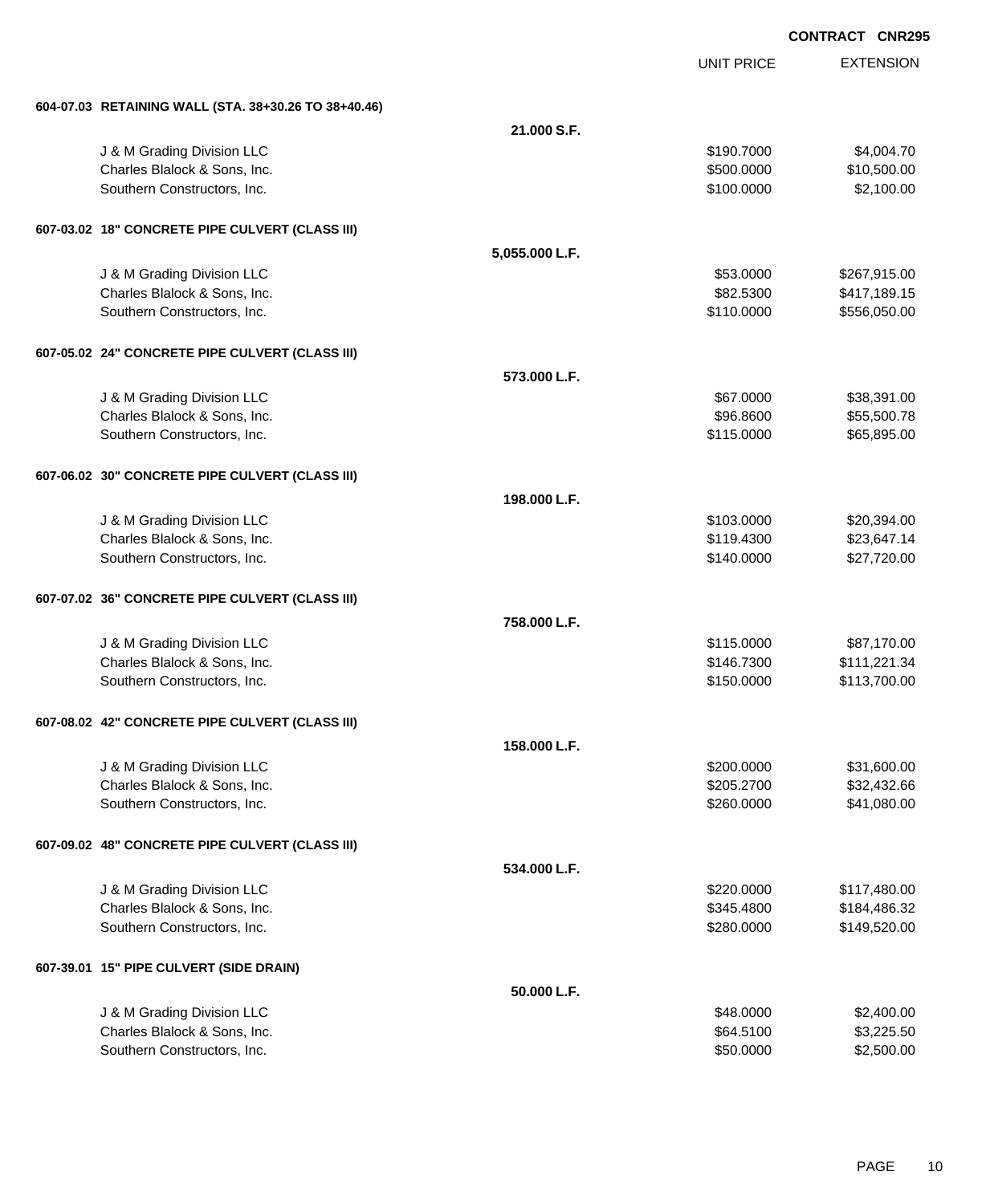|                                                   |                   |                   | <b>CONTRACT CNR295</b> |                  |
|---------------------------------------------------|-------------------|-------------------|------------------------|------------------|
|                                                   |                   | <b>UNIT PRICE</b> |                        | <b>EXTENSION</b> |
| 607-39.02 18" PIPE CULVERT (SIDE DRAIN)           |                   |                   |                        |                  |
|                                                   | 231.000 L.F.      |                   |                        |                  |
| J & M Grading Division LLC                        |                   | \$53.0000         |                        | \$12,243.00      |
| Charles Blalock & Sons, Inc.                      |                   | \$66.7700         |                        | \$15,423.87      |
| Southern Constructors, Inc.                       |                   | \$55.0000         |                        | \$12,705.00      |
| 611-01.02 MANHOLES, > 4' - 8' DEPTH               |                   |                   |                        |                  |
|                                                   | 8.000 EACH        |                   |                        |                  |
| J & M Grading Division LLC                        |                   | \$3,800.0000      |                        | \$30,400.00      |
| Charles Blalock & Sons, Inc.                      |                   | \$5,851.8400      |                        | \$46,814.72      |
| Southern Constructors, Inc.                       |                   | \$5,000.0000      |                        | \$40,000.00      |
| 611-01.03 MANHOLES, > 8' - 12' DEPTH              |                   |                   |                        |                  |
|                                                   | <b>5.000 EACH</b> |                   |                        |                  |
| J & M Grading Division LLC                        |                   | \$9,000.0000      |                        | \$45,000.00      |
| Charles Blalock & Sons, Inc.                      |                   | \$10,668.0300     |                        | \$53,340.15      |
| Southern Constructors, Inc.                       |                   | \$11,000.0000     |                        | \$55,000.00      |
| 611-01.04 MANHOLES, > 12' - 16' DEPTH             |                   |                   |                        |                  |
|                                                   | <b>1.000 EACH</b> |                   |                        |                  |
| J & M Grading Division LLC                        |                   | \$18,000.0000     |                        | \$18,000.00      |
| Charles Blalock & Sons, Inc.                      |                   | \$14,123.3300     |                        | \$14,123.33      |
| Southern Constructors, Inc.                       |                   | \$35,000.0000     |                        | \$35,000.00      |
| 611-07.01 CLASS A CONCRETE (PIPE ENDWALLS)        |                   |                   |                        |                  |
|                                                   | 3.000 C.Y.        |                   |                        |                  |
| J & M Grading Division LLC                        |                   | \$1,000.0000      |                        | \$3,000.00       |
| Charles Blalock & Sons, Inc.                      |                   | \$3,363.2200      |                        | \$10,089.66      |
| Southern Constructors, Inc.                       |                   | \$625.0000        |                        | \$1,875.00       |
| 611-07.02 STEEL BAR REINFORCEMENT (PIPE ENDWALLS) |                   |                   |                        |                  |
|                                                   | 323.000 LB.       |                   |                        |                  |
| J & M Grading Division LLC                        |                   | \$2.0000          |                        | \$646.00         |
| Charles Blalock & Sons, Inc.                      |                   | \$6.3500          |                        | \$2,051.05       |
| Southern Constructors, Inc.                       |                   | \$4.0000          |                        | \$1,292.00       |
| 611-07.31 18IN ENDWALL (SIDE DRAIN)               |                   |                   |                        |                  |
|                                                   | <b>1.000 EACH</b> |                   |                        |                  |
| J & M Grading Division LLC                        |                   | \$3,900.0000      |                        | \$3,900.00       |
| Charles Blalock & Sons, Inc.                      |                   | \$7,971.9700      |                        | \$7,971.97       |
| Southern Constructors, Inc.                       |                   | \$4,000.0000      |                        | \$4,000.00       |
| 611-07.52 15IN ENDWALL (CROSS DRAIN) 4:1          |                   |                   |                        |                  |
|                                                   | <b>1.000 EACH</b> |                   |                        |                  |
| J & M Grading Division LLC                        |                   | \$1,900.0000      |                        | \$1,900.00       |
| Charles Blalock & Sons, Inc.                      |                   | \$3,916.4800      |                        | \$3,916.48       |
| Southern Constructors, Inc.                       |                   | \$3,500.0000      |                        | \$3,500.00       |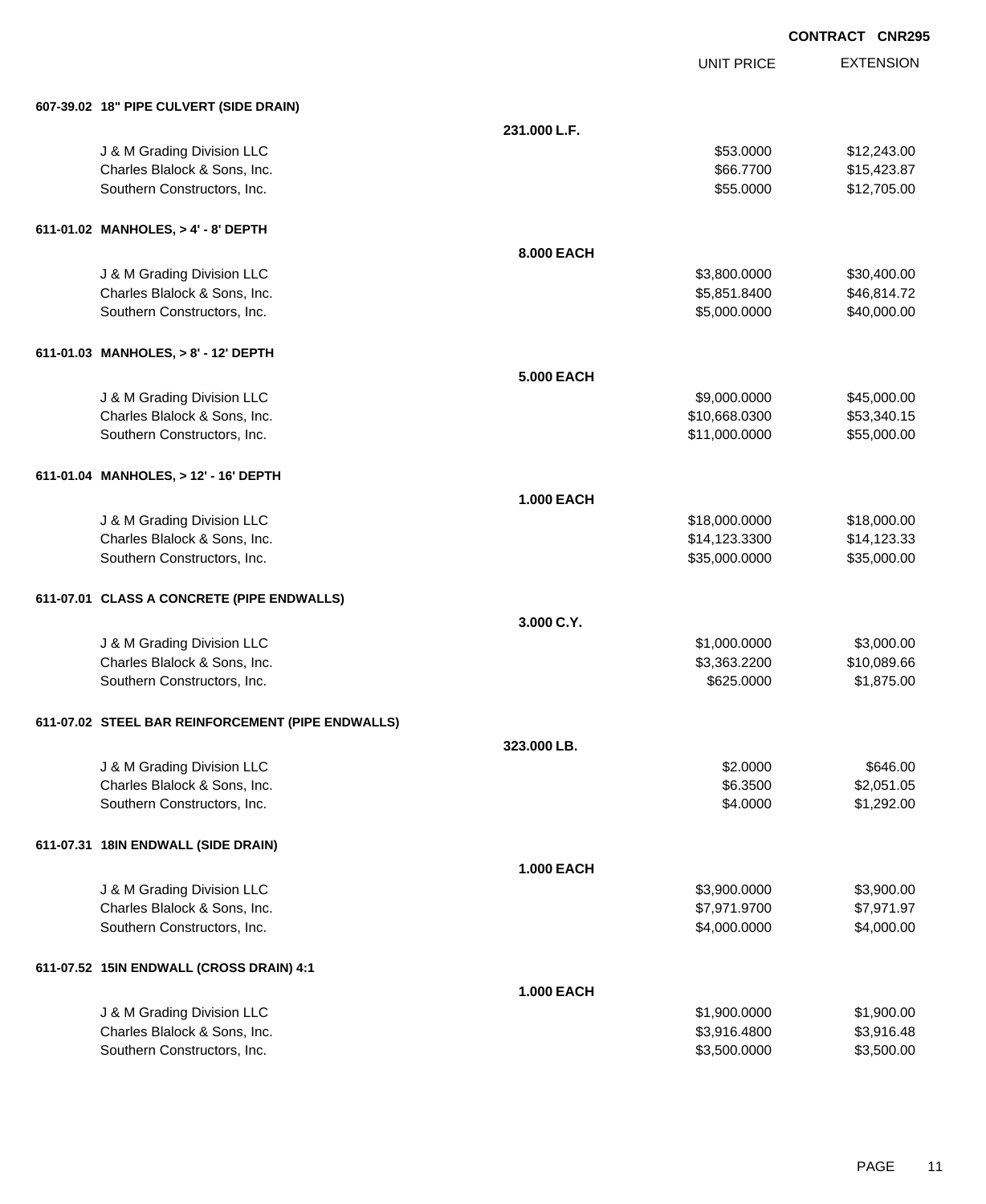| 611-07.55 18IN ENDWALL (CROSS DRAIN) 4:1           |                   |               |              |
|----------------------------------------------------|-------------------|---------------|--------------|
|                                                    | <b>1.000 EACH</b> |               |              |
| J & M Grading Division LLC                         |                   | \$2,200.0000  | \$2,200.00   |
| Charles Blalock & Sons, Inc.                       |                   | \$2,867.3200  | \$2,867.32   |
| Southern Constructors, Inc.                        |                   | \$3,500.0000  | \$3,500.00   |
| 611-09.01 ADJUSTMENT OF EXISTING CATCHBASIN        |                   |               |              |
|                                                    | 3.000 EACH        |               |              |
| J & M Grading Division LLC                         |                   | \$2,000.0000  | \$6,000.00   |
| Charles Blalock & Sons, Inc.                       |                   | \$2,713.6500  | \$8,140.95   |
| Southern Constructors, Inc.                        |                   | \$2,000.0000  | \$6,000.00   |
| 611-09.03 CAPPING EXISTING CATCHBASIN              |                   |               |              |
|                                                    | <b>1.000 EACH</b> |               |              |
| J & M Grading Division LLC                         |                   | \$1,500.0000  | \$1,500.00   |
| Charles Blalock & Sons, Inc.                       |                   | \$1,795.3100  | \$1,795.31   |
| Southern Constructors, Inc.                        |                   | \$1,200.0000  | \$1,200.00   |
| 611-10.01 CATCH BASINS, TYPE 10, 0' - 4' DEPTH     |                   |               |              |
|                                                    | <b>2.000 EACH</b> |               |              |
| J & M Grading Division LLC                         |                   | \$3,200.0000  | \$6,400.00   |
| Charles Blalock & Sons, Inc.                       |                   | \$4,209.3100  | \$8,418.62   |
| Southern Constructors, Inc.                        |                   | \$3,100.0000  | \$6,200.00   |
| 611-10.02 CATCH BASINS, TYPE 10, > 4' - 8' DEPTH   |                   |               |              |
|                                                    | 3.000 EACH        |               |              |
| J & M Grading Division LLC                         |                   | \$4,800.0000  | \$14,400.00  |
| Charles Blalock & Sons, Inc.                       |                   | \$5,902.6000  | \$17,707.80  |
| Southern Constructors, Inc.                        |                   | \$4,800.0000  | \$14,400.00  |
| 611-12.02 CATCH BASINS, TYPE 12, > 4' - 8' DEPTH   |                   |               |              |
|                                                    | 17.000 EACH       |               |              |
| J & M Grading Division LLC                         |                   | \$4,400.0000  | \$74,800.00  |
| Charles Blalock & Sons, Inc.                       |                   | \$5,488.1700  | \$93,298.89  |
| Southern Constructors, Inc.                        |                   | \$5,000.0000  | \$85,000.00  |
| 611-12.03 CATCH BASINS, TYPE 12, > 8' - 12' DEPTH  |                   |               |              |
|                                                    | 16.000 EACH       |               |              |
| J & M Grading Division LLC                         |                   | \$5,700.0000  | \$91,200.00  |
| Charles Blalock & Sons, Inc.                       |                   | \$9,023.4700  | \$144,375.52 |
| Southern Constructors, Inc.                        |                   | \$7,500.0000  | \$120,000.00 |
| 611-12.04 CATCH BASINS, TYPE 12, > 12' - 16' DEPTH |                   |               |              |
|                                                    | <b>1.000 EACH</b> |               |              |
| J & M Grading Division LLC                         |                   | \$8,100.0000  | \$8,100.00   |
| Charles Blalock & Sons, Inc.                       |                   | \$13,957.5500 | \$13,957.55  |
| Southern Constructors, Inc.                        |                   | \$13,000.0000 | \$13,000.00  |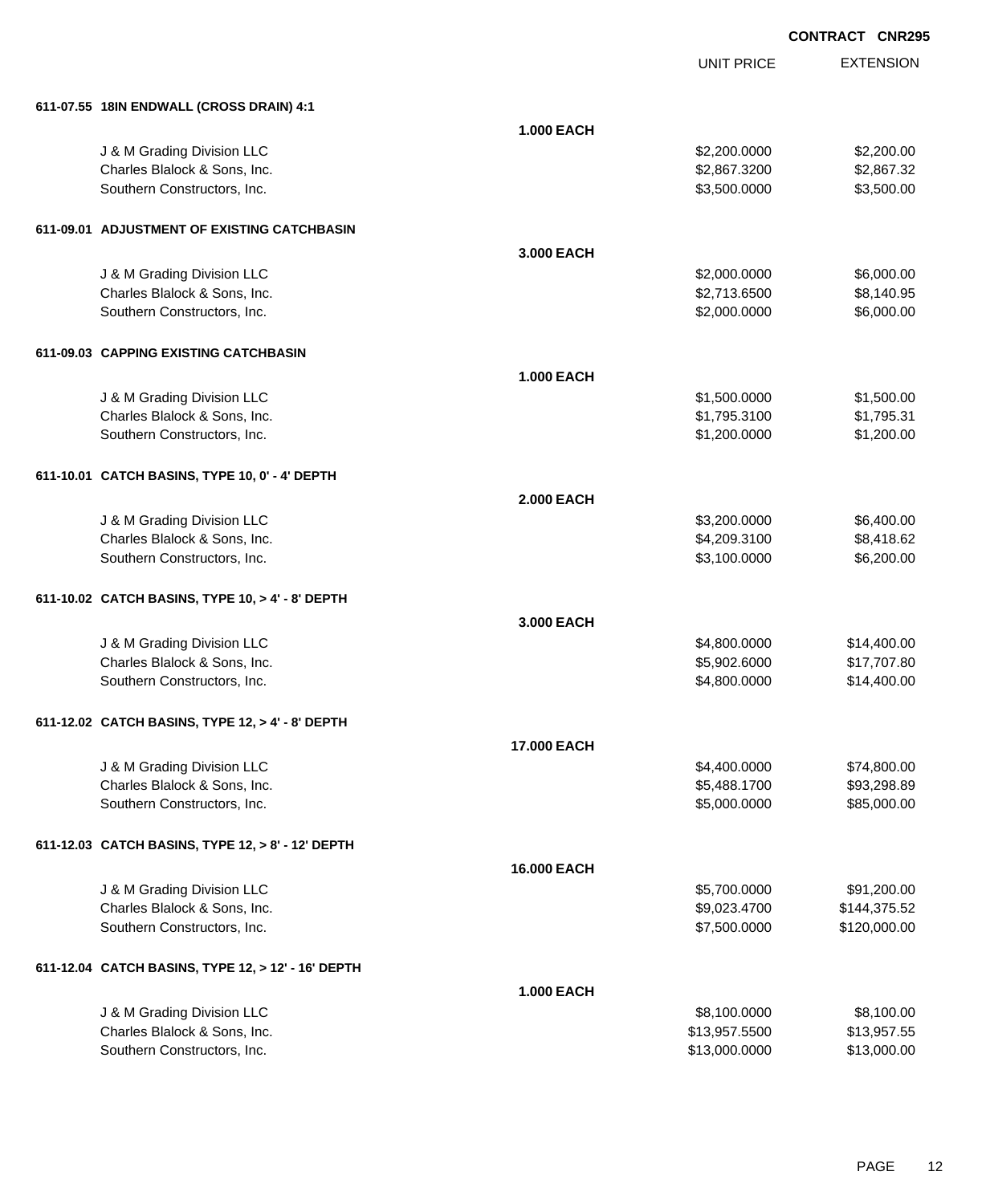| 611-14.02 CATCH BASINS, TYPE 14, > 4' - 8' DEPTH  |                   |               |              |
|---------------------------------------------------|-------------------|---------------|--------------|
|                                                   | 12.000 EACH       |               |              |
| J & M Grading Division LLC                        |                   | \$6,100.0000  | \$73,200.00  |
| Charles Blalock & Sons, Inc.                      |                   | \$9,766.6400  | \$117,199.68 |
| Southern Constructors, Inc.                       |                   | \$9,000.0000  | \$108,000.00 |
| 611-14.03 CATCH BASINS, TYPE 14, > 8' - 12' DEPTH |                   |               |              |
|                                                   | <b>5.000 EACH</b> |               |              |
| J & M Grading Division LLC                        |                   | \$6,900.0000  | \$34,500.00  |
| Charles Blalock & Sons, Inc.                      |                   | \$12,771.9000 | \$63,859.50  |
| Southern Constructors, Inc.                       |                   | \$12,000.0000 | \$60,000.00  |
| 611-25.01 CATCH BASINS, TYPE 25, 0' - 4' DEPTH    |                   |               |              |
|                                                   | <b>2.000 EACH</b> |               |              |
| J & M Grading Division LLC                        |                   | \$4,250.0000  | \$8,500.00   |
| Charles Blalock & Sons, Inc.                      |                   | \$4,872.1600  | \$9,744.32   |
| Southern Constructors, Inc.                       |                   | \$4,000.0000  | \$8,000.00   |
| 611-25.02 CATCH BASINS, TYPE 25, > 4' - 8' DEPTH  |                   |               |              |
|                                                   | 20.000 EACH       |               |              |
| J & M Grading Division LLC                        |                   | \$4,400.0000  | \$88,000.00  |
| Charles Blalock & Sons, Inc.                      |                   | \$5,079.0000  | \$101,580.00 |
| Southern Constructors, Inc.                       |                   | \$4,500.0000  | \$90,000.00  |
| 611-26.02 CATCH BASINS, TYPE 26, > 4' - 8' DEPTH  |                   |               |              |
|                                                   | <b>4.000 EACH</b> |               |              |
| J & M Grading Division LLC                        |                   | \$5,750.0000  | \$23,000.00  |
| Charles Blalock & Sons, Inc.                      |                   | \$8,726.3000  | \$34,905.20  |
| Southern Constructors, Inc.                       |                   | \$5,500.0000  | \$22,000.00  |
| 611-42.01 CATCH BASINS, TYPE 42, 0' - 4' DEPTH    |                   |               |              |
|                                                   | <b>5.000 EACH</b> |               |              |
| J & M Grading Division LLC                        |                   | \$2,400.0000  | \$12,000.00  |
| Charles Blalock & Sons, Inc.                      |                   | \$5,341.4800  | \$26,707.40  |
| Southern Constructors, Inc.                       |                   | \$3,500.0000  | \$17,500.00  |
| 611-42.02 CATCH BASINS, TYPE 42, > 4' - 8' DEPTH  |                   |               |              |
|                                                   | 7.000 EACH        |               |              |
| J & M Grading Division LLC                        |                   | \$3,200.0000  | \$22,400.00  |
| Charles Blalock & Sons, Inc.                      |                   | \$7,307.2000  | \$51,150.40  |
| Southern Constructors, Inc.                       |                   | \$5,000.0000  | \$35,000.00  |
| 701-01.01 CONCRETE SIDEWALK (4 ")                 |                   |               |              |
|                                                   | 14,030.000 S.F.   |               |              |
| J & M Grading Division LLC                        |                   | \$5.1500      | \$72,254.50  |
| Charles Blalock & Sons, Inc.                      |                   | \$5.6300      | \$78,988.90  |
| Southern Constructors, Inc.                       |                   | \$8.5000      | \$119,255.00 |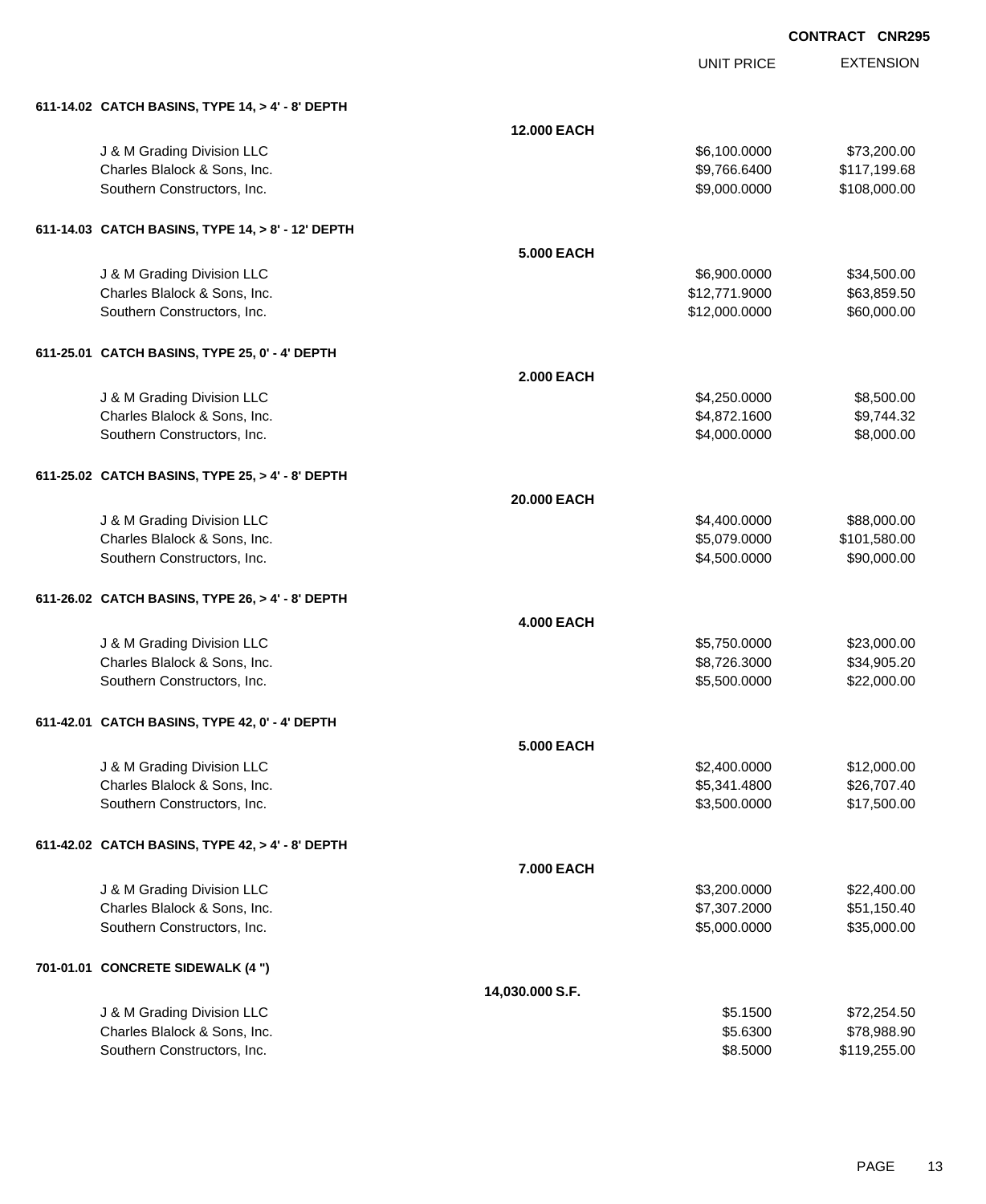EXTENSION **CONTRACT CNR295** UNIT PRICE **701-02 CONCRETE DRIVEWAY 3,493.000 S.F.** J & M Grading Division LLC \$6.2500 \$21,831.25 Charles Blalock & Sons, Inc. 6. 2012 12:30:30 \$33,183.50 Southern Constructors, Inc. 6. The Constructors of the Constructors, Inc. 6. The Constructors, Inc. 6. The Constructors of the Constructors of the Constructors, Inc. 6. The Constructors of the Constructors of the Construct **701-02.01 CONCRETE CURB RAMP (RETROFIT) 242.000 S.F.** J & M Grading Division LLC  $$31.6000$   $$7,647.20$ Charles Blalock & Sons, Inc. \$70.6300 \$17,092.46 Southern Constructors, Inc. 6. The Constructors of the Constructors, Inc. 6. The Constructors, Inc. 6. Separation of the Constructors, Inc. 6. Separation of the Constructors, Inc. 6. Separation of the Constructors, Inc. 6. **701-02.02 CONCRETE DRIVEWAY (8") 1,311.000 S.F.** J & M Grading Division LLC  $$7.4000$   $$9,701.40$ Charles Blalock & Sons, Inc. \$16.6500 \$21,828.15 Southern Constructors, Inc. 6. The Constructors, Inc. 6. The Constructors, Inc. 6. The Constructors, Inc. 6. The Constructors, Inc. 6. The Constructors, Inc. 6. The Constructors, Inc. 6. The Constructors, Inc. 6. The Const **701-02.03 CONCRETE CURB RAMP 3,618.000 S.F.** J & M Grading Division LLC \$24.2500 \$87,736.50 Charles Blalock & Sons, Inc. \$28.3800 \$102,678.84 Southern Constructors, Inc. 6. The Constructors of the Constructors, Inc. 6. The Constructors, Inc. 6. The Constructors of the Constructors of the Constructors of the Constructors of the Constructors of the Constructors of **701-03 CONCRETE MEDIAN PAVEMENT 646.000 C.Y.** J & M Grading Division LLC \$500.5000 \$323,323.00 Charles Blalock & Sons, Inc. 6. 2012. The Superintendent State of the State of State State State State State State State State State State State State State State State State State State State State State State State State Southern Constructors, Inc. 6. The Constructors, Inc. 6. The Constructors, Inc. 6. The Constructors, Inc. 6. The Constructors of the Constructors, Inc. 6. The Constructors of the Constructors, Inc. 6. The Constructors of t **702-01 CONCRETE CURB 807.000 C.Y.** J & M Grading Division LLC \$526.7500 \$425,087.25 Charles Blalock & Sons, Inc. 6. 2017, 2018 12:00 12:00 \$270.0100 \$217,898.07 Southern Constructors, Inc. 6. The Southern Constructors, Inc. 6. The Southern Constructors, Inc. 6. The Southern Constructors, Inc. 6. The Southern Constructors, Inc. 6. The Southern Constructors, Inc. 6. The Southern Con **702-01.01 EXTRUDED SLOPING CURB 299.000 L.F.** J & M Grading Division LLC  $$16.9000$   $$5,053.10$ Charles Blalock & Sons, Inc. 6. 2000 \$14,438.71 Southern Constructors, Inc. 6. The Constructors of the Constructors, Inc. 6. The Constructors, Inc. 6. The Constructors of the Constructors of the Constructors of the Constructors of the Constructors of the Constructors of **702-01.03 MODULAR CURB W/DELINEATOR 1,229.000 L.F.** J & M Grading Division LLC \$62.2000 \$76,443.80 Charles Blalock & Sons, Inc. \$47.0700 \$57,849.03 Southern Constructors, Inc. 6. The Constructors of the Constructors, Inc. 6. The Constructors, Inc. 6. The Constructors of the Constructors of the Constructors of the Constructors of the Constructors of the Constructors of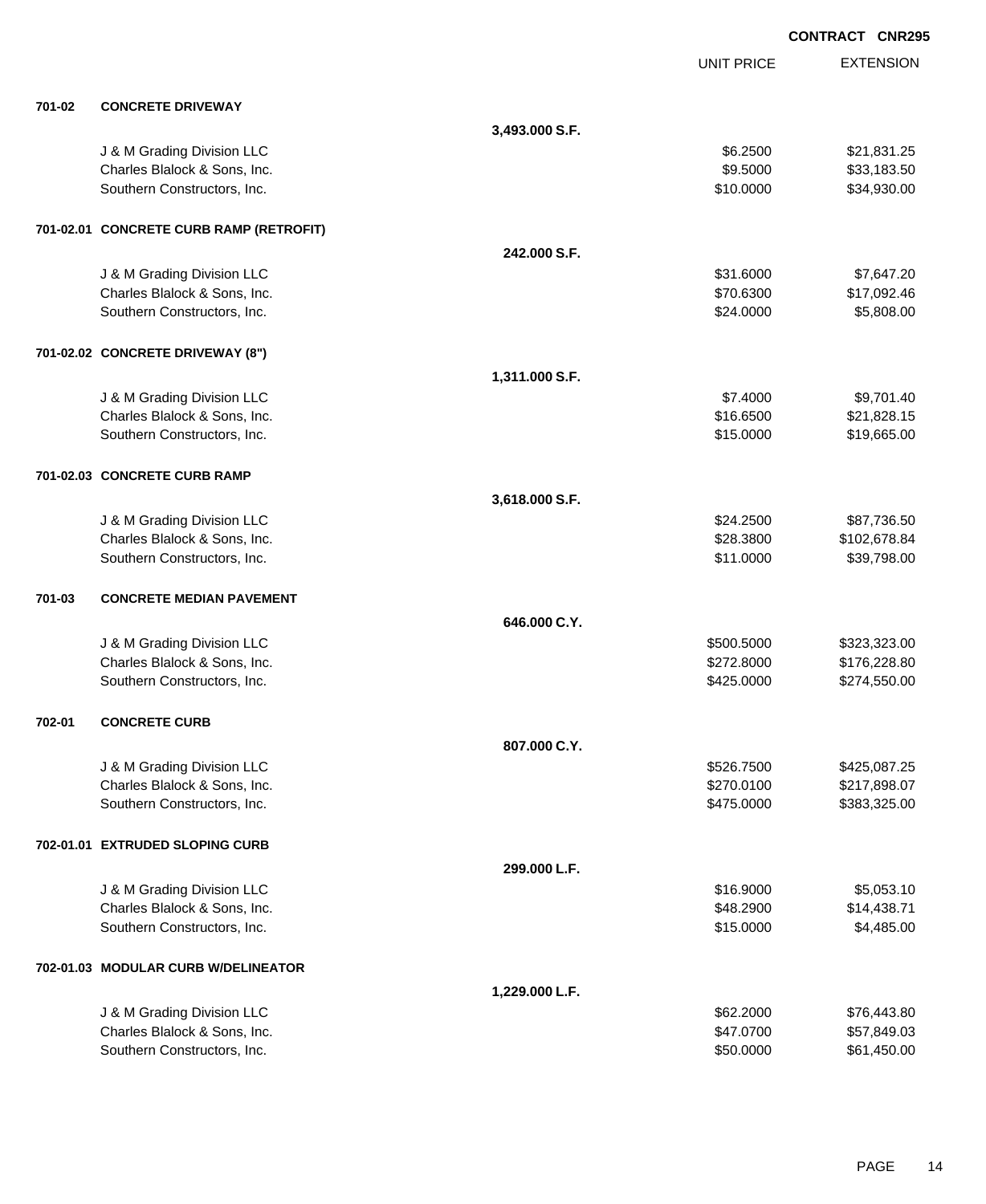EXTENSION **CONTRACT CNR295**

UNIT PRICE

| 702-03 | <b>CONCRETE COMBINED CURB &amp; GUTTER</b>           |                   |              |              |
|--------|------------------------------------------------------|-------------------|--------------|--------------|
|        |                                                      | 452,000 C.Y.      |              |              |
|        | J & M Grading Division LLC                           |                   | \$500.5000   | \$226,226.00 |
|        | Charles Blalock & Sons, Inc.                         |                   | \$317.9500   | \$143,713.40 |
|        | Southern Constructors, Inc.                          |                   | \$400.0000   | \$180,800.00 |
| 703-01 | <b>CEMENT CONCRETE DITCH PAVING</b>                  |                   |              |              |
|        |                                                      | 44.000 C.Y.       |              |              |
|        | J & M Grading Division LLC                           |                   | \$685.0000   | \$30,140.00  |
|        | Charles Blalock & Sons, Inc.                         |                   | \$359.0600   | \$15,798.64  |
|        | Southern Constructors, Inc.                          |                   | \$450.0000   | \$19,800.00  |
|        | 705-04.02 GUARDRAIL TERMINAL (TYPE 12)               |                   |              |              |
|        |                                                      | <b>1.000 EACH</b> |              |              |
|        | J & M Grading Division LLC                           |                   | \$685.0000   | \$685.00     |
|        | Charles Blalock & Sons, Inc.                         |                   | \$3,080.0000 | \$3,080.00   |
|        | Southern Constructors, Inc.                          |                   | \$3,100.0000 | \$3,100.00   |
|        | 705-04.05 GUARDRAIL TERMINAL (TYPE-IN-LINE)          |                   |              |              |
|        |                                                      | 3.000 EACH        |              |              |
|        | J & M Grading Division LLC                           |                   | \$660.0000   | \$1,980.00   |
|        | Charles Blalock & Sons, Inc.                         |                   | \$825.0000   | \$2,475.00   |
|        | Southern Constructors, Inc.                          |                   | \$850.0000   | \$2,550.00   |
|        | 705-04.50 PORTABLE BARRIER RAIL DELINEATOR           |                   |              |              |
|        |                                                      | 64.000 EACH       |              |              |
|        | J & M Grading Division LLC                           |                   | \$12.0000    | \$768.00     |
|        | Charles Blalock & Sons, Inc.                         |                   | \$12.1800    | \$779.52     |
|        | Southern Constructors, Inc.                          |                   | \$13.0000    | \$832.00     |
|        | 705-06.01 W BEAM GR (TYPE 2) MASH TL3                |                   |              |              |
|        |                                                      | 681.000 L.F.      |              |              |
|        | J & M Grading Division LLC                           |                   | \$22.5000    | \$15,322.50  |
|        | Charles Blalock & Sons, Inc.                         |                   | \$27.5000    | \$18,727.50  |
|        | Southern Constructors, Inc.                          |                   | \$28.0000    | \$19,068.00  |
|        | 705-06.10 GR TERMINALTRAILING END (TYPE 13) MASH TL3 |                   |              |              |
|        |                                                      | <b>4.000 EACH</b> |              |              |
|        | J & M Grading Division LLC                           |                   | \$725.0000   | \$2,900.00   |
|        | Charles Blalock & Sons, Inc.                         |                   | \$165.0000   | \$660.00     |
|        | Southern Constructors, Inc.                          |                   | \$1,750.0000 | \$7,000.00   |
|        | 705-06.20 TANGENT ENERGY ABSORBING TERM MASH TL-3    |                   |              |              |
|        |                                                      | <b>2.000 EACH</b> |              |              |
|        | J & M Grading Division LLC                           |                   | \$2,900.0000 | \$5,800.00   |
|        | Charles Blalock & Sons, Inc.                         |                   | \$3,080.0000 | \$6,160.00   |
|        | Southern Constructors, Inc.                          |                   | \$3,000.0000 | \$6,000.00   |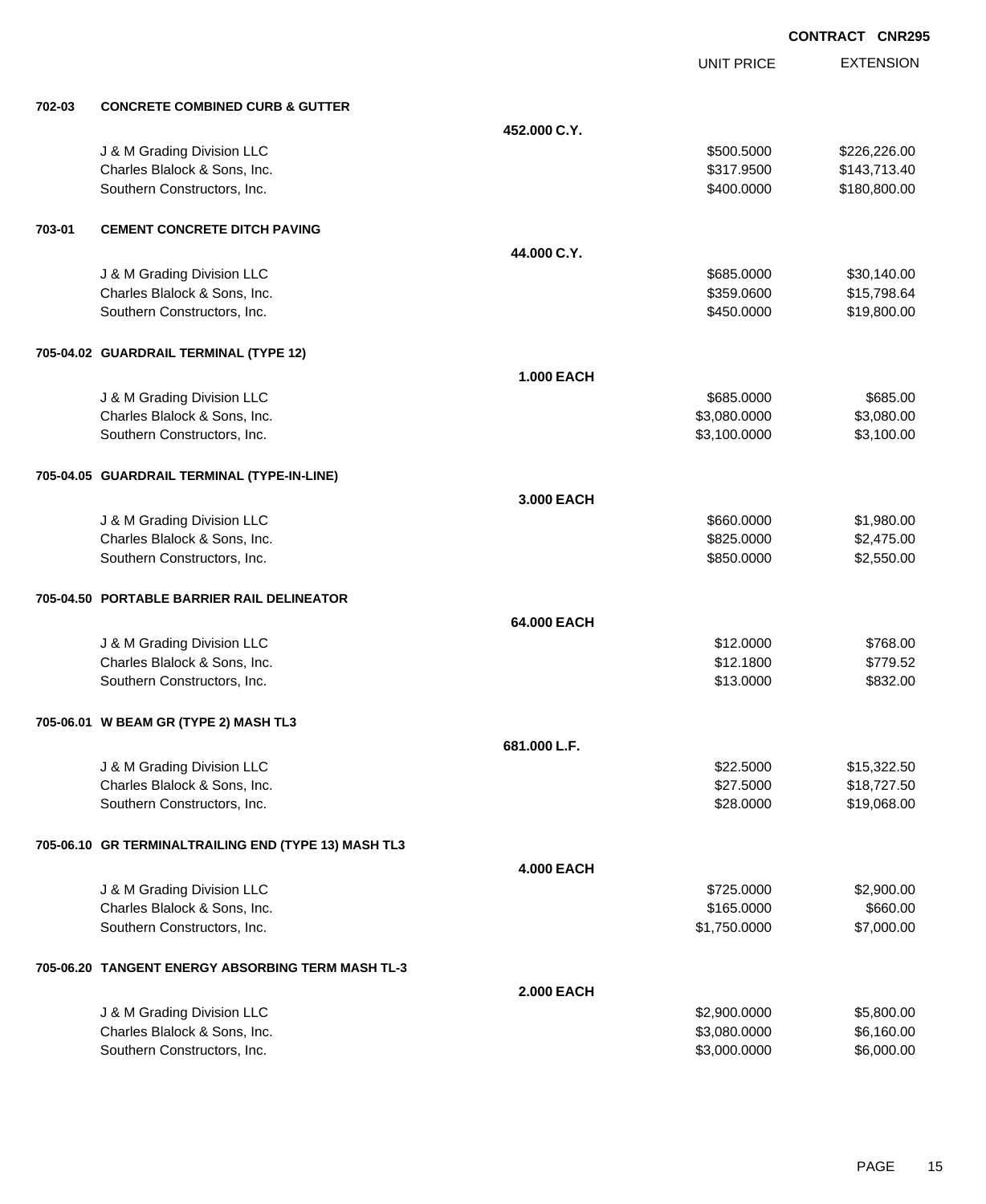EXTENSION **CONTRACT CNR295**

UNIT PRICE

|        | 705-08.51 PORTABLE IMPACT ATTENUATOR NCHRP350 TL-3         |                   |                        |                          |
|--------|------------------------------------------------------------|-------------------|------------------------|--------------------------|
|        |                                                            | <b>4.000 EACH</b> |                        |                          |
|        | J & M Grading Division LLC                                 |                   | \$7,000.0000           | \$28,000.00              |
|        | Charles Blalock & Sons, Inc.                               |                   | \$4,977.5000           | \$19,910.00              |
|        | Southern Constructors, Inc.                                |                   | \$8,500.0000           | \$34,000.00              |
|        |                                                            |                   |                        |                          |
| 706-01 | <b>GUARDRAIL REMOVED</b>                                   |                   |                        |                          |
|        |                                                            | 125.000 L.F.      |                        |                          |
|        | J & M Grading Division LLC                                 |                   | \$3.0000               | \$375.00                 |
|        | Charles Blalock & Sons, Inc.                               |                   | \$1.1000               | \$137.50                 |
|        | Southern Constructors, Inc.                                |                   | \$1.2500               | \$156.25                 |
|        |                                                            |                   |                        |                          |
|        | 706-06.06 RADIUS RAIL LONG POST (9-12 FT)                  |                   |                        |                          |
|        |                                                            | 188.000 L.F.      |                        |                          |
|        |                                                            |                   |                        |                          |
|        | J & M Grading Division LLC<br>Charles Blalock & Sons, Inc. |                   | \$45.6000<br>\$41.2500 | \$8,572.80<br>\$7,755.00 |
|        | Southern Constructors, Inc.                                |                   | \$45.0000              | \$8,460.00               |
|        |                                                            |                   |                        |                          |
|        |                                                            |                   |                        |                          |
|        | 707-08.11 HIGH-VISIBILITY CONSTRUCTION FENCE               |                   |                        |                          |
|        |                                                            | 4,000.000 L.F.    |                        |                          |
|        | J & M Grading Division LLC                                 |                   | \$1.3000               | \$5,200.00               |
|        | Charles Blalock & Sons, Inc.                               |                   | \$1.3800               | \$5,520.00               |
|        | Southern Constructors, Inc.                                |                   | \$1.5000               | \$6,000.00               |
|        | 708-03.10 SIGN WALLS                                       |                   |                        |                          |
|        |                                                            |                   |                        |                          |
|        |                                                            | <b>4.000 EACH</b> |                        |                          |
|        | J & M Grading Division LLC                                 |                   | \$30,000.0000          | \$120,000.00             |
|        | Charles Blalock & Sons, Inc.                               |                   | \$25,000.0000          | \$100,000.00             |
|        | Southern Constructors, Inc.                                |                   | \$50,000.0000          | \$200,000.00             |
|        | 708-03.11 CONCRETE PAD                                     |                   |                        |                          |
|        |                                                            | 166,000 S.F.      |                        |                          |
|        | J & M Grading Division LLC                                 |                   | \$15,000.0000          | \$15,000.00              |
|        | Charles Blalock & Sons, Inc.                               |                   | \$16,939.1200          | \$16,939.12              |
|        | Southern Constructors, Inc.                                |                   | \$2,000.0000           | \$2,000.00               |
|        |                                                            |                   |                        |                          |
|        | 709-05.05 MACHINED RIP-RAP (CLASS A-3)                     |                   |                        |                          |
|        |                                                            | 845.000 TON       |                        |                          |
|        | J & M Grading Division LLC                                 |                   | \$30.0000              | \$25,350.00              |
|        | Charles Blalock & Sons, Inc.                               |                   | \$43.5700              | \$36,816.65              |
|        | Southern Constructors, Inc.                                |                   | \$40.0000              | \$33,800.00              |
|        |                                                            |                   |                        |                          |
|        | 709-05.06 MACHINED RIP-RAP (CLASS A-1)                     |                   |                        |                          |
|        |                                                            | 791.000 TON       |                        |                          |
|        | J & M Grading Division LLC                                 |                   | \$30.0000              | \$23,730.00              |
|        | Charles Blalock & Sons, Inc.                               |                   | \$51.3500              | \$40,617.85              |
|        | Southern Constructors, Inc.                                |                   | \$40.0000              | \$31,640.00              |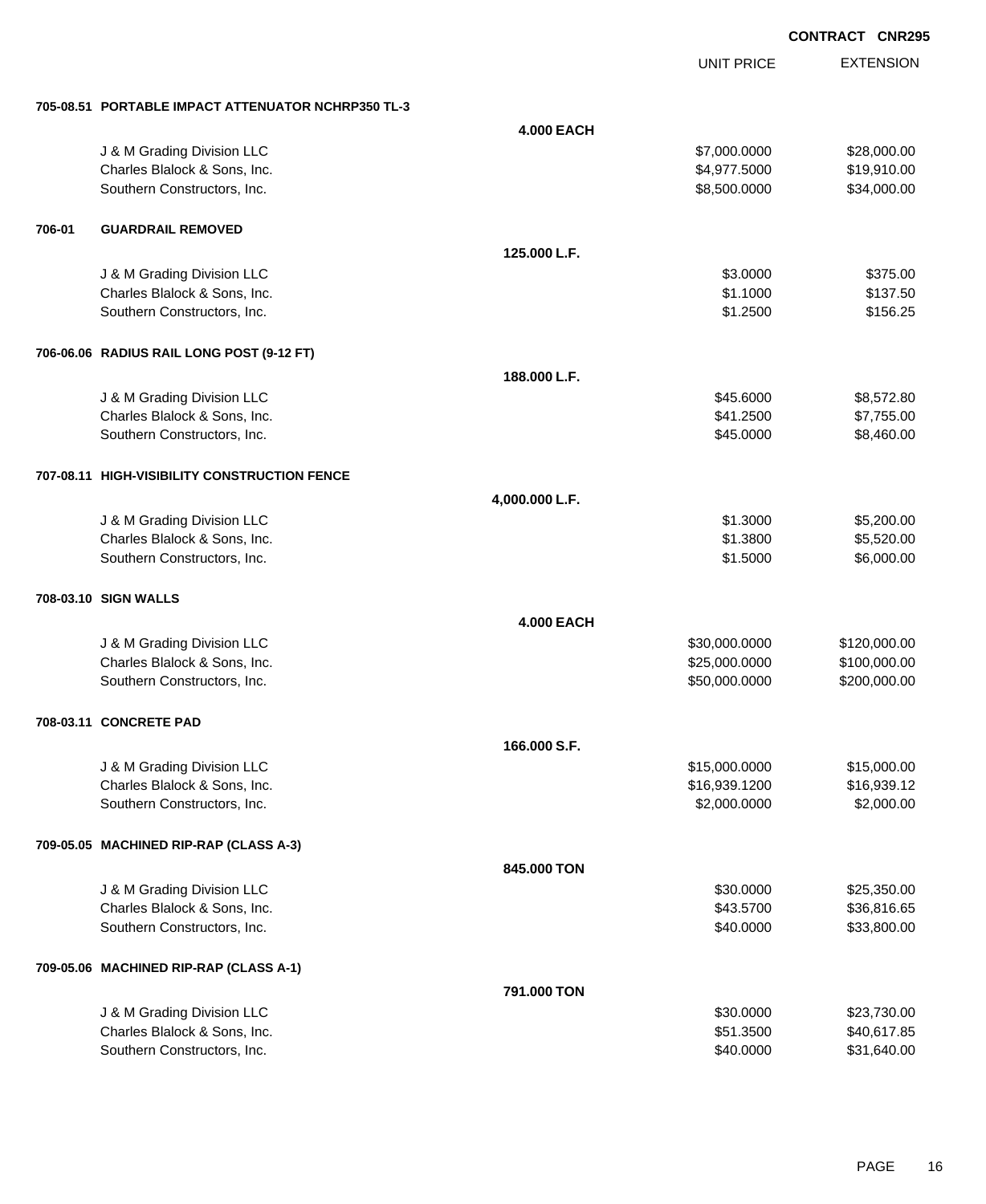|        | 709-05.08 MACHINED RIP-RAP (CLASS B)           |                   |                  |                |
|--------|------------------------------------------------|-------------------|------------------|----------------|
|        |                                                | 215.000 TON       |                  |                |
|        | J & M Grading Division LLC                     |                   | \$35.0000        | \$7,525.00     |
|        | Charles Blalock & Sons, Inc.                   |                   | \$54.2500        | \$11,663.75    |
|        | Southern Constructors, Inc.                    |                   | \$60.0000        | \$12,900.00    |
|        |                                                |                   |                  |                |
| 710-02 | <b>AGGREGATE UNDERDRAINS (WITH PIPE)</b>       |                   |                  |                |
|        |                                                | 23,626.000 L.F.   |                  |                |
|        | J & M Grading Division LLC                     |                   | \$5.8000         | \$137,030.80   |
|        | Charles Blalock & Sons, Inc.                   |                   | \$6.0500         | \$142,937.30   |
|        | Southern Constructors, Inc.                    |                   | \$6.0000         | \$141,756.00   |
| 710-05 | <b>LATERAL UNDERDRAIN</b>                      |                   |                  |                |
|        |                                                | 595.000 L.F.      |                  |                |
|        | J & M Grading Division LLC                     |                   | \$3.7500         | \$2,231.25     |
|        | Charles Blalock & Sons, Inc.                   |                   | \$3.8500         | \$2,290.75     |
|        | Southern Constructors, Inc.                    |                   | \$6.0000         | \$3,570.00     |
|        | 710-06.12 LATERAL UNDERDRAIN ENDWALL (3:1)     |                   |                  |                |
|        |                                                | 7.000 EACH        |                  |                |
|        | J & M Grading Division LLC                     |                   | \$650.0000       | \$4,550.00     |
|        | Charles Blalock & Sons, Inc.                   |                   | \$660.0000       | \$4,620.00     |
|        | Southern Constructors, Inc.                    |                   | \$700.0000       | \$4,900.00     |
|        | 710-06.13 LATERAL UNDERDRAIN ENDWALL (4:1)     |                   |                  |                |
|        |                                                | 38.000 EACH       |                  |                |
|        | J & M Grading Division LLC                     |                   | \$650.0000       | \$24,700.00    |
|        | Charles Blalock & Sons, Inc.                   |                   | \$660.0000       | \$25,080.00    |
|        | Southern Constructors, Inc.                    |                   | \$700.0000       | \$26,600.00    |
|        | 710-06.15 LATERAL UNDERDRAIN ENDWALL (6:1)     |                   |                  |                |
|        |                                                | <b>1.000 EACH</b> |                  |                |
|        | J & M Grading Division LLC                     |                   | \$650.0000       | \$650.00       |
|        | Charles Blalock & Sons, Inc.                   |                   | \$660.0000       | \$660.00       |
|        | Southern Constructors, Inc.                    |                   | \$700.0000       | \$700.00       |
| 712-01 | <b>TRAFFIC CONTROL</b>                         |                   |                  |                |
|        |                                                | 1.000 LS          |                  |                |
|        | J & M Grading Division LLC                     |                   | \$205,000.0000   | \$205,000.00   |
|        | Charles Blalock & Sons, Inc.                   |                   | \$200,000.0000   | \$200,000.00   |
|        | Southern Constructors, Inc.                    |                   | \$1,200,000.0000 | \$1,200,000.00 |
|        | 712-02.02 INTERCONNECTED PORTABLE BARRIER RAIL |                   |                  |                |
|        |                                                | 1,670.000 L.F.    |                  |                |
|        | J & M Grading Division LLC                     |                   | \$25.0000        | \$41,750.00    |
|        | Charles Blalock & Sons, Inc.                   |                   | \$38.5100        | \$64,311.70    |
|        | Southern Constructors, Inc.                    |                   | \$32.0000        | \$53,440.00    |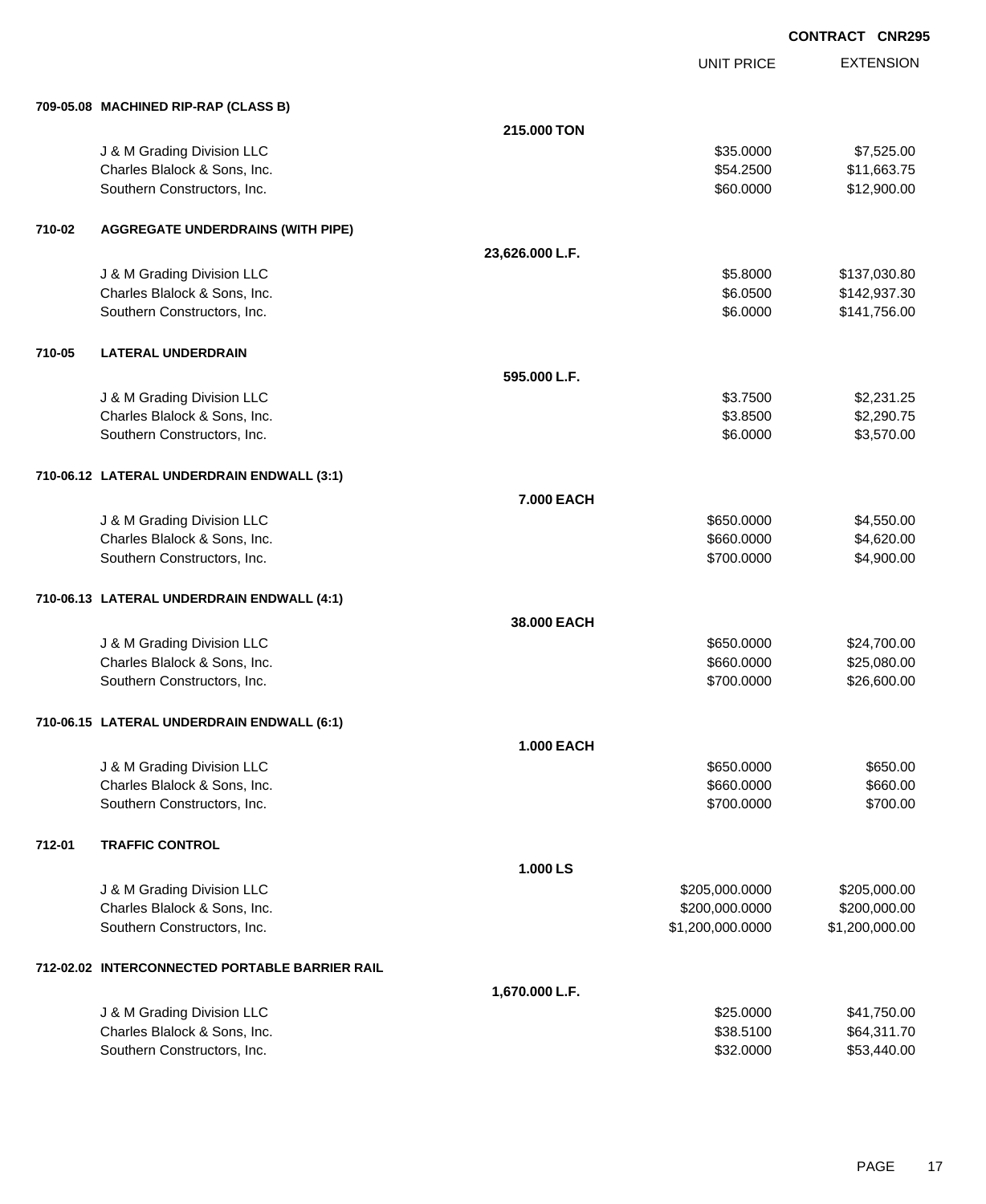UNIT PRICE

|        | 712-04.01 FLEXIBLE DRUMS (CHANNELIZING)                    |                   |                        |                          |
|--------|------------------------------------------------------------|-------------------|------------------------|--------------------------|
|        |                                                            | 506.000 EACH      |                        |                          |
|        | J & M Grading Division LLC                                 |                   | \$50.0000              | \$25,300.00              |
|        | Charles Blalock & Sons, Inc.                               |                   | \$37.4000              | \$18,924.40              |
|        | Southern Constructors, Inc.                                |                   | \$30.0000              | \$15,180.00              |
|        |                                                            |                   |                        |                          |
|        | 712-05.01 WARNING LIGHTS (TYPE A)                          |                   |                        |                          |
|        |                                                            | 43,000 EACH       |                        |                          |
|        | J & M Grading Division LLC                                 |                   | \$50.0000              | \$2,150.00               |
|        | Charles Blalock & Sons, Inc.                               |                   | \$37.4000              | \$1,608.20               |
|        | Southern Constructors, Inc.                                |                   | \$50.0000              | \$2,150.00               |
|        | 712-05.03 WARNING LIGHTS (TYPE C)                          |                   |                        |                          |
|        |                                                            | 31.000 EACH       |                        |                          |
|        |                                                            |                   |                        |                          |
|        | J & M Grading Division LLC<br>Charles Blalock & Sons, Inc. |                   | \$50.0000<br>\$37.4000 | \$1,550.00<br>\$1,159.40 |
|        | Southern Constructors, Inc.                                |                   | \$50.0000              | \$1,550.00               |
|        |                                                            |                   |                        |                          |
| 712-06 | <b>SIGNS (CONSTRUCTION)</b>                                |                   |                        |                          |
|        |                                                            | 2,193.000 S.F.    |                        |                          |
|        | J & M Grading Division LLC                                 |                   | \$8.0000               | \$17,544.00              |
|        | Charles Blalock & Sons, Inc.                               |                   | \$14.3000              | \$31,359.90              |
|        | Southern Constructors, Inc.                                |                   | \$8.0000               | \$17,544.00              |
|        | 712-06.16 SIGNS (CONSTRUCTION) (REDUCED SPEED WARNING)     |                   |                        |                          |
|        |                                                            | <b>4.000 EACH</b> |                        |                          |
|        | J & M Grading Division LLC                                 |                   | \$850.0000             | \$3,400.00               |
|        | Charles Blalock & Sons, Inc.                               |                   | \$1,218.1600           | \$4,872.64               |
|        | Southern Constructors, Inc.                                |                   | \$1,250.0000           | \$5,000.00               |
|        |                                                            |                   |                        |                          |
|        | 712-07.03 TEMPORARY BARRICADES (TYPE III)                  |                   |                        |                          |
|        |                                                            | 302.000 L.F.      |                        |                          |
|        | J & M Grading Division LLC                                 |                   | \$16.0000              | \$4,832.00               |
|        | Charles Blalock & Sons, Inc.                               |                   | \$19.8000              | \$5,979.60               |
|        | Southern Constructors, Inc.                                |                   | \$16.0000              | \$4,832.00               |
|        | 712-08.03 ARROW BOARD (TYPE C)                             |                   |                        |                          |
|        |                                                            | 7.000 EACH        |                        |                          |
|        | J & M Grading Division LLC                                 |                   | \$2,000.0000           | \$14,000.00              |
|        | Charles Blalock & Sons, Inc.                               |                   | \$3,740.0000           | \$26,180.00              |
|        | Southern Constructors, Inc.                                |                   | \$1,500.0000           | \$10,500.00              |
|        | 712-09.01 REMOVABLE PAVEMENT MARKING LINE                  |                   |                        |                          |
|        |                                                            | 1,423.000 L.F.    |                        |                          |
|        | J & M Grading Division LLC                                 |                   | \$2.6500               | \$3,770.95               |
|        | Charles Blalock & Sons, Inc.                               |                   | \$2.7500               | \$3,913.25               |
|        | Southern Constructors, Inc.                                |                   | \$3.0000               | \$4,269.00               |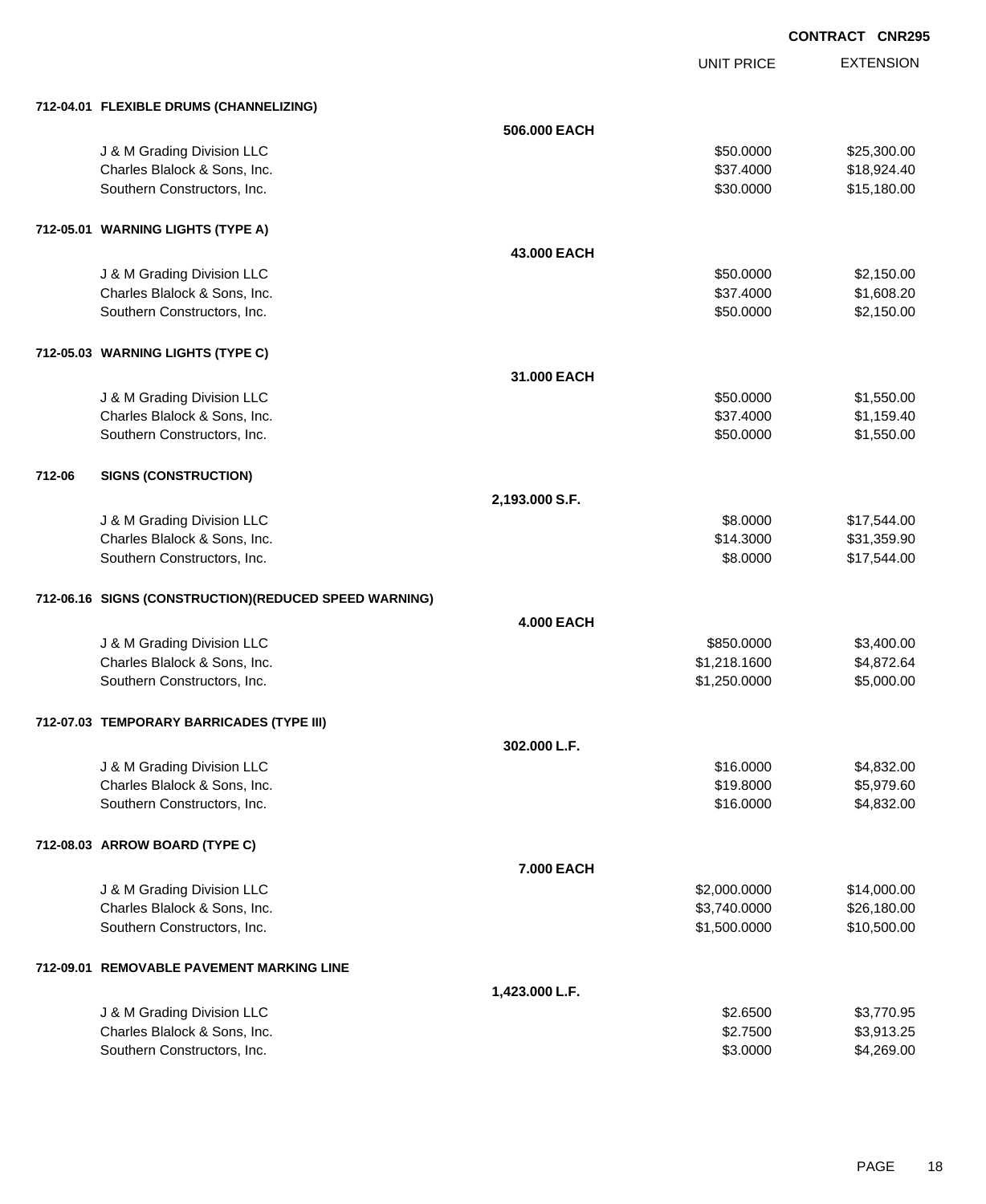|        |                                                                 |                   |                   | <b>CONTRACT CNR295</b> |
|--------|-----------------------------------------------------------------|-------------------|-------------------|------------------------|
|        |                                                                 |                   | <b>UNIT PRICE</b> | <b>EXTENSION</b>       |
|        | 712-09.02 REMOVABLE PAVEMENT MARKING (8" BARRIER LINE)          |                   |                   |                        |
|        |                                                                 | 4,526.000 L.F.    |                   |                        |
|        | J & M Grading Division LLC                                      |                   | \$3.7000          | \$16,746.20            |
|        | Charles Blalock & Sons, Inc.                                    |                   | \$3.8500          | \$17,425.10            |
|        | Southern Constructors, Inc.                                     |                   | \$4.0000          | \$18,104.00            |
|        | 712-09.04 REMOVABLE PAVEMENT MARKING (STOP LINE)                |                   |                   |                        |
|        |                                                                 | 72.000 L.F.       |                   |                        |
|        | J & M Grading Division LLC                                      |                   | \$15.0000         | \$1,080.00             |
|        | Charles Blalock & Sons, Inc.                                    |                   | \$13.2000         | \$950.40               |
|        | Southern Constructors, Inc.                                     |                   | \$20.0000         | \$1,440.00             |
|        | 713-01.01 CLASS A CONCRETE (FOUNDATION FOR SIGN SUPPORTS)       |                   |                   |                        |
|        |                                                                 | 6.500 C.Y.        |                   |                        |
|        | J & M Grading Division LLC                                      |                   | \$650.0000        | \$4,225.00             |
|        | Charles Blalock & Sons, Inc.                                    |                   | \$660.0000        | \$4,290.00             |
|        | Southern Constructors, Inc.                                     |                   | \$825.0000        | \$5,362.50             |
|        | 713-01.02 STEEL BAR REINFORCEMENT(FOUNDATION FOR SIGN SUPPORTS) |                   |                   |                        |
|        |                                                                 | 487.000 LB.       |                   |                        |
|        | J & M Grading Division LLC                                      |                   | \$3.0000          | \$1,461.00             |
|        | Charles Blalock & Sons, Inc.                                    |                   | \$3.0300          | \$1,475.61             |
|        | Southern Constructors, Inc.                                     |                   | \$5.0000          | \$2,435.00             |
| 713-05 | STEEL HOLLOW SQUARE POST (BREAKAWAY) SIGN SUPPORTS              |                   |                   |                        |
|        |                                                                 | 2,535.000 LB.     |                   |                        |
|        | J & M Grading Division LLC                                      |                   | \$5.7500          | \$14,576.25            |
|        | Charles Blalock & Sons, Inc.                                    |                   | \$5.7800          | \$14,652.30            |
|        | Southern Constructors, Inc.                                     |                   | \$5.0000          | \$12,675.00            |
|        | 713-09.01 STEEL OVERHEAD SIGN STRUCTURE (SPAN S.R. 73)          |                   |                   |                        |
|        |                                                                 | <b>1.000 EACH</b> |                   |                        |
|        | J & M Grading Division LLC                                      |                   | \$65,000.0000     | \$65,000.00            |
|        | Charles Blalock & Sons, Inc.                                    |                   | \$66,000.0000     | \$66,000.00            |
|        | Southern Constructors, Inc.                                     |                   | \$60,000.0000     | \$60,000.00            |
|        | 713-11.02 PERFORATED/KNOCKOUT SQUARE TUBE POST                  |                   |                   |                        |
|        |                                                                 | 2,230.000 LB.     |                   |                        |
|        | J & M Grading Division LLC                                      |                   | \$3.5000          | \$7,805.00             |
|        | Charles Blalock & Sons, Inc.                                    |                   | \$3.5800          | \$7,983.40             |
|        | Southern Constructors, Inc.                                     |                   | \$4.0000          | \$8,920.00             |
|        | 713-11.03 2 1/2" DIA ROUND STEEL TUBE SIGN POST                 |                   |                   |                        |
|        |                                                                 | 1,950.000 LB.     |                   |                        |
|        | J & M Grading Division LLC                                      |                   | \$8.2500          | \$16,087.50            |
|        | Charles Blalock & Sons, Inc.                                    |                   | \$8.5300          | \$16,633.50            |
|        | Southern Constructors, Inc.                                     |                   | \$5.0000          | \$9,750.00             |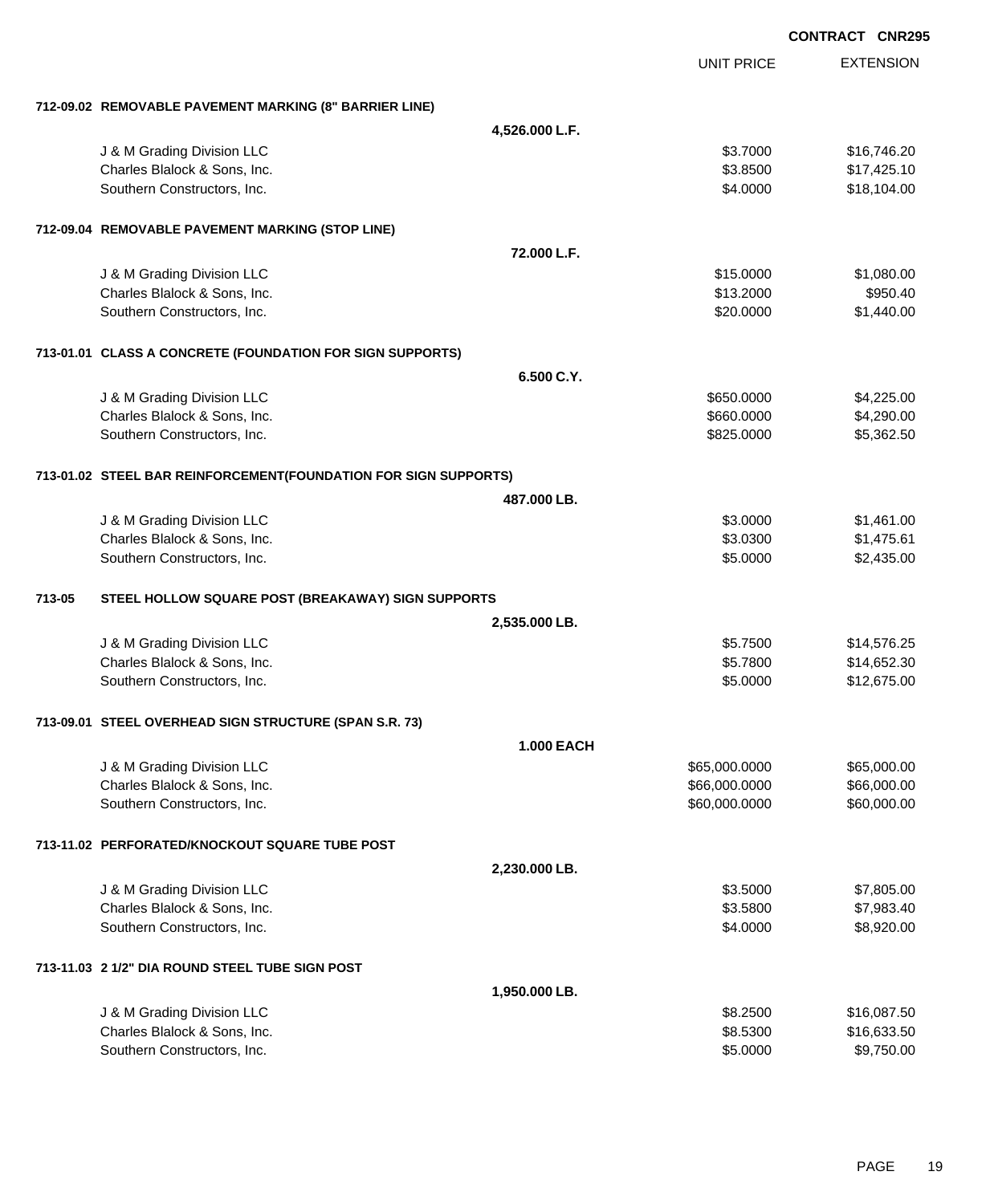EXTENSION **CONTRACT CNR295** UNIT PRICE **713-11.05 SQUARE TUBE SIGN SUPPORT 1,012.000 LB.** details and the Section CDC of the Section of the Section of the Section of the Section of the Section of the Section of the Section of the Section of the Section of the Section of the Section of the Section of the Section Charles Blalock & Sons, Inc. \$6.405.96 Southern Constructors, Inc. 6. The Constructors of the Constructors, Inc. 6. The Constructors, Inc. 6. The Constructors of the Constructors of the Constructors of the Constructors of the Constructors of the Constructors of **713-11.21 P POST SLIP BASE 78.000 EACH** J & M Grading Division LLC \$350.0000 \$27,300.00 Charles Blalock & Sons, Inc. 6. 2012 12:357.5000 \$27,885.00 Southern Constructors, Inc. 6. The Constructors of the Constructors, Inc. 627,300.00 **713-11.23 ROUND POST SLIP BASE 31.000 EACH** J & M Grading Division LLC \$350.0000 \$10,850.00 Charles Blalock & Sons, Inc. 6. 2010 12:357.5000 \$11,082.50 Southern Constructors, Inc. 6. The Constructors, Inc. 6. The Constructors, Inc. 6. The Constructors, Inc. 6. The Constructors of the Constructors, Inc. 6. The Constructors of the Constructors, Inc. 6. The Constructors of t **713-13.02 FLAT SHEET ALUMINUM SIGNS (0.080" THICK) 668.000 S.F.** J & M Grading Division LLC \$12.6500 \$8,450.20 Charles Blalock & Sons, Inc. \$13.2000 \$8,817.60 Southern Constructors, Inc. 6. The Constructors of the Constructors, Inc. 6. The Constructors, Inc. 6. The Constructors of the Constructors of the Constructors of the Constructors of the Constructors of the Constructors of **713-13.03 FLAT SHEET ALUMINUM SIGNS (0.100" THICK) 736.000 S.F.** J & M Grading Division LLC \$13.7500 \$10,120.00 Charles Blalock & Sons, Inc. \$10,524.80 Southern Constructors, Inc. 6. The Southern Constructors, Inc. 6. The Southern Constructors, Inc. 6. The Southern Constructors, Inc. 6. The Southern Constructors, Inc. 6. The Southern Constructors, Inc. 6. The Southern Con **713-14.01 EXTRUDED ALUMINUM PANEL SIGNS (ANODIZED) 141.500 S.F.** J & M Grading Division LLC  $$18.0000$   $$2,547.00$ Charles Blalock & Sons, Inc. \$18.7000 \$2,646.05 Southern Constructors, Inc. 6. The Southern Constructors, Inc. 6. The Southern Constructors, Inc. 6. The Southern Constructors, Inc. 6. The Southern Constructors, Inc. 6. The Southern Constructors, Inc. 6. The Southern Con **713-14.21 STREET NAME SIGN (RIGID 0.100IN THICK 1,452.000 S.F.** J & M Grading Division LLC \$12.7500 \$18,513.00 Charles Blalock & Sons, Inc. \$13.2000 \$19,166.40 Southern Constructors, Inc. 6. The Constructors of the Constructors, Inc. 6. The Constructors, Inc. 6. The Constructors of the Constructors of the Constructors of the Constructors of the Constructors of the Constructors of **713-15 REMOVAL OF SIGNS, POSTS AND FOOTINGS 1.000 LS** J & M Grading Division LLC \$1,100.0000 \$1,100.00 Charles Blalock & Sons, Inc. \$1,100.000 \$1,100.000 \$1,100.000 \$1,100.000 Southern Constructors, Inc. 6. The Constructors of the Constructors, Inc. 6. The Constructors, Inc. 6. The Constructors of the Constructors of the Constructors of the Constructors of the Constructors of the Constructors of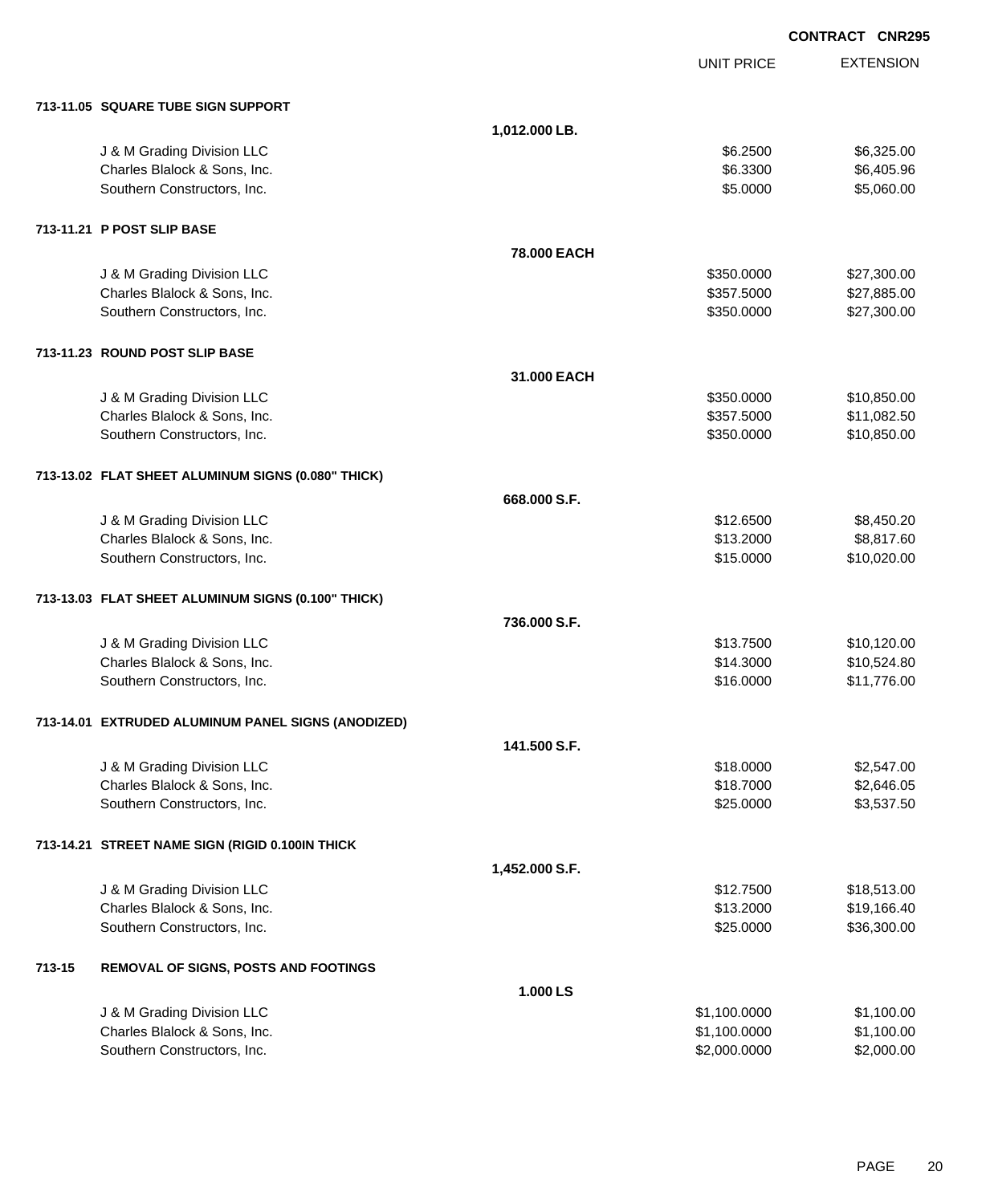| <b>CONTRACT CNR295</b> |  |
|------------------------|--|
|                        |  |

|                                                             |                    | <b>UNIT PRICE</b> | <b>EXTENSION</b> |
|-------------------------------------------------------------|--------------------|-------------------|------------------|
| 713-15.07 SUSPENDED FLAT SHEET ALUMINUM SIGN (0.080" THICK) |                    |                   |                  |
|                                                             | <b>18.000 EACH</b> |                   |                  |
| J & M Grading Division LLC                                  |                    | \$280.0000        | \$5,040.00       |
| Charles Blalock & Sons, Inc.                                |                    | \$291.5000        | \$5,247.00       |
| Southern Constructors, Inc.                                 |                    | \$325.0000        | \$5,850.00       |
| 713-15.08 SUSPENDED FLAT SHEET ALUMINUM SIGN (0.100" THICK) |                    |                   |                  |
|                                                             | 14.000 EACH        |                   |                  |
| J & M Grading Division LLC                                  |                    | \$290.0000        | \$4,060.00       |
| Charles Blalock & Sons, Inc.                                |                    | \$302.5000        | \$4,235.00       |
| Southern Constructors, Inc.                                 |                    | \$280.0000        | \$3,920.00       |
| 713-15.35 METAL BARRICADE (TYPE III)                        |                    |                   |                  |
|                                                             | 10.000 EACH        |                   |                  |
| J & M Grading Division LLC                                  |                    | \$580.0000        | \$5,800.00       |
| Charles Blalock & Sons, Inc.                                |                    | \$605.0000        | \$6,050.00       |
| Southern Constructors, Inc.                                 |                    | \$700.0000        | \$7,000.00       |
| 713-16.04 CHANGEABLE MESSAGE SIGN UNIT (DESCRIPT)           |                    |                   |                  |
|                                                             | 10.000 EACH        |                   |                  |
| J & M Grading Division LLC                                  |                    | \$7,000.0000      | \$70,000.00      |
| Charles Blalock & Sons, Inc.                                |                    | \$6,490.0000      | \$64,900.00      |
| Southern Constructors, Inc.                                 |                    | \$9,000.0000      | \$90,000.00      |
| 713-16.07 END OF ROADWAY SIGN AND SUPPORT                   |                    |                   |                  |
|                                                             | 10.000 EACH        |                   |                  |
| J & M Grading Division LLC                                  |                    | \$105.5000        | \$1,055.00       |
| Charles Blalock & Sons, Inc.                                |                    | \$110.0000        | \$1,100.00       |
| Southern Constructors, Inc.                                 |                    | \$250.0000        | \$2,500.00       |
| 713-16.20 SIGNS (STREET NAME SIGNS)                         |                    |                   |                  |
|                                                             | <b>4.000 EACH</b>  |                   |                  |
| J & M Grading Division LLC                                  |                    | \$370.0000        | \$1,480.00       |
| Charles Blalock & Sons, Inc.                                |                    | \$33.9900         | \$135.96         |
| Southern Constructors, Inc.                                 |                    | \$500.0000        | \$2,000.00       |
| 713-16.21 SIGNS (R10-10)                                    |                    |                   |                  |
|                                                             | 8.000 EACH         |                   |                  |
| J & M Grading Division LLC                                  |                    | \$160.0000        | \$1,280.00       |
| Charles Blalock & Sons, Inc.                                |                    | \$292.6000        | \$2,340.80       |
| Southern Constructors, Inc.                                 |                    | \$80.0000         | \$640.00         |
| 713-16.41 RELOCATE SIGN                                     |                    |                   |                  |
|                                                             | 1.000 LS           |                   |                  |
| J & M Grading Division LLC                                  |                    | \$1,500.0000      | \$1,500.00       |
| Charles Blalock & Sons, Inc.                                |                    | \$1,320.0000      | \$1,320.00       |
| Southern Constructors, Inc.                                 |                    | \$1,500.0000      | \$1,500.00       |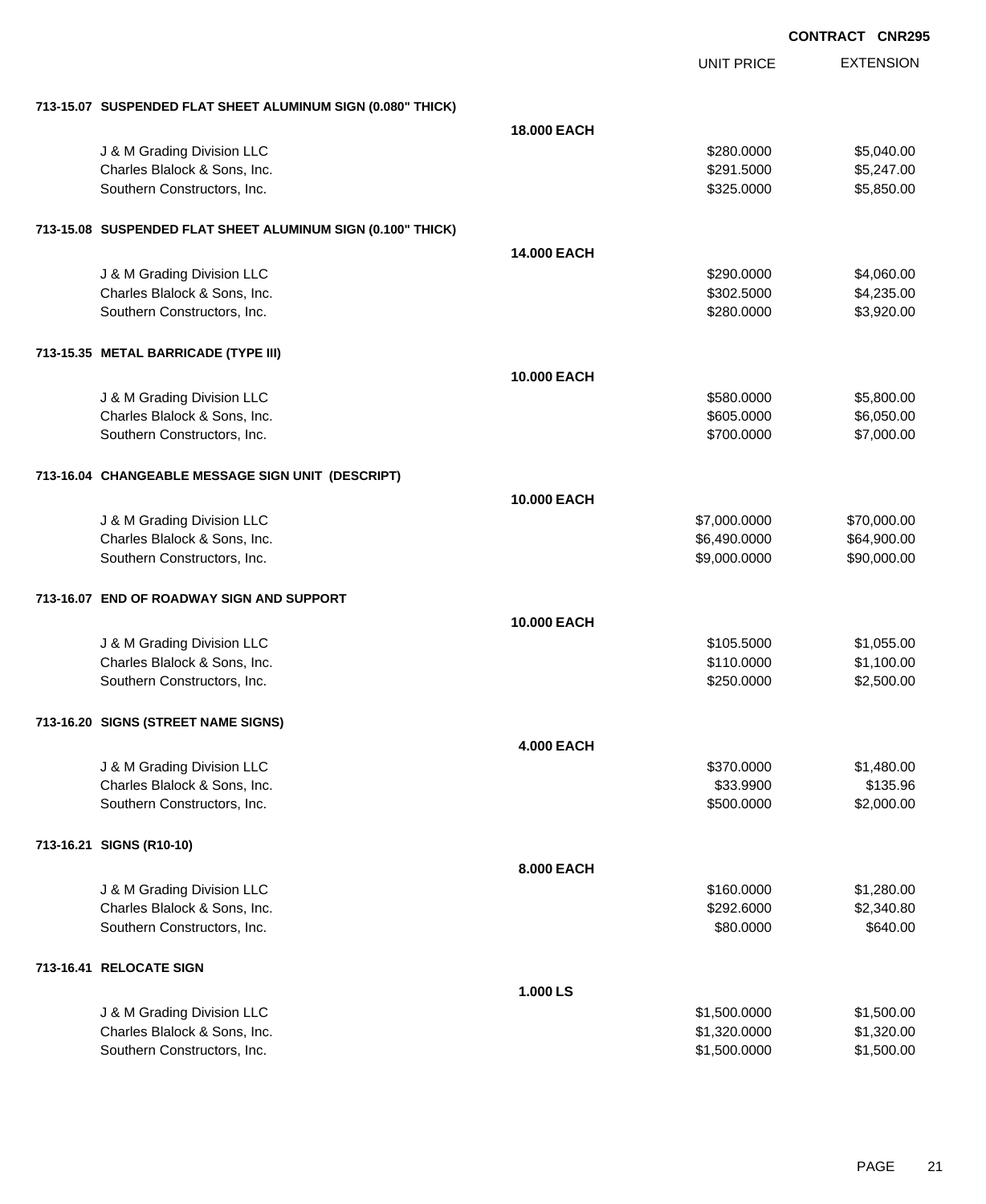UNIT PRICE

|        | 713-16.50 REMOVE AND REPLACE SIGN (EXISTING STOP SIGNS) |                 |              |             |
|--------|---------------------------------------------------------|-----------------|--------------|-------------|
|        |                                                         | 7.000 EACH      |              |             |
|        | J & M Grading Division LLC                              |                 | \$100.0000   | \$700.00    |
|        | Charles Blalock & Sons, Inc.                            |                 | \$82.5000    | \$577.50    |
|        | Southern Constructors, Inc.                             |                 | \$275.0000   | \$1,925.00  |
|        | 714-02.02 ENCASED CONDUIT (2" PVC, SCHEDULE 40)         |                 |              |             |
|        |                                                         | 600.000 L.F.    |              |             |
|        | J & M Grading Division LLC                              |                 | \$15.5000    | \$9,300.00  |
|        | Charles Blalock & Sons, Inc.                            |                 | \$16.1700    | \$9,702.00  |
|        | Southern Constructors, Inc.                             |                 | \$16.0000    | \$9,600.00  |
| 714-03 | <b>JACKED OR BORED CONDUIT</b>                          |                 |              |             |
|        |                                                         | 810.000 L.F.    |              |             |
|        | J & M Grading Division LLC                              |                 | \$25.2000    | \$20,412.00 |
|        | Charles Blalock & Sons, Inc.                            |                 | \$26.2900    | \$21,294.90 |
|        | Southern Constructors, Inc.                             |                 | \$27.0000    | \$21,870.00 |
|        | 714-03.01 DIRECT BURIAL CONDUIT (2" PVC, SCHEDULE 40)   |                 |              |             |
|        |                                                         | 11,020.000 L.F. |              |             |
|        | J & M Grading Division LLC                              |                 | \$6.4500     | \$71,079.00 |
|        | Charles Blalock & Sons, Inc.                            |                 | \$6.7100     | \$73,944.20 |
|        | Southern Constructors, Inc.                             |                 | \$7.0000     | \$77,140.00 |
|        | 714-05.03 PULL BOXES (TYPE B)                           |                 |              |             |
|        |                                                         | 43.000 EACH     |              |             |
|        | J & M Grading Division LLC                              |                 | \$783.2000   | \$33,677.60 |
|        | Charles Blalock & Sons, Inc.                            |                 | \$817.3000   | \$35,143.90 |
|        | Southern Constructors, Inc.                             |                 | \$832.0000   | \$35,776.00 |
|        | 714-05.04 PULL BOXES (TYPE C)                           |                 |              |             |
|        |                                                         | 13.000 EACH     |              |             |
|        | J & M Grading Division LLC                              |                 | \$450.0000   | \$5,850.00  |
|        | Charles Blalock & Sons, Inc.                            |                 | \$468.6000   | \$6,091.80  |
|        | Southern Constructors, Inc.                             |                 | \$477.0000   | \$6,201.00  |
|        | 714-05.46 WOOD POLE (DESCRIPTION)                       |                 |              |             |
|        |                                                         | 3.000 EACH      |              |             |
|        | J & M Grading Division LLC                              |                 | \$2,100.0000 | \$6,300.00  |
|        | Charles Blalock & Sons, Inc.                            |                 | \$2,193.4000 | \$6,580.20  |
|        | Southern Constructors, Inc.                             |                 | \$2,233.0000 | \$6,699.00  |
|        | 714-06.03 CABLE (1/C # 10 AWG)                          |                 |              |             |
|        |                                                         | 3,600.000 L.F.  |              |             |
|        | J & M Grading Division LLC                              |                 | \$1.0000     | \$3,600.00  |
|        | Charles Blalock & Sons, Inc.                            |                 | \$1.0500     | \$3,780.00  |
|        | Southern Constructors, Inc.                             |                 | \$1.0000     | \$3,600.00  |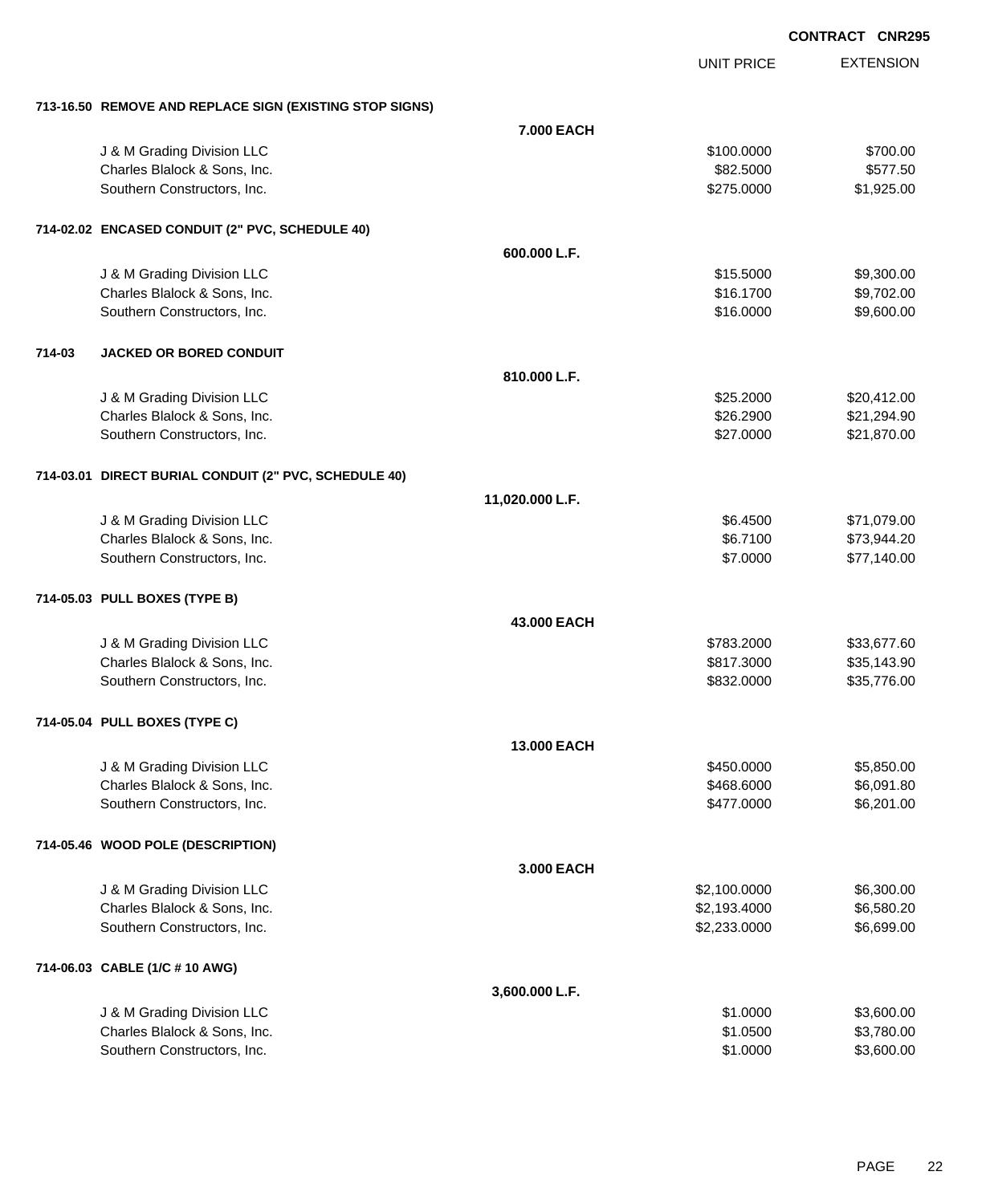|                                                   | <b>CONTRACT CNR295</b> |                   |                  |
|---------------------------------------------------|------------------------|-------------------|------------------|
|                                                   |                        | <b>UNIT PRICE</b> | <b>EXTENSION</b> |
| 714-06.05 CABLE (1/C # 6 AWG)                     |                        |                   |                  |
|                                                   | 13,100.000 L.F.        |                   |                  |
| J & M Grading Division LLC                        |                        | \$1.4000          | \$18,340.00      |
| Charles Blalock & Sons, Inc.                      |                        | \$1.4300          | \$18,733.00      |
| Southern Constructors, Inc.                       |                        | \$1.5000          | \$19,650.00      |
| 714-06.06 CABLE (1/C # 4 AWG)                     |                        |                   |                  |
|                                                   | 25,795.000 L.F.        |                   |                  |
| J & M Grading Division LLC                        |                        | \$1.7000          | \$43,851.50      |
| Charles Blalock & Sons, Inc.                      |                        | \$1.7600          | \$45,399.20      |
| Southern Constructors, Inc.                       |                        | \$2.0000          | \$51,590.00      |
| 714-06.08 CABLE (# 6 SOLID COPPER SOFT DRAWN)     |                        |                   |                  |
|                                                   | 895.000 L.F.           |                   |                  |
| J & M Grading Division LLC                        |                        | \$1.3000          | \$1,163.50       |
| Charles Blalock & Sons, Inc.                      |                        | \$1.3200          | \$1,181.40       |
| Southern Constructors, Inc.                       |                        | \$1.5000          | \$1,342.50       |
| 714-06.09 CABLE (# 6 COPPER SOFT DRAWN BARE)      |                        |                   |                  |
|                                                   | 7,505.000 L.F.         |                   |                  |
| J & M Grading Division LLC                        |                        | \$1.3000          | \$9,756.50       |
| Charles Blalock & Sons, Inc.                      |                        | \$1.3200          | \$9,906.60       |
| Southern Constructors, Inc.                       |                        | \$1.5000          | \$11,257.50      |
| 714-08.09 LIGHT STANDARDS (ALUMINUM)              |                        |                   |                  |
|                                                   | 45,000 EACH            |                   |                  |
| J & M Grading Division LLC                        |                        | \$3,405.0000      | \$153,225.00     |
| Charles Blalock & Sons, Inc.                      |                        | \$3,553.0000      | \$159,885.00     |
| Southern Constructors, Inc.                       |                        | \$3,618.0000      | \$162,810.00     |
| 714-08.10 LIGHT STANDARDS (30 FT DECORATIVE POLE) |                        |                   |                  |
|                                                   | <b>2.000 EACH</b>      |                   |                  |
| J & M Grading Division LLC                        |                        | \$5,495.0000      | \$10,990.00      |
| Charles Blalock & Sons, Inc.                      |                        | \$5,732.1000      | \$11,464.20      |
| Southern Constructors, Inc.                       |                        | \$5,836.0000      | \$11,672.00      |
| 714-08.11 LIGHT STANDARDS (20 FT DECORATIVE POLE) |                        |                   |                  |
|                                                   | 35.000 EACH            |                   |                  |
| J & M Grading Division LLC                        |                        | \$4,710.0000      | \$164,850.00     |
| Charles Blalock & Sons, Inc.                      |                        | \$4,910.4000      | \$171,864.00     |
| Southern Constructors, Inc.                       |                        | \$5,000.0000      | \$175,000.00     |
| 714-08.20 FOUNDATION (ONLY) FOR LIGHT STANDARD    |                        |                   |                  |
|                                                   | 45.000 EACH            |                   |                  |
| J & M Grading Division LLC                        |                        | \$1,200.0000      | \$54,000.00      |
| Charles Blalock & Sons, Inc.                      |                        | \$1,249.6000      | \$56,232.00      |
| Southern Constructors, Inc.                       |                        | \$1,272.0000      | \$57,240.00      |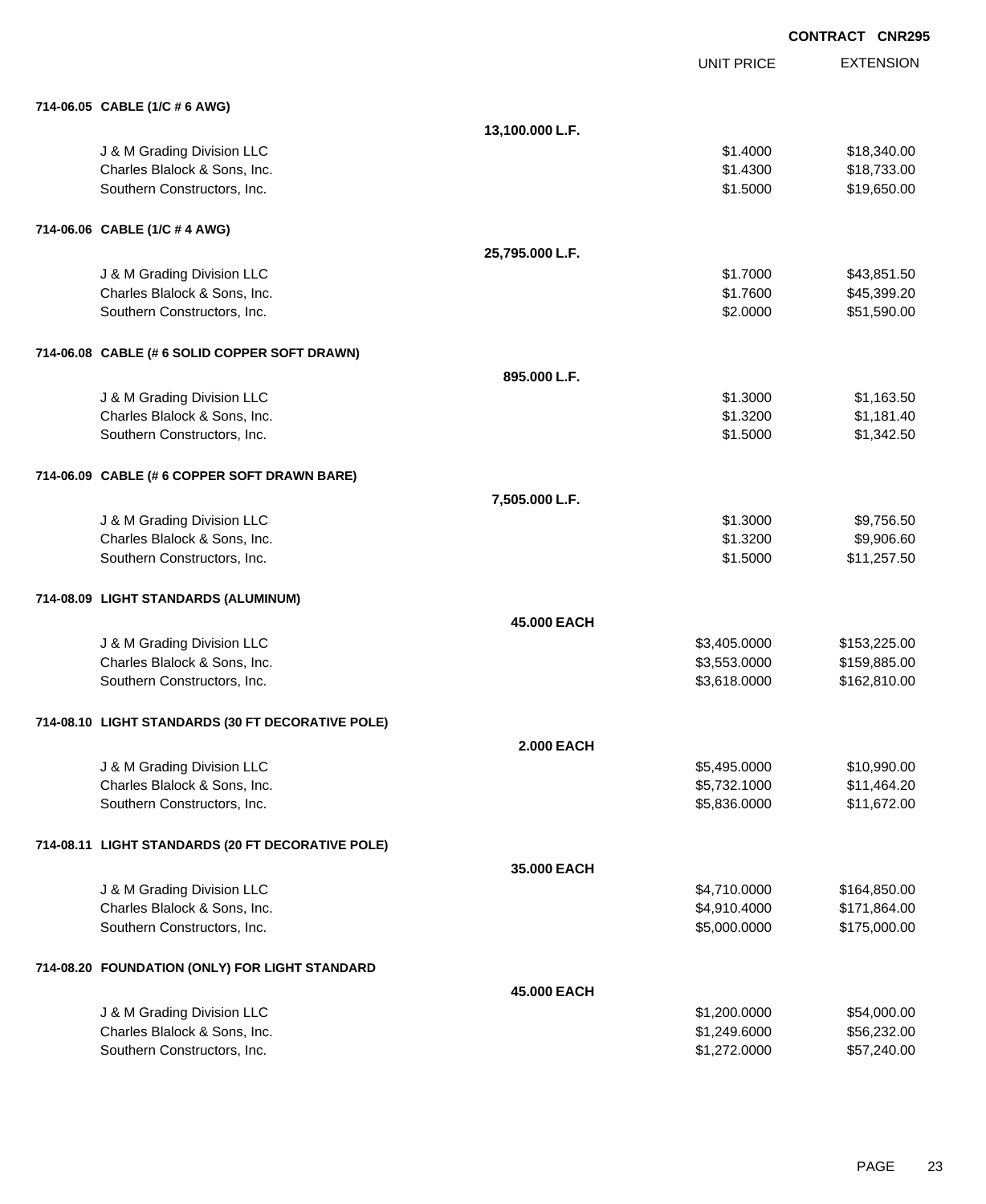| <b>12.000 EACH</b><br>J & M Grading Division LLC<br>\$97.9500<br>\$1,175.40<br>Charles Blalock & Sons, Inc.<br>\$102.1900<br>\$1,226.28<br>\$1,248.00<br>Southern Constructors, Inc.<br>\$104.0000<br>714-08.34 REMOVAL OF LIGHT STANDARD<br>48,000 EACH<br>J & M Grading Division LLC<br>\$335.0000<br>\$16,080.00<br>\$16,737.60<br>Charles Blalock & Sons, Inc.<br>\$348.7000<br>Southern Constructors, Inc.<br>\$355.0000<br>\$17,040.00<br>714-09.12 LUMINAIRES (165W LED)<br>49,000 EACH<br>J & M Grading Division LLC<br>\$630.3500<br>\$30,887.15<br>Charles Blalock & Sons, Inc.<br>\$657.8000<br>\$32,232.20<br>\$42,042.00<br>Southern Constructors, Inc.<br>\$858.0000<br>714-09.13 LUMINAIRES (165W LED, SIGNAL POLE MOUNTED)<br><b>4.000 EACH</b><br>J & M Grading Division LLC<br>\$630.5000<br>\$2,522.00<br>Charles Blalock & Sons, Inc.<br>\$2,631.20<br>\$657.8000<br>\$3,432.00<br>Southern Constructors, Inc.<br>\$858.0000<br>714-09.14 LUMINAIRES (165W LED, LCUB POLE MOUNTED)<br><b>5.000 EACH</b><br>J & M Grading Division LLC<br>\$630.3500<br>\$3,151.75<br>Charles Blalock & Sons, Inc.<br>\$3,289.00<br>\$657.8000<br>\$4,290.00<br>Southern Constructors, Inc.<br>\$858.0000<br>714-09.15 LUMINAIRES (LED TEARDROP)<br>39,000 EACH<br>J & M Grading Division LLC<br>\$1,990.0000<br>\$77,610.00<br>Charles Blalock & Sons, Inc.<br>\$2,075.7000<br>\$80,952.30<br>\$2,113.0000<br>\$82,407.00<br>Southern Constructors, Inc.<br>714-12.01 CONTROL CENTER (NO. 1)<br>1.000 LS<br>J & M Grading Division LLC<br>\$8,240.0000<br>\$8,240.00<br>\$8,596.50<br>Charles Blalock & Sons, Inc.<br>\$8,596.5000<br>Southern Constructors, Inc.<br>\$8,753.0000<br>\$8,753.00<br>714-25<br><b>ELECTRICAL CONNECTION</b> |
|-----------------------------------------------------------------------------------------------------------------------------------------------------------------------------------------------------------------------------------------------------------------------------------------------------------------------------------------------------------------------------------------------------------------------------------------------------------------------------------------------------------------------------------------------------------------------------------------------------------------------------------------------------------------------------------------------------------------------------------------------------------------------------------------------------------------------------------------------------------------------------------------------------------------------------------------------------------------------------------------------------------------------------------------------------------------------------------------------------------------------------------------------------------------------------------------------------------------------------------------------------------------------------------------------------------------------------------------------------------------------------------------------------------------------------------------------------------------------------------------------------------------------------------------------------------------------------------------------------------------------------------------------------------------------------------------------------------------------------------------------|
|                                                                                                                                                                                                                                                                                                                                                                                                                                                                                                                                                                                                                                                                                                                                                                                                                                                                                                                                                                                                                                                                                                                                                                                                                                                                                                                                                                                                                                                                                                                                                                                                                                                                                                                                               |
|                                                                                                                                                                                                                                                                                                                                                                                                                                                                                                                                                                                                                                                                                                                                                                                                                                                                                                                                                                                                                                                                                                                                                                                                                                                                                                                                                                                                                                                                                                                                                                                                                                                                                                                                               |
|                                                                                                                                                                                                                                                                                                                                                                                                                                                                                                                                                                                                                                                                                                                                                                                                                                                                                                                                                                                                                                                                                                                                                                                                                                                                                                                                                                                                                                                                                                                                                                                                                                                                                                                                               |
|                                                                                                                                                                                                                                                                                                                                                                                                                                                                                                                                                                                                                                                                                                                                                                                                                                                                                                                                                                                                                                                                                                                                                                                                                                                                                                                                                                                                                                                                                                                                                                                                                                                                                                                                               |
|                                                                                                                                                                                                                                                                                                                                                                                                                                                                                                                                                                                                                                                                                                                                                                                                                                                                                                                                                                                                                                                                                                                                                                                                                                                                                                                                                                                                                                                                                                                                                                                                                                                                                                                                               |
|                                                                                                                                                                                                                                                                                                                                                                                                                                                                                                                                                                                                                                                                                                                                                                                                                                                                                                                                                                                                                                                                                                                                                                                                                                                                                                                                                                                                                                                                                                                                                                                                                                                                                                                                               |
|                                                                                                                                                                                                                                                                                                                                                                                                                                                                                                                                                                                                                                                                                                                                                                                                                                                                                                                                                                                                                                                                                                                                                                                                                                                                                                                                                                                                                                                                                                                                                                                                                                                                                                                                               |
|                                                                                                                                                                                                                                                                                                                                                                                                                                                                                                                                                                                                                                                                                                                                                                                                                                                                                                                                                                                                                                                                                                                                                                                                                                                                                                                                                                                                                                                                                                                                                                                                                                                                                                                                               |
|                                                                                                                                                                                                                                                                                                                                                                                                                                                                                                                                                                                                                                                                                                                                                                                                                                                                                                                                                                                                                                                                                                                                                                                                                                                                                                                                                                                                                                                                                                                                                                                                                                                                                                                                               |
|                                                                                                                                                                                                                                                                                                                                                                                                                                                                                                                                                                                                                                                                                                                                                                                                                                                                                                                                                                                                                                                                                                                                                                                                                                                                                                                                                                                                                                                                                                                                                                                                                                                                                                                                               |
|                                                                                                                                                                                                                                                                                                                                                                                                                                                                                                                                                                                                                                                                                                                                                                                                                                                                                                                                                                                                                                                                                                                                                                                                                                                                                                                                                                                                                                                                                                                                                                                                                                                                                                                                               |
|                                                                                                                                                                                                                                                                                                                                                                                                                                                                                                                                                                                                                                                                                                                                                                                                                                                                                                                                                                                                                                                                                                                                                                                                                                                                                                                                                                                                                                                                                                                                                                                                                                                                                                                                               |
|                                                                                                                                                                                                                                                                                                                                                                                                                                                                                                                                                                                                                                                                                                                                                                                                                                                                                                                                                                                                                                                                                                                                                                                                                                                                                                                                                                                                                                                                                                                                                                                                                                                                                                                                               |
|                                                                                                                                                                                                                                                                                                                                                                                                                                                                                                                                                                                                                                                                                                                                                                                                                                                                                                                                                                                                                                                                                                                                                                                                                                                                                                                                                                                                                                                                                                                                                                                                                                                                                                                                               |
|                                                                                                                                                                                                                                                                                                                                                                                                                                                                                                                                                                                                                                                                                                                                                                                                                                                                                                                                                                                                                                                                                                                                                                                                                                                                                                                                                                                                                                                                                                                                                                                                                                                                                                                                               |
|                                                                                                                                                                                                                                                                                                                                                                                                                                                                                                                                                                                                                                                                                                                                                                                                                                                                                                                                                                                                                                                                                                                                                                                                                                                                                                                                                                                                                                                                                                                                                                                                                                                                                                                                               |
|                                                                                                                                                                                                                                                                                                                                                                                                                                                                                                                                                                                                                                                                                                                                                                                                                                                                                                                                                                                                                                                                                                                                                                                                                                                                                                                                                                                                                                                                                                                                                                                                                                                                                                                                               |
|                                                                                                                                                                                                                                                                                                                                                                                                                                                                                                                                                                                                                                                                                                                                                                                                                                                                                                                                                                                                                                                                                                                                                                                                                                                                                                                                                                                                                                                                                                                                                                                                                                                                                                                                               |
|                                                                                                                                                                                                                                                                                                                                                                                                                                                                                                                                                                                                                                                                                                                                                                                                                                                                                                                                                                                                                                                                                                                                                                                                                                                                                                                                                                                                                                                                                                                                                                                                                                                                                                                                               |
|                                                                                                                                                                                                                                                                                                                                                                                                                                                                                                                                                                                                                                                                                                                                                                                                                                                                                                                                                                                                                                                                                                                                                                                                                                                                                                                                                                                                                                                                                                                                                                                                                                                                                                                                               |
|                                                                                                                                                                                                                                                                                                                                                                                                                                                                                                                                                                                                                                                                                                                                                                                                                                                                                                                                                                                                                                                                                                                                                                                                                                                                                                                                                                                                                                                                                                                                                                                                                                                                                                                                               |
|                                                                                                                                                                                                                                                                                                                                                                                                                                                                                                                                                                                                                                                                                                                                                                                                                                                                                                                                                                                                                                                                                                                                                                                                                                                                                                                                                                                                                                                                                                                                                                                                                                                                                                                                               |
|                                                                                                                                                                                                                                                                                                                                                                                                                                                                                                                                                                                                                                                                                                                                                                                                                                                                                                                                                                                                                                                                                                                                                                                                                                                                                                                                                                                                                                                                                                                                                                                                                                                                                                                                               |
|                                                                                                                                                                                                                                                                                                                                                                                                                                                                                                                                                                                                                                                                                                                                                                                                                                                                                                                                                                                                                                                                                                                                                                                                                                                                                                                                                                                                                                                                                                                                                                                                                                                                                                                                               |
|                                                                                                                                                                                                                                                                                                                                                                                                                                                                                                                                                                                                                                                                                                                                                                                                                                                                                                                                                                                                                                                                                                                                                                                                                                                                                                                                                                                                                                                                                                                                                                                                                                                                                                                                               |
|                                                                                                                                                                                                                                                                                                                                                                                                                                                                                                                                                                                                                                                                                                                                                                                                                                                                                                                                                                                                                                                                                                                                                                                                                                                                                                                                                                                                                                                                                                                                                                                                                                                                                                                                               |
|                                                                                                                                                                                                                                                                                                                                                                                                                                                                                                                                                                                                                                                                                                                                                                                                                                                                                                                                                                                                                                                                                                                                                                                                                                                                                                                                                                                                                                                                                                                                                                                                                                                                                                                                               |
|                                                                                                                                                                                                                                                                                                                                                                                                                                                                                                                                                                                                                                                                                                                                                                                                                                                                                                                                                                                                                                                                                                                                                                                                                                                                                                                                                                                                                                                                                                                                                                                                                                                                                                                                               |
|                                                                                                                                                                                                                                                                                                                                                                                                                                                                                                                                                                                                                                                                                                                                                                                                                                                                                                                                                                                                                                                                                                                                                                                                                                                                                                                                                                                                                                                                                                                                                                                                                                                                                                                                               |
|                                                                                                                                                                                                                                                                                                                                                                                                                                                                                                                                                                                                                                                                                                                                                                                                                                                                                                                                                                                                                                                                                                                                                                                                                                                                                                                                                                                                                                                                                                                                                                                                                                                                                                                                               |
|                                                                                                                                                                                                                                                                                                                                                                                                                                                                                                                                                                                                                                                                                                                                                                                                                                                                                                                                                                                                                                                                                                                                                                                                                                                                                                                                                                                                                                                                                                                                                                                                                                                                                                                                               |
|                                                                                                                                                                                                                                                                                                                                                                                                                                                                                                                                                                                                                                                                                                                                                                                                                                                                                                                                                                                                                                                                                                                                                                                                                                                                                                                                                                                                                                                                                                                                                                                                                                                                                                                                               |
|                                                                                                                                                                                                                                                                                                                                                                                                                                                                                                                                                                                                                                                                                                                                                                                                                                                                                                                                                                                                                                                                                                                                                                                                                                                                                                                                                                                                                                                                                                                                                                                                                                                                                                                                               |
|                                                                                                                                                                                                                                                                                                                                                                                                                                                                                                                                                                                                                                                                                                                                                                                                                                                                                                                                                                                                                                                                                                                                                                                                                                                                                                                                                                                                                                                                                                                                                                                                                                                                                                                                               |
|                                                                                                                                                                                                                                                                                                                                                                                                                                                                                                                                                                                                                                                                                                                                                                                                                                                                                                                                                                                                                                                                                                                                                                                                                                                                                                                                                                                                                                                                                                                                                                                                                                                                                                                                               |
|                                                                                                                                                                                                                                                                                                                                                                                                                                                                                                                                                                                                                                                                                                                                                                                                                                                                                                                                                                                                                                                                                                                                                                                                                                                                                                                                                                                                                                                                                                                                                                                                                                                                                                                                               |
|                                                                                                                                                                                                                                                                                                                                                                                                                                                                                                                                                                                                                                                                                                                                                                                                                                                                                                                                                                                                                                                                                                                                                                                                                                                                                                                                                                                                                                                                                                                                                                                                                                                                                                                                               |
| 8.000 EACH                                                                                                                                                                                                                                                                                                                                                                                                                                                                                                                                                                                                                                                                                                                                                                                                                                                                                                                                                                                                                                                                                                                                                                                                                                                                                                                                                                                                                                                                                                                                                                                                                                                                                                                                    |
| J & M Grading Division LLC<br>\$8,640.00<br>\$1,080.0000                                                                                                                                                                                                                                                                                                                                                                                                                                                                                                                                                                                                                                                                                                                                                                                                                                                                                                                                                                                                                                                                                                                                                                                                                                                                                                                                                                                                                                                                                                                                                                                                                                                                                      |
| Charles Blalock & Sons, Inc.<br>\$1,125.3000<br>\$9,002.40                                                                                                                                                                                                                                                                                                                                                                                                                                                                                                                                                                                                                                                                                                                                                                                                                                                                                                                                                                                                                                                                                                                                                                                                                                                                                                                                                                                                                                                                                                                                                                                                                                                                                    |
| \$1,146.0000<br>Southern Constructors, Inc.<br>\$9,168.00                                                                                                                                                                                                                                                                                                                                                                                                                                                                                                                                                                                                                                                                                                                                                                                                                                                                                                                                                                                                                                                                                                                                                                                                                                                                                                                                                                                                                                                                                                                                                                                                                                                                                     |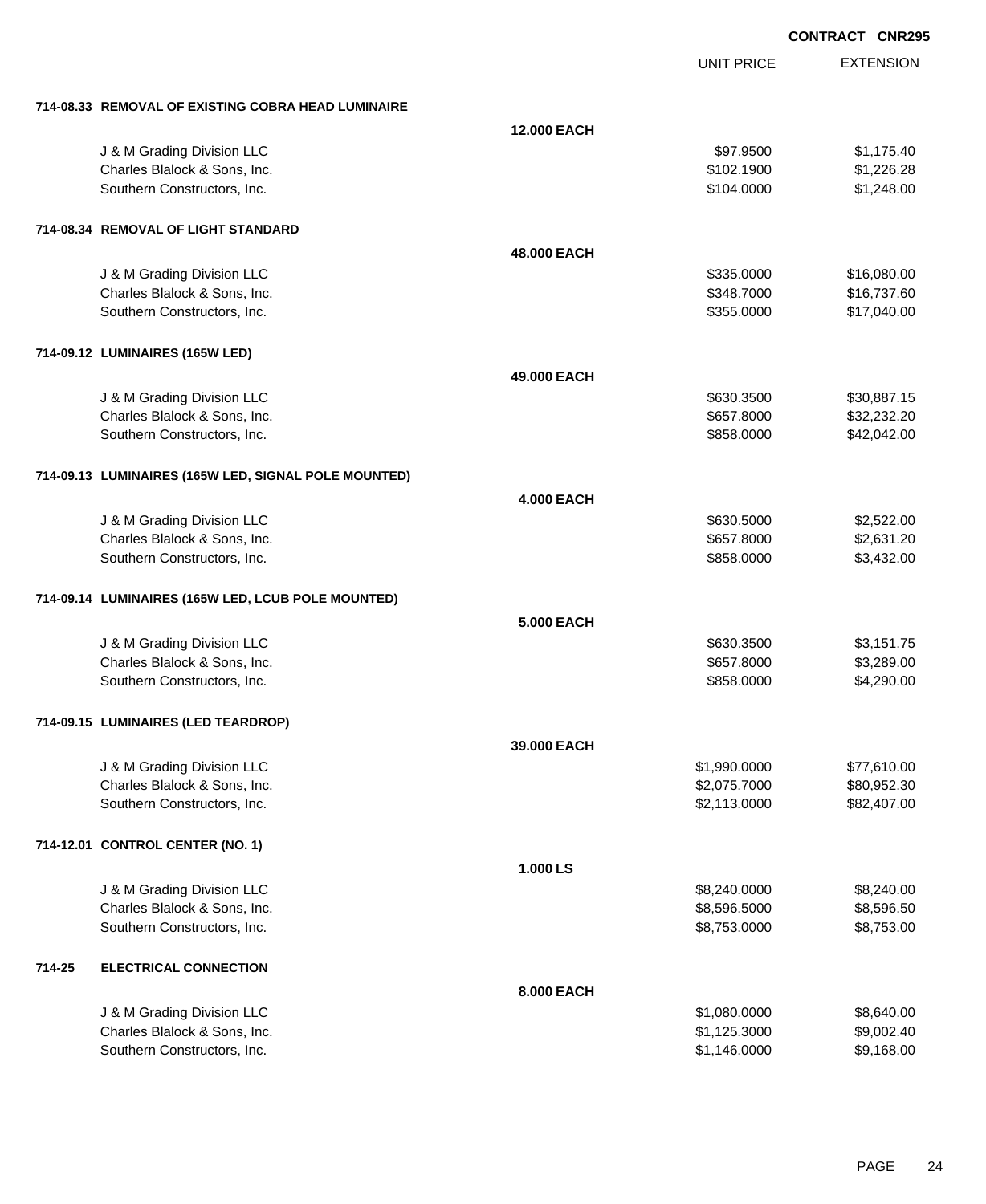EXTENSION **CONTRACT CNR295** UNIT PRICE **716-01.23 Snwplwble Pvmt Mrkrs (Bi-Dir)(2 Color) 80.000 EACH** J & M Grading Division LLC \$30.0500 \$2,404.00 Charles Blalock & Sons, Inc. \$31.3500 \$2,508.00 Southern Constructors, Inc. 6. The Constructors of the Constructors, Inc. 6. The Constructors, Inc. 6. S2,480.00 **716-02.04 PLASTIC PAVEMENT MARKING(CHANNELIZATION STRIPING) 878.000 S.Y.** J & M Grading Division LLC \$17.4000 \$15,277.20 Charles Blalock & Sons, Inc. \$15,935.70 Southern Constructors, Inc. 6. The Southern Constructors, Inc. 6. The Southern Constructors, Inc. 6. The Southern Constructors, Inc. 6. The Southern Constructors, Inc. 6. The Southern Constructors, Inc. 6. The Southern Con **716-02.05 PLASTIC PAVEMENT MARKING (STOP LINE) 930.000 L.F.** J & M Grading Division LLC  $$13,950.00$ Charles Blalock & Sons, Inc. \$11.0000 \$10,230.00 Southern Constructors, Inc. 6. The Southern Constructors, Inc. 6. The Southern Constructors, Inc. 6. The Southern Constructors, Inc. 6. The Southern Constructors, Inc. 6. The Southern Constructors, Inc. 6. The Southern Con **716-02.06 PLASTIC PAVEMENT MARKING (TURN LANE ARROW) 64.000 EACH** U & M Grading Division LLC  $$126.5000$   $$8,096.00$ Charles Blalock & Sons, Inc. 6. 2010 12:30 12:30 12:30 12:30 12:30 12:30 12:30 12:30 12:30 132.0000 \$8,448.00 Southern Constructors, Inc. 6. The Constructors of the Constructors, Inc. 6. The Constructors, Inc. 6. The Constructors of the Constructors of the Constructors of the Constructors of the Constructors of the Constructors of **716-02.08 PLASTIC PAVEMENT MARKING (8" DOTTED LINE) 3,027.000 L.F.** J & M Grading Division LLC \$1.0500 \$3,178.35 Charles Blalock & Sons, Inc. 6. 2012 12:329.70 \$1.1000 \$3,329.70 Southern Constructors, Inc. 63,783.75 **716-02.09 PLASTIC PAVEMENT MARKING (LONGITUDINAL CROSS-WALK) 224.000 L.F.** J & M Grading Division LLC \$17.5000 \$3,920.00 Charles Blalock & Sons, Inc. \$18.1500 \$4,065.60 Southern Constructors, Inc. 6. The Constructors, Inc. 6. The Constructors, Inc. 6. The Constructors, Inc. 6. S **716-02.11 PLASTIC PAVEMENT MARKING (6" DOTTED LINE) 776.000 L.F.** J & M Grading Division LLC \$1.7000 \$1,319.20 Charles Blalock & Sons, Inc. \$1.7600 \$1,365.76 Southern Constructors, Inc. 6. The Constructors of the Constructors, Inc. 6. The Constructors, Inc. 6. The Constructors of the Constructors of the Constructors of the Constructors of the Constructors of the Constructors of **716-03.01 PLASTIC WORD PAVEMENT MARKING (ONLY) 6.000 EACH**

J & M Grading Division LLC \$185.0000 \$1,110.00 Charles Blalock & Sons, Inc. 6. 2012. The State of the State of the State of State of State of State of State o Southern Constructors, Inc. 6. The Constructors of the Constructors, Inc. 6. The Constructors, Inc. 6. The Constructors of the Constructors of the Constructors of the Constructors of the Constructors of the Constructors of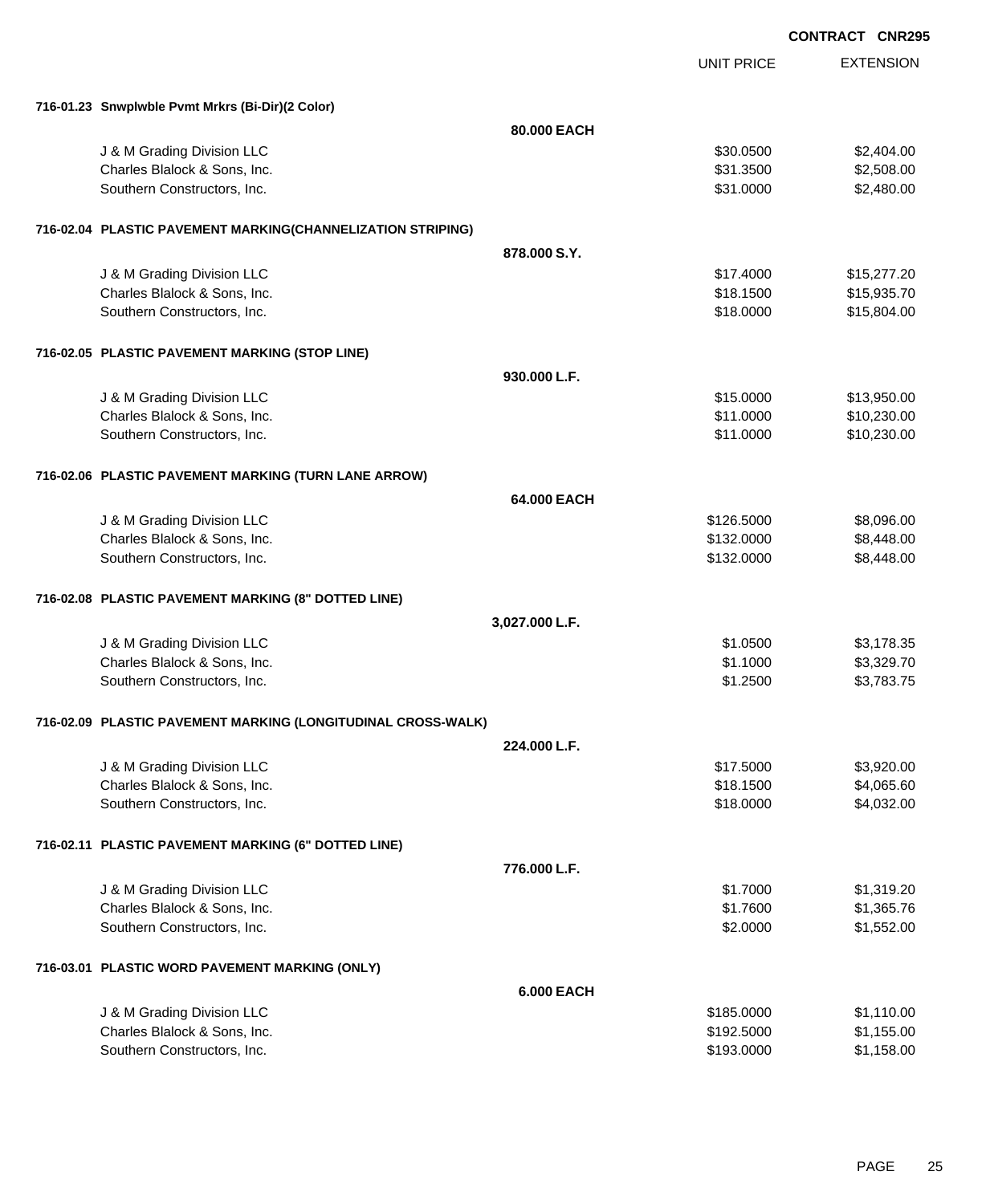|                                                              |                   | <b>CONTRACT CNR295</b> |
|--------------------------------------------------------------|-------------------|------------------------|
|                                                              | <b>UNIT PRICE</b> | <b>EXTENSION</b>       |
| 716-04.01 PLASTIC PAVEMENT MARKING (STRAIGHT-TURN ARROW)     |                   |                        |
| <b>5.000 EACH</b>                                            |                   |                        |
| J & M Grading Division LLC                                   | \$147.6000        | \$738.00               |
| Charles Blalock & Sons, Inc.                                 | \$154.0000        | \$770.00               |
| Southern Constructors, Inc.                                  | \$154.0000        | \$770.00               |
| 716-04.05 PLASTIC PAVEMENT MARKING (STRAIGHT ARROW)          |                   |                        |
| 12.000 EACH                                                  |                   |                        |
| J & M Grading Division LLC                                   | \$131.8000        | \$1,581.60             |
| Charles Blalock & Sons, Inc.                                 | \$137.5000        | \$1,650.00             |
| Southern Constructors, Inc.                                  | \$138.0000        | \$1,656.00             |
| 716-05.01 PAINTED PAVEMENT MARKING (4" LINE)                 |                   |                        |
| 20.580 L.M.                                                  |                   |                        |
| J & M Grading Division LLC                                   | \$610.0000        | \$12,553.80            |
| Charles Blalock & Sons, Inc.                                 | \$632.5000        | \$13,016.85            |
| Southern Constructors, Inc.                                  | \$633.0000        | \$13,027.14            |
| 716-05.02 PAINTED PAVEMENT MARKING (8" BARRIER LINE)         |                   |                        |
| 6,911.000 L.F.                                               |                   |                        |
| J & M Grading Division LLC                                   | \$0.5500          | \$3,801.05             |
| Charles Blalock & Sons, Inc.                                 | \$0.5500          | \$3,801.05             |
| Southern Constructors, Inc.                                  | \$1.0000          | \$6,911.00             |
| 716-05.04 PAINTED PAVEMENT MARKING (CHANNELIZATION STRIPING) |                   |                        |
| 516.000 S.Y.                                                 |                   |                        |
| J & M Grading Division LLC                                   | \$10.5500         | \$5,443.80             |
| Charles Blalock & Sons, Inc.                                 | \$11.0000         | \$5,676.00             |
| Southern Constructors, Inc.                                  | \$11.0000         | \$5,676.00             |
| 716-05.05 PAINTED PAVEMENT MARKING (STOP LINE)               |                   |                        |
| 376.000 L.F.                                                 |                   |                        |
| J & M Grading Division LLC                                   | \$5.3000          | \$1,992.80             |
| Charles Blalock & Sons, Inc.                                 | \$5.5000          | \$2,068.00             |
| Southern Constructors, Inc.                                  | \$6.0000          | \$2,256.00             |
| 716-05.06 PAINTED PAVEMENT MARKING (TURN LANE ARROW)         |                   |                        |
| 34,000 EACH                                                  |                   |                        |
| J & M Grading Division LLC                                   | \$52.7500         | \$1,793.50             |
| Charles Blalock & Sons, Inc.                                 | \$55.0000         | \$1,870.00             |
| Southern Constructors, Inc.                                  | \$55.0000         | \$1,870.00             |
| 716-05.09 PAINTED PAVEMENT MARKING(STRAIGHT-TURN ARROW)      |                   |                        |
| <b>2.000 EACH</b>                                            |                   |                        |
| J & M Grading Division LLC                                   | \$79.1000         | \$158.20               |
| Charles Blalock & Sons, Inc.                                 | \$82.5000         | \$165.00               |
| Southern Constructors, Inc.                                  | \$83.0000         | \$166.00               |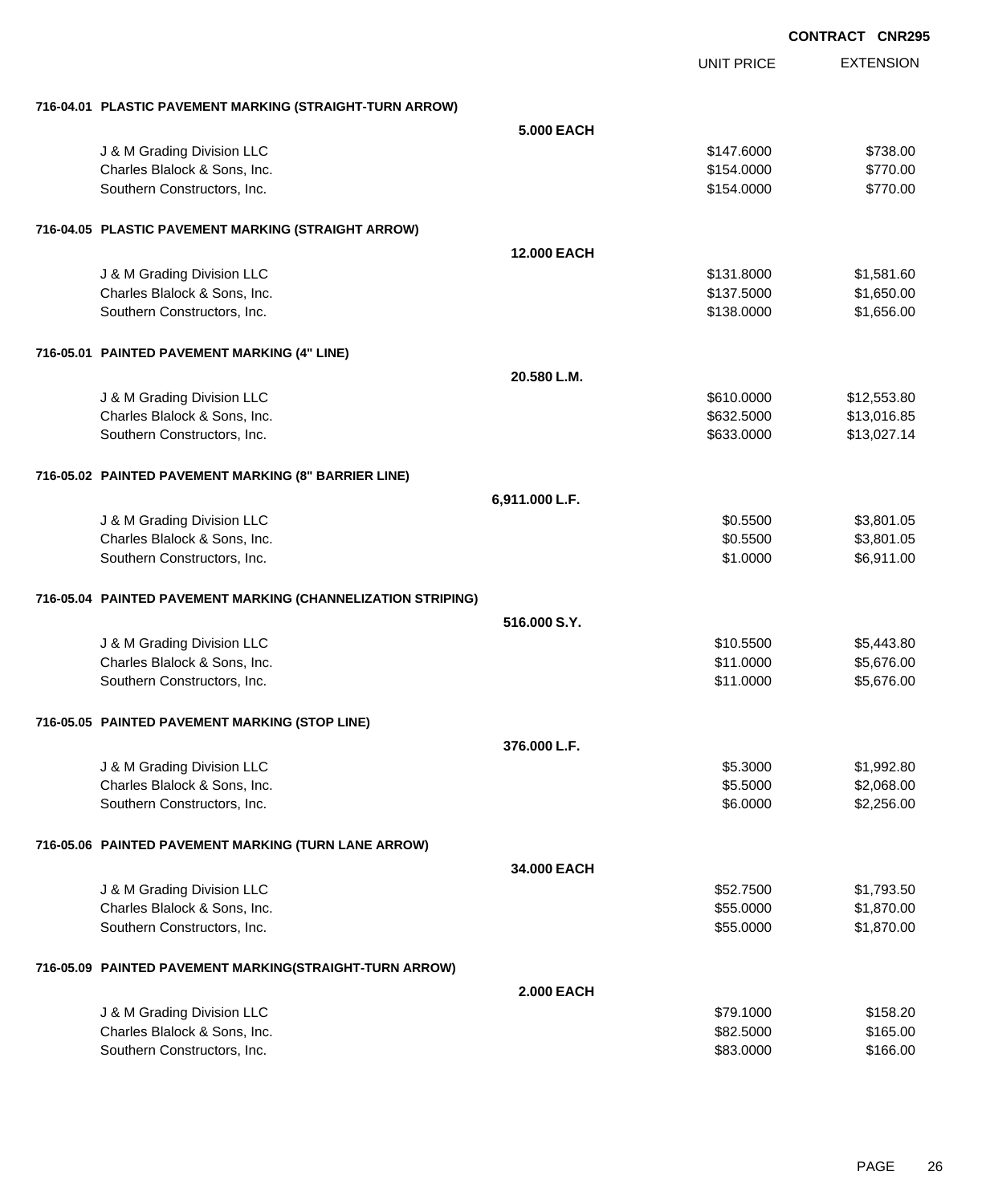|        |                                                                  |                    |                   | <b>CONTRACT CNR295</b> |
|--------|------------------------------------------------------------------|--------------------|-------------------|------------------------|
|        |                                                                  |                    | <b>UNIT PRICE</b> | <b>EXTENSION</b>       |
|        |                                                                  |                    |                   |                        |
|        | 716-05.11 PAINTED PAVEMENT MARKING(STRAIGHT ARROW)               |                    |                   |                        |
|        |                                                                  | <b>7.000 EACH</b>  |                   |                        |
|        | J & M Grading Division LLC                                       |                    | \$52.7500         | \$369.25               |
|        | Charles Blalock & Sons, Inc.                                     |                    | \$55.0000         | \$385.00               |
|        | Southern Constructors, Inc.                                      |                    | \$55.0000         | \$385.00               |
|        | 716-05.21 PAINTED PAVEMENT MARKING(4"DOTTED LINE)                |                    |                   |                        |
|        |                                                                  | 2,046.000 L.F.     |                   |                        |
|        | J & M Grading Division LLC                                       |                    | \$0.3000          | \$613.80               |
|        | Charles Blalock & Sons, Inc.                                     |                    | \$0.2800          | \$572.88               |
|        | Southern Constructors, Inc.                                      |                    | \$0.5000          | \$1,023.00             |
|        | 716-06.01 PAINTED WORD PVMT MARK (<br>$\lambda$                  |                    |                   |                        |
|        |                                                                  | <b>16.000 EACH</b> |                   |                        |
|        | J & M Grading Division LLC                                       |                    | \$131.8000        | \$2,108.80             |
|        | Charles Blalock & Sons, Inc.                                     |                    | \$137.5000        | \$2,200.00             |
|        | Southern Constructors, Inc.                                      |                    | \$138.0000        | \$2,208.00             |
|        |                                                                  |                    |                   |                        |
|        | 716-12.01 ENHANCED FLATLINE THERMO PVMT MRKNG (4IN LINE)         |                    |                   |                        |
|        |                                                                  | 3.600 L.M.         |                   |                        |
|        | J & M Grading Division LLC                                       |                    | \$3,955.0000      | \$14,238.00            |
|        | Charles Blalock & Sons, Inc.                                     |                    | \$4,125.0000      | \$14,850.00            |
|        | Southern Constructors, Inc.                                      |                    | \$4,125.0000      | \$14,850.00            |
|        | 716-12.02 ENHANCED FLATLINE THERMO PVMT MRKNG (6IN LINE)         |                    |                   |                        |
|        |                                                                  | 1.900 L.M.         |                   |                        |
|        | J & M Grading Division LLC                                       |                    | \$4,745.0000      | \$9,015.50             |
|        | Charles Blalock & Sons, Inc.                                     |                    | \$4,950.0000      | \$9,405.00             |
|        | Southern Constructors, Inc.                                      |                    | \$4,950.0000      | \$9,405.00             |
|        |                                                                  |                    |                   |                        |
|        | 716-12.03 ENHANCED FLATLINE THERMO PVMT MRKNG (8IN BARRIER LINE) |                    |                   |                        |
|        |                                                                  | 934.000 L.F.       |                   |                        |
|        | J & M Grading Division LLC                                       |                    | \$1.0500          | \$980.70               |
|        | Charles Blalock & Sons, Inc.                                     |                    | \$1.1000          | \$1,027.40             |
|        | Southern Constructors, Inc.                                      |                    | \$1.2500          | \$1,167.50             |
|        | 716-13.01 SPRAY THERMO PVMT MRKNG (60 mil) (4IN LINE)            |                    |                   |                        |
|        |                                                                  | 2.500 L.M.         |                   |                        |
|        | J & M Grading Division LLC                                       |                    | \$2,320.0000      | \$5,800.00             |
|        | Charles Blalock & Sons, Inc.                                     |                    | \$2,420.0000      | \$6,050.00             |
|        | Southern Constructors, Inc.                                      |                    | \$2,420.0000      | \$6,050.00             |
|        |                                                                  |                    |                   |                        |
| 717-01 | <b>MOBILIZATION</b>                                              |                    |                   |                        |
|        |                                                                  | 1.000 LS           |                   |                        |
|        | J & M Grading Division LLC                                       |                    | \$460,000.0000    | \$460,000.00           |
|        | Charles Blalock & Sons, Inc.                                     |                    | \$752,143.4300    | \$752,143.43           |
|        | Southern Constructors, Inc.                                      |                    | \$825,000.0000    | \$825,000.00           |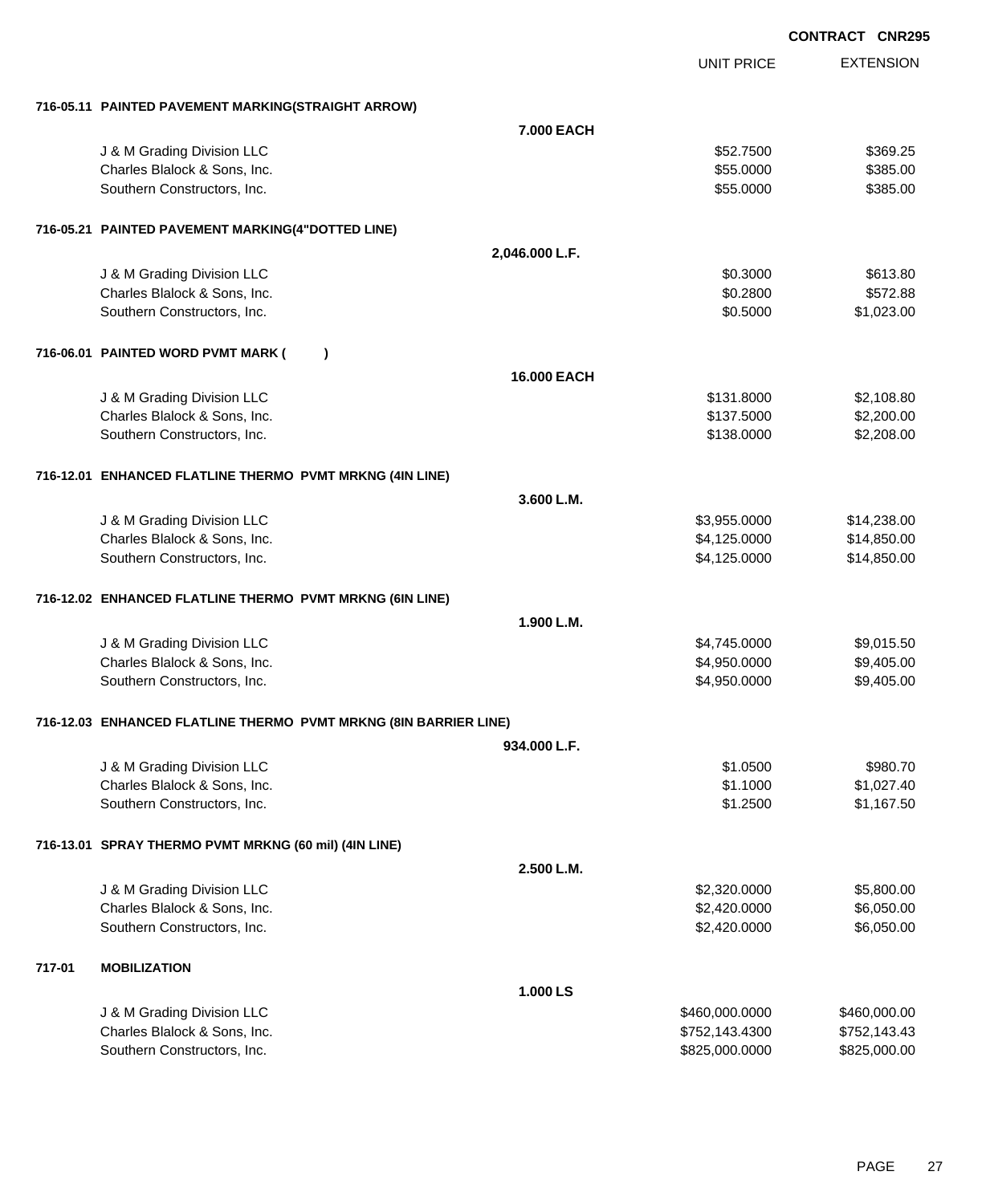|                                                         |                    | <b>UNIT PRICE</b> | <b>EXTENSION</b> |
|---------------------------------------------------------|--------------------|-------------------|------------------|
| 721-01.01 BENCH                                         |                    |                   |                  |
|                                                         | <b>5.000 EACH</b>  |                   |                  |
| J & M Grading Division LLC                              |                    | \$2,500.0000      | \$12,500.00      |
| Charles Blalock & Sons, Inc.                            |                    | \$1,000.0000      | \$5,000.00       |
| Southern Constructors, Inc.                             |                    | \$2,700.0000      | \$13,500.00      |
| 721-01.02 TRASH RECEPTACLE                              |                    |                   |                  |
|                                                         | <b>5.000 EACH</b>  |                   |                  |
| J & M Grading Division LLC                              |                    | \$2,000.0000      | \$10,000.00      |
| Charles Blalock & Sons, Inc.                            |                    | \$500.0000        | \$2,500.00       |
| Southern Constructors, Inc.                             |                    | \$2,250.0000      | \$11,250.00      |
| 730-01.02 REMOVAL OF SIGNAL EQUIPMENT                   |                    |                   |                  |
|                                                         | 13.000 EACH        |                   |                  |
| J & M Grading Division LLC                              |                    | \$700.0000        | \$9,100.00       |
| Charles Blalock & Sons, Inc.                            |                    | \$728.2000        | \$9,466.60       |
| Southern Constructors, Inc.                             |                    | \$761.0000        | \$9,893.00       |
| 730-02.09 SIGNAL HEAD ASSEMBLY (130 WITH BACKPLATE)     |                    |                   |                  |
|                                                         | 32.000 EACH        |                   |                  |
| J & M Grading Division LLC                              |                    | \$905.0000        | \$28,960.00      |
| Charles Blalock & Sons, Inc.                            |                    | \$942.7000        | \$30,166.40      |
| Southern Constructors, Inc.                             |                    | \$986.0000        | \$31,552.00      |
| 730-02.17 SIGNAL HEAD ASSEMBLY (150 A2H WITH BACKPLATE) |                    |                   |                  |
|                                                         | <b>11.000 EACH</b> |                   |                  |
| J & M Grading Division LLC                              |                    | \$1,435.0000      | \$15,785.00      |
| Charles Blalock & Sons, Inc.                            |                    | \$1,494.9000      | \$16,443.90      |
| Southern Constructors, Inc.                             |                    | \$1,563.0000      | \$17,193.00      |
| 730-02.30 SIGNAL HEAD ASSEMBLY (130 A3 WITH BACKPLATE)  |                    |                   |                  |
|                                                         | <b>2.000 EACH</b>  |                   |                  |
| J & M Grading Division LLC                              |                    | \$908.0000        | \$1,816.00       |
| Charles Blalock & Sons, Inc.                            |                    | \$947.1000        | \$1,894.20       |
| Southern Constructors, Inc.                             |                    | \$990.0000        | \$1,980.00       |
| 730-02.31 SIGNAL HEAD ASSEMBLY (130 A3 WITH BACKPLATE)  |                    |                   |                  |
|                                                         | <b>9.000 EACH</b>  |                   |                  |
| J & M Grading Division LLC                              |                    | \$908.0000        | \$8,172.00       |
| Charles Blalock & Sons, Inc.                            |                    | \$947.1000        | \$8,523.90       |
| Southern Constructors, Inc.                             |                    | \$990.0000        | \$8,910.00       |
| 730-03.20 INSTALL PULL BOX (TYPE A)                     |                    |                   |                  |
|                                                         | <b>6.000 EACH</b>  |                   |                  |
| J & M Grading Division LLC                              |                    | \$341.5500        | \$2,049.30       |
| Charles Blalock & Sons, Inc.                            |                    | \$356.4000        | \$2,138.40       |
| Southern Constructors, Inc.                             |                    | \$373.0000        | \$2,238.00       |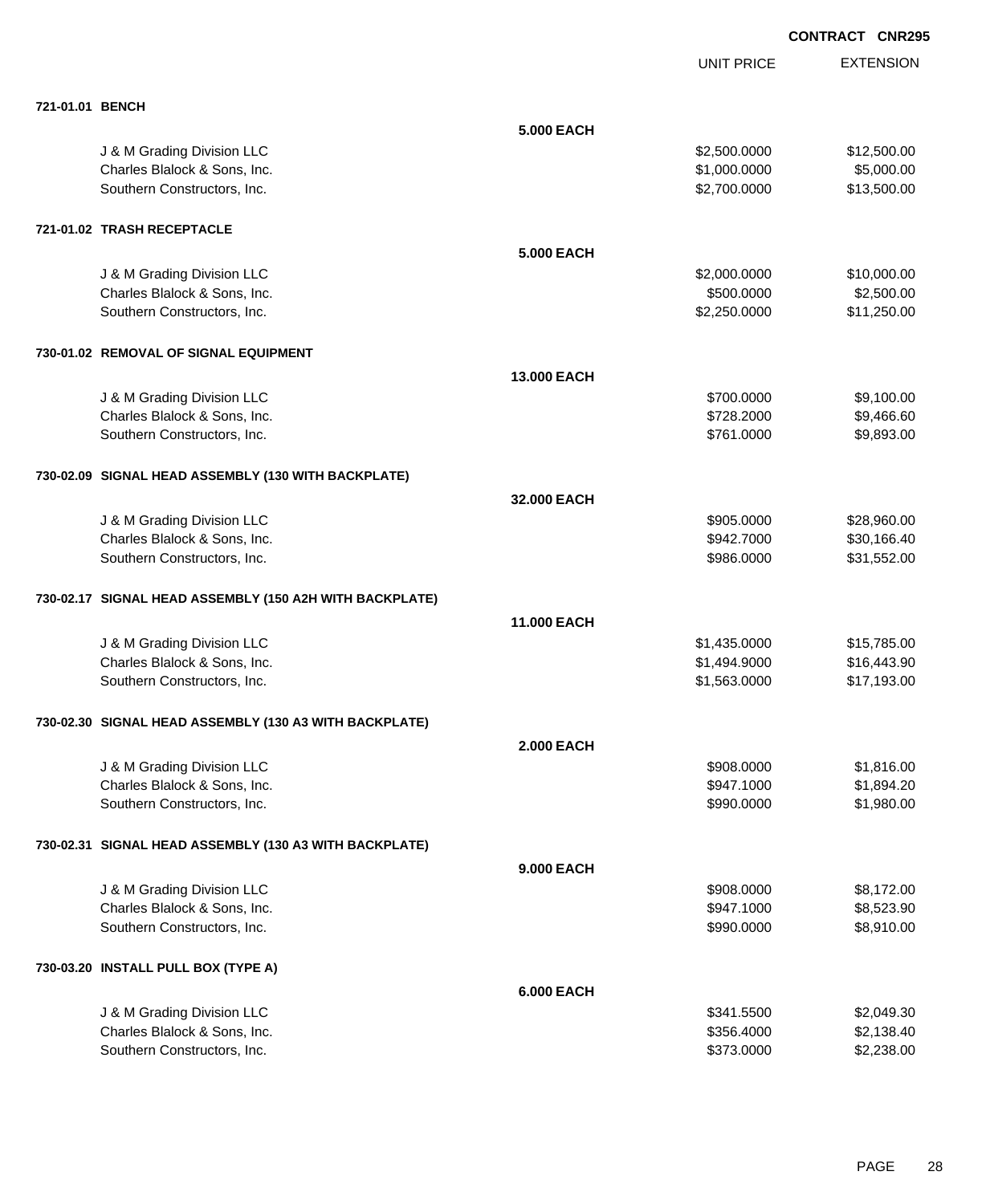| 730-03.21 INSTALL PULL BOX (TYPE B)           |                   |              |             |
|-----------------------------------------------|-------------------|--------------|-------------|
|                                               | 27,000 EACH       |              |             |
| J & M Grading Division LLC                    |                   | \$451.2500   | \$12,183.75 |
| Charles Blalock & Sons, Inc.                  |                   | \$470.8000   | \$12,711.60 |
| Southern Constructors, Inc.                   |                   | \$492.0000   | \$13,284.00 |
|                                               |                   |              |             |
| 730-05.01 ELECTRICAL SERVICE CONNECTION       |                   |              |             |
|                                               | <b>4.000 EACH</b> |              |             |
| J & M Grading Division LLC                    |                   | \$1,245.0000 | \$4,980.00  |
| Charles Blalock & Sons, Inc.                  |                   | \$1,296.9000 | \$5,187.60  |
| Southern Constructors, Inc.                   |                   | \$1,356.0000 | \$5,424.00  |
| 730-05.02 SERVICE CABLE (2 CONDUCTOR, #8 AWG) |                   |              |             |
|                                               | 850.000 L.F.      |              |             |
| J & M Grading Division LLC                    |                   | \$1.6000     | \$1,360.00  |
| Charles Blalock & Sons, Inc.                  |                   | \$1.6500     | \$1,402.50  |
| Southern Constructors, Inc.                   |                   | \$2.0000     | \$1,700.00  |
| 730-08.01 SIGNAL CABLE - 3 CONDUCTOR          |                   |              |             |
|                                               | 770.000 L.F.      |              |             |
| J & M Grading Division LLC                    |                   | \$1.0000     | \$770.00    |
| Charles Blalock & Sons, Inc.                  |                   | \$1.0500     | \$808.50    |
| Southern Constructors, Inc.                   |                   | \$1.0000     | \$770.00    |
|                                               |                   |              |             |
| 730-08.02 SIGNAL CABLE - 5 CONDUCTOR          |                   |              |             |
|                                               | 850.000 L.F.      |              |             |
| J & M Grading Division LLC                    |                   | \$1.2000     | \$1,020.00  |
| Charles Blalock & Sons, Inc.                  |                   | \$1.2100     | \$1,028.50  |
| Southern Constructors, Inc.                   |                   | \$1.5000     | \$1,275.00  |
| 730-08.03 SIGNAL CABLE - 7 CONDUCTOR          |                   |              |             |
|                                               | 5,526.000 L.F.    |              |             |
| J & M Grading Division LLC                    |                   | \$1.4000     | \$7,736.40  |
| Charles Blalock & Sons, Inc.                  |                   | \$1.4300     | \$7,902.18  |
| Southern Constructors, Inc.                   |                   | \$1.5000     | \$8,289.00  |
| 730-12.01 CONDUIT 1" DIAMETER (PVC)           |                   |              |             |
|                                               | 1,362.000 L.F.    |              |             |
| J & M Grading Division LLC                    |                   | \$6.2500     | \$8,512.50  |
| Charles Blalock & Sons, Inc.                  |                   | \$6.4900     | \$8,839.38  |
| Southern Constructors, Inc.                   |                   | \$7.0000     | \$9,534.00  |
| 730-12.02 CONDUIT 2" DIAMETER (PVC)           |                   |              |             |
|                                               | 1,682.000 L.F.    |              |             |
| J & M Grading Division LLC                    |                   | \$7.4000     | \$12,446.80 |
| Charles Blalock & Sons, Inc.                  |                   | \$7.7000     | \$12,951.40 |
| Southern Constructors, Inc.                   |                   | \$8.0000     | \$13,456.00 |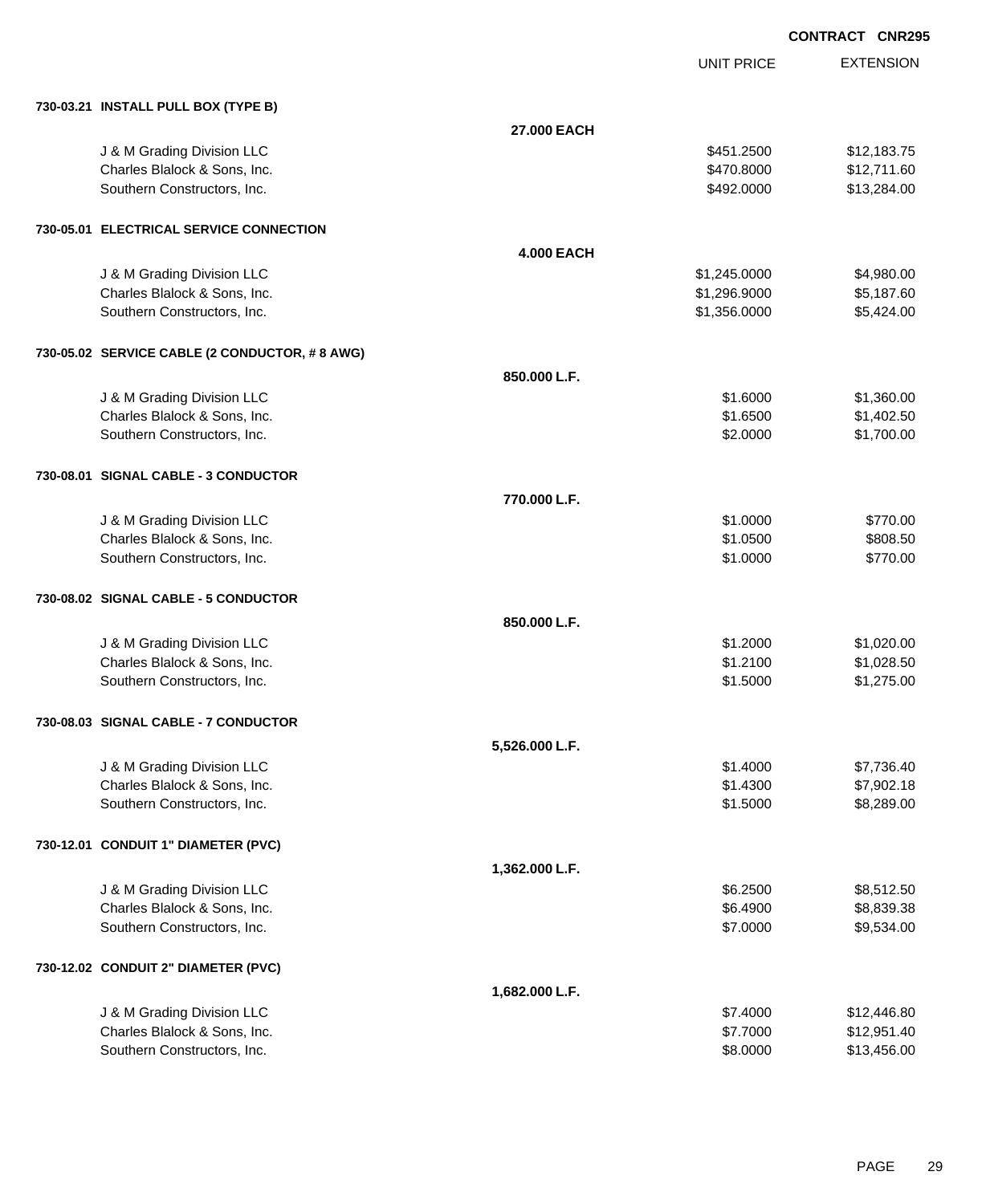**EXTENSION CONTRACT CNR295** UNIT PRICE **730-12.03 CONDUIT 3" DIAMETER (PVC) 295.000 L.F.** J & M Grading Division LLC \$2,684.50 Charles Blalock & Sons, Inc. \$9.4600 \$2,790.70 Southern Constructors, Inc. 6. The Constructors of the Constructors of the Constructors, Inc. 6. The Constructors of the Constructors of the Constructors of the Constructors of the Constructors of the Constructors of the C **730-12.13 CONDUIT 2" DIAMETER (JACK AND BORE) 2,069.000 L.F.** J & M Grading Division LLC \$25.1000 \$51,931.90 Charles Blalock & Sons, Inc. \$26.1800 \$54,166.42 Southern Constructors, Inc. 6. The Constructors of the Constructors, Inc. 6. The Constructors, Inc. 6. The Constructors of the Constructors of the Constructors, Inc. 6. The Constructors of the Constructors of the Construct **730-12.14 CONDUIT 3" DIAMETER (JACK AND BORE) 389.000 L.F.** J & M Grading Division LLC  $$27.1000$   $$10,541.90$ Charles Blalock & Sons, Inc. \$31.5700 \$12,280.73 Southern Constructors, Inc. 6. The Southern Constructors, Inc. 6. The Southern Constructors, Inc. 6. The Southern Constructors, Inc. 6. The Southern Constructors, Inc. 6. The Southern Constructors, Inc. 6. The Southern Con **730-13.01 VEHICLE LOOP DETECTOR (SHELF MOUNT) 70.000 EACH** J & M Grading Division LLC \$205.5500 \$14,388.50 Charles Blalock & Sons, Inc. 6. 2014.5000 \$15,015.00 Southern Constructors, Inc. 6. The Constructors of the Constructors, Inc. 6. The Constructors, Inc. 6. The Constructors of the Constructors of the Constructors of the Constructors of the Constructors of the Constructors of **730-13.02 VEHICLE DETECTOR (VIDEO) 1.000 EACH** J & M Grading Division LLC \$20,150.0000 \$20,150.00 Charles Blalock & Sons, Inc. 6. 2011 2012 12:00 12:00 13:000 \$21,013.3000 \$21,013.3000 \$21,013.3000 \$21,013.30 Southern Constructors, Inc. 621,968.000 \$21,968.000 \$21,968.000 \$21,968.000 \$21,968.000 \$21,968.00 **730-13.08 VEHICLE DETECTOR (RADAR) 1.000 EACH** J & M Grading Division LLC \$12,055.0000 \$12,055.00 Charles Blalock & Sons, Inc. 6. 2016 12:578.5000 \$12,578.5000 \$12,578.5000 \$12,578.500 Southern Constructors, Inc. 613,150.000 \$13,150.000 \$13,150.000 \$13,150.000 \$13,150.000 \$13,150.00 **730-14.01 SHIELDED DETECTOR CABLE 13,317.000 L.F.** J & M Grading Division LLC  $$1.0000$   $$13,317.00$ Charles Blalock & Sons, Inc. 6. 2012 12:30 12:30 12:30 12:30 12:30 12:30 12:30 12:30 12:30 12:30 12:30 12:30 1 Southern Constructors, Inc. 6. The Constructors of the Constructors, Inc. 6. The Constructors, Inc. 6. The Constructors of the Constructors of the Constructors of the Constructors of the Constructors of the Constructors of

| 5.017.000 L.F.               |          |             |
|------------------------------|----------|-------------|
| J & M Grading Division LLC   | \$4.3500 | \$21,823.95 |
| Charles Blalock & Sons, Inc. | \$4.5100 | \$22,626,67 |
| Southern Constructors, Inc.  | \$5,0000 | \$25,085,00 |

**730-14.02 SAW SLOT**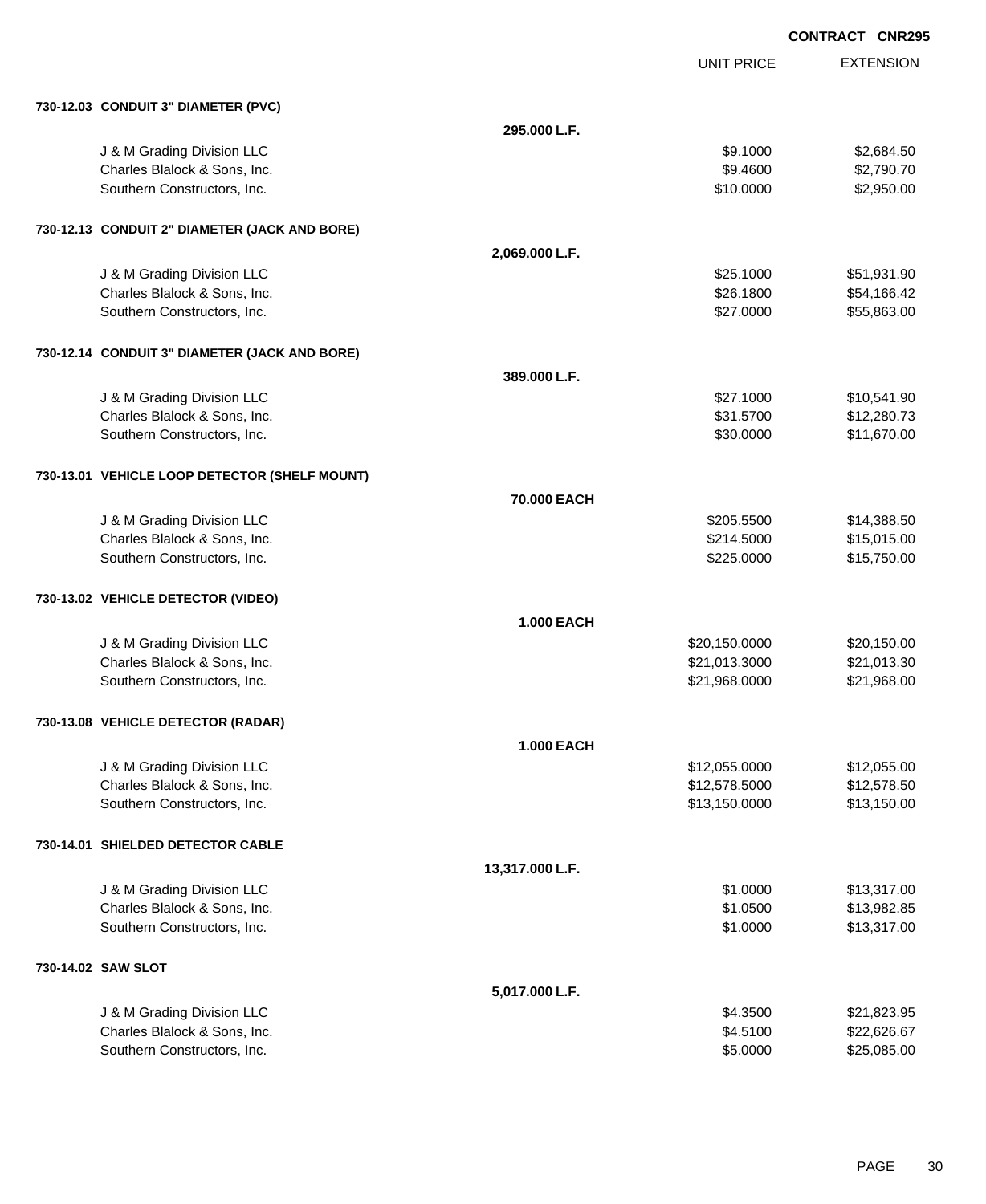|                                                          |                   |                   | <b>CONTRACT CNR295</b> |
|----------------------------------------------------------|-------------------|-------------------|------------------------|
|                                                          |                   | <b>UNIT PRICE</b> | <b>EXTENSION</b>       |
| 730-14.03 LOOP WIRE                                      |                   |                   |                        |
|                                                          | 14,670.000 L.F.   |                   |                        |
| J & M Grading Division LLC                               |                   | \$0.7500          | \$11,002.50            |
| Charles Blalock & Sons, Inc.                             |                   | \$0.7700          | \$11,295.90            |
| Southern Constructors, Inc.                              |                   | \$1.0000          | \$14,670.00            |
| 730-15.32 CABINET (EIGHT PHASE BASE MOUNTED)             |                   |                   |                        |
|                                                          | <b>4.000 EACH</b> |                   |                        |
| J & M Grading Division LLC                               |                   | \$16,750.0000     | \$67,000.00            |
| Charles Blalock & Sons, Inc.                             |                   | \$17,475.7000     | \$69,902.80            |
| Southern Constructors, Inc.                              |                   | \$18,270.0000     | \$73,080.00            |
| 730-16.02 EIGHT PHASE ACTUATED CONTROLLER                |                   |                   |                        |
|                                                          | <b>4.000 EACH</b> |                   |                        |
| J & M Grading Division LLC                               |                   | \$4,590.0000      | \$18,360.00            |
| Charles Blalock & Sons, Inc.                             |                   | \$4,787.2000      | \$19,148.80            |
| Southern Constructors, Inc.                              |                   | \$5,005.0000      | \$20,020.00            |
| 730-23.20 CANTILEVER SIGNAL SUPPORT (1 ARM @ 65')        |                   |                   |                        |
|                                                          | <b>2.000 EACH</b> |                   |                        |
| J & M Grading Division LLC                               |                   | \$19,030.0000     | \$38,060.00            |
| Charles Blalock & Sons, Inc.                             |                   | \$19,856.1000     | \$39,712.20            |
| Southern Constructors, Inc.                              |                   | \$20,759.0000     | \$41,518.00            |
| 730-23.30 PEDESTAL POLE (10 FT)                          |                   |                   |                        |
|                                                          | <b>4.000 EACH</b> |                   |                        |
| J & M Grading Division LLC                               |                   | \$1,580.0000      | \$6,320.00             |
| Charles Blalock & Sons, Inc.                             |                   | \$1,647.8000      | \$6,591.20             |
| Southern Constructors, Inc.                              |                   | \$1,723.0000      | \$6,892.00             |
| 730-23.36 CANTILEVER SIGNAL SUPPORT (2 ARMS @ 90' & 66') |                   |                   |                        |
|                                                          | <b>1.000 EACH</b> |                   |                        |
| J & M Grading Division LLC                               |                   | \$35,920.0000     | \$35,920.00            |
| Charles Blalock & Sons, Inc.                             |                   | \$37,485.8000     | \$37,485.80            |
| Southern Constructors, Inc.                              |                   | \$39,190.0000     | \$39,190.00            |
| 730-23.37 CANTILEVER SIGNAL SUPPORT (2 ARMS @ 90' &68')  |                   |                   |                        |
|                                                          | <b>1.000 EACH</b> |                   |                        |
| J & M Grading Division LLC                               |                   | \$36,110.0000     | \$36,110.00            |
| Charles Blalock & Sons, Inc.                             |                   | \$37,681.6000     | \$37,681.60            |
| Southern Constructors, Inc.                              |                   | \$39,394.0000     | \$39,394.00            |
| 730-23.38 CANTILEVER SIGNAL SUPPORT (2 ARMS @ 68' & 50') |                   |                   |                        |
|                                                          | <b>1.000 EACH</b> |                   |                        |
| J & M Grading Division LLC                               |                   | \$31,630.0000     | \$31,630.00            |
| Charles Blalock & Sons, Inc.                             |                   | \$33,008.8000     | \$33,008.80            |
| Southern Constructors, Inc.                              |                   | \$34,509.0000     | \$34,509.00            |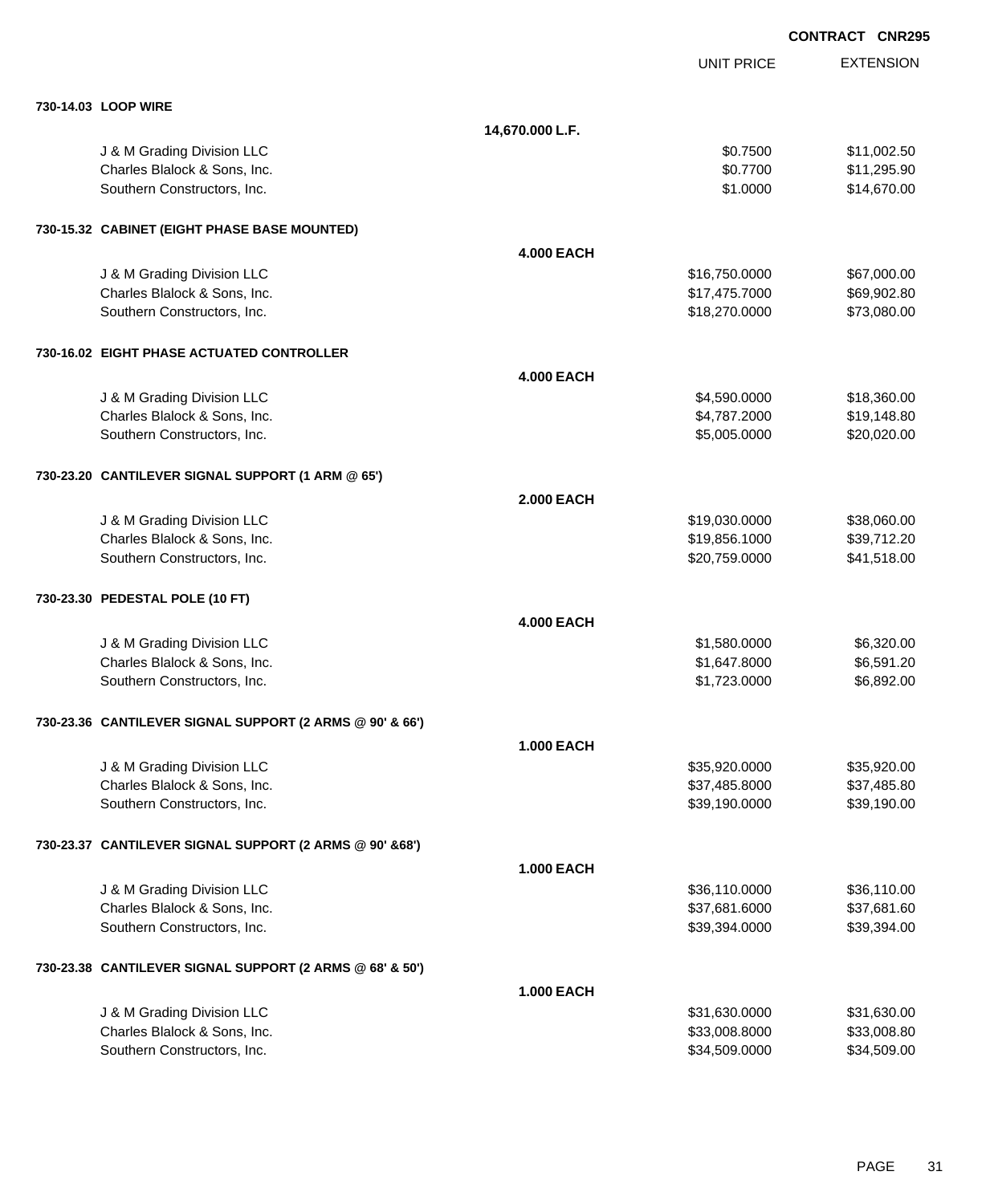|                                                                       |                   | <b>UNIT PRICE</b> | <b>EXTENSION</b> |
|-----------------------------------------------------------------------|-------------------|-------------------|------------------|
| 730-23.39 CANTILEVER SIGNAL SUPPORT (2 ARMS @ 64' & 66')              |                   |                   |                  |
|                                                                       | <b>1.000 EACH</b> |                   |                  |
| J & M Grading Division LLC                                            |                   | \$32,145.0000     | \$32,145.00      |
| Charles Blalock & Sons, Inc.                                          |                   | \$33,544.5000     | \$33,544.50      |
| Southern Constructors, Inc.                                           |                   | \$35,069.0000     | \$35,069.00      |
| 730-23.96 CANTILEVER SIGNAL SUPPORT (2 ARMS @ 74' & 66')              |                   |                   |                  |
|                                                                       | <b>1.000 EACH</b> |                   |                  |
| J & M Grading Division LLC                                            |                   | \$33,660.0000     | \$33,660.00      |
| Charles Blalock & Sons, Inc.                                          |                   | \$35,124.1000     | \$35,124.10      |
| Southern Constructors, Inc.                                           |                   | \$36,721.0000     | \$36,721.00      |
| 730-23.97 CANTILEVER SIGNAL SUPPORT (2 ARMS @ 80' & 75')              |                   |                   |                  |
|                                                                       | <b>1.000 EACH</b> |                   |                  |
| J & M Grading Division LLC                                            |                   | \$34,720.0000     | \$34,720.00      |
| Charles Blalock & Sons, Inc.                                          |                   | \$36,231.8000     | \$36,231.80      |
| Southern Constructors, Inc.                                           |                   | \$37,879.0000     | \$37,879.00      |
| 730-23.98 CANTILEVER SIGNAL SUPPORT (1 ARM @ 75')                     |                   |                   |                  |
|                                                                       | <b>1.000 EACH</b> |                   |                  |
| J & M Grading Division LLC                                            |                   | \$22,475.0000     | \$22,475.00      |
| Charles Blalock & Sons, Inc.                                          |                   | \$23,454.2000     | \$23,454.20      |
| Southern Constructors, Inc.                                           |                   | \$24,520.0000     | \$24,520.00      |
| 730-23.99 CANTILEVER SIGNAL SUPPORT (1 ARM @ 60')                     |                   |                   |                  |
|                                                                       | <b>1.000 EACH</b> |                   |                  |
| J & M Grading Division LLC                                            |                   | \$19,845.0000     | \$19,845.00      |
| Charles Blalock & Sons, Inc.                                          |                   | \$20,708.6000     | \$20,708.60      |
| Southern Constructors, Inc.                                           |                   | \$21,650.0000     | \$21,650.00      |
| 730-26.11   COUNTDOWN PED SGNL HEAD W/AUDIBLE PUSH BUTTON & 15IN SIGN |                   |                   |                  |
|                                                                       | <b>8.000 EACH</b> |                   |                  |
| J & M Grading Division LLC                                            |                   | \$931.8000        | \$7,454.40       |
| Charles Blalock & Sons, Inc.                                          |                   | \$972.4000        | \$7,779.20       |
| Southern Constructors, Inc.                                           |                   | \$1,017.0000      | \$8,136.00       |
| 740-10.03 GEOTEXTILE (TYPE III)(EROSION CONTROL)                      |                   |                   |                  |
|                                                                       | 3,050.000 S.Y.    |                   |                  |
| J & M Grading Division LLC                                            |                   | \$2.5000          | \$7,625.00       |
| Charles Blalock & Sons, Inc.                                          |                   | \$2.2000          | \$6,710.00       |
| Southern Constructors, Inc.                                           |                   | \$3.0000          | \$9,150.00       |
| 740-11.02 TEMPORARY SEDIMENT TUBE 12IN                                |                   |                   |                  |
|                                                                       | 3,266.000 L.F.    |                   |                  |
| J & M Grading Division LLC                                            |                   | \$2.4000          | \$7,838.40       |
| Charles Blalock & Sons, Inc.                                          |                   | \$3.3000          | \$10,777.80      |
| Southern Constructors, Inc.                                           |                   | \$4.0000          | \$13,064.00      |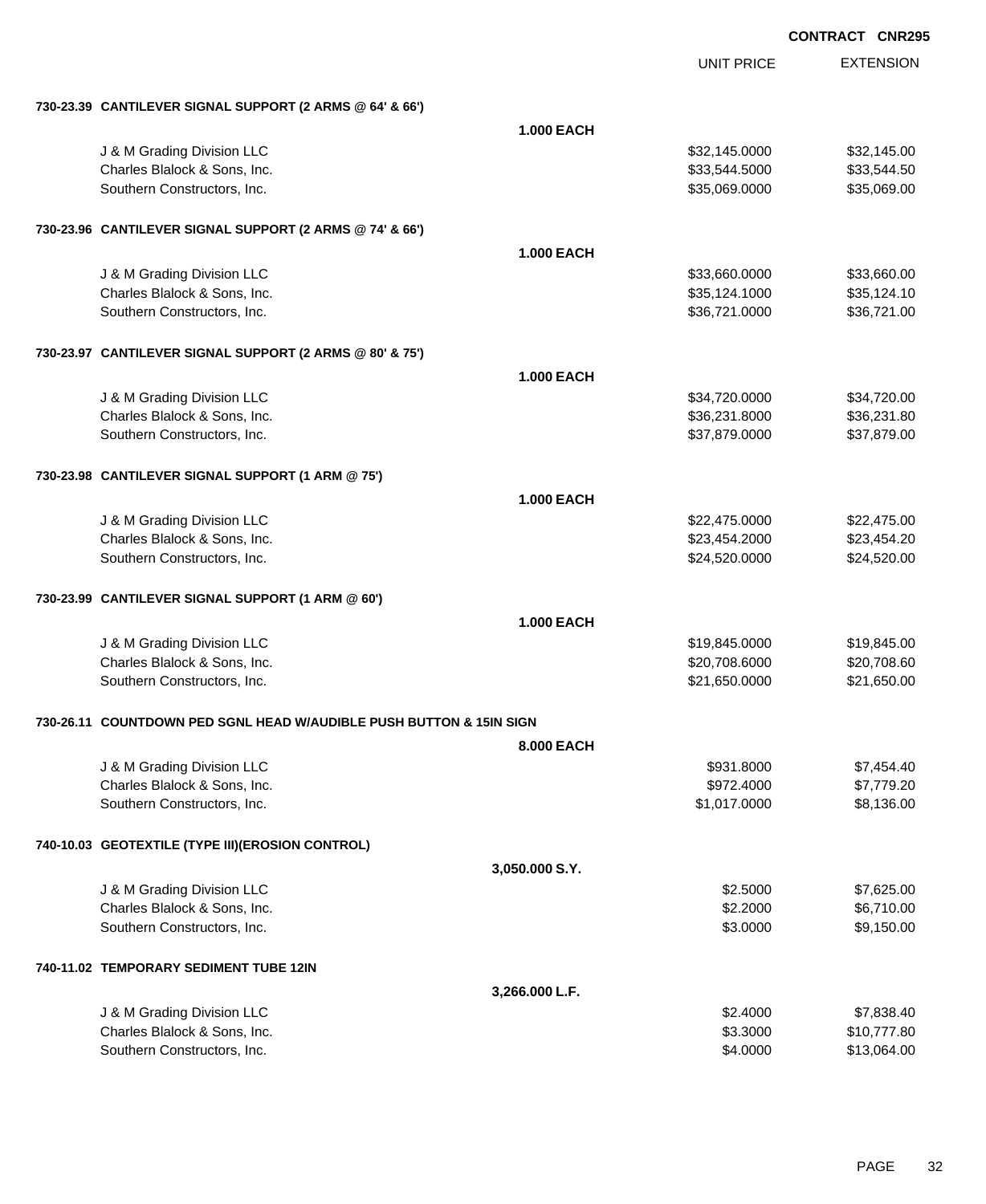|        |                                                   |                |                   | <b>CONTRACT CNR295</b> |
|--------|---------------------------------------------------|----------------|-------------------|------------------------|
|        |                                                   |                | <b>UNIT PRICE</b> | <b>EXTENSION</b>       |
|        | 740-11.04 TEMPORARY SEDIMENT TUBE 20IN            |                |                   |                        |
|        |                                                   | 2,797.000 L.F. |                   |                        |
|        | J & M Grading Division LLC                        |                | \$2.7500          | \$7,691.75             |
|        | Charles Blalock & Sons, Inc.                      |                | \$4.4000          | \$12,306.80            |
|        | Southern Constructors, Inc.                       |                | \$4.0000          | \$11,188.00            |
|        | 801-01.07 TEMPORARY SEEDING (WITH MULCH)          |                |                   |                        |
|        |                                                   | 229.000 UNIT   |                   |                        |
|        | J & M Grading Division LLC                        |                | \$20.0000         | \$4,580.00             |
|        | Charles Blalock & Sons, Inc.                      |                | \$26.0700         | \$5,970.03             |
|        | Southern Constructors, Inc.                       |                | \$26.0000         | \$5,954.00             |
| 801-03 | <b>WATER (SEEDING &amp; SODDING)</b>              |                |                   |                        |
|        |                                                   | 350.000 M.G.   |                   |                        |
|        | J & M Grading Division LLC                        |                | \$10.5500         | \$3,692.50             |
|        | Charles Blalock & Sons, Inc.                      |                | \$55.0000         | \$19,250.00            |
|        | Southern Constructors, Inc.                       |                | \$55.0000         | \$19,250.00            |
|        | 802-01.10 TREES (STREET TREES, 4" CAL., B&B)      |                |                   |                        |
|        |                                                   | 55.000 EACH    |                   |                        |
|        | J & M Grading Division LLC                        |                | \$160.0000        | \$8,800.00             |
|        | Charles Blalock & Sons, Inc.                      |                | \$446.6900        | \$24,567.95            |
|        | Southern Constructors, Inc.                       |                | \$447.0000        | \$24,585.00            |
|        | 802-01.11 TREES (ORNAMENTAL TREES, 2" CAL., B&B)  |                |                   |                        |
|        |                                                   | 37.000 EACH    |                   |                        |
|        | J & M Grading Division LLC                        |                | \$160.0000        | \$5,920.00             |
|        | Charles Blalock & Sons, Inc.                      |                | \$324.2400        | \$11,996.88            |
|        | Southern Constructors, Inc.                       |                | \$324.0000        | \$11,988.00            |
|        | 802-03.01 SHRUBS (3-4' HT., FULL PLANT, #5 CONT.) |                |                   |                        |
|        |                                                   | 469.000 EACH   |                   |                        |
|        | J & M Grading Division LLC                        |                | \$65.0000         | \$30,485.00            |
|        | Charles Blalock & Sons, Inc.                      |                | \$56.5300         | \$26,512.57            |
|        | Southern Constructors, Inc.                       |                | \$57.0000         | \$26,733.00            |
|        | 802-04.70 GROUND COVER (1 GAL., @ 12" O.C.)       |                |                   |                        |
|        |                                                   | 3,191.000 EACH |                   |                        |
|        | J & M Grading Division LLC                        |                | \$6.5000          | \$20,741.50            |
|        | Charles Blalock & Sons, Inc.                      |                | \$12.4500         | \$39,727.95            |
|        | Southern Constructors, Inc.                       |                | \$15.0000         | \$47,865.00            |
|        | 802-04.71 GROUND COVER (1 GAL., @ 18" O.C.)       |                |                   |                        |
|        |                                                   | 648.000 EACH   |                   |                        |
|        | J & M Grading Division LLC                        |                | \$7.5000          | \$4,860.00             |
|        | Charles Blalock & Sons, Inc.                      |                | \$12.4500         | \$8,067.60             |
|        | Southern Constructors, Inc.                       |                | \$15.0000         | \$9,720.00             |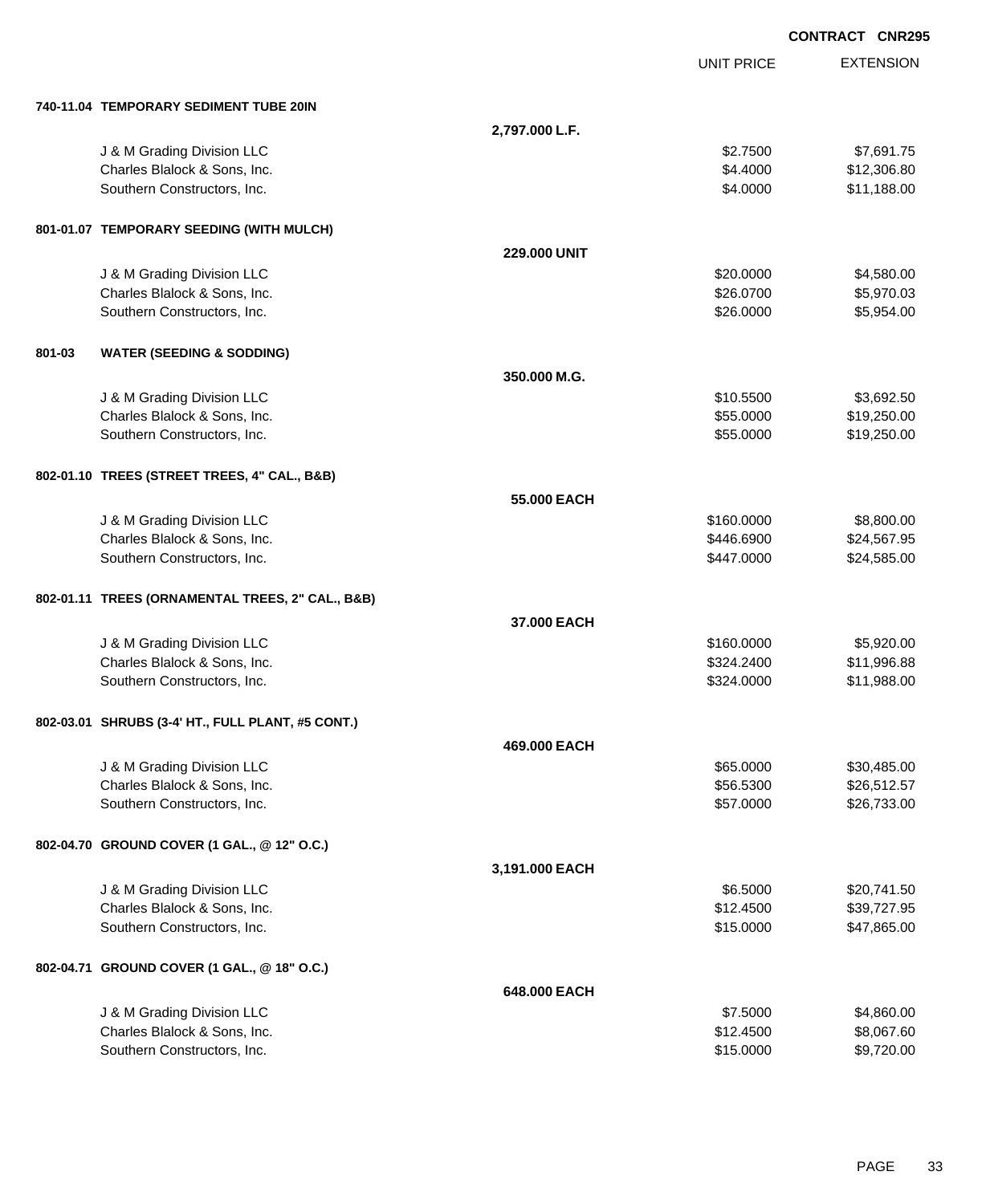|        |                                                |                 |                   | <b>CONTRACT CNR295</b> |
|--------|------------------------------------------------|-----------------|-------------------|------------------------|
|        |                                                |                 | <b>UNIT PRICE</b> | <b>EXTENSION</b>       |
|        | 802-04.72 GROUND COVER (1 GAL., @ 36" O.C.)    |                 |                   |                        |
|        |                                                | 917,000 EACH    |                   |                        |
|        | J & M Grading Division LLC                     |                 | \$8.5000          | \$7,794.50             |
|        | Charles Blalock & Sons, Inc.                   |                 | \$12.4500         | \$11,416.65            |
|        | Southern Constructors, Inc.                    |                 | \$15.0000         | \$13,755.00            |
|        | 802-04.73 GROUND COVER (3 GAL., @ 36" O.C.)    |                 |                   |                        |
|        |                                                | 219.000 EACH    |                   |                        |
|        | J & M Grading Division LLC                     |                 | \$11.5000         | \$2,518.50             |
|        | Charles Blalock & Sons, Inc.                   |                 | \$36.5100         | \$7,995.69             |
|        | Southern Constructors, Inc.                    |                 | \$40.0000         | \$8,760.00             |
|        | 802-06.03 MULCH (3IN SHREDDED PINE BARK MULCH) |                 |                   |                        |
|        |                                                | 220.000 C.Y.    |                   |                        |
|        | J & M Grading Division LLC                     |                 | \$37.0000         | \$8,140.00             |
|        | Charles Blalock & Sons, Inc.                   |                 | \$64.8500         | \$14,267.00            |
|        | Southern Constructors, Inc.                    |                 | \$65.0000         | \$14,300.00            |
|        | 802-50.99 PLANTING SOIL                        |                 |                   |                        |
|        |                                                | 1,341.000 C.Y.  |                   |                        |
|        | J & M Grading Division LLC                     |                 | \$45.0000         | \$60,345.00            |
|        | Charles Blalock & Sons, Inc.                   |                 | \$70.0600         | \$93,950.46            |
|        | Southern Constructors, Inc.                    |                 | \$75.0000         | \$100,575.00           |
| 803-01 | <b>SODDING (NEW SOD)</b>                       |                 |                   |                        |
|        |                                                | 37,271.000 S.Y. |                   |                        |
|        | J & M Grading Division LLC                     |                 | \$3.7000          | \$137,902.70           |
|        | Charles Blalock & Sons, Inc.                   |                 | \$6.9200          | \$257,915.32           |
|        | Southern Constructors, Inc.                    |                 | \$7.0000          | \$260,897.00           |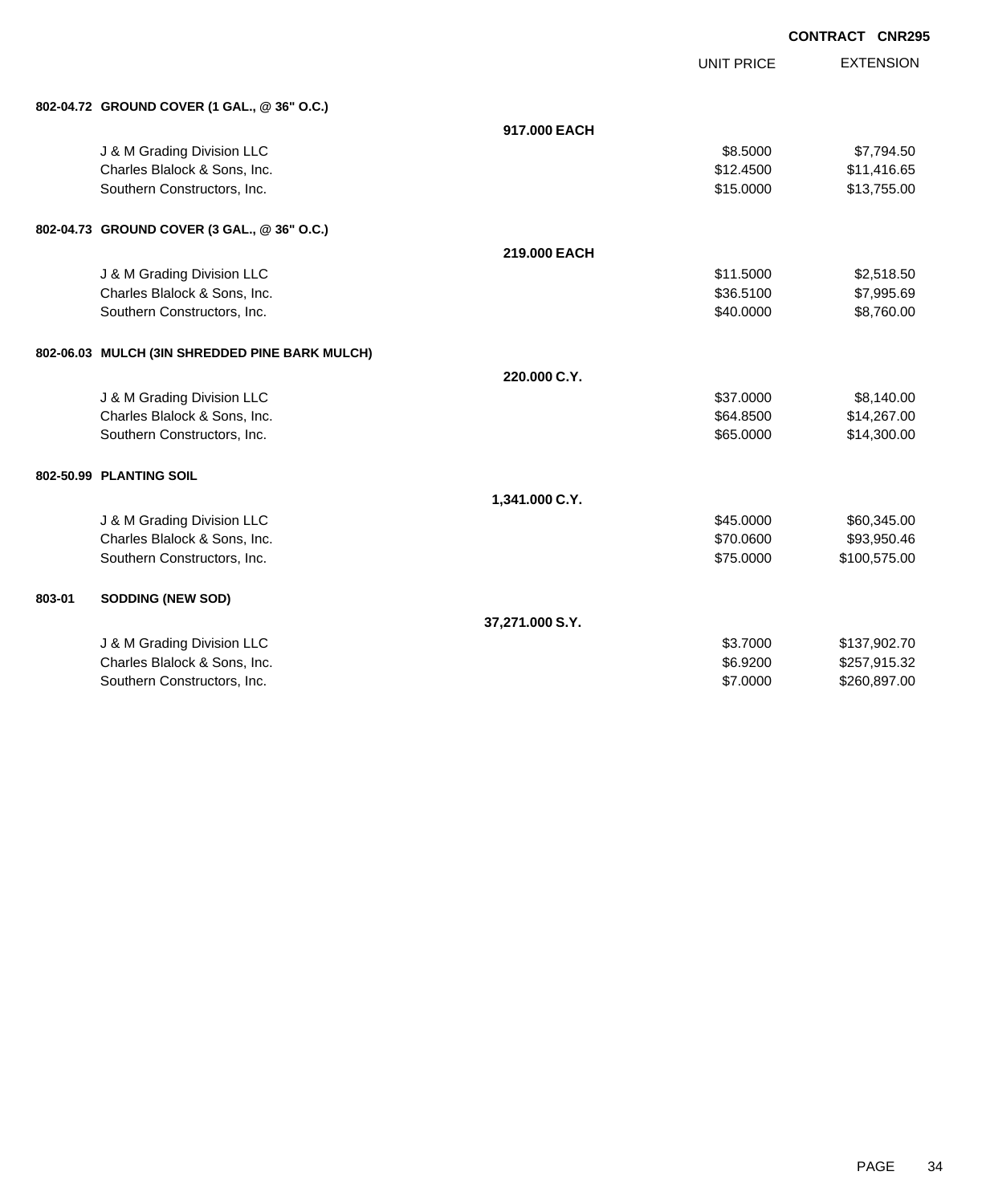|                                                  |                   |                   | <b>CONTRACT CNR295</b> |
|--------------------------------------------------|-------------------|-------------------|------------------------|
|                                                  |                   | <b>UNIT PRICE</b> | <b>EXTENSION</b>       |
| <b>UTILITY CATEGORY</b>                          |                   |                   |                        |
| 791-02.02 2IN MDPE GAS MAIN                      |                   |                   |                        |
|                                                  | 160.000 L.F.      |                   |                        |
| J & M Grading Division LLC                       |                   | \$58.8000         | \$9,408.00             |
| Charles Blalock & Sons, Inc.                     |                   | \$23.0500         | \$3,688.00             |
| Southern Constructors, Inc.                      |                   | \$25.0000         | \$4,000.00             |
| 791-02.04 4IN MDPE GAS MAIN                      |                   |                   |                        |
|                                                  | 2,000.000 L.F.    |                   |                        |
| J & M Grading Division LLC                       |                   | \$63.2500         | \$126,500.00           |
| Charles Blalock & Sons, Inc.                     |                   | \$24.9900         | \$49,980.00            |
| Southern Constructors, Inc.                      |                   | \$55.0000         | \$110,000.00           |
| 791-02.05 6IN MDPE GAS MAIN                      |                   |                   |                        |
|                                                  | 170.000 L.F.      |                   |                        |
| J & M Grading Division LLC                       |                   | \$137.0000        | \$23,290.00            |
| Charles Blalock & Sons, Inc.                     |                   | \$38.7300         | \$6,584.10             |
| Southern Constructors, Inc.                      |                   | \$60.0000         | \$10,200.00            |
| 791-04.05 HDD 6IN PE PIPE - UNCONSOLIDATED       |                   |                   |                        |
|                                                  | 100.000 L.F.      |                   |                        |
| J & M Grading Division LLC                       |                   | \$85.3500         | \$8,535.00             |
| Charles Blalock & Sons, Inc.                     |                   | \$45.5400         | \$4,554.00             |
| Southern Constructors, Inc.                      |                   | \$75.0000         | \$7,500.00             |
| 791-04.14 HDD 6IN PE PIPE - ROCK                 |                   |                   |                        |
|                                                  | 100.000 L.F.      |                   |                        |
| J & M Grading Division LLC                       |                   | \$128.5500        | \$12,855.00            |
| Charles Blalock & Sons, Inc.                     |                   | \$267.7400        | \$26,774.00            |
| Southern Constructors, Inc.                      |                   | \$225.0000        | \$22,500.00            |
| 791-06.02 CONNECT TO 2IN EX. PE MAIN             |                   |                   |                        |
|                                                  | 3.000 EACH        |                   |                        |
| J & M Grading Division LLC                       |                   | \$2,275.0000      | \$6,825.00             |
| Charles Blalock & Sons, Inc.                     |                   | \$1,882.2200      | \$5,646.66             |
| Southern Constructors, Inc.                      |                   | \$900.0000        | \$2,700.00             |
| 791-06.03 CONNECT TO 4IN EX. PE MAIN             |                   |                   |                        |
|                                                  | <b>2.000 EACH</b> |                   |                        |
| J & M Grading Division LLC                       |                   | \$2,320.0000      | \$4,640.00             |
| Charles Blalock & Sons, Inc.                     |                   | \$1,925.0000      | \$3,850.00             |
| Southern Constructors, Inc.                      |                   | \$1,700.0000      | \$3,400.00             |
| 791-06.31 CONNECT TO 2IN EX. STL MAIN W/ STOPPLE |                   |                   |                        |
|                                                  | <b>1.000 EACH</b> |                   |                        |
| J & M Grading Division LLC                       |                   | \$21,100.0000     | \$21,100.00            |
| Charles Blalock & Sons, Inc.                     |                   | \$4,400.0000      | \$4,400.00             |
| Southern Constructors, Inc.                      |                   | \$11,500.0000     | \$11,500.00            |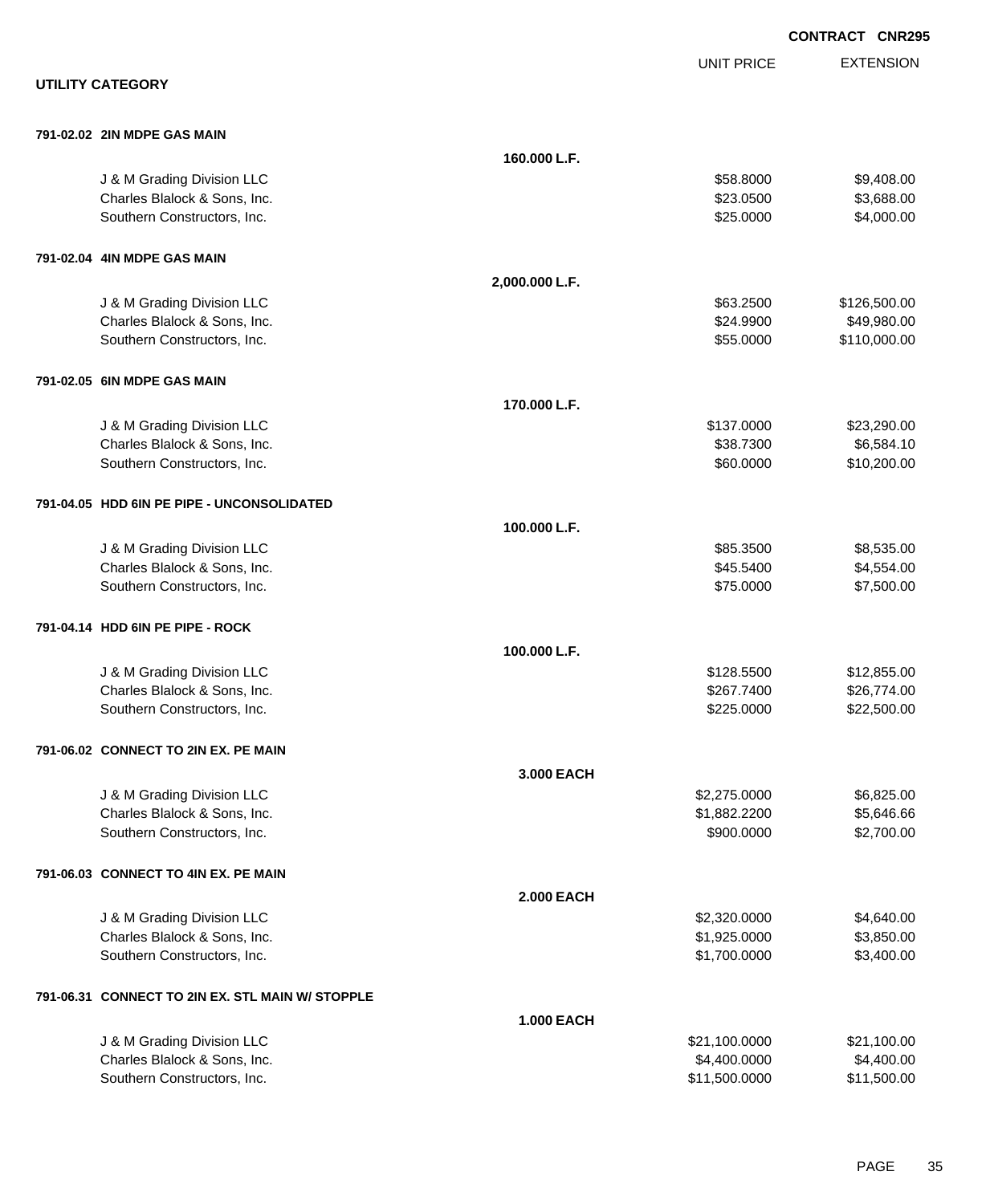UNIT PRICE

| 791-06.11 CONNECT TO 4IN EX. STL MAIN |  |  |
|---------------------------------------|--|--|
|                                       |  |  |

| 791-06.11 CONNECT TO 4IN EX. STL MAIN                       |                   |                              |                          |
|-------------------------------------------------------------|-------------------|------------------------------|--------------------------|
|                                                             | 1.000 EACH        |                              |                          |
| J & M Grading Division LLC                                  |                   | \$10,550.0000                | \$10,550.00              |
| Charles Blalock & Sons, Inc.                                |                   | \$4,400.0000                 | \$4,400.00               |
| Southern Constructors, Inc.                                 |                   | \$4,500.0000                 | \$4,500.00               |
|                                                             |                   |                              |                          |
| 791-06.33 CONNECT TO 6IN EX. STL MAIN W/ STOPPLE            |                   |                              |                          |
|                                                             | <b>2.000 EACH</b> |                              |                          |
| J & M Grading Division LLC                                  |                   | \$31,600.0000                | \$63,200.00              |
| Charles Blalock & Sons, Inc.                                |                   | \$13,200.0000                | \$26,400.00              |
| Southern Constructors, Inc.                                 |                   | \$11,500.0000                | \$23,000.00              |
|                                                             |                   |                              |                          |
| 791-07.01 2IN PE GAS VALVE ASSEMBLY                         |                   |                              |                          |
|                                                             | <b>4.000 EACH</b> |                              |                          |
| J & M Grading Division LLC                                  |                   | \$950.0000                   | \$3,800.00               |
| Charles Blalock & Sons, Inc.                                |                   | \$495.0000                   | \$1,980.00               |
| Southern Constructors, Inc.                                 |                   | \$1,100.0000                 | \$4,400.00               |
| 791-07.02 4IN PE GAS VALVE ASSEMBLY                         |                   |                              |                          |
|                                                             | <b>2.000 EACH</b> |                              |                          |
| J & M Grading Division LLC                                  |                   | \$1,265.0000                 | \$2,530.00               |
| Charles Blalock & Sons, Inc.                                |                   | \$825.0000                   | \$1,650.00               |
| Southern Constructors, Inc.                                 |                   | \$2,000.0000                 | \$4,000.00               |
|                                                             |                   |                              |                          |
| 791-07.03 6IN PE GAS VALVE ASSEMBLY                         |                   |                              |                          |
|                                                             | <b>2.000 EACH</b> |                              |                          |
| J & M Grading Division LLC                                  |                   | \$2,425.0000                 | \$4,850.00               |
| Charles Blalock & Sons, Inc.                                |                   | \$1,485.0000                 | \$2,970.00               |
| Southern Constructors, Inc.                                 |                   | \$3,000.0000                 | \$6,000.00               |
|                                                             |                   |                              |                          |
| 791-08.02 3/4IN SERVICE ASSEMBLY                            |                   |                              |                          |
|                                                             | 3.000 EACH        |                              |                          |
| J & M Grading Division LLC                                  |                   | \$1,580.0000                 | \$4,740.00               |
| Charles Blalock & Sons, Inc.<br>Southern Constructors, Inc. |                   | \$1,100.0000<br>\$1,500.0000 | \$3,300.00<br>\$4,500.00 |
|                                                             |                   |                              |                          |
| 791-08.03 1IN SERVICE ASSEMBLY                              |                   |                              |                          |
|                                                             | <b>1.000 EACH</b> |                              |                          |
| J & M Grading Division LLC                                  |                   | \$2,100.0000                 | \$2,100.00               |
| Charles Blalock & Sons, Inc.                                |                   | \$1,210.0000                 | \$1,210.00               |
| Southern Constructors, Inc.                                 |                   | \$2,000.0000                 | \$2,000.00               |
| 791-08.07 3/4IN PE SERVICE PIPE                             |                   |                              |                          |
|                                                             | 60.000 L.F.       |                              |                          |
| J & M Grading Division LLC                                  |                   | \$29.5000                    | \$1,770.00               |
| Charles Blalock & Sons, Inc.                                |                   | \$9.9000                     | \$594.00                 |
| Southern Constructors, Inc.                                 |                   | \$15.0000                    | \$900.00                 |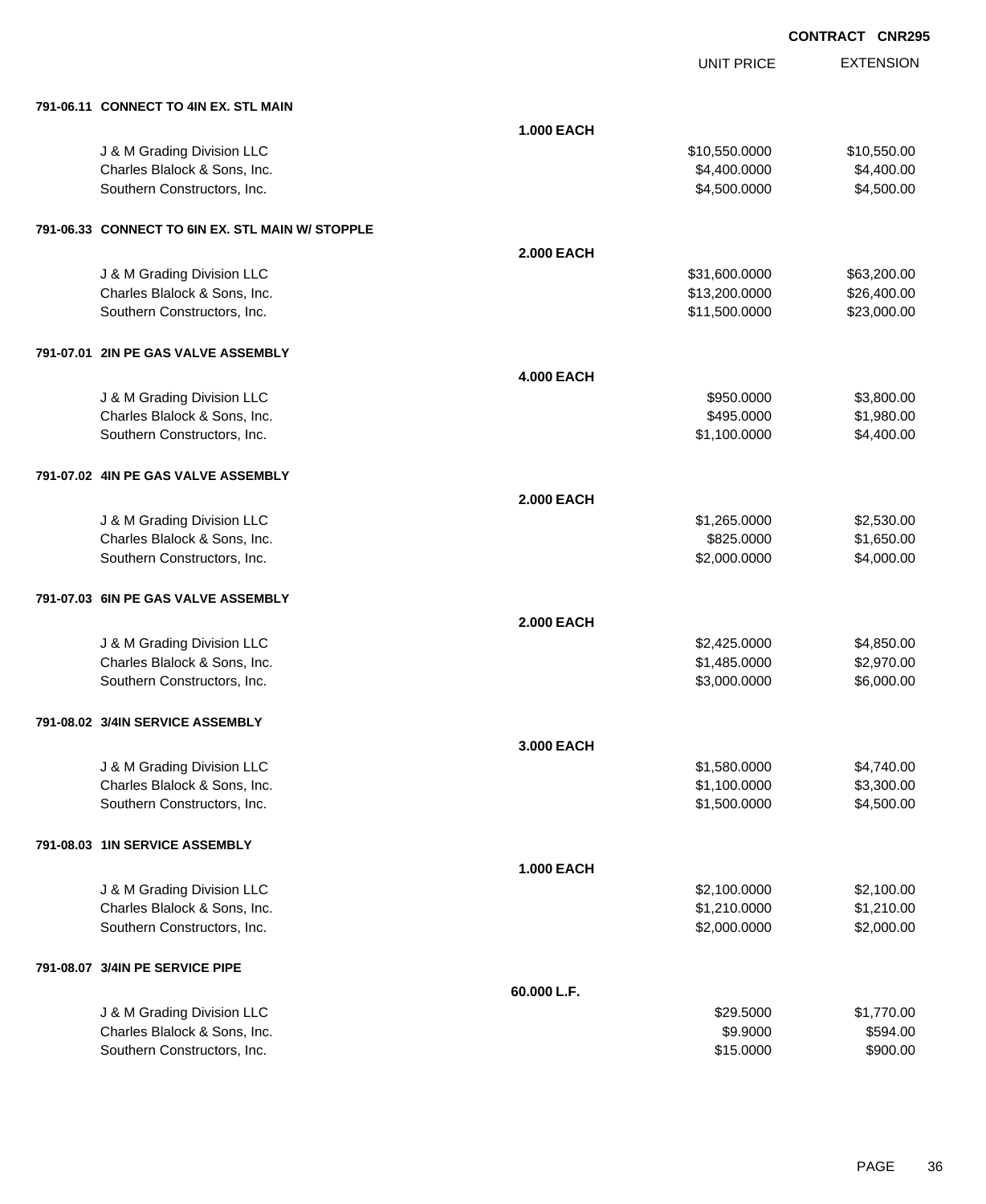UNIT PRICE

EXTENSION

| 791-08.08 1IN PE SERVICE PIPE                   |                   |              |            |
|-------------------------------------------------|-------------------|--------------|------------|
|                                                 | 50.000 L.F.       |              |            |
| J & M Grading Division LLC                      |                   | \$31.6000    | \$1,580.00 |
| Charles Blalock & Sons, Inc.                    |                   | \$11.0000    | \$550.00   |
| Southern Constructors, Inc.                     |                   | \$20.0000    | \$1,000.00 |
| 791-08.17 HDD 3/4IN PE SERVICE PIPE             |                   |              |            |
|                                                 | 50.000 L.F.       |              |            |
| J & M Grading Division LLC                      |                   | \$113.8000   | \$5,690.00 |
| Charles Blalock & Sons, Inc.                    |                   | \$16.5000    | \$825.00   |
| Southern Constructors, Inc.                     |                   | \$30.0000    | \$1,500.00 |
| 791-09.02 3-WIRE CATHODIC PROTECTION STATION    |                   |              |            |
|                                                 | <b>1.000 EACH</b> |              |            |
| J & M Grading Division LLC                      |                   | \$5,270.0000 | \$5,270.00 |
| Charles Blalock & Sons, Inc.                    |                   | \$550.0000   | \$550.00   |
| Southern Constructors, Inc.                     |                   | \$1,500.0000 | \$1,500.00 |
| 791-09.03 17LB MAGNESIUM ANODES                 |                   |              |            |
|                                                 | <b>5.000 EACH</b> |              |            |
| J & M Grading Division LLC                      |                   | \$475.0000   | \$2,375.00 |
| Charles Blalock & Sons, Inc.                    |                   | \$385.0000   | \$1,925.00 |
| Southern Constructors, Inc.                     |                   | \$500.0000   | \$2,500.00 |
| 791-09.05 RESTORE ASPHALT                       |                   |              |            |
|                                                 | 20.000 S.Y.       |              |            |
| J & M Grading Division LLC                      |                   | \$105.0000   | \$2,100.00 |
| Charles Blalock & Sons, Inc.                    |                   | \$110.0000   | \$2,200.00 |
| Southern Constructors, Inc.                     |                   | \$85.0000    | \$1,700.00 |
| 791-10.01 RETIRE IN PLACE 3/4IN SERV CUT & PLUG |                   |              |            |
|                                                 | 3.000 EACH        |              |            |
| J & M Grading Division LLC                      |                   | \$900.0000   | \$2,700.00 |
| Charles Blalock & Sons, Inc.                    |                   | \$330.0000   | \$990.00   |
| Southern Constructors, Inc.                     |                   | \$1,000.0000 | \$3,000.00 |
| 791-10.02 RETIRE IN PLACE 1IN SERV CUT & PLUG   |                   |              |            |
|                                                 | <b>1.000 EACH</b> |              |            |
| J & M Grading Division LLC                      |                   | \$1,200.0000 | \$1,200.00 |
| Charles Blalock & Sons, Inc.                    |                   | \$330.0000   | \$330.00   |
| Southern Constructors, Inc.                     |                   | \$1,000.0000 | \$1,000.00 |
| 791-10.04 RETIRE IN PLACE 2IN SERV CUT & PLUG   |                   |              |            |
|                                                 | 3.000 EACH        |              |            |
| J & M Grading Division LLC                      |                   | \$2,000.0000 | \$6,000.00 |
| Charles Blalock & Sons, Inc.                    |                   | \$330.0000   | \$990.00   |

Southern Constructors, Inc. 63,300.00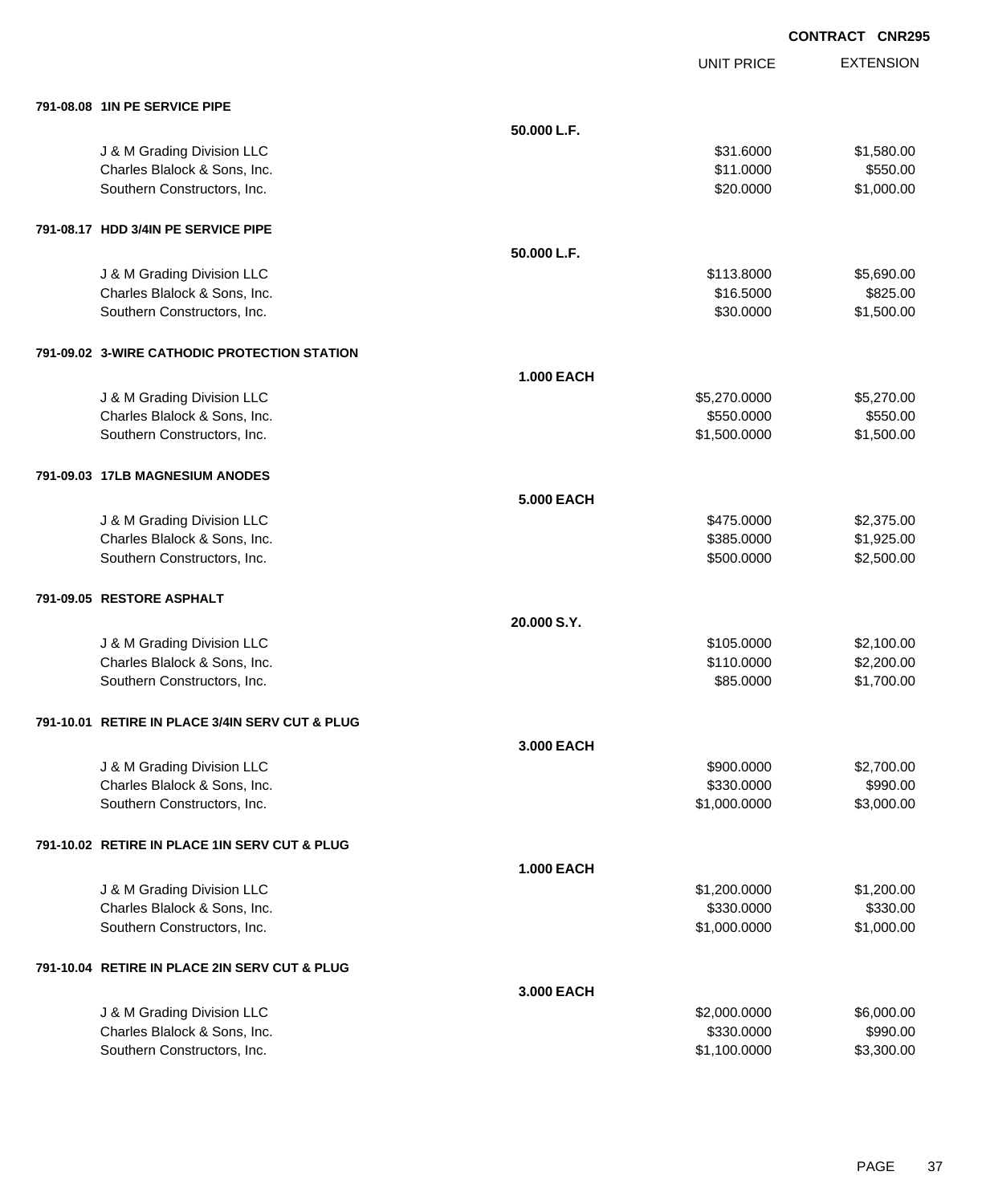UNIT PRICE

| 791-10.05 RETIRE IN PLACE 4IN SERV CUT & PLUG               |                    |                          |                      |
|-------------------------------------------------------------|--------------------|--------------------------|----------------------|
|                                                             | 3.000 EACH         |                          |                      |
| J & M Grading Division LLC                                  |                    | \$2,350.0000             | \$7,050.00           |
| Charles Blalock & Sons, Inc.                                |                    | \$440.0000               | \$1,320.00           |
| Southern Constructors, Inc.                                 |                    | \$2,000.0000             | \$6,000.00           |
|                                                             |                    |                          |                      |
| 791-10.06 RETIRE IN PLACE 6IN SERV CUT & PLUG               |                    |                          |                      |
|                                                             | <b>2.000 EACH</b>  |                          |                      |
| J & M Grading Division LLC                                  |                    | \$2,350.0000             | \$4,700.00           |
| Charles Blalock & Sons, Inc.                                |                    | \$440.0000               | \$880.00             |
| Southern Constructors, Inc.                                 |                    | \$2,700.0000             | \$5,400.00           |
|                                                             |                    |                          |                      |
| 793-01.08 POLE 35FT CLASS 5 WOOD                            |                    |                          |                      |
|                                                             | 3,000 EACH         |                          |                      |
| J & M Grading Division LLC                                  |                    | \$350.0000               | \$1,050.00           |
| Charles Blalock & Sons, Inc.                                |                    | \$363.0000               | \$1,089.00           |
| Southern Constructors, Inc.                                 |                    | \$370.0000               | \$1,110.00           |
|                                                             |                    |                          |                      |
| 793-01.12 POLE 40FT CLASS 4 WOOD                            |                    |                          |                      |
|                                                             |                    |                          |                      |
|                                                             | <b>1.000 EACH</b>  |                          |                      |
| J & M Grading Division LLC                                  |                    | \$450.0000               | \$450.00<br>\$467.50 |
| Charles Blalock & Sons, Inc.<br>Southern Constructors, Inc. |                    | \$467.5000<br>\$476.0000 | \$476.00             |
|                                                             |                    |                          |                      |
| 793-01.18 POLE 45FT CLASS 4 WOOD                            |                    |                          |                      |
|                                                             | <b>1.000 EACH</b>  |                          |                      |
|                                                             |                    |                          |                      |
| J & M Grading Division LLC<br>Charles Blalock & Sons, Inc.  |                    | \$450.0000<br>\$467.5000 | \$450.00<br>\$467.50 |
| Southern Constructors, Inc.                                 |                    | \$476.0000               | \$476.00             |
|                                                             |                    |                          |                      |
| 793-01.42 ANCHOR 1 1/4IN                                    |                    |                          |                      |
|                                                             | <b>11.000 EACH</b> |                          |                      |
| J & M Grading Division LLC                                  |                    | \$325.0000               | \$3,575.00           |
| Charles Blalock & Sons, Inc.                                |                    | \$339.1300               | \$3,730.43           |
| Southern Constructors, Inc.                                 |                    | \$345.0000               | \$3,795.00           |
|                                                             |                    |                          |                      |
| 793-11.25 CONCRETE HANDHOLE 4FT X 4FT X 4FT                 |                    |                          |                      |
|                                                             | <b>1.000 EACH</b>  |                          |                      |
| J & M Grading Division LLC                                  |                    | \$8,760.0000             | \$8,760.00           |
| Charles Blalock & Sons, Inc.                                |                    | \$9,143.9500             | \$9,143.95           |
| Southern Constructors, Inc.                                 |                    | \$9,310.0000             | \$9,310.00           |
|                                                             |                    |                          |                      |
| 793-11.31 REMOVE HANDHOLE                                   |                    |                          |                      |
|                                                             | <b>1.000 EACH</b>  |                          |                      |
| J & M Grading Division LLC                                  |                    | \$265.0000               | \$265.00             |
| Charles Blalock & Sons, Inc.                                |                    | \$275.0000               | \$275.00             |
| Southern Constructors, Inc.                                 |                    | \$280.0000               | \$280.00             |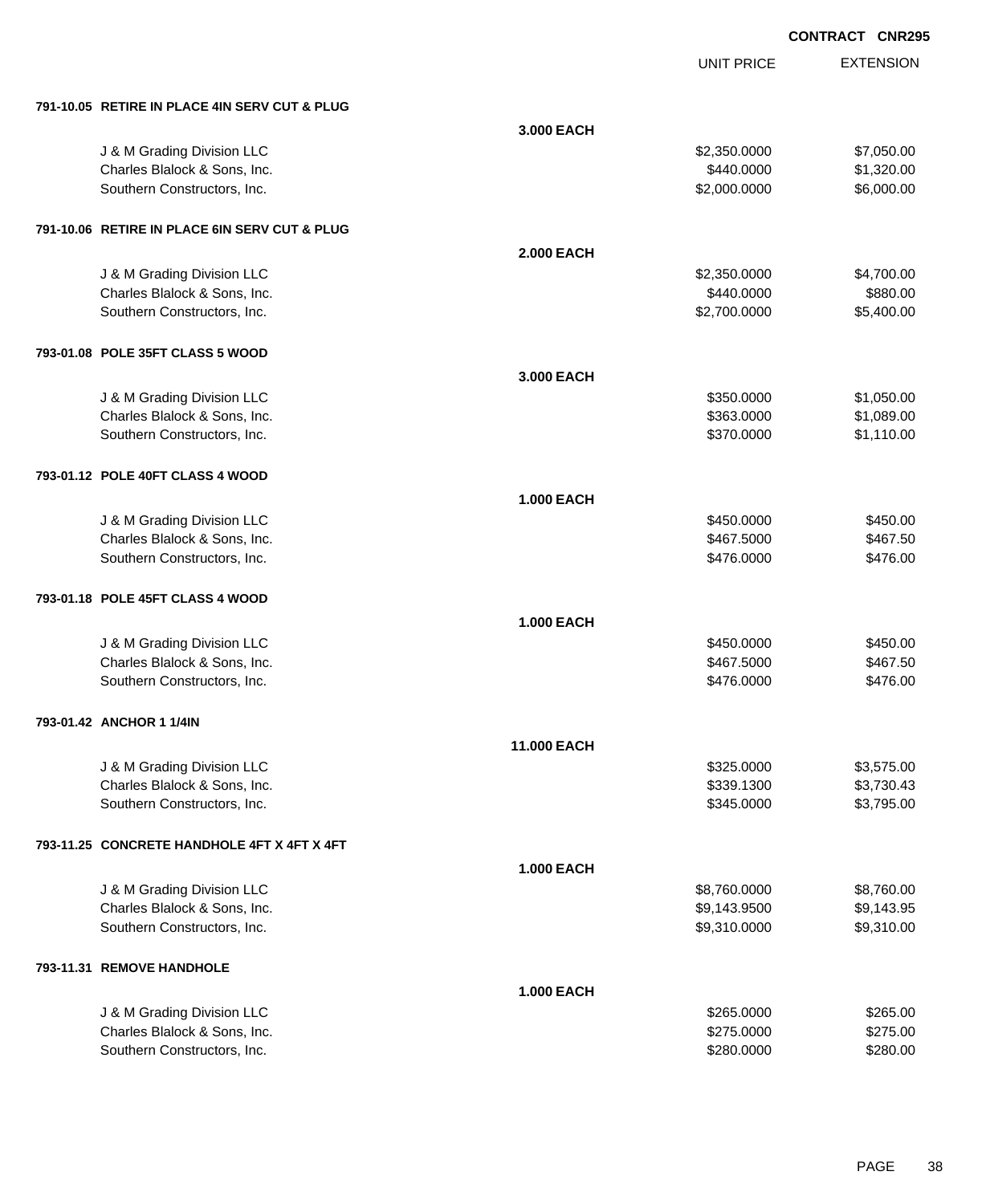UNIT PRICE

| 793-12.01 DIG SPLICE PIT 80 C.F.         |                   |            |             |
|------------------------------------------|-------------------|------------|-------------|
|                                          | <b>1.000 EACH</b> |            |             |
| J & M Grading Division LLC               |                   | \$265.0000 | \$265.00    |
| Charles Blalock & Sons, Inc.             |                   | \$275.0000 | \$275.00    |
| Southern Constructors, Inc.              |                   | \$280.0000 | \$280.00    |
| 793-12.02 REARRANGEMENT EXISTING CABLE   |                   |            |             |
|                                          | 9.000 EACH        |            |             |
| J & M Grading Division LLC               |                   | \$265.0000 | \$2,385.00  |
| Charles Blalock & Sons, Inc.             |                   | \$275.0000 | \$2,475.00  |
| Southern Constructors, Inc.              |                   | \$280.0000 | \$2,520.00  |
| 793-13.12 1 DUCT FORMATION @ 36IN DEPTH  |                   |            |             |
|                                          | 9.000 L.F.        |            |             |
| J & M Grading Division LLC               |                   | \$36.0000  | \$324.00    |
| Charles Blalock & Sons, Inc.             |                   | \$37.6100  | \$338.49    |
| Southern Constructors, Inc.              |                   | \$38.0000  | \$342.00    |
| 793-13.17 2 DUCT FORMATION @ 36IN DEPTH  |                   |            |             |
|                                          | 300.000 L.F.      |            |             |
| J & M Grading Division LLC               |                   | \$54.5000  | \$16,350.00 |
| Charles Blalock & Sons, Inc.             |                   | \$56.7700  | \$17,031.00 |
| Southern Constructors, Inc.              |                   | \$58.0000  | \$17,400.00 |
| 793-13.22 3 DUCT FORMATION @ 36IN DEPTH  |                   |            |             |
|                                          | 510.000 L.F.      |            |             |
| J & M Grading Division LLC               |                   | \$72.7500  | \$37,102.50 |
| Charles Blalock & Sons, Inc.             |                   | \$75.9300  | \$38,724.30 |
| Southern Constructors, Inc.              |                   | \$77.0000  | \$39,270.00 |
| 793-13.32 6 DUCT FORMATION @ 36IN DEPTH  |                   |            |             |
|                                          | 350.000 L.F.      |            |             |
| J & M Grading Division LLC               |                   | \$96.2000  | \$33,670.00 |
| Charles Blalock & Sons, Inc.             |                   | \$100.4200 | \$35,147.00 |
| Southern Constructors, Inc.              |                   | \$102.0000 | \$35,700.00 |
| 793-13.37 9 DUCT FORMATION @ 36IN DEPTH  |                   |            |             |
|                                          | 420.000 L.F.      |            |             |
| J & M Grading Division LLC               |                   | \$135.5000 | \$56,910.00 |
| Charles Blalock & Sons, Inc.             |                   | \$141.4100 | \$59,392.20 |
| Southern Constructors, Inc.              |                   | \$144.0000 | \$60,480.00 |
| 793-13.42 12 DUCT FORMATION @ 36IN DEPTH |                   |            |             |
|                                          | 500.000 L.F.      |            |             |
| J & M Grading Division LLC               |                   | \$175.0000 | \$87,500.00 |
| Charles Blalock & Sons, Inc.             |                   | \$182.3900 | \$91,195.00 |
| Southern Constructors, Inc.              |                   | \$186.0000 | \$93,000.00 |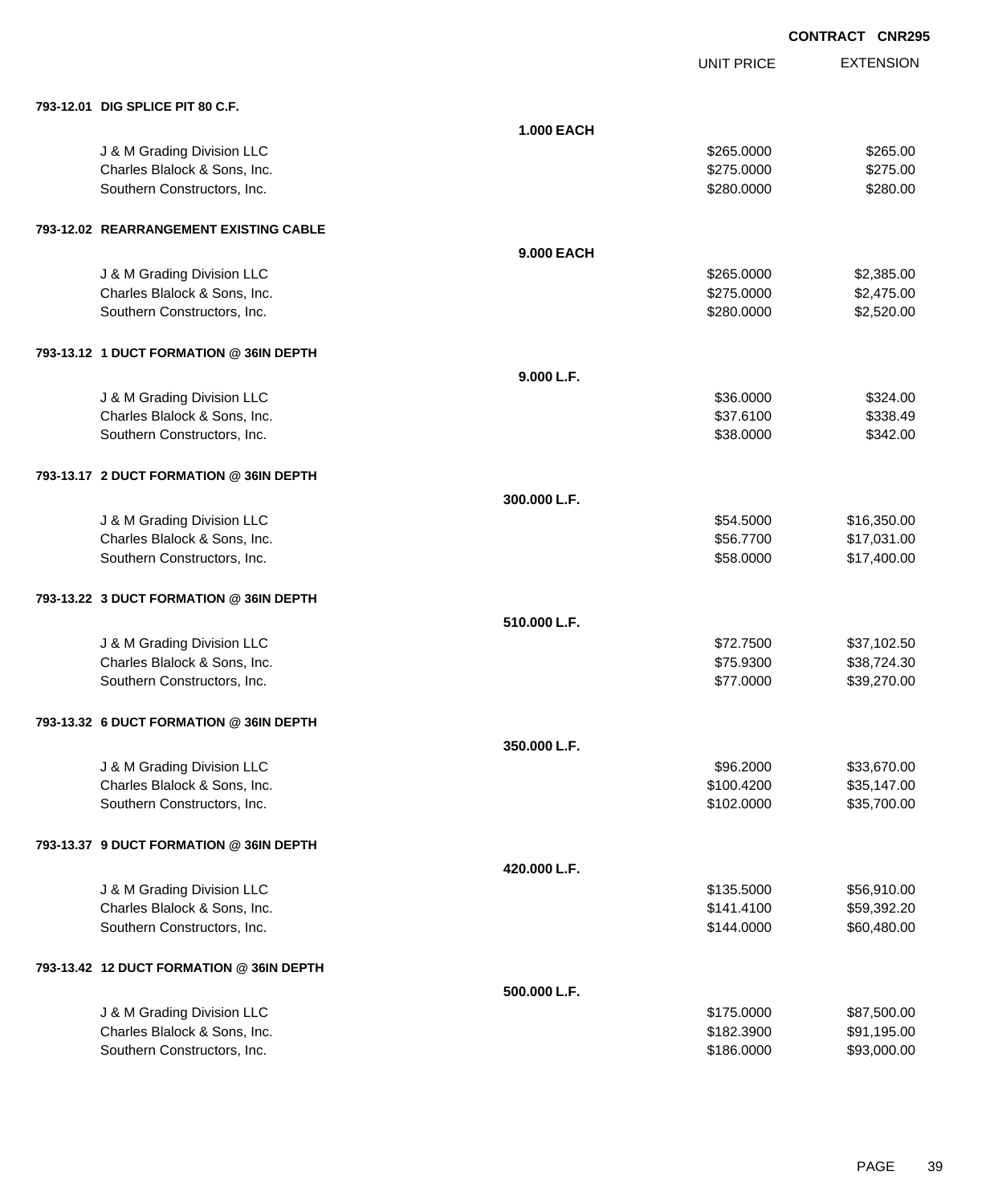|                                                |                   |                   | <b>CONTRACT CNR295</b> |                  |
|------------------------------------------------|-------------------|-------------------|------------------------|------------------|
|                                                |                   | <b>UNIT PRICE</b> |                        | <b>EXTENSION</b> |
| 793-14.02 CONCRETE ENCASEMENT PER DUCT         |                   |                   |                        |                  |
|                                                | 14,090.000 L.F.   |                   |                        |                  |
| J & M Grading Division LLC                     |                   | \$3.9000          |                        | \$54,951.00      |
| Charles Blalock & Sons, Inc.                   |                   | \$4.0300          |                        | \$56,782.70      |
| Southern Constructors, Inc.                    |                   | \$4.0000          |                        | \$56,360.00      |
| 793-14.03 MH PRECAST 6-FT W X 12-FT L X 7-FT H |                   |                   |                        |                  |
|                                                | 3.000 EACH        |                   |                        |                  |
| J & M Grading Division LLC                     |                   | \$17,650.0000     |                        | \$52,950.00      |
| Charles Blalock & Sons, Inc.                   |                   | \$18,428.3600     |                        | \$55,285.08      |
| Southern Constructors, Inc.                    |                   | \$18,763.0000     |                        | \$56,289.00      |
| 793-14.10 4IN CORE DRILL INTO MANHOLE          |                   |                   |                        |                  |
|                                                | <b>1.000 EACH</b> |                   |                        |                  |
| J & M Grading Division LLC                     |                   | \$530.0000        |                        | \$530.00         |
| Charles Blalock & Sons, Inc.                   |                   | \$550.0000        |                        | \$550.00         |
| Southern Constructors, Inc.                    |                   | \$560.0000        |                        | \$560.00         |
| 793-14.14 MULTI DUCT                           |                   |                   |                        |                  |
|                                                | 2,120.000 L.F.    |                   |                        |                  |
| J & M Grading Division LLC                     |                   | \$3.7000          |                        | \$7,844.00       |
| Charles Blalock & Sons, Inc.                   |                   | \$3.8500          |                        | \$8,162.00       |
| Southern Constructors, Inc.                    |                   | \$4.0000          |                        | \$8,480.00       |
| 793-14.21 ROD DUCTS                            |                   |                   |                        |                  |
|                                                | 7,045.000 L.F.    |                   |                        |                  |
| J & M Grading Division LLC                     |                   | \$0.8000          |                        | \$5,636.00       |
| Charles Blalock & Sons, Inc.                   |                   | \$0.8300          |                        | \$5,847.35       |
| Southern Constructors, Inc.                    |                   | \$1.0000          |                        | \$7,045.00       |
| 793-16.22 GROUND BED                           |                   |                   |                        |                  |
|                                                | <b>1.000 EACH</b> |                   |                        |                  |
| J & M Grading Division LLC                     |                   | \$370.0000        |                        | \$370.00         |
| Charles Blalock & Sons, Inc.                   |                   | \$385.0000        |                        | \$385.00         |
| Southern Constructors, Inc.                    |                   | \$392.0000        |                        | \$392.00         |
| 793-98.04 REMOVE POLES ALL SIZES               |                   |                   |                        |                  |
|                                                | 3.000 EACH        |                   |                        |                  |
| J & M Grading Division LLC                     |                   | \$160.0000        |                        | \$480.00         |
| Charles Blalock & Sons, Inc.                   |                   | \$165.0000        |                        | \$495.00         |
| Southern Constructors, Inc.                    |                   | \$168.0000        |                        | \$504.00         |
| 795-01.04 6IN DIP SLIP JOINT WATER LINE        |                   |                   |                        |                  |
|                                                | 200.000 L.F.      |                   |                        |                  |
| J & M Grading Division LLC                     |                   | \$52.7000         |                        | \$10,540.00      |
| Charles Blalock & Sons, Inc.                   |                   | \$45.1000         |                        | \$9,020.00       |
| Southern Constructors, Inc.                    |                   | \$55.0000         |                        | \$11,000.00      |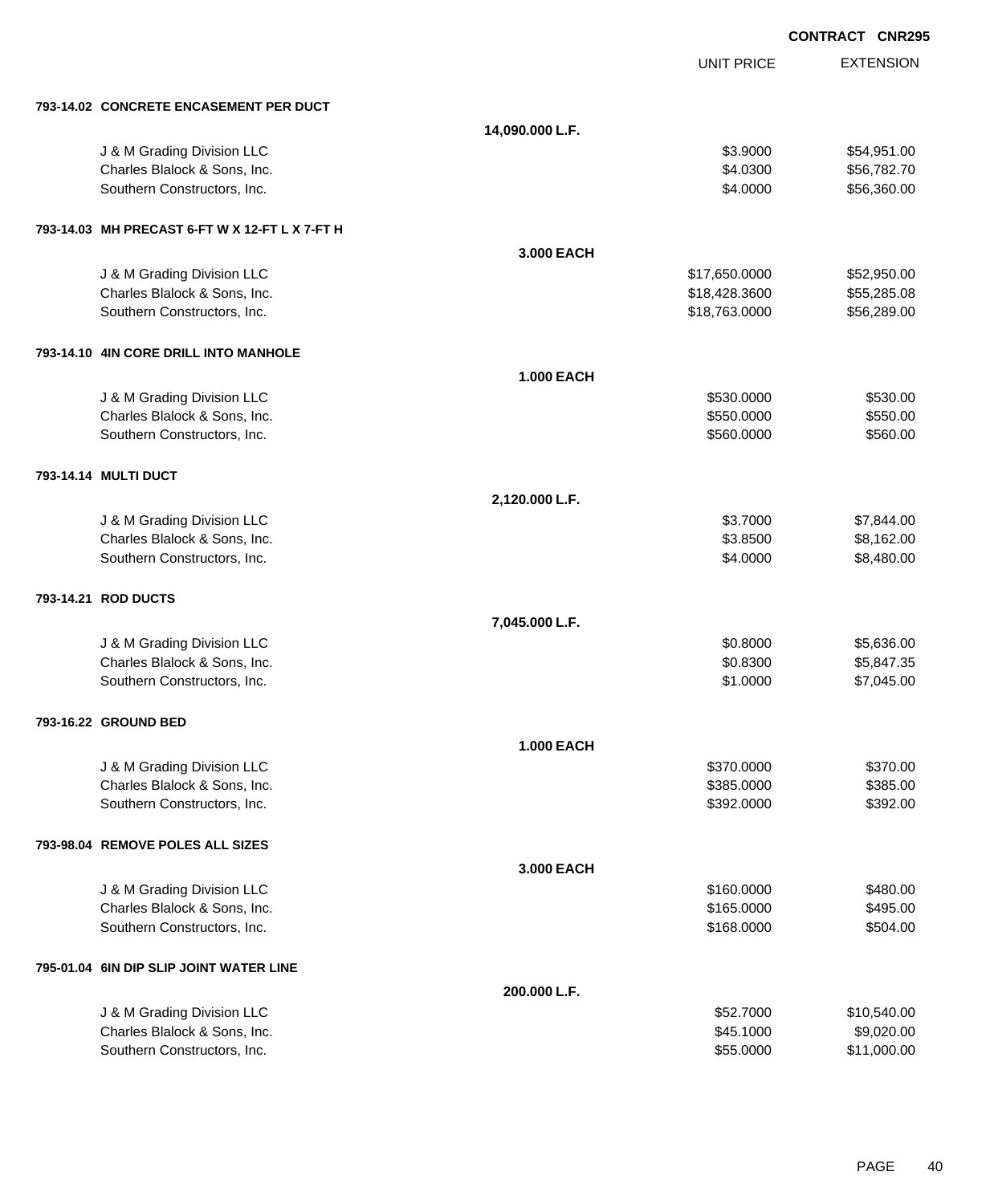| 795-01.05 8IN DIP RESTRAINED JOINT WATER LINE              |                   |                        |                            |
|------------------------------------------------------------|-------------------|------------------------|----------------------------|
|                                                            | 300.000 L.F.      |                        |                            |
| J & M Grading Division LLC                                 |                   | \$64.2500              | \$19,275.00                |
| Charles Blalock & Sons, Inc.                               |                   | \$58.9600              | \$17,688.00                |
| Southern Constructors, Inc.                                |                   | \$78.0000              | \$23,400.00                |
|                                                            |                   |                        |                            |
| 795-01.06 8IN DIP SLIP JOINT WATER LINE                    | 950.000 L.F.      |                        |                            |
|                                                            |                   |                        |                            |
| J & M Grading Division LLC<br>Charles Blalock & Sons, Inc. |                   | \$59.5000<br>\$56.4000 | \$56,525.00<br>\$53,580.00 |
| Southern Constructors, Inc.                                |                   | \$62.0000              | \$58,900.00                |
|                                                            |                   |                        |                            |
| 795-01.08 10IN DIP SLIP JOINT WATER LINE                   |                   |                        |                            |
|                                                            | 450.000 L.F.      |                        |                            |
| J & M Grading Division LLC                                 |                   | \$65.5000              | \$29,475.00                |
| Charles Blalock & Sons, Inc.                               |                   | \$57.9800              | \$26,091.00                |
| Southern Constructors, Inc.                                |                   | \$69.0000              | \$31,050.00                |
| 795-01.10 12IN DIP SLIP JOINT WATER LINE                   |                   |                        |                            |
|                                                            | 4,700.000 L.F.    |                        |                            |
| J & M Grading Division LLC                                 |                   | \$75.0000              | \$352,500.00               |
| Charles Blalock & Sons, Inc.                               |                   | \$68.7500              | \$323,125.00               |
| Southern Constructors, Inc.                                |                   | \$78.0000              | \$366,600.00               |
| 795-03.02 2IN PVC WATER LINE                               |                   |                        |                            |
|                                                            | 60.000 L.F.       |                        |                            |
| J & M Grading Division LLC                                 |                   | \$31.6000              | \$1,896.00                 |
| Charles Blalock & Sons, Inc.                               |                   | \$24.2300              | \$1,453.80                 |
| Southern Constructors, Inc.                                |                   | \$32.0000              | \$1,920.00                 |
| 795-06.01 CONNECT TO 2IN WATER LINE                        |                   |                        |                            |
|                                                            | 1.000 EACH        |                        |                            |
| J & M Grading Division LLC                                 |                   | \$3,160.0000           | \$3,160.00                 |
| Charles Blalock & Sons, Inc.                               |                   | \$2,475.0000           | \$2,475.00                 |
| Southern Constructors, Inc.                                |                   | \$1,150.0000           | \$1,150.00                 |
|                                                            |                   |                        |                            |
| 795-06.04 CONNECT TO 6IN WATER LINE                        |                   |                        |                            |
|                                                            | 8.000 EACH        |                        |                            |
| J & M Grading Division LLC                                 |                   | \$4,215.0000           | \$33,720.00                |
| Charles Blalock & Sons, Inc.                               |                   | \$5,500.0000           | \$44,000.00                |
| Southern Constructors, Inc.                                |                   | \$2,300.0000           | \$18,400.00                |
| 795-06.05 CONNECT TO 8IN WATER LINE                        |                   |                        |                            |
|                                                            | <b>6.000 EACH</b> |                        |                            |
| J & M Grading Division LLC                                 |                   | \$4,215.0000           | \$25,290.00                |
| Charles Blalock & Sons, Inc.                               |                   | \$5,500.0000           | \$33,000.00                |
| Southern Constructors, Inc.                                |                   | \$2,530.0000           | \$15,180.00                |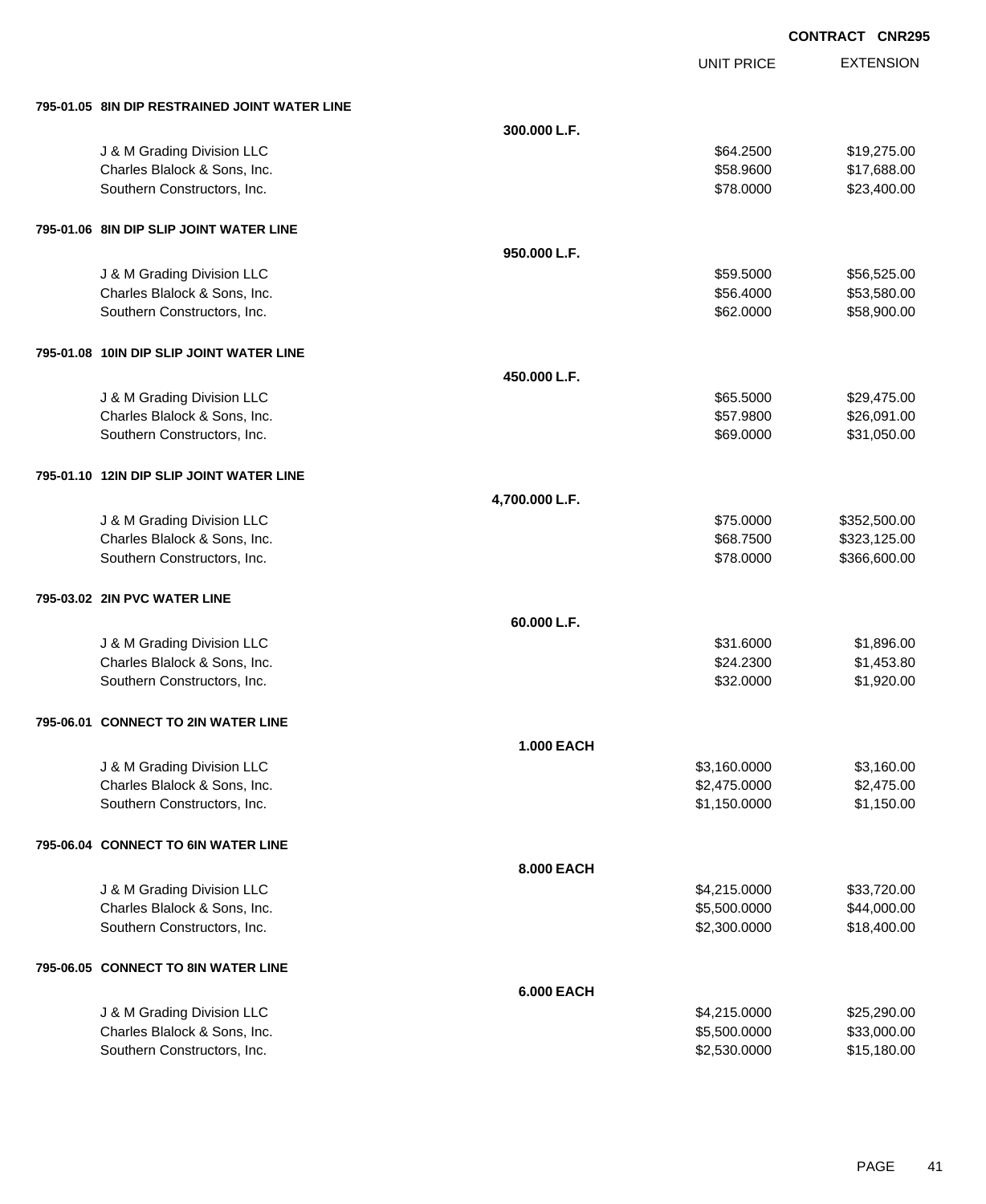|           | 795-06.06 CONNECT TO 10IN WATER LINE                        |                    |                              |                           |
|-----------|-------------------------------------------------------------|--------------------|------------------------------|---------------------------|
|           |                                                             | <b>4.000 EACH</b>  |                              |                           |
|           | J & M Grading Division LLC                                  |                    | \$5,300.0000                 | \$21,200.00               |
|           | Charles Blalock & Sons, Inc.                                |                    | \$5,500.0000                 | \$22,000.00               |
|           | Southern Constructors, Inc.                                 |                    | \$2,875.0000                 | \$11,500.00               |
|           |                                                             |                    |                              |                           |
|           | 795-06.07 CONNECT TO 12IN WATER LINE                        |                    |                              |                           |
|           |                                                             | 3.000 EACH         |                              |                           |
|           | J & M Grading Division LLC                                  |                    | \$5,300.0000                 | \$15,900.00               |
|           | Charles Blalock & Sons, Inc.                                |                    | \$6,600.0000                 | \$19,800.00               |
|           | Southern Constructors, Inc.                                 |                    | \$3,450.0000                 | \$10,350.00               |
|           |                                                             |                    |                              |                           |
|           | 795-08.01 2IN GATE VALVE ASSEMBLY                           |                    |                              |                           |
|           |                                                             | 3.000 EACH         |                              |                           |
|           | J & M Grading Division LLC                                  |                    | \$580.0000                   | \$1,740.00                |
|           | Charles Blalock & Sons, Inc.                                |                    | \$825.0000                   | \$2,475.00                |
|           | Southern Constructors, Inc.                                 |                    | \$920.0000                   | \$2,760.00                |
|           |                                                             |                    |                              |                           |
|           | 795-08.04 6IN GATE VALVE ASSEMBLY                           |                    |                              |                           |
|           |                                                             | <b>6.000 EACH</b>  |                              |                           |
|           | J & M Grading Division LLC                                  |                    | \$950.0000                   | \$5,700.00                |
|           | Charles Blalock & Sons, Inc.                                |                    | \$1,430.0000                 | \$8,580.00                |
|           | Southern Constructors, Inc.                                 |                    | \$1,380.0000                 | \$8,280.00                |
|           |                                                             |                    |                              |                           |
|           | 795-08.05 8IN GATE VALVE ASSEMBLY                           |                    |                              |                           |
|           |                                                             | 8.000 EACH         |                              |                           |
|           | J & M Grading Division LLC                                  |                    | \$1,370.0000                 | \$10,960.00               |
|           | Charles Blalock & Sons, Inc.                                |                    | \$1,870.0000                 | \$14,960.00               |
|           | Southern Constructors, Inc.                                 |                    | \$1,840.0000                 | \$14,720.00               |
|           |                                                             |                    |                              |                           |
|           | 795-08.06 10IN GATE VALVE ASSEMBLY                          |                    |                              |                           |
|           |                                                             |                    |                              |                           |
|           |                                                             | 5.000 EACH         |                              |                           |
|           | J & M Grading Division LLC                                  |                    | \$2,110.0000                 | \$10,550.00<br>\$9,900.00 |
|           | Charles Blalock & Sons, Inc.<br>Southern Constructors, Inc. |                    | \$1,980.0000<br>\$2,875.0000 | \$14,375.00               |
|           |                                                             |                    |                              |                           |
|           | 795-08.09 12IN GATE VALVE ASSEMBLY                          |                    |                              |                           |
|           |                                                             |                    |                              |                           |
|           |                                                             | 8.000 EACH         |                              |                           |
|           | J & M Grading Division LLC                                  |                    | \$2,635.0000                 | \$21,080.00               |
|           | Charles Blalock & Sons, Inc.<br>Southern Constructors, Inc. |                    | \$2,420.0000<br>\$3,220.0000 | \$19,360.00               |
|           |                                                             |                    |                              | \$25,760.00               |
| 795-09.01 | 3/4IN WATER SERVICE METER ASSEMBLY                          |                    |                              |                           |
|           |                                                             | <b>12.000 EACH</b> |                              |                           |
|           | J & M Grading Division LLC                                  |                    | \$790.0000                   | \$9,480.00                |
|           | Charles Blalock & Sons, Inc.                                |                    | \$880.0000                   | \$10,560.00               |
|           | Southern Constructors, Inc.                                 |                    | \$1,725.0000                 | \$20,700.00               |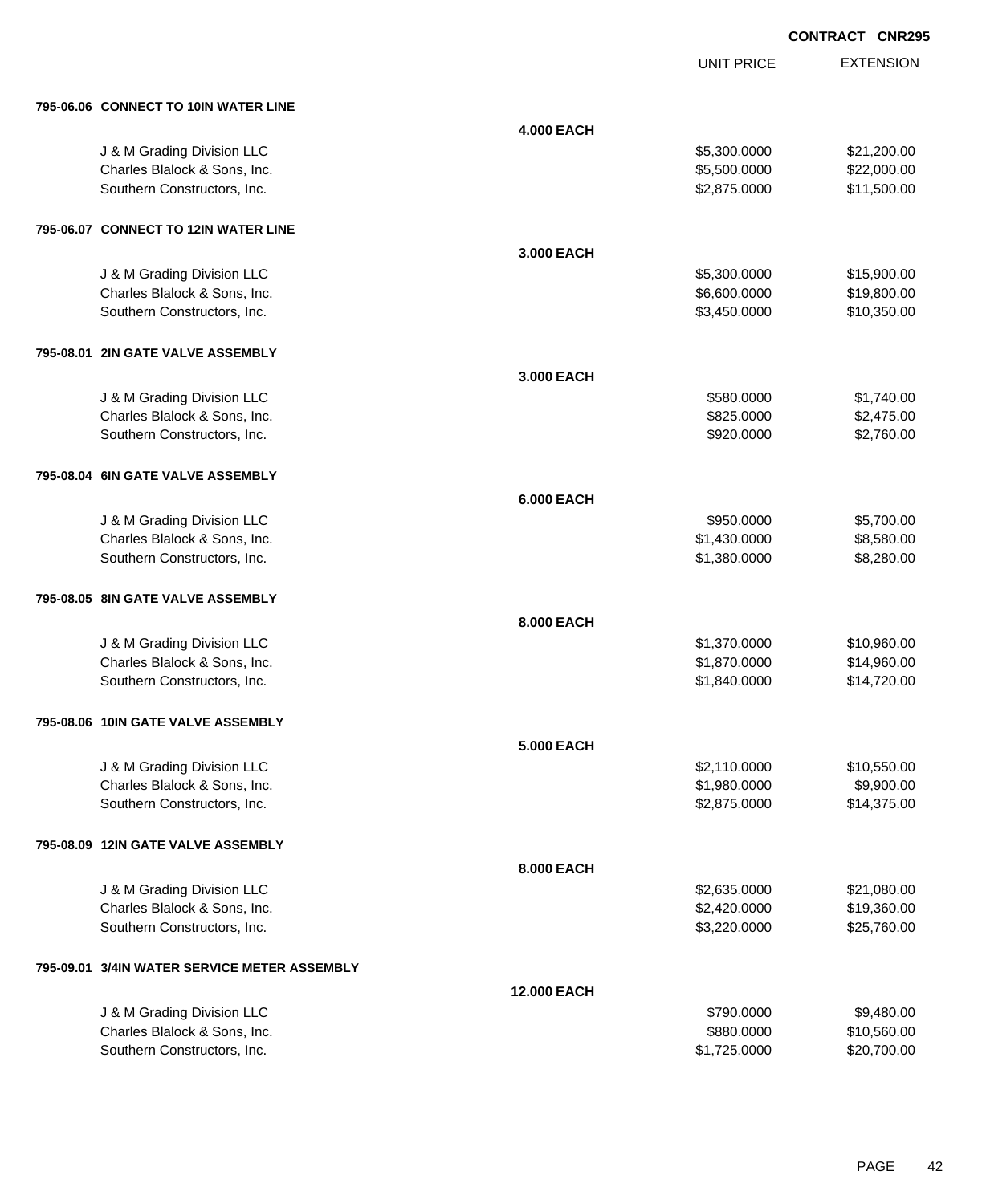EXTENSION **CONTRACT CNR295**

UNIT PRICE

| 795-09.02 1IN WATER SERVICE METER ASSEMBLY     |                   |              |            |
|------------------------------------------------|-------------------|--------------|------------|
|                                                | <b>1.000 EACH</b> |              |            |
| J & M Grading Division LLC                     |                   | \$1,055.0000 | \$1,055.00 |
| Charles Blalock & Sons, Inc.                   |                   | \$990.0000   | \$990.00   |
| Southern Constructors, Inc.                    |                   | \$2,106.0000 | \$2,106.00 |
|                                                |                   |              |            |
| 795-09.03 1-1/2IN WATER SERVICE METER ASSEMBLY |                   |              |            |
|                                                | <b>1.000 EACH</b> |              |            |
| J & M Grading Division LLC                     |                   | \$1,900.0000 | \$1,900.00 |
| Charles Blalock & Sons, Inc.                   |                   | \$5,830.0000 | \$5,830.00 |
| Southern Constructors, Inc.                    |                   | \$3,495.0000 | \$3,495.00 |
| 795-09.04 2IN WATER SERVICE METER ASSEMBLY     |                   |              |            |
|                                                | <b>1.000 EACH</b> |              |            |
| J & M Grading Division LLC                     |                   | \$2,320.0000 | \$2,320.00 |
| Charles Blalock & Sons, Inc.                   |                   | \$6,270.0000 | \$6,270.00 |
| Southern Constructors, Inc.                    |                   | \$4,025.0000 | \$4,025.00 |
| 795-09.09 RELOCATE/RECONNECT SERVICE ASSEMBLY  |                   |              |            |
|                                                | <b>2.000 EACH</b> |              |            |
| J & M Grading Division LLC                     |                   | \$635.0000   | \$1,270.00 |
| Charles Blalock & Sons, Inc.                   |                   | \$971.6700   | \$1,943.34 |
| Southern Constructors, Inc.                    |                   | \$1,725.0000 | \$3,450.00 |
| 795-09.11 1-1/2IN COPPER SERVICE PIPE          |                   |              |            |
|                                                | 50.000 L.F.       |              |            |
| J & M Grading Division LLC                     |                   | \$42.1500    | \$2,107.50 |
| Charles Blalock & Sons, Inc.                   |                   | \$16.7800    | \$839.00   |
| Southern Constructors, Inc.                    |                   | \$28.0000    | \$1,400.00 |
|                                                |                   |              |            |
| 795-09.12 2IN COPPER SERVICE PIPE              |                   |              |            |
|                                                | 90.000 L.F.       |              |            |
| J & M Grading Division LLC                     |                   | \$42.1500    | \$3,793.50 |
| Charles Blalock & Sons, Inc.                   |                   | \$20.0800    | \$1,807.20 |
| Southern Constructors, Inc.                    |                   | \$33.0000    | \$2,970.00 |
| 795-09.28 3/4IN COPPER SERVICE PIPE            |                   |              |            |
|                                                | 200.000 L.F.      |              |            |
| J & M Grading Division LLC                     |                   | \$26.5000    | \$5,300.00 |
| Charles Blalock & Sons, Inc.                   |                   | \$12.3800    | \$2,476.00 |
| Southern Constructors, Inc.                    |                   | \$18.0000    | \$3,600.00 |
| 795-09.29 1IN COPPER SERVICE PIPE              |                   |              |            |
|                                                | 50.000 L.F.       |              |            |
| J & M Grading Division LLC                     |                   | \$26.5000    | \$1,325.00 |
| Charles Blalock & Sons, Inc.                   |                   | \$12.3800    | \$619.00   |
| Southern Constructors, Inc.                    |                   | \$21.0000    | \$1,050.00 |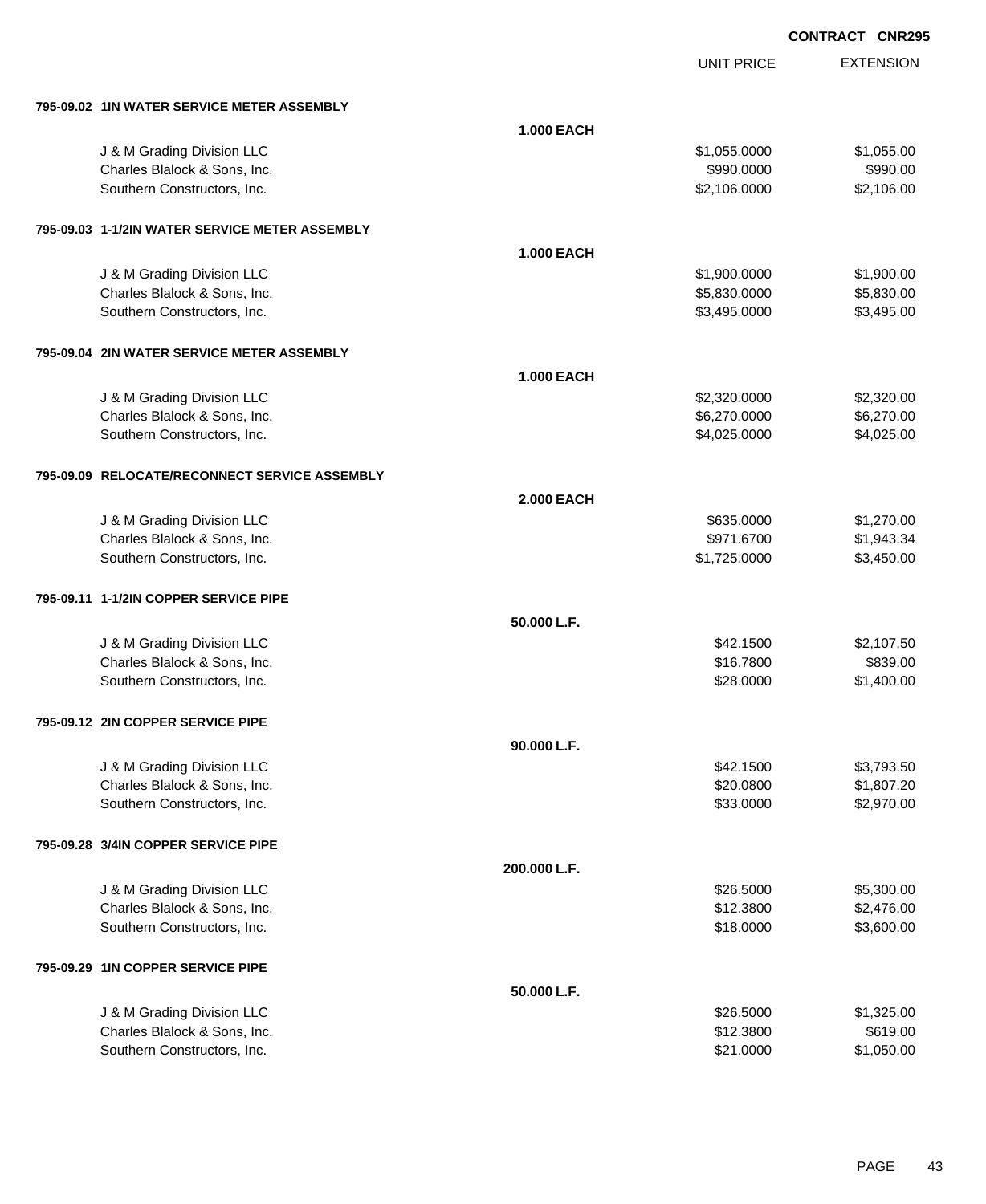| 795-10.03 1IN AUTO AIR RELEASE VALVE ASSEMBLY               |                   |                              |                            |
|-------------------------------------------------------------|-------------------|------------------------------|----------------------------|
|                                                             | <b>1.000 EACH</b> |                              |                            |
| J & M Grading Division LLC                                  |                   | \$2,350.0000                 | \$2,350.00                 |
| Charles Blalock & Sons, Inc.                                |                   | \$2,145.0000                 | \$2,145.00                 |
| Southern Constructors, Inc.                                 |                   | \$1,150.0000                 | \$1,150.00                 |
|                                                             |                   |                              |                            |
| 795-11.01 BLOW-OFF ASSEMBLY                                 |                   |                              |                            |
|                                                             | <b>1.000 EACH</b> |                              |                            |
| J & M Grading Division LLC                                  |                   | \$2,350.0000                 | \$2,350.00                 |
| Charles Blalock & Sons, Inc.                                |                   | \$2,145.0000                 | \$2,145.00                 |
| Southern Constructors, Inc.                                 |                   | \$1,380.0000                 | \$1,380.00                 |
|                                                             |                   |                              |                            |
| 795-11.02 FIRE HYDRANT ASSEMBLY                             |                   |                              |                            |
|                                                             | <b>5.000 EACH</b> |                              |                            |
|                                                             |                   |                              |                            |
| J & M Grading Division LLC<br>Charles Blalock & Sons, Inc.  |                   | \$5,300.0000<br>\$5,115.0000 | \$26,500.00<br>\$25,575.00 |
| Southern Constructors, Inc.                                 |                   | \$5,520.0000                 | \$27,600.00                |
|                                                             |                   |                              |                            |
| 795-11.03 RECONNECT FIRE HYDRANT                            |                   |                              |                            |
|                                                             |                   |                              |                            |
|                                                             | <b>1.000 EACH</b> |                              |                            |
| J & M Grading Division LLC                                  |                   | \$2,125.0000                 | \$2,125.00                 |
| Charles Blalock & Sons, Inc.                                |                   | \$2,035.0000                 | \$2,035.00                 |
| Southern Constructors, Inc.                                 |                   | \$2,070.0000                 | \$2,070.00                 |
| 795-11.04 RELOCATE FIRE HYDRANT                             |                   |                              |                            |
|                                                             |                   |                              |                            |
|                                                             | 3.000 EACH        |                              |                            |
| J & M Grading Division LLC                                  |                   | \$2,350.0000                 | \$7,050.00                 |
| Charles Blalock & Sons, Inc.<br>Southern Constructors, Inc. |                   | \$2,585.0000<br>\$2,875.0000 | \$7,755.00<br>\$8,625.00   |
|                                                             |                   |                              |                            |
| 795-12.01 REMOVE FIRE HYDRANT                               |                   |                              |                            |
|                                                             |                   |                              |                            |
|                                                             | <b>4.000 EACH</b> |                              |                            |
| J & M Grading Division LLC<br>Charles Blalock & Sons, Inc.  |                   | \$1,060.0000<br>\$330.0000   | \$4,240.00<br>\$1,320.00   |
| Southern Constructors, Inc.                                 |                   | \$1,150.0000                 | \$4,600.00                 |
|                                                             |                   |                              |                            |
| 795-12.02 REMOVAL OF EXISTING LINE                          |                   |                              |                            |
|                                                             | 1.000 LS          |                              |                            |
| J & M Grading Division LLC                                  |                   | \$30,000.0000                | \$30,000.00                |
| Charles Blalock & Sons, Inc.                                |                   | \$34,419.6900                | \$34,419.69                |
| Southern Constructors, Inc.                                 |                   | \$23,000.0000                | \$23,000.00                |
|                                                             |                   |                              |                            |
| 795-13.01 DI FITTINGS                                       |                   |                              |                            |
|                                                             | 15,000.000 LB.    |                              |                            |
| J & M Grading Division LLC                                  |                   | \$6.5000                     | \$97,500.00                |
| Charles Blalock & Sons, Inc.                                |                   | \$3.8500                     | \$57,750.00                |
| Southern Constructors, Inc.                                 |                   | \$7.0000                     | \$105,000.00               |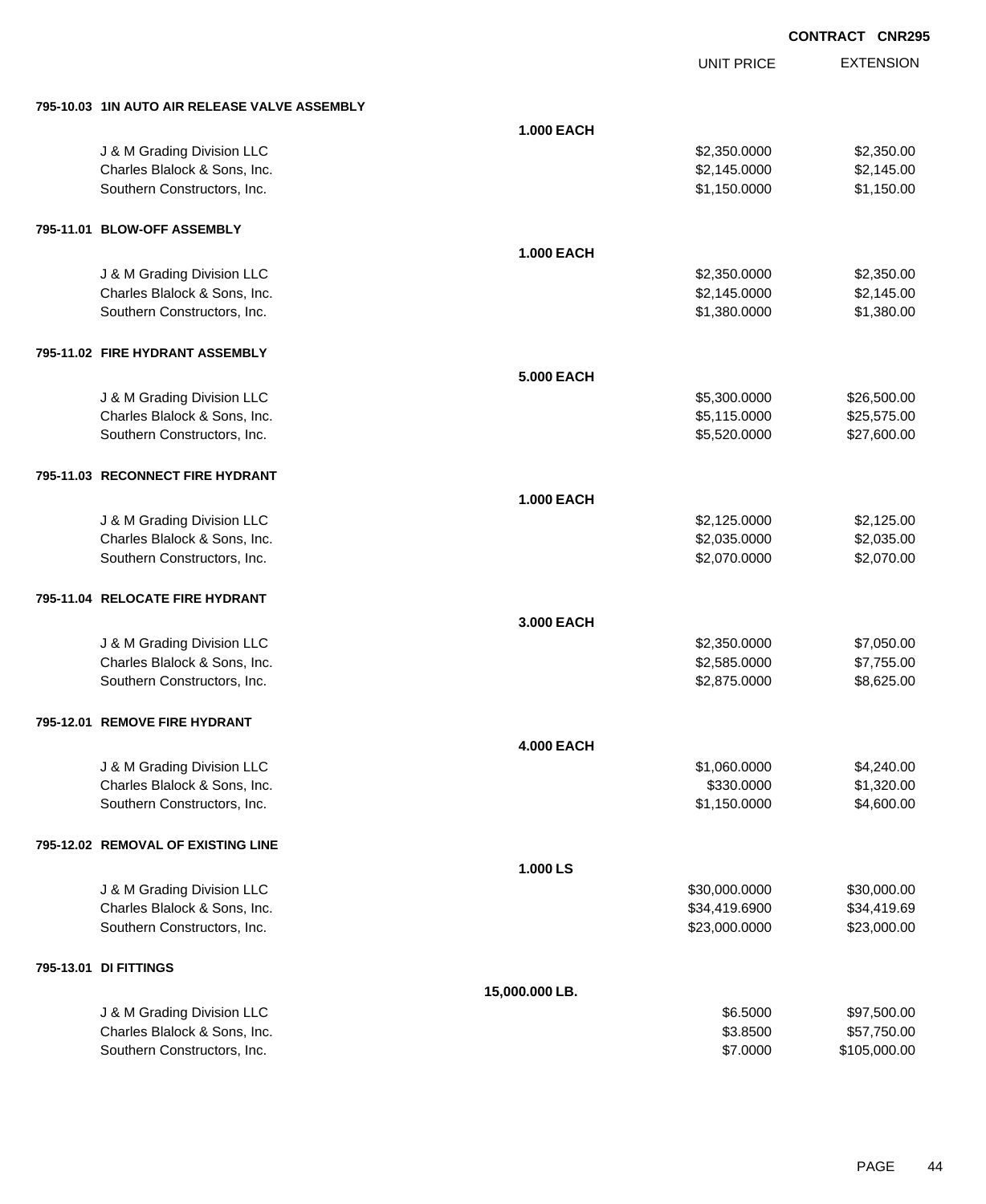UNIT PRICE

| 797-03.06 4IN PVC FORCE MAIN |  |
|------------------------------|--|
|                              |  |

| 797-03.06 4IN PVC FORCE MAIN                   |                   |              |             |
|------------------------------------------------|-------------------|--------------|-------------|
|                                                | 350.000 L.F.      |              |             |
| J & M Grading Division LLC                     |                   | \$36.9000    | \$12,915.00 |
| Charles Blalock & Sons, Inc.                   |                   | \$39.0900    | \$13,681.50 |
| Southern Constructors, Inc.                    |                   | \$57.0000    | \$19,950.00 |
| 797-05.01 8IN DIP GRAVITY SEWER 0FT-6FT DEPTH  |                   |              |             |
|                                                | 286.000 L.F.      |              |             |
| J & M Grading Division LLC                     |                   | \$82.2000    | \$23,509.20 |
| Charles Blalock & Sons, Inc.                   |                   | \$87.1100    | \$24,913.46 |
| Southern Constructors, Inc.                    |                   | \$190.0000   | \$54,340.00 |
| 797-05.02 8IN DIP GRAVITY SEWER 6FT-12FT DEPTH |                   |              |             |
|                                                | 155.000 L.F.      |              |             |
| J & M Grading Division LLC                     |                   | \$97.0000    | \$15,035.00 |
| Charles Blalock & Sons, Inc.                   |                   | \$102.7400   | \$15,924.70 |
| Southern Constructors, Inc.                    |                   | \$215.0000   | \$33,325.00 |
| 797-05.51 8IN PVC GRAVITY SEWER 0FT-6FT DEPTH  |                   |              |             |
|                                                | 398.000 L.F.      |              |             |
| J & M Grading Division LLC                     |                   | \$61.1500    | \$24,337.70 |
| Charles Blalock & Sons, Inc.                   |                   | \$64.7700    | \$25,778.46 |
| Southern Constructors, Inc.                    |                   | \$101.0000   | \$40,198.00 |
| 797-05.52 8IN PVC GRAVITY SEWER 6FT-12FT DEPTH |                   |              |             |
|                                                | 421.000 L.F.      |              |             |
| J & M Grading Division LLC                     |                   | \$75.9000    | \$31,953.90 |
| Charles Blalock & Sons, Inc.                   |                   | \$80.4100    | \$33,852.61 |
| Southern Constructors, Inc.                    |                   | \$114.0000   | \$47,994.00 |
| 797-07.02 48IN MANHOLE 4FT-6FT DEPTH           |                   |              |             |
|                                                | <b>4.000 EACH</b> |              |             |
| J & M Grading Division LLC                     |                   | \$4,075.0000 | \$16,300.00 |
| Charles Blalock & Sons, Inc.                   |                   | \$4,316.2400 | \$17,264.96 |
| Southern Constructors, Inc.                    |                   | \$4,428.0000 | \$17,712.00 |
| 797-07.03 48IN MANHOLE 6FT-8FT DEPTH           |                   |              |             |
|                                                | <b>5.000 EACH</b> |              |             |
| J & M Grading Division LLC                     |                   | \$5,425.0000 | \$27,125.00 |
| Charles Blalock & Sons, Inc.                   |                   | \$5,751.2700 | \$28,756.35 |
| Southern Constructors, Inc.                    |                   | \$6,958.0000 | \$34,790.00 |
| 797-08.05 6IN PVC PIPE FOR SERVICE LATERAL     |                   |              |             |
|                                                | 115.000 L.F.      |              |             |
| J & M Grading Division LLC                     |                   | \$47.5000    | \$5,462.50  |
| Charles Blalock & Sons, Inc.                   |                   | \$50.2500    | \$5,778.75  |
| Southern Constructors, Inc.                    |                   | \$63.0000    | \$7,245.00  |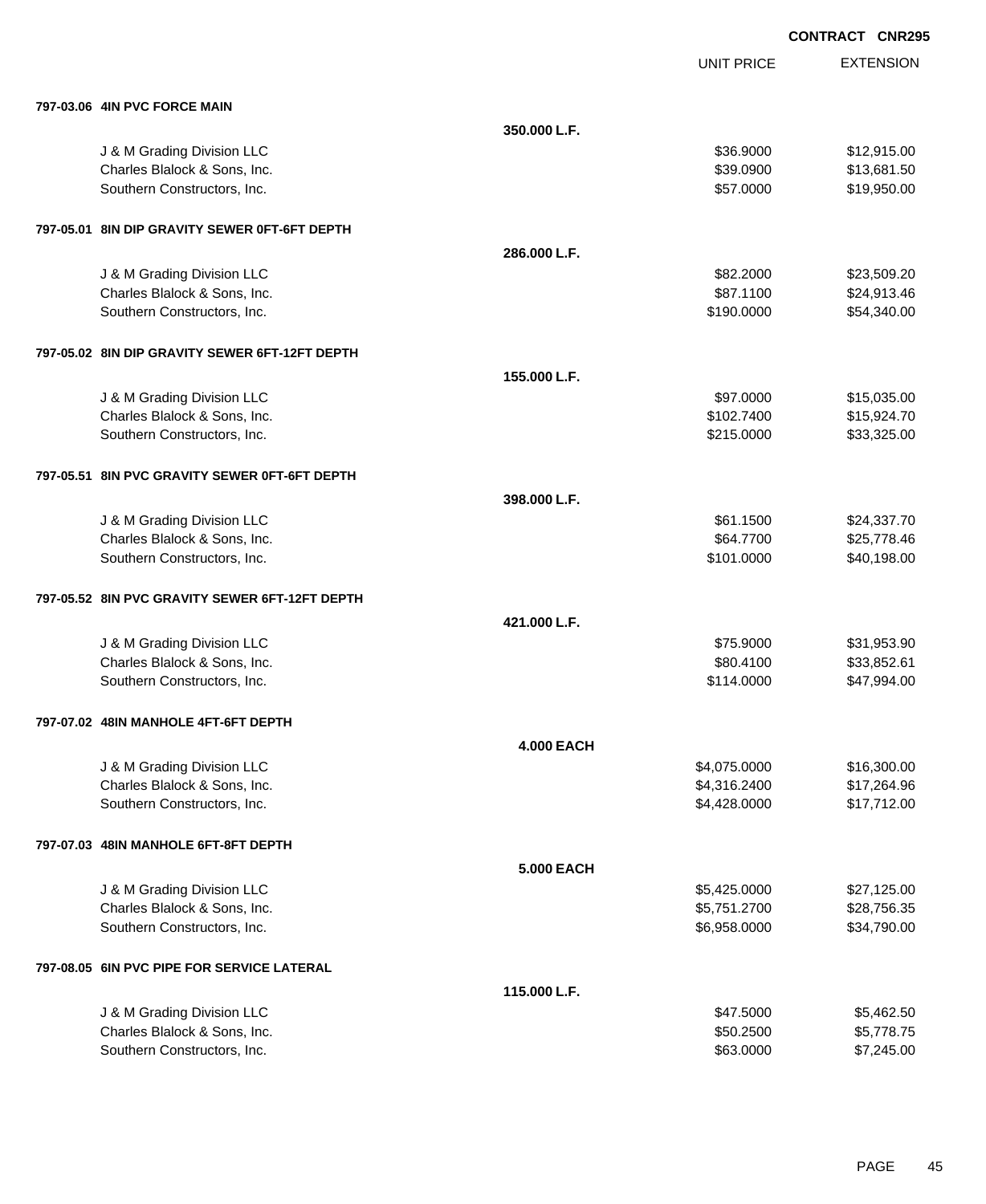UNIT PRICE

| 797-08.08 6IN CLEAN OUT ASSEMBLY                 |                   |              |            |
|--------------------------------------------------|-------------------|--------------|------------|
|                                                  | <b>2.000 EACH</b> |              |            |
| J & M Grading Division LLC                       |                   | \$425.0000   | \$850.00   |
| Charles Blalock & Sons, Inc.                     |                   | \$446.7000   | \$893.40   |
| Southern Constructors, Inc.                      |                   | \$886.0000   | \$1,772.00 |
|                                                  |                   |              |            |
| 797-10.01 CONNECT 6IN SEWER TO EXIST. MANHOLE    |                   |              |            |
|                                                  | <b>1.000 EACH</b> |              |            |
| J & M Grading Division LLC                       |                   | \$2,700.0000 | \$2,700.00 |
| Charles Blalock & Sons, Inc.                     |                   | \$2,791.8800 | \$2,791.88 |
| Southern Constructors, Inc.                      |                   | \$2,530.0000 | \$2,530.00 |
| 797-10.06 CONNECT 6IN LATERAL TO SEWER LINE      |                   |              |            |
|                                                  | <b>1.000 EACH</b> |              |            |
| J & M Grading Division LLC                       |                   | \$2,110.0000 | \$2,110.00 |
| Charles Blalock & Sons, Inc.                     |                   | \$2,233.5100 | \$2,233.51 |
| Southern Constructors, Inc.                      |                   | \$1,898.0000 | \$1,898.00 |
|                                                  |                   |              |            |
| 797-10.16 CONNECT TO 4IN FORCE MAIN              |                   |              |            |
|                                                  | <b>1.000 EACH</b> |              |            |
| J & M Grading Division LLC                       |                   | \$1,600.0000 | \$1,600.00 |
| Charles Blalock & Sons, Inc.                     |                   | \$1,675.1200 | \$1,675.12 |
| Southern Constructors, Inc.                      |                   | \$3,163.0000 | \$3,163.00 |
|                                                  |                   |              |            |
| 797-11.15 48IN MH ADJUSTMENT INCREASE HEIGHT     |                   |              |            |
|                                                  | 2.000 V.F.        |              |            |
| J & M Grading Division LLC                       |                   | \$325.0000   | \$650.00   |
| Charles Blalock & Sons, Inc.                     |                   | \$3,282.4800 | \$6,564.96 |
| Southern Constructors, Inc.                      |                   | \$3,795.0000 | \$7,590.00 |
| 797-11.20 48IN MH ADJUSTMENT DECREASE HEIGHT     |                   |              |            |
|                                                  | 2.000 V.F.        |              |            |
| J & M Grading Division LLC                       |                   | \$1,600.0000 | \$3,200.00 |
| Charles Blalock & Sons, Inc.                     |                   | \$4,260.4100 | \$8,520.82 |
| Southern Constructors, Inc.                      |                   | \$506.0000   | \$1,012.00 |
|                                                  |                   |              |            |
| 797-11.25 RETIREIN PLACE 48IN MANHOLE            |                   |              |            |
|                                                  | <b>2.000 EACH</b> |              |            |
| J & M Grading Division LLC                       |                   | \$550.0000   | \$1,100.00 |
| Charles Blalock & Sons, Inc.                     |                   | \$558.3800   | \$1,116.76 |
| Southern Constructors, Inc.                      |                   | \$2,530.0000 | \$5,060.00 |
| 797-11.31 RETIREIN PLACE EXISTING SEWER 8IN-14IN |                   |              |            |
|                                                  | 150.000 L.F.      |              |            |
| J & M Grading Division LLC                       |                   | \$53.0000    | \$7,950.00 |
| Charles Blalock & Sons, Inc.                     |                   | \$55.8400    | \$8,376.00 |
| Southern Constructors, Inc.                      |                   | \$25.0000    | \$3,750.00 |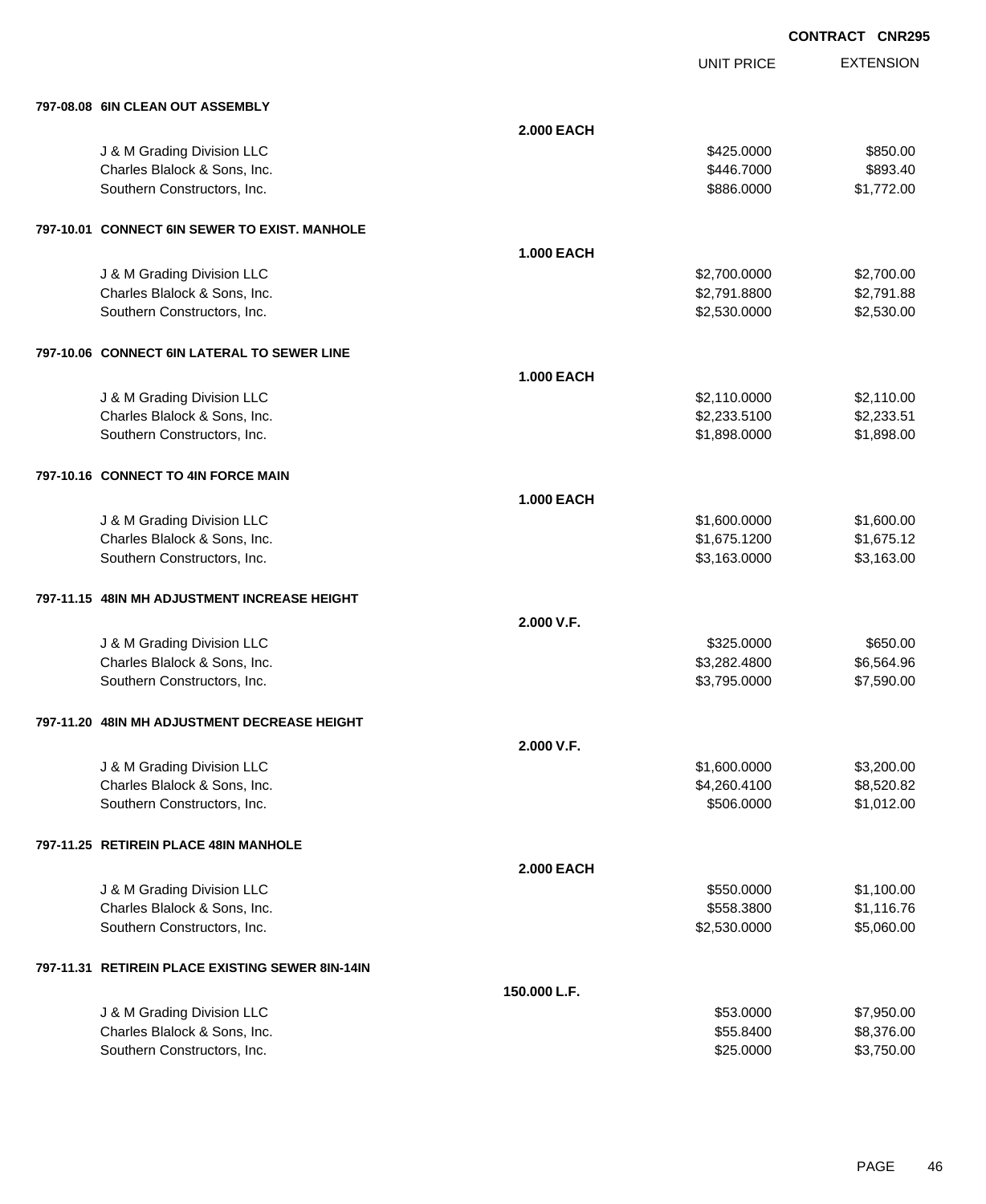|                              |              | <b>UNIT PRICE</b> | <b>EXTENSION</b> |
|------------------------------|--------------|-------------------|------------------|
| 797-11.40 RESTORE ASPHALT    |              |                   |                  |
|                              | 400,000 S.Y. |                   |                  |
| J & M Grading Division LLC   |              | \$100.0000        | \$40,000.00      |
| Charles Blalock & Sons, Inc. |              | \$90.4600         | \$36,184.00      |
| Southern Constructors, Inc.  |              | \$85.0000         | \$34,000.00      |
| 797-11.41 RESTORE CONCRETE   |              |                   |                  |
|                              | 100.000 S.Y. |                   |                  |
| J & M Grading Division LLC   |              | \$175.0000        | \$17,500.00      |
| Charles Blalock & Sons, Inc. |              | \$161.9300        | \$16,193.00      |
| Southern Constructors, Inc.  |              | \$110,0000        | \$11,000.00      |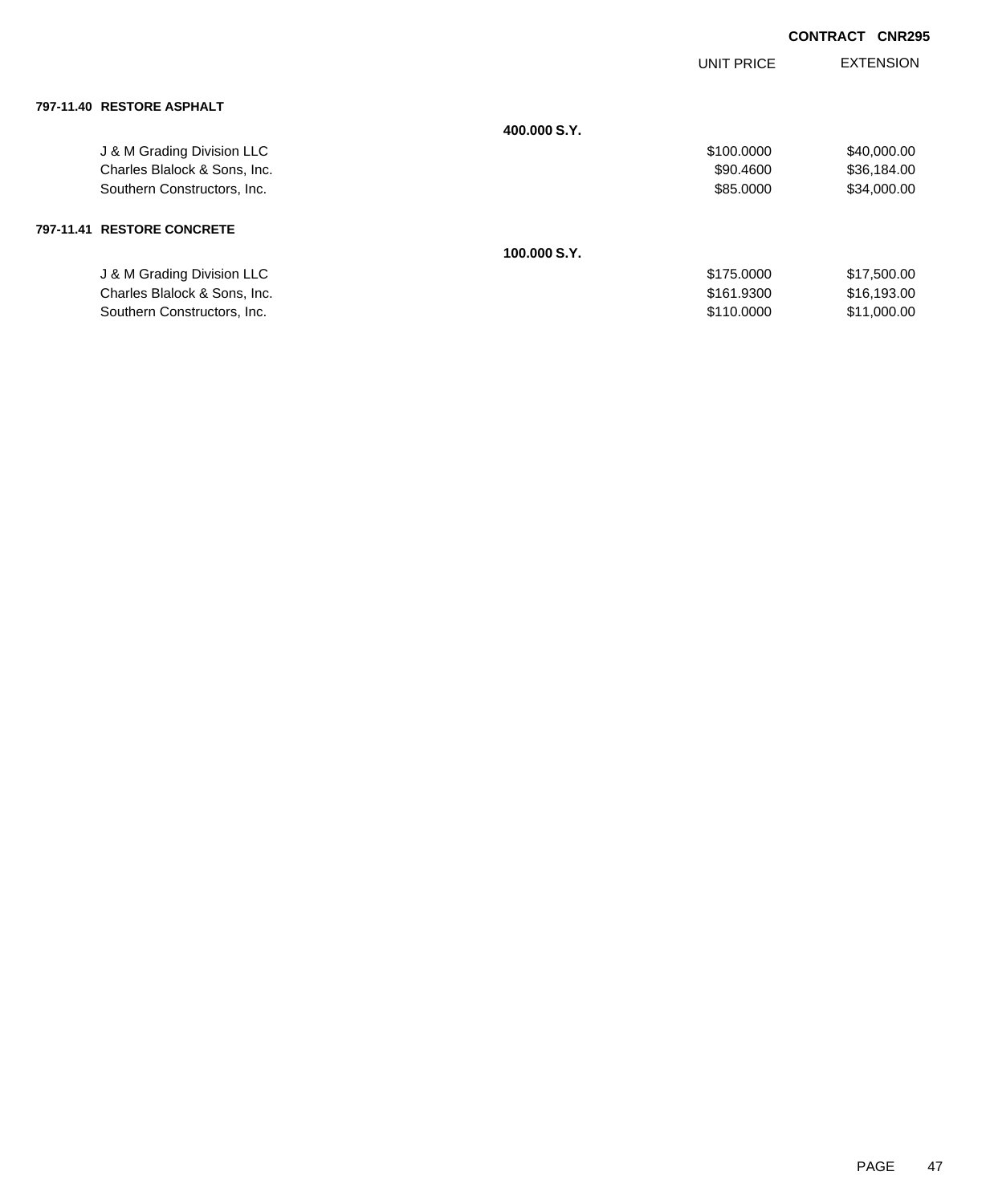# **SUB-TOTAL ROADWAY**

| J & M Grading Division LLC   | \$10,979,625.25 |
|------------------------------|-----------------|
| Charles Blalock & Sons, Inc. | \$12,919,675.17 |
| Southern Constructors, Inc.  | \$14,858,997.64 |
|                              |                 |
| <b>SUB-TOTAL UTILITY</b>     |                 |
| J & M Grading Division LLC   | \$1,771,650.80  |
| Charles Blalock & Sons, Inc. | \$1,568,286.53  |
| Southern Constructors, Inc.  | \$1,800,964.00  |
|                              |                 |
|                              |                 |

|  | <b>TOTAL CONTRACT</b> |
|--|-----------------------|
|--|-----------------------|

| J & M Grading Division LLC   | \$12,751,276.05 |
|------------------------------|-----------------|
| Charles Blalock & Sons, Inc. | \$14,487,961.70 |
| Southern Constructors, Inc.  | \$16,659,961,64 |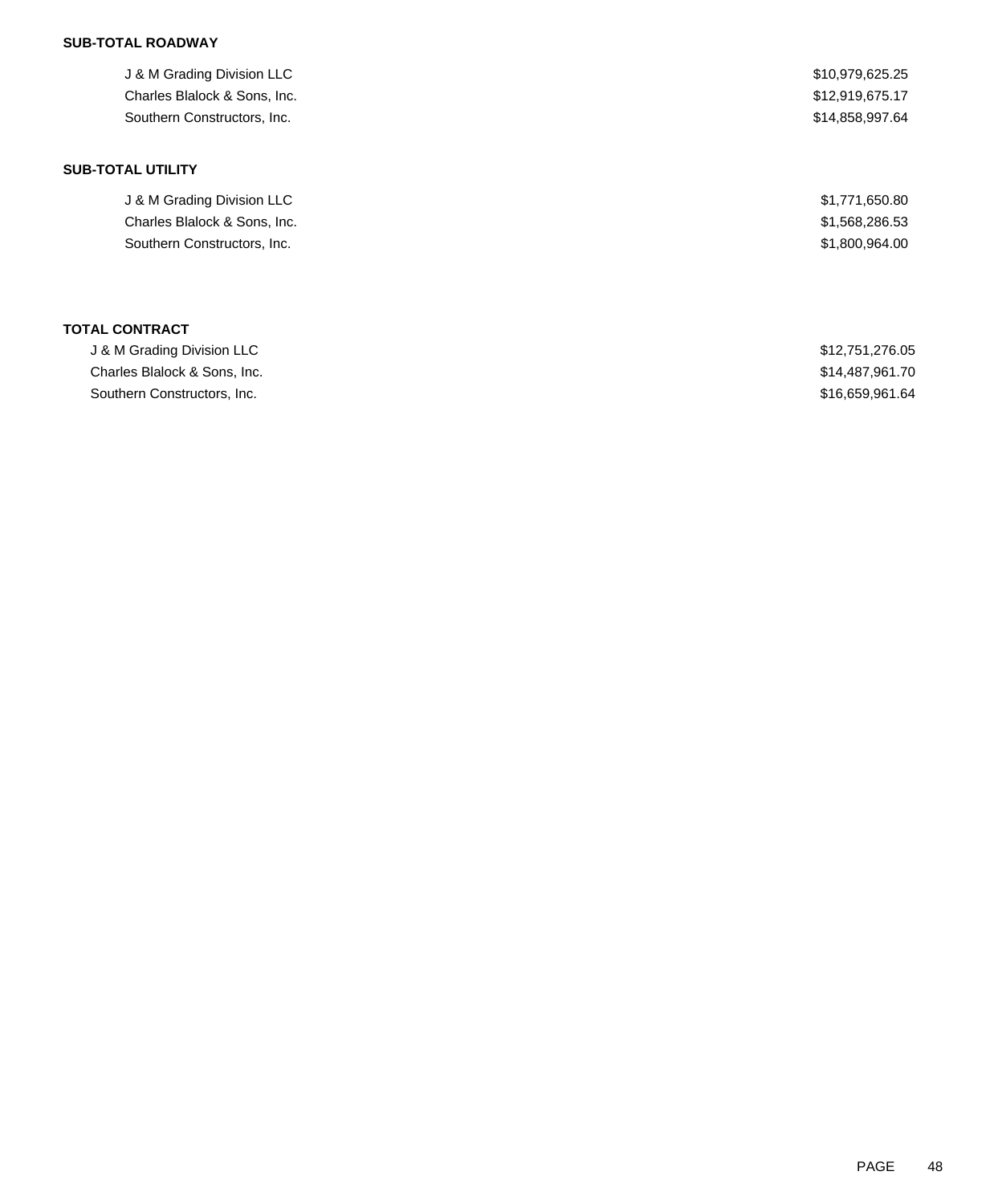# **DEPARTMENT OF TRANSPORTATION SUMMARY OF BIDS LETTING OF OCTOBER 06, 2017 STATE OF TENNESSEE**

#### MONROE COUNTY (Contract No. CNR079 Call 017)

62003-4223-04

THE REPAIR OF BRIDGES ON U.S. 11 (S.R. 2) OVER SWEETWATER CREEK (L.M. 5.04) AND NORFOLK SOUTHERN RAILWAY (L.M. 5.16). PROJECT LENGTH - 0.0 MILES

COMPLETION TIME - ON OR BEFORE OCTOBER 31, 2018

|                                      | <b>TOTAL CONTRACT</b> |
|--------------------------------------|-----------------------|
| Mid-State Construction Company, Inc. | \$1,258,572.54        |
| Simpson Construction Company, Inc.   | \$1,520,208.60        |
| Jamison Construction, LLC            | \$1,584,758.45        |
| Southern Constructors, Inc.          | \$1,653,174.75        |
| Jones Bros., Inc.                    | \$1,665,741.44        |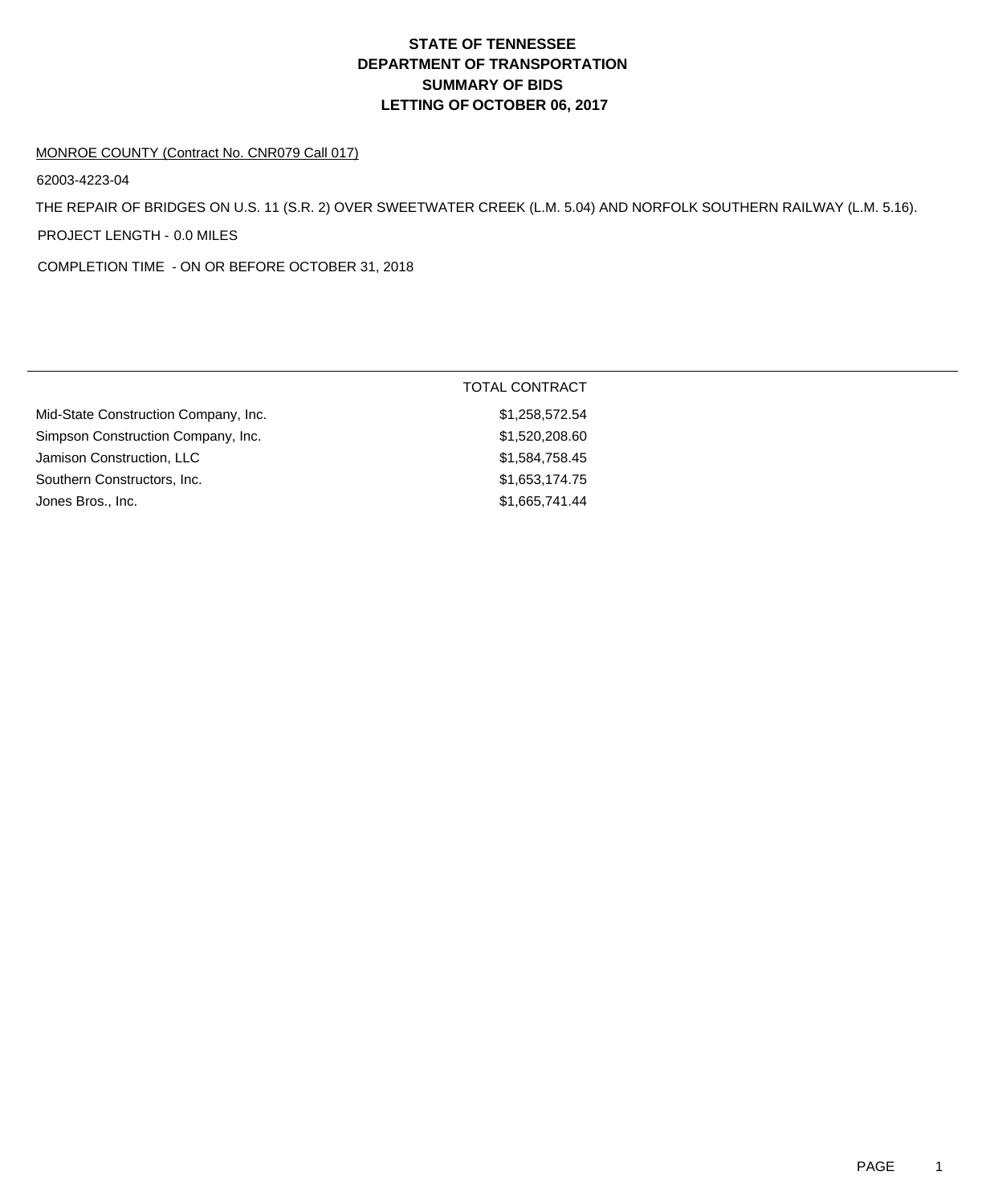|        |                                                                     |              |                   | <b>CONTRACT CNR079</b> |
|--------|---------------------------------------------------------------------|--------------|-------------------|------------------------|
|        |                                                                     |              | <b>UNIT PRICE</b> | <b>EXTENSION</b>       |
|        | <b>BRIDGE CATEGORY</b>                                              |              |                   |                        |
| 105-01 | <b>CONSTRUCTION STAKES, LINES AND GRADES</b>                        |              |                   |                        |
|        |                                                                     | 1.000 LS     |                   |                        |
|        | Mid-State Construction Company, Inc.                                |              | \$17,674.7200     | \$17,674.72            |
|        | Simpson Construction Company, Inc.                                  |              | \$10,000.0000     | \$10,000.00            |
|        | Jamison Construction, LLC                                           |              | \$10,000.0000     | \$10,000.00            |
|        | Southern Constructors, Inc.                                         |              | \$40,000.0000     | \$40,000.00            |
|        | Jones Bros., Inc.                                                   |              | \$5,800.0000      | \$5,800.00             |
|        | 202-01.02 REMOVAL OF ASBESTOS                                       |              |                   |                        |
|        |                                                                     | 1.000 LS     |                   |                        |
|        | Mid-State Construction Company, Inc.                                |              | \$4,928.0000      | \$4,928.00             |
|        | Simpson Construction Company, Inc.                                  |              | \$6,500.0000      | \$6,500.00             |
|        | Jamison Construction, LLC                                           |              | \$6,000.0000      | \$6,000.00             |
|        | Southern Constructors, Inc.                                         |              | \$30,000.0000     | \$30,000.00            |
|        | Jones Bros., Inc.                                                   |              | \$35,000.0000     | \$35,000.00            |
|        | 202-04.01 REMOVAL OF STRUCTURES (PARTIAL BRIDGE NO. 62-SR002-05.09) |              |                   |                        |
|        |                                                                     | 1.000 LS     |                   |                        |
|        | Mid-State Construction Company, Inc.                                |              | \$42,119.6100     | \$42,119.61            |
|        | Simpson Construction Company, Inc.                                  |              | \$112,600.0000    | \$112,600.00           |
|        | Jamison Construction, LLC                                           |              | \$70,000.0000     | \$70,000.00            |
|        | Southern Constructors, Inc.                                         |              | \$70,000.0000     | \$70,000.00            |
|        | Jones Bros., Inc.                                                   |              | \$147,500.0000    | \$147,500.00           |
|        | 202-04.02 REMOVAL OF STRUCTURES (PARTIAL BRIDGE NO. 62-SR002-05.18) |              |                   |                        |
|        |                                                                     | 1.000 LS     |                   |                        |
|        | Mid-State Construction Company, Inc.                                |              | \$44,352.3900     | \$44,352.39            |
|        | Simpson Construction Company, Inc.                                  |              | \$112,600.0000    | \$112,600.00           |
|        | Jamison Construction, LLC                                           |              | \$75,000.0000     | \$75,000.00            |
|        | Southern Constructors, Inc.                                         |              | \$60,000.0000     | \$60,000.00            |
|        | Jones Bros., Inc.                                                   |              | \$150,000.0000    | \$150,000.00           |
| 209-05 | <b>SEDIMENT REMOVAL</b>                                             |              |                   |                        |
|        |                                                                     | 2.000 C.Y.   |                   |                        |
|        | Mid-State Construction Company, Inc.                                |              | \$112.0000        | \$224.00               |
|        | Simpson Construction Company, Inc.                                  |              | \$240.0000        | \$480.00               |
|        | Jamison Construction, LLC                                           |              | \$20.0000         | \$40.00                |
|        | Southern Constructors, Inc.                                         |              | \$50,0000         | \$100.00               |
|        | Jones Bros., Inc.                                                   |              | \$55.0000         | \$110.00               |
|        | 209-08.02 TEMPORARY SILT FENCE (WITH BACKING)                       |              |                   |                        |
|        |                                                                     | 570.000 L.F. |                   |                        |
|        | Mid-State Construction Company, Inc.                                |              | \$4.9200          | \$2,804.40             |
|        | Simpson Construction Company, Inc.                                  |              | \$5.0000          | \$2,850.00             |
|        | Jamison Construction, LLC                                           |              | \$7.5000          | \$4,275.00             |
|        | Southern Constructors, Inc.                                         |              | \$10.0000         | \$5,700.00             |
|        | Jones Bros., Inc.                                                   |              | \$6.0000          | \$3,420.00             |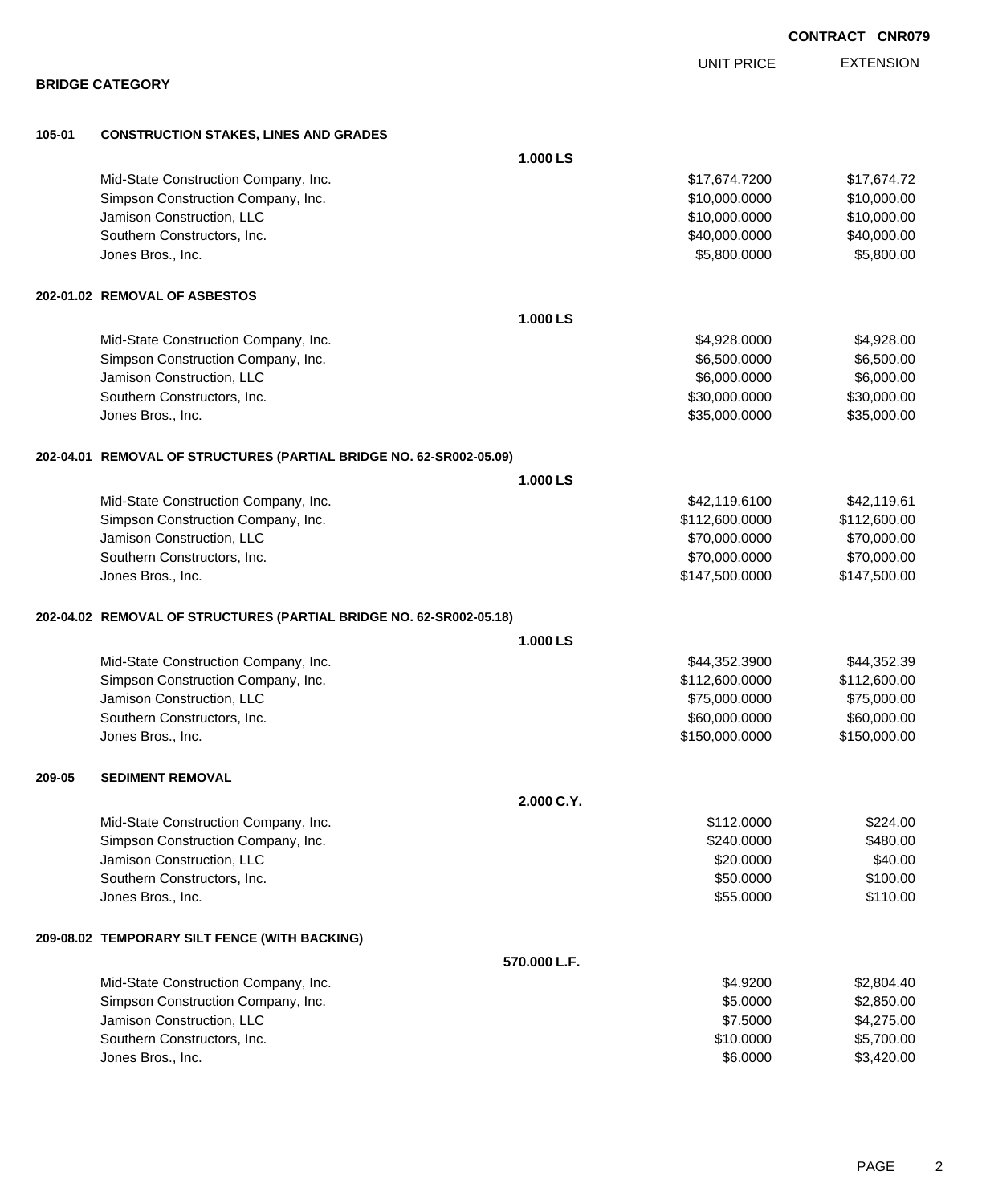|                                                                  |                |                   | <b>CONTRACT CNR079</b> |
|------------------------------------------------------------------|----------------|-------------------|------------------------|
|                                                                  |                | <b>UNIT PRICE</b> | <b>EXTENSION</b>       |
| 209-08.03 TEMPORARY SILT FENCE (WITHOUT BACKING)                 |                |                   |                        |
|                                                                  | 630.000 L.F.   |                   |                        |
| Mid-State Construction Company, Inc.                             |                | \$2.5200          | \$1,587.60             |
| Simpson Construction Company, Inc.                               |                | \$2.5000          | \$1,575.00             |
| Jamison Construction, LLC                                        |                | \$6.0000          | \$3,780.00             |
| Southern Constructors, Inc.                                      |                | \$5.0000          | \$3,150.00             |
| Jones Bros., Inc.                                                |                | \$4.0000          | \$2,520.00             |
| 307-01.08 ASPHALT CONCRETE MIX (PG64-22) (BPMB-HM) GRADING B-M2  |                |                   |                        |
|                                                                  | 667,000 TON    |                   |                        |
| Mid-State Construction Company, Inc.                             |                | \$133.2800        | \$88,897.76            |
| Simpson Construction Company, Inc.                               |                | \$126.2000        | \$84,175.40            |
| Jamison Construction, LLC                                        |                | \$138.0000        | \$92,046.00            |
| Southern Constructors, Inc.                                      |                | \$125.0000        | \$83,375.00            |
| Jones Bros., Inc.                                                |                | \$119.0000        | \$79,373.00            |
| 411-01.10 ACS MIX(PG64-22) GRADING D                             |                |                   |                        |
|                                                                  | 615,000 TON    |                   |                        |
| Mid-State Construction Company, Inc.                             |                | \$159.0400        | \$97,809.60            |
| Simpson Construction Company, Inc.                               |                | \$150.0000        | \$92,250.00            |
| Jamison Construction, LLC                                        |                | \$164.0000        | \$100,860.00           |
| Southern Constructors, Inc.                                      |                | \$150.0000        | \$92,250.00            |
| Jones Bros., Inc.                                                |                | \$142.0000        | \$87,330.00            |
| 411-12.03 SCORING FOR RUMBLE STRIPE (NON-CONTINUOUS) (8IN WIDTH) |                |                   |                        |
|                                                                  | 0.600 L.M.     |                   |                        |
| Mid-State Construction Company, Inc.                             |                | \$3,920.0100      | \$2,352.01             |
| Simpson Construction Company, Inc.                               |                | \$3,850.0000      | \$2,310.00             |
| Jamison Construction, LLC                                        |                | \$7,500.0000      | \$4,500.00             |
| Southern Constructors, Inc.                                      |                | \$20,000.0000     | \$12,000.00            |
| Jones Bros., Inc.                                                |                | \$3,500.0000      | \$2,100.00             |
| 415-01.02 COLD PLANING BITUMINOUS PAVEMENT                       |                |                   |                        |
|                                                                  | 6,350.000 S.Y. |                   |                        |
| Mid-State Construction Company, Inc.                             |                | \$4.8200          | \$30,607.00            |
| Simpson Construction Company, Inc.                               |                | \$4.6000          | \$29,210.00            |
| Jamison Construction, LLC                                        |                | \$5.5000          | \$34,925.00            |
| Southern Constructors, Inc.                                      |                | \$6.0000          | \$38,100.00            |
| Jones Bros., Inc.                                                |                | \$4.3000          | \$27,305.00            |
| 604-02.03 EPOXY COATED REINFORCING STEEL                         |                |                   |                        |
|                                                                  | 70,868.000 LB. |                   |                        |
| Mid-State Construction Company, Inc.                             |                | \$1.2900          | \$91,419.72            |
| Simpson Construction Company, Inc.                               |                | \$1.0500          | \$74,411.40            |
| Jamison Construction, LLC                                        |                | \$1.2000          | \$85,041.60            |
| Southern Constructors, Inc.                                      |                | \$1.2500          | \$88,585.00            |
| Jones Bros., Inc.                                                |                | \$1.1000          | \$77,954.80            |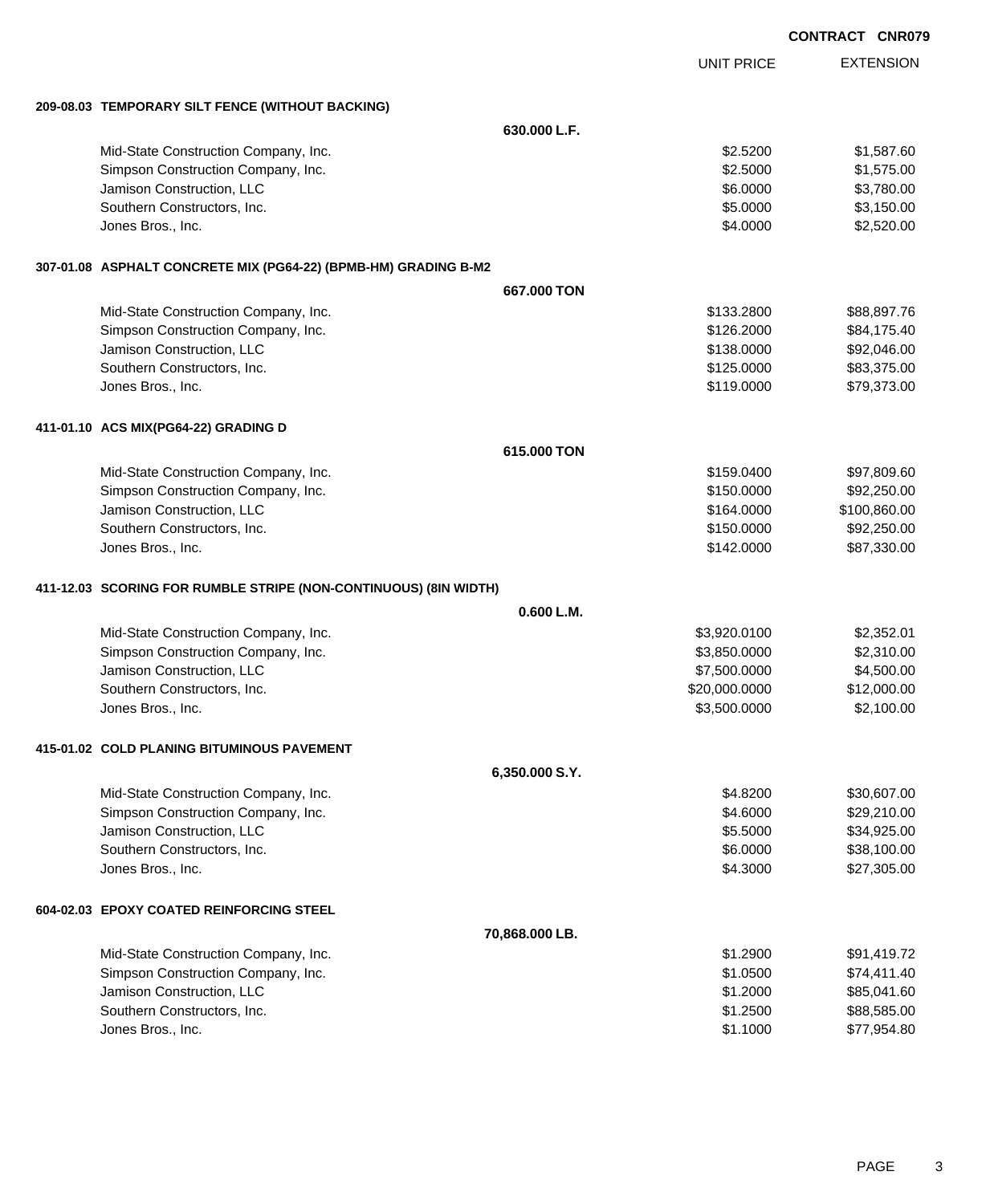UNIT PRICE EXTENSION

|           | 604-03.01 CLASS A CONCRETE (BRIDGES)                   |                   |              |              |
|-----------|--------------------------------------------------------|-------------------|--------------|--------------|
|           |                                                        | 98.000 C.Y.       |              |              |
|           | Mid-State Construction Company, Inc.                   |                   | \$685.8200   | \$67,210.36  |
|           | Simpson Construction Company, Inc.                     |                   | \$571.0000   | \$55,958.00  |
|           | Jamison Construction, LLC                              |                   | \$850.0000   | \$83,300.00  |
|           | Southern Constructors, Inc.                            |                   | \$1,000.0000 | \$98,000.00  |
|           | Jones Bros., Inc.                                      |                   | \$1,500.0000 | \$147,000.00 |
|           | 604-03.04 PAVEMENT @ BRIDGE ENDS                       |                   |              |              |
|           |                                                        | 370.000 S.Y.      |              |              |
|           | Mid-State Construction Company, Inc.                   |                   | \$213.1800   | \$78,876.60  |
|           | Simpson Construction Company, Inc.                     |                   | \$367.0000   | \$135,790.00 |
|           | Jamison Construction, LLC                              |                   | \$360.0000   | \$133,200.00 |
|           | Southern Constructors, Inc.                            |                   | \$350.0000   | \$129,500.00 |
|           | Jones Bros., Inc.                                      |                   | \$240.0000   | \$88,800.00  |
|           | 604-03.09 CLASS D CONCRETE (BRIDGE DECK)               |                   |              |              |
|           |                                                        | 221.000 C.Y.      |              |              |
|           | Mid-State Construction Company, Inc.                   |                   | \$741.9800   | \$163,977.58 |
|           | Simpson Construction Company, Inc.                     |                   | \$1,388.0000 | \$306,748.00 |
|           | Jamison Construction, LLC                              |                   | \$940.0000   | \$207,740.00 |
|           | Southern Constructors, Inc.                            |                   | \$1,000.0000 | \$221,000.00 |
|           | Jones Bros., Inc.                                      |                   | \$1,005.0000 | \$222,105.00 |
|           | 604-04.02 APPLIED TEXTURE FINISH (EXISTING STRUCTURES) |                   |              |              |
|           |                                                        | 295,000 S.Y.      |              |              |
|           | Mid-State Construction Company, Inc.                   |                   | \$8.4000     | \$2,478.00   |
|           | Simpson Construction Company, Inc.                     |                   | \$9.0000     | \$2,655.00   |
|           | Jamison Construction, LLC                              |                   | \$9.0000     | \$2,655.00   |
|           | Southern Constructors, Inc.                            |                   | \$15.0000    | \$4,425.00   |
|           | Jones Bros., Inc.                                      |                   | \$7.5000     | \$2,212.50   |
|           | 604-04.03 BRIDGE END DRAINS(2'X8')                     |                   |              |              |
|           |                                                        | <b>2.000 EACH</b> |              |              |
|           | Mid-State Construction Company, Inc.                   |                   | \$5,692.6300 | \$11,385.26  |
|           | Simpson Construction Company, Inc.                     |                   | \$5,370.0000 | \$10,740.00  |
|           | Jamison Construction, LLC                              |                   | \$3,200.0000 | \$6,400.00   |
|           | Southern Constructors, Inc.                            |                   | \$4,500.0000 | \$9,000.00   |
|           | Jones Bros., Inc.                                      |                   | \$5,500.0000 | \$11,000.00  |
| 604-05.31 | <b>BRIDGE DECK GROOVING (MECHANICAL)</b>               |                   |              |              |
|           |                                                        | 1,142.000 S.Y.    |              |              |
|           | Mid-State Construction Company, Inc.                   |                   | \$4.8500     | \$5,538.70   |
|           | Simpson Construction Company, Inc.                     |                   | \$8.0000     | \$9,136.00   |
|           | Jamison Construction, LLC                              |                   | \$5.5000     | \$6,281.00   |
|           | Southern Constructors, Inc.                            |                   | \$6.0000     | \$6,852.00   |
|           | Jones Bros., Inc.                                      |                   | \$4.3300     | \$4,944.86   |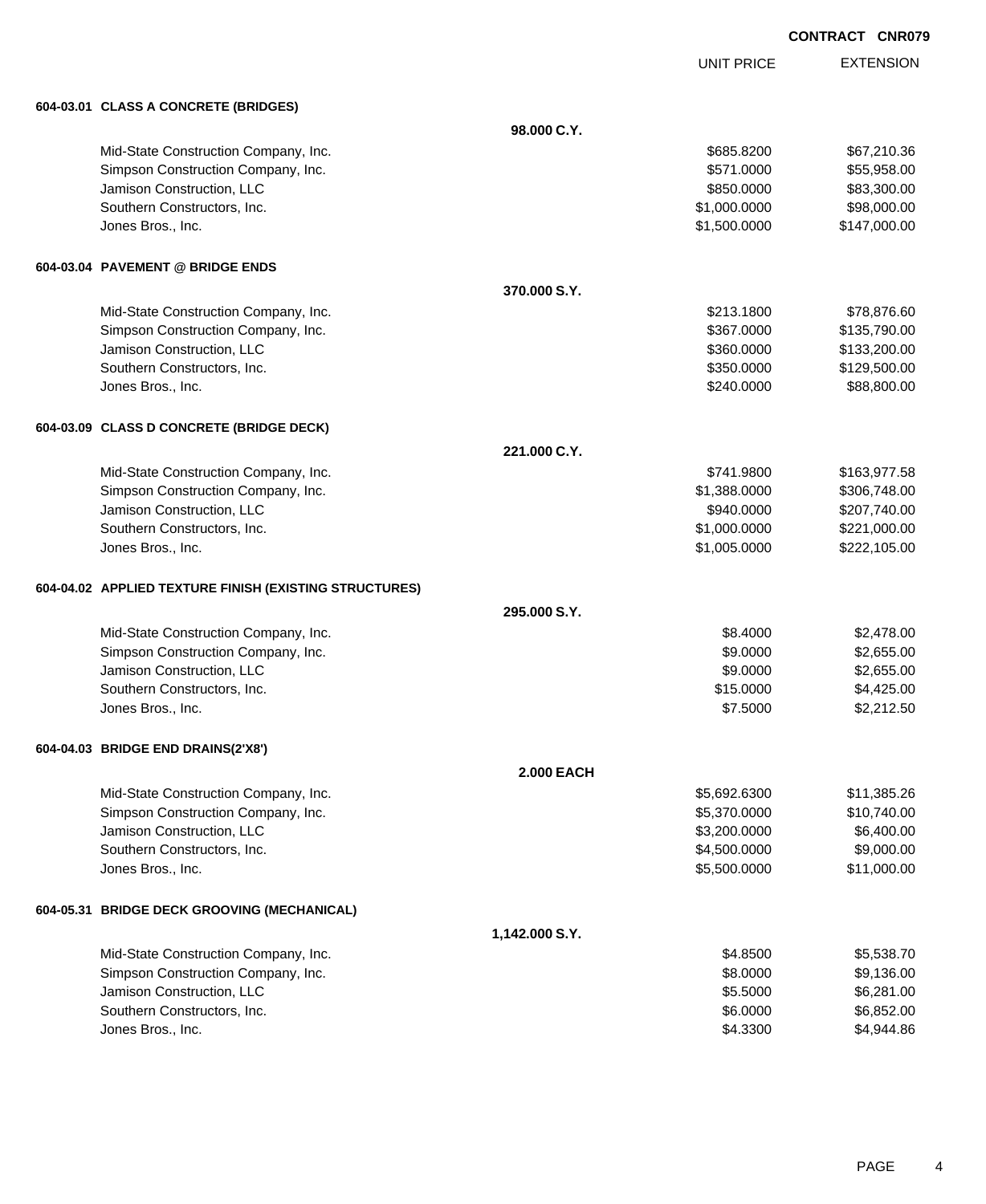UNIT PRICE EXTENSION

| 604-10.05 CONCRETE |
|--------------------|

| <b>604-10.05 CONCRETE</b>                             |                |               |             |
|-------------------------------------------------------|----------------|---------------|-------------|
|                                                       | 31.000 S.F.    |               |             |
| Mid-State Construction Company, Inc.                  |                | \$167.2700    | \$5,185.37  |
| Simpson Construction Company, Inc.                    |                | \$135.0000    | \$4,185.00  |
| Jamison Construction, LLC                             |                | \$240.0000    | \$7,440.00  |
| Southern Constructors, Inc.                           |                | \$175.0000    | \$5,425.00  |
| Jones Bros., Inc.                                     |                | \$300.0000    | \$9,300.00  |
| 604-10.14 REMOVE EXISTING WEARING SURFACE             |                |               |             |
|                                                       | 1.000 LS       |               |             |
| Mid-State Construction Company, Inc.                  |                | \$11,648.0000 | \$11,648.00 |
| Simpson Construction Company, Inc.                    |                | \$12,000.0000 | \$12,000.00 |
| Jamison Construction, LLC                             |                | \$13,000.0000 | \$13,000.00 |
| Southern Constructors, Inc.                           |                | \$15,000.0000 | \$15,000.00 |
| Jones Bros., Inc.                                     |                | \$10,400.0000 | \$10,400.00 |
| 604-10.18 REINFORCING STEEL (REPAIRS)                 |                |               |             |
|                                                       | 5,197.000 LB.  |               |             |
| Mid-State Construction Company, Inc.                  |                | \$0.8600      | \$4,469.42  |
| Simpson Construction Company, Inc.                    |                | \$1.4000      | \$7,275.80  |
| Jamison Construction, LLC                             |                | \$1.0500      | \$5,456.85  |
| Southern Constructors, Inc.                           |                | \$1.7500      | \$9,094.75  |
| Jones Bros., Inc.                                     |                | \$3.5000      | \$18,189.50 |
| 604-10.30 BRIDGE DECK REPAIRS (FULL DEPTH OF SLAB)    |                |               |             |
|                                                       | 225,000 S.Y.   |               |             |
| Mid-State Construction Company, Inc.                  |                | \$279.4700    | \$62,880.75 |
| Simpson Construction Company, Inc.                    |                | \$135.0000    | \$30,375.00 |
| Jamison Construction, LLC                             |                | \$320.0000    | \$72,000.00 |
| Southern Constructors, Inc.                           |                | \$430.0000    | \$96,750.00 |
| Jones Bros., Inc.                                     |                | \$260.0000    | \$58,500.00 |
| 604-10.50 BRIDGE DECK REPAIRS (PARTIAL DEPTH OF SLAB) |                |               |             |
|                                                       | 285.000 S.Y.   |               |             |
| Mid-State Construction Company, Inc.                  |                | \$123.8200    | \$35,288.70 |
| Simpson Construction Company, Inc.                    |                | \$50.0000     | \$14,250.00 |
| Jamison Construction, LLC                             |                | \$275.0000    | \$78,375.00 |
| Southern Constructors, Inc.                           |                | \$180.0000    | \$51,300.00 |
| Jones Bros., Inc.                                     |                | \$200.0000    | \$57,000.00 |
| 604-10.51 SCARIFYING                                  |                |               |             |
|                                                       | 1,114.000 S.Y. |               |             |
| Mid-State Construction Company, Inc.                  |                | \$5.6000      | \$6,238.40  |
| Simpson Construction Company, Inc.                    |                | \$5.5000      | \$6,127.00  |
| Jamison Construction, LLC                             |                | \$15.0000     | \$16,710.00 |
| Southern Constructors, Inc.                           |                | \$6.0000      | \$6,684.00  |
| Jones Bros., Inc.                                     |                | \$18.0000     | \$20,052.00 |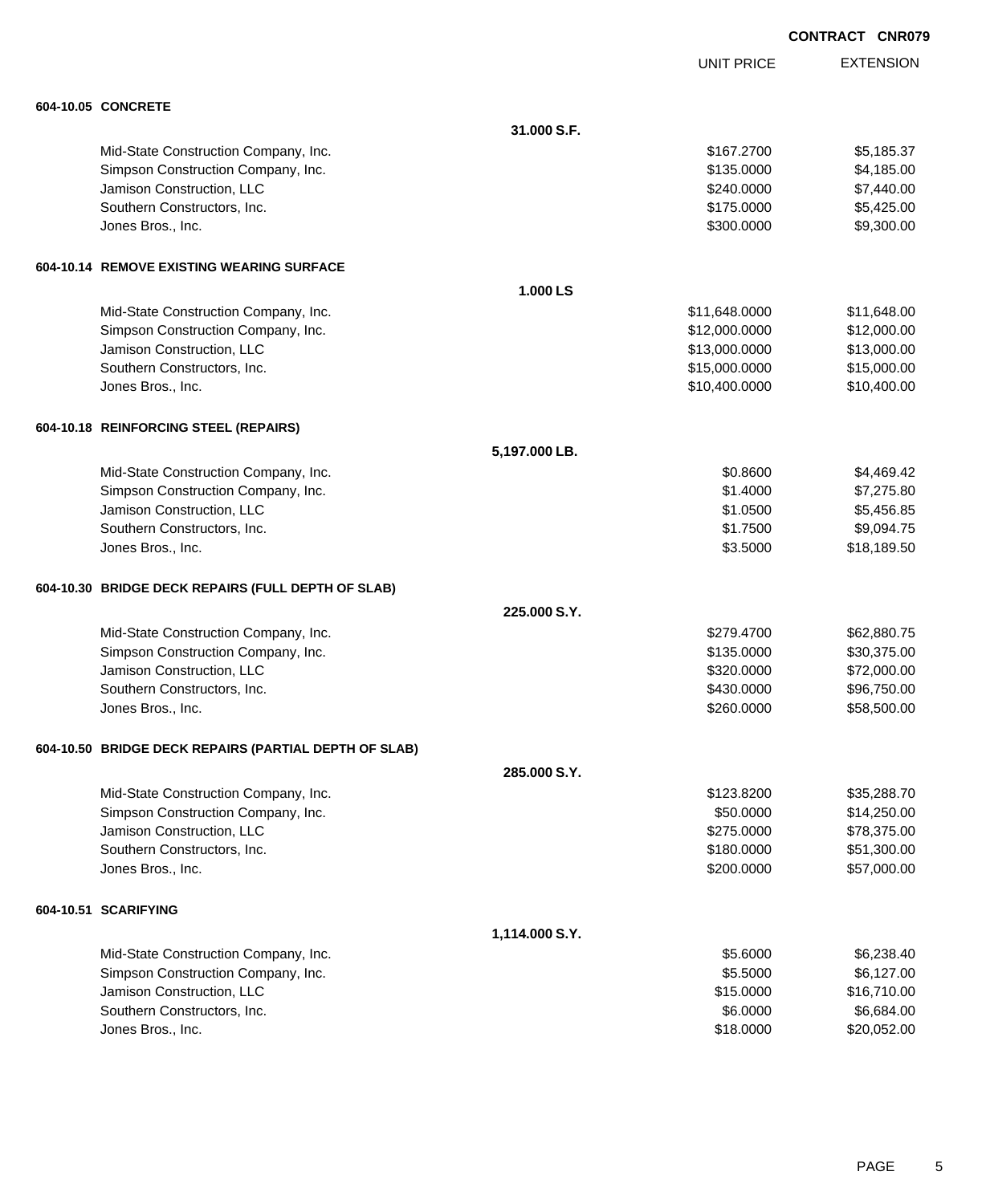UNIT PRICE

EXTENSION

| 604-10.54 CONCRETE REPAIRS                          |              |               |             |
|-----------------------------------------------------|--------------|---------------|-------------|
|                                                     | 30,000 S.F.  |               |             |
| Mid-State Construction Company, Inc.                |              | \$166,9700    | \$5,009.10  |
| Simpson Construction Company, Inc.                  |              | \$135.0000    | \$4,050.00  |
| Jamison Construction, LLC                           |              | \$240.0000    | \$7,200.00  |
| Southern Constructors, Inc.                         |              | \$175.0000    | \$5,250.00  |
| Jones Bros., Inc.                                   |              | \$300.0000    | \$9,000.00  |
| 604-10.89 MISCELLANEOUS BRIDGE ITEMS (Description)  |              |               |             |
|                                                     | 1.000 LS     |               |             |
| Mid-State Construction Company, Inc.                |              | \$13,177.7300 | \$13,177.73 |
| Simpson Construction Company, Inc.                  |              | \$6,000.0000  | \$6,000.00  |
| Jamison Construction, LLC                           |              | \$12,000.0000 | \$12,000.00 |
| Southern Constructors, Inc.                         |              | \$20,000.0000 | \$20,000.00 |
| Jones Bros., Inc.                                   |              | \$3,800.0000  | \$3,800.00  |
| 604-10.90 MISCELLANEOUS BRIDGE ITEMS                |              |               |             |
|                                                     | 1.000 LS     |               |             |
| Mid-State Construction Company, Inc.                |              | \$5,708.1800  | \$5,708.18  |
| Simpson Construction Company, Inc.                  |              | \$12,000.0000 | \$12,000.00 |
| Jamison Construction, LLC                           |              | \$12,000.0000 | \$12,000.00 |
| Southern Constructors, Inc.                         |              | \$30,000.0000 | \$30,000.00 |
| Jones Bros., Inc.                                   |              | \$11,000.0000 | \$11,000.00 |
| 610-07.03 18" PIPE DRAIN (BRIDGE DRAIN)             |              |               |             |
|                                                     | 140.000 L.F. |               |             |
| Mid-State Construction Company, Inc.                |              | \$40.3500     | \$5,649.00  |
| Simpson Construction Company, Inc.                  |              | \$22.0000     | \$3,080.00  |
| Jamison Construction, LLC                           |              | \$62.0000     | \$8,680.00  |
| Southern Constructors, Inc.                         |              | \$45.0000     | \$6,300.00  |
| Jones Bros., Inc.                                   |              | \$56.0000     | \$7,840.00  |
| 620-05.01 CONC PARAPET SINGLE SLOPE (STD-1-1SS)     |              |               |             |
|                                                     | 641.000 L.F. |               |             |
| Mid-State Construction Company, Inc.                |              | \$79.2100     | \$50,773.61 |
| Simpson Construction Company, Inc.                  |              | \$89.0000     | \$57,049.00 |
| Jamison Construction, LLC                           |              | \$105.0000    | \$67,305.00 |
| Southern Constructors, Inc.                         |              | \$80.0000     | \$51,280.00 |
| Jones Bros., Inc.                                   |              | \$105.0000    | \$67,305.00 |
| 620-10.01 CONCRETE PARAPET (BRIDGERAIL REPLACEMENT) |              |               |             |
|                                                     | 112.000 L.F. |               |             |
| Mid-State Construction Company, Inc.                |              | \$248.0000    | \$27,776.00 |
| Simpson Construction Company, Inc.                  |              | \$285.0000    | \$31,920.00 |
| Jamison Construction, LLC                           |              | \$280.0000    | \$31,360.00 |
| Southern Constructors, Inc.                         |              | \$275.0000    | \$30,800.00 |
| Jones Bros., Inc.                                   |              | \$300.0000    | \$33,600.00 |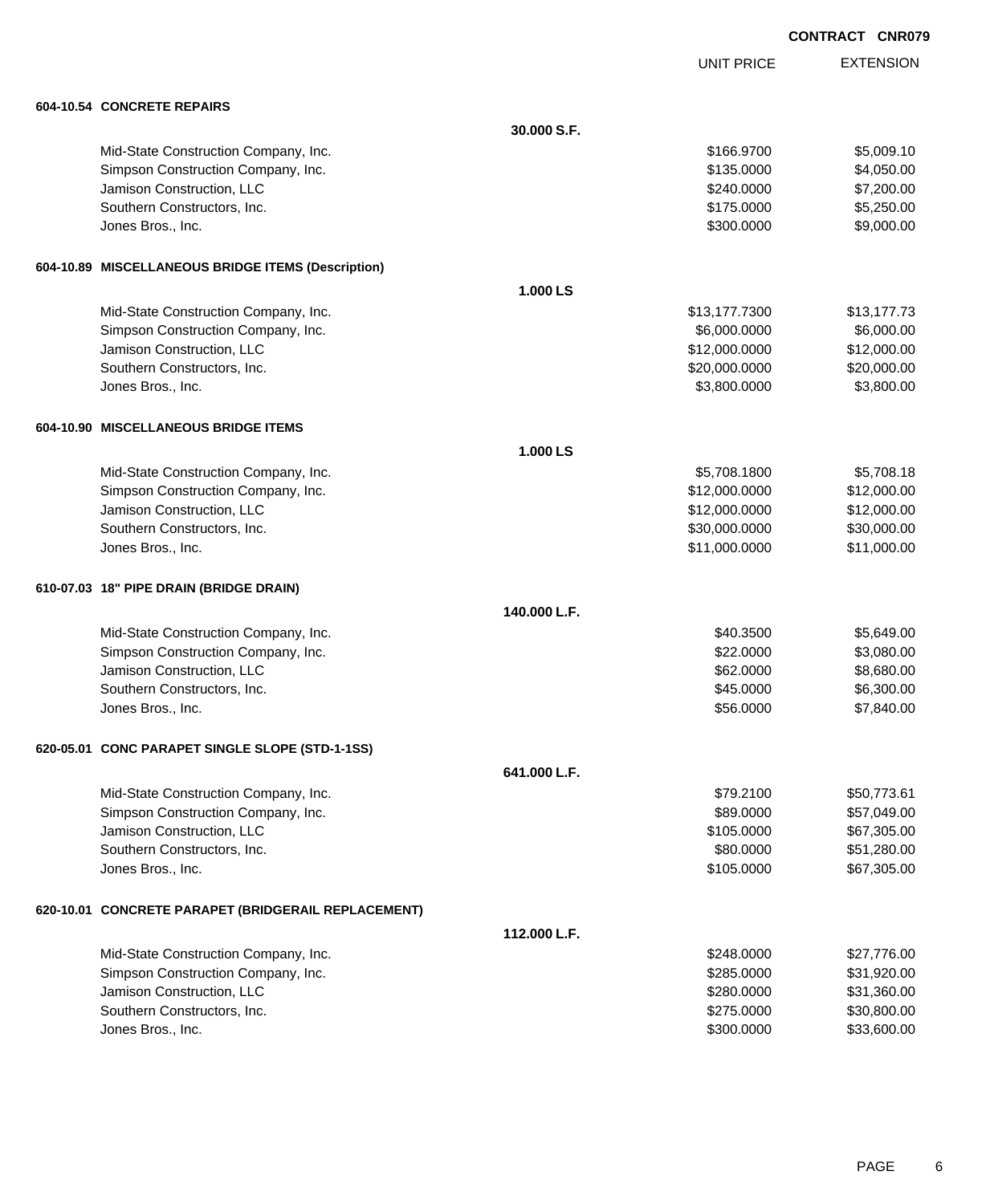UNIT PRICE EXTENSION

| 621-05.02 TEMPORARY SHORING |  |
|-----------------------------|--|
|                             |  |

| 621-05.02 TEMPORARY SHORING                       |                   |               |             |
|---------------------------------------------------|-------------------|---------------|-------------|
|                                                   | 1.000 LS          |               |             |
| Mid-State Construction Company, Inc.              |                   | \$5,360.7100  | \$5,360.71  |
| Simpson Construction Company, Inc.                |                   | \$39,700.0000 | \$39,700.00 |
| Jamison Construction, LLC                         |                   | \$20,000.0000 | \$20,000.00 |
| Southern Constructors, Inc.                       |                   | \$30,000.0000 | \$30,000.00 |
| Jones Bros., Inc.                                 |                   | \$10,000.0000 | \$10,000.00 |
| 705-01.01 GUARDRAIL AT BRIDGE ENDS                |                   |               |             |
|                                                   | 216.000 L.F.      |               |             |
| Mid-State Construction Company, Inc.              |                   | \$76.7200     | \$16,571.52 |
| Simpson Construction Company, Inc.                |                   | \$71.0000     | \$15,336.00 |
| Jamison Construction, LLC                         |                   | \$80.0000     | \$17,280.00 |
| Southern Constructors, Inc.                       |                   | \$75.0000     | \$16,200.00 |
| Jones Bros., Inc.                                 |                   | \$75.0000     | \$16,200.00 |
| 705-02.10 GUARDRAIL TRANSITION 27IN TO 31IN       |                   |               |             |
|                                                   | 3.000 EACH        |               |             |
| Mid-State Construction Company, Inc.              |                   | \$330.4000    | \$991.20    |
| Simpson Construction Company, Inc.                |                   | \$260.0000    | \$780.00    |
| Jamison Construction, LLC                         |                   | \$310.0000    | \$930.00    |
| Southern Constructors, Inc.                       |                   | \$250.0000    | \$750.00    |
| Jones Bros., Inc.                                 |                   | \$150.0000    | \$450.00    |
| 705-04.09 EARTH PAD FOR TYPE 38 GR END TREATMENT  |                   |               |             |
|                                                   | <b>5.000 EACH</b> |               |             |
| Mid-State Construction Company, Inc.              |                   | \$1,260.0000  | \$6,300.00  |
| Simpson Construction Company, Inc.                |                   | \$1,550.0000  | \$7,750.00  |
| Jamison Construction, LLC                         |                   | \$1,785.0000  | \$8,925.00  |
| Southern Constructors, Inc.                       |                   | \$1,500.0000  | \$7,500.00  |
| Jones Bros., Inc.                                 |                   | \$1,800.0000  | \$9,000.00  |
| 705-06.01 W BEAM GR (TYPE 2) MASH TL3             |                   |               |             |
|                                                   | 63.000 L.F.       |               |             |
| Mid-State Construction Company, Inc.              |                   | \$21.8400     | \$1,375.92  |
| Simpson Construction Company, Inc.                |                   | \$22.0000     | \$1,386.00  |
| Jamison Construction, LLC                         |                   | \$35.0000     | \$2,205.00  |
| Southern Constructors, Inc.                       |                   | \$25.0000     | \$1,575.00  |
| Jones Bros., Inc.                                 |                   | \$18.0000     | \$1,134.00  |
| 705-06.20 TANGENT ENERGY ABSORBING TERM MASH TL-3 |                   |               |             |
|                                                   | <b>5.000 EACH</b> |               |             |
| Mid-State Construction Company, Inc.              |                   | \$2,772.0000  | \$13,860.00 |
| Simpson Construction Company, Inc.                |                   | \$2,470.0000  | \$12,350.00 |
| Jamison Construction, LLC                         |                   | \$2,700.0000  | \$13,500.00 |
| Southern Constructors, Inc.                       |                   | \$2,400.0000  | \$12,000.00 |
| Jones Bros., Inc.                                 |                   | \$2,500.0000  | \$12,500.00 |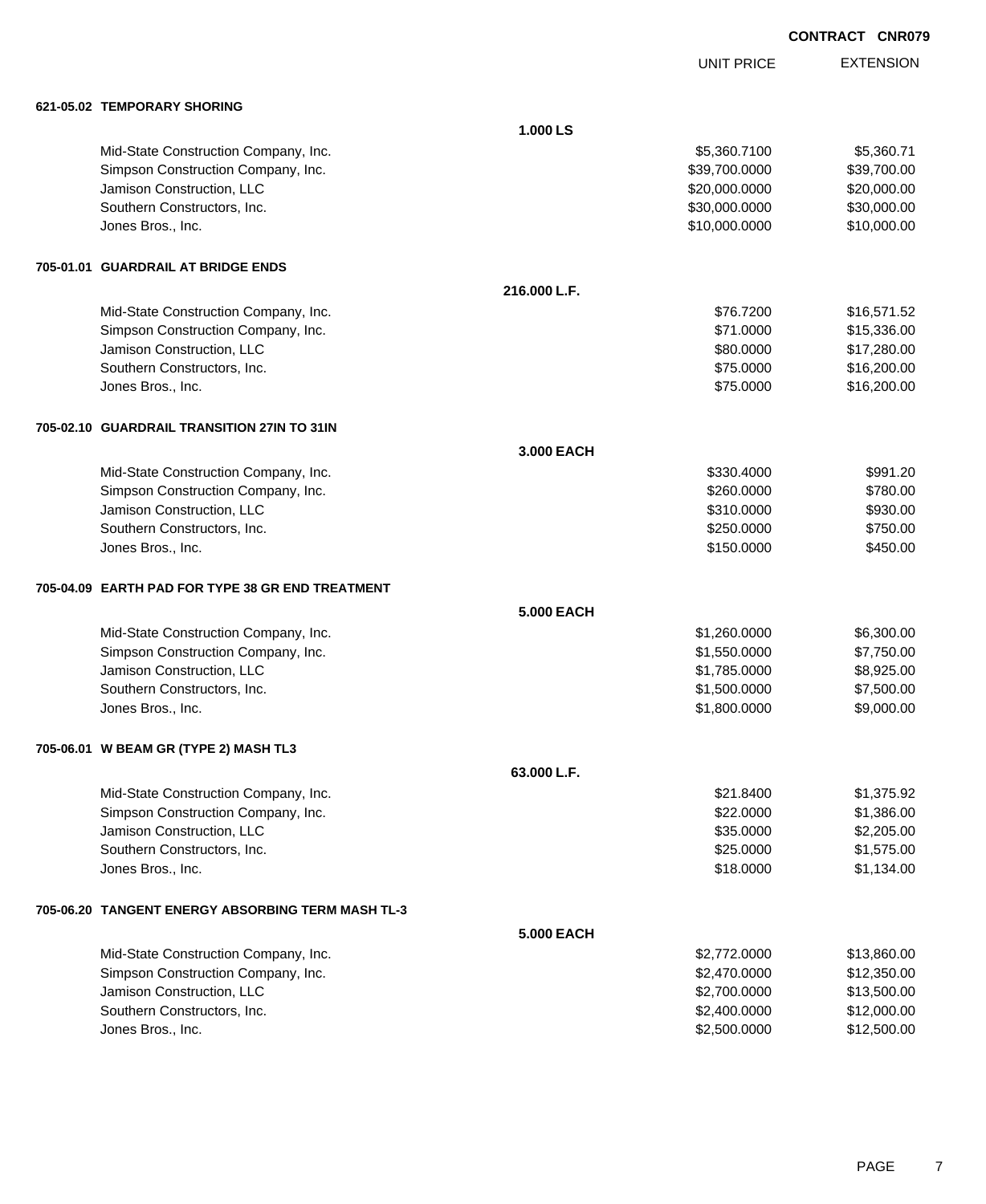UNIT PRICE

EXTENSION

|        | 705-20.25 TEMPORARY CRASH CUSHION (MASH TL-3) |                   |               |             |
|--------|-----------------------------------------------|-------------------|---------------|-------------|
|        |                                               | <b>4.000 EACH</b> |               |             |
|        | Mid-State Construction Company, Inc.          |                   | \$2,520.0000  | \$10,080.00 |
|        | Simpson Construction Company, Inc.            |                   | \$6,200.0000  | \$24,800.00 |
|        | Jamison Construction, LLC                     |                   | \$7,500.0000  | \$30,000.00 |
|        | Southern Constructors, Inc.                   |                   | \$5,500.0000  | \$22,000.00 |
|        | Jones Bros., Inc.                             |                   | \$4,500.0000  | \$18,000.00 |
| 706-01 | <b>GUARDRAIL REMOVED</b>                      |                   |               |             |
|        |                                               | 604.000 L.F.      |               |             |
|        | Mid-State Construction Company, Inc.          |                   | \$1.2300      | \$742.92    |
|        | Simpson Construction Company, Inc.            |                   | \$1.0000      | \$604.00    |
|        | Jamison Construction, LLC                     |                   | \$2.0000      | \$1,208.00  |
|        | Southern Constructors, Inc.                   |                   | \$1.0000      | \$604.00    |
|        | Jones Bros., Inc.                             |                   | \$1.0000      | \$604.00    |
|        | 707-07.01 CHAIN-LINK FENCE (BRIDGES)          |                   |               |             |
|        |                                               | 463.000 S.F.      |               |             |
|        | Mid-State Construction Company, Inc.          |                   | \$15.1400     | \$7,009.82  |
|        | Simpson Construction Company, Inc.            |                   | \$15.0000     | \$6,945.00  |
|        | Jamison Construction, LLC                     |                   | \$28.0000     | \$12,964.00 |
|        | Southern Constructors, Inc.                   |                   | \$25.0000     | \$11,575.00 |
|        | Jones Bros., Inc.                             |                   | \$13.5200     | \$6,259.76  |
|        | 707-08.11 HIGH-VISIBILITY CONSTRUCTION FENCE  |                   |               |             |
|        |                                               | 180.000 L.F.      |               |             |
|        | Mid-State Construction Company, Inc.          |                   | \$4.4800      | \$806.40    |
|        | Simpson Construction Company, Inc.            |                   | \$6.0000      | \$1,080.00  |
|        | Jamison Construction, LLC                     |                   | \$4.0000      | \$720.00    |
|        | Southern Constructors, Inc.                   |                   | \$10.0000     | \$1,800.00  |
|        | Jones Bros., Inc.                             |                   | \$3.0000      | \$540.00    |
|        | 709-01.01 RUBBLE STONE RIP-RAP                |                   |               |             |
|        |                                               | 6.000 C.Y.        |               |             |
|        | Mid-State Construction Company, Inc.          |                   | \$173.3200    | \$1,039.92  |
|        | Simpson Construction Company, Inc.            |                   | \$250.0000    | \$1,500.00  |
|        | Jamison Construction, LLC                     |                   | \$120.0000    | \$720.00    |
|        | Southern Constructors, Inc.                   |                   | \$250.0000    | \$1,500.00  |
|        | Jones Bros., Inc.                             |                   | \$120.0000    | \$720.00    |
| 712-01 | <b>TRAFFIC CONTROL</b>                        |                   |               |             |
|        |                                               | 1.000 LS          |               |             |
|        | Mid-State Construction Company, Inc.          |                   | \$33,367.6100 | \$33,367.61 |
|        | Simpson Construction Company, Inc.            |                   | \$15,700.0000 | \$15,700.00 |
|        | Jamison Construction, LLC                     |                   | \$60,000.0000 | \$60,000.00 |
|        | Southern Constructors, Inc.                   |                   | \$50,000.0000 | \$50,000.00 |
|        | Jones Bros., Inc.                             |                   | \$20,000.0000 | \$20,000.00 |

PAGE 8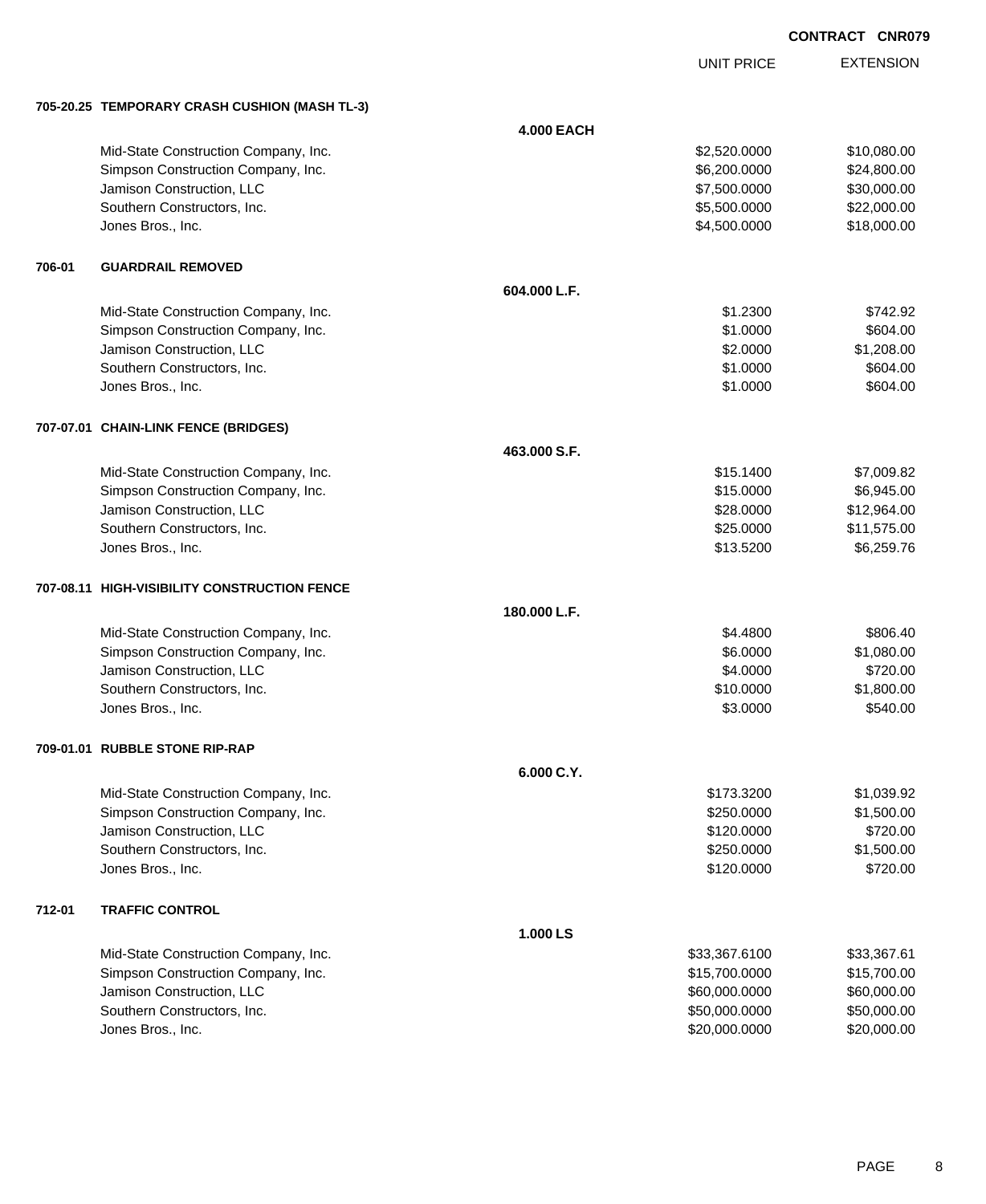EXTENSION **CONTRACT CNR079**

UNIT PRICE

|        | 712-02.02 INTERCONNECTED PORTABLE BARRIER RAIL |                    |           |             |
|--------|------------------------------------------------|--------------------|-----------|-------------|
|        |                                                | 860.000 L.F.       |           |             |
|        | Mid-State Construction Company, Inc.           |                    | \$36.2400 | \$31,166.40 |
|        | Simpson Construction Company, Inc.             |                    | \$32.0000 | \$27,520.00 |
|        | Jamison Construction, LLC                      |                    | \$40.0000 | \$34,400.00 |
|        | Southern Constructors, Inc.                    |                    | \$30.0000 | \$25,800.00 |
|        | Jones Bros., Inc.                              |                    | \$35.0000 | \$30,100.00 |
|        | 712-04.01 FLEXIBLE DRUMS (CHANNELIZING)        |                    |           |             |
|        |                                                | 63.000 EACH        |           |             |
|        | Mid-State Construction Company, Inc.           |                    | \$39,2000 | \$2,469.60  |
|        | Simpson Construction Company, Inc.             |                    | \$35.0000 | \$2,205.00  |
|        | Jamison Construction, LLC                      |                    | \$40.0000 | \$2,520.00  |
|        | Southern Constructors, Inc.                    |                    | \$40.0000 | \$2,520.00  |
|        | Jones Bros., Inc.                              |                    | \$30.0000 | \$1,890.00  |
|        | 712-04.50 PORTABLE BARRIER RAIL DELINEATOR     |                    |           |             |
|        |                                                | <b>25.000 EACH</b> |           |             |
|        | Mid-State Construction Company, Inc.           |                    | \$16.8000 | \$420.00    |
|        | Simpson Construction Company, Inc.             |                    | \$11.0000 | \$275.00    |
|        | Jamison Construction, LLC                      |                    | \$20.0000 | \$500.00    |
|        | Southern Constructors, Inc.                    |                    | \$10.0000 | \$250.00    |
|        | Jones Bros., Inc.                              |                    | \$25.0000 | \$625.00    |
|        | 712-05.01 WARNING LIGHTS (TYPE A)              |                    |           |             |
|        |                                                | 8.000 EACH         |           |             |
|        | Mid-State Construction Company, Inc.           |                    | \$28.0000 | \$224.00    |
|        | Simpson Construction Company, Inc.             |                    | \$36.0000 | \$288.00    |
|        | Jamison Construction, LLC                      |                    | \$40.0000 | \$320.00    |
|        | Southern Constructors, Inc.                    |                    | \$40.0000 | \$320.00    |
|        | Jones Bros., Inc.                              |                    | \$30.0000 | \$240.00    |
|        | 712-05.03 WARNING LIGHTS (TYPE C)              |                    |           |             |
|        |                                                | 30,000 EACH        |           |             |
|        | Mid-State Construction Company, Inc.           |                    | \$28.0000 | \$840.00    |
|        | Simpson Construction Company, Inc.             |                    | \$36.0000 | \$1,080.00  |
|        | Jamison Construction, LLC                      |                    | \$40.0000 | \$1,200.00  |
|        | Southern Constructors, Inc.                    |                    | \$40.0000 | \$1,200.00  |
|        | Jones Bros., Inc.                              |                    | \$30.0000 | \$900.00    |
| 712-06 | <b>SIGNS (CONSTRUCTION)</b>                    |                    |           |             |
|        |                                                | 442.000 S.F.       |           |             |
|        | Mid-State Construction Company, Inc.           |                    | \$7.8400  | \$3,465.28  |
|        | Simpson Construction Company, Inc.             |                    | \$8.0000  | \$3,536.00  |
|        | Jamison Construction, LLC                      |                    | \$10.0000 | \$4,420.00  |
|        | Southern Constructors, Inc.                    |                    | \$15.0000 | \$6,630.00  |
|        | Jones Bros., Inc.                              |                    | \$11.8100 | \$5,220.02  |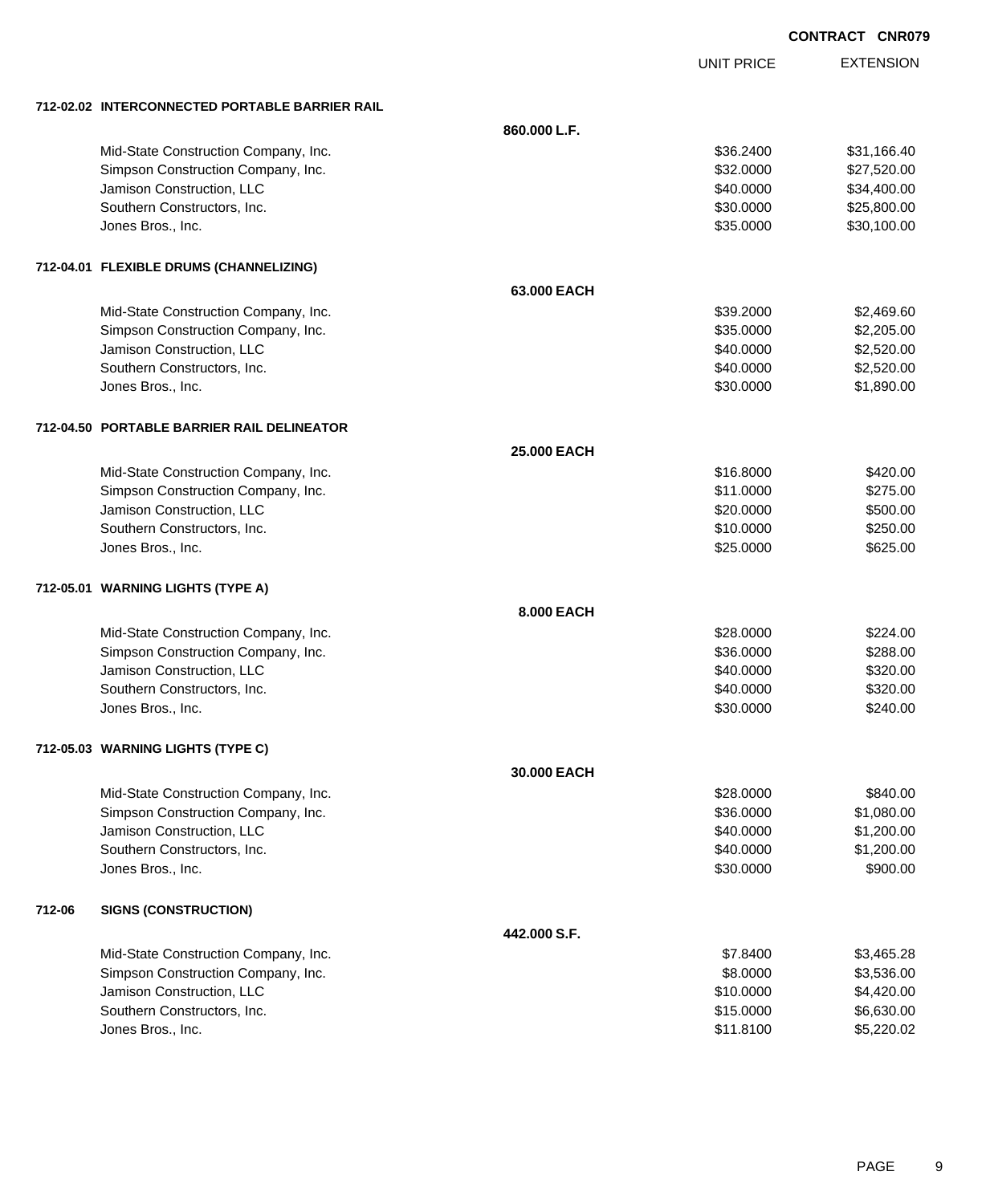|        |                                                          |                   |                   | "''"             |
|--------|----------------------------------------------------------|-------------------|-------------------|------------------|
|        |                                                          |                   | <b>UNIT PRICE</b> | <b>EXTENSION</b> |
|        | 712-07.03 TEMPORARY BARRICADES (TYPE III)                |                   |                   |                  |
|        |                                                          | 48.000 L.F.       |                   |                  |
|        | Mid-State Construction Company, Inc.                     |                   | \$15.6800         | \$752.64         |
|        | Simpson Construction Company, Inc.                       |                   | \$15.0000         | \$720.00         |
|        | Jamison Construction, LLC                                |                   | \$32.0000         | \$1,536.00       |
|        | Southern Constructors, Inc.                              |                   | \$20.0000         | \$960.00         |
|        | Jones Bros., Inc.                                        |                   | \$30.0000         | \$1,440.00       |
|        | 712-09.01 REMOVABLE PAVEMENT MARKING LINE                |                   |                   |                  |
|        |                                                          | 5,530.000 L.F.    |                   |                  |
|        | Mid-State Construction Company, Inc.                     |                   | \$2.1500          | \$11,889.50      |
|        | Simpson Construction Company, Inc.                       |                   | \$2.1000          | \$11,613.00      |
|        | Jamison Construction, LLC                                |                   | \$2.0000          | \$11,060.00      |
|        | Southern Constructors, Inc.                              |                   | \$3.0000          | \$16,590.00      |
|        | Jones Bros., Inc.                                        |                   | \$2.5000          | \$13,825.00      |
|        | 712-09.04 REMOVABLE PAVEMENT MARKING (STOP LINE)         |                   |                   |                  |
|        |                                                          | 24.000 L.F.       |                   |                  |
|        | Mid-State Construction Company, Inc.                     |                   | \$36.4000         | \$873.60         |
|        | Simpson Construction Company, Inc.                       |                   | \$35.0000         | \$840.00         |
|        | Jamison Construction, LLC                                |                   | \$20.0000         | \$480.00         |
|        | Southern Constructors, Inc.                              |                   | \$20.0000         | \$480.00         |
|        | Jones Bros., Inc.                                        |                   | \$18.0000         | \$432.00         |
|        | 716-12.02 ENHANCED FLATLINE THERMO PVMT MRKNG (6IN LINE) |                   |                   |                  |
|        |                                                          | 1.000 L.M.        |                   |                  |
|        | Mid-State Construction Company, Inc.                     |                   | \$6,160.0000      | \$6,160.00       |
|        | Simpson Construction Company, Inc.                       |                   | \$6,500.0000      | \$6,500.00       |
|        | Jamison Construction, LLC                                |                   | \$6,000.0000      | \$6,000.00       |
|        | Southern Constructors, Inc.                              |                   | \$6,000.0000      | \$6,000.00       |
|        | Jones Bros., Inc.                                        |                   | \$5,200.0000      | \$5,200.00       |
| 717-01 | <b>MOBILIZATION</b>                                      |                   |                   |                  |
|        |                                                          | 1.000 LS          |                   |                  |
|        | Mid-State Construction Company, Inc.                     |                   | \$75,040.0100     | \$75,040.01      |
|        | Simpson Construction Company, Inc.                       |                   | \$75,900.0000     | \$75,900.00      |
|        | Jamison Construction, LLC                                |                   | \$65,000.0000     | \$65,000.00      |
|        | Southern Constructors, Inc.                              |                   | \$82,000.0000     | \$82,000.00      |
|        | Jones Bros., Inc.                                        |                   | \$83,000.0000     | \$83,000.00      |
| 730-40 | <b>TEMPORARY TRAFFIC SIGNAL SYSTEM</b>                   |                   |                   |                  |
|        |                                                          | <b>1.000 EACH</b> |                   |                  |
|        | Mid-State Construction Company, Inc.                     |                   | \$39,717.9200     | \$39,717.92      |
|        | Simpson Construction Company, Inc.                       |                   | \$23,500.0000     | \$23,500.00      |
|        | Jamison Construction, LLC                                |                   | \$31,300.0000     | \$31,300.00      |
|        | Southern Constructors, Inc.                              |                   | \$35,000.0000     | \$35,000.00      |
|        | Jones Bros., Inc.                                        |                   | \$27,000.0000     | \$27,000.00      |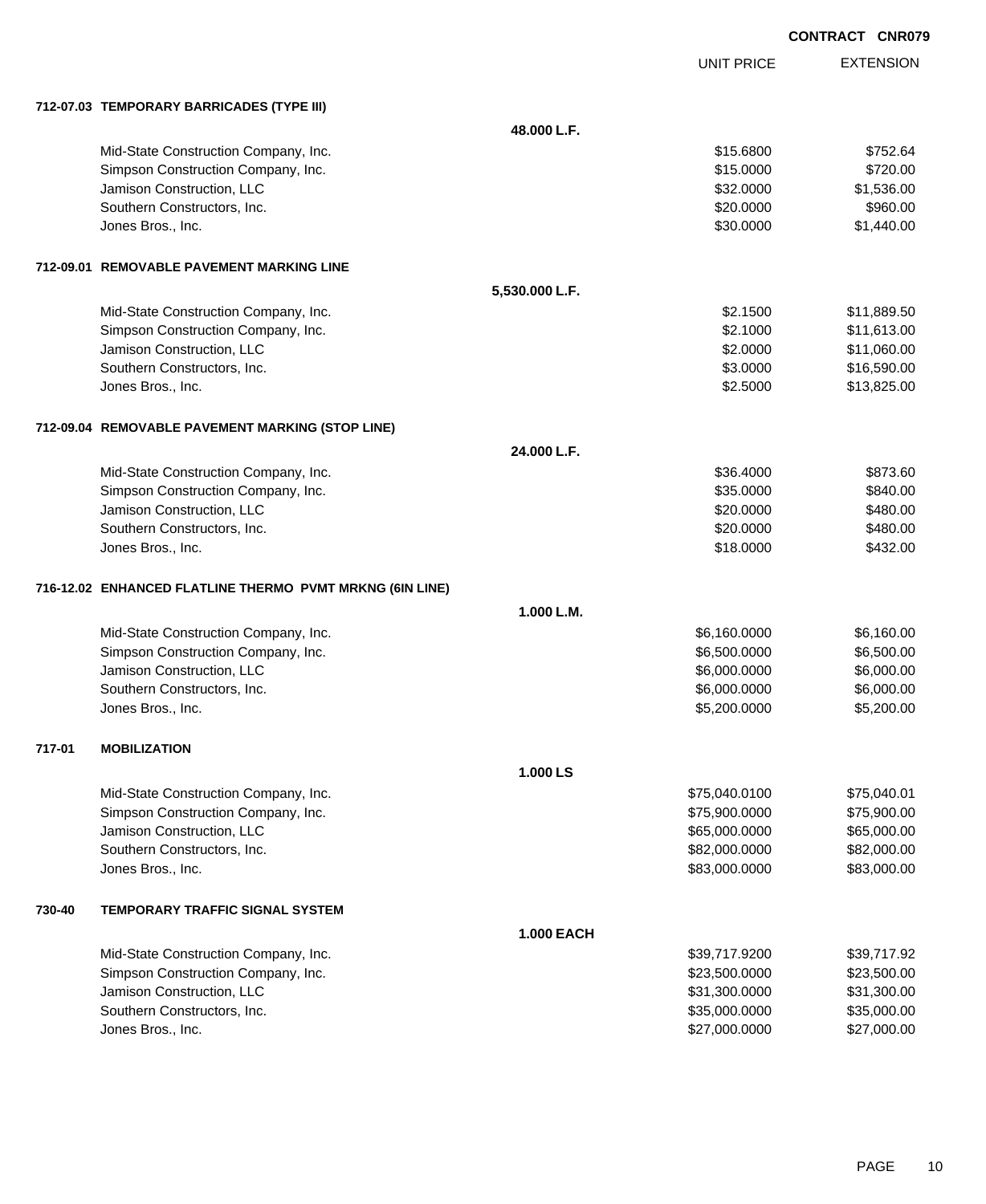# **SUB-TOTAL BRIDGE**

| Mid-State Construction Company, Inc. | \$1,258,572.54 |
|--------------------------------------|----------------|
| Simpson Construction Company, Inc.   | \$1,520,208.60 |
| Jamison Construction, LLC            | \$1,584,758.45 |
| Southern Constructors, Inc.          | \$1,653,174.75 |
| Jones Bros., Inc.                    | \$1,665,741.44 |
|                                      |                |

# **TOTAL CONTRACT**

| Mid-State Construction Company, Inc. | \$1,258,572.54 |
|--------------------------------------|----------------|
| Simpson Construction Company, Inc.   | \$1,520,208.60 |
| Jamison Construction, LLC            | \$1,584,758.45 |
| Southern Constructors, Inc.          | \$1,653,174.75 |
| Jones Bros., Inc.                    | \$1,665,741,44 |
|                                      |                |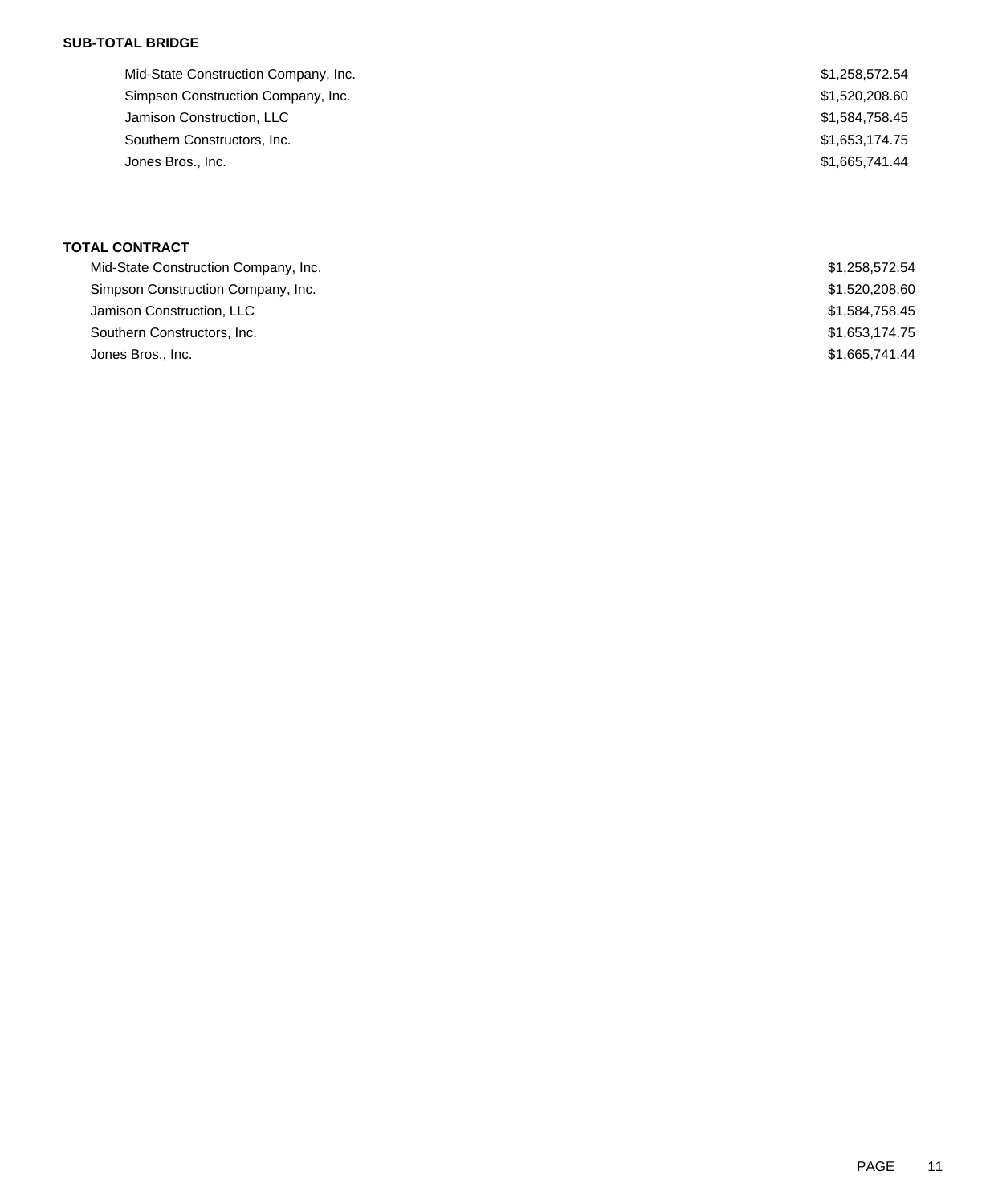# **DEPARTMENT OF TRANSPORTATION SUMMARY OF BIDS LETTING OF OCTOBER 06, 2017 STATE OF TENNESSEE**

#### RUTHERFORD COUNTY (Contract No. CNR280 Call 019)

NH-96(48),75009-3238-14

THE GRADING, DRAINAGE, CONSTRUCTION OF A CONCRETE I-BEAM BRIDGE, SIGNALS AND PAVING ON S.R. 96 FROM VETERANS PARKWAY (L.M. 6.08) TO EAST OF OVERALL CREEK (L.M. 6.42).

PROJECT LENGTH - 0.365 MILES

COMPLETION TIME - ON OR BEFORE JUNE 30, 2019

DBE GOAL 10.00%

|                                              | <b>TOTAL CONTRACT</b> |
|----------------------------------------------|-----------------------|
| Brown Builders, Inc.                         | \$4,781,654.40        |
| Jones Bros. Contractors, LLC                 | \$5,246,654.12        |
| Bell & Associates Construction, L.P.         | \$5,312,263.13        |
| Dement Construction Company, LLC             | \$5,351,837.61        |
| Twin K Construction, Inc.                    | \$5,467,970.70        |
| Rogers Group, Inc.                           | \$5,574,659.34        |
| Superior Construction Company Southeast, LLC | \$6,305,541.16        |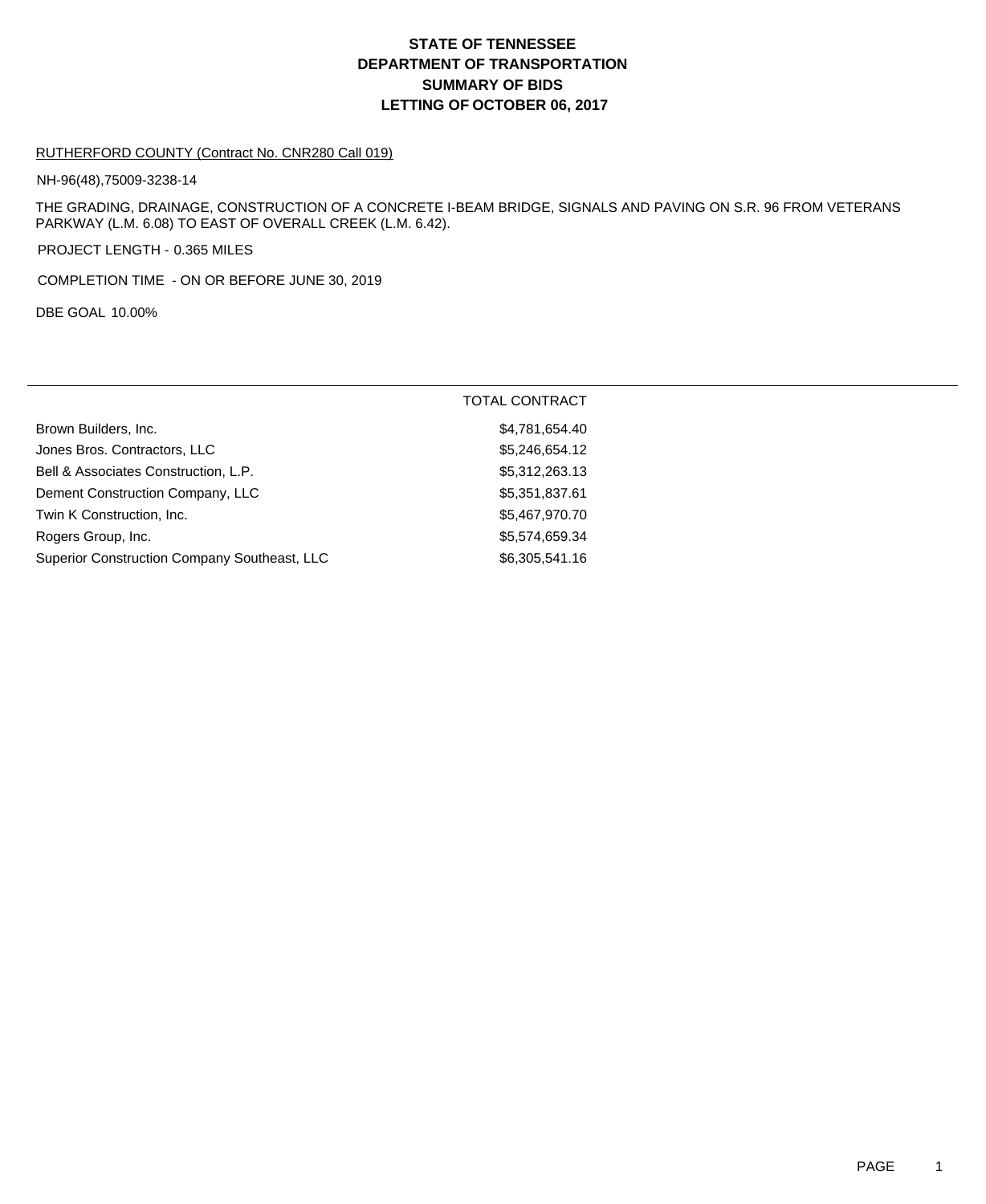| 105-01 | <b>CONSTRUCTION STAKES, LINES AND GRADES</b>  |                |                |              |
|--------|-----------------------------------------------|----------------|----------------|--------------|
|        |                                               | 1.000 LS       |                |              |
|        | Brown Builders, Inc.                          |                | \$27,500.0000  | \$27,500.00  |
|        | Jones Bros. Contractors, LLC                  |                | \$75,000.0000  | \$75,000.00  |
|        | Bell & Associates Construction, L.P.          |                | \$50,891.2800  | \$50,891.28  |
|        | Dement Construction Company, LLC              |                | \$50,000.0000  | \$50,000.00  |
|        | Twin K Construction, Inc.                     |                | \$48,711.0200  | \$48,711.02  |
|        | Rogers Group, Inc.                            |                | \$51,349.6600  | \$51,349.66  |
|        | Superior Construction Company Southeast, LLC  |                | \$230,000.0000 | \$230,000.00 |
|        | 109-10.01 TRAINEE                             |                |                |              |
|        |                                               | 1,180.000 HOUR |                |              |
|        | Brown Builders, Inc.                          |                | \$0.8000       | \$944.00     |
|        | Jones Bros. Contractors, LLC                  |                | \$0.8000       | \$944.00     |
|        | Bell & Associates Construction, L.P.          |                | \$0.8000       | \$944.00     |
|        | Dement Construction Company, LLC              |                | \$0.8000       | \$944.00     |
|        | Twin K Construction, Inc.                     |                | \$0.8000       | \$944.00     |
|        | Rogers Group, Inc.                            |                | \$0.8000       | \$944.00     |
|        | Superior Construction Company Southeast, LLC  |                | \$0.8000       | \$944.00     |
| 201-01 | <b>CLEARING AND GRUBBING</b>                  |                |                |              |
|        |                                               | 1.000 LS       |                |              |
|        | Brown Builders, Inc.                          |                | \$40,000.0000  | \$40,000.00  |
|        | Jones Bros. Contractors, LLC                  |                | \$35,000.0000  | \$35,000.00  |
|        | Bell & Associates Construction, L.P.          |                | \$25,472.7100  | \$25,472.71  |
|        | Dement Construction Company, LLC              |                | \$465,061.8900 | \$465,061.89 |
|        | Twin K Construction, Inc.                     |                | \$168,171.0000 | \$168,171.00 |
|        | Rogers Group, Inc.                            |                | \$82,000.0000  | \$82,000.00  |
|        | Superior Construction Company Southeast, LLC  |                | \$150,000.0000 | \$150,000.00 |
| 202-01 | <b>REMOVAL OF STRUCTURES AND OBSTRUCTIONS</b> |                |                |              |
|        |                                               | 1.000 LS       |                |              |
|        | Brown Builders, Inc.                          |                | \$14,000.0000  | \$14,000.00  |
|        | Jones Bros. Contractors, LLC                  |                | \$5,000.0000   | \$5,000.00   |
|        | Bell & Associates Construction, L.P.          |                | \$32,014.6100  | \$32,014.61  |
|        | Dement Construction Company, LLC              |                | \$5,000.0000   | \$5,000.00   |
|        | Twin K Construction, Inc.                     |                | \$6,362.5300   | \$6,362.53   |
|        | Rogers Group, Inc.                            |                | \$15,000.0000  | \$15,000.00  |
|        | Superior Construction Company Southeast, LLC  |                | \$20,000.0000  | \$20,000.00  |
|        | 202-02.21 REMOVAL OF PIPE (24" PIPE)          |                |                |              |
|        |                                               | 1,686.000 L.F. |                |              |
|        | Brown Builders, Inc.                          |                | \$19.5000      | \$32,877.00  |
|        | Jones Bros. Contractors, LLC                  |                | \$12.0000      | \$20,232.00  |
|        | Bell & Associates Construction, L.P.          |                | \$12.7500      | \$21,496.50  |
|        | Dement Construction Company, LLC              |                | \$12.0000      | \$20,232.00  |
|        | Twin K Construction, Inc.                     |                | \$23.8800      | \$40,261.68  |
|        | Rogers Group, Inc.                            |                | \$21.1600      | \$35,675.76  |

Superior Construction Company Southeast, LLC 60000 \$20.0000 \$33,720.00

### **CONTRACT CNR280**

EXTENSION UNIT PRICE

# **ROADWAY CATEGORY**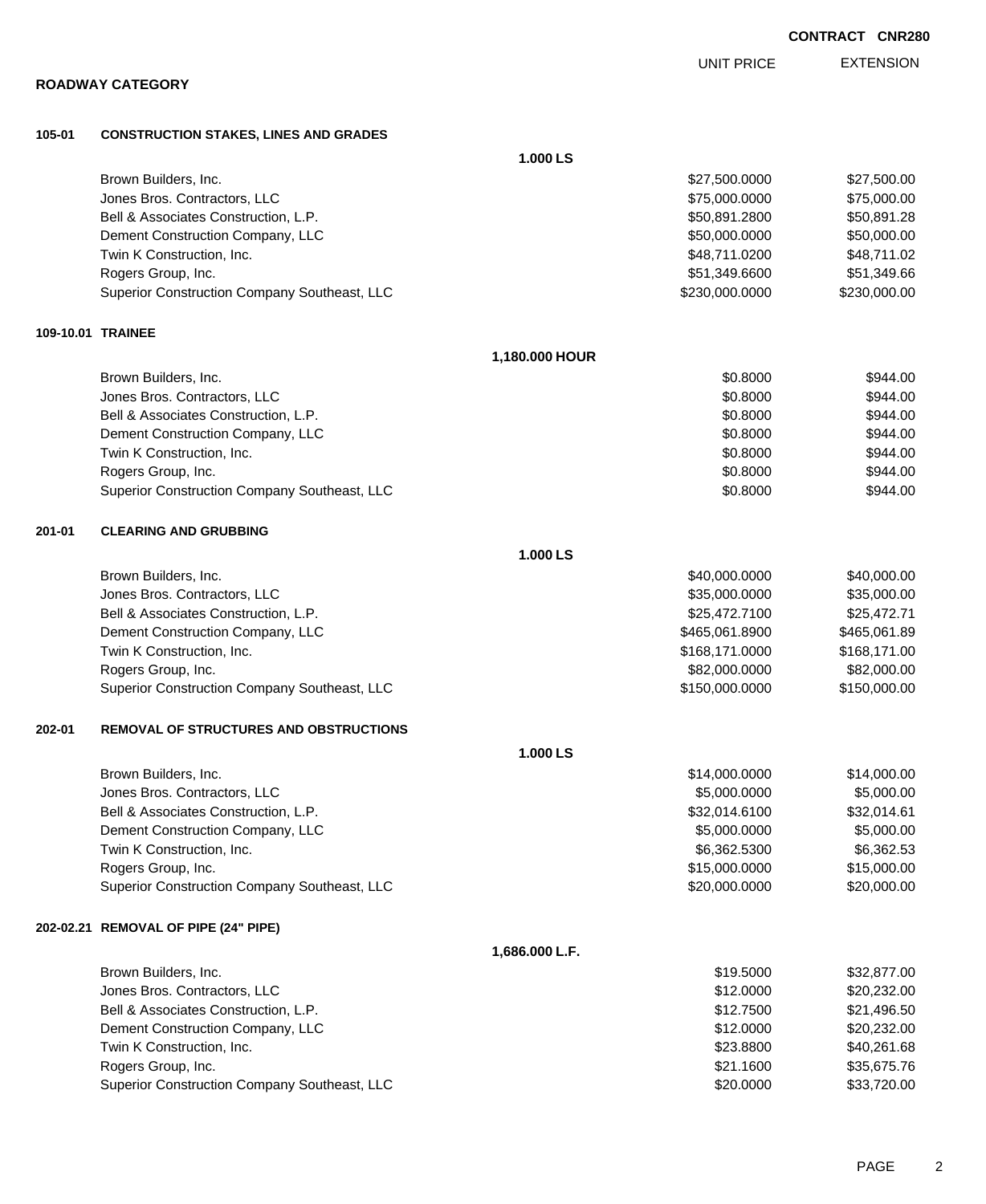UNIT PRICE

EXTENSION

**202-02.22 REMOVAL OF PIPE (30" PIPE)**

**102.000 L.F.** Brown Builders, Inc. \$2,295.00 \$2,295.00 Jones Bros. Contractors, LLC \$12.0000 \$1,224.00 Bell & Associates Construction, L.P. \$3,956.58 Dement Construction Company, LLC 6. The construction Company, LLC 6. The construction Company, LLC Twin K Construction, Inc. 64.214.64 Rogers Group, Inc. \$2,500.02 \$24.5100 \$2,500.02 Superior Construction Company Southeast, LLC  $$25.000$  \$25.000 \$2,550.00 **202-03.01 REMOVAL OF ASPHALT PAVEMENT 6,806.000 S.Y.** Brown Builders, Inc. \$30,627.00 Jones Bros. Contractors, LLC \$3.0000 \$20,418.00 Bell & Associates Construction, L.P. **\$2.4400** \$16,606.64 Dement Construction Company, LLC  $$3.0000$  \$20,418.00 Twin K Construction, Inc. 6. The Second Studies of the Second Studies of the Second Studies of Second Studies S Rogers Group, Inc. \$33,009.10 Superior Construction Company Southeast, LLC  $$5.0000$  \$34,030.00 **202-08.15 REMOVAL OF CURB AND GUTTER (SEE PLANS) 1,357.000 L.F.** Brown Builders, Inc. 6. The Superintendent of the Studies of the Studies of the Studies of the Studies of Studies of Studies and Studies of Studies of Studies and Studies of Studies and Studies of Studies and Studies and S Jones Bros. Contractors, LLC \$1.0000 \$1,357.00 Bell & Associates Construction, L.P. \$5.0900 \$6,907.13 Dement Construction Company, LLC 6.0000 \$8,142.00 Twin K Construction, Inc. 6. 2010 1.1 and 2010 1.1 and 2010 1.1 and 37.3700 \$10,001.09 Rogers Group, Inc. \$8.7500 \$11,873.75 Superior Construction Company Southeast, LLC  $$10.0000$  \$13,570.00 **203-01 ROAD & DRAINAGE EXCAVATION (UNCLASSIFIED) 2,764.000 C.Y.** Brown Builders, Inc. 658,044.00 Jones Bros. Contractors, LLC 6. The state of the state of the state of the state of the state of the state of the state of the state of the state of the state of the state of the state of the state of the state of the stat Bell & Associates Construction, L.P.  $$10.8300$   $$29.934.12$ Dement Construction Company, LLC 6 and the state of the state of the state  $$13.0000$  \$35,932.00 Twin K Construction, Inc. 640,713.72 Rogers Group, Inc. \$22.6700 \$62,659.88 Superior Construction Company Southeast, LLC  $$17.0000$   $$46,988.00$ **203-03 BORROW EXCAVATION (UNCLASSIFIED) 8,747.000 C.Y.** Brown Builders, Inc. 6. The Second State of the Second State of the Second State of Second State of Second State of Second State of Second State of Second State of Second State of Second State of Second State of Second Sta Jones Bros. Contractors, LLC 6. The state of the state of the state of the state of the state of the state of the state of the state of the state of the state of the state of the state of the state of the state of the stat Bell & Associates Construction, L.P. \$21.2900 \$186,223.63 Dement Construction Company, LLC 6 and the state of the state of the state of the state of the state of the state of the state of the state of the state of the state of the state of the state of the state of the state of t Twin K Construction, Inc. \$20.6200 \$180,363.14 Rogers Group, Inc. \$233,807.31 Superior Construction Company Southeast, LLC  $$18.0000$  \$157,446.00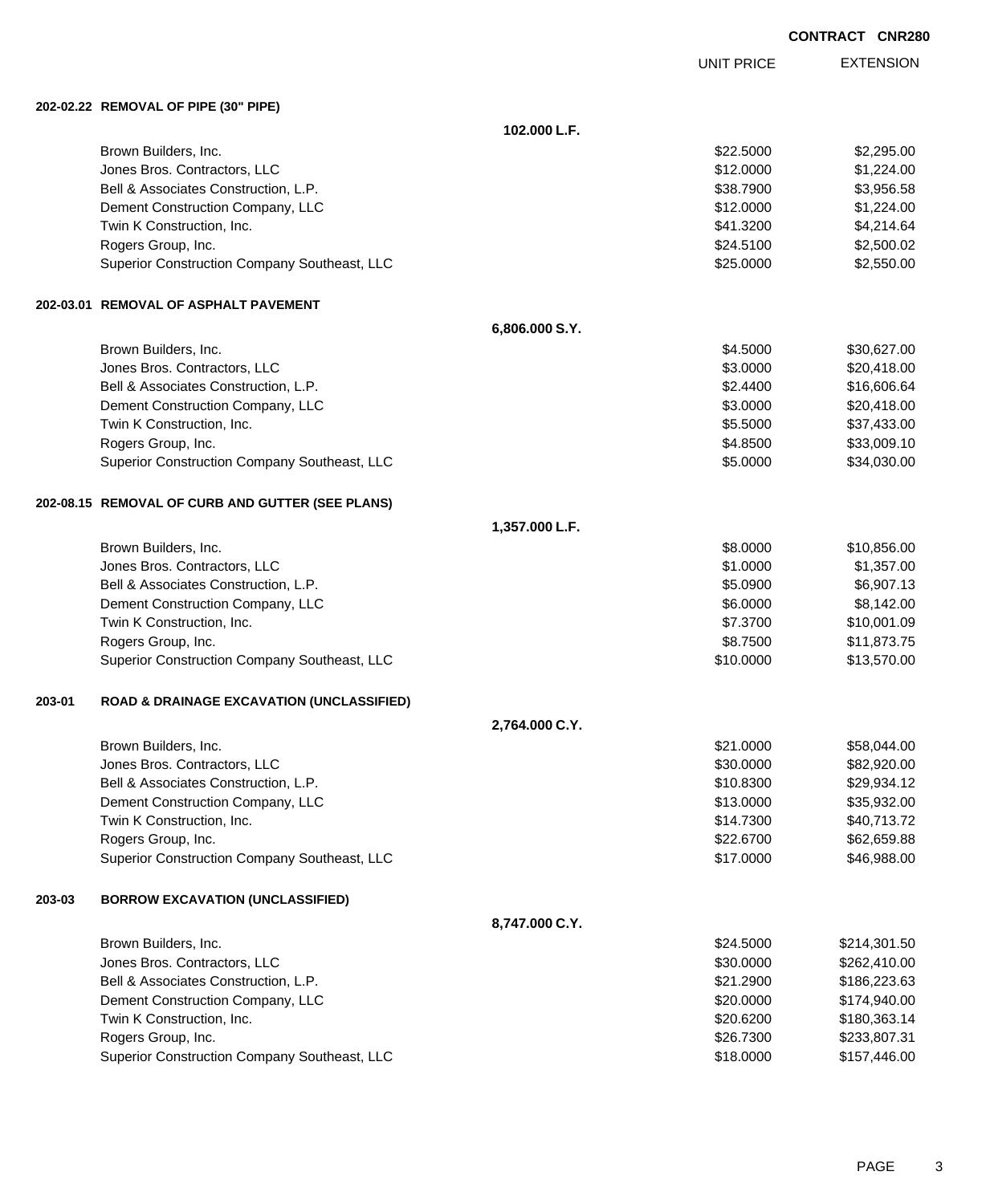UNIT PRICE

EXTENSION

**203-50 CONSTRUCTION OF HAUL ROAD**

**1.000 LS** Brown Builders, Inc. 6. The State of the State of the State of the State of State of State of State of State of State of State of State of State of State of State of State of State of State of State of State of State of St Jones Bros. Contractors, LLC \$125,000.0000 \$125,000.00 Bell & Associates Construction, L.P. \$127,649.4300 \$127,649.4300 \$127,649.4300 Dement Construction Company, LLC 6. 250,000 \$250,000 \$250,000 \$250,000.000 \$250,000.000 Twin K Construction, Inc. 649,009.3300 \$49,009.3300 \$49,009.3300 Rogers Group, Inc. \$121,000.000 \$121,000.000 \$121,000.000 \$121,000.000 \$121,000.000 \$121,000.00 Superior Construction Company Southeast, LLC  $$250,000.0000$  \$250,000.000 \$250,000.00 **204-08.01 BACKFILL MATERIAL (FLOWABLE FILL) 500.000 C.Y.** Brown Builders, Inc. \$115.0000 \$57,500.00 Jones Bros. Contractors, LLC \$200.0000 \$100,000.00 Bell & Associates Construction, L.P. \$84,465.00 \$84,465.00 Dement Construction Company, LLC  $$1.0000$  \$500.00 Twin K Construction, Inc. 696,195.00 \$96,195.00 \$96,195.00 Rogers Group, Inc. \$122.5400 \$61,270.00 Superior Construction Company Southeast, LLC  $$3110.0000$  \$55,000.00 **209-05 SEDIMENT REMOVAL 100.000 C.Y.** Brown Builders, Inc. \$1,525.00 \$1,525.00 Jones Bros. Contractors, LLC \$15.0000 \$1,500.00 Bell & Associates Construction, L.P.  $$12.74.00$   $$1,274.00$ Dement Construction Company, LLC 6. The construction Company, LLC 6. The construction Company, LLC Twin K Construction, Inc. \$1,333.00 \$1,333.00 Rogers Group, Inc. \$1,654.00 \$1,654.00 Superior Construction Company Southeast, LLC 60000 \$20.0000 \$2,000.00 **209-08.02 TEMPORARY SILT FENCE (WITH BACKING) 1,159.000 L.F.** Brown Builders, Inc. \$4.751.90 Jones Bros. Contractors, LLC \$4.0000 \$4,636.00 Bell & Associates Construction, L.P. \$5,088.01 Dement Construction Company, LLC 6 and the construction Company, LLC 6 and the construction Company, LLC Twin K Construction, Inc. 6. The Construction, Inc. 6. The Construction, Inc. 6. The Construction, Inc. 6.5761.86 Rogers Group, Inc. \$5,215.50 Superior Construction Company Southeast, LLC  $$4.0500$  \$4.0500 \$4.693.95 **209-08.03 TEMPORARY SILT FENCE (WITHOUT BACKING) 3,199.000 L.F.** Brown Builders, Inc. \$1.8000 \$5,758.20 Jones Bros. Contractors, LLC \$1.7500 \$5,598.25 Bell & Associates Construction, L.P.  $$1.8700$   $$5,982.13$ Dement Construction Company, LLC 6.6 and the state of the state of the state of the state of the state of the state of the state of the state of the state of the state of the state of the state of the state of the state of Twin K Construction, Inc. 6. The Second Studies of the Second Studies of Second Studies and Second Studies of Second Studies and Second Studies and Second Studies and Second Studies and Second Studies and Second Studies an Rogers Group, Inc. \$1.9300 \$6,174.07 Superior Construction Company Southeast, LLC  $$1.7300$   $$5,534.27$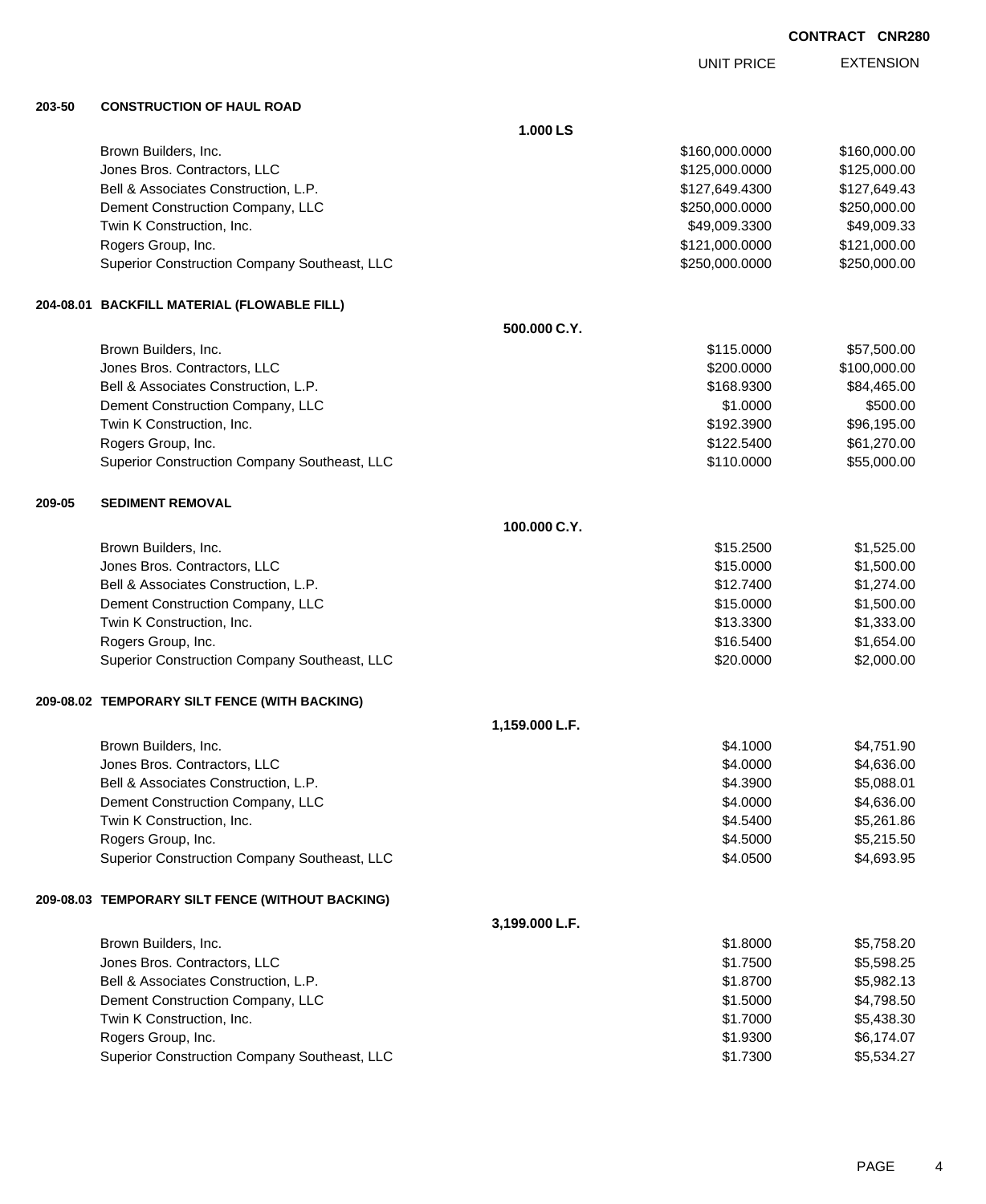EXTENSION UNIT PRICE

#### **209-08.07 ROCK CHECK DAM PER**

|                                              | 28.000 EACH       |              |             |
|----------------------------------------------|-------------------|--------------|-------------|
| Brown Builders, Inc.                         |                   | \$306.0000   | \$8,568.00  |
| Jones Bros. Contractors, LLC                 |                   | \$300.0000   | \$8,400.00  |
| Bell & Associates Construction, L.P.         |                   | \$662.1300   | \$18,539.64 |
| Dement Construction Company, LLC             |                   | \$225.0000   | \$6,300.00  |
| Twin K Construction, Inc.                    |                   | \$255.6300   | \$7,157.64  |
| Rogers Group, Inc.                           |                   | \$256.9400   | \$7,194.32  |
| Superior Construction Company Southeast, LLC |                   | \$230.6300   | \$6,457.64  |
| 209-08.08 ENHANCED ROCK CHECK DAM            |                   |              |             |
|                                              | <b>4.000 EACH</b> |              |             |
| Brown Builders, Inc.                         |                   | \$383.0000   | \$1,532.00  |
| Jones Bros. Contractors, LLC                 |                   | \$375.0000   | \$1,500.00  |
| Bell & Associates Construction, L.P.         |                   | \$1,231.0000 | \$4,924.00  |
| Dement Construction Company, LLC             |                   | \$300.0000   | \$1,200.00  |
| Twin K Construction, Inc.                    |                   | \$340.8400   | \$1,363.36  |
| Rogers Group, Inc.                           |                   | \$718.7500   | \$2,875.00  |
| Superior Construction Company Southeast, LLC |                   | \$645.1700   | \$2,580.68  |
| 209-09.04 SEDIMENT FILTER BAG(15' X 10')     |                   |              |             |
|                                              | <b>2.000 EACH</b> |              |             |
| Brown Builders, Inc.                         |                   | \$305.0000   | \$610.00    |
| Jones Bros. Contractors, LLC                 |                   | \$804.7300   | \$1,609.46  |
| Bell & Associates Construction, L.P.         |                   | \$789.4900   | \$1,578.98  |
| Dement Construction Company, LLC             |                   | \$150.0000   | \$300.00    |
| Twin K Construction, Inc.                    |                   | \$170.4200   | \$340.84    |
| Rogers Group, Inc.                           |                   | \$800.0000   | \$1,600.00  |
| Superior Construction Company Southeast, LLC |                   | \$1,001.6600 | \$2,003.32  |
| 209-09.43 CURB INLET PROTECTION (TYPE 4)     |                   |              |             |
|                                              | 28.000 EACH       |              |             |
| Brown Builders, Inc.                         |                   | \$225.0000   | \$6,300.00  |
| Jones Bros. Contractors, LLC                 |                   | \$220.0000   | \$6,160.00  |
| Bell & Associates Construction, L.P.         |                   | \$166.5900   | \$4,664.52  |
| Dement Construction Company, LLC             |                   | \$175.0000   | \$4,900.00  |
| Twin K Construction, Inc.                    |                   | \$198.8300   | \$5,567.24  |
| Rogers Group, Inc.                           |                   | \$171.4000   | \$4,799.20  |
| Superior Construction Company Southeast, LLC |                   | \$153.8500   | \$4,307.80  |
| 209-40.30 CATCH BASIN PROTECTION (TYPE A)    |                   |              |             |
|                                              | <b>1.000 EACH</b> |              |             |
| Brown Builders, Inc.                         |                   | \$615.0000   | \$615.00    |
| Jones Bros. Contractors, LLC                 |                   | \$600.0000   | \$600.00    |
| Bell & Associates Construction, L.P.         |                   | \$1,562.1300 | \$1,562.13  |
| Dement Construction Company, LLC             |                   | \$500.0000   | \$500.00    |
| Twin K Construction, Inc.                    |                   | \$568.0700   | \$568.07    |
| Rogers Group, Inc.                           |                   | \$1,607.2300 | \$1,607.23  |
| Superior Construction Company Southeast, LLC |                   | \$1,442.6900 | \$1,442.69  |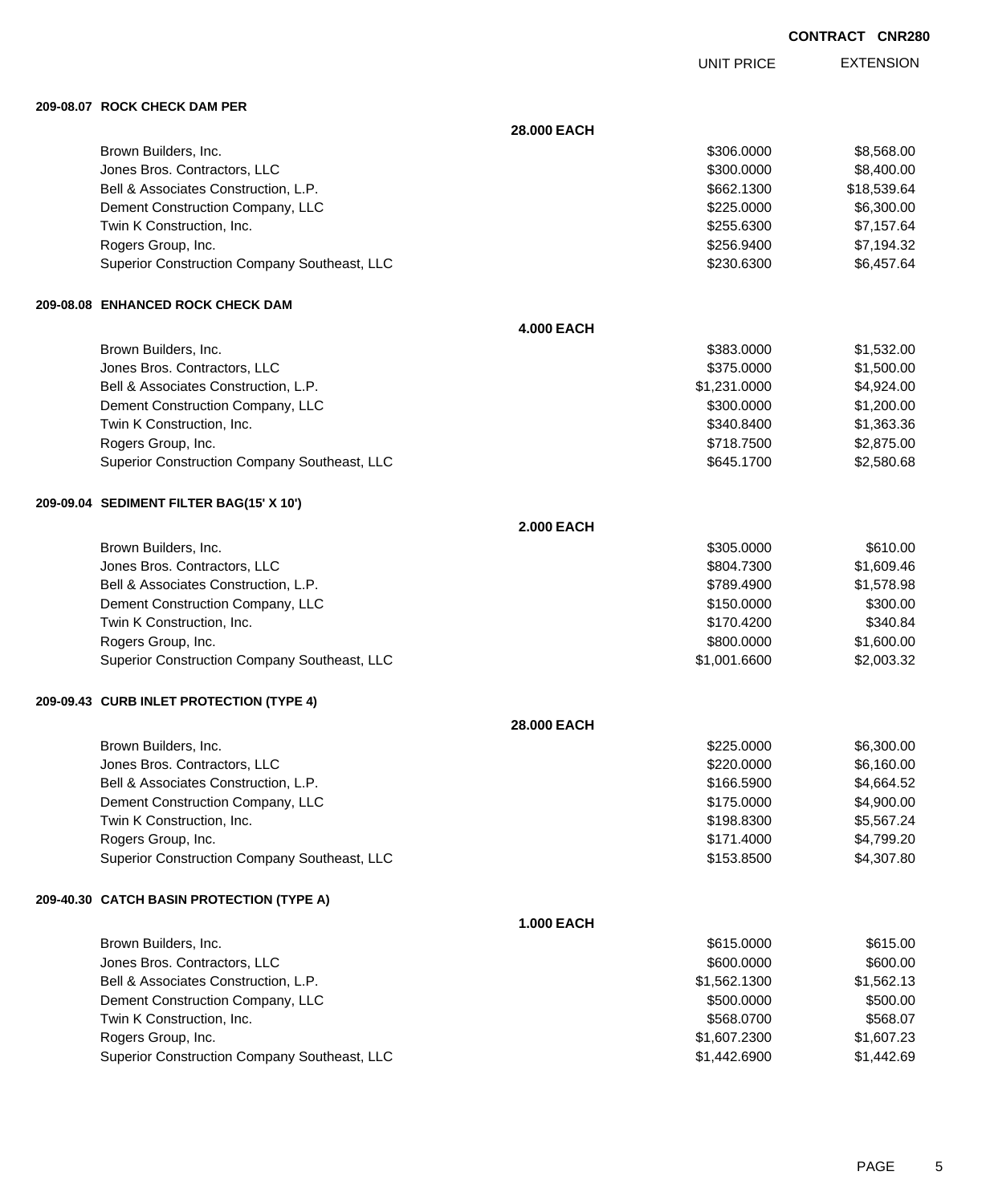UNIT PRICE

EXTENSION

**209-40.33 CATCH BASIN PROTECTION (TYPE D)**

|                                               | 16.000 EACH       |              |            |
|-----------------------------------------------|-------------------|--------------|------------|
| Brown Builders, Inc.                          |                   | \$205.0000   | \$3,280.00 |
| Jones Bros. Contractors, LLC                  |                   | \$200.0000   | \$3,200.00 |
| Bell & Associates Construction, L.P.          |                   | \$467.5400   | \$7,480.64 |
| Dement Construction Company, LLC              |                   | \$150.0000   | \$2,400.00 |
| Twin K Construction, Inc.                     |                   | \$170.4200   | \$2,726.72 |
| Rogers Group, Inc.                            |                   | \$481.0400   | \$7,696.64 |
| Superior Construction Company Southeast, LLC  |                   | \$431.7900   | \$6,908.64 |
| 209-40.42 CATCH BASIN FILTER ASSEMBLY(TYPE 2) |                   |              |            |
|                                               | <b>4.000 EACH</b> |              |            |
| Brown Builders, Inc.                          |                   | \$510.0000   | \$2,040.00 |
| Jones Bros. Contractors, LLC                  |                   | \$500.0000   | \$2,000.00 |
| Bell & Associates Construction, L.P.          |                   | \$812.0900   | \$3,248.36 |
| Dement Construction Company, LLC              |                   | \$750.0000   | \$3,000.00 |
| Twin K Construction, Inc.                     |                   | \$852.1100   | \$3,408.44 |
| Rogers Group, Inc.                            |                   | \$1,104.4800 | \$4,417.92 |
| Superior Construction Company Southeast, LLC  |                   | \$600.0000   | \$2,400.00 |
| 209-40.43 CATCH BASIN FILTER ASSEMBLY(TYPE 3) |                   |              |            |
|                                               | <b>1.000 EACH</b> |              |            |
| Brown Builders, Inc.                          |                   | \$765.0000   | \$765.00   |
| Jones Bros. Contractors, LLC                  |                   | \$750.0000   | \$750.00   |
| Bell & Associates Construction, L.P.          |                   | \$433.1200   | \$433.12   |
| Dement Construction Company, LLC              |                   | \$400.0000   | \$400.00   |
| Twin K Construction, Inc.                     |                   | \$454.4600   | \$454.46   |
| Rogers Group, Inc.                            |                   | \$1,269.8300 | \$1,269.83 |
| Superior Construction Company Southeast, LLC  |                   | \$750.0000   | \$750.00   |
| 209-40.44 CATCH BASIN FILTER ASSEMBLY(TYPE 4) |                   |              |            |
|                                               | <b>1.000 EACH</b> |              |            |
| Brown Builders, Inc.                          |                   | \$865.0000   | \$865.00   |
| Jones Bros. Contractors, LLC                  |                   | \$850.0000   | \$850.00   |
| Bell & Associates Construction, L.P.          |                   | \$433.1200   | \$433.12   |
| Dement Construction Company, LLC              |                   | \$400.0000   | \$400.00   |
| Twin K Construction, Inc.                     |                   | \$454.4600   | \$454.46   |
| Rogers Group, Inc.                            |                   | \$1,435.1800 | \$1,435.18 |
| Superior Construction Company Southeast, LLC  |                   | \$850,0000   | \$850.00   |
| 209-40.45 CATCH BASIN FILTER ASSEMBLY(TYPE 5) |                   |              |            |
|                                               | <b>4.000 EACH</b> |              |            |
| Brown Builders, Inc.                          |                   | \$920.0000   | \$3,680.00 |
| Jones Bros. Contractors, LLC                  |                   | \$900.0000   | \$3,600.00 |
| Bell & Associates Construction, L.P.          |                   | \$812.0900   | \$3,248.36 |
| Dement Construction Company, LLC              |                   | \$750.0000   | \$3,000.00 |
| Twin K Construction, Inc.                     |                   | \$852.1100   | \$3,408.44 |
| Rogers Group, Inc.                            |                   | \$1,600.5300 | \$6,402.12 |
| Superior Construction Company Southeast, LLC  |                   | \$1,000.0000 | \$4,000.00 |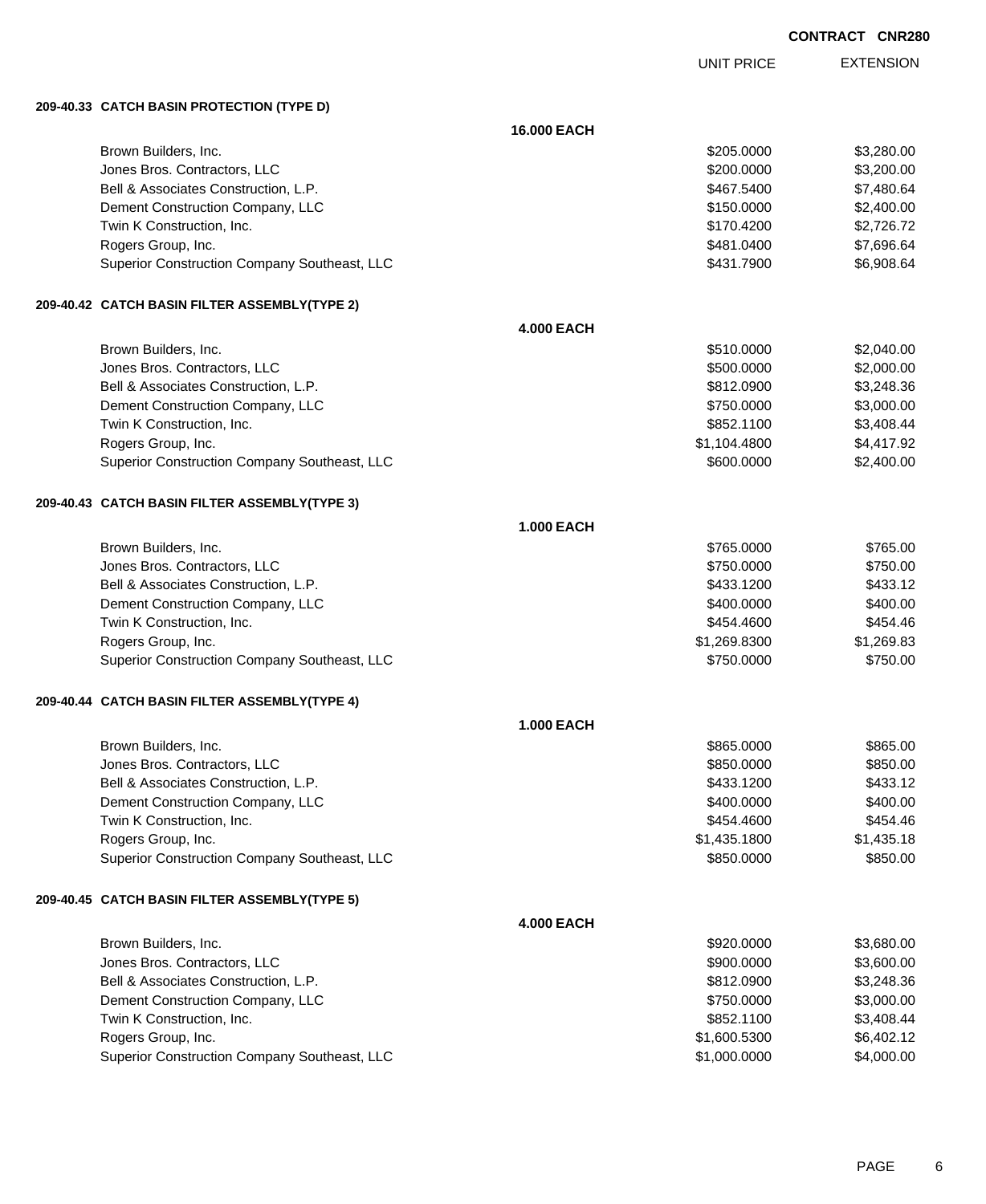UNIT PRICE

EXTENSION

**209-40.46 CATCH BASIN FILTER ASSEMBLY(TYPE 6)**

|        |                                                | 14.000 EACH       |              |              |
|--------|------------------------------------------------|-------------------|--------------|--------------|
|        | Brown Builders, Inc.                           |                   | \$560.0000   | \$7,840.00   |
|        | Jones Bros. Contractors, LLC                   |                   | \$550.0000   | \$7,700.00   |
|        | Bell & Associates Construction, L.P.           |                   | \$433.1200   | \$6,063.68   |
|        | Dement Construction Company, LLC               |                   | \$400.0000   | \$5,600.00   |
|        | Twin K Construction, Inc.                      |                   | \$454.4600   | \$6,362.44   |
|        | Rogers Group, Inc.                             |                   | \$900.1000   | \$12,601.40  |
|        | Superior Construction Company Southeast, LLC   |                   | \$600.0000   | \$8,400.00   |
|        | 209-40.47 CATCH BASIN FILTER ASSEMBLY(TYPE 7)  |                   |              |              |
|        |                                                | <b>4.000 EACH</b> |              |              |
|        | Brown Builders, Inc.                           |                   | \$665.0000   | \$2,660.00   |
|        | Jones Bros. Contractors, LLC                   |                   | \$650.0000   | \$2,600.00   |
|        | Bell & Associates Construction, L.P.           |                   | \$433.1200   | \$1,732.48   |
|        | Dement Construction Company, LLC               |                   | \$400.0000   | \$1,600.00   |
|        | Twin K Construction, Inc.                      |                   | \$454.4600   | \$1,817.84   |
|        | Rogers Group, Inc.                             |                   | \$2,013.9400 | \$8,055.76   |
|        | Superior Construction Company Southeast, LLC   |                   | \$800.0000   | \$3,200.00   |
|        | 209-40.50 CATCH BASIN FILTER ASSEMBLY(TYPE 10) |                   |              |              |
|        |                                                | <b>1.000 EACH</b> |              |              |
|        | Brown Builders, Inc.                           |                   | \$970,0000   | \$970.00     |
|        | Jones Bros. Contractors, LLC                   |                   | \$950.0000   | \$950.00     |
|        | Bell & Associates Construction, L.P.           |                   | \$920.3700   | \$920.37     |
|        | Dement Construction Company, LLC               |                   | \$850.0000   | \$850.00     |
|        | Twin K Construction, Inc.                      |                   | \$965.7200   | \$965.72     |
|        | Rogers Group, Inc.                             |                   | \$3,839.0700 | \$3,839.07   |
|        | Superior Construction Company Southeast, LLC   |                   | \$1,250.0000 | \$1,250.00   |
|        | 209-65.04 TEMPORARY IN STREAM DIVERSION        |                   |              |              |
|        |                                                | 145.000 L.F.      |              |              |
|        | Brown Builders, Inc.                           |                   | \$32.0000    | \$4,640.00   |
|        | Jones Bros. Contractors, LLC                   |                   | \$125.0000   | \$18,125.00  |
|        | Bell & Associates Construction, L.P.           |                   | \$63,6800    | \$9,233.60   |
|        | Dement Construction Company, LLC               |                   | \$20.0000    | \$2,900.00   |
|        | Twin K Construction, Inc.                      |                   | \$110.0800   | \$15,961.60  |
|        | Rogers Group, Inc.                             |                   | \$145.0000   | \$21,025.00  |
|        | Superior Construction Company Southeast, LLC   |                   | \$350.0000   | \$50,750.00  |
| 303-01 | MINERAL AGGREGATE, TYPE A BASE, GRADING D      |                   |              |              |
|        |                                                | 8,129.000 TON     |              |              |
|        | Brown Builders, Inc.                           |                   | \$21.0000    | \$170,709.00 |
|        | Jones Bros. Contractors, LLC                   |                   | \$18.5000    | \$150,386.50 |
|        | Bell & Associates Construction, L.P.           |                   | \$22.7400    | \$184,853.46 |
|        | Dement Construction Company, LLC               |                   | \$20.5000    | \$166,644.50 |
|        | Twin K Construction, Inc.                      |                   | \$27.3200    | \$222,084.28 |
|        | Rogers Group, Inc.                             |                   | \$24.8300    | \$201,843.07 |
|        | Superior Construction Company Southeast, LLC   |                   | \$22.0000    | \$178,838.00 |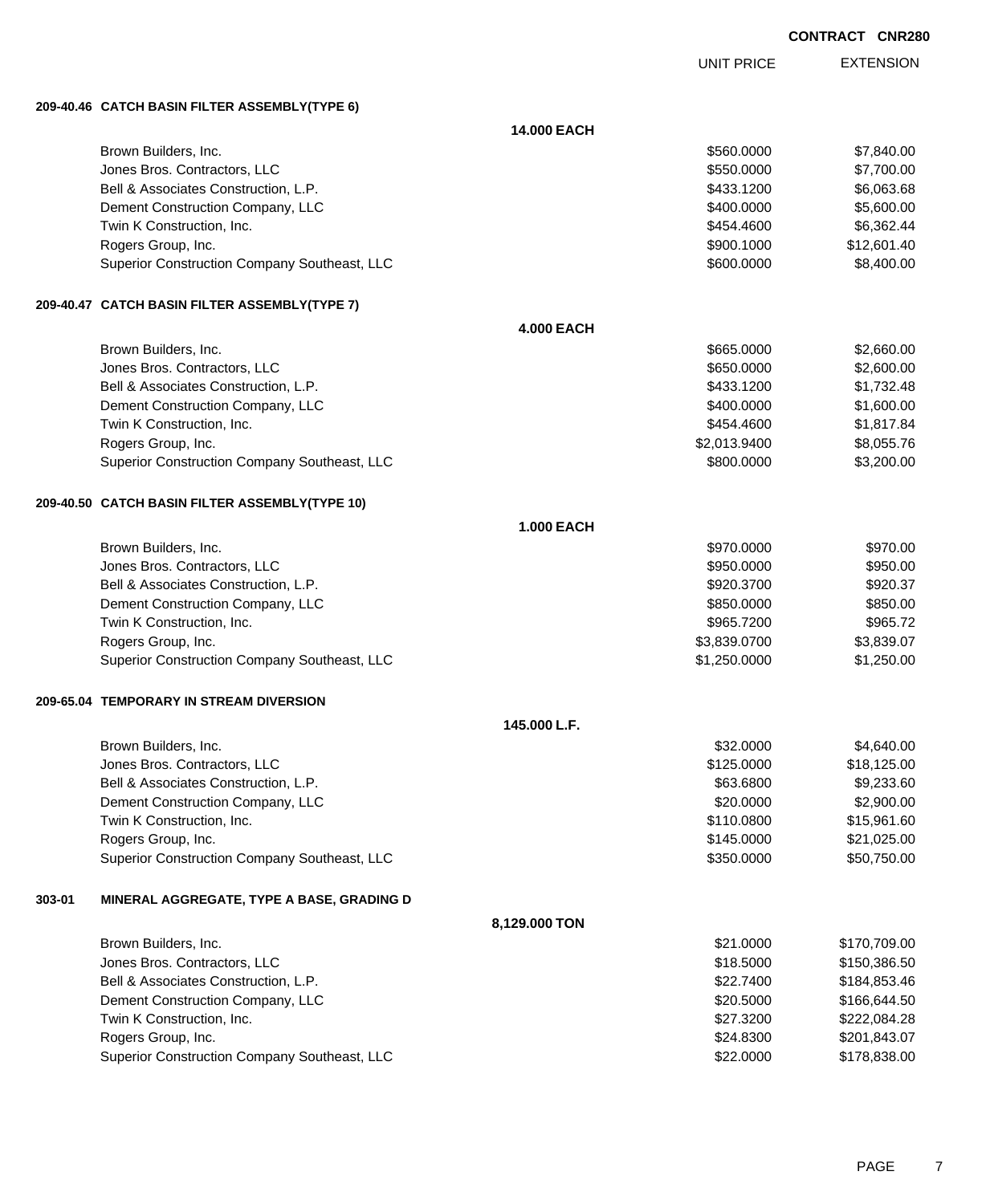UNIT PRICE

EXTENSION

**303-10.01 MINERAL AGGREGATE (SIZE 57)**

|                                                                 | 89.000 TON        |              |
|-----------------------------------------------------------------|-------------------|--------------|
| Brown Builders, Inc.                                            | \$25.0000         | \$2,225.00   |
| Jones Bros. Contractors, LLC                                    | \$35.0000         | \$3,115.00   |
| Bell & Associates Construction, L.P.                            | \$32.0500         | \$2,852.45   |
| Dement Construction Company, LLC                                | \$40.0000         | \$3,560.00   |
| Twin K Construction, Inc.                                       | \$40.3400         | \$3,590.26   |
| Rogers Group, Inc.                                              | \$210.6600        | \$18,748.74  |
| Superior Construction Company Southeast, LLC                    | \$50.0000         | \$4,450.00   |
| 307-02.01 ASPHALT CONCRETE MIX (PG70-22) (BPMB-HM) GRADING A    |                   |              |
|                                                                 | 2,824.000 TON     |              |
| Brown Builders, Inc.                                            | \$71.5000         | \$201,916.00 |
| Jones Bros. Contractors, LLC                                    | \$67.5000         | \$190,620.00 |
| Bell & Associates Construction, L.P.                            | \$75.8000         | \$214,059.20 |
| Dement Construction Company, LLC                                | \$70.0000         | \$197,680.00 |
| Twin K Construction, Inc.                                       | \$79.5300         | \$224,592.72 |
| Rogers Group, Inc.                                              | \$77.9800         | \$220,215.52 |
| Superior Construction Company Southeast, LLC                    | \$70.0000         | \$197,680.00 |
| 307-02.02 ASPHALT CEMENT (PG70-22)(BPMB-HM) GRADING A-S         |                   |              |
|                                                                 | <b>72.000 TON</b> |              |
| Brown Builders, Inc.                                            | \$615.0000        | \$44,280.00  |
| Jones Bros. Contractors, LLC                                    | \$620.0000        | \$44,640.00  |
| Bell & Associates Construction, L.P.                            | \$649.6800        | \$46,776.96  |
| Dement Construction Company, LLC                                | \$600.0000        | \$43,200.00  |
| Twin K Construction, Inc.                                       | \$681.6900        | \$49,081.68  |
| Rogers Group, Inc.                                              | \$668.4300        | \$48,126.96  |
| Superior Construction Company Southeast, LLC                    | \$600.0000        | \$43,200.00  |
| 307-02.03 AGGREGATE (BPMB-HM) GRADING A-S MIX                   |                   |              |
|                                                                 | 2,139.000 TON     |              |
| Brown Builders, Inc.                                            | \$54.5000         | \$116,575.50 |
| Jones Bros. Contractors, LLC                                    | \$53.5000         | \$114,436.50 |
| Bell & Associates Construction, L.P.                            | \$57.9300         | \$123,912.27 |
| Dement Construction Company, LLC                                | \$53.5000         | \$114,436.50 |
| Twin K Construction, Inc.                                       | \$60.7800         | \$130,008.42 |
| Rogers Group, Inc.                                              | \$59.6000         | \$127,484.40 |
| Superior Construction Company Southeast, LLC                    | \$53.5000         | \$114,436.50 |
| 307-02.08 ASPHALT CONCRETE MIX (PG70-22) (BPMB-HM) GRADING B-M2 |                   |              |
|                                                                 | 1,820.000 TON     |              |
| Brown Builders, Inc.                                            | \$71.5000         | \$130,130.00 |
| Jones Bros. Contractors, LLC                                    | \$82.5000         | \$150,150.00 |
| Bell & Associates Construction, L.P.                            | \$75.8000         | \$137,956.00 |
| Dement Construction Company, LLC                                | \$70.0000         | \$127,400.00 |
| Twin K Construction, Inc.                                       | \$79.5300         | \$144,744.60 |
| Rogers Group, Inc.                                              | \$77.9800         | \$141,923.60 |
| Superior Construction Company Southeast, LLC                    | \$70.0000         | \$127,400.00 |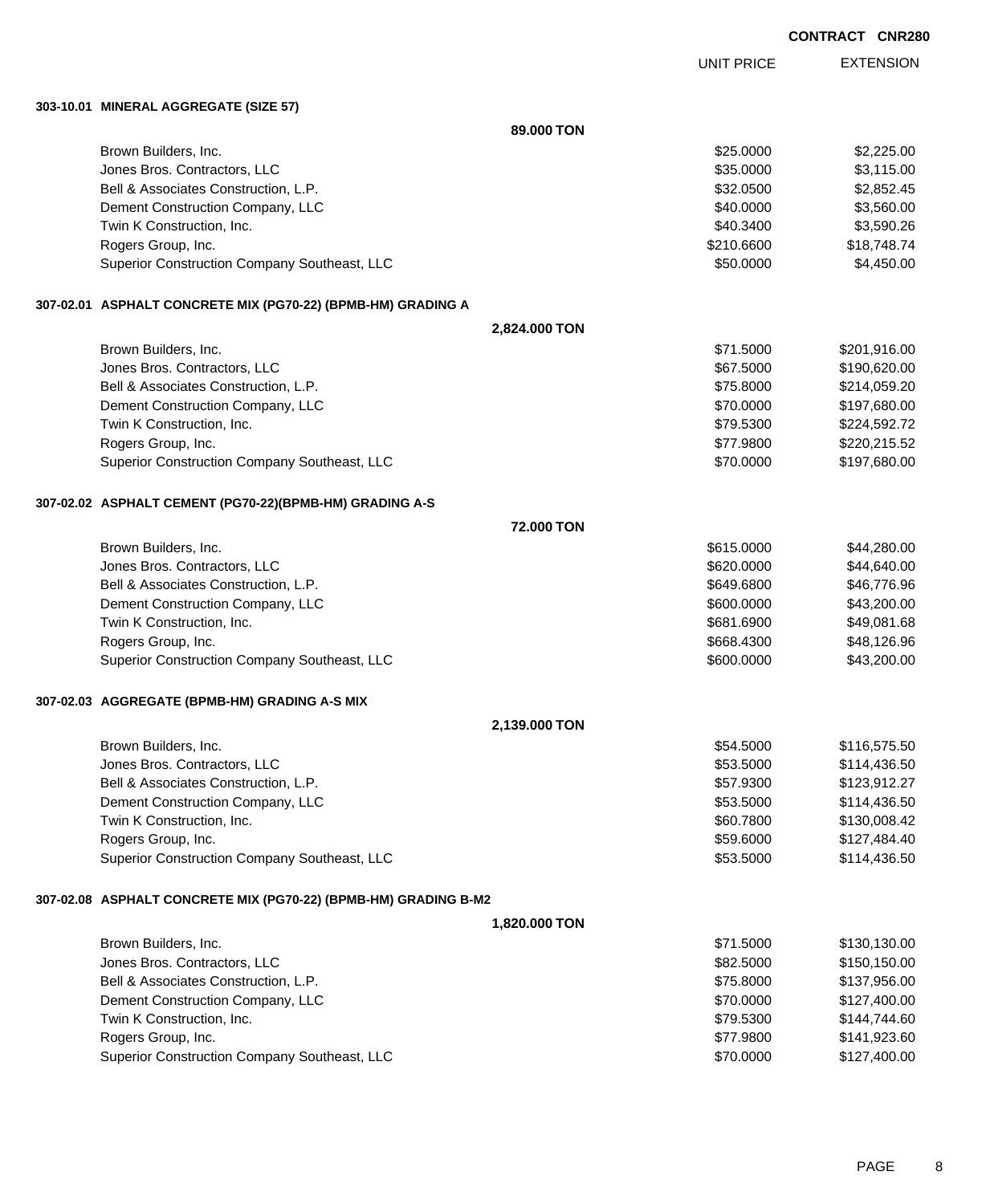EXTENSION UNIT PRICE

## **402-01 BITUMINOUS MATERIAL FOR PRIME COAT (PC)**

|           |                                              | <b>25,000 TON</b> |              |              |
|-----------|----------------------------------------------|-------------------|--------------|--------------|
|           | Brown Builders, Inc.                         |                   | \$900.0000   | \$22,500.00  |
|           | Jones Bros. Contractors, LLC                 |                   | \$515.0000   | \$12,875.00  |
|           | Bell & Associates Construction, L.P.         |                   | \$974.5100   | \$24,362.75  |
|           | Dement Construction Company, LLC             |                   | \$900.0000   | \$22,500.00  |
|           | Twin K Construction, Inc.                    |                   | \$1,022.5300 | \$25,563.25  |
|           | Rogers Group, Inc.                           |                   | \$1,002.6500 | \$25,066.25  |
|           | Superior Construction Company Southeast, LLC |                   | \$900.0000   | \$22,500.00  |
| 402-02    | <b>AGGREGATE FOR COVER MATERIAL (PC)</b>     |                   |              |              |
|           |                                              | 97.000 TON        |              |              |
|           | Brown Builders, Inc.                         |                   | \$41.0000    | \$3,977.00   |
|           | Jones Bros. Contractors, LLC                 |                   | \$35.0000    | \$3,395.00   |
|           | Bell & Associates Construction, L.P.         |                   | \$43.3100    | \$4,201.07   |
|           | Dement Construction Company, LLC             |                   | \$40.0000    | \$3,880.00   |
|           | Twin K Construction, Inc.                    |                   | \$45.4500    | \$4,408.65   |
|           | Rogers Group, Inc.                           |                   | \$44.5600    | \$4,322.32   |
|           | Superior Construction Company Southeast, LLC |                   | \$40.0000    | \$3,880.00   |
| 403-01    | BITUMINOUS MATERIAL FOR TACK COAT (TC)       |                   |              |              |
|           |                                              | 12.000 TON        |              |              |
|           | Brown Builders, Inc.                         |                   | \$815.0000   | \$9,780.00   |
|           | Jones Bros. Contractors, LLC                 |                   | \$515.0000   | \$6,180.00   |
|           | Bell & Associates Construction, L.P.         |                   | \$866.2300   | \$10,394.76  |
|           | Dement Construction Company, LLC             |                   | \$800.0000   | \$9,600.00   |
|           | Twin K Construction, Inc.                    |                   | \$908.9100   | \$10,906.92  |
|           | Rogers Group, Inc.                           |                   | \$891.2300   | \$10,694.76  |
|           | Superior Construction Company Southeast, LLC |                   | \$800.0000   | \$9,600.00   |
|           | 411-02.10 ACS MIX(PG70-22) GRADING D         |                   |              |              |
|           |                                              | 1,238.000 TON     |              |              |
|           | Brown Builders, Inc.                         |                   | \$112.5000   | \$139,275.00 |
|           | Jones Bros. Contractors, LLC                 |                   | \$93.5000    | \$115,753.00 |
|           | Bell & Associates Construction, L.P.         |                   | \$119.1100   | \$147,458.18 |
|           | Dement Construction Company, LLC             |                   | \$110.0000   | \$136,180.00 |
|           | Twin K Construction, Inc.                    |                   | \$124.9800   | \$154,725.24 |
|           | Rogers Group, Inc.                           |                   | \$122.5400   | \$151,704.52 |
|           | Superior Construction Company Southeast, LLC |                   | \$110.0000   | \$136,180.00 |
| 415-01.01 | <b>COLD PLANING BITUMINOUS PAVEMENT</b>      |                   |              |              |
|           |                                              | 169.000 TON       |              |              |
|           | Brown Builders, Inc.                         |                   | \$41.0000    | \$6,929.00   |
|           | Jones Bros. Contractors, LLC                 |                   | \$72.0000    | \$12,168.00  |
|           | Bell & Associates Construction, L.P.         |                   | \$43.3100    | \$7,319.39   |
|           | Dement Construction Company, LLC             |                   | \$72.0000    | \$12,168.00  |
|           | Twin K Construction, Inc.                    |                   | \$45.4500    | \$7,681.05   |
|           | Rogers Group, Inc.                           |                   | \$44.5600    | \$7,530.64   |
|           | Superior Construction Company Southeast, LLC |                   | \$40.0000    | \$6,760.00   |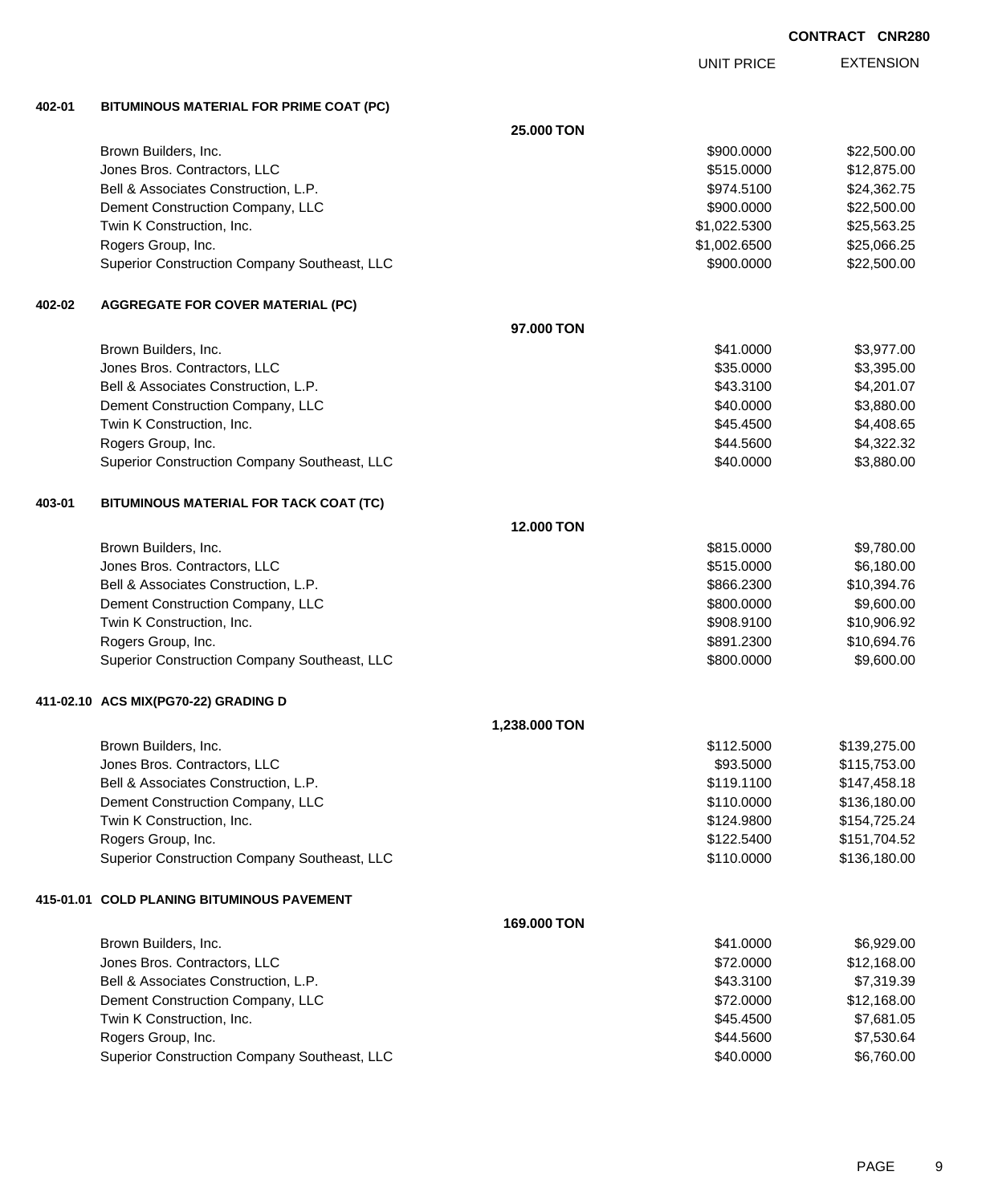UNIT PRICE

EXTENSION

**604-01.01 CLASS A CONCRETE (ROADWAY)**

|                                                 | 4.000 C.Y.   |                |              |
|-------------------------------------------------|--------------|----------------|--------------|
| Brown Builders, Inc.                            |              | \$1,500.0000   | \$6,000.00   |
| Jones Bros. Contractors, LLC                    |              | \$795.3900     | \$3,181.56   |
| Bell & Associates Construction, L.P.            |              | \$812.0900     | \$3,248.36   |
| Dement Construction Company, LLC                |              | \$1,000.0000   | \$4,000.00   |
| Twin K Construction, Inc.                       |              | \$565.6700     | \$2,262.68   |
| Rogers Group, Inc.                              |              | \$1,114.0500   | \$4,456.20   |
| Superior Construction Company Southeast, LLC    |              | \$550.0000     | \$2,200.00   |
| 604-01.02 STEEL BAR REINFORCEMENT (ROADWAY)     |              |                |              |
|                                                 | 73.000 LB.   |                |              |
| Brown Builders, Inc.                            |              | \$5.0000       | \$365.00     |
| Jones Bros. Contractors, LLC                    |              | \$1.7500       | \$127.75     |
| Bell & Associates Construction, L.P.            |              | \$0.6900       | \$50.37      |
| Dement Construction Company, LLC                |              | \$2.0000       | \$146.00     |
| Twin K Construction, Inc.                       |              | \$11.7200      | \$855.56     |
| Rogers Group, Inc.                              |              | \$3.3400       | \$243.82     |
| Superior Construction Company Southeast, LLC    |              | \$1.0000       | \$73.00      |
| 606-24.13 TEMPORARY SHEET PILES                 |              |                |              |
|                                                 | 1.000 LS     |                |              |
| Brown Builders, Inc.                            |              | \$19,400.0000  | \$19,400.00  |
| Jones Bros. Contractors, LLC                    |              | \$150,000.0000 | \$150,000.00 |
| Bell & Associates Construction, L.P.            |              | \$36,968.6100  | \$36,968.61  |
| Dement Construction Company, LLC                |              | \$1.0000       | \$1.00       |
| Twin K Construction, Inc.                       |              | \$32,515.9900  | \$32,515.99  |
| Rogers Group, Inc.                              |              | \$22,000.0000  | \$22,000.00  |
| Superior Construction Company Southeast, LLC    |              | \$275,000.0000 | \$275,000.00 |
| 607-03.02 18" CONCRETE PIPE CULVERT (CLASS III) |              |                |              |
|                                                 | 686.000 L.F. |                |              |
| Brown Builders, Inc.                            |              | \$60.2000      | \$41,297.20  |
| Jones Bros. Contractors, LLC                    |              | \$50.0000      | \$34,300.00  |
| Bell & Associates Construction, L.P.            |              | \$52.4600      | \$35,987.56  |
| Dement Construction Company, LLC                |              | \$40.0000      | \$27,440.00  |
| Twin K Construction, Inc.                       |              | \$50.5100      | \$34,649.86  |
| Rogers Group, Inc.                              |              | \$65.7300      | \$45,090.78  |
| Superior Construction Company Southeast, LLC    |              | \$60.0000      | \$41,160.00  |
| 607-05.02 24" CONCRETE PIPE CULVERT (CLASS III) |              |                |              |
|                                                 | 711.000 L.F. |                |              |
| Brown Builders, Inc.                            |              | \$72.5000      | \$51,547.50  |
| Jones Bros. Contractors, LLC                    |              | \$60.0000      | \$42,660.00  |
| Bell & Associates Construction, L.P.            |              | \$68.3600      | \$48,603.96  |
| Dement Construction Company, LLC                |              | \$60.0000      | \$42,660.00  |
| Twin K Construction, Inc.                       |              | \$60.3400      | \$42,901.74  |
| Rogers Group, Inc.                              |              | \$79.1000      | \$56,240.10  |
| Superior Construction Company Southeast, LLC    |              | \$80.0000      | \$56,880.00  |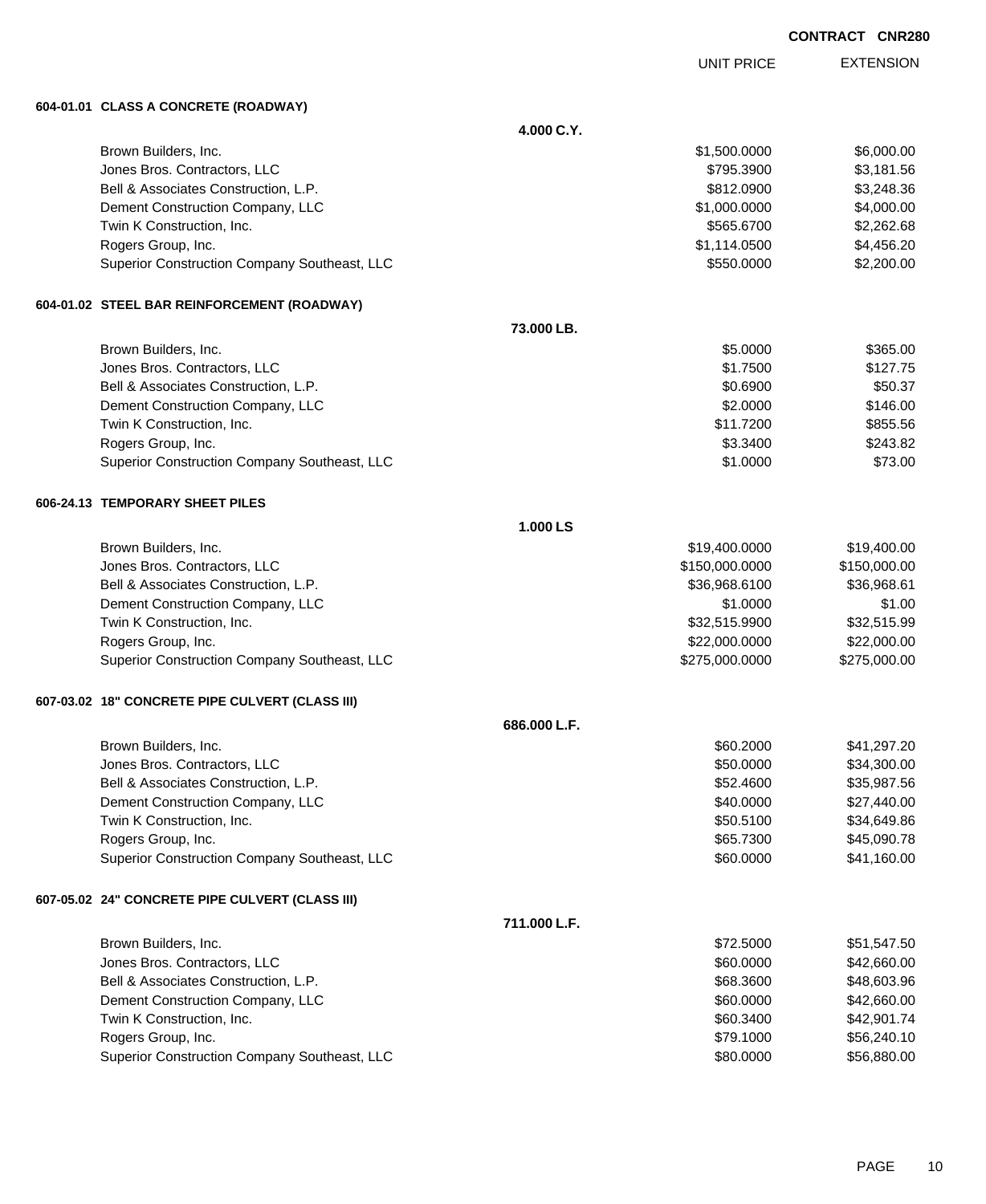UNIT PRICE

EXTENSION

**607-06.02 30" CONCRETE PIPE CULVERT (CLASS III)**

|                                                 | 882.000 L.F.      |              |              |
|-------------------------------------------------|-------------------|--------------|--------------|
| Brown Builders, Inc.                            |                   | \$103.0000   | \$90,846.00  |
| Jones Bros. Contractors, LLC                    |                   | \$80.0000    | \$70,560.00  |
| Bell & Associates Construction, L.P.            |                   | \$81.1800    | \$71,600.76  |
| Dement Construction Company, LLC                |                   | \$75.0000    | \$66,150.00  |
| Twin K Construction, Inc.                       |                   | \$98.5000    | \$86,877.00  |
| Rogers Group, Inc.                              |                   | \$112.5100   | \$99,233.82  |
| Superior Construction Company Southeast, LLC    |                   | \$100.0000   | \$88,200.00  |
| 607-07.02 36" CONCRETE PIPE CULVERT (CLASS III) |                   |              |              |
|                                                 | 878.000 L.F.      |              |              |
| Brown Builders, Inc.                            |                   | \$132.5000   | \$116,335.00 |
| Jones Bros. Contractors, LLC                    |                   | \$100.0000   | \$87,800.00  |
| Bell & Associates Construction, L.P.            |                   | \$113.7200   | \$99,846.16  |
| Dement Construction Company, LLC                |                   | \$100.0000   | \$87,800.00  |
| Twin K Construction, Inc.                       |                   | \$114.8400   | \$100,829.52 |
| Rogers Group, Inc.                              |                   | \$144.8100   | \$127,143.18 |
| Superior Construction Company Southeast, LLC    |                   | \$130.0000   | \$114,140.00 |
| 607-39.02 18" PIPE CULVERT (SIDE DRAIN)         |                   |              |              |
|                                                 | 401.000 L.F.      |              |              |
| Brown Builders, Inc.                            |                   | \$30.6000    | \$12,270.60  |
| Jones Bros. Contractors, LLC                    |                   | \$45.0000    | \$18,045.00  |
| Bell & Associates Construction, L.P.            |                   | \$50.4400    | \$20,226.44  |
| Dement Construction Company, LLC                |                   | \$40.0000    | \$16,040.00  |
| Twin K Construction, Inc.                       |                   | \$40.6700    | \$16,308.67  |
| Rogers Group, Inc.                              |                   | \$33.4200    | \$13,401.42  |
| Superior Construction Company Southeast, LLC    |                   | \$50.0000    | \$20,050.00  |
| 611-07.60 30IN ENDWALL (CROSS DRAIN) 3:1        |                   |              |              |
|                                                 | <b>1.000 EACH</b> |              |              |
| Brown Builders, Inc.                            |                   | \$3,900.0000 | \$3,900.00   |
| Jones Bros. Contractors, LLC                    |                   | \$3,500.0000 | \$3,500.00   |
| Bell & Associates Construction, L.P.            |                   | \$4,282.5800 | \$4,282.58   |
| Dement Construction Company, LLC                |                   | \$4,000.0000 | \$4,000.00   |
| Twin K Construction, Inc.                       |                   | \$5,593.8000 | \$5,593.80   |
| Rogers Group, Inc.                              |                   | \$4,244.5100 | \$4,244.51   |
| Superior Construction Company Southeast, LLC    |                   | \$3,500.0000 | \$3,500.00   |
| 611-12.01 CATCH BASINS, TYPE 12, 0' - 4' DEPTH  |                   |              |              |
|                                                 | 7.000 EACH        |              |              |
| Brown Builders, Inc.                            |                   | \$2,900.0000 | \$20,300.00  |
| Jones Bros. Contractors, LLC                    |                   | \$5,000.0000 | \$35,000.00  |
| Bell & Associates Construction, L.P.            |                   | \$4,252.2800 | \$29,765.96  |
| Dement Construction Company, LLC                |                   | \$3,000.0000 | \$21,000.00  |
| Twin K Construction, Inc.                       |                   | \$3,365.1600 | \$23,556.12  |
| Rogers Group, Inc.                              |                   | \$3,163.8900 | \$22,147.23  |
| Superior Construction Company Southeast, LLC    |                   | \$5,000.0000 | \$35,000.00  |
|                                                 |                   |              |              |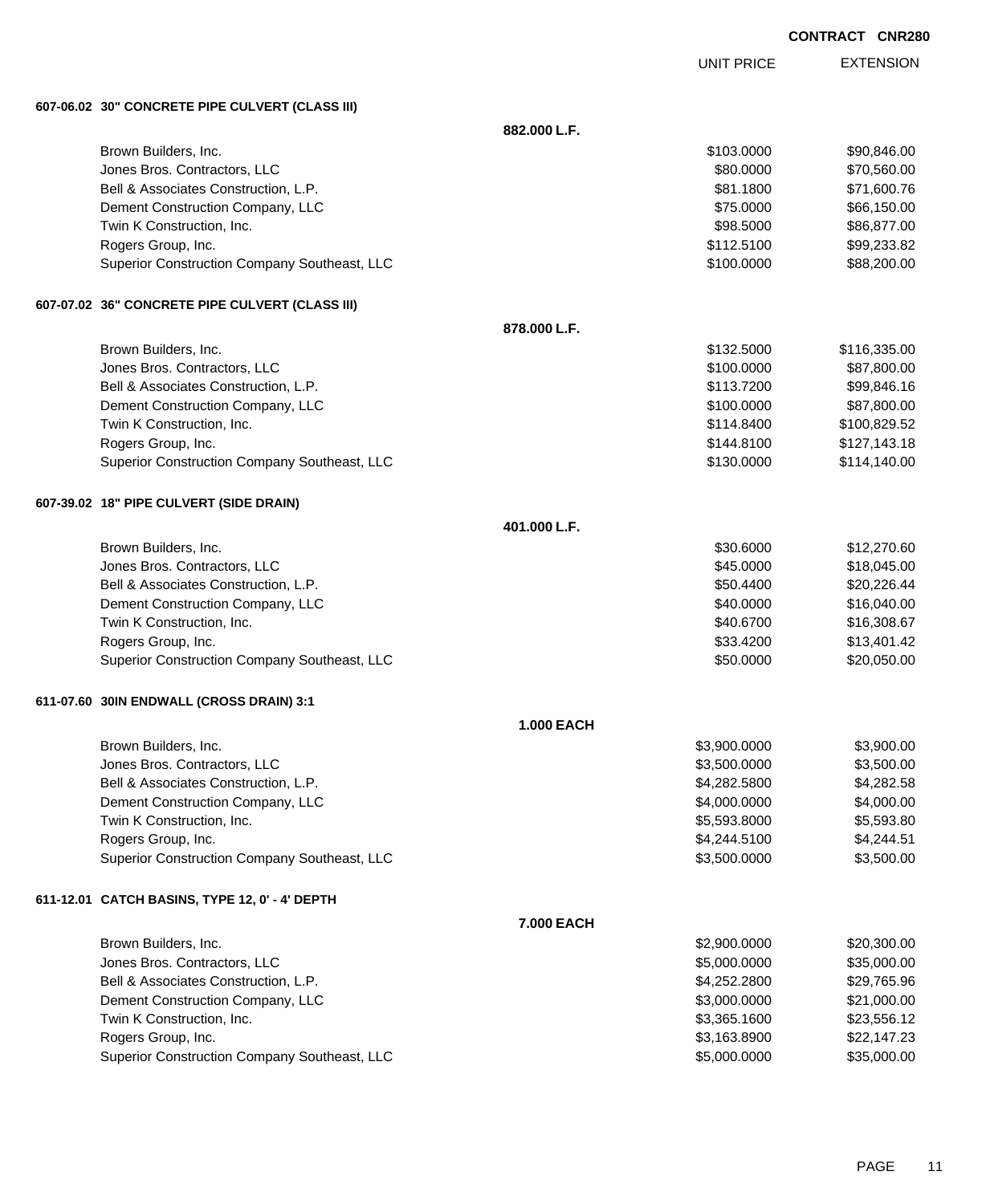UNIT PRICE

EXTENSION

**611-12.02 CATCH BASINS, TYPE 12, > 4' - 8' DEPTH**

|        |                                                   | 15.000 EACH       |               |              |
|--------|---------------------------------------------------|-------------------|---------------|--------------|
|        | Brown Builders, Inc.                              |                   | \$4,900.0000  | \$73,500.00  |
|        | Jones Bros. Contractors, LLC                      |                   | \$7,000.0000  | \$105,000.00 |
|        | Bell & Associates Construction, L.P.              |                   | \$7,299.6800  | \$109,495.20 |
|        | Dement Construction Company, LLC                  |                   | \$4,000.0000  | \$60,000.00  |
|        | Twin K Construction, Inc.                         |                   | \$4,892.7600  | \$73,391.40  |
|        | Rogers Group, Inc.                                |                   | \$5,347.4300  | \$80,211.45  |
|        | Superior Construction Company Southeast, LLC      |                   | \$6,500.0000  | \$97,500.00  |
|        | 611-12.03 CATCH BASINS, TYPE 12, > 8' - 12' DEPTH |                   |               |              |
|        |                                                   | 3.000 EACH        |               |              |
|        | Brown Builders, Inc.                              |                   | \$12,150.0000 | \$36,450.00  |
|        | Jones Bros. Contractors, LLC                      |                   | \$15,000.0000 | \$45,000.00  |
|        | Bell & Associates Construction, L.P.              |                   | \$17,097.4600 | \$51,292.38  |
|        | Dement Construction Company, LLC                  |                   | \$7,500.0000  | \$22,500.00  |
|        | Twin K Construction, Inc.                         |                   | \$11,378.4400 | \$34,135.32  |
|        | Rogers Group, Inc.                                |                   | \$13,268.2700 | \$39,804.81  |
|        | Superior Construction Company Southeast, LLC      |                   | \$15,000.0000 | \$45,000.00  |
|        | 611-14.02 CATCH BASINS, TYPE 14, > 4' - 8' DEPTH  |                   |               |              |
|        |                                                   | <b>4.000 EACH</b> |               |              |
|        | Brown Builders, Inc.                              |                   | \$11,320.0000 | \$45,280.00  |
|        | Jones Bros. Contractors, LLC                      |                   | \$6,500.0000  | \$26,000.00  |
|        | Bell & Associates Construction, L.P.              |                   | \$4,809.5100  | \$19,238.04  |
|        | Dement Construction Company, LLC                  |                   | \$8,000.0000  | \$32,000.00  |
|        | Twin K Construction, Inc.                         |                   | \$9,769.5000  | \$39,078.00  |
|        | Rogers Group, Inc.                                |                   | \$12,365.8900 | \$49,463.56  |
|        | Superior Construction Company Southeast, LLC      |                   | \$12,500.0000 | \$50,000.00  |
|        | 701-01.02 CONCRETE SIDEWALK (6 ")                 |                   |               |              |
|        |                                                   | 19,500.000 S.F.   |               |              |
|        | Brown Builders, Inc.                              |                   | \$6.5000      | \$126,750.00 |
|        | Jones Bros. Contractors, LLC                      |                   | \$6.2500      | \$121,875.00 |
|        | Bell & Associates Construction, L.P.              |                   | \$7.4000      | \$144,300.00 |
|        | Dement Construction Company, LLC                  |                   | \$6.2500      | \$121,875.00 |
|        | Twin K Construction, Inc.                         |                   | \$5.1700      | \$100,815.00 |
|        | Rogers Group, Inc.                                |                   | \$6.7400      | \$131,430.00 |
|        | Superior Construction Company Southeast, LLC      |                   | \$6.2500      | \$121,875.00 |
| 701-02 | <b>CONCRETE DRIVEWAY</b>                          |                   |               |              |
|        |                                                   | 743.000 S.F.      |               |              |
|        | Brown Builders, Inc.                              |                   | \$15.0000     | \$11,145.00  |
|        | Jones Bros. Contractors, LLC                      |                   | \$8.9000      | \$6,612.70   |
|        | Bell & Associates Construction, L.P.              |                   | \$25.0000     | \$18,575.00  |
|        | Dement Construction Company, LLC                  |                   | \$22.5000     | \$16,717.50  |
|        | Twin K Construction, Inc.                         |                   | \$10.6400     | \$7,905.52   |
|        | Rogers Group, Inc.                                |                   | \$10.0900     | \$7,496.87   |
|        | Superior Construction Company Southeast, LLC      |                   | \$12.5000     | \$9,287.50   |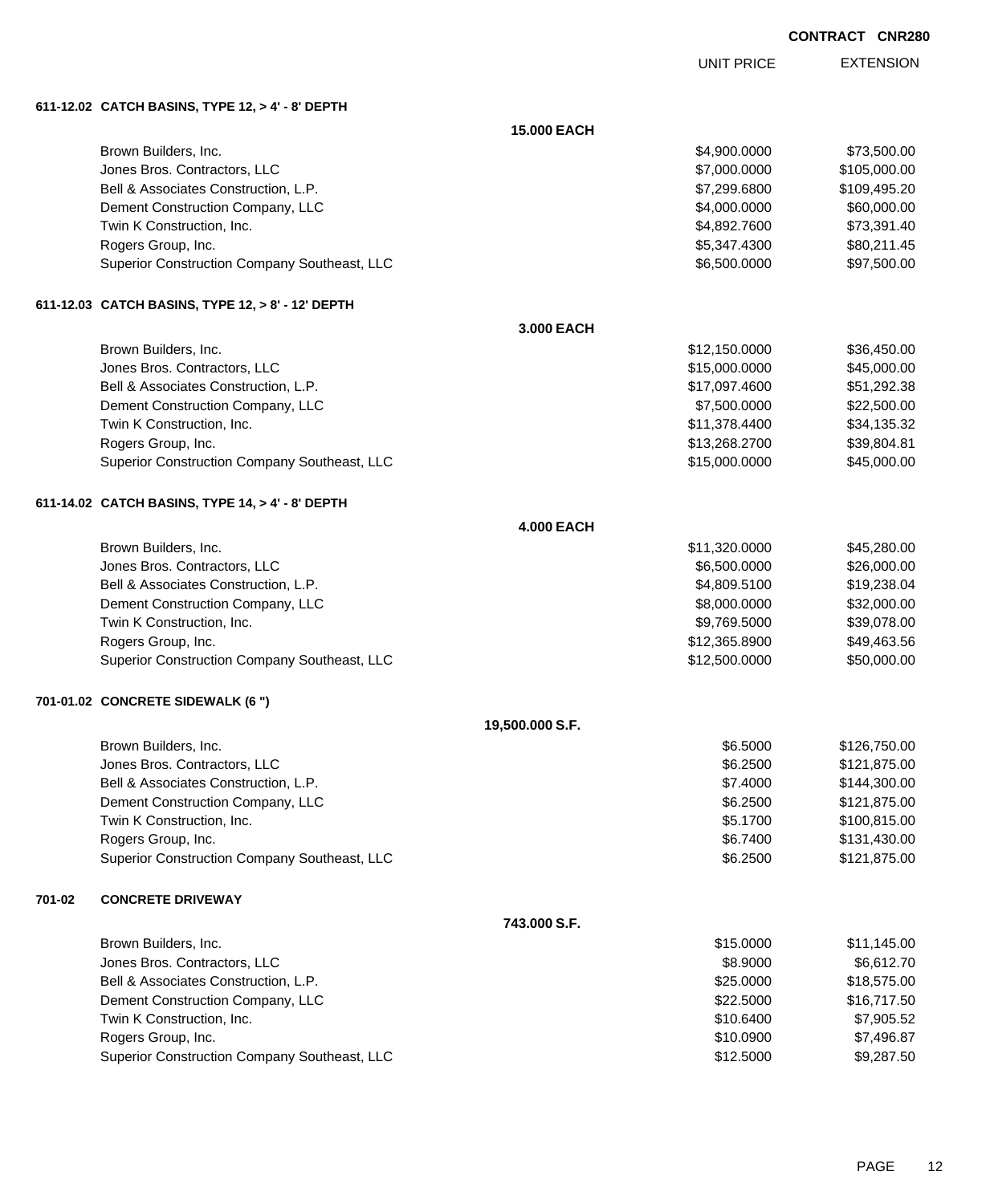UNIT PRICE

EXTENSION

**701-02.03 CONCRETE CURB RAMP**

|        |                                                   | 820.000 S.F.      |              |              |
|--------|---------------------------------------------------|-------------------|--------------|--------------|
|        | Brown Builders, Inc.                              |                   | \$23.0000    | \$18,860.00  |
|        | Jones Bros. Contractors, LLC                      |                   | \$22.5000    | \$18,450.00  |
|        | Bell & Associates Construction, L.P.              |                   | \$16.2400    | \$13,316.80  |
|        | Dement Construction Company, LLC                  |                   | \$17.6000    | \$14,432.00  |
|        | Twin K Construction, Inc.                         |                   | \$22.0700    | \$18,097.40  |
|        | Rogers Group, Inc.                                |                   | \$19.9400    | \$16,350.80  |
|        | Superior Construction Company Southeast, LLC      |                   | \$22.5000    | \$18,450.00  |
| 702-01 | <b>CONCRETE CURB</b>                              |                   |              |              |
|        |                                                   | 8.000 C.Y.        |              |              |
|        | Brown Builders, Inc.                              |                   | \$500.0000   | \$4,000.00   |
|        | Jones Bros. Contractors, LLC                      |                   | \$693.1000   | \$5,544.80   |
|        | Bell & Associates Construction, L.P.              |                   | \$378.9800   | \$3,031.84   |
|        | Dement Construction Company, LLC                  |                   | \$693.1000   | \$5,544.80   |
|        | Twin K Construction, Inc.                         |                   | \$497.3900   | \$3,979.12   |
|        | Rogers Group, Inc.                                |                   | \$785.5100   | \$6,284.08   |
|        | Superior Construction Company Southeast, LLC      |                   | \$450.0000   | \$3,600.00   |
| 702-03 | <b>CONCRETE COMBINED CURB &amp; GUTTER</b>        |                   |              |              |
|        |                                                   | 300.000 C.Y.      |              |              |
|        | Brown Builders, Inc.                              |                   | \$310.0000   | \$93,000.00  |
|        | Jones Bros. Contractors, LLC                      |                   | \$270.4500   | \$81,135.00  |
|        | Bell & Associates Construction, L.P.              |                   | \$351.9100   | \$105,573.00 |
|        | Dement Construction Company, LLC                  |                   | \$270.4500   | \$81,135.00  |
|        | Twin K Construction, Inc.                         |                   | \$404.8900   | \$121,467.00 |
|        | Rogers Group, Inc.                                |                   | \$306.5000   | \$91,950.00  |
|        | Superior Construction Company Southeast, LLC      |                   | \$300.0000   | \$90,000.00  |
|        | 705-01.01 GUARDRAIL AT BRIDGE ENDS                |                   |              |              |
|        |                                                   | 108.000 L.F.      |              |              |
|        | Brown Builders, Inc.                              |                   | \$79.6000    | \$8,596.80   |
|        | Jones Bros. Contractors, LLC                      |                   | \$78.0000    | \$8,424.00   |
|        | Bell & Associates Construction, L.P.              |                   | \$80.6700    | \$8,712.36   |
|        | Dement Construction Company, LLC                  |                   | \$78.0000    | \$8,424.00   |
|        | Twin K Construction, Inc.                         |                   | \$100.9000   | \$10,897.20  |
|        | Rogers Group, Inc.                                |                   | \$84.6500    | \$9,142.20   |
|        | Superior Construction Company Southeast, LLC      |                   | \$74.5000    | \$8,046.00   |
|        | 705-06.20 TANGENT ENERGY ABSORBING TERM MASH TL-3 |                   |              |              |
|        |                                                   | <b>4.000 EACH</b> |              |              |
|        | Brown Builders, Inc.                              |                   | \$3,060.0000 | \$12,240.00  |
|        | Jones Bros. Contractors, LLC                      |                   | \$3,000.0000 | \$12,000.00  |
|        | Bell & Associates Construction, L.P.              |                   | \$2,728.6400 | \$10,914.56  |
|        | Dement Construction Company, LLC                  |                   | \$3,000.0000 | \$12,000.00  |
|        | Twin K Construction, Inc.                         |                   | \$3,408.4300 | \$13,633.72  |
|        | Rogers Group, Inc.                                |                   | \$2,863.5500 | \$11,454.20  |
|        | Superior Construction Company Southeast, LLC      |                   | \$2,520.0000 | \$10,080.00  |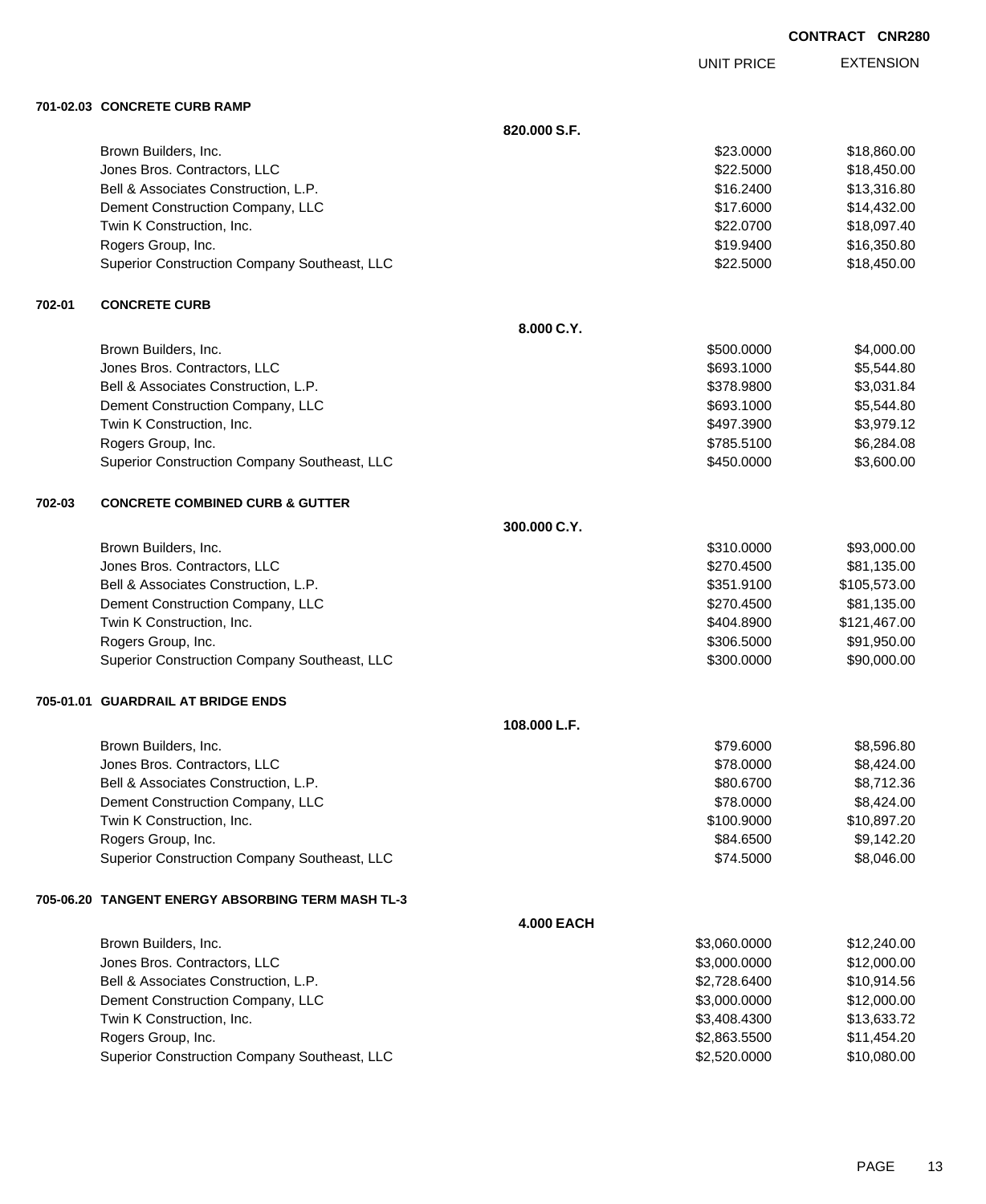|        |                                              |              |                   | <b>CONTRACT CNR280</b> |
|--------|----------------------------------------------|--------------|-------------------|------------------------|
|        |                                              |              | <b>UNIT PRICE</b> | <b>EXTENSION</b>       |
| 706-01 | <b>GUARDRAIL REMOVED</b>                     |              |                   |                        |
|        |                                              | 301.000 L.F. |                   |                        |
|        | Brown Builders, Inc.                         |              | \$10.0000         | \$3,010.00             |
|        | Jones Bros. Contractors, LLC                 |              | \$10.7500         | \$3,235.75             |
|        | Bell & Associates Construction, L.P.         |              | \$1,0800          | \$325.08               |
|        | Dement Construction Company, LLC             |              | \$10.7500         | \$3,235.75             |
|        | Twin K Construction, Inc.                    |              | \$12.2100         | \$3,675.21             |
|        | Rogers Group, Inc.                           |              | \$1.1400          | \$343.14               |
|        | Superior Construction Company Southeast, LLC |              | \$1.0000          | \$301.00               |
|        | 707-08.11 HIGH-VISIBILITY CONSTRUCTION FENCE |              |                   |                        |
|        |                                              | 412.000 L.F. |                   |                        |
|        | Brown Builders, Inc.                         |              | \$3.0000          | \$1,236.00             |
|        | Jones Bros. Contractors, LLC                 |              | \$2.0000          | \$824.00               |
|        | Bell & Associates Construction, L.P.         |              | \$2.5500          | \$1,050.60             |
|        | Dement Construction Company, LLC             |              | \$1.5000          | \$618.00               |
|        | Twin K Construction, Inc.                    |              | \$1.7000          | \$700.40               |
|        | Rogers Group, Inc.                           |              | \$4.0200          | \$1,656.24             |
|        | Superior Construction Company Southeast, LLC |              | \$3.6100          | \$1,487.32             |
|        | 709-05.05 MACHINED RIP-RAP (CLASS A-3)       |              |                   |                        |
|        |                                              | 91,000 TON   |                   |                        |
|        | Brown Builders, Inc.                         |              | \$41.0000         | \$3,731.00             |
|        | Jones Bros. Contractors, LLC                 |              | \$40.0000         | \$3,640.00             |
|        | Bell & Associates Construction, L.P.         |              | \$80.0300         | \$7,282.73             |
|        | Dement Construction Company, LLC             |              | \$40.0000         | \$3,640.00             |
|        | Twin K Construction, Inc.                    |              | \$26,6600         | \$2,426.06             |
|        | Rogers Group, Inc.                           |              | \$45.6800         | \$4,156.88             |
|        | Superior Construction Company Southeast, LLC |              | \$50.0000         | \$4,550.00             |
|        | 709-05.06 MACHINED RIP-RAP (CLASS A-1)       |              |                   |                        |
|        |                                              | 774.000 TON  |                   |                        |
|        | Brown Builders, Inc.                         |              | \$32.0000         | \$24,768.00            |
|        | Jones Bros. Contractors, LLC                 |              | \$40.0000         | \$30,960.00            |
|        | Bell & Associates Construction, L.P.         |              | \$80.0300         | \$61,943.22            |
|        | Dement Construction Company, LLC             |              | \$40.0000         | \$30,960.00            |
|        | Twin K Construction, Inc.                    |              | \$35.4700         | \$27,453.78            |
|        | Rogers Group, Inc.                           |              | \$35.3700         | \$27,376.38            |
|        | Superior Construction Company Southeast, LLC |              | \$40.0000         | \$30,960.00            |
|        | 709-05.08 MACHINED RIP-RAP (CLASS B)         |              |                   |                        |
|        |                                              | 10.000 TON   |                   |                        |
|        | Brown Builders, Inc.                         |              | \$67.0000         | \$670.00               |
|        | Jones Bros. Contractors, LLC                 |              | \$40.0000         | \$400.00               |
|        | Bell & Associates Construction, L.P.         |              | \$85.0300         | \$850.30               |
|        | Dement Construction Company, LLC             |              | \$60.0000         | \$600.00               |
|        | Twin K Construction, Inc.                    |              | \$53.1000         | \$531.00               |
|        | Rogers Group, Inc.                           |              | \$74.6400         | \$746.40               |
|        | Superior Construction Company Southeast, LLC |              | \$65.0000         | \$650.00               |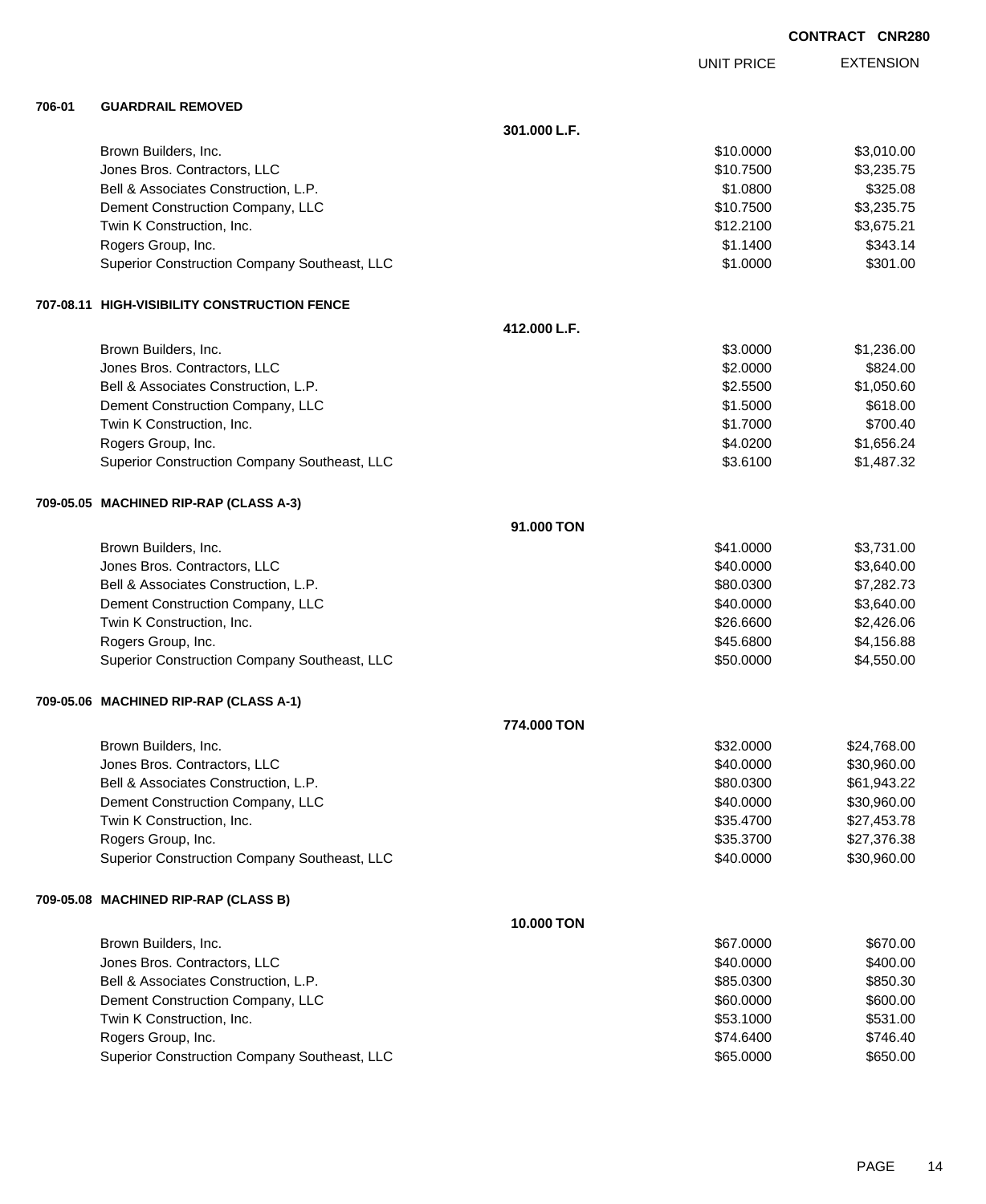|        |                                                |                |                   | <b>CONTRACT CNR280</b> |                  |
|--------|------------------------------------------------|----------------|-------------------|------------------------|------------------|
|        |                                                |                | <b>UNIT PRICE</b> |                        | <b>EXTENSION</b> |
| 710-02 | <b>AGGREGATE UNDERDRAINS (WITH PIPE)</b>       |                |                   |                        |                  |
|        |                                                | 3,740.000 L.F. |                   |                        |                  |
|        | Brown Builders, Inc.                           |                | \$7.1500          |                        | \$26,741.00      |
|        | Jones Bros. Contractors, LLC                   |                | \$7.0000          |                        | \$26,180.00      |
|        | Bell & Associates Construction, L.P.           |                | \$6.9600          |                        | \$26,030.40      |
|        | Dement Construction Company, LLC               |                | \$7.0000          |                        | \$26,180.00      |
|        | Twin K Construction, Inc.                      |                | \$8.7000          |                        | \$32,538.00      |
|        | Rogers Group, Inc.                             |                | \$7.8000          |                        | \$29,172.00      |
|        | Superior Construction Company Southeast, LLC   |                | \$7.0000          |                        | \$26,180.00      |
| 712-01 | <b>TRAFFIC CONTROL</b>                         |                |                   |                        |                  |
|        |                                                | 1.000 LS       |                   |                        |                  |
|        | Brown Builders, Inc.                           |                | \$71,500.0000     |                        | \$71,500.00      |
|        | Jones Bros. Contractors, LLC                   |                | \$50,000.0000     |                        | \$50,000.00      |
|        | Bell & Associates Construction, L.P.           |                | \$49,083.2800     |                        | \$49,083.28      |
|        | Dement Construction Company, LLC               |                | \$100,000.0000    |                        | \$100,000.00     |
|        | Twin K Construction, Inc.                      |                | \$97,992.0000     |                        | \$97,992.00      |
|        | Rogers Group, Inc.                             |                | \$90,000.0000     |                        | \$90,000.00      |
|        | Superior Construction Company Southeast, LLC   |                | \$175,000.0000    |                        | \$175,000.00     |
|        | 712-02.02 INTERCONNECTED PORTABLE BARRIER RAIL |                |                   |                        |                  |
|        |                                                | 1,500.000 L.F. |                   |                        |                  |
|        | Brown Builders, Inc.                           |                | \$26.5000         |                        | \$39,750.00      |
|        | Jones Bros. Contractors, LLC                   |                | \$30.0000         |                        | \$45,000.00      |
|        | Bell & Associates Construction, L.P.           |                | \$20.6000         |                        | \$30,900.00      |
|        | Dement Construction Company, LLC               |                | \$20.0000         |                        | \$30,000.00      |
|        | Twin K Construction, Inc.                      |                | \$36.4200         |                        | \$54,630.00      |
|        | Rogers Group, Inc.                             |                | \$20.1300         |                        | \$30,195.00      |
|        | Superior Construction Company Southeast, LLC   |                | \$35.0000         |                        | \$52,500.00      |
|        | 712-04.01 FLEXIBLE DRUMS (CHANNELIZING)        |                |                   |                        |                  |
|        |                                                | 200.000 EACH   |                   |                        |                  |
|        | Brown Builders, Inc.                           |                | \$31.0000         |                        | \$6,200.00       |
|        | Jones Bros. Contractors, LLC                   |                | \$33.3300         |                        | \$6,666.00       |
|        | Bell & Associates Construction, L.P.           |                | \$29.2400         |                        | \$5,848.00       |
|        | Dement Construction Company, LLC               |                | \$27.0000         |                        | \$5,400.00       |
|        | Twin K Construction, Inc.                      |                | \$34.0800         |                        | \$6,816.00       |
|        | Rogers Group, Inc.                             |                | \$33.4200         |                        | \$6,684.00       |
|        | Superior Construction Company Southeast, LLC   |                | \$27,0000         |                        | \$5,400.00       |
|        | 712-05.01 WARNING LIGHTS (TYPE A)              |                |                   |                        |                  |
|        |                                                | 20.000 EACH    |                   |                        |                  |
|        | Brown Builders, Inc.                           |                | \$25.5000         |                        | \$510.00         |
|        | Jones Bros. Contractors, LLC                   |                | \$40.0000         |                        | \$800.00         |
|        | Bell & Associates Construction, L.P.           |                | \$43.3100         |                        | \$866.20         |
|        | Dement Construction Company, LLC               |                | \$40.0000         |                        | \$800.00         |
|        | Twin K Construction, Inc.                      |                | \$28.4000         |                        | \$568.00         |
|        | Rogers Group, Inc.                             |                | \$27.8500         |                        | \$557.00         |
|        | Superior Construction Company Southeast, LLC   |                | \$40.0000         |                        | \$800.00         |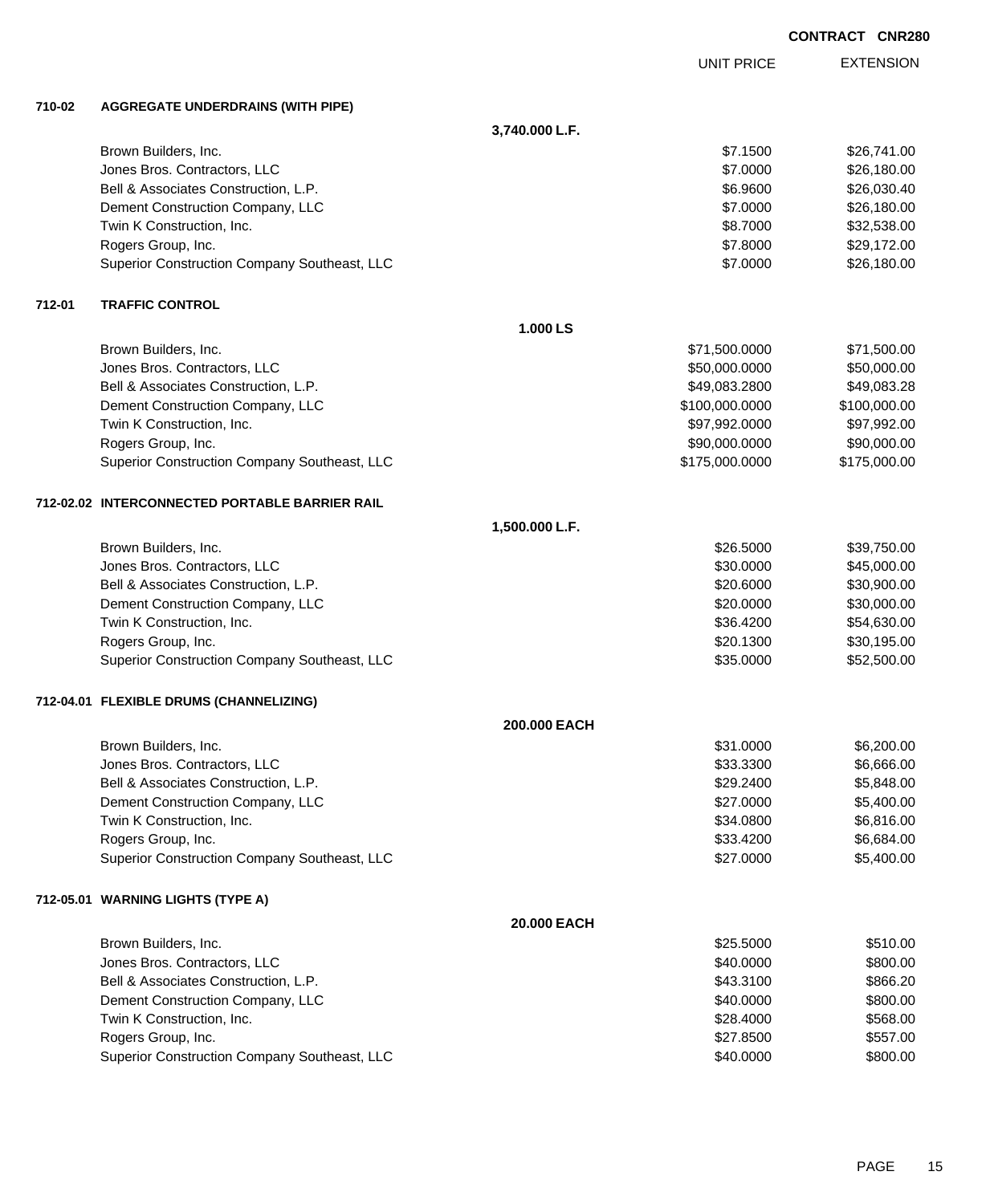**EXTENSION CONTRACT CNR280** UNIT PRICE **420.000 S.F.** Brown Builders, Inc. \$3,003.00 \$3,003.00 \$3,003.00 \$3,003.00 \$3,003.00 \$3,003.00 \$3,003.00 \$3,003.00 \$3,003.00 Jones Bros. Contractors, LLC \$7.0000 \$2,940.00 Bell & Associates Construction, L.P. \$7.0400 \$2,956.80 Dement Construction Company, LLC 6.6000 \$2,730.00 Twin K Construction, Inc. 63,339.00 \$3,339.00 \$3,339.00 \$3,339.00 \$3,339.00 \$3,339.00 \$3,339.00 \$3,339.00 \$3,339.00 \$3,339.00 \$3,339.00 \$3,339.00 \$3,339.00 \$3,339.00 \$3,339.00 \$3,339.00 \$3,339.00 \$3,339.00 \$3,339.00 \$4,4 \$ Rogers Group, Inc. \$3,276.00 Superior Construction Company Southeast, LLC  $$6.5000$  \$2,730.00 **4.000 EACH** Brown Builders, Inc. 6. 120.00 \$6,120.00 \$6,120.00 \$6,120.00 \$6,120.00 \$6,120.00 \$6,120.00 \$6,120.00 \$6,120.00

dones Bros. Contractors, LLC 6,000.00 \$6,000.00 \$6,000.00 Bell & Associates Construction, L.P.  $$1,299.3500$   $$5,197.40$ Dement Construction Company, LLC 6. The matrix of the state of the state of the state of the state of the state of the state of the state of the state of the state of the state of the state of the state of the state of the Twin K Construction, Inc. 66,816.88 Rogers Group, Inc. \$1,671.0700 \$6,684.28 Superior Construction Company Southeast, LLC  $$1,200.0000$  \$4,800.00

### **713-01.01 CLASS A CONCRETE (FOUNDATION FOR SIGN SUPPORTS)**

**712-06 SIGNS (CONSTRUCTION)**

**712-08.03 ARROW BOARD (TYPE C)**

| 2.000 C.Y.                                   |              |            |
|----------------------------------------------|--------------|------------|
| Brown Builders, Inc.                         | \$920,0000   | \$1,840.00 |
| Jones Bros. Contractors, LLC                 | \$1,000.0000 | \$2,000.00 |
| Bell & Associates Construction, L.P.         | \$974.5100   | \$1,949.02 |
| Dement Construction Company, LLC             | \$900,0000   | \$1,800.00 |
| Twin K Construction, Inc.                    | \$1,136.1400 | \$2,272,28 |
| Rogers Group, Inc.                           | \$1,114.0500 | \$2,228.10 |
| Superior Construction Company Southeast, LLC | \$900,0000   | \$1,800.00 |

## **713-01.02 STEEL BAR REINFORCEMENT(FOUNDATION FOR SIGN SUPPORTS)**

| 26.000 LB.                                   |          |          |
|----------------------------------------------|----------|----------|
| Brown Builders, Inc.                         | \$5.1000 | \$132.60 |
| Jones Bros. Contractors, LLC                 | \$7,0000 | \$182.00 |
| Bell & Associates Construction, L.P.         | \$5.4100 | \$140.66 |
| Dement Construction Company, LLC             | \$5,0000 | \$130.00 |
| Twin K Construction, Inc.                    | \$7,9500 | \$206.70 |
| Rogers Group, Inc.                           | \$7,8000 | \$202.80 |
| Superior Construction Company Southeast, LLC | \$5,0000 | \$130.00 |
|                                              |          |          |

#### **713-11.02 PERFORATED/KNOCKOUT SQUARE TUBE POST**

| 214.000 LB.                                  |          |            |
|----------------------------------------------|----------|------------|
| Brown Builders, Inc.                         | \$4,0000 | \$856.00   |
| Jones Bros. Contractors, LLC                 | \$6,5000 | \$1,391.00 |
| Bell & Associates Construction, L.P.         | \$4.1700 | \$892.38   |
| Dement Construction Company, LLC             | \$3,8500 | \$823.90   |
| Twin K Construction, Inc.                    | \$7,3800 | \$1,579.32 |
| Rogers Group, Inc.                           | \$7,2400 | \$1,549.36 |
| Superior Construction Company Southeast, LLC | \$3,8500 | \$823.90   |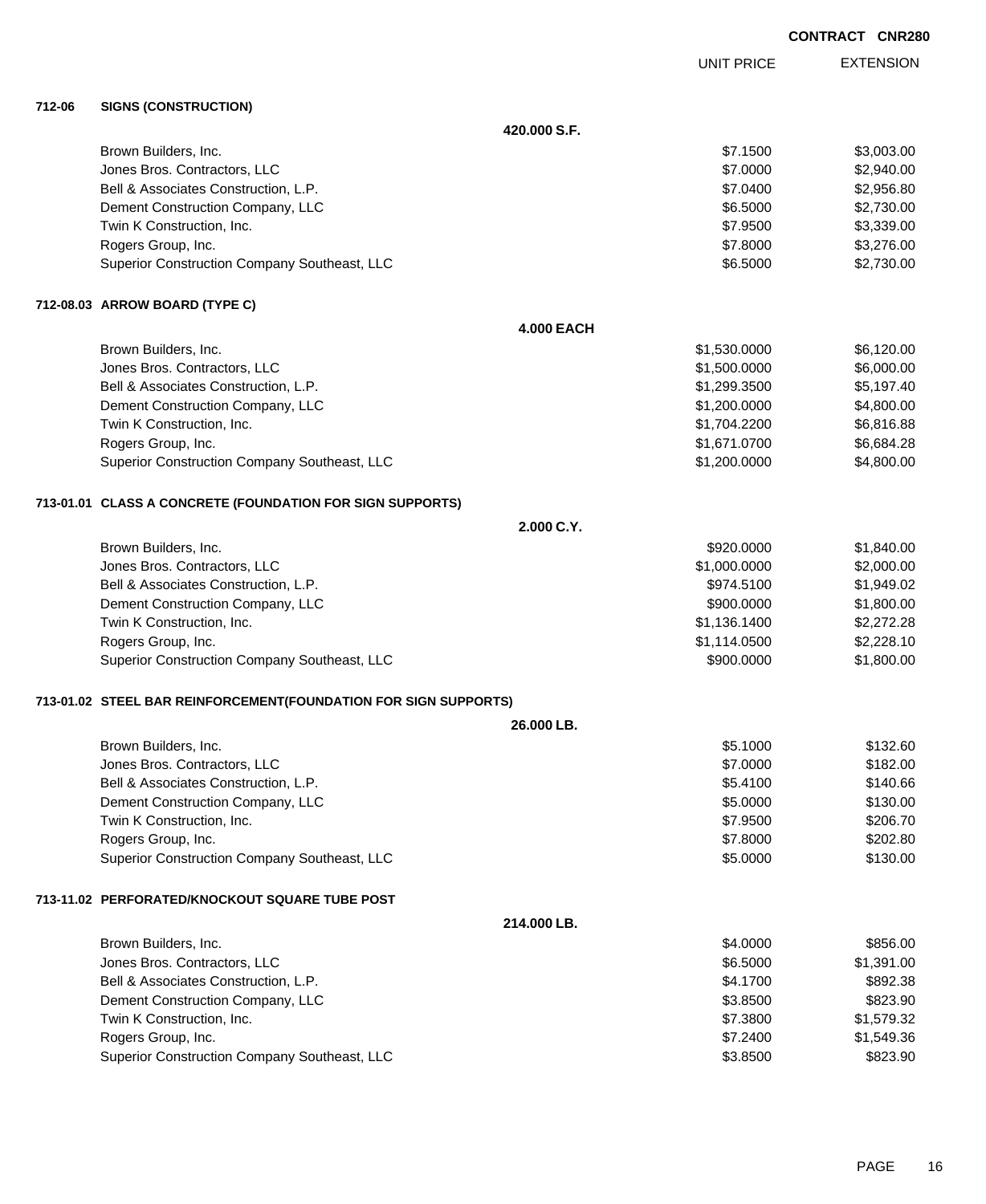UNIT PRICE

EXTENSION

**713-13.03 FLAT SHEET ALUMINUM SIGNS (0.100" THICK)**

|                                                             | 40,000 S.F.       |              |             |
|-------------------------------------------------------------|-------------------|--------------|-------------|
| Brown Builders, Inc.                                        |                   | \$14.3000    | \$572.00    |
| Jones Bros. Contractors, LLC                                |                   | \$18.0000    | \$720.00    |
| Bell & Associates Construction, L.P.                        |                   | \$15.1600    | \$606.40    |
| Dement Construction Company, LLC                            |                   | \$14.0000    | \$560.00    |
| Twin K Construction, Inc.                                   |                   | \$20.4500    | \$818.00    |
| Rogers Group, Inc.                                          |                   | \$20.0500    | \$802.00    |
| Superior Construction Company Southeast, LLC                |                   | \$14.0000    | \$560.00    |
| 713-14.21 STREET NAME SIGN (RIGID 0.100IN THICK             |                   |              |             |
|                                                             | 36.000 S.F.       |              |             |
| Brown Builders, Inc.                                        |                   | \$22.0000    | \$792.00    |
| Jones Bros. Contractors, LLC                                |                   | \$45.0000    | \$1,620.00  |
| Bell & Associates Construction, L.P.                        |                   | \$23.2800    | \$838.08    |
| Dement Construction Company, LLC                            |                   | \$55.5000    | \$1,998.00  |
| Twin K Construction, Inc.                                   |                   | \$51.1300    | \$1,840.68  |
| Rogers Group, Inc.                                          |                   | \$50.1200    | \$1,804.32  |
| Superior Construction Company Southeast, LLC                |                   | \$21.5000    | \$774.00    |
| 713-15.07 SUSPENDED FLAT SHEET ALUMINUM SIGN (0.080" THICK) |                   |              |             |
|                                                             | <b>4.000 EACH</b> |              |             |
| Brown Builders, Inc.                                        |                   | \$92.0000    | \$368.00    |
| Jones Bros. Contractors, LLC                                |                   | \$490.0000   | \$1,960.00  |
| Bell & Associates Construction, L.P.                        |                   | \$97.4500    | \$389.80    |
| Dement Construction Company, LLC                            |                   | \$390.0000   | \$1,560.00  |
| Twin K Construction, Inc.                                   |                   | \$556.7100   | \$2,226.84  |
| Rogers Group, Inc.                                          |                   | \$545.8800   | \$2,183.52  |
| Superior Construction Company Southeast, LLC                |                   | \$90.0000    | \$360.00    |
| 713-15.41 SIGN REMOVAL (DESCRIPTION)                        |                   |              |             |
|                                                             | 1.000 LS          |              |             |
| Brown Builders, Inc.                                        |                   | \$765.0000   | \$765.00    |
| Jones Bros. Contractors, LLC                                |                   | \$500.0000   | \$500.00    |
| Bell & Associates Construction, L.P.                        |                   | \$812.0900   | \$812.09    |
| Dement Construction Company, LLC                            |                   | \$750.0000   | \$750.00    |
| Twin K Construction, Inc.                                   |                   | \$568.0700   | \$568.07    |
| Rogers Group, Inc.                                          |                   | \$557.0400   | \$557.04    |
| Superior Construction Company Southeast, LLC                |                   | \$750.0000   | \$750.00    |
| 713-16.01 CHANGEABLE MESSAGE SIGN UNIT                      |                   |              |             |
|                                                             | <b>4.000 EACH</b> |              |             |
| Brown Builders, Inc.                                        |                   | \$6,500.0000 | \$26,000.00 |
| Jones Bros. Contractors, LLC                                |                   | \$6,200.0000 | \$24,800.00 |
| Bell & Associates Construction, L.P.                        |                   | \$8,283.3700 | \$33,133.48 |
| Dement Construction Company, LLC                            |                   | \$7,650.0000 | \$30,600.00 |
| Twin K Construction, Inc.                                   |                   | \$7,044.0900 | \$28,176.36 |
| Rogers Group, Inc.                                          |                   | \$6,907.0800 | \$27,628.32 |
| Superior Construction Company Southeast, LLC                |                   | \$7,650.0000 | \$30,600.00 |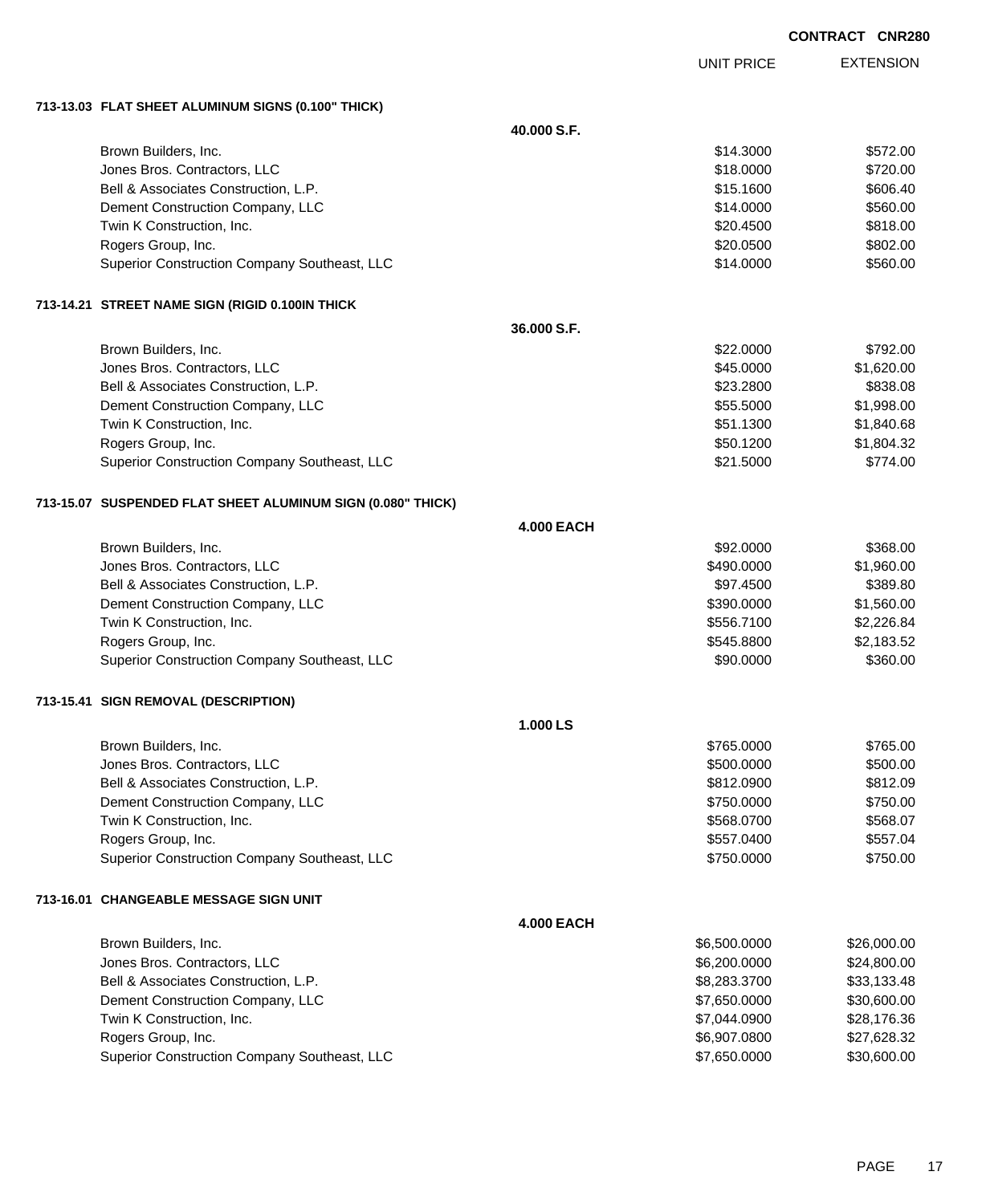UNIT PRICE

EXTENSION

**716-01.21 Snwplwble Pvmt Mrkrs (Bi-Dir)(1 Color)**

|                                                             | 48.000 EACH  |           |            |
|-------------------------------------------------------------|--------------|-----------|------------|
| Brown Builders, Inc.                                        |              | \$50.5000 | \$2,424.00 |
| Jones Bros. Contractors, LLC                                |              | \$75.0000 | \$3,600.00 |
| Bell & Associates Construction, L.P.                        |              | \$54.1400 | \$2,598.72 |
| Dement Construction Company, LLC                            |              | \$50.0000 | \$2,400.00 |
| Twin K Construction, Inc.                                   |              | \$53.9700 | \$2,590.56 |
| Rogers Group, Inc.                                          |              | \$55.7000 | \$2,673.60 |
| Superior Construction Company Southeast, LLC                |              | \$50.0000 | \$2,400.00 |
| 716-01.22 Snwplwble Pvmt Mrkrs (Mono-Dir)(1 Color)          |              |           |            |
|                                                             | 62.000 EACH  |           |            |
| Brown Builders, Inc.                                        |              | \$50.5000 | \$3,131.00 |
| Jones Bros. Contractors, LLC                                |              | \$75.0000 | \$4,650.00 |
| Bell & Associates Construction, L.P.                        |              | \$54.1400 | \$3,356.68 |
| Dement Construction Company, LLC                            |              | \$50.0000 | \$3,100.00 |
| Twin K Construction, Inc.                                   |              | \$53.9700 | \$3,346.14 |
| Rogers Group, Inc.                                          |              | \$55.7000 | \$3,453.40 |
| Superior Construction Company Southeast, LLC                |              | \$50.0000 | \$3,100.00 |
| 716-01.30   REMOVAL OF SNOWPLOWABLE REFLECTIVE MARKER       |              |           |            |
|                                                             | 48.000 EACH  |           |            |
| Brown Builders, Inc.                                        |              | \$15.1500 | \$727.20   |
| Jones Bros. Contractors, LLC                                |              | \$50.0000 | \$2,400.00 |
| Bell & Associates Construction, L.P.                        |              | \$16.2400 | \$779.52   |
| Dement Construction Company, LLC                            |              | \$15.0000 | \$720.00   |
| Twin K Construction, Inc.                                   |              | \$19.8800 | \$954.24   |
| Rogers Group, Inc.                                          |              | \$16.7000 | \$801.60   |
| Superior Construction Company Southeast, LLC                |              | \$15.0000 | \$720.00   |
| 716-02.03 PLASTIC PAVEMENT MARKING (CROSS-WALK)             |              |           |            |
|                                                             | 470.000 L.F. |           |            |
| Brown Builders, Inc.                                        |              | \$12.1500 | \$5,710.50 |
| Jones Bros. Contractors, LLC                                |              | \$8.0000  | \$3,760.00 |
| Bell & Associates Construction, L.P.                        |              | \$12.9900 | \$6,105.30 |
| Dement Construction Company, LLC                            |              | \$12.0000 | \$5,640.00 |
| Twin K Construction, Inc.                                   |              | \$7.9000  | \$3,713.00 |
| Rogers Group, Inc.                                          |              | \$13.3700 | \$6,283.90 |
| Superior Construction Company Southeast, LLC                |              | \$12.0000 | \$5,640.00 |
| 716-02.04 PLASTIC PAVEMENT MARKING(CHANNELIZATION STRIPING) |              |           |            |
|                                                             | 20.000 S.Y.  |           |            |
| Brown Builders, Inc.                                        |              | \$30.3000 | \$606.00   |
| Jones Bros. Contractors, LLC                                |              | \$30.0000 | \$600.00   |
| Bell & Associates Construction, L.P.                        |              | \$32.4800 | \$649.60   |
| Dement Construction Company, LLC                            |              | \$30.0000 | \$600.00   |
| Twin K Construction, Inc.                                   |              | \$27.8400 | \$556.80   |
| Rogers Group, Inc.                                          |              | \$33.4200 | \$668.40   |
| Superior Construction Company Southeast, LLC                |              | \$30.0000 | \$600.00   |
|                                                             |              |           |            |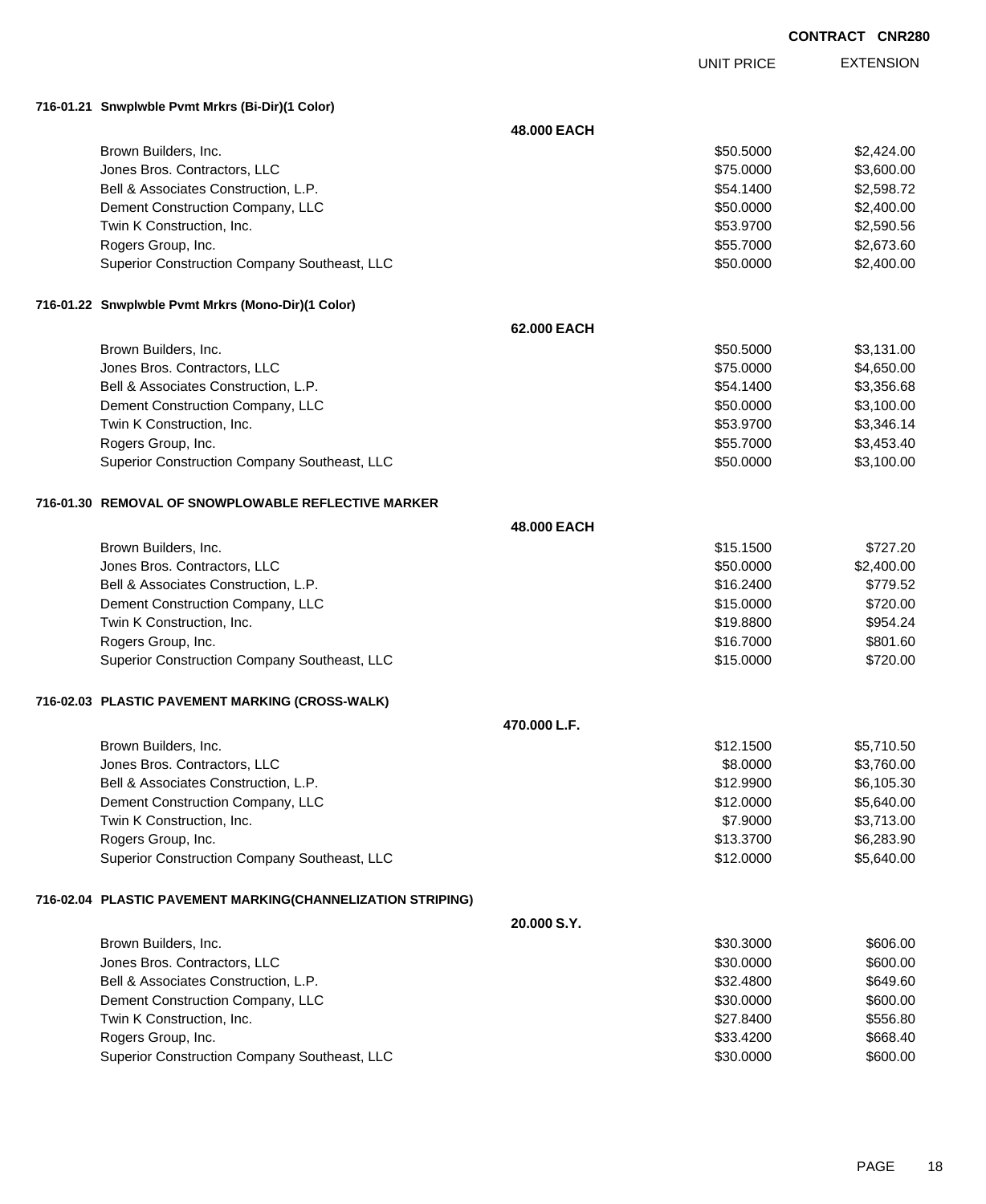UNIT PRICE

EXTENSION

**716-02.05 PLASTIC PAVEMENT MARKING (STOP LINE)**

|  | 710-02.03 FLASTIC FAVEWENT WARRING (STOF LINE)       |                    |              |            |
|--|------------------------------------------------------|--------------------|--------------|------------|
|  |                                                      | 50.000 L.F.        |              |            |
|  | Brown Builders, Inc.                                 |                    | \$15.1500    | \$757.50   |
|  | Jones Bros. Contractors, LLC                         |                    | \$20.0000    | \$1,000.00 |
|  | Bell & Associates Construction, L.P.                 |                    | \$16.2400    | \$812.00   |
|  | Dement Construction Company, LLC                     |                    | \$15.0000    | \$750.00   |
|  | Twin K Construction, Inc.                            |                    | \$14.4900    | \$724.50   |
|  | Rogers Group, Inc.                                   |                    | \$16.7000    | \$835.00   |
|  | Superior Construction Company Southeast, LLC         |                    | \$15.0000    | \$750.00   |
|  | 716-02.06 PLASTIC PAVEMENT MARKING (TURN LANE ARROW) |                    |              |            |
|  |                                                      | <b>10.000 EACH</b> |              |            |
|  | Brown Builders, Inc.                                 |                    | \$151.0000   | \$1,510.00 |
|  | Jones Bros. Contractors, LLC                         |                    | \$200.0000   | \$2,000.00 |
|  | Bell & Associates Construction, L.P.                 |                    | \$162.4200   | \$1,624.20 |
|  | Dement Construction Company, LLC                     |                    | \$150.0000   | \$1,500.00 |
|  | Twin K Construction, Inc.                            |                    | \$176.1000   | \$1,761.00 |
|  | Rogers Group, Inc.                                   |                    | \$167.1100   | \$1,671.10 |
|  | Superior Construction Company Southeast, LLC         |                    | \$15.0000    | \$150.00   |
|  | 716-03.01 PLASTIC WORD PAVEMENT MARKING (ONLY)       |                    |              |            |
|  |                                                      | 3.000 EACH         |              |            |
|  | Brown Builders, Inc.                                 |                    | \$305.0000   | \$915.00   |
|  | Jones Bros. Contractors, LLC                         |                    | \$400.0000   | \$1,200.00 |
|  | Bell & Associates Construction, L.P.                 |                    | \$324.8400   | \$974.52   |
|  | Dement Construction Company, LLC                     |                    | \$300.0000   | \$900.00   |
|  | Twin K Construction, Inc.                            |                    | \$266.9900   | \$800.97   |
|  | Rogers Group, Inc.                                   |                    | \$334.2200   | \$1,002.66 |
|  | Superior Construction Company Southeast, LLC         |                    | \$300.0000   | \$900.00   |
|  | 716-04.05 PLASTIC PAVEMENT MARKING (STRAIGHT ARROW)  |                    |              |            |
|  |                                                      | <b>4.000 EACH</b>  |              |            |
|  | Brown Builders, Inc.                                 |                    | \$127.0000   | \$508.00   |
|  | Jones Bros. Contractors, LLC                         |                    | \$200.0000   | \$800.00   |
|  | Bell & Associates Construction, L.P.                 |                    | \$135.3500   | \$541.40   |
|  | Dement Construction Company, LLC                     |                    | \$125.0000   | \$500.00   |
|  | Twin K Construction, Inc.                            |                    | \$187.4600   | \$749.84   |
|  | Rogers Group, Inc.                                   |                    | \$139.2600   | \$557.04   |
|  | Superior Construction Company Southeast, LLC         |                    | \$125.0000   | \$500.00   |
|  | 716-05.01 PAINTED PAVEMENT MARKING (4" LINE)         |                    |              |            |
|  |                                                      | 4.000 L.M.         |              |            |
|  | Brown Builders, Inc.                                 |                    | \$1,515.0000 | \$6,060.00 |
|  | Jones Bros. Contractors, LLC                         |                    | \$1,000.0000 | \$4,000.00 |
|  | Bell & Associates Construction, L.P.                 |                    | \$1,624.1900 | \$6,496.76 |
|  | Dement Construction Company, LLC                     |                    | \$1,500.0000 | \$6,000.00 |
|  | Twin K Construction, Inc.                            |                    | \$994.1300   | \$3,976.52 |
|  | Rogers Group, Inc.                                   |                    | \$1,671.0700 | \$6,684.28 |
|  | Superior Construction Company Southeast, LLC         |                    | \$1,500.0000 | \$6,000.00 |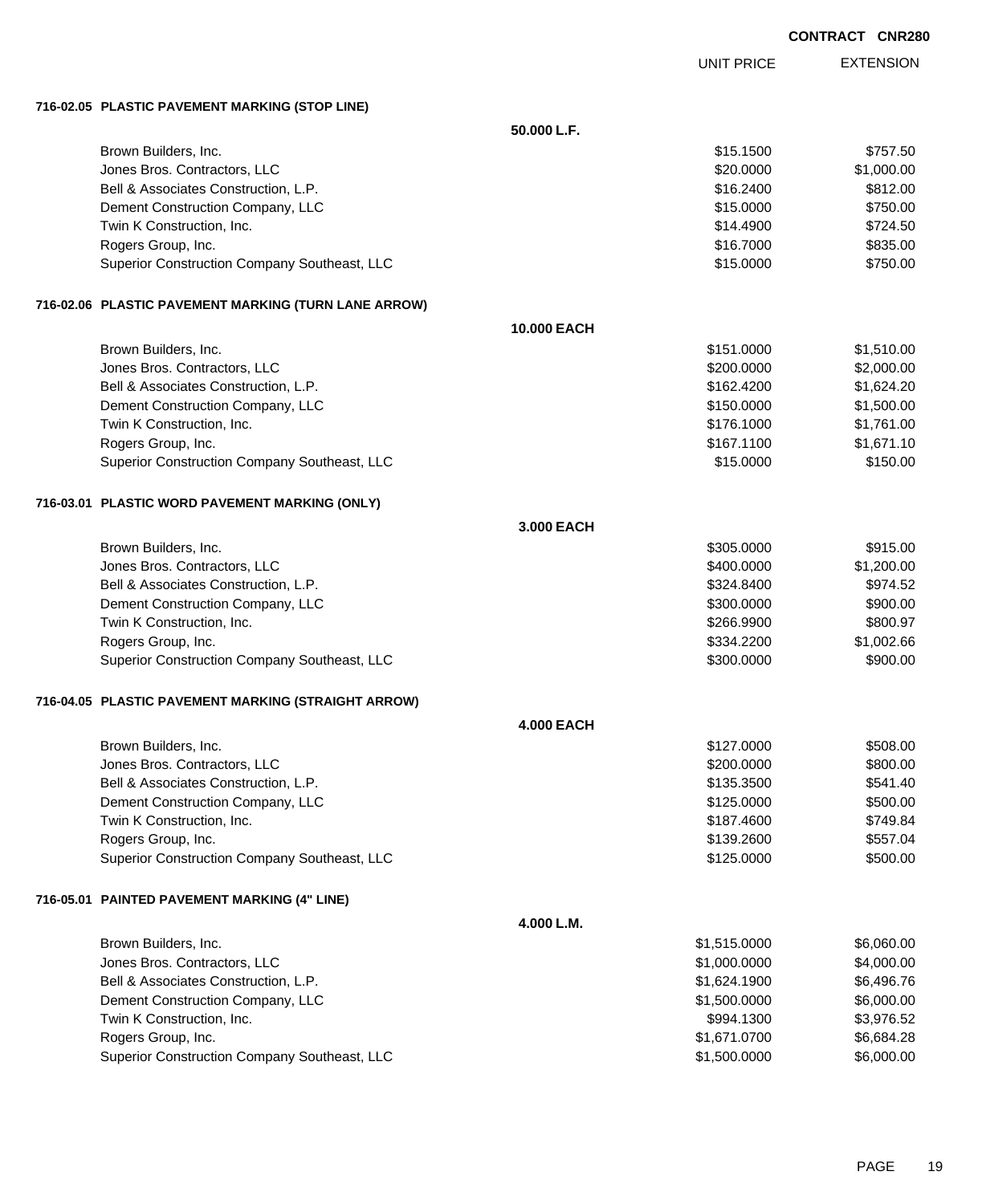EXTENSION UNIT PRICE

## **716-12.02 ENHANCED FLATLINE THERMO PVMT MRKNG (6IN LINE)**

|        |                                                                     | 2.000 L.M.   |                |              |  |
|--------|---------------------------------------------------------------------|--------------|----------------|--------------|--|
|        | Brown Builders, Inc.                                                |              | \$5,100.0000   | \$10,200.00  |  |
|        | Jones Bros. Contractors, LLC                                        |              | \$6,000.0000   | \$12,000.00  |  |
|        | Bell & Associates Construction, L.P.                                |              | \$5,413.9700   | \$10,827.94  |  |
|        | Dement Construction Company, LLC                                    |              | \$5,000.0000   | \$10,000.00  |  |
|        | Twin K Construction, Inc.                                           |              | \$6,106.7700   | \$12,213.54  |  |
|        | Rogers Group, Inc.                                                  |              | \$5,570.2200   | \$11,140.44  |  |
|        | Superior Construction Company Southeast, LLC                        |              | \$5,000.0000   | \$10,000.00  |  |
|        | 716-12.03   ENHANCED FLATLINE THERMO  PVMT MRKNG (8IN BARRIER LINE) |              |                |              |  |
|        |                                                                     | 177,000 L.F. |                |              |  |
|        | Brown Builders, Inc.                                                |              | \$2.0500       | \$362.85     |  |
|        | Jones Bros. Contractors, LLC                                        |              | \$3.0000       | \$531.00     |  |
|        | Bell & Associates Construction, L.P.                                |              | \$2.1700       | \$384.09     |  |
|        | Dement Construction Company, LLC                                    |              | \$2.0000       | \$354.00     |  |
|        | Twin K Construction, Inc.                                           |              | \$2.7800       | \$492.06     |  |
|        | Rogers Group, Inc.                                                  |              | \$2.2300       | \$394.71     |  |
|        | Superior Construction Company Southeast, LLC                        |              | \$2.0000       | \$354.00     |  |
|        | 716-12.05 ENHANCED FLATLINE THERMO PVMT MRKNG (6IN DOTTED LINE)     |              |                |              |  |
|        | 280,000 L.F.                                                        |              |                |              |  |
|        | Brown Builders, Inc.                                                |              | \$3.0500       | \$854.00     |  |
|        | Jones Bros. Contractors, LLC                                        |              | \$3.0000       | \$840.00     |  |
|        | Bell & Associates Construction, L.P.                                |              | \$3.2500       | \$910.00     |  |
|        | Dement Construction Company, LLC                                    |              | \$3.0000       | \$840.00     |  |
|        | Twin K Construction, Inc.                                           |              | \$2.6700       | \$747.60     |  |
|        | Rogers Group, Inc.                                                  |              | \$3.3400       | \$935.20     |  |
|        | Superior Construction Company Southeast, LLC                        |              | \$3.0000       | \$840.00     |  |
| 717-01 | <b>MOBILIZATION</b>                                                 |              |                |              |  |
|        |                                                                     | 1.000 LS     |                |              |  |
|        | Brown Builders, Inc.                                                |              | \$147,200.0000 | \$147,200.00 |  |
|        | Jones Bros. Contractors, LLC                                        |              | \$250,000.0000 | \$250,000.00 |  |
|        | Bell & Associates Construction, L.P.                                |              | \$240,909.3200 | \$240,909.32 |  |
|        | Dement Construction Company, LLC                                    |              | \$260,000.0000 | \$260,000.00 |  |
|        | Twin K Construction, Inc.                                           |              | \$308,813.0000 | \$308,813.00 |  |
|        | Rogers Group, Inc.                                                  |              | \$265,000.0000 | \$265,000.00 |  |
|        | Superior Construction Company Southeast, LLC                        |              | \$315,000.0000 | \$315,000.00 |  |
|        | 730-01.02 REMOVAL OF SIGNAL EQUIPMENT                               |              |                |              |  |
|        | <b>1.000 EACH</b>                                                   |              |                |              |  |
|        | Brown Builders, Inc.                                                |              | \$1,025.0000   | \$1,025.00   |  |
|        | Jones Bros. Contractors, LLC                                        |              | \$2,500.0000   | \$2,500.00   |  |
|        | Bell & Associates Construction, L.P.                                |              | \$1,082.7900   | \$1,082.79   |  |
|        | Dement Construction Company, LLC                                    |              | \$1,000.0000   | \$1,000.00   |  |
|        | Twin K Construction, Inc.                                           |              | \$1,136.1400   | \$1,136.14   |  |
|        | Rogers Group, Inc.                                                  |              | \$1,136.3400   | \$1,136.34   |  |
|        | Superior Construction Company Southeast, LLC                        |              | \$1,000.0000   | \$1,000.00   |  |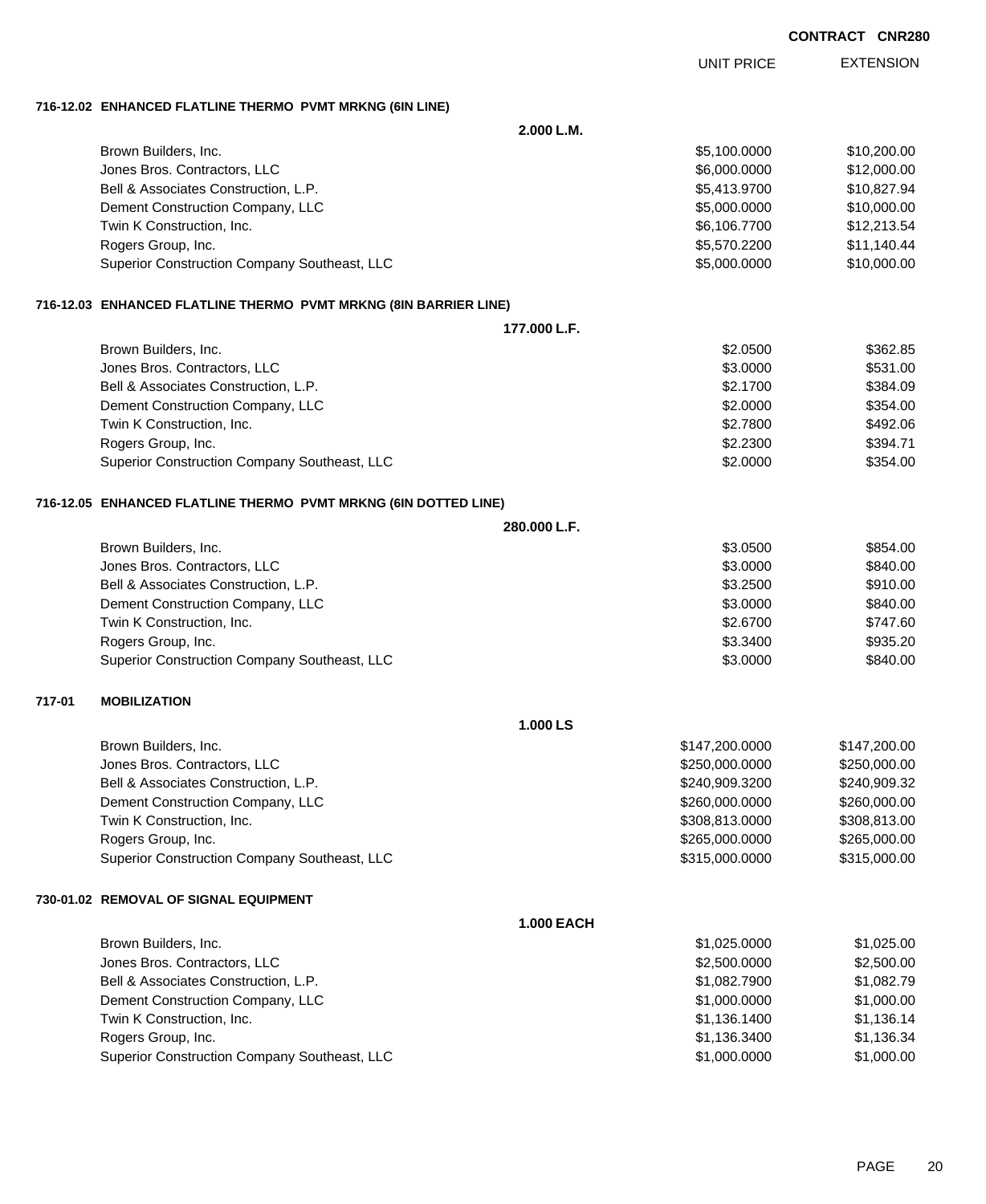EXTENSION UNIT PRICE

### **730-02.09 SIGNAL HEAD ASSEMBLY (130 WITH BACKPLATE)**

|  |                                                         | 3.000 EACH        |              |            |
|--|---------------------------------------------------------|-------------------|--------------|------------|
|  | Brown Builders, Inc.                                    |                   | \$685.0000   | \$2,055.00 |
|  | Jones Bros. Contractors, LLC                            |                   | \$800.0000   | \$2,400.00 |
|  | Bell & Associates Construction, L.P.                    |                   | \$724.3900   | \$2,173.17 |
|  | Dement Construction Company, LLC                        |                   | \$669.0000   | \$2,007.00 |
|  | Twin K Construction, Inc.                               |                   | \$760.0800   | \$2,280.24 |
|  | Rogers Group, Inc.                                      |                   | \$760.2000   | \$2,280.60 |
|  | Superior Construction Company Southeast, LLC            |                   | \$669.0000   | \$2,007.00 |
|  | 730-02.17 SIGNAL HEAD ASSEMBLY (150 A2H WITH BACKPLATE) |                   |              |            |
|  |                                                         | <b>6.000 EACH</b> |              |            |
|  | Brown Builders, Inc.                                    |                   | \$1,200.0000 | \$7,200.00 |
|  | Jones Bros. Contractors, LLC                            |                   | \$1,300.0000 | \$7,800.00 |
|  | Bell & Associates Construction, L.P.                    |                   | \$1,263.6200 | \$7,581.72 |
|  | Dement Construction Company, LLC                        |                   | \$1,167.0000 | \$7,002.00 |
|  | Twin K Construction, Inc.                               |                   | \$1,325.8800 | \$7,955.28 |
|  | Rogers Group, Inc.                                      |                   | \$1,326.1000 | \$7,956.60 |
|  | Superior Construction Company Southeast, LLC            |                   | \$1,167.0000 | \$7,002.00 |
|  | 730-03.21 INSTALL PULL BOX (TYPE B)                     |                   |              |            |
|  |                                                         | <b>6.000 EACH</b> |              |            |
|  | Brown Builders, Inc.                                    |                   | \$357.0000   | \$2,142.00 |
|  | Jones Bros. Contractors, LLC                            |                   | \$350.0000   | \$2,100.00 |
|  | Bell & Associates Construction, L.P.                    |                   | \$378.9800   | \$2,273.88 |
|  | Dement Construction Company, LLC                        |                   | \$350.0000   | \$2,100.00 |
|  | Twin K Construction, Inc.                               |                   | \$397.6500   | \$2,385.90 |
|  | Rogers Group, Inc.                                      |                   | \$397.7200   | \$2,386.32 |
|  | Superior Construction Company Southeast, LLC            |                   | \$350.0000   | \$2,100.00 |
|  | 730-05.01 ELECTRICAL SERVICE CONNECTION                 |                   |              |            |
|  |                                                         | <b>1.000 EACH</b> |              |            |
|  | Brown Builders, Inc.                                    |                   | \$3,300.0000 | \$3,300.00 |
|  | Jones Bros. Contractors, LLC                            |                   | \$3,200.0000 | \$3,200.00 |
|  | Bell & Associates Construction, L.P.                    |                   | \$3,464.9400 | \$3,464.94 |
|  | Dement Construction Company, LLC                        |                   | \$3,200.0000 | \$3,200.00 |
|  | Twin K Construction, Inc.                               |                   | \$3,635.6600 | \$3,635.66 |
|  | Rogers Group, Inc.                                      |                   | \$3,636.2500 | \$3,636.25 |
|  | Superior Construction Company Southeast, LLC            |                   | \$3,200.0000 | \$3,200.00 |
|  | 730-08.02 SIGNAL CABLE - 5 CONDUCTOR                    |                   |              |            |
|  |                                                         | 590.000 L.F.      |              |            |
|  | Brown Builders, Inc.                                    |                   | \$1.5500     | \$914.50   |
|  | Jones Bros. Contractors, LLC                            |                   | \$1.5000     | \$885.00   |
|  | Bell & Associates Construction, L.P.                    |                   | \$1.6200     | \$955.80   |
|  | Dement Construction Company, LLC                        |                   | \$1.5000     | \$885.00   |
|  | Twin K Construction, Inc.                               |                   | \$1.7000     | \$1,003.00 |
|  | Rogers Group, Inc.                                      |                   | \$1.7000     | \$1,003.00 |
|  | Superior Construction Company Southeast, LLC            |                   | \$1.5000     | \$885.00   |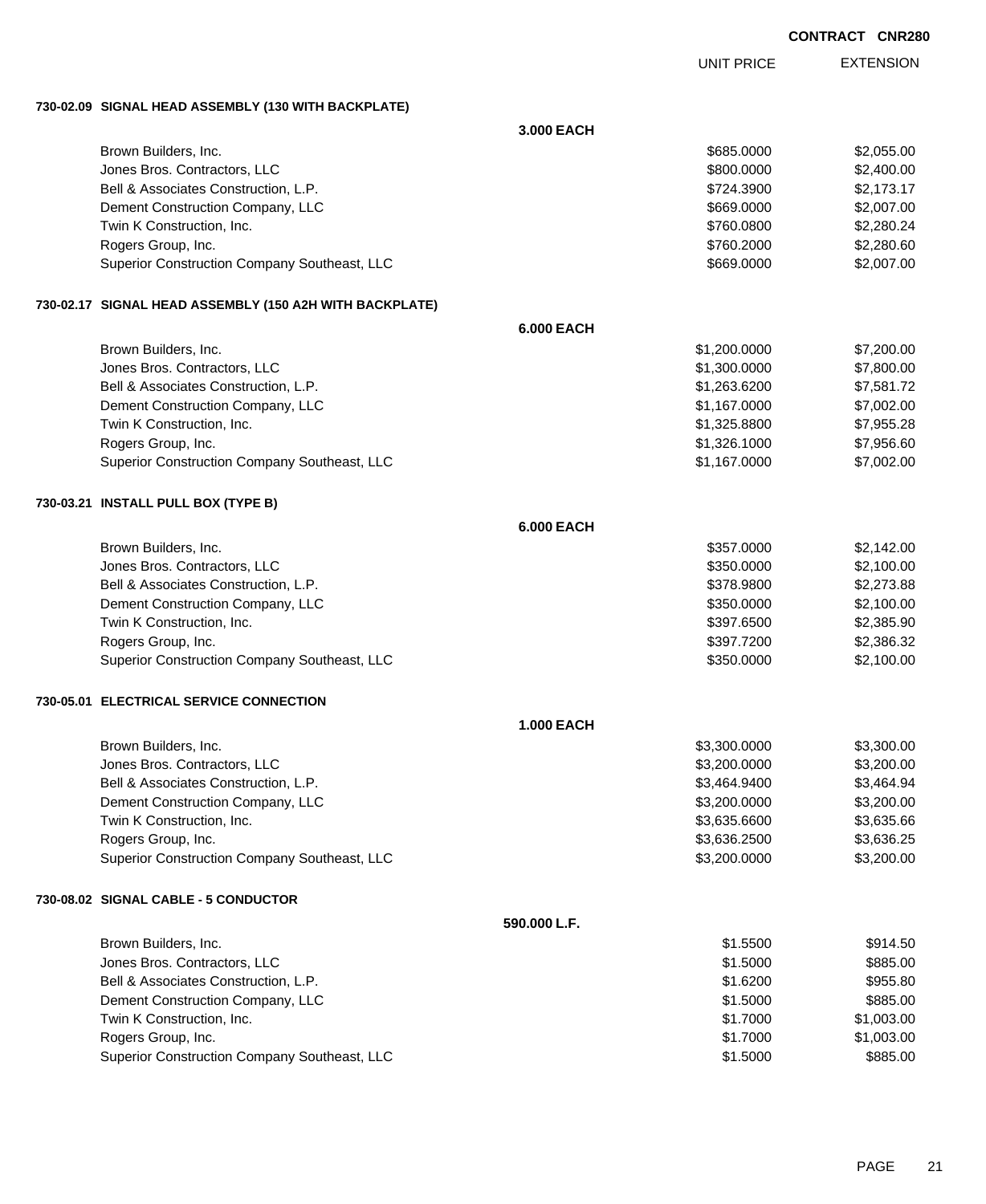|  |                                               |                |                   | <b>CONTRACT CNR280</b> |
|--|-----------------------------------------------|----------------|-------------------|------------------------|
|  |                                               |                | <b>UNIT PRICE</b> | <b>EXTENSION</b>       |
|  | 730-08.03 SIGNAL CABLE - 7 CONDUCTOR          |                |                   |                        |
|  |                                               | 1,765.000 L.F. |                   |                        |
|  | Brown Builders, Inc.                          |                | \$1.8000          | \$3,177.00             |
|  | Jones Bros. Contractors, LLC                  |                | \$1.7500          | \$3,088.75             |
|  | Bell & Associates Construction, L.P.          |                | \$1.8900          | \$3,335.85             |
|  | Dement Construction Company, LLC              |                | \$1.7500          | \$3,088.75             |
|  | Twin K Construction, Inc.                     |                | \$1.9900          | \$3,512.35             |
|  | Rogers Group, Inc.                            |                | \$1.9900          | \$3,512.35             |
|  | Superior Construction Company Southeast, LLC  |                | \$1.7500          | \$3,088.75             |
|  | 730-12.02 CONDUIT 2" DIAMETER (PVC)           |                |                   |                        |
|  |                                               | 152.000 L.F.   |                   |                        |
|  | Brown Builders, Inc.                          |                | \$6.1500          | \$934.80               |
|  | Jones Bros. Contractors, LLC                  |                | \$6.0000          | \$912.00               |
|  | Bell & Associates Construction, L.P.          |                | \$6.5000          | \$988.00               |
|  | Dement Construction Company, LLC              |                | \$6.0000          | \$912.00               |
|  | Twin K Construction, Inc.                     |                | \$6.8200          | \$1,036.64             |
|  | Rogers Group, Inc.                            |                | \$6.8200          | \$1,036.64             |
|  | Superior Construction Company Southeast, LLC  |                | \$6.0000          | \$912.00               |
|  | 730-12.03 CONDUIT 3" DIAMETER (PVC)           |                |                   |                        |
|  |                                               | 51.000 L.F.    |                   |                        |
|  | Brown Builders, Inc.                          |                | \$8.1500          | \$415.65               |
|  | Jones Bros. Contractors, LLC                  |                | \$8.0000          | \$408.00               |
|  | Bell & Associates Construction, L.P.          |                | \$8.6600          | \$441.66               |
|  | Dement Construction Company, LLC              |                | \$8.0000          | \$408.00               |
|  | Twin K Construction, Inc.                     |                | \$9.0900          | \$463.59               |
|  | Rogers Group, Inc.                            |                | \$9.0900          | \$463.59               |
|  | Superior Construction Company Southeast, LLC  |                | \$8.0000          | \$408.00               |
|  | 730-12.13 CONDUIT 2" DIAMETER (JACK AND BORE) |                |                   |                        |
|  |                                               | 228.000 L.F.   |                   |                        |
|  | Brown Builders, Inc.                          |                | \$22.5000         | \$5,130.00             |
|  | Jones Bros. Contractors, LLC                  |                | \$25.0000         | \$5,700.00             |
|  | Bell & Associates Construction, L.P.          |                | \$23.8200         | \$5,430.96             |
|  | Dement Construction Company, LLC              |                | \$22.0000         | \$5,016.00             |
|  | Twin K Construction, Inc.                     |                | \$25.0000         | \$5,700.00             |
|  | Rogers Group, Inc.                            |                | \$25.0000         | \$5,700.00             |
|  | Superior Construction Company Southeast, LLC  |                | \$22.0000         | \$5,016.00             |
|  | 730-12.14 CONDUIT 3" DIAMETER (JACK AND BORE) |                |                   |                        |
|  |                                               | 96.000 L.F.    |                   |                        |
|  | Brown Builders, Inc.                          |                | \$24.5000         | \$2,352.00             |
|  | Jones Bros. Contractors, LLC                  |                | \$25.0000         | \$2,400.00             |
|  | Bell & Associates Construction, L.P.          |                | \$25.9900         | \$2,495.04             |
|  | Dement Construction Company, LLC              |                | \$24.0000         | \$2,304.00             |
|  | Twin K Construction, Inc.                     |                | \$27.2700         | \$2,617.92             |
|  | Rogers Group, Inc.                            |                | \$27.2700         | \$2,617.92             |
|  | Superior Construction Company Southeast, LLC  |                | \$24.0000         | \$2,304.00             |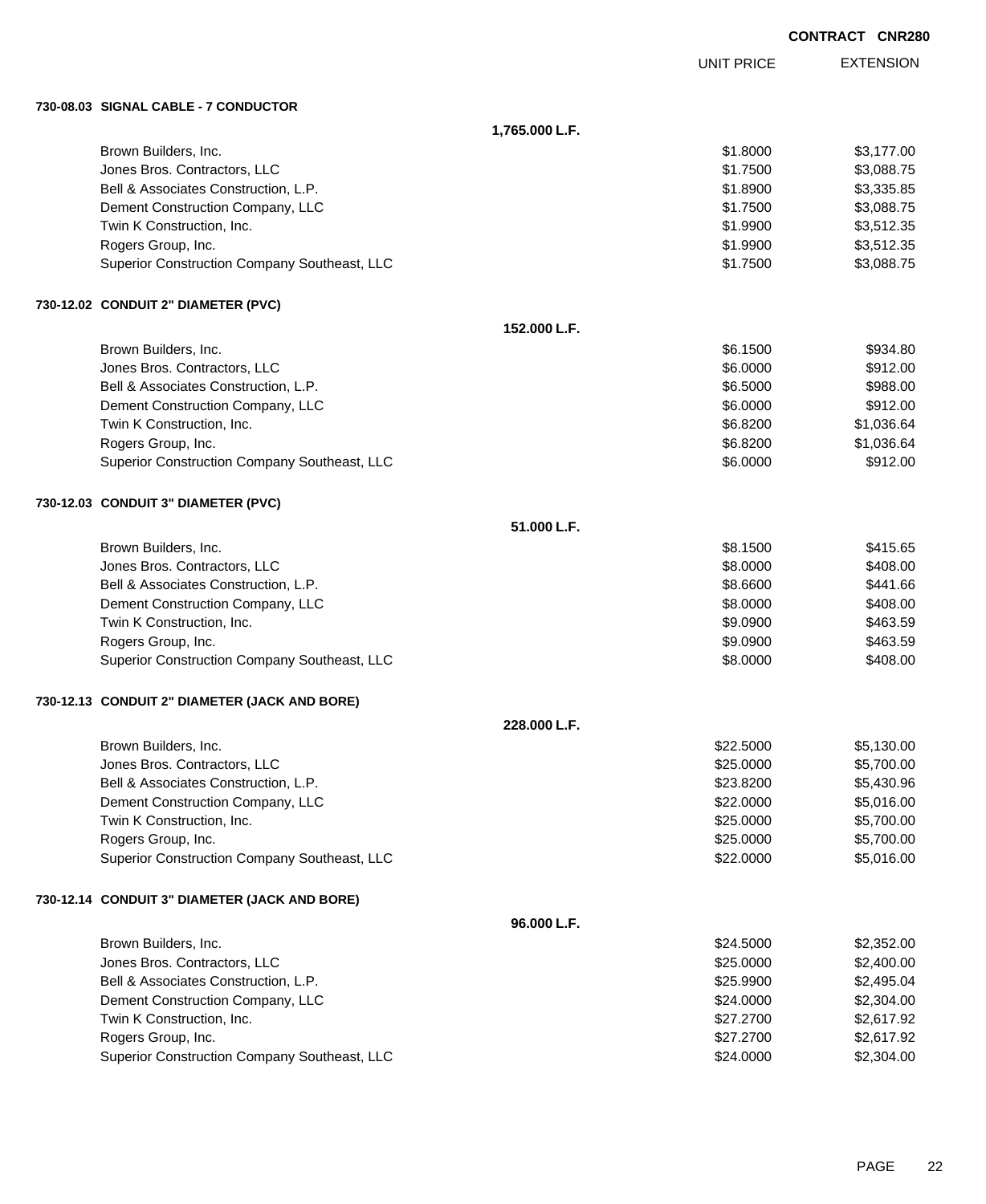UNIT PRICE

EXTENSION

**730-13.02 VEHICLE DETECTOR (VIDEO)**

|  |                                                     | <b>4.000 EACH</b> |               |             |
|--|-----------------------------------------------------|-------------------|---------------|-------------|
|  | Brown Builders, Inc.                                |                   | \$4,330.0000  | \$17,320.00 |
|  | Jones Bros. Contractors, LLC                        |                   | \$4,300.0000  | \$17,200.00 |
|  | Bell & Associates Construction, L.P.                |                   | \$4,595.3700  | \$18,381.48 |
|  | Dement Construction Company, LLC                    |                   | \$4,244.0000  | \$16,976.00 |
|  | Twin K Construction, Inc.                           |                   | \$4,821.7900  | \$19,287.16 |
|  | Rogers Group, Inc.                                  |                   | \$4,822.5800  | \$19,290.32 |
|  | Superior Construction Company Southeast, LLC        |                   | \$4,244.0000  | \$16,976.00 |
|  | 730-15.32 CABINET (EIGHT PHASE BASE MOUNTED)        |                   |               |             |
|  |                                                     | <b>1.000 EACH</b> |               |             |
|  | Brown Builders, Inc.                                |                   | \$9,500.0000  | \$9,500.00  |
|  | Jones Bros. Contractors, LLC                        |                   | \$9,500.0000  | \$9,500.00  |
|  | Bell & Associates Construction, L.P.                |                   | \$10,105.7100 | \$10,105.71 |
|  | Dement Construction Company, LLC                    |                   | \$9,333.0000  | \$9,333.00  |
|  | Twin K Construction, Inc.                           |                   | \$3,561.8100  | \$3,561.81  |
|  | Rogers Group, Inc.                                  |                   | \$10,605.3300 | \$10,605.33 |
|  | Superior Construction Company Southeast, LLC        |                   | \$9,333.0000  | \$9,333.00  |
|  | 730-16.02 EIGHT PHASE ACTUATED CONTROLLER           |                   |               |             |
|  |                                                     | <b>1.000 EACH</b> |               |             |
|  | Brown Builders, Inc.                                |                   | \$3,200.0000  | \$3,200.00  |
|  | Jones Bros. Contractors, LLC                        |                   | \$3,200.0000  | \$3,200.00  |
|  | Bell & Associates Construction, L.P.                |                   | \$3,394.5600  | \$3,394.56  |
|  | Dement Construction Company, LLC                    |                   | \$3,135.0000  | \$3,135.00  |
|  | Twin K Construction, Inc.                           |                   | \$3,561.8100  | \$3,561.81  |
|  | Rogers Group, Inc.                                  |                   | \$3,562.3800  | \$3,562.38  |
|  | Superior Construction Company Southeast, LLC        |                   | \$3,135.0000  | \$3,135.00  |
|  | 730-23.36 CANTILEVER SIGNAL SUPPORT (ONE ARM @ 50') |                   |               |             |
|  |                                                     | <b>1.000 EACH</b> |               |             |
|  | Brown Builders, Inc.                                |                   | \$14,850.0000 | \$14,850.00 |
|  | Jones Bros. Contractors, LLC                        |                   | \$15,000.0000 | \$15,000.00 |
|  | Bell & Associates Construction, L.P.                |                   | \$15,747.0600 | \$15,747.06 |
|  | Dement Construction Company, LLC                    |                   | \$14,543.0000 | \$14,543.00 |
|  | Twin K Construction, Inc.                           |                   | \$16,522.9400 | \$16,522.94 |
|  | Rogers Group, Inc.                                  |                   | \$16,525.5900 | \$16,525.59 |
|  | Superior Construction Company Southeast, LLC        |                   | \$14,543.0000 | \$14,543.00 |
|  | 730-23.37 CANTILEVER SIGNAL SUPPORT (ONE ARM @ 56') |                   |               |             |
|  |                                                     | <b>2.000 EACH</b> |               |             |
|  | Brown Builders, Inc.                                |                   | \$15,200.0000 | \$30,400.00 |
|  | Jones Bros. Contractors, LLC                        |                   | \$15,000.0000 | \$30,000.00 |
|  | Bell & Associates Construction, L.P.                |                   | \$16,113.0400 | \$32,226.08 |
|  | Dement Construction Company, LLC                    |                   | \$14,881.0000 | \$29,762.00 |
|  | Twin K Construction, Inc.                           |                   | \$16,906.9500 | \$33,813.90 |
|  | Rogers Group, Inc.                                  |                   | \$16,909.6600 | \$33,819.32 |
|  | Superior Construction Company Southeast, LLC        |                   | \$14,881.0000 | \$29,762.00 |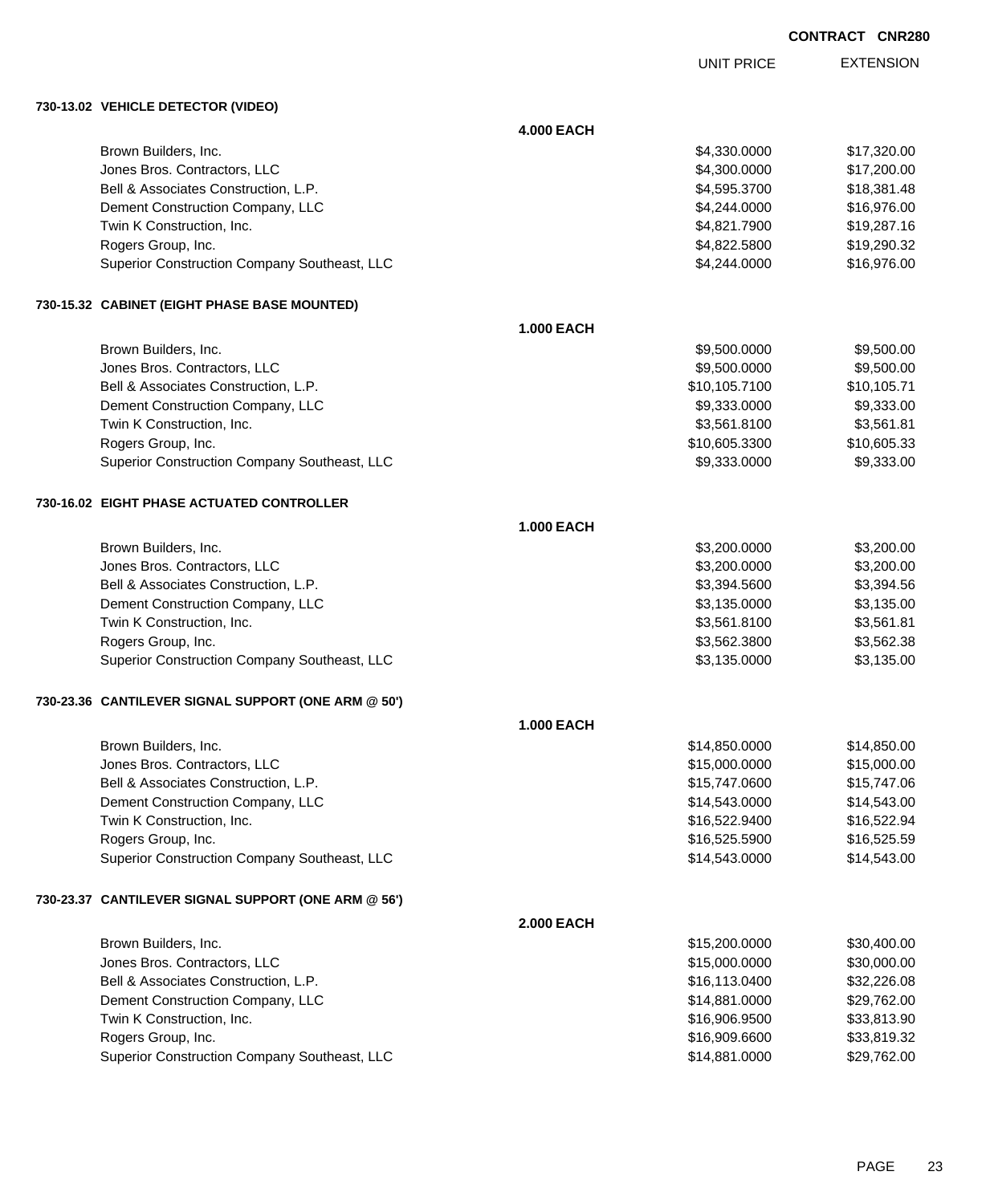EXTENSION UNIT PRICE

# **730-23.38 CANTILEVER SIGNAL SUPPORT (ONE ARM @ 80')**

|        |                                                                     | <b>1.000 EACH</b> |               |             |
|--------|---------------------------------------------------------------------|-------------------|---------------|-------------|
|        | Brown Builders, Inc.                                                |                   | \$20,250.0000 | \$20,250.00 |
|        | Jones Bros. Contractors, LLC                                        |                   | \$20,000.0000 | \$20,000.00 |
|        | Bell & Associates Construction, L.P.                                |                   | \$21,493.4400 | \$21,493.44 |
|        | Dement Construction Company, LLC                                    |                   | \$19,850.0000 | \$19,850.00 |
|        | Twin K Construction, Inc.                                           |                   | \$22,552.4500 | \$22,552.45 |
|        | Rogers Group, Inc.                                                  |                   | \$22,556.0600 | \$22,556.06 |
|        | Superior Construction Company Southeast, LLC                        |                   | \$19,850.0000 | \$19,850.00 |
|        | 730-26.11 COUNTDOWN PED SGNL HEAD W/AUDIBLE PUSH BUTTON & 15IN SIGN |                   |               |             |
|        |                                                                     | 8.000 EACH        |               |             |
|        | Brown Builders, Inc.                                                |                   | \$1,180.0000  | \$9,440.00  |
|        | Jones Bros. Contractors, LLC                                        |                   | \$1,200.0000  | \$9,600.00  |
|        | Bell & Associates Construction, L.P.                                |                   | \$1,252.7900  | \$10,022.32 |
|        | Dement Construction Company, LLC                                    |                   | \$1,157.0000  | \$9,256.00  |
|        | Twin K Construction, Inc.                                           |                   | \$1,314.5200  | \$10,516.16 |
|        | Rogers Group, Inc.                                                  |                   | \$1,314.7300  | \$10,517.84 |
|        | Superior Construction Company Southeast, LLC                        |                   | \$1,157.0000  | \$9,256.00  |
| 730-40 | TEMPORARY TRAFFIC SIGNAL SYSTEM                                     |                   |               |             |
|        |                                                                     | <b>1.000 EACH</b> |               |             |
|        | Brown Builders, Inc.                                                |                   | \$15,300.0000 | \$15,300.00 |
|        | Jones Bros. Contractors, LLC                                        |                   | \$15,000.0000 | \$15,000.00 |
|        | Bell & Associates Construction, L.P.                                |                   | \$16,241.9000 | \$16,241.90 |
|        | Dement Construction Company, LLC                                    |                   | \$15,000.0000 | \$15,000.00 |
|        | Twin K Construction, Inc.                                           |                   | \$17,042.1500 | \$17,042.15 |
|        | Rogers Group, Inc.                                                  |                   | \$17,044.8800 | \$17,044.88 |
|        | Superior Construction Company Southeast, LLC                        |                   | \$15,000.0000 | \$15,000.00 |
|        | 740-10.03 GEOTEXTILE (TYPE III)(EROSION CONTROL)                    |                   |               |             |
|        |                                                                     | 180.000 S.Y.      |               |             |
|        | Brown Builders, Inc.                                                |                   | \$4.1000      | \$738.00    |
|        | Jones Bros. Contractors, LLC                                        |                   | \$4.0000      | \$720.00    |
|        | Bell & Associates Construction, L.P.                                |                   | \$3.6700      | \$660.60    |
|        | Dement Construction Company, LLC                                    |                   | \$2.9400      | \$529.20    |
|        | Twin K Construction, Inc.                                           |                   | \$5.6800      | \$1,022.40  |
|        | Rogers Group, Inc.                                                  |                   | \$3.7800      | \$680.40    |
|        | Superior Construction Company Southeast, LLC                        |                   | \$3.3900      | \$610.20    |
|        | 740-10.04 GEOTEXTILE (TYPE IV)(STABILIZATION)                       |                   |               |             |
|        |                                                                     | 2,357.000 S.Y.    |               |             |
|        | Brown Builders, Inc.                                                |                   | \$2.0500      | \$4,831.85  |
|        | Jones Bros. Contractors, LLC                                        |                   | \$2.0000      | \$4,714.00  |
|        | Bell & Associates Construction, L.P.                                |                   | \$2.2200      | \$5,232.54  |
|        | Dement Construction Company, LLC                                    |                   | \$1.7300      | \$4,077.61  |
|        | Twin K Construction, Inc.                                           |                   | \$3.4100      | \$8,037.37  |
|        | Rogers Group, Inc.                                                  |                   | \$2.2800      | \$5,373.96  |
|        | Superior Construction Company Southeast, LLC                        |                   | \$2.0500      | \$4,831.85  |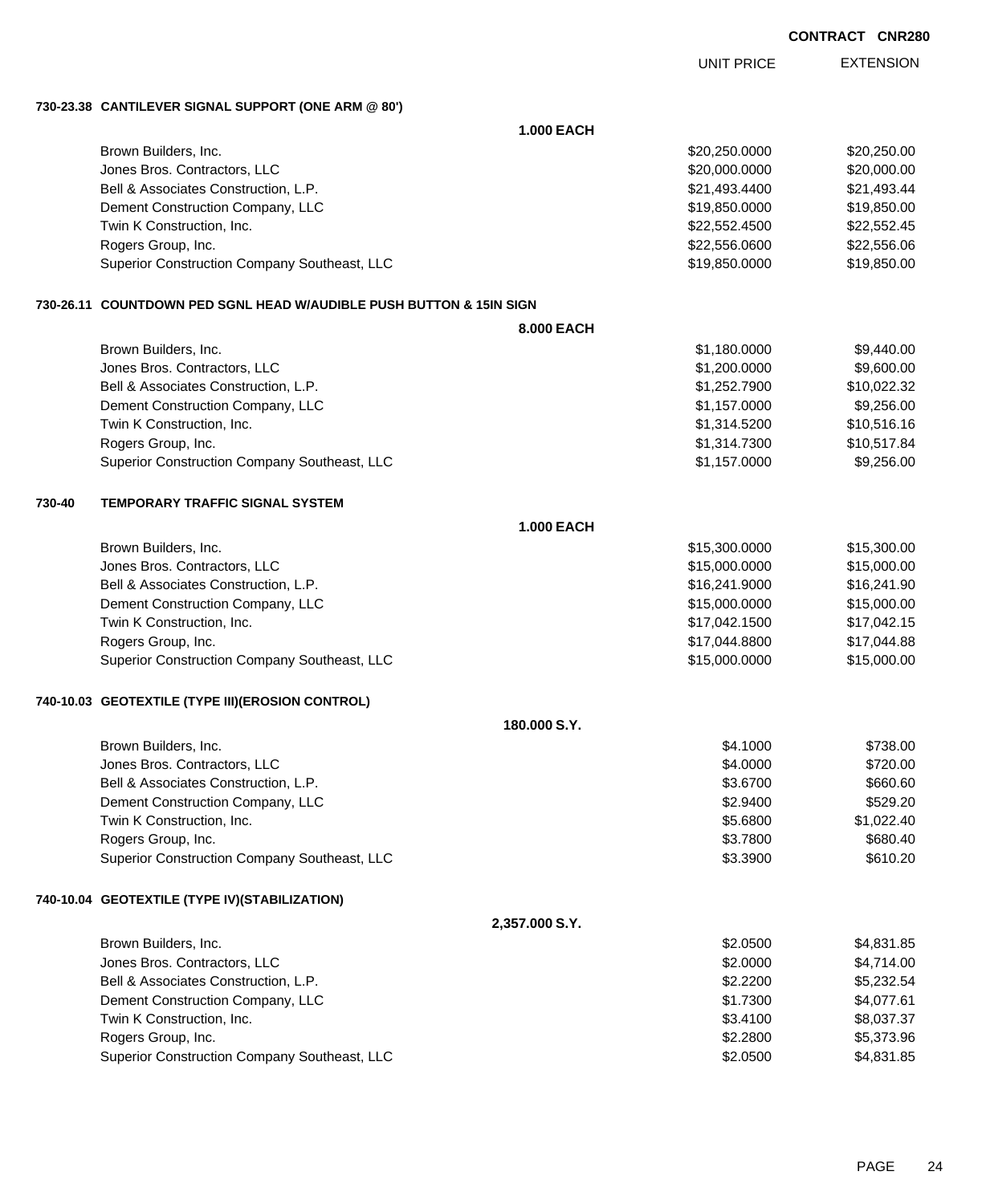EXTENSION UNIT PRICE

# **801-01 SEEDING (WITH MULCH)**

|        |                                              | 315.000 UNIT   |              |             |
|--------|----------------------------------------------|----------------|--------------|-------------|
|        | Brown Builders, Inc.                         |                | \$19.5000    | \$6,142.50  |
|        | Jones Bros. Contractors, LLC                 |                | \$60.0000    | \$18,900.00 |
|        | Bell & Associates Construction, L.P.         |                | \$43.4200    | \$13,677.30 |
|        | Dement Construction Company, LLC             |                | \$60.0000    | \$18,900.00 |
|        | Twin K Construction, Inc.                    |                | \$68.1700    | \$21,473.55 |
|        | Rogers Group, Inc.                           |                | \$66.8400    | \$21,054.60 |
|        | Superior Construction Company Southeast, LLC |                | \$40.1000    | \$12,631.50 |
| 801-02 | <b>SEEDING (WITHOUT MULCH)</b>               |                |              |             |
|        |                                              | 250.000 UNIT   |              |             |
|        | Brown Builders, Inc.                         |                | \$12.2500    | \$3,062.50  |
|        | Jones Bros. Contractors, LLC                 |                | \$50.0000    | \$12,500.00 |
|        | Bell & Associates Construction, L.P.         |                | \$30.1400    | \$7,535.00  |
|        | Dement Construction Company, LLC             |                | \$50.0000    | \$12,500.00 |
|        | Twin K Construction, Inc.                    |                | \$56.8100    | \$14,202.50 |
|        | Rogers Group, Inc.                           |                | \$55.7000    | \$13,925.00 |
|        | Superior Construction Company Southeast, LLC |                | \$27.8400    | \$6,960.00  |
| 801-03 | <b>WATER (SEEDING &amp; SODDING)</b>         |                |              |             |
|        |                                              | 3.000 M.G.     |              |             |
|        | Brown Builders, Inc.                         |                | \$15.3000    | \$45.90     |
|        | Jones Bros. Contractors, LLC                 |                | \$100.0000   | \$300.00    |
|        | Bell & Associates Construction, L.P.         |                | \$108.2800   | \$324.84    |
|        | Dement Construction Company, LLC             |                | \$100.0000   | \$300.00    |
|        | Twin K Construction, Inc.                    |                | \$113.6100   | \$340.83    |
|        | Rogers Group, Inc.                           |                | \$111.4100   | \$334.23    |
|        | Superior Construction Company Southeast, LLC |                | \$100.0000   | \$300.00    |
| 803-01 | <b>SODDING (NEW SOD)</b>                     |                |              |             |
|        |                                              | 2,600.000 S.Y. |              |             |
|        | Brown Builders, Inc.                         |                | \$3.9000     | \$10,140.00 |
|        | Jones Bros. Contractors, LLC                 |                | \$4.0000     | \$10,400.00 |
|        | Bell & Associates Construction, L.P.         |                | \$4.3300     | \$11,258.00 |
|        | Dement Construction Company, LLC             |                | \$4.0000     | \$10,400.00 |
|        | Twin K Construction, Inc.                    |                | \$4.6400     | \$12,064.00 |
|        | Rogers Group, Inc.                           |                | \$4.4600     | \$11,596.00 |
|        | Superior Construction Company Southeast, LLC |                | \$5.8100     | \$15,106.00 |
|        | 806-02.03 PROJECT MOWING                     |                |              |             |
|        |                                              | 4.000 CYCL     |              |             |
|        | Brown Builders, Inc.                         |                | \$2,550.0000 | \$10,200.00 |
|        | Jones Bros. Contractors, LLC                 |                | \$2,000.0000 | \$8,000.00  |
|        | Bell & Associates Construction, L.P.         |                | \$2,165.5900 | \$8,662.36  |
|        | Dement Construction Company, LLC             |                | \$2,000.0000 | \$8,000.00  |
|        | Twin K Construction, Inc.                    |                | \$2,318.6600 | \$9,274.64  |
|        | Rogers Group, Inc.                           |                | \$2,228.1000 | \$8,912.40  |
|        | Superior Construction Company Southeast, LLC |                | \$2,000.0000 | \$8,000.00  |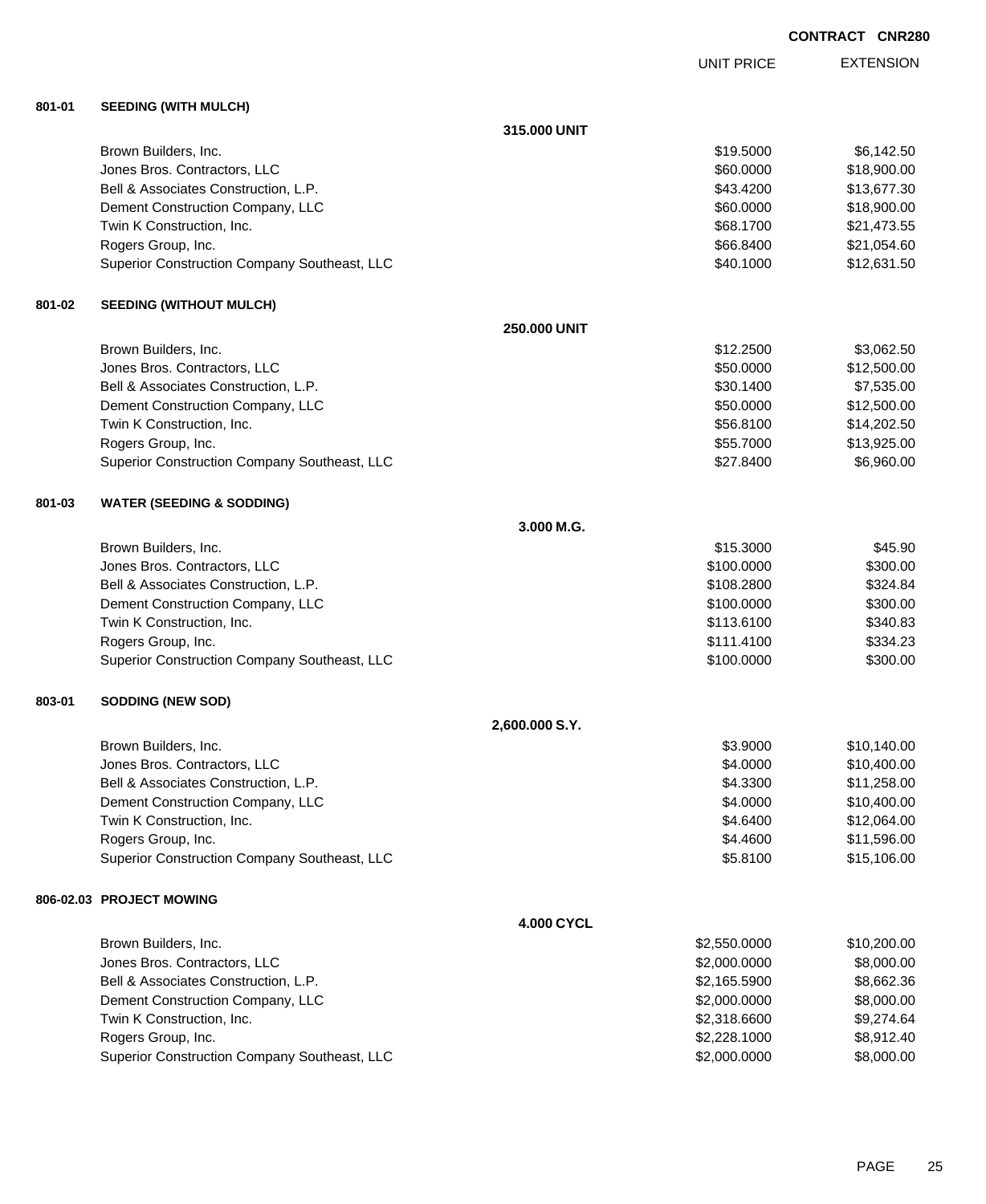|        | 202-04.01 REMOVAL OF STRUCTURES (BR. NO. 60SR24301139) | 1.000 LS     |                |              |
|--------|--------------------------------------------------------|--------------|----------------|--------------|
|        | Brown Builders, Inc.                                   |              | \$92,800.0000  | \$92,800.00  |
|        | Jones Bros. Contractors, LLC                           |              | \$135,000.0000 | \$135,000.00 |
|        | Bell & Associates Construction, L.P.                   |              | \$122,920.9200 | \$122,920.92 |
|        | Dement Construction Company, LLC                       |              | \$100,000.0000 | \$100,000.00 |
|        | Twin K Construction, Inc.                              |              | \$147,150.5100 | \$147,150.51 |
|        | Rogers Group, Inc.                                     |              | \$155,000.0000 | \$155,000.00 |
|        | Superior Construction Company Southeast, LLC           |              | \$225,000.0000 | \$225,000.00 |
|        | 204-02.01 DRY EXCAVATION (BRIDGES)                     |              |                |              |
|        |                                                        | 348,000 C.Y. |                |              |
|        | Brown Builders, Inc.                                   |              | \$27.0000      | \$9,396.00   |
|        | Jones Bros. Contractors, LLC                           |              | \$20.0000      | \$6,960.00   |
|        | Bell & Associates Construction, L.P.                   |              | \$23.4800      | \$8,171.04   |
|        | Dement Construction Company, LLC                       |              | \$12.0000      | \$4,176.00   |
|        | Twin K Construction, Inc.                              |              | \$18.7700      | \$6,531.96   |
|        | Rogers Group, Inc.                                     |              | \$20.0000      | \$6,960.00   |
|        | Superior Construction Company Southeast, LLC           |              | \$30.0000      | \$10,440.00  |
|        | 204-03.01 WET EXCAVATION (BRIDGES)                     |              |                |              |
|        |                                                        | 117.000 C.Y. |                |              |
|        | Brown Builders, Inc.                                   |              | \$42.0000      | \$4,914.00   |
|        | Jones Bros. Contractors, LLC                           |              | \$50.0000      | \$5,850.00   |
|        | Bell & Associates Construction, L.P.                   |              | \$69.4800      | \$8,129.16   |
|        | Dement Construction Company, LLC                       |              | \$35.0000      | \$4,095.00   |
|        | Twin K Construction, Inc.                              |              | \$27.9200      | \$3,266.64   |
|        | Rogers Group, Inc.                                     |              | \$59.0000      | \$6,903.00   |
|        | Superior Construction Company Southeast, LLC           |              | \$30.0000      | \$3,510.00   |
|        | 204-04.01 ROCK EXCAVATION (BRIDGES)                    |              |                |              |
|        |                                                        | 122.000 C.Y. |                |              |
|        | Brown Builders, Inc.                                   |              | \$80.0000      | \$9,760.00   |
|        | Jones Bros. Contractors, LLC                           |              | \$115.0000     | \$14,030.00  |
|        | Bell & Associates Construction, L.P.                   |              | \$117.3900     | \$14,321.58  |
|        | Dement Construction Company, LLC                       |              | \$100.0000     | \$12,200.00  |
|        | Twin K Construction, Inc.                              |              | \$59.6800      | \$7,280.96   |
|        | Rogers Group, Inc.                                     |              | \$88.0000      | \$10,736.00  |
|        | Superior Construction Company Southeast, LLC           |              | \$200.0000     | \$24,400.00  |
| 204-05 | <b>ROCK DRILLING (BRIDGES)</b>                         |              |                |              |
|        |                                                        | 54.000 L.F.  |                |              |
|        | Brown Builders, Inc.                                   |              | \$30.0000      | \$1,620.00   |
|        | Jones Bros. Contractors, LLC                           |              | \$30.0000      | \$1,620.00   |
|        | Bell & Associates Construction, L.P.                   |              | \$70.4300      | \$3,803.22   |
|        | Dement Construction Company, LLC                       |              | \$25.0000      | \$1,350.00   |
|        | Twin K Construction, Inc.                              |              | \$58.0600      | \$3,135.24   |
|        | Rogers Group, Inc.                                     |              | \$25.0000      | \$1,350.00   |
|        | Superior Construction Company Southeast, LLC           |              | \$100.0000     | \$5,400.00   |

EXTENSION UNIT PRICE

## **BRIDGE CATEGORY**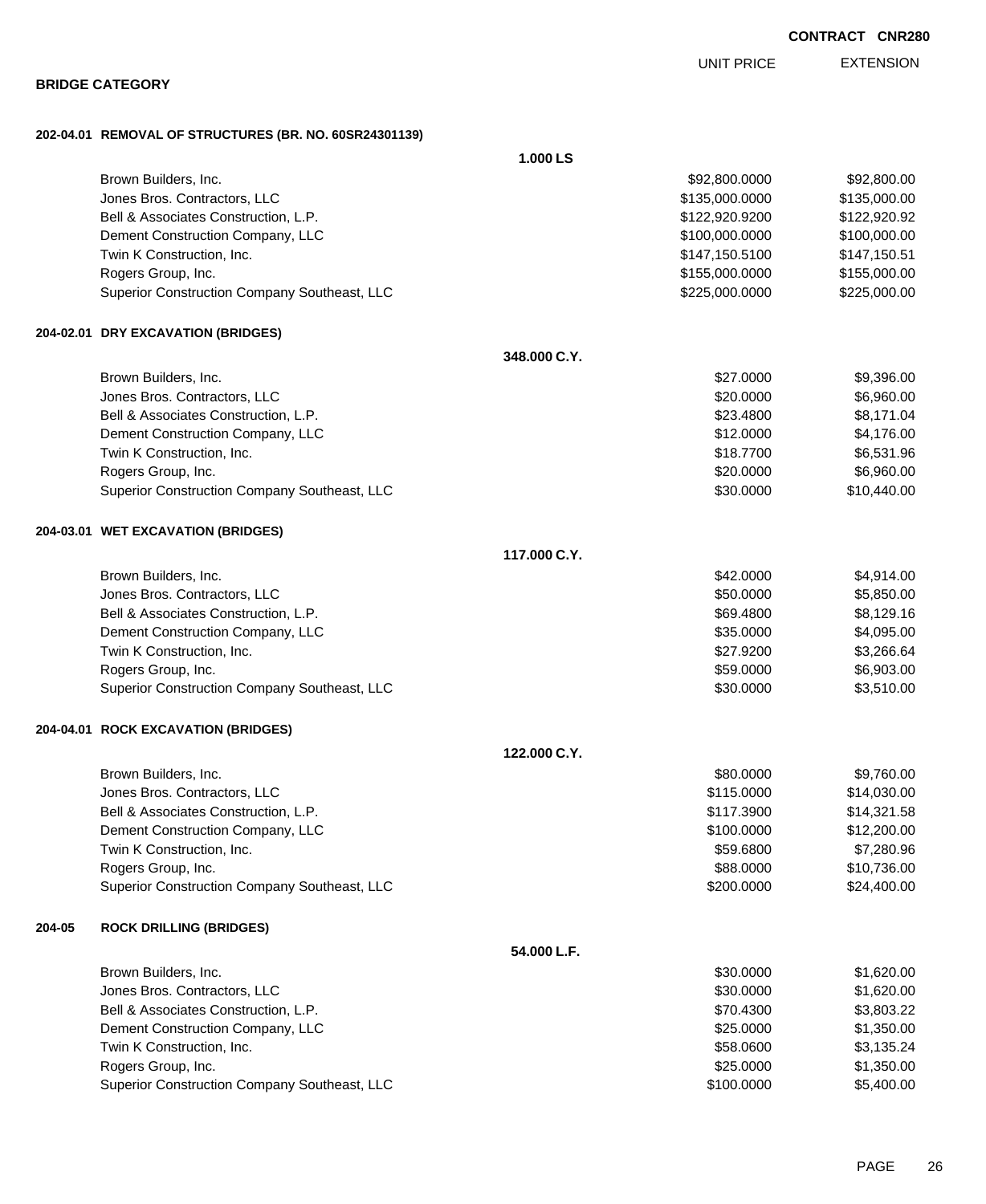UNIT PRICE

EXTENSION

**204-10.01 FOUNDATION PREPARATION(PIER NO. 1 STA. 68+92.79)**

|                                              | 1.000LS         |                |              |
|----------------------------------------------|-----------------|----------------|--------------|
| Brown Builders, Inc.                         |                 | \$10,000.0000  | \$10,000.00  |
| Jones Bros. Contractors, LLC                 |                 | \$125,000.0000 | \$125,000.00 |
| Bell & Associates Construction, L.P.         |                 | \$21,685.6800  | \$21,685.68  |
| Dement Construction Company, LLC             |                 | \$50,000.0000  | \$50,000.00  |
| Twin K Construction, Inc.                    |                 | \$22,545.4600  | \$22,545.46  |
| Rogers Group, Inc.                           |                 | \$50,000.0000  | \$50,000.00  |
| Superior Construction Company Southeast, LLC |                 | \$15,000.0000  | \$15,000.00  |
| 303-01.02 GRANULAR BACKFILL (BRIDGES)        |                 |                |              |
|                                              | 64,000 TON      |                |              |
| Brown Builders, Inc.                         |                 | \$60.0000      | \$3,840.00   |
| Jones Bros. Contractors, LLC                 |                 | \$20.0000      | \$1,280.00   |
| Bell & Associates Construction, L.P.         |                 | \$74.0700      | \$4,740.48   |
| Dement Construction Company, LLC             |                 | \$50.0000      | \$3,200.00   |
| Twin K Construction, Inc.                    |                 | \$46.3200      | \$2,964.48   |
| Rogers Group, Inc.                           |                 | \$50.0000      | \$3,200.00   |
| Superior Construction Company Southeast, LLC |                 | \$60.0000      | \$3,840.00   |
| 604-02.03 EPOXY COATED REINFORCING STEEL     |                 |                |              |
|                                              | 146,024.000 LB. |                |              |
| Brown Builders, Inc.                         |                 | \$0.9500       | \$138,722.80 |
| Jones Bros. Contractors, LLC                 |                 | \$1.0000       | \$146,024.00 |
| Bell & Associates Construction, L.P.         |                 | \$1.2400       | \$181,069.76 |
| Dement Construction Company, LLC             |                 | \$0.9400       | \$137,262.56 |
| Twin K Construction, Inc.                    |                 | \$1.1500       | \$167,927.60 |
| Rogers Group, Inc.                           |                 | \$1.1100       | \$162,086.64 |
| Superior Construction Company Southeast, LLC |                 | \$1.0000       | \$146,024.00 |
| 604-03.01 CLASS A CONCRETE (BRIDGES)         |                 |                |              |
|                                              | 494.000 C.Y.    |                |              |
| Brown Builders, Inc.                         |                 | \$650.0000     | \$321,100.00 |
| Jones Bros. Contractors, LLC                 |                 | \$500.0000     | \$247,000.00 |
| Bell & Associates Construction, L.P.         |                 | \$672.5800     | \$332,254.52 |
| Dement Construction Company, LLC             |                 | \$700.0000     | \$345,800.00 |
| Twin K Construction, Inc.                    |                 | \$820.3900     | \$405,272.66 |
| Rogers Group, Inc.                           |                 | \$795.0000     | \$392,730.00 |
| Superior Construction Company Southeast, LLC |                 | \$700.0000     | \$345,800.00 |
| 604-03.02 STEEL BAR REINFORCEMENT (BRIDGES)  |                 |                |              |
|                                              | 49,365.000 LB.  |                |              |
| Brown Builders, Inc.                         |                 | \$0.9000       | \$44,428.50  |
| Jones Bros. Contractors, LLC                 |                 | \$1.0000       | \$49,365.00  |
| Bell & Associates Construction, L.P.         |                 | \$1.0000       | \$49,365.00  |
| Dement Construction Company, LLC             |                 | \$0.8000       | \$39,492.00  |
| Twin K Construction, Inc.                    |                 | \$0.8300       | \$40,972.95  |
| Rogers Group, Inc.                           |                 | \$0.9200       | \$45,415.80  |
| Superior Construction Company Southeast, LLC |                 | \$0.9000       | \$44,428.50  |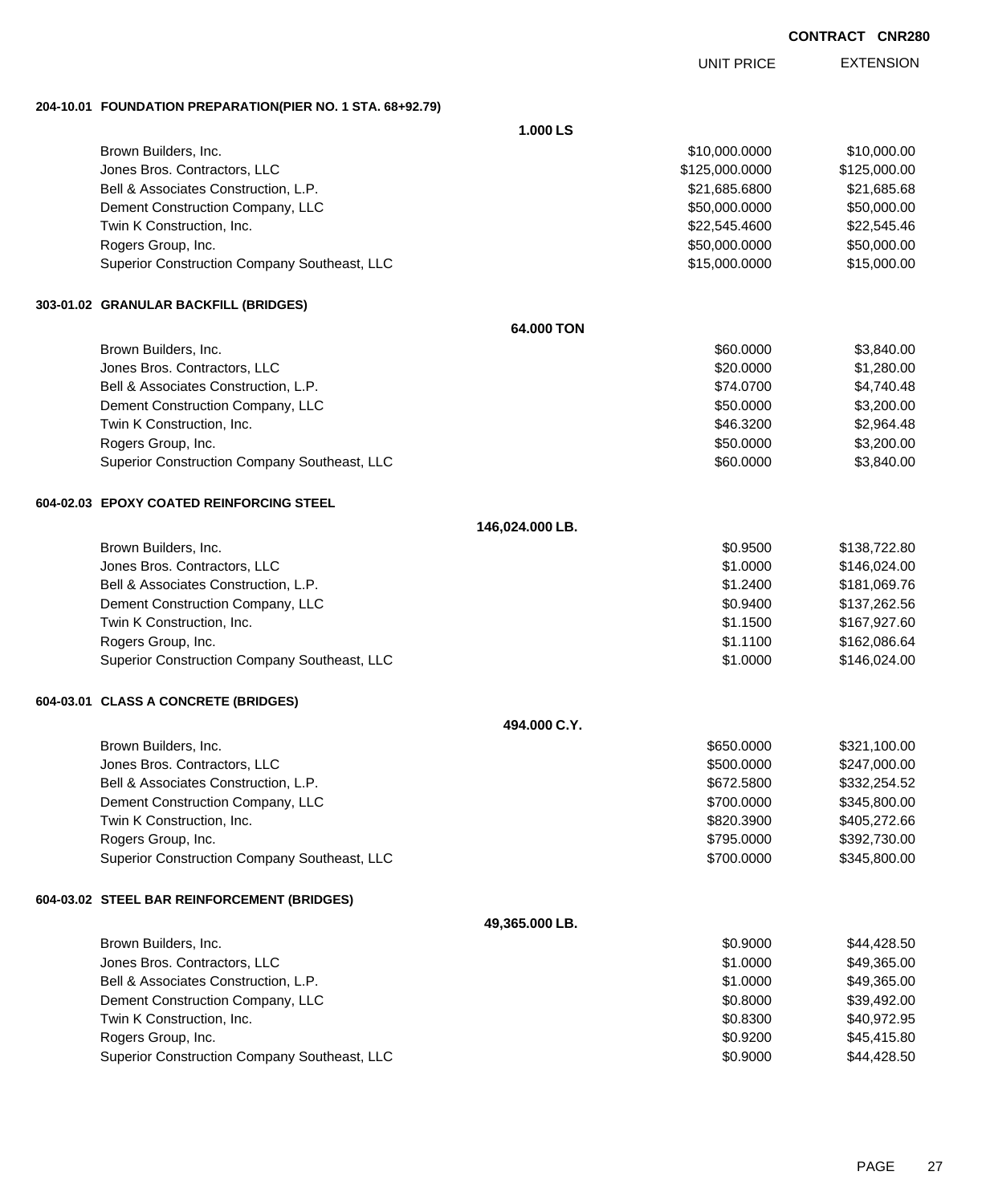UNIT PRICE

EXTENSION

**604-03.04 PAVEMENT @ BRIDGE ENDS**

**506.000 S.Y.** Brown Builders, Inc. 6. The Second State of the Second State of the Second State of State State of State State State State State State State State State State State State State State State State State State State State Sta Jones Bros. Contractors, LLC \$225.0000 \$113,850.00 Bell & Associates Construction, L.P.  $$193.2300$   $$97,774.38$ Dement Construction Company, LLC **but a set of the set of the set of the set of the set of the set of the set of the set of the set of the set of the set of the set of the set of the set of the set of the set of the set of** Twin K Construction, Inc. 6. The Construction, Inc. 6. The Construction, Inc. 6. The Construction, Inc. 6. The Construction of the Construction, Inc. 6. The Construction of the Construction, Inc. 6. The Construction of the Rogers Group, Inc. 6. 2008. The Second State of the Second State of the Second State State State State State State State State State State State State State State State State State State State State State State State State Superior Construction Company Southeast, LLC  $$225.0000$  \$113,850.00 **604-03.32 CLASS DS CONCRETE 368.000 C.Y.** Brown Builders, Inc. 69, 2001, 2002 12: 2008 12: 2008 12: 2009 12: 2009 12: 2009 12: 2009 12: 2009 12: 2009 12: 2009 12: 2009 12: 2009 12: 2009 12: 2009 12: 2009 12: 2009 12: 2009 12: 2009 12: 2009 12: 2009 12: 2009 12: 20 Jones Bros. Contractors, LLC \$600.0000 \$220,800.00 Bell & Associates Construction, L.P. \$982.0600 \$361,398.08 Dement Construction Company, LLC 6. 2000 \$266,800.00 Twin K Construction, Inc. 6. The Construction, Inc. 6. The Construction, Inc. 6. The Construction, Inc. 6. The Construction of the Construction, Inc. 6. The Construction of the Construction of the Construction of the Const Rogers Group, Inc. 6. 2010. The set of the set of the set of the set of the set of the set of the set of the set of the set of the set of the set of the set of the set of the set of the set of the set of the set of the set Superior Construction Company Southeast, LLC  $$1,000.0000$  \$368,000.000 \$368,000.00 **604-04.01 APPLIED TEXTURE FINISH (NEW STRUCTURES) 1,006.000 S.Y.** Brown Builders, Inc. 6. 25.2500 \$5.281.50 Jones Bros. Contractors, LLC \$8.0000 \$8,048.00 Bell & Associates Construction, L.P.  $$13,047.82$ Dement Construction Company, LLC  $$7.0000$   $$7.042.00$ Twin K Construction, Inc. 6. The Construction of the Construction, Inc. 6. The Construction, Inc. 6. The Construction of the Construction of the Construction of the Construction of the Construction of the Construction of t Rogers Group, Inc. \$8.048.00 \$8.048.00 \$8.048.00 \$8.000 \$8.048.00 Superior Construction Company Southeast, LLC  $$10.0000$  \$10.0000 \$10,060.00 **604-04.41 THREE STAR STATE EMBLEM 2.000 EACH** Brown Builders, Inc. 6. The State of the State of the State of the State of State of State of State of State of State of State of State of State of State of State of State of State of State of State of State of State of St Jones Bros. Contractors, LLC \$1,400.0000 \$2,800.00 Bell & Associates Construction, L.P. \$3,058.3000 \$6,116.60 Dement Construction Company, LLC 6 and the state of the state of the state  $$1,950.0000$  \$3,900.00 Twin K Construction, Inc. \$1,171.5800 \$2,343.16 Rogers Group, Inc. \$1,000.0000 \$2,000.000 \$2,000.000 \$2,000.000 \$2,000.000 \$2,000.000 \$2,000.00 \$2,000.00 \$2,000 Superior Construction Company Southeast, LLC  $$1,000.0000$  \$2,000.000 \$2,000.000 **604-05.31 BRIDGE DECK GROOVING (MECHANICAL) 1,713.000 S.Y.** Brown Builders, Inc. \$4.1500 \$7,108.95 Jones Bros. Contractors, LLC \$3.5000 \$5,995.50 Bell & Associates Construction, L.P.  $$6.6900$   $$11,459.97$ Dement Construction Company, LLC 6.5738.55 Twin K Construction, Inc. 68.869.13 Rogers Group, Inc. \$5.5000 \$9,421.50 Superior Construction Company Southeast, LLC  $$3.3500$  \$5,738.55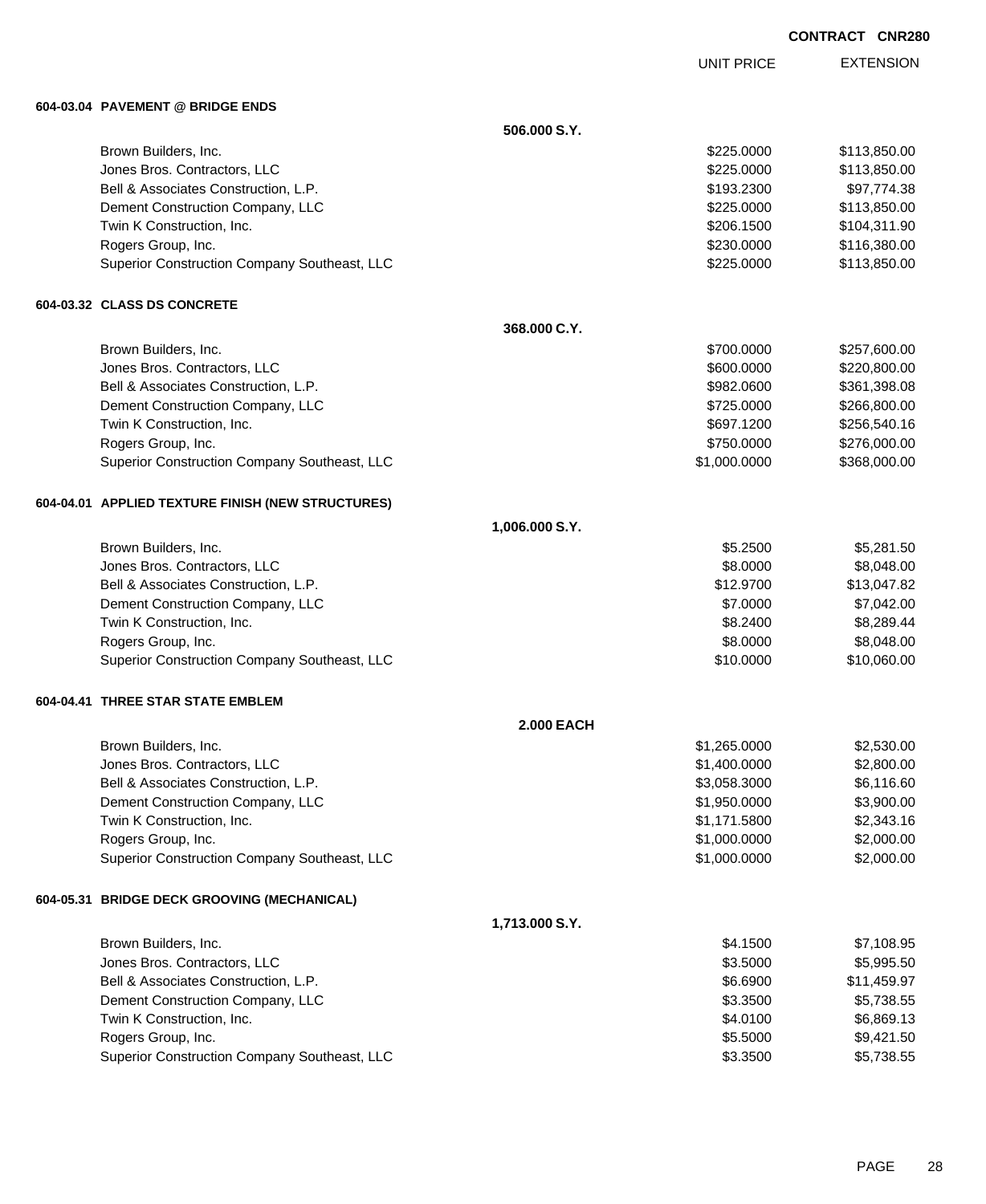UNIT PRICE

EXTENSION

**606-02.03 STEEL PILES (10 INCH)**

**492.000 L.F.**

|        |                                                  | 49Z.UUU L.F.      |              |              |
|--------|--------------------------------------------------|-------------------|--------------|--------------|
|        | Brown Builders, Inc.                             |                   | \$47.5000    | \$23,370.00  |
|        | Jones Bros. Contractors, LLC                     |                   | \$55.0000    | \$27,060.00  |
|        | Bell & Associates Construction, L.P.             |                   | \$51.6700    | \$25,421.64  |
|        | Dement Construction Company, LLC                 |                   | \$45.0000    | \$22,140.00  |
|        | Twin K Construction, Inc.                        |                   | \$66.5200    | \$32,727.84  |
|        | Rogers Group, Inc.                               |                   | \$58.0000    | \$28,536.00  |
|        | Superior Construction Company Southeast, LLC     |                   | \$100.0000   | \$49,200.00  |
|        | 606-02.06 PILE TIPS (STEEL PILES, 10 INCH)       |                   |              |              |
|        |                                                  | 34.000 EACH       |              |              |
|        | Brown Builders, Inc.                             |                   | \$120.0000   | \$4,080.00   |
|        | Jones Bros. Contractors, LLC                     |                   | \$225.0000   | \$7,650.00   |
|        | Bell & Associates Construction, L.P.             |                   | \$121.2000   | \$4,120.80   |
|        | Dement Construction Company, LLC                 |                   | \$100.0000   | \$3,400.00   |
|        | Twin K Construction, Inc.                        |                   | \$135.2000   | \$4,596.80   |
|        | Rogers Group, Inc.                               |                   | \$100.0000   | \$3,400.00   |
|        | Superior Construction Company Southeast, LLC     |                   | \$100.0000   | \$3,400.00   |
|        | 610-10.45 DECK DRAINS (GRATE TYPE 2)             |                   |              |              |
|        |                                                  | <b>4.000 EACH</b> |              |              |
|        | Brown Builders, Inc.                             |                   | \$1,500.0000 | \$6,000.00   |
|        | Jones Bros. Contractors, LLC                     |                   | \$3,000.0000 | \$12,000.00  |
|        | Bell & Associates Construction, L.P.             |                   | \$1,398.6500 | \$5,594.60   |
|        | Dement Construction Company, LLC                 |                   | \$1,000.0000 | \$4,000.00   |
|        | Twin K Construction, Inc.                        |                   | \$983.2900   | \$3,933.16   |
|        | Rogers Group, Inc.                               |                   | \$1,400.0000 | \$5,600.00   |
|        | Superior Construction Company Southeast, LLC     |                   | \$2,500.0000 | \$10,000.00  |
|        | 615-01.03 PRESTRESSED CONCRETE I-BEAM (TYPE III) |                   |              |              |
|        |                                                  | 1,340.000 L.F.    |              |              |
|        | Brown Builders, Inc.                             |                   | \$200,0000   | \$268,000.00 |
|        | Jones Bros. Contractors, LLC                     |                   | \$250.0000   | \$335,000.00 |
|        | Bell & Associates Construction, L.P.             |                   | \$299.1200   | \$400,820.80 |
|        | Dement Construction Company, LLC                 |                   | \$250.0000   | \$335,000.00 |
|        | Twin K Construction, Inc.                        |                   | \$195.0300   | \$261,340.20 |
|        | Rogers Group, Inc.                               |                   | \$223.0000   | \$298,820.00 |
|        | Superior Construction Company Southeast, LLC     |                   | \$300.0000   | \$402,000.00 |
| 617-02 | <b>BRIDGE DECK CRACK SEALING</b>                 |                   |              |              |
|        |                                                  | 188.000 L.F.      |              |              |
|        | Brown Builders, Inc.                             |                   | \$6.0000     | \$1,128.00   |
|        | Jones Bros. Contractors, LLC                     |                   | \$1.2500     | \$235.00     |
|        | Bell & Associates Construction, L.P.             |                   | \$9.3900     | \$1,765.32   |
|        | Dement Construction Company, LLC                 |                   | \$10.0000    | \$1,880.00   |
|        | Twin K Construction, Inc.                        |                   | \$16.7400    | \$3,147.12   |
|        | Rogers Group, Inc.                               |                   | \$4.0000     | \$752.00     |
|        | Superior Construction Company Southeast, LLC     |                   | \$9.0000     | \$1,692.00   |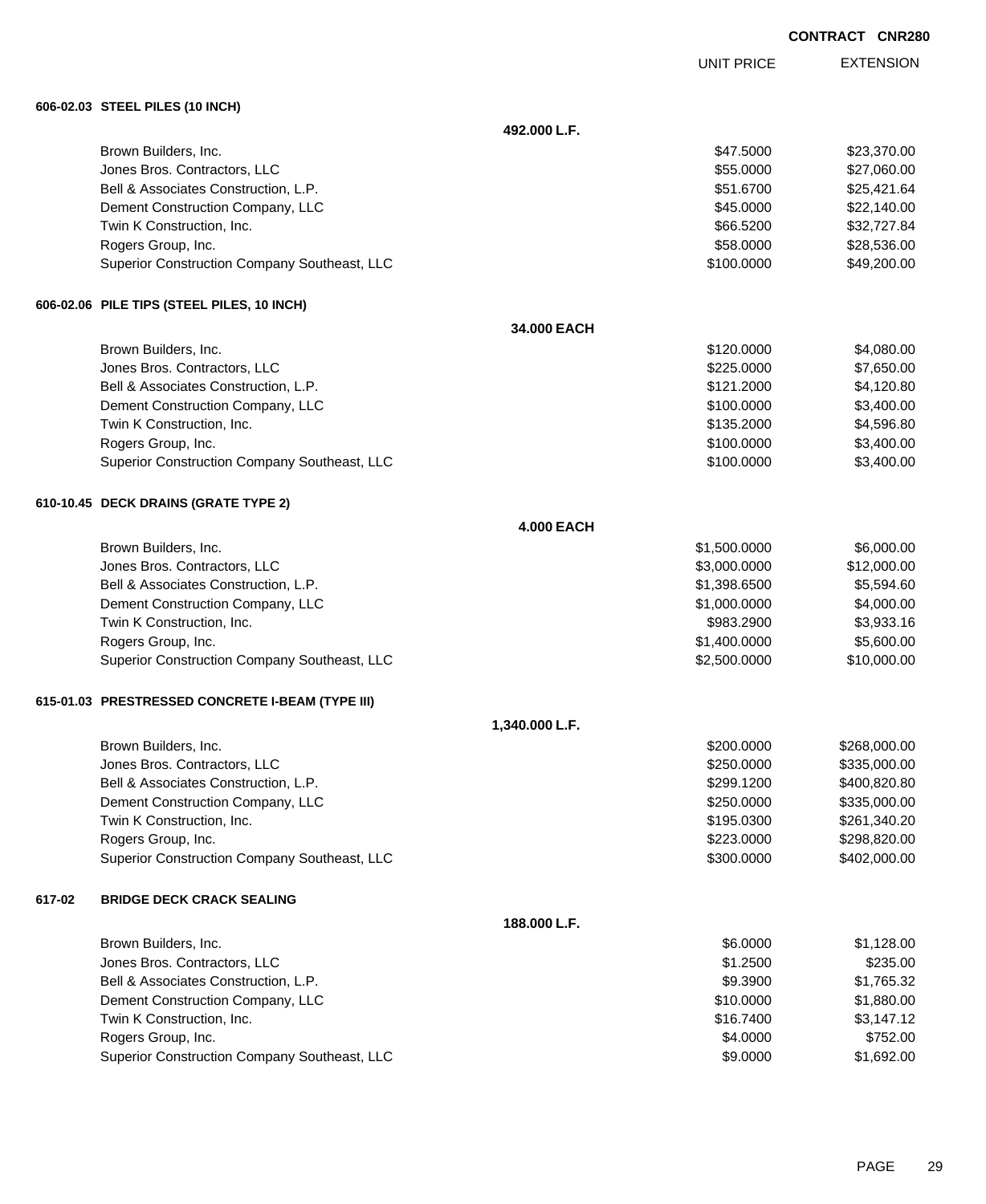UNIT PRICE EXTENSION

**617-05 SEALANT (HMWM)**

|        |                                                         | 1.000 GAL.   |               |              |
|--------|---------------------------------------------------------|--------------|---------------|--------------|
|        | Brown Builders, Inc.                                    |              | \$250.0000    | \$250.00     |
|        | Jones Bros. Contractors, LLC                            |              | \$1,000.0000  | \$1,000.00   |
|        | Bell & Associates Construction, L.P.                    |              | \$198.8200    | \$198.82     |
|        | Dement Construction Company, LLC                        |              | \$200.0000    | \$200.00     |
|        | Twin K Construction, Inc.                               |              | \$558.3400    | \$558.34     |
|        | Rogers Group, Inc.                                      |              | \$200.0000    | \$200.00     |
|        | Superior Construction Company Southeast, LLC            |              | \$165.0000    | \$165.00     |
| 620-05 | <b>CONCRETE PARAPET WITH STRUCTURAL TUBING</b>          |              |               |              |
|        |                                                         | 335.000 L.F. |               |              |
|        | Brown Builders, Inc.                                    |              | \$190.0000    | \$63,650.00  |
|        | Jones Bros. Contractors, LLC                            |              | \$200.0000    | \$67,000.00  |
|        | Bell & Associates Construction, L.P.                    |              | \$81.3700     | \$27,258.95  |
|        | Dement Construction Company, LLC                        |              | \$200.0000    | \$67,000.00  |
|        | Twin K Construction, Inc.                               |              | \$118.1500    | \$39,580.25  |
|        | Rogers Group, Inc.                                      |              | \$340.0000    | \$113,900.00 |
|        | Superior Construction Company Southeast, LLC            |              | \$250.0000    | \$83,750.00  |
|        | 710-09.01 6" PERFORATED PIPE WITH VERTICAL DRAIN SYSTEM |              |               |              |
|        |                                                         | 264.000 L.F. |               |              |
|        | Brown Builders, Inc.                                    |              | \$26.5000     | \$6,996.00   |
|        | Jones Bros. Contractors, LLC                            |              | \$30.0000     | \$7,920.00   |
|        | Bell & Associates Construction, L.P.                    |              | \$26.9500     | \$7,114.80   |
|        | Dement Construction Company, LLC                        |              | \$50.0000     | \$13,200.00  |
|        | Twin K Construction, Inc.                               |              | \$26.3100     | \$6,945.84   |
|        | Rogers Group, Inc.                                      |              | \$15.0000     | \$3,960.00   |
|        | Superior Construction Company Southeast, LLC            |              | \$12.0000     | \$3,168.00   |
|        | 710-09.02 6" PIPE UNDERDRAIN                            |              |               |              |
|        |                                                         | 30.000 L.F.  |               |              |
|        | Brown Builders, Inc.                                    |              | \$11.5000     | \$345.00     |
|        | Jones Bros. Contractors, LLC                            |              | \$15.0000     | \$450.00     |
|        | Bell & Associates Construction, L.P.                    |              | \$23.4800     | \$704.40     |
|        | Dement Construction Company, LLC                        |              | \$10.0000     | \$300.00     |
|        | Twin K Construction, Inc.                               |              | \$35.8800     | \$1,076.40   |
|        | Rogers Group, Inc.                                      |              | \$10.0000     | \$300.00     |
|        | Superior Construction Company Southeast, LLC            |              | \$50.0000     | \$1,500.00   |
|        | 714-01.01 STRUCTURAL LIGHTING (BRIDGE NO. 1)            |              |               |              |
|        |                                                         | 1.000 LS     |               |              |
|        | Brown Builders, Inc.                                    |              | \$8,000.0000  | \$8,000.00   |
|        | Jones Bros. Contractors, LLC                            |              | \$14,000.0000 | \$14,000.00  |
|        | Bell & Associates Construction, L.P.                    |              | \$14,366.7700 | \$14,366.77  |
|        | Dement Construction Company, LLC                        |              | \$10,000.0000 | \$10,000.00  |
|        | Twin K Construction, Inc.                               |              | \$18,381.1100 | \$18,381.11  |
|        | Rogers Group, Inc.                                      |              | \$8,300.0000  | \$8,300.00   |
|        | Superior Construction Company Southeast, LLC            |              | \$7,060.0000  | \$7,060.00   |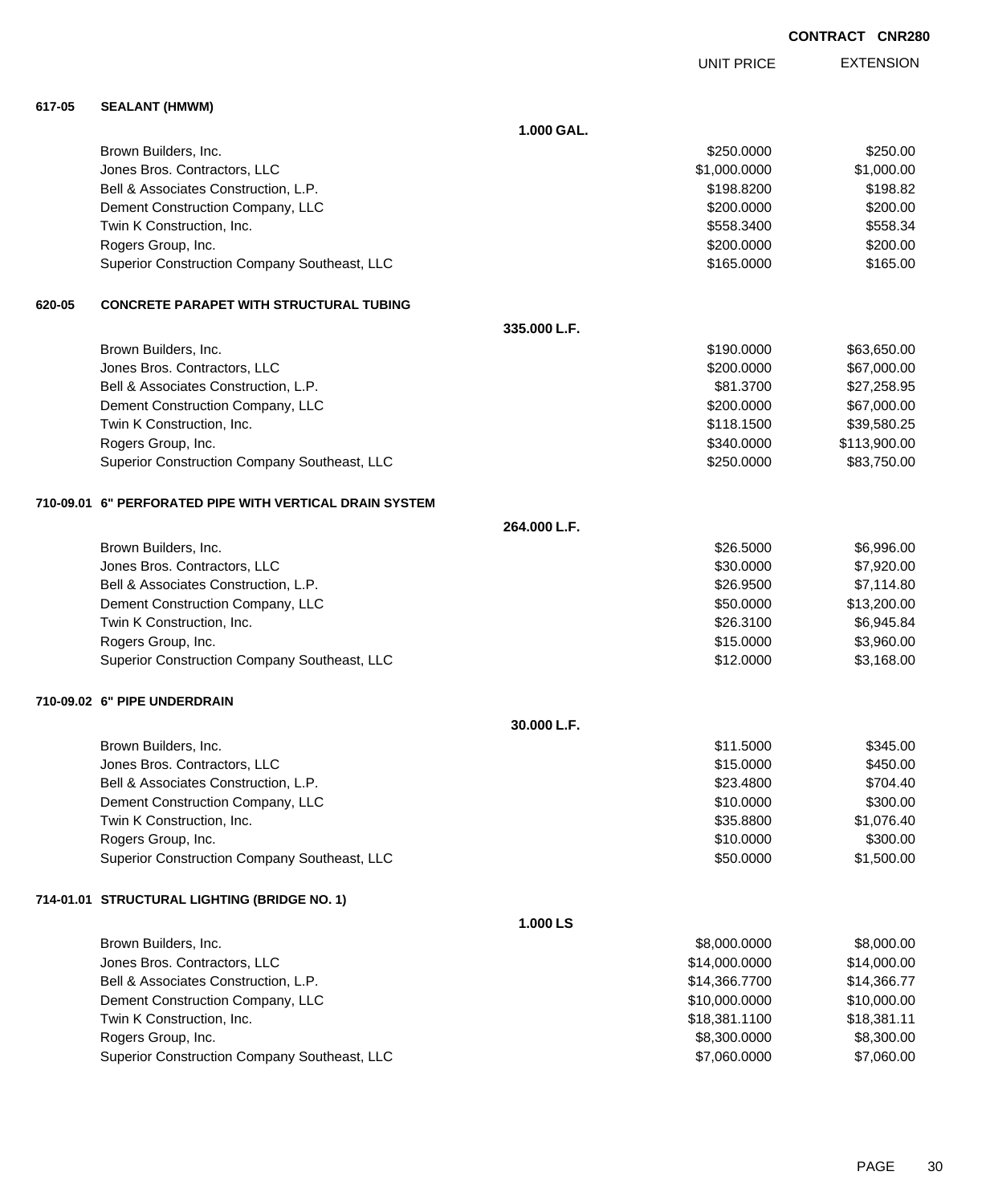|                                                               |                   | <b>UNIT PRICE</b>        | <b>EXTENSION</b>     |
|---------------------------------------------------------------|-------------------|--------------------------|----------------------|
| <b>UTILITY CATEGORY</b>                                       |                   |                          |                      |
| 790-08.04 POLE 65FT CLASS H2 METAL                            |                   |                          |                      |
|                                                               | <b>1.000 EACH</b> |                          |                      |
| Brown Builders, Inc.                                          |                   | \$11,300.0000            | \$11,300.00          |
| Jones Bros. Contractors, LLC                                  |                   | \$12,000.0000            | \$12,000.00          |
| Bell & Associates Construction, L.P.                          |                   | \$11,970.2800            | \$11,970.28          |
| Dement Construction Company, LLC                              |                   | \$11,055.0000            | \$11,055.00          |
| Twin K Construction, Inc.                                     |                   | \$12,560.0700            | \$12,560.07          |
| Rogers Group, Inc.                                            |                   | \$12,395.8100            | \$12,395.81          |
| Superior Construction Company Southeast, LLC                  |                   | \$11,055.0000            | \$11,055.00          |
| 790-26.24 3PH VERTICAL DEAD END LRG COND 25KV                 |                   |                          |                      |
|                                                               | <b>2.000 EACH</b> |                          |                      |
| Brown Builders, Inc.                                          |                   | \$3,060.0000             | \$6,120.00           |
| Jones Bros. Contractors, LLC                                  |                   | \$3,000.0000             | \$6,000.00           |
| Bell & Associates Construction, L.P.                          |                   | \$3,248.3800             | \$6,496.76           |
| Dement Construction Company, LLC                              |                   | \$3,000.0000             | \$6,000.00           |
| Twin K Construction, Inc.                                     |                   | \$3,408.4300             | \$6,816.86           |
| Rogers Group, Inc.                                            |                   | \$3,363.8600             | \$6,727.72           |
| Superior Construction Company Southeast, LLC                  |                   | \$3,000.0000             | \$6,000.00           |
| 790-26.26 3PH CROSSARM DEAD END 25KV                          |                   |                          |                      |
|                                                               | <b>1.000 EACH</b> |                          |                      |
| Brown Builders, Inc.                                          |                   | \$2,000.0000             | \$2,000.00           |
| Jones Bros. Contractors, LLC                                  |                   | \$2,000.0000             | \$2,000.00           |
| Bell & Associates Construction, L.P.                          |                   | \$2,122.2700             | \$2,122.27           |
| Dement Construction Company, LLC                              |                   | \$1,960.0000             | \$1,960.00           |
| Twin K Construction, Inc.                                     |                   | \$2,226.8400             | \$2,226.84           |
| Rogers Group, Inc.                                            |                   | \$2,197.7200             | \$2,197.72           |
| Superior Construction Company Southeast, LLC                  |                   | \$1,960.0000             | \$1,960.00           |
| 790-32.01 DOWN GUY - THROUGH BOLT TYPE                        |                   |                          |                      |
|                                                               | <b>2.000 EACH</b> |                          |                      |
| Brown Builders, Inc.                                          |                   | \$331.5000               | \$663.00             |
| Jones Bros. Contractors, LLC                                  |                   | \$325.0000               | \$650.00             |
| Bell & Associates Construction, L.P.                          |                   | \$351.9100               | \$703.82             |
| Dement Construction Company, LLC<br>Twin K Construction, Inc. |                   | \$325.0000               | \$650.00<br>\$738.50 |
| Rogers Group, Inc.                                            |                   | \$369.2500<br>\$364.4200 | \$728.84             |
| Superior Construction Company Southeast, LLC                  |                   | \$325.0000               | \$650.00             |
| 790-32.03 DOWN GUY - THROUGH BOLT ST PL                       |                   |                          |                      |
|                                                               | <b>4.000 EACH</b> |                          |                      |
| Brown Builders, Inc.                                          |                   | \$346.8000               | \$1,387.20           |
| Jones Bros. Contractors, LLC                                  |                   | \$340.0000               | \$1,360.00           |
| Bell & Associates Construction, L.P.                          |                   | \$368.1500               | \$1,472.60           |
| Dement Construction Company, LLC                              |                   | \$340.0000               | \$1,360.00           |
| Twin K Construction, Inc.                                     |                   | \$386.2900               | \$1,545.16           |
| Rogers Group, Inc.                                            |                   | \$381.2300               | \$1,524.92           |
| Superior Construction Company Southeast, LLC                  |                   | \$340.0000               | \$1,360.00           |
|                                                               |                   |                          |                      |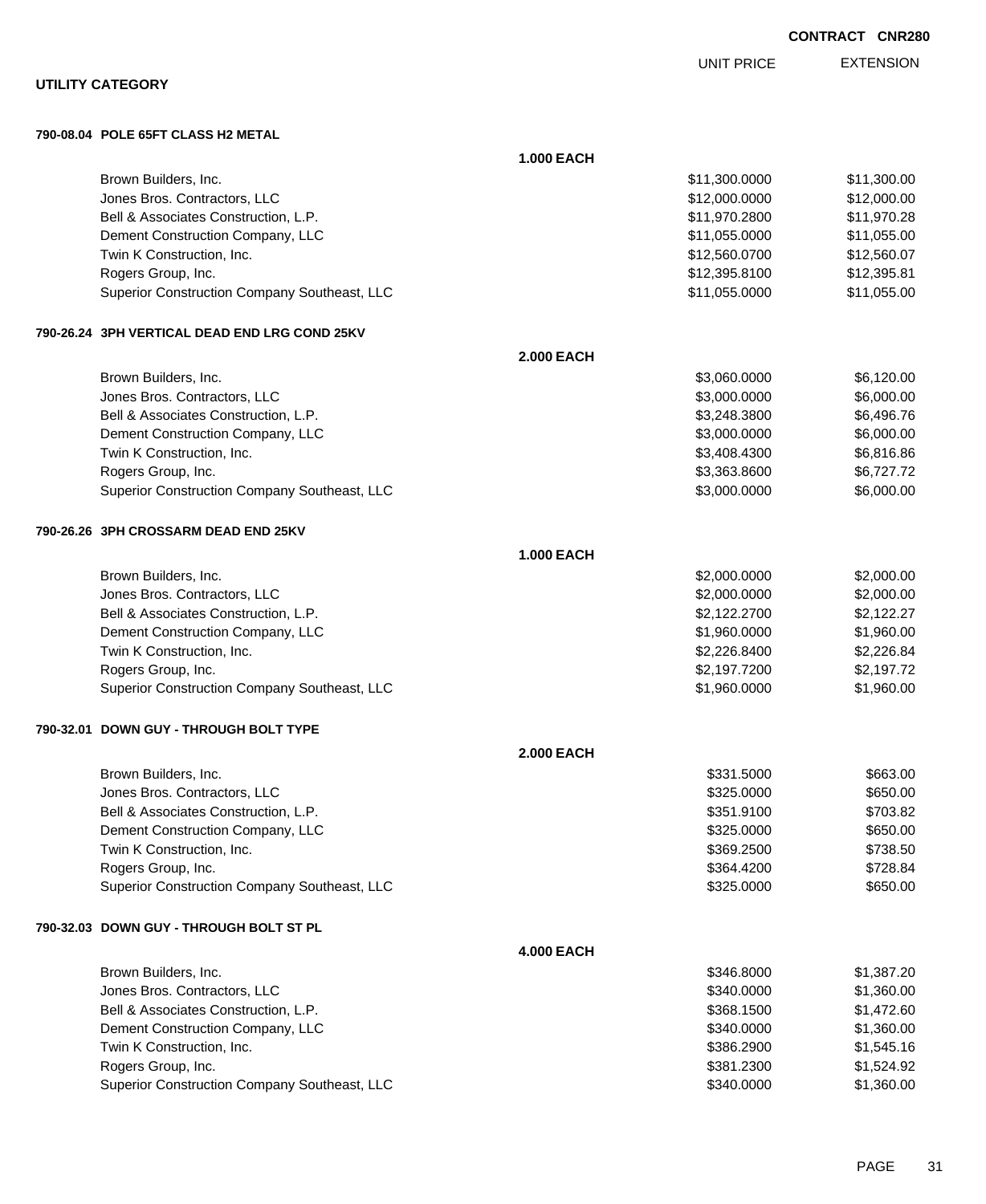UNIT PRICE EXTENSION

**790-32.19 DN GUY HVY CONST - 1 PREFORM**

|                                                   | <b>4.000 EACH</b> |            |            |
|---------------------------------------------------|-------------------|------------|------------|
| Brown Builders, Inc.                              |                   | \$430.0000 | \$1,720.00 |
| Jones Bros. Contractors, LLC                      |                   | \$420.0000 | \$1,680.00 |
| Bell & Associates Construction, L.P.              |                   | \$454.7700 | \$1,819.08 |
| Dement Construction Company, LLC                  |                   | \$420.0000 | \$1,680.00 |
| Twin K Construction, Inc.                         |                   | \$477.1800 | \$1,908.72 |
| Rogers Group, Inc.                                |                   | \$470.9400 | \$1,883.76 |
| Superior Construction Company Southeast, LLC      |                   | \$420.0000 | \$1,680.00 |
| 790-33.19   ROCK ANCHOR TRIPLE EYE 53IN EXPANDING |                   |            |            |
|                                                   | <b>2.000 EACH</b> |            |            |
| Brown Builders, Inc.                              |                   | \$862.0000 | \$1,724.00 |
| Jones Bros. Contractors, LLC                      |                   | \$845.0000 | \$1,690.00 |
| Bell & Associates Construction, L.P.              |                   | \$914.9600 | \$1,829.92 |
| Dement Construction Company, LLC                  |                   | \$845.0000 | \$1,690.00 |
| Twin K Construction, Inc.                         |                   | \$960.0400 | \$1,920.08 |
| Rogers Group, Inc.                                |                   | \$947.4900 | \$1,894.98 |
| Superior Construction Company Southeast, LLC      |                   | \$845.0000 | \$1,690.00 |
| 790-33.21 ANCHOR TWIN EYE POWER INSTALLED         |                   |            |            |
|                                                   | 3.000 EACH        |            |            |
| Brown Builders, Inc.                              |                   | \$750.0000 | \$2,250.00 |
| Jones Bros. Contractors, LLC                      |                   | \$735.0000 | \$2,205.00 |
| Bell & Associates Construction, L.P.              |                   | \$795.8500 | \$2,387.55 |
| Dement Construction Company, LLC                  |                   | \$735.0000 | \$2,205.00 |
| Twin K Construction, Inc.                         |                   | \$835.0700 | \$2,505.21 |
| Rogers Group, Inc.                                |                   | \$824.1500 | \$2,472.45 |
| Superior Construction Company Southeast, LLC      |                   | \$735.0000 | \$2,205.00 |
| 790-68.11 DEAD END SHOE                           |                   |            |            |
|                                                   | <b>2.000 EACH</b> |            |            |
| Brown Builders, Inc.                              |                   | \$185.0000 | \$370.00   |
| Jones Bros. Contractors, LLC                      |                   | \$180.0000 | \$360.00   |
| Bell & Associates Construction, L.P.              |                   | \$194.9000 | \$389.80   |
| Dement Construction Company, LLC                  |                   | \$180.0000 | \$360.00   |
| Twin K Construction, Inc.                         |                   | \$204.5100 | \$409.02   |
| Rogers Group, Inc.                                |                   | \$201.8300 | \$403.66   |
| Superior Construction Company Southeast, LLC      |                   | \$180.0000 | \$360.00   |
| 790-69.12   GROUND ASSEMBLY GROUND PLATE TYPE     |                   |            |            |
|                                                   | <b>1.000 EACH</b> |            |            |
| Brown Builders, Inc.                              |                   | \$450.0000 | \$450.00   |
| Jones Bros. Contractors, LLC                      |                   | \$440.0000 | \$440.00   |
| Bell & Associates Construction, L.P.              |                   | \$476.4300 | \$476.43   |
| Dement Construction Company, LLC                  |                   | \$440.0000 | \$440.00   |
| Twin K Construction, Inc.                         |                   | \$499.9000 | \$499.90   |
| Rogers Group, Inc.                                |                   | \$493.3900 | \$493.39   |
| Superior Construction Company Southeast, LLC      |                   | \$440.0000 | \$440.00   |
|                                                   |                   |            |            |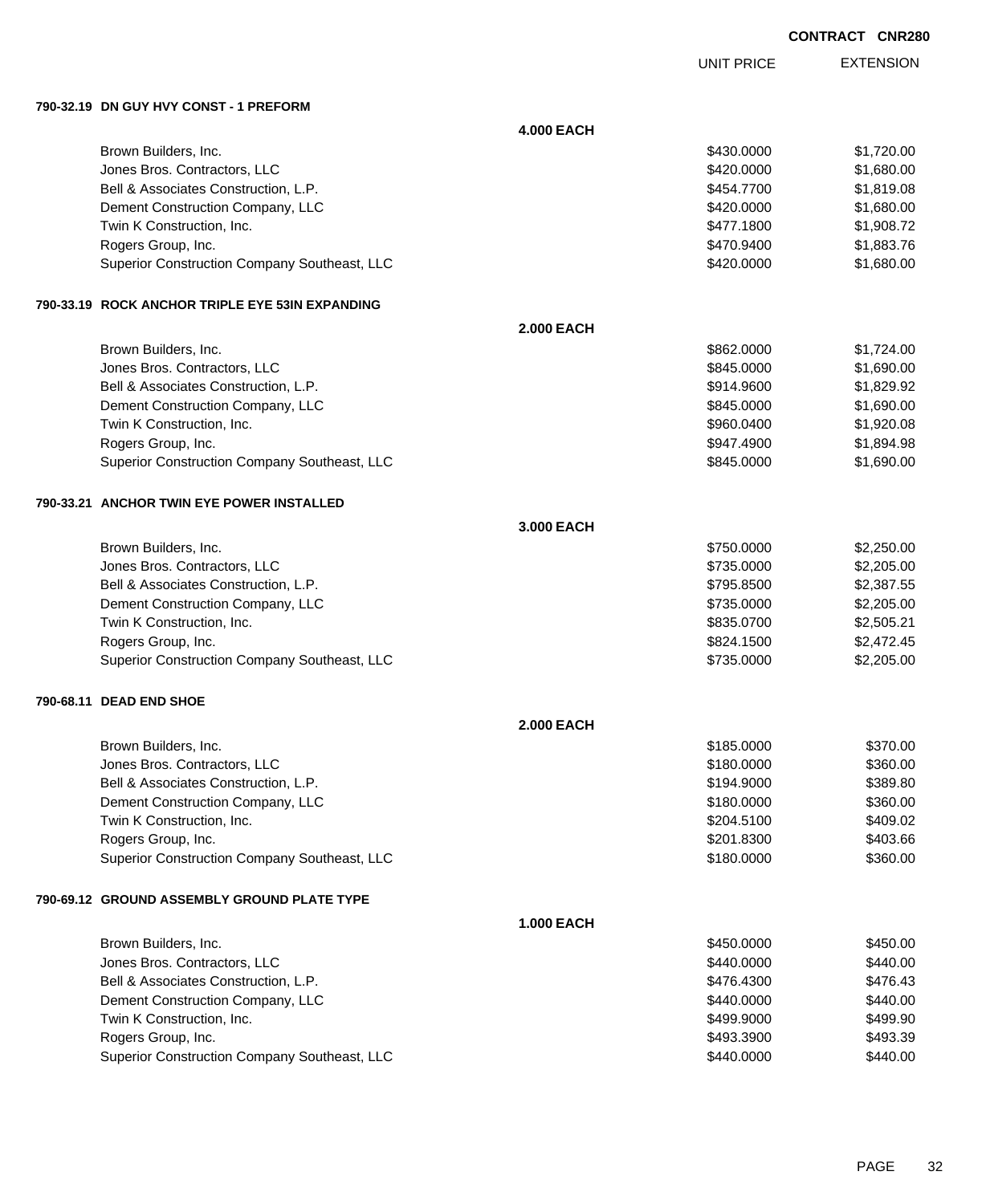UNIT PRICE EXTENSION

**790-98.02 REMOVE POLES**

|                                                     | <b>1.000 EACH</b> |              |              |
|-----------------------------------------------------|-------------------|--------------|--------------|
| Brown Builders, Inc.                                |                   | \$1,055.0000 | \$1,055.00   |
| Jones Bros. Contractors, LLC                        |                   | \$1,035.0000 | \$1,035.00   |
| Bell & Associates Construction, L.P.                |                   | \$1,120.6900 | \$1,120.69   |
| Dement Construction Company, LLC                    |                   | \$1,035.0000 | \$1,035.00   |
| Twin K Construction, Inc.                           |                   | \$1,175.9100 | \$1,175.91   |
| Rogers Group, Inc.                                  |                   | \$1,160.5400 | \$1,160.54   |
| Superior Construction Company Southeast, LLC        |                   | \$1,035.0000 | \$1,035.00   |
| 790-98.03 REMOVE FRAMING/ASSOCIATED APPARATUS       |                   |              |              |
|                                                     | 20.000 EACH       |              |              |
| Brown Builders, Inc.                                |                   | \$301.0000   | \$6,020.00   |
| Jones Bros. Contractors, LLC                        |                   | \$300.0000   | \$6,000.00   |
| Bell & Associates Construction, L.P.                |                   | \$319.4200   | \$6,388.40   |
| Dement Construction Company, LLC                    |                   | \$295.0000   | \$5,900.00   |
| Twin K Construction, Inc.                           |                   | \$335.1600   | \$6,703.20   |
| Rogers Group, Inc.                                  |                   | \$330.7800   | \$6,615.60   |
| Superior Construction Company Southeast, LLC        |                   | \$295.0000   | \$5,900.00   |
| 791-02.04 4IN MDPE GAS MAIN                         |                   |              |              |
|                                                     | 220.000 L.F.      |              |              |
| Brown Builders, Inc.                                |                   | \$53.0500    | \$11,671.00  |
| Jones Bros. Contractors, LLC                        |                   | \$80.0000    | \$17,600.00  |
| Bell & Associates Construction, L.P.                |                   | \$56.3100    | \$12,388.20  |
| Dement Construction Company, LLC                    |                   | \$80.0000    | \$17,600.00  |
| Twin K Construction, Inc.                           |                   | \$90.8900    | \$19,995.80  |
| Rogers Group, Inc.                                  |                   | \$57.9300    | \$12,744.60  |
| Superior Construction Company Southeast, LLC        |                   | \$80.0000    | \$17,600.00  |
| 791-02.05 GIN MDPE GAS MAIN                         |                   |              |              |
|                                                     | 1,065.000 L.F.    |              |              |
| Brown Builders, Inc.                                |                   | \$56.1000    | \$59.746.50  |
| Jones Bros. Contractors, LLC                        |                   | \$105.0000   | \$111,825.00 |
| Bell & Associates Construction, L.P.                |                   | \$59.5500    | \$63,420.75  |
| Dement Construction Company, LLC                    |                   | \$105.0000   | \$111,825.00 |
| Twin K Construction, Inc.                           |                   | \$119.3000   | \$127,054.50 |
| Rogers Group, Inc.                                  |                   | \$61.2700    | \$65,252.55  |
| Superior Construction Company Southeast, LLC        |                   | \$105.0000   | \$111,825.00 |
| 791-05.20 BORE/JACK 10IN - STEEL CASING PIPE - ROCK |                   |              |              |
|                                                     | 160.000 L.F.      |              |              |
| Brown Builders, Inc.                                |                   | \$440.0000   | \$70,400.00  |
| Jones Bros. Contractors, LLC                        |                   | \$425.0000   | \$68,000.00  |
| Bell & Associates Construction, L.P.                |                   | \$460.1900   | \$73,630.40  |
| Dement Construction Company, LLC                    |                   | \$400.0000   | \$64,000.00  |
| Twin K Construction, Inc.                           |                   | \$500.0000   | \$80,000.00  |
| Rogers Group, Inc.                                  |                   | \$473.4700   | \$75,755.20  |
| Superior Construction Company Southeast, LLC        |                   | \$400.0000   | \$64,000.00  |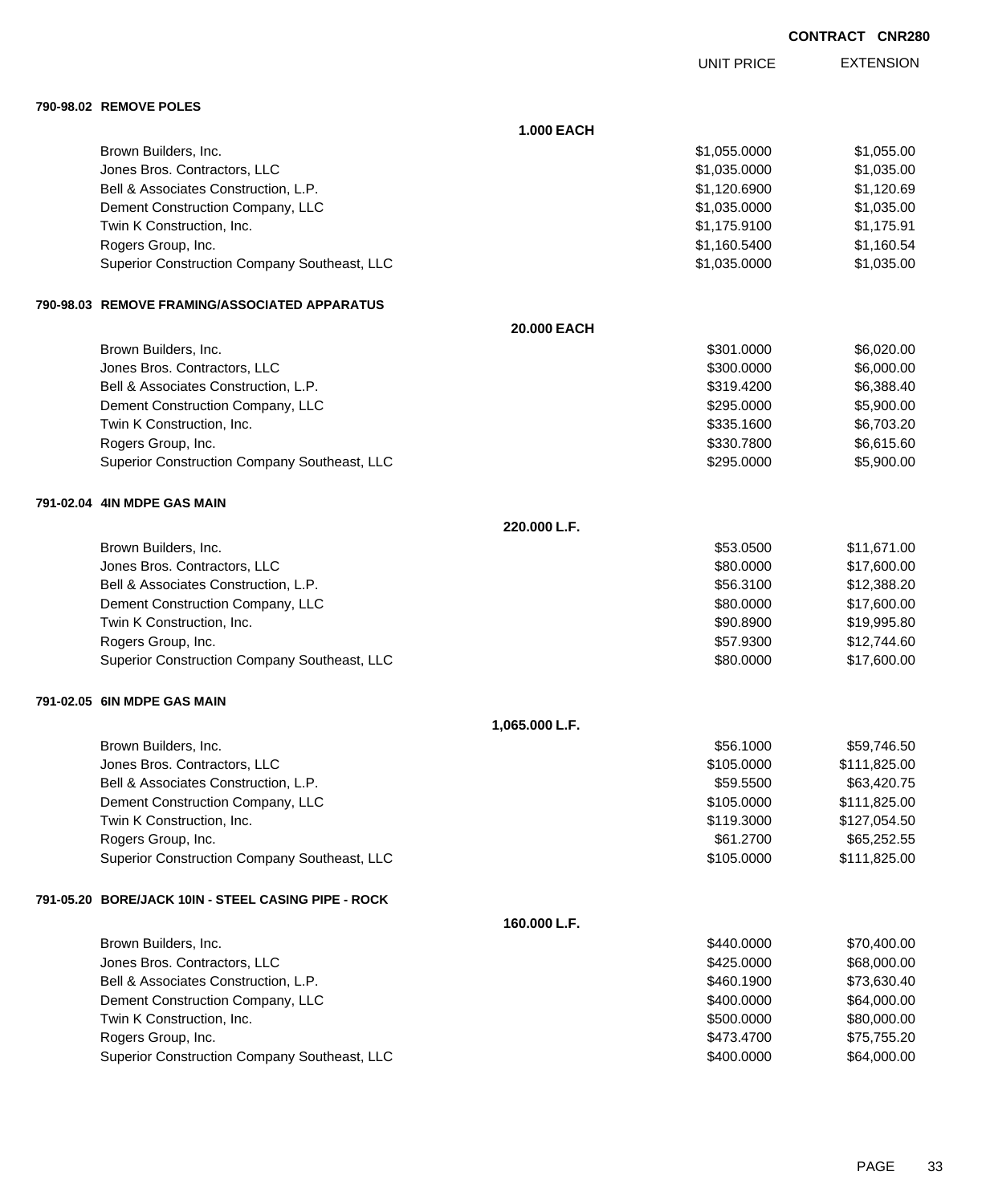UNIT PRICE EXTENSION

**791-06.24 CONNECT TO 4IN EX. PE MAIN**

|                                              | <b>1.000 EACH</b> |              |            |
|----------------------------------------------|-------------------|--------------|------------|
| Brown Builders, Inc.                         |                   | \$1,750.0000 | \$1,750.00 |
| Jones Bros. Contractors, LLC                 |                   | \$2,500.0000 | \$2,500.00 |
| Bell & Associates Construction, L.P.         |                   | \$1,840.7500 | \$1,840.75 |
| Dement Construction Company, LLC             |                   | \$2,500.0000 | \$2,500.00 |
| Twin K Construction, Inc.                    |                   | \$2,840.3600 | \$2,840.36 |
| Rogers Group, Inc.                           |                   | \$1,893.8800 | \$1,893.88 |
| Superior Construction Company Southeast, LLC |                   | \$2,500.0000 | \$2,500.00 |
| 791-06.25 CONNECT TO 6IN EX. PE MAIN         |                   |              |            |
|                                              | <b>1.000 EACH</b> |              |            |
| Brown Builders, Inc.                         |                   | \$3,500.0000 | \$3,500.00 |
| Jones Bros. Contractors, LLC                 |                   | \$4,500.0000 | \$4,500.00 |
| Bell & Associates Construction, L.P.         |                   | \$3,681.5000 | \$3,681.50 |
| Dement Construction Company, LLC             |                   | \$4,500.0000 | \$4,500.00 |
| Twin K Construction, Inc.                    |                   | \$5,112.6500 | \$5,112.65 |
| Rogers Group, Inc.                           |                   | \$3,787.7500 | \$3,787.75 |
| Superior Construction Company Southeast, LLC |                   | \$4,500.0000 | \$4,500.00 |
| 791-07.01 2IN PE GAS VALVE ASSEMBLY          |                   |              |            |
|                                              | <b>1.000 EACH</b> |              |            |
| Brown Builders, Inc.                         |                   | \$600.0000   | \$600.00   |
| Jones Bros. Contractors, LLC                 |                   | \$1,000.0000 | \$1,000.00 |
| Bell & Associates Construction, L.P.         |                   | \$638.8500   | \$638.85   |
| Dement Construction Company, LLC             |                   | \$1,000.0000 | \$1,000.00 |
| Twin K Construction, Inc.                    |                   | \$1,136.1400 | \$1,136.14 |
| Rogers Group, Inc.                           |                   | \$657.3100   | \$657.31   |
| Superior Construction Company Southeast, LLC |                   | \$1,000.0000 | \$1,000.00 |
| 791-07.02 4IN PE GAS VALVE ASSEMBLY          |                   |              |            |
|                                              | <b>1.000 EACH</b> |              |            |
| Brown Builders, Inc.                         |                   | \$900.0000   | \$900.00   |
| Jones Bros. Contractors, LLC                 |                   | \$1,500.0000 | \$1,500.00 |
| Bell & Associates Construction, L.P.         |                   | \$936.6200   | \$936.62   |
| Dement Construction Company, LLC             |                   | \$1,500.0000 | \$1,500.00 |
| Twin K Construction, Inc.                    |                   | \$1,704.2200 | \$1,704.22 |
| Rogers Group, Inc.                           |                   | \$963.6500   | \$963.65   |
| Superior Construction Company Southeast, LLC |                   | \$1,500.0000 | \$1,500.00 |
| 791-07.03  6IN PE GAS VALVE ASSEMBLY         |                   |              |            |
|                                              | <b>1.000 EACH</b> |              |            |
| Brown Builders, Inc.                         |                   | \$1,650.0000 | \$1,650.00 |
| Jones Bros. Contractors, LLC                 |                   | \$2,500.0000 | \$2,500.00 |
| Bell & Associates Construction, L.P.         |                   | \$1,737.8800 | \$1,737.88 |
| Dement Construction Company, LLC             |                   | \$2,500.0000 | \$2,500.00 |
| Twin K Construction, Inc.                    |                   | \$2,840.3600 | \$2,840.36 |
| Rogers Group, Inc.                           |                   | \$1,788.0500 | \$1,788.05 |
| Superior Construction Company Southeast, LLC |                   | \$2,500.0000 | \$2,500.00 |
|                                              |                   |              |            |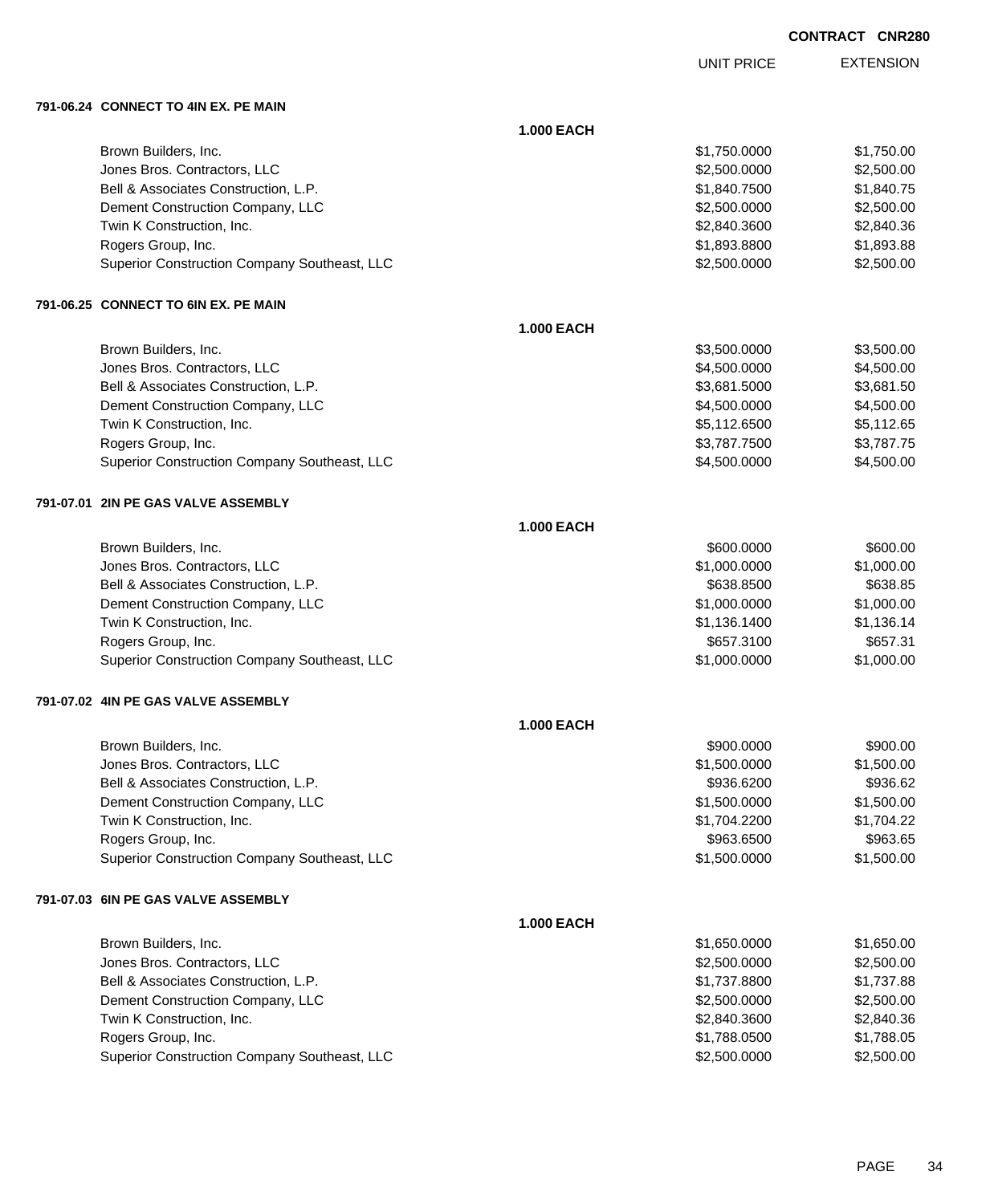UNIT PRICE EXTENSION

### **791-08.05 2IN SERVICE ASSEMBLY**

|                                              | <b>2.000 EACH</b> |              |            |
|----------------------------------------------|-------------------|--------------|------------|
| Brown Builders, Inc.                         |                   | \$575.0000   | \$1,150.00 |
| Jones Bros. Contractors, LLC                 |                   | \$1,500.0000 | \$3,000.00 |
| Bell & Associates Construction, L.P.         |                   | \$611.7800   | \$1,223.56 |
| Dement Construction Company, LLC             |                   | \$1,500.0000 | \$3,000.00 |
| Twin K Construction, Inc.                    |                   | \$1,704.2200 | \$3,408.44 |
| Rogers Group, Inc.                           |                   | \$629.4400   | \$1,258.88 |
| Superior Construction Company Southeast, LLC |                   | \$1,500.0000 | \$3,000.00 |
| 791-08.10 2IN PE SERVICE PIPE                |                   |              |            |
|                                              | 15.000 L.F.       |              |            |
| Brown Builders, Inc.                         |                   | \$30.0000    | \$450.00   |
| Jones Bros. Contractors, LLC                 |                   | \$35.0000    | \$525.00   |
| Bell & Associates Construction, L.P.         |                   | \$31.4000    | \$471.00   |
| Dement Construction Company, LLC             |                   | \$35.0000    | \$525.00   |
| Twin K Construction, Inc.                    |                   | \$39.7700    | \$596.55   |
| Rogers Group, Inc.                           |                   | \$32.3100    | \$484.65   |
| Superior Construction Company Southeast, LLC |                   | \$35.0000    | \$525.00   |
| 791-09.07 RESTORE GRAVEL                     |                   |              |            |
|                                              | 55.000 S.Y.       |              |            |
| Brown Builders, Inc.                         |                   | \$20.0000    | \$1,100.00 |
| Jones Bros. Contractors, LLC                 |                   | \$40.0000    | \$2,200.00 |
| Bell & Associates Construction, L.P.         |                   | \$21.1100    | \$1,161.05 |
| Dement Construction Company, LLC             |                   | \$40.0000    | \$2,200.00 |
| Twin K Construction, Inc.                    |                   | \$45.4500    | \$2,499.75 |
| Rogers Group, Inc.                           |                   | \$21.7200    | \$1,194.60 |
| Superior Construction Company Southeast, LLC |                   | \$40.0000    | \$2,200.00 |
| 791-10.10 RETIRE GAS MAIN                    |                   |              |            |
|                                              | 1.000 LS          |              |            |
| Brown Builders, Inc.                         |                   | \$3,500.0000 | \$3,500.00 |
| Jones Bros. Contractors, LLC                 |                   | \$5,000.0000 | \$5,000.00 |
| Bell & Associates Construction, L.P.         |                   | \$3,676.0800 | \$3,676.08 |
| Dement Construction Company, LLC             |                   | \$5,000.0000 | \$5,000.00 |
| Twin K Construction, Inc.                    |                   | \$5,680.7200 | \$5,680.72 |
| Rogers Group, Inc.                           |                   | \$3,782.1800 | \$3,782.18 |
| Superior Construction Company Southeast, LLC |                   | \$5,000.0000 | \$5,000.00 |
| 793-07.05 96 FIBER(MATERIAL ONLY)            |                   |              |            |
|                                              | 3,000.000 L.F.    |              |            |
| Brown Builders, Inc.                         |                   | \$3.0000     | \$9,000.00 |
| Jones Bros. Contractors, LLC                 |                   | \$3.0000     | \$9,000.00 |
| Bell & Associates Construction, L.P.         |                   | \$3.1600     | \$9,480.00 |
| Dement Construction Company, LLC             |                   | \$2.9200     | \$8,760.00 |
| Twin K Construction, Inc.                    |                   | \$3.3200     | \$9,960.00 |
| Rogers Group, Inc.                           |                   | \$3.3200     | \$9,960.00 |
| Superior Construction Company Southeast, LLC |                   | \$2.9200     | \$8,760.00 |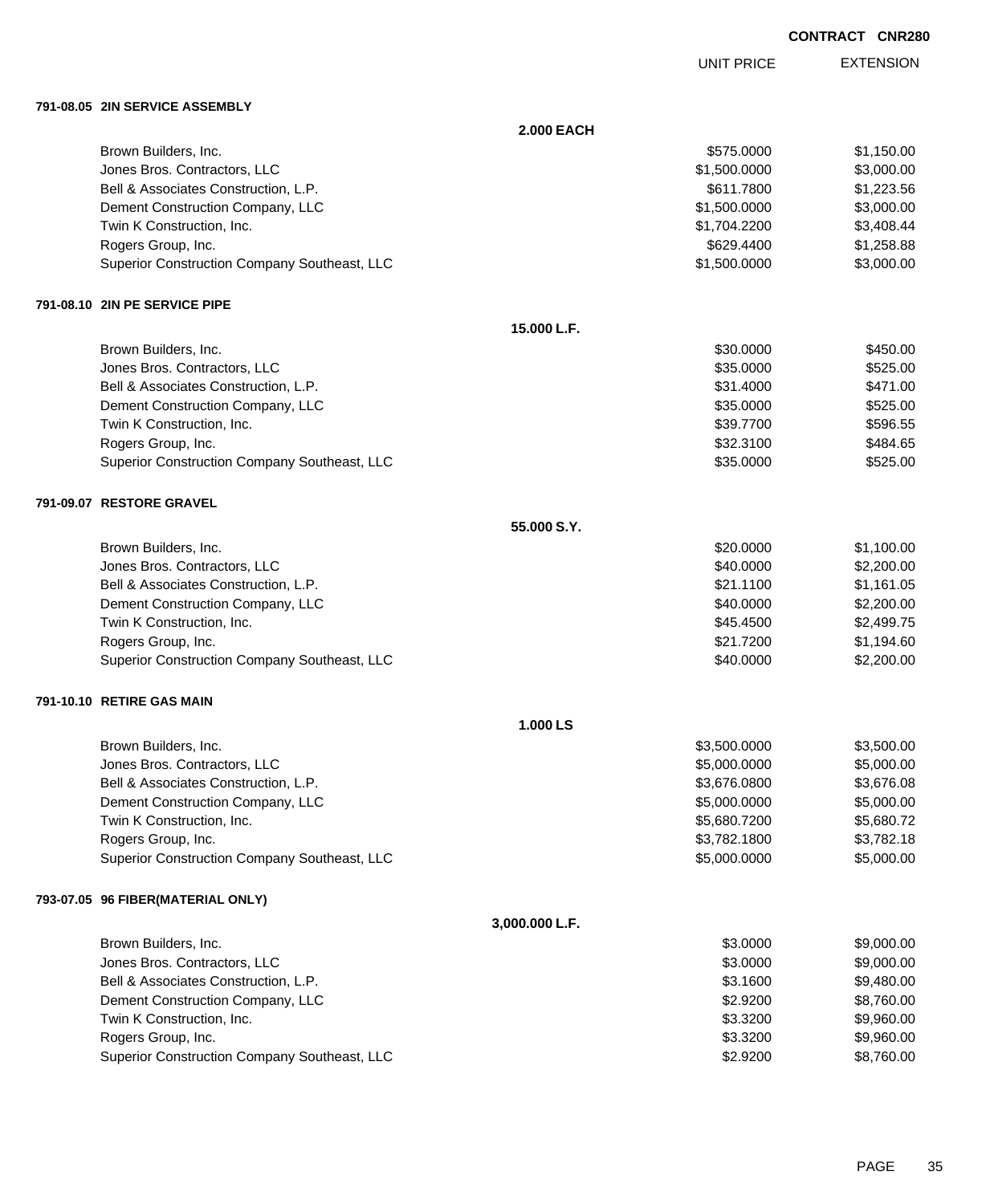EXTENSION UNIT PRICE

#### **793-11.19 MARKER POST**

|           |                                              | <b>4.000 EACH</b> |              |             |
|-----------|----------------------------------------------|-------------------|--------------|-------------|
|           | Brown Builders, Inc.                         |                   | \$306.0000   | \$1,224.00  |
|           | Jones Bros. Contractors, LLC                 |                   | \$300.0000   | \$1,200.00  |
|           | Bell & Associates Construction, L.P.         |                   | \$324.8400   | \$1,299.36  |
|           | Dement Construction Company, LLC             |                   | \$300.0000   | \$1,200.00  |
|           | Twin K Construction, Inc.                    |                   | \$340.8400   | \$1,363.36  |
|           | Rogers Group, Inc.                           |                   | \$340.8900   | \$1,363.56  |
|           | Superior Construction Company Southeast, LLC |                   | \$300.0000   | \$1,200.00  |
|           | 793-11.20 HANDHOLE 30INX48IN                 |                   |              |             |
|           |                                              | <b>4.000 EACH</b> |              |             |
|           | Brown Builders, Inc.                         |                   | \$3,060.0000 | \$12,240.00 |
|           | Jones Bros. Contractors, LLC                 |                   | \$3,000.0000 | \$12,000.00 |
|           | Bell & Associates Construction, L.P.         |                   | \$3,248.3800 | \$12,993.52 |
|           | Dement Construction Company, LLC             |                   | \$3,000.0000 | \$12,000.00 |
|           | Twin K Construction, Inc.                    |                   | \$3,408.4300 | \$13,633.72 |
|           | Rogers Group, Inc.                           |                   | \$3,408.9900 | \$13,635.96 |
|           | Superior Construction Company Southeast, LLC |                   | \$3,000.0000 | \$12,000.00 |
| 793-13.51 | <b>DUCT FORMATION @ __IN DEPTH</b>           |                   |              |             |
|           |                                              | 1,701.000 L.F.    |              |             |
|           | Brown Builders, Inc.                         |                   | \$20.4000    | \$34,700.40 |
|           | Jones Bros. Contractors, LLC                 |                   | \$20.0000    | \$34,020.00 |
|           | Bell & Associates Construction, L.P.         |                   | \$21.6600    | \$36,843.66 |
|           | Dement Construction Company, LLC             |                   | \$20.0000    | \$34,020.00 |
|           | Twin K Construction, Inc.                    |                   | \$22.7200    | \$38,646.72 |
|           | Rogers Group, Inc.                           |                   | \$22.7200    | \$38,646.72 |
|           | Superior Construction Company Southeast, LLC |                   | \$20.0000    | \$34,020.00 |
| 793-13.52 | _DUCT FORMATION @ ___IN DEPTH                |                   |              |             |
|           |                                              | 1,701.000 L.F.    |              |             |
|           | Brown Builders, Inc.                         |                   | \$24.5000    | \$41,674.50 |
|           | Jones Bros. Contractors, LLC                 |                   | \$25.0000    | \$42,525.00 |
|           | Bell & Associates Construction, L.P.         |                   | \$25.9900    | \$44,208.99 |
|           | Dement Construction Company, LLC             |                   | \$24.0000    | \$40,824.00 |
|           | Twin K Construction, Inc.                    |                   | \$27.2700    | \$46,386.27 |
|           | Rogers Group, Inc.                           |                   | \$27.2700    | \$46,386.27 |
|           | Superior Construction Company Southeast, LLC |                   | \$24.0000    | \$40,824.00 |
|           | 793-14.12 1 1/4IN INNERDUCT                  |                   |              |             |
|           |                                              | 6,804.000 L.F.    |              |             |
|           | Brown Builders, Inc.                         |                   | \$4.1000     | \$27,896.40 |
|           | Jones Bros. Contractors, LLC                 |                   | \$4.0000     | \$27,216.00 |
|           | Bell & Associates Construction, L.P.         |                   | \$4.3300     | \$29,461.32 |
|           | Dement Construction Company, LLC             |                   | \$4.0000     | \$27,216.00 |
|           | Twin K Construction, Inc.                    |                   | \$4.5400     | \$30,890.16 |
|           | Rogers Group, Inc.                           |                   | \$4.5500     | \$30,958.20 |
|           | Superior Construction Company Southeast, LLC |                   | \$4.0000     | \$27,216.00 |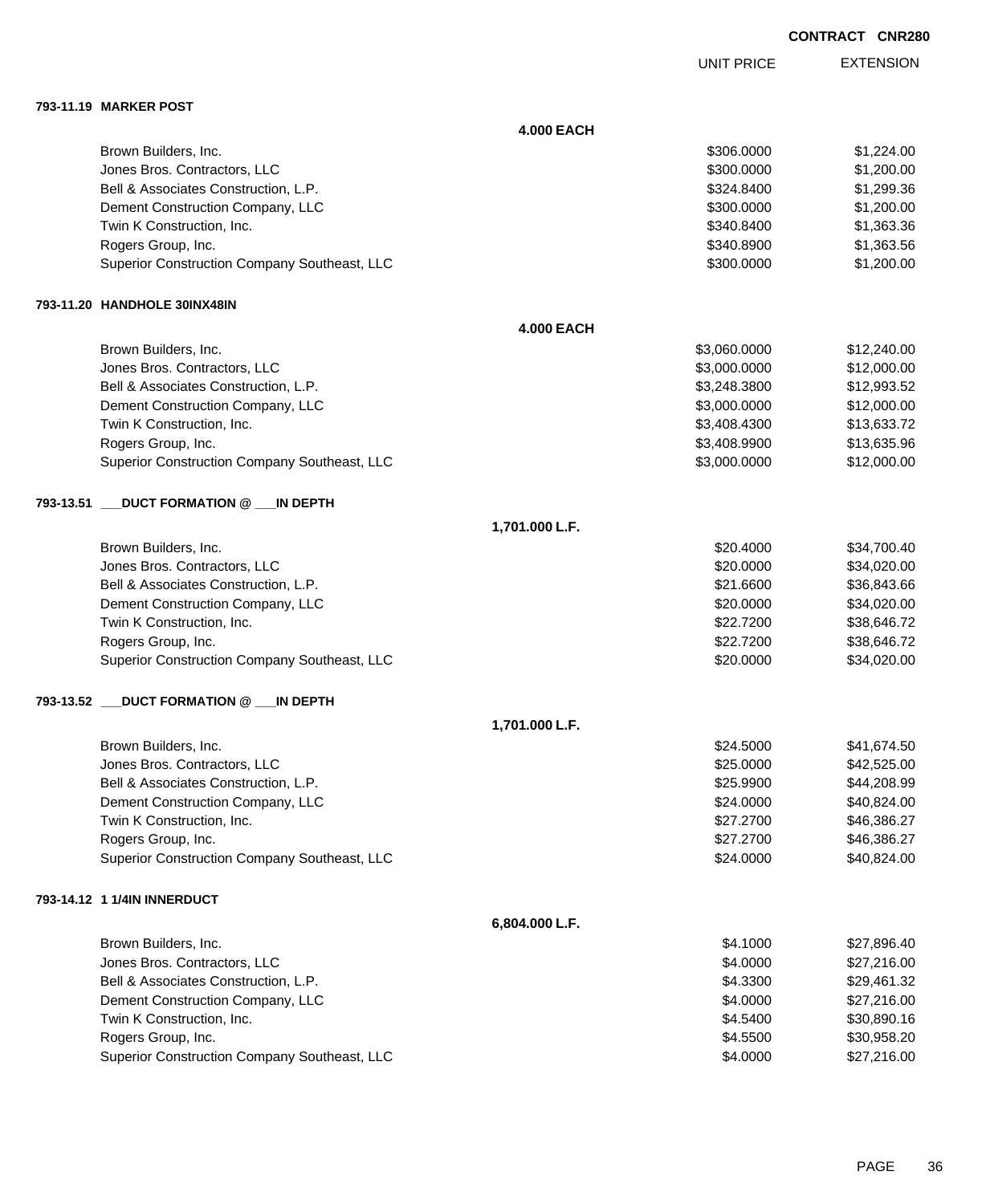|                                              |                   |                   | <b>CONTRACT CNR280</b> |                  |
|----------------------------------------------|-------------------|-------------------|------------------------|------------------|
|                                              |                   | <b>UNIT PRICE</b> |                        | <b>EXTENSION</b> |
|                                              |                   |                   |                        |                  |
|                                              | 3,402.000 L.F.    |                   |                        |                  |
| Brown Builders, Inc.                         |                   | \$5.1000          |                        | \$17,350.20      |
| Jones Bros. Contractors, LLC                 |                   | \$5.0000          |                        | \$17,010.00      |
| Bell & Associates Construction, L.P.         |                   | \$5.4100          |                        | \$18,404.82      |
| Dement Construction Company, LLC             |                   | \$5.0000          |                        | \$17,010.00      |
| Twin K Construction, Inc.                    |                   | \$5.6800          |                        | \$19,323.36      |
| Rogers Group, Inc.                           |                   | \$5.6800          |                        | \$19,323.36      |
| Superior Construction Company Southeast, LLC |                   | \$5.0000          |                        | \$17,010.00      |
| 793-14.20 PLACE MANHOLE OVER EXISTING CABLE  |                   |                   |                        |                  |
|                                              | <b>4.000 EACH</b> |                   |                        |                  |
| Brown Builders, Inc.                         |                   | \$18,350.0000     |                        | \$73,400.00      |
| Jones Bros. Contractors, LLC                 |                   | \$18,000.0000     |                        | \$72,000.00      |
| Bell & Associates Construction, L.P.         |                   | \$19,490.2800     |                        | \$77,961.12      |
| Dement Construction Company, LLC             |                   | \$18,000.0000     |                        | \$72,000.00      |
| Twin K Construction, Inc.                    |                   | \$20,450.5900     |                        | \$81,802.36      |
| Rogers Group, Inc.                           |                   | \$20,453.8500     |                        | \$81,815.40      |
| Superior Construction Company Southeast, LLC |                   | \$18,000.0000     |                        | \$72,000.00      |
| 793-14.21 ROD DUCTS                          |                   |                   |                        |                  |
|                                              | 10,206.000 L.F.   |                   |                        |                  |
| Brown Builders, Inc.                         |                   | \$1.6500          |                        | \$16,839.90      |
| Jones Bros. Contractors, LLC                 |                   | \$1.6000          |                        | \$16,329.60      |
| Bell & Associates Construction, L.P.         |                   | \$1.7300          |                        | \$17,656.38      |
| Dement Construction Company, LLC             |                   | \$1.6000          |                        | \$16,329.60      |
| Twin K Construction, Inc.                    |                   | \$1.8200          |                        | \$18,574.92      |
| Rogers Group, Inc.                           |                   | \$1.8200          |                        | \$18,574.92      |
| Superior Construction Company Southeast, LLC |                   | \$1.6000          |                        | \$16,329.60      |
| 793-14.22 UNDERGROUND CABLE                  |                   |                   |                        |                  |
|                                              | 5,000.000 L.F.    |                   |                        |                  |
| Brown Builders, Inc.                         |                   | \$3.0000          |                        | \$15,000.00      |
| Jones Bros. Contractors, LLC                 |                   | \$3.0000          |                        | \$15,000.00      |
| Bell & Associates Construction, L.P.         |                   | \$3.1600          |                        | \$15,800.00      |
| Dement Construction Company, LLC             |                   | \$2.9200          |                        | \$14,600.00      |
| Twin K Construction, Inc.                    |                   | \$3.3200          |                        | \$16,600.00      |
| Rogers Group, Inc.                           |                   | \$3.3200          |                        | \$16,600.00      |
| Superior Construction Company Southeast, LLC |                   | \$2.9200          |                        | \$14,600.00      |
| <b>798-05.02 FIBER OPTIC CABLE ENCLOSURE</b> |                   |                   |                        |                  |
|                                              | <b>2.000 EACH</b> |                   |                        |                  |
| Brown Builders, Inc.                         |                   | \$1,850.0000      |                        | \$3,700.00       |
| Jones Bros. Contractors, LLC                 |                   | \$2,000.0000      |                        | \$4,000.00       |
| Bell & Associates Construction, L.P.         |                   | \$1,949.0300      |                        | \$3,898.06       |
| Dement Construction Company, LLC             |                   | \$1,800.0000      |                        | \$3,600.00       |
| Twin K Construction, Inc.                    |                   | \$2,045.0600      |                        | \$4,090.12       |
| Rogers Group, Inc.                           |                   | \$2,045.3900      |                        | \$4,090.78       |
| Superior Construction Company Southeast, LLC |                   | \$1,800.0000      |                        | \$3,600.00       |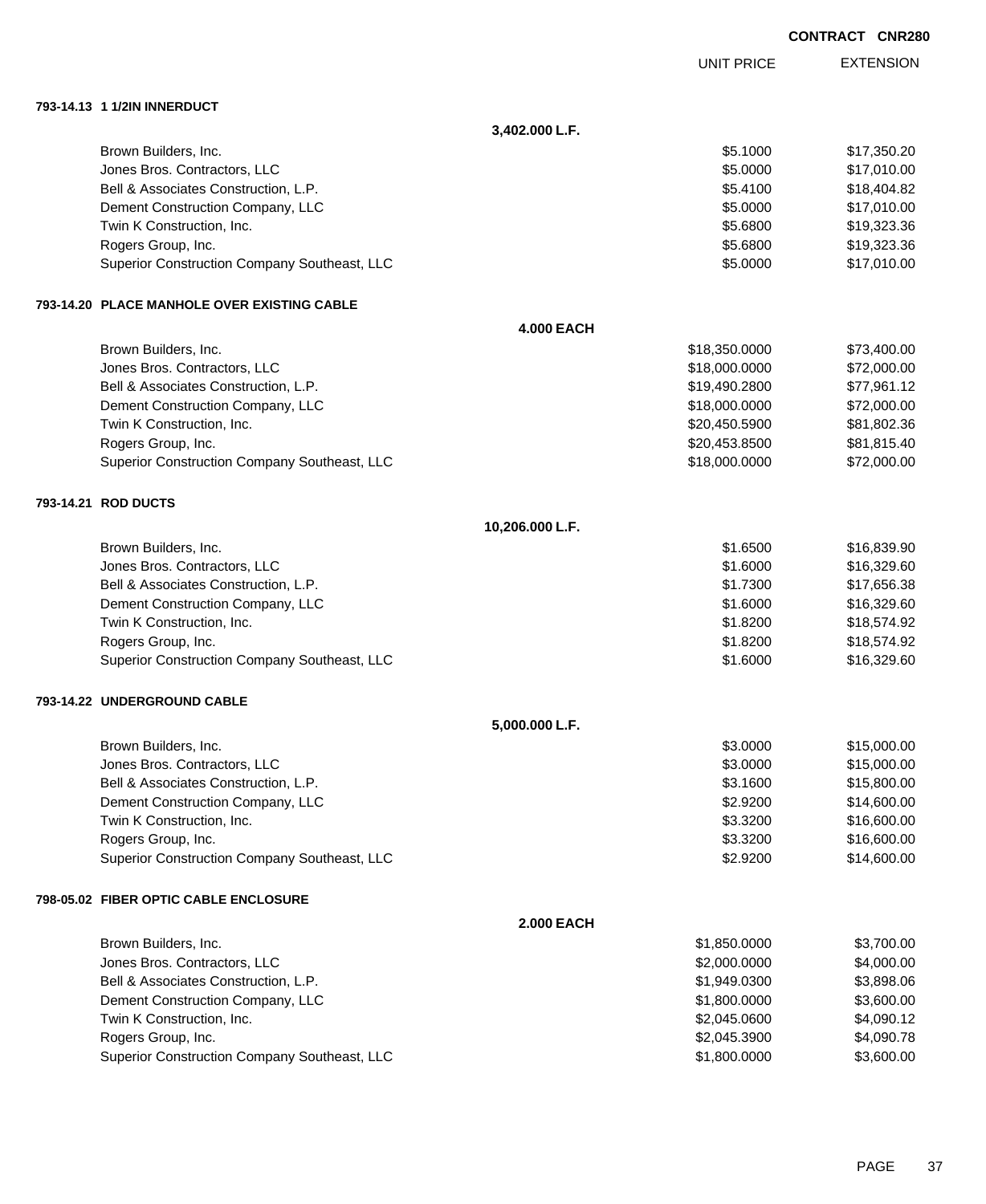EXTENSION UNIT PRICE

### **798-05.03 FIBER OPTIC CABLE SPLICE**

| <b>1.000 EACH</b>                            |              |            |
|----------------------------------------------|--------------|------------|
| Brown Builders, Inc.                         | \$3,060.0000 | \$3,060.00 |
| Jones Bros. Contractors, LLC                 | \$3,000.0000 | \$3,000.00 |
| Bell & Associates Construction, L.P.         | \$3,248,3800 | \$3,248.38 |
| Dement Construction Company, LLC             | \$3,000.0000 | \$3,000.00 |
| Twin K Construction, Inc.                    | \$3,408.4300 | \$3,408.43 |
| Rogers Group, Inc.                           | \$3,408.9800 | \$3,408.98 |
| Superior Construction Company Southeast, LLC | \$3,000.0000 | \$3,000.00 |
|                                              |              |            |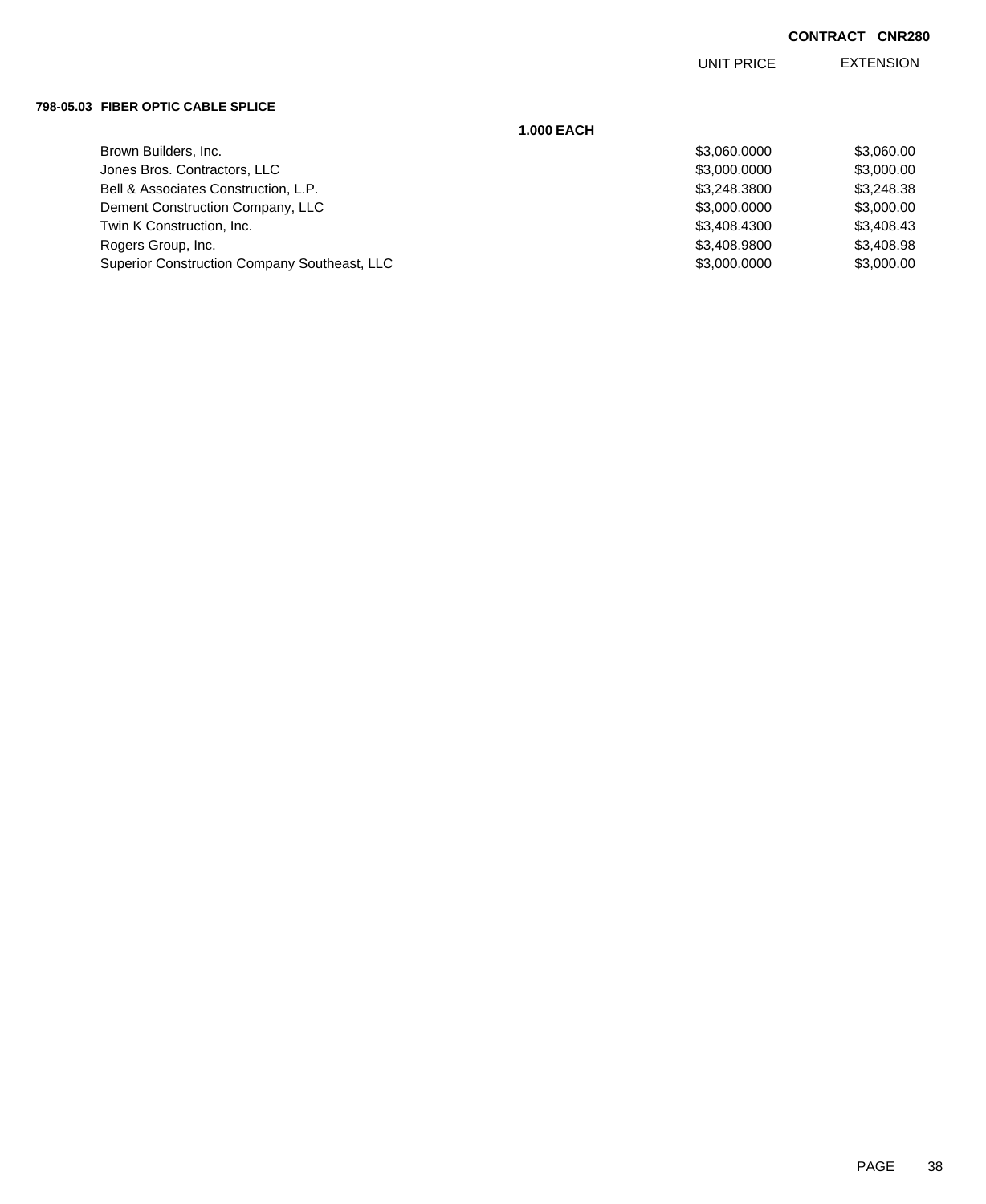# **SUB-TOTAL ROADWAY**

| Brown Builders, Inc.                         | \$2,929,321.55 |
|----------------------------------------------|----------------|
| Jones Bros. Contractors, LLC                 | \$3,181,846.02 |
| Bell & Associates Construction, L.P.         | \$3,115,398.17 |
| Dement Construction Company, LLC             | \$3,298,766.90 |
| Twin K Construction, Inc.                    | \$3,333,723.01 |
| Rogers Group, Inc.                           | \$3,371,833.56 |
| Superior Construction Company Southeast, LLC | \$3,919,070.51 |

# **SUB-TOTAL BRIDGE**

| Brown Builders, Inc.                         | \$1,404,770.75 |
|----------------------------------------------|----------------|
| Jones Bros. Contractors, LLC                 | \$1,555,937.50 |
| Bell & Associates Construction, L.P.         | \$1,723,625.11 |
| Dement Construction Company, LLC             | \$1,552,026.11 |
| Twin K Construction, Inc.                    | \$1,557,689.31 |
| Rogers Group, Inc.                           | \$1,709,998.94 |
| Superior Construction Company Southeast, LLC | \$1,885,426.05 |

## **SUB-TOTAL UTILITY**

| Brown Builders, Inc.                         | \$447,562.10 |
|----------------------------------------------|--------------|
| Jones Bros. Contractors, LLC                 | \$508,870.60 |
| Bell & Associates Construction, L.P.         | \$473,239.85 |
| Dement Construction Company, LLC             | \$501.044.60 |
| Twin K Construction, Inc.                    | \$576,558,38 |
| Rogers Group, Inc.                           | \$492,826,84 |
| Superior Construction Company Southeast, LLC | \$501.044.60 |

# **TOTAL CONTRACT**

| Brown Builders, Inc.                         | \$4,781,654.40 |
|----------------------------------------------|----------------|
| Jones Bros. Contractors, LLC                 | \$5.246.654.12 |
| Bell & Associates Construction, L.P.         | \$5,312,263.13 |
| Dement Construction Company, LLC             | \$5.351.837.61 |
| Twin K Construction, Inc.                    | \$5,467,970.70 |
| Rogers Group, Inc.                           | \$5,574,659.34 |
| Superior Construction Company Southeast, LLC | \$6.305.541.16 |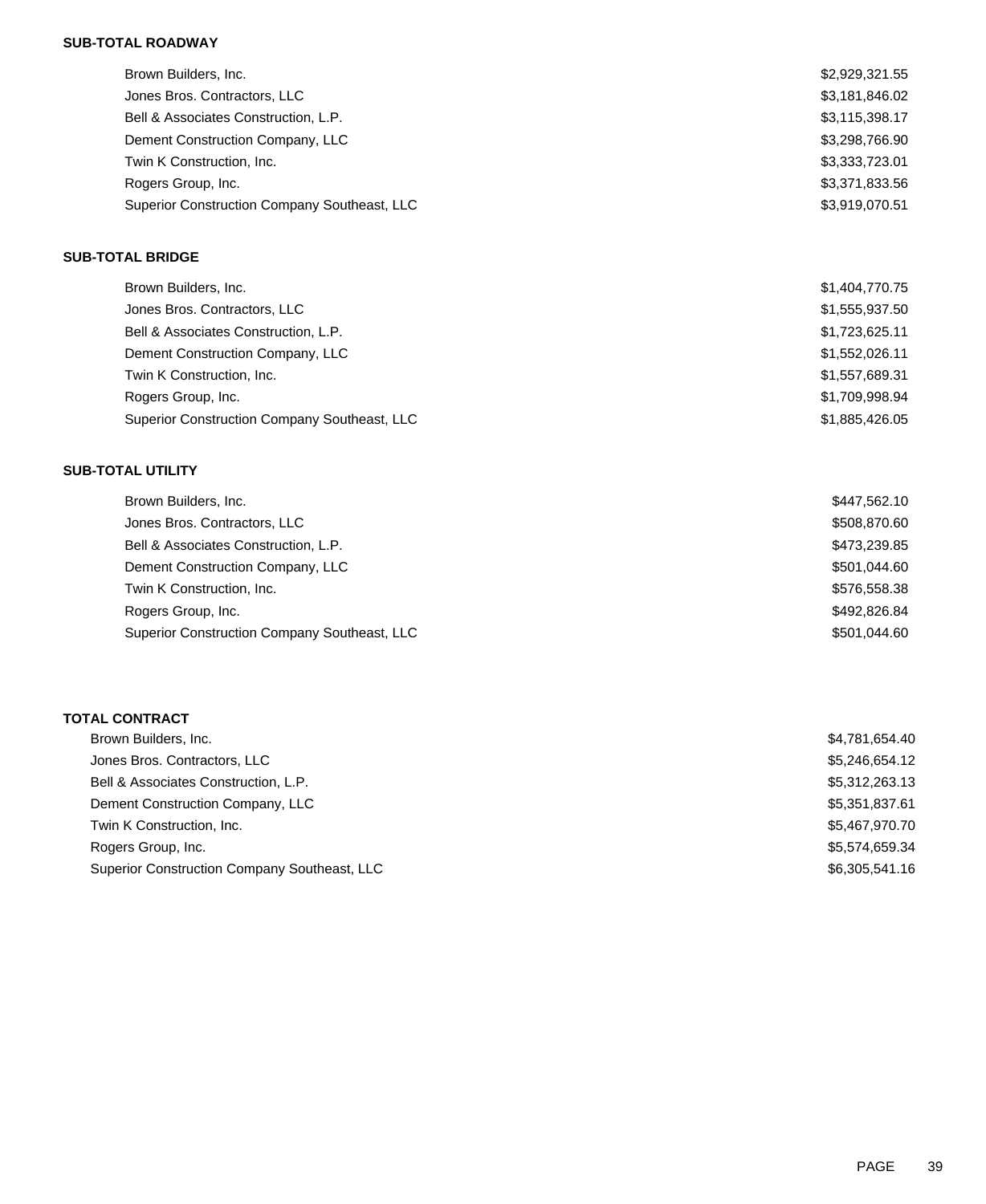# **DEPARTMENT OF TRANSPORTATION SUMMARY OF BIDS LETTING OF OCTOBER 06, 2017 STATE OF TENNESSEE**

### SEVIER COUNTY (Contract No. CNR259 Call 020)

HPP/NH-71(16),78008-3260-14

THE GRADING, DRAINAGE, RETAINING WALLS, SIGNALS AND PAVING ON U.S. 441 (S.R. 71) FROM U.S. 411 (S.R. 35/S.R. 338) (L.M. 28.79) TO MACON LANE (L.M. 29.97).

PROJECT LENGTH - 1.180 MILES

COMPLETION TIME - ON OR BEFORE MAY 31, 2020

DBE GOAL 9.00%

TOTAL CONTRACT

Charles Blalock & Sons, Inc.  $$12,889,769.71$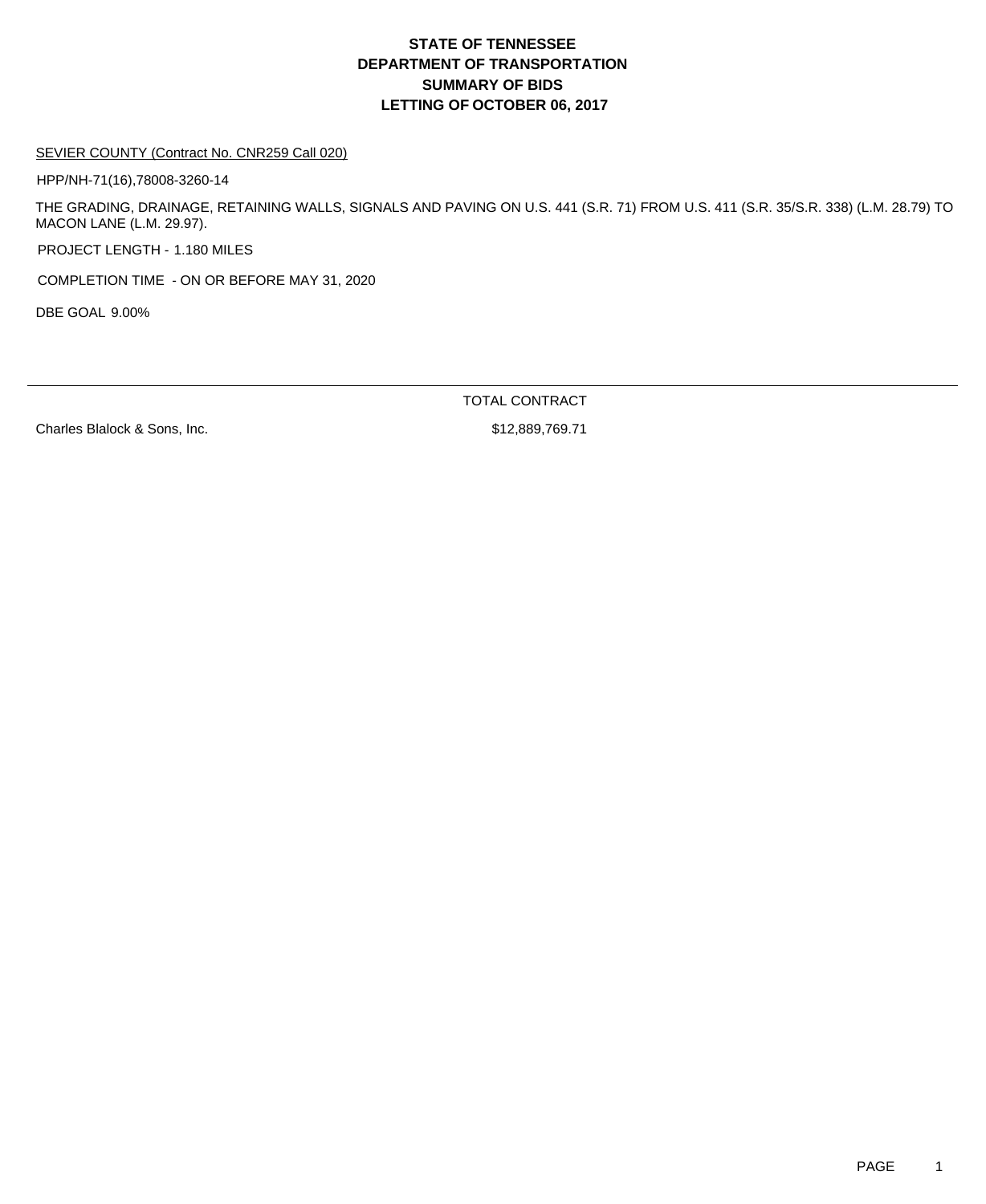|        |                                               |                |                   | <b>CONTRACT CNR259</b> |
|--------|-----------------------------------------------|----------------|-------------------|------------------------|
|        | <b>ROADWAY CATEGORY</b>                       |                | <b>UNIT PRICE</b> | <b>EXTENSION</b>       |
| 105-01 | <b>CONSTRUCTION STAKES, LINES AND GRADES</b>  |                |                   |                        |
|        | Charles Blalock & Sons, Inc.                  | 1.000 LS       | \$178,000.0100    | \$178,000.01           |
|        | 109-10.01 TRAINEE                             | 2,340.000 HOUR |                   |                        |
|        | Charles Blalock & Sons, Inc.                  |                | \$0.8000          | \$1,872.00             |
| 201-01 | <b>CLEARING AND GRUBBING</b>                  |                |                   |                        |
|        | Charles Blalock & Sons, Inc.                  | 1.000 LS       | \$365,000.0000    | \$365,000.00           |
| 202-01 | <b>REMOVAL OF STRUCTURES AND OBSTRUCTIONS</b> |                |                   |                        |
|        | Charles Blalock & Sons, Inc.                  | 1.000 LS       | \$38,941.8500     | \$38,941.85            |
| 202-03 | REMOVAL OF RIGID PAVEMENT, SIDEWALK, ETC.     |                |                   |                        |
|        | Charles Blalock & Sons, Inc.                  | 500.000 S.Y.   | \$24.4500         | \$12,225.00            |
|        | 202-06.01 REMOVAL OF BUILDINGS (TRACT 1)      |                |                   |                        |
|        | Charles Blalock & Sons, Inc.                  | 1.000 LS       | \$1.0000          | \$1.00                 |
|        | 202-06.02 REMOVAL OF BUILDINGS (TRACT 2)      |                |                   |                        |
|        | Charles Blalock & Sons, Inc.                  | 1.000 LS       | \$1.0000          | \$1.00                 |
|        | 202-06.03 REMOVAL OF BUILDINGS (TRACT 3)      |                |                   |                        |
|        | Charles Blalock & Sons, Inc.                  | 1.000 LS       | \$1.0000          | \$1.00                 |
|        | 202-06.04 REMOVAL OF BUILDINGS (TRACT 9)      |                |                   |                        |
|        | Charles Blalock & Sons, Inc.                  | 1.000 LS       | \$1.0000          | \$1.00                 |
|        | 202-06.05 REMOVAL OF BUILDINGS (TRACT 10)     |                |                   |                        |
|        | Charles Blalock & Sons, Inc.                  | 1.000 LS       | \$1.0000          | \$1.00                 |
|        | 202-06.06 REMOVAL OF BUILDINGS (TRACT 15)     |                |                   |                        |
|        | Charles Blalock & Sons, Inc.                  | 1.000 LS       | \$1.0000          | \$1.00                 |
|        | 202-06.07 REMOVAL OF BUILDINGS (TRACT 23)     |                |                   |                        |
|        | Charles Blalock & Sons, Inc.                  | 1.000 LS       | \$1.0000          | \$1.00                 |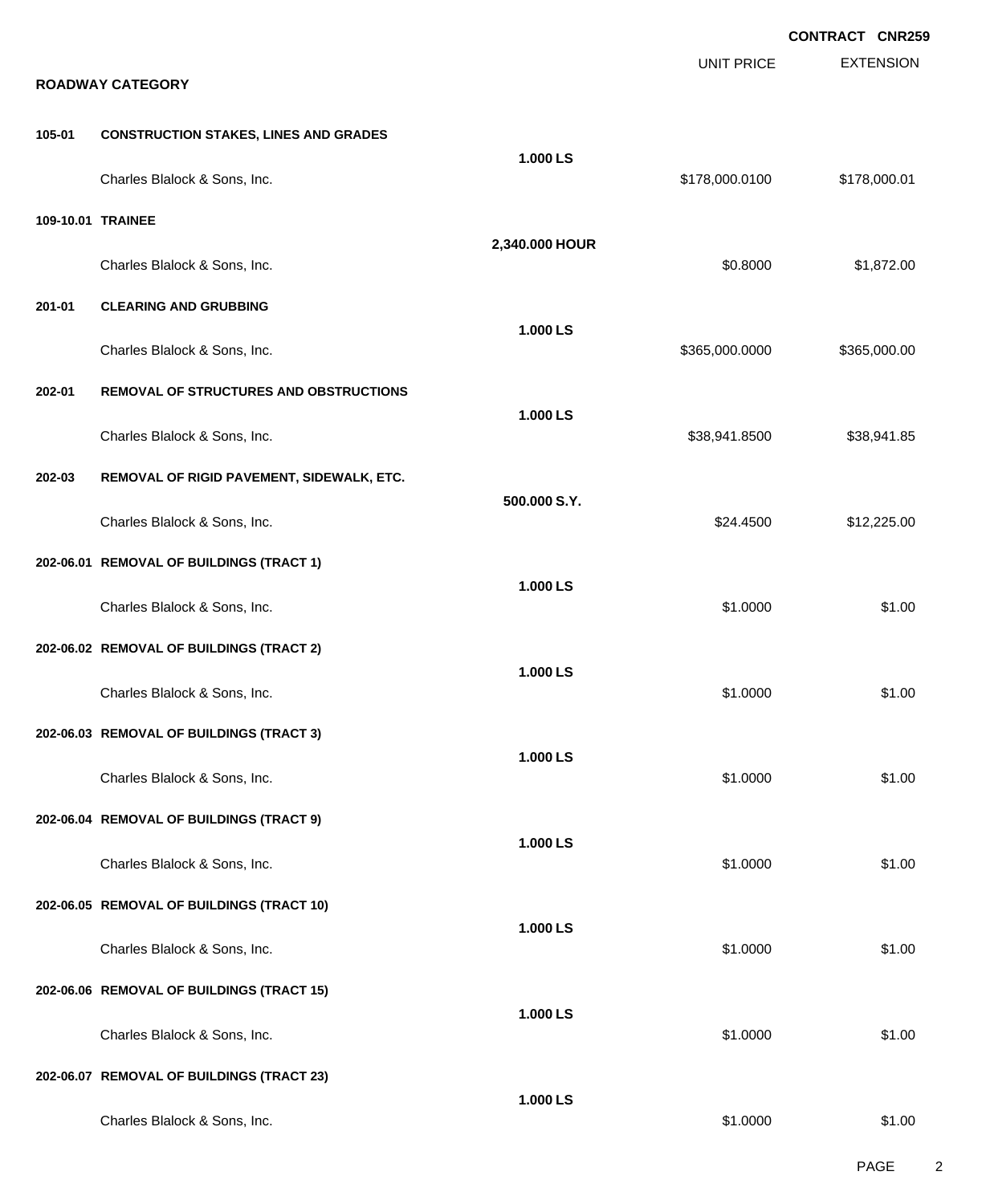EXTENSION **CONTRACT CNR259** UNIT PRICE **202-06.08 REMOVAL OF BUILDINGS (TRACT 24) 1.000 LS** Charles Blalock & Sons, Inc. \$1.000 \$1.000 \$1.000 \$1.000 \$1.000 \$1.000 \$1.000 \$1.000 \$1.000 \$1.00 **202-06.09 REMOVAL OF BUILDINGS (TRACT 39) 1.000 LS** Charles Blalock & Sons, Inc. \$1.000 \$1.000 \$1.000 \$1.000 \$1.000 \$1.000 \$1.000 \$1.000 \$1.00 **203-01 ROAD & DRAINAGE EXCAVATION (UNCLASSIFIED) 53,631.000 C.Y.** Charles Blalock & Sons, Inc. \$15.5800 \$835,570.98 **202-06.10 REMOVAL OF BUILDINGS (TRACT 55) 1.000 LS** Charles Blalock & Sons, Inc. \$1.000 \$1.000 \$1.000 \$1.000 \$1.000 \$1.000 \$1.000 \$1.000 \$1.000 \$1.000 \$1.00 **203-06 WATER 500.000 M.G.** Charles Blalock & Sons, Inc. 6.6000 \$1,250.00 \$1,250.00 **203-07 FURNISHING & SPREADING TOPSOIL 7,539.000 C.Y.** Charles Blalock & Sons, Inc. 6. 2010 12:30 12:30 12:30 13:30,156.00 \$30,156.00 **209-02.05 12" TEMPORARY SLOPE DRAIN 2,569.000 L.F.** Charles Blalock & Sons, Inc. \$14.9100 \$38,303.79 **209-05 SEDIMENT REMOVAL 306.000 C.Y.** Charles Blalock & Sons, Inc. \$7.0500 \$2,157.30 **209-08.02 TEMPORARY SILT FENCE (WITH BACKING) 980.000 L.F.** Charles Blalock & Sons, Inc. 6. 2012 12:00 \$2,989.00 \$2,989.00 \$2,989.00 \$2,989.00 **209-08.03 TEMPORARY SILT FENCE (WITHOUT BACKING) 9,528.000 L.F.** Charles Blalock & Sons, Inc. 6. 2016 19:30 19:30 19:30 19:30 19:30 19:30 19:30 19:30 19:30 19:30 19:30 19:30 1 **209-08.07 ROCK CHECK DAM PER 67.000 EACH** Charles Blalock & Sons, Inc. 6. 2012 12:30 12:30 12:30 12:30 12:30 12:30 12:30 12:30 12:30 12:30 12:30 12:30 1 **209-08.08 ENHANCED ROCK CHECK DAM 12.000 EACH**

Charles Blalock & Sons, Inc. 6. 2012. The Superintendent Studies of the Studies of the Studies of the Studies of S3,528.000 \$3,528.00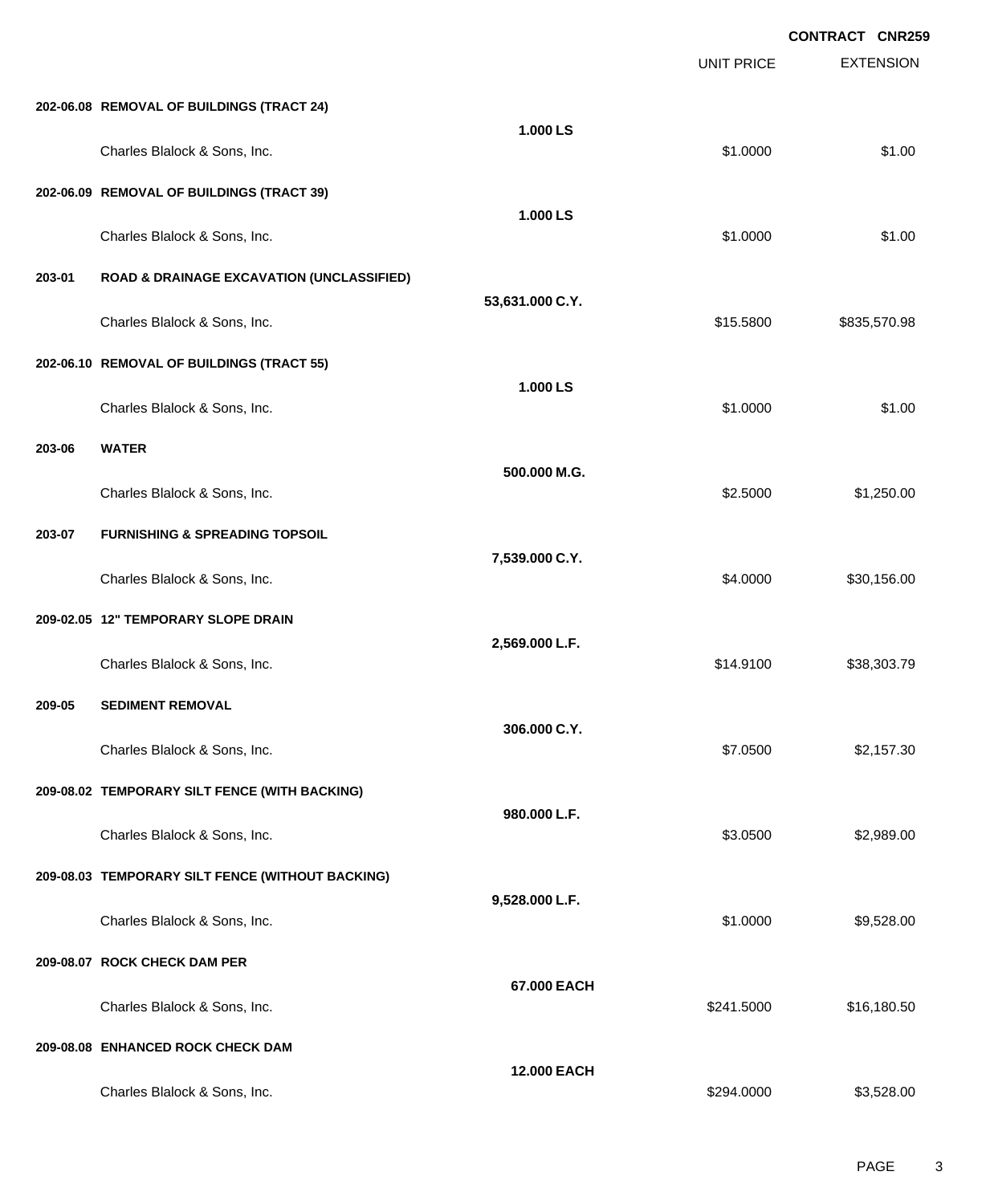|                                                  |                    | <b>UNIT PRICE</b> | <b>EXTENSION</b> |
|--------------------------------------------------|--------------------|-------------------|------------------|
| 209-09.01 SANDBAGS                               |                    |                   |                  |
| Charles Blalock & Sons, Inc.                     | 830.000 BAG        | \$6.0000          | \$4,980.00       |
| 209-09.03 SEDIMENT FILTER BAG (15' X 15')        |                    |                   |                  |
| Charles Blalock & Sons, Inc.                     | 3.000 EACH         | \$220.5000        | \$661.50         |
| 209-09.40 CURB INLET PROTECTION (TYPE 1)         |                    |                   |                  |
| Charles Blalock & Sons, Inc.                     | <b>12.000 EACH</b> | \$157.5000        | \$1,890.00       |
| 209-09.41 CURB INLET PROTECTION (TYPE 2)         |                    |                   |                  |
| Charles Blalock & Sons, Inc.                     | <b>5.000 EACH</b>  | \$157.5000        | \$787.50         |
| 209-09.42 CURB INLET PROTECTION (TYPE 3)         |                    |                   |                  |
| Charles Blalock & Sons, Inc.                     | <b>1.000 EACH</b>  | \$157.5000        | \$157.50         |
| 209-09.43 CURB INLET PROTECTION (TYPE 4)         |                    |                   |                  |
| Charles Blalock & Sons, Inc.                     | 58.000 EACH        | \$157.5000        | \$9,135.00       |
| 209-20.03 POLYETHYLENE SHEETING (6 MIL. MINIMUM) |                    |                   |                  |
| Charles Blalock & Sons, Inc.                     | 264.000 S.Y.       | \$3.2500          | \$858.00         |
| 209-40.31 CATCH BASIN PROTECTION (TYPE B)        |                    |                   |                  |
| Charles Blalock & Sons, Inc.                     | <b>2.000 EACH</b>  | \$273.0000        | \$546.00         |
| 209-40.33 CATCH BASIN PROTECTION (TYPE D)        |                    |                   |                  |
| Charles Blalock & Sons, Inc.                     | 10.000 EACH        | \$220.5000        | \$2,205.00       |
| 209-40.41 CATCH BASIN FILTER ASSEMBLY(TYPE 1)    |                    |                   |                  |
| Charles Blalock & Sons, Inc.                     | <b>6.000 EACH</b>  | \$315.0000        | \$1,890.00       |
| 209-40.42 CATCH BASIN FILTER ASSEMBLY(TYPE 2)    |                    |                   |                  |
| Charles Blalock & Sons, Inc.                     | 71.000 EACH        | \$315.0000        | \$22,365.00      |
| 209-65.03 TEMPORARY DIVERSION CHANNEL            |                    |                   |                  |
| Charles Blalock & Sons, Inc.                     | 620.000 L.F.       | \$71.5400         | \$44,354.80      |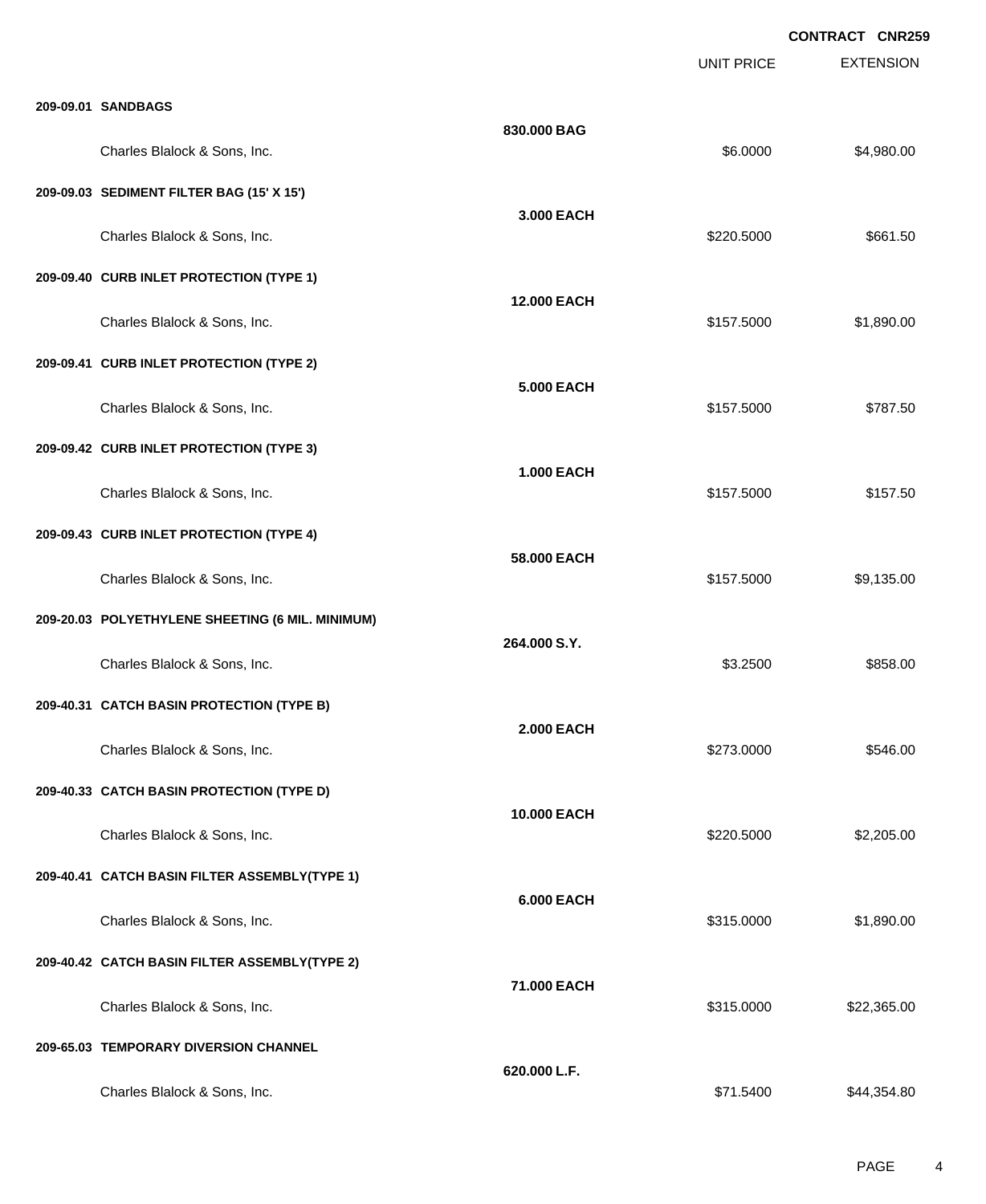EXTENSION **CONTRACT CNR259** UNIT PRICE **303-01 MINERAL AGGREGATE, TYPE A BASE, GRADING D 17,530.000 TON** Charles Blalock & Sons, Inc. \$30.8800 \$541,326.40 **303-10.01 MINERAL AGGREGATE (SIZE 57) 696.000 TON** Charles Blalock & Sons, Inc. \$33.2800 \$23,162.88 **307-01.08 ASPHALT CONCRETE MIX (PG64-22) (BPMB-HM) GRADING B-M2 1,380.000 TON** Charles Blalock & Sons, Inc. 6. 2012 12:30 12:30 12:30 132,480.000 \$132,480.00 **307-01.21 ASP. CONC. MIX(PG70-22) (BPMB-HM) GR. A-S 2,544.000 TON** Charles Blalock & Sons, Inc. 6. 2014. The Superintence of the State of the State of S244,224.000 \$244,224.00 **307-02.01 ASPHALT CONCRETE MIX (PG70-22) (BPMB-HM) GRADING A 3,573.000 TON** Charles Blalock & Sons, Inc. 6. 2011 2012 20:30:40 \$109.5000 \$391,243.50 **307-02.08 ASPHALT CONCRETE MIX (PG70-22) (BPMB-HM) GRADING B-M2 8,001.000 TON** Charles Blalock & Sons, Inc. 6. 2012 12:30 12:30 12:30 12:30 12:30 12:30 12:30 12:30 12:30 12:30 12:30 12:30 12:30 12:30 12:30 12:30 12:30 12:30 12:30 12:30 12:30 12:30 12:30 12:30 12:30 12:30 12:30 12:30 12:30 12:30 12:30 **402-01 BITUMINOUS MATERIAL FOR PRIME COAT (PC) 48.000 TON** Charles Blalock & Sons, Inc. 6. 2012 12:30 12:30 12:30 12:30 12:30 12:30 12:30 12:30 12:30 12:30 12:30 12:30 13:30 13:470.40 **402-02 AGGREGATE FOR COVER MATERIAL (PC) 181.000 TON** Charles Blalock & Sons, Inc. 6. 20.000 \$3,620.00 **403-01 BITUMINOUS MATERIAL FOR TACK COAT (TC) 32.000 TON** Charles Blalock & Sons, Inc. 6. 2010 12:30 12:30 1360.000 \$31,360.000 \$31,360.00 **411-01.07 ACS MIX (PG64-22) GRADING E SHOULDER 40.000 TON** Charles Blalock & Sons, Inc. 6.400.000 \$6,400.000 \$6,400.000 \$6,400.000 \$6,400.00 **411-01.10 ACS MIX(PG64-22) GRADING D 634.000 TON** Charles Blalock & Sons, Inc. 6. 2012 12:30 12:30 12:30 13:30 13:30 13:30 13:30 14:30 14:30 15:30 16:30 16:30 16:30 16:30 16:30 16:30 16:30 17:30 17:30 17:30 17:30 17:30 17:30 17:30 17:30 17:30 17:30 17:30 17:30 17:30 17:30 **411-02.10 ACS MIX(PG70-22) GRADING D 3,065.000 TON** Charles Blalock & Sons, Inc. 6. 2012 12:30 137.500 \$360,137.5000 \$360,137.500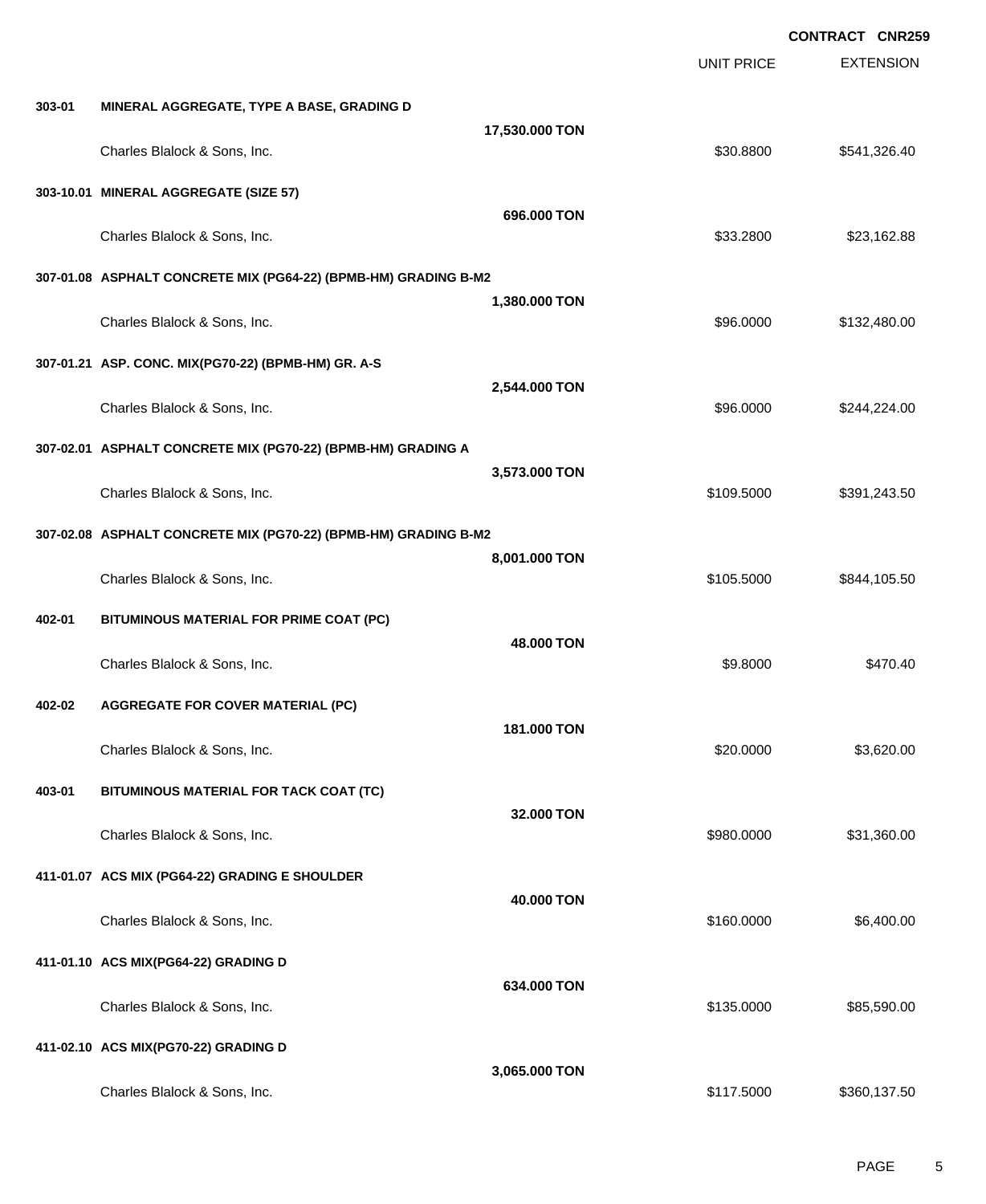EXTENSION **CONTRACT CNR259** UNIT PRICE **415-01.01 COLD PLANING BITUMINOUS PAVEMENT 178.000 TON** Charles Blalock & Sons, Inc. 6. 2012 12:30 12:30 12:30 12:30 13:30 14:30 14:30 14:30 15:40 15:5096.00 **604-01.01 CLASS A CONCRETE (ROADWAY) 86.000 C.Y.** Charles Blalock & Sons, Inc. 684,568.96 **604-01.02 STEEL BAR REINFORCEMENT (ROADWAY) 18,207.000 LB.** Charles Blalock & Sons, Inc. 6. 2012 12:30 \$15,475.95 **604-07.01 RETAINING WALL (WALL 1) 1,164.000 S.F.** Charles Blalock & Sons, Inc. 6. 2010. The State of the State of the State of the State of the State of the State of the State of the State of the State of the State of the State of the State of the State of the State of th **604-07.03 RETAINING WALL (WALL 3) 3,445.000 S.F.** Charles Blalock & Sons, Inc. \$91.3100 \$314,562.95 **604-07.04 RETAINING WALL (WALL 4) 1,100.000 S.F.** Charles Blalock & Sons, Inc. \$95.8900 \$105,479.00 **604-07.05 RETAINING WALL (WALL 5) 400.000 S.F.** Charles Blalock & Sons, Inc. 6. 2010. [10] Charles Blalock & Sons, Inc. 6. 2010. [10] Charles Blalock & Sons, Inc. 2010. [10] 2010. [10] 2010. [10] 2010. [10] 2010. [10] 2010. [10] 2010. [10] 2010. [10] 2010. [10] 2010. [1 **607-03.02 18" CONCRETE PIPE CULVERT (CLASS III) 7,116.000 L.F.** Charles Blalock & Sons, Inc. \$71.5800 \$509,363.28 **607-05.02 24" CONCRETE PIPE CULVERT (CLASS III) 3,370.000 L.F.** Charles Blalock & Sons, Inc. \$93.3600 \$314,623.20 **607-06.02 30" CONCRETE PIPE CULVERT (CLASS III) 122.000 L.F.** Charles Blalock & Sons, Inc. \$140.2500 \$17,110.50 **607-08.02 42" CONCRETE PIPE CULVERT (CLASS III) 92.000 L.F.** Charles Blalock & Sons, Inc. \$202.0900 \$18,592.28 **611-01.02 MANHOLES, > 4' - 8' DEPTH 6.000 EACH**

Charles Blalock & Sons, Inc. \$7,633.6900 \$45,802.14

PAGE 6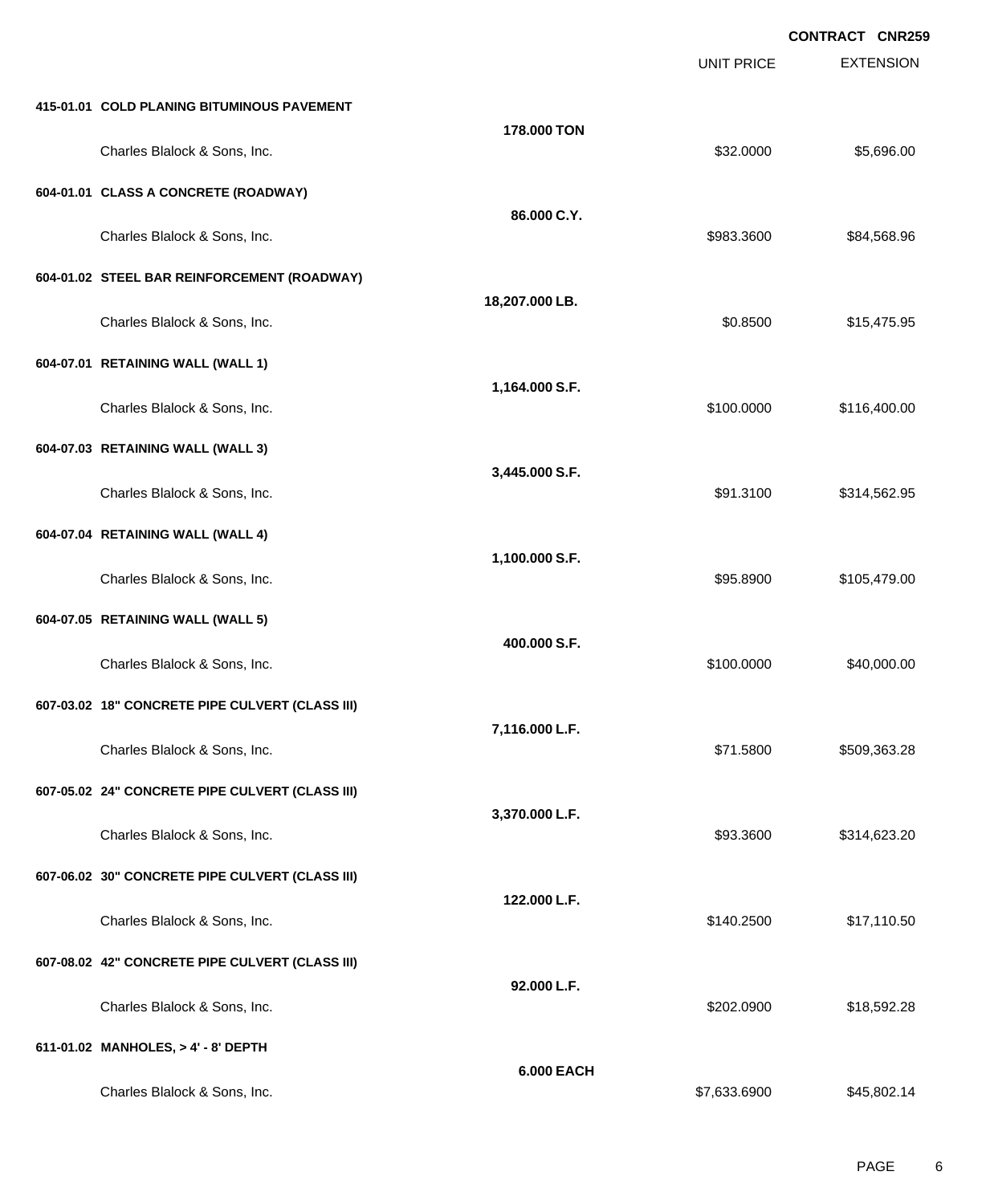|                                                    |                   |                   | <b>CONTRACT CNR259</b> |
|----------------------------------------------------|-------------------|-------------------|------------------------|
|                                                    |                   | <b>UNIT PRICE</b> | <b>EXTENSION</b>       |
| 611-01.04 MANHOLES, > 12' - 16' DEPTH              |                   |                   |                        |
| Charles Blalock & Sons, Inc.                       | <b>2.000 EACH</b> | \$8,947.2000      | \$17,894.40            |
| 611-07.01 CLASS A CONCRETE (PIPE ENDWALLS)         |                   |                   |                        |
| Charles Blalock & Sons, Inc.                       | 9.000 C.Y.        | \$1,524.6700      | \$13,722.03            |
| 611-07.02 STEEL BAR REINFORCEMENT (PIPE ENDWALLS)  |                   |                   |                        |
| Charles Blalock & Sons, Inc.                       | 880.000 LB.       | \$3.3100          | \$2,912.80             |
| 611-07.31 18IN ENDWALL (SIDE DRAIN)                |                   |                   |                        |
| Charles Blalock & Sons, Inc.                       | 11.000 EACH       | \$3,504.0900      | \$38,544.99            |
| 611-07.32 24IN ENDWALL (SIDE DRAIN)                |                   |                   |                        |
| Charles Blalock & Sons, Inc.                       | 3.000 EACH        | \$4,642.9200      | \$13,928.76            |
| 611-07.35 42IN ENDWALL (SIDE DRAIN)                |                   |                   |                        |
| Charles Blalock & Sons, Inc.                       | <b>2.000 EACH</b> | \$13,832.7200     | \$27,665.44            |
| 611-12.02 CATCH BASINS, TYPE 12, > 4' - 8' DEPTH   |                   |                   |                        |
| Charles Blalock & Sons, Inc.                       | 69.000 EACH       | \$3,916.5800      | \$270,244.02           |
| 611-12.05 CATCH BASINS, TYPE 12, > 16' - 20' DEPTH |                   |                   |                        |
| Charles Blalock & Sons, Inc.                       | <b>2.000 EACH</b> | \$25,418.3900     | \$50,836.78            |
| 611-14.02 CATCH BASINS, TYPE 14, > 4' - 8' DEPTH   |                   |                   |                        |
| Charles Blalock & Sons, Inc.                       | <b>2.000 EACH</b> | \$7,683.0100      | \$15,366.02            |
| 611-38.01 CATCH BASINS, TYPE 38, 0' - 4' DEPTH     |                   |                   |                        |
| Charles Blalock & Sons, Inc.                       | <b>1.000 EACH</b> | \$4,127.8200      | \$4,127.82             |
| 611-38.02 CATCH BASINS, TYPE 38, > 4' - 8' DEPTH   |                   |                   |                        |
| Charles Blalock & Sons, Inc.                       | 3.000 EACH        | \$5,041.5600      | \$15,124.68            |
| 611-38.04 CATCH BASINS, TYPE 38, > 12' - 16' DEPTH |                   |                   |                        |
| Charles Blalock & Sons, Inc.                       | <b>1.000 EACH</b> | \$12,274.4700     | \$12,274.47            |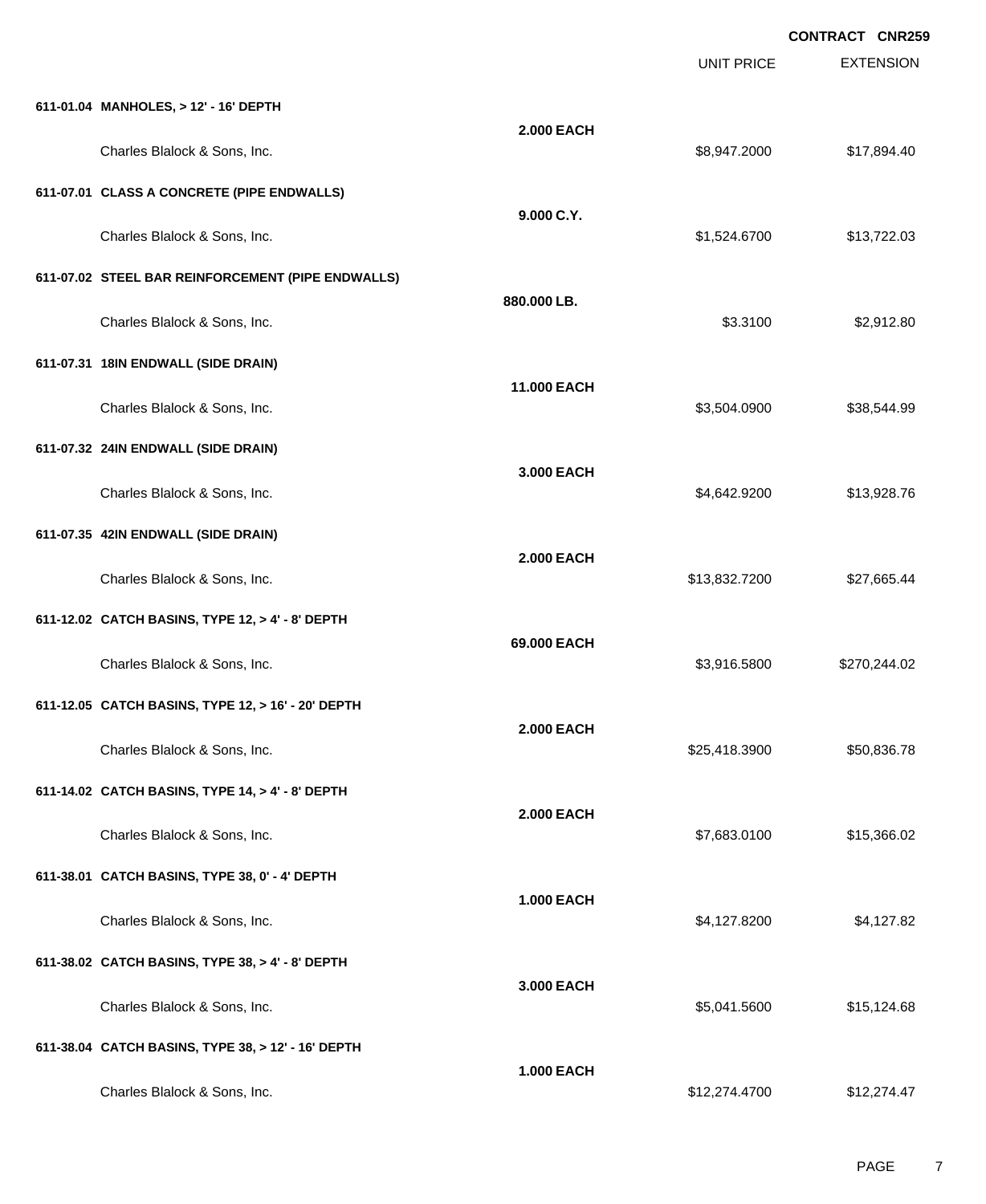EXTENSION **CONTRACT CNR259** UNIT PRICE **620-05 CONCRETE PARAPET WITH STRUCTURAL TUBING 200.000 L.F.** Charles Blalock & Sons, Inc. 6. 2012 12:30 12:30 12:30 12:30 12:30 12:30 13:30 14:30 14:30 15:30 16:30 16:30 1 **621-03.04 30" TEMPORARY DRAINAGE PIPE 91.000 L.F.** Charles Blalock & Sons, Inc. \$78.7900 \$7,169.89 **701-01.01 CONCRETE SIDEWALK (4 ") 55,090.000 S.F.** Charles Blalock & Sons, Inc. 6. 2012 12:30 12:30 12:30 12:30 12:30 12:30 12:30 12:30 12:30 12:30 12:30 12:30 1 **701-02 CONCRETE DRIVEWAY 13,340.000 S.F.** Charles Blalock & Sons, Inc. 6. 2010. The State of the State of the State of the State of the State of the State of the State of the State of the State of the State of the State of the State of the State of the State of th **701-02.03 CONCRETE CURB RAMP 3,884.000 S.F.** Charles Blalock & Sons, Inc. \$20.0000 \$77,680.00 **702-01 CONCRETE CURB 117.000 C.Y.** Charles Blalock & Sons, Inc. 6. 2012 12:30:00 \$232.9600 \$27,256.32 **702-03 CONCRETE COMBINED CURB & GUTTER 968.000 C.Y.** Charles Blalock & Sons, Inc. 6. 2010 12:00:00 \$325.0000 \$314,600.00 **705-01.01 GUARDRAIL AT BRIDGE ENDS 27.000 L.F.** Charles Blalock & Sons, Inc. \$67.7300 \$1,828.71 **705-02.02 SINGLE GUARDRAIL (TYPE 2) 316.000 L.F.** Charles Blalock & Sons, Inc. \$18.3800 \$5,808.08 **705-04.04 GUARDRAIL TERMINAL (TYPE 21) 1.000 EACH** Charles Blalock & Sons, Inc. \$1,968.7500 \$1,968.7500 \$1,968.7500 \$1,968.7500 \$1,968.7500 \$1,968.75 **705-04.09 EARTH PAD FOR TYPE 38 GR END TREATMENT 2.000 EACH** Charles Blalock & Sons, Inc. 6. 2012 12:30 12:30 12:30 12:30 12:30 12:30 12:30 12:30 12:30 12:30 12:30 12:30 1 **705-06.20 TANGENT ENERGY ABSORBING TERM MASH TL-3 2.000 EACH** Charles Blalock & Sons, Inc. 6. 2012 12:362.5000 \$4,725.00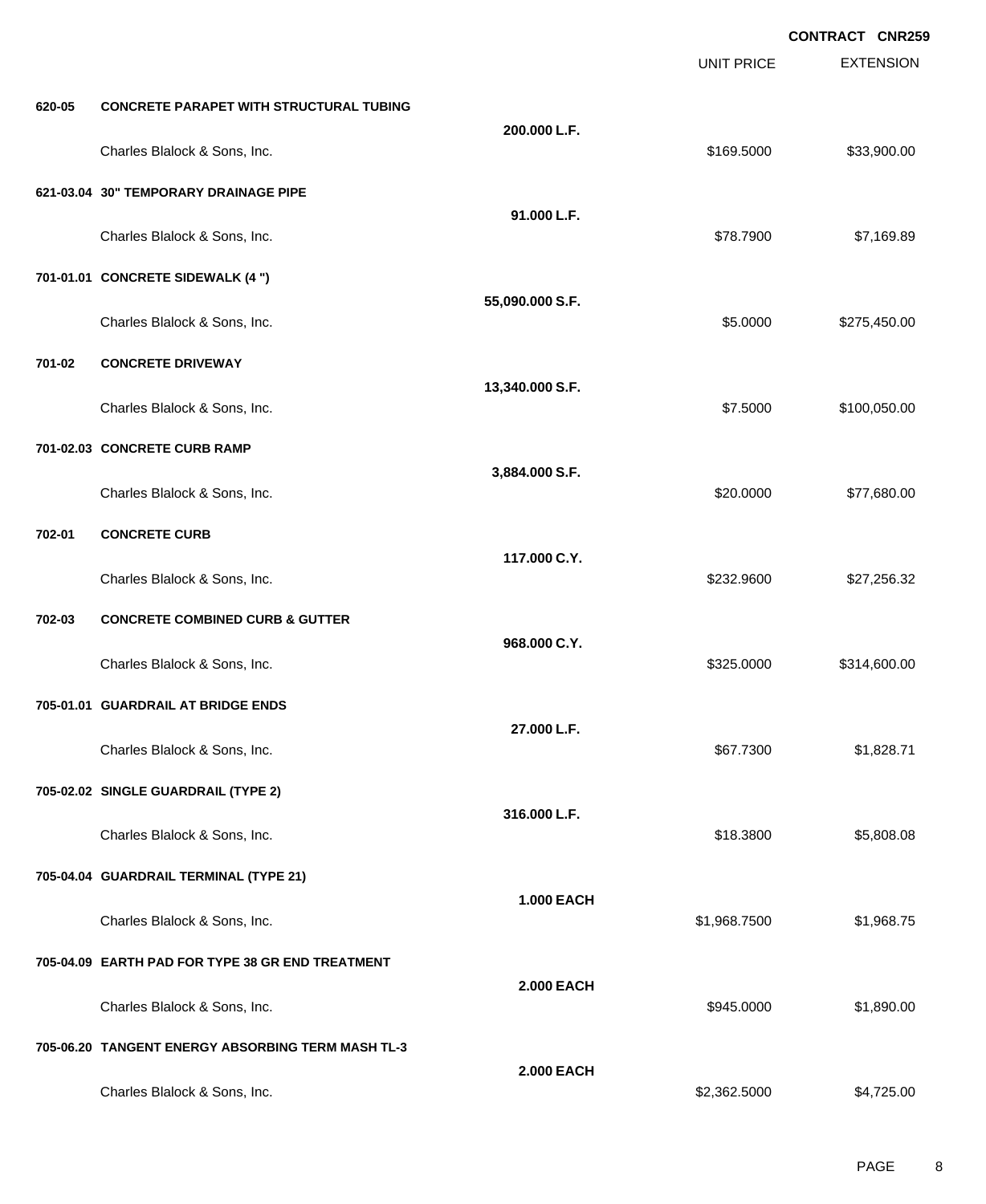|        |                                                    |                   |                   | <b>CONTRACT CNR259</b> |
|--------|----------------------------------------------------|-------------------|-------------------|------------------------|
|        |                                                    |                   | <b>UNIT PRICE</b> | <b>EXTENSION</b>       |
|        | 705-08.51 PORTABLE IMPACT ATTENUATOR NCHRP350 TL-3 |                   |                   |                        |
|        | Charles Blalock & Sons, Inc.                       | <b>4.000 EACH</b> | \$3,858.7500      | \$15,435.00            |
|        | 707-02.11 CHAIN-LINK FENCE (6 FOOT) (VINYL COATED) |                   |                   |                        |
|        | Charles Blalock & Sons, Inc.                       | 450.000 L.F.      | \$16.6400         | \$7,488.00             |
|        | 707-08.11 HIGH-VISIBILITY CONSTRUCTION FENCE       |                   |                   |                        |
|        | Charles Blalock & Sons, Inc.                       | 223.000 L.F.      | \$1.1600          | \$258.68               |
|        | 708-02.01 MARKERS (CONCRETE R.O.W. POSTS)          |                   |                   |                        |
|        | Charles Blalock & Sons, Inc.                       | 55.000 EACH       | \$265.0000        | \$14,575.00            |
|        | 709-05.05 MACHINED RIP-RAP (CLASS A-3)             |                   |                   |                        |
|        | Charles Blalock & Sons, Inc.                       | 100.000 TON       | \$64.8300         | \$6,483.00             |
|        | 709-05.06 MACHINED RIP-RAP (CLASS A-1)             |                   |                   |                        |
|        | Charles Blalock & Sons, Inc.                       | 1,677.000 TON     | \$48.3300         | \$81,049.41            |
|        | 709-05.09 MACHINED RIP-RAP (CLASS C)               |                   |                   |                        |
|        | Charles Blalock & Sons, Inc.                       | 3,060.000 TON     | \$50.8900         | \$155,723.40           |
| 710-02 | <b>AGGREGATE UNDERDRAINS (WITH PIPE)</b>           |                   |                   |                        |
|        | Charles Blalock & Sons, Inc.                       | 12,150.000 L.F.   | \$5.2500          | \$63,787.50            |
|        | 711-05.71 51IN SINGLE SLOPE CONCRETE BARRIER WALL  |                   |                   |                        |
|        | Charles Blalock & Sons, Inc.                       | 286.000 L.F.      | \$100.9800        | \$28,880.28            |
| 712-01 | <b>TRAFFIC CONTROL</b>                             |                   |                   |                        |
|        | Charles Blalock & Sons, Inc.                       | 1.000 LS          | \$170,054.4100    | \$170,054.41           |
|        | 712-02.02 INTERCONNECTED PORTABLE BARRIER RAIL     |                   |                   |                        |
|        | Charles Blalock & Sons, Inc.                       | 2,000.000 L.F.    | \$28.0000         | \$56,000.00            |
|        | 712-04.01 FLEXIBLE DRUMS (CHANNELIZING)            |                   |                   |                        |
|        | Charles Blalock & Sons, Inc.                       | 270.000 EACH      | \$37.8000         | \$10,206.00            |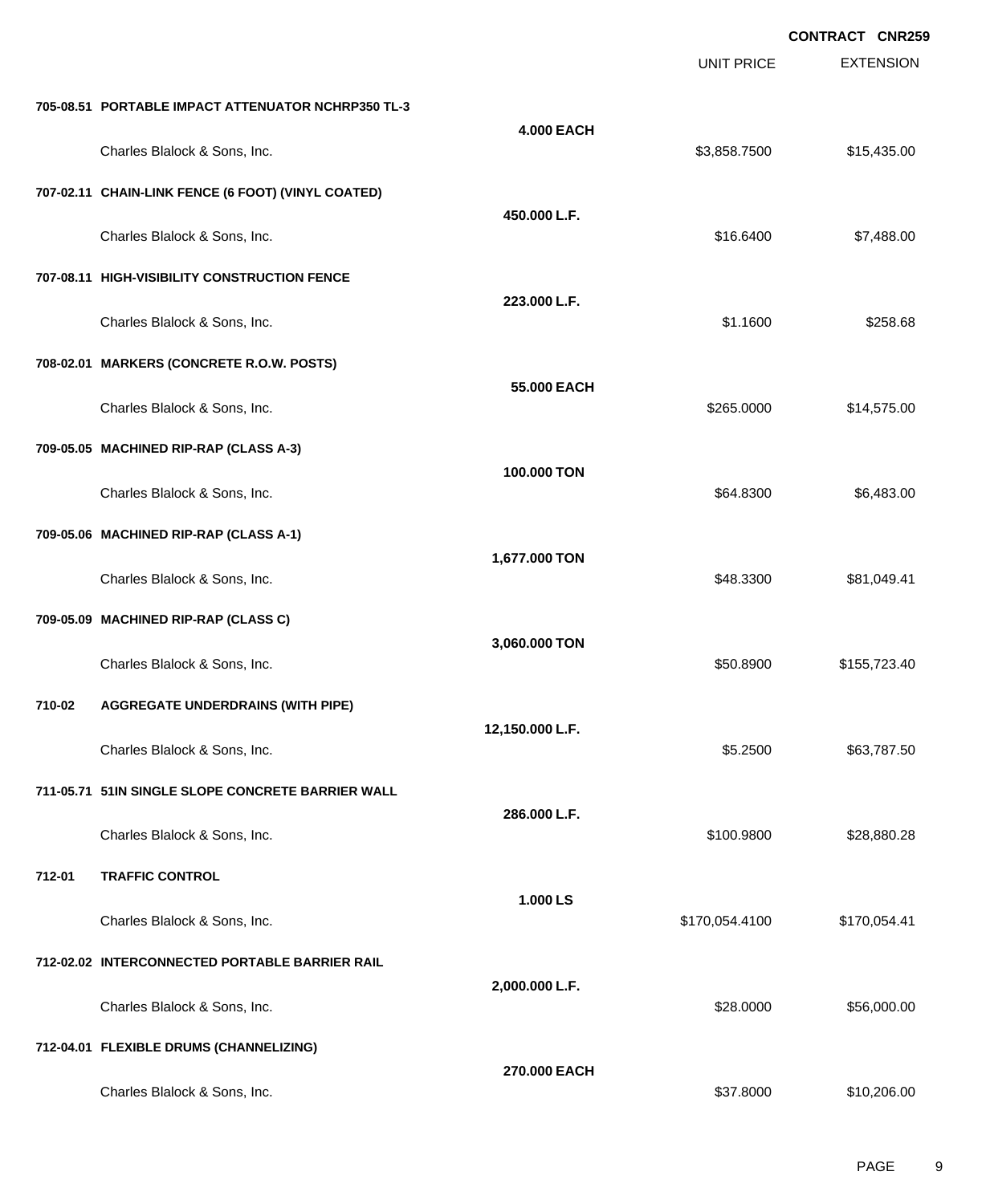|        |                                                             |                   |                   | <b>CONTRACT CNR259</b> |
|--------|-------------------------------------------------------------|-------------------|-------------------|------------------------|
|        |                                                             |                   | <b>UNIT PRICE</b> | <b>EXTENSION</b>       |
| 712-06 | <b>SIGNS (CONSTRUCTION)</b>                                 |                   |                   |                        |
|        | Charles Blalock & Sons, Inc.                                | 384.000 S.F.      | \$9.1900          | \$3,528.96             |
|        | 712-07.03 TEMPORARY BARRICADES (TYPE III)                   |                   |                   |                        |
|        | Charles Blalock & Sons, Inc.                                | 35.000 L.F.       | \$25.7300         | \$900.55               |
|        | 713-11.02 PERFORATED/KNOCKOUT SQUARE TUBE POST              |                   |                   |                        |
|        | Charles Blalock & Sons, Inc.                                | 482.000 LB.       | \$4.7300          | \$2,279.86             |
|        | 713-13.02 FLAT SHEET ALUMINUM SIGNS (0.080" THICK)          |                   |                   |                        |
|        | Charles Blalock & Sons, Inc.                                | 254.000 S.F.      | \$13.3900         | \$3,401.06             |
|        | 713-13.03 FLAT SHEET ALUMINUM SIGNS (0.100" THICK)          |                   |                   |                        |
|        | Charles Blalock & Sons, Inc.                                | 39.000 S.F.       | \$14.4400         | \$563.16               |
|        | 713-14.21 STREET NAME SIGN (RIGID 0.100IN THICK             |                   |                   |                        |
|        | Charles Blalock & Sons, Inc.                                | 102.000 S.F.      | \$32.4500         | \$3,309.90             |
|        | 713-15.02 REMOVAL & RELOCATION OF SIGN & SUPPORT            |                   |                   |                        |
|        | Charles Blalock & Sons, Inc.                                | <b>1.000 EACH</b> | \$498.7500        | \$498.75               |
|        | 713-15.07 SUSPENDED FLAT SHEET ALUMINUM SIGN (0.080" THICK) |                   |                   |                        |
|        | Charles Blalock & Sons, Inc.                                | <b>5.000 EACH</b> | \$279.3000        | \$1,396.50             |
|        | 713-16.01 CHANGEABLE MESSAGE SIGN UNIT                      |                   |                   |                        |
|        | Charles Blalock & Sons, Inc.                                | <b>4.000 EACH</b> | \$6,168.7500      | \$24,675.00            |
|        | 716-01.06 TEMPORARY RAISED PAVEMENT MARKER, WHITE           |                   |                   |                        |
|        | Charles Blalock & Sons, Inc.                                | 90.000 EACH       | \$8.6600          | \$779.40               |
|        | 716-01.07 TEMPORARY RAISED PAVEMENT MARKER, YELLOW          |                   |                   |                        |
|        | Charles Blalock & Sons, Inc.                                | 170.000 EACH      | \$8.6100          | \$1,463.70             |
|        | 716-01.21 Snwplwble Pvmt Mrkrs (Bi-Dir)(1 Color)            |                   |                   |                        |
|        | Charles Blalock & Sons, Inc.                                | 223.000 EACH      | \$27.8300         | \$6,206.09             |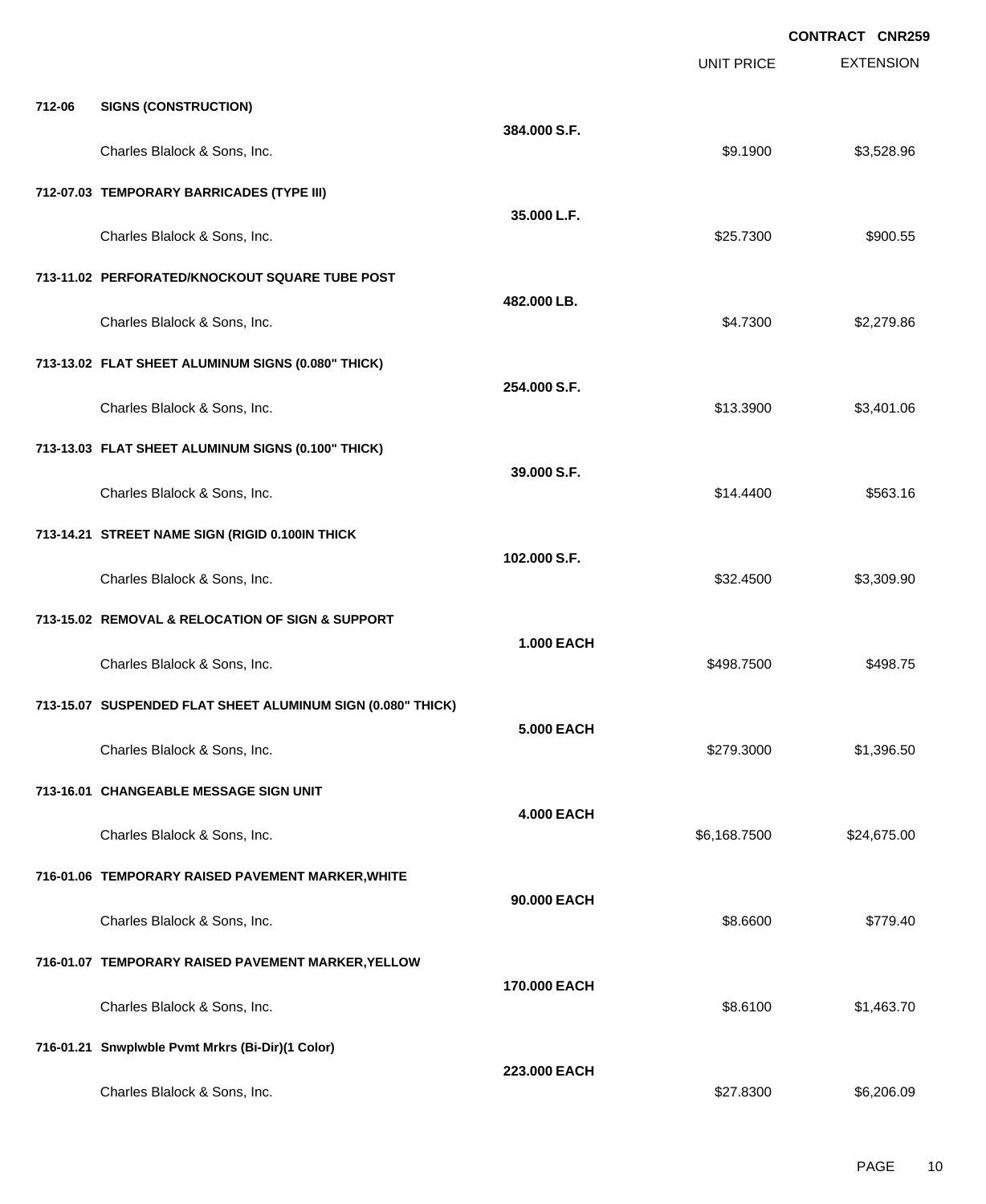|        |                                                             |                   |                   | <b>CONTRACT CNR259</b> |
|--------|-------------------------------------------------------------|-------------------|-------------------|------------------------|
|        |                                                             |                   | <b>UNIT PRICE</b> | <b>EXTENSION</b>       |
|        | 716-01.22 Snwplwble Pvmt Mrkrs (Mono-Dir)(1 Color)          |                   |                   |                        |
|        | Charles Blalock & Sons, Inc.                                | 165.000 EACH      | \$27.8300         | \$4,591.95             |
|        | 716-02.03 PLASTIC PAVEMENT MARKING (CROSS-WALK)             |                   |                   |                        |
|        | Charles Blalock & Sons, Inc.                                | 822.000 L.F.      | \$6.5600          | \$5,392.32             |
|        | 716-02.04 PLASTIC PAVEMENT MARKING(CHANNELIZATION STRIPING) |                   |                   |                        |
|        | Charles Blalock & Sons, Inc.                                | 374.000 S.Y.      | \$17.5900         | \$6,578.66             |
|        | 716-02.05 PLASTIC PAVEMENT MARKING (STOP LINE)              |                   |                   |                        |
|        | Charles Blalock & Sons, Inc.                                | 295.000 L.F.      | \$9.9800          | \$2,944.10             |
|        | 716-02.06 PLASTIC PAVEMENT MARKING (TURN LANE ARROW)        |                   |                   |                        |
|        | Charles Blalock & Sons, Inc.                                | 24,000 EACH       | \$131.2500        | \$3,150.00             |
|        | 716-05.02 PAINTED PAVEMENT MARKING (8" BARRIER LINE)        |                   |                   |                        |
|        | Charles Blalock & Sons, Inc.                                | 14,700.000 L.F.   | \$0.2900          | \$4,263.00             |
|        | 716-05.20 PAINTED PAVEMENT MARKING (6" LINE)                |                   |                   |                        |
|        | Charles Blalock & Sons, Inc.                                | 4.000 L.M.        | \$918.7500        | \$3,675.00             |
|        | 716-12.01 ENHANCED FLATLINE THERMO PVMT MRKNG (4IN LINE)    |                   |                   |                        |
|        | Charles Blalock & Sons, Inc.                                | 4.000 L.M.        | \$3,202.5000      | \$12,810.00            |
|        | 716-12.02 ENHANCED FLATLINE THERMO PVMT MRKNG (6IN LINE)    |                   |                   |                        |
|        | Charles Blalock & Sons, Inc.                                | 2.500 L.M.        | \$4,593.7500      | \$11,484.38            |
| 717-01 | <b>MOBILIZATION</b>                                         |                   |                   |                        |
|        | Charles Blalock & Sons, Inc.                                | 1.000 LS          | \$625,000.0000    | \$625,000.00           |
|        | 730-01.02 REMOVAL OF SIGNAL EQUIPMENT                       |                   |                   |                        |
|        | Charles Blalock & Sons, Inc.                                | <b>1.000 EACH</b> | \$2,763.6000      | \$2,763.60             |
|        | 730-02.09 SIGNAL HEAD ASSEMBLY (130 WITH BACKPLATE)         |                   |                   |                        |
|        | Charles Blalock & Sons, Inc.                                | 9.000 EACH        | \$841.0500        | \$7,569.45             |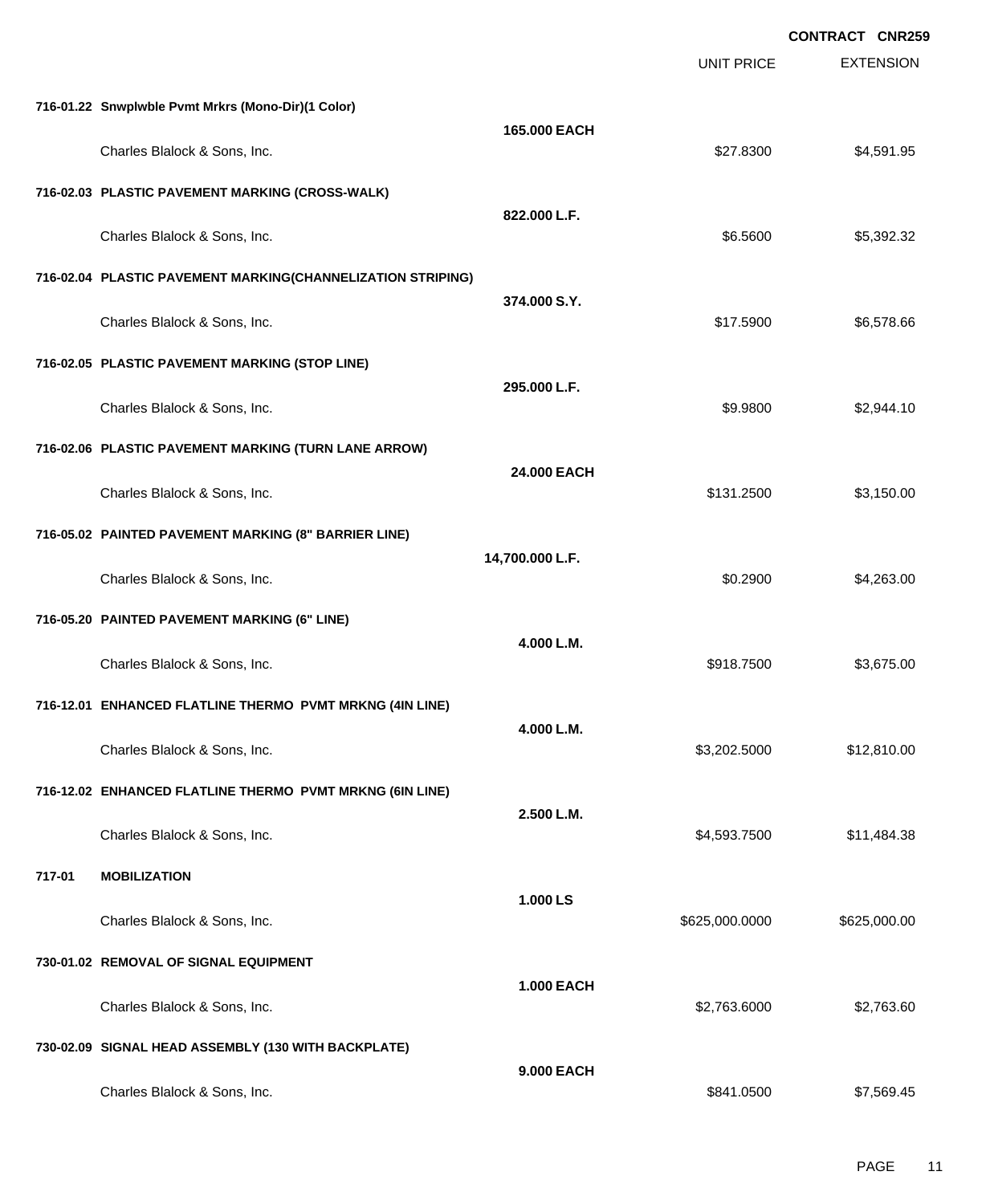|                                                           |                    | UNIT PRICE   | <b>EXTENSION</b> |
|-----------------------------------------------------------|--------------------|--------------|------------------|
| 730-02.17 SIGNAL HEAD ASSEMBLY (150 A2H WITH BACKPLATE)   |                    |              |                  |
| Charles Blalock & Sons, Inc.                              | <b>5.000 EACH</b>  | \$1,312.5000 | \$6,562.50       |
| 730-03.20 INSTALL PULL BOX (TYPE A)                       |                    |              |                  |
| Charles Blalock & Sons, Inc.                              | 11.000 EACH        | \$338.1000   | \$3,719.10       |
| 730-03.21 INSTALL PULL BOX (TYPE B)                       |                    |              |                  |
| Charles Blalock & Sons, Inc.                              | <b>14.000 EACH</b> | \$446.2500   | \$6,247.50       |
| 730-03.23 INSTALL PULL BOX (FIBER OPTIC-TYPE A)           |                    |              |                  |
| Charles Blalock & Sons, Inc.                              | 7.000 EACH         | \$1,452.1500 | \$10,165.05      |
| 730-03.24 INSTALL PULL BOX (FIBER OPTIC-TYPE B)           |                    |              |                  |
| Charles Blalock & Sons, Inc.                              | <b>2.000 EACH</b>  | \$1,589.7000 | \$3,179.40       |
| 730-05.01 ELECTRICAL SERVICE CONNECTION                   |                    |              |                  |
| Charles Blalock & Sons, Inc.                              | <b>2.000 EACH</b>  | \$1,241.1000 | \$2,482.20       |
| 730-08.01 SIGNAL CABLE - 3 CONDUCTOR                      |                    |              |                  |
| Charles Blalock & Sons, Inc.                              | 928.000 L.F.       | \$1.0500     | \$974.40         |
| 730-08.02 SIGNAL CABLE - 5 CONDUCTOR                      |                    |              |                  |
| Charles Blalock & Sons, Inc.                              | 1,313.000 L.F.     | \$1.1600     | \$1,523.08       |
| 730-08.04 SIGNAL CABLE - 9 CONDUCTOR                      |                    |              |                  |
| Charles Blalock & Sons, Inc.                              | 1,880.000 L.F.     | \$1.3700     | \$2,575.60       |
| 730-08.40 INTERCONNECT CABLE - FIBER OPTIC (36 STRAND SM) |                    |              |                  |
| Charles Blalock & Sons, Inc.                              | 2,074.000 L.F.     | \$2.5200     | \$5,226.48       |
| 730-08.41 INTERCONNECT CABLE - FIBER OPTIC (6 STRAND SM)  |                    |              |                  |
| Charles Blalock & Sons, Inc.                              | 111.000 L.F.       | \$2.1000     | \$233.10         |
| 730-12.01 CONDUIT 1" DIAMETER (PVC)                       |                    |              |                  |
| Charles Blalock & Sons, Inc.                              | 1,296.000 L.F.     | \$6.4100     | \$8,307.36       |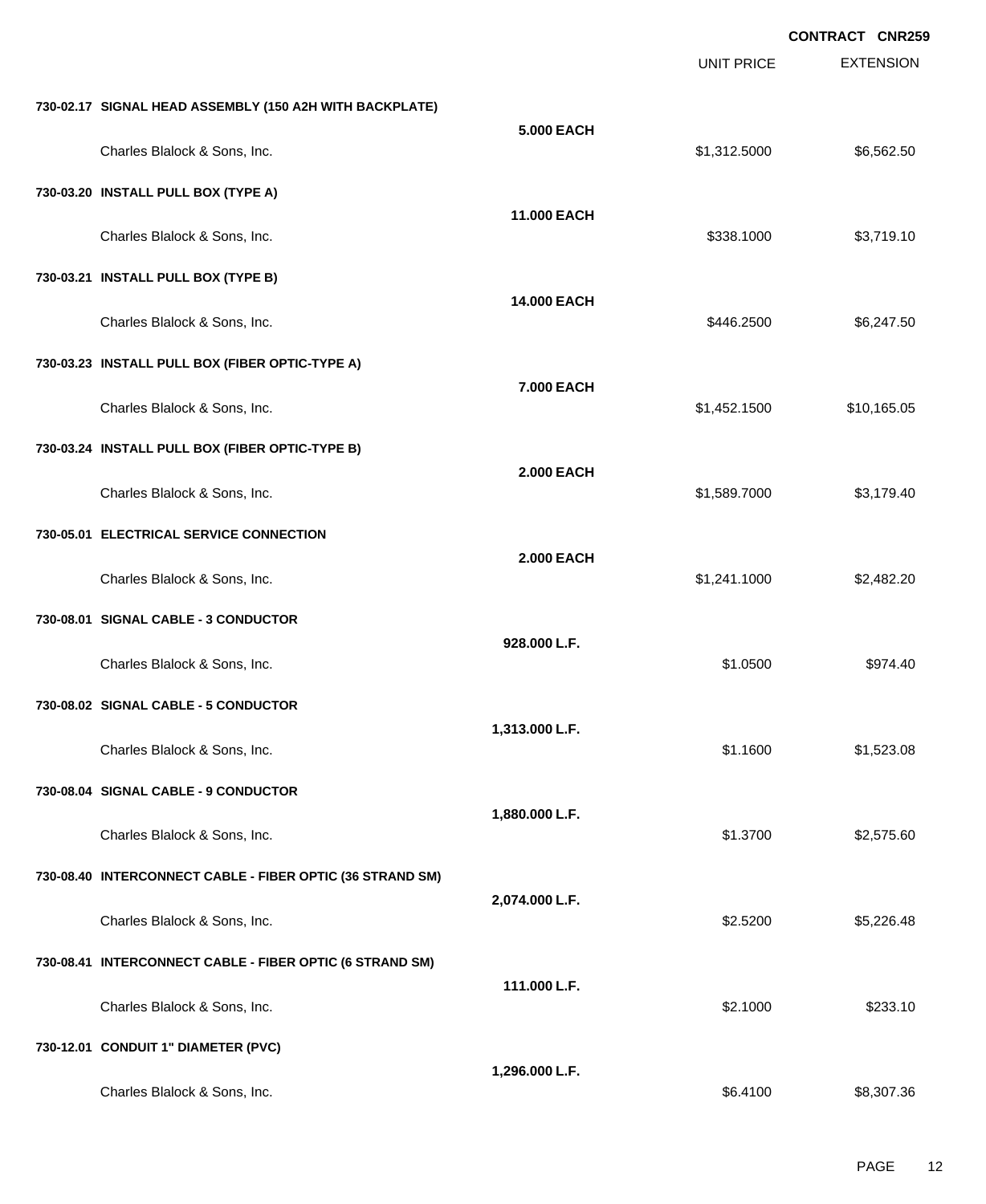|                                                      |                   |                   | <b>CONTRACT CNR259</b> |
|------------------------------------------------------|-------------------|-------------------|------------------------|
|                                                      |                   | <b>UNIT PRICE</b> | <b>EXTENSION</b>       |
| 730-12.02 CONDUIT 2" DIAMETER (PVC)                  |                   |                   |                        |
| Charles Blalock & Sons, Inc.                         | 2,036.000 L.F.    | \$6.9300          | \$14,109.48            |
| 730-12.08 CONDUIT 2" DIAMETER (RGS)                  |                   |                   |                        |
| Charles Blalock & Sons, Inc.                         | 1,608.000 L.F.    | \$17.8500         | \$28,702.80            |
| 730-12.09 CONDUIT 3" DIAMETER (RGS)                  |                   |                   |                        |
| Charles Blalock & Sons, Inc.                         | 143.000 L.F.      | \$7,5600          | \$1,081.08             |
| 730-13.03 VEHICLE DETECTOR (4 - CHANNEL, RACK MOUNT) |                   |                   |                        |
| Charles Blalock & Sons, Inc.                         | <b>5.000 EACH</b> | \$347.5500        | \$1,737.75             |
| 730-13.08 VEHICLE DETECTOR (EMERGENCY PREEMPTION)    |                   |                   |                        |
| Charles Blalock & Sons, Inc.                         | 7.000 EACH        | \$3,449.2500      | \$24,144.75            |
| 730-14.01 SHIELDED DETECTOR CABLE                    |                   |                   |                        |
| Charles Blalock & Sons, Inc.                         | 3,671.000 L.F.    | \$1.0500          | \$3,854.55             |
| 730-14.02 SAW SLOT                                   |                   |                   |                        |
| Charles Blalock & Sons, Inc.                         | 2,305.000 L.F.    | \$4.3100          | \$9,934.55             |
| 730-14.03 LOOP WIRE                                  |                   |                   |                        |
| Charles Blalock & Sons, Inc.                         | 6,584.000 L.F.    | \$0.7400          | \$4,872.16             |
| 730-15.32 CABINET (EIGHT PHASE BASE MOUNTED)         |                   |                   |                        |
| Charles Blalock & Sons, Inc.                         | <b>2.000 EACH</b> | \$11,746.3500     | \$23,492.70            |
| 730-16.02 EIGHT PHASE ACTUATED CONTROLLER            |                   |                   |                        |
| Charles Blalock & Sons, Inc.                         | <b>2.000 EACH</b> | \$3,627.7500      | \$7,255.50             |
| 730-18.01 MASTER CONTROLLER                          |                   |                   |                        |
| Charles Blalock & Sons, Inc.                         | <b>1.000 EACH</b> | \$5,413.8000      | \$5,413.80             |
| 730-23.30 PEDESTAL POLE (PEDESTRIAN)                 |                   |                   |                        |
| Charles Blalock & Sons, Inc.                         | <b>5.000 EACH</b> | \$1,512.0000      | \$7,560.00             |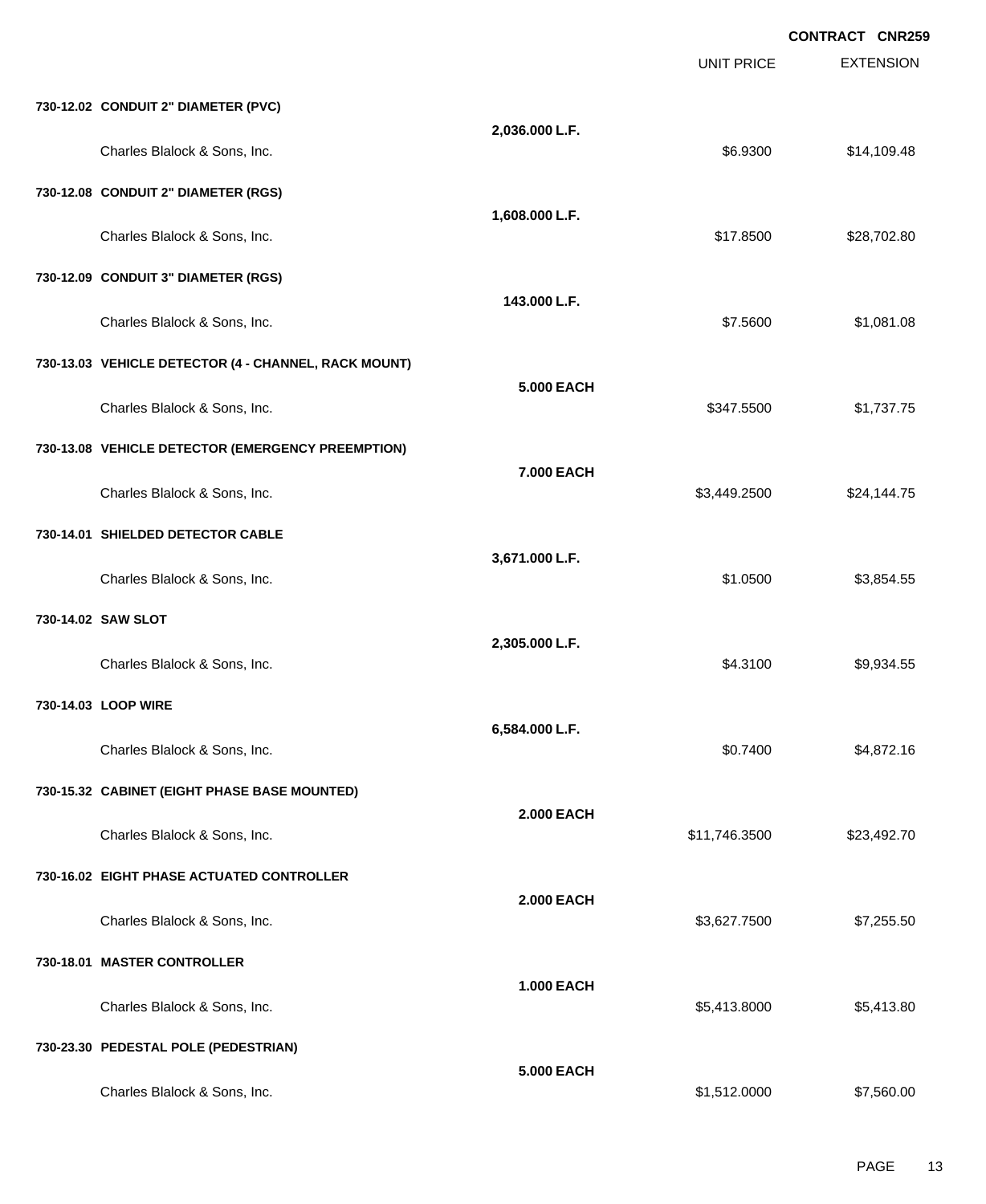|        |                                                                     |                    |                   | <b>CONTRACT CNR259</b> |
|--------|---------------------------------------------------------------------|--------------------|-------------------|------------------------|
|        |                                                                     |                    | <b>UNIT PRICE</b> | <b>EXTENSION</b>       |
|        | 730-23.36 CANTILEVER SIGNAL SUPPORT (1 ARM @ 42')                   |                    |                   |                        |
|        | Charles Blalock & Sons, Inc.                                        | <b>1.000 EACH</b>  | \$12,822.6000     | \$12,822.60            |
|        | 730-23.37 CANTILEVER SIGNAL SUPPORT (1 ARM @ 46')                   |                    |                   |                        |
|        | Charles Blalock & Sons, Inc.                                        | 3,000 EACH         | \$12,836.2500     | \$38,508.75            |
|        | 730-23.38 CANTILEVER SIGNAL SUPPORT (1 ARM @ 52')                   |                    |                   |                        |
|        | Charles Blalock & Sons, Inc.                                        | <b>1.000 EACH</b>  | \$14,197.0500     | \$14,197.05            |
|        | 730-23.39 CANTILEVER SIGNAL SUPPORT (1 ARM @ 68')                   |                    |                   |                        |
|        | Charles Blalock & Sons, Inc.                                        | <b>2.000 EACH</b>  | \$22,151.8500     | \$44,303.70            |
|        | 730-26.11 COUNTDOWN PED SGNL HEAD W/AUDIBLE PUSH BUTTON & 15IN SIGN |                    |                   |                        |
|        | Charles Blalock & Sons, Inc.                                        | <b>12.000 EACH</b> | \$1,198.0500      | \$14,376.60            |
| 730-40 | <b>TEMPORARY TRAFFIC SIGNAL SYSTEM</b>                              |                    |                   |                        |
|        | Charles Blalock & Sons, Inc.                                        | <b>1.000 EACH</b>  | \$9,001.6500      | \$9,001.65             |
|        | 740-10.03 GEOTEXTILE (TYPE III) (EROSION CONTROL)                   |                    |                   |                        |
|        | Charles Blalock & Sons, Inc.                                        | 4,863.000 S.Y.     | \$1.1600          | \$5,641.08             |
|        | 740-11.02 TEMPORARY SEDIMENT TUBE 12IN                              |                    |                   |                        |
|        | Charles Blalock & Sons, Inc.                                        | 3,744.000 L.F.     | \$2.1000          | \$7,862.40             |
|        | 740-11.03 TEMPORARY SEDIMENT TUBE 18IN                              |                    |                   |                        |
|        | Charles Blalock & Sons, Inc.                                        | 2,405.000 L.F.     | \$2.3600          | \$5,675.80             |
|        | 801-01.07 TEMPORARY SEEDING (WITH MULCH)                            |                    |                   |                        |
|        | Charles Blalock & Sons, Inc.                                        | 915.000 UNIT       | \$15.2300         | \$13,935.45            |
| 801-02 | <b>SEEDING (WITHOUT MULCH)</b>                                      |                    |                   |                        |
|        | Charles Blalock & Sons, Inc.                                        | 306.000 UNIT       | \$13.6500         | \$4,176.90             |
| 801-03 | <b>WATER (SEEDING &amp; SODDING)</b>                                |                    |                   |                        |
|        | Charles Blalock & Sons, Inc.                                        | 405.000 M.G.       | \$1.0000          | \$405.00               |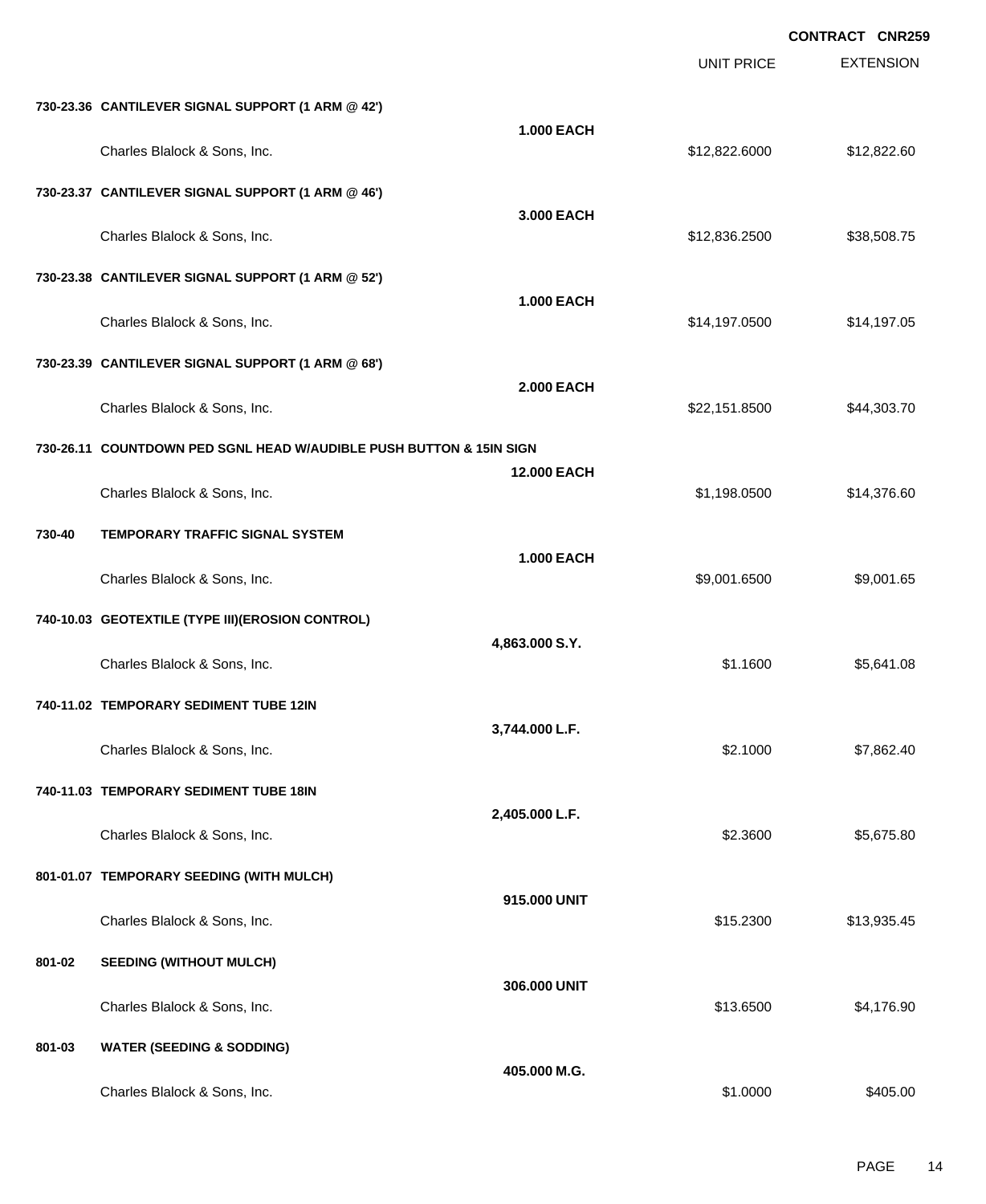|        |                                            |                   |            | <b>CONTRACT CNR259</b> |                  |
|--------|--------------------------------------------|-------------------|------------|------------------------|------------------|
|        |                                            |                   | UNIT PRICE |                        | <b>EXTENSION</b> |
| 803-01 | <b>SODDING (NEW SOD)</b>                   |                   |            |                        |                  |
|        | Charles Blalock & Sons, Inc.               | 33,925.000 S.Y.   |            |                        | \$110,595.50     |
|        | 805-01.01 TURF REINFORCEMENT MAT (CLASS I) |                   |            |                        |                  |
|        | Charles Blalock & Sons, Inc.               | 11,138.000 S.Y.   | \$2.5200   |                        | \$28,067.76      |
|        | 806-02.03 PROJECT MOWING                   |                   |            |                        |                  |
|        | Charles Blalock & Sons, Inc.               | <b>4.000 CYCL</b> | \$840.0000 |                        | \$3,360.00       |
|        | 920-08.22 TEMPORARY SHORING                |                   |            |                        |                  |
|        | Charles Blalock & Sons, Inc.               | 800.000 S.F.      | \$20.0000  |                        | \$16,000.00      |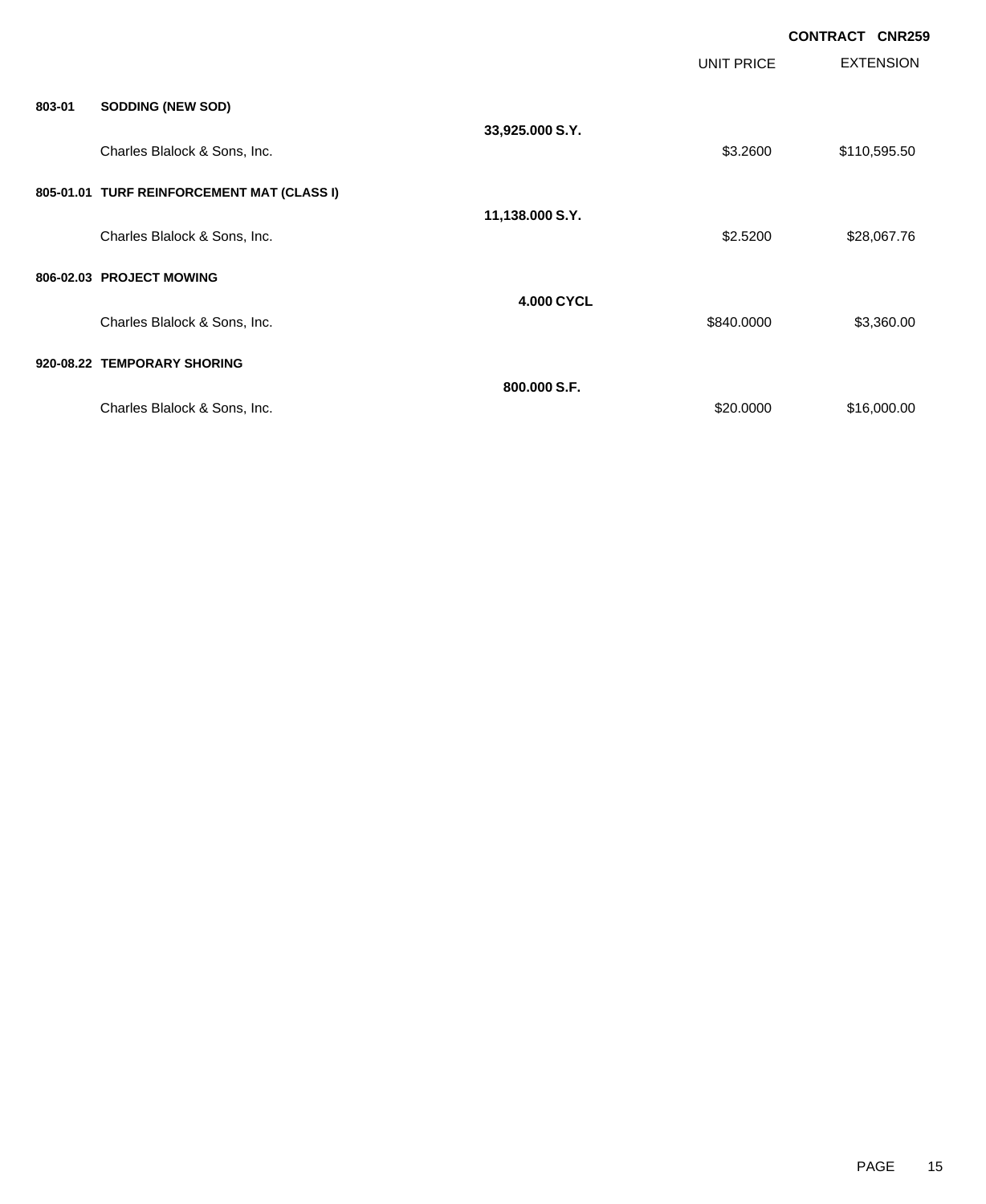EXTENSION **CONTRACT CNR259** UNIT PRICE **UTILITY CATEGORY 790-03.03 POLE 40FT CLASS 4 WOOD 4.000 EACH** Charles Blalock & Sons, Inc. \$1,396.9100 \$5,587.64 **790-05.02 POLE 50FT CLASS 2 WOOD 3.000 EACH** Charles Blalock & Sons, Inc. \$1,966.2100 \$5,898.63 **790-06.02 POLE 55FT CLASS 2 WOOD 1.000 EACH** Charles Blalock & Sons, Inc. 6. 2.345.7400 \$2,345.7400 \$2,345.7400 \$2,345.7400 \$2,345.7400 \$2,345.74 **790-07.02 POLE 60FT CLASS 2 WOOD 21.000 EACH** Charles Blalock & Sons, Inc. \$2,762.1800 \$58,005.78 **790-07.05 POLE 60FT CLASS 1 METAL 10.000 EACH** Charles Blalock & Sons, Inc. \$56,719.60 \$56,71.9600 \$5,671.9600 \$5,671.9600 **790-08.01 POLE 65FT CLASS 2 WOOD 11.000 EACH** Charles Blalock & Sons, Inc. \$3,336.7600 \$3,336.7600 \$3,336.7600 \$3,336.7600 \$36,704.36 **790-09.02 POLE 70FT CLASS 2 WOOD 2.000 EACH** Charles Blalock & Sons, Inc. 62,027.3100 \$8,054.62 **790-20.01 POLE(65FT CLASS 1 METAL) 11.000 EACH** Charles Blalock & Sons, Inc. \$6,489.0200 \$71,379.22 **790-20.02 POLE(70FT CLASS 1 METAL) 2.000 EACH** Charles Blalock & Sons, Inc. \$7,116.3100 \$14,232.62 **790-21.08 1PH DEADEND 15KV 14.000 EACH** Charles Blalock & Sons, Inc. 6. 263.5700 \$3,689.98 **790-25.01 3PH CROSSARM SGL 15KV 44.000 EACH** Charles Blalock & Sons, Inc. 6. 2012 12:30 12:30 12:30 12:30 12:30 12:30 12:30 12:30 12:30 12:30 12:30 12:30 1 **790-25.03 3PH NARROW PROFILE SGL LG COND 15KV 10.000 EACH** Charles Blalock & Sons, Inc. \$1,307.2900 \$13,072.90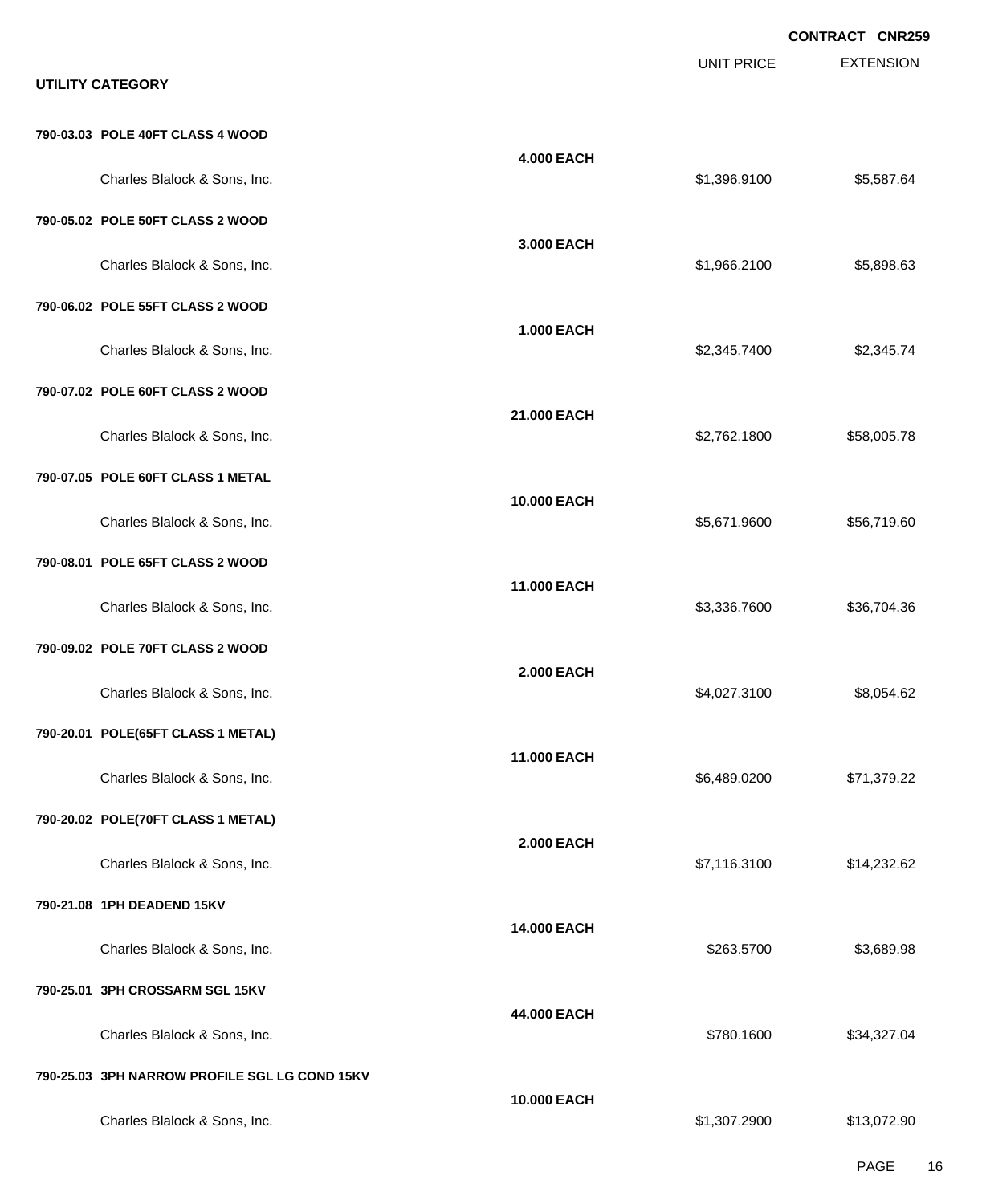|                                                |                   |                   | <b>CONTRACT CNR259</b> |
|------------------------------------------------|-------------------|-------------------|------------------------|
|                                                |                   | <b>UNIT PRICE</b> | <b>EXTENSION</b>       |
| 790-25.07 3PH CROSSARM DBL LRG COND 15KV       |                   |                   |                        |
| Charles Blalock & Sons, Inc.                   | 14.000 EACH       | \$1,660.4700      | \$23,246.58            |
| 790-25.19 3PH VERTICAL DEADEND 15KV            |                   |                   |                        |
| Charles Blalock & Sons, Inc.                   | <b>1.000 EACH</b> | \$1,618.3000      | \$1,618.30             |
| 790-25.21 3PH CROSSARM DEADEND SGL 15KV        |                   |                   |                        |
| Charles Blalock & Sons, Inc.                   | 16.000 EACH       | \$1,976.7500      | \$31,628.00            |
| 790-25.24 3PH CROSSARM DDE LRG COND 15KV       |                   |                   |                        |
| Charles Blalock & Sons, Inc.                   | 3.000 EACH        | \$2,893.9600      | \$8,681.88             |
| 790-30.03 SECONDARY ASSEMBLIES DEADEND         |                   |                   |                        |
| Charles Blalock & Sons, Inc.                   | 48.000 EACH       | \$89.6100         | \$4,301.28             |
| 790-30.14 SECONDARY CONDUCTOR 1/0 AL TRIPLEX   |                   |                   |                        |
| Charles Blalock & Sons, Inc.                   | 523.000 L.F.      | \$8.4300          | \$4,408.89             |
| 790-30.22 SECONDARY CONDUCTOR 1/0 AL QPLEX     |                   |                   |                        |
| Charles Blalock & Sons, Inc.                   | 132.000 L.F.      | \$10.7900         | \$1,424.28             |
| 790-30.42 SECONDARY CONDUCTOR___ SGL COND      |                   |                   |                        |
| Charles Blalock & Sons, Inc.                   | 2,526.000 L.F.    | \$12.5500         | \$31,701.30            |
| 790-31.04 SERVICE CONDUCTOR 6 AL DUPLEX        |                   |                   |                        |
| Charles Blalock & Sons, Inc.                   | 1,744.000 L.F.    | \$2.9000          | \$5,057.60             |
| 790-32.07 OH GUY - THROUGH BOLT TYPE           |                   |                   |                        |
| Charles Blalock & Sons, Inc.                   | 19.000 EACH       | \$384.8100        | \$7,311.39             |
| 790-32.24 GUY (7/16" WITH GUY GUARD)           |                   |                   |                        |
| Charles Blalock & Sons, Inc.                   | 78.000 EACH       | \$429.1100        | \$33,470.58            |
| 790-33.32 SCREW TYPE ANCHOR 36,000LB (F1-6T-P) |                   |                   |                        |
| Charles Blalock & Sons, Inc.                   | 45.000 EACH       | \$743.2600        | \$33,446.70            |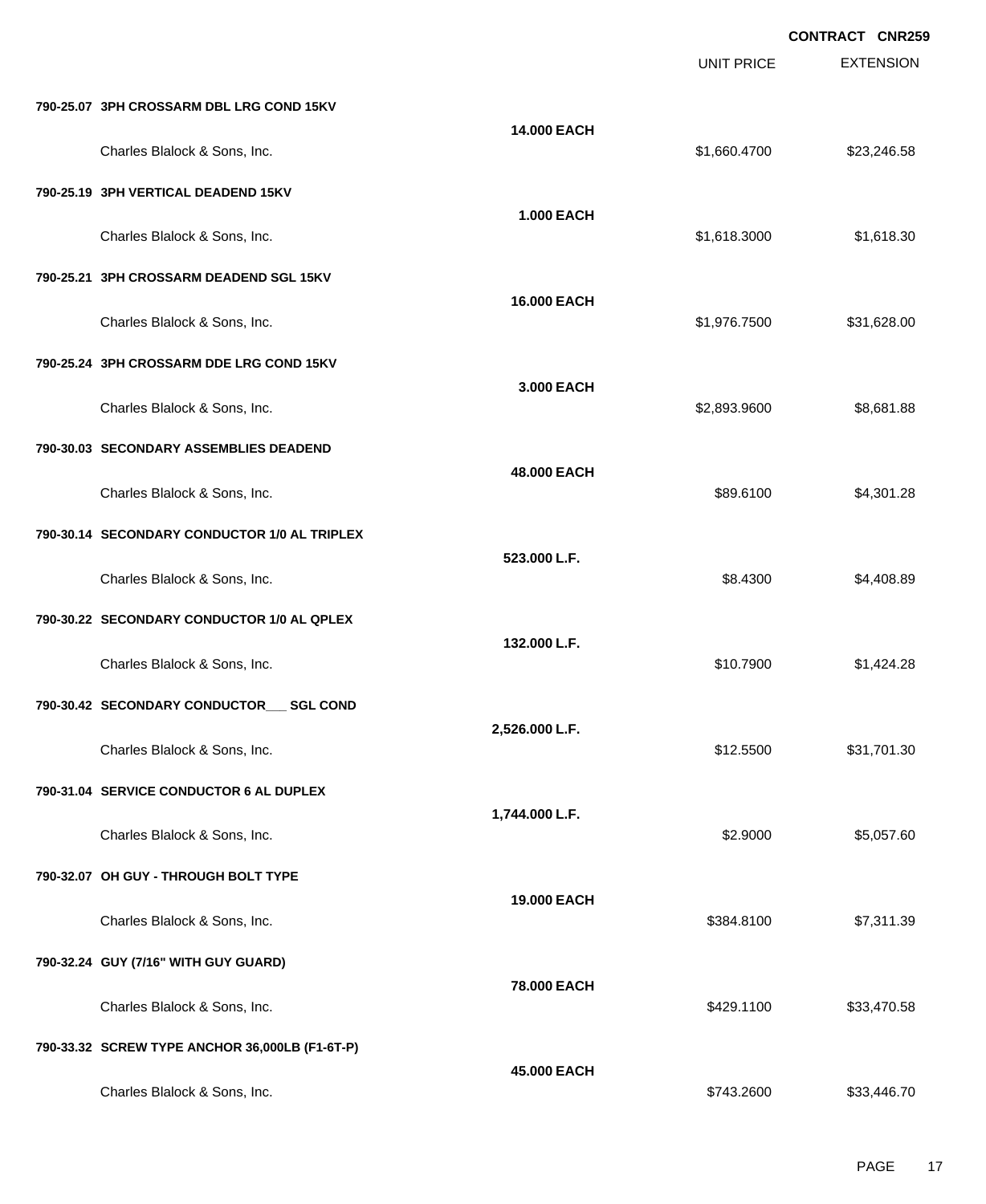|                                                      |                   |                   | <b>CONTRACT CNR259</b> |
|------------------------------------------------------|-------------------|-------------------|------------------------|
|                                                      |                   | <b>UNIT PRICE</b> | <b>EXTENSION</b>       |
| 790-36.02 TRANSFER CAPACITOR BANK                    |                   |                   |                        |
| Charles Blalock & Sons, Inc.                         | <b>1.000 EACH</b> | \$3,811.1700      | \$3,811.17             |
| 790-36.04 TRANSFER SERVICE                           |                   |                   |                        |
| Charles Blalock & Sons, Inc.                         | 12.000 EACH       | \$115.9700        | \$1,391.64             |
| 790-36.10 TRANSFER - LIGHT ASSEMBLY                  |                   |                   |                        |
| Charles Blalock & Sons, Inc.                         | 9.000 EACH        | \$163.4100        | \$1,470.69             |
| 790-36.12 TRANSFER EXISTING 3PH TRANSFORMER/RECLOSER |                   |                   |                        |
| Charles Blalock & Sons, Inc.                         | <b>1.000 EACH</b> | \$4,427.9200      | \$4,427.92             |
| 790-36.14 TRANSFER CONDUCTOR                         |                   |                   |                        |
| Charles Blalock & Sons, Inc.                         | 96.000 EACH       | \$79.0700         | \$7,590.72             |
| 790-40.03 OH COND 1/0 6/1 ACSR RAVEN                 |                   |                   |                        |
| Charles Blalock & Sons, Inc.                         | 1,499.000 L.F.    | \$2.2800          | \$3,417.72             |
| 790-40.39 OH COND 4/0 7 AAC OXLIP                    |                   |                   |                        |
| Charles Blalock & Sons, Inc.                         | 9,169.000 L.F.    | \$2.6700          | \$24,481.23            |
| 790-40.43 OH COND 397.5 19 AAC CANNA                 |                   |                   |                        |
| Charles Blalock & Sons, Inc.                         | 3,293.000 L.F.    | \$3.7300          | \$12,282.89            |
| 790-40.49 OH COND 795 37 AAC ARBUTUS                 |                   |                   |                        |
| Charles Blalock & Sons, Inc.                         | 33,219.000 L.F.   | \$5.0800          | \$168,752.52           |
| 790-41.03 UG PRI COND 1/0 AL 15KV                    |                   |                   |                        |
| Charles Blalock & Sons, Inc.                         | 1,961.000 L.F.    | \$8.9200          | \$17,492.12            |
| 790-42.08 2IN DIA PVC PIPE                           |                   |                   |                        |
| Charles Blalock & Sons, Inc.                         | 100.000 L.F.      | \$20.3700         | \$2,037.00             |
| 790-42.10 4IN DIA PVC PIPE                           |                   |                   |                        |
| Charles Blalock & Sons, Inc.                         | 500.000 L.F.      | \$23.9700         | \$11,985.00            |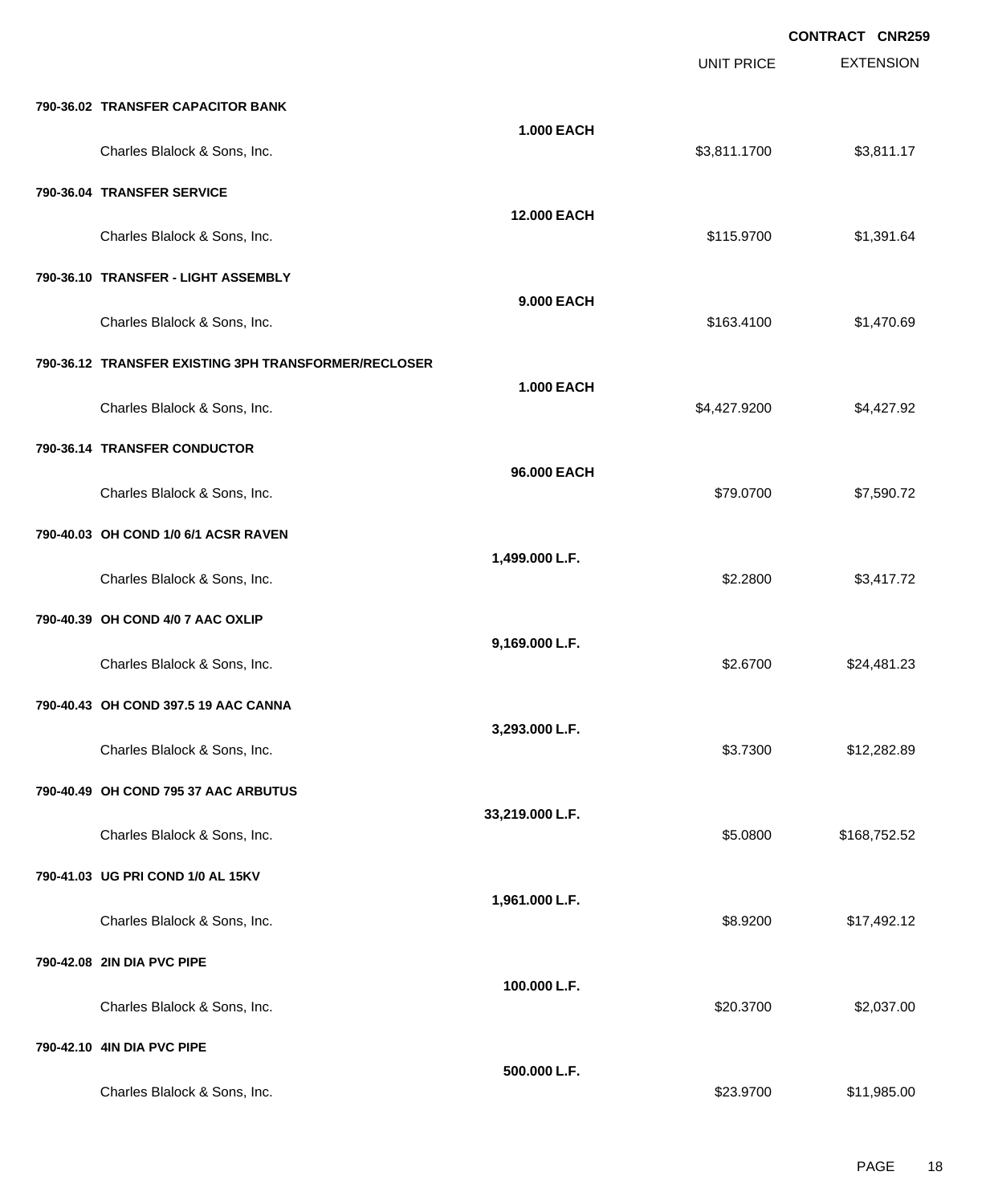EXTENSION **CONTRACT CNR259** UNIT PRICE **790-42.12 CONDUIT - POLE MTD - 2IN SCH 80 PVC 150.000 L.F.** Charles Blalock & Sons, Inc. 6. 2012 12:30 12:30 12:30 12:30 13:30 14:30 14:30 15:30 16:30 16:30 16:30 16:30 16:30 16:30 16:30 16:30 16:30 16:30 16:30 16:30 16:30 16:30 16:30 16:30 16:30 16:30 16:30 16:30 16:30 16:30 16:30 **790-42.14 CONDUIT - POLE MTD - 4IN SCH 80 PVC 800.000 L.F.** Charles Blalock & Sons, Inc. 6. 2010 12:30:30 12:30 12:30 139.9000 \$31,920.00 **790-43.01 LOADBREAK ELBOW 200A 15KV 10.000 EACH** Charles Blalock & Sons, Inc. 66 and the State of the State of the State of State of State of State of State of State of State of State of State of State of State of State of State of State of State of State of State of Sta **790-43.10 SPLICE 200A 15KV 2.000 EACH** Charles Blalock & Sons, Inc. 6. 2700 \$1,370.54 **790-43.47 PRIMARY PULLBOX 1.000 EACH** Charles Blalock & Sons, Inc. \$10,026.0900 \$10,026.09 **790-43.60 PRIMARY RISER (1PH AND 3PH) 5.000 EACH** Charles Blalock & Sons, Inc. \$7,058.3200 \$35,291.60 **790-49.02 3PH XFMR BNK POLE MTD W/ FUSE/ARRESTERS 3.000 EACH** Charles Blalock & Sons, Inc. 6.600.0300 \$20,400.09 **790-52.04 15KVA 1PH OH XFORMER 7.2KV 120/240 4.000 EACH** Charles Blalock & Sons, Inc. 6901.4000 \$3,605.60 **790-52.06 25KVA 1PH OH XFORMER 7.2KV 120/240 10.000 EACH** Charles Blalock & Sons, Inc. 6. 2012. The Superintendent State of the Superintendent State of State State State State State State State State State State State State State State State State State State State State State St **790-52.09 37.5KVA 1PH OH XFORMER 7.2KV 120/240 4.000 EACH** Charles Blalock & Sons, Inc. 6. 2012. The Superintendent State of the State of State State State State State State State State State State State State State State State State State State State State State State State State **790-52.11 50KVA 1PH OH XFORMER 7.2KV 120/240 4.000 EACH** Charles Blalock & Sons, Inc. \$1,033.1800 \$4,132.72 **790-52.16 75KKVA 1PH OH XFORMER 7.2KV 120/240 1.000 EACH**

Charles Blalock & Sons, Inc. \$1,096.4400 \$1,096.4400 \$1,096.4400 \$1,096.4400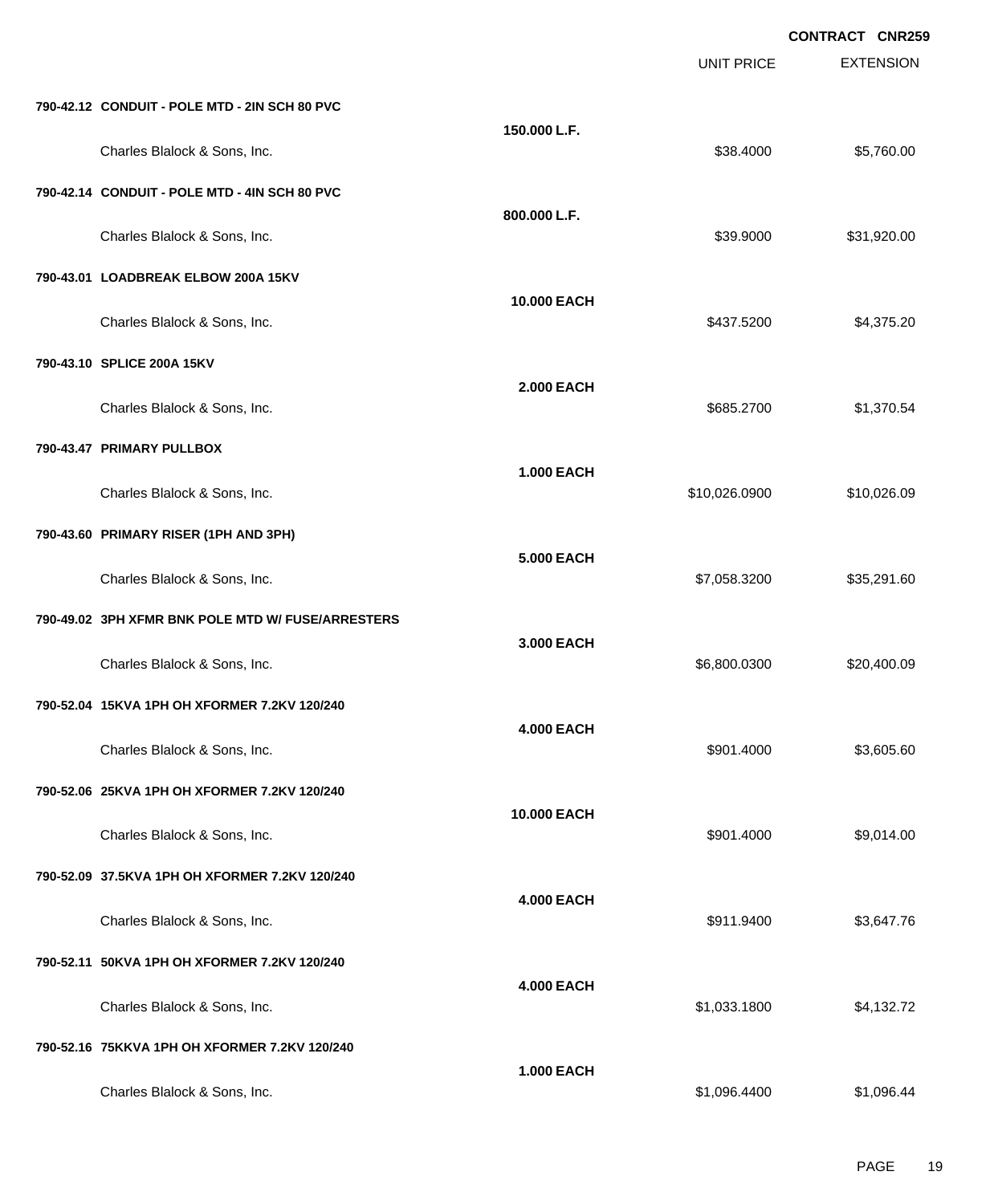|                                               |                   | UNIT PRICE    | <b>CONTRACT CNR259</b><br><b>EXTENSION</b> |
|-----------------------------------------------|-------------------|---------------|--------------------------------------------|
| 790-58.06 GOAB SWITCH 15KV                    |                   |               |                                            |
| Charles Blalock & Sons, Inc.                  | 3,000 EACH        | \$10,036.6300 | \$30,109.89                                |
| 790-60.02 1PH FUSE CUTOUT BRKT MOUNT 15KV     |                   |               |                                            |
| Charles Blalock & Sons, Inc.                  | 10.000 EACH       | \$527.1400    | \$5,271.40                                 |
| 790-68.01 POLE GROUND ROD TYPE                |                   |               |                                            |
| Charles Blalock & Sons, Inc.                  | 41.000 EACH       | \$347.9100    | \$14,264.31                                |
| 790-68.10 MISCELLANEOUS ASSEMBLIES            |                   |               |                                            |
| Charles Blalock & Sons, Inc.                  | <b>4.000 EACH</b> | \$205.5800    | \$822.32                                   |
| 790-98.01 REMOVE WIRE                         |                   |               |                                            |
| Charles Blalock & Sons, Inc.                  | 60,538.000 L.F.   | \$1.7900      | \$108,363.02                               |
| 790-98.02 REMOVE POLES                        |                   |               |                                            |
| Charles Blalock & Sons, Inc.                  | 66.000 EACH       | \$537.6800    | \$35,486.88                                |
| 790-98.03 REMOVE FRAMING/ASSOCIATED APPARATUS |                   |               |                                            |
| Charles Blalock & Sons, Inc.                  | 288.000 EACH      | \$300.4700    | \$86,535.36                                |
| 791-01.40 RELOCATE SERVICE                    |                   |               |                                            |
| Charles Blalock & Sons, Inc.                  | 24.000 EACH       | \$918.7500    | \$22,050.00                                |
| 791-02.30 <= 2 IN PE TEMP. BY-PASS FOR TIE-IN |                   |               |                                            |
| Charles Blalock & Sons, Inc.                  | 12.000 EACH       | \$525.0000    | \$6,300.00                                 |
| 791-03.01 <2IN HDPE GAS MAIN                  |                   |               |                                            |
| Charles Blalock & Sons, Inc.                  | 1,200.000 L.F.    | \$9.1900      | \$11,028.00                                |
| 791-03.02 2IN HDPE GAS MAIN                   |                   |               |                                            |
| Charles Blalock & Sons, Inc.                  | 3,250.000 L.F.    | \$9.1900      | \$29,867.50                                |
| 791-03.04 4IN HDPE GAS MAIN                   |                   |               |                                            |
| Charles Blalock & Sons, Inc.                  | 1,425.000 L.F.    | \$16.4100     | \$23,384.25                                |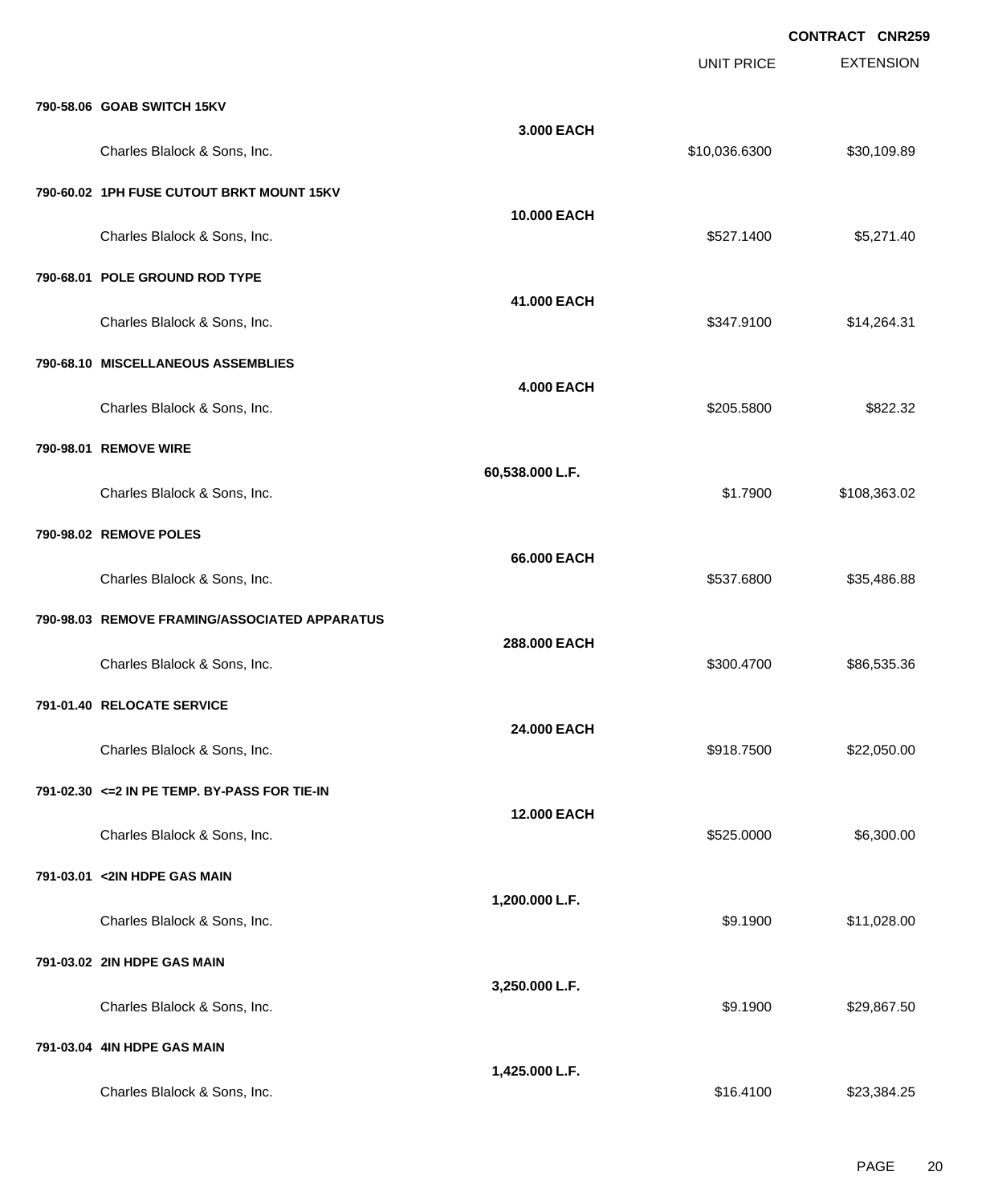|                                                      |                   |                   | <b>CONTRACT CNR259</b> |
|------------------------------------------------------|-------------------|-------------------|------------------------|
|                                                      |                   | <b>UNIT PRICE</b> | <b>EXTENSION</b>       |
| 791-03.05 6IN HDPE GAS MAIN                          |                   |                   |                        |
| Charles Blalock & Sons, Inc.                         | 6,070.000 L.F.    | \$29.2300         | \$177,426.10           |
| 791-04.01 HDD <2IN PE PIPE - UNCONSOLIDATED          |                   |                   |                        |
| Charles Blalock & Sons, Inc.                         | 200.000 L.F.      | \$16.2800         | \$3,256.00             |
| 791-04.02 HDD 2IN PE PIPE - UNCONSOLIDATED           |                   |                   |                        |
| Charles Blalock & Sons, Inc.                         | 720.000 L.F.      | \$16.9800         | \$12,225.60            |
| 791-04.04 HDD 4IN PE PIPE - UNCONSOLIDATED           |                   |                   |                        |
| Charles Blalock & Sons, Inc.                         | 800.000 L.F.      | \$20.1300         | \$16,104.00            |
| 791-04.05 HDD 6IN PE PIPE - UNCONSOLIDATED           |                   |                   |                        |
| Charles Blalock & Sons, Inc.                         | 810.000 L.F.      | \$40.2200         | \$32,578.20            |
| 791-07.01 2IN PE GAS VALVE ASSEMBLY                  |                   |                   |                        |
| Charles Blalock & Sons, Inc.                         | <b>1.000 EACH</b> | \$514.5000        | \$514.50               |
| 791-07.02 4IN PE GAS VALVE ASSEMBLY                  |                   |                   |                        |
| Charles Blalock & Sons, Inc.                         | <b>1.000 EACH</b> | \$774.3800        | \$774.38               |
| 791-07.03 6IN PE GAS VALVE ASSEMBLY                  |                   |                   |                        |
| Charles Blalock & Sons, Inc.                         | <b>1.000 EACH</b> | \$1,391.2500      | \$1,391.25             |
| 791-07.30 4WAY PE VALVE SYSTEM (4-6IN)               |                   |                   |                        |
| Charles Blalock & Sons, Inc.                         | <b>1.000 EACH</b> | \$5,565.0000      | \$5,565.00             |
| 791-07.31 4WAY PE VALVE SYSTEM (2 - 6 IN, 2 - 4 IN)  |                   |                   |                        |
| Charles Blalock & Sons, Inc.                         | <b>1.000 EACH</b> | \$5,145.0000      | \$5,145.00             |
| 791-07.32 4WAY PE VALVE SYSTEM (2-6IN, 1-4IN, 1-2IN) |                   |                   |                        |
| Charles Blalock & Sons, Inc.                         | <b>2.000 EACH</b> | \$4,620.0000      | \$9,240.00             |
| 791-07.33 3WAY PE VALVE SYSTEM (3 - 6 IN)            |                   |                   |                        |
| Charles Blalock & Sons, Inc.                         | 3.000 EACH        | \$5,040.0000      | \$15,120.00            |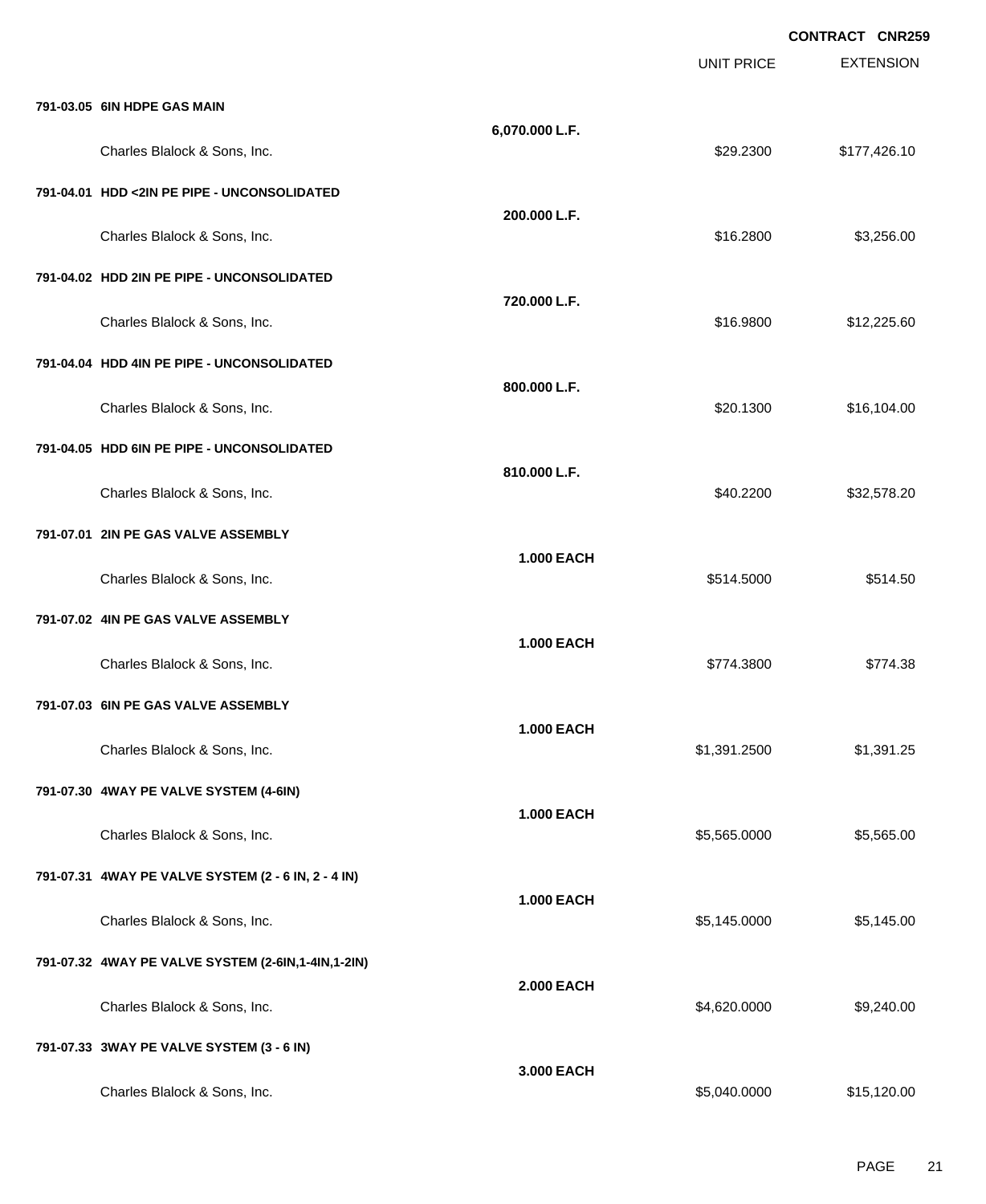EXTENSION **CONTRACT CNR259** UNIT PRICE **791-07.34 3WAY PE VALVE SYSTEM (3 - 4 IN) 1.000 EACH** Charles Blalock & Sons, Inc. 6. 2012. The State of the State of the State of the State of the State of the State of State of the State of the State of the State of the State of the State of the State of the State of the St **791-07.35 2WAY PE VALVE SYSTEM (2 - 6 IN) 1.000 EACH** Charles Blalock & Sons, Inc. \$2,782.5000 \$2,782.5000 \$2,782.5000 \$2,782.5000 \$2,782.5000 \$2,782.5000 \$2,782.50 **791-08.02 3/4IN SERVICE ASSEMBLY 18.000 EACH** Charles Blalock & Sons, Inc. 6. 2012 12:30 12:30 12:30 12:30 12:30 12:30 12:30 12:30 12:30 12:30 12:30 12:30 12:30 12:30 12:30 12:30 12:30 12:30 12:30 12:30 12:30 12:30 12:30 12:30 12:30 12:30 12:30 12:30 12:30 12:30 12:30 **791-08.03 1IN SERVICE ASSEMBLY 6.000 EACH** Charles Blalock & Sons, Inc. 6. 2012 12:300 \$5,722.500 \$5,722.500 \$5,722.500 \$5,722.500 \$5,722.500 \$5,722.50 **791-09.15 2IN PE TIE-IN (2X2IN TO EXIST) 4.000 EACH** Charles Blalock & Sons, Inc. \$1,627.5000 \$6,510.00 **791-09.16 4 IN PE TIE-IN (4X4IN OR 4X2IN NEW TO EXIST) 6.000 EACH** Charles Blalock & Sons, Inc. \$1,732.5000 \$1,732.5000 \$1,732.5000 \$10,395.00 **791-09.17 6 IN PE TIE-IN (6X4IN OR 6X2IN NEW TO EXIST) 12.000 EACH** Charles Blalock & Sons, Inc. 6. 2012 12:00:000 \$2,940.0000 \$35,280.00 **791-09.18 2X2 IN PE BRANCH TIE-IN W/ 2 IN VALVE 2.000 EACH** Charles Blalock & Sons, Inc. \$1,979.2500 \$3,958.50 **791-09.19 4X2 IN PE BRANCH TIE-IN W/ 2 IN VALVE 2.000 EACH** Charles Blalock & Sons, Inc. \$2,031.7500 \$4,063.50 **791-09.20 6X2 IN PE BRANCH TIE-IN W/ 2 IN VALVE 3.000 EACH** Charles Blalock & Sons, Inc. 6. 2012 12:50 12:50 12:50 12:50 12:50 12:50 12:50 12:50 12:50 12:50 12:50 12:50 1 **791-10.10 RETIRE GAS MAIN 1.000 LS** Charles Blalock & Sons, Inc. 6. 2010 12:00:000 \$12,600.000 \$12,600.000 \$12,600.000 \$12,600.00 **793-01.42 ANCHOR 1 1/4IN 55.000 EACH** Charles Blalock & Sons, Inc. 6. 2012. The State of the State of the State of the State of State of State of State of State of State of State of State of State of State of State of State of State of State of State of State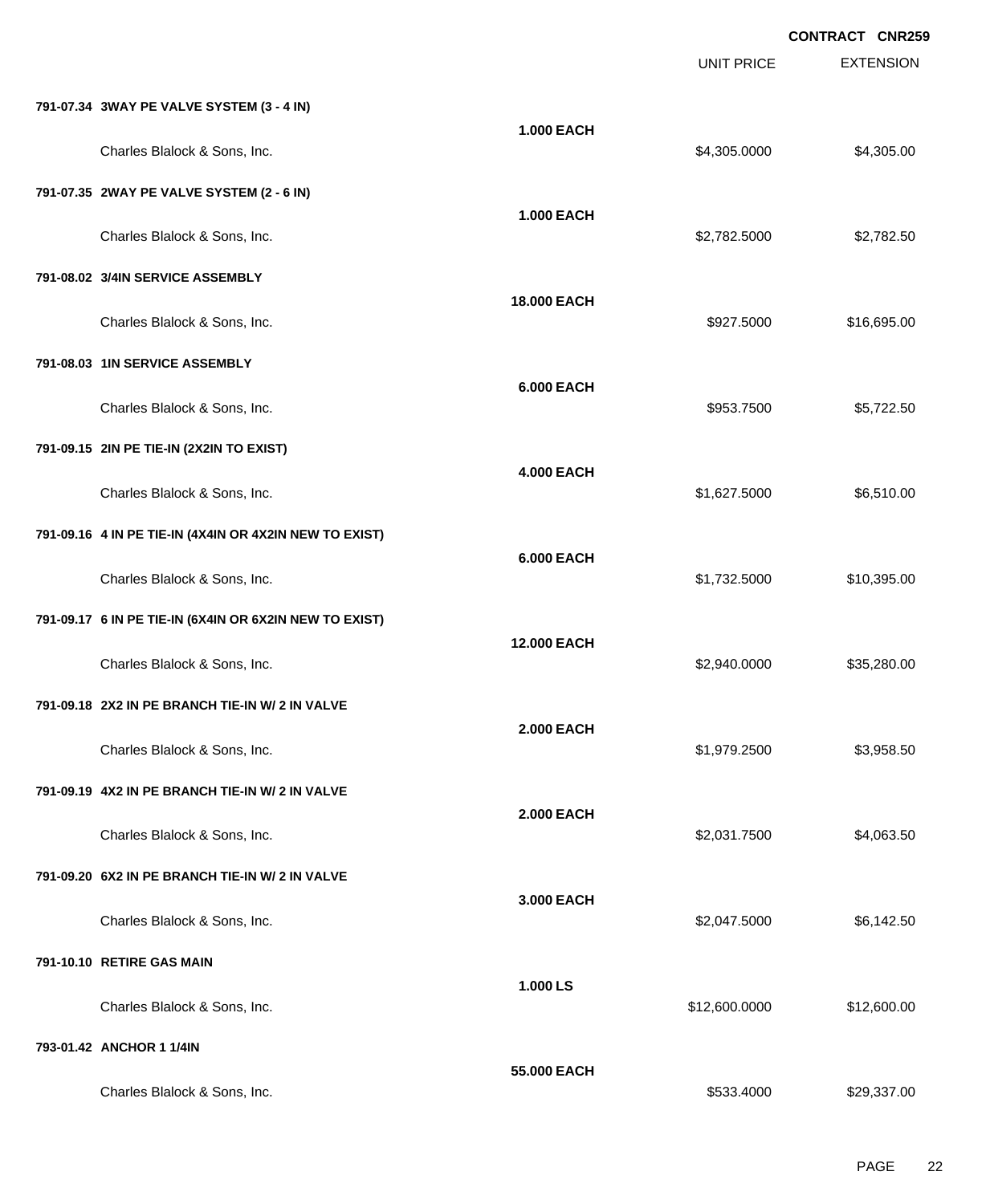|                                               |                   |                   | <b>CONTRACT CNR259</b> |
|-----------------------------------------------|-------------------|-------------------|------------------------|
|                                               |                   | <b>UNIT PRICE</b> | <b>EXTENSION</b>       |
| 793-11.21 HANDHOLE (36IN X 24IN X 24IN)       |                   |                   |                        |
| Charles Blalock & Sons, Inc.                  | <b>1.000 EACH</b> | \$2,732.1000      | \$2,732.10             |
| 793-11.25 CONCRETE HANDHOLE 4FT X 4FT X 4FT   |                   |                   |                        |
| Charles Blalock & Sons, Inc.                  | <b>2.000 EACH</b> | \$6,965.7000      | \$13,931.40            |
| 793-12.01 DIG SPLICE PIT 80 C.F.              |                   |                   |                        |
| Charles Blalock & Sons, Inc.                  | 3.000 EACH        | \$2,482.2000      | \$7,446.60             |
| 793-13.12 1 DUCT FORMATION @ 36IN DEPTH       |                   |                   |                        |
| Charles Blalock & Sons, Inc.                  | 447.000 L.F.      | \$28.2500         | \$12,627.75            |
| 793-13.17 2 DUCT FORMATION @ 36IN DEPTH       |                   |                   |                        |
| Charles Blalock & Sons, Inc.                  | 355.000 L.F.      | \$34.6500         | \$12,300.75            |
| 793-13.22 3 DUCT FORMATION @ 36IN DEPTH       |                   |                   |                        |
| Charles Blalock & Sons, Inc.                  | 10.000 L.F.       | \$48.3000         | \$483.00               |
| 793-13.27 4 DUCT FORMATION @ 36IN DEPTH       |                   |                   |                        |
| Charles Blalock & Sons, Inc.                  | 570.000 L.F.      | \$48.6200         | \$27,713.40            |
| 793-14.02 CONCRETE ENCASEMENT PER DUCT        |                   |                   |                        |
| Charles Blalock & Sons, Inc.                  | 2,570.000 L.F.    | \$9.6600          | \$24,826.20            |
| 793-14.05 MH PRECAST 4-FT W X 8-FT L X 6-FT H |                   |                   |                        |
| Charles Blalock & Sons, Inc.                  | <b>2.000 EACH</b> | \$11,078.5500     | \$22,157.10            |
| 793-14.20 PLACE MANHOLE OVER EXISTING CABLE   |                   |                   |                        |
| Charles Blalock & Sons, Inc.                  | 1.000 EACH        | \$3,136.3500      | \$3,136.35             |
| 793-16.01 MH(RETIRE/REMOVE/GRAVEL BACKFILL)   |                   |                   |                        |
| Charles Blalock & Sons, Inc.                  | <b>1.000 EACH</b> | \$2,600.8500      | \$2,600.85             |
| 795-01.03 6IN DIP RESTRAINED JOINT WATER LINE |                   |                   |                        |
| Charles Blalock & Sons, Inc.                  | 400.000 L.F.      | \$39.8600         | \$15,944.00            |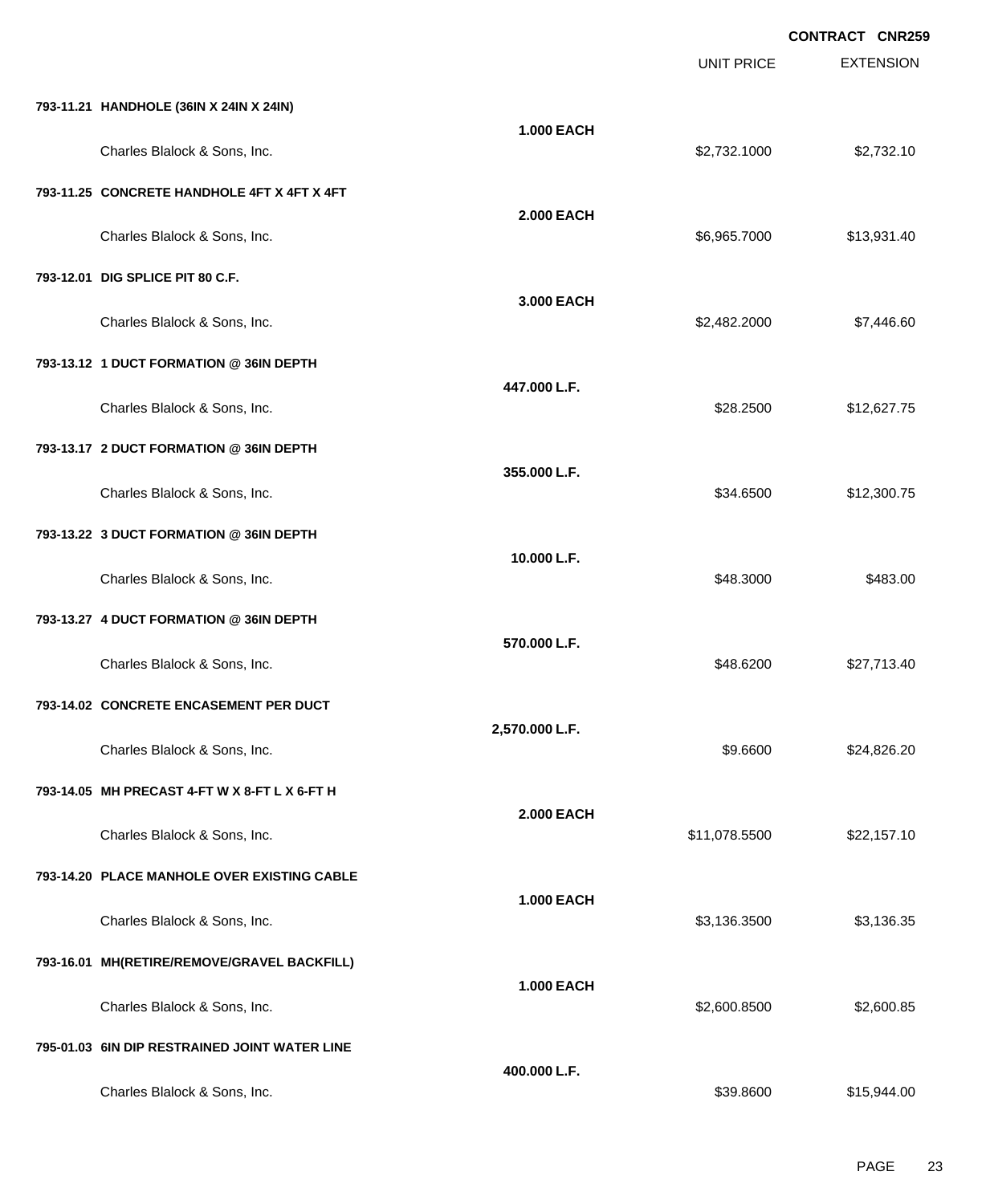EXTENSION **CONTRACT CNR259** UNIT PRICE **795-01.04 6IN DIP SLIP JOINT WATER LINE 6,100.000 L.F.** Charles Blalock & Sons, Inc. 6. 2008.00 \$215,208.00 \$215,208.00 \$215,208.00 \$215,208.00 **795-01.09 12IN DIP RESTRAINED JOINT WATER LINE 700.000 L.F.** Charles Blalock & Sons, Inc. \$70.2600 \$49,182.00 **795-01.10 12IN DIP SLIP JOINT WATER LINE 6,350.000 L.F.** Charles Blalock & Sons, Inc. \$65.6300 \$416,750.50 **795-03.02 2IN PVC WATER LINE 150.000 L.F.** Charles Blalock & Sons, Inc. 6. 23.1300 \$3,469.50 **795-05.63 BORE/JACK 12IN STEEL CASING PIPE-UNCON. 80.000 L.F.** Charles Blalock & Sons, Inc. \$220.7100 \$17,656.80 **795-05.66 BORE/JACK 18IN STEEL CASING PIPE-UNCON. 210.000 L.F.** Charles Blalock & Sons, Inc. 6. 2000 \$50,460.90 **795-05.77 BORE/JACK 12IN STEEL CASING PIPE-ROCK. 80.000 L.F.** Charles Blalock & Sons, Inc. \$123.5900 \$9,887.20 **795-05.80 BORE/JACK 18IN STEEL CASING PIPE-ROCK. 210.000 L.F.** Charles Blalock & Sons, Inc. \$148.4200 \$31,168.20 **795-06.01 CONNECT TO 2IN WATER LINE 3.000 EACH** Charles Blalock & Sons, Inc. \$2,362.5000 \$7,087.50 **795-06.03 CONNECT TO 4IN WATER LINE 4.000 EACH** Charles Blalock & Sons, Inc. 6. 2010 12:30 12:30 12:30 12:30 12:30 12:30 12:30 12:30 12:30 12:30 13:416.000 \$18,060.00 **795-06.04 CONNECT TO 6IN WATER LINE 4.000 EACH** Charles Blalock & Sons, Inc. 6. 2010 12:00 12:00 12:00 12:000 \$4,998.0000 \$19,992.00 **795-06.32 CUT AND CAP 4IN WATERLINE 4.000 EACH** Charles Blalock & Sons, Inc. \$1,286.2500 \$5,145.00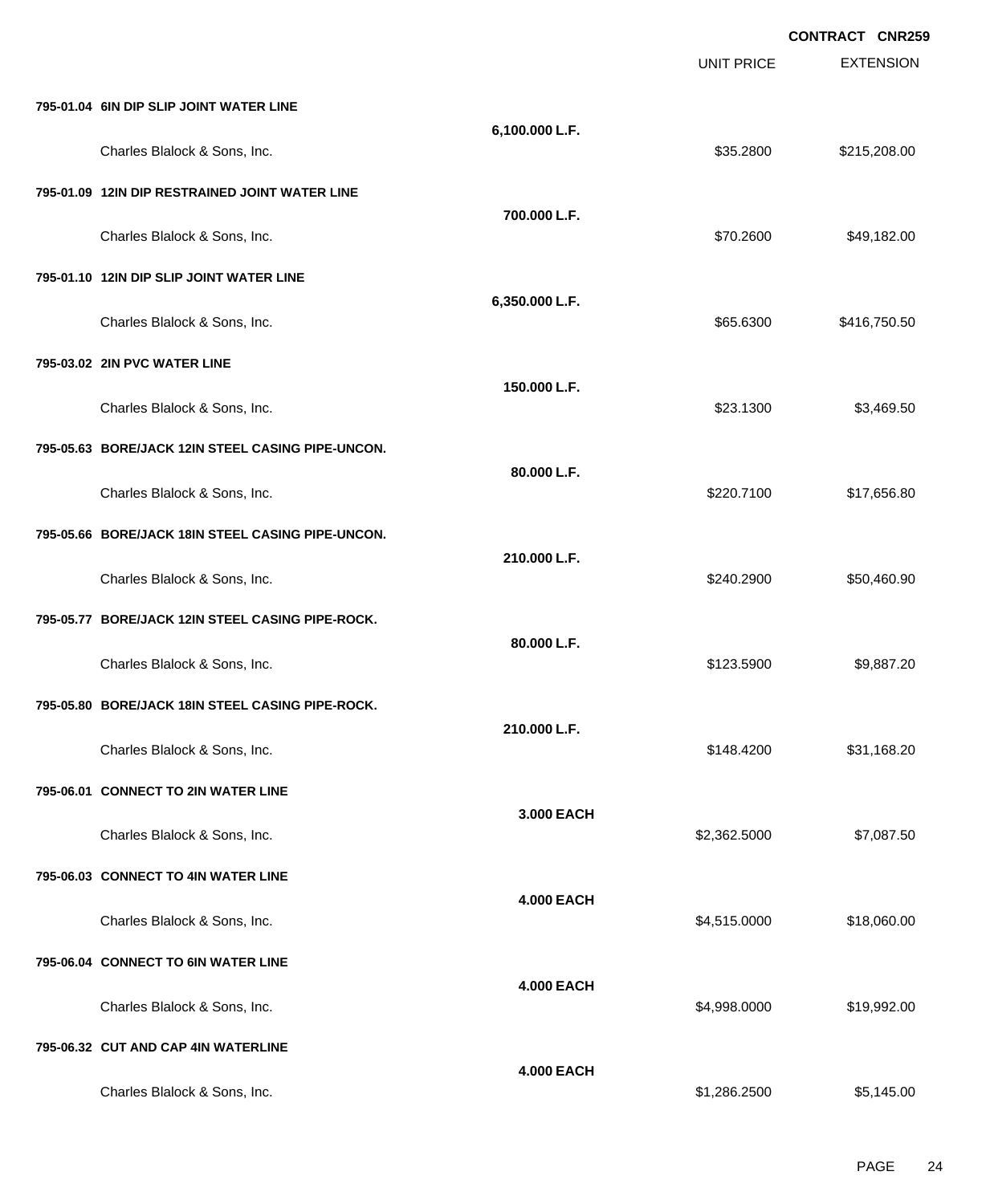|                                               |                    |                   | <b>CONTRACT CNR259</b> |
|-----------------------------------------------|--------------------|-------------------|------------------------|
|                                               |                    | <b>UNIT PRICE</b> | <b>EXTENSION</b>       |
| 795-06.33 CUT AND CAP 6IN WATERLINE           |                    |                   |                        |
| Charles Blalock & Sons, Inc.                  | <b>4.000 EACH</b>  | \$2,257.5000      | \$9,030.00             |
| 795-07.01 4IN X 4IN TAPPING SLEEVE AND VALVE  |                    |                   |                        |
| Charles Blalock & Sons, Inc.                  | <b>2.000 EACH</b>  | \$5,008.5000      | \$10,017.00            |
| 795-07.03 6IN X 6IN TAPPING SLEEVE AND VALVE  |                    |                   |                        |
| Charles Blalock & Sons, Inc.                  | <b>2.000 EACH</b>  | \$5,428.5000      | \$10,857.00            |
| 795-07.35 2IN X 2IN TAPPING SADDLE AND VALVE  |                    |                   |                        |
| Charles Blalock & Sons, Inc.                  | <b>1.000 EACH</b>  | \$2,152.5000      | \$2,152.50             |
| 795-08.01 2IN GATE VALVE ASSEMBLY             |                    |                   |                        |
| Charles Blalock & Sons, Inc.                  | <b>2.000 EACH</b>  | \$927.5000        | \$1,855.00             |
| 795-08.03 4IN GATE VALVE ASSEMBLY             |                    |                   |                        |
| Charles Blalock & Sons, Inc.                  | <b>2.000 EACH</b>  | \$1,496.2500      | \$2,992.50             |
| 795-08.04 6IN GATE VALVE ASSEMBLY             |                    |                   |                        |
| Charles Blalock & Sons, Inc.                  | 26.000 EACH        | \$1,601.2500      | \$41,632.50            |
| 795-08.08 12IN BUTTERFLY VALVE ASSEMBLY       |                    |                   |                        |
| Charles Blalock & Sons, Inc.                  | 23,000 EACH        | \$3,214.7500      | \$73,939.25            |
| 795-09.01 3/4IN WATER SERVICE METER ASSEMBLY  |                    |                   |                        |
| Charles Blalock & Sons, Inc.                  | <b>15.000 EACH</b> | \$971.2500        | \$14,568.75            |
| 795-09.02 1IN WATER SERVICE METER ASSEMBLY    |                    |                   |                        |
| Charles Blalock & Sons, Inc.                  | <b>2.000 EACH</b>  | \$1,076.2500      | \$2,152.50             |
| 795-09.09 RELOCATE/RECONNECT SERVICE ASSEMBLY |                    |                   |                        |
| Charles Blalock & Sons, Inc.                  | 20.000 EACH        | \$875.0000        | \$17,500.00            |
| 795-11.01 BLOW-OFF ASSEMBLY                   |                    |                   |                        |
| Charles Blalock & Sons, Inc.                  | <b>2.000 EACH</b>  | \$4,042.5000      | \$8,085.00             |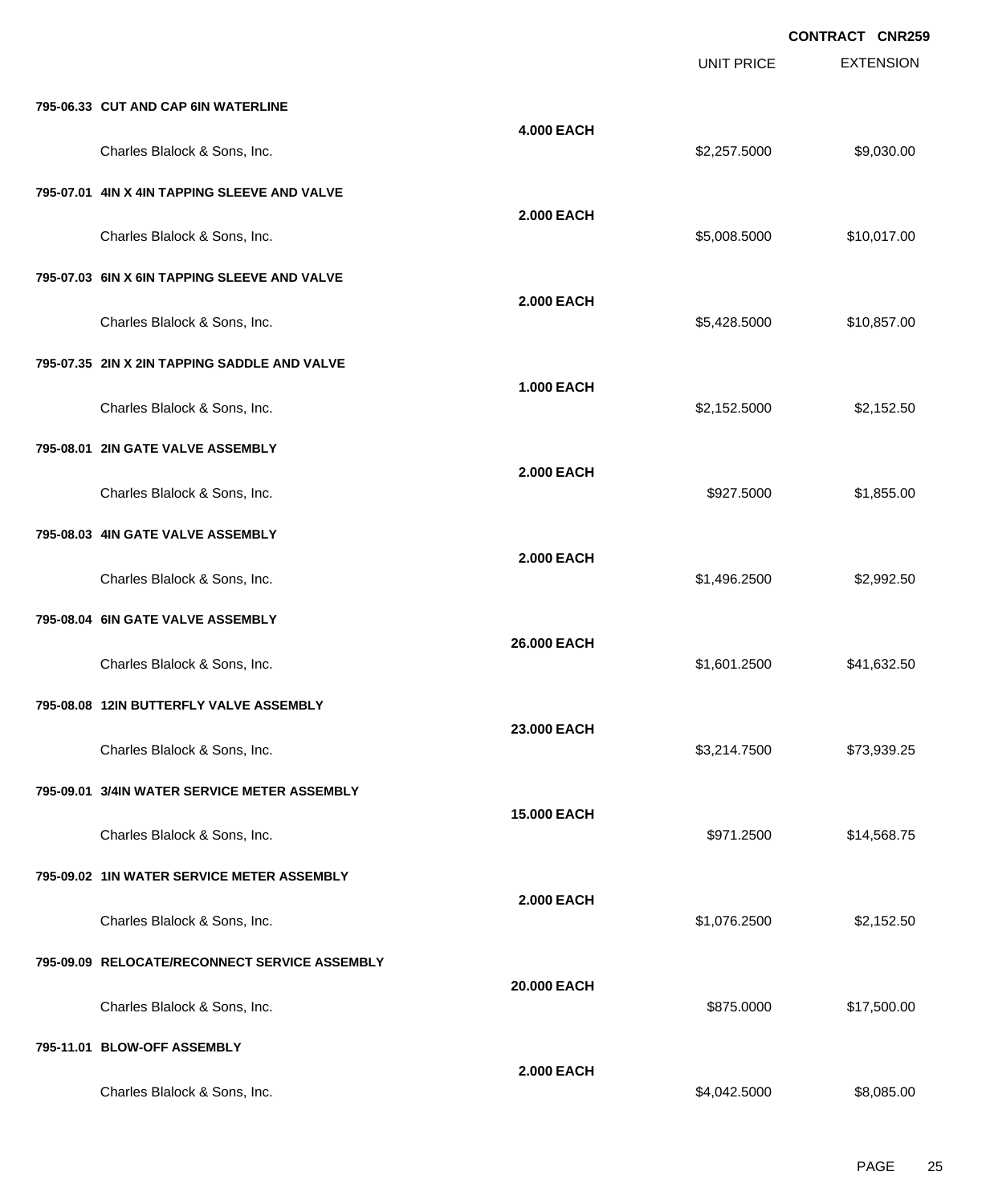EXTENSION **CONTRACT CNR259** UNIT PRICE **795-11.02 FIRE HYDRANT ASSEMBLY 5.000 EACH** Charles Blalock & Sons, Inc. 6. 2013. The State of the State of the State of State of State of State of State of State of State of State of State of State of State of State of State of State of State of State of State of S **795-11.03 RECONNECT FIRE HYDRANT 1.000 EACH** Charles Blalock & Sons, Inc. \$3,675.000 \$3,675.000 \$3,675.000 \$3,675.000 **795-11.40 RESTORE ASPHALT 650.000 S.Y.** Charles Blalock & Sons, Inc. 6. 2012 12:500 \$34,125.00 **795-11.41 RESTORE CONCRETE 200.000 S.Y.** Charles Blalock & Sons, Inc. 63.0000 \$12,600.00 **795-11.42 RESTORE GRAVEL 200.000 S.Y.** Charles Blalock & Sons, Inc. 6. 2012 12:30:30 12:30 12:30:3000 \$2,100.00 **795-13.01 DI FITTINGS 11,000.000 LB.** Charles Blalock & Sons, Inc. 6.5700 \$61,270.00 **795-13.05 CREEK CROSSING (SEE PLANS) 1.000 LS** Charles Blalock & Sons, Inc. 6.60000 \$8,400.000 \$8,400.000 \$8,400.000 \$8,400.000 \$8,400.000 \$8,400.00 **795-15.02 12IN STEEL CASING PIPE OPEN CUT METHOD 200.000 L.F.** Charles Blalock & Sons, Inc. \$108.2900 \$21,658.00 **795-15.04 18IN STEEL CASING PIPE OPEN CUT METHOD 300.000 L.F.** Charles Blalock & Sons, Inc. \$138.3000 \$41,490.00 **797-01.13 6IN EPOXY COATED DIP FORCE MAIN 500.000 L.F.** Charles Blalock & Sons, Inc. \$77,275.00 \$37,275.00 **797-03.02 1-1/4IN PVC FORCE MAIN 100.000 L.F.** Charles Blalock & Sons, Inc. 6. 2012. The State of the State of the State of State of State of State of State of State of State of State of State of State of State of State of State of State of State of State of State of S **797-03.04 2IN PVC FORCE MAIN 100.000 L.F.**

Charles Blalock & Sons, Inc. 6. 2012. The State of the State of the State of State of State of State of State of State of State of State of State of State of State of State of State of State of State of State of State of S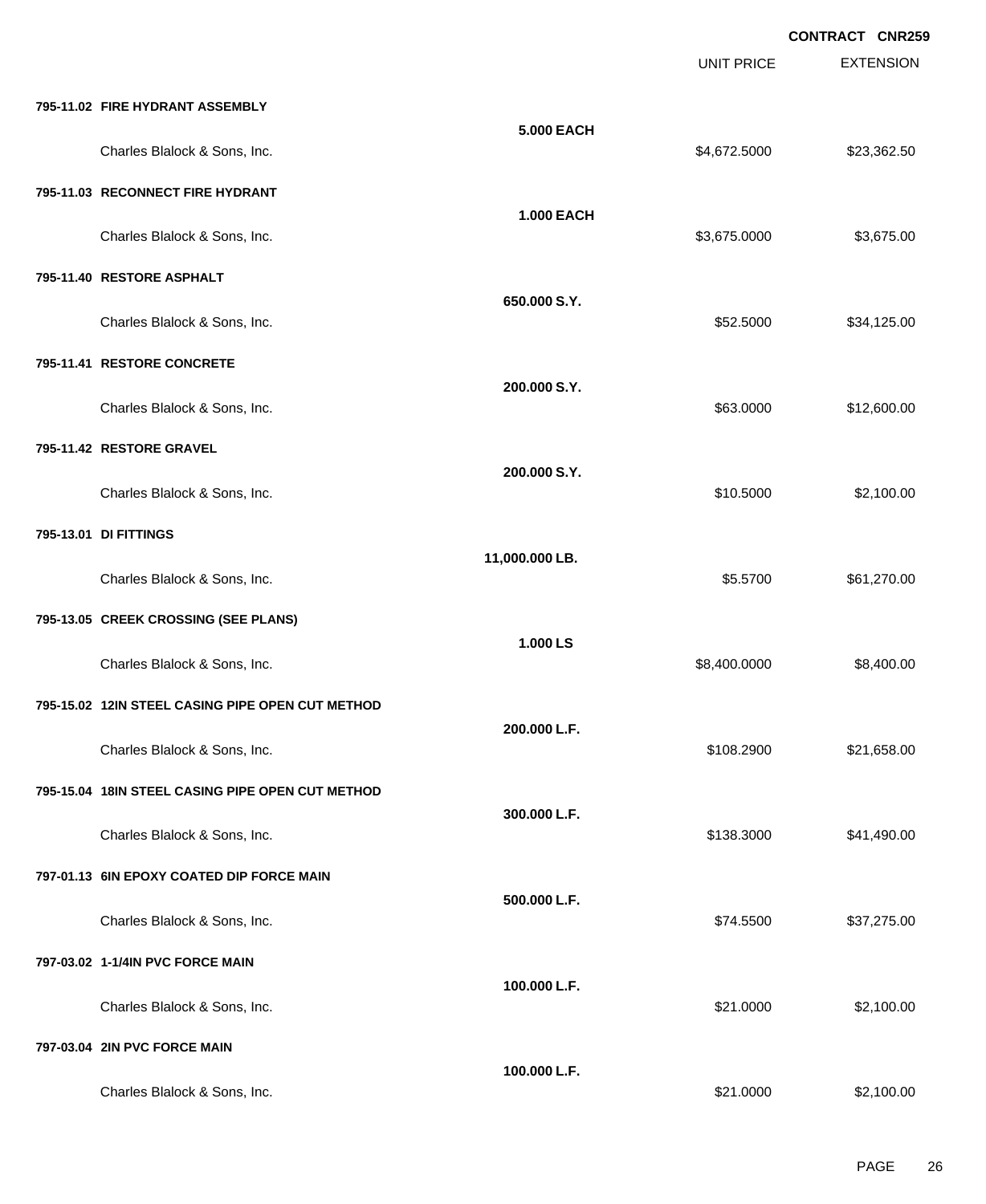EXTENSION **CONTRACT CNR259** UNIT PRICE **797-03.05 3IN PVC FORCE MAIN 100.000 L.F.** Charles Blalock & Sons, Inc. 6. 2012 12:30 12:30 12:30 13:31.5000 \$31.5000 \$3,150.00 **797-03.06 4IN PVC FORCE MAIN 100.000 L.F.** Charles Blalock & Sons, Inc. 6. 2012 12:30 12:30 12:30 13:31.5000 \$31.5000 \$3,150.00 **797-03.08 6IN PVC FORCE MAIN 6,645.000 L.F.** Charles Blalock & Sons, Inc. \$47.2500 \$313,976.25 **797-05.51 8IN PVC GRAVITY SEWER 0FT-6FT DEPTH 40.000 L.F.** Charles Blalock & Sons, Inc. \$67.2000 \$2,688.00 **797-05.52 8IN PVC GRAVITY SEWER 6FT-12FT DEPTH 40.000 L.F.** Charles Blalock & Sons, Inc. 6. 2012 12:30 12:30 12:30 12:30 12:30 13:30 13:30 14:30 15:30 15:30 15:30 15:30 1 **797-05.53 8IN PVC GRAVITY SEWER 12FT-18FT DEPTH 40.000 L.F.** Charles Blalock & Sons, Inc. \$130.2000 \$5,208.00 **797-06.62 BORE/JACK 12IN STEEL CASING PIPE-UNCON. 160.000 L.F.** Charles Blalock & Sons, Inc. 6. 2012 12:315.0000 \$50,400.00 **797-06.75 BORE/JACK 12IN STEEL CASING PIPE-ROCK. 160.000 L.F.** Charles Blalock & Sons, Inc. 667,200.00 \$67,200.00 \$67,200.00 **797-06.89 OPEN CUT 12IN STEEL CASING PIPE 80.000 L.F.** Charles Blalock & Sons, Inc. \$199.5000 \$15,960.00 **797-07.02 48IN MANHOLE 4FT-6FT DEPTH 1.000 EACH** Charles Blalock & Sons, Inc. 6. 2012 12:00:000 \$3,780.000 \$3,780.000 \$3,780.000 \$3,780.000 \$3,780.00 **797-07.03 48IN MANHOLE 6FT-8FT DEPTH 1.000 EACH** Charles Blalock & Sons, Inc. 6.6 and 2.6 and 2.6 and 2.6 and 2.725.0000 \$4,725.0000 \$4,725.000 **797-07.04 48IN MANHOLE 8FT-10FT DEPTH 1.000 EACH**

Charles Blalock & Sons, Inc. \$7,350.000 \$7,350.000 \$7,350.000 \$7,350.000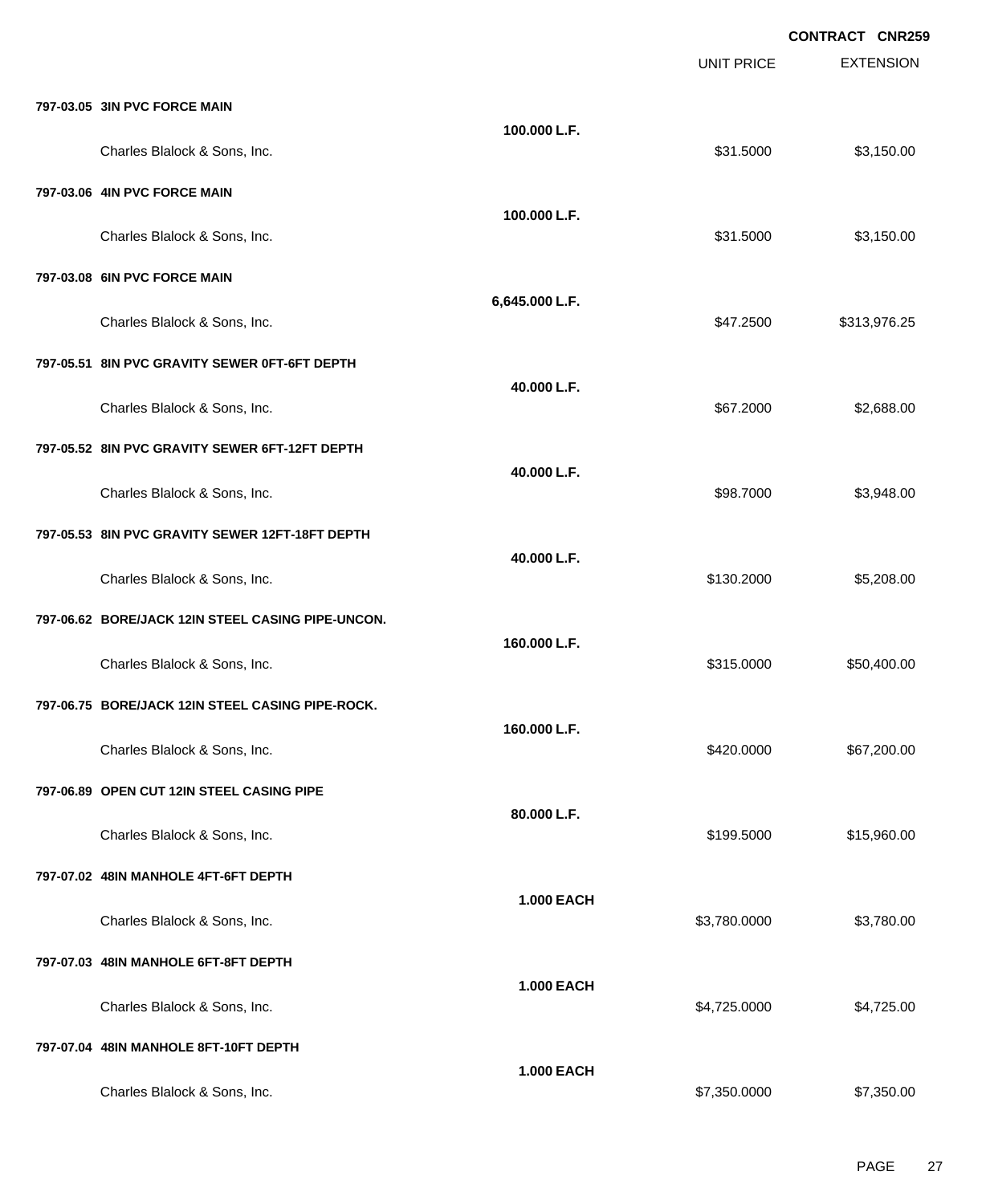EXTENSION **CONTRACT CNR259** UNIT PRICE **797-07.05 48IN MANHOLE 10FT-12FT DEPTH 1.000 EACH** Charles Blalock & Sons, Inc. 6. 2012 12:30 12:30 12:30 12:30 12:30 12:30 12:30 12:30 12:30 12:30 13:450.000 \$9,450.00 **797-07.06 48IN MANHOLE 12FT-14FT DEPTH 1.000 EACH** Charles Blalock & Sons, Inc. 6. 2010 12:00:000 \$10,500.000 \$10,500.000 \$10,500.000 \$10,500.00 **797-08.01 DI FITTINGS 3,000.000 LB.** Charles Blalock & Sons, Inc. 6.6 and the State of the State of the State of the State of State of S28,350.00 \$28,350.00 **797-08.05 6IN PVC PIPE FOR SERVICE LATERAL 1,500.000 L.F.** Charles Blalock & Sons, Inc. 63,000.00 \$63,000.00 \$63,000.00 **797-08.08 6IN CLEAN OUT ASSEMBLY 1.000 EACH** Charles Blalock & Sons, Inc. 6682.5000 \$682.5000 \$682.5000 \$682.5000 \$682.5000 \$682.5000 \$682.5000 \$682.5000 \$ **797-09.02 1-1/4IN BALL VALVE 10.000 EACH** Charles Blalock & Sons, Inc. 6. 200.000 \$4,200.00 \$4,200.00 **797-09.04 2IN PVC BALL VALVE 5.000 EACH** Charles Blalock & Sons, Inc. 6. 2010.00 \$420.0000 \$2,100.00 **797-09.05 3IN PVC BALL VALVE 2.000 EACH** Charles Blalock & Sons, Inc. 6. 2012 12:30 12:30 12:30 12:30 12:30 12:30 12:30 12:30 12:30 12:30 12:30 12:30 1 **797-09.07 6IN PLUG VALVE ASSEMBLY 5.000 EACH** Charles Blalock & Sons, Inc. 6.6 and 2011 1.550.00 \$2,310.0000 \$11,550.00 **797-09.19 1IN COMBO AIR RELEASE VALVE ASSEMBLY 4.000 EACH** Charles Blalock & Sons, Inc. 6.6 and 59,240.00 \$9,240.00 \$9,240.00 \$9,240.00 **797-10.02 CONNECT 8IN SEWER TO EXIST. MANHOLE 1.000 EACH** Charles Blalock & Sons, Inc. 6. 2012 12:30 12:30 12:30 13:30 13:30 13:30 13:30 13:30 13:30 13:30 13:30 13:30 13:30 13:30 13:30 13:30 13:30 13:30 13:30 13:30 13:30 13:30 13:30 13:30 13:30 13:30 13:30 13:30 13:30 13:30 13:30 **797-10.06 CONNECT 6IN LATERAL TO SEWER LINE 1.000 EACH** Charles Blalock & Sons, Inc. \$3,675.000 \$3,675.000 \$3,675.000 \$3,675.000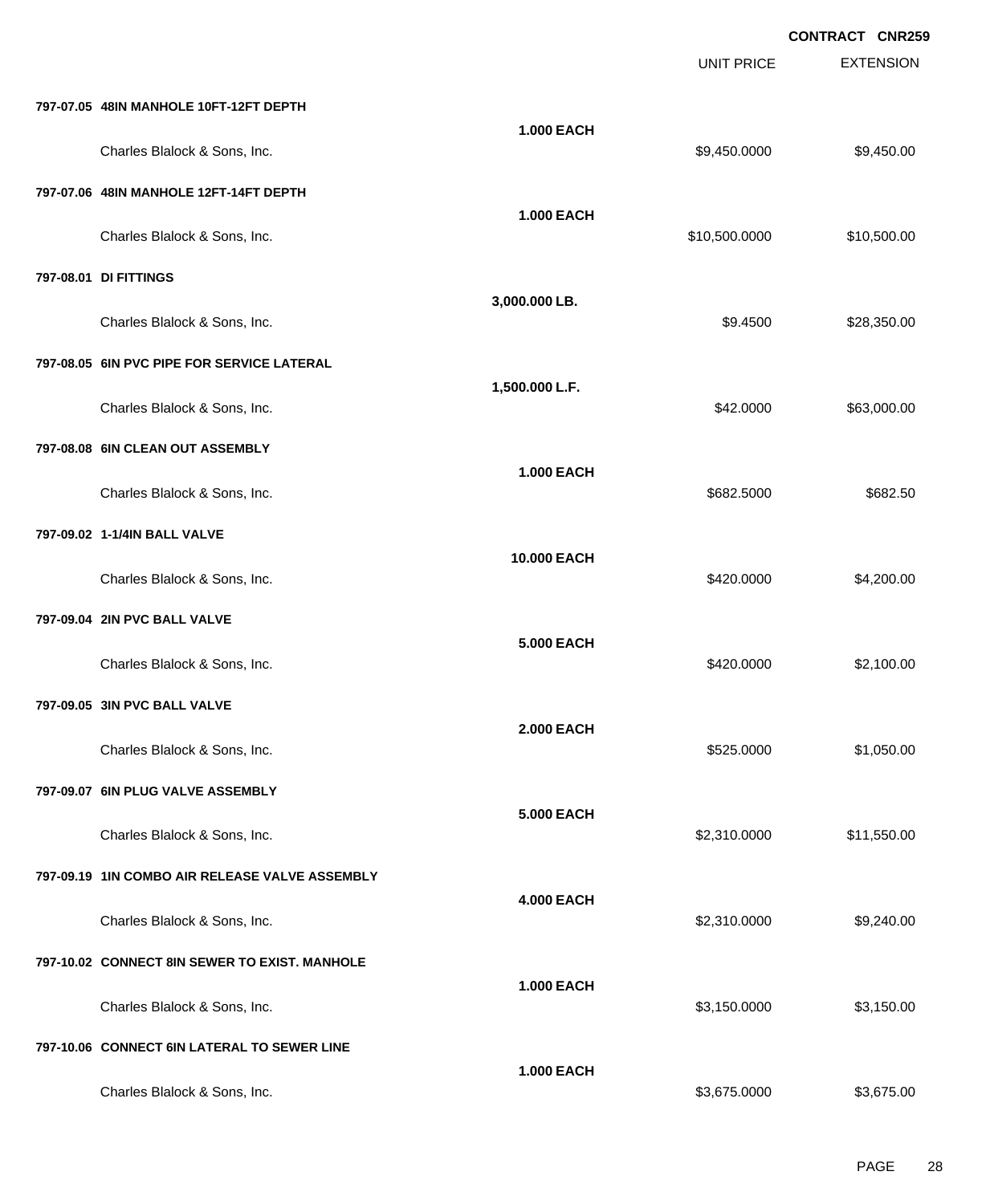EXTENSION **CONTRACT CNR259** UNIT PRICE **797-10.12 CONNECT TO EXISTING PUMP STATION 1.000 EACH** Charles Blalock & Sons, Inc. 6. 250.000 \$5,250.000 \$5,250.000 \$5,250.000 **797-10.14 CONNECT TO 2IN FORCE MAIN 2.000 EACH** Charles Blalock & Sons, Inc. 6. 2010 1. 2010 1. 2010 1. 2010 1. 2010 1. 2010 1. 2010 1. 2010 1. 2010 1. 2010 1 **797-10.16 CONNECT TO 4IN FORCE MAIN 1.000 EACH** Charles Blalock & Sons, Inc. 6. 2012 12:0000 \$3,150.000 \$3,150.000 \$3,150.000 **797-10.17 CONNECT TO 6IN FORCE MAIN 1.000 EACH** Charles Blalock & Sons, Inc. 6. 2012 12:30 12:30 12:30 13:30 13:30 13:30 13:30 13:30 13:30 13:30 13:30 13:30 13:30 13:30 13:30 13:30 13:30 13:30 13:30 13:30 13:30 13:30 13:30 13:30 13:30 13:30 13:30 13:30 13:30 13:30 13:30 **797-11.40 RESTORE ASPHALT 650.000 S.Y.** Charles Blalock & Sons, Inc. 6. 2012 12:500 \$34,125.00 **797-11.41 RESTORE CONCRETE 150.000 S.Y.** Charles Blalock & Sons, Inc. \$75.6000 \$11,340.00 **797-11.42 RESTORE GRAVEL 200.000 S.Y.** Charles Blalock & Sons, Inc. \$15.7500 \$3,150.00 **797-13.05 CREEK CROSSING (SEE PLANS) 1.000 LS** Charles Blalock & Sons, Inc. 6. 2010 12:00:000 \$10,500.000 \$10,500.000 \$10,500.000 \$10,500.00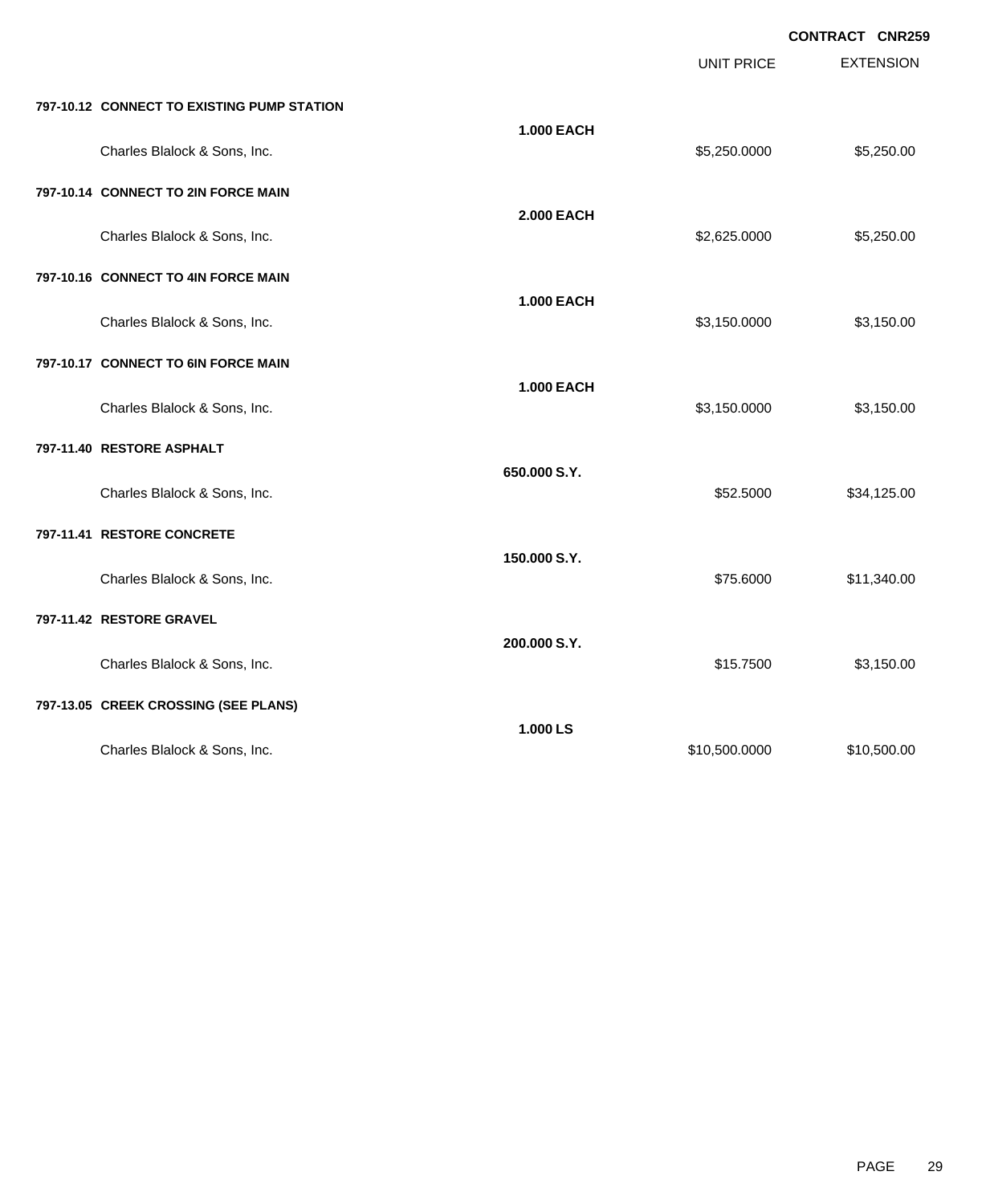### **SUB-TOTAL ROADWAY**

Charles Blalock & Sons, Inc. 6. The South of the South of the South of the South of the South of the South of the South of the South of the South of the South of the South of the South of the South of the South of the Sout

#### **SUB-TOTAL UTILITY**

Charles Blalock & Sons, Inc. 6. The South of the South of the South of the South of the South of the South of South of the South of the South of the South of the South of the South of the South of the South of the South of

### **TOTAL CONTRACT**

Charles Blalock & Sons, Inc.  $$12,889,769.71$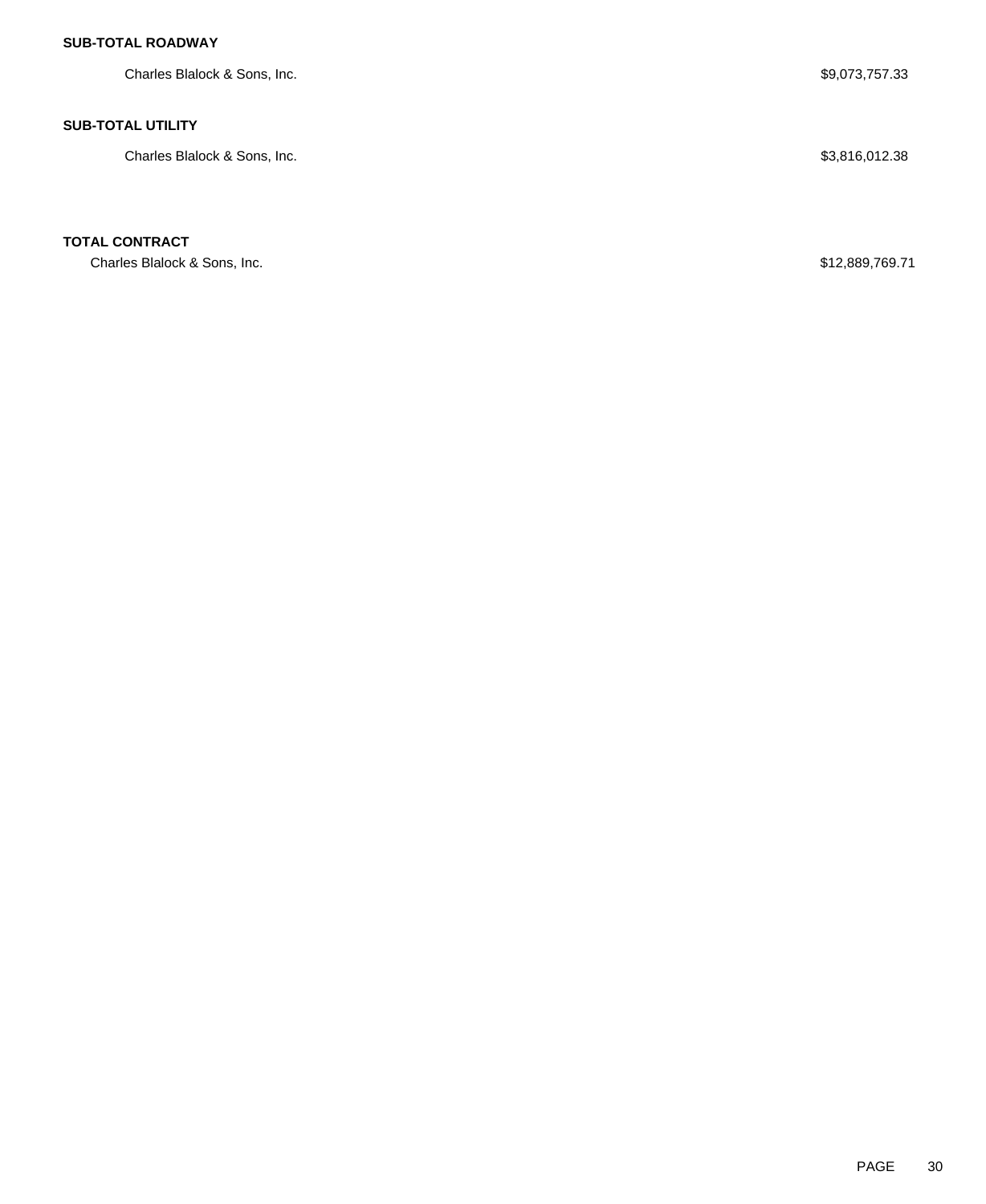## **DEPARTMENT OF TRANSPORTATION SUMMARY OF BIDS LETTING OF OCTOBER 06, 2017 STATE OF TENNESSEE**

#### SHELBY COUNTY (Contract No. CNR008 Call 021)

HSIP-803(4),79946-3598-94

THE MISCELLANEOUS SAFETY IMPROVEMENTS ON RALEIGH MILLINGTON ROAD AT THE INTERSECTION OF NEW ALLEN ROAD IN MEMPHIS, INCLUDING GRADING, DRAINAGE AND PAVING.

PROJECT LENGTH - 0.293 MILES

COMPLETION TIME - ON OR BEFORE MAY 31, 2018

DBE GOAL 4.50%

TOTAL CONTRACT

Standard Construction Company, Inc. 6. The Standard Construction Company, Inc.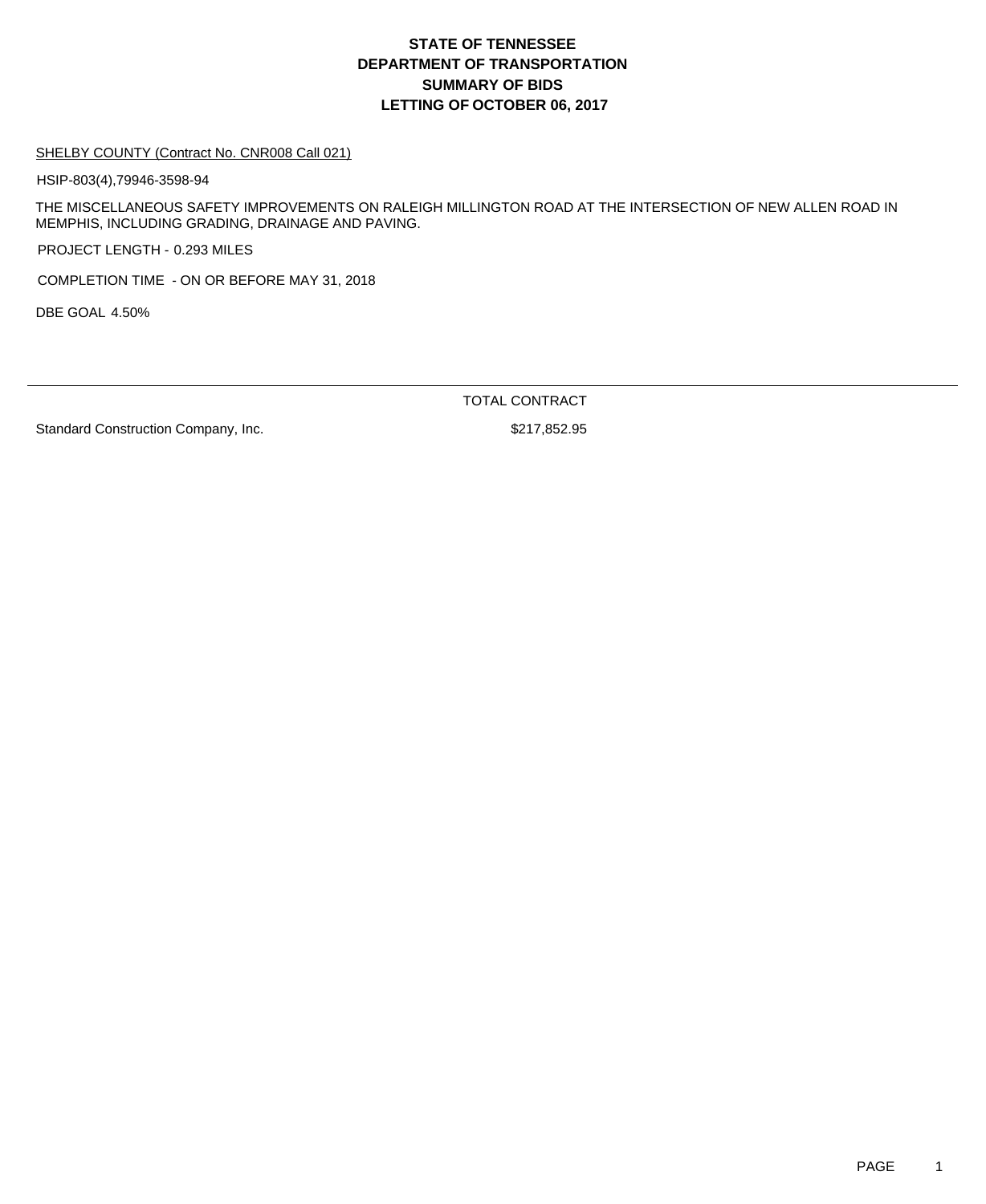|        |                                                                                  |                   |                   | <b>CONTRACT CNR008</b> |
|--------|----------------------------------------------------------------------------------|-------------------|-------------------|------------------------|
|        | <b>ROADWAY CATEGORY</b>                                                          |                   | <b>UNIT PRICE</b> | <b>EXTENSION</b>       |
| 105-01 | <b>CONSTRUCTION STAKES, LINES AND GRADES</b>                                     |                   |                   |                        |
|        | Standard Construction Company, Inc.                                              | 1.000 LS          | \$6,300.0000      | \$6,300.00             |
| 201-01 | <b>CLEARING AND GRUBBING</b>                                                     |                   |                   |                        |
|        | Standard Construction Company, Inc.                                              | 1.000 LS          | \$1,400.0000      | \$1,400.00             |
| 202-03 | REMOVAL OF RIGID PAVEMENT, SIDEWALK, ETC.                                        | 91.000 S.Y.       |                   |                        |
|        | Standard Construction Company, Inc.                                              |                   | \$31.5000         | \$2,866.50             |
| 203-01 | <b>ROAD &amp; DRAINAGE EXCAVATION (UNCLASSIFIED)</b>                             | 200.000 C.Y.      |                   |                        |
|        | Standard Construction Company, Inc.                                              |                   | \$21.0000         | \$4,200.00             |
| 203-06 | <b>WATER</b>                                                                     | 3.000 M.G.        |                   |                        |
|        | Standard Construction Company, Inc.                                              |                   | \$15.0000         | \$45.00                |
|        | 209-08.03 TEMPORARY SILT FENCE (WITHOUT BACKING)                                 | 300.000 L.F.      |                   |                        |
|        | Standard Construction Company, Inc.                                              |                   | \$3.3000          | \$990.00               |
|        | 209-40.30 CATCH BASIN PROTECTION (TYPE A)                                        | <b>1.000 EACH</b> |                   |                        |
| 303-01 | Standard Construction Company, Inc.<br>MINERAL AGGREGATE, TYPE A BASE, GRADING D |                   | \$1,100.0000      | \$1,100.00             |
|        | Standard Construction Company, Inc.                                              | 140.000 TON       | \$61.2000         | \$8,568.00             |
|        | 307-01.01 ASPHALT CONCRETE MIX (PG64-22) (BPMB-HM) GRADING A                     |                   |                   |                        |
|        | Standard Construction Company, Inc.                                              | 83,000 TON        | \$175.0000        | \$14,525.00            |
|        | 307-02.08 ASPHALT CONCRETE MIX (PG70-22) (BPMB-HM) GRADING B-M2                  |                   |                   |                        |
|        | Standard Construction Company, Inc.                                              | <b>13,000 TON</b> | \$285.0000        | \$3,705.00             |
| 402-01 | BITUMINOUS MATERIAL FOR PRIME COAT (PC)                                          | <b>1.000 TON</b>  |                   |                        |
|        | Standard Construction Company, Inc.                                              |                   | \$1,890.0000      | \$1,890.00             |
| 402-02 | <b>AGGREGATE FOR COVER MATERIAL (PC)</b>                                         | 2.000 TON         |                   |                        |
|        | Standard Construction Company, Inc.                                              |                   | \$150.0000        | \$300.00               |

PAGE 2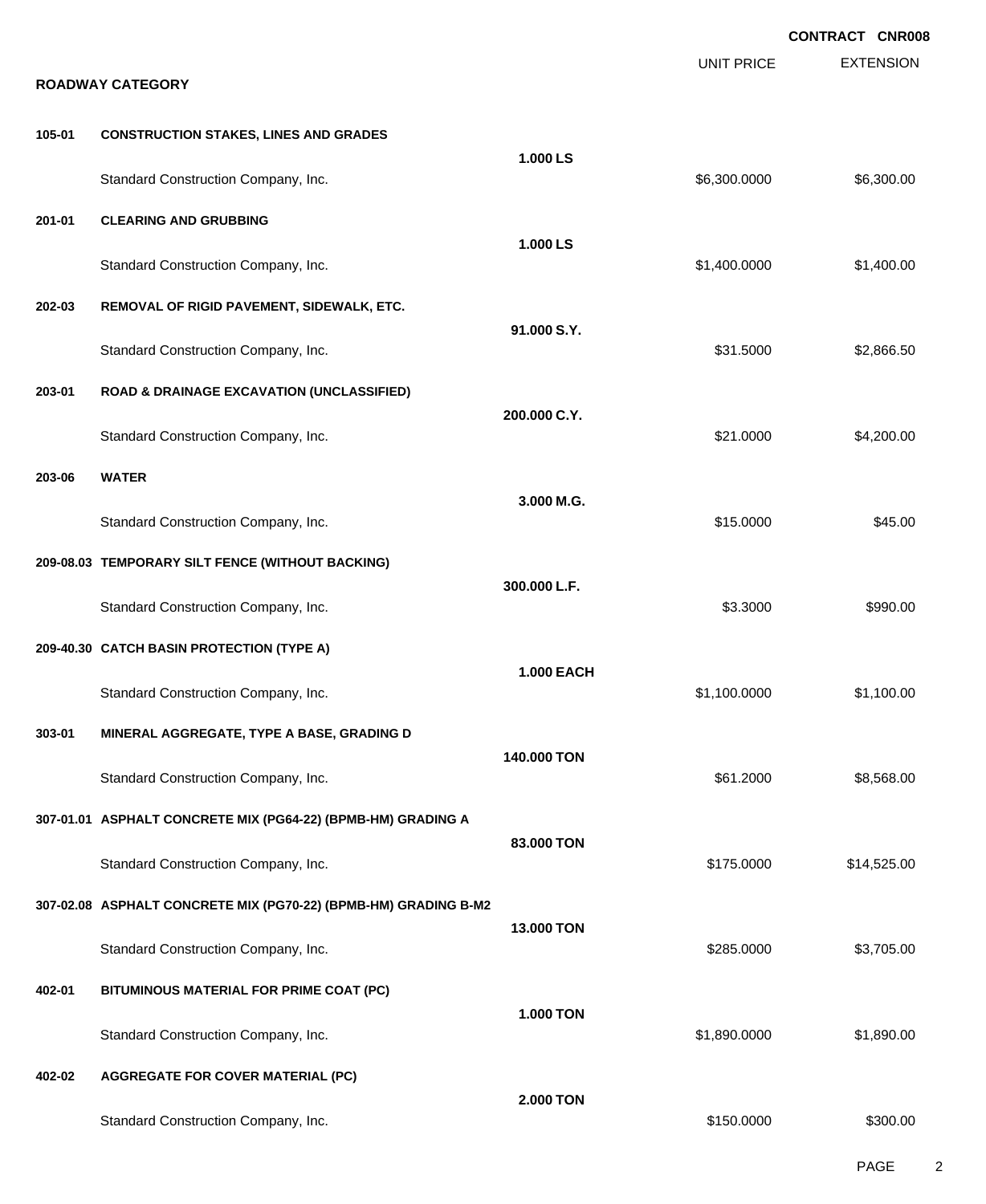**EXTENSION CONTRACT CNR008** UNIT PRICE **403-01 BITUMINOUS MATERIAL FOR TACK COAT (TC) 4.000 TON** Standard Construction Company, Inc. 6. The Construction Company, Inc. 6. The Construction Company, Inc. 6. The Construction Company, Inc. 6. The Construction Company, Inc. 6. The Construction Company, Inc. 6. The Construct **411-02.10 ACS MIX(PG70-22) GRADING D 600.000 TON** Standard Construction Company, Inc. 6. The Construction Company, Inc. 6. The Construction Company, Inc. 662,250.00 **415-01.02 COLD PLANING BITUMINOUS PAVEMENT 9,057.000 S.Y.** Standard Construction Company, Inc. 6. 2002 12:30 12:30 12:30 12:30 12:30 13:3000 \$29,888.10 **701-01.01 CONCRETE SIDEWALK (4 ") 112.000 S.F.** Standard Construction Company, Inc. 6. The Construction Company, Inc. \$10.8000 \$1,209.60 **701-02.01 CONCRETE CURB RAMP (RETROFIT) 114.000 S.F.** Standard Construction Company, Inc. 6. The Construction Company, Inc. \$46.8000 \$5,335.20 **702-03 CONCRETE COMBINED CURB & GUTTER 4.000 C.Y.** Standard Construction Company, Inc. 6. The Construction Company, Inc. 6. The Construction Company, Inc. 6. The Construction Company, Inc. 6. The Construction Company, Inc. 6. The Construction Company, Inc. 6. The Construct **712-01 TRAFFIC CONTROL 1.000 LS** Standard Construction Company, Inc. 6. The Construction Company, Inc. 6. The Construction Company, Inc. 6. The Construction Company, Inc. 6. The Construction Company, Inc. 6. The Construction Company, Inc. 6. The Construct **712-04.01 FLEXIBLE DRUMS (CHANNELIZING) 50.000 EACH** Standard Construction Company, Inc. 6. The Construction Company, Inc. \$27.5000 \$1,375.00 **712-05.01 WARNING LIGHTS (TYPE A) 22.000 EACH** Standard Construction Company, Inc. 6. 2000 \$774.40 **712-06 SIGNS (CONSTRUCTION) 362.000 S.F.** Standard Construction Company, Inc. 6. 2000 \$2,606.40 **712-08.03 ARROW BOARD (TYPE C) 2.000 EACH** Standard Construction Company, Inc. 6. The Construction Company, Inc. 6. The Construction Company, Inc. 6. The Construction Company, Inc. 6. The Construction Company, Inc. 6. The Construction Company, Inc. 6. The Construct **713-15.36 REMOVE SIGN, SUPPORT & FOOTING 6.000 EACH** Standard Construction Company, Inc. 6. The Construction Company, Inc. 6. The Construction Company, Inc. 6. The Construction Company, Inc. 6. The Construction Company, Inc. 6. The Construction Company, Inc. 6. The Construct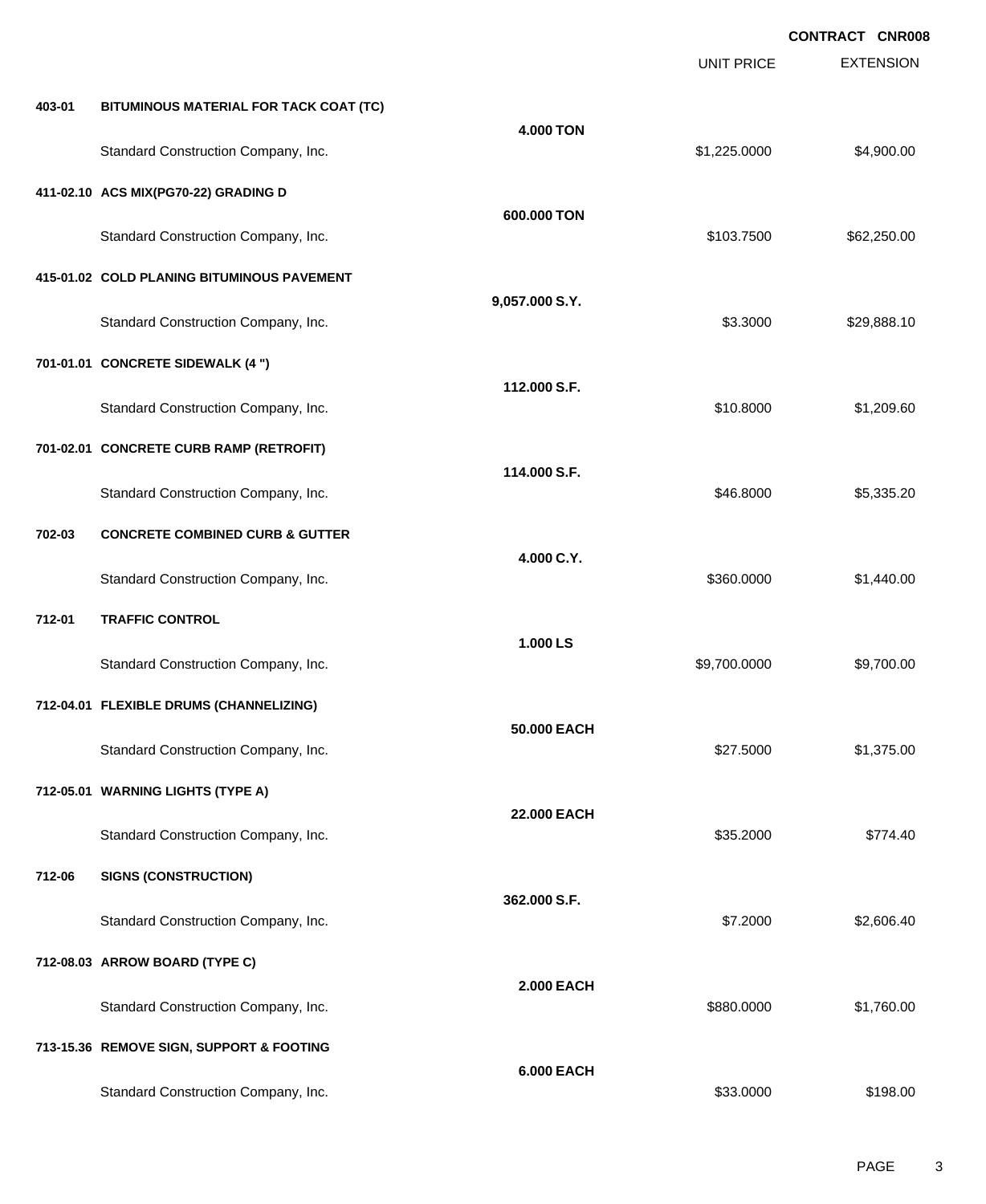|                                                   |                   | <b>UNIT PRICE</b> | <b>CONTRACT CNR008</b><br><b>EXTENSION</b> |
|---------------------------------------------------|-------------------|-------------------|--------------------------------------------|
| 713-16.20 SIGNS (STOP R1-1)                       |                   |                   |                                            |
| Standard Construction Company, Inc.               | <b>2.000 EACH</b> | \$335.5000        | \$671.00                                   |
| 713-16.21 SIGNS (WRONG WAY R5-1a)                 |                   |                   |                                            |
| Standard Construction Company, Inc.               | <b>2.000 EACH</b> | \$225.5000        | \$451.00                                   |
| 713-16.22 SIGNS (RIGHT LANE MUST TURN RIGHT R3-7) | <b>1.000 EACH</b> |                   |                                            |
| Standard Construction Company, Inc.               |                   | \$82.5000         | \$82.50                                    |
| 713-16.23 SIGNS (DO NOT ENTER R5-1)               | <b>2.000 EACH</b> |                   |                                            |
| Standard Construction Company, Inc.               |                   | \$132.0000        | \$264.00                                   |
| 713-16.24 SIGNS (CROSS ROAD W2-1)                 | <b>2.000 EACH</b> |                   |                                            |
| Standard Construction Company, Inc.               |                   | \$236.5000        | \$473.00                                   |
| 713-16.25 SIGNS (STOP AHEAD W3-1)                 | <b>2.000 EACH</b> |                   |                                            |
| Standard Construction Company, Inc.               |                   | \$253.0000        | \$506.00                                   |
| 713-16.26 SIGNS (LANE MERGE W4-2)                 | <b>1.000 EACH</b> |                   |                                            |
| Standard Construction Company, Inc.               |                   | \$236,5000        | \$236.50                                   |
| 713-16.27 SIGNS (NEW ALLEN RD)                    | <b>2.000 EACH</b> |                   |                                            |
| Standard Construction Company, Inc.               |                   | \$44.0000         | \$88.00                                    |
| 713-16.28 SIGNS (NEW ALLEN RD)                    | <b>1.000 EACH</b> |                   |                                            |
| Standard Construction Company, Inc.               |                   | \$44.0000         | \$44.00                                    |
| 713-16.29 SIGNS (RALEIGH MILLINGTON RD)           | <b>1.000 EACH</b> |                   |                                            |
| Standard Construction Company, Inc.               |                   | \$66.0000         | \$66.00                                    |
| 713-16.30 SIGNS (WEIGHT LIMIT)                    | <b>1.000 EACH</b> |                   |                                            |
| Standard Construction Company, Inc.               |                   | \$220.0000        | \$220.00                                   |
| 713-16.31 SIGNS (RAL-MILL BRIDGE)                 | <b>1.000 EACH</b> |                   |                                            |
| Standard Construction Company, Inc.               |                   | \$220.0000        | \$220.00                                   |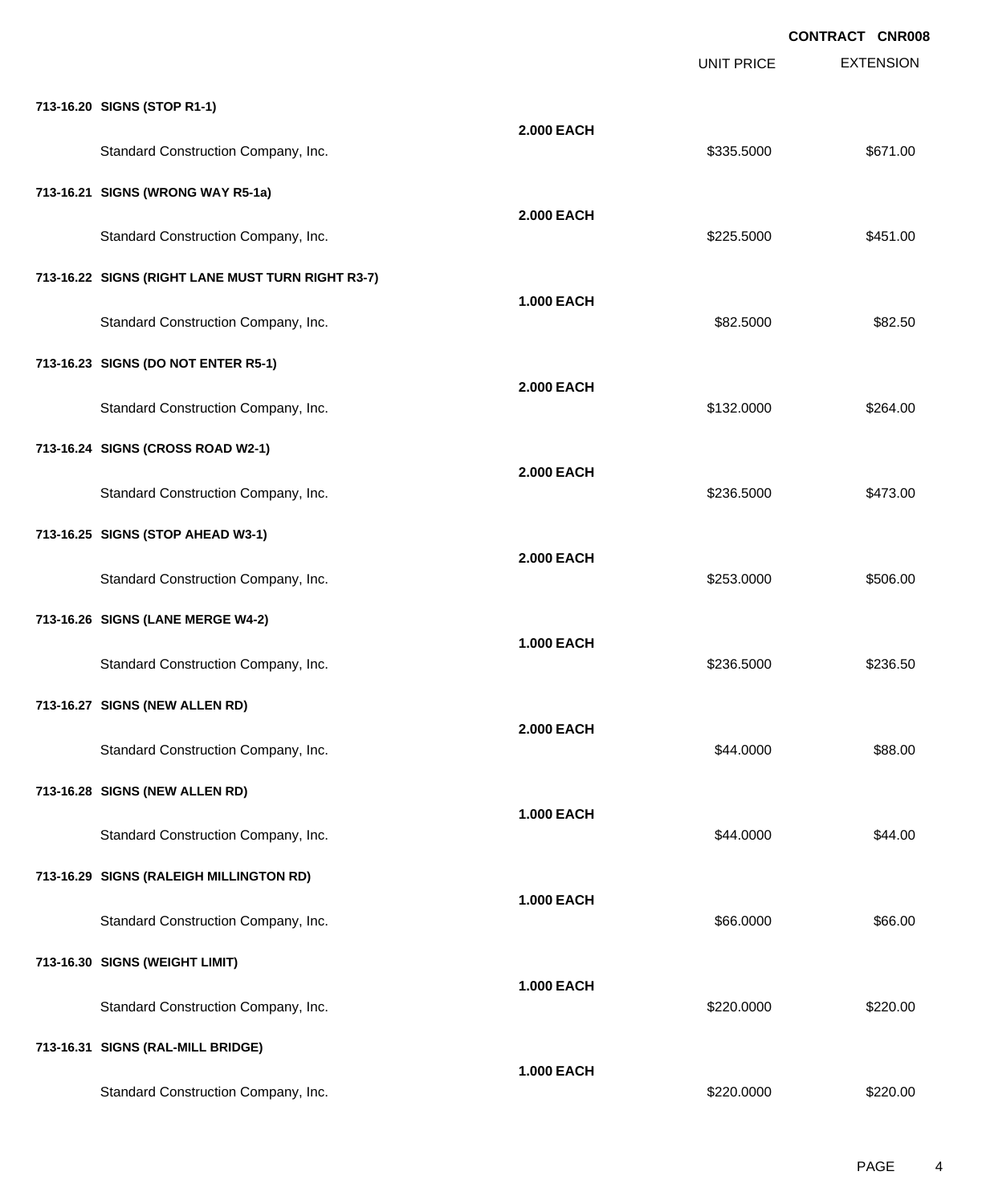| <b>EXTENSION</b><br><b>UNIT PRICE</b><br>716-01.23 Snwplwble Pvmt Mrkrs (Bi-Dir)(2 Color)<br>67.000 EACH<br>\$77.0000<br>Standard Construction Company, Inc.<br>\$5,159.00<br>716-01.30 REMOVAL OF SNOWPLOWABLE REFLECTIVE MARKER<br><b>14.000 EACH</b><br>Standard Construction Company, Inc.<br>\$22.0000<br>\$308.00<br>716-02.04 PLASTIC PAVEMENT MARKING(CHANNELIZATION STRIPING)<br>131.000 S.Y.<br>Standard Construction Company, Inc.<br>\$22.0000<br>\$2,882.00<br>716-02.05 PLASTIC PAVEMENT MARKING (STOP LINE)<br>12.000 L.F.<br>Standard Construction Company, Inc.<br>\$22.0000<br>\$264.00<br>716-02.06 PLASTIC PAVEMENT MARKING (TURN LANE ARROW)<br><b>4.000 EACH</b><br>Standard Construction Company, Inc.<br>\$880.00<br>\$220.0000<br>716-03.01 PLASTIC WORD PAVEMENT MARKING (ONLY)<br><b>4.000 EACH</b><br>Standard Construction Company, Inc.<br>\$968.00<br>\$242.0000<br>716-04.04 PLASTIC PAVEMENT MARKING (TRANSVERSE SHOULDER)<br>385.000 L.F.<br>Standard Construction Company, Inc.<br>\$11.0000<br>\$4,235.00<br>716-05.01 PAINTED PAVEMENT MARKING (4" LINE)<br>1.177 L.M.<br>Standard Construction Company, Inc.<br>\$1,650.0000<br>\$1,942.05<br>716-05.02 PAINTED PAVEMENT MARKING (8" BARRIER LINE)<br>1,761.000 L.F.<br>Standard Construction Company, Inc.<br>\$2.2000<br>\$3,874.20<br>716-13.01 SPRAY THERMO PVMT MRKNG (60 mil) (4IN LINE)<br>1.053 L.M.<br>Standard Construction Company, Inc.<br>\$5,500.0000<br>\$5,791.50<br>716-13.02 SPRAY THERMO PVMT MRKNG (60 mil) (6IN LINE) |  |  | <b>CONTRACT CNR008</b> |
|----------------------------------------------------------------------------------------------------------------------------------------------------------------------------------------------------------------------------------------------------------------------------------------------------------------------------------------------------------------------------------------------------------------------------------------------------------------------------------------------------------------------------------------------------------------------------------------------------------------------------------------------------------------------------------------------------------------------------------------------------------------------------------------------------------------------------------------------------------------------------------------------------------------------------------------------------------------------------------------------------------------------------------------------------------------------------------------------------------------------------------------------------------------------------------------------------------------------------------------------------------------------------------------------------------------------------------------------------------------------------------------------------------------------------------------------------------------------------------------------------------------------------------|--|--|------------------------|
|                                                                                                                                                                                                                                                                                                                                                                                                                                                                                                                                                                                                                                                                                                                                                                                                                                                                                                                                                                                                                                                                                                                                                                                                                                                                                                                                                                                                                                                                                                                                  |  |  |                        |
|                                                                                                                                                                                                                                                                                                                                                                                                                                                                                                                                                                                                                                                                                                                                                                                                                                                                                                                                                                                                                                                                                                                                                                                                                                                                                                                                                                                                                                                                                                                                  |  |  |                        |
|                                                                                                                                                                                                                                                                                                                                                                                                                                                                                                                                                                                                                                                                                                                                                                                                                                                                                                                                                                                                                                                                                                                                                                                                                                                                                                                                                                                                                                                                                                                                  |  |  |                        |
|                                                                                                                                                                                                                                                                                                                                                                                                                                                                                                                                                                                                                                                                                                                                                                                                                                                                                                                                                                                                                                                                                                                                                                                                                                                                                                                                                                                                                                                                                                                                  |  |  |                        |
|                                                                                                                                                                                                                                                                                                                                                                                                                                                                                                                                                                                                                                                                                                                                                                                                                                                                                                                                                                                                                                                                                                                                                                                                                                                                                                                                                                                                                                                                                                                                  |  |  |                        |
|                                                                                                                                                                                                                                                                                                                                                                                                                                                                                                                                                                                                                                                                                                                                                                                                                                                                                                                                                                                                                                                                                                                                                                                                                                                                                                                                                                                                                                                                                                                                  |  |  |                        |
|                                                                                                                                                                                                                                                                                                                                                                                                                                                                                                                                                                                                                                                                                                                                                                                                                                                                                                                                                                                                                                                                                                                                                                                                                                                                                                                                                                                                                                                                                                                                  |  |  |                        |
|                                                                                                                                                                                                                                                                                                                                                                                                                                                                                                                                                                                                                                                                                                                                                                                                                                                                                                                                                                                                                                                                                                                                                                                                                                                                                                                                                                                                                                                                                                                                  |  |  |                        |
|                                                                                                                                                                                                                                                                                                                                                                                                                                                                                                                                                                                                                                                                                                                                                                                                                                                                                                                                                                                                                                                                                                                                                                                                                                                                                                                                                                                                                                                                                                                                  |  |  |                        |
|                                                                                                                                                                                                                                                                                                                                                                                                                                                                                                                                                                                                                                                                                                                                                                                                                                                                                                                                                                                                                                                                                                                                                                                                                                                                                                                                                                                                                                                                                                                                  |  |  |                        |
|                                                                                                                                                                                                                                                                                                                                                                                                                                                                                                                                                                                                                                                                                                                                                                                                                                                                                                                                                                                                                                                                                                                                                                                                                                                                                                                                                                                                                                                                                                                                  |  |  |                        |
|                                                                                                                                                                                                                                                                                                                                                                                                                                                                                                                                                                                                                                                                                                                                                                                                                                                                                                                                                                                                                                                                                                                                                                                                                                                                                                                                                                                                                                                                                                                                  |  |  |                        |
|                                                                                                                                                                                                                                                                                                                                                                                                                                                                                                                                                                                                                                                                                                                                                                                                                                                                                                                                                                                                                                                                                                                                                                                                                                                                                                                                                                                                                                                                                                                                  |  |  |                        |
|                                                                                                                                                                                                                                                                                                                                                                                                                                                                                                                                                                                                                                                                                                                                                                                                                                                                                                                                                                                                                                                                                                                                                                                                                                                                                                                                                                                                                                                                                                                                  |  |  |                        |
|                                                                                                                                                                                                                                                                                                                                                                                                                                                                                                                                                                                                                                                                                                                                                                                                                                                                                                                                                                                                                                                                                                                                                                                                                                                                                                                                                                                                                                                                                                                                  |  |  |                        |
|                                                                                                                                                                                                                                                                                                                                                                                                                                                                                                                                                                                                                                                                                                                                                                                                                                                                                                                                                                                                                                                                                                                                                                                                                                                                                                                                                                                                                                                                                                                                  |  |  |                        |
|                                                                                                                                                                                                                                                                                                                                                                                                                                                                                                                                                                                                                                                                                                                                                                                                                                                                                                                                                                                                                                                                                                                                                                                                                                                                                                                                                                                                                                                                                                                                  |  |  |                        |
|                                                                                                                                                                                                                                                                                                                                                                                                                                                                                                                                                                                                                                                                                                                                                                                                                                                                                                                                                                                                                                                                                                                                                                                                                                                                                                                                                                                                                                                                                                                                  |  |  |                        |
|                                                                                                                                                                                                                                                                                                                                                                                                                                                                                                                                                                                                                                                                                                                                                                                                                                                                                                                                                                                                                                                                                                                                                                                                                                                                                                                                                                                                                                                                                                                                  |  |  |                        |
|                                                                                                                                                                                                                                                                                                                                                                                                                                                                                                                                                                                                                                                                                                                                                                                                                                                                                                                                                                                                                                                                                                                                                                                                                                                                                                                                                                                                                                                                                                                                  |  |  |                        |
|                                                                                                                                                                                                                                                                                                                                                                                                                                                                                                                                                                                                                                                                                                                                                                                                                                                                                                                                                                                                                                                                                                                                                                                                                                                                                                                                                                                                                                                                                                                                  |  |  |                        |
|                                                                                                                                                                                                                                                                                                                                                                                                                                                                                                                                                                                                                                                                                                                                                                                                                                                                                                                                                                                                                                                                                                                                                                                                                                                                                                                                                                                                                                                                                                                                  |  |  |                        |
| 0.033 L.M.<br>Standard Construction Company, Inc.<br>\$27,500.0000<br>\$907.50                                                                                                                                                                                                                                                                                                                                                                                                                                                                                                                                                                                                                                                                                                                                                                                                                                                                                                                                                                                                                                                                                                                                                                                                                                                                                                                                                                                                                                                   |  |  |                        |
| 716-13.04 SPRAY THERMO PVMT MRKNG (60 mil) (4IN DOTTED LINE)                                                                                                                                                                                                                                                                                                                                                                                                                                                                                                                                                                                                                                                                                                                                                                                                                                                                                                                                                                                                                                                                                                                                                                                                                                                                                                                                                                                                                                                                     |  |  |                        |
| 320.000 L.F.<br>Standard Construction Company, Inc.<br>\$2.2000<br>\$704.00                                                                                                                                                                                                                                                                                                                                                                                                                                                                                                                                                                                                                                                                                                                                                                                                                                                                                                                                                                                                                                                                                                                                                                                                                                                                                                                                                                                                                                                      |  |  |                        |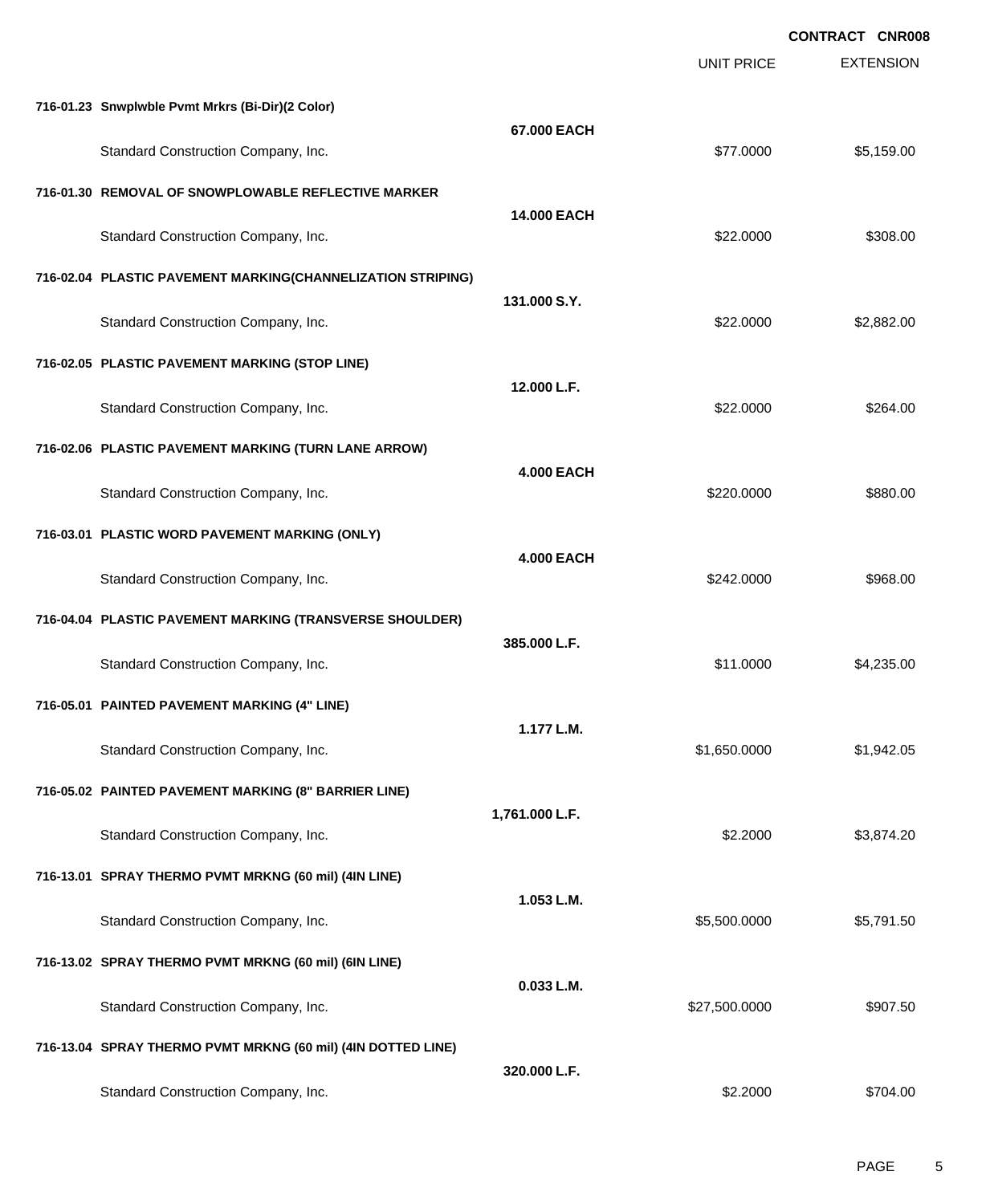|        |                                                              |                   |                   | <b>CONTRACT CNR008</b> |
|--------|--------------------------------------------------------------|-------------------|-------------------|------------------------|
|        |                                                              |                   | <b>UNIT PRICE</b> | <b>EXTENSION</b>       |
|        | 716-13.05 SPRAY THERMO PVMT MRKNG (60 mil) (6IN DOTTED LINE) |                   |                   |                        |
|        | Standard Construction Company, Inc.                          | 165.000 L.F.      | \$3.3000          | \$544.50               |
| 717-01 | <b>MOBILIZATION</b>                                          |                   |                   |                        |
|        | Standard Construction Company, Inc.                          | 1.000 LS          | \$15,500.0000     | \$15,500.00            |
|        | 801-01.07 TEMPORARY SEEDING (WITH MULCH)                     |                   |                   |                        |
|        | Standard Construction Company, Inc.                          | <b>4.000 UNIT</b> | \$275.0000        | \$1,100.00             |
| 801-03 | <b>WATER (SEEDING &amp; SODDING)</b>                         |                   |                   |                        |
|        | Standard Construction Company, Inc.                          | 10.000 M.G.       | \$49.5000         | \$495.00               |
| 803-01 | <b>SODDING (NEW SOD)</b>                                     |                   |                   |                        |
|        | Standard Construction Company, Inc.                          | 300,000 S.Y.      | \$5.5000          | \$1,650.00             |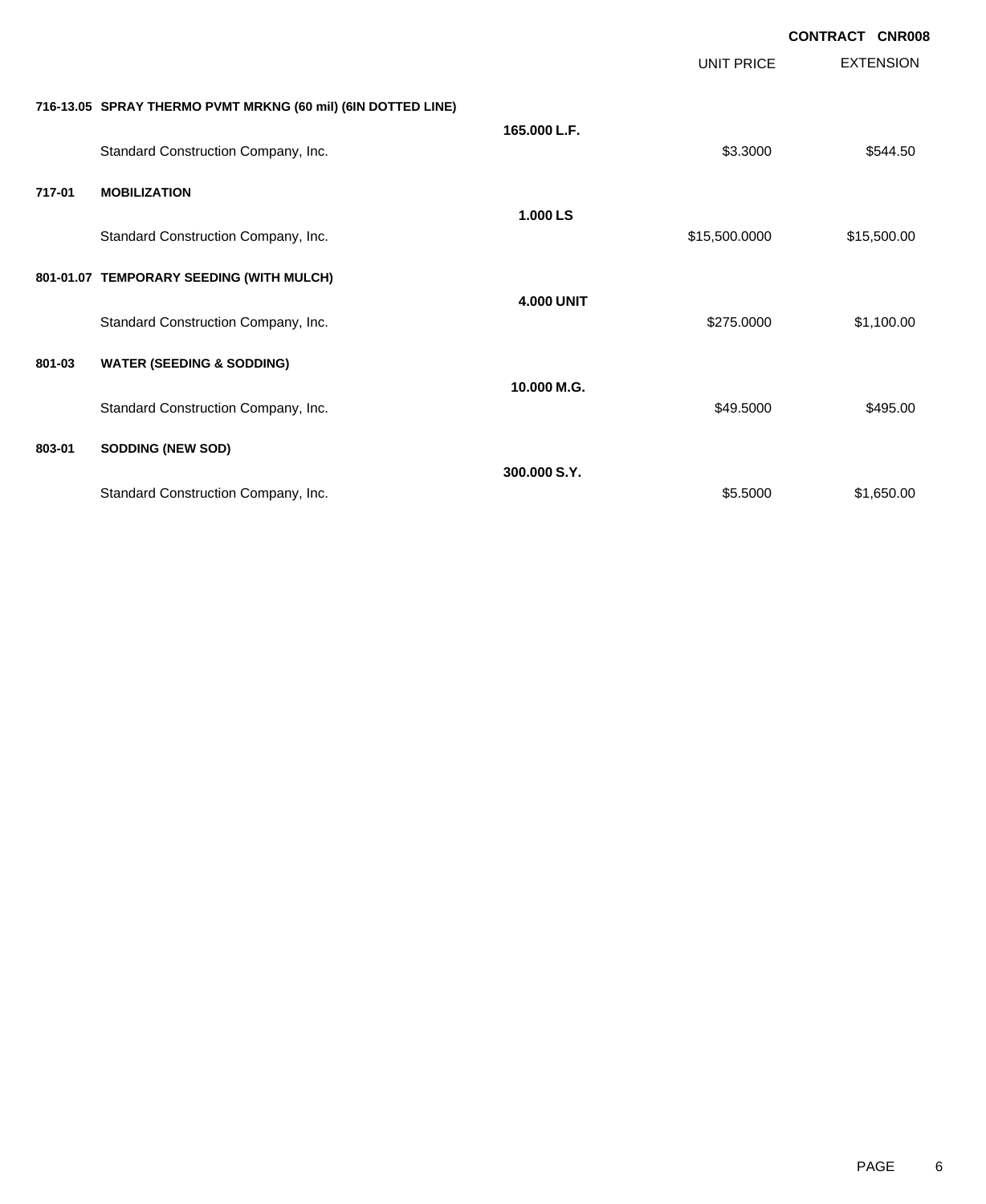Standard Construction Company, Inc. 6. The Standard Construction Company, Inc. 6. The Standard Construction Company, Inc.

### **TOTAL CONTRACT**

Standard Construction Company, Inc. 6. The Standard Construction Company, Inc. 6. The Standard Construction Company, Inc.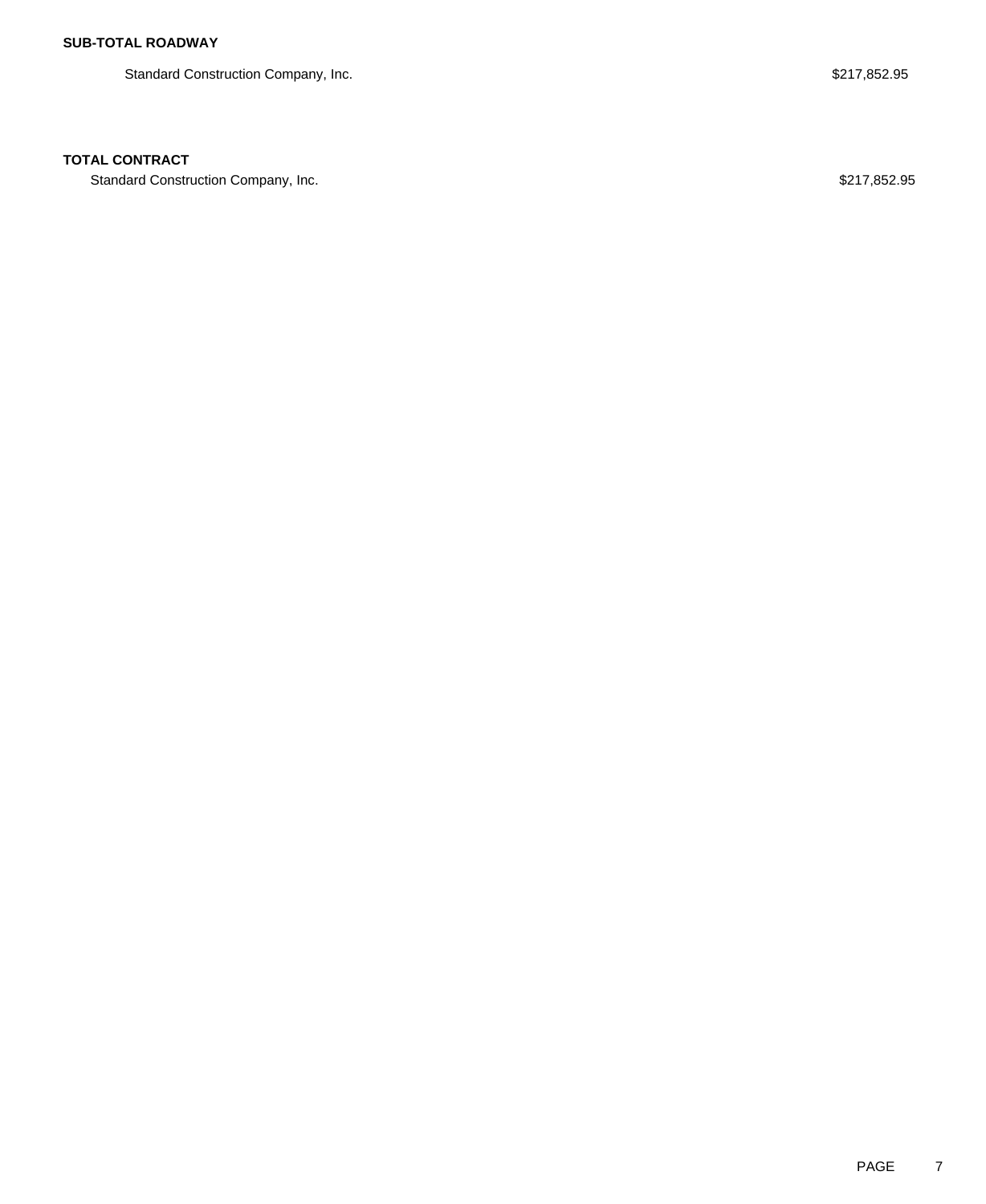# **DEPARTMENT OF TRANSPORTATION SUMMARY OF BIDS LETTING OF OCTOBER 06, 2017 STATE OF TENNESSEE**

#### SHELBY COUNTY (Contract No. CNR289 Call 022)

79947-4134-04

THE REPAIR OF BRIDGES ON EASTMORELAND AVENUE OVER I-240 (L.M. 0.36) AND ON U.S. 51 (S.R. 3) OVER THE WOLF RIVER (L.M. 15.25).

PROJECT LENGTH - 0.0 MILES

COMPLETION TIME - ON OR BEFORE JULY 31, 2018

Dement Construction Company, LLC \$1,470,576.50 Bell & Associates Construction, L.P.  $$1,545,296.50$ 

TOTAL CONTRACT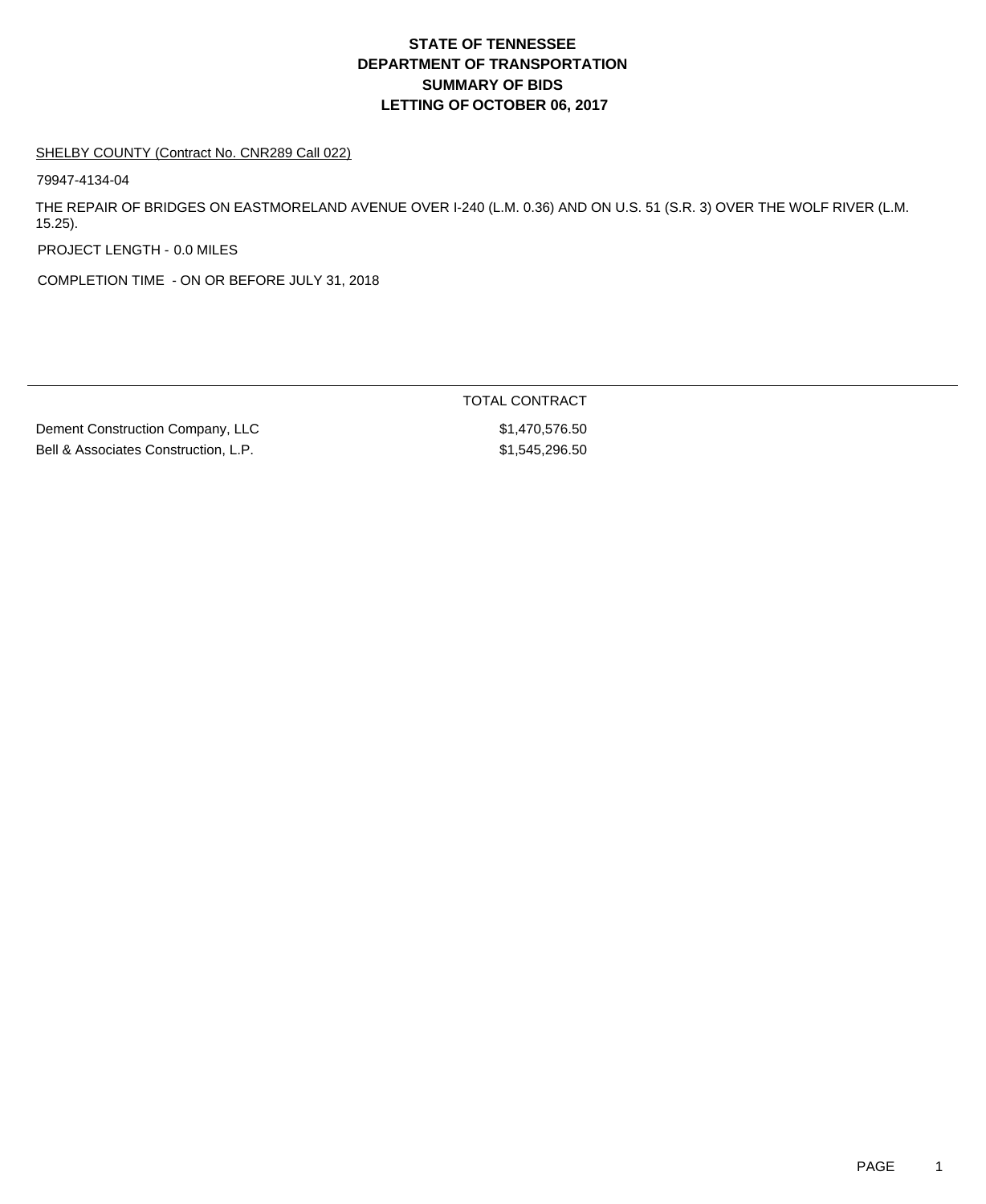|        |                                                                          |                |                              | <b>CONTRACT CNR289</b>       |
|--------|--------------------------------------------------------------------------|----------------|------------------------------|------------------------------|
|        | <b>BRIDGE CATEGORY</b>                                                   |                | <b>UNIT PRICE</b>            | <b>EXTENSION</b>             |
|        |                                                                          |                |                              |                              |
|        | 209-08.02 TEMPORARY SILT FENCE (WITH BACKING)                            |                |                              |                              |
|        |                                                                          | 600.000 L.F.   |                              |                              |
|        | Dement Construction Company, LLC<br>Bell & Associates Construction, L.P. |                | \$2.5000<br>\$3.0000         | \$1,500.00<br>\$1,800.00     |
| 403-01 | BITUMINOUS MATERIAL FOR TACK COAT (TC)                                   |                |                              |                              |
|        |                                                                          | 1.000 TON      |                              |                              |
|        | Dement Construction Company, LLC<br>Bell & Associates Construction, L.P. |                | \$2,300.0000<br>\$1,200.0000 | \$2,300.00<br>\$1,200.00     |
|        | 411-01.10 ACS MIX(PG64-22) GRADING D                                     |                |                              |                              |
|        |                                                                          | 35.000 TON     |                              |                              |
|        | Dement Construction Company, LLC                                         |                | \$395.0000                   | \$13,825.00                  |
|        | Bell & Associates Construction, L.P.                                     |                | \$700.0000                   | \$24,500.00                  |
|        | 415-01.02 COLD PLANING BITUMINOUS PAVEMENT                               |                |                              |                              |
|        |                                                                          | 500.000 S.Y.   |                              |                              |
|        | Dement Construction Company, LLC<br>Bell & Associates Construction, L.P. |                | \$25.0000<br>\$5.0000        | \$12,500.00<br>\$2,500.00    |
|        |                                                                          |                |                              |                              |
|        | 604-05.31 BRIDGE DECK GROOVING (MECHANICAL)                              |                |                              |                              |
|        |                                                                          | 1,200.000 S.Y. | \$4.1300                     | \$4,956.00                   |
|        | Dement Construction Company, LLC<br>Bell & Associates Construction, L.P. |                | \$5.0000                     | \$6,000.00                   |
|        | 604-10.05 CONCRETE                                                       |                |                              |                              |
|        |                                                                          | 30.000 S.F.    |                              |                              |
|        | Dement Construction Company, LLC                                         |                | \$180.0000                   | \$5,400.00                   |
|        | Bell & Associates Construction, L.P.                                     |                | \$300.0000                   | \$9,000.00                   |
|        | 604-10.09 CONCRETE                                                       |                |                              |                              |
|        |                                                                          | 150.000 C.Y.   |                              |                              |
|        | Dement Construction Company, LLC<br>Bell & Associates Construction, L.P. |                | \$700.0000<br>\$700.0000     | \$105,000.00<br>\$105,000.00 |
|        | 604-10.13 CONCRETE SLAB REMOVAL                                          |                |                              |                              |
|        |                                                                          | 1.000 LS       |                              |                              |
|        | Dement Construction Company, LLC                                         |                | \$172,000.0000               | \$172,000.00                 |
|        | Bell & Associates Construction, L.P.                                     |                | \$120,000.0000               | \$120,000.00                 |
|        | 604-10.18 REINFORCING STEEL (REPAIRS)                                    |                |                              |                              |
|        |                                                                          | 47,100.000 LB. |                              |                              |
|        | Dement Construction Company, LLC<br>Bell & Associates Construction, L.P. |                | \$1.0000<br>\$0.8000         | \$47,100.00<br>\$37,680.00   |
|        | 604-10.20 HYDRODEMOLITION                                                |                |                              |                              |
|        |                                                                          | 1,220.000 S.Y. |                              |                              |
|        | Dement Construction Company, LLC                                         |                | \$25.0000                    | \$30,500.00                  |
|        | Bell & Associates Construction, L.P.                                     |                | \$40.0000                    | \$48,800.00                  |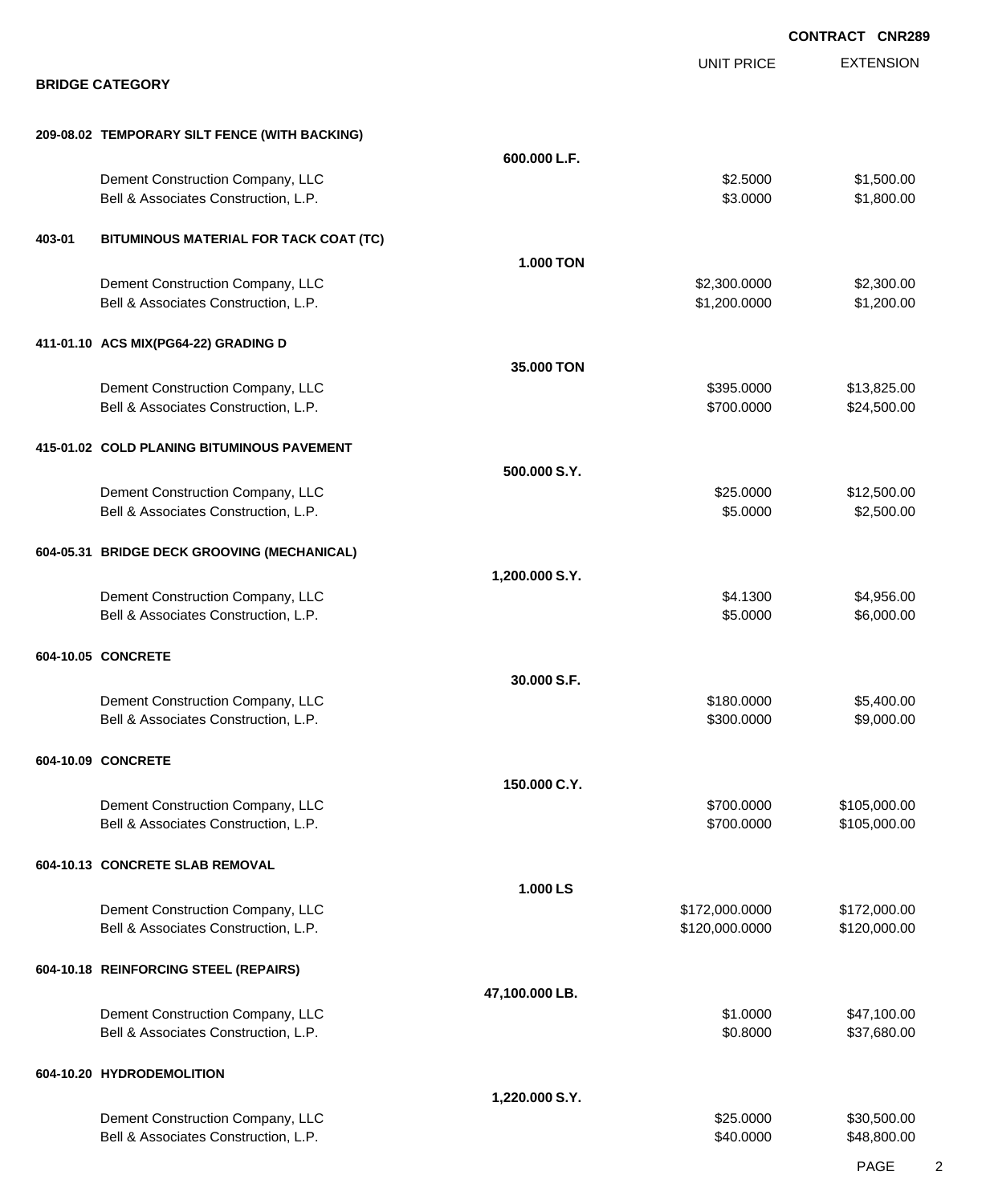|                                                          |              | <b>UNIT PRICE</b> | <b>EXTENSION</b> |
|----------------------------------------------------------|--------------|-------------------|------------------|
| 604-10.30 BRIDGE DECK REPAIRS (FULL DEPTH OF SLAB)       |              |                   |                  |
|                                                          | 70,000 S.Y.  |                   |                  |
| Dement Construction Company, LLC                         |              | \$200.0000        | \$14,000.00      |
| Bell & Associates Construction, L.P.                     |              | \$300.0000        | \$21,000.00      |
| 604-10.32 EXPANSION JOINT REPAIRS (TYPE A)               |              |                   |                  |
|                                                          | 116.000 L.F. |                   |                  |
| Dement Construction Company, LLC                         |              | \$750.0000        | \$87,000.00      |
| Bell & Associates Construction, L.P.                     |              | \$600.0000        | \$69,600.00      |
| 604-10.43 PENETRATING WATER REPELLENT CONCRETE SEAL      |              |                   |                  |
|                                                          | 370,000 S.Y. |                   |                  |
| Dement Construction Company, LLC                         |              | \$7.4500          | \$2,756.50       |
| Bell & Associates Construction, L.P.                     |              | \$80.0000         | \$29,600.00      |
| 604-10.54 CONCRETE REPAIRS                               |              |                   |                  |
|                                                          | 30.000 S.F.  |                   |                  |
| Dement Construction Company, LLC                         |              | \$215.0000        | \$6,450.00       |
| Bell & Associates Construction, L.P.                     |              | \$180.0000        | \$5,400.00       |
| 604-10.60 EXPANSION JOINT REPAIRS (MODULAR TYPE)         |              |                   |                  |
|                                                          | 152.000 L.F. |                   |                  |
| Dement Construction Company, LLC                         |              | \$1,750.0000      | \$266,000.00     |
| Bell & Associates Construction, L.P.                     |              | \$1,900.0000      | \$288,800.00     |
| 604-10.62 EPOXY INJECTION REPAIR (COMPLETE AND IN PLACE) |              |                   |                  |
|                                                          | 240.000 L.F. |                   |                  |
| Dement Construction Company, LLC                         |              | \$40.0000         | \$9,600.00       |
| Bell & Associates Construction, L.P.                     |              | \$75.0000         | \$18,000.00      |
| 604-10.67 CONCRETE REPAIRS (SAW CUTTING)                 |              |                   |                  |
|                                                          | 490.000 L.F. |                   |                  |
| Dement Construction Company, LLC                         |              | \$12.5000         | \$6,125.00       |
| Bell & Associates Construction, L.P.                     |              | \$30.0000         | \$14,700.00      |
| 604-10.89 MISCELLANEOUS BRIDGE ITEMS (Description)       |              |                   |                  |
|                                                          | 1.000 LS     |                   |                  |
| Dement Construction Company, LLC                         |              | \$105,000.0000    | \$105,000.00     |
| Bell & Associates Construction, L.P.                     |              | \$106,000.0000    | \$106,000.00     |
| 604-10.90 MISCELLANEOUS BRIDGE ITEMS                     |              |                   |                  |
|                                                          | 1.000 LS     |                   |                  |
| Dement Construction Company, LLC                         |              | \$15,000.0000     | \$15,000.00      |
| Bell & Associates Construction, L.P.                     |              | \$25,500.0000     | \$25,500.00      |
| 604-10.91 MISCELLANEOUS BRIDGE ITEMS (Description)       |              |                   |                  |
|                                                          | 1.000 LS     |                   |                  |
| Dement Construction Company, LLC                         |              | \$15,000.0000     | \$15,000.00      |
| Bell & Associates Construction, L.P.                     |              | \$60,000.0000     | \$60,000.00      |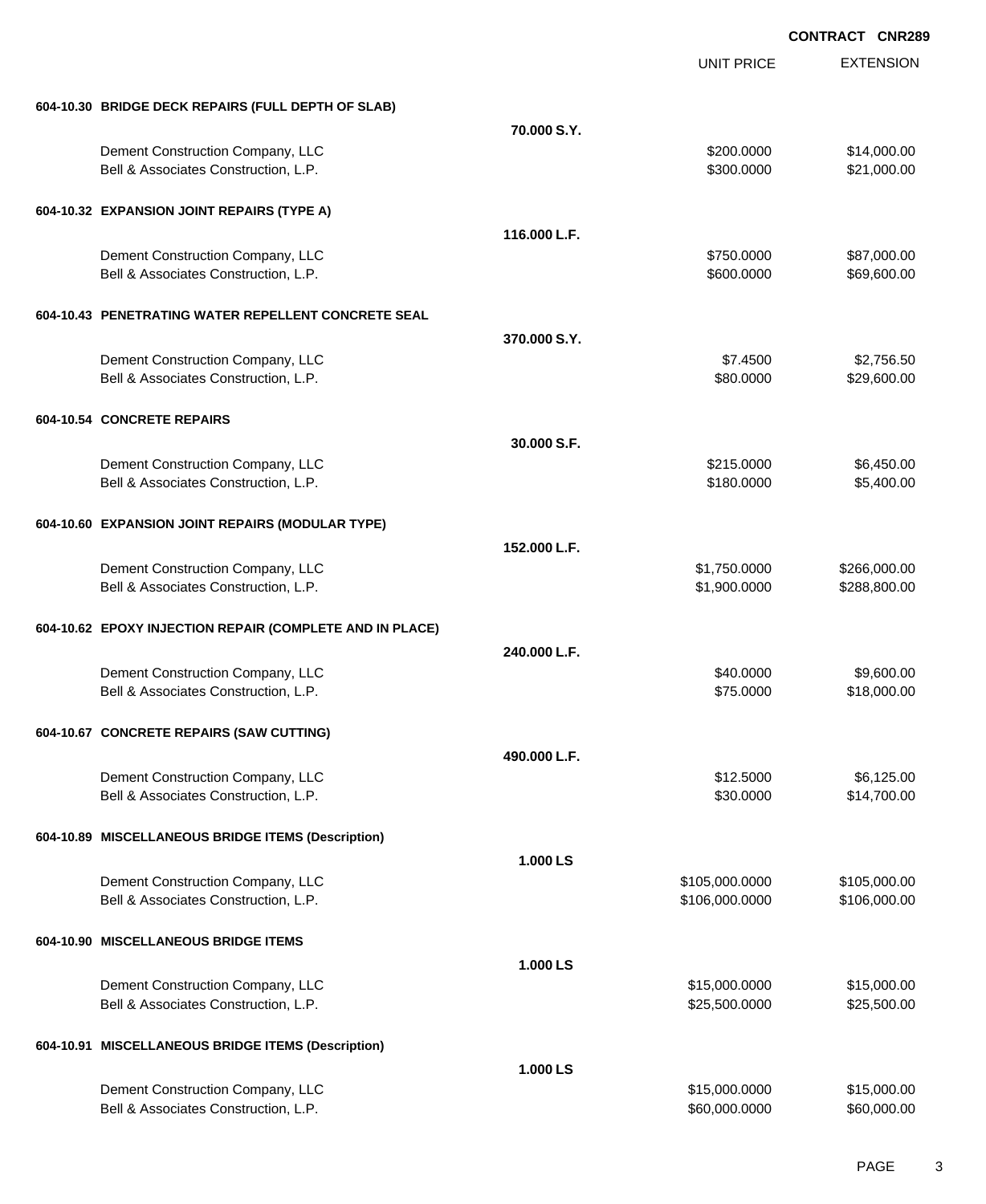EXTENSION **CONTRACT CNR289** UNIT PRICE **617-02 BRIDGE DECK CRACK SEALING 570.000 L.F.** Dement Construction Company, LLC 6 and the construction Company, LLC 6 and the construction Company, LLC 6 and the construction of  $\sim$  51,140.00 Bell & Associates Construction, L.P.  $$3.0000$  \$1,710.00 **617-05 SEALANT (HMWM) 6.000 GAL.** Dement Construction Company, LLC 60000 \$1,050.00 Bell & Associates Construction, L.P. 6900.00 \$900.00 \$900.00 **619-01 BRIDGE DECK OVERLAY (PMC) 1,200.000 S.Y.** Dement Construction Company, LLC 6000000 \$60,000.00 Bell & Associates Construction, L.P.  $$80.0000$  \$96,000.00 **705-04.50 PORTABLE BARRIER RAIL DELINEATOR 148.000 EACH** Dement Construction Company, LLC 6 and the state of the state of the state of the state of the state of the state of the state of the state of the state of the state of the state of the state of the state of the state of t Bell & Associates Construction, L.P.  $$11.0000$  \$1,628.00 **705-08.51 PORTABLE IMPACT ATTENUATOR NCHRP350 TL-3 14.000 EACH** Dement Construction Company, LLC 666,500.00 \$4,750.0000 \$66,500.00 Bell & Associates Construction, L.P. \$4,800.000 \$4,800.0000 \$67,200.00 **712-01 TRAFFIC CONTROL 1.000 LS** Dement Construction Company, LLC 6. 1999 12:000.000 \$17,000.000 \$17,000.000 \$17,000.000 \$17,000.00 Bell & Associates Construction, L.P. \$35,000.000 \$35,000.000 \$35,000.000 \$35,000.000 **712-02.02 INTERCONNECTED PORTABLE BARRIER RAIL 4,190.000 L.F.** Dement Construction Company, LLC 6 and the state of the state of the state  $$33.5000$  \$140,365.00 Bell & Associates Construction, L.P.  $$17.0000$   $$71,230.00$ **712-04.01 FLEXIBLE DRUMS (CHANNELIZING) 380.000 EACH** Dement Construction Company, LLC 6 and the state of the state of the state  $$33.0000$  \$12,540.00 Bell & Associates Construction, L.P.  $$35.0000$  \$13,300.00 **712-06 SIGNS (CONSTRUCTION) 2,602.000 S.F.** Dement Construction Company, LLC **\$7.0000 \$18,214.00** Bell & Associates Construction, L.P.  $$8.0000$  \$20,816.00 **712-07.03 TEMPORARY BARRICADES (TYPE III) 610.000 L.F.** Dement Construction Company, LLC 6. 1999 10:00 \$8,235.00 \$8,235.00 Bell & Associates Construction, L.P.  $$314.0000$   $$8,540.00$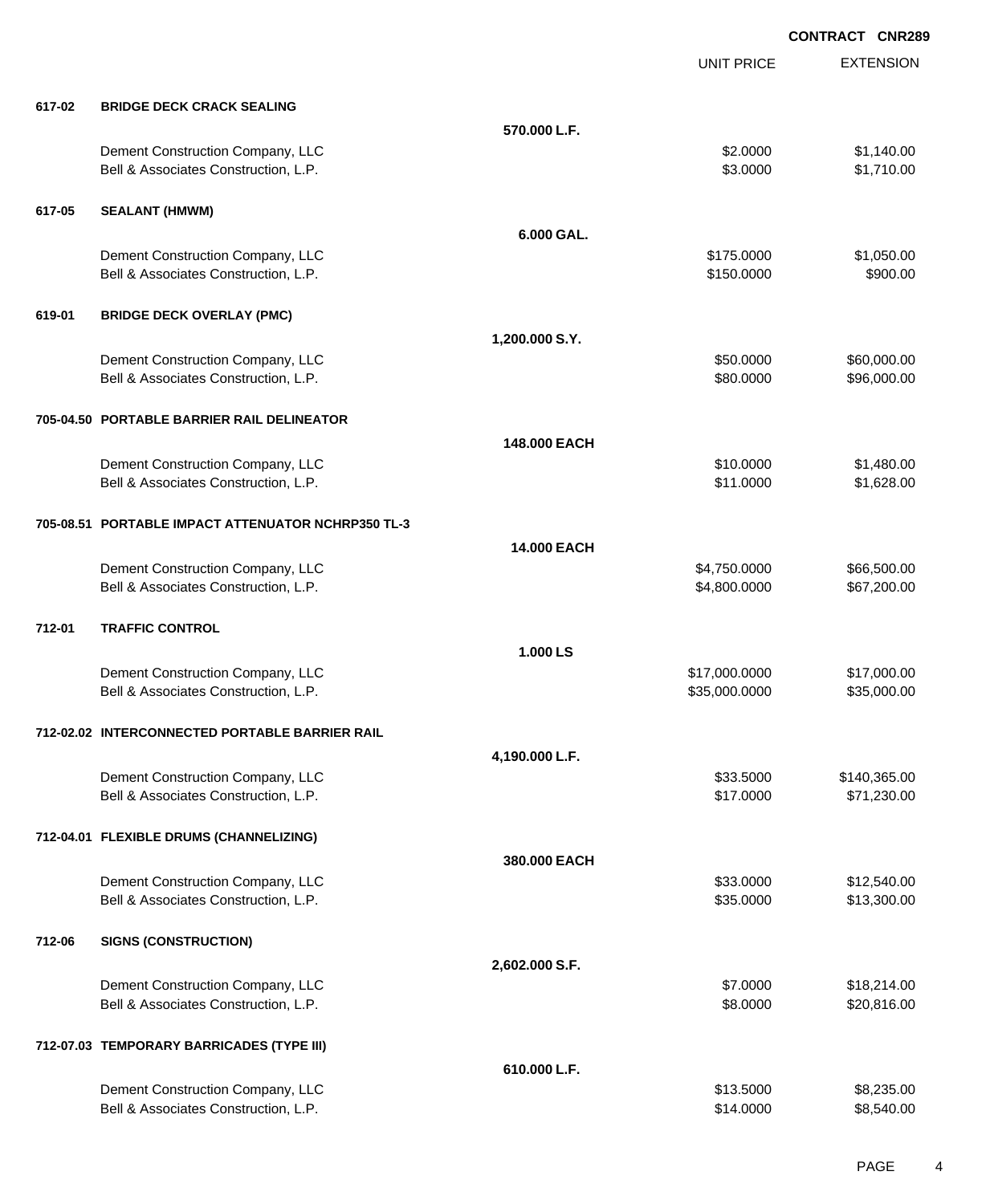|        |                                                       |                 | <b>UNIT PRICE</b> | <b>EXTENSION</b> |
|--------|-------------------------------------------------------|-----------------|-------------------|------------------|
|        | 712-08.03 ARROW BOARD (TYPE C)                        |                 |                   |                  |
|        |                                                       | 14.000 EACH     |                   |                  |
|        | Dement Construction Company, LLC                      |                 | \$950.0000        | \$13,300.00      |
|        | Bell & Associates Construction, L.P.                  |                 | \$950.0000        | \$13,300.00      |
|        | 712-09.01 REMOVABLE PAVEMENT MARKING LINE             |                 |                   |                  |
|        |                                                       | 13,545.000 L.F. |                   |                  |
|        | Dement Construction Company, LLC                      |                 | \$2.0000          | \$27,090.00      |
|        | Bell & Associates Construction, L.P.                  |                 | \$2.5000          | \$33,862.50      |
|        | 712-09.04 REMOVABLE PAVEMENT MARKING (STOP LINE)      |                 |                   |                  |
|        |                                                       | 30.000 L.F.     |                   |                  |
|        | Dement Construction Company, LLC                      |                 | \$12.0000         | \$360.00         |
|        | Bell & Associates Construction, L.P.                  |                 | \$13.0000         | \$390.00         |
|        | 713-16.01 CHANGEABLE MESSAGE SIGN UNIT                |                 |                   |                  |
|        |                                                       | 17.000 EACH     |                   |                  |
|        | Dement Construction Company, LLC                      |                 | \$5,850.0000      | \$99,450.00      |
|        | Bell & Associates Construction, L.P.                  |                 | \$6,000.0000      | \$102,000.00     |
|        | 716-13.01 SPRAY THERMO PVMT MRKNG (60 mil) (4IN LINE) |                 |                   |                  |
|        |                                                       | 0.400 L.M.      |                   |                  |
|        | Dement Construction Company, LLC                      |                 | \$15,000.0000     | \$6,000.00       |
|        | Bell & Associates Construction, L.P.                  |                 | \$15,000.0000     | \$6,000.00       |
| 717-01 | <b>MOBILIZATION</b>                                   |                 |                   |                  |
|        |                                                       | 1.000 LS        |                   |                  |
|        | Dement Construction Company, LLC                      |                 | \$73,500.0000     | \$73,500.00      |
|        | Bell & Associates Construction, L.P.                  |                 | \$76,000.0000     | \$76,000.00      |
| 801-03 | <b>WATER (SEEDING &amp; SODDING)</b>                  |                 |                   |                  |
|        |                                                       | 4.000 M.G.      |                   |                  |
|        | Dement Construction Company, LLC                      |                 | \$85.0000         | \$340.00         |
|        | Bell & Associates Construction, L.P.                  |                 | \$85.0000         | \$340.00         |
| 803-01 | <b>SODDING (NEW SOD)</b>                              |                 |                   |                  |
|        |                                                       | 400.000 S.Y.    |                   |                  |
|        | Dement Construction Company, LLC                      |                 | \$5.0000          | \$2,000.00       |
|        | Bell & Associates Construction, L.P.                  |                 | \$5.0000          | \$2,000.00       |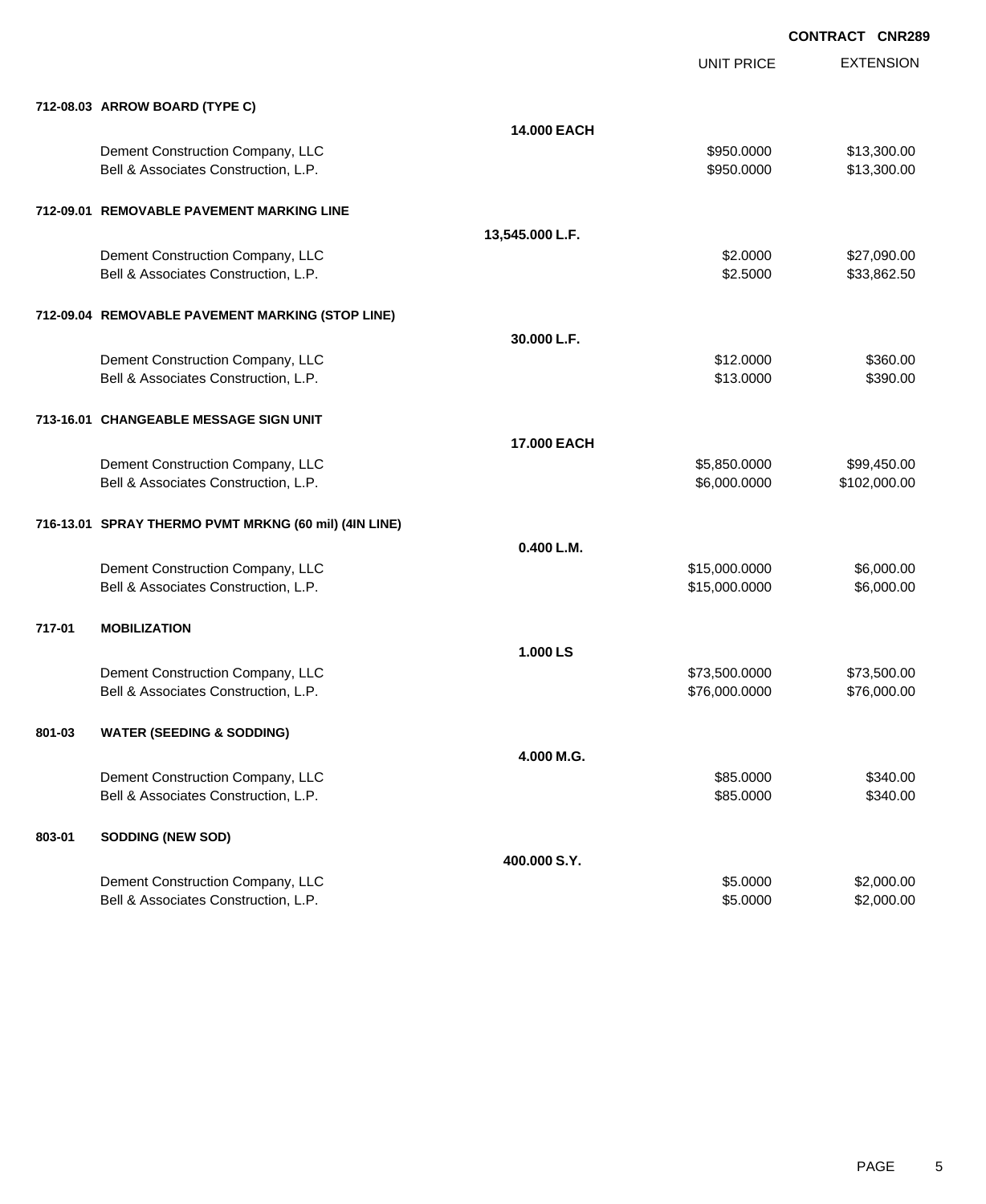### **SUB-TOTAL BRIDGE**

Dement Construction Company, LLC 61,470,576.50 Bell & Associates Construction, L.P.  $$1,545,296.50$ 

#### **TOTAL CONTRACT**

Dement Construction Company, LLC \$1,470,576.50 Bell & Associates Construction, L.P.  $$1,545,296.50$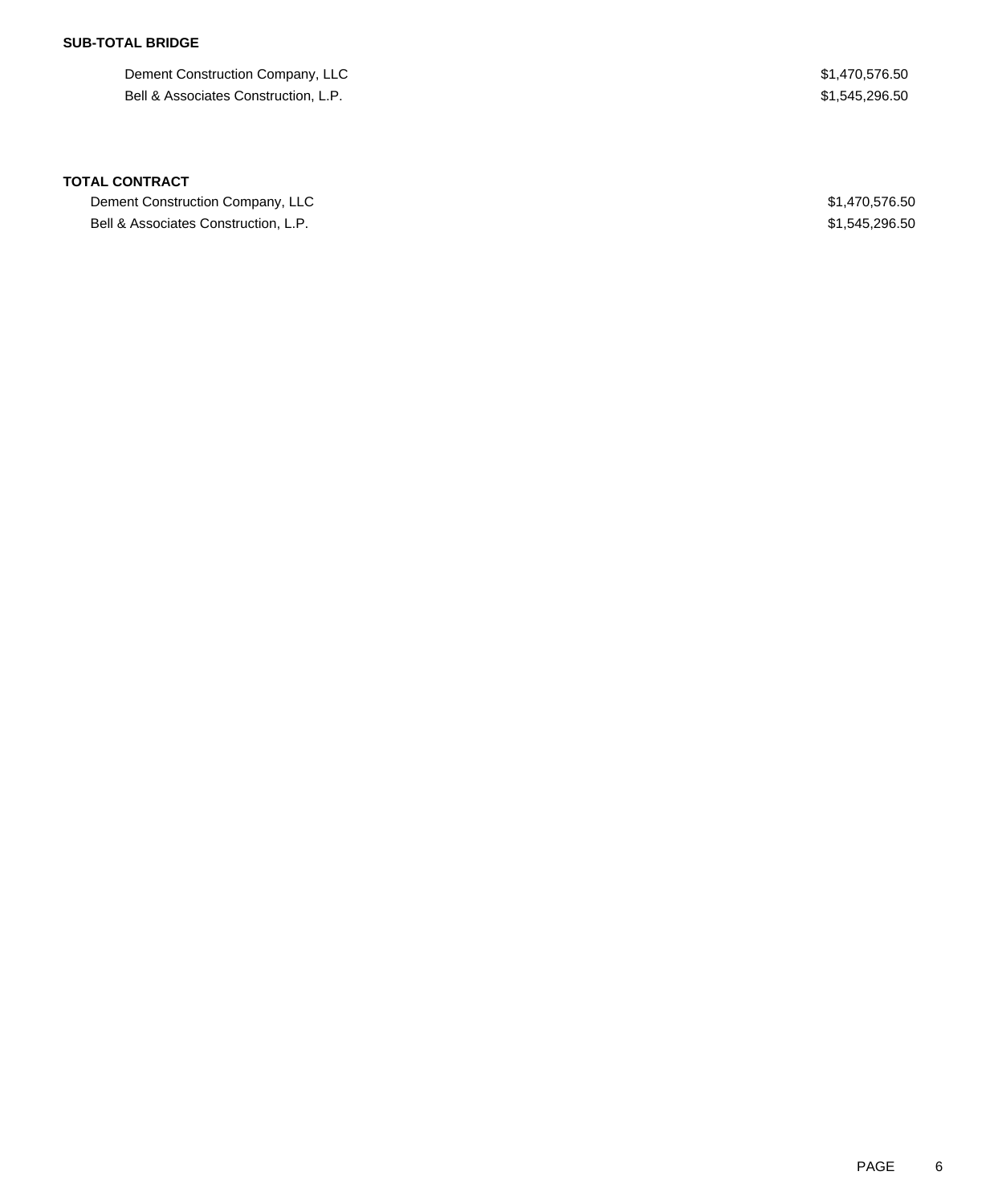# **DEPARTMENT OF TRANSPORTATION SUMMARY OF BIDS LETTING OF OCTOBER 06, 2017 STATE OF TENNESSEE**

#### SULLIVAN COUNTY (Contract No. CNR251 Call 023)

82953-3533-04

THE GRADING, DRAINAGE AND PAVING ON A S.I.A. ROUTE SERVING BRISTOL METALS IN BRISTOL.

PROJECT LENGTH - 0.152 MILES

COMPLETION TIME - ON OR BEFORE MAY 31, 2018

|                                           | <b>TOTAL CONTRACT</b> |
|-------------------------------------------|-----------------------|
| Baker's Construction Services, Inc.       | \$702,062.85          |
| Glass Machinery & Excavation, Inc.        | \$786,944.82          |
| Summers-Taylor, Inc.                      | \$814,737.55          |
| Baker's Construction & Excavation Company | \$874,469.17          |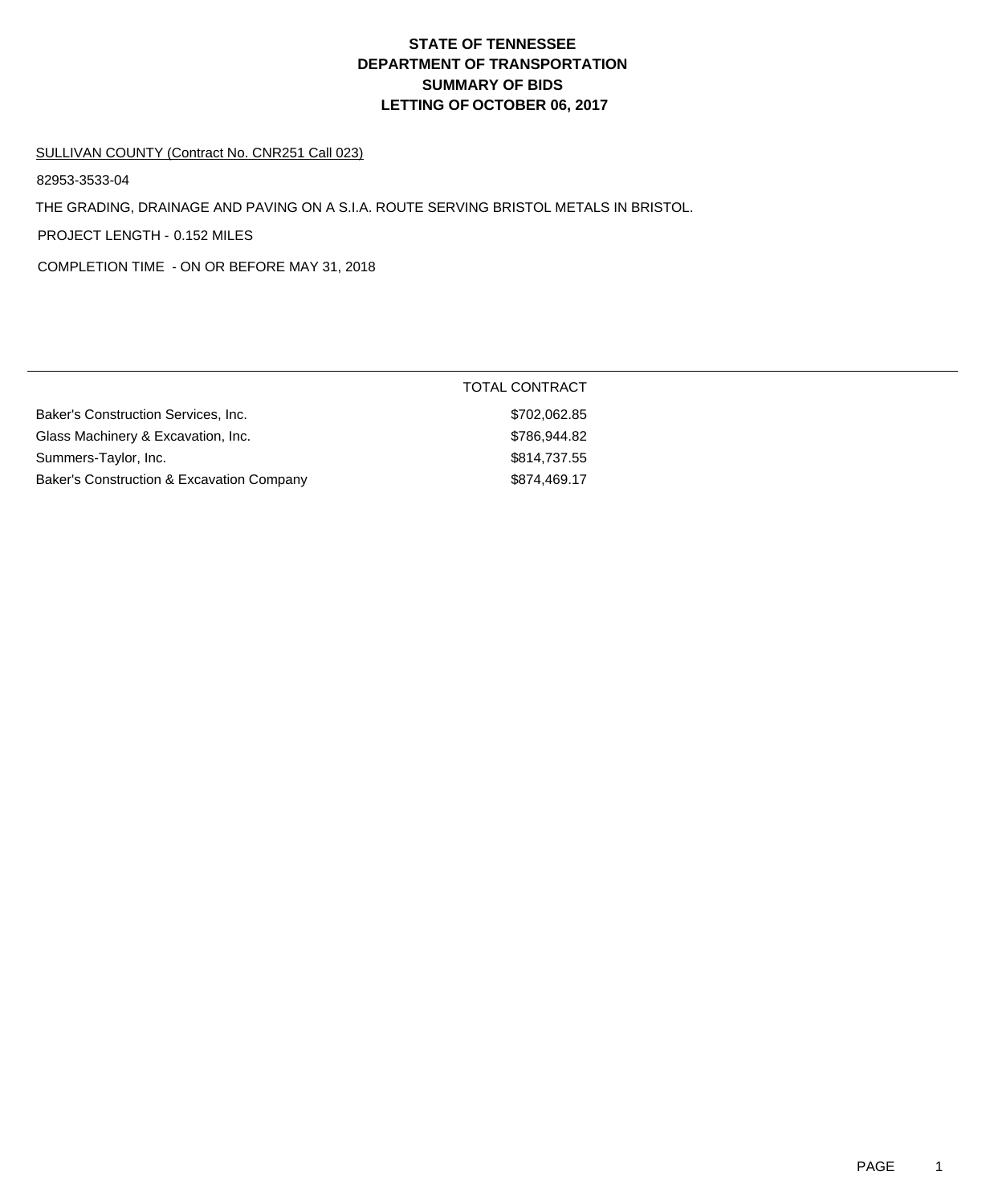|        |                                                      |                 | <b>UNIT PRICE</b> | <b>EXTENSION</b> |
|--------|------------------------------------------------------|-----------------|-------------------|------------------|
|        | <b>ROADWAY CATEGORY</b>                              |                 |                   |                  |
| 105-01 | <b>CONSTRUCTION STAKES, LINES AND GRADES</b>         |                 |                   |                  |
|        |                                                      | 1.000 LS        |                   |                  |
|        | Baker's Construction Services, Inc.                  |                 | \$6,500.0000      | \$6,500.00       |
|        | Glass Machinery & Excavation, Inc.                   |                 | \$19,800.0000     | \$19,800.00      |
|        | Summers-Taylor, Inc.                                 |                 | \$6,100.0000      | \$6,100.00       |
|        | Baker's Construction & Excavation Company            |                 | \$22,240.8800     | \$22,240.88      |
| 201-01 | <b>CLEARING AND GRUBBING</b>                         |                 |                   |                  |
|        |                                                      | 1.000 LS        |                   |                  |
|        | Baker's Construction Services, Inc.                  |                 | \$14,000.0000     | \$14,000.00      |
|        | Glass Machinery & Excavation, Inc.                   |                 | \$14,890.0000     | \$14,890.00      |
|        | Summers-Taylor, Inc.                                 |                 | \$18,500.0000     | \$18,500.00      |
|        | Baker's Construction & Excavation Company            |                 | \$19,234.2600     | \$19,234.26      |
| 203-01 | <b>ROAD &amp; DRAINAGE EXCAVATION (UNCLASSIFIED)</b> |                 |                   |                  |
|        |                                                      | 23,405.000 C.Y. |                   |                  |
|        | Baker's Construction Services, Inc.                  |                 | \$7.9200          | \$185,367.60     |
|        | Glass Machinery & Excavation, Inc.                   |                 | \$7.7400          | \$181,154.70     |
|        | Summers-Taylor, Inc.                                 |                 | \$10.3500         | \$242,241.75     |
|        | Baker's Construction & Excavation Company            |                 | \$9.9600          | \$233,113.80     |
| 203-04 | <b>PLACING AND SPREADING TOPSOIL</b>                 |                 |                   |                  |
|        |                                                      | 716,000 C.Y.    |                   |                  |
|        | Baker's Construction Services, Inc.                  |                 | \$5.5400          | \$3,966.64       |
|        | Glass Machinery & Excavation, Inc.                   |                 | \$19.0000         | \$13,604.00      |
|        | Summers-Taylor, Inc.                                 |                 | \$16.0000         | \$11,456.00      |
|        | Baker's Construction & Excavation Company            |                 | \$20.4200         | \$14,620.72      |
| 203-06 | <b>WATER</b>                                         |                 |                   |                  |
|        |                                                      | 40.000 M.G      |                   |                  |
|        | Baker's Construction Services, Inc.                  |                 | \$12.1600         | \$486.40         |
|        | Glass Machinery & Excavation, Inc.                   |                 | \$10.0000         | \$400.00         |
|        | Summers-Taylor, Inc.                                 |                 | \$6.9000          | \$276.00         |
|        | Baker's Construction & Excavation Company            |                 | \$10.8200         | \$432.80         |
| 203-07 | <b>FURNISHING &amp; SPREADING TOPSOIL</b>            |                 |                   |                  |
|        |                                                      | 886.000 C.Y.    |                   |                  |
|        | Baker's Construction Services, Inc.                  |                 | \$12.0000         | \$10,632.00      |
|        | Glass Machinery & Excavation, Inc.                   |                 | \$30.0000         | \$26,580.00      |
|        | Summers-Taylor, Inc.                                 |                 | \$20.0000         | \$17,720.00      |
|        | Baker's Construction & Excavation Company            |                 | \$23.2700         | \$20,617.22      |
|        | 209-02.06 15" TEMPORARY SLOPE DRAIN                  |                 |                   |                  |
|        |                                                      | 377.000 L.F.    |                   |                  |
|        | Baker's Construction Services, Inc.                  |                 | \$24.0000         | \$9,048.00       |
|        | Glass Machinery & Excavation, Inc.                   |                 | \$35.0000         | \$13,195.00      |
|        | Summers-Taylor, Inc.                                 |                 | \$21.0000         | \$7,917.00       |

Baker's Construction & Excavation Company **\$22.9500** \$8,652.15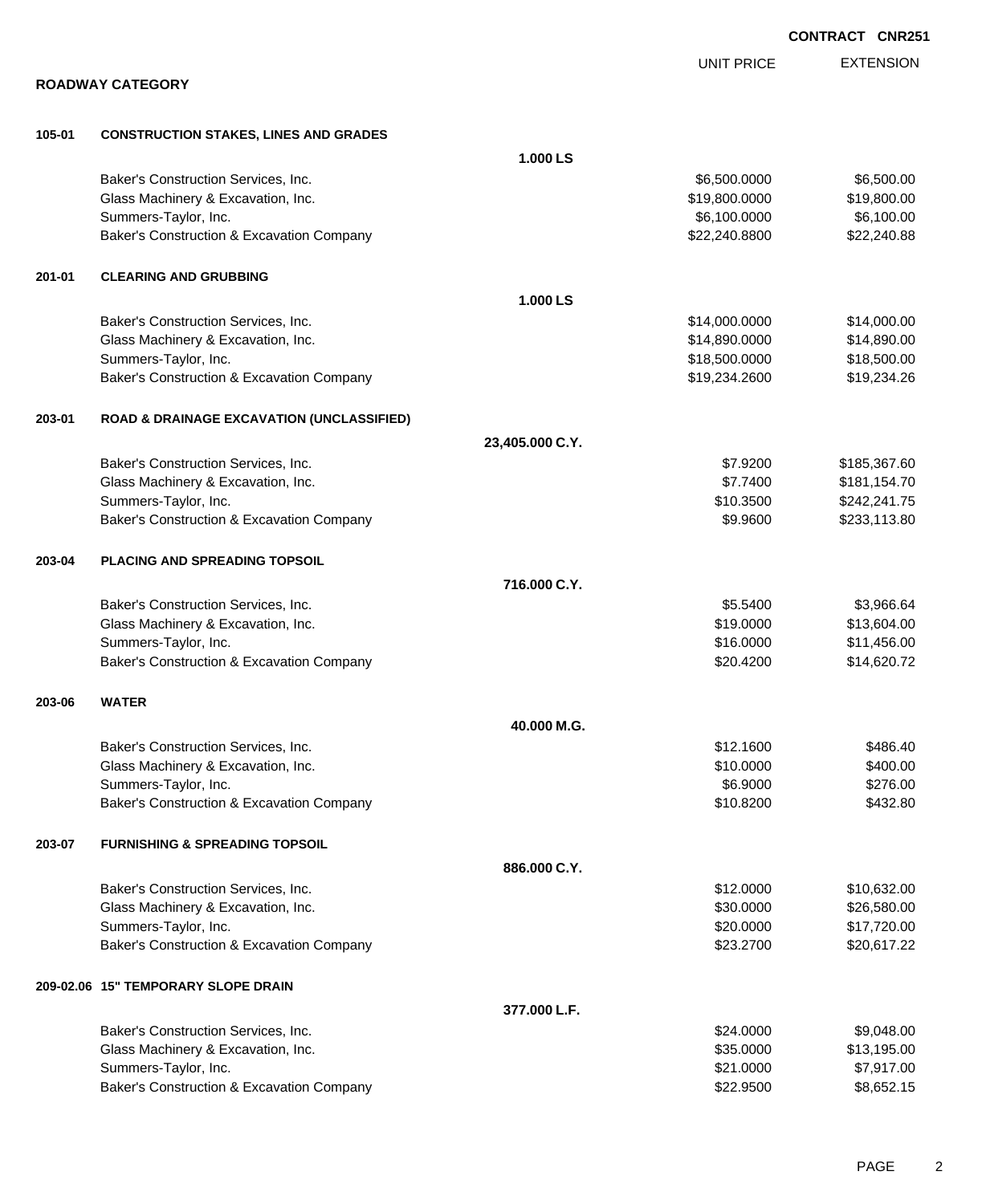|        |                                                  |               | <b>UNIT PRICE</b> | <b>EXTENSION</b> |
|--------|--------------------------------------------------|---------------|-------------------|------------------|
|        |                                                  |               |                   |                  |
| 209-05 | <b>SEDIMENT REMOVAL</b>                          | 6.000 C.Y.    |                   |                  |
|        |                                                  |               |                   |                  |
|        | Baker's Construction Services, Inc.              |               | \$60.0000         | \$360.00         |
|        | Glass Machinery & Excavation, Inc.               |               | \$50.0000         | \$300.00         |
|        | Summers-Taylor, Inc.                             |               | \$20.0000         | \$120.00         |
|        | Baker's Construction & Excavation Company        |               | \$52.9400         | \$317.64         |
|        | 209-08.02 TEMPORARY SILT FENCE (WITH BACKING)    |               |                   |                  |
|        |                                                  | 491.000 L.F.  |                   |                  |
|        | Baker's Construction Services, Inc.              |               | \$8.0000          | \$3,928.00       |
|        | Glass Machinery & Excavation, Inc.               |               | \$4.6800          | \$2,297.88       |
|        | Summers-Taylor, Inc.                             |               | \$5.1000          | \$2,504.10       |
|        |                                                  |               | \$4.6000          | \$2,258.60       |
|        | Baker's Construction & Excavation Company        |               |                   |                  |
|        | 209-08.03 TEMPORARY SILT FENCE (WITHOUT BACKING) |               |                   |                  |
|        |                                                  | 381.000 L.F.  |                   |                  |
|        | Baker's Construction Services, Inc.              |               | \$6.0000          | \$2,286.00       |
|        | Glass Machinery & Excavation, Inc.               |               | \$2.5000          | \$952.50         |
|        | Summers-Taylor, Inc.                             |               | \$2.0500          | \$781.05         |
|        |                                                  |               |                   |                  |
|        | Baker's Construction & Excavation Company        |               | \$1.8400          | \$701.04         |
|        | 209-08.07 ROCK CHECK DAM PER                     |               |                   |                  |
|        |                                                  | 28.000 EACH   |                   |                  |
|        | Baker's Construction Services, Inc.              |               | \$215.0000        | \$6,020.00       |
|        | Glass Machinery & Excavation, Inc.               |               | \$290.0000        | \$8,120.00       |
|        | Summers-Taylor, Inc.                             |               | \$489.0000        | \$13,692.00      |
|        | Baker's Construction & Excavation Company        |               | \$497.3900        | \$13,926.92      |
|        | 209-08.08 ENHANCED ROCK CHECK DAM                |               |                   |                  |
|        |                                                  | 3,000 EACH    |                   |                  |
|        |                                                  |               |                   |                  |
|        | Baker's Construction Services, Inc.              |               | \$500.0000        | \$1,500.00       |
|        | Glass Machinery & Excavation, Inc.               |               | \$600.0000        | \$1,800.00       |
|        | Summers-Taylor, Inc.                             |               | \$663.0000        | \$1,989.00       |
|        | Baker's Construction & Excavation Company        |               | \$774.8900        | \$2,324.67       |
| 303-01 | MINERAL AGGREGATE, TYPE A BASE, GRADING D        |               |                   |                  |
|        |                                                  | 3,737.000 TON |                   |                  |
|        | Baker's Construction Services, Inc.              |               | \$25.0000         | \$93,425.00      |
|        | Glass Machinery & Excavation, Inc.               |               | \$24.9000         | \$93,051.30      |
|        | Summers-Taylor, Inc.                             |               | \$28.0000         | \$104,636.00     |
|        | Baker's Construction & Excavation Company        |               | \$28.1800         | \$105,308.66     |
|        |                                                  |               |                   |                  |
|        | 303-01.01 GRANULAR BACKFILL (ROADWAY)            |               |                   |                  |
|        |                                                  | 81.000 TON    |                   |                  |
|        | Baker's Construction Services, Inc.              |               | \$29.0000         | \$2,349.00       |
|        | Glass Machinery & Excavation, Inc.               |               | \$26.0000         | \$2,106.00       |
|        | Summers-Taylor, Inc.                             |               | \$50.5000         | \$4,090.50       |
|        | Baker's Construction & Excavation Company        |               | \$57.0900         | \$4,624.29       |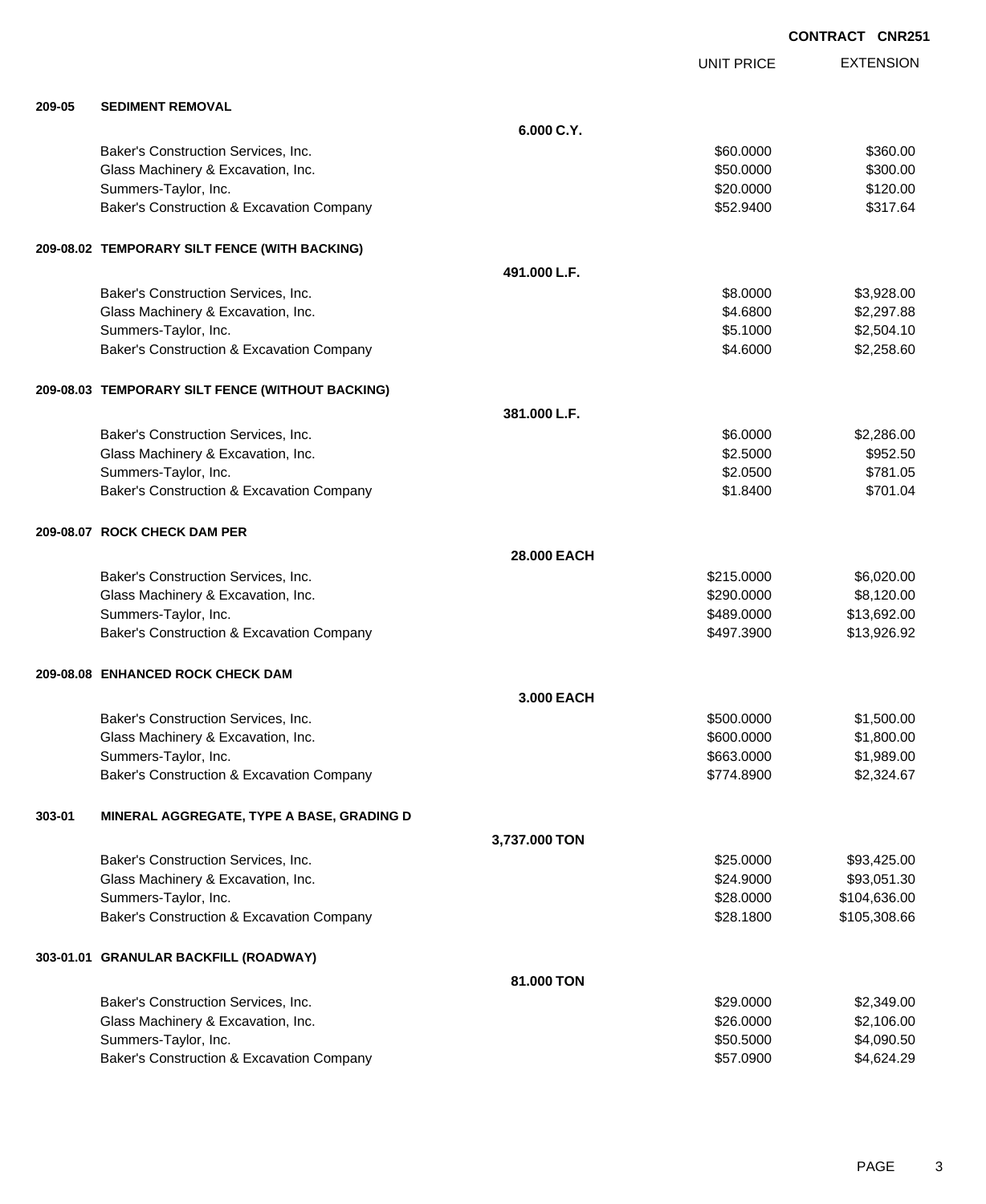|        |                                                                 |                   | <b>UNIT PRICE</b> | <b>EXTENSION</b> |
|--------|-----------------------------------------------------------------|-------------------|-------------------|------------------|
|        | 303-10.01 MINERAL AGGREGATE (SIZE 57)                           |                   |                   |                  |
|        |                                                                 | 58.000 TON        |                   |                  |
|        | Baker's Construction Services, Inc.                             |                   | \$29,2600         | \$1,697.08       |
|        | Glass Machinery & Excavation, Inc.                              |                   | \$28.0000         | \$1,624.00       |
|        | Summers-Taylor, Inc.                                            |                   | \$48.5000         | \$2,813.00       |
|        | Baker's Construction & Excavation Company                       |                   | \$35.3000         | \$2,047.40       |
|        | 307-01.01 ASPHALT CONCRETE MIX (PG64-22) (BPMB-HM) GRADING A    |                   |                   |                  |
|        |                                                                 | 1,460.000 TON     |                   |                  |
|        | Baker's Construction Services, Inc.                             |                   | \$71.8200         | \$104,857.20     |
|        | Glass Machinery & Excavation, Inc.                              |                   | \$75.0000         | \$109,500.00     |
|        | Summers-Taylor, Inc.                                            |                   | \$76.5000         | \$111,690.00     |
|        | Baker's Construction & Excavation Company                       |                   | \$76.1500         | \$111,179.00     |
|        | 307-01.08 ASPHALT CONCRETE MIX (PG64-22) (BPMB-HM) GRADING B-M2 |                   |                   |                  |
|        |                                                                 | 921.000 TON       |                   |                  |
|        | Baker's Construction Services, Inc.                             |                   | \$74.5800         | \$68,688.18      |
|        | Glass Machinery & Excavation, Inc.                              |                   | \$78.4000         | \$72,206.40      |
|        | Summers-Taylor, Inc.                                            |                   | \$79.8000         | \$73,495.80      |
|        | Baker's Construction & Excavation Company                       |                   | \$79.0800         | \$72,832.68      |
| 402-01 | BITUMINOUS MATERIAL FOR PRIME COAT (PC)                         |                   |                   |                  |
|        |                                                                 | <b>14.000 TON</b> |                   |                  |
|        | Baker's Construction Services, Inc.                             |                   | \$790.6300        | \$11,068.82      |
|        | Glass Machinery & Excavation, Inc.                              |                   | \$850.0000        | \$11,900.00      |
|        | Summers-Taylor, Inc.                                            |                   | \$495.0000        | \$6,930.00       |
|        | Baker's Construction & Excavation Company                       |                   | \$838.3000        | \$11,736.20      |
| 403-01 | BITUMINOUS MATERIAL FOR TACK COAT (TC)                          |                   |                   |                  |
|        |                                                                 | <b>6.000 TON</b>  |                   |                  |
|        | Baker's Construction Services, Inc.                             |                   | \$646.1600        | \$3,876.96       |
|        | Glass Machinery & Excavation, Inc.                              |                   | \$696.0000        | \$4,176.00       |
|        | Summers-Taylor, Inc.                                            |                   | \$925.0000        | \$5,550.00       |
|        | Baker's Construction & Excavation Company                       |                   | \$685.1200        | \$4,110.72       |
|        | 411-01.10 ACS MIX(PG64-22) GRADING D                            |                   |                   |                  |
|        |                                                                 | 558.000 TON       |                   |                  |
|        | Baker's Construction Services, Inc.                             |                   | \$91.7500         | \$51,196.50      |
|        | Glass Machinery & Excavation, Inc.                              |                   | \$97.5000         | \$54,405.00      |
|        | Summers-Taylor, Inc.                                            |                   | \$93.5000         | \$52,173.00      |
|        | Baker's Construction & Excavation Company                       |                   | \$97.2800         | \$54,282.24      |
|        | 415-01.02 COLD PLANING BITUMINOUS PAVEMENT                      |                   |                   |                  |
|        |                                                                 | 467.000 S.Y.      |                   |                  |
|        | Baker's Construction Services, Inc.                             |                   | \$12.8300         | \$5,991.61       |
|        | Glass Machinery & Excavation, Inc.                              |                   | \$14.0000         | \$6,538.00       |
|        | Summers-Taylor, Inc.                                            |                   | \$8.9500          | \$4,179.65       |
|        | Baker's Construction & Excavation Company                       |                   | \$13.6100         | \$6,355.87       |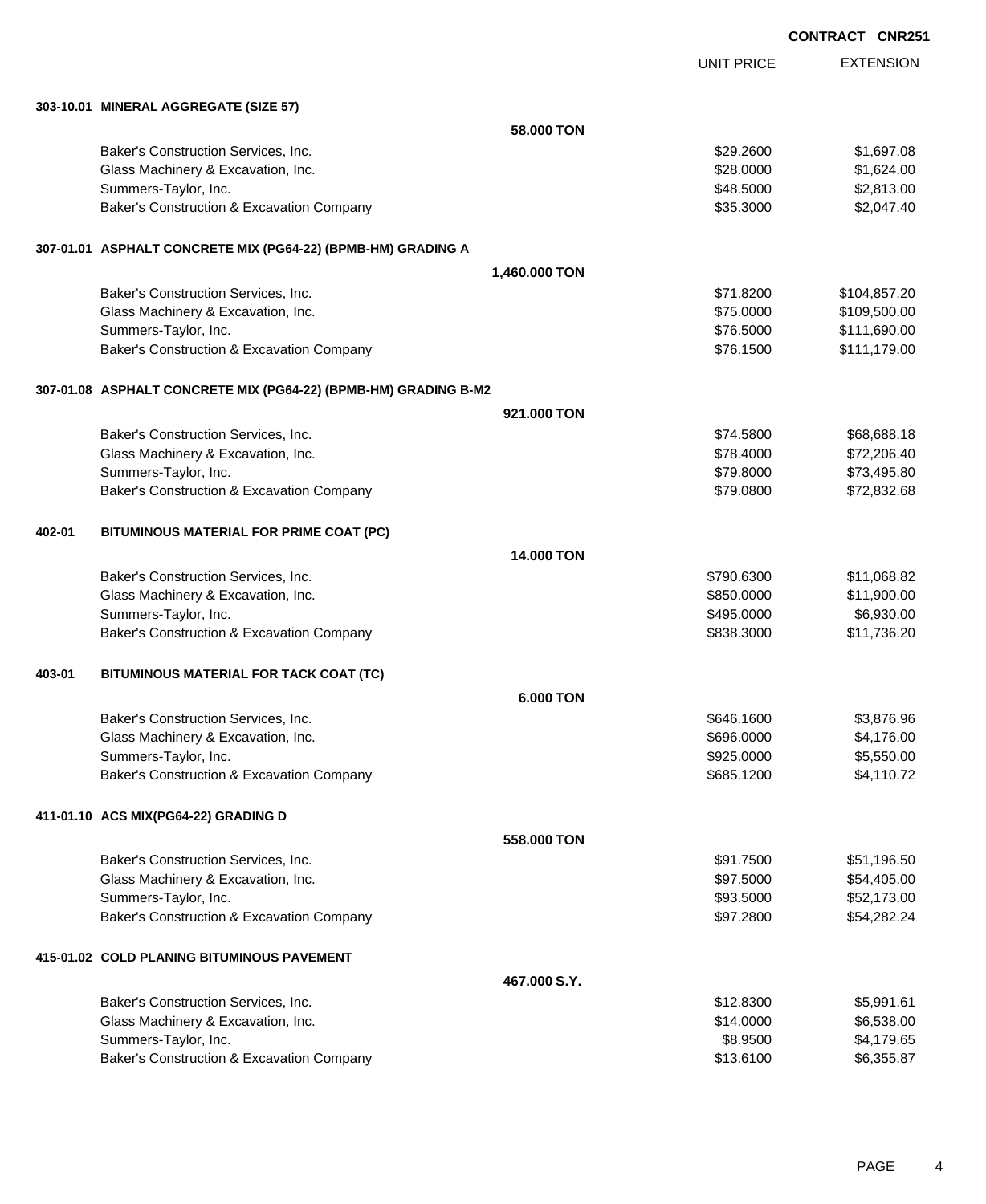|                                                   |             |                   | UUNIRAUI<br><b>UNNZJ</b> |
|---------------------------------------------------|-------------|-------------------|--------------------------|
|                                                   |             | <b>UNIT PRICE</b> | <b>EXTENSION</b>         |
| 607-05.30 24" PIPE CULVERT                        |             |                   |                          |
|                                                   | 95.000 L.F. |                   |                          |
| Baker's Construction Services, Inc.               |             | \$65.0000         | \$6,175.00               |
| Glass Machinery & Excavation, Inc.                |             | \$55.0000         | \$5,225.00               |
| Summers-Taylor, Inc.                              |             | \$73.0000         | \$6,935.00               |
| Baker's Construction & Excavation Company         |             | \$69.5300         | \$6,605.35               |
| 611-07.01 CLASS A CONCRETE (PIPE ENDWALLS)        |             |                   |                          |
|                                                   | 1.500 C.Y.  |                   |                          |
| Baker's Construction Services, Inc.               |             | \$640.0000        | \$960.00                 |
| Glass Machinery & Excavation, Inc.                |             | \$750.0000        | \$1,125.00               |
| Summers-Taylor, Inc.                              |             | \$1,240.0000      | \$1,860.00               |
| Baker's Construction & Excavation Company         |             | \$1,023.8700      | \$1,535.81               |
| 611-07.02 STEEL BAR REINFORCEMENT (PIPE ENDWALLS) |             |                   |                          |
|                                                   | 70.000 LB.  |                   |                          |
| Baker's Construction Services, Inc.               |             | \$10.0000         | \$700.00                 |
| Glass Machinery & Excavation, Inc.                |             | \$1.8500          | \$129.50                 |
| Summers-Taylor, Inc.                              |             | \$2.9000          | \$203.00                 |
| Baker's Construction & Excavation Company         |             | \$2.7500          | \$192.50                 |
| 611-07.57 24IN ENDWALL (CROSS DRAIN) 3:1          |             |                   |                          |
|                                                   | 1.000 EACH  |                   |                          |
| Baker's Construction Services, Inc.               |             | \$1,983.6700      | \$1,983.67               |
| Glass Machinery & Excavation, Inc.                |             | \$1,500.0000      | \$1,500.00               |
| Summers-Taylor, Inc.                              |             | \$2,960.0000      | \$2,960.00               |
| Baker's Construction & Excavation Company         |             | \$2,256.6200      | \$2,256.62               |
| 621-03.02 18" TEMPORARY DRAINAGE PIPE             |             |                   |                          |
|                                                   | 34.000 L.F. |                   |                          |
| Baker's Construction Services, Inc.               |             | \$58.0000         | \$1,972.00               |
| Glass Machinery & Excavation, Inc.                |             | \$45.0000         | \$1,530.00               |
| Summers-Taylor, Inc.                              |             | \$44.5000         | \$1,513.00               |
| Baker's Construction & Excavation Company         |             | \$57.2200         | \$1,945.48               |
| 709-05.05 MACHINED RIP-RAP (CLASS A-3)            |             |                   |                          |
|                                                   | 329.000 TON |                   |                          |
| Baker's Construction Services, Inc.               |             | \$32.0000         | \$10,528.00              |
| Glass Machinery & Excavation, Inc.                |             | \$32.0000         | \$10,528.00              |
| Summers-Taylor, Inc.                              |             | \$40.0000         | \$13,160.00              |
| Baker's Construction & Excavation Company         |             | \$92.5600         | \$30,452.24              |
| 709-05.06 MACHINED RIP-RAP (CLASS A-1)            |             |                   |                          |
|                                                   | 380.000 TON |                   |                          |
| Baker's Construction Services, Inc.               |             | \$34.0000         | \$12,920.00              |
| Glass Machinery & Excavation, Inc.                |             | \$29.0000         | \$11,020.00              |
| Summers-Taylor, Inc.                              |             | \$44.0000         | \$16,720.00              |
| Baker's Construction & Excavation Company         |             | \$63.7200         | \$24,213.60              |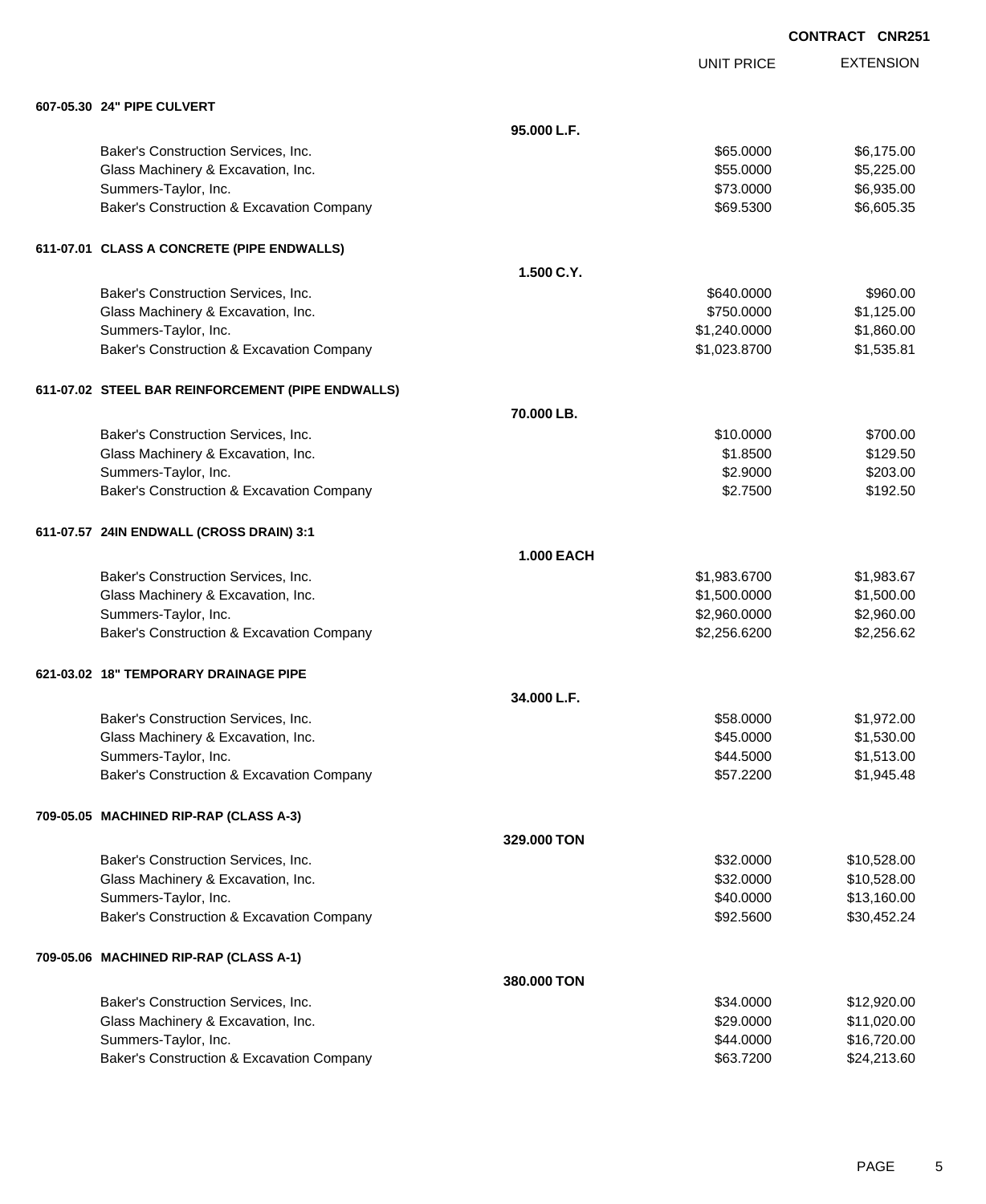EXTENSION **CONTRACT CNR251**

UNIT PRICE

|        | 709-05.08 MACHINED RIP-RAP (CLASS B)      |                    |              |            |
|--------|-------------------------------------------|--------------------|--------------|------------|
|        |                                           | 21.000 TON         |              |            |
|        | Baker's Construction Services, Inc.       |                    | \$38.0000    | \$798.00   |
|        | Glass Machinery & Excavation, Inc.        |                    | \$45.0000    | \$945.00   |
|        | Summers-Taylor, Inc.                      |                    | \$63.0000    | \$1,323.00 |
|        | Baker's Construction & Excavation Company |                    | \$60.0100    | \$1,260.21 |
| 712-01 | <b>TRAFFIC CONTROL</b>                    |                    |              |            |
|        |                                           | 1.000 LS           |              |            |
|        | Baker's Construction Services, Inc.       |                    | \$500.0000   | \$500.00   |
|        | Glass Machinery & Excavation, Inc.        |                    | \$2,000.0000 | \$2,000.00 |
|        | Summers-Taylor, Inc.                      |                    | \$2,500.0000 | \$2,500.00 |
|        | Baker's Construction & Excavation Company |                    | \$1,665.0000 | \$1,665.00 |
|        | 712-04.01 FLEXIBLE DRUMS (CHANNELIZING)   |                    |              |            |
|        |                                           | 25.000 EACH        |              |            |
|        | Baker's Construction Services, Inc.       |                    | \$25.5000    | \$637.50   |
|        | Glass Machinery & Excavation, Inc.        |                    | \$24.0000    | \$600.00   |
|        | Summers-Taylor, Inc.                      |                    | \$25.0000    | \$625.00   |
|        | Baker's Construction & Excavation Company |                    | \$36.7700    | \$919.25   |
|        | 712-05.01 WARNING LIGHTS (TYPE A)         |                    |              |            |
|        |                                           | <b>2.000 EACH</b>  |              |            |
|        | Baker's Construction Services, Inc.       |                    | \$35.7000    | \$71.40    |
|        | Glass Machinery & Excavation, Inc.        |                    | \$20.0000    | \$40.00    |
|        | Summers-Taylor, Inc.                      |                    | \$20.5000    | \$41.00    |
|        | Baker's Construction & Excavation Company |                    | \$38.9400    | \$77.88    |
| 712-06 | <b>SIGNS (CONSTRUCTION)</b>               |                    |              |            |
|        |                                           | 42.000 S.F.        |              |            |
|        | Baker's Construction Services, Inc.       |                    | \$6.8900     | \$289.38   |
|        | Glass Machinery & Excavation, Inc.        |                    | \$8.5000     | \$357.00   |
|        | Summers-Taylor, Inc.                      |                    | \$8.3000     | \$348.60   |
|        | Baker's Construction & Excavation Company |                    | \$10.2700    | \$431.34   |
|        | 712-07.03 TEMPORARY BARRICADES (TYPE III) |                    |              |            |
|        |                                           | 40.000 L.F.        |              |            |
|        | Baker's Construction Services, Inc.       |                    | \$10.2000    | \$408.00   |
|        | Glass Machinery & Excavation, Inc.        |                    | \$6.0000     | \$240.00   |
|        | Summers-Taylor, Inc.                      |                    | \$5.5000     | \$220.00   |
|        | Baker's Construction & Excavation Company |                    | \$16.2200    | \$648.80   |
|        | 713-02.30 FLEXIBLE TUBULAR DELINEATOR     |                    |              |            |
|        |                                           | <b>19.000 EACH</b> |              |            |
|        | Baker's Construction Services, Inc.       |                    | \$39.9000    | \$758.10   |
|        | Glass Machinery & Excavation, Inc.        |                    | \$150.0000   | \$2,850.00 |
|        | Summers-Taylor, Inc.                      |                    | \$45.5000    | \$864.50   |
|        | Baker's Construction & Excavation Company |                    | \$37.8500    | \$719.15   |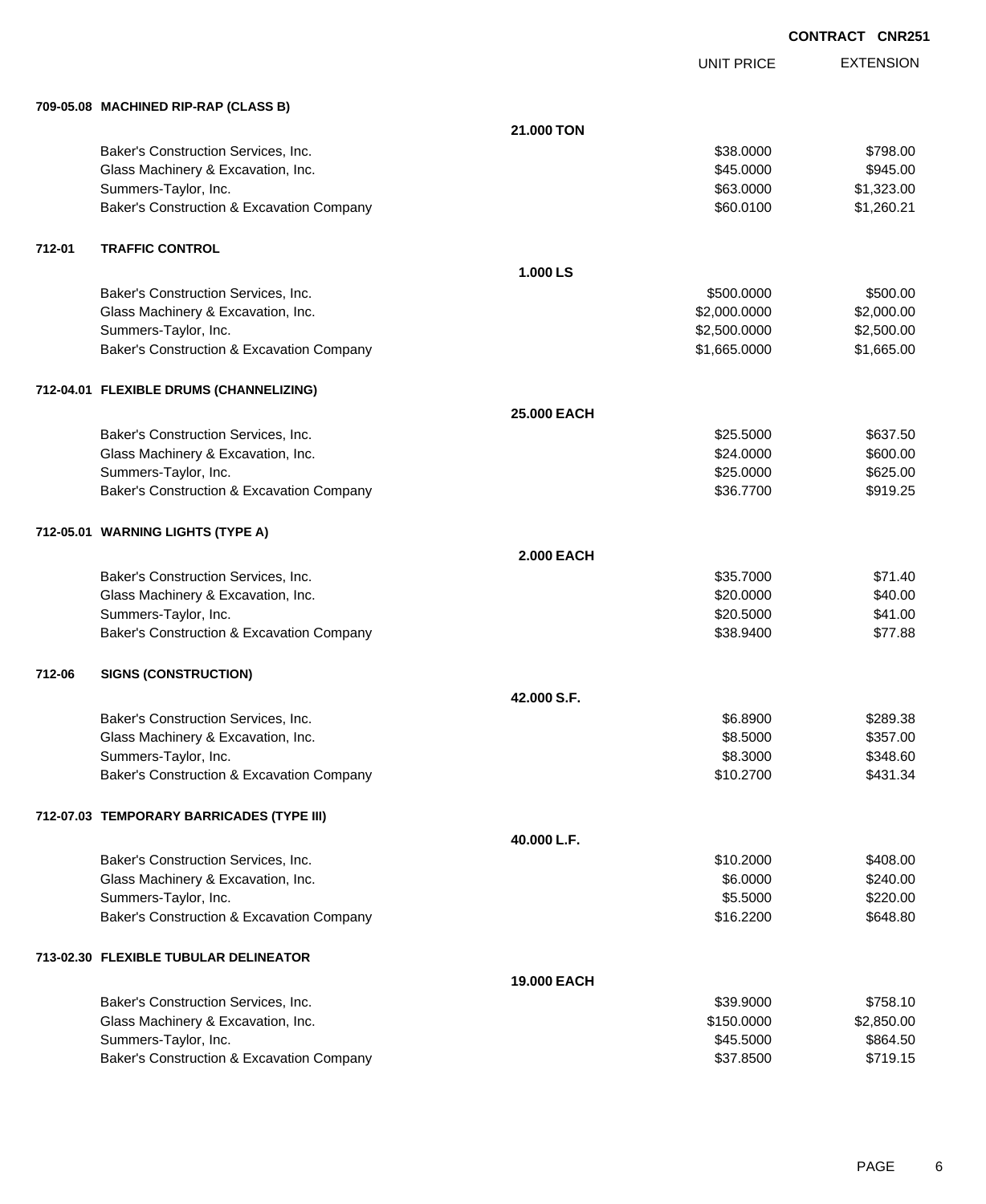UNIT PRICE EXTENSION

| 713-15.35 METAL BARRICADE (TYPE III)                        |                   |              |            |
|-------------------------------------------------------------|-------------------|--------------|------------|
|                                                             | <b>2.000 EACH</b> |              |            |
| Baker's Construction Services, Inc.                         |                   | \$682.5000   | \$1,365.00 |
| Glass Machinery & Excavation, Inc.                          |                   | \$1,500.0000 | \$3,000.00 |
| Summers-Taylor, Inc.                                        |                   | \$776.0000   | \$1,552.00 |
| Baker's Construction & Excavation Company                   |                   | \$611.0500   | \$1,222.10 |
| 713-16.06 DEAD END SIGN AND SUPPORT                         |                   |              |            |
|                                                             | <b>1.000 EACH</b> |              |            |
| Baker's Construction Services, Inc.                         |                   | \$204.7500   | \$204.75   |
| Glass Machinery & Excavation, Inc.                          |                   | \$500.0000   | \$500.00   |
| Summers-Taylor, Inc.                                        |                   | \$233.0000   | \$233.00   |
| Baker's Construction & Excavation Company                   |                   | \$216.3000   | \$216.30   |
| 713-16.07 END OF ROADWAY SIGN AND SUPPORT                   |                   |              |            |
|                                                             | <b>2.000 EACH</b> |              |            |
| Baker's Construction Services, Inc.                         |                   | \$131.2500   | \$262.50   |
| Glass Machinery & Excavation, Inc.                          |                   | \$500.0000   | \$1,000.00 |
| Summers-Taylor, Inc.                                        |                   | \$149.0000   | \$298.00   |
| Baker's Construction & Excavation Company                   |                   | \$205.4900   | \$410.98   |
| 713-16.20 SIGNS (R1-1)                                      |                   |              |            |
|                                                             | <b>1.000 EACH</b> |              |            |
| Baker's Construction Services, Inc.                         |                   | \$204.7500   | \$204.75   |
| Glass Machinery & Excavation, Inc.                          |                   | \$300.0000   | \$300.00   |
| Summers-Taylor, Inc.                                        |                   | \$233.0000   | \$233.00   |
| Baker's Construction & Excavation Company                   |                   | \$248.7400   | \$248.74   |
| 713-16.21 SIGNS (W3-1)                                      |                   |              |            |
|                                                             | <b>1.000 EACH</b> |              |            |
| Baker's Construction Services, Inc.                         |                   | \$204.7500   | \$204.75   |
| Glass Machinery & Excavation, Inc.                          |                   | \$300.0000   | \$300.00   |
| Summers-Taylor, Inc.                                        |                   | \$233.0000   | \$233.00   |
| Baker's Construction & Excavation Company                   |                   | \$248.7400   | \$248.74   |
| 716-02.04 PLASTIC PAVEMENT MARKING(CHANNELIZATION STRIPING) |                   |              |            |
|                                                             | 38.000 S.Y.       |              |            |
| Baker's Construction Services, Inc.                         |                   | \$30.1900    | \$1,147.22 |
| Glass Machinery & Excavation, Inc.                          |                   | \$23.5400    | \$894.52   |
| Summers-Taylor, Inc.                                        |                   | \$26.5000    | \$1,007.00 |
| Baker's Construction & Excavation Company                   |                   | \$23.7900    | \$904.02   |
| 716-02.05 PLASTIC PAVEMENT MARKING (STOP LINE)              |                   |              |            |
|                                                             | 18.000 L.F.       |              |            |
| Baker's Construction Services, Inc.                         |                   | \$18.9000    | \$340.20   |
| Glass Machinery & Excavation, Inc.                          |                   | \$16.0500    | \$288.90   |
| Summers-Taylor, Inc.                                        |                   | \$18.0000    | \$324.00   |
| Baker's Construction & Excavation Company                   |                   | \$16.2200    | \$291.96   |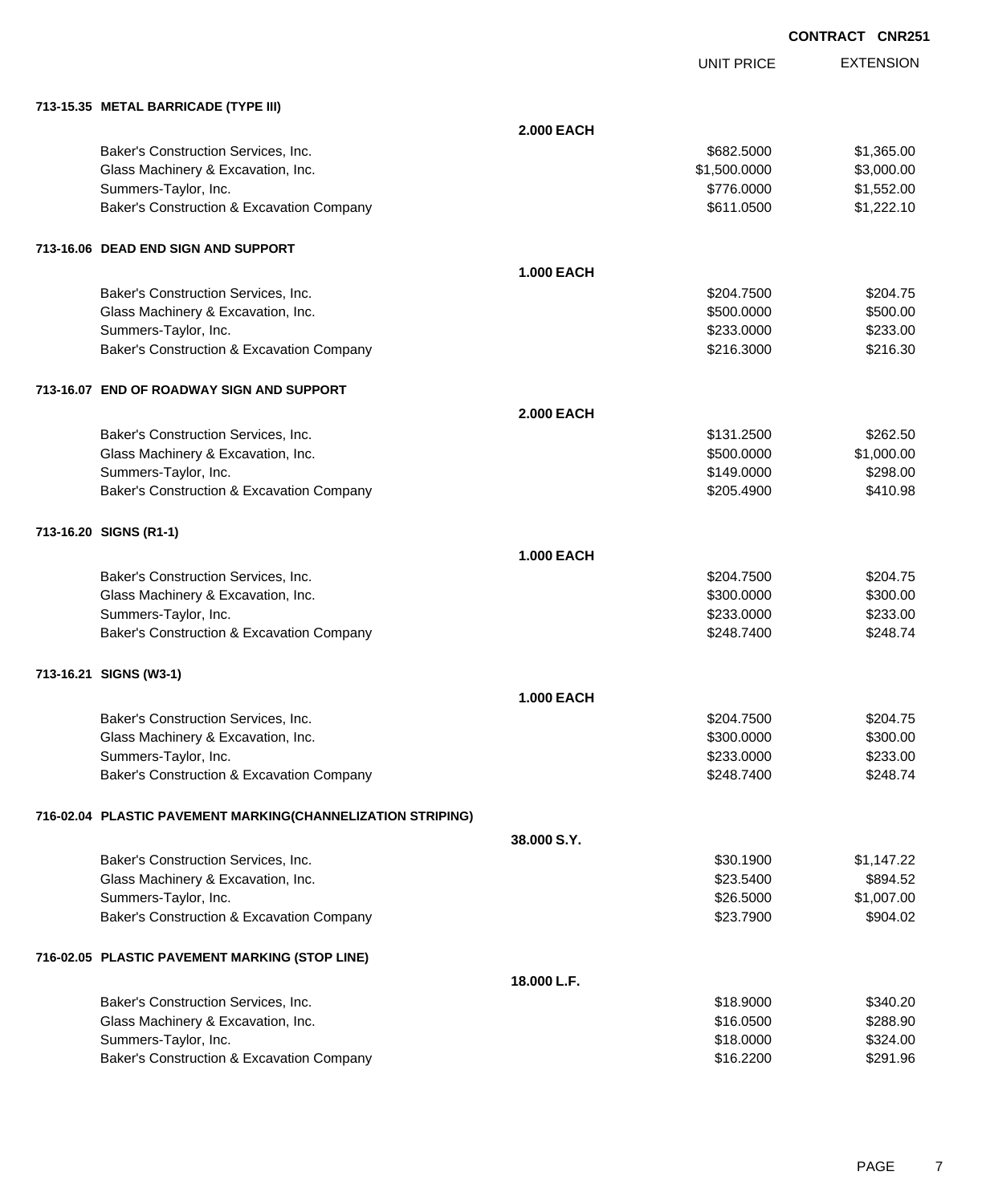# EXTENSION **CONTRACT CNR251**

UNIT PRICE

|        | 716-05.01 PAINTED PAVEMENT MARKING (4" LINE)      |                |               |             |
|--------|---------------------------------------------------|----------------|---------------|-------------|
|        |                                                   | 1.880 L.M.     |               |             |
|        | Baker's Construction Services, Inc.               |                | \$1,023.7500  | \$1,924.65  |
|        | Glass Machinery & Excavation, Inc.                |                | \$1,284.0000  | \$2,413.92  |
|        | Summers-Taylor, Inc.                              |                | \$1,430.0000  | \$2,688.40  |
|        | Baker's Construction & Excavation Company         |                | \$1,297.8000  | \$2,439.86  |
| 717-01 | <b>MOBILIZATION</b>                               |                |               |             |
|        |                                                   | 1.000 LS       |               |             |
|        | Baker's Construction Services, Inc.               |                | \$30,000.0000 | \$30,000.00 |
|        | Glass Machinery & Excavation, Inc.                |                | \$25,000.0000 | \$25,000.00 |
|        | Summers-Taylor, Inc.                              |                | \$25,000.0000 | \$25,000.00 |
|        | Baker's Construction & Excavation Company         |                | \$32,526.7200 | \$32,526.72 |
|        | 740-06.01 GEOMEMBRANE                             |                |               |             |
|        |                                                   | 2,322.000 S.Y. |               |             |
|        | Baker's Construction Services, Inc.               |                | \$7.8900      | \$18,320.58 |
|        | Glass Machinery & Excavation, Inc.                |                | \$22.0000     | \$51,084.00 |
|        | Summers-Taylor, Inc.                              |                | \$12.0000     | \$27,864.00 |
|        | Baker's Construction & Excavation Company         |                | \$15.2300     | \$35,364.06 |
|        | 740-10.03 GEOTEXTILE (TYPE III) (EROSION CONTROL) |                |               |             |
|        |                                                   | 326.000 S.Y.   |               |             |
|        | Baker's Construction Services, Inc.               |                | \$2.9400      | \$958.44    |
|        | Glass Machinery & Excavation, Inc.                |                | \$4.0000      | \$1,304.00  |
|        | Summers-Taylor, Inc.                              |                | \$3.8000      | \$1,238.80  |
|        | Baker's Construction & Excavation Company         |                | \$4.8100      | \$1,568.06  |
|        | 801-01.07 TEMPORARY SEEDING (WITH MULCH)          |                |               |             |
|        |                                                   | 87.000 UNIT    |               |             |
|        | Baker's Construction Services, Inc.               |                | \$43.6200     | \$3,794.94  |
|        | Glass Machinery & Excavation, Inc.                |                | \$24.2000     | \$2,105.40  |
|        | Summers-Taylor, Inc.                              |                | \$22.0000     | \$1,914.00  |
|        | Baker's Construction & Excavation Company         |                | \$23.8200     | \$2,072.34  |
| 801-02 | <b>SEEDING (WITHOUT MULCH)</b>                    |                |               |             |
|        |                                                   | 87.000 UNIT    |               |             |
|        | Baker's Construction Services, Inc.               |                | \$30.6100     | \$2,663.07  |
|        | Glass Machinery & Excavation, Inc.                |                | \$19.8000     | \$1,722.60  |
|        | Summers-Taylor, Inc.                              |                | \$18.0000     | \$1,566.00  |
|        | Baker's Construction & Excavation Company         |                | \$19.4900     | \$1,695.63  |
| 801-03 | <b>WATER (SEEDING &amp; SODDING)</b>              |                |               |             |
|        |                                                   | 18.000 M.G.    |               |             |
|        | Baker's Construction Services, Inc.               |                | \$90.4200     | \$1,627.56  |
|        | Glass Machinery & Excavation, Inc.                |                | \$55.0000     | \$990.00    |
|        | Summers-Taylor, Inc.                              |                | \$50.0000     | \$900.00    |
|        | Baker's Construction & Excavation Company         |                | \$54.0800     | \$973.44    |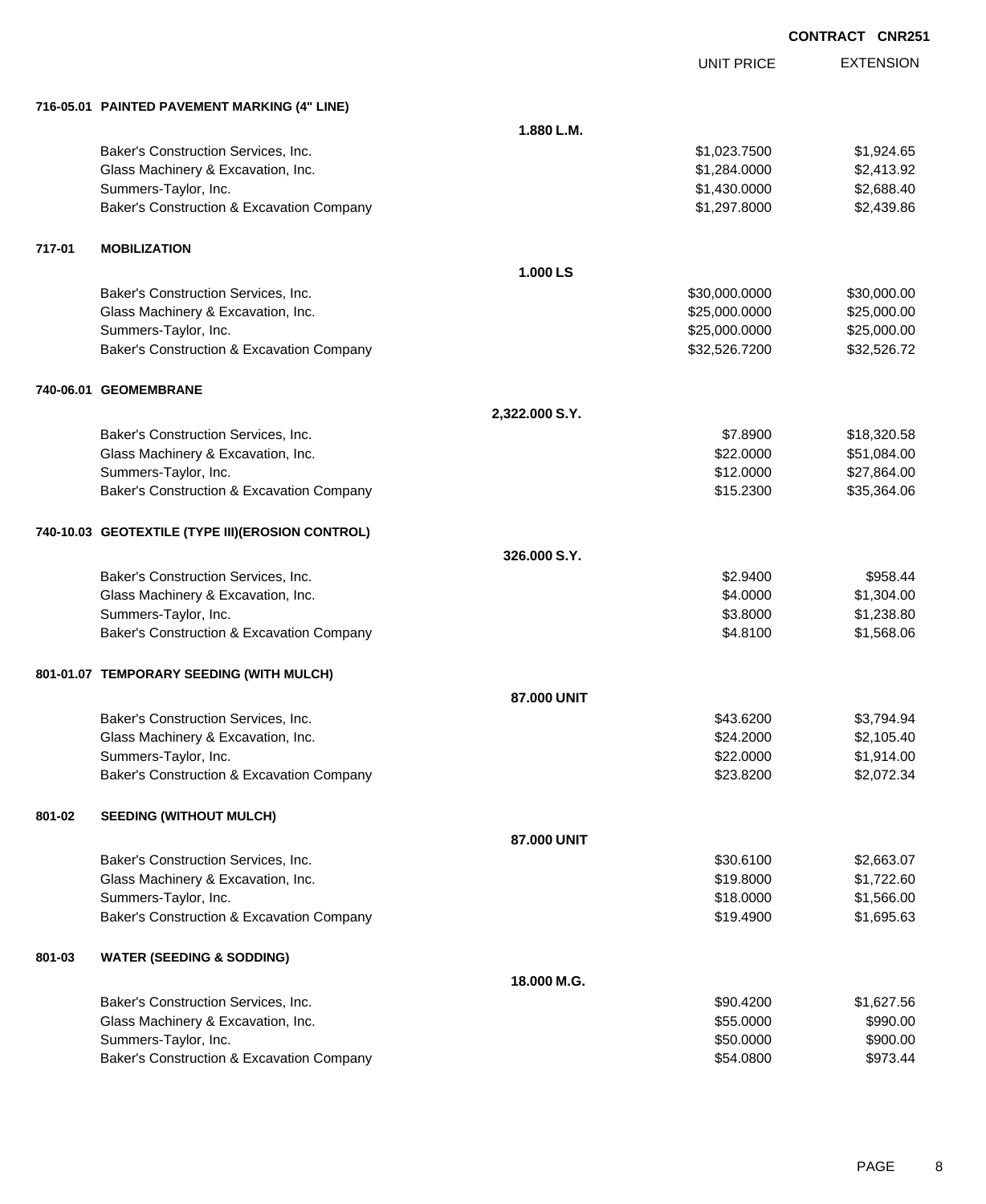|        |                                              |                  | <b>UNIT PRICE</b> | <b>EXTENSION</b> |
|--------|----------------------------------------------|------------------|-------------------|------------------|
| 801-08 | <b>FERTILIZER (SUPPLEMENTAL APPLICATION)</b> |                  |                   |                  |
|        |                                              | <b>1.000 TON</b> |                   |                  |
|        | Baker's Construction Services, Inc.          |                  | \$597.6000        | \$597.60         |
|        | Glass Machinery & Excavation, Inc.           |                  | \$600.0000        | \$600.00         |
|        | Summers-Taylor, Inc.                         |                  | \$500.0000        | \$500.00         |
|        | Baker's Construction & Excavation Company    |                  | \$540.7500        | \$540.75         |
|        | 805-12.01 EROSION CONTROL BLANKET (TYPE I)   |                  |                   |                  |
|        |                                              | 9,616.000 S.Y.   |                   |                  |
|        | Baker's Construction Services, Inc.          |                  | \$1.3000          | \$12,500.80      |
|        | Glass Machinery & Excavation, Inc.           |                  | \$1,9500          | \$18,751.20      |
|        | Summers-Taylor, Inc.                         |                  | \$1.1500          | \$11,058.40      |
|        | Baker's Construction & Excavation Company    |                  | \$1,0300          | \$9,904.48       |
|        |                                              |                  |                   |                  |